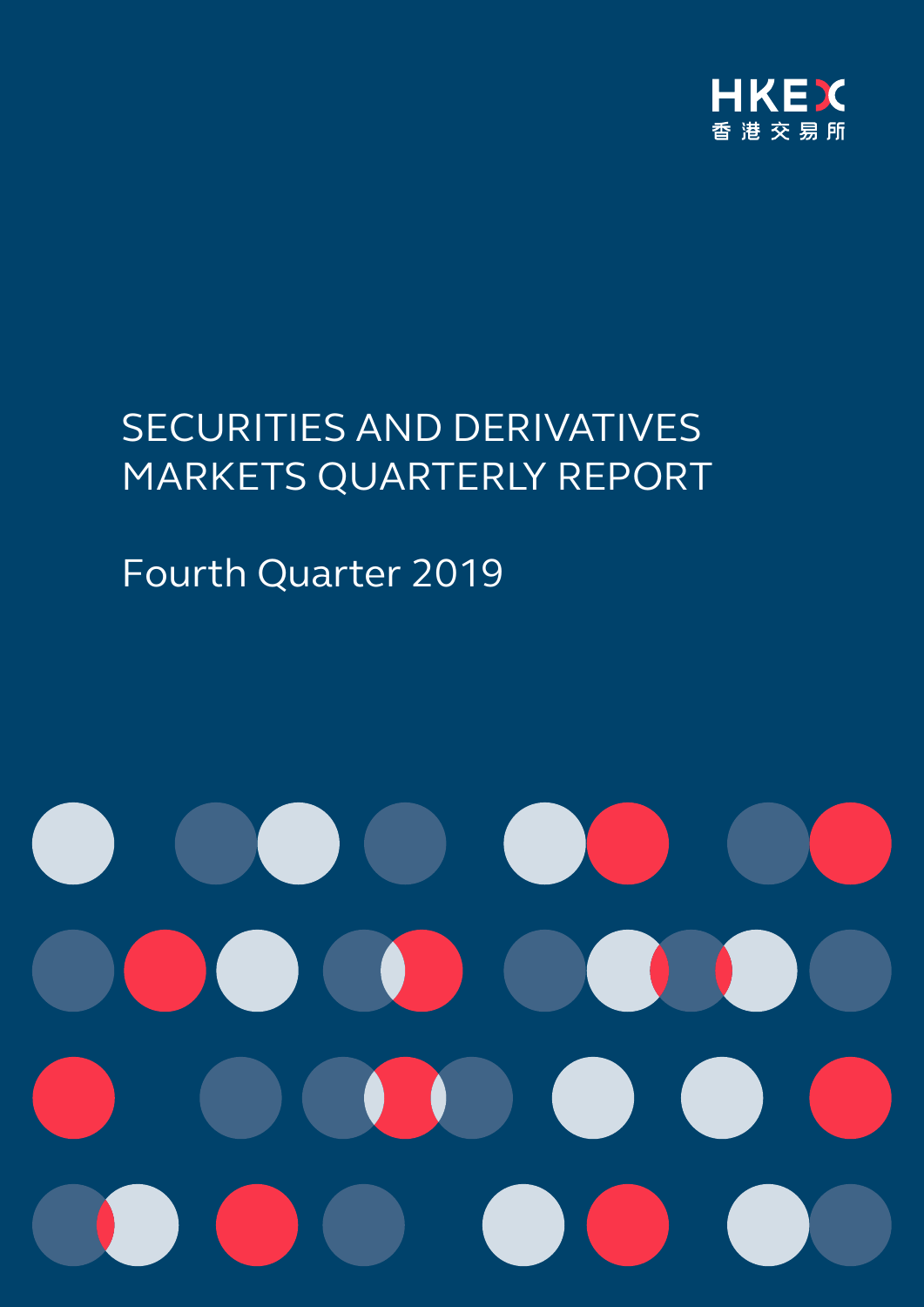### MARKET HIGHLIGHTS

#### **Market Highlights – Main Board**

| <b>Highlights</b>                      | 4th Quarter 2019   | 4th Quarter 2018   |  |
|----------------------------------------|--------------------|--------------------|--|
| No. of listed companies                | 2,071              | 1,926              |  |
| No. of listed securities               | 12,416             | 12,900             |  |
| Equities                               |                    |                    |  |
| Ordinary shares                        | 2,072              | 1,927              |  |
| Preference shares                      | 15                 | 17                 |  |
| Warrants                               | 5,495              | 6,765              |  |
| Equity                                 | 2                  | $\overline{2}$     |  |
| Derivative                             | 4,571              | 6,763              |  |
| Inline                                 | 922                |                    |  |
| Equity linked instrument               | $\mathbf 0$        | $\mathbf 0$        |  |
| Callable bull/bear contracts           | 3,298              | 2,847              |  |
| Unit trusts/mutual funds               | 148                | 149                |  |
| Debt securities                        | 1,388              | 1,195              |  |
| No. of trading only stocks             |                    |                    |  |
| Nasdaq stocks                          | 6                  | 6                  |  |
| <b>iShares</b>                         | 0                  | $\mathbf{0}$       |  |
| No. of trading days                    | 62                 | 62                 |  |
| Total turnover in value (HK\$mil.) *   | 4,770,469.26       | 5,292,292.28       |  |
| Total turnover in shares (mil. shs)    | 11,429,226.50      | 15,114,883.84      |  |
| Total number of trades (deals)         | 78,268,180         | 88,708,348         |  |
| Total market capitalisation (HK\$mil.) | 38,058,338.10      | 29,723,238.27      |  |
| Average P/E ratio (times)              | 13.28              | 10.45              |  |
| Average dividend yield (%)             | 2.73               | 3.34               |  |
| Number of exchange participants        |                    |                    |  |
| - Trading                              | 658                | 640                |  |
| - Non-trading                          | 46                 | 33                 |  |
| Turnover in value (HK\$mil.)           |                    |                    |  |
| Highest                                | 132,993.30 (26/11) | 170,304.82 (02/11) |  |
| Lowest                                 | 61,697.54 (10/12)  | 46,958.83 (28/12)  |  |
| Turnover in shares (mil. shs)          |                    |                    |  |
| Highest                                | 243,230.74 (11/10) | 375,151.25 (02/11) |  |
| Lowest                                 | 131,863.18 (27/12) | 134,630.80 (19/12) |  |
| Total number of trades (deals)         |                    |                    |  |
| Highest                                | 1,662,871 (13/12)  | 2,228,038 (02/11)  |  |
| Lowest                                 | 1,067,625 (03/10)  | 905,024 (28/12)    |  |

\* Included turnover value traded in non-HKD currency securities.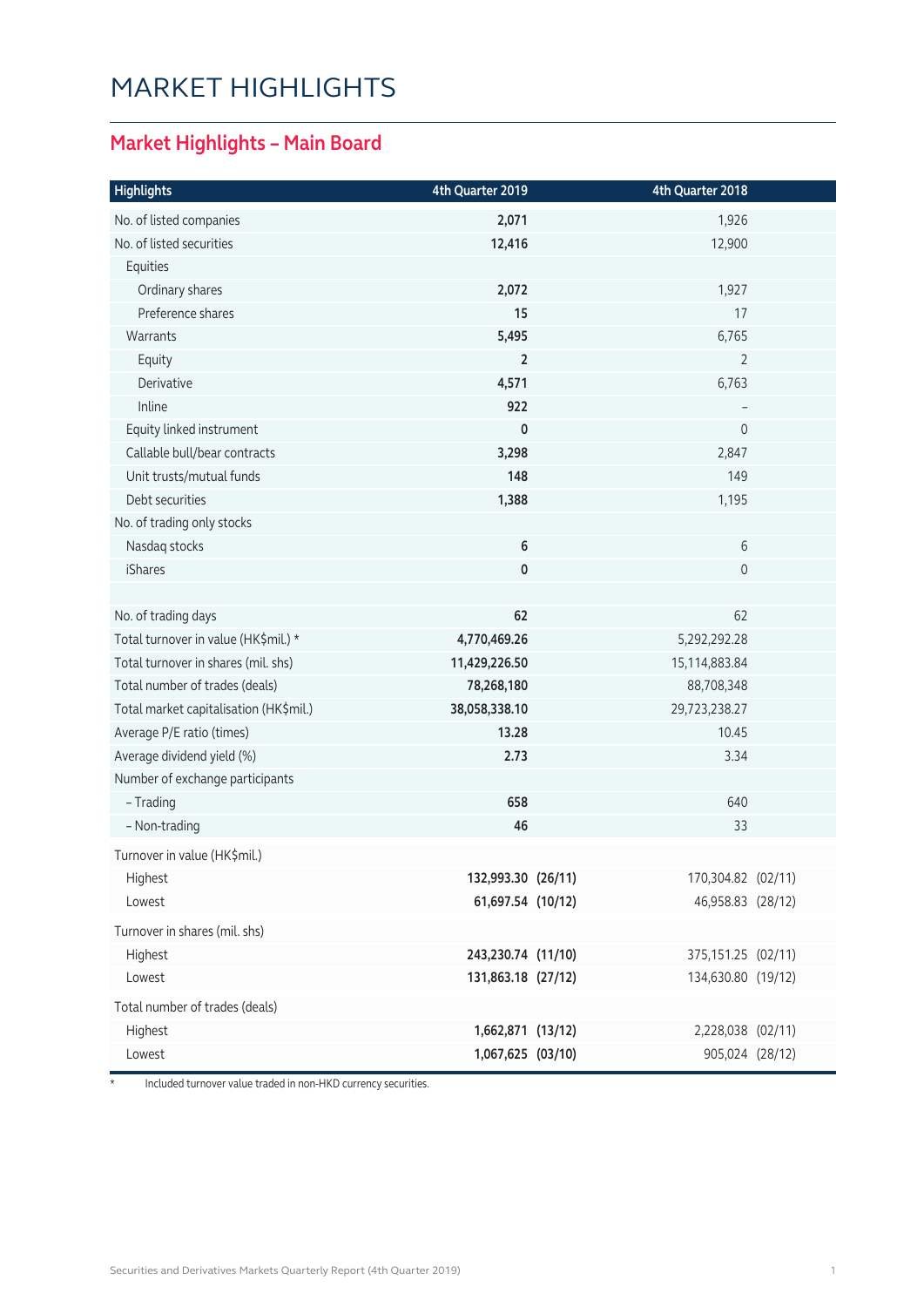### MARKET HIGHLIGHTS

#### **Market Highlights – GEM**

| <b>Highlights</b>                      | 4th Quarter 2019 |                | 4th Quarter 2018 |                |
|----------------------------------------|------------------|----------------|------------------|----------------|
| No. of listed companies                | 378              |                | 389              |                |
| No. of listed securities               | 379              |                | 390              |                |
| Equities                               | 378              |                | 389              |                |
| Warrants                               | $\mathbf{1}$     |                | 1                |                |
|                                        |                  |                |                  |                |
| No. of trading days                    | 62               |                | 62               |                |
| Total turnover in value (HK\$mil.) *   | 10,677.20        |                | 19,482.20        |                |
| Total turnover in shares (mil. shs)    | 43,141.05        |                | 73,429.54        |                |
| Total number of trades (deals)         | 567,378          |                | 864,340          |                |
| Total market capitalisation (HK\$mil.) | 106,699.32       |                | 186, 183. 32     |                |
| Average P/E ratio (times)              | 22.04            |                | 28.16            |                |
| Average dividend yield (%)             | 1.79             |                | 0.45             |                |
| Turnover in value (HK\$mil.)           |                  |                |                  |                |
| Highest                                |                  | 401.13 (22/11) |                  | 673.60 (29/11) |
| Lowest                                 |                  | 79.71 (06/11)  |                  | 209.48 (10/10) |
| Turnover in shares (mil. shs)          |                  |                |                  |                |
| Highest                                | 1,241.80 (10/10) |                | 6,876.97 (04/12) |                |
| Lowest                                 |                  | 367.78 (04/10) |                  | 557.56 (10/10) |
| Total number of trades (deals)         |                  |                |                  |                |
| Highest                                |                  | 19,778 (22/10) |                  | 26,295 (29/11) |
| Lowest                                 |                  | 4,895 (02/10)  |                  | 8,272 (10/10)  |

\* Included turnover value traded in non-HKD currency securities.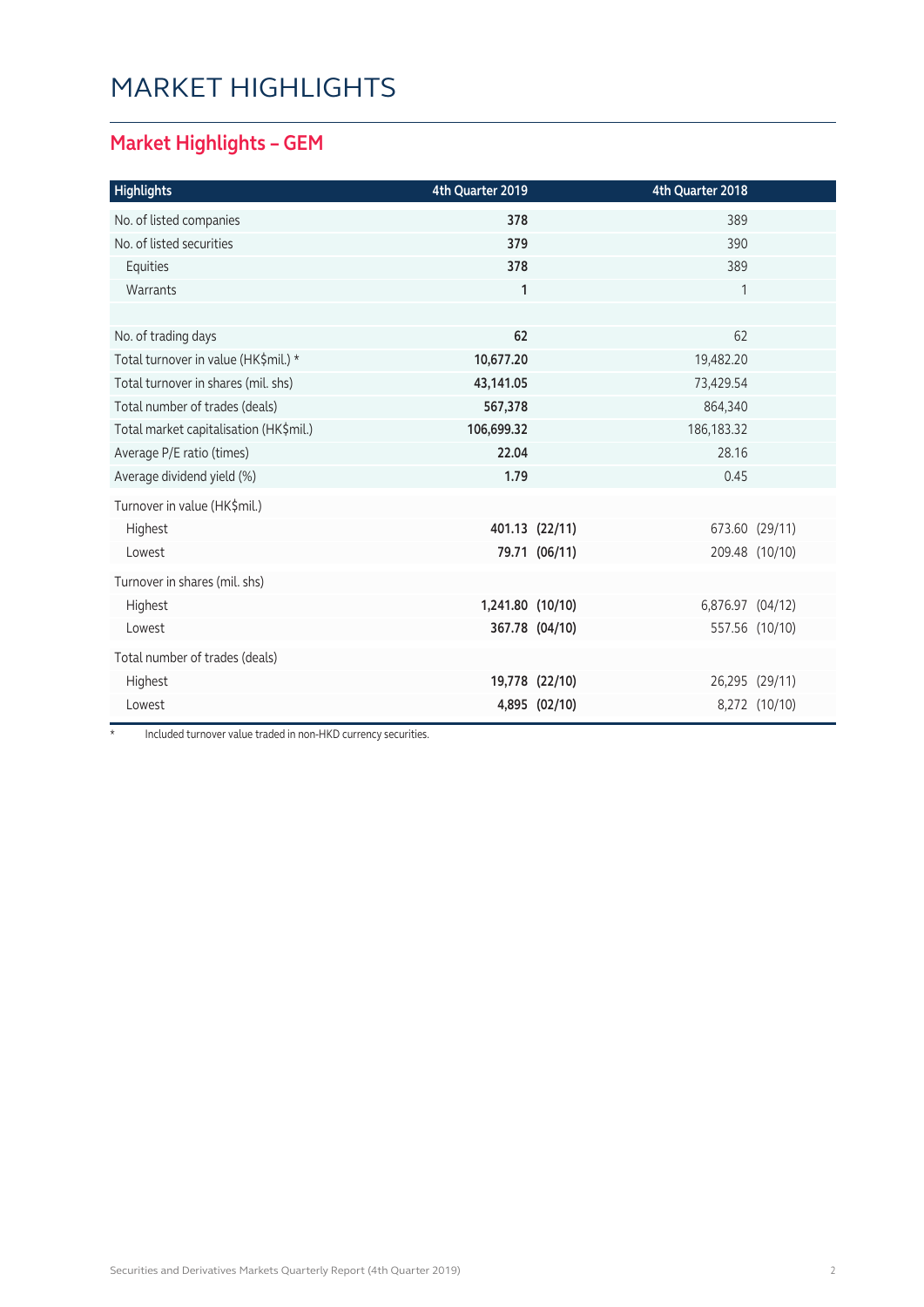## MARKET HIGHLIGHTS

#### **Derivatives Market Highlights**

| <b>Highlights</b>                                          | <b>4th Quarter</b> | <b>4th Quarter</b> |
|------------------------------------------------------------|--------------------|--------------------|
|                                                            | 2019               | 2018               |
| All futures and options products (excluding stock options) |                    |                    |
| No. of trading days                                        | 62                 | 62                 |
| Total contract volume                                      | 34,645,935         | 46,788,119         |
| Equity index products                                      | 33,919,364         | 45,866,534         |
| Equity products                                            | 167,566            | 393,577            |
| Interest rates products                                    | 9                  | 74                 |
| RMB Currency products                                      | 374,879            | 422,353            |
| INR Currency products *                                    | 11,136             |                    |
| <b>Gold Futures</b>                                        | 154,282            | 100,978            |
| Iron Ore Futures                                           | 5,746              | 4,408              |
| <b>London Metal Mini Futures</b>                           | 12,953             | 195                |
| Average daily contract volume                              | 558,805            | 754,647            |
|                                                            |                    |                    |
| Total open interest as at the quarter end (contracts)      | 2,996,013          | 3,381,251          |
| Equity index products                                      | 2,939,047          | 3,321,233          |
| Equity products                                            | 27,277             | 20,476             |
| Interest rates products                                    | 60                 | 272                |
| RMB Currency products                                      | 26,279             | 37,909             |
| INR Currency products *                                    | 175                |                    |
| <b>Gold Futures</b>                                        | 1,137              | 236                |
| Iron Ore Futures                                           | 1,685              | 1,124              |
| London Metal Mini Futures                                  | 353                | 1                  |
|                                                            |                    |                    |
| Trading in INR Currency products commenced on 4 Nov 2019   |                    |                    |
| <b>Stock options</b>                                       |                    |                    |
| No. of newly introduced stock options classes              | 1                  | $\mathbf{0}$       |
| No. of stock options as at the quarter end                 |                    |                    |
| Class                                                      | 96                 | 96                 |
| Series                                                     | 34,652             | 36,474             |
| Total premium (HK\$mil.)                                   | 17,177.74          | 26,126.32          |
| Call                                                       | 9,529.08           | 9,305.30           |
| Put                                                        | 7,648.66           | 16,821.02          |
| Average daily premium (HK\$mil.)                           | 277.06             | 421.39             |
| Total contract volume                                      | 23,442,562         | 29,028,271         |
| Call                                                       | 12,225,114         | 14,146,517         |
| Put                                                        | 11,217,448         | 14,881,754         |
| Average daily contract volume                              | 378,106            | 468,198            |
| Total open interest as at the quarter end (contracts)      | 6,702,538          | 7,213,486          |
| Call                                                       | 3,247,627          | 3,539,977          |
| Put                                                        | 3,454,911          | 3,673,509          |
| Total number of trades                                     | 1,104,599          | 1,283,647          |
| Average daily number of trades                             | 17,816             | 20,704             |
| Total contracts exercised                                  | 2,442,798          | 2,823,552          |
| Average premium per contract (HK\$)                        | 732.76             | 900.03             |
| Average contract per trade (contracts)                     | 21                 | 23                 |
| Put volume/call volume                                     | 0.92               | 1.05               |
| Average daily contract volume/open interest                | 5.6%               | 6.5%               |
|                                                            |                    |                    |
|                                                            |                    |                    |
| All futures and options products                           |                    |                    |
|                                                            | <b>EQ 000 407</b>  | 75016200           |

| All futures and options products                      |            |            |
|-------------------------------------------------------|------------|------------|
| Total contract volume                                 | 58,088,497 | 75.816.390 |
| Total open interest as at the quarter end (contracts) | 9.698.551  | 10.594.737 |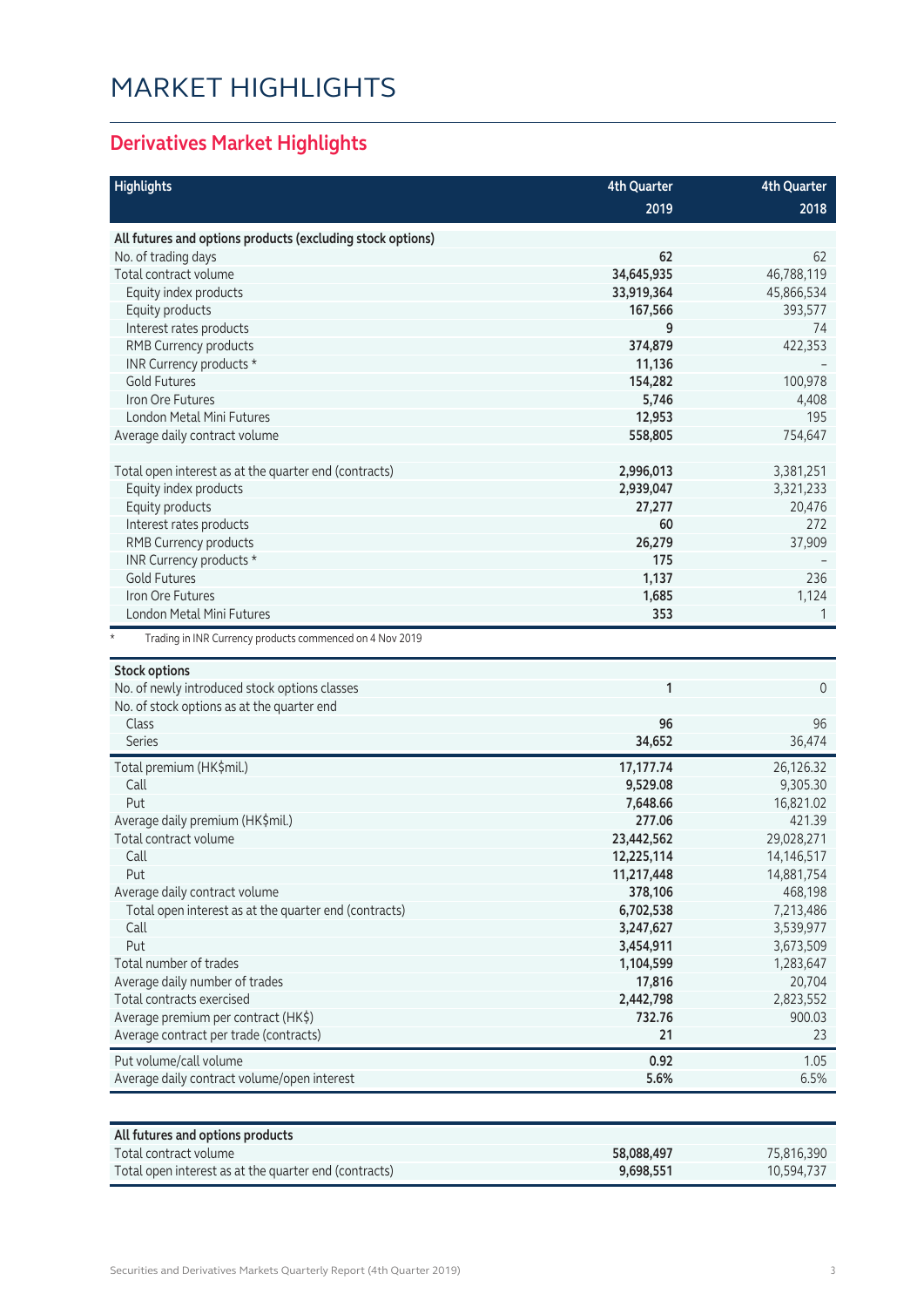#### **Clearing and Settlement Statistics**

| <b>Securities Market</b>                                                        | 4th Quarter 2019 | 4th Quarter 2018 |
|---------------------------------------------------------------------------------|------------------|------------------|
| Average Daily Exchange Trades Handled by CCASS                                  |                  |                  |
| - Number of trades                                                              | 1,270,877        | 1,444,003        |
| - Value of trades (HK\$bil.)                                                    | 76.8             | 85.4             |
| - Share quantity Involved (bil shares)                                          | 185.0            | 245.0            |
| Average Daily Settlement Instructions ("SIs") Settled by CCASS                  |                  |                  |
| - Number of SIs                                                                 | 90,585           | 98,625           |
| - Value of SIs (HK\$bil.)                                                       | 229.7            | 225.6            |
| - Share quantity involved (bil. Shares)                                         | 39.5             | 47.2             |
| Average Daily Investor SIs ("ISIs") Settled by CCASS                            |                  |                  |
| - Number of ISIs                                                                | 212              | 214              |
| - Value of ISIs (HK\$mil.)                                                      | 138.7            | 187.9            |
| - Share quantity involved (mil. shares)                                         | 97.8             | 54.0             |
| Average Daily Settlement Efficiency of CNS Stock Positions on Due Day (T+2) (%) | 99.93            | 99.92            |
| Average Daily Settlement Efficiency of CNS Stock Positions on the Day           |                  |                  |
| following the Due Day (T+3) (%)                                                 | 99.99            | 99.99            |
| Average Daily Buy-ins Executed on T+3                                           |                  |                  |
| - Number of brokers involved                                                    | $\overline{2}$   | 4                |
| - Number of buy-ins                                                             | 3                | 5                |
| - Value of buy-ins (HK\$mil)                                                    | 1.3              | 2.6              |
| Shares Deposited in the CCASS Depository *                                      |                  |                  |
| - Number of shares (bil shares)                                                 | 6,500.6          | 6,644.4          |
| - Percentage of total issued shares of the admitted securities                  | 75.41            | 76.15            |
| - Value of shares (HK\$bil)                                                     | 22,828.2         | 18,815.1         |
| - Percentage of the total market capitalisation of the admitted securities      | 56.79            | 58.78            |

| <b>Derivatives Market</b>                 | 4th Quarter 2019 | 4th Quarter 2018 |
|-------------------------------------------|------------------|------------------|
| Open Interest                             |                  |                  |
|                                           |                  |                  |
| - Equity Index Futures                    | 604,384          | 708,430          |
| - Stock Futures                           | 27,277           | 20,476           |
| - Interest Rates Futures                  | 60               | 272              |
| - RMB Currency Futures                    | 24,636           | 32,284           |
| - INR Currency Futures#                   | 175              |                  |
| - Gold Futures                            | 1,137            | 236              |
| - Iron Ore Futures                        | 1,685            | 1,124            |
| - London Metal Mini Futures               | 353              |                  |
| - Equity Index Options                    | 2,334,663        | 2,612,803        |
| - Stock Options                           | 6,702,538        | 7,213,486        |
| - RMB Currency Options                    | 1,643            | 5,625            |
| <b>Cumulative Stock Options Exercised</b> |                  |                  |
| - Share quantity involved (mil. shs)      | 2,751            | 2,453            |
| - Value of shares (HK\$bil.)              | 55               | 64               |

\* Share quantity and market value of securities in non-HKD currency are included

# Trading in INR Currency Futures commenced on 4 Nov 2019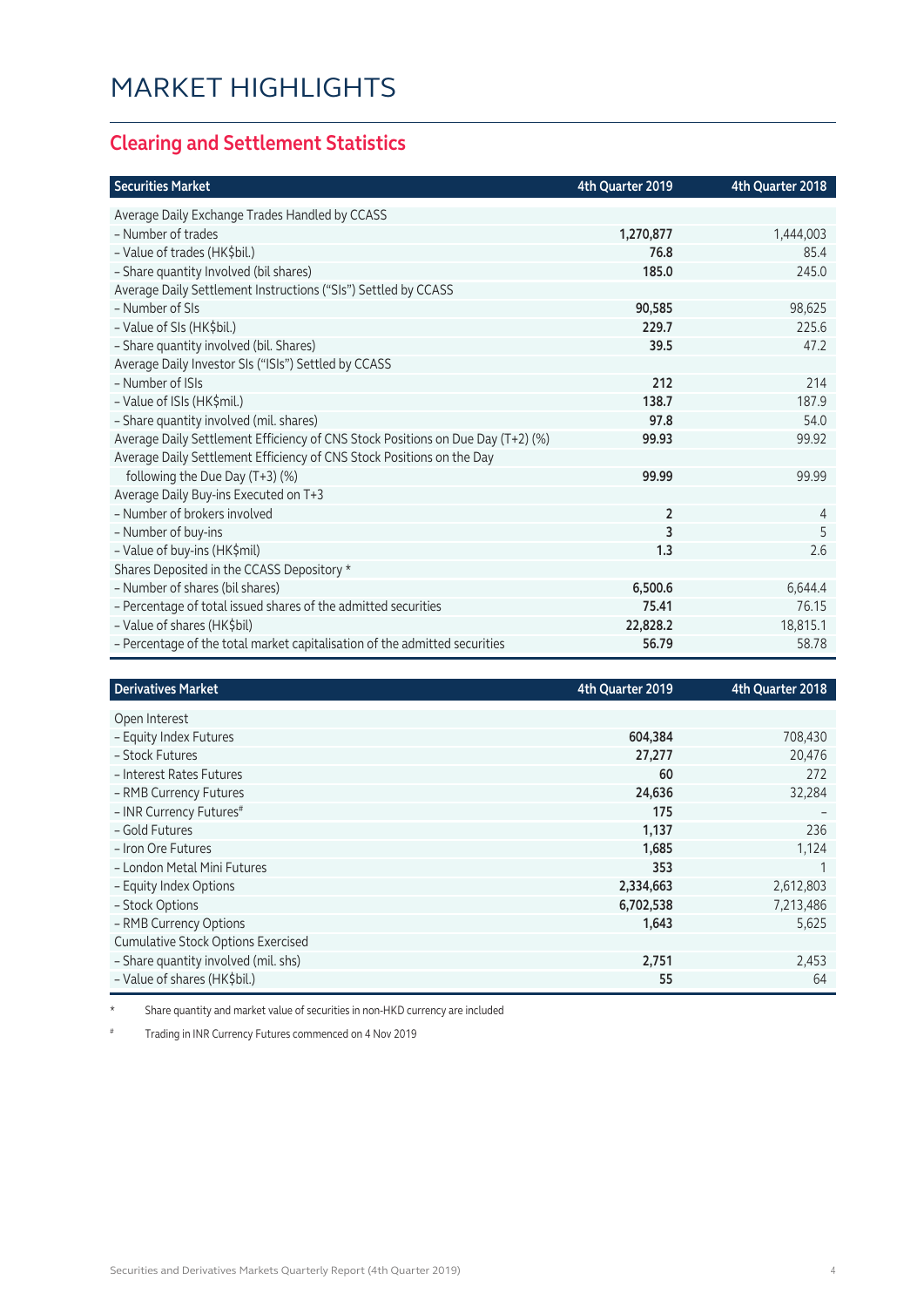#### **Equity Turnover**

|      |                | <b>Share</b><br>(mil. shs) | Value<br>(HK\$ mil.) | No. of deals |
|------|----------------|----------------------------|----------------------|--------------|
|      |                |                            |                      |              |
| 2018 | Q4             | 586,848.27                 | 3,646,713.37         | 64,855,996   |
| 2019 | Q1             | 750,792.38                 | 4,110,410.18         | 73,076,097   |
|      | Q <sub>2</sub> | 650,222.76                 | 4,073,009.59         | 70,896,400   |
|      | Q3             | 653,090.18                 | 3,699,380.57         | 69,429,153   |
|      | Q4             | 563,410.34                 | 3,665,234.76         | 63,389,379   |

#### **Equity Trading Statistics**

|      |                | No. of<br>trading days | Average daily<br>turnover (HK\$ mil.) | Average<br>value per deal |
|------|----------------|------------------------|---------------------------------------|---------------------------|
| 2018 | Q4             | 62                     | 58,817.96                             | 56,228                    |
| 2019 | Q <sub>1</sub> | 60                     | 68,506.84                             | 56,248                    |
|      | Q <sub>2</sub> | 59                     | 69,034.06                             | 57,450                    |
|      | Q <sub>3</sub> | 65                     | 56,913.55                             | 53,283                    |
|      | Q4             | 62                     | 59,116.69                             | 57,821                    |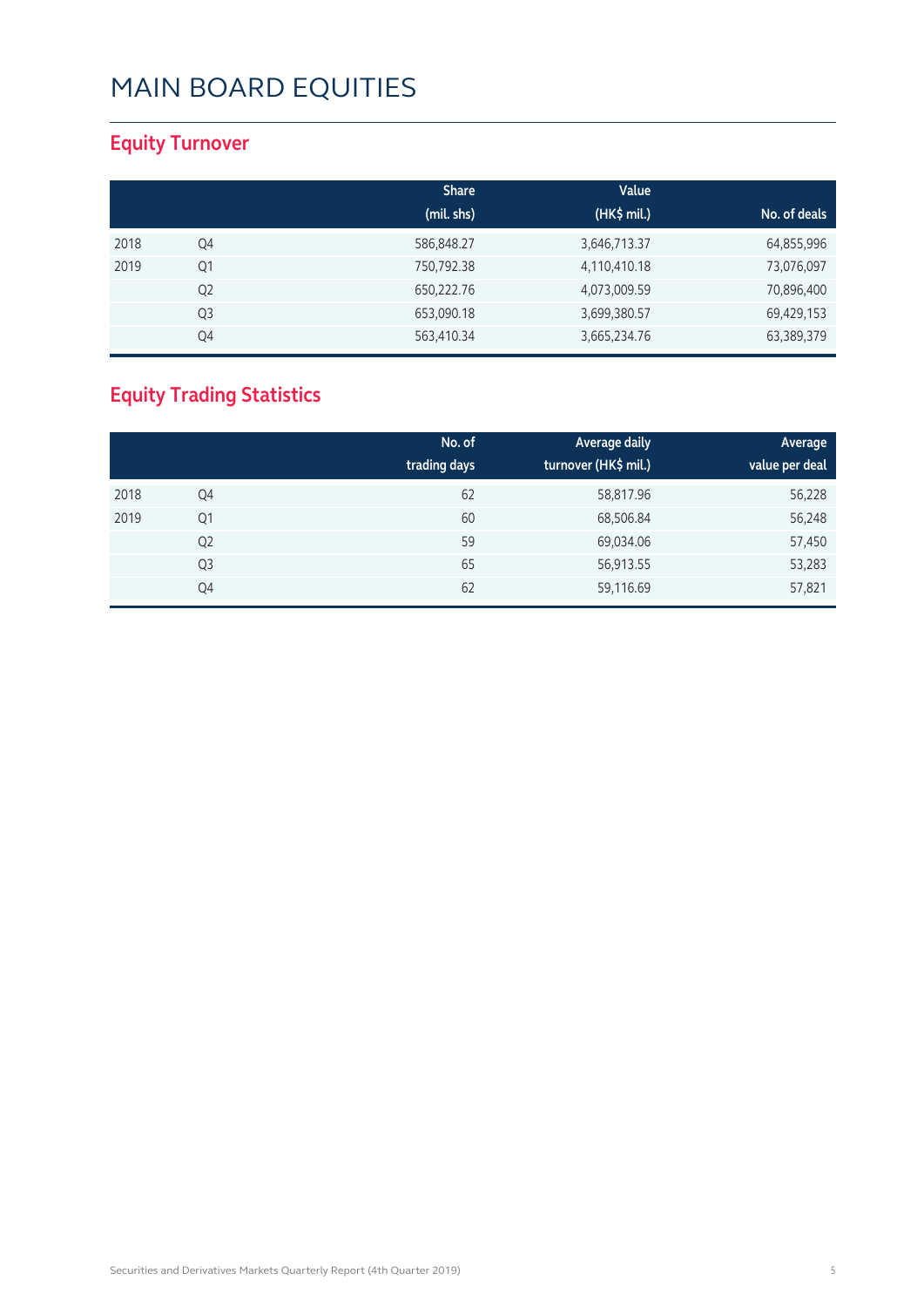#### **20 Most Advanced Stocks**

for 4th quarter 2019

| Code  | <b>Stock</b>           | End of Dec 2019 | End of Sep 2019         | % up                 |
|-------|------------------------|-----------------|-------------------------|----------------------|
| 00720 | <b>AUTO ITALIA</b>     | 0.236           | 0.058                   | 306.90               |
| 00784 | <b>LING YUI</b>        | 2.180           | 0.600                   | 263.33               |
| 00195 | <b>GREENTECH INTL</b>  | 0.165           | 0.053                   | 211.32               |
| 01679 | RISECOMM GP            | 1.190           | 0.480                   | 147.92               |
| 00775 | <b>CKLIFE SCIENCES</b> | 0.870           | 0.355                   | 145.07               |
| 01735 | <b>CENTRAL HOLDING</b> | 9.330           | 3.920                   | 138.01               |
| 01195 | KINGWELL GROUP         | 0.170           | 0.075                   | 126.67               |
| 03708 | YAT SING HLDG          | 0.270           | 0.125                   | 116.00               |
| 01701 | TU YI HLDG             | 0.710           | 0.350                   | 102.86               |
| 02680 | <b>INNOVAX HLDGS</b>   | 3.680           | 1.820                   | 102.20               |
| 00687 | <b>TYSAN HOLDINGS</b>  | 1.000           | 0.501<br>$\overline{A}$ | 99.60                |
| 01105 | <b>SING TAO</b>        | 1.590           | 0.800                   | 98.75                |
| 00707 | <b>ATV HOLDINGS</b>    | 0.109           | 0.055                   | 98.18                |
| 01989 | PINE CARE GP           | 1.170           | 0.610                   | 91.80                |
| 01725 | <b>ETERNITY TECH</b>   | 2.180           | 1.140                   | 91.23                |
| 00515 | <b>TC ORI LIGHT</b>    | 0.089           | 0.048                   | 85.42                |
| 03978 | <b>BESTSTUDY EDU</b>   | 3.850           | 2.100                   | 83.33                |
| 01755 | S-ENJOY SERVICE        | 12.180          | 6.740                   | 80.71                |
| 01108 | <b>LUOYANG GLASS</b>   | 3.050           | 1.690                   | 80.47                |
| 06185 | CANSINOBIO-B           | 58.950          | 33.400                  | 76.50                |
|       |                        |                 |                         | <b>Closing price</b> |

A Adjusted

#### **20 Most Declined Stocks**

for 4th quarter 2019

|                |       |                        |                 | <b>Closing price</b>    |          |  |
|----------------|-------|------------------------|-----------------|-------------------------|----------|--|
| Rank           | Code  | <b>Stock</b>           | End of Dec 2019 | End of Sep 2019         | % down   |  |
| 1              | 03313 | ARTGO HOLDINGS         | 0.260           | 2.620                   | $-90.08$ |  |
| $\overline{2}$ | 01269 | <b>FIRST CAP GP</b>    | 0.270           | 2.290                   | $-88.21$ |  |
| 3              | 00361 | SINO GOLF HOLD         | 0.021           | 0.150                   | $-86.00$ |  |
| 4              | 06189 | <b>ADWAY</b>           | 3.060           | 15.740                  | $-80.56$ |  |
| 5              | 01731 | PROSPEROUS IND         | 0.365           | 1.680                   | $-78.27$ |  |
| 6              | 01781 | <b>SC CREATIVE DEV</b> | 0.232           | 0.900                   | $-74.22$ |  |
| 7              | 01960 | <b>TBKS HLDGS</b>      | 0.218           | 0.800                   | $-72.75$ |  |
| 8              | 00627 | <b>FULLSUN INT'L</b>   | 0.148           | 0.450                   | $-67.11$ |  |
| 9              | 01143 | LINK-ASIA INTL         | 0.031           | 0.094                   | $-67.02$ |  |
| 10             | 01011 | NT PHARMA              | 0.165           | 0.500                   | $-67.00$ |  |
| 11             | 00651 | CHI OCEAN IND          | 0.141           | 0.400<br>$\overline{A}$ | $-64.75$ |  |
| 12             | 01115 | <b>TIBET WATER</b>     | 0.530           | 1.410                   | $-62.41$ |  |
| 13             | 01194 | <b>BAY AREA GOLD</b>   | 0.049           | 0.127                   | $-61.42$ |  |
| 14             | 01280 | <b>HUIYIN SMARTCOM</b> | 0.143           | 0.355                   | $-59.72$ |  |
| 15             | 00313 | RICHLY FIELD           | 0.012           | 0.029                   | $-58.62$ |  |
| 16             | 01466 | AFFLUENTPARTNER        | 0.073           | 0.176                   | $-58.52$ |  |
| 17             | 00231 | PING AN SEC GP         | 0.032           | 0.074                   | $-56.76$ |  |
| 18             | 00353 | <b>ENERGY INTINV</b>   | 0.087           | 0.200                   | $-56.50$ |  |
| 19             | 01520 | CEFC FIN INV           | 0.040           | 0.091                   | $-56.04$ |  |
| 20             | 00996 | <b>CARNIVAL GROUP</b>  | 0.015           | 0.034                   | $-55.88$ |  |

A Adjusted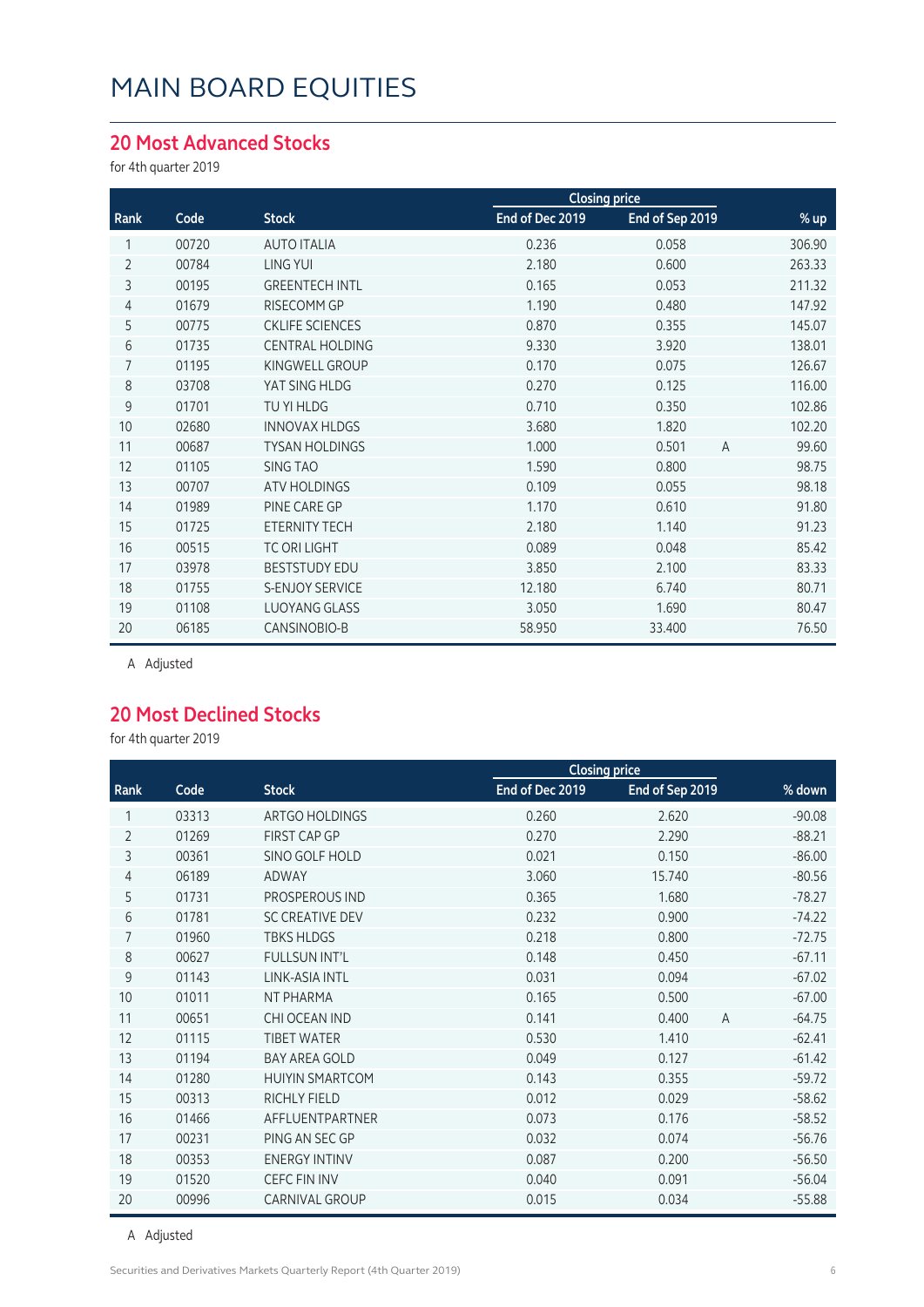#### **20 Most Active Stocks by Value**

for 4th quarter 2019

| Rank           | Code  | <b>Stock</b>         | Turnover (HK\$ mil.) | % of total |
|----------------|-------|----------------------|----------------------|------------|
| 1              | 00700 | <b>TENCENT</b>       | 350,164.03           | 9.55       |
| $\overline{2}$ | 03690 | MEITUAN-W            | 129,840.76           | 3.54       |
| 3              | 00939 | CCB                  | 124,827.57           | 3.41       |
| 4              | 02318 | PING AN              | 118,845.52           | 3.24       |
| 5              | 01299 | AIA                  | 111,370.19           | 3.04       |
| 6              | 09988 | BABA-SW              | 89,901.65            | 2.45       |
| $\overline{7}$ | 01810 | XIAOMI-W             | 67,328.47            | 1.84       |
| 8              | 00005 | <b>HSBC HOLDINGS</b> | 64,811.46            | 1.77       |
| $\mathsf 9$    | 00388 | <b>HKEX</b>          | 62,532.50            | 1.71       |
| 10             | 01398 | <b>ICBC</b>          | 62,050.88            | 1.69       |
| 11             | 00941 | <b>CHINA MOBILE</b>  | 58,839.71            | 1.61       |
| 12             | 02382 | <b>SUNNY OPTICAL</b> | 44,956.41            | 1.23       |
| 13             | 01093 | <b>CSPC PHARMA</b>   | 42,951.05            | 1.17       |
| 14             | 03988 | <b>BANK OF CHINA</b> | 39,414.91            | 1.08       |
| 15             | 02628 | CHINA LIFE           | 38,578.49            | 1.05       |
| 16             | 03968 | <b>CM BANK</b>       | 36,811.59            | 1.00       |
| 17             | 02018 | AAC TECH             | 36,340.35            | 0.99       |
| 18             | 00788 | <b>CHINA TOWER</b>   | 35,960.04            | 0.98       |
| 19             | 00016 | <b>SHK PPT</b>       | 34,615.93            | 0.94       |
| 20             | 01918 | <b>SUNAC</b>         | 34,042.57            | 0.93       |
| Total          |       |                      | 1,584,184.08         | 43.22      |

#### **20 Most Active Stock by Shares**

for 4th quarter 2019

| Rank           | Code  | <b>Stock</b>           | Turnover (mil. shs) | % of total |
|----------------|-------|------------------------|---------------------|------------|
| 1              | 00788 | <b>CHINA TOWER</b>     | 21,294.77           | 3.78       |
| $\overline{2}$ | 00939 | CCB                    | 19,743.15           | 3.50       |
| 3              | 03313 | ARTGO HOLDINGS         | 15,816.57           | 2.81       |
| 4              | 03988 | <b>BANK OF CHINA</b>   | 12,292.58           | 2.18       |
| 5              | 01398 | <b>ICBC</b>            | 10,992.95           | 1.95       |
| 6              | 01269 | FIRST CAP GP           | 9,918.24            | 1.76       |
| $\overline{7}$ | 00136 | <b>HENGTEN NET</b>     | 8,867.40            | 1.57       |
| 8              | 01810 | XIAOMI-W               | 7,136.11            | 1.27       |
| 9              | 03800 | <b>GCL-POLY ENERGY</b> | 5,687.82            | 1.01       |
| 10             | 00996 | CARNIVAL GROUP         | 5,283.24            | 0.94       |
| 11             | 00386 | SINOPEC CORP           | 5,025.87            | 0.89       |
| 12             | 01288 | ABC                    | 4,990.80            | 0.89       |
| 13             | 00857 | PETROCHINA             | 4,782.41            | 0.85       |
| 14             | 01007 | <b>LONGHUI INTL</b>    | 4,498.63            | 0.80       |
| 15             | 00607 | <b>FULLSHARE</b>       | 4,323.93            | 0.77       |
| 16             | 00775 | <b>CKLIFE SCIENCES</b> | 3,400.45            | 0.60       |
| 17             | 00381 | KIU HUNG INT'L         | 3,336.85            | 0.59       |
| 18             | 00728 | CHINA TELECOM          | 3,313.68            | 0.59       |
| 19             | 00627 | FULLSUN INT'L          | 2,985.25            | 0.53       |
| 20             | 00412 | CHINA SDHS FIN         | 2,976.07            | 0.53       |
| Total          |       |                        | 156,666.76          | 27.81      |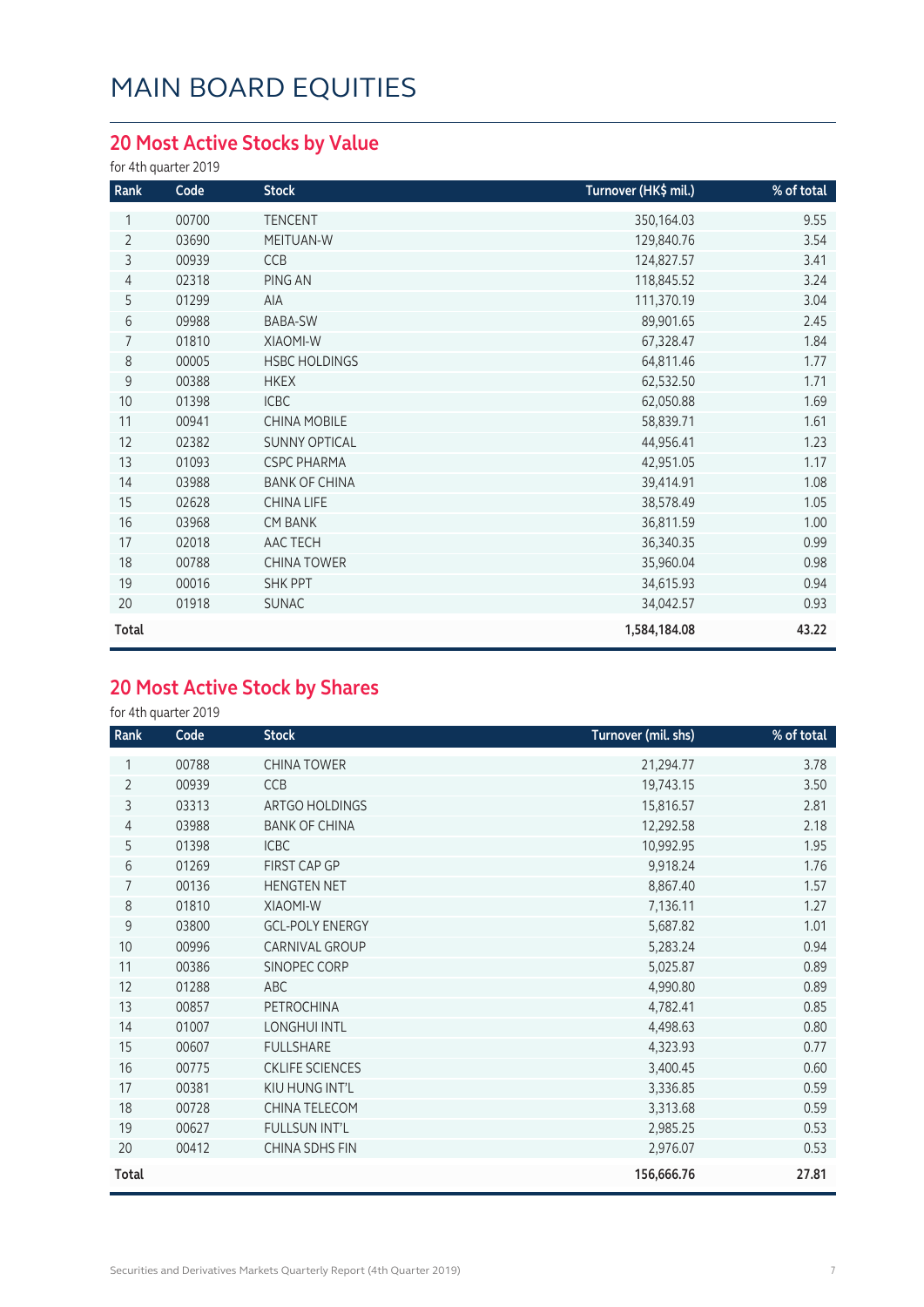#### **Market Capitalisation of Listed Companies for Main Board**

|      |                | HK\$ mil.     |
|------|----------------|---------------|
| 2018 | Q4             | 29,723,238.27 |
| 2019 | Q1             | 33,647,822.31 |
|      | Q <sub>2</sub> | 32,591,655.65 |
|      | Q <sub>3</sub> | 30,521,427.39 |
|      | O <sub>4</sub> | 38,058,338.10 |

#### **Market Capitalisation by Hang Seng Industry Classification System\* – Main Board**

Quarter-end figures



\* Hang Seng Industry Classification System (HSICS) is provided by Hang Seng Indexes Company Limited. Note: New Hang Seng Industry Classification System took effect on 9 September 2013.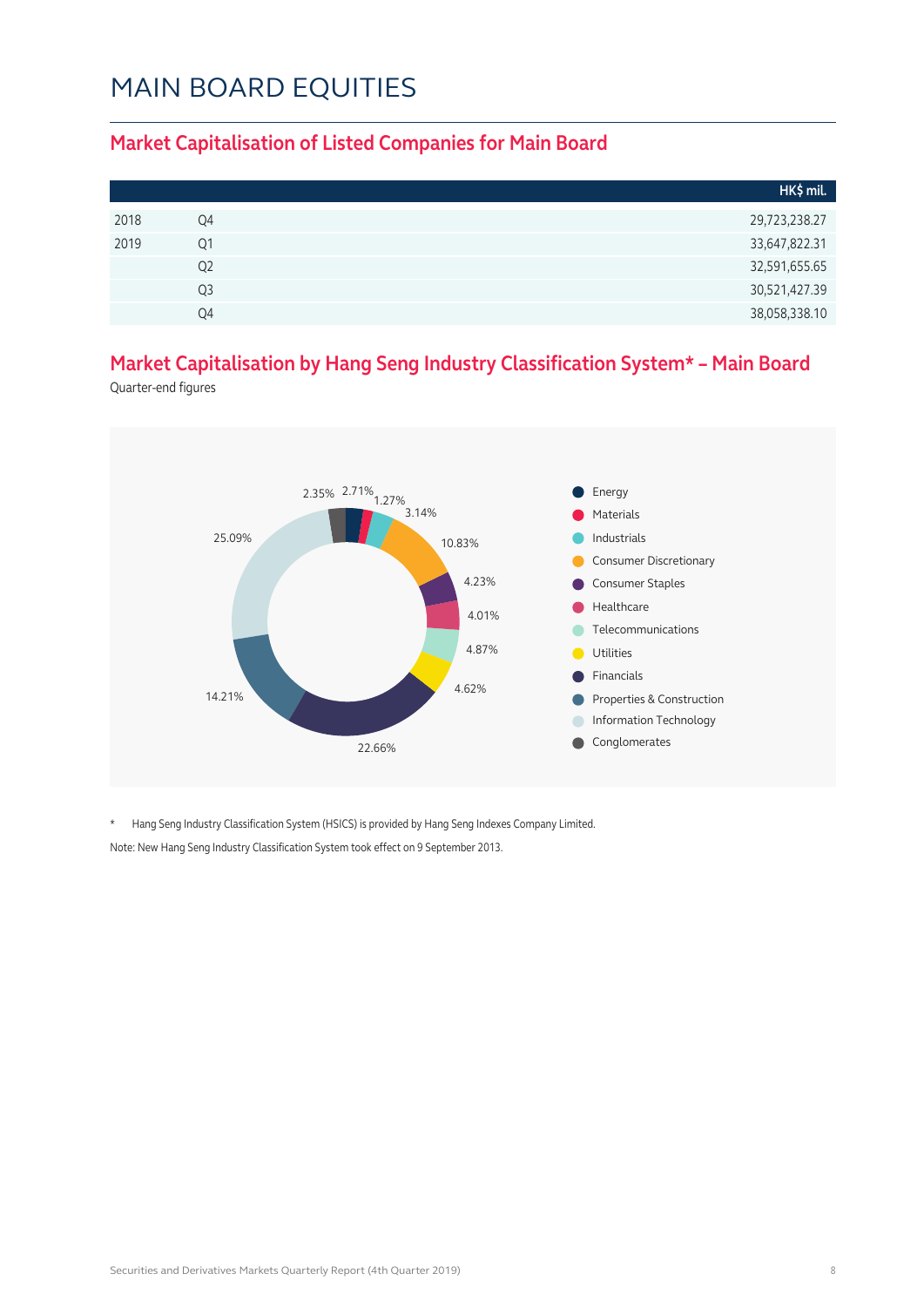#### **50 Leading Companies by Market Capitalisation**

as at the 4th quarter end 2019

|                     |                | <b>Market capitalisation</b>                                             |                          |                    |  |
|---------------------|----------------|--------------------------------------------------------------------------|--------------------------|--------------------|--|
| Rank                | Code           | Company                                                                  | (HK\$ mil.)              | % of market total  |  |
| 1                   | 09988          | Alibaba Group Holding Ltd. - SW                                          | 4,446,881.70             | 11.68              |  |
| $\overline{2}$      | 00700          | Tencent Holdings Ltd.                                                    | 3,587,872.92             | 9.43               |  |
| 3                   | 00939          | China Construction Bank Corporation - H Shares                           | 1,618,008.56             | 4.25               |  |
| 4                   | 00941          | China Mobile Ltd.                                                        | 1,341,144.13             | 3.52               |  |
| 5                   | 00005          | <b>HSBC Holdings plc</b>                                                 | 1,255,813.46             | 3.30               |  |
| 6                   | 01299          | AIA Group Ltd.                                                           | 988,863.94               | 2.60               |  |
| 7                   | 02318          | Ping An Insurance (Group) Co. of China, Ltd. - H Shares                  | 685,921.83               | 1.80               |  |
| 8                   | 03690          | Meituan Dianping - W                                                     | 591,768.25               | 1.55               |  |
| $\mathsf 9$         | 00883          | CNOOC Ltd.                                                               | 578,631.03               | 1.52               |  |
| 10                  | 01398          | Industrial and Commercial Bank of China Ltd. - H Shares                  | 520,764.27               | 1.37               |  |
| 11                  | 02378          | Prudential plc *                                                         |                          | 384,191.32<br>N.A. |  |
| 12                  | 01876          | Budweiser Brewing Co. APAC Ltd.                                          | 348,301.34               | 0.92               |  |
| 13                  | 00016          | Sun Hung Kai Properties Ltd.                                             | 345,705.19               | 0.91               |  |
| 14                  | 01928          | Sands China Ltd.                                                         | 336,857.73               | 0.89               |  |
| 15                  | 00688          | China Overseas Land & Investment Ltd.                                    | 332,520.72               | 0.87               |  |
| 16                  | 00388          | Hong Kong Exchanges and Clearing Ltd.                                    | 319,083.93               | 0.84               |  |
| 17                  | 00011          | Hang Seng Bank Ltd.                                                      | 307,806.68               | 0.81               |  |
| 18                  | 00945          | Manulife Financial Corporation *                                         |                          | 303,254.84<br>N.A. |  |
| 19                  | 00267          | CITIC Ltd.                                                               | 303,120.54               | 0.80               |  |
| 20                  | 00001          | CK Hutchison Holdings Ltd.                                               | 286,518.67               | 0.75               |  |
| 21                  | 02388          | BOC Hong Kong (Holdings) Ltd.                                            | 285,993.71               | 0.75               |  |
| 22                  | 03333          | China Evergrande Group                                                   | 284,657.13               | 0.75               |  |
| 23                  | 00066          | MTR Corporation Ltd.                                                     | 283,568.60               | 0.75               |  |
| 24                  | 03988          | Bank of China Ltd. - H Shares                                            | 278,462.18               | 0.73               |  |
| 25                  | 01109          | China Resources Land Ltd.                                                | 276,680.46               | 0.73               |  |
| 26                  | 02007          | Country Garden Holdings Co. Ltd.                                         | 272,621.38               | 0.72               |  |
| 27                  | 01810          | Xiaomi Corporation - W                                                   | 258,962.59               | 0.68               |  |
| 28                  | 00003          | Hong Kong and China Gas Co. Ltd., The                                    | 257,599.30               | 0.68               |  |
| 29                  | 00027          | Galaxy Entertainment Group Ltd.                                          | 248,733.37               | 0.65               |  |
| 30                  | 02888          | <b>Standard Chartered PLC</b>                                            | 231,725.36               | 0.61               |  |
| 31                  | 00762          | China Unicom (Hong Kong) Ltd.                                            | 224,590.23               | 0.59               |  |
| 32                  | 00960          | Longfor Group Holdings Ltd.                                              | 218,178.77               | 0.57               |  |
| 33                  | 01113          | CK Asset Holdings Ltd.                                                   | 207,753.78               | 0.55               |  |
| 34                  | 00002          | CLP Holdings Ltd.                                                        | 206,916.30               | 0.54               |  |
| 35                  | 01918          | Sunac China Holdings Ltd.                                                | 206,828.89               | 0.54               |  |
| 36                  | 03328          | Bank of Communications Co., Ltd. - H Shares                              | 193,965.72               | 0.51               |  |
| 37                  | 02020          | ANTA Sports Products Ltd.                                                | 188,456.62               | 0.50               |  |
| 38                  | 00012          | Henderson Land Development Co. Ltd.                                      | 185,183.05               | 0.49               |  |
| 39                  | 03968          | China Merchants Bank Co., Ltd. - H Shares                                | 183,865.59               | 0.48               |  |
| 40                  | 02313          | Shenzhou International Group Holdings Ltd.                               | 171,217.03               | 0.45               |  |
| 41                  | 06862          | Haidilao International Holding Ltd.                                      | 165,890.00               | 0.44               |  |
| 42                  | 02628          | China Life Insurance Co. Ltd. - H Shares                                 | 161,101.44               | 0.42               |  |
| 43                  | 00384          | China Gas Holdings Ltd.                                                  | 152,382.04               | 0.40               |  |
| 44<br>45            | 01972          | Swire Properties Ltd.<br>Hansoh Pharmaceutical Group Co. Ltd.            | 151,222.50               | 0.40<br>0.39       |  |
| 46                  | 03692<br>02382 |                                                                          | 149,925.03               |                    |  |
| 47                  | 01038          | Sunny Optical Technology (Group) Co. Ltd.                                | 147,965.02               | 0.39               |  |
| 48                  | 01997          | CK Infrastructure Holdings Ltd.<br>Wharf Real Estate Investment Co. Ltd. | 146,979.99<br>144,372.61 | 0.39<br>0.38       |  |
| 49                  | 00291          | China Resources Beer (Holdings) Co. Ltd.                                 | 139,824.02               | 0.37               |  |
| 50                  | 00175          | Geely Automobile Holdings Ltd.                                           | 139,705.04               | 0.37               |  |
| <b>Total</b>        |                |                                                                          | 24,360,912.63            | 64.01              |  |
| <b>Market Total</b> |                |                                                                          | 38,058,338.10            | 100.00             |  |
|                     |                |                                                                          |                          |                    |  |

Notes:

\* not included in Market Total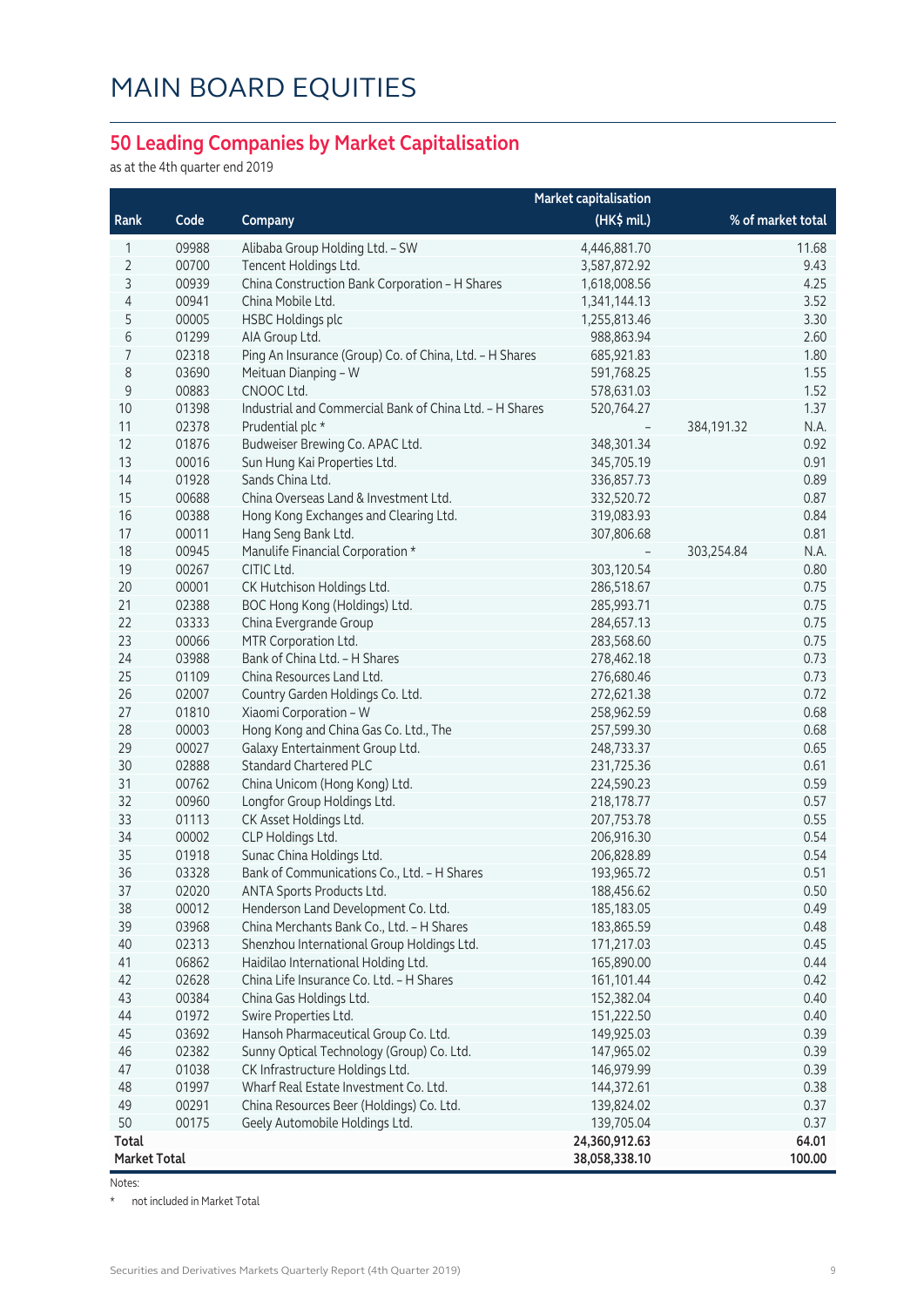#### **Short Selling (value)**

|                | Short selling turnover (HK\$ mil.) | Market turnover (HK\$ mil.) * | % of market total |
|----------------|------------------------------------|-------------------------------|-------------------|
| Q4             | 777,054.26                         | 5,311,774.48                  | 14.63             |
| Q1             | 831,592.80                         | 6,063,241.38                  | 13.72             |
| Q2             | 809,812.75                         | 5,590,062.03                  | 14.49             |
| Q <sub>3</sub> | 775,830.36                         | 5,005,599.30                  | 15.50             |
| Q4             | 682,349.40                         | 4,781,146.46                  | 14.27             |
|                |                                    |                               |                   |

**Included Market total for Main Board and GEM** 

#### **Short Selling (share)**

|      |    | Short selling turnover (mil. shs) | Market turnover (mil. shs) * | % of market total |
|------|----|-----------------------------------|------------------------------|-------------------|
| 2018 | Q4 | 64,067.68                         | 15,188,313.38                | 0.42              |
| 2019 | Q1 | 70,290.01                         | 20,448,501.82                | 0.34              |
|      | Q2 | 73,356.84                         | 14,806,813.31                | 0.50              |
|      | Q3 | 66,945.13                         | 13,469,789.17                | 0.50              |
|      | Q4 | 56,995.38                         | 11,472,367.54                | 0.50              |

Included Market total for Main Board and GEM

#### **New Listing Companies Statistics**

|      |                | No. of newly<br>listed companies | No. of companies<br>transferred from GEM * | <b>Funds raised</b><br>(HK\$ mil.) $*$ |
|------|----------------|----------------------------------|--------------------------------------------|----------------------------------------|
| 2018 | Q4             | 42                               | っ                                          | 44,400.75                              |
| 2019 | Q1             | 32                               | 6                                          | 20,840.88                              |
|      | Q <sub>2</sub> | 38                               |                                            | 50,600.82                              |
|      | Q3             | 20                               |                                            | 61,865.95                              |
|      | Q4             | 58                               | 10                                         | 179,715.79                             |

Included only the transfers of listing from GEM to Main Board pursuant to the revised Rule 9.24 of GEM Listing Rules and to the new Chapter 9A of the Main Board Listing Rules effective from 1 July 2008

All funds raised are attributed to the initial public offers of newly listed companies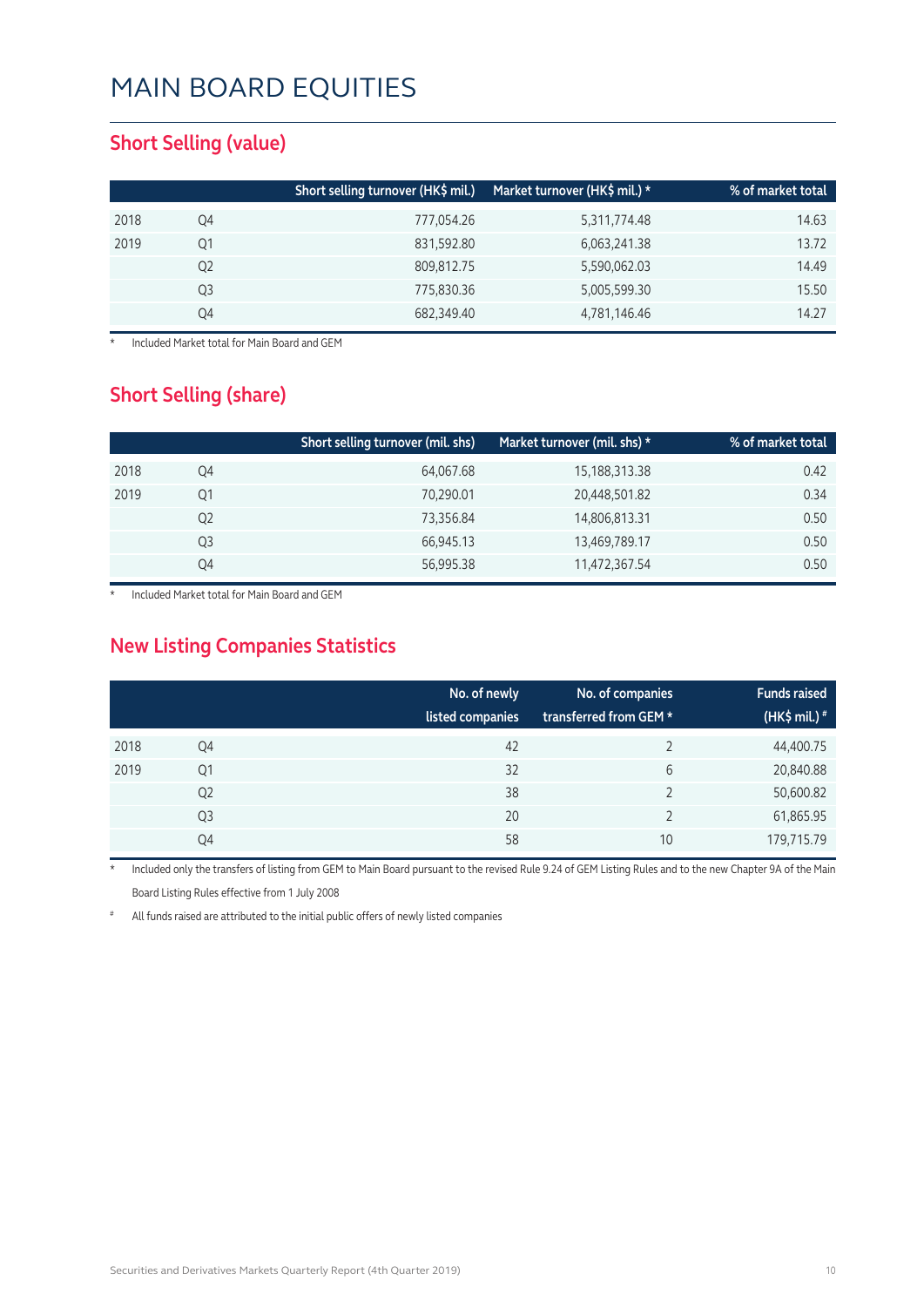#### **Newly Listed Companies**

for 4th quarter 2019

| Code  | Company                                                      | <b>Listing date</b> | No. of issued shares | Funds raised (HK\$ mil.) |
|-------|--------------------------------------------------------------|---------------------|----------------------|--------------------------|
| 06820 | FriendTimes Inc.                                             | 2019/10/08          | 2,194,168,000        | 501.60                   |
| 03601 | 360 Ludashi Holdings Ltd.                                    | 2019/10/10          | 269,000,000          | 186.30                   |
| 06110 | Topsports International Holdings Ltd.                        | 2019/10/10          | 6,201,222,024        | 9,007.54                 |
| 01895 | Xinyuan Property Management Service (Cayman) Ltd.            | 2019/10/11          | 500,000,000          | 260.00                   |
| 01846 | EuroEyes International Eye Clinic Ltd.                       | 2019/10/15          | 329,234,000          | 684.26                   |
| 01582 | CR Construction Group Holdings Ltd.                          | 2019/10/16          | 500,000,000          | 138.85                   |
| 01955 | Hong Kong Johnson Holdings Co., Ltd.                         | 2019/10/16          | 500,000,000          | 125.00                   |
| 01084 | Green Future Food Hydrocolloid Marine Science Co. Ltd.       | 2019/10/17          | 800,000,000          | 232.00                   |
| 01283 | Accel Group Holdings Ltd.                                    | 2019/10/18          | 800,000,000          | 146.00                   |
| 01959 | Centenary United Holdings Ltd.                               | 2019/10/18          | 500,000,000          | 135.00                   |
| 01967 | Confidence Intelligence Holdings Ltd.                        | 2019/10/18          | 250,000,000          | 125.00                   |
| 02606 | Sichuan Languang Justbon Services Group Co., Ltd. - H Shares | 2019/10/18          | 49,353,700           | 1,826.09                 |
| 01843 | Snack Empire Holdings Ltd.                                   | 2019/10/23          | 800,000,000          | 130.00                   |
| 01871 | China Oriented International Holdings Ltd.                   | 2019/10/24          | 400,000,000          | 128.00                   |
| 01853 | Jilin Province Chuncheng Heating Co. Ltd. - H Shares         | 2019/10/24          | 116,700,000          | 274.25                   |
| 06069 | Sheng Ye Capital Ltd. *                                      | 2019/10/24          | 880,012,000          |                          |
| 01692 | Town Ray Holdings Ltd.                                       | 2019/10/25          | 400,000,000          | 130.00                   |
| 06855 | Ascentage Pharma Group International - B                     | 2019/10/28          | 208,901,727          | 479.07                   |
| 00302 | CMGE Technology Group Ltd.                                   | 2019/10/31          | 2,330,150,000        | 1,500.32                 |
| 01847 | YCIH Green High-Performance Concrete Co. Ltd. - H Shares     | 2019/10/31          | 133,882,000          | 449.84                   |
| 01821 | ESR Cayman Ltd.                                              | 2019/11/01          | 3,036,584,643        | 14,064.73                |
| 02163 | Changsha Broad Homes Industrial Group Co., Ltd. - H Shares   | 2019/11/06          | 122,035,400          | 1,181.30                 |
| 01922 | Yincheng Life Service CO., Ltd.                              | 2019/11/06          | 267,152,000          | 146.39                   |
| 01870 | Acme International Holdings Ltd.                             | 2019/11/08          | 520,000,000          | 126.10                   |
| 01987 | Beng Soon Machinery Holdings Ltd.                            | 2019/11/08          | 1,000,000,000        | 125.00                   |
| 01921 | Dalipal Holdings Ltd.                                        | 2019/11/08          | 1,500,000,000        | 477.00                   |
| 01501 | Shanghai Kindly Medical Instruments Co., Ltd. - H Shares     | 2019/11/08          | 46,000,000           | 956.80                   |
| 01875 | TOT BIOPHARM International Co. Ltd. - B                      | 2019/11/08          | 570,000,000          | 589.50                   |
| 03603 | Xinji Shaxi Group Co., Ltd.                                  | 2019/11/08          | 1,500,000,000        | 375.00                   |
| 01427 | China Tianbao Group Development Co. Ltd.                     | 2019/11/11          | 809,456,000          | 523.64                   |
| 01640 | Ruicheng (China) Media Group Ltd.                            | 2019/11/12          | 400,000,000          | 125.00                   |
| 03681 | SinoMab BioScience Ltd. - B                                  | 2019/11/12          | 1,006,240,400        | 1,384.18                 |
| 06186 | China Feihe Ltd.                                             | 2019/11/13          | 8,933,340,000        | 6,702.37                 |
| 06908 | HongGuang Lighting Holdings Co. Ltd. *                       | 2019/11/13          | 400,000,000          |                          |
| 01346 | Lever Style Corporation                                      | 2019/11/13          | 640,000,000          | 146.88                   |
| 01401 | Sprocomm Intelligence Ltd.                                   | 2019/11/13          | 1,000,000,000        | 125.00                   |
| 01747 | Home Control International Ltd.                              | 2019/11/14          | 500,000,000          | 127.50                   |
| 03348 | China PengFei Group Ltd.                                     | 2019/11/15          | 500,000,000          | 197.50                   |
| 02103 | Sinic Holdings (Group) Co. Ltd.                              | 2019/11/15          | 3,570,187,000        | 2,269.34                 |
| 01792 | CMON Ltd. *                                                  | 2019/11/19          | 1,806,000,000        |                          |
| 02296 | Huarchi Global Group Holdings Ltd.                           | 2019/11/21          | 2,000,000,000        | 125.00                   |
| 01756 | Huali University Group Ltd.                                  | 2019/11/25          | 1,200,000,000        | 978.00                   |
| 09988 | Alibaba Group Holding Ltd. - SW                              | 2019/11/26          | 21,461,784,264       | 101,200.00               |
| 01425 | Justin Allen Holdings Ltd.                                   | 2019/11/28          | 1,250,000,000        | 125.00                   |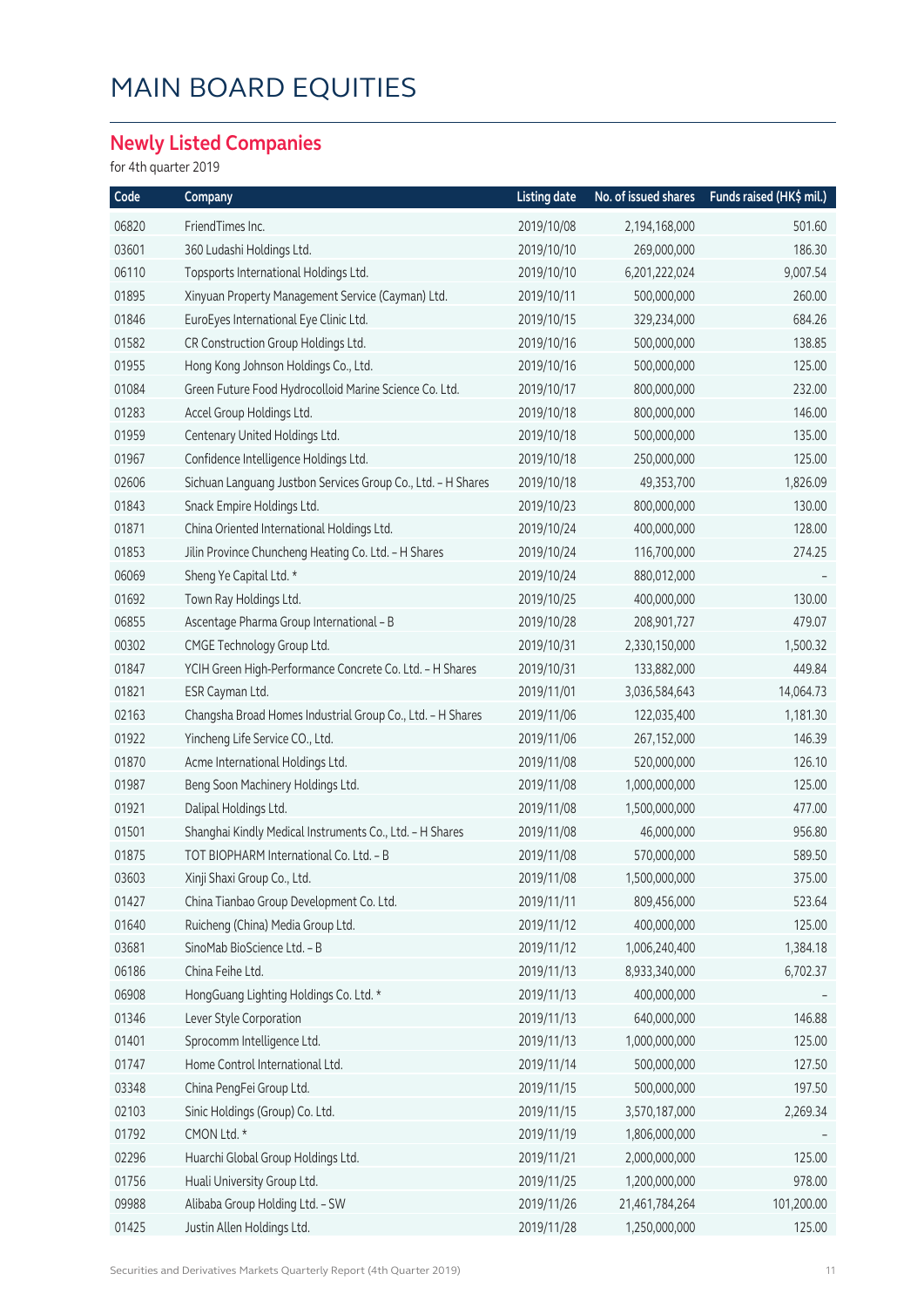| Code  | Company                                         | <b>Listing date</b> | No. of issued shares | Funds raised (HK\$ mil.) |
|-------|-------------------------------------------------|---------------------|----------------------|--------------------------|
| 03759 | Pharmaron Beijing Co., Ltd. - H Shares          | 2019/11/28          | 134,016,500          | 5,293.65                 |
| 02231 | JY Grandmark Holdings Ltd.                      | 2019/12/05          | 1,646,173,000        | 1,409.91                 |
| 02500 | Venus Medtech (Hangzhou) Inc. - B - H Shares    | 2019/12/10          | 182,714,864          | 2,980.49                 |
| 09966 | Alphamab Oncology - B                           | 2019/12/12          | 923,921,575          | 2,104.39                 |
| 03860 | Speed Apparel Holding Ltd. *                    | 2019/12/12          | 500,000,000          |                          |
| 02400 | XD Inc.                                         | 2019/12/12          | 428,018,500          | 751.03                   |
| 01593 | Chen Lin Education Group Holdings Ltd.          | 2019/12/13          | 1,000,000,000        | 550.00                   |
| 06919 | Renrui Human Resources Technology Holdings Ltd. | 2019/12/13          | 153,669,579          | 1,094.06                 |
| 03680 | Suoxinda Holdings Ltd.                          | 2019/12/13          | 400,000,000          | 150.00                   |
| 06966 | China Wan Tong Yuan (Holdings) Ltd. *           | 2019/12/17          | 1,000,000,000        |                          |
| 01402 | i-Control Holdings Ltd. *                       | 2019/12/18          | 1,000,000,000        |                          |
| 01691 | JS Global Lifestyle Co. Ltd.                    | 2019/12/18          | 3,407,172,677        | 2,988.98                 |
| 01553 | Maike Tube Industry Holdings Ltd.               | 2019/12/18          | 433,800,000          | 224.35                   |
| 06193 | Tailam Tech Construction Holdings Ltd.          | 2019/12/18          | 400,000,000          | 102.70                   |
| 01529 | Goal Rise Logistics (China) Holdings Ltd. *     | 2019/12/19          | 800,000,000          |                          |
| 06049 | Poly Property Development Co., Ltd. - H Shares  | 2019/12/19          | 153,333,400          | 5,382.00                 |
| 09928 | Times Neighborhood Holdings Ltd.                | 2019/12/19          | 908,672,747          | 833.37                   |
| 06928 | TOMO Holdings Ltd. *                            | 2019/12/23          | 450,000,000          |                          |
| 01410 | Edvance International Holdings Ltd. *           | 2019/12/24          | 1,001,446,000        |                          |
| 06199 | Bank of Guizhou Co., Ltd. - H Shares            | 2019/12/30          | 2,200,000,000        | 5,456.00                 |
| 09900 | Gain Plus Holdings Ltd. *                       | 2019/12/30          | 372,000,000          |                          |
| 09909 | Powerlong Commercial Management Holdings Ltd.   | 2019/12/30          | 600,000,000          | 1,425.00                 |
| 09911 | Newborn Town Inc.                               | 2019/12/31          | 1,000,000,000        | 228.48                   |
| 01542 | Taizhou Water Group Co., Ltd. - H Shares        | 2019/12/31          | 50,000,000           | 211.00                   |
| Total |                                                 |                     |                      | 179,715.79               |

\* Transfers of listing from GEM to Main Board pursuant to the revised Rule 9.24 of the GEM Listing Rules and to the new Chapter 9A of the Main Board Listing Rules effective from 1 July 2008.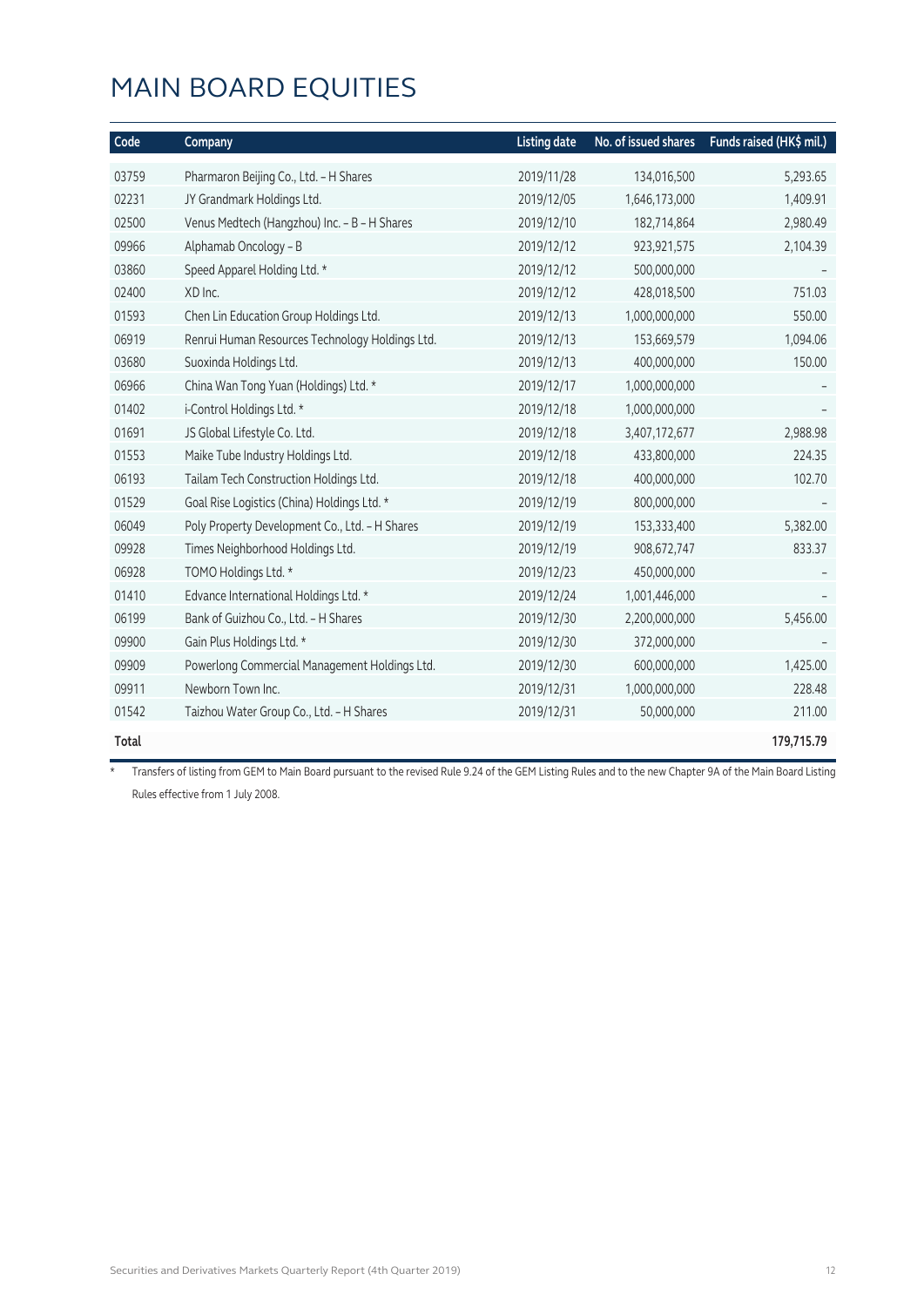#### **Withdrawal of Listed Companies**

for 4th quarter 2019

| Code  | Company                               | Last trading date | <b>Delisted date</b> |
|-------|---------------------------------------|-------------------|----------------------|
| 02229 | Changgang Dunxin Enterprise Co. Ltd.  | 2016/01/19        | 2019/10/16           |
| 00569 | China Automation Group Ltd.           | 2019/10/10        | 2019/10/29           |
| 00121 | C.P. Lotus Corporation                | 2019/10/08        | 2019/10/29           |
| 00903 | TPV Technology Ltd.                   | 2019/11/04        | 2019/11/15           |
| 01236 | National Agricultural Holdings Ltd.   | 2017/03/27        | 2019/11/22           |
| 01819 | Fuguiniao Co., Ltd. - H Shares        | 2016/08/31        | 2019/11/25           |
| 00692 | Shenzhou Space Park Group Ltd.        | 2017/06/21        | 2019/12/10           |
| 06863 | China Huishan Dairy Holdings Co. Ltd. | 2017/03/24        | 2019/12/23           |
| 01048 | Yorkshine Holdings Ltd.               | 2017/07/31        | 2019/12/27           |
| 00404 | Hsin Chong Group Holdings Ltd.        | 2017/03/31        | 2019/12/31           |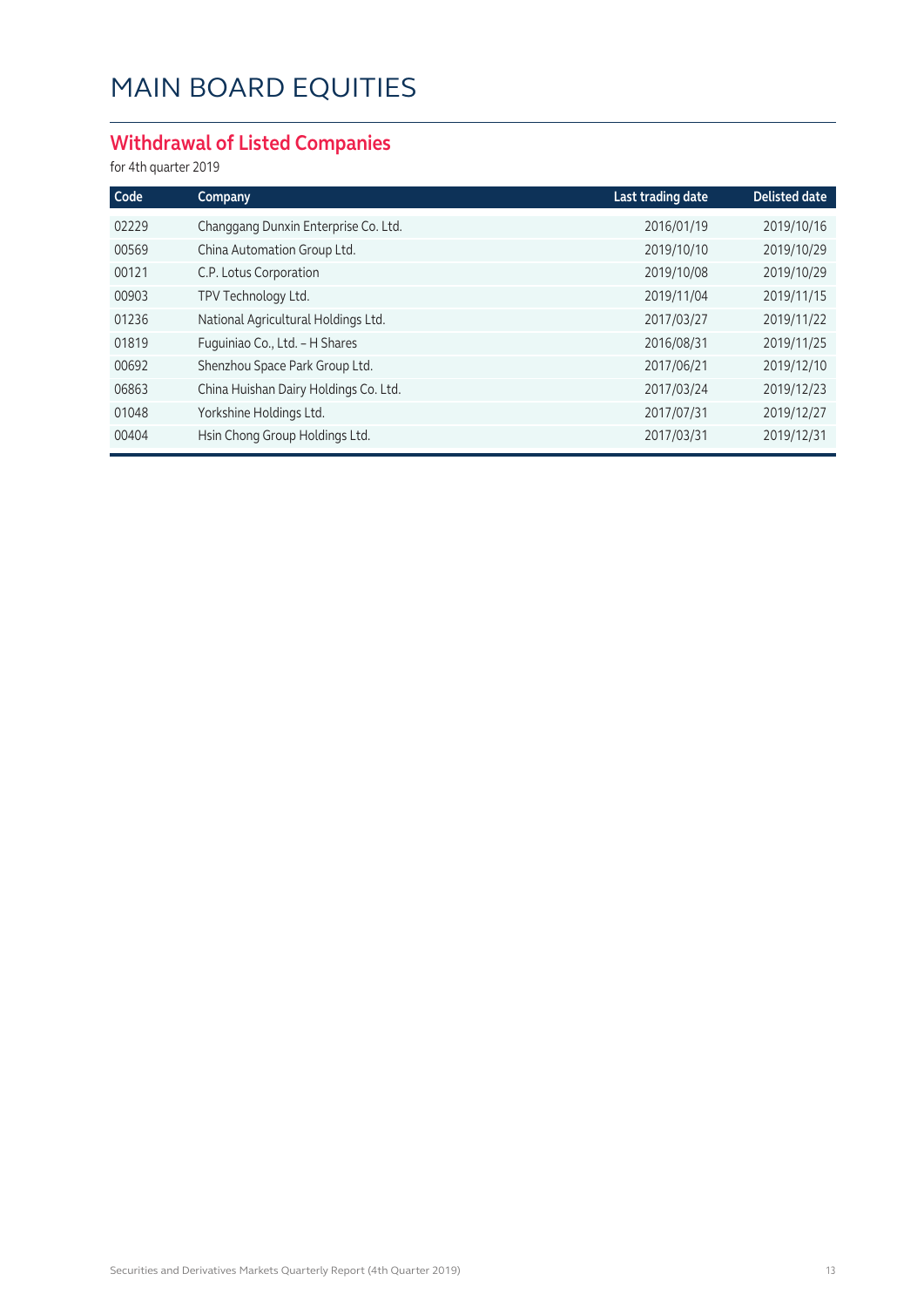#### **Company Name Changes**

for 4th quarter 2019

| Code  | Old name                                                 | New name                                                | <b>Effective date</b> | <b>Adoption date</b> |
|-------|----------------------------------------------------------|---------------------------------------------------------|-----------------------|----------------------|
| 00660 | Wai Chun Mining Industry Group Co. Ltd.                  | Wai Chun Bio-Technology Ltd.                            | 2019/09/03            | 2019/10/04           |
| 01259 | Future Development Holdings Ltd. *                       | Prosperous Future Holdings Ltd.                         | 2019/09/11            | 2019/10/15           |
| 00475 | Zhong Fa Zhan Holdings Ltd. *                            | Central Development Holdings Ltd.                       | 2019/09/05            | 2019/10/16           |
| 02225 | Kakiko Group Ltd.                                        | Jinhai International Group Holdings Ltd.                | 2019/09/19            | 2019/10/21           |
| 01194 | Munsun Capital Group Ltd.                                | Bay Area Gold Group Ltd.                                | 2019/10/07            | 2019/10/29           |
| 00076 | South Sea Petroleum Holdings Ltd.                        | Elate Holdings Ltd.                                     | 2019/10/23            | 2019/11/01           |
| 01611 | Pantronics Holdings Ltd.                                 | Huobi Technology Holdings Ltd.                          | 2019/10/11            | 2019/11/18           |
| 01735 | Wang Yang Holdings Ltd.                                  | Central Holding Group Co. Ltd.                          | 2019/10/25            | 2019/11/19           |
| 01143 | China Healthcare Enterprise Group Ltd.                   | Link-Asia International Co. Ltd.                        | 2019/10/30            | 2019/11/20           |
| 00357 | Regal International Airport Group Co. Ltd. - H Shares    | Hainan Meilan International Airport Co. Ltd. - H Shares | 2019/10/17            | 2019/11/20           |
| 01030 | Future Land Development Holdings Ltd.*                   | Seazen Group Ltd.                                       | 2019/10/31            | 2019/11/22           |
| 00106 | Landsea Green Group Co., Ltd.                            | Landsea Green Properties Co., Ltd.                      | 2019/10/08            | 2019/11/26           |
| 00723 | Sustainable Forest Holdings Ltd.                         | Reliance Global Holdings Ltd.                           | 2019/11/14            | 2019/12/10           |
| 00286 | Common Splendor International Health Industry Group Ltd. | Aidigong Maternal & Child Health Ltd.                   | 2019/11/05            | 2019/12/12           |
| 06877 | KVB Kunlun Financial Group Ltd.                          | CLSA Premium Ltd.                                       | 2019/10/31            | 2019/12/13           |
| 01468 | UKF (Holdings) Ltd.                                      | Kingkey Financial International (Holdings) Ltd.         | 2019/11/06            | 2019/12/13           |
| 00959 | Amax International Holdings Ltd.                         | Century Entertainment International Holdings Ltd.       | 2019/10/14            | 2019/12/16           |
| 00726 | China Minsheng DIT Group Ltd.                            | DIT Group Ltd.                                          | 2019/11/07            | 2019/12/17           |
| 01036 | Vanke Property (Overseas) Ltd.                           | Vanke Overseas Investment Holding Co. Ltd.              | 2019/11/01            | 2019/12/17           |
| 01561 | Manfield Chemical Holdings Ltd.                          | Pan Asia Data Holdings Inc.                             | 2019/11/19            | 2019/12/20           |
| 00264 | Ascent International Holdings Ltd.                       | China International Development Corporation Ltd.        | 2019/11/26            | 2019/12/30           |

\* Change of English name only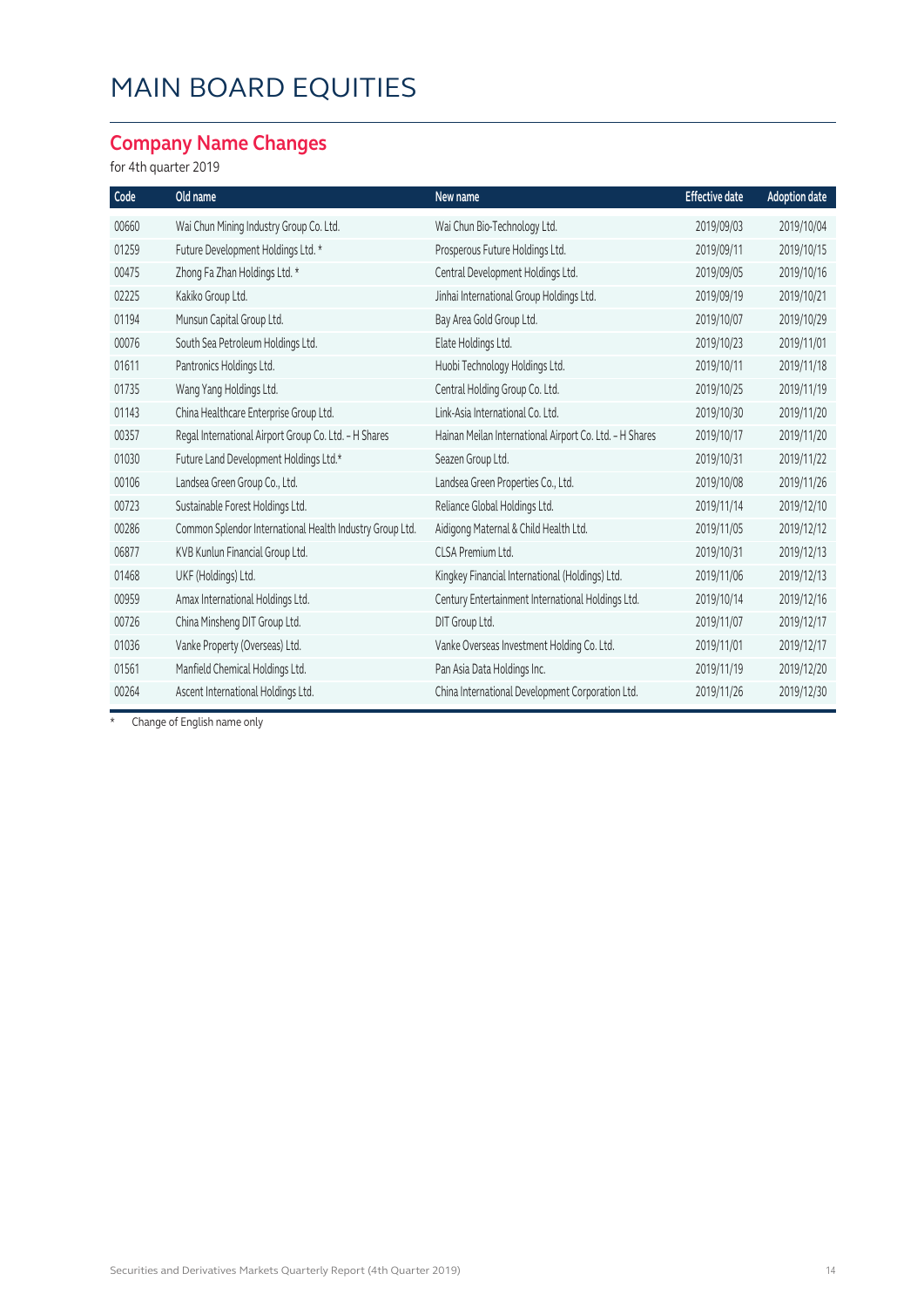#### **Bonus Issues/Bonus Warrants**

for 4th quarter 2019

| Code  | Company               | <b>Particulars</b> | Ex-date    |
|-------|-----------------------|--------------------|------------|
| 00211 | Styland Holdings Ltd. | $1$ wt for $5$     | 2019/11/04 |

#### **Share Split/Consolidation**

for 4th quarter 2019

| Code  | Company                                                                           | <b>Particulars</b>      | <b>Effective date</b> |
|-------|-----------------------------------------------------------------------------------|-------------------------|-----------------------|
| 02399 | China Fordoo Holdings Ltd.                                                        | Split 1 into 4          | 2019/10/17            |
| 01660 | Zhaobangji Properties Holdings Ltd.                                               | Split 1 into 5          | 2019/10/17            |
| 01237 | China Environmental Technology and Bioenergy Holdings Ltd. Consolidation 5 into 1 |                         | 2019/10/22            |
| 00651 | China Ocean Industry Group Ltd.                                                   | Consolidation 40 into 1 | 2019/10/29            |
| 00471 | CMMB Vision Holdings Ltd.                                                         | Consolidation 20 into 1 | 2019/11/12            |
| 00048 | China Automotive Interior Decoration Holdings Ltd.                                | Consolidation 5 into 1  | 2019/12/27            |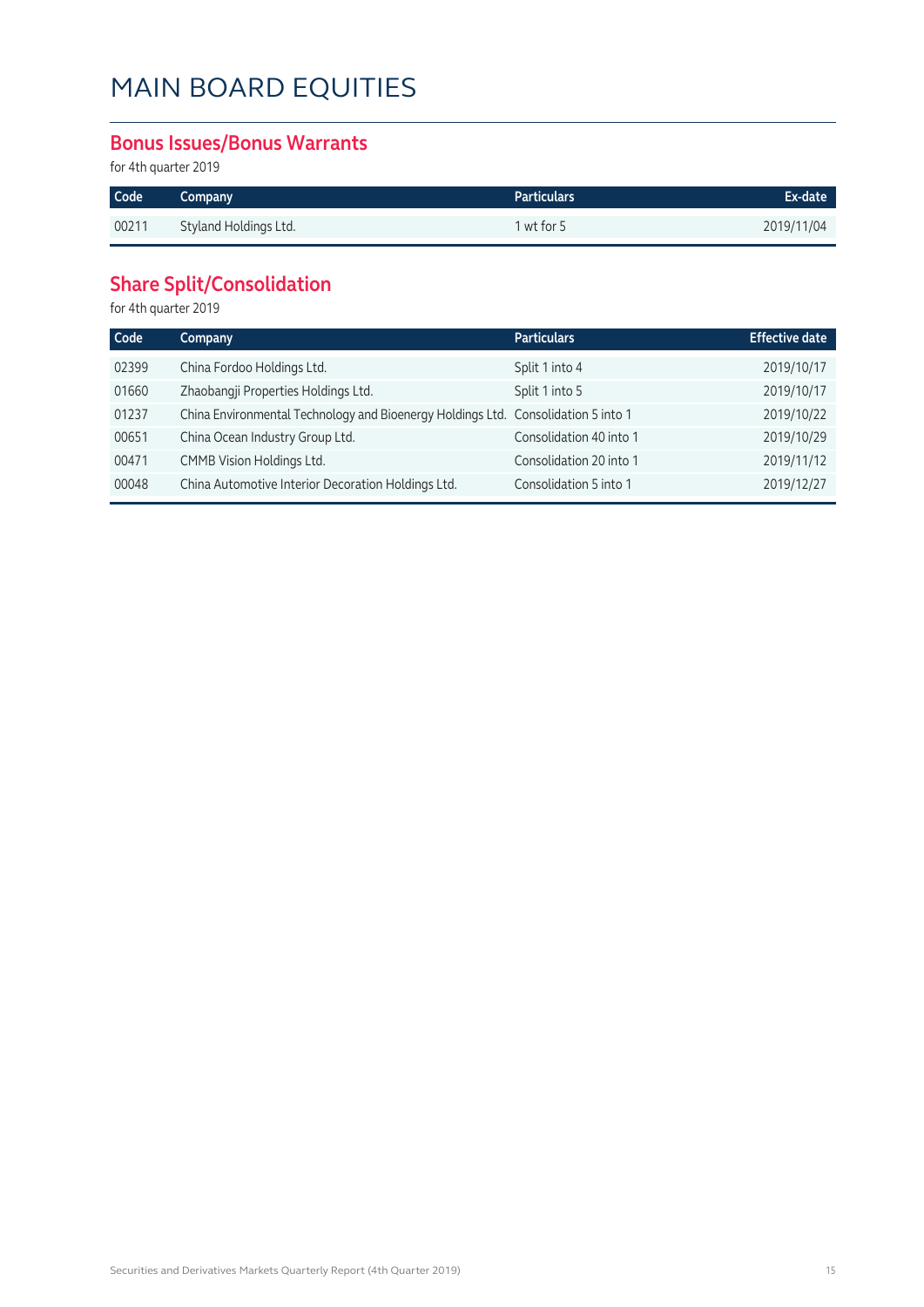#### **Rights Issues & Open Offers**

for 4th quarter 2019

| Month | Code  | <b>Company</b>       | Ratio                | Funds raised (HK\$ mil.) |
|-------|-------|----------------------|----------------------|--------------------------|
| Oct   | 00428 | Cocoon Holdings Ltd. | Rts 2 for 1 @\$0.28  | 67.15                    |
|       | 01366 | Jiangnan Group Ltd.  | Rts 1 for 2 @\$0.28  | 571.04                   |
| Dec   | 01869 | Li Bao Ge Group Ltd. | Rts 1 for 4 @\$0.238 | 47.60                    |
| Total |       |                      |                      | 685.79                   |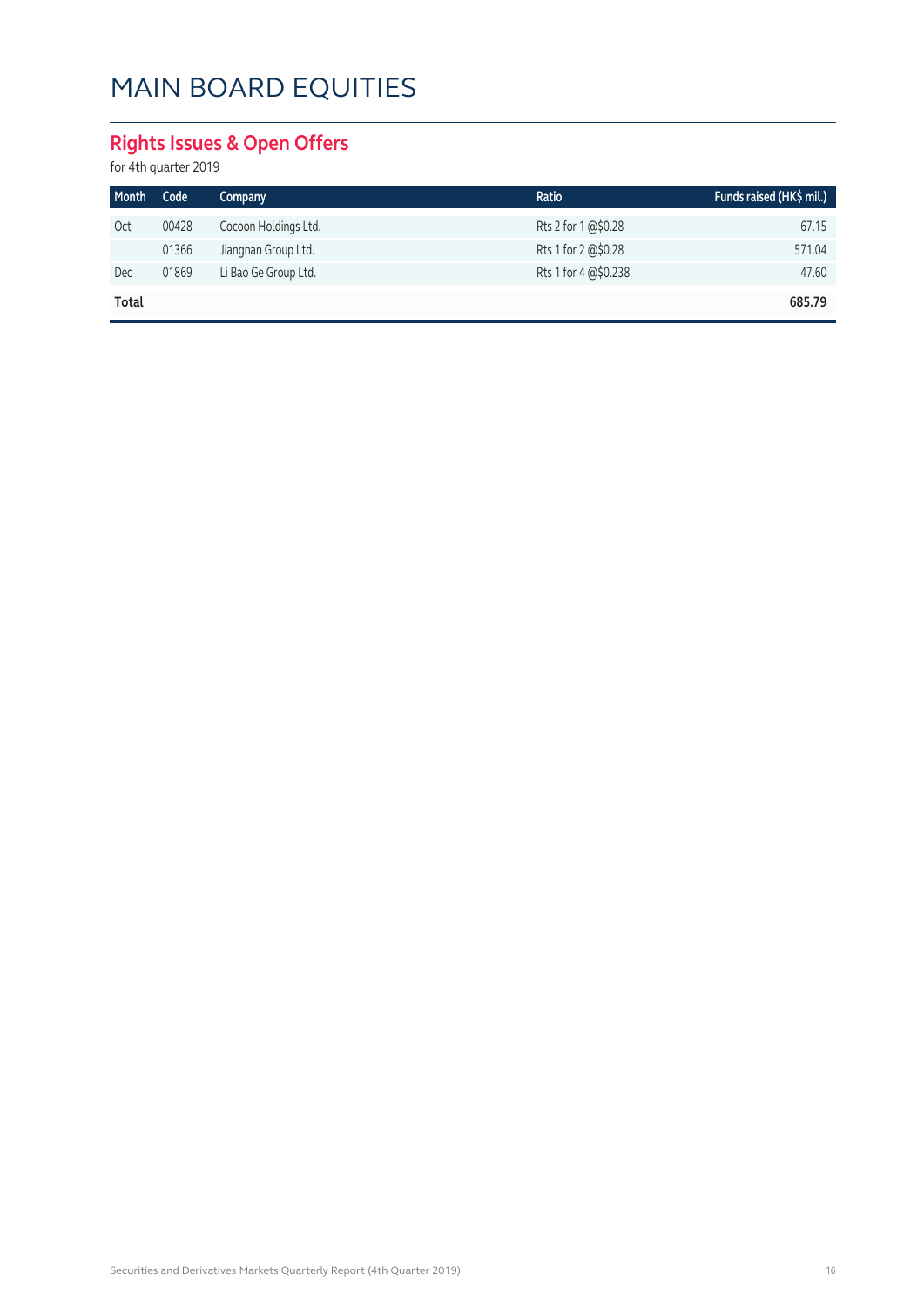#### **Placing\***

|              |       |                       | No. of new    | <b>Placing price</b> | <b>Funds raised</b> |
|--------------|-------|-----------------------|---------------|----------------------|---------------------|
| Month        | Code  | Company               | shares placed | (HK <sup>2</sup> )   | (HK\$ mil.)         |
| 2019         |       |                       |               |                      |                     |
| Oct          | 02623 | ADD NEW ENERGY        | 447,220,000   | 0.090                | 40.25               |
|              | 03908 | CICC                  | 176,000,000   | 14.400               | 2,534.40            |
|              | 00471 | <b>CMMB VISION</b>    | 630,266,440   | 0.035                | 22.06               |
|              | 01962 | <b>EVERGREEN PG</b>   | 33,180,000    | 1.550                | 51.43               |
|              | 01801 | <b>INNOVENT BIO-B</b> | 97,000,000    | 24.600               | 2,386.20            |
|              | 01238 | POWERLONG             | 146,600,000   | 5.400                | 791.64              |
|              | 01679 | RISECOMM GP           | 147,500,000   | 0.400                | 59.00               |
|              | 01239 | TEAMWAY INTL GP       | 226,400,000   | 0.064                | 14.49               |
| Nov          | 00633 | CH ALL ACCESS         | 30,000,000    | 0.280                | 8.40                |
|              | 01109 | CHINA RES LAND        | 200,000,000   | 33.650               | 6,730.00            |
|              | 00245 | CN MINSHENG FIN       | 5,785,740,000 | 0.085                | 491.79              |
|              | 01962 | <b>EVERGREEN PG</b>   | 12,902,000    | 1.550                | 20.00               |
|              | 00729 | <b>FDG EVEHICLES</b>  | 280,000,000   | 0.220                | 61.60               |
|              | 01468 | KINGKEY FIN INT       | 234,140,000   | 0.205                | 48.00               |
|              | 01323 | NEWTREE GROUP         | 152,800,000   | 0.460                | 70.29               |
|              | 02066 | SHENGJINGBANK         | 800,000,000   | 6.818                | 5,454.55            |
|              | 00750 | SINGYES SOLAR         | 1,687,008,585 | 0.920                | 1,552.05            |
|              | 02269 | <b>WUXI BIO</b>       | 46,500,000    | 85.000               | 3,952.50            |
|              | 02728 | YUHUA ENERGY          | 78,000,000    | 0.122                | 9.52                |
| Dec          | 00286 | <b>AIDIGONG</b>       | 100,000,000   | 0.500                | 50.00               |
|              | 00922 | ANXIANYUAN CH         | 148,000,000   | 0.150                | 22.20               |
|              | 01993 | <b>ASIARAY</b>        | 35,675,676    | 4.100                | 146.27              |
|              | 00274 | C BILLION RES         | 2,100,000,000 | 0.018                | 37.80               |
|              | 00810 | CH INTERNET INV       | 156,900,000   | 0.105                | 16.47               |
|              | 02369 | COOLPAD GROUP         | 800,000,000   | 0.215                | 172.00              |
|              | 01282 | <b>GLORY SUN FIN</b>  | 2,400,000,000 | 0.250                | 600.00              |
|              | 03836 | <b>HARMONY AUTO</b>   | 52,000,000    | 3.000                | 156.00              |
|              | 02322 | HK CHAOSHANG GP       | 440,000,000   | 0.500                | 220.00              |
|              | 03990 | MIDEA REAL EST        | 40,000,000    | 19.100               | 764.00              |
|              | 01478 | Q TECH                | 15,000,000    | 13.680               | 205.20              |
|              | 02777 | R&F PROPERTIES        | 273,000,000   | 13.680               | 3,734.64            |
|              | 00697 | SHOUGANG INT'L        | 1,500,000,000 | 0.300                | 450.00              |
|              | 01142 | SIBERIAN MINING       | 241,695,104   | 0.200                | 48.34               |
| <b>Total</b> |       |                       |               |                      | 30,921.07           |

\* Due to the reporting time-lag, placing figures for the quarter are provisional.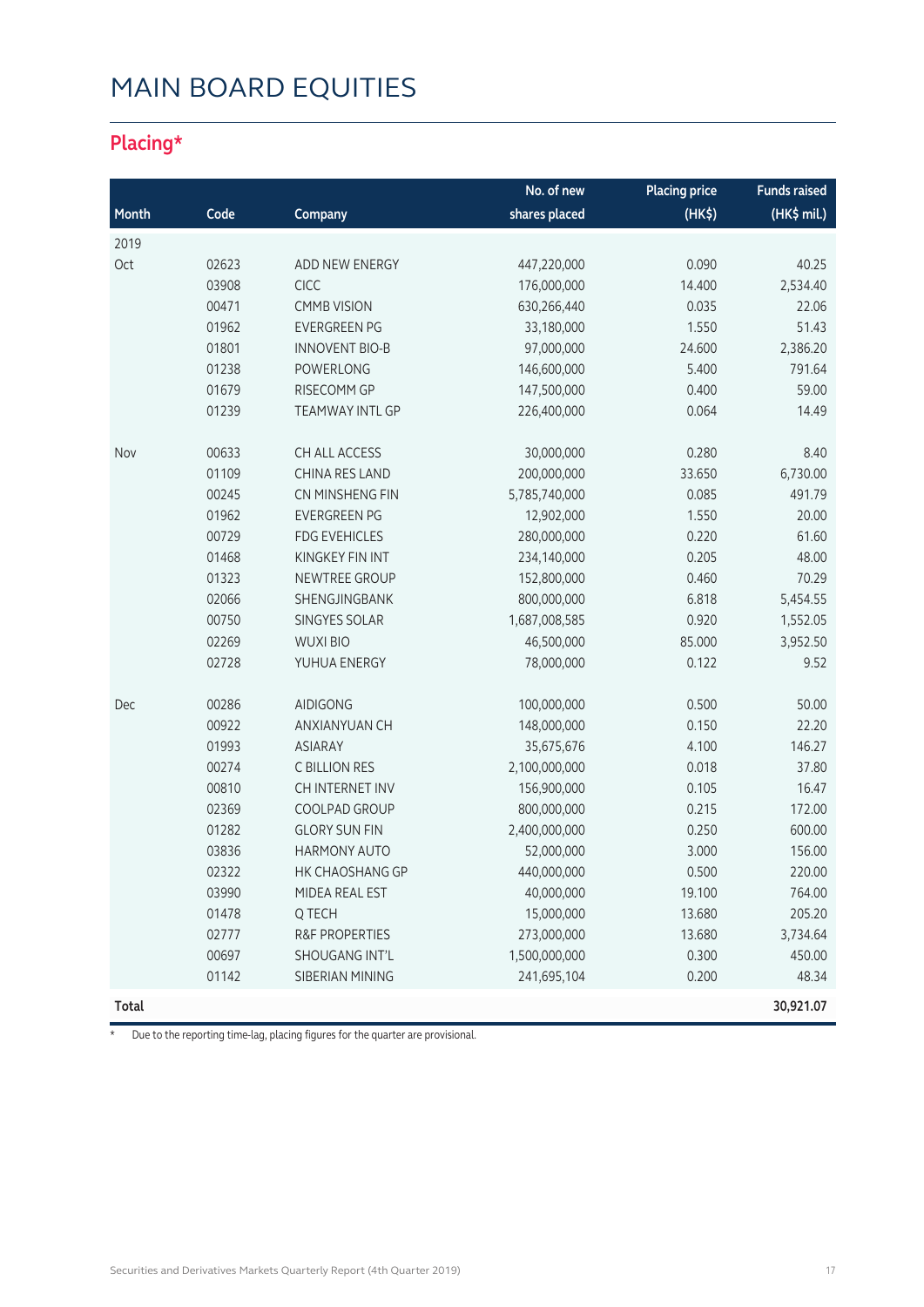#### **Warrant Trading Statistics**

|      |                | <b>Equity wts</b><br>(HK\$ mil.) | Derivative wts<br>(HK\$ mil.) | Inline wts*<br>(HK\$ mil.) | <b>Total</b><br>(HK\$ mil.) |
|------|----------------|----------------------------------|-------------------------------|----------------------------|-----------------------------|
| 2018 | Q4             | 6.44                             | 863,336.45                    | $\qquad \qquad -$          | 863,342.90                  |
| 2019 | Q1             | 0.92                             | 1,009,753.31                  | $\overline{\phantom{m}}$   | 1,009,754.23                |
|      | Q <sub>2</sub> | 2.21                             | 614,814.59                    | $\overline{\phantom{m}}$   | 614,816.80                  |
|      | Q <sub>3</sub> | 0.82                             | 434,520.06                    | 80.41                      | 434,601.30                  |
|      | Q4             | 4.85                             | 359,048.09                    | 79.35                      | 359,132.29                  |

\* Inline warrants started trading on 18 July 2019

#### **Warrant Market Value**

|      |                | <b>Number</b> | <b>Equity wts</b><br>(HK\$ mil.) | <b>Number</b> | Derivative wts<br>(HK\$ mil.) | <b>Number</b>            | Inline wts*<br>$(HK$$ mil.) | Total no. | <b>Total</b><br>(HK\$ mil.) |
|------|----------------|---------------|----------------------------------|---------------|-------------------------------|--------------------------|-----------------------------|-----------|-----------------------------|
| 2018 | Q4             |               | 71.12                            | 6,763         | 70,515.61                     |                          | $\overline{\phantom{m}}$    | 6.765     | 70,586.73                   |
| 2019 | Q1             |               | 43.87                            | 6,724         | 110,213.51                    | $\qquad \qquad -$        | $\qquad \qquad -$           | 6.726     | 110,257.38                  |
|      | Q <sub>2</sub> |               | 46.47                            | 5,981         | 72,589.26                     | $\overline{\phantom{0}}$ | $\qquad \qquad -$           | 5,983     | 72,635.73                   |
|      | Q <sub>3</sub> |               | 17.92                            | 5,295         | 49,285.74                     | 412                      | 3,016.30                    | 5,708     | 52,319.97                   |
|      | Q4             |               | 55.92                            | 4,571         | 61,435.12                     | 922                      | 6,216.69                    | 5,495     | 67,707.73                   |

\* Inline warrants started trading on 18 July 2019

#### **New Listing Statistics – Warrants**

|      |                | No. of newly listed<br>equity wts | No. of newly listed<br>derivative wts | No. of newly listed<br>inline wts* | <b>Amount raised</b><br>(HK\$ mil.) |
|------|----------------|-----------------------------------|---------------------------------------|------------------------------------|-------------------------------------|
| 2018 | Q4             |                                   | 2,661                                 | $\overline{\phantom{0}}$           | 52,904.05                           |
| 2019 | Q1             | $\Omega$                          | 2,965                                 | $\overline{\phantom{a}}$           | 53,532.77                           |
|      | Q <sub>2</sub> | 0                                 | 2,083                                 | $\qquad \qquad -$                  | 39,993.21                           |
|      | Q <sub>3</sub> | 0                                 | 1,951                                 | 412                                | 39,516.13                           |
|      | Q4             |                                   | 1,940                                 | 511                                | 39,549.67                           |

\* Inline warrants started trading on 18 July 2019

#### **Newly Listed Equity Warrants**

for 4th quarter 2019

| Code  | <b>Equity warrants</b>                                          | Initial issued<br>amount (HK\$) | Listing date | <b>Expiry</b> | Amount raised<br>(HK\$ mil.) |
|-------|-----------------------------------------------------------------|---------------------------------|--------------|---------------|------------------------------|
| 01807 | International Standard Resources Holdings Ltd.<br>Warrants 2020 | 5,750,215                       | 2019/10/17   | 2020/10/15    | $\overline{\phantom{0}}$     |
| 01435 | Styland Holdings Ltd. Warrants 2020                             | 11,760,964                      | 2019/11/19   | 2020/11/17    |                              |
| Total |                                                                 |                                 |              |               | $\overline{\phantom{a}}$     |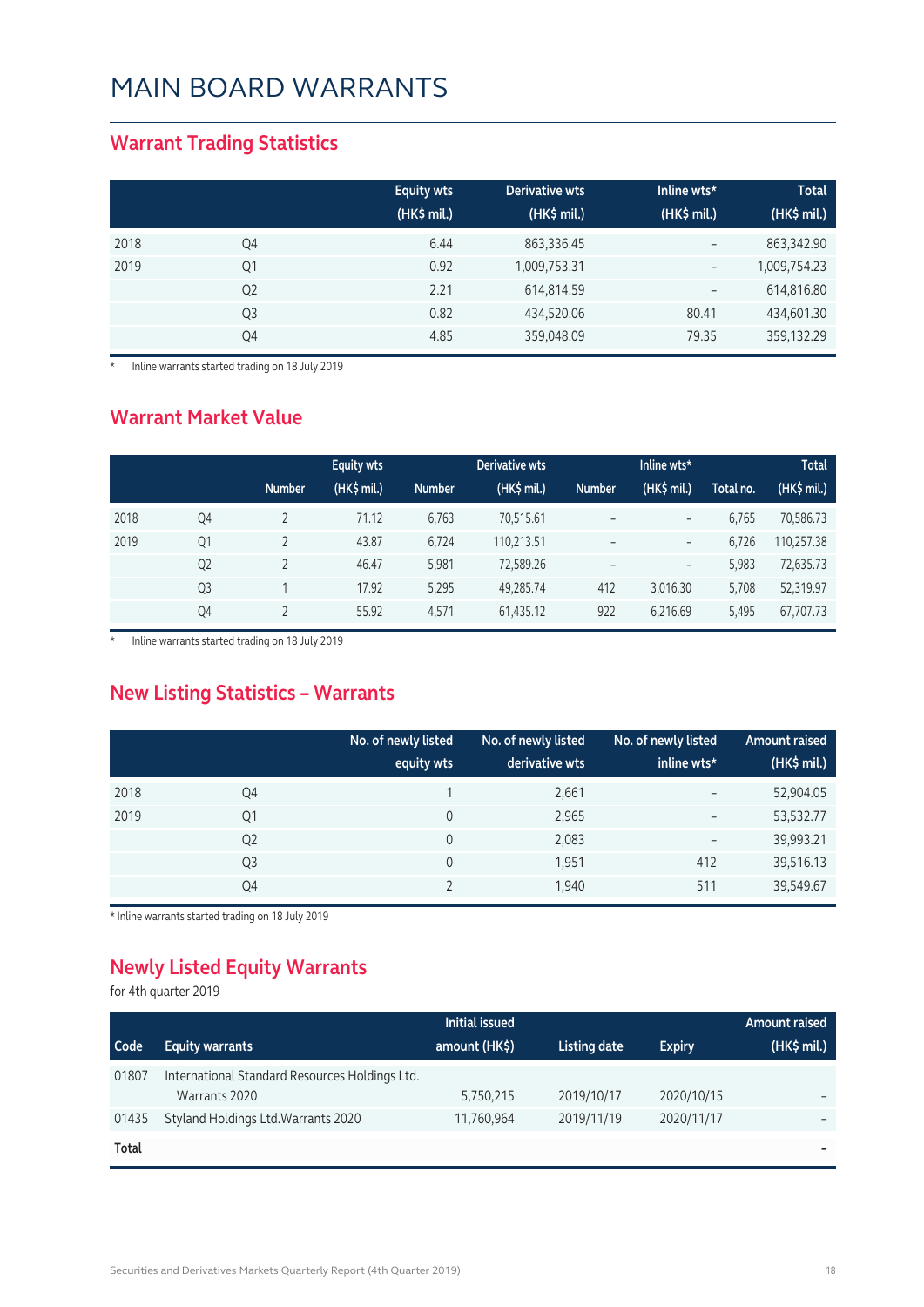#### **Newly Listed Derivative Warrants**

for 4th quarter 2019

|       |                                                              |              |              |               | Amount      |
|-------|--------------------------------------------------------------|--------------|--------------|---------------|-------------|
|       |                                                              | No. of issue |              |               | raised      |
| Code  | Derivative warrants                                          | (units)      | Listing date | <b>Expiry</b> | (HK\$ mil.) |
| 11317 | BOCI Asia Ltd. - CAM CSI300 European Warrants Jan 2020 A     | 70,000,000   | 2019/10/02   | 2020/01/22    | 10.50       |
| 11319 | BOCI Asia Ltd. - Galaxy Ent European Warrants Jan 2020 A     | 70,000,000   | 2019/10/02   | 2020/01/02    | 10.50       |
| 11321 | BOCI Asia Ltd. - Galaxy Ent European Put Warrants Feb 2020 A | 40,000,000   | 2019/10/02   | 2020/02/27    | 10.40       |
| 11329 | BOCI Asia Ltd. - Meituan European Warrants Apr 2020 D        | 100,000,000  | 2019/10/02   | 2020/04/22    | 15.00       |
| 11318 | BOCI Asia Ltd. - Sunny Optical European Put Warrants Feb20 B | 70,000,000   | 2019/10/02   | 2020/02/19    | 10.50       |
| 11327 | BOCI Asia Ltd. - WH Group European Warrants May 2020 A       | 50,000,000   | 2019/10/02   | 2020/05/22    | 10.00       |
| 11323 | BOCI Asia Ltd. - Xiaomi European Warrants Mar 2020 B         | 70,000,000   | 2019/10/02   | 2020/03/31    | 10.50       |
| 11341 | BNP Paribas Issuance B.V. - AAC Tech Euro Wts Apr 2020 A     | 40,000,000   | 2019/10/02   | 2020/04/02    | 17.20       |
| 11345 | BNP Paribas Issuance B.V. - China Tower European Wts Jul20 A | 50,000,000   | 2019/10/02   | 2020/07/03    | 12.50       |
| 11346 | BNP Paribas Issuance B.V. - SMIC European Wts Apr 2020 A     | 50,000,000   | 2019/10/02   | 2020/04/02    | 12.50       |
| 11344 | BNP Paribas Issuance B.V. - Xiaomi European Warrants Jul20 A | 70,000,000   | 2019/10/02   | 2020/07/03    | 10.50       |
| 11352 | Credit Suisse AG - Bud Apac European Warrants Apr 2020 A     | 100,000,000  | 2019/10/02   | 2020/04/01    | 25.00       |
| 11351 | Credit Suisse AG - Kingsoft European Warrants Apr 2020 B     | 40,000,000   | 2019/10/02   | 2020/04/29    | 10.00       |
| 11357 | Bank of East Asia - Bud Apac European Warrants Apr 2020 A    | 25,000,000   | 2019/10/02   | 2020/04/03    | 13.00       |
| 11358 | Bank of East Asia - Bud Apac European Warrants May 2020 A    | 25,000,000   | 2019/10/02   | 2020/05/15    | 10.00       |
| 11359 | Bank of East Asia - Bud Apac European Warrants Jul 2020 A    | 28,000,000   | 2019/10/02   | 2020/07/30    | 10.64       |
| 11360 | Bank of East Asia - Meituan European Warrants Nov 2020 A     | 40,000,000   | 2019/10/02   | 2020/11/30    | 10.40       |
| 11381 | Goldman Sachs SP (Asia) - Bud Apac European Warrants Apr20 A | 50,000,000   | 2019/10/02   | 2020/04/02    | 12.50       |
| 11380 | Goldman Sachs SP (Asia) - CM Bank European Wts Jan 2020 A    | 70,000,000   | 2019/10/02   | 2020/01/02    | 10.50       |
| 11375 | Goldman Sachs SP (Asia) - Link REIT European Wts Jan 2020 A  | 70,000,000   | 2019/10/02   | 2020/01/24    | 10.50       |
| 11356 | Haitong Int'l Sec - CSPC Pharma European Put Wts Jun 2020 A  | 70,000,000   | 2019/10/02   | 2020/06/26    | 11.20       |
| 11353 | J P Morgan SP BV - CPIC European Warrants Apr 2020 A         | 60,000,000   | 2019/10/02   | 2020/04/02    | 15.06       |
| 11355 | J P Morgan SP BV - Swire Pacific A European Warrants Feb20 C | 70,000,000   | 2019/10/02   | 2020/02/14    | 11.13       |
| 11310 | Macquarie Bank Ltd. - CNOOC European Warrants Dec 2020 A     | 40,000,000   | 2019/10/02   | 2020/12/02    | 10.04       |
| 11348 | Macquarie Bank Ltd. - CSPC Pharma European Wts Dec 2020 A    | 40,000,000   | 2019/10/02   | 2020/12/02    | 10.00       |
| 11307 | Macquarie Bank Ltd. - Geely Auto European Wts Apr 2020 B     | 36,000,000   | 2019/10/02   | 2020/04/02    | 10.04       |
| 11312 | Macquarie Bank Ltd. - PetroChina European Wts Jul 2020 A     | 40,000,000   | 2019/10/02   | 2020/07/03    | 10.00       |
| 11301 | Macquarie Bank Ltd. - Ping An European Warrants Apr 2020 C   | 28,000,000   | 2019/10/02   | 2020/04/02    | 10.16       |
| 11311 | Macquarie Bank Ltd. - SMIC European Warrants Apr 2020 A      | 36,500,000   | 2019/10/02   | 2020/04/02    | 10.04       |
| 11314 | Macquarie Bank Ltd. - Stanchart European Warrants Jul 2020 A | 23,000,000   | 2019/10/02   | 2020/07/03    | 10.05       |
| 11316 | Macquarie Bank Ltd. - Xiaomi European Warrants Apr 2020 C    | 12,900,000   | 2019/10/02   | 2020/04/02    | 10.05       |
| 11367 | SG Issuer - China Life European Put Warrants Feb 2020 B      | 70,000,000   | 2019/10/02   | 2020/02/27    | 10.50       |
| 11373 | SG Issuer - HKEX European Put Warrants Jan 2020 B            | 15,000,000   | 2019/10/02   | 2020/01/24    | 10.05       |
| 11334 | UBS AG - Galaxy Ent European Warrants Jan 2020 C             | 60,000,000   | 2019/10/02   | 2020/01/08    | 10.80       |
| 11340 | UBS AG - HKEX European Warrants Feb 2020 D                   | 150,000,000  | 2019/10/02   | 2020/02/25    | 22.50       |
| 11387 | Bank Vontobel - CSPC Pharma European Warrants May 2020 A     | 40,000,000   | 2019/10/02   | 2020/05/04    | 10.00       |
| 11383 | Bank Vontobel - HKEX European Warrants Apr 2020 C            | 80,000,000   | 2019/10/02   | 2020/04/03    | 20.00       |
| 11384 | Bank Vontobel - HKEX European Put Warrants Apr 2020 D        | 80,000,000   | 2019/10/02   | 2020/04/06    | 20.00       |
| 11435 | BOCI Asia Ltd. - China Life European Put Warrants Feb 2020 A | 70,000,000   | 2019/10/03   | 2020/02/27    | 10.50       |
| 11482 | BOCI Asia Ltd. - China Tower European Warrants Jun 2020 A    | 80,000,000   | 2019/10/03   | 2020/06/30    | 20.00       |
| 11431 | BOCI Asia Ltd. - Tencent European Warrants Jan 2020 D        | 200,000,000  | 2019/10/03   | 2020/01/03    | 30.00       |
| 11430 | BOCI Asia Ltd. - Tencent European Put Wts Mar 2020 E         | 100,000,000  | 2019/10/03   | 2020/03/26    | 15.00       |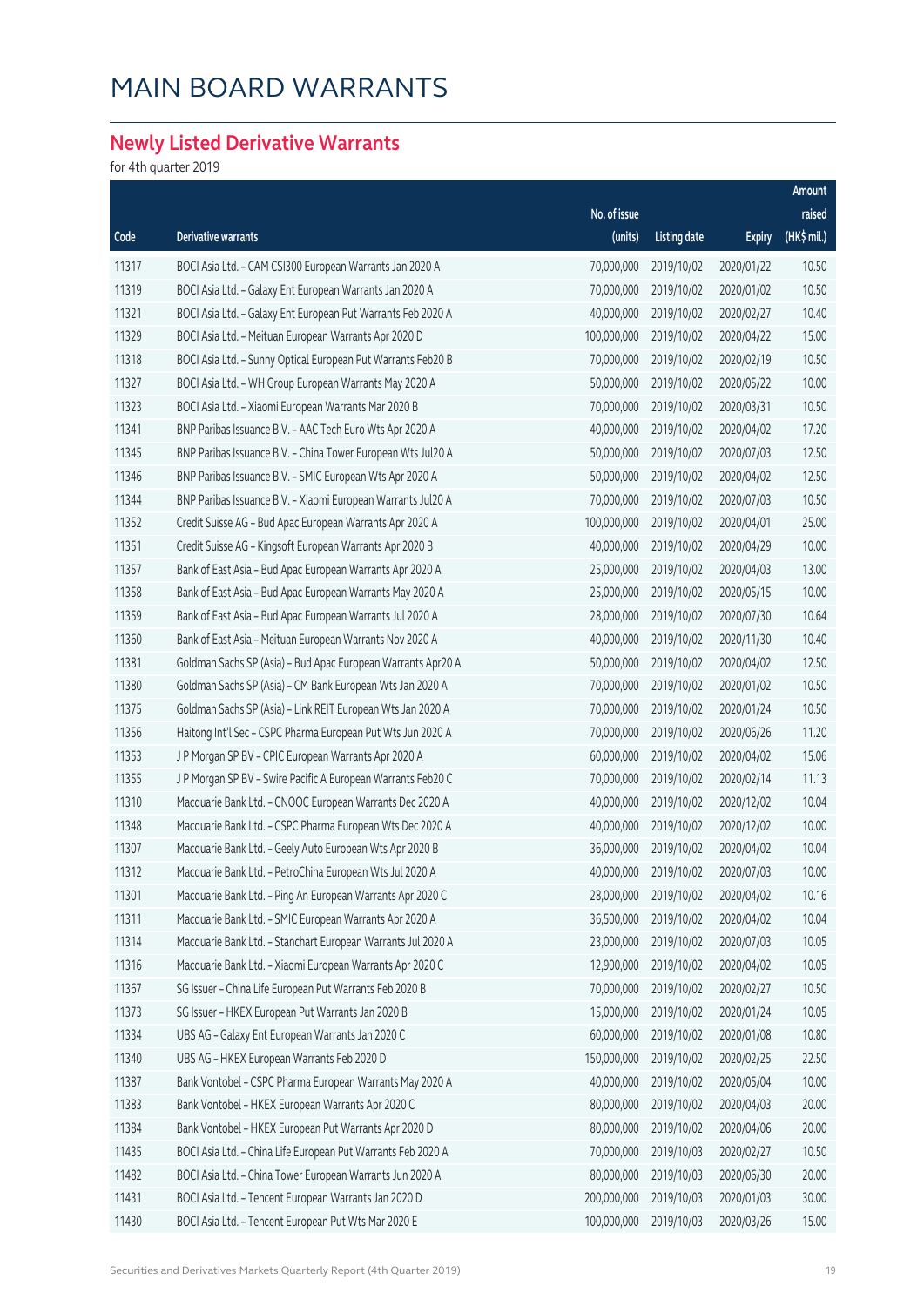|       |                                                              |              |                       |               | Amount      |
|-------|--------------------------------------------------------------|--------------|-----------------------|---------------|-------------|
|       |                                                              | No. of issue |                       |               | raised      |
| Code  | Derivative warrants                                          | (units)      | <b>Listing date</b>   | <b>Expiry</b> | (HK\$ mil.) |
| 11438 | BNP Paribas Issuance B.V. - Meituan European Warrants May20B | 30,000,000   | 2019/10/03            | 2020/05/05    | 12.60       |
| 11412 | Credit Suisse AG - CSPC Pharma European Warrants Feb 2020 A  | 50,000,000   | 2019/10/03            | 2020/02/25    | 10.00       |
| 11429 | Credit Suisse AG - GF Sec European Warrants May 2020 A       | 40,000,000   | 2019/10/03            | 2020/05/29    | 10.00       |
| 11424 | Credit Suisse AG - HKEX European Warrants Mar 2020 C         | 200,000,000  | 2019/10/03            | 2020/03/23    | 36.00       |
| 11388 | Credit Suisse AG - HSI European Warrants Mar 2020 B          | 150,000,000  | 2019/10/03            | 2020/03/30    | 22.50       |
| 11417 | Credit Suisse AG - Meituan European Warrants Apr 2020 C      | 40,000,000   | 2019/10/03            | 2020/04/02    | 10.00       |
| 11419 | Credit Suisse AG - Meituan European Put Warrants Apr 2020 D  | 50,000,000   | 2019/10/03            | 2020/04/02    | 12.50       |
| 11416 | Credit Suisse AG - NCI European Warrants Feb 2020 B          | 70,000,000   | 2019/10/03            | 2020/02/21    | 10.50       |
| 11411 | Credit Suisse AG - WH Group European Warrants Apr 2020 A     | 40,000,000   | 2019/10/03            | 2020/04/29    | 10.00       |
| 11415 | Credit Suisse AG - Wynn Macau European Warrants Mar 2020 A   | 60,000,000   | 2019/10/03            | 2020/03/24    | 10.02       |
| 11389 | Credit Suisse AG - Xiaomi European Warrants Jun 2020 A       | 100,000,000  | 2019/10/03            | 2020/06/23    | 15.00       |
| 11487 | Goldman Sachs SP (Asia) - CSOP A50 ETF Euro Wts Jun 2020 A   | 100,000,000  | 2019/10/03            | 2020/06/26    | 15.00       |
| 11486 | Goldman Sachs SP (Asia) - Tencent European Wts Feb 2020 G    | 150,000,000  | 2019/10/03            | 2020/02/26    | 39.90       |
| 11397 | HK Bank - Galaxy Ent European Warrants Dec 2020 A            | 100,000,000  | 2019/10/03            | 2020/12/23    | 15.00       |
| 11398 | HK Bank - HSI European Warrants Mar 2020 G                   | 180,000,000  | 2019/10/03            | 2020/03/30    | 27.00       |
| 11399 | HK Bank - HSI European Warrants Mar 2020 H                   | 180,000,000  | 2019/10/03            | 2020/03/30    | 27.00       |
| 11395 | HK Bank - Meituan European Warrants Apr 2020 B               | 80,000,000   | 2019/10/03            | 2020/04/29    | 12.00       |
| 11390 | HK Bank - SPDR Gold Trust European Warrants Oct 2020 A       | 100,000,000  | 2019/10/03            | 2020/10/05    | 25.00       |
| 11410 | J P Morgan SP BV - CGN Power European Warrants Sep 2020 A    | 60,000,000   | 2019/10/03            | 2020/09/03    | 15.60       |
| 11407 | J P Morgan SP BV - SPDR Gold Trust European Wts Jun 2020 A   | 60,000,000   | 2019/10/03            | 2020/06/26    | 12.12       |
| 11436 | J P Morgan SP BV - Xinyi Solar European Warrants Nov 2020 A  | 60,000,000   | 2019/10/03            | 2020/11/30    | 15.00       |
| 11393 | Macquarie Bank Ltd. - CMS European Warrants Oct 2020 A       | 35,700,000   | 2019/10/03            | 2020/10/16    | 10.03       |
| 11394 | Macquarie Bank Ltd. - NCI European Put Warrants Jun 2020 A   | 40,000,000   | 2019/10/03            | 2020/06/02    | 10.04       |
| 11463 | SG Issuer - BYD Company European Warrants Feb 2020 C         | 30,000,000   | 2019/10/03            | 2020/02/26    | 10.50       |
| 11468 | SG Issuer - China Mobile European Put Warrants Feb 2020 F    | 60,000,000   | 2019/10/03            | 2020/02/28    | 10.20       |
| 11471 | SG Issuer - Galaxy Ent European Warrants Apr 2020 B          | 40,000,000   | 2019/10/03            | 2020/04/29    | 15.60       |
| 11469 | SG Issuer - Galaxy Ent European Put Warrants Apr 2020 A      |              | 40,000,000 2019/10/03 | 2020/04/02    | 10.00       |
| 11474 | SG Issuer - Sands China Ltd European Warrants Apr 2020 A     | 40,000,000   | 2019/10/03            | 2020/04/02    | 10.00       |
| 11476 | SG Issuer - Sands China European Put Warrants Apr 2020 B     | 40,000,000   | 2019/10/03            | 2020/04/02    | 10.00       |
| 11477 | SG Issuer - Swire Pacific A European Warrants Apr 2020 A     | 25,000,000   | 2019/10/03            | 2020/04/02    | 10.00       |
| 11406 | UBS AG - CSPC Pharma European Put Warrants Feb 2020 A        | 50,000,000   | 2019/10/03            | 2020/02/24    | 10.00       |
| 11496 | BOCI Asia Ltd. - HSI European Warrants Mar 2020 G            | 200,000,000  | 2019/10/04            | 2020/03/30    | 30.00       |
| 11498 | BOCI Asia Ltd. - HSI European Warrants Mar 2020 H            | 200,000,000  | 2019/10/04            | 2020/03/30    | 30.00       |
| 11521 | Credit Suisse AG - AIA European Warrants Apr 2020 B          | 70,000,000   | 2019/10/04            | 2020/04/03    | 23.80       |
| 11520 | Credit Suisse AG - A-Living European Warrants Apr 2020 A     | 40,000,000   | 2019/10/04            | 2020/04/09    | 10.00       |
| 11519 | Credit Suisse AG - Brilliance Chi European Wts Apr 2020 A    | 40,000,000   | 2019/10/04            | 2020/04/29    | 10.00       |
| 11518 | Credit Suisse AG - CGN Power European Warrants Apr 2020 A    | 40,000,000   | 2019/10/04            | 2020/04/03    | 10.00       |
| 11488 | Goldman Sachs SP (Asia) - AIA European Warrants Jun 2020 A   | 150,000,000  | 2019/10/04            | 2020/06/22    | 22.50       |
| 11525 | Goldman Sachs SP (Asia) - Ping An European Wts Feb 2020 B    | 100,000,000  | 2019/10/04            | 2020/02/25    | 32.20       |
| 11504 | HK Bank - Agricultural Bank European Warrants May 2020 A     | 80,000,000   | 2019/10/04            | 2020/05/04    | 12.00       |
| 11512 | HK Bank - Bank of China European Warrants Feb 2020 A         | 80,000,000   | 2019/10/04            | 2020/02/21    | 12.00       |
| 11506 | HK Bank - CC Bank European Warrants Feb 2020 C               | 80,000,000   | 2019/10/04            | 2020/02/28    | 12.00       |
| 11502 | HK Bank - HKEX European Warrants May 2020 C                  | 80,000,000   | 2019/10/04            | 2020/05/05    | 12.00       |
| 11513 | HK Bank - ICBC European Warrants Apr 2020 A                  | 80,000,000   | 2019/10/04            | 2020/04/03    | 20.00       |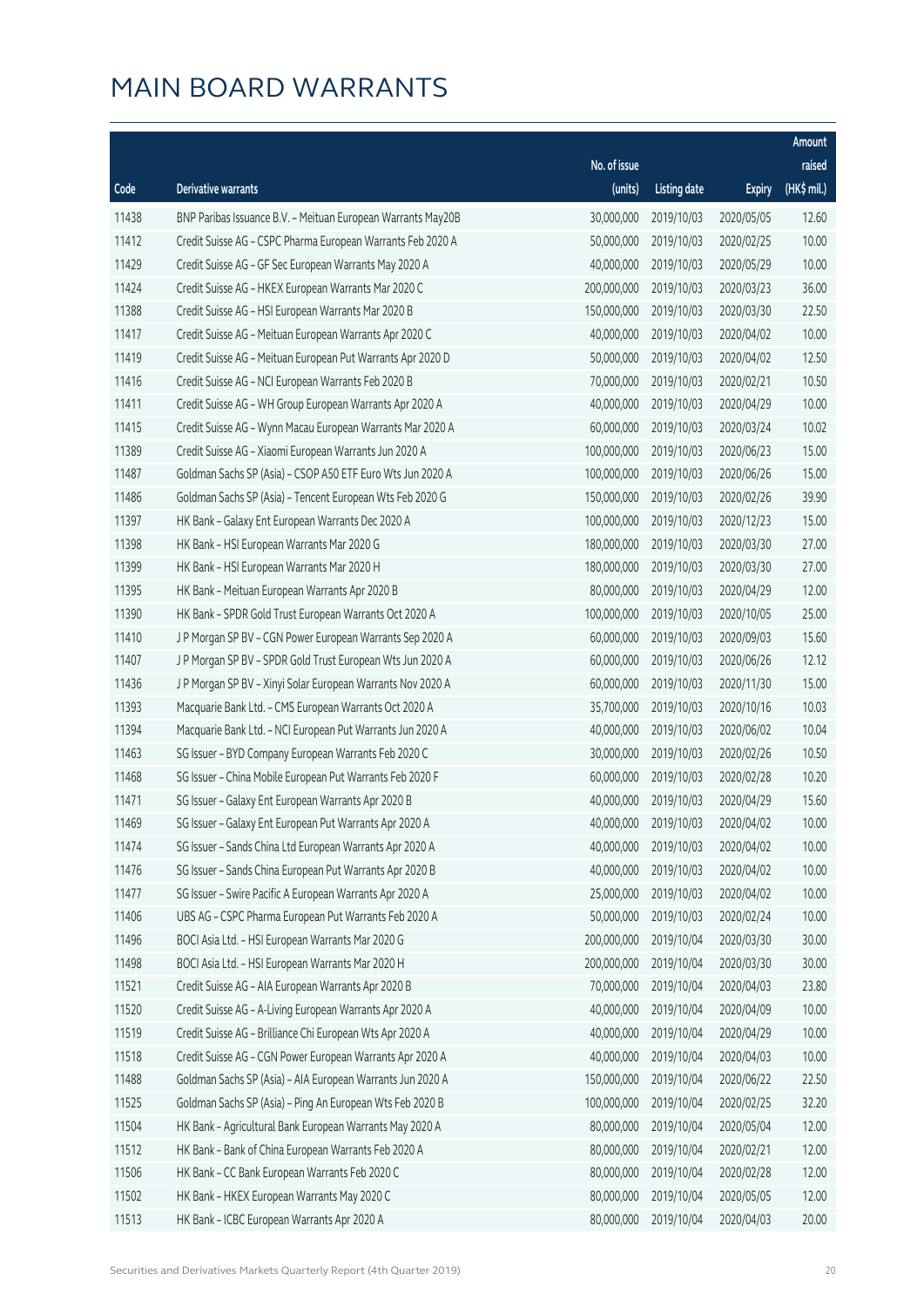|       |                                                              |              |                       |               | Amount      |
|-------|--------------------------------------------------------------|--------------|-----------------------|---------------|-------------|
|       |                                                              | No. of issue |                       |               | raised      |
| Code  | Derivative warrants                                          | (units)      | <b>Listing date</b>   | <b>Expiry</b> | (HK\$ mil.) |
| 11500 | HK Bank - Meituan Dianping European Put Warrants Mar 2020 A  | 80,000,000   | 2019/10/04            | 2020/03/09    | 12.00       |
| 11489 | HK Bank - SPDR Gold Trust European Warrants Apr 2020 A       | 100,000,000  | 2019/10/04            | 2020/04/06    | 25.00       |
| 11516 | J P Morgan SP BV - China Cinda European Warrants Jun 2020 A  | 60,000,000   | 2019/10/04            | 2020/06/03    | 15.06       |
| 11515 | J P Morgan SP BV - Zijin Mining European Warrants Apr 2020 A | 60,000,000   | 2019/10/04            | 2020/04/22    | 10.68       |
| 11493 | Macquarie Bank Ltd. - Tencent European Warrants Apr 2020 H   | 40,000,000   | 2019/10/04            | 2020/04/24    | 12.96       |
| 11494 | Macquarie Bank Ltd. - Tencent European Warrants Apr 2020 I   | 40,000,000   | 2019/10/04            | 2020/04/24    | 10.00       |
| 11526 | SG Issuer - AIA European Warrants Jul 2021 A                 | 150,000,000  | 2019/10/04            | 2021/07/27    | 22.50       |
| 11533 | SG Issuer - CC Bank European Put Warrants Apr 2020 C         | 40,000,000   | 2019/10/04            | 2020/04/29    | 10.00       |
| 11535 | SG Issuer - CK Asset European Warrants Feb 2020 B            | 30,000,000   | 2019/10/04            | 2020/02/13    | 10.20       |
| 11534 | SG Issuer - CM Bank European Put Warrants Apr 2020 A         | 40,000,000   | 2019/10/04            | 2020/04/29    | 10.00       |
| 11530 | SG Issuer - Huaneng Power European Warrants Apr 2020 A       | 30,000,000   | 2019/10/04            | 2020/04/29    | 10.05       |
| 11538 | SG Issuer - ICBC European Put Wt Apr 2020 A                  | 40,000,000   | 2019/10/04            | 2020/04/29    | 10.00       |
| 11514 | UBS AG - SMIC European Warrants Mar 2020 B                   | 50,000,000   | 2019/10/04            | 2020/03/18    | 10.00       |
| 11490 | Bank Vontobel - Tencent European Warrants Feb 2020 F         | 100,000,000  | 2019/10/04            | 2020/02/25    | 26.10       |
| 11491 | Bank Vontobel - Tencent European Warrants Feb 2020 G         | 100,000,000  | 2019/10/04            | 2020/02/18    | 20.10       |
| 11540 | BOCI Asia Ltd. - AIA European Warrants Jun 2020 A            | 150,000,000  | 2019/10/08            | 2020/06/22    | 22.50       |
| 11561 | BOCI Asia Ltd. - Geely Auto European Put Warrants Feb 2020 A | 100,000,000  | 2019/10/08            | 2020/02/25    | 15.00       |
| 11543 | BOCI Asia Ltd. - Kingsoft European Warrants Mar 2020 A       | 70,000,000   | 2019/10/08            | 2020/03/26    | 11.20       |
| 11555 | Credit Suisse AG - Agricultural Bank European Wts Mar 2020 A | 60,000,000   | 2019/10/08            | 2020/03/23    | 10.02       |
| 11558 | Credit Suisse AG - Avichina European Warrants Feb 2021 A     | 60,000,000   | 2019/10/08            | 2021/02/26    | 15.00       |
| 11553 | Credit Suisse AG - Huaneng Power European Warrants Apr 2020A | 30,000,000   | 2019/10/08            | 2020/04/07    | 10.20       |
| 11556 | Credit Suisse AG - Ping An European Warrants Feb 2020 D      | 150,000,000  | 2019/10/08            | 2020/02/24    | 45.00       |
| 11554 | Credit Suisse AG - Zijin Mining European Warrants Apr 2020 A | 40,000,000   | 2019/10/08            | 2020/04/07    | 10.00       |
| 11567 | Goldman Sachs SP (Asia) - HSBC European Warrants Jun 2020 A  | 80,000,000   | 2019/10/08            | 2020/06/24    | 12.00       |
| 11568 | Goldman Sachs SP (Asia) - HSBC European Put Wts Mar 2020 C   | 80,000,000   | 2019/10/08            | 2020/03/06    | 12.00       |
| 11562 | Haitong Int'l Sec - HS Bank European Warrants Mar 2020 A     | 70,000,000   | 2019/10/08            | 2020/03/26    | 10.50       |
| 11565 | Haitong Int'l Sec - Link REIT European Warrants May 2020 A   |              | 70,000,000 2019/10/08 | 2020/05/22    | 10.50       |
| 11549 | J P Morgan SP BV - AviChina European Warrants Dec 2020 A     | 70,000,000   | 2019/10/08            | 2020/12/23    | 10.57       |
| 11550 | J P Morgan SP BV - Geely Auto European Warrants Feb 2020 B   | 100,000,000  | 2019/10/08            | 2020/02/28    | 23.50       |
| 11548 | J P Morgan SP BV - Meituan European Put Warrants Jul 2020 A  | 60,000,000   | 2019/10/08            | 2020/07/06    | 15.00       |
| 11551 | J P Morgan SP BV - Ping An European Warrants Feb 2020 D      | 200,000,000  | 2019/10/08            | 2020/02/24    | 67.80       |
| 11546 | Macquarie Bank Ltd. - Zijin Mining European Wts Jul 2020 B   | 27,000,000   | 2019/10/08            | 2020/07/03    | 10.04       |
| 11570 | SG Issuer - AIA European Put Warrants Feb 2020 C             | 50,000,000   | 2019/10/08            | 2020/02/25    | 11.50       |
| 11577 | SG Issuer - China Tower European Warrants Apr 2020 A         | 60,000,000   | 2019/10/08            | 2020/04/29    | 15.00       |
| 11573 | SG Issuer - Ping An European Put Warrants Feb 2020 F         | 70,000,000   | 2019/10/08            | 2020/02/06    | 10.50       |
| 11576 | SG Issuer - SUNAC European Warrants Feb 2020 B               | 50,000,000   | 2019/10/08            | 2020/02/25    | 11.25       |
| 11547 | UBS AG - HKEX European Warrants Mar 2020 B                   | 300,000,000  | 2019/10/08            | 2020/03/24    | 45.00       |
| 11586 | Credit Suisse AG - AIA European Put Warrants Feb 2020 B      | 50,000,000   | 2019/10/09            | 2020/02/25    | 10.00       |
| 11587 | Credit Suisse AG - Bud Apac European Warrants Mar 2022 A     | 200,000,000  | 2019/10/09            | 2022/03/23    | 30.00       |
| 11589 | Goldman Sachs SP (Asia) - AIA European Warrants Feb 2020 B   | 80,000,000   | 2019/10/09            | 2020/02/25    | 12.08       |
| 11588 | Goldman Sachs SP (Asia) - Tencent European Put Wt Jun 2020 A | 100,000,000  | 2019/10/09            | 2020/06/22    | 15.00       |
| 11583 | Haitong Int'l Sec - SPDR Gold Trust European Warrants Jun20A | 70,000,000   | 2019/10/09            | 2020/06/26    | 14.00       |
| 11582 | J P Morgan SP BV - Tencent European Warrants Mar 2020 B      | 250,000,000  | 2019/10/09            | 2020/03/31    | 39.25       |
| 11579 | Macquarie Bank Ltd. - Ping An European Put Wts May 2020 A    | 39,000,000   | 2019/10/09            | 2020/05/05    | 10.06       |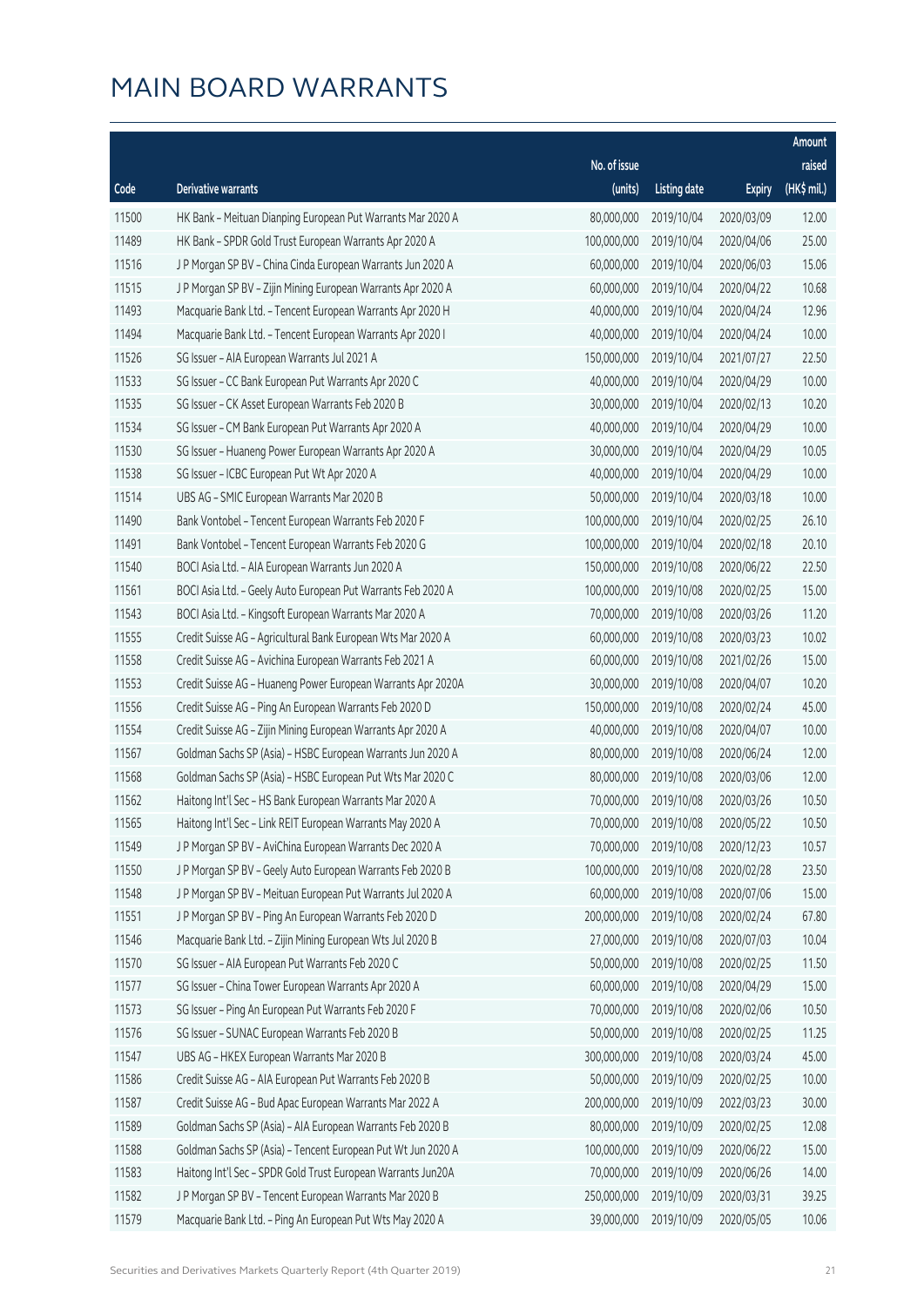|       |                                                              |                        |                     |               | Amount      |
|-------|--------------------------------------------------------------|------------------------|---------------------|---------------|-------------|
|       |                                                              | No. of issue           |                     |               | raised      |
| Code  | Derivative warrants                                          | (units)                | <b>Listing date</b> | <b>Expiry</b> | (HK\$ mil.) |
| 11580 | Macquarie Bank Ltd. - Poly Property European Wts Dec 2020 A  | 30,000,000             | 2019/10/09          | 2020/12/16    | 10.02       |
| 11599 | BOCI Asia Ltd. - CC Bank European Warrants Feb 2020 E        | 80,000,000             | 2019/10/10          | 2020/02/03    | 13.60       |
| 11598 | BOCI Asia Ltd. - Country Garden European Warrants Mar 2020 A | 70,000,000             | 2019/10/10          | 2020/03/26    | 13.30       |
| 11600 | BOCI Asia Ltd. - NCI European Warrants Feb 2020 A            | 70,000,000             | 2019/10/10          | 2020/02/21    | 10.50       |
| 11601 | Credit Suisse AG - BankComm European Warrants Apr 2020 A     | 40,000,000             | 2019/10/10          | 2020/04/09    | 10.00       |
| 11602 | Credit Suisse AG - Bud Apac European Warrants Mar 2020 D     | 100,000,000            | 2019/10/10          | 2020/03/26    | 15.00       |
| 11605 | Credit Suisse AG - SUNAC European Warrants Feb 2020 B        | 40,000,000             | 2019/10/10          | 2020/02/25    | 10.00       |
| 11619 | Goldman Sachs SP (Asia) - Kingsoft European Wts Jan 2020 A   | 60,000,000             | 2019/10/10          | 2020/01/10    | 10.02       |
| 11613 | Goldman Sachs SP (Asia) - Meituan European Warrants Mar 20 A | 60,000,000             | 2019/10/10          | 2020/03/26    | 10.62       |
| 11597 | HK Bank - China Tower European Warrants Jun 2020 A           | 80,000,000             | 2019/10/10          | 2020/06/24    | 12.00       |
| 11594 | HK Bank - SPDR Gold Trust European Put Warrants Sep 2020 A   | 80,000,000             | 2019/10/10          | 2020/09/24    | 12.80       |
| 11593 | HK Bank - SUNAC European Warrants Feb 2020 A                 | 50,000,000             | 2019/10/10          | 2020/02/26    | 11.00       |
| 11609 | Haitong Int'l Sec - Bud Apac European Warrants Mar 2020 B    | 70,000,000             | 2019/10/10          | 2020/03/23    | 10.50       |
| 11608 | J P Morgan SP BV - ZTE European Warrants Apr 2020 A          | 60,000,000             | 2019/10/10          | 2020/04/17    | 15.30       |
| 11592 | Macquarie Bank Ltd. - CPIC European Warrants Sep 2020 A      | 40,000,000             | 2019/10/10          | 2020/09/02    | 10.04       |
| 11591 | Macquarie Bank Ltd. - Meituan European Put Warrants Jan 21 A | 40,000,000             | 2019/10/10          | 2021/01/05    | 10.00       |
| 11622 | SG Issuer - MTR Corporation European Put Warrants Apr 2020 A | 40,000,000             | 2019/10/10          | 2020/04/29    | 10.00       |
| 11623 | SG Issuer - Tencent European Warrants Feb 2020 J             | 200,000,000            | 2019/10/10          | 2020/02/18    | 33.00       |
| 11607 | UBS AG - Bud Apac European Warrants Mar 2020 G               | 100,000,000            | 2019/10/10          | 2020/03/26    | 15.00       |
| 11640 | BOCI Asia Ltd. - Galaxy Ent European Warrants Apr 2020 A     | 80,000,000             | 2019/10/11          | 2020/04/20    | 20.00       |
| 11647 | BOCI Asia Ltd. - MTR Corporation European Warrants Feb2020 A | 70,000,000             | 2019/10/11          | 2020/02/12    | 11.20       |
| 11644 | BOCI Asia Ltd. - Meituan European Warrants Mar 2020 B        | 50,000,000             | 2019/10/11          | 2020/03/26    | 12.00       |
| 11645 | BOCI Asia Ltd. - ZTE European Warrants Mar 2020 A            | 50,000,000             | 2019/10/11          | 2020/03/16    | 10.00       |
| 11659 | Credit Suisse AG - A-Living European Warrants Apr 2020 B     | 40,000,000             | 2019/10/11          | 2020/04/29    | 10.00       |
| 11658 | Credit Suisse AG - Bank of China European Wts Feb 2020 A     | 60,000,000             | 2019/10/11          | 2020/02/24    | 10.02       |
| 11655 | Credit Suisse AG - China State Con European Warrants Mar20 A | 70,000,000             | 2019/10/11          | 2020/03/31    | 10.50       |
| 11657 | Credit Suisse AG - Tencent European Wts Feb 2020 D           | 250,000,000 2019/10/11 |                     | 2020/02/18    | 37.50       |
| 11667 | Goldman Sachs SP (Asia) - Bud Apac European Warrants Mar20 C | 50,000,000             | 2019/10/11          | 2020/03/23    | 10.00       |
| 11668 | Goldman Sachs SP (Asia) - Tencent European Wts Mar 2020 D    | 150,000,000            | 2019/10/11          | 2020/03/26    | 22.50       |
| 11660 | Haitong Int'l Sec - SMIC European Warrants Mar 2020 A        | 70,000,000             | 2019/10/11          | 2020/03/20    | 11.20       |
| 11664 | J P Morgan SP BV - A-Living European Warrants Apr 2020 A     | 60,000,000             | 2019/10/11          | 2020/04/14    | 19.02       |
| 11665 | J P Morgan SP BV - CKI Holdings European Warrants Feb 2020 A | 65,000,000             | 2019/10/11          | 2020/02/21    | 10.73       |
| 11661 | J P Morgan SP BV - Mengniu Dairy European Wts Apr 2020 A     | 60,000,000             | 2019/10/11          | 2020/04/17    | 15.06       |
| 11662 | J P Morgan SP BV - Meituan European Warrants Mar 2020 C      | 60,000,000             | 2019/10/11          | 2020/03/31    | 17.46       |
| 11638 | Macquarie Bank Ltd. - Bank of E Asia European Wts Jul 2020 A | 40,000,000             | 2019/10/11          | 2020/07/03    | 10.20       |
| 11625 | Macquarie Bank Ltd. - China Tower European Wts Jul 2020 D    | 40,000,000             | 2019/10/11          | 2020/07/03    | 10.12       |
| 11624 | Macquarie Bank Ltd. - China Tower European Put Wts Jul2020 C | 40,000,000             | 2019/10/11          | 2020/07/03    | 10.04       |
| 11633 | Macquarie Bank Ltd. - Henganintl European Wts Jul 2020 A     | 40,000,000             | 2019/10/11          | 2020/07/03    | 10.84       |
| 11636 | Macquarie Bank Ltd. - Hang Seng Bank European Wts Jul 2020 A | 40,000,000             | 2019/10/11          | 2020/07/03    | 10.04       |
| 11629 | Macquarie Bank Ltd. - Li & Fung European Warrants Apr 2021 A | 40,000,000             | 2019/10/11          | 2021/04/07    | 10.16       |
| 11639 | Macquarie Bank Ltd. - Swire Pacific A Euro Put Wts Jul2020 A | 17,000,000             | 2019/10/11          | 2020/07/03    | 10.17       |
| 11630 | Macquarie Bank Ltd. - Wynn Macau European Wts Jul 2020 A     | 40,000,000             | 2019/10/11          | 2020/07/03    | 10.00       |
| 11652 | SG Issuer - CNBM European Warrants Jul 2020 A                | 50,000,000             | 2019/10/11          | 2020/07/31    | 12.50       |
| 11654 | SG Issuer - China Res Land European Warrants Apr 2020 A      | 40,000,000             | 2019/10/11          | 2020/04/29    | 10.00       |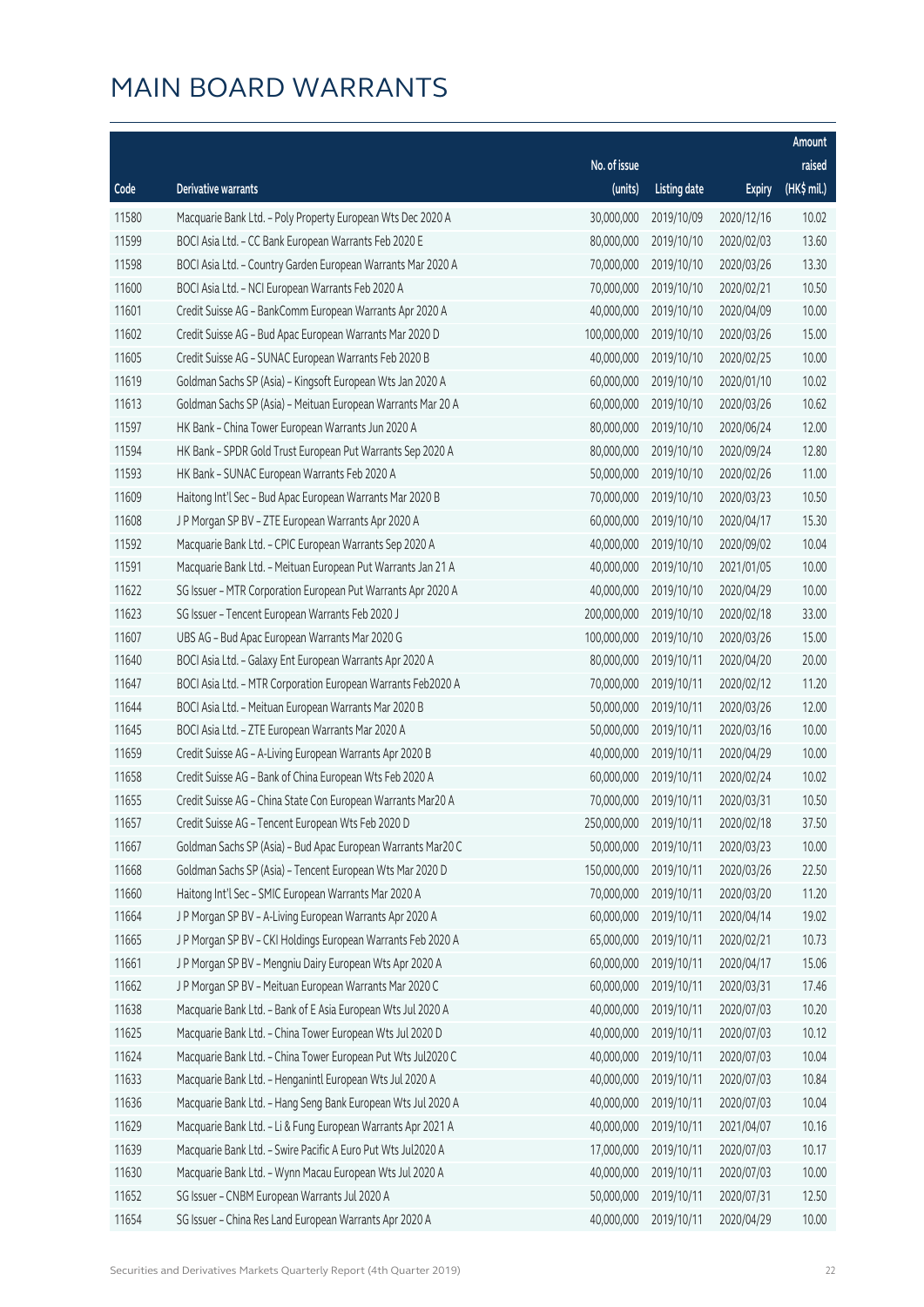|       |                                                              |              |                        |               | Amount      |
|-------|--------------------------------------------------------------|--------------|------------------------|---------------|-------------|
|       |                                                              | No. of issue |                        |               | raised      |
| Code  | <b>Derivative warrants</b>                                   | (units)      | Listing date           | <b>Expiry</b> | (HK\$ mil.) |
| 11648 | UBS AG - MTR Corporation European Warrants Feb 2020 A        | 60,000,000   | 2019/10/11             | 2020/02/12    | 10.02       |
| 11649 | Bank Vontobel - Meituan European Warrants Mar 2020 A         | 40,000,000   | 2019/10/11             | 2020/03/26    | 11.20       |
| 11650 | Bank Vontobel - Meituan European Put Warrants Mar 2020 B     | 50,000,000   | 2019/10/11             | 2020/03/26    | 10.00       |
| 11678 | Credit Suisse AG - Country Garden Euro Put Wts Apr 2020 A    | 40,000,000   | 2019/10/14             | 2020/04/14    | 10.00       |
| 11679 | Credit Suisse AG - China Taiping European Warrants Apr 2020A | 60,000,000   | 2019/10/14             | 2020/04/08    | 10.02       |
| 11677 | Credit Suisse AG - HSI European Warrants Mar 2020 C          | 150,000,000  | 2019/10/14             | 2020/03/30    | 22.50       |
| 11697 | Goldman Sachs SP (Asia) - HSI European Put Wts Mar 2020 B    | 150,000,000  | 2019/10/14             | 2020/03/30    | 22.50       |
| 11695 | Goldman Sachs SP (Asia) - MTR Corporation European Wt Feb20A | 60,000,000   | 2019/10/14             | 2020/02/12    | 10.02       |
| 11682 | J P Morgan SP BV - Tencent European Warrants Feb 2020 G      | 250,000,000  | 2019/10/14             | 2020/02/18    | 37.50       |
| 11671 | Macquarie Bank Ltd. - Yihai Intl European Warrants Jun2020 A | 10,000,000   | 2019/10/14             | 2020/06/19    | 10.01       |
| 11686 | SG Issuer - AIA European Warrants Mar 2020 D                 | 40,000,000   | 2019/10/14             | 2020/03/26    | 14.80       |
| 11684 | SG Issuer - HSI European Warrants Mar 2020 S                 | 300,000,000  | 2019/10/14             | 2020/03/30    | 45.00       |
| 11687 | SG Issuer - MTR Corporation European Warrants Apr 2020 B     | 30,000,000   | 2019/10/14             | 2020/04/29    | 10.35       |
| 11688 | SG Issuer - SHK Ppt European Warrants Feb 2020 C             | 30,000,000   | 2019/10/14             | 2020/02/24    | 10.20       |
| 11672 | UBS AG - Bud Apac European Warrants Mar 2020 H               | 100,000,000  | 2019/10/14             | 2020/03/24    | 20.10       |
| 11676 | UBS AG - SPDR Gold Trust European Warrants Apr 2020 A        | 30,000,000   | 2019/10/14             | 2020/04/14    | 16.53       |
| 11702 | BNP Paribas Issuance B.V. - HKEX European Wts Jul 2020 C     | 40,000,000   | 2019/10/15             | 2020/07/03    | 10.00       |
| 11699 | BNP Paribas Issuance B.V. - Ping An European Wt Apr 2020 G   | 40,000,000   | 2019/10/15             | 2020/04/02    | 13.60       |
| 11700 | BNP Paribas Issuance B.V. - Ping An European Wt Jul 2020 A   | 40,000,000   | 2019/10/15             | 2020/07/03    | 12.80       |
| 11698 | BNP Paribas Issuance B.V. - Tencent European Wts May 2020 B  | 80,000,000   | 2019/10/15             | 2020/05/05    | 20.00       |
| 11722 | Credit Suisse AG - CSPC Pharma European Put Warrants Apr20 A | 60,000,000   | 2019/10/15             | 2020/04/29    | 15.00       |
| 11721 | Credit Suisse AG - Geely Auto European Put Wts Jul 2020 A    | 60,000,000   | 2019/10/15             | 2020/07/31    | 15.00       |
| 11720 | Credit Suisse AG - Meituan European Put Warrants Apr 2020 E  | 100,000,000  | 2019/10/15             | 2020/04/14    | 25.00       |
| 11723 | Credit Suisse AG - Yihai Intl European Warrants Jul 2020 A   | 40,000,000   | 2019/10/15             | 2020/07/31    | 10.00       |
| 11736 | Goldman Sachs SP (Asia) - CSPC Pharma Euro Wts Feb 2020 A    | 60,000,000   | 2019/10/15             | 2020/02/25    | 11.22       |
| 11738 | Goldman Sachs SP (Asia) - Galaxy Ent European Wts Apr 2020 A | 80,000,000   | 2019/10/15             | 2020/04/22    | 21.92       |
| 11740 | Goldman Sachs SP (Asia) - HKEX European Warrants Mar 2020 B  |              | 150,000,000 2019/10/15 | 2020/03/30    | 22.50       |
| 11741 | Goldman Sachs SP (Asia) - HKEX European Warrants May 2020 B  | 150,000,000  | 2019/10/15             | 2020/05/26    | 22.50       |
| 11743 | Goldman Sachs SP (Asia) - HSI European Warrants Mar 2020 C   | 150,000,000  | 2019/10/15             | 2020/03/30    | 22.50       |
| 11717 | Haitong Int'l Sec - Meituan European Warrants Jun 2020 C     | 70,000,000   | 2019/10/15             | 2020/06/22    | 17.50       |
| 11735 | J P Morgan SP BV - CC Bank European Wts Jan 2020 D           | 100,000,000  | 2019/10/15             | 2020/01/31    | 18.70       |
| 11733 | J P Morgan SP BV - Li Ning European Put Warrants May 2020 A  | 40,000,000   | 2019/10/15             | 2020/05/04    | 10.08       |
| 11734 | J P Morgan SP BV - Meituan European Put Warrants Mar 2020 D  | 100,000,000  | 2019/10/15             | 2020/03/31    | 15.00       |
| 11707 | Macquarie Bank Ltd. - Bank of China European Wts Oct 2020 A  | 40,000,000   | 2019/10/15             | 2020/10/06    | 10.12       |
| 11712 | Macquarie Bank Ltd. - CM Bank European Warrants Jul 2020 A   | 40,000,000   | 2019/10/15             | 2020/07/03    | 10.00       |
| 11711 | Macquarie Bank Ltd. - PICC P&C European Warrants Jan 2021 A  | 40,000,000   | 2019/10/15             | 2021/01/05    | 10.24       |
| 11709 | Macquarie Bank Ltd. - Zoomlion European Warrants Jun 2021 A  | 40,000,000   | 2019/10/15             | 2021/06/16    | 10.04       |
| 11724 | SG Issuer - Agricultural Bank European Warrants Mar 2020 A   | 70,000,000   | 2019/10/15             | 2020/03/23    | 10.50       |
| 11726 | SG Issuer - CNOOC European Warrants Apr 2020 B               | 60,000,000   | 2019/10/15             | 2020/04/29    | 15.00       |
| 11725 | SG Issuer - China Shenhua European Warrants Apr 2020 A       | 40,000,000   | 2019/10/15             | 2020/04/29    | 10.00       |
| 11727 | SG Issuer - Henganintl Eu Wt Apr 2020 A                      | 25,000,000   | 2019/10/15             | 2020/04/29    | 10.13       |
| 11729 | SG Issuer - Meituan European Warrants Mar 2020 B             | 20,000,000   | 2019/10/15             | 2020/03/26    | 10.00       |
| 11730 | SG Issuer - Meituan European Warrants Apr 2020 A             | 50,000,000   | 2019/10/15             | 2020/04/29    | 12.50       |
| 11719 | UBS AG - Meituan European Put Warrants Mar 2020 B            | 70,000,000   | 2019/10/15             | 2020/03/26    | 10.50       |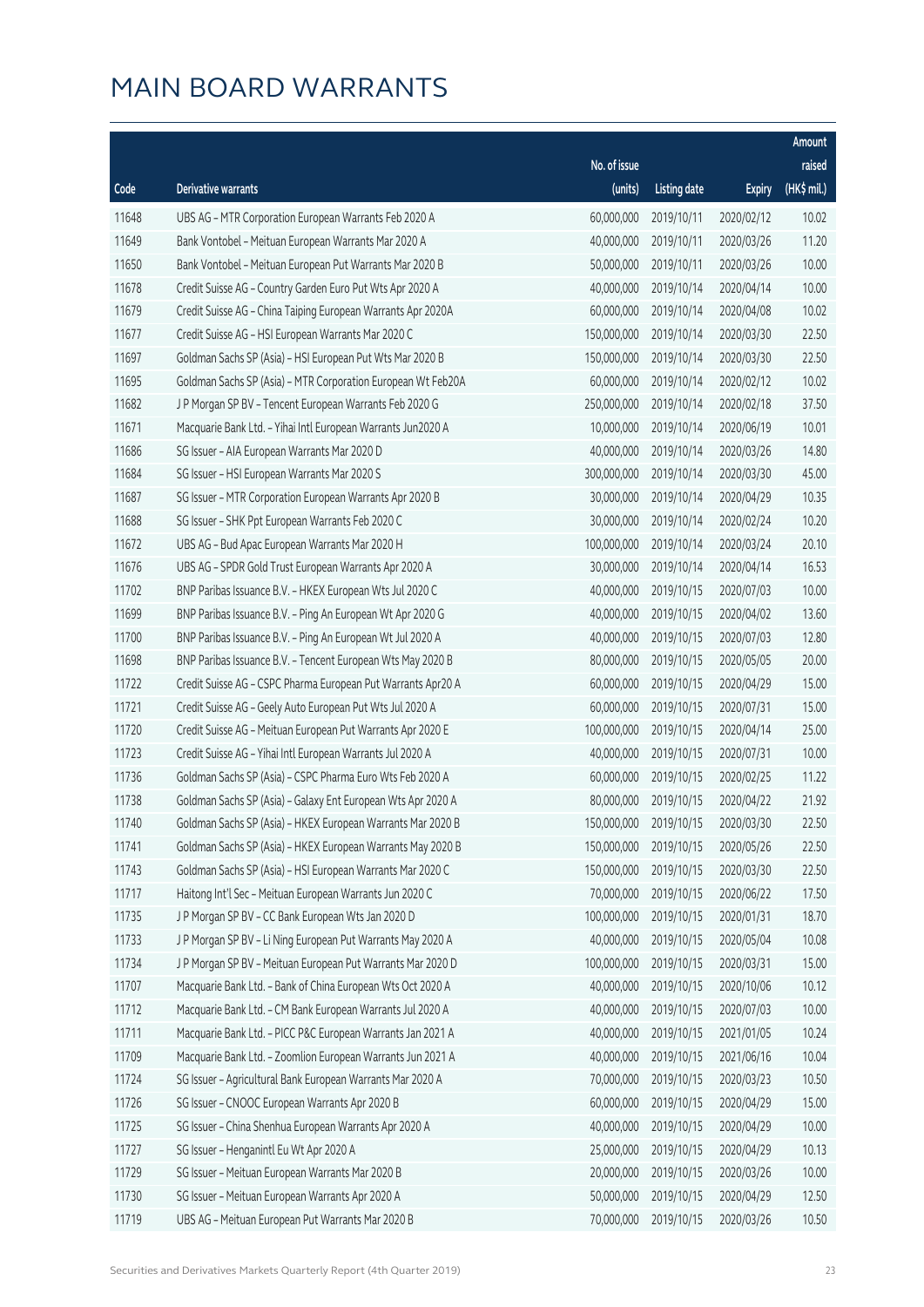|       |                                                              |              |                       |               | Amount      |
|-------|--------------------------------------------------------------|--------------|-----------------------|---------------|-------------|
|       |                                                              | No. of issue |                       |               | raised      |
| Code  | Derivative warrants                                          | (units)      | <b>Listing date</b>   | <b>Expiry</b> | (HK\$ mil.) |
| 11716 | Bank Vontobel - CSPC Pharma European Warrants Oct 2020 A     | 40,000,000   | 2019/10/15            | 2020/10/05    | 10.00       |
| 11762 | BOCI Asia Ltd. - Meituan European Put Warrants Mar 2020 C    | 100,000,000  | 2019/10/16            | 2020/03/26    | 15.00       |
| 11758 | BOCI Asia Ltd. - Ping An European Warrants Jan 2020 B        | 80,000,000   | 2019/10/16            | 2020/01/24    | 12.00       |
| 11760 | BOCI Asia Ltd. - Ping An European Warrants Mar 2020 D        | 200,000,000  | 2019/10/16            | 2020/03/24    | 30.00       |
| 11748 | BOCI Asia Ltd. - Tencent European Warrants Mar 2020 F        | 200,000,000  | 2019/10/16            | 2020/03/18    | 30.00       |
| 11755 | BOCI Asia Ltd. - Tencent European Warrants Mar 2020 G        | 200,000,000  | 2019/10/16            | 2020/03/31    | 30.00       |
| 11757 | BOCI Asia Ltd. - Tencent European Put Wts Jun 2020 A         | 200,000,000  | 2019/10/16            | 2020/06/22    | 36.00       |
| 11764 | BNP Paribas Issuance B.V. - Geely Auto Euro Wts Jun 2020 A   | 40,000,000   | 2019/10/16            | 2020/06/02    | 10.00       |
| 11772 | Credit Suisse AG - Hang Seng Bank European Warrants Apr 20 B | 50,000,000   | 2019/10/16            | 2020/04/29    | 12.50       |
| 11784 | Credit Suisse AG - Meitu European Warrants Apr 2020 A        | 30,000,000   | 2019/10/16            | 2020/04/15    | 10.20       |
| 11789 | Credit Suisse AG - Meituan European Warrants Apr 2020 F      | 40,000,000   | 2019/10/16            | 2020/04/15    | 10.00       |
| 11788 | Credit Suisse AG - PICC Group European Warrants Apr 2020 A   | 40,000,000   | 2019/10/16            | 2020/04/15    | 10.00       |
| 11777 | Credit Suisse AG - Swire Pacific A European Warrants Apr20 A | 30,000,000   | 2019/10/16            | 2020/04/29    | 10.20       |
| 11781 | Credit Suisse AG - SwireProperties European Warrants Apr20 A | 40,000,000   | 2019/10/16            | 2020/04/15    | 10.00       |
| 11774 | Credit Suisse AG - Tencent European Wts Feb 2020 E           | 250,000,000  | 2019/10/16            | 2020/02/25    | 40.00       |
| 11773 | Credit Suisse AG - Tencent European Wts Mar 2020 C           | 250,000,000  | 2019/10/16            | 2020/03/26    | 37.50       |
| 11812 | Goldman Sachs SP (Asia) - BOC HK European Wts Feb 2020 B     | 70,000,000   | 2019/10/16            | 2020/02/12    | 10.50       |
| 11810 | Goldman Sachs SP (Asia) - Sinopec Corp Euro Wts Feb 2020 A   | 70,000,000   | 2019/10/16            | 2020/02/21    | 10.50       |
| 11750 | HK Bank - Meituan European Warrants Aug 2020 A               | 80,000,000   | 2019/10/16            | 2020/08/03    | 20.00       |
| 11752 | HK Bank - Meituan Dianping European Put Warrants Mar 2020 B  | 80,000,000   | 2019/10/16            | 2020/03/26    | 12.80       |
| 11767 | Haitong Int'l Sec - Meituan European Put Warrants Mar 2020 A | 70,000,000   | 2019/10/16            | 2020/03/27    | 10.50       |
| 11816 | J P Morgan SP BV - AAC Tech European Warrants Apr 2020 A     | 60,000,000   | 2019/10/16            | 2020/04/01    | 23.88       |
| 11813 | J P Morgan SP BV - AIA European Warrants Mar 2020 A          | 100,000,000  | 2019/10/16            | 2020/03/31    | 28.10       |
| 11814 | J P Morgan SP BV - AIA European Put Warrants Mar 2020 B      | 100,000,000  | 2019/10/16            | 2020/03/02    | 20.90       |
| 11828 | J P Morgan SP BV - Link REIT European Warrants May 2020 A    | 60,000,000   | 2019/10/16            | 2020/05/04    | 22.44       |
| 11823 | J P Morgan SP BV - SJM Holdings European Warrants Jan 2021 A | 70,000,000   | 2019/10/16            | 2021/01/11    | 10.64       |
| 11824 | J P Morgan SP BV - Stanchart European Warrants May 2020 A    |              | 33,000,000 2019/10/16 | 2020/05/04    | 10.63       |
| 11817 | J P Morgan SP BV - Wynn Macau European Warrants Mar 2020 A   | 70,000,000   | 2019/10/16            | 2020/03/24    | 10.64       |
| 11753 | Macquarie Bank Ltd. - Haidilao European Warrants Apr 2020 A  | 14,300,000   | 2019/10/16            | 2020/04/20    | 10.01       |
| 11744 | Macquarie Bank Ltd. - SUNAC European Warrants Jul 2020 A     | 29,000,000   | 2019/10/16            | 2020/07/03    | 10.03       |
| 11746 | Macquarie Bank Ltd. - SUNAC European Put Warrants May 2020 A | 40,000,000   | 2019/10/16            | 2020/05/05    | 10.00       |
| 11754 | Macquarie Bank Ltd. - Tencent European Put Wts Apr 2020 J    | 40,000,000   | 2019/10/16            | 2020/04/24    | 10.08       |
| 11790 | SG Issuer - BOC HK European Warrants Feb 2020 C              | 70,000,000   | 2019/10/16            | 2020/02/12    | 11.20       |
| 11792 | SG Issuer - Hang Seng Bank European Warrants Jun 2020 A      | 40,000,000   | 2019/10/16            | 2020/06/30    | 10.00       |
| 11791 | SG Issuer - Hang Seng Bank European Put Warrants Apr 2020 B  | 20,000,000   | 2019/10/16            | 2020/04/29    | 10.20       |
| 11800 | SG Issuer - Tencent European Warrants Feb 2020 K             | 200,000,000  | 2019/10/16            | 2020/02/25    | 38.00       |
| 11768 | UBS AG - Bud Apac European Warrants Mar 2020 I               | 100,000,000  | 2019/10/16            | 2020/03/23    | 15.60       |
| 11769 | UBS AG - CSPC Pharma European Warrants Feb 2020 B            | 40,000,000   | 2019/10/16            | 2020/02/25    | 10.04       |
| 11770 | UBS AG - MTR Corporation European Put Warrants Apr 2020 A    | 60,000,000   | 2019/10/16            | 2020/04/24    | 10.02       |
| 11804 | UBS AG - Meituan European Warrants Feb 2020 A                | 150,000,000  | 2019/10/16            | 2020/02/10    | 22.50       |
| 11837 | BOCI Asia Ltd. - Geely Auto European Warrants Apr 2020 A     | 100,000,000  | 2019/10/17            | 2020/04/23    | 15.00       |
| 11838 | BNP Paribas Issuance B.V. - Li Ning European Wts Jun 2020 A  | 40,000,000   | 2019/10/17            | 2020/06/02    | 10.40       |
| 11839 | BNP Paribas Issuance B.V. - Meituan European Warrants May20C | 30,000,000   | 2019/10/17            | 2020/05/05    | 11.10       |
| 11851 | Credit Suisse AG - CK Asset European Warrants Apr 2020 A     | 40,000,000   | 2019/10/17            | 2020/04/16    | 16.80       |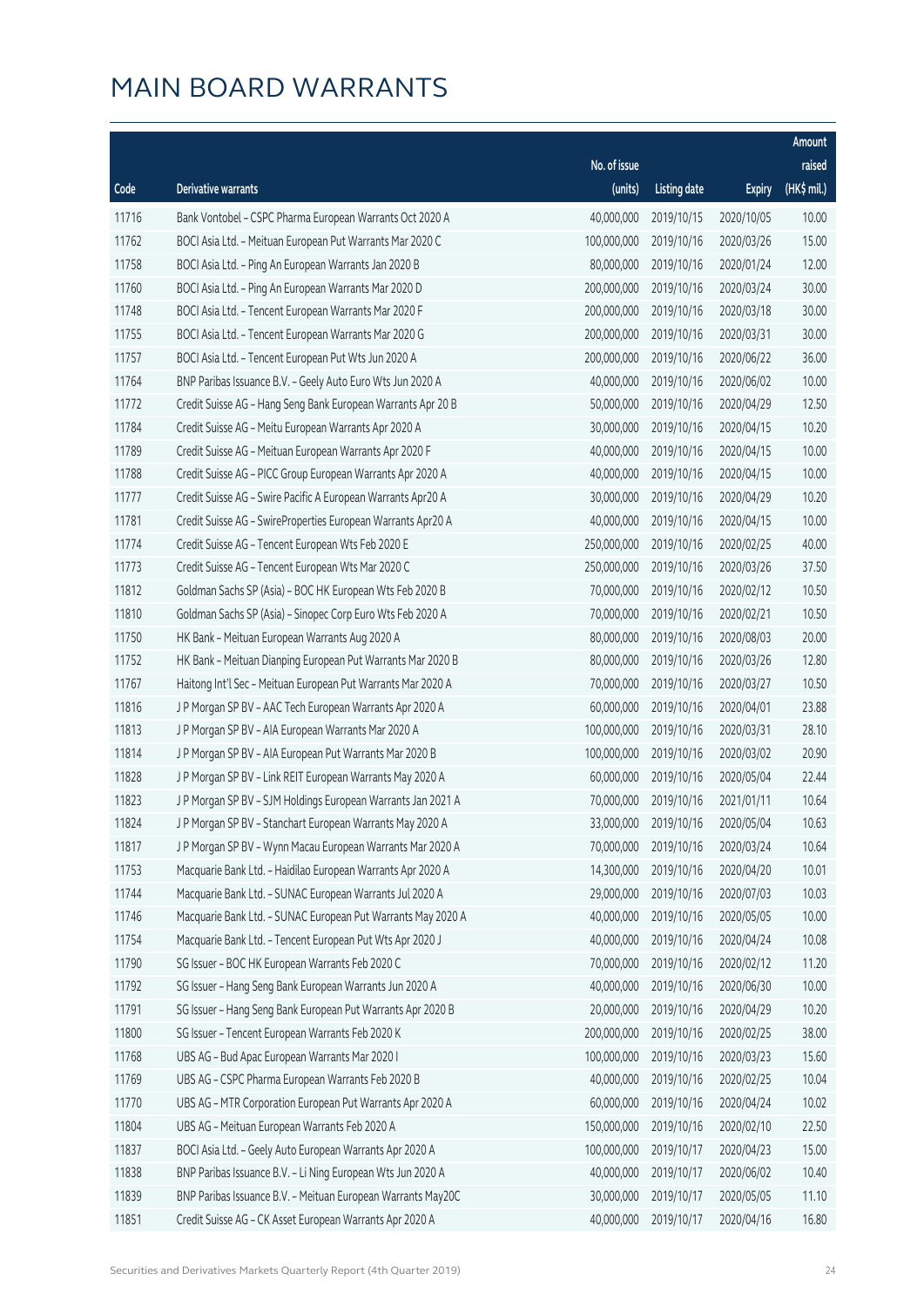|       |                                                              |                        |                     |               | Amount      |
|-------|--------------------------------------------------------------|------------------------|---------------------|---------------|-------------|
|       |                                                              | No. of issue           |                     |               | raised      |
| Code  | Derivative warrants                                          | (units)                | <b>Listing date</b> | <b>Expiry</b> | (HK\$ mil.) |
| 11853 | Credit Suisse AG - CK Asset European Put Warrants Apr 2020 B | 40,000,000             | 2019/10/17          | 2020/04/16    | 10.00       |
| 11855 | Credit Suisse AG - Link REIT European Warrants Aug 2020 B    | 50,000,000             | 2019/10/17          | 2020/08/10    | 12.50       |
| 11849 | Credit Suisse AG - Meituan European Warrants Jan 2020 B      | 150,000,000            | 2019/10/17          | 2020/01/24    | 22.50       |
| 11861 | Goldman Sachs SP (Asia) - AAC Tech Euro Wts Mar 2020 B       | 50,000,000             | 2019/10/17          | 2020/03/26    | 10.00       |
| 11860 | Goldman Sachs SP (Asia) - Meituan European Warrants Apr 20 D | 60,000,000             | 2019/10/17          | 2020/04/17    | 15.00       |
| 11850 | Haitong Int'l Sec - AAC Tech European Put Warrants Apr2020 A | 30,000,000             | 2019/10/17          | 2020/04/28    | 13.20       |
| 11844 | J P Morgan SP BV - AAC Tech European Put Warrants Jan 2020 A | 60,000,000             | 2019/10/17          | 2020/01/17    | 14.40       |
| 11845 | J P Morgan SP BV - CS Services European Warrants May 2020 A  | 60,000,000             | 2019/10/17          | 2020/05/04    | 16.02       |
| 11836 | Macquarie Bank Ltd. - Tencent European Warrants May 2020 A   | 40,000,000             | 2019/10/17          | 2020/05/26    | 10.00       |
| 11857 | SG Issuer - CSPC Pharma European Warrants Feb 2020 A         | 40,000,000             | 2019/10/17          | 2020/02/25    | 10.00       |
| 11858 | SG Issuer - Meituan European Warrants Dec 2020 A             | 40,000,000             | 2019/10/17          | 2020/12/31    | 10.00       |
| 11859 | SG Issuer - Shimao Ppt Eu Wt Apr 2020 A                      | 40,000,000             | 2019/10/17          | 2020/04/16    | 10.20       |
| 11840 | UBS AG - Link REIT European Warrants Apr 2020 A              | 50,000,000             | 2019/10/17          | 2020/04/20    | 14.05       |
| 11843 | UBS AG - Meituan European Warrants Apr 2020 A                | 40,000,000             | 2019/10/17          | 2020/04/16    | 17.20       |
| 11829 | Bank Vontobel - Meituan European Warrants Apr 2020 C         | 30,000,000             | 2019/10/17          | 2020/04/16    | 10.83       |
| 11831 | Bank Vontobel - Meituan European Put Warrants Apr 2020 D     | 40,000,000             | 2019/10/17          | 2020/04/16    | 10.00       |
| 11832 | Bank Vontobel - Sands China Ltd European Warrants Mar 2020 B | 50,000,000             | 2019/10/17          | 2020/03/27    | 10.05       |
| 11881 | BNP Paribas Issuance B.V. - Country Garden Eu Wt Jun 2020 A  | 60,000,000             | 2019/10/18          | 2020/06/02    | 11.40       |
| 11890 | Credit Suisse AG - Mengniu Dairy European Wts Apr 2020 A     | 50,000,000             | 2019/10/18          | 2020/04/17    | 12.50       |
| 11887 | Credit Suisse AG - Meituan European Warrants Apr 2020 G      | 100,000,000            | 2019/10/18          | 2020/04/29    | 25.00       |
| 11893 | Goldman Sachs SP (Asia) - AAC Tech Euro Wts Sep 2020 A       | 70,000,000             | 2019/10/18          | 2020/09/25    | 10.50       |
| 11894 | Goldman Sachs SP (Asia) - Ping An Euro Put Wts Feb 2020 C    | 80,000,000             | 2019/10/18          | 2020/02/24    | 12.00       |
| 11891 | J P Morgan SP BV - Anta Sports European Warrants Dec 2020 A  | 60,000,000             | 2019/10/18          | 2020/12/31    | 15.06       |
| 11892 | J P Morgan SP BV - Li Ning European Warrants May 2020 B      | 60,000,000             | 2019/10/18          | 2020/05/04    | 15.42       |
| 11866 | Macquarie Bank Ltd. - Tencent European Warrants May 2020 B   | 40,000,000             | 2019/10/18          | 2020/05/26    | 15.80       |
| 11884 | UBS AG - Hang Seng Bank European Warrants Jun 2020 A         | 60,000,000             | 2019/10/18          | 2020/06/24    | 10.02       |
| 11882 | UBS AG - HSI European Put Warrants Feb 2020 F                | 300,000,000 2019/10/18 |                     | 2020/02/27    | 53.40       |
| 11871 | Bank Vontobel - GAC European Warrants Jun 2020 A             | 40,000,000             | 2019/10/18          | 2020/06/03    | 10.00       |
| 11872 | Bank Vontobel - Greatwall Motor European Warrants May 2020 A | 20,000,000             | 2019/10/18          | 2020/05/05    | 10.00       |
| 11867 | Bank Vontobel - Tencent European Warrants Mar 2020 D         | 100,000,000            | 2019/10/18          | 2020/03/26    | 15.00       |
| 11868 | Bank Vontobel - Tencent European Put Warrants Mar 2020 E     | 80,000,000             | 2019/10/18          | 2020/03/18    | 24.00       |
| 11873 | Bank Vontobel - Xiaomi European Warrants Sep 2020 A          | 40,000,000             | 2019/10/18          | 2020/09/01    | 10.00       |
| 11869 | Bank Vontobel - Zijin Mining European Warrants Apr 2020 A    | 50,000,000             | 2019/10/18          | 2020/04/01    | 10.50       |
| 11899 | BNP Paribas Issuance B.V. - CC Bank Euro Wts May 2020 A      | 40,000,000             | 2019/10/21          | 2020/05/05    | 10.00       |
| 11903 | BNP Paribas Issuance B.V. - CC Bank Euro Wts Oct 2020 A      | 40,000,000             | 2019/10/21          | 2020/10/06    | 10.00       |
| 11905 | BNP Paribas Issuance B.V. - China Mobile Euro Wts Mar 2020 A | 50,000,000             | 2019/10/21          | 2020/03/03    | 10.00       |
| 11897 | BNP Paribas Issuance B.V. - Galaxy Ent Euro Wts Jun 2020 A   | 40,000,000             | 2019/10/21          | 2020/06/02    | 14.80       |
| 11923 | BNP Paribas Issuance B.V. - Sands China Euro Wt May 2020 A   | 40,000,000             | 2019/10/21          | 2020/05/05    | 10.00       |
| 11895 | BNP Paribas Issuance B.V. - SUNAC European Wts May 2020 A    | 40,000,000             | 2019/10/21          | 2020/05/05    | 12.40       |
| 11896 | BNP Paribas Issuance B.V. - Xiaomi European Warrants Sep20 A | 60,000,000             | 2019/10/21          | 2020/09/02    | 15.00       |
| 11933 | Credit Suisse AG - China Lit European Warrants Apr 2020 A    | 30,000,000             | 2019/10/21          | 2020/04/20    | 10.20       |
| 11931 | Credit Suisse AG - Ch Molybdenum European Wts Apr 2020 A     | 40,000,000             | 2019/10/21          | 2020/04/20    | 10.00       |
| 11932 | Credit Suisse AG - Li Ning European Warrants Apr 2020 A      | 40,000,000             | 2019/10/21          | 2020/04/20    | 10.00       |
| 11935 | Goldman Sachs SP (Asia) - BOC HK European Wts Apr 2020 A     | 70,000,000             | 2019/10/21          | 2020/04/22    | 10.50       |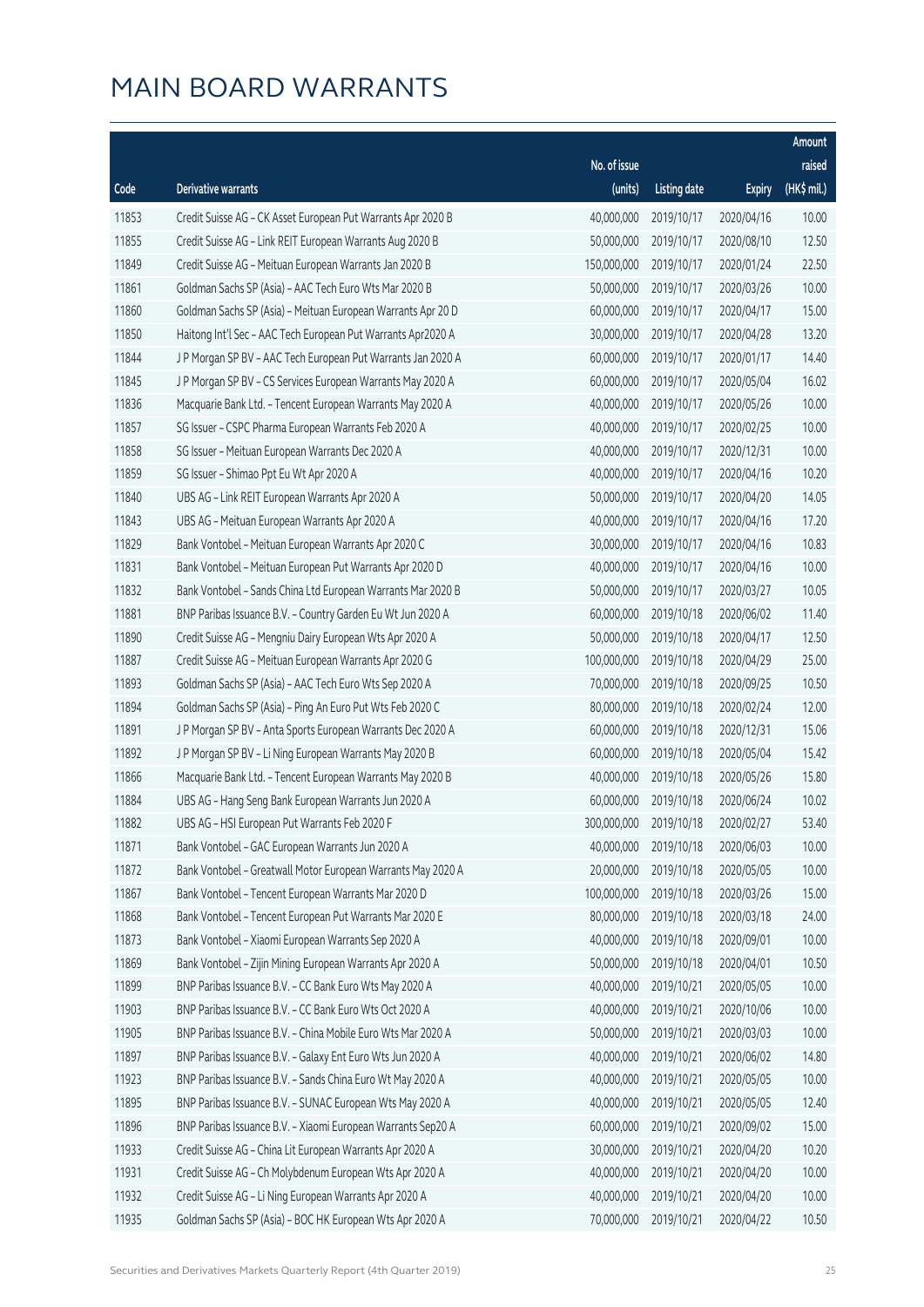|        |                                                              |              |                       |               | Amount      |
|--------|--------------------------------------------------------------|--------------|-----------------------|---------------|-------------|
|        |                                                              | No. of issue |                       |               | raised      |
| Code   | Derivative warrants                                          | (units)      | <b>Listing date</b>   | <b>Expiry</b> | (HK\$ mil.) |
| 11936  | Goldman Sachs SP (Asia) - CC Bank European Wts Jan 2020 A    | 80,000,000   | 2019/10/21            | 2020/01/31    | 17.92       |
| 11906  | HK Bank - Bank of China European Warrants Aug 2020 A         | 100,000,000  | 2019/10/21            | 2020/08/31    | 25.00       |
| 11908  | HK Bank - Galaxy Ent European Put Warrants Apr 2020 A        | 40,000,000   | 2019/10/21            | 2020/04/29    | 10.00       |
| 11911  | HK Bank - HSCEI European Warrants Apr 2020 A                 | 180,000,000  | 2019/10/21            | 2020/04/28    | 27.00       |
| 11929  | J P Morgan SP BV - HSI European Put Warrants Apr 2020 Y      | 400,000,000  | 2019/10/21            | 2020/04/28    | 100.40      |
| 11930  | J P Morgan SP BV - Ping An European Put Warrants Mar 2020 D  | 200,000,000  | 2019/10/21            | 2020/03/02    | 30.00       |
| 11940  | Macquarie Bank Ltd. - Genscript Bio European Wts May 2020 A  | 33,700,000   | 2019/10/21            | 2020/05/15    | 10.01       |
| 11939  | Macquarie Bank Ltd. - Meitu European Warrants May 2020 A     | 34,300,000   | 2019/10/21            | 2020/05/18    | 10.02       |
| 11912  | SG Issuer - CGS European Warrants Apr 2020 A                 | 25,000,000   | 2019/10/21            | 2020/04/20    | 10.00       |
| 11914  | SG Issuer - China Mobile European Warrants Feb 2020 G        | 60,000,000   | 2019/10/21            | 2020/02/26    | 10.20       |
| 11915  | SG Issuer - CPIC European Warrants Mar 2020 A                | 60,000,000   | 2019/10/21            | 2020/03/26    | 10.80       |
| 11919  | SG Issuer - China Unicom European Warrants Apr 2020 A        | 20,000,000   | 2019/10/21            | 2020/04/29    | 10.00       |
| 11920  | SG Issuer - GF Sec European Warrants Apr 2020 A              | 40,000,000   | 2019/10/21            | 2020/04/29    | 10.00       |
| 11921  | SG Issuer - HTSC European Warrants Sep 2020 A                | 50,000,000   | 2019/10/21            | 2020/09/11    | 12.50       |
| 11925  | UBS AG - CC Bank European Warrants Jan 2020 A                | 70,000,000   | 2019/10/21            | 2020/01/31    | 17.36       |
| 11927  | UBS AG - HKEX European Put Warrants Mar 2020 C               | 300,000,000  | 2019/10/21            | 2020/03/30    | 45.00       |
| 19145# | J P Morgan SP BV - Xiaomi European Warrants Dec 2019 B       | 500,000,000  | 2019/10/21            | 2019/12/24    | 10.00       |
| 11953  | BNP Paribas Issuance B.V. - BYD Company Euro Wts Mar 2020 A  | 40,000,000   | 2019/10/22            | 2020/03/03    | 10.00       |
| 11949  | BNP Paribas Issuance B.V. - HSI European Wts Jul 2020 A      | 60,000,000   | 2019/10/22            | 2020/07/30    | 15.60       |
| 11952  | BNP Paribas Issuance B.V. - HSI Euro Put Wts Feb 2020 I      | 70,000,000   | 2019/10/22            | 2020/02/27    | 10.50       |
| 11976  | Credit Suisse AG - China Mobile European Warrants Mar 2020 A | 60,000,000   | 2019/10/22            | 2020/03/26    | 10.02       |
| 11973  | Credit Suisse AG - China Tower European Warrants Jun 2020 A  | 70,000,000   | 2019/10/22            | 2020/06/24    | 10.50       |
| 11977  | Credit Suisse AG - Meituan European Warrants Jun 2020 C      | 100,000,000  | 2019/10/22            | 2020/06/15    | 15.00       |
| 11954  | Bank of East Asia - Meituan European Warrants Nov 2020 B     | 40,000,000   | 2019/10/22            | 2020/11/30    | 10.00       |
| 11955  | Bank of East Asia - Meituan European Put Warrants Oct 2020 A | 40,000,000   | 2019/10/22            | 2020/10/27    | 10.00       |
| 11956  | Bank of East Asia - Tencent European Wts May 2020 A          | 40,000,000   | 2019/10/22            | 2020/05/04    | 10.00       |
| 11960  | Bank of East Asia - Tencent European Put Wts Jul 2020 A      |              | 40,000,000 2019/10/22 | 2020/07/15    | 10.00       |
| 12116  | Goldman Sachs SP (Asia) - China Tel European Wts Jan 2020 A  | 70,000,000   | 2019/10/22            | 2020/01/22    | 10.50       |
| 12111  | Goldman Sachs SP (Asia) - HKEX European Put Wts Jun 2020 C   | 100,000,000  | 2019/10/22            | 2020/06/24    | 15.00       |
| 12108  | Goldman Sachs SP (Asia) - Lenovo European Wts Jan 2020 A     | 60,000,000   | 2019/10/22            | 2020/01/22    | 10.02       |
| 11978  | Haitong Int'l Sec - Galaxy Ent European Put Wts Apr 2020 A   | 40,000,000   | 2019/10/22            | 2020/04/27    | 11.60       |
| 12104  | J P Morgan SP BV - Beijing Airport European Warrants Sep20 A | 60,000,000   | 2019/10/22            | 2020/09/30    | 15.54       |
| 12105  | J P Morgan SP BV - CC Bank European Wts May 2020 B           | 100,000,000  | 2019/10/22            | 2020/05/04    | 25.60       |
| 11999  | J P Morgan SP BV - Minsheng Bank European Wts May 2020 A     | 40,000,000   | 2019/10/22            | 2020/05/04    | 12.56       |
| 11996  | J P Morgan SP BV - China Mobile European Wts Mar 2020 A      | 100,000,000  | 2019/10/22            | 2020/03/02    | 16.30       |
| 12103  | J P Morgan SP BV - Chi Res Land European Warrants May 2020 A | 100,000,000  | 2019/10/22            | 2020/05/04    | 25.20       |
| 12107  | J P Morgan SP BV - Galaxy Ent European Warrants Apr 2020 A   | 100,000,000  | 2019/10/22            | 2020/04/09    | 28.40       |
| 11997  | J P Morgan SP BV - HSBC European Warrants May 2020 A         | 100,000,000  | 2019/10/22            | 2020/05/04    | 25.30       |
| 11983  | J P Morgan SP BV - Kingsoft European Warrants Feb 2020 B     | 60,000,000   | 2019/10/22            | 2020/02/04    | 12.96       |
| 12106  | J P Morgan SP BV - NCI European Warrants Mar 2020 A          | 70,000,000   | 2019/10/22            | 2020/03/02    | 10.78       |
| 11998  | JP Morgan SP BV - Sands China Ltd European Put Wts May 20 A  | 80,000,000   | 2019/10/22            | 2020/05/04    | 20.00       |
| 11968  | Macquarie Bank Ltd. - BankComm European Warrants Sep 2020 A  | 31,000,000   | 2019/10/22            | 2020/09/02    | 10.01       |
| 11966  | Macquarie Bank Ltd. - CC Bank European Put Wts Jul 2020 A    | 30,000,000   | 2019/10/22            | 2020/07/03    | 10.59       |
| 11967  | Macquarie Bank Ltd. - Henganintl European Put Wts Jul 2020 B | 36,000,000   | 2019/10/22            | 2020/07/03    | 10.62       |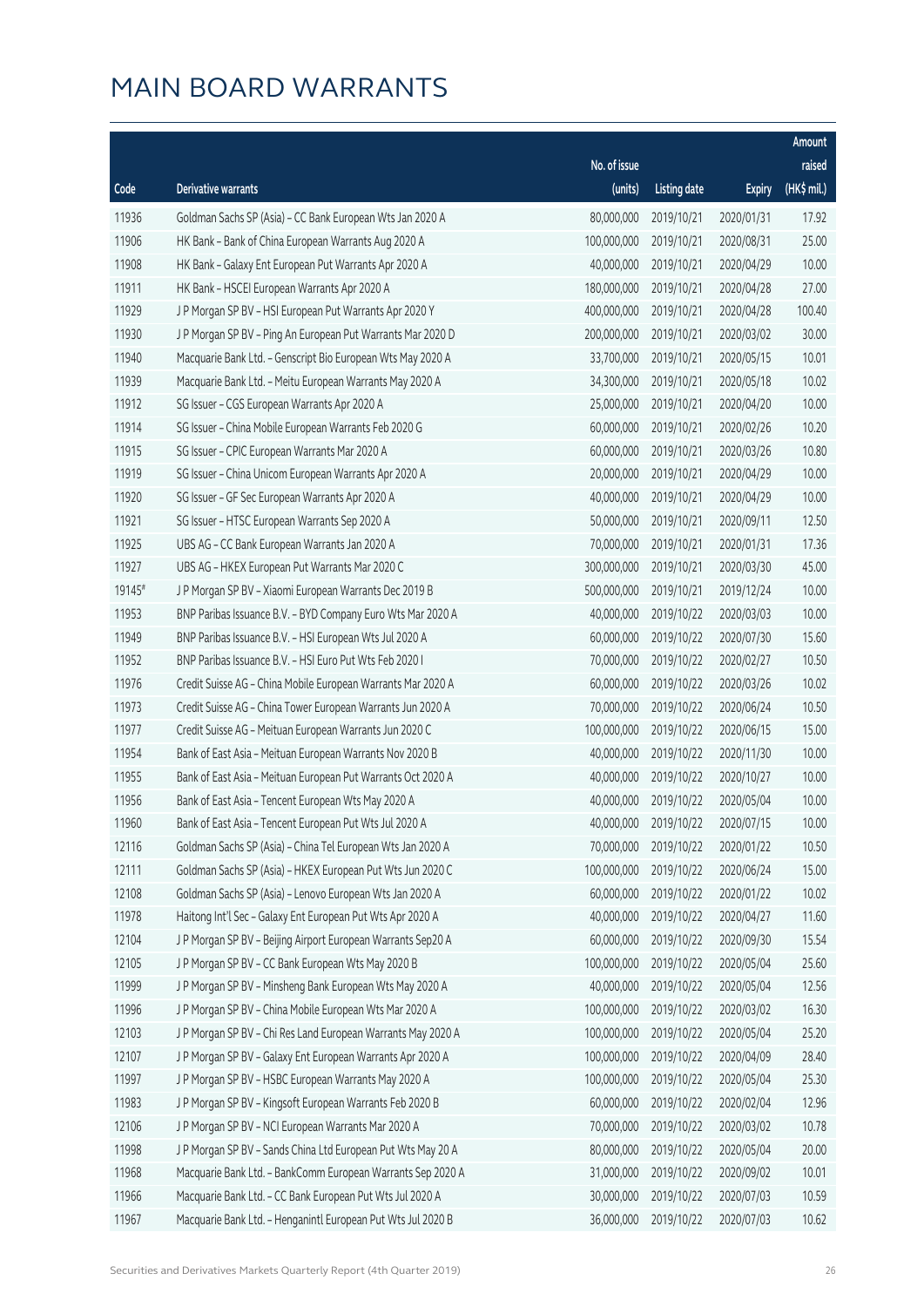|       |                                                              |              |                       |               | Amount      |
|-------|--------------------------------------------------------------|--------------|-----------------------|---------------|-------------|
|       |                                                              | No. of issue |                       |               | raised      |
| Code  | <b>Derivative warrants</b>                                   | (units)      | <b>Listing date</b>   | <b>Expiry</b> | (HK\$ mil.) |
| 11965 | Macquarie Bank Ltd. - MTRC European European Put Wts Jul20 A | 40,000,000   | 2019/10/22            | 2020/07/03    | 11.28       |
| 11944 | Macquarie Bank Ltd. - Ping An European Warrants May 2020 B   | 25,500,000   | 2019/10/22            | 2020/05/05    | 10.07       |
| 11945 | Macquarie Bank Ltd. - SHK Ppt European Put Wts May 2020 A    | 20,000,000   | 2019/10/22            | 2020/05/05    | 10.32       |
| 12112 | SG Issuer - China Lit European Warrants Apr 2020 A           | 35,000,000   | 2019/10/22            | 2020/04/21    | 10.85       |
| 12115 | SG Issuer - HKEX European Put Warrants Mar 2020 D            | 100,000,000  | 2019/10/22            | 2020/03/30    | 15.00       |
| 11971 | UBS AG - AIA European Warrants Mar 2020 A                    | 100,000,000  | 2019/10/22            | 2020/03/26    | 33.70       |
| 11969 | UBS AG - China Mobile European Warrants Feb 2020 A           | 100,000,000  | 2019/10/22            | 2020/02/20    | 23.10       |
| 11970 | UBS AG - Ping An European Warrants Jan 2020 B                | 100,000,000  | 2019/10/22            | 2020/01/23    | 15.10       |
| 11972 | UBS AG - Tencent European Put Warrants Feb 2020 A            | 300,000,000  | 2019/10/22            | 2020/02/25    | 48.00       |
| 11979 | Bank Vontobel - Bud Apac European Warrants Apr 2020 A        | 40,000,000   | 2019/10/22            | 2020/04/21    | 11.60       |
| 10104 | BNP Paribas Issuance B.V. - Oil Futures Euro Wt May 2020 A   | 50,000,000   | 2019/10/23            | 2020/05/15    | 12.50       |
| 10105 | BNP Paribas Issuance B.V. - Oil Futures Eu Put Wt May 2020 B | 50,000,000   | 2019/10/23            | 2020/05/15    | 12.50       |
| 12145 | Credit Suisse AG - Meituan European Warrants Jul 2020 A      | 100,000,000  | 2019/10/23            | 2020/07/27    | 15.00       |
| 12142 | Credit Suisse AG - ZA Onine European Warrants Feb 2020 B     | 60,000,000   | 2019/10/23            | 2020/02/20    | 10.02       |
| 12152 | Goldman Sachs SP (Asia) - HSI European Put Wts Jan 2020 B    | 150,000,000  | 2019/10/23            | 2020/01/30    | 22.50       |
| 12151 | Goldman Sachs SP (Asia) - PetroChina European Wts Apr 2020 A | 80,000,000   | 2019/10/23            | 2020/04/22    | 12.00       |
| 12174 | J P Morgan SP BV - Angang Steel European Warrants May 2020 A | 30,000,000   | 2019/10/23            | 2020/05/04    | 10.68       |
| 10106 | J P Morgan SP BV - N225 Index Euro Wts Jun 2020 A            | 80,000,000   | 2019/10/23            | 2020/06/12    | 20.40       |
| 10107 | J P Morgan SP BV - N225 Index Euro Put Wts Jun 2020 B        | 80,000,000   | 2019/10/23            | 2020/06/12    | 20.48       |
| 12175 | J P Morgan SP BV - Yihai Intl European Warrants Jul 2020 A   | 60,000,000   | 2019/10/23            | 2020/07/02    | 15.06       |
| 12140 | Macquarie Bank Ltd. - CSOP A50 ETF European Wts May 2020 A   | 38,000,000   | 2019/10/23            | 2020/05/05    | 10.22       |
| 12141 | Macquarie Bank Ltd. - A50 China European Warrants May 2020 A | 36,000,000   | 2019/10/23            | 2020/05/05    | 10.12       |
| 12118 | Macquarie Bank Ltd. - Meituan European Warrants Jun 2020 B   | 45,000,000   | 2019/10/23            | 2020/06/29    | 10.04       |
| 12117 | Macquarie Bank Ltd. - Meituan European Warrants Jan 2021 B   | 40,000,000   | 2019/10/23            | 2021/01/05    | 11.00       |
| 12120 | Macquarie Bank Ltd. - Tencent European Warrants May 2020 C   | 30,000,000   | 2019/10/23            | 2020/05/04    | 23.70       |
| 12130 | Macquarie Bank Ltd. - Tencent European Warrants May 2020 D   | 30,000,000   | 2019/10/23            | 2020/05/04    | 16.32       |
| 12197 | SG Issuer - Henderson Land European Warrants Feb 2020 A      |              | 70,000,000 2019/10/23 | 2020/02/21    | 10.50       |
| 12202 | SG Issuer - Meituan European Warrants Apr 2020 B             | 25,000,000   | 2019/10/23            | 2020/04/06    | 10.00       |
| 12211 | SG Issuer - New World Dev Eu Wt May 2020 A                   | 70,000,000   | 2019/10/23            | 2020/05/29    | 10.50       |
| 12164 | UBS AG - CSOP A50 ETF European Warrants Jun 2020 A           | 70,000,000   | 2019/10/23            | 2020/06/26    | 10.50       |
| 12167 | UBS AG - China Tower European Warrants Jun 2020 A            | 70,000,000   | 2019/10/23            | 2020/06/22    | 10.50       |
| 12155 | UBS AG - Ping An European Put Warrants Mar 2020 D            | 100,000,000  | 2019/10/23            | 2020/03/26    | 23.10       |
| 12191 | Bank Vontobel - China Tower European Warrants Apr 2020 A     | 70,000,000   | 2019/10/23            | 2020/04/29    | 11.27       |
| 12179 | Bank Vontobel - China Tower European Warrants Jun 2020 A     | 60,000,000   | 2019/10/23            | 2020/06/22    | 10.26       |
| 12188 | Bank Vontobel - HSBC European Warrants May 2020 A            | 40,000,000   | 2019/10/23            | 2020/05/04    | 10.04       |
| 12193 | Bank Vontobel - HSBC European Put Warrants Jun 2020 B        | 30,000,000   | 2019/10/23            | 2020/06/01    | 13.83       |
| 12196 | Bank Vontobel - HSI European Warrants Apr 2020 F             | 100,000,000  | 2019/10/23            | 2020/04/28    | 25.10       |
| 12234 | BNP Paribas Issuance B.V. - New World Dev Eu Wt May 2020 A   | 30,000,000   | 2019/10/24            | 2020/05/05    | 12.60       |
| 12248 | Credit Suisse AG - CK Asset European Warrants Mar 2020 A     | 70,000,000   | 2019/10/24            | 2020/03/02    | 10.50       |
| 12258 | Credit Suisse AG - China State Con European Warrants Jun20 A | 70,000,000   | 2019/10/24            | 2020/06/30    | 17.50       |
| 12260 | Credit Suisse AG - Hang Seng Bank European Put Wts Jul2020 A | 40,000,000   | 2019/10/24            | 2020/07/31    | 10.00       |
| 12247 | Credit Suisse AG - Meituan European Warrants Dec 2020 A      | 100,000,000  | 2019/10/24            | 2020/12/23    | 15.00       |
| 12249 | Credit Suisse AG - ZTE European Warrants Apr 2020 A          | 40,000,000   | 2019/10/24            | 2020/04/23    | 10.00       |
| 12302 | Goldman Sachs SP (Asia) - CKA European Warrants Mar 2020 A   | 70,000,000   | 2019/10/24            | 2020/03/02    | 10.50       |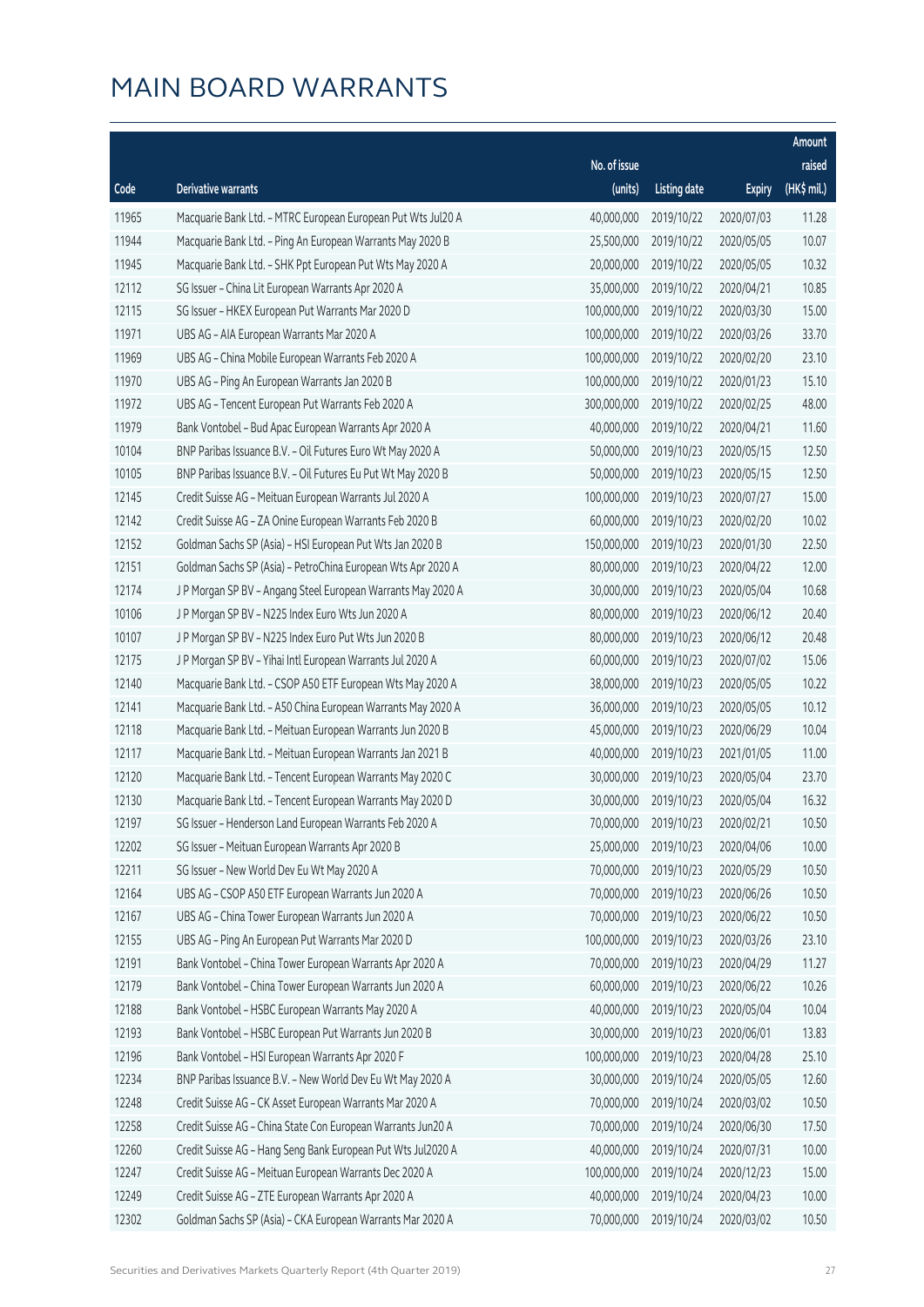|       |                                                              |                        |                     |               | <b>Amount</b> |
|-------|--------------------------------------------------------------|------------------------|---------------------|---------------|---------------|
|       |                                                              | No. of issue           |                     |               | raised        |
| Code  | Derivative warrants                                          | (units)                | <b>Listing date</b> | <b>Expiry</b> | (HK\$ mil.)   |
| 12303 | Goldman Sachs SP (Asia) - Ping An Euro Put Wts Jan 2020 D    | 80,000,000             | 2019/10/24          | 2020/01/24    | 14.72         |
| 12237 | HK Bank - HSCEI European Put Warrants May 2020 A             | 180,000,000            | 2019/10/24          | 2020/05/28    | 27.00         |
| 12218 | HK Bank - HSI European Put Warrants Apr 2020 C               | 180,000,000            | 2019/10/24          | 2020/04/28    | 45.00         |
| 12236 | HK Bank - SHK Ppt European Warrants Dec 2020 A               | 80,000,000             | 2019/10/24          | 2020/12/31    | 20.00         |
| 12235 | HK Bank - Tencent European Warrants Mar 2020 C               | 80,000,000             | 2019/10/24          | 2020/03/18    | 12.00         |
| 12242 | Haitong Int'l Sec - China Tower European Warrants Apr 2020 A | 70,000,000             | 2019/10/24          | 2020/04/22    | 10.50         |
| 12269 | J P Morgan SP BV - CK Asset European Put Warrants Apr 2020 A | 60,000,000             | 2019/10/24          | 2020/04/02    | 10.62         |
| 12270 | J P Morgan SP BV - CKH European Put Warrants Mar 2020 A      | 60,000,000             | 2019/10/24          | 2020/03/02    | 10.92         |
| 12271 | J P Morgan SP BV - China Tower European Warrants Jul 2020 A  | 70,000,000             | 2019/10/24          | 2020/07/02    | 10.64         |
| 12272 | J P Morgan SP BV - China Tower European Put Wts Dec 2020 A   | 60,000,000             | 2019/10/24          | 2020/12/31    | 15.06         |
| 12265 | J P Morgan SP BV - HSI European Put Warrants Apr 2020 Z      | 400,000,000            | 2019/10/24          | 2020/04/28    | 100.40        |
| 12268 | J P Morgan SP BV - Meituan European Warrants Apr 2020 B      | 80,000,000             | 2019/10/24          | 2020/04/06    | 29.84         |
| 12267 | J P Morgan SP BV - Meituan European Warrants Dec 2020 A      | 150,000,000            | 2019/10/24          | 2020/12/23    | 23.70         |
| 12274 | J P Morgan SP BV - New World Dev European Wts Jul 2020 A     | 70,000,000             | 2019/10/24          | 2020/07/02    | 10.71         |
| 12223 | Macquarie Bank Ltd. - Evergrande European Wts May 2020 A     | 23,000,000             | 2019/10/24          | 2020/05/05    | 10.21         |
| 12229 | Macquarie Bank Ltd. - Meituan European Warrants Apr 2022 A   | 40,000,000             | 2019/10/24          | 2022/04/04    | 10.56         |
| 12230 | Macquarie Bank Ltd. - Tencent European Warrants May 2020 E   | 8,000,000              | 2019/10/24          | 2020/05/04    | 10.01         |
| 12233 | Macquarie Bank Ltd. - Tencent European Warrants May 2020 F   | 15,500,000             | 2019/10/24          | 2020/05/04    | 10.01         |
| 12286 | SG Issuer - CC Bank European Warrants Apr 2020 D             | 40,000,000             | 2019/10/24          | 2020/04/23    | 10.00         |
| 12288 | SG Issuer - China Railway European Warrants Dec 2020 A       | 80,000,000             | 2019/10/24          | 2020/12/23    | 12.00         |
| 12295 | SG Issuer - CRRC European Warrants May 2021 A                | 80,000,000             | 2019/10/24          | 2021/05/11    | 14.40         |
| 12293 | SG Issuer - China Tower European Warrants Jun 2020 A         | 80,000,000             | 2019/10/24          | 2020/06/24    | 12.00         |
| 12298 | SG Issuer - Xiaomi European Warrants Dec 2020 A              | 120,000,000            | 2019/10/24          | 2020/12/22    | 18.00         |
| 12300 | SG Issuer - ZA Onine European Warrants Apr 2020 A            | 40,000,000             | 2019/10/24          | 2020/04/23    | 10.00         |
| 12301 | SG Issuer - Zijin Mining European Warrants Jul 2020 A        | 40,000,000             | 2019/10/24          | 2020/07/31    | 10.00         |
| 12219 | UBS AG - AIA European Put Warrants Feb 2020 A                | 100,000,000            | 2019/10/24          | 2020/02/25    | 15.00         |
| 12222 | UBS AG - China Mobile European Put Warrants Feb 2020 B       | 100,000,000 2019/10/24 |                     | 2020/02/28    | 15.00         |
| 12220 | UBS AG - Link REIT European Put Warrants Mar 2020 A          | 50,000,000             | 2019/10/24          | 2020/03/26    | 12.20         |
| 12215 | UBS AG - Tencent European Warrants Jan 2020 B                | 300,000,000            | 2019/10/24          | 2020/01/23    | 45.00         |
| 12281 | Bank Vontobel - AIA European Warrants Feb 2020 E             | 50,000,000             | 2019/10/24          | 2020/02/25    | 10.00         |
| 12277 | Bank Vontobel - Meituan European Warrants Jun 2020 A         | 60,000,000             | 2019/10/24          | 2020/06/15    | 13.80         |
| 12276 | Bank Vontobel - SHK Ppt European Warrants Apr 2020 A         | 30,000,000             | 2019/10/24          | 2020/04/27    | 10.50         |
| 12336 | Credit Suisse AG - China Tower European Warrants Apr 2020 A  | 70,000,000             | 2019/10/25          | 2020/04/22    | 10.50         |
| 12334 | Credit Suisse AG - Xiaomi European Warrants Sep 2020 A       | 100,000,000            | 2019/10/25          | 2020/09/30    | 25.00         |
| 12337 | Credit Suisse AG - ZA Onine European Warrants Apr 2020 A     | 40,000,000             | 2019/10/25          | 2020/04/24    | 10.00         |
| 12338 | Goldman Sachs SP (Asia) - China Tower Euro Wts Jun 2020 A    | 80,000,000             | 2019/10/25          | 2020/06/22    | 12.00         |
| 12339 | Goldman Sachs SP (Asia) - HSI European Warrants Mar 2020 D   | 150,000,000            | 2019/10/25          | 2020/03/30    | 22.50         |
| 12328 | HK Bank - CSOP A50 ETF European Warrants Jun 2020 C          | 80,000,000             | 2019/10/25          | 2020/06/30    | 20.00         |
| 12329 | HK Bank - CSPC Pharma European Warrants Jun 2020 A           | 80,000,000             | 2019/10/25          | 2020/06/30    | 20.00         |
| 12332 | HK Bank - A50 China European Warrants Jul 2020 A             | 80,000,000             | 2019/10/25          | 2020/07/31    | 20.00         |
| 12330 | HK Bank - HKEX European Put Warrants Mar 2020 B              | 80,000,000             | 2019/10/25          | 2020/03/31    | 12.00         |
| 12333 | HK Bank - HSI European Warrants Apr 2020 D                   | 180,000,000            | 2019/10/25          | 2020/04/28    | 45.00         |
| 12327 | J P Morgan SP BV - Tencent European Put Warrants Apr 2020 C  | 250,000,000            | 2019/10/25          | 2020/04/17    | 37.50         |
| 12326 | J P Morgan SP BV - ZA Onine European Warrants Jun 2020 A     | 60,000,000             | 2019/10/25          | 2020/06/02    | 15.48         |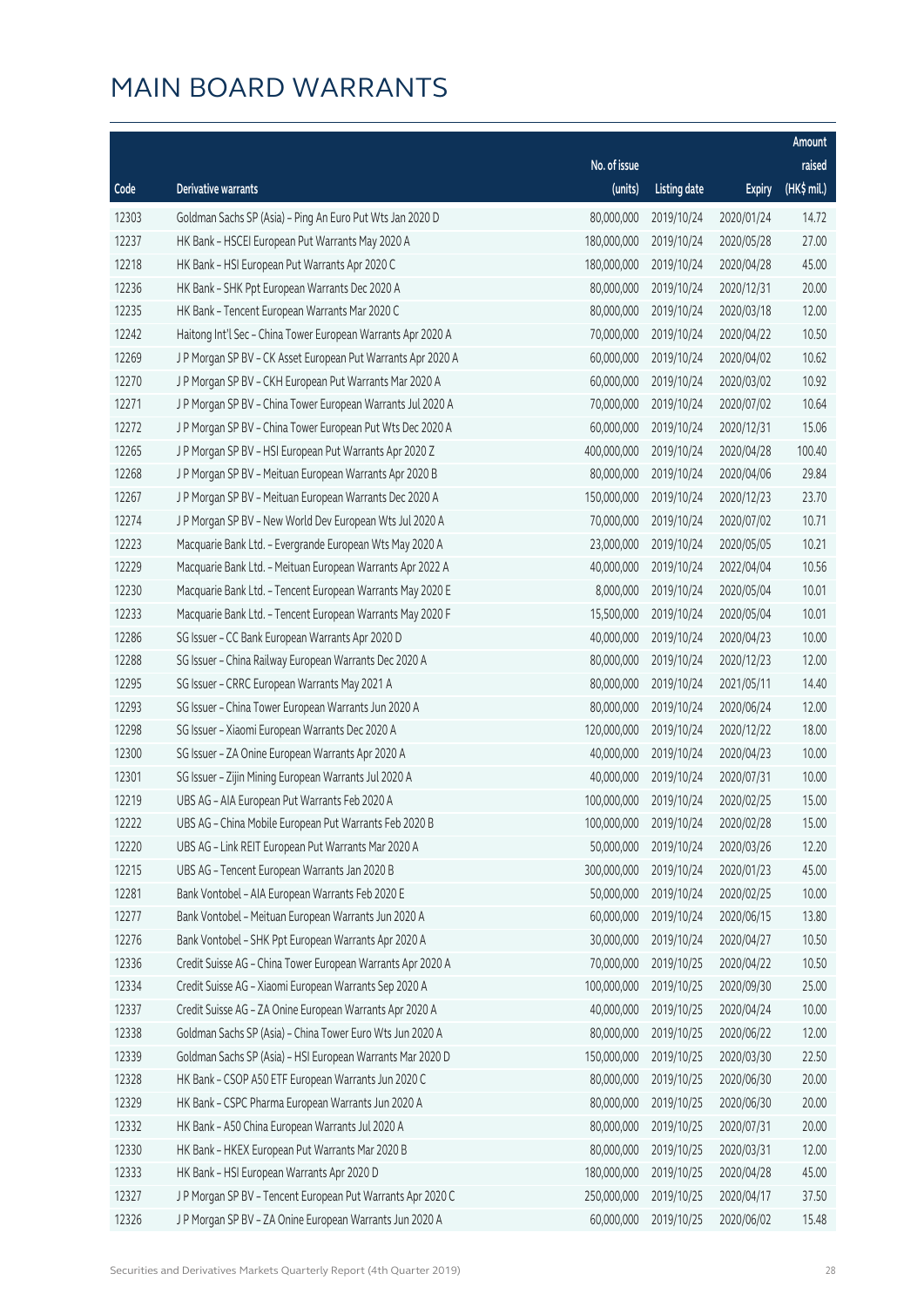|       |                                                              |              |                       |               | Amount      |
|-------|--------------------------------------------------------------|--------------|-----------------------|---------------|-------------|
|       |                                                              | No. of issue |                       |               | raised      |
| Code  | Derivative warrants                                          | (units)      | <b>Listing date</b>   | <b>Expiry</b> | (HK\$ mil.) |
| 12309 | Macquarie Bank Ltd. - Ch LongYuan European Wts Oct 2021 A    | 40,000,000   | 2019/10/25            | 2021/10/18    | 10.00       |
| 12305 | Macquarie Bank Ltd. - Tencent European Put Wts May 2020 G    | 30,000,000   | 2019/10/25            | 2020/05/04    | 17.25       |
| 12306 | Macquarie Bank Ltd. - Tencent European Put Wts May 2020 H    | 8,500,000    | 2019/10/25            | 2020/05/04    | 10.14       |
| 12307 | Macquarie Bank Ltd. - WH Group European Warrants Oct 2020 A  | 40,000,000   | 2019/10/25            | 2020/10/16    | 10.00       |
| 12317 | UBS AG - BYD Company European Warrants Feb 2020 A            | 50,000,000   | 2019/10/25            | 2020/02/24    | 10.00       |
| 12313 | UBS AG - HSI European Warrants Mar 2020 B                    | 300,000,000  | 2019/10/25            | 2020/03/30    | 46.80       |
| 12324 | UBS AG - Sands China Ltd European Warrants Mar 2020 A        | 70,000,000   | 2019/10/25            | 2020/03/26    | 16.52       |
| 12341 | BNP Paribas Issuance B.V. - Meituan European Warrants Jun20A | 40,000,000   | 2019/10/28            | 2020/06/02    | 10.80       |
| 12376 | Credit Suisse AG - CGS European Warrants Apr 2020 A          | 30,000,000   | 2019/10/28            | 2020/04/27    | 10.20       |
| 12372 | Credit Suisse AG - HKEX European Put Warrants Mar 2020 D     | 100,000,000  | 2019/10/28            | 2020/03/30    | 15.00       |
| 12375 | Credit Suisse AG - Meituan European Warrants Apr 2020 H      | 40,000,000   | 2019/10/28            | 2020/04/07    | 10.00       |
| 12379 | Credit Suisse AG - Meituan European Put Warrants Apr 2020 I  | 100,000,000  | 2019/10/28            | 2020/04/27    | 25.00       |
| 12371 | Credit Suisse AG - Vitasoy Intl European Warrants Apr 2020 A | 30,000,000   | 2019/10/28            | 2020/04/27    | 10.20       |
| 12408 | Goldman Sachs SP (Asia) - ICBC European Warrants Feb 2020 A  | 80,000,000   | 2019/10/28            | 2020/02/04    | 16.88       |
| 12409 | Goldman Sachs SP (Asia) - Sands China Ltd Euro Wts Jan 2020A | 80,000,000   | 2019/10/28            | 2020/01/29    | 12.00       |
| 12365 | Haitong Int'l Sec - China Lit European Warrants Apr 2020 A   | 40,000,000   | 2019/10/28            | 2020/04/28    | 10.00       |
| 12368 | Haitong Int'l Sec - HSI European Warrants Mar 2020 Q         | 300,000,000  | 2019/10/28            | 2020/03/30    | 51.00       |
| 12407 | J P Morgan SP BV - Conch Cement European Warrants Mar 2020 A | 60,000,000   | 2019/10/28            | 2020/03/02    | 18.42       |
| 12404 | J P Morgan SP BV - Anta Sports European Put Warrants Dec20 B | 60,000,000   | 2019/10/28            | 2020/12/31    | 15.00       |
| 12403 | J P Morgan SP BV - BankComm European Warrants May 2020 A     | 60,000,000   | 2019/10/28            | 2020/05/04    | 17.40       |
| 12393 | J P Morgan SP BV - China East Air European Wts Mar 2020 A    | 28,000,000   | 2019/10/28            | 2020/03/17    | 11.23       |
| 12382 | J P Morgan SP BV - China Life European Put Wts Apr 2020 C    | 100,000,000  | 2019/10/28            | 2020/04/29    | 25.10       |
| 12400 | J P Morgan SP BV - China Lit European Warrants May 2020 A    | 40,000,000   | 2019/10/28            | 2020/05/04    | 10.76       |
| 12397 | J P Morgan SP BV - Ch LongYuan European Warrants Jul 2021 A  | 60,000,000   | 2019/10/28            | 2021/07/30    | 15.00       |
| 12391 | J P Morgan SP BV - Baiyunshan Ph European Wts Mar 2020 A     | 50,000,000   | 2019/10/28            | 2020/03/02    | 10.35       |
| 12390 | J P Morgan SP BV - Meituan European Warrants Jun 2020 A      | 80,000,000   | 2019/10/28            | 2020/06/03    | 20.08       |
| 12388 | J P Morgan SP BV - Meituan European Put Warrants Apr 2020 C  |              | 80,000,000 2019/10/28 | 2020/04/14    | 12.48       |
| 12405 | J P Morgan SP BV - PSBC European Warrants Jun 2020 A         | 60,000,000   | 2019/10/28            | 2020/06/12    | 18.24       |
| 12387 | J P Morgan SP BV - Xiaomi European Put Warrants Dec 2020 A   | 80,000,000   | 2019/10/28            | 2020/12/31    | 20.08       |
| 12342 | Macquarie Bank Ltd. - Bud Apac European Warrants May 2020 A  | 40,000,000   | 2019/10/28            | 2020/05/05    | 10.00       |
| 12343 | Macquarie Bank Ltd. - Bud Apac European Warrants Jun 2020 A  | 40,000,000   | 2019/10/28            | 2020/06/02    | 10.04       |
| 10108 | SG Issuer - Nikkei 225 European Warrants Jun 2020 A          | 100,000,000  | 2019/10/28            | 2020/06/12    | 25.00       |
| 10109 | SG Issuer - Nikkei 225 European Warrants Jun 2020 B          | 100,000,000  | 2019/10/28            | 2020/06/12    | 25.00       |
| 10110 | SG Issuer - Nikkei 225 European Put Warrants Jun 2020 C      | 100,000,000  | 2019/10/28            | 2020/06/12    | 25.00       |
| 12369 | SG Issuer - ZA Onine European Warrants Apr 2020 B            | 40,000,000   | 2019/10/28            | 2020/04/29    | 10.00       |
| 12370 | UBS AG - CC Bank European Put Warrants Apr 2020 A            | 70,000,000   | 2019/10/28            | 2020/04/22    | 10.50       |
| 12346 | UBS AG - China Life European Put Warrants Apr 2020 B         | 50,000,000   | 2019/10/28            | 2020/04/27    | 12.50       |
| 12345 | UBS AG - Meituan European Warrants Apr 2020 C                | 40,000,000   | 2019/10/28            | 2020/04/07    | 19.32       |
| 12344 | UBS AG - Meituan European Put Warrants Apr 2020 B            | 70,000,000   | 2019/10/28            | 2020/04/03    | 11.48       |
| 12348 | Bank Vontobel - China Life European Put Warrants May 2020 A  | 40,000,000   | 2019/10/28            | 2020/05/05    | 10.00       |
| 12350 | Bank Vontobel - HSI European Warrants Sep 2020 A             | 80,000,000   | 2019/10/28            | 2020/09/29    | 20.00       |
| 12353 | Bank Vontobel - HSI European Warrants Dec 2020 A             | 80,000,000   | 2019/10/28            | 2020/12/30    | 20.00       |
| 12354 | Bank Vontobel - HSI European Put Warrants Sep 2020 B         | 80,000,000   | 2019/10/28            | 2020/09/29    | 24.00       |
| 12355 | Bank Vontobel - HSI European Put Warrants Dec 2020 B         | 80,000,000   | 2019/10/28            | 2020/12/30    | 24.00       |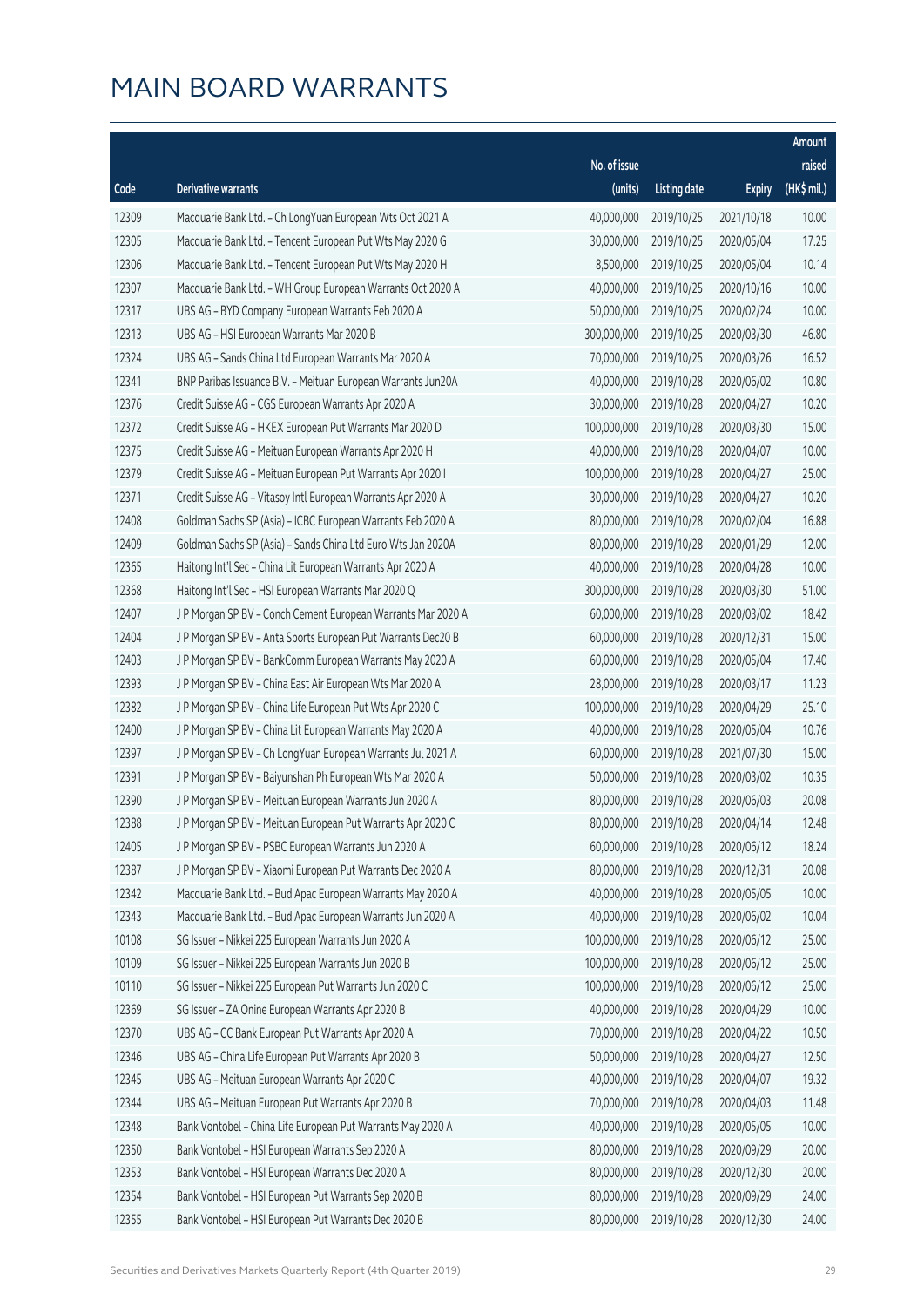|       |                                                              |              |                       |               | Amount      |
|-------|--------------------------------------------------------------|--------------|-----------------------|---------------|-------------|
|       |                                                              | No. of issue |                       |               | raised      |
| Code  | Derivative warrants                                          | (units)      | <b>Listing date</b>   | <b>Expiry</b> | (HK\$ mil.) |
| 12349 | Bank Vontobel - Meituan European Warrants Jul 2020 A         | 40,000,000   | 2019/10/28            | 2020/07/06    | 10.00       |
| 12426 | BNP Paribas Issuance B.V. - AAC Tech Euro Wts Jul 2020 A     | 40,000,000   | 2019/10/29            | 2020/07/03    | 24.80       |
| 12427 | BNP Paribas Issuance B.V. - CITIC Sec Euro Wts Aug 2020 A    | 40,000,000   | 2019/10/29            | 2020/08/04    | 10.80       |
| 12424 | BNP Paribas Issuance B.V. - China Life Euro Wts Jul 2020 A   | 40,000,000   | 2019/10/29            | 2020/07/03    | 10.40       |
| 12423 | BNP Paribas Issuance B.V. - HSBC European Wts Jul 2020 B     | 40,000,000   | 2019/10/29            | 2020/07/03    | 10.40       |
| 12420 | BNP Paribas Issuance B.V. - Tencent Eu Put Wt Jul 2020 A     | 40,000,000   | 2019/10/29            | 2020/07/03    | 11.60       |
| 12447 | Credit Suisse AG - CC Bank European Put Warrants Apr 2020 A  | 40,000,000   | 2019/10/29            | 2020/04/28    | 10.00       |
| 12452 | Credit Suisse AG - China Lit European Warrants Apr 2020 B    | 40,000,000   | 2019/10/29            | 2020/04/28    | 10.00       |
| 12451 | Credit Suisse AG - ICBC European Put Warrants Apr 2020 A     | 40,000,000   | 2019/10/29            | 2020/04/28    | 10.00       |
| 12457 | Credit Suisse AG - Meituan European Warrants May 2020 A      | 100,000,000  | 2019/10/29            | 2020/05/29    | 25.00       |
| 12453 | Credit Suisse AG - PetroChina European Warrants Apr 2020 A   | 70,000,000   | 2019/10/29            | 2020/04/22    | 10.50       |
| 12459 | Goldman Sachs SP (Asia) - HSBC European Put Wts Mar 2020 D   | 80,000,000   | 2019/10/29            | 2020/03/24    | 12.00       |
| 12458 | Goldman Sachs SP (Asia) - Xiaomi European Wts Jun 2020 A     | 70,000,000   | 2019/10/29            | 2020/06/23    | 10.50       |
| 12419 | HK Bank - Meituan European Warrants Jul 2020 A               | 100,000,000  | 2019/10/29            | 2020/07/06    | 25.00       |
| 12440 | J P Morgan SP BV - Ali Health European Warrants Oct 2020 A   | 60,000,000   | 2019/10/29            | 2020/10/05    | 15.12       |
| 12443 | J P Morgan SP BV - CGS European Warrants Apr 2020 A          | 50,000,000   | 2019/10/29            | 2020/04/09    | 13.30       |
| 12441 | J P Morgan SP BV - Huaneng Power European Wts Apr 2020 A     | 70,000,000   | 2019/10/29            | 2020/04/22    | 10.85       |
| 12439 | J P Morgan SP BV - Kunlun Energy European Warrants May2020 A | 40,000,000   | 2019/10/29            | 2020/05/04    | 15.28       |
| 12437 | J P Morgan SP BV - Meituan European Warrants May 2020 A      | 80,000,000   | 2019/10/29            | 2020/05/04    | 15.52       |
| 12444 | J P Morgan SP BV - China Vanke European Warrants Mar 2020 A  | 60,000,000   | 2019/10/29            | 2020/03/02    | 15.06       |
| 12435 | J P Morgan SP BV - Xiaomi European Warrants Dec 2020 B       | 80,000,000   | 2019/10/29            | 2020/12/22    | 12.00       |
| 12412 | Macquarie Bank Ltd. - China Life European Wts May 2020 A     | 40,000,000   | 2019/10/29            | 2020/05/05    | 10.04       |
| 12417 | Macquarie Bank Ltd. - Sinopec Corp European Wts Jul 2020 A   | 40,000,000   | 2019/10/29            | 2020/07/03    | 10.00       |
| 12413 | Macquarie Bank Ltd. - China Tel European Warrants Sep 2020 A | 40,000,000   | 2019/10/29            | 2020/09/02    | 10.04       |
| 12410 | Macquarie Bank Ltd. - China Unicom European Wts May 2020 A   | 40,000,000   | 2019/10/29            | 2020/05/05    | 10.04       |
| 12431 | Macquarie Bank Ltd. - Xiaomi European Warrants May 2020 A    | 38,000,000   | 2019/10/29            | 2020/05/05    | 44.19       |
| 12433 | Macquarie Bank Ltd. - Xiaomi European Warrants May 2020 B    |              | 12,500,000 2019/10/29 | 2020/05/05    | 10.00       |
| 12460 | SG Issuer - AAC Tech European Warrants Apr 2020 C            | 25,000,000   | 2019/10/29            | 2020/04/29    | 10.00       |
| 12463 | SG Issuer - Geely Auto European Warrants May 2020 A          | 40,000,000   | 2019/10/29            | 2020/05/29    | 10.00       |
| 12428 | UBS AG - Tencent European Warrants Feb 2020 B                | 300,000,000  | 2019/10/29            | 2020/02/18    | 46.50       |
| 12430 | UBS AG - WH Group European Warrants Jun 2020 A               | 60,000,000   | 2019/10/29            | 2020/06/22    | 10.68       |
| 12445 | Bank Vontobel - HKEX European Warrants Feb 2020 A            | 40,000,000   | 2019/10/29            | 2020/02/25    | 10.00       |
| 12446 | Bank Vontobel - PetroChina European Warrants Apr 2020 B      | 70,000,000   | 2019/10/29            | 2020/04/27    | 10.50       |
| 12488 | Credit Suisse AG - CPIC European Warrants Mar 2020 A         | 70,000,000   | 2019/10/30            | 2020/03/26    | 10.50       |
| 12487 | Credit Suisse AG - Geely Auto European Warrants Apr 2020 B   | 50,000,000   | 2019/10/30            | 2020/04/29    | 12.50       |
| 12490 | Credit Suisse AG - HSI European Warrants Mar 2020 D          | 150,000,000  | 2019/10/30            | 2020/03/30    | 22.50       |
| 12496 | Credit Suisse AG - Meituan European Put Warrants May 2020 B  | 100,000,000  | 2019/10/30            | 2020/05/29    | 25.00       |
| 12493 | Credit Suisse AG - Tencent European Wts Apr 2020 A           | 250,000,000  | 2019/10/30            | 2020/04/17    | 37.50       |
| 12495 | Credit Suisse AG - Tencent Euro Put Wts Jun 2020 A           | 200,000,000  | 2019/10/30            | 2020/06/22    | 30.00       |
| 12504 | Goldman Sachs SP (Asia) - HKEX European Put Wts Mar 2020 C   | 100,000,000  | 2019/10/30            | 2020/03/30    | 15.00       |
| 12505 | Goldman Sachs SP (Asia) - Meituan European Warrants Apr20 E  | 80,000,000   | 2019/10/30            | 2020/04/22    | 12.00       |
| 12468 | HK Bank - AAC Tech European Warrants Sep 2020 B              | 100,000,000  | 2019/10/30            | 2020/09/30    | 15.00       |
| 12476 | HK Bank - Tencent European Warrants Feb 2020 F               | 80,000,000   | 2019/10/30            | 2020/02/24    | 12.00       |
| 12472 | HK Bank - Tencent European Warrants Mar 2020 D               | 80,000,000   | 2019/10/30            | 2020/03/26    | 12.00       |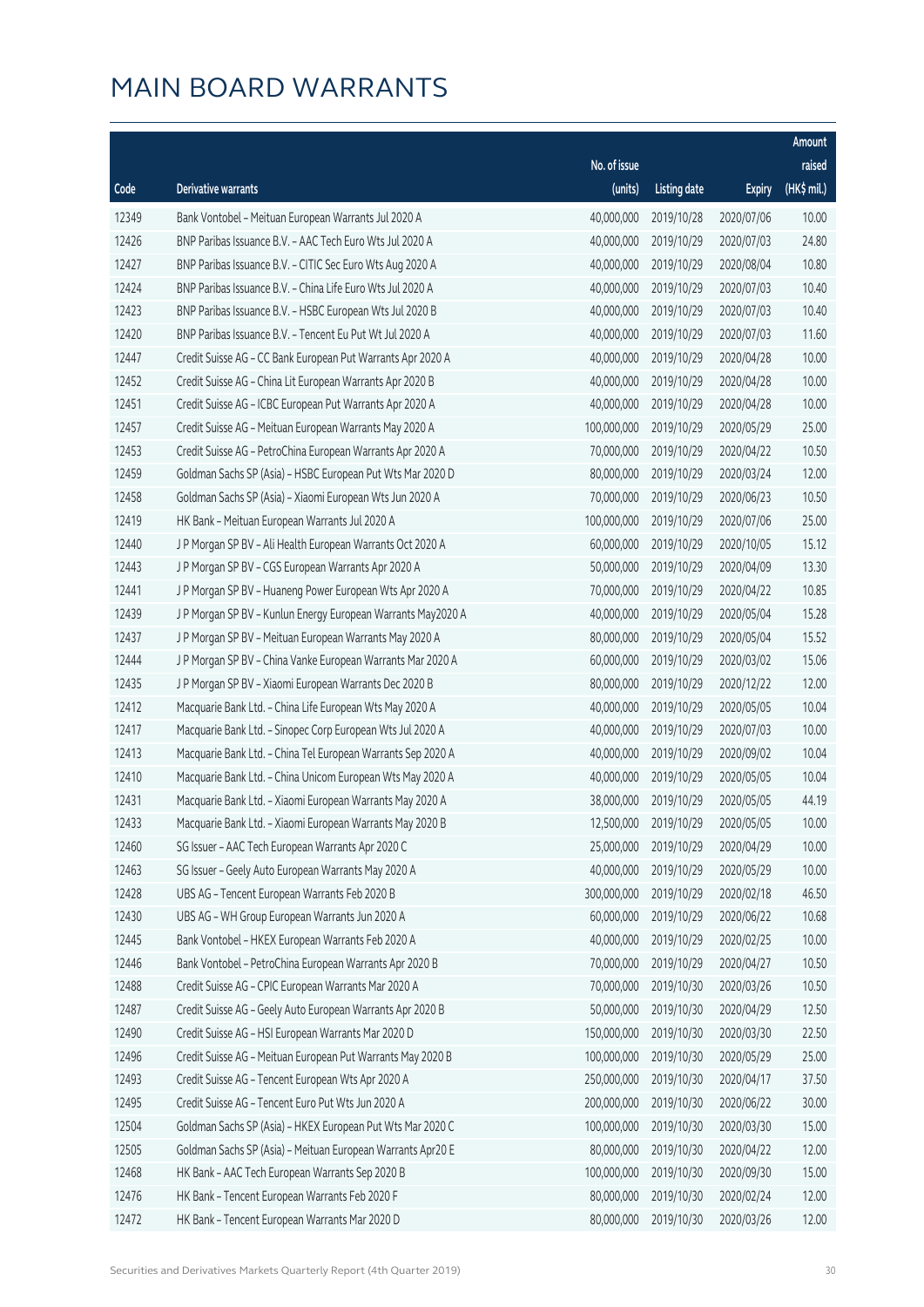|        |                                                              |              |                       |               | Amount      |
|--------|--------------------------------------------------------------|--------------|-----------------------|---------------|-------------|
|        |                                                              | No. of issue |                       |               | raised      |
| Code   | Derivative warrants                                          | (units)      | <b>Listing date</b>   | <b>Expiry</b> | (HK\$ mil.) |
| 12483  | J P Morgan SP BV - CNOOC European Warrants Dec 2020 A        | 80,000,000   | 2019/10/30            | 2020/12/22    | 12.16       |
| 12482  | J P Morgan SP BV - Tencent European Warrants Feb 2020 H      | 250,000,000  | 2019/10/30            | 2020/02/28    | 42.25       |
| 12480  | J P Morgan SP BV - Tencent European Warrants Apr 2020 D      | 250,000,000  | 2019/10/30            | 2020/04/01    | 39.50       |
| 12475  | Macquarie Bank Ltd. - Ping An European Warrants Jul 2022 A   | 33,500,000   | 2019/10/30            | 2022/07/05    | 10.25       |
| 12478  | UBS AG - ICBC European Warrants Apr 2020 A                   | 60,000,000   | 2019/10/30            | 2020/04/29    | 15.06       |
| 12479  | UBS AG - NCI European Warrants May 2020 A                    | 70,000,000   | 2019/10/30            | 2020/05/11    | 17.50       |
| 12497  | Bank Vontobel - China Res Land European Warrants May 2020 A  | 40,000,000   | 2019/10/30            | 2020/05/05    | 10.00       |
| 12501  | Bank Vontobel - Geely Auto European Warrants May 2020 A      | 40,000,000   | 2019/10/30            | 2020/05/05    | 10.00       |
| 12499  | Bank Vontobel - PICC GROUPEuropean Warrants May 2020 A       | 40,000,000   | 2019/10/30            | 2020/05/05    | 10.00       |
| 12532  | BOCI Asia Ltd. - Bud Apac European Warrants Mar 2020 A       | 70,000,000   | 2019/10/31            | 2020/03/23    | 14.00       |
| 12533  | BOCI Asia Ltd. - Bud Apac European Warrants Mar 2020 B       | 70,000,000   | 2019/10/31            | 2020/03/26    | 10.50       |
| 12529  | BNP Paribas Issuance B.V. - Bud Apac European WarrantsApr20A | 70,000,000   | 2019/10/31            | 2020/04/02    | 10.50       |
| 12530  | BNP Paribas Issuance B.V. - Bud Apac European WarrantsMay20A | 60,000,000   | 2019/10/31            | 2020/05/05    | 15.00       |
| 12545  | Credit Suisse AG - Bud Apac European Warrants May 2020 A     | 80,000,000   | 2019/10/31            | 2020/05/04    | 20.00       |
| 12548  | Credit Suisse AG - Bud Apac European Put Warrants May 2020 B | 50,000,000   | 2019/10/31            | 2020/05/04    | 12.50       |
| 12539  | Credit Suisse AG - CC Bank European Warrants May 2020 A      | 50,000,000   | 2019/10/31            | 2020/05/04    | 12.50       |
| 12543  | Credit Suisse AG - HSBC European Wts Apr 2020 A              | 80,000,000   | 2019/10/31            | 2020/04/23    | 12.00       |
| 12544  | Credit Suisse AG - HSBC European Put Warrants Mar 2020 D     | 80,000,000   | 2019/10/31            | 2020/03/24    | 12.00       |
| 12540  | Credit Suisse AG - ICBC European Warrants May 2020 A         | 50,000,000   | 2019/10/31            | 2020/05/04    | 12.50       |
| 12542  | Credit Suisse AG - SHK Ppt European Warrants Dec 2020 A      | 80,000,000   | 2019/10/31            | 2020/12/23    | 12.00       |
| 12559  | Goldman Sachs SP (Asia) - China Tower Euro Wts Apr 2020 A    | 70,000,000   | 2019/10/31            | 2020/04/22    | 10.50       |
| 12558  | Goldman Sachs SP (Asia) - SPDR Gold Trust Euro Wt Feb 2020 A | 60,000,000   | 2019/10/31            | 2020/02/10    | 10.02       |
| 12516  | HK Bank - Bud Apac European Warrants Mar 2020 A              | 80,000,000   | 2019/10/31            | 2020/03/24    | 12.00       |
| 12517  | HK Bank - Bud Apac European Warrants Mar 2020 B              | 80,000,000   | 2019/10/31            | 2020/03/27    | 12.80       |
| 12518  | HK Bank - China Tower European Warrants Apr 2020 A           | 80,000,000   | 2019/10/31            | 2020/04/22    | 12.00       |
| 12535  | J P Morgan SP BV - Bank of China European Wts Aug 2020 A     | 100,000,000  | 2019/10/31            | 2020/08/24    | 16.70       |
| 12519  | J P Morgan SP BV - Bud Apac European Warrants Mar 2020 A     |              | 80,000,000 2019/10/31 | 2020/03/31    | 17.60       |
| 12520  | J P Morgan SP BV - Bud Apac European Warrants Mar 2020 B     | 80,000,000   | 2019/10/31            | 2020/03/26    | 12.32       |
| 12521  | J P Morgan SP BV - Bud Apac European Warrants Mar 2020 C     | 80,000,000   | 2019/10/31            | 2020/03/23    | 12.00       |
| 12526  | J P Morgan SP BV - Bud Apac European Put Warrants May 2020 A | 80,000,000   | 2019/10/31            | 2020/05/04    | 20.16       |
| 12538  | J P Morgan SP BV - China Shenhua European Wts Jun 2020 A     | 60,000,000   | 2019/10/31            | 2020/06/03    | 15.06       |
| 12536  | J P Morgan SP BV - ICBC European Warrants May 2020 A         | 100,000,000  | 2019/10/31            | 2020/05/05    | 25.10       |
| 12509  | Macquarie Bank Ltd. - China Railway European Wts Jul 2020 A  | 23,500,000   | 2019/10/31            | 2020/07/03    | 10.08       |
| 12506  | Macquarie Bank Ltd. - Geely Auto European Wts May 2020 A     | 8,500,000    | 2019/10/31            | 2020/05/05    | 10.56       |
| 12549  | SG Issuer - Agricultural Bank European Warrants Apr 2020 A   | 70,000,000   | 2019/10/31            | 2020/04/24    | 10.50       |
| 12553  | SG Issuer - Bank of China European Warrants Aug 2020 A       | 70,000,000   | 2019/10/31            | 2020/08/24    | 10.50       |
| 12555  | SG Issuer - ICBC European Warrants May 2020 A                | 40,000,000   | 2019/10/31            | 2020/05/04    | 10.00       |
| 12556  | SG Issuer - PSBC European Warrants May 2020 A                | 40,000,000   | 2019/10/31            | 2020/05/04    | 10.00       |
| 12557  | SG Issuer - Xiaomi European Warrants Jun 2020 A              | 70,000,000   | 2019/10/31            | 2020/06/23    | 10.50       |
| 12534  | UBS AG - CC Bank European Warrants Apr 2020 B                | 50,000,000   | 2019/10/31            | 2020/04/23    | 11.95       |
| 11381# | Goldman Sachs SP (Asia) - Bud Apac European Warrants Apr20 A | 90,000,000   | 2019/10/31            | 2020/04/02    | 10.44       |
| 12619  | BNP Paribas Issuance B.V. - CSPC Pharma Euro Wts May 2020 A  | 40,000,000   | 2019/11/01            | 2020/05/05    | 10.00       |
| 12561  | BNP Paribas Issuance B.V. - Tencent European Wts May 2020 D  | 80,000,000   | 2019/11/01            | 2020/05/05    | 20.00       |
| 12563  | BNP Paribas Issuance B.V. - Tencent European Wts Jul 2020 B  | 80,000,000   | 2019/11/01            | 2020/07/03    | 20.00       |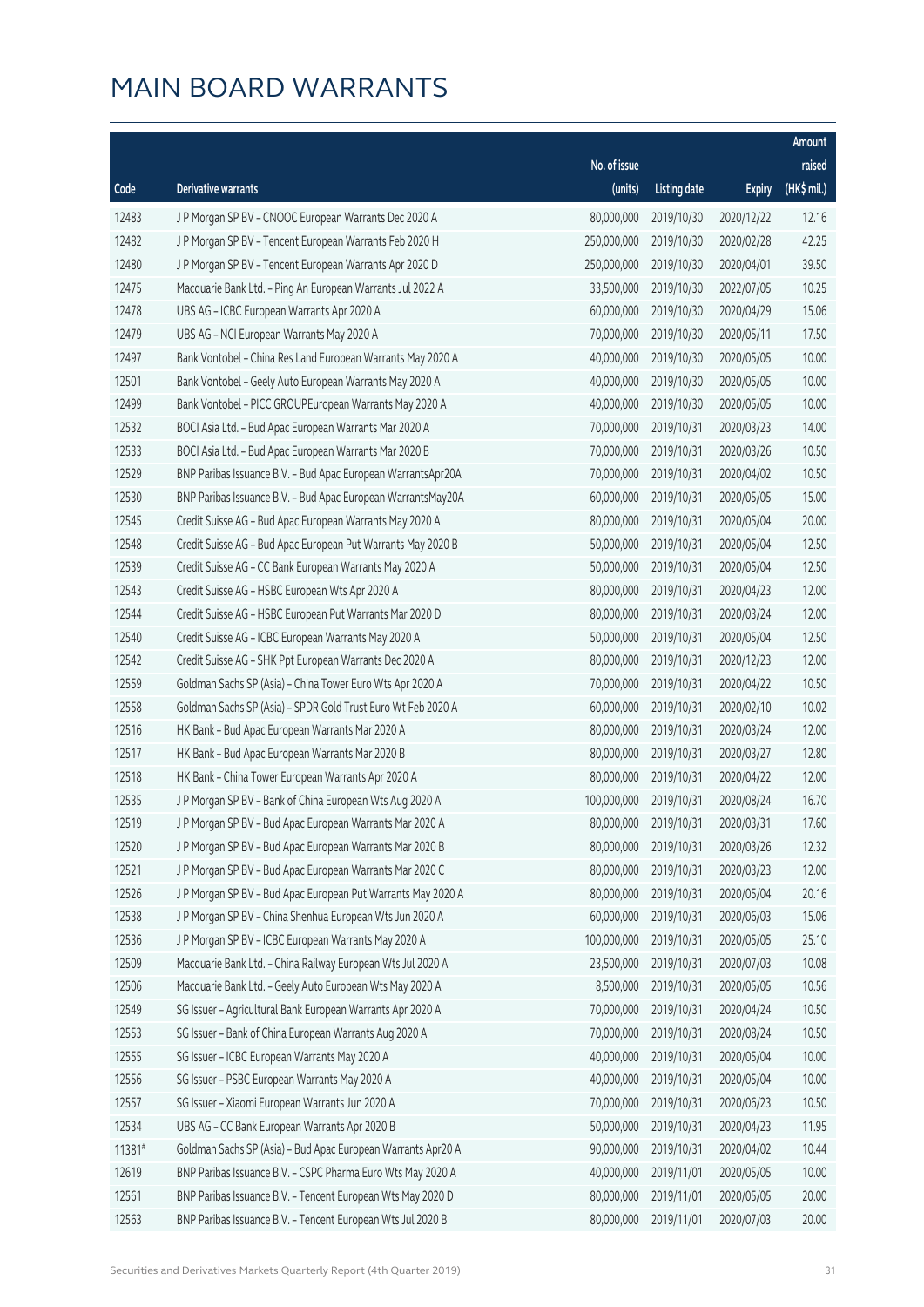|       |                                                               |              |                       |               | Amount      |
|-------|---------------------------------------------------------------|--------------|-----------------------|---------------|-------------|
|       |                                                               | No. of issue |                       |               | raised      |
| Code  | <b>Derivative warrants</b>                                    | (units)      | <b>Listing date</b>   | <b>Expiry</b> | (HK\$ mil.) |
| 12618 | Credit Suisse AG - Agricultural Bank European Wts Apr 2020 A  | 60,000,000   | 2019/11/01            | 2020/04/24    | 10.02       |
| 12625 | Goldman Sachs SP (Asia) - Galaxy Ent Euro Put Wts Feb 2020 A  | 80,000,000   | 2019/11/01            | 2020/02/27    | 12.00       |
| 12624 | Goldman Sachs SP (Asia) - Tencent European Wts Apr 2020 B     | 150,000,000  | 2019/11/01            | 2020/04/17    | 22.50       |
| 12611 | HK Bank - Ping An European Warrants Feb 2020 C                | 80,000,000   | 2019/11/01            | 2020/02/28    | 16.00       |
| 12616 | HK Bank - Ping An European Warrants Mar 2020 D                | 80,000,000   | 2019/11/01            | 2020/03/26    | 12.00       |
| 12617 | HK Bank - Xiaomi European Warrants Jun 2020 A                 | 80,000,000   | 2019/11/01            | 2020/06/24    | 12.00       |
| 12607 | HK Bank - Xiaomi European Warrants Dec 2020 A                 | 100,000,000  | 2019/11/01            | 2020/12/24    | 15.00       |
| 12622 | J P Morgan SP BV - Meituan European Warrants Jun 2020 B       | 200,000,000  | 2019/11/01            | 2020/06/15    | 32.40       |
| 12620 | J P Morgan SP BV - Ping An European Warrants Feb 2020 E       | 200,000,000  | 2019/11/01            | 2020/02/04    | 31.00       |
| 12579 | Macquarie Bank Ltd. - China Mobile European Wts May 2020 A    | 20,000,000   | 2019/11/01            | 2020/05/05    | 10.10       |
| 12581 | Macquarie Bank Ltd. - China Mobile European Wts Jul 2020 A    | 40,000,000   | 2019/11/01            | 2020/07/03    | 10.12       |
| 12573 | Macquarie Bank Ltd. - HSBC European Warrants May 2020 A       | 34,000,000   | 2019/11/01            | 2020/05/05    | 10.17       |
| 12575 | Macquarie Bank Ltd. - HSBC European Put Warrants May 2020 B   | 25,000,000   | 2019/11/01            | 2020/05/05    | 10.03       |
| 12583 | Macquarie Bank Ltd. - Ping An European Warrants May 2020 C    | 30,000,000   | 2019/11/01            | 2020/05/05    | 10.14       |
| 12588 | Macquarie Bank Ltd. - Ping An European Warrants May 2020 D    | 18,500,000   | 2019/11/01            | 2020/05/05    | 10.21       |
| 12626 | SG Issuer - Ping An European Warrants Mar 2020 F              | 200,000,000  | 2019/11/01            | 2020/03/24    | 30.00       |
| 12590 | UBS AG - Bud Apac European Put Warrants May 2020 A            | 60,000,000   | 2019/11/01            | 2020/05/04    | 15.00       |
| 12591 | UBS AG - Bud Apac European Put Warrants May 2020 B            | 40,000,000   | 2019/11/01            | 2020/05/29    | 10.68       |
| 12595 | UBS AG - Meituan European Warrants Jun 2020 C                 | 100,000,000  | 2019/11/01            | 2020/06/15    | 18.30       |
| 12601 | UBS AG - Ping An European Warrants Feb 2020 B                 | 40,000,000   | 2019/11/01            | 2020/02/24    | 11.04       |
| 12623 | Bank Vontobel - Bud Apac European Warrants Mar 2020 A         | 40,000,000   | 2019/11/01            | 2020/03/27    | 11.60       |
| 12645 | BOCI Asia Ltd. - HKEX European Put Warrants Mar 2020 D        | 200,000,000  | 2019/11/04            | 2020/03/30    | 30.00       |
| 12646 | BOCI Asia Ltd. - Tencent European Warrants Feb 2020 G         | 200,000,000  | 2019/11/04            | 2020/02/28    | 44.00       |
| 12649 | BOCI Asia Ltd. - Tencent European Warrants Mar 2020 H         | 200,000,000  | 2019/11/04            | 2020/03/26    | 32.00       |
| 12651 | BOCI Asia Ltd. - Tencent European Put Wts Apr 2020 C          | 200,000,000  | 2019/11/04            | 2020/04/17    | 36.00       |
| 12628 | BNP Paribas Issuance B.V. - Bosideng European Warrants May20A | 20,000,000   | 2019/11/04            | 2020/05/05    | 11.20       |
| 12665 | Credit Suisse AG - China Life European Put Wts Apr 2020 B     |              | 60,000,000 2019/11/04 | 2020/04/20    | 10.02       |
| 12676 | Credit Suisse AG - Geely Auto European Put Wts May 2020 A     | 60,000,000   | 2019/11/04            | 2020/05/13    | 15.00       |
| 12672 | Credit Suisse AG - ZA Onine European Warrants May 2020 A      | 40,000,000   | 2019/11/04            | 2020/05/04    | 10.00       |
| 12692 | Goldman Sachs SP (Asia) - Kingsoft European Wts Mar 2020 A    | 60,000,000   | 2019/11/04            | 2020/03/26    | 10.02       |
| 12693 | Goldman Sachs SP (Asia) - ZA Onine European Wts May 2020 A    | 50,000,000   | 2019/11/04            | 2020/05/04    | 12.50       |
| 12631 | HK Bank - Geely Auto European Warrants Aug 2020 A             | 80,000,000   | 2019/11/04            | 2020/08/11    | 12.00       |
| 12630 | HK Bank - HSI European Put Warrants Apr 2020 F                | 180,000,000  | 2019/11/04            | 2020/04/28    | 27.00       |
| 12632 | HK Bank - Meituan Dianping European Put Warrants Apr 2020 C   | 80,000,000   | 2019/11/04            | 2020/04/03    | 13.60       |
| 12639 | Haitong Int'l Sec - WH Group European Warrants Oct 2020 A     | 70,000,000   | 2019/11/04            | 2020/10/09    | 16.10       |
| 12654 | J P Morgan SP BV - AIA European Put Warrants Feb 2020 D       | 100,000,000  | 2019/11/04            | 2020/02/28    | 19.20       |
| 12652 | J P Morgan SP BV - Bud Apac European Warrants Mar 2020 D      | 80,000,000   | 2019/11/04            | 2020/03/24    | 20.24       |
| 12653 | J P Morgan SP BV - Bud Apac European Put Warrants Jun 2020 A  | 80,000,000   | 2019/11/04            | 2020/06/02    | 20.40       |
| 12657 | J P Morgan SP BV - CSPC Pharma European Warrants Jul 2020 B   | 60,000,000   | 2019/11/04            | 2020/07/03    | 15.12       |
| 12661 | J P Morgan SP BV - Geely Auto European Warrants May 2020 A    | 60,000,000   | 2019/11/04            | 2020/05/04    | 15.06       |
| 12663 | J P Morgan SP BV - Greatwall Motor European Wts May 2020 A    | 40,000,000   | 2019/11/04            | 2020/05/04    | 17.40       |
| 12656 | J P Morgan SP BV - WH Group European Warrants Jun 2020 A      | 60,000,000   | 2019/11/04            | 2020/06/22    | 11.28       |
| 12664 | J P Morgan SP BV - ZA Onine European Warrants May 2020 A      | 60,000,000   | 2019/11/04            | 2020/05/04    | 15.18       |
| 12678 | SG Issuer - HSI European Put Warrants Apr 2020 J              | 300,000,000  | 2019/11/04            | 2020/04/28    | 45.00       |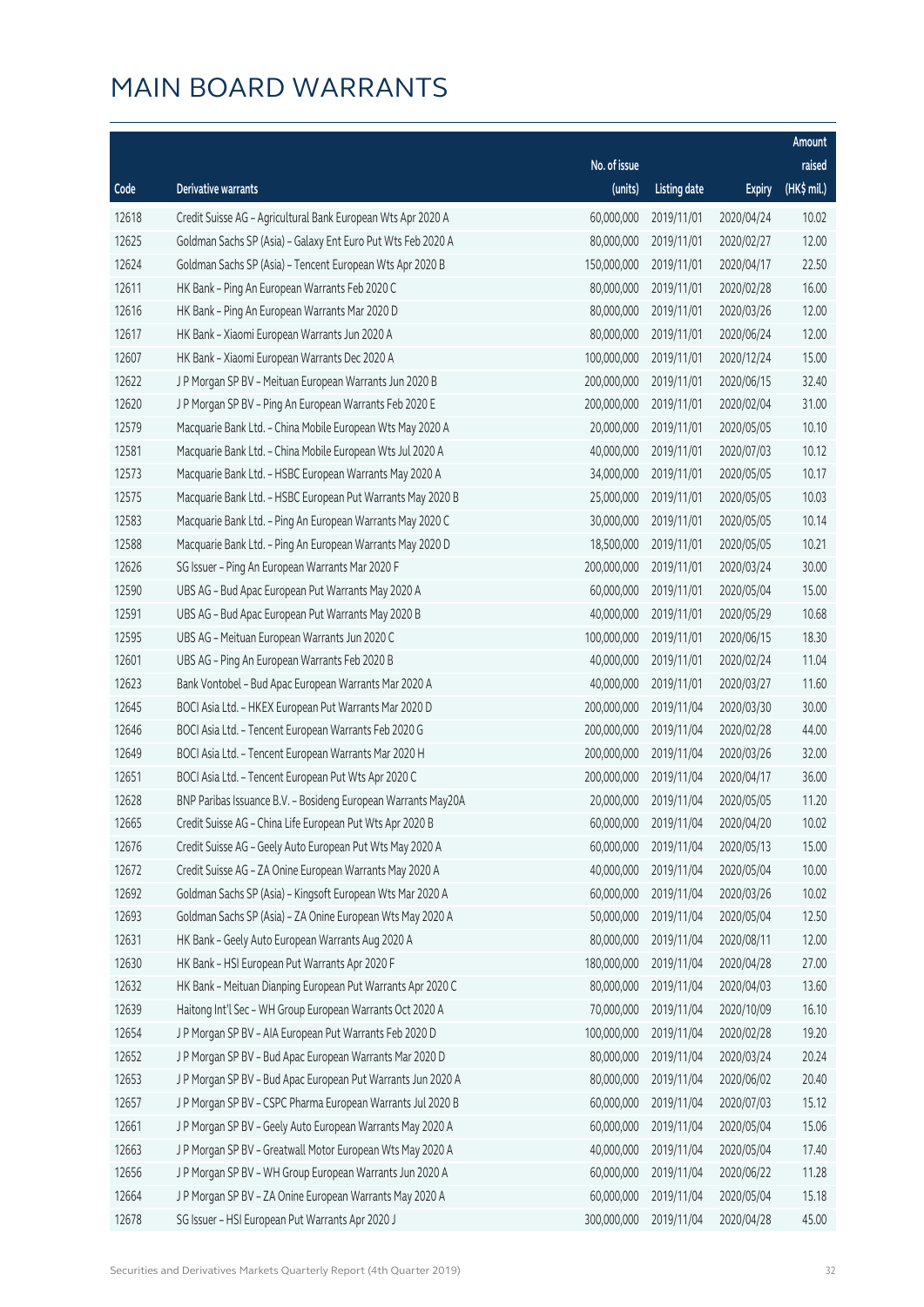|       |                                                              |              |                       |               | Amount      |
|-------|--------------------------------------------------------------|--------------|-----------------------|---------------|-------------|
|       |                                                              | No. of issue |                       |               | raised      |
| Code  | <b>Derivative warrants</b>                                   | (units)      | <b>Listing date</b>   | <b>Expiry</b> | (HK\$ mil.) |
| 12684 | SG Issuer - HSI European Put Warrants Apr 2020 K             | 300,000,000  | 2019/11/04            | 2020/04/28    | 45.00       |
| 12686 | SG Issuer - ZTE European Warrants Mar 2020 A                 | 50,000,000   | 2019/11/04            | 2020/03/16    | 10.25       |
| 12638 | UBS AG - AAC Tech European Warrants Mar 2020 A               | 40,000,000   | 2019/11/04            | 2020/03/26    | 12.00       |
| 12634 | UBS AG - Lenovo European Warrants May 2020 A                 | 50,000,000   | 2019/11/04            | 2020/05/11    | 14.80       |
| 12687 | Bank Vontobel - Tencent European Warrants May 2020 D         | 100,000,000  | 2019/11/04            | 2020/05/04    | 31.00       |
| 12689 | Bank Vontobel - Tencent European Put Warrants Apr 2020 F     | 100,000,000  | 2019/11/04            | 2020/04/17    | 17.00       |
| 12749 | Credit Suisse AG - Bud Apac European Put Warrants May 2020 C | 50,000,000   | 2019/11/05            | 2020/05/29    | 12.50       |
| 12746 | Credit Suisse AG - CSPC Pharma European Warrants Jul 2020 A  | 50,000,000   | 2019/11/05            | 2020/07/31    | 12.50       |
| 12739 | Credit Suisse AG - Geely Auto European Warrants Jul 2020 B   | 80,000,000   | 2019/11/05            | 2020/07/28    | 12.00       |
| 12738 | Credit Suisse AG - HSI European Put Warrants Apr 2020 A      | 150,000,000  | 2019/11/05            | 2020/04/28    | 22.50       |
| 12752 | Goldman Sachs SP (Asia) - AIA European Put Wts Feb 2020 C    | 80,000,000   | 2019/11/05            | 2020/02/25    | 12.00       |
| 12751 | Goldman Sachs SP (Asia) - ICBC European Warrants Feb 2020 B  | 80,000,000   | 2019/11/05            | 2020/02/05    | 12.00       |
| 12750 | Goldman Sachs SP (Asia) - Meituan European Put Wts Apr2020 F | 70,000,000   | 2019/11/05            | 2020/04/03    | 10.50       |
| 12714 | HK Bank - Bud Apac European Warrants Apr 2020 A              | 80,000,000   | 2019/11/05            | 2020/04/01    | 12.00       |
| 12734 | J P Morgan SP BV - HSBC European Warrants Apr 2020 A         | 100,000,000  | 2019/11/05            | 2020/04/23    | 15.40       |
| 12737 | J P Morgan SP BV - HSI European Warrants Mar 2020 T          | 300,000,000  | 2019/11/05            | 2020/03/30    | 46.80       |
| 12702 | Macquarie Bank Ltd. - AIA European Warrants Jul 2020 A       | 30,000,000   | 2019/11/05            | 2020/07/03    | 13.20       |
| 12705 | Macquarie Bank Ltd. - CC Bank European Warrants Jul 2020 B   | 40,000,000   | 2019/11/05            | 2020/07/03    | 10.20       |
| 12706 | Macquarie Bank Ltd. - CITIC Sec European Warrants Aug 2020 A | 40,000,000   | 2019/11/05            | 2020/08/04    | 10.04       |
| 12707 | Macquarie Bank Ltd. - Hua Hong Semi Euro Warrants Dec 2020 A | 37,000,000   | 2019/11/05            | 2020/12/16    | 10.03       |
| 12712 | Macquarie Bank Ltd. - Lenovo European Warrants Jul 2020 A    | 28,200,000   | 2019/11/05            | 2020/07/03    | 10.01       |
| 12713 | Macquarie Bank Ltd. - PSBC European Warrants Sep 2020 A      | 40,000,000   | 2019/11/05            | 2020/09/02    | 10.04       |
| 12700 | Macquarie Bank Ltd. - Sands China Ltd European Wts Jul2020 A | 40,000,000   | 2019/11/05            | 2020/07/03    | 10.16       |
| 12699 | Macquarie Bank Ltd. - Wynn Macau European Wts Oct 2020 A     | 40,000,000   | 2019/11/05            | 2020/10/06    | 11.08       |
| 12715 | SG Issuer - Anta Sports European Warrants Oct 2020 A         | 40,000,000   | 2019/11/05            | 2020/10/30    | 10.00       |
| 12718 | SG Issuer - CSPC Pharma European Put Warrants Jun 2020 B     | 40,000,000   | 2019/11/05            | 2020/06/30    | 10.00       |
| 12719 | SG Issuer - Galaxy Ent European Put Warrants Feb 2020 A      |              | 70,000,000 2019/11/05 | 2020/02/27    | 10.50       |
| 12720 | SG Issuer - Haitong Sec European Warrants Jul 2020 A         | 40,000,000   | 2019/11/05            | 2020/07/31    | 10.00       |
| 12723 | SG Issuer - Kingsoft European Warrants May 2020 A            | 40,000,000   | 2019/11/05            | 2020/05/04    | 10.00       |
| 12725 | SG Issuer - WH Group European Warrants Jul 2020 A            | 40,000,000   | 2019/11/05            | 2020/07/31    | 10.00       |
| 12731 | UBS AG - AIA European Warrants Feb 2020 B                    | 100,000,000  | 2019/11/05            | 2020/02/25    | 15.10       |
| 12728 | UBS AG - HSI European Warrants Feb 2020 G                    | 300,000,000  | 2019/11/05            | 2020/02/27    | 45.00       |
| 12727 | UBS AG - Ping An European Warrants Feb 2020 C                | 100,000,000  | 2019/11/05            | 2020/02/04    | 15.00       |
| 12732 | UBS AG - Tencent European Warrants Feb 2020 C                | 300,000,000  | 2019/11/05            | 2020/02/25    | 45.00       |
| 12759 | BOCI Asia Ltd. - AIA European Put Warrants Feb 2020 C        | 70,000,000   | 2019/11/06            | 2020/02/25    | 10.50       |
| 12757 | BOCI Asia Ltd. - HSBC European Warrants Jun 2020 A           | 70,000,000   | 2019/11/06            | 2020/06/24    | 11.20       |
| 12758 | BOCI Asia Ltd. - Meituan European Warrants Jun 2020 B        | 100,000,000  | 2019/11/06            | 2020/06/26    | 17.00       |
| 12754 | BNP Paribas Issuance B.V. - HSI European Wts Mar 2020 C      | 70,000,000   | 2019/11/06            | 2020/03/30    | 10.50       |
| 12753 | BNP Paribas Issuance B.V. - HSI Euro Put Wts Apr 2020 D      | 70,000,000   | 2019/11/06            | 2020/04/28    | 10.50       |
| 12764 | Credit Suisse AG - Angang Steel European Warrants May 2020 A | 30,000,000   | 2019/11/06            | 2020/05/22    | 10.50       |
| 12763 | Credit Suisse AG - CSPC Pharma European Put Warrants May20 A | 60,000,000   | 2019/11/06            | 2020/05/05    | 15.00       |
| 12777 | Goldman Sachs SP (Asia) - CKH Holdings European Wts Feb20 A  | 70,000,000   | 2019/11/06            | 2020/02/25    | 10.50       |
| 12776 | Goldman Sachs SP (Asia) - Geely Auto European Wts May 2020 A | 50,000,000   | 2019/11/06            | 2020/05/06    | 12.50       |
| 12773 | J P Morgan SP BV - BYD Company European Warrants Apr 2020 A  | 60,000,000   | 2019/11/06            | 2020/04/20    | 16.68       |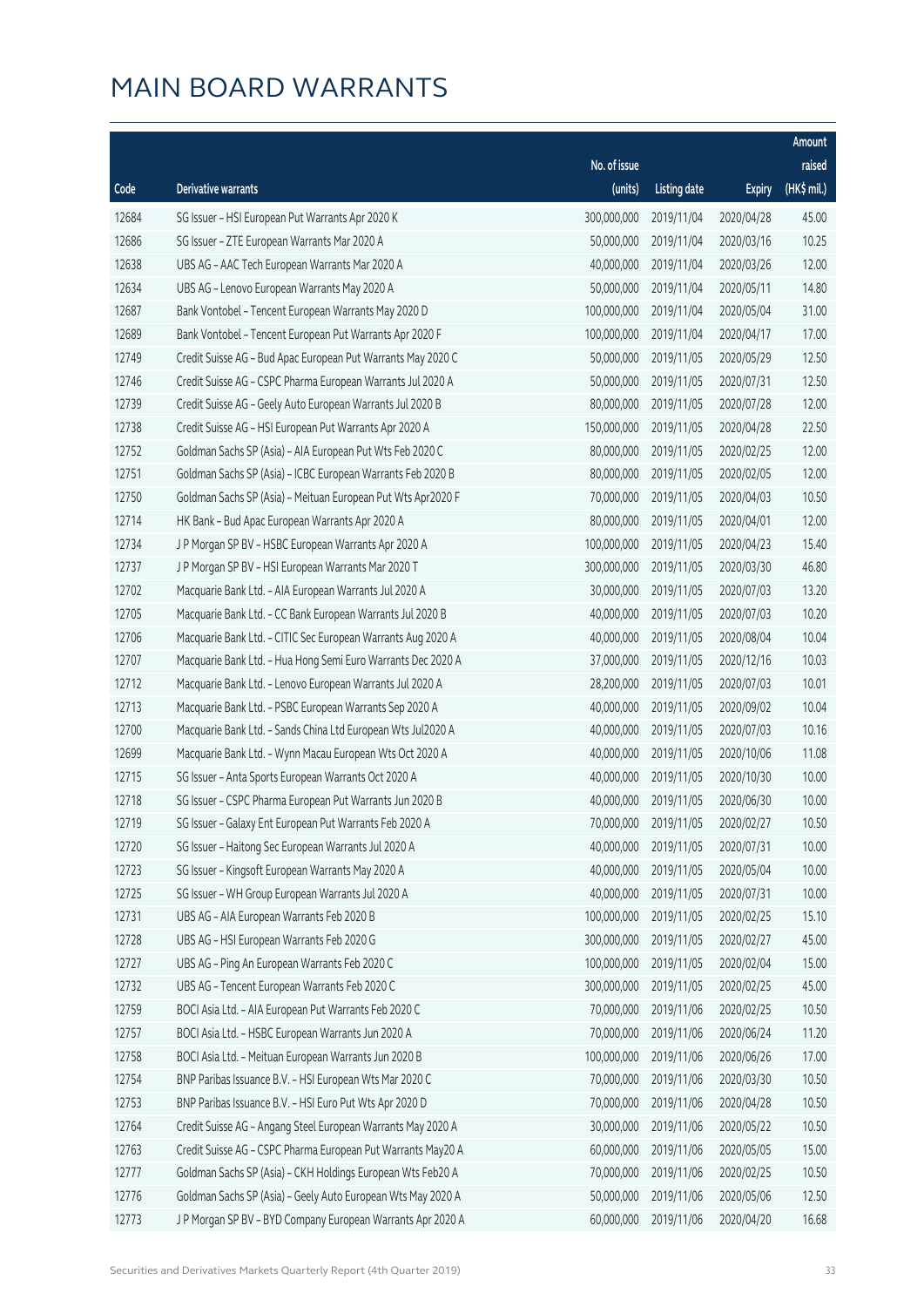|        |                                                              |              |                       |               | Amount      |
|--------|--------------------------------------------------------------|--------------|-----------------------|---------------|-------------|
|        |                                                              | No. of issue |                       |               | raised      |
| Code   | <b>Derivative warrants</b>                                   | (units)      | <b>Listing date</b>   | <b>Expiry</b> | (HK\$ mil.) |
| 12769  | J P Morgan SP BV - China Life European Warrants Dec 2020 A   | 100,000,000  | 2019/11/06            | 2020/12/02    | 25.50       |
| 12775  | J P Morgan SP BV - China Tower European Warrants Apr 2020 A  | 70,000,000   | 2019/11/06            | 2020/04/22    | 10.57       |
| 12772  | J P Morgan SP BV - Meituan European Warrants Apr 2020 D      | 100,000,000  | 2019/11/06            | 2020/04/07    | 28.60       |
| 12768  | J P Morgan SP BV - WuXi Bio European Warrants Mar 2020 A     | 70,000,000   | 2019/11/06            | 2020/03/10    | 10.57       |
| 12756  | Macquarie Bank Ltd. - Tencent European Put Wts May 2020 I    | 40,000,000   | 2019/11/06            | 2020/05/26    | 11.76       |
| 12760  | UBS AG - HKEX European Warrants May 2020 A                   | 300,000,000  | 2019/11/06            | 2020/05/26    | 45.00       |
| 12762  | UBS AG - Tencent European Put Warrants Apr 2020 A            | 300,000,000  | 2019/11/06            | 2020/04/17    | 45.90       |
| 22210# | HK Bank - HSI European Put Warrants Dec 2019 H               | 280,000,000  | 2019/11/06            | 2019/12/30    | 10.08       |
| 22218# | HK Bank - HSI European Put Warrants Feb 2020 C               | 170,000,000  | 2019/11/06            | 2020/02/27    | 10.37       |
| 12793  | BOCI Asia Ltd. - Geely Auto European Warrants Apr 2020 B     | 70,000,000   | 2019/11/07            | 2020/04/22    | 17.50       |
| 12784  | BNP Paribas Issuance B.V. - A-Living European Wts Jul 2020 A | 50,000,000   | 2019/11/07            | 2020/07/03    | 20.00       |
| 12779  | BNP Paribas Issuance B.V. - Anta Sports Euro Wt Aug 2020 A   | 60,000,000   | 2019/11/07            | 2020/08/04    | 15.00       |
| 12783  | BNP Paribas Issuance B.V. - CS Services European Wts Jul20 A | 50,000,000   | 2019/11/07            | 2020/07/03    | 17.00       |
| 12813  | Credit Suisse AG - NCI European Warrants May 2020 A          | 40,000,000   | 2019/11/07            | 2020/05/06    | 10.00       |
| 12814  | Credit Suisse AG - Sunny Optical European Put Wts May 2020 A | 50,000,000   | 2019/11/07            | 2020/05/06    | 12.50       |
| 12817  | Goldman Sachs SP (Asia) - HSI European Put Wts Apr 2020 A    | 150,000,000  | 2019/11/07            | 2020/04/28    | 22.50       |
| 12818  | Goldman Sachs SP (Asia) - Meituan European Warrants Jun20 B  | 80,000,000   | 2019/11/07            | 2020/06/26    | 12.00       |
| 12789  | HK Bank - Sunny Optical European Warrants Jul 2020 B         | 100,000,000  | 2019/11/07            | 2020/07/31    | 25.00       |
| 12778  | HK Bank - Sunny Optical European Put Warrants Dec 2020 A     | 100,000,000  | 2019/11/07            | 2020/12/31    | 25.00       |
| 12810  | J P Morgan SP BV - CAM CSI300 European Warrants May 2020 A   | 80,000,000   | 2019/11/07            | 2020/05/29    | 16.48       |
| 12811  | J P Morgan SP BV - Country Garden European Wts Nov 2020 A    | 60,000,000   | 2019/11/07            | 2020/11/02    | 15.24       |
| 12807  | J P Morgan SP BV - Hua Hong Semi European Warrants Apr2020 A | 70,000,000   | 2019/11/07            | 2020/04/08    | 10.50       |
| 12800  | Macquarie Bank Ltd. - ASM Pacific European Wts Jul 2021 A    | 40,000,000   | 2019/11/07            | 2021/07/05    | 11.00       |
| 12798  | Macquarie Bank Ltd. - BYD Electronic European Wts Jul 2020 A | 40,000,000   | 2019/11/07            | 2020/07/03    | 10.04       |
| 12805  | Macquarie Bank Ltd. - CSPC Pharma European Wts Jun 2020 A    | 40,000,000   | 2019/11/07            | 2020/06/02    | 10.00       |
| 12799  | Macquarie Bank Ltd. - Guangdong Inv European Warrants Jan21A | 40,000,000   | 2019/11/07            | 2021/01/05    | 10.64       |
| 12801  | Macquarie Bank Ltd. - Haidilao European Warrants Jun 2020 A  |              | 35,000,000 2019/11/07 | 2020/06/16    | 10.01       |
| 12794  | Macquarie Bank Ltd. - MTRC European Warrants Jul 2020 B      | 40,000,000   | 2019/11/07            | 2020/07/03    | 10.48       |
| 12803  | Macquarie Bank Ltd. - Shimao Ppt European Wts Jan 2021 A     | 20,000,000   | 2019/11/07            | 2021/01/05    | 11.02       |
| 12795  | Macquarie Bank Ltd. - Shenzhen Int'l European Wts Oct 2020 A | 40,000,000   | 2019/11/07            | 2020/10/06    | 10.00       |
| 12821  | SG Issuer - AAC Tech European Put Warrants May 2020 A        | 25,000,000   | 2019/11/07            | 2020/05/06    | 10.50       |
| 12819  | SG Issuer - China Life European Put Warrants Apr 2020 B      | 50,000,000   | 2019/11/07            | 2020/04/24    | 10.00       |
| 12823  | SG Issuer - Hang Seng Bank European Put Warrants May 2020 A  | 40,000,000   | 2019/11/07            | 2020/05/06    | 10.00       |
| 12825  | SG Issuer - Sunny Optical European Warrants May 2020 A       | 40,000,000   | 2019/11/07            | 2020/05/06    | 10.00       |
| 12820  | SG Issuer - Sunny Optical European Put Warrants Mar 2020 C   | 40,000,000   | 2019/11/07            | 2020/03/31    | 11.40       |
| 12826  | SG Issuer - Tencent European Warrants Mar 2020 H             | 150,000,000  | 2019/11/07            | 2020/03/26    | 22.50       |
| 12806  | UBS AG - Tencent European Warrants Mar 2020 A                | 300,000,000  | 2019/11/07            | 2020/03/26    | 45.00       |
| 12815  | Bank Vontobel - CSPC Pharma European Warrants Jun 2020 A     | 40,000,000   | 2019/11/07            | 2020/06/02    | 10.00       |
| 12816  | Bank Vontobel - CSPC Pharma European Put Warrants Jun 2020 B | 40,000,000   | 2019/11/07            | 2020/06/03    | 10.00       |
| 12835  | Credit Suisse AG - AAC Tech European Warrants May 2020 B     | 30,000,000   | 2019/11/08            | 2020/05/07    | 10.50       |
| 12833  | Credit Suisse AG - HSI European Warrants Feb 2020 G          | 150,000,000  | 2019/11/08            | 2020/02/27    | 22.50       |
| 12829  | Credit Suisse AG - WuXi Bio European Warrants Jul 2020 B     | 40,000,000   | 2019/11/08            | 2020/07/31    | 10.00       |
| 12834  | Credit Suisse AG - ZTE European Warrants May 2020 A          | 40,000,000   | 2019/11/08            | 2020/05/29    | 10.00       |
| 12847  | Goldman Sachs SP (Asia) - Sunny Optical Euro Wts Mar 2020 C  | 60,000,000   | 2019/11/08            | 2020/03/24    | 10.02       |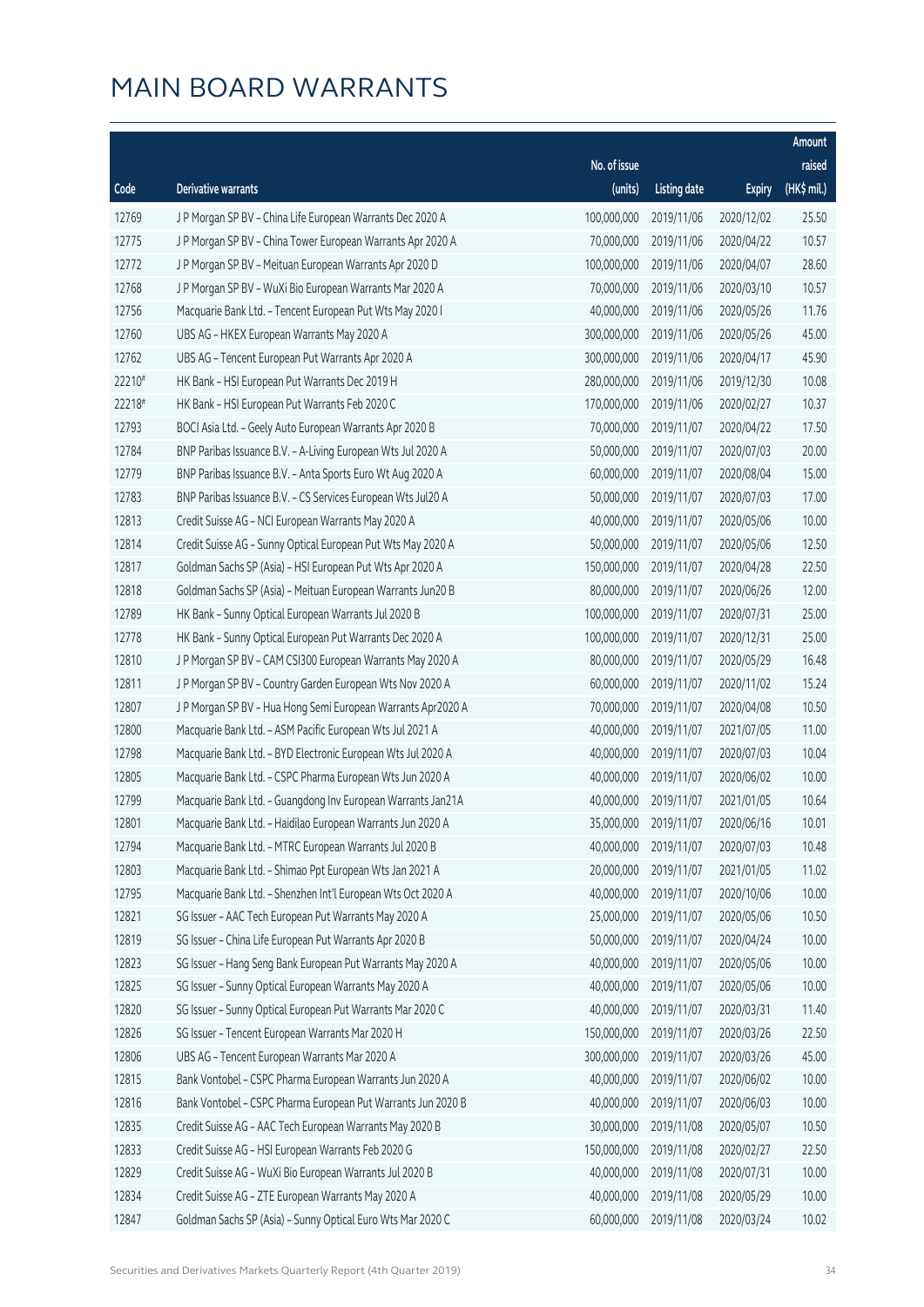|       |                                                              |                        |                     |               | Amount      |
|-------|--------------------------------------------------------------|------------------------|---------------------|---------------|-------------|
|       |                                                              | No. of issue           |                     |               | raised      |
| Code  | Derivative warrants                                          | (units)                | <b>Listing date</b> | <b>Expiry</b> | (HK\$ mil.) |
| 12848 | Goldman Sachs SP (Asia) - Tencent European Put Wt Apr 2020 C | 100,000,000            | 2019/11/08          | 2020/04/17    | 15.00       |
| 12838 | Haitong Int'l Sec - CSPC Pharma European Warrants May 2020 A | 70,000,000             | 2019/11/08          | 2020/05/15    | 17.50       |
| 12839 | Haitong Int'l Sec - Meituan European Warrants May 2020 A     | 70,000,000             | 2019/11/08          | 2020/05/22    | 11.20       |
| 12842 | J P Morgan SP BV - China Telecom European Wts Apr 2020 A     | 70,000,000             | 2019/11/08          | 2020/04/01    | 10.50       |
| 12843 | J P Morgan SP BV - Evergrande European Warrants Apr 2020 A   | 68,000,000             | 2019/11/08          | 2020/04/01    | 10.20       |
| 12840 | J P Morgan SP BV - Sunny Optical European Wts Jul 2020 B     | 100,000,000            | 2019/11/08          | 2020/07/02    | 25.10       |
| 12827 | Macquarie Bank Ltd. - Sunny Optical European Wts Jun 2020 A  | 35,000,000             | 2019/11/08          | 2020/06/02    | 10.12       |
| 12828 | UBS AG - Sunny Optical European Put Warrants Mar 2020 D      | 100,000,000            | 2019/11/08          | 2020/03/05    | 15.00       |
| 12844 | Bank Vontobel - Sunny Optical European Warrants Jun 2020 A   | 40,000,000             | 2019/11/08          | 2020/06/05    | 10.40       |
| 12845 | Bank Vontobel - Sunny Optical European Put Warrants Jun20 B  | 40,000,000             | 2019/11/08          | 2020/06/08    | 10.40       |
| 12851 | BOCI Asia Ltd. - CSPC Pharma European Warrants Jun 2020 A    | 100,000,000            | 2019/11/11          | 2020/06/30    | 26.00       |
| 12852 | BOCI Asia Ltd. - Geely Auto European Warrants Jul 2020 A     | 100,000,000            | 2019/11/11          | 2020/07/28    | 15.00       |
| 12918 | BNP Paribas Issuance B.V. - Sunny Optical Eu Wt Jul 2020 A   | 40,000,000             | 2019/11/11          | 2020/07/03    | 11.60       |
| 12893 | Credit Suisse AG - AIA European Put Warrants Mar 2020 A      | 50,000,000             | 2019/11/11          | 2020/03/31    | 10.00       |
| 12895 | Credit Suisse AG - China EB Ltd European Warrants May 2020 B | 40,000,000             | 2019/11/11          | 2020/05/11    | 10.00       |
| 12891 | Credit Suisse AG - HSI European Put Warrants Apr 2020 B      | 150,000,000            | 2019/11/11          | 2020/04/28    | 22.50       |
| 12896 | Credit Suisse AG - Tencent Euro Put Wts Apr 2020 B           | 200,000,000            | 2019/11/11          | 2020/04/17    | 30.00       |
| 12919 | Goldman Sachs SP (Asia) - CSPC Pharma Euro Wts May 2020 A    | 70,000,000             | 2019/11/11          | 2020/05/11    | 17.50       |
| 12920 | Goldman Sachs SP (Asia) - HSBC European Warrants Apr 2020 A  | 80,000,000             | 2019/11/11          | 2020/04/23    | 12.00       |
| 12857 | HK Bank - HSI European Put Warrants May 2020 D               | 180,000,000            | 2019/11/11          | 2020/05/28    | 45.00       |
| 12884 | Haitong Int'l Sec - AAC Tech European Warrants Mar 2020 A    | 40,000,000             | 2019/11/11          | 2020/03/26    | 15.60       |
| 12885 | Haitong Int'l Sec - ZTE European Warrants May 2020 A         | 60,000,000             | 2019/11/11          | 2020/05/11    | 15.00       |
| 12866 | J P Morgan SP BV - Country Garden European Put Wt Apr 2020 B | 70,000,000             | 2019/11/11          | 2020/04/03    | 10.57       |
| 12878 | J P Morgan SP BV - CITIC Sec European Warrants Apr 2020 A    | 70,000,000             | 2019/11/11          | 2020/04/03    | 10.71       |
| 12881 | J P Morgan SP BV - CSPC Pharma European Warrants Aug 2020 A  | 60,000,000             | 2019/11/11          | 2020/08/04    | 15.18       |
| 12865 | J P Morgan SP BV - CSPC Pharma European Put Warrants Sep20 A | 60,000,000             | 2019/11/11          | 2020/09/03    | 15.12       |
| 12869 | J P Morgan SP BV - HSCEI European Wts Oct 2020 A             | 400,000,000 2019/11/11 |                     | 2020/10/29    | 100.40      |
| 12859 | J P Morgan SP BV - HSI European Put Warrants May 2020 A      | 400,000,000            | 2019/11/11          | 2020/05/28    | 100.40      |
| 12862 | J P Morgan SP BV - HSI European Put Warrants May 2020 B      | 400,000,000            | 2019/11/11          | 2020/05/28    | 100.40      |
| 12874 | J P Morgan SP BV - ND Paper European Warrants Apr 2020 B     | 70,000,000             | 2019/11/11          | 2020/04/02    | 10.57       |
| 12879 | J P Morgan SP BV - Ping An European Put Warrants May 2020 A  | 200,000,000            | 2019/11/11          | 2020/05/28    | 52.60       |
| 12871 | J P Morgan SP BV - SUNAC European Put Warrants May 2020 A    | 60,000,000             | 2019/11/11          | 2020/05/29    | 15.18       |
| 12873 | J P Morgan SP BV - ZTE European Warrants Jul 2020 A          | 60,000,000             | 2019/11/11          | 2020/07/03    | 15.24       |
| 12850 | Macquarie Bank Ltd. - CSPC Pharma European Wts Mar 2021 A    | 40,000,000             | 2019/11/11          | 2021/03/02    | 10.04       |
| 12849 | Macquarie Bank Ltd. - Sino Biopharm European Wts Jul 2021 A  | 40,000,000             | 2019/11/11          | 2021/07/16    | 10.00       |
| 12910 | SG Issuer - BYD Electronic European Warrants Jul 2020 A      | 50,000,000             | 2019/11/11          | 2020/07/31    | 12.50       |
| 12914 | SG Issuer - CM Bank European Warrants May 2020 A             | 40,000,000             | 2019/11/11          | 2020/05/29    | 10.00       |
| 12915 | SG Issuer - CSPC Pharma European Warrants May 2020 A         | 60,000,000             | 2019/11/11          | 2020/05/27    | 15.00       |
| 12903 | SG Issuer - Geely Auto European Put Warrants May 2020 B      | 70,000,000             | 2019/11/11          | 2020/05/06    | 11.55       |
| 12906 | SG Issuer - Tencent European Put Warrants Apr 2020 A         | 100,000,000            | 2019/11/11          | 2020/04/17    | 15.00       |
| 12917 | SG Issuer - ZTE European Warrants May 2020 A                 | 40,000,000             | 2019/11/11          | 2020/05/11    | 10.20       |
| 12901 | Bank Vontobel - Galaxy Ent European Put Warrants Jun 2020 A  | 30,000,000             | 2019/11/11          | 2020/06/01    | 13.20       |
| 12902 | Bank Vontobel - Kingsoft European Warrants Jun 2020 A        | 40,000,000             | 2019/11/11          | 2020/06/26    | 10.00       |
| 12934 | BOCI Asia Ltd. - Tencent European Put Wts Mar 2020 I         | 200,000,000            | 2019/11/12          | 2020/03/18    | 50.00       |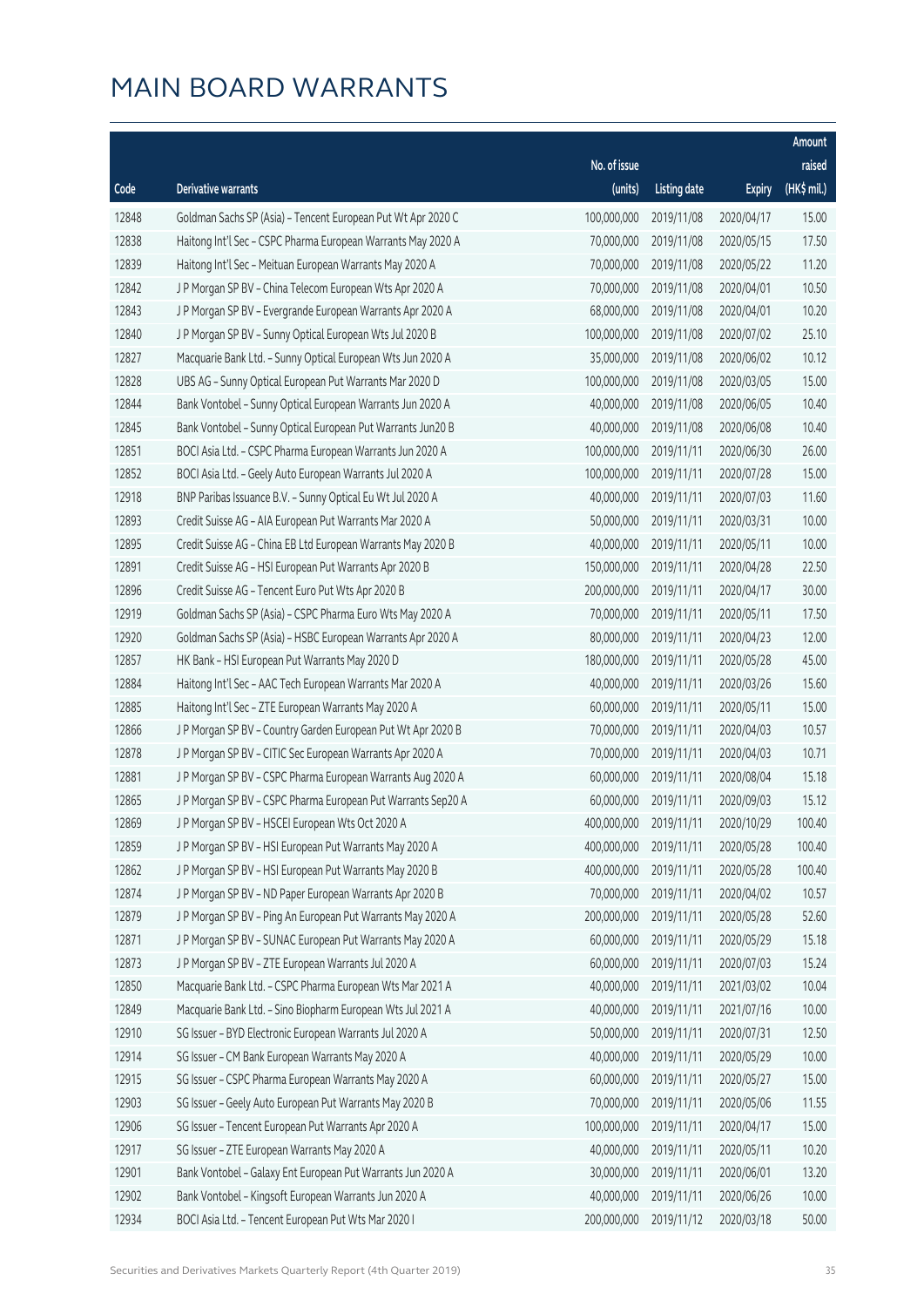|       |                                                              |                        |                     |               | Amount      |
|-------|--------------------------------------------------------------|------------------------|---------------------|---------------|-------------|
|       |                                                              | No. of issue           |                     |               | raised      |
| Code  | Derivative warrants                                          | (units)                | <b>Listing date</b> | <b>Expiry</b> | (HK\$ mil.) |
| 12921 | BNP Paribas Issuance B.V. - AAC Tech Euro Wts Oct 2020 A     | 70,000,000             | 2019/11/12          | 2020/10/06    | 10.50       |
| 12929 | BNP Paribas Issuance B.V. - HKEX European Wts Jun 2020 B     | 40,000,000             | 2019/11/12          | 2020/06/02    | 10.00       |
| 12925 | BNP Paribas Issuance B.V. - Tencent European Wts Jun 2020 A  | 80,000,000             | 2019/11/12          | 2020/06/02    | 20.00       |
| 12927 | BNP Paribas Issuance B.V. - Tencent European Wts Oct 2020 A  | 80,000,000             | 2019/11/12          | 2020/10/06    | 21.60       |
| 12948 | Credit Suisse AG - BYD Electronic European Wts Jul 2020 A    | 50,000,000             | 2019/11/12          | 2020/07/31    | 12.50       |
| 12956 | Credit Suisse AG - CM Bank European Warrants May 2020 A      | 50,000,000             | 2019/11/12          | 2020/05/11    | 12.50       |
| 12957 | Credit Suisse AG - CSPC Pharma European Warrants Jul 2020 B  | 50,000,000             | 2019/11/12          | 2020/07/31    | 12.50       |
| 12951 | Credit Suisse AG - Maanshan Iron European Warrants May2020 A | 35,000,000             | 2019/11/12          | 2020/05/11    | 10.15       |
| 12955 | Credit Suisse AG - Meituan European Warrants May 2020 C      | 40,000,000             | 2019/11/12          | 2020/05/11    | 10.00       |
| 12950 | Credit Suisse AG - SUNAC European Put Warrants May 2020 A    | 40,000,000             | 2019/11/12          | 2020/05/11    | 10.00       |
| 12949 | Credit Suisse AG - Sunny Optical European Warrants May2020 B | 60,000,000             | 2019/11/12          | 2020/05/11    | 15.00       |
| 12988 | Goldman Sachs SP (Asia) - HSI European Put Wts Apr 2020 B    | 150,000,000            | 2019/11/12          | 2020/04/28    | 22.50       |
| 12990 | Goldman Sachs SP (Asia) - Meituan European Warrants Dec20 A  | 70,000,000             | 2019/11/12          | 2020/12/23    | 10.78       |
| 12937 | HK Bank - CNOOC European Warrants Dec 2020 A                 | 100,000,000            | 2019/11/12          | 2020/12/22    | 15.00       |
| 12936 | HK Bank - CSPC Pharma European Warrants Jun 2020 B           | 100,000,000            | 2019/11/12          | 2020/06/30    | 25.00       |
| 12942 | HK Bank - HSI European Warrants Jun 2020 E                   | 200,000,000            | 2019/11/12          | 2020/06/29    | 50.00       |
| 12940 | HK Bank - Sino Biopharm European Warrants May 2020 A         | 100,000,000            | 2019/11/12          | 2020/05/22    | 15.00       |
| 12939 | HK Bank - Tencent European Put Warrants Apr 2020 B           | 100,000,000            | 2019/11/12          | 2020/04/17    | 15.00       |
| 12991 | Haitong Int'l Sec - Tencent European Warrants Mar 2020 F     | 100,000,000            | 2019/11/12          | 2020/03/26    | 17.00       |
| 12973 | J P Morgan SP BV - AAC Tech European Put Warrants May 2020 A | 70,000,000             | 2019/11/12          | 2020/05/26    | 10.57       |
| 12959 | J P Morgan SP BV - Air China European Warrants May 2020 A    | 70,000,000             | 2019/11/12          | 2020/05/22    | 10.85       |
| 12975 | J P Morgan SP BV - CITIC European Warrants Mar 2020 A        | 35,000,000             | 2019/11/12          | 2020/03/11    | 10.40       |
| 12958 | J P Morgan SP BV - CM Bank European Warrants Mar 2020 A      | 70,000,000             | 2019/11/12          | 2020/03/09    | 11.13       |
| 12963 | J P Morgan SP BV - Galaxy Ent European Warrants Apr 2020 B   | 70,000,000             | 2019/11/12          | 2020/04/29    | 17.29       |
| 12972 | J P Morgan SP BV - HSI European Warrants May 2020 C          | 400,000,000            | 2019/11/12          | 2020/05/28    | 102.00      |
| 12964 | J P Morgan SP BV - Haitong Sec European Warrants Jul 2020 A  | 70,000,000             | 2019/11/12          | 2020/07/10    | 11.62       |
| 12967 | J P Morgan SP BV - Tencent European Warrants Mar 2020 E      | 150,000,000 2019/11/12 |                     | 2020/03/02    | 28.95       |
| 12971 | J P Morgan SP BV - Tencent European Warrants Apr 2020 E      | 150,000,000            | 2019/11/12          | 2020/04/24    | 22.95       |
| 12930 | Macquarie Bank Ltd. - Anta Sports European Wts Sep 2020 A    | 40,000,000             | 2019/11/12          | 2020/09/02    | 10.16       |
| 12976 | Morgan Stanley Asia Products Ltd. - China Life Eu Wts Sep20A | 88,000,000             | 2019/11/12          | 2020/09/15    | 22.00       |
| 12978 | Morgan Stanley Asia Products Ltd. - Ch Life Eu Put Wt Jun20A | 88,000,000             | 2019/11/12          | 2020/06/18    | 22.88       |
| 12981 | Morgan Stanley Asia Products Ltd. - HKEX European Wts Jun20A | 80,000,000             | 2019/11/12          | 2020/06/12    | 20.00       |
| 12982 | Morgan Stanley Asia Products Ltd. - HKEX Eu Put Wts Dec20 A  | 80,000,000             | 2019/11/12          | 2020/12/02    | 20.00       |
| 12983 | Morgan Stanley Asia Products Ltd. - Meituan Euro Wts Jun20 A | 80,000,000             | 2019/11/12          | 2020/06/01    | 20.00       |
| 12987 | Morgan Stanley Asia Products Ltd. - Meituan Euro Wts Oct20 A | 88,000,000             | 2019/11/12          | 2020/10/16    | 22.00       |
| 12986 | Morgan Stanley Asia Products Ltd. - Meituan Euro Wts Nov20 A | 80,000,000             | 2019/11/12          | 2020/11/18    | 20.00       |
| 12979 | Morgan Stanley Asia Products Ltd. - Tencent Euro Wts Jun20 A | 158,000,000            | 2019/11/12          | 2020/06/04    | 39.50       |
| 12980 | Morgan Stanley Asia Products Ltd. - Tencent Eu Put Wt Jul20A | 158,000,000            | 2019/11/12          | 2020/07/02    | 41.08       |
| 13006 | SG Issuer - CITIC Sec European Warrants Mar 2020 B           | 60,000,000             | 2019/11/12          | 2020/03/31    | 10.20       |
| 13000 | SG Issuer - China Life European Warrants May 2020 A          | 60,000,000             | 2019/11/12          | 2020/05/29    | 15.00       |
| 13001 | SG Issuer - Ch Molybdenum European Warrants Apr 2020 A       | 50,000,000             | 2019/11/12          | 2020/04/09    | 10.00       |
| 13008 | SG Issuer - Lenovo European Warrants Mar 2020 A              | 50,000,000             | 2019/11/12          | 2020/03/24    | 11.50       |
| 13010 | SG Issuer - Meituan European Warrants Apr 2020 C             | 25,000,000             | 2019/11/12          | 2020/04/07    | 10.50       |
| 13015 | SG Issuer - Ping An European Warrants Mar 2020 G             | 70,000,000             | 2019/11/12          | 2020/03/26    | 10.50       |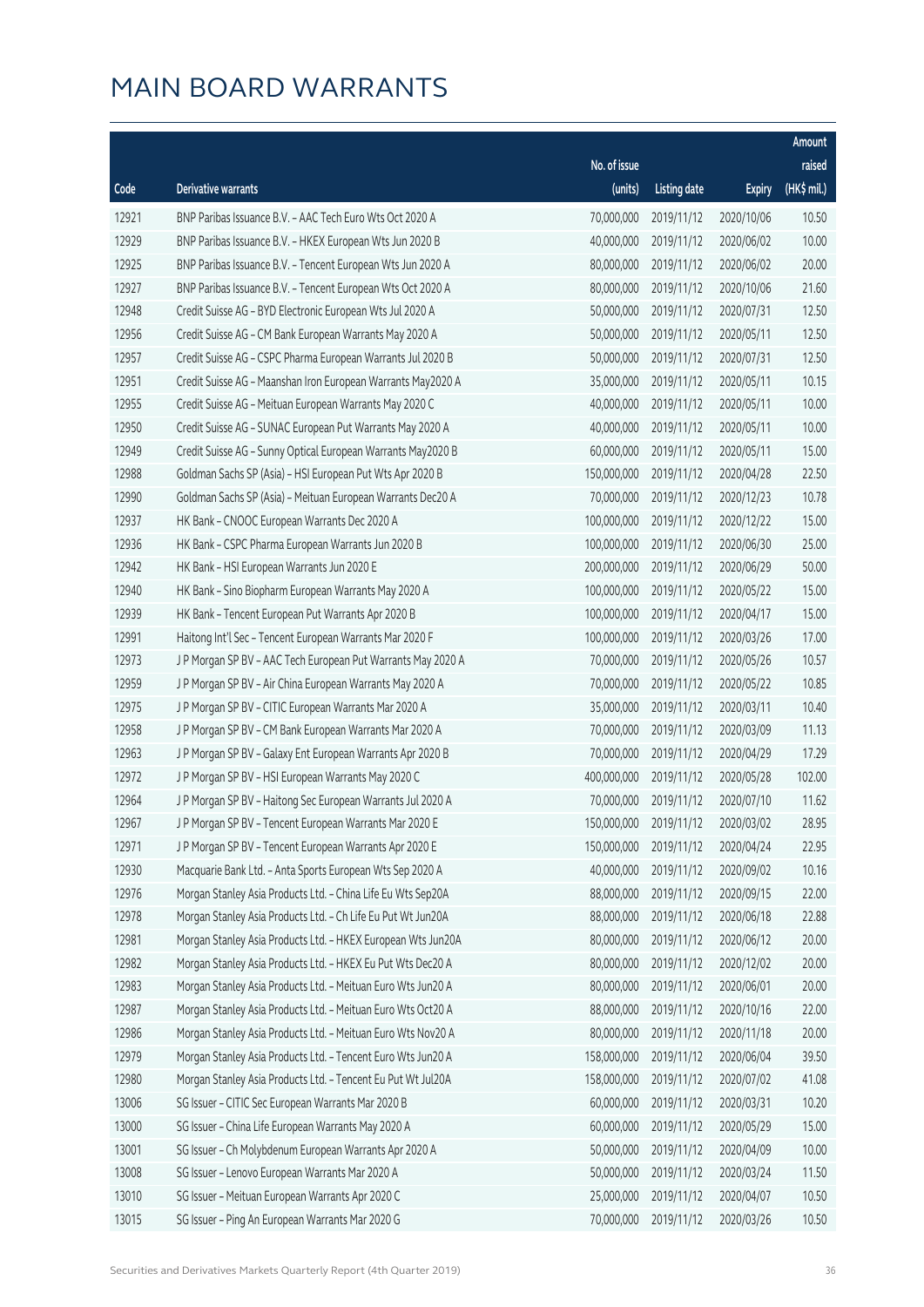|        |                                                              |              |                       |               | Amount      |
|--------|--------------------------------------------------------------|--------------|-----------------------|---------------|-------------|
|        |                                                              | No. of issue |                       |               | raised      |
| Code   | Derivative warrants                                          | (units)      | <b>Listing date</b>   | <b>Expiry</b> | (HK\$ mil.) |
| 12943  | UBS AG - AIA European Put Warrants Mar 2020 B                | 100,000,000  | 2019/11/12            | 2020/03/24    | 20.10       |
| 12947  | UBS AG - HSI European Warrants Apr 2020 A                    | 300,000,000  | 2019/11/12            | 2020/04/28    | 45.30       |
| 13060  | Credit Suisse AG - BBMG European Warrants May 2020 A         | 50,000,000   | 2019/11/13            | 2020/05/11    | 10.00       |
| 13059  | Credit Suisse AG - China Cinda European Warrants May 2020 A  | 40,000,000   | 2019/11/13            | 2020/05/29    | 10.00       |
| 13058  | Credit Suisse AG - GAC European Warrants Sep 2020 A          | 40,000,000   | 2019/11/13            | 2020/09/30    | 10.00       |
| 13062  | Credit Suisse AG - Hua Hong Semi European Wts May 2020 A     | 40,000,000   | 2019/11/13            | 2020/05/12    | 10.00       |
| 13055  | Credit Suisse AG - Ping An European Warrants Mar 2020 C      | 150,000,000  | 2019/11/13            | 2020/03/31    | 22.50       |
| 13063  | Credit Suisse AG - SJM Holdings European Warrants Aug 2020 A | 50,000,000   | 2019/11/13            | 2020/08/31    | 12.50       |
| 13056  | Credit Suisse AG - WH Group European Warrants Jul 2020 A     | 40,000,000   | 2019/11/13            | 2020/07/31    | 10.00       |
| 13075  | Goldman Sachs SP (Asia) - AIA European Put Wts Feb 2020 D    | 80,000,000   | 2019/11/13            | 2020/02/25    | 12.00       |
| 13074  | Goldman Sachs SP (Asia) - China Life Euro Put Wts Apr 2020 B | 70,000,000   | 2019/11/13            | 2020/04/24    | 10.50       |
| 13032  | Haitong Int'l Sec - HSI European Warrants Mar 2020 R         | 250,000,000  | 2019/11/13            | 2020/03/30    | 42.50       |
| 13038  | Haitong Int'l Sec - HSI European Warrants Apr 2020 Q         | 200,000,000  | 2019/11/13            | 2020/04/28    | 32.00       |
| 13033  | Haitong Int'l Sec - HSI European Put Warrants Apr 2020 P     | 250,000,000  | 2019/11/13            | 2020/04/28    | 37.50       |
| 13049  | J P Morgan SP BV - Agricultural Bank Euro Wts Mar 2020 B     | 70,000,000   | 2019/11/13            | 2020/03/30    | 10.57       |
| 13043  | J P Morgan SP BV - A-Living European Warrants Jul 2020 A     | 60,000,000   | 2019/11/13            | 2020/07/02    | 24.90       |
| 13048  | J P Morgan SP BV - CITIC Bank European Warrants Aug 2020 A   | 50,000,000   | 2019/11/13            | 2020/08/03    | 12.55       |
| 13040  | J P Morgan SP BV - Ch Molybdenum European Wts Apr 2020 A     | 60,000,000   | 2019/11/13            | 2020/04/17    | 14.04       |
| 13044  | J P Morgan SP BV - KB Laminates European Warrants May 2020 A | 60,000,000   | 2019/11/13            | 2020/05/15    | 15.36       |
| 13045  | J P Morgan SP BV - Lenovo European Warrants May 2020 A       | 60,000,000   | 2019/11/13            | 2020/05/12    | 16.14       |
| 13046  | J P Morgan SP BV - Shimao Property European Wts Jun 2020 A   | 60,000,000   | 2019/11/13            | 2020/06/01    | 16.44       |
| 13039  | J P Morgan SP BV - Tsingtao Brew European Warrants May 2020A | 60,000,000   | 2019/11/13            | 2020/05/15    | 21.78       |
| 13017  | Macquarie Bank Ltd. - Conch Cement European Wts Jul 2020 A   | 30,000,000   | 2019/11/13            | 2020/07/03    | 10.26       |
| 13026  | Macquarie Bank Ltd. - AIA European Warrants Jan 2022 A       | 40,000,000   | 2019/11/13            | 2022/01/04    | 10.12       |
| 13018  | Macquarie Bank Ltd. - CGN Power European Warrants Jun 2021 A | 24,000,000   | 2019/11/13            | 2021/06/02    | 10.03       |
| 13030  | Macquarie Bank Ltd. - CSPC Pharma European Wts Dec 2021 A    | 24,000,000   | 2019/11/13            | 2021/12/02    | 10.01       |
| 13019  | Macquarie Bank Ltd. - HKEX European Warrants Jan 2022 A      |              | 40,000,000 2019/11/13 | 2022/01/04    | 11.40       |
| 13028  | Macquarie Bank Ltd. - Meituan European Warrants Jul 2020 B   | 56,000,000   | 2019/11/13            | 2020/07/03    | 10.36       |
| 13065  | SG Issuer - Conch Cement European Warrants May 2020 A        | 30,000,000   | 2019/11/13            | 2020/05/29    | 10.20       |
| 13066  | SG Issuer - China Comm Cons European Warrants Feb 2020 A     | 40,000,000   | 2019/11/13            | 2020/02/28    | 10.60       |
| 13069  | SG Issuer - Country Garden European Warrants Jun 2020 A      | 40,000,000   | 2019/11/13            | 2020/06/30    | 10.00       |
| 13067  | SG Issuer - China Telecom European Warrants Jun 2020 A       | 70,000,000   | 2019/11/13            | 2020/06/30    | 10.50       |
| 13073  | SG Issuer - Meituan European Warrants May 2020 A             | 80,000,000   | 2019/11/13            | 2020/05/22    | 13.60       |
| 13071  | SG Issuer - Tencent European Put Warrants Mar 2020 I         | 100,000,000  | 2019/11/13            | 2020/03/18    | 22.00       |
| 13072  | SG Issuer - ZA Onine European Warrants Apr 2020 C            | 50,000,000   | 2019/11/13            | 2020/04/23    | 10.00       |
| 13031  | UBS AG - Tencent European Warrants Mar 2020 B                | 300,000,000  | 2019/11/13            | 2020/03/18    | 45.00       |
| 13053  | Bank Vontobel - China Life European Warrants Jul 2020 A      | 40,000,000   | 2019/11/13            | 2020/07/06    | 10.00       |
| 13050  | Bank Vontobel - Meituan European Warrants Aug 2020 A         | 40,000,000   | 2019/11/13            | 2020/08/04    | 10.00       |
| 19300# | Macquarie Bank Ltd. - China Tower European Warrants Jun 21 A | 40,000,000   | 2019/11/13            | 2021/06/02    | 10.60       |
| 13095  | Credit Suisse AG - A-Living European Warrants May 2020 A     | 40,000,000   | 2019/11/14            | 2020/05/13    | 10.00       |
| 13098  | Credit Suisse AG - COSCO Sh Hold European Warrants May2020 A | 40,000,000   | 2019/11/14            | 2020/05/13    | 10.00       |
| 13094  | Credit Suisse AG - CSPC Pharma European Put Warrants May20 B | 60,000,000   | 2019/11/14            | 2020/05/13    | 15.00       |
| 13096  | Credit Suisse AG - Lenovo European Warrants Mar 2020 B       | 40,000,000   | 2019/11/14            | 2020/03/24    | 10.00       |
| 13122  | Goldman Sachs SP (Asia) - Ping An European Wts Mar 2020 B    | 100,000,000  | 2019/11/14            | 2020/03/26    | 15.00       |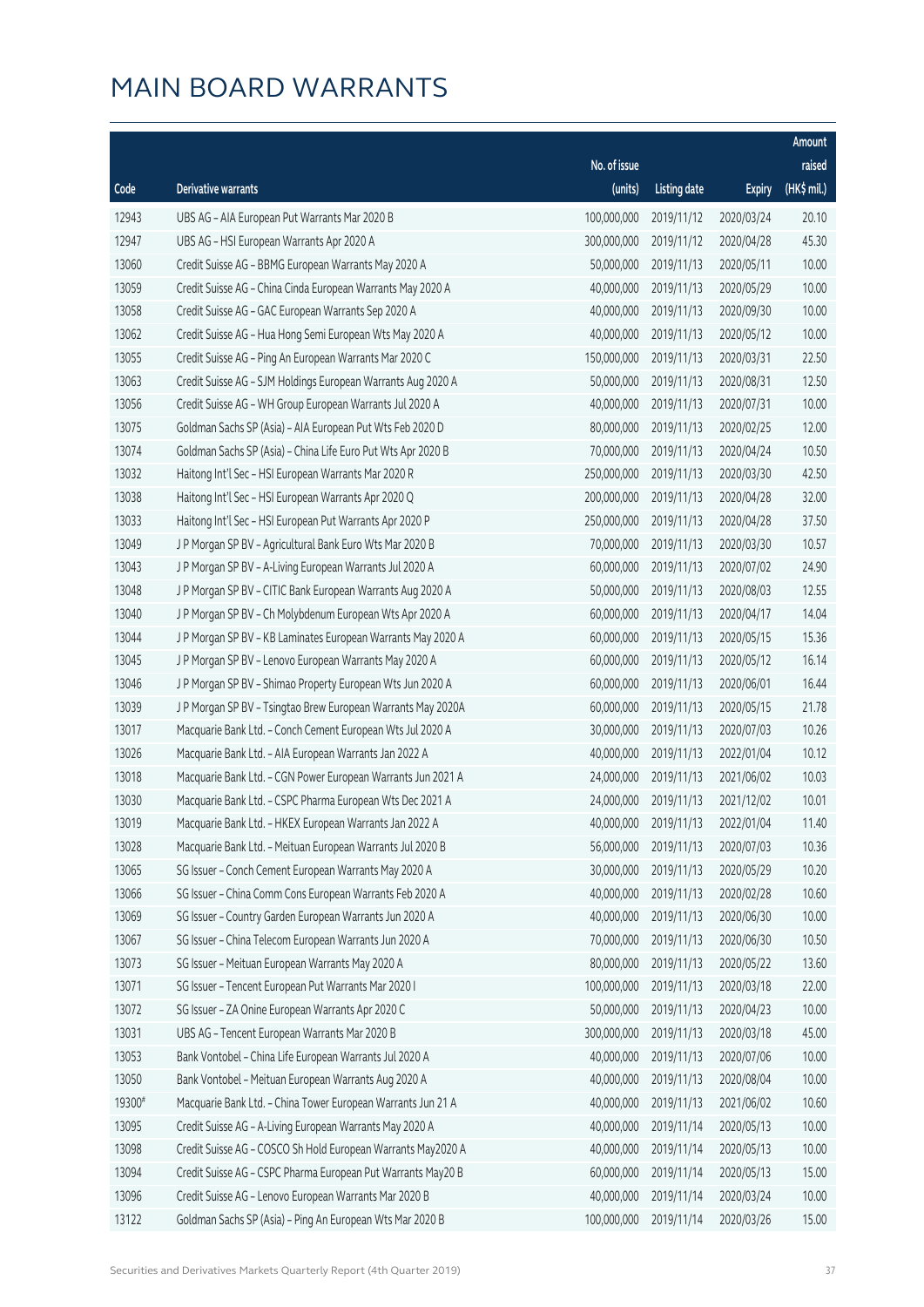|       |                                                               |              |                       |               | Amount      |
|-------|---------------------------------------------------------------|--------------|-----------------------|---------------|-------------|
|       |                                                               | No. of issue |                       |               | raised      |
| Code  | Derivative warrants                                           | (units)      | <b>Listing date</b>   | <b>Expiry</b> | (HK\$ mil.) |
| 13123 | Goldman Sachs SP (Asia) - PSBC European Warrants May 2020 A   | 40,000,000   | 2019/11/14            | 2020/05/15    | 10.00       |
| 13091 | J P Morgan SP BV - BOC HK European Warrants May 2020 A        | 80,000,000   | 2019/11/14            | 2020/05/04    | 16.24       |
| 13090 | J P Morgan SP BV - CC Bank European Wts Apr 2020 A            | 100,000,000  | 2019/11/14            | 2020/04/23    | 16.20       |
| 13093 | J P Morgan SP BV - CSOP A50 ETF European Warrants Jun 2020 B  | 60,000,000   | 2019/11/14            | 2020/06/01    | 15.24       |
| 13092 | J P Morgan SP BV - A50 China European Warrants Jun 2020 B     | 60,000,000   | 2019/11/14            | 2020/06/01    | 16.74       |
| 13085 | J P Morgan SP BV - Genscript Bio European Warrants Jul2021 A  | 200,000,000  | 2019/11/14            | 2021/07/09    | 30.00       |
| 13086 | J P Morgan SP BV - Ping An European Warrants Mar 2020 G       | 200,000,000  | 2019/11/14            | 2020/03/31    | 30.60       |
| 13080 | Macquarie Bank Ltd. - Melco Int'l Dev Euro Wts Oct 2020 A     | 37,000,000   | 2019/11/14            | 2020/10/06    | 10.10       |
| 13083 | Macquarie Bank Ltd. - Zhongsheng Hold European Wts Oct2020 A  | 34,000,000   | 2019/11/14            | 2020/10/16    | 10.03       |
| 13118 | SG Issuer - HSBC European Warrants May 2020 A                 | 60,000,000   | 2019/11/14            | 2020/05/29    | 15.00       |
| 13079 | UBS AG - HKEX European Warrants Jun 2020 B                    | 300,000,000  | 2019/11/14            | 2020/06/23    | 45.00       |
| 13076 | UBS AG - Ping An European Warrants Mar 2020 E                 | 100,000,000  | 2019/11/14            | 2020/03/26    | 15.10       |
| 13108 | Bank Vontobel - AAC Tech European Warrants Sep 2020 B         | 70,000,000   | 2019/11/14            | 2020/09/25    | 10.50       |
| 13101 | Bank Vontobel - BYD Company European Warrants Jun 2020 A      | 40,000,000   | 2019/11/14            | 2020/06/26    | 10.00       |
| 13106 | Bank Vontobel - Galaxy Ent European Warrants Jun 2020 B       | 30,000,000   | 2019/11/14            | 2020/06/01    | 10.80       |
| 13109 | Bank Vontobel - HK & China Gas European Warrants Sep 2020 A   | 50,000,000   | 2019/11/14            | 2020/09/28    | 11.00       |
| 13107 | Bank Vontobel - ICBC European Warrants Jun 2020 A             | 40,000,000   | 2019/11/14            | 2020/06/01    | 11.20       |
| 13099 | Bank Vontobel - Kunlun Energy European Warrants Jun 2020 A    | 30,000,000   | 2019/11/14            | 2020/06/26    | 13.50       |
| 13128 | BNP Paribas Issuance B.V. - Bosideng European Warrants Jun20A | 30,000,000   | 2019/11/15            | 2020/06/02    | 12.30       |
| 13126 | BNP Paribas Issuance B.V. - CSPC Pharma Euro Wts Jul 2020 A   | 40,000,000   | 2019/11/15            | 2020/07/03    | 10.00       |
| 13169 | Credit Suisse AG - Conch Cement European Warrants May 2020 A  | 40,000,000   | 2019/11/15            | 2020/05/14    | 10.00       |
| 13175 | Credit Suisse AG - Air China European Warrants Sep 2020 A     | 50,000,000   | 2019/11/15            | 2020/09/30    | 12.50       |
| 13164 | Credit Suisse AG - Angang Steel European Warrants May 2020 B  | 40,000,000   | 2019/11/15            | 2020/05/14    | 10.00       |
| 13172 | Credit Suisse AG - China Com Services European Wts May2020 A  | 40,000,000   | 2019/11/15            | 2020/05/14    | 10.00       |
| 13166 | Credit Suisse AG - IGG European Warrants Dec 2020 A           | 40,000,000   | 2019/11/15            | 2020/12/31    | 10.00       |
| 13165 | Credit Suisse AG - Meitu European Warrants May 2020 A         | 40,000,000   | 2019/11/15            | 2020/05/14    | 10.00       |
| 13174 | Credit Suisse AG - Meituan European Warrants Apr 2020 J       |              | 40,000,000 2019/11/15 | 2020/04/24    | 10.00       |
| 13173 | Credit Suisse AG - Meituan European Warrants May 2020 D       | 40,000,000   | 2019/11/15            | 2020/05/14    | 26.00       |
| 13167 | Credit Suisse AG - Zhongsheng Hldg European Wts May 2020 A    | 40,000,000   | 2019/11/15            | 2020/05/14    | 10.00       |
| 13198 | Goldman Sachs SP (Asia) - HKEX European Warrants Apr 2020 B   | 150,000,000  | 2019/11/15            | 2020/04/29    | 22.50       |
| 13200 | Goldman Sachs SP (Asia) - Ping An Euro Put Wts Mar 2020 C     | 80,000,000   | 2019/11/15            | 2020/03/26    | 12.96       |
| 13199 | Goldman Sachs SP (Asia) - Tencent European Wts Apr 2020 D     | 150,000,000  | 2019/11/15            | 2020/04/17    | 22.50       |
| 13153 | HK Bank - China Life European Warrants Dec 2020 A             | 100,000,000  | 2019/11/15            | 2020/12/21    | 15.00       |
| 13151 | HK Bank - CSPC Pharma European Warrants Feb 2020 B            | 100,000,000  | 2019/11/15            | 2020/02/27    | 70.00       |
| 13147 | HK Bank - CSPC Pharma European Warrants Mar 2020 A            | 100,000,000  | 2019/11/15            | 2020/03/06    | 60.00       |
| 13138 | HK Bank - Lenovo European Warrants Aug 2021 A                 | 100,000,000  | 2019/11/15            | 2021/08/26    | 15.00       |
| 13181 | J P Morgan SP BV - AAC Tech European Warrants Sep 2020 A      | 100,000,000  | 2019/11/15            | 2020/09/30    | 15.00       |
| 13197 | J P Morgan SP BV - Chinasoft Int'l European Warrants May20 A  | 36,000,000   | 2019/11/15            | 2020/05/15    | 10.84       |
| 13179 | J P Morgan SP BV - A50 China European Put Wts Dec 2020 A      | 100,000,000  | 2019/11/15            | 2020/12/01    | 25.30       |
| 13177 | J P Morgan SP BV - GAC European Warrants Nov 2020 A           | 70,000,000   | 2019/11/15            | 2020/11/30    | 10.64       |
| 13186 | J P Morgan SP BV - Haidilao European Warrants Mar 2020 B      | 60,000,000   | 2019/11/15            | 2020/03/24    | 18.78       |
| 13176 | J P Morgan SP BV - Hang Seng Bank European Warrants Apr 20 A  | 70,000,000   | 2019/11/15            | 2020/04/29    | 10.64       |
| 13184 | J P Morgan SP BV - ICBC European Put Wts Jun 2020 A           | 100,000,000  | 2019/11/15            | 2020/06/01    | 25.40       |
| 13192 | J P Morgan SP BV - MTRC European Warrants Jul 2020 A          | 70,000,000   | 2019/11/15            | 2020/07/02    | 10.85       |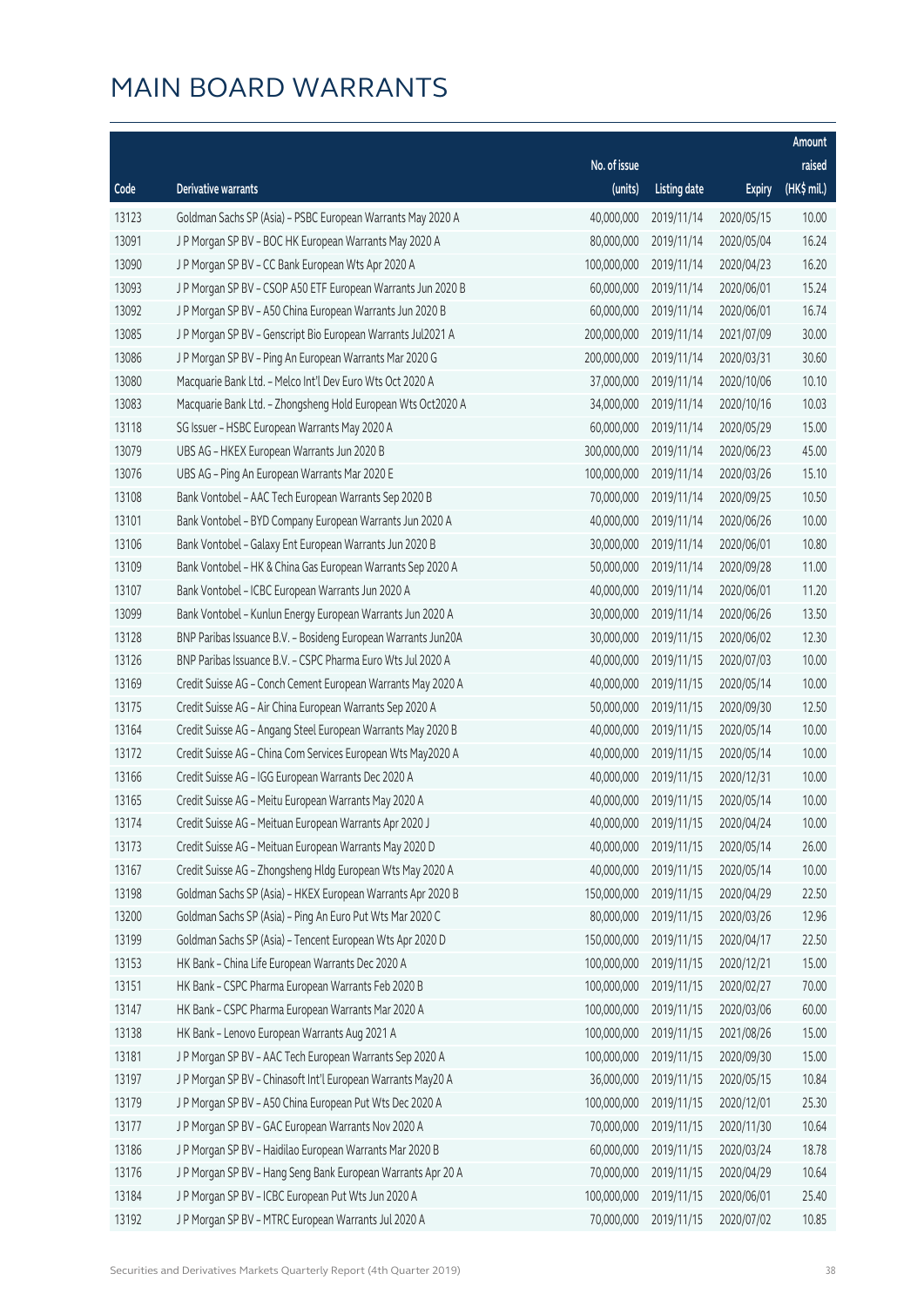|       |                                                              |                        |                     |               | Amount      |
|-------|--------------------------------------------------------------|------------------------|---------------------|---------------|-------------|
|       |                                                              | No. of issue           |                     |               | raised      |
| Code  | Derivative warrants                                          | (units)                | <b>Listing date</b> | <b>Expiry</b> | (HK\$ mil.) |
| 13183 | J P Morgan SP BV - Meituan European Warrants Jul 2020 B      | 60,000,000             | 2019/11/15          | 2020/07/31    | 12.06       |
| 13178 | J P Morgan SP BV - PICC P&C European Warrants Dec 2020 B     | 60,000,000             | 2019/11/15          | 2020/12/31    | 15.06       |
| 13185 | J P Morgan SP BV - SHK Ppt European Warrants Apr 2020 A      | 60,000,000             | 2019/11/15          | 2020/04/01    | 15.06       |
| 13130 | Macquarie Bank Ltd. - BOC HK European Warrants Oct 2020 A    | 20,000,000             | 2019/11/15          | 2020/10/06    | 10.78       |
| 13132 | Macquarie Bank Ltd. - BOCHK European Put Warrants Oct 2020 B | 40,000,000             | 2019/11/15          | 2020/10/06    | 13.12       |
| 13133 | Macquarie Bank Ltd. - CITIC Sec European Put Warrants Oct20A | 40,000,000             | 2019/11/15          | 2020/10/06    | 11.20       |
| 13136 | Macquarie Bank Ltd. - CPIC European Put Warrants Sep 2020 B  | 37,300,000             | 2019/11/15          | 2020/09/02    | 10.03       |
| 13131 | Macquarie Bank Ltd. - Kingsoft European Put Warrants Jan21 A | 40,000,000             | 2019/11/15          | 2021/01/05    | 10.96       |
| 13129 | Macquarie Bank Ltd. - Link REIT European Warrants Jun 2020 A | 28,000,000             | 2019/11/15          | 2020/06/02    | 10.14       |
| 13135 | Macquarie Bank Ltd. - PICC Group European Wts Dec 2020 A     | 36,700,000             | 2019/11/15          | 2020/12/02    | 10.02       |
| 13158 | SG Issuer - Geely Auto European Warrants Jul 2020 A          | 80,000,000             | 2019/11/15          | 2020/07/28    | 12.00       |
| 13157 | SG Issuer - NCI European Warrants May 2020 A                 | 40,000,000             | 2019/11/15          | 2020/05/29    | 10.00       |
| 13162 | UBS AG - Haidilao European Warrants Feb 2020 A               | 60,000,000             | 2019/11/15          | 2020/02/25    | 10.02       |
| 13159 | UBS AG - SPDR Gold Trust European Warrants Sep 2020 A        | 100,000,000            | 2019/11/15          | 2020/09/24    | 15.00       |
| 13228 | Credit Suisse AG - CRCC European Warrants Sep 2020 A         | 70,000,000             | 2019/11/18          | 2020/09/23    | 10.50       |
| 13229 | Credit Suisse AG - Meituan European Warrants Jun 2020 D      | 100,000,000            | 2019/11/18          | 2020/06/26    | 15.00       |
| 13225 | Credit Suisse AG - PA Gooddoctor European Warrants May2020 A | 80,000,000             | 2019/11/18          | 2020/05/18    | 20.00       |
| 13226 | Credit Suisse AG - PA Gooddoctor European Warrants Jul2020 A | 80,000,000             | 2019/11/18          | 2020/07/31    | 20.00       |
| 13241 | Goldman Sachs SP (Asia) - Galaxy Ent European Wts Apr 2020 B | 80,000,000             | 2019/11/18          | 2020/04/09    | 16.16       |
| 13238 | Goldman Sachs SP (Asia) - Tencent European Wts Mar 2020 E    | 150,000,000            | 2019/11/18          | 2020/03/18    | 27.75       |
| 13216 | Haitong Int'l Sec - Evergrande European Warrants Apr 2020 A  | 70,000,000             | 2019/11/18          | 2020/04/27    | 10.50       |
| 13215 | Haitong Int'l Sec - Meituan European Warrants Apr 2020 B     | 35,000,000             | 2019/11/18          | 2020/04/07    | 10.15       |
| 13222 | J P Morgan SP BV - AIA European Warrants Apr 2020 B          | 100,000,000            | 2019/11/18          | 2020/04/02    | 17.90       |
| 13220 | J P Morgan SP BV - China Life European Warrants Jul 2020 A   | 100,000,000            | 2019/11/18          | 2020/07/02    | 25.30       |
| 13210 | J P Morgan SP BV - China Mobile European Wts May 2020 B      | 100,000,000            | 2019/11/18          | 2020/05/18    | 25.40       |
| 13203 | J P Morgan SP BV - HSI European Warrants May 2020 D          | 400,000,000            | 2019/11/18          | 2020/05/28    | 100.40      |
| 13205 | J P Morgan SP BV - HSI European Warrants May 2020 E          | 400,000,000 2019/11/18 |                     | 2020/05/28    | 100.00      |
| 13231 | J P Morgan SP BV - PA Gooddoctor European Warrants Sep2020 A | 80,000,000             | 2019/11/18          | 2020/09/02    | 20.32       |
| 13224 | J P Morgan SP BV - PICC Group European Warrants Jun 2020 A   | 40,000,000             | 2019/11/18          | 2020/06/04    | 10.04       |
| 13218 | J P Morgan SP BV - SHK Ppt European Warrants Apr 2020 B      | 60,000,000             | 2019/11/18          | 2020/04/02    | 13.44       |
| 13207 | J P Morgan SP BV - Tracker Fund European Warrants Jul 2020 A | 100,000,000            | 2019/11/18          | 2020/07/03    | 25.20       |
| 13208 | J P Morgan SP BV - Tracker Fund European Warrants Dec 2020 A | 100,000,000            | 2019/11/18          | 2020/12/02    | 25.30       |
| 13219 | J P Morgan SP BV - Wharf Reic European Warrants Jun 2020 A   | 60,000,000             | 2019/11/18          | 2020/06/03    | 15.24       |
| 13209 | J P Morgan SP BV - Xiaomi European Warrants Mar 2020 C       | 100,000,000            | 2019/11/18          | 2020/03/03    | 15.10       |
| 13213 | Macquarie Bank Ltd. - Nexteer European Warrants Jul 2020 A   | 40,000,000             | 2019/11/18          | 2020/07/10    | 10.00       |
| 13214 | UBS AG - Galaxy Ent European Put Warrants Mar 2020 A         | 60,000,000             | 2019/11/18          | 2020/03/30    | 11.28       |
| 13245 | BOCI Asia Ltd. - AIA European Put Warrants Feb 2020 D        | 70,000,000             | 2019/11/19          | 2020/02/28    | 11.20       |
| 13242 | BNP Paribas Issuance B.V. - PA Gooddoctor European Wt Aug20A | 100,000,000            | 2019/11/19          | 2020/08/04    | 25.00       |
| 13276 | Credit Suisse AG - SD Gold European Warrants May 2020 A      | 40,000,000             | 2019/11/19          | 2020/05/18    | 10.00       |
| 13274 | Credit Suisse AG - Zhaojin Mining European Wts May 2020 A    | 40,000,000             | 2019/11/19          | 2020/05/18    | 10.00       |
| 13277 | Goldman Sachs SP (Asia) - Lenovo European Wts Dec 2020 A     | 80,000,000             | 2019/11/19          | 2020/12/28    | 12.00       |
| 13282 | Goldman Sachs SP (Asia) - Tencent European Wts Jun 2020 B    | 150,000,000            | 2019/11/19          | 2020/06/03    | 22.80       |
| 13278 | Goldman Sachs SP (Asia) - Xiaomi European Wts Feb 2020 A     | 100,000,000            | 2019/11/19          | 2020/02/25    | 15.00       |
| 13266 | Haitong Int'l Sec - PA Gooddoctor European Warrants May20 A  | 70,000,000             | 2019/11/19          | 2020/05/19    | 17.50       |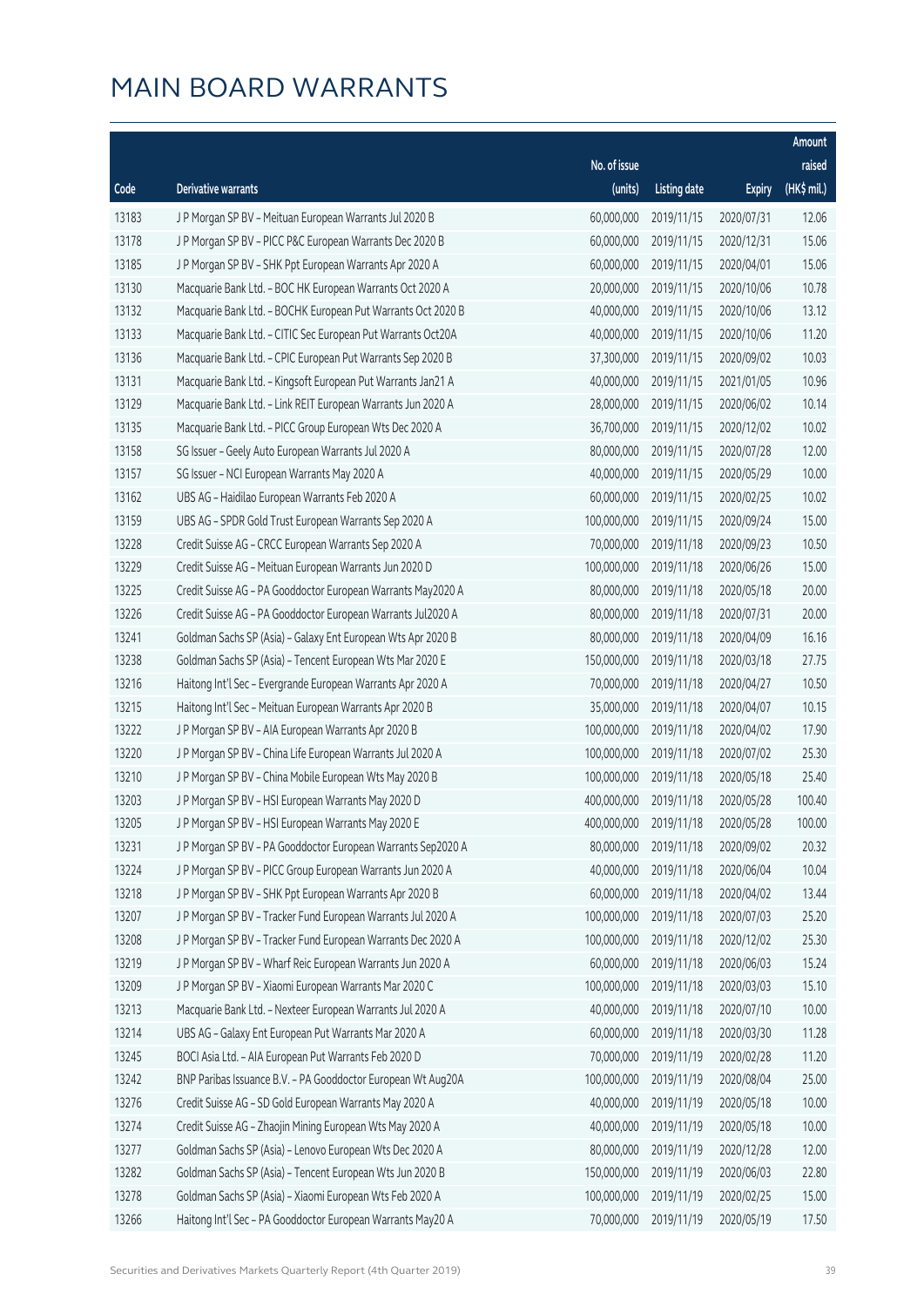|       |                                                              |              |                        |               | Amount      |
|-------|--------------------------------------------------------------|--------------|------------------------|---------------|-------------|
|       |                                                              | No. of issue |                        |               | raised      |
| Code  | Derivative warrants                                          | (units)      | <b>Listing date</b>    | <b>Expiry</b> | (HK\$ mil.) |
| 13257 | J P Morgan SP BV - CR Beer European Warrants Mar 2020 A      | 70,000,000   | 2019/11/19             | 2020/03/18    | 11.62       |
| 13254 | J P Morgan SP BV - SJM Holdings European Warrants Mar 2021 A | 70,000,000   | 2019/11/19             | 2021/03/15    | 10.57       |
| 13243 | Macquarie Bank Ltd. - Longfor Group European Wts Sep 2020 A  | 17,500,000   | 2019/11/19             | 2020/09/11    | 10.31       |
| 13244 | Macquarie Bank Ltd. - Weigao Group European Wts Jun 2021 A   | 40,000,000   | 2019/11/19             | 2021/06/16    | 10.08       |
| 13246 | SG Issuer - HSI European Warrants Apr 2020 L                 | 300,000,000  | 2019/11/19             | 2020/04/28    | 45.00       |
| 13248 | SG Issuer - HSI European Warrants May 2020 A                 | 300,000,000  | 2019/11/19             | 2020/05/28    | 45.00       |
| 13249 | UBS AG - ZA Onine European Warrants May 2020 A               | 50,000,000   | 2019/11/19             | 2020/05/25    | 12.50       |
| 13262 | Bank Vontobel - AIA European Put Warrants Jun 2020 A         | 30,000,000   | 2019/11/19             | 2020/06/05    | 10.53       |
| 13261 | Bank Vontobel - CC Bank European Warrants Apr 2020 B         | 40,000,000   | 2019/11/19             | 2020/04/24    | 10.04       |
| 13258 | Bank Vontobel - Geely Auto European Warrants Jun 2020 A      | 40,000,000   | 2019/11/19             | 2020/06/26    | 10.00       |
| 13259 | Bank Vontobel - HKEX European Warrants Dec 2020 B            | 60,000,000   | 2019/11/19             | 2020/12/23    | 10.08       |
| 13283 | Credit Suisse AG - Tencent European Wts Apr 2020 C           | 250,000,000  | 2019/11/20             | 2020/04/17    | 37.50       |
| 13319 | Goldman Sachs SP (Asia) - HSI European Warrants Apr 2020 C   | 150,000,000  | 2019/11/20             | 2020/04/28    | 22.50       |
| 13326 | Goldman Sachs SP (Asia) - Ping An European Wts Feb 2020 D    | 100,000,000  | 2019/11/20             | 2020/02/25    | 15.00       |
| 13320 | Goldman Sachs SP (Asia) - Tencent European Wts Apr 2020 E    | 150,000,000  | 2019/11/20             | 2020/04/24    | 27.90       |
| 13314 | HK Bank - CC Bank European Warrants Jul 2020 B               | 80,000,000   | 2019/11/20             | 2020/07/31    | 20.00       |
| 13313 | HK Bank - CM Bank European Warrants Jul 2020 A               | 80,000,000   | 2019/11/20             | 2020/07/31    | 20.00       |
| 13310 | HK Bank - HSI European Warrants May 2020 E                   | 200,000,000  | 2019/11/20             | 2020/05/28    | 30.00       |
| 13315 | HK Bank - ICBC European Warrants Jul 2020 A                  | 80,000,000   | 2019/11/20             | 2020/07/31    | 20.00       |
| 13331 | J P Morgan SP BV - AIA European Warrants Mar 2020 E          | 100,000,000  | 2019/11/20             | 2020/03/02    | 22.20       |
| 13334 | J P Morgan SP BV - AIA European Warrants Jun 2020 B          | 100,000,000  | 2019/11/20             | 2020/06/01    | 25.50       |
| 13342 | J P Morgan SP BV - China Mer Port European Warrants Jun 20 A | 40,000,000   | 2019/11/20             | 2020/06/02    | 10.12       |
| 13335 | J P Morgan SP BV - China Mobile European Wts Apr 2020 B      | 100,000,000  | 2019/11/20             | 2020/04/24    | 21.00       |
| 13345 | J P Morgan SP BV - CMS European Warrants Jun 2020 A          | 60,000,000   | 2019/11/20             | 2020/06/02    | 17.46       |
| 13339 | J P Morgan SP BV - Sinopec Corp European Warrants Apr 2020 A | 100,000,000  | 2019/11/20             | 2020/04/02    | 18.20       |
| 13292 | J P Morgan SP BV - HSI European Warrants Jun 2020 I          | 400,000,000  | 2019/11/20             | 2020/06/29    | 100.40      |
| 13297 | J P Morgan SP BV - HSI European Warrants Jun 2020 J          |              | 400,000,000 2019/11/20 | 2020/06/29    | 100.00      |
| 13309 | J P Morgan SP BV - Melco Int'l Dev European Wts Mar 2020 A   | 70,000,000   | 2019/11/20             | 2020/03/13    | 10.57       |
| 13340 | J P Morgan SP BV - MTRC European Warrants Apr 2020 A         | 60,000,000   | 2019/11/20             | 2020/04/29    | 14.28       |
| 13329 | J P Morgan SP BV - Ping An European Warrants May 2020 B      | 200,000,000  | 2019/11/20             | 2020/05/19    | 50.60       |
| 13336 | J P Morgan SP BV - Swire Pacific A European Warrants Apr20 A | 50,000,000   | 2019/11/20             | 2020/04/02    | 10.20       |
| 13298 | J P Morgan SP BV - Techtronic European Warrants Jul 2020 A   | 70,000,000   | 2019/11/20             | 2020/07/24    | 10.78       |
| 13288 | Macquarie Bank Ltd. - Air China European Warrants Jan 2021 A | 40,000,000   | 2019/11/20             | 2021/01/05    | 10.80       |
| 13289 | Macquarie Bank Ltd. - Ch Molybdenum European Wts Jul 2020 A  | 31,000,000   | 2019/11/20             | 2020/07/03    | 10.32       |
| 13286 | Macquarie Bank Ltd. - China Tower European Put Wts Jul2021 A | 40,000,000   | 2019/11/20             | 2021/07/05    | 10.04       |
| 13290 | Macquarie Bank Ltd. - SUNAC European Warrants Jun 2020 A     | 34,100,000   | 2019/11/20             | 2020/06/02    | 10.03       |
| 13291 | Macquarie Bank Ltd. - Tencent European Warrants Jun 2020 A   | 40,000,000   | 2019/11/20             | 2020/06/24    | 10.00       |
| 13316 | SG Issuer - China Mobile European Warrants Apr 2020 A        | 50,000,000   | 2019/11/20             | 2020/04/24    | 11.50       |
| 13285 | UBS AG - Meituan European Warrants Apr 2020 D                | 40,000,000   | 2019/11/20             | 2020/04/06    | 18.52       |
| 13317 | Bank Vontobel - China Mobile European Warrants Jun 2020 C    | 40,000,000   | 2019/11/20             | 2020/06/05    | 10.44       |
| 13318 | Bank Vontobel - Meituan European Warrants May 2020 A         | 60,000,000   | 2019/11/20             | 2020/05/27    | 10.08       |
| 13373 | Credit Suisse AG - AIA European Warrants Mar 2020 B          | 70,000,000   | 2019/11/21             | 2020/03/31    | 10.50       |
| 13365 | Credit Suisse AG - China Mer Port European Warrants May20 A  | 40,000,000   | 2019/11/21             | 2020/05/20    | 10.00       |
| 13366 | Credit Suisse AG - China Mobile European Warrants May 2020 A | 60,000,000   | 2019/11/21             | 2020/05/20    | 15.00       |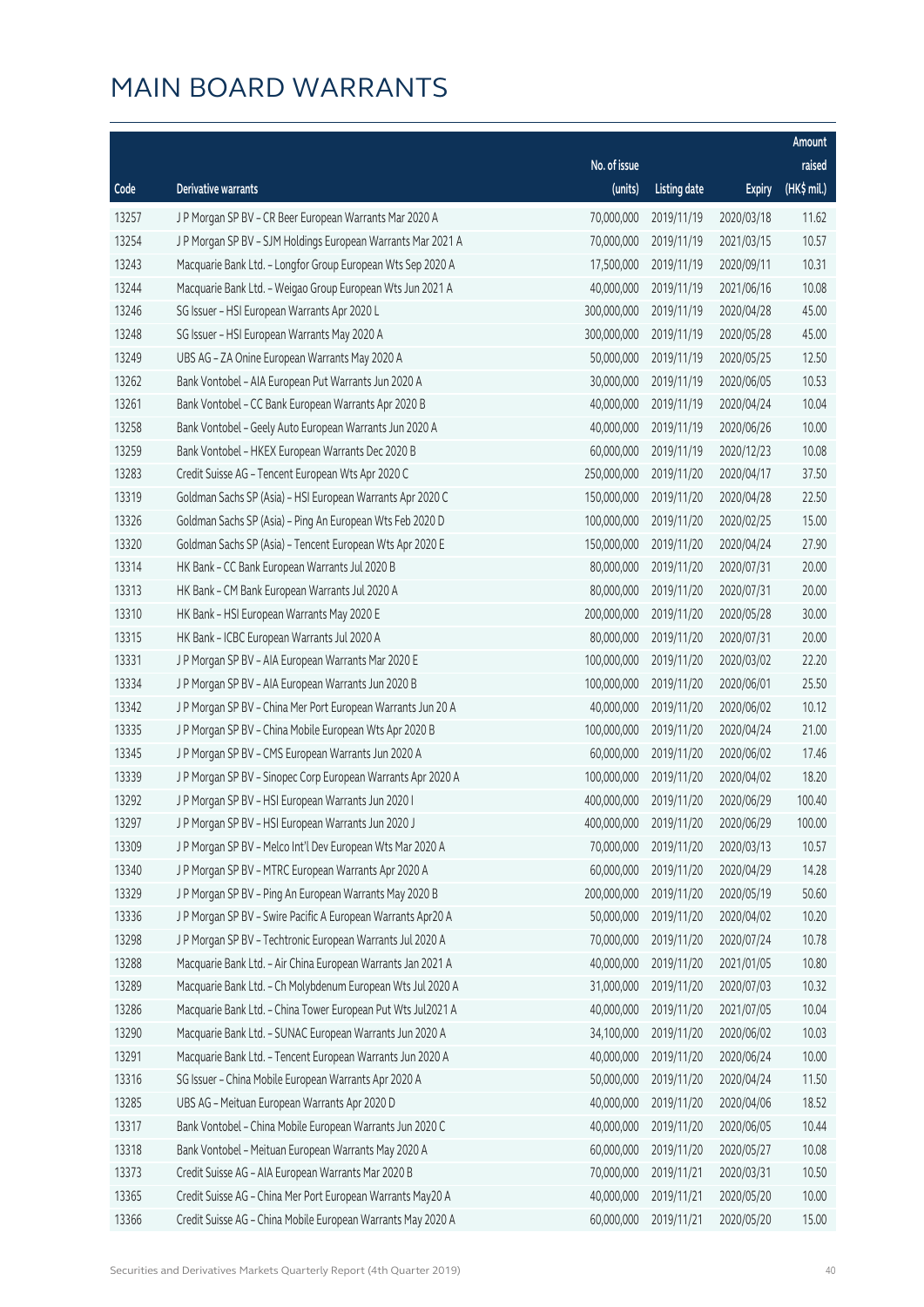|       |                                                              |              |                       |               | Amount      |
|-------|--------------------------------------------------------------|--------------|-----------------------|---------------|-------------|
|       |                                                              | No. of issue |                       |               | raised      |
| Code  | Derivative warrants                                          | (units)      | <b>Listing date</b>   | <b>Expiry</b> | (HK\$ mil.) |
| 13379 | Goldman Sachs SP (Asia) - Bank of China Euro Wts Aug 2020 A  | 80,000,000   | 2019/11/21            | 2020/08/24    | 12.00       |
| 13375 | Goldman Sachs SP (Asia) - China Mobile Euro Wts Apr 2020 A   | 80,000,000   | 2019/11/21            | 2020/04/24    | 16.96       |
| 13380 | Goldman Sachs SP (Asia) - Ping An European Wts Mar 2020 D    | 100,000,000  | 2019/11/21            | 2020/03/24    | 15.00       |
| 13361 | J P Morgan SP BV - China Everbright Ltd Euro Wts May 2020 A  | 70,000,000   | 2019/11/21            | 2020/05/04    | 15.12       |
| 13363 | J P Morgan SP BV - Fosun Intl European Warrants Apr 2020 A   | 70,000,000   | 2019/11/21            | 2020/04/29    | 11.13       |
| 13364 | J P Morgan SP BV - Henderson Land European Wt Jul 2020 A     | 70,000,000   | 2019/11/21            | 2020/07/03    | 17.57       |
| 13350 | J P Morgan SP BV - Kingsoft European Put Warrants Apr 2020 A | 70,000,000   | 2019/11/21            | 2020/04/29    | 10.57       |
| 13359 | J P Morgan SP BV - Tencent European Warrants Mar 2020 F      | 250,000,000  | 2019/11/21            | 2020/03/02    | 47.50       |
| 13351 | J P Morgan SP BV - Tencent European Warrants Apr 2020 F      | 250,000,000  | 2019/11/21            | 2020/04/02    | 43.50       |
| 13353 | J P Morgan SP BV - Tencent European Warrants Apr 2020 G      | 250,000,000  | 2019/11/21            | 2020/04/17    | 40.50       |
| 13356 | Macquarie Bank Ltd. - Ping An European Warrants Jun 2020 A   | 20,000,000   | 2019/11/21            | 2020/06/02    | 10.18       |
| 13348 | Macquarie Bank Ltd. - Tencent European Warrants Jun 2020 B   | 40,000,000   | 2019/11/21            | 2020/06/24    | 10.00       |
| 13357 | UBS AG - HSI European Warrants Mar 2020 C                    | 300,000,000  | 2019/11/21            | 2020/03/30    | 45.00       |
| 13358 | UBS AG - Tencent European Put Warrants Jun 2020 A            | 300,000,000  | 2019/11/21            | 2020/06/22    | 46.50       |
| 13383 | BOCI Asia Ltd. - China Mobile European Warrants Apr 2020 C   | 70,000,000   | 2019/11/22            | 2020/04/24    | 14.00       |
| 13382 | BOCI Asia Ltd. - Meituan European Warrants Jul 2020 A        | 100,000,000  | 2019/11/22            | 2020/07/28    | 17.00       |
| 13390 | Credit Suisse AG - Bank of China European Wts Aug 2020 A     | 70,000,000   | 2019/11/22            | 2020/08/24    | 10.50       |
| 13392 | Credit Suisse AG - Ping An European Put Warrants Mar 2020 D  | 100,000,000  | 2019/11/22            | 2020/03/31    | 23.50       |
| 13397 | Goldman Sachs SP (Asia) - AIA European Warrants Dec 2020 A   | 80,000,000   | 2019/11/22            | 2020/12/23    | 12.00       |
| 13401 | Goldman Sachs SP (Asia) - CAM CSI300 European Wts May 2020 A | 60,000,000   | 2019/11/22            | 2020/05/26    | 10.80       |
| 13396 | Goldman Sachs SP (Asia) - SHK Ppt European Wts Jun 2020 A    | 80,000,000   | 2019/11/22            | 2020/06/22    | 12.00       |
| 13386 | HK Bank - China Mobile European Warrants Apr 2020 B          | 80,000,000   | 2019/11/22            | 2020/04/24    | 18.40       |
| 13388 | HK Bank - China Mobile European Warrants Jun 2020 C          | 80,000,000   | 2019/11/22            | 2020/06/30    | 20.00       |
| 13385 | HK Bank - Link REIT European Warrants Aug 2020 A             | 80,000,000   | 2019/11/22            | 2020/08/03    | 12.00       |
| 13393 | J P Morgan SP BV - HK & China Gas European Warrants Aug20 A  | 60,000,000   | 2019/11/22            | 2020/08/24    | 11.88       |
| 13394 | J P Morgan SP BV - Link REIT European Warrants May 2020 B    | 60,000,000   | 2019/11/22            | 2020/05/21    | 21.24       |
| 13395 | J P Morgan SP BV - Link REIT European Put Warrants May2020 C |              | 60,000,000 2019/11/22 | 2020/05/28    | 15.06       |
| 13384 | Macquarie Bank Ltd. - Ping An European Warrants Jun 2020 B   | 38,500,000   | 2019/11/22            | 2020/06/02    | 10.09       |
| 13415 | Credit Suisse AG - Hengan Intl European Warrants May 2020 A  | 40,000,000   | 2019/11/25            | 2020/05/25    | 10.00       |
| 13427 | Goldman Sachs SP (Asia) - AAC Tech Euro Wts Sep 2020 B       | 80,000,000   | 2019/11/25            | 2020/09/21    | 12.00       |
| 13428 | Goldman Sachs SP (Asia) - Tencent European Wts Mar 2020 F    | 150,000,000  | 2019/11/25            | 2020/03/26    | 23.55       |
| 13413 | J P Morgan SP BV - Geely Auto European Put Wts May 2020 B    | 70,000,000   | 2019/11/25            | 2020/05/06    | 10.57       |
| 13402 | Macquarie Bank Ltd. - China Mobile Euro Put Wts Jul 2020 B   | 40,000,000   | 2019/11/25            | 2020/07/03    | 10.04       |
| 13406 | Macquarie Bank Ltd. - Chinares Cement European Wt Oct 2021 A | 40,000,000   | 2019/11/25            | 2021/10/05    | 10.44       |
| 13404 | Macquarie Bank Ltd. - Baiyunshan Ph European Warrants Sep20A | 20,300,000   | 2019/11/25            | 2020/09/16    | 10.03       |
| 13408 | Macquarie Bank Ltd. - Mengniu Dairy European Wts Oct 2020 A  | 35,000,000   | 2019/11/25            | 2020/10/06    | 10.29       |
| 13405 | Macquarie Bank Ltd. - Towngas China European Wts Jul 2021 A  | 40,000,000   | 2019/11/25            | 2021/07/05    | 10.12       |
| 13420 | SG Issuer - Sands China Ltd European Warrants Mar 2020 A     | 70,000,000   | 2019/11/25            | 2020/03/24    | 10.50       |
| 13419 | UBS AG - CSPC Pharma European Warrants May 2020 A            | 50,000,000   | 2019/11/25            | 2020/05/20    | 11.30       |
| 13449 | BNP Paribas Issuance B.V. - Link REIT Euro Wts Sep 2020 A    | 40,000,000   | 2019/11/26            | 2020/09/02    | 10.00       |
| 13452 | Credit Suisse AG - AAC Tech European Put Warrants Jul 2020 A | 100,000,000  | 2019/11/26            | 2020/07/31    | 25.00       |
| 13451 | Credit Suisse AG - Chinares Cement European Warrants Jun20 A | 40,000,000   | 2019/11/26            | 2020/06/30    | 10.00       |
| 13475 | Bank of East Asia - Alibaba Group European Warrants May20 A  | 60,000,000   | 2019/11/26            | 2020/05/28    | 18.30       |
| 13477 | Bank of East Asia - Alibaba Group European Warrants Jun20 A  | 60,000,000   | 2019/11/26            | 2020/06/22    | 15.00       |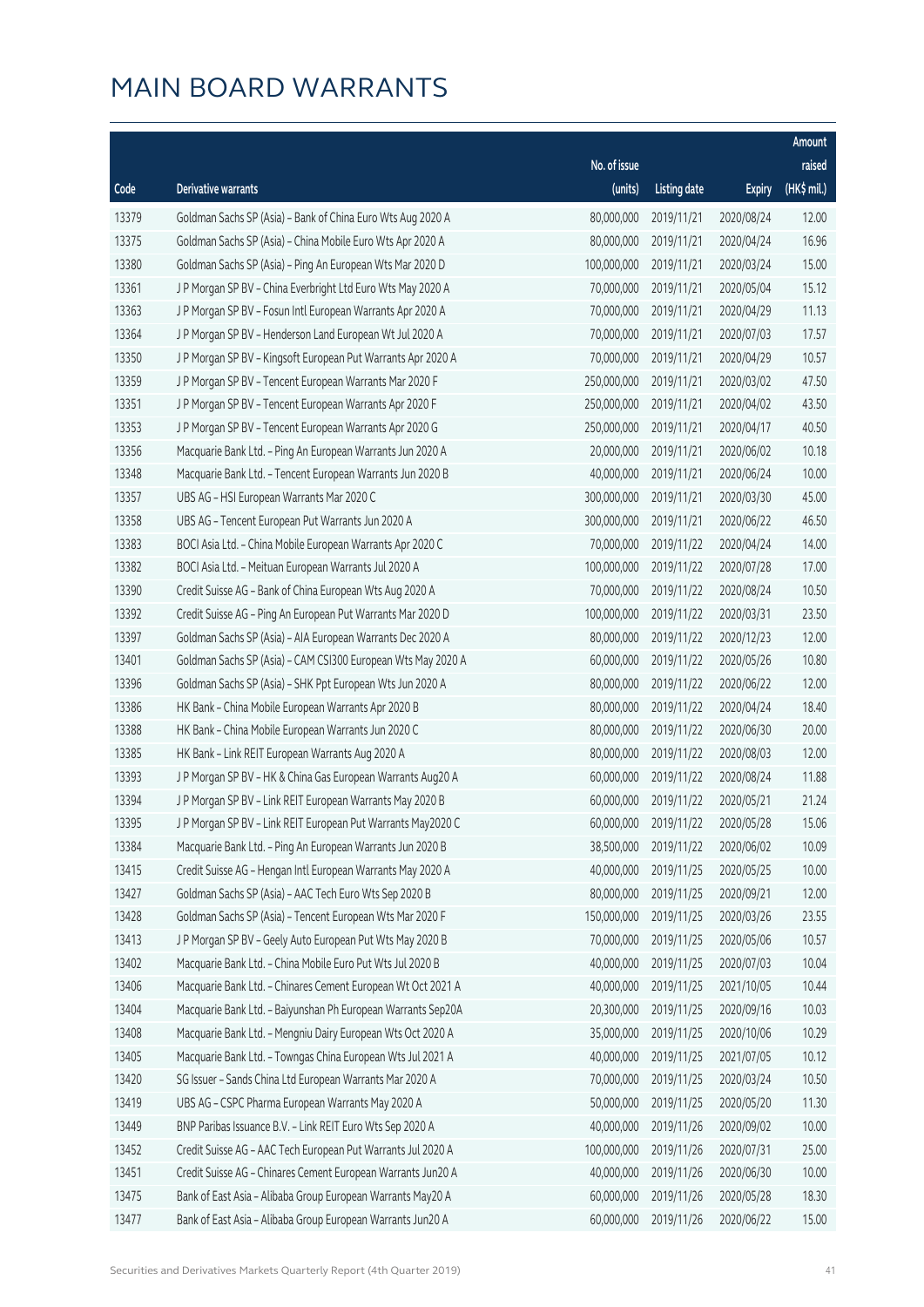|        |                                                              |              |                       |               | Amount      |
|--------|--------------------------------------------------------------|--------------|-----------------------|---------------|-------------|
|        |                                                              | No. of issue |                       |               | raised      |
| Code   | Derivative warrants                                          | (units)      | <b>Listing date</b>   | <b>Expiry</b> | (HK\$ mil.) |
| 13479  | Bank of East Asia - Alibaba Group European Warrants Nov20 A  | 60,000,000   | 2019/11/26            | 2020/11/30    | 15.00       |
| 13516  | Goldman Sachs SP (Asia) - CC Bank European Wts Apr 2020 A    | 80,000,000   | 2019/11/26            | 2020/04/23    | 16.64       |
| 13515  | Goldman Sachs SP (Asia) - Link REIT European Wts Apr 2020 A  | 50,000,000   | 2019/11/26            | 2020/04/09    | 10.00       |
| 13514  | Goldman Sachs SP (Asia) - Xiaomi European Wts Apr 2020 A     | 80,000,000   | 2019/11/26            | 2020/04/23    | 12.00       |
| 13487  | Haitong Int'l Sec - Alibaba Group European Warrants May20 A  | 150,000,000  | 2019/11/26            | 2020/05/26    | 37.50       |
| 13489  | Haitong Int'l Sec - Alibaba Group European Warrants May20 B  | 100,000,000  | 2019/11/26            | 2020/05/26    | 25.00       |
| 13488  | Haitong Int'l Sec - Alibaba Group European Warrants Sep20 A  | 150,000,000  | 2019/11/26            | 2020/09/30    | 37.50       |
| 13450  | Haitong Int'l Sec - ZA Onine European Warrants May 2020 A    | 50,000,000   | 2019/11/26            | 2020/05/18    | 13.50       |
| 13474  | J P Morgan SP BV - Hua Hong Semi European Warrants Jun2020 A | 70,000,000   | 2019/11/26            | 2020/06/09    | 11.06       |
| 13465  | J P Morgan SP BV - PA Gooddoctor European Warrants Jul2020 A | 60,000,000   | 2019/11/26            | 2020/07/02    | 15.00       |
| 13472  | J P Morgan SP BV - Tencent European Put Warrants May 2020 A  | 250,000,000  | 2019/11/26            | 2020/05/19    | 38.75       |
| 13435  | Macquarie Bank Ltd. - AIA European Put Warrants Jul 2020 B   | 32,000,000   | 2019/11/26            | 2020/07/03    | 10.08       |
| 13494  | Macquarie Bank Ltd. - Alibaba Group European Warrants Jun20A | 27,000,000   | 2019/11/26            | 2020/06/02    | 10.02       |
| 13498  | Macquarie Bank Ltd. - Alibaba Group European Warrants Jun20B | 37,500,000   | 2019/11/26            | 2020/06/02    | 10.01       |
| 13506  | Macquarie Bank Ltd. - Alibaba Group European Warrants Jul20A | 38,500,000   | 2019/11/26            | 2020/07/03    | 10.09       |
| 13500  | Macquarie Bank Ltd. - Alibaba Group European Warrants Oct21A | 39,000,000   | 2019/11/26            | 2021/10/05    | 10.02       |
| 13439  | Macquarie Bank Ltd. - China Life European Put Wts Jun 2020 A | 40,000,000   | 2019/11/26            | 2020/06/02    | 10.04       |
| 13448  | Macquarie Bank Ltd. - CNOOC European Warrants Oct 2020 A     | 40,000,000   | 2019/11/26            | 2020/10/06    | 10.04       |
| 13443  | Macquarie Bank Ltd. - HSBC European Put Warrants Jun 2020 A  | 40,000,000   | 2019/11/26            | 2020/06/02    | 10.04       |
| 13447  | Macquarie Bank Ltd. - KB Laminates European Wts Jun 2021 A   | 40,000,000   | 2019/11/26            | 2021/06/16    | 10.00       |
| 13438  | Macquarie Bank Ltd. - Meituan European Put Warrants Oct20 B  | 40,000,000   | 2019/11/26            | 2020/10/06    | 10.00       |
| 13431  | Macquarie Bank Ltd. - Ping An European Put Wts Jun 2020 C    | 40,000,000   | 2019/11/26            | 2020/06/02    | 10.00       |
| 13518  | SG Issuer - Alibaba Group European Warrants May 2020 A       | 100,000,000  | 2019/11/26            | 2020/05/25    | 26.00       |
| 13520  | SG Issuer - Alibaba Group European Warrants May 2020 B       | 50,000,000   | 2019/11/26            | 2020/05/25    | 14.00       |
| 13526  | SG Issuer - Alibaba Group European Warrants Jun 2020 A       | 100,000,000  | 2019/11/26            | 2020/06/30    | 25.00       |
| 13534  | SG Issuer - Alibaba Group European Warrants Jun 2020 B       | 50,000,000   | 2019/11/26            | 2020/06/30    | 12.50       |
| 13463  | SG Issuer - PA Gooddoctor European Warrants May 2020 A       |              | 80,000,000 2019/11/26 | 2020/05/12    | 18.40       |
| 13464  | SG Issuer - PA Gooddoctor European Warrants Jul 2020 A       | 80,000,000   | 2019/11/26            | 2020/07/03    | 20.00       |
| 13507  | Bank Vontobel - Alibaba Group European Warrants May 2020 A   | 40,000,000   | 2019/11/26            | 2020/05/25    | 10.00       |
| 13508  | Bank Vontobel - Alibaba Group European Warrants May 2020 B   | 40,000,000   | 2019/11/26            | 2020/05/25    | 10.00       |
| 13511  | Bank Vontobel - Alibaba Group European Warrants Nov 2020 A   | 40,000,000   | 2019/11/26            | 2020/11/03    | 10.00       |
| 12390# | J P Morgan SP BV - Meituan European Warrants Jun 2020 A      | 90,000,000   | 2019/11/26            | 2020/06/03    | 10.89       |
| 13535  | BOCI Asia Ltd. - Bank of China European Warrants Aug 2020 A  | 80,000,000   | 2019/11/27            | 2020/08/24    | 12.00       |
| 13536  | BOCI Asia Ltd. - China Life European Warrants May 2020 A     | 70,000,000   | 2019/11/27            | 2020/05/29    | 10.50       |
| 13538  | BOCI Asia Ltd. - Geely Auto European Put Warrants May 2020 A | 100,000,000  | 2019/11/27            | 2020/05/06    | 15.00       |
| 13572  | Credit Suisse AG - Haidilao European Warrants May 2020 A     | 40,000,000   | 2019/11/27            | 2020/05/26    | 10.00       |
| 13567  | Credit Suisse AG - KB Laminates European Warrants May 2020 A | 40,000,000   | 2019/11/27            | 2020/05/26    | 10.00       |
| 13571  | Credit Suisse AG - PA Gooddoctor European Warrants Jun2020 A | 80,000,000   | 2019/11/27            | 2020/06/30    | 20.00       |
| 13596  | Goldman Sachs SP (Asia) - AIA European Warrants Mar 2020 A   | 80,000,000   | 2019/11/27            | 2020/03/26    | 12.00       |
| 13597  | Goldman Sachs SP (Asia) - Meituan European Put Wts May2020 A | 70,000,000   | 2019/11/27            | 2020/05/22    | 10.50       |
| 13573  | J P Morgan SP BV - Sands China Ltd European Warrants Apr20 A | 80,000,000   | 2019/11/27            | 2020/04/02    | 12.00       |
| 13574  | J P Morgan SP BV - SUNAC European Warrants Jun 2020 A        | 60,000,000   | 2019/11/27            | 2020/06/30    | 15.06       |
| 13577  | Macquarie Bank Ltd. - Alibaba Group European Warrants Jun20C | 23,500,000   | 2019/11/27            | 2020/06/02    | 10.06       |
| 13579  | Macquarie Bank Ltd. - Alibaba Group European Warrants Jul20B | 37,500,000   | 2019/11/27            | 2020/07/03    | 10.13       |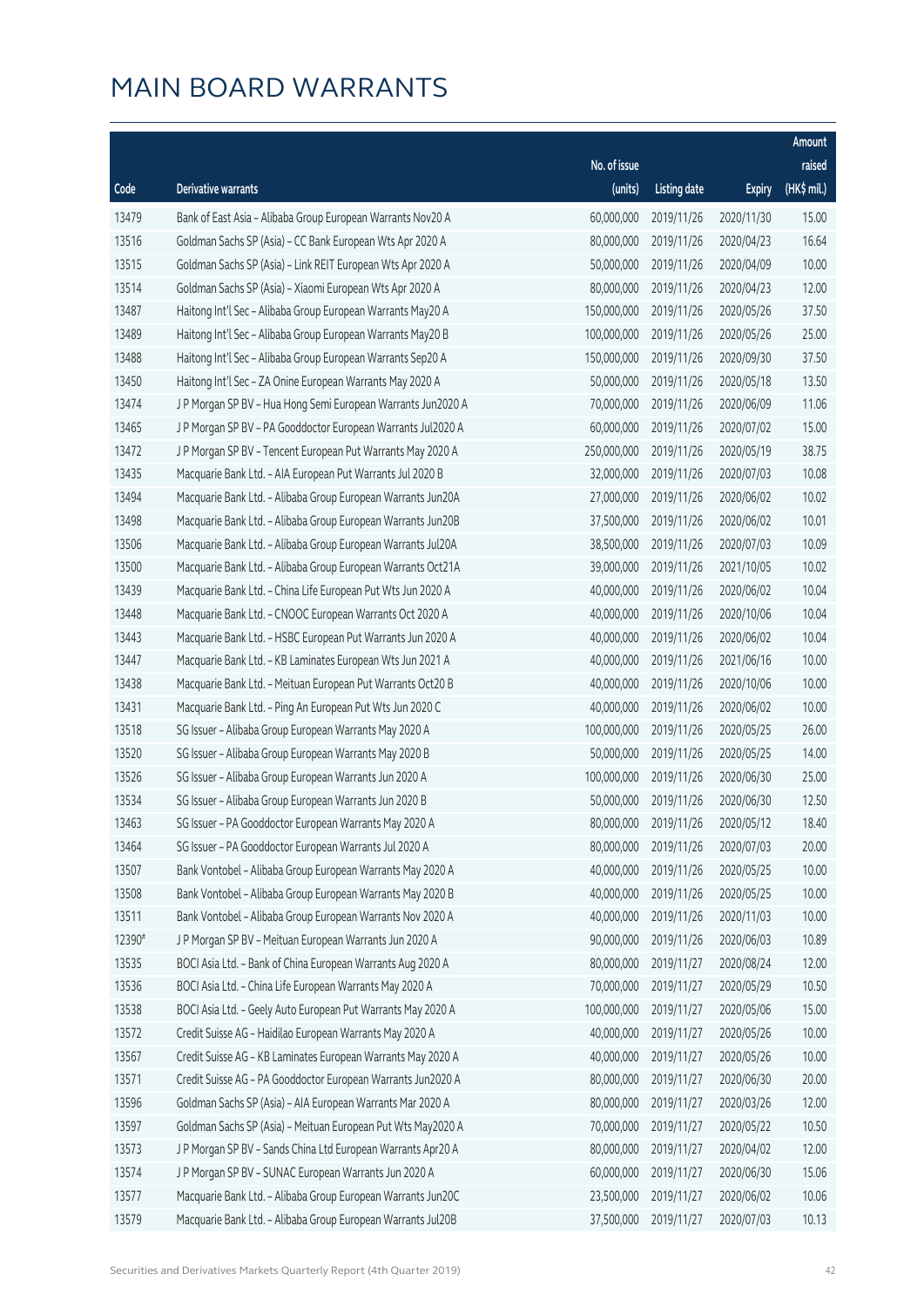|       |                                                              |              |                       |               | Amount      |
|-------|--------------------------------------------------------------|--------------|-----------------------|---------------|-------------|
|       |                                                              | No. of issue |                       |               | raised      |
| Code  | Derivative warrants                                          | (units)      | <b>Listing date</b>   | <b>Expiry</b> | (HK\$ mil.) |
| 13581 | Macquarie Bank Ltd. - Alibaba Group European Warrants Jul20C | 39,000,000   | 2019/11/27            | 2020/07/03    | 10.02       |
| 13588 | Macquarie Bank Ltd. - Alibaba Group European Warrants Dec20A | 22,500,000   | 2019/11/27            | 2020/12/02    | 10.15       |
| 13549 | Macquarie Bank Ltd. - Tencent European Warrants Jun 2020 C   | 30,000,000   | 2019/11/27            | 2020/06/01    | 18.99       |
| 13554 | Macquarie Bank Ltd. - Tencent European Warrants Jun 2020 D   | 31,000,000   | 2019/11/27            | 2020/06/01    | 10.08       |
| 13555 | Macquarie Bank Ltd. - Tencent European Warrants Jun 2020 E   | 11,800,000   | 2019/11/27            | 2020/06/01    | 10.04       |
| 13562 | Macquarie Bank Ltd. - Tencent European Warrants Jun 2020 F   | 27,300,000   | 2019/11/27            | 2020/06/01    | 10.02       |
| 13565 | Macquarie Bank Ltd. - Tencent European Put Wts Jun 2020 G    | 30,000,000   | 2019/11/27            | 2020/06/01    | 20.34       |
| 13540 | Macquarie Bank Ltd. - Xiaomi European Put Warrants Jun2021 B | 40,000,000   | 2019/11/27            | 2021/06/02    | 10.12       |
| 13566 | UBS AG - PA Gooddoctor European Warrants Jun 2020 A          | 80,000,000   | 2019/11/27            | 2020/06/22    | 20.00       |
| 13589 | Bank Vontobel - AAC Tech European Warrants Jun 2020 A        | 20,000,000   | 2019/11/27            | 2020/06/30    | 10.00       |
| 13595 | Bank Vontobel - AIA European Warrants Mar 2020 C             | 30,000,000   | 2019/11/27            | 2020/03/26    | 12.90       |
| 13590 | Bank Vontobel - Ping An European Warrants Jun 2020 B         | 30,000,000   | 2019/11/27            | 2020/06/26    | 11.40       |
| 13594 | Bank Vontobel - Tencent European Warrants Apr 2020 G         | 100,000,000  | 2019/11/27            | 2020/04/17    | 15.00       |
| 13618 | BNP Paribas Issuance B.V. - HKEX Euro Put Wts Jun 2020 C     | 40,000,000   | 2019/11/28            | 2020/06/02    | 10.40       |
| 13629 | Credit Suisse AG - HKEX European Warrants Dec 2020 A         | 200,000,000  | 2019/11/28            | 2020/12/23    | 30.00       |
| 13628 | Credit Suisse AG - JXR European Warrants May 2020 A          | 40,000,000   | 2019/11/28            | 2020/05/27    | 10.00       |
| 13635 | Goldman Sachs SP (Asia) - AAC Tech Euro Wts Apr 2020 A       | 70,000,000   | 2019/11/28            | 2020/04/27    | 10.50       |
| 13633 | Goldman Sachs SP (Asia) - CITIC Sec European Wts Jul 2020 A  | 60,000,000   | 2019/11/28            | 2020/07/28    | 10.98       |
| 13634 | Goldman Sachs SP (Asia) - Haitong Sec Euro Wts Jul 2020 A    | 60,000,000   | 2019/11/28            | 2020/07/24    | 10.02       |
| 13607 | HK Bank - HSI European Put Warrants May 2020 F               | 200,000,000  | 2019/11/28            | 2020/05/28    | 50.00       |
| 13620 | J P Morgan SP BV - Ali Pictures European Warrants Jun 2020 A | 35,000,000   | 2019/11/28            | 2020/06/02    | 10.01       |
| 13622 | J P Morgan SP BV - China Railway European Wts Jun 2020 A     | 40,000,000   | 2019/11/28            | 2020/06/02    | 10.16       |
| 13619 | J P Morgan SP BV - China Telecom European Wts Sep 2020 A     | 60,000,000   | 2019/11/28            | 2020/09/30    | 15.12       |
| 13627 | J P Morgan SP BV - Vitasoy Intl European Warrants Apr 2020 A | 50,000,000   | 2019/11/28            | 2020/04/24    | 11.55       |
| 13616 | Macquarie Bank Ltd. - China Lit European Warrants Jul 2020 A | 31,500,000   | 2019/11/28            | 2020/07/10    | 10.02       |
| 13612 | Macquarie Bank Ltd. - China Mobile European Wts Jun 2020 A   | 20,500,000   | 2019/11/28            | 2020/06/02    | 10.15       |
| 13614 | Macquarie Bank Ltd. - China Mobile European Wts Dec 2020 A   |              | 40,000,000 2019/11/28 | 2020/12/31    | 10.08       |
| 13610 | Macquarie Bank Ltd. - China Tel European Warrants Jun 2020 A | 40,000,000   | 2019/11/28            | 2020/06/02    | 10.00       |
| 13608 | Macquarie Bank Ltd. - China Unicom European Wts Dec 2020 A   | 40,000,000   | 2019/11/28            | 2020/12/02    | 10.00       |
| 13617 | Macquarie Bank Ltd. - HSBC European Warrants Jun 2020 B      | 35,500,000   | 2019/11/28            | 2020/06/02    | 10.05       |
| 13609 | Macquarie Bank Ltd. - PetroChina European Wts Jun 2020 A     | 27,500,000   | 2019/11/28            | 2020/06/02    | 10.01       |
| 13631 | SG Issuer - HSI European Warrants Mar 2020 T                 | 300,000,000  | 2019/11/28            | 2020/03/30    | 45.00       |
| 13630 | SG Issuer - Ping An European Warrants Mar 2020 H             | 60,000,000   | 2019/11/28            | 2020/03/24    | 12.00       |
| 13598 | SG Issuer - Tencent European Warrants Apr 2020 B             | 200,000,000  | 2019/11/28            | 2020/04/17    | 30.00       |
| 13606 | UBS AG - CITIC Sec European Warrants Jul 2020 A              | 70,000,000   | 2019/11/28            | 2020/07/28    | 10.50       |
| 13601 | UBS AG - HSI European Put Warrants Apr 2020 B                | 300,000,000  | 2019/11/28            | 2020/04/28    | 45.00       |
| 13600 | UBS AG - MTR Corporation European Warrants Apr 2020 B        | 60,000,000   | 2019/11/28            | 2020/04/22    | 10.62       |
| 13659 | Credit Suisse AG - Ping An European Warrants Mar 2020 E      | 150,000,000  | 2019/11/29            | 2020/03/31    | 22.50       |
| 13661 | Credit Suisse AG - Vitasoy Intl European Warrants May 2020 A | 30,000,000   | 2019/11/29            | 2020/05/28    | 10.20       |
| 13646 | Guotai Junan - Alibaba Group European Warrants May 2020 A    | 50,000,000   | 2019/11/29            | 2020/05/28    | 12.65       |
| 13642 | Guotai Junan - Alibaba Group European Warrants Jun 2020 A    | 100,000,000  | 2019/11/29            | 2020/06/26    | 25.10       |
| 13648 | Guotai Junan - Alibaba Group European Warrants Nov 2020 A    | 100,000,000  | 2019/11/29            | 2020/11/16    | 25.30       |
| 13639 | Guotai Junan - Tencent European Warrants Mar 2020 A          | 100,000,000  | 2019/11/29            | 2020/03/02    | 16.50       |
| 13638 | Guotai Junan - Tencent European Warrants Apr 2020 A          | 100,000,000  | 2019/11/29            | 2020/04/02    | 18.70       |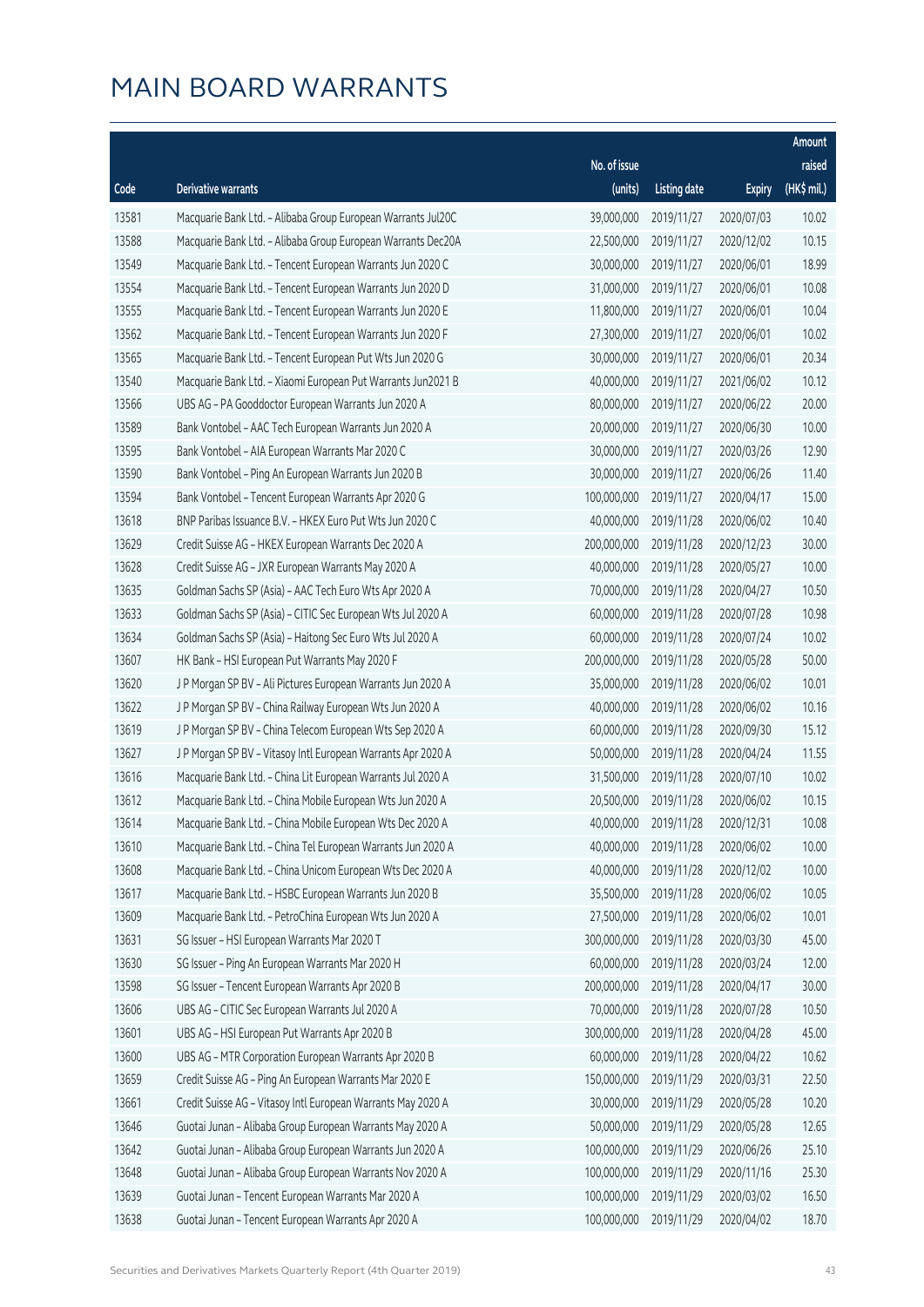|        |                                                              |              |                       |               | Amount      |
|--------|--------------------------------------------------------------|--------------|-----------------------|---------------|-------------|
|        |                                                              | No. of issue |                       |               | raised      |
| Code   | Derivative warrants                                          | (units)      | <b>Listing date</b>   | <b>Expiry</b> | (HK\$ mil.) |
| 13640  | Guotai Junan - Tencent European Tencent put Warrants Mar20 B | 100,000,000  | 2019/11/29            | 2020/03/25    | 27.30       |
| 13673  | Goldman Sachs SP (Asia) - HKEX European Warrants Nov 2020 A  | 150,000,000  | 2019/11/29            | 2020/11/25    | 23.70       |
| 13676  | Goldman Sachs SP (Asia) - Meituan European Warrants May 20 B | 80,000,000   | 2019/11/29            | 2020/05/22    | 12.00       |
| 13671  | J P Morgan SP BV - Meituan European Warrants May 2020 B      | 100,000,000  | 2019/11/29            | 2020/05/04    | 25.30       |
| 13670  | J P Morgan SP BV - Meituan European Warrants Jul 2020 C      | 100,000,000  | 2019/11/29            | 2020/07/31    | 15.40       |
| 13662  | J P Morgan SP BV - Meituan European Warrants Oct 2020 A      | 100,000,000  | 2019/11/29            | 2020/10/19    | 15.60       |
| 13663  | J P Morgan SP BV - Meituan European Warrants Dec 2020 B      | 100,000,000  | 2019/11/29            | 2020/12/31    | 25.00       |
| 13654  | Macquarie Bank Ltd. - SHK Ppt European Warrants Jun 2020 A   | 28,000,000   | 2019/11/29            | 2020/06/02    | 10.08       |
| 13520# | SG Issuer - Alibaba Group European Warrants May 2020 B       | 50,000,000   | 2019/11/29            | 2020/05/25    | 17.25       |
| 13698  | Goldman Sachs SP (Asia) - China Life Euro Wts Sep 2020 A     | 100,000,000  | 2019/12/02            | 2020/09/08    | 15.00       |
| 13703  | Goldman Sachs SP (Asia) - PA Gooddoctor European Wts May20A  | 80,000,000   | 2019/12/02            | 2020/05/11    | 12.00       |
| 13689  | J P Morgan SP BV - AIA European Put Warrants Mar 2020 F      | 100,000,000  | 2019/12/02            | 2020/03/31    | 25.80       |
| 13688  | J P Morgan SP BV - HSBC European Put Warrants Mar 2020 D     | 100,000,000  | 2019/12/02            | 2020/03/31    | 16.30       |
| 13692  | J P Morgan SP BV - Meituan European Put Warrants May 2020 C  | 100,000,000  | 2019/12/02            | 2020/05/22    | 15.10       |
| 13691  | J P Morgan SP BV - Tencent European Warrants Apr 2020 H      | 250,000,000  | 2019/12/02            | 2020/04/17    | 37.75       |
| 13683  | Macquarie Bank Ltd. - BYD Company European Wts Jun 2020 B    | 40,000,000   | 2019/12/02            | 2020/06/02    | 10.08       |
| 13686  | Macquarie Bank Ltd. - BYD Company European Wts Sep 2022 A    | 40,000,000   | 2019/12/02            | 2022/09/02    | 10.00       |
| 13687  | Macquarie Bank Ltd. - Kingsoft European Warrants Aug 2020 A  | 40,000,000   | 2019/12/02            | 2020/08/04    | 10.36       |
| 13681  | Macquarie Bank Ltd. - NCI European Warrants Sep 2020 A       | 40,000,000   | 2019/12/02            | 2020/09/02    | 10.04       |
| 13680  | Macquarie Bank Ltd. - Ping An European Warrants Jun 2020 D   | 15,500,000   | 2019/12/02            | 2020/06/02    | 10.23       |
| 13697  | Bank Vontobel - China Mobile European Warrants May 2020 A    | 70,000,000   | 2019/12/02            | 2020/05/11    | 11.20       |
| 13696  | Bank Vontobel - CNOOC European Warrants Dec 2020 A           | 70,000,000   | 2019/12/02            | 2020/12/22    | 10.50       |
| 13695  | Bank Vontobel - HKEX European Warrants May 2020 C            | 60,000,000   | 2019/12/02            | 2020/05/26    | 10.20       |
| 13693  | Bank Vontobel - Sino Biopharm European Warrants May 2020 A   | 70,000,000   | 2019/12/02            | 2020/05/22    | 10.50       |
| 12388# | J P Morgan SP BV - Meituan European Put Warrants Apr 2020 C  | 150,000,000  | 2019/12/02            | 2020/04/14    | 12.00       |
| 13534# | SG Issuer - Alibaba Group European Warrants Jun 2020 B       | 100,000,000  | 2019/12/02            | 2020/06/30    | 32.50       |
| 13714  | BOCI Asia Ltd. - China Life European Put Warrants Apr 2020 B |              | 70,000,000 2019/12/03 | 2020/04/22    | 10.50       |
| 13731  | Credit Suisse AG - Meituan European Put Warrants Jun 2020 E  | 100,000,000  | 2019/12/03            | 2020/06/30    | 25.00       |
| 13728  | Bank of East Asia - Alibaba Group European Wts Sep 2020 A    | 60,000,000   | 2019/12/03            | 2020/09/09    | 15.00       |
| 13729  | Bank of East Asia - PA Good Doctor European Wts Sep 2020 A   | 60,000,000   | 2019/12/03            | 2020/09/15    | 15.00       |
| 13745  | Goldman Sachs SP (Asia) - China Mobile Euro Wts May 2020 A   | 80,000,000   | 2019/12/03            | 2020/05/11    | 12.00       |
| 13739  | Goldman Sachs SP (Asia) - HKEX European Put Wts Mar 2020 D   | 80,000,000   | 2019/12/03            | 2020/03/03    | 12.00       |
| 13725  | Haitong Int'l Sec - Alibaba Group European Wts Jun 2020 A    | 80,000,000   | 2019/12/03            | 2020/06/30    | 20.00       |
| 13727  | J P Morgan SP BV - CKI Holdings European Warrants Jul 2020 A | 60,000,000   | 2019/12/03            | 2020/07/02    | 15.36       |
| 13726  | J P Morgan SP BV - Xiaomi European Warrants Apr 2020 B       | 80,000,000   | 2019/12/03            | 2020/04/24    | 12.08       |
| 13706  | Macquarie Bank Ltd. - CC Bank European Warrants Sep 2020 A   | 40,000,000   | 2019/12/03            | 2020/09/02    | 10.04       |
| 13707  | Macquarie Bank Ltd. - CSPC Pharma European Put Wts Dec 2020B | 26,500,000   | 2019/12/03            | 2020/12/02    | 10.02       |
| 13710  | Macquarie Bank Ltd. - Geely Auto European Wts Jun 2020 A     | 40,000,000   | 2019/12/03            | 2020/06/02    | 10.12       |
| 13711  | Macquarie Bank Ltd. - PICC Group European Put Wts Dec 2020 B | 31,500,000   | 2019/12/03            | 2020/12/02    | 10.05       |
| 13713  | Macquarie Bank Ltd. - Xiaomi European Warrants Sep 2020 A    | 60,000,000   | 2019/12/03            | 2020/09/02    | 10.14       |
| 13712  | Macquarie Bank Ltd. - Xiaomi European Warrants Jan 2021 A    | 40,000,000   | 2019/12/03            | 2021/01/05    | 10.12       |
| 13761  | Morgan Stanley Asia Products Ltd. - Geely Auto Eu Wt Jun 20A | 40,000,000   | 2019/12/03            | 2020/06/02    | 10.00       |
| 13721  | Morgan Stanley Asia Products Ltd. - Tencent Eu Wt May 2020 A | 68,000,000   | 2019/12/03            | 2020/05/04    | 10.61       |
| 13720  | Morgan Stanley Asia Products Ltd. - Tencent Eu Wt Jun 2020 C | 58,000,000   | 2019/12/03            | 2020/06/17    | 10.27       |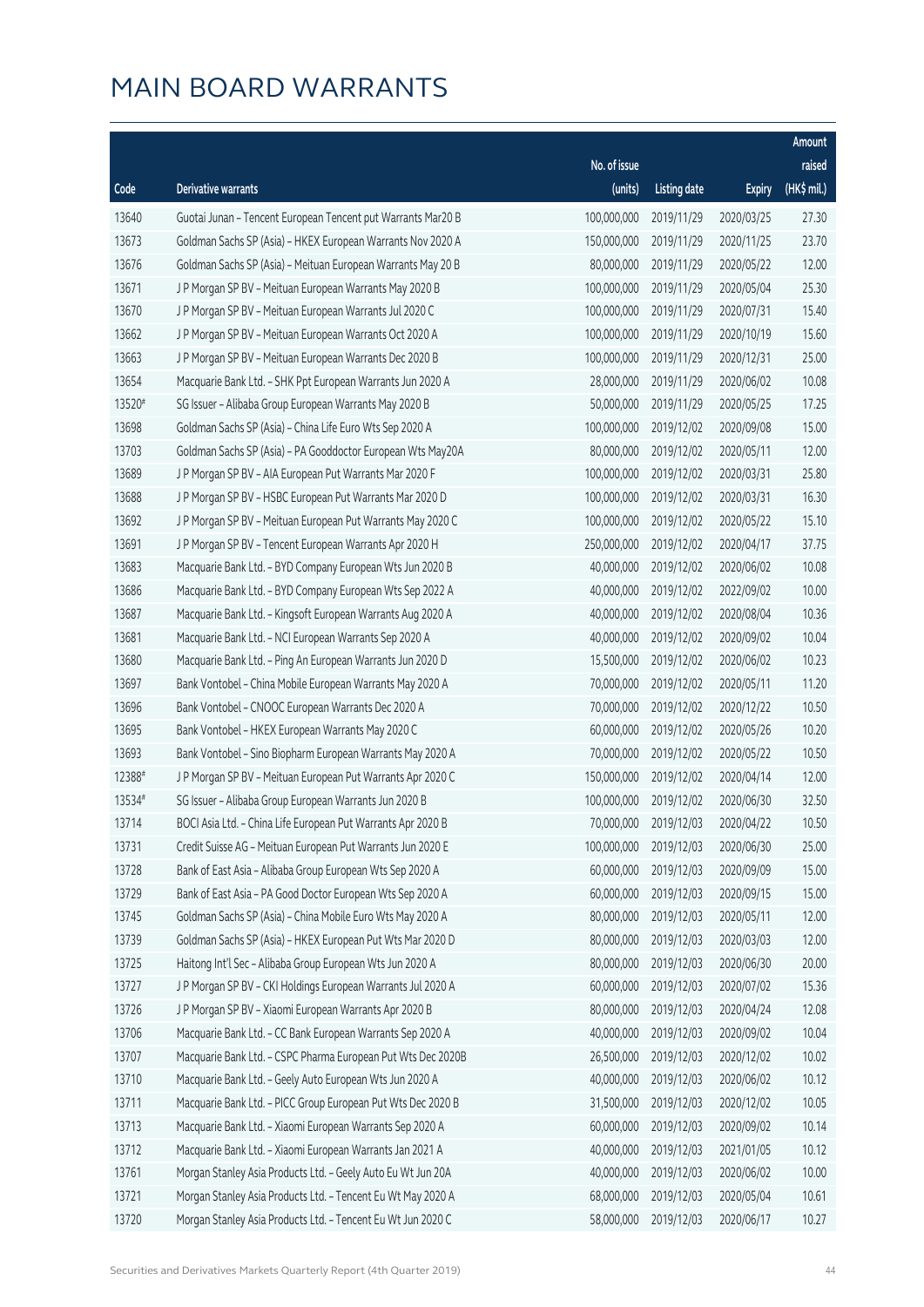|       |                                                              |              |                       |               | Amount      |
|-------|--------------------------------------------------------------|--------------|-----------------------|---------------|-------------|
|       |                                                              | No. of issue |                       |               | raised      |
| Code  | Derivative warrants                                          | (units)      | <b>Listing date</b>   | <b>Expiry</b> | (HK\$ mil.) |
| 13718 | Morgan Stanley Asia Products Ltd. - Tencent Eu Put Wt Jun20B | 48,000,000   | 2019/12/03            | 2020/06/02    | 12.00       |
| 13759 | Morgan Stanley Asia Products Ltd. - WH Gp Euro Wts Jun 2020A | 40,000,000   | 2019/12/03            | 2020/06/18    | 10.00       |
| 13758 | Morgan Stanley Asia Products Ltd. - WH Gp Euro Wts Jul 2020A | 68,000,000   | 2019/12/03            | 2020/07/24    | 10.20       |
| 13746 | SG Issuer - Alibaba Group European Warrants May 2020 C       | 80,000,000   | 2019/12/03            | 2020/05/19    | 20.40       |
| 13749 | SG Issuer - Alibaba Group European Warrants Jun 2020 C       | 80,000,000   | 2019/12/03            | 2020/06/02    | 27.20       |
| 13750 | SG Issuer - Alibaba Group European Warrants Jun 2020 D       | 80,000,000   | 2019/12/03            | 2020/06/02    | 20.00       |
| 13751 | SG Issuer - Alibaba Group European Warrants Jun 2020 E       | 150,000,000  | 2019/12/03            | 2020/06/30    | 37.50       |
| 13754 | SG Issuer - Alibaba Group European Warrants Sep 2020 A       | 80,000,000   | 2019/12/03            | 2020/09/02    | 20.00       |
| 13757 | SG Issuer - Alibaba Group European Warrants Oct 2020 A       | 150,000,000  | 2019/12/03            | 2020/10/30    | 37.50       |
| 13722 | UBS AG - China Unicom European Warrants Jun 2020 A           | 25,000,000   | 2019/12/03            | 2020/06/15    | 10.73       |
| 13735 | Bank Vontobel - Alibaba Group European Warrants Jul 2020 A   | 40,000,000   | 2019/12/03            | 2020/07/03    | 10.00       |
| 13821 | BOCI Asia Ltd. - Meituan European Warrants Apr 2020 E        | 50,000,000   | 2019/12/04            | 2020/04/07    | 22.00       |
| 13823 | BOCI Asia Ltd. - Meituan European Put Warrants Apr 2020 F    | 100,000,000  | 2019/12/04            | 2020/04/20    | 15.00       |
| 13825 | BOCI Asia Ltd. - Tencent European Warrants May 2020 A        | 200,000,000  | 2019/12/04            | 2020/05/28    | 40.00       |
| 13826 | BOCI Asia Ltd. - Tencent European Put Wts May 2020 B         | 200,000,000  | 2019/12/04            | 2020/05/19    | 30.00       |
| 13849 | BNP Paribas Issuance B.V. - ICBC European Wts Aug 2020 A     | 40,000,000   | 2019/12/04            | 2020/08/04    | 10.40       |
| 13885 | Credit Suisse AG - CK Asset European Warrants Jun 2020 A     | 40,000,000   | 2019/12/04            | 2020/06/03    | 10.00       |
| 13883 | Credit Suisse AG - CKI Holdings European Warrants Jun 2020 A | 40,000,000   | 2019/12/04            | 2020/06/03    | 10.00       |
| 13896 | Credit Suisse AG - Meituan European Warrants Jun 2020 F      | 40,000,000   | 2019/12/04            | 2020/06/03    | 10.00       |
| 13894 | Credit Suisse AG - Meituan European Warrants Jul 2020 B      | 120,000,000  | 2019/12/04            | 2020/07/31    | 30.00       |
| 13900 | Credit Suisse AG - Meituan European Put Warrants Jun 2020 G  | 100,000,000  | 2019/12/04            | 2020/06/03    | 25.00       |
| 13876 | Credit Suisse AG - Sino Biopharm European Wts Jun 2020 A     | 40,000,000   | 2019/12/04            | 2020/06/03    | 10.00       |
| 13881 | Credit Suisse AG - Wynn Macau European Warrants Sep 2020 A   | 40,000,000   | 2019/12/04            | 2020/09/30    | 10.00       |
| 13846 | Bank of East Asia - Alibaba Group European Warrants Jun20 B  | 40,000,000   | 2019/12/04            | 2020/06/04    | 11.60       |
| 13832 | Bank of East Asia - Alibaba Group European Warrants Jul20 A  | 40,000,000   | 2019/12/04            | 2020/07/02    | 10.00       |
| 13847 | Guotai Junan - Alibaba Group European Warrants Oct 2020 A    | 100,000,000  | 2019/12/04            | 2020/10/13    | 25.00       |
| 13914 | Goldman Sachs SP (Asia) - China Tower Euro Wts May 2021 A    |              | 80,000,000 2019/12/04 | 2021/05/26    | 12.24       |
| 13913 | Goldman Sachs SP (Asia) - Meituan European Warrants Jul20 A  | 80,000,000   | 2019/12/04            | 2020/07/28    | 12.00       |
| 13915 | Goldman Sachs SP (Asia) - Tencent European Put Wt May 2020 A | 100,000,000  | 2019/12/04            | 2020/05/27    | 15.00       |
| 13775 | HK Bank - AAC Tech European Put Warrants May 2020 A          | 80,000,000   | 2019/12/04            | 2020/05/26    | 12.00       |
| 13790 | HK Bank - CAM CSI300 European Warrants Aug 2020 A            | 80,000,000   | 2019/12/04            | 2020/08/31    | 20.00       |
| 13788 | HK Bank - Galaxy Ent European Warrants Jun 2020 A            | 50,000,000   | 2019/12/04            | 2020/06/03    | 12.50       |
| 13787 | HK Bank - Tencent European Warrants Jun 2020 C               | 100,000,000  | 2019/12/04            | 2020/06/03    | 25.00       |
| 13872 | Haitong Int'l Sec - Alibaba Group European Warrants Jul20 A  | 80,000,000   | 2019/12/04            | 2020/07/07    | 20.00       |
| 13857 | Haitong Int'l Sec - Meituan European Put Warrants Apr 2020 C | 100,000,000  | 2019/12/04            | 2020/04/20    | 16.00       |
| 13854 | Haitong Int'l Sec - Tencent European Put Warrants Mar 2020 G | 80,000,000   | 2019/12/04            | 2020/03/31    | 12.80       |
| 13869 | J P Morgan SP BV - China Tower European Warrants May 2021 A  | 80,000,000   | 2019/12/04            | 2021/05/26    | 17.12       |
| 13870 | J P Morgan SP BV - HSI European Warrants Apr 2020 T          | 300,000,000  | 2019/12/04            | 2020/04/28    | 45.90       |
| 13868 | J P Morgan SP BV - Meituan European Warrants Jun 2020 C      | 100,000,000  | 2019/12/04            | 2020/06/03    | 33.40       |
| 13867 | J P Morgan SP BV - Meituan European Put Warrants Apr 2020 E  | 200,000,000  | 2019/12/04            | 2020/04/29    | 32.20       |
| 13809 | Macquarie Bank Ltd. - Alibaba Group European Warrants Jun20D | 31,000,000   | 2019/12/04            | 2020/06/02    | 10.01       |
| 13802 | Macquarie Bank Ltd. - Alibaba Group European Warrants Jul20D | 40,000,000   | 2019/12/04            | 2020/07/03    | 10.16       |
| 13808 | Macquarie Bank Ltd. - Alibaba Group European Warrants Aug20A | 40,000,000   | 2019/12/04            | 2020/08/04    | 10.00       |
| 13810 | Macquarie Bank Ltd. - Alibaba Group European Warrants Oct20A | 13,000,000   | 2019/12/04            | 2020/10/06    | 10.08       |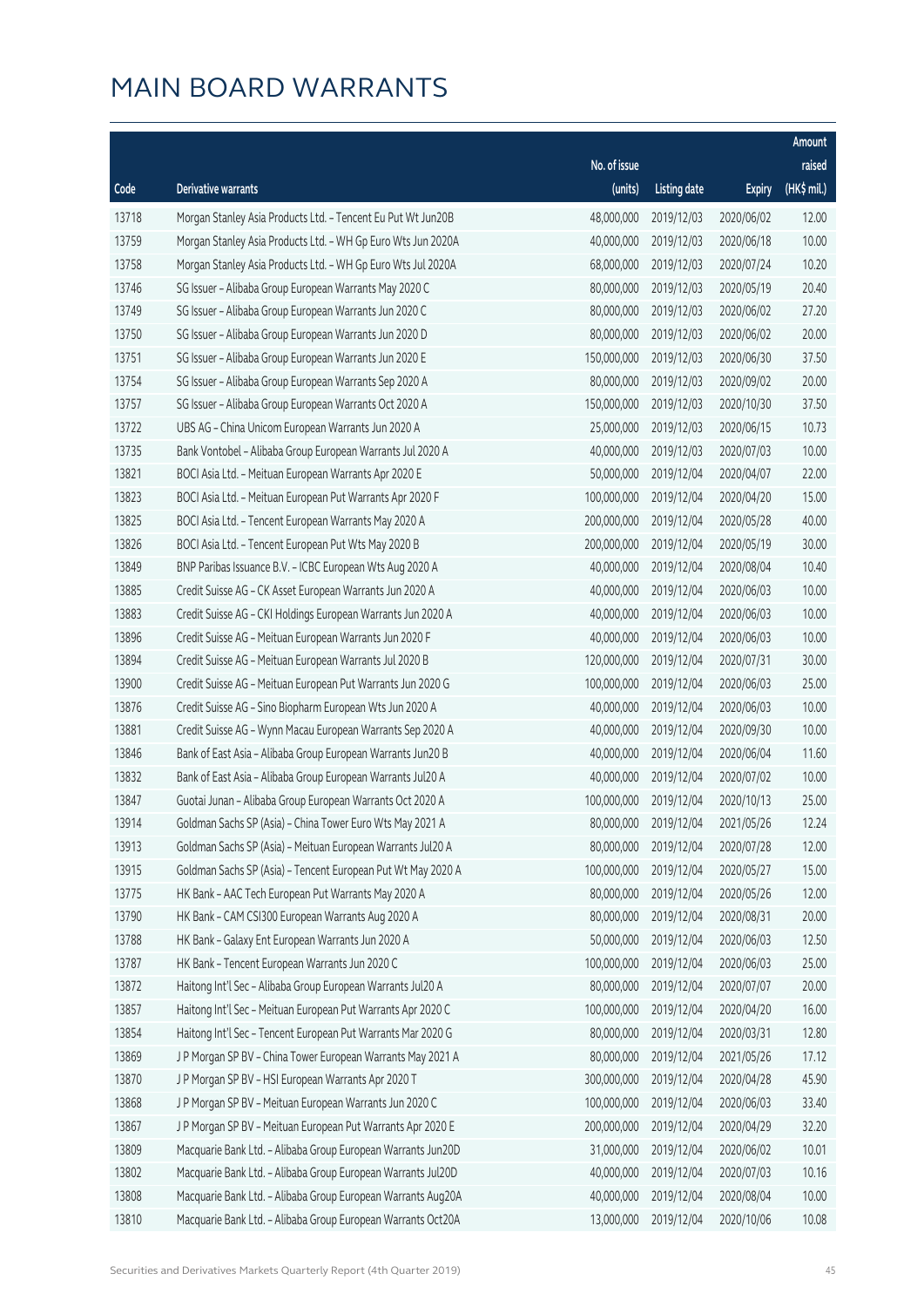|       |                                                              |              |                       |               | Amount      |
|-------|--------------------------------------------------------------|--------------|-----------------------|---------------|-------------|
|       |                                                              | No. of issue |                       |               | raised      |
| Code  | Derivative warrants                                          | (units)      | <b>Listing date</b>   | <b>Expiry</b> | (HK\$ mil.) |
| 13776 | Macquarie Bank Ltd. - HKEX European Warrants Sep 2020 A      | 36,000,000   | 2019/12/04            | 2020/09/02    | 10.08       |
| 13778 | Macquarie Bank Ltd. - HKEX European Put Warrants Oct 2020 A  | 40,000,000   | 2019/12/04            | 2020/10/06    | 10.32       |
| 13791 | Macquarie Bank Ltd. - Meituan European Warrants Aug 2020 A   | 40,000,000   | 2019/12/04            | 2020/08/04    | 10.28       |
| 13797 | Macquarie Bank Ltd. - Meituan European Warrants Jan 2021 C   | 40,000,000   | 2019/12/04            | 2021/01/05    | 10.40       |
| 13799 | Macquarie Bank Ltd. - PA Gooddoctor European Warrants Jan21A | 40,000,000   | 2019/12/04            | 2021/01/05    | 10.40       |
| 13780 | Macquarie Bank Ltd. - SUNAC European Warrants Aug 2020 A     | 32,500,000   | 2019/12/04            | 2020/08/04    | 10.04       |
| 13783 | Macquarie Bank Ltd. - SUNAC European Put Warrants Jul 2020 B | 29,500,000   | 2019/12/04            | 2020/07/03    | 10.12       |
| 13779 | Macquarie Bank Ltd. - Tsingtao Brew European Warrants Jun20A | 28,200,000   | 2019/12/04            | 2020/06/16    | 10.01       |
| 13767 | Morgan Stanley Asia Products Ltd. - Meituan Euro Wts Jul20 A | 80,000,000   | 2019/12/04            | 2020/07/28    | 12.00       |
| 13859 | Morgan Stanley Asia Products Ltd. - Meituan Euro Wts Oct20 C | 80,000,000   | 2019/12/04            | 2020/10/16    | 20.00       |
| 13772 | Morgan Stanley Asia Products Ltd. - Meituan Eu Put Wt Apr20A | 68,000,000   | 2019/12/04            | 2020/04/20    | 12.72       |
| 13768 | Morgan Stanley Asia Products Ltd. - Meituan Eu Put Wt Oct20B | 68,000,000   | 2019/12/04            | 2020/10/19    | 10.27       |
| 13763 | Morgan Stanley Asia Products Ltd. - Tencent Euro Wts May20 B | 68,000,000   | 2019/12/04            | 2020/05/04    | 21.01       |
| 13765 | Morgan Stanley Asia Products Ltd. - Tencent Euro Wts Oct20 A | 68,000,000   | 2019/12/04            | 2020/10/27    | 10.27       |
| 13905 | SG Issuer - Alibaba Group European Warrants May 2020 D       | 150,000,000  | 2019/12/04            | 2020/05/18    | 44.25       |
| 13902 | SG Issuer - Alibaba Group European Warrants Jun 2020 F       | 80,000,000   | 2019/12/04            | 2020/06/03    | 20.00       |
| 13906 | SG Issuer - Alibaba Group European Warrants Jun 2020 G       | 150,000,000  | 2019/12/04            | 2020/06/03    | 62.25       |
| 13909 | SG Issuer - Alibaba Group European Warrants Jun 2020 H       | 80,000,000   | 2019/12/04            | 2020/06/03    | 26.40       |
| 13910 | SG Issuer - Alibaba Group European Warrants Jul 2020 A       | 100,000,000  | 2019/12/04            | 2020/07/06    | 25.00       |
| 13911 | SG Issuer - Alibaba Group European Warrants Jul 2020 B       | 200,000,000  | 2019/12/04            | 2020/07/31    | 50.00       |
| 13903 | SG Issuer - Meituan European Warrants May 2020 B             | 20,000,000   | 2019/12/04            | 2020/05/11    | 10.00       |
| 13852 | UBS AG - Meituan European Warrants Sep 2020 A                | 100,000,000  | 2019/12/04            | 2020/09/30    | 25.00       |
| 13862 | Bank Vontobel - Alibaba Group European Warrants Jun 2020 A   | 40,000,000   | 2019/12/04            | 2020/06/22    | 10.00       |
| 13864 | Bank Vontobel - Alibaba Group European Warrants Oct 2020 A   | 40,000,000   | 2019/12/04            | 2020/10/06    | 10.00       |
| 13961 | Credit Suisse AG - China Aoyuan European Warrants Jul 2020 A | 40,000,000   | 2019/12/05            | 2020/07/31    | 10.00       |
| 13956 | Credit Suisse AG - Sino Biopharm European Wts Apr 2020 A     | 70,000,000   | 2019/12/05            | 2020/04/22    | 10.50       |
| 13960 | Credit Suisse AG - SUNAC European Warrants Jun 2020 A        |              | 40,000,000 2019/12/05 | 2020/06/04    | 10.00       |
| 13958 | Credit Suisse AG - Tencent Euro Put Wts May 2020 A           | 200,000,000  | 2019/12/05            | 2020/05/19    | 30.00       |
| 13963 | Credit Suisse AG - Xiaomi European Put Warrants Dec 2020 B   | 60,000,000   | 2019/12/05            | 2020/12/23    | 10.02       |
| 14000 | Goldman Sachs SP (Asia) - Meituan European Warrants Aug 20 A | 80,000,000   | 2019/12/05            | 2020/08/31    | 20.00       |
| 13993 | Goldman Sachs SP (Asia) - Meituan European Put Wts Apr2020 G | 70,000,000   | 2019/12/05            | 2020/04/20    | 10.50       |
| 13994 | Goldman Sachs SP (Asia) - Xiaomi European Put Wts May 2021 A | 70,000,000   | 2019/12/05            | 2021/05/26    | 10.50       |
| 13925 | HK Bank - Meituan Dianping European Put Warrants Apr 2020 D  | 100,000,000  | 2019/12/05            | 2020/04/20    | 15.00       |
| 13928 | HK Bank - Xiaomi European Put Warrants Dec 2020 B            | 100,000,000  | 2019/12/05            | 2020/12/23    | 15.00       |
| 13938 | Haitong Int'l Sec - Alibaba Group European Warrants Jun 20 B | 100,000,000  | 2019/12/05            | 2020/06/10    | 25.00       |
| 13989 | J P Morgan SP BV - China Unicom European Warrants Nov 2020 A | 80,000,000   | 2019/12/05            | 2020/11/30    | 12.08       |
| 13986 | J P Morgan SP BV - HSI European Warrants Jun 2020 N          | 300,000,000  | 2019/12/05            | 2020/06/29    | 75.60       |
| 13992 | J P Morgan SP BV - Xiaomi European Warrants Aug 2020 A       | 100,000,000  | 2019/12/05            | 2020/08/31    | 15.20       |
| 13935 | Macquarie Bank Ltd. - AAC Tech European Wts Jul 2020 A       | 36,700,000   | 2019/12/05            | 2020/07/03    | 10.02       |
| 13936 | Macquarie Bank Ltd. - Alibaba Group European Warrants Aug20B | 33,500,000   | 2019/12/05            | 2020/08/04    | 10.08       |
| 13933 | Macquarie Bank Ltd. - ICBC European Warrants Aug 2020 A      | 40,000,000   | 2019/12/05            | 2020/08/04    | 10.12       |
| 13932 | Macquarie Bank Ltd. - SHK Ppt European Warrants Jul 2020 A   | 39,500,000   | 2019/12/05            | 2020/07/03    | 10.07       |
| 13978 | SG Issuer - Alibaba Group European Warrants Jun 2020 I       | 80,000,000   | 2019/12/05            | 2020/06/04    | 20.00       |
| 13969 | SG Issuer - Xiaomi European Warrants Apr 2020 A              | 25,000,000   | 2019/12/05            | 2020/04/02    | 10.00       |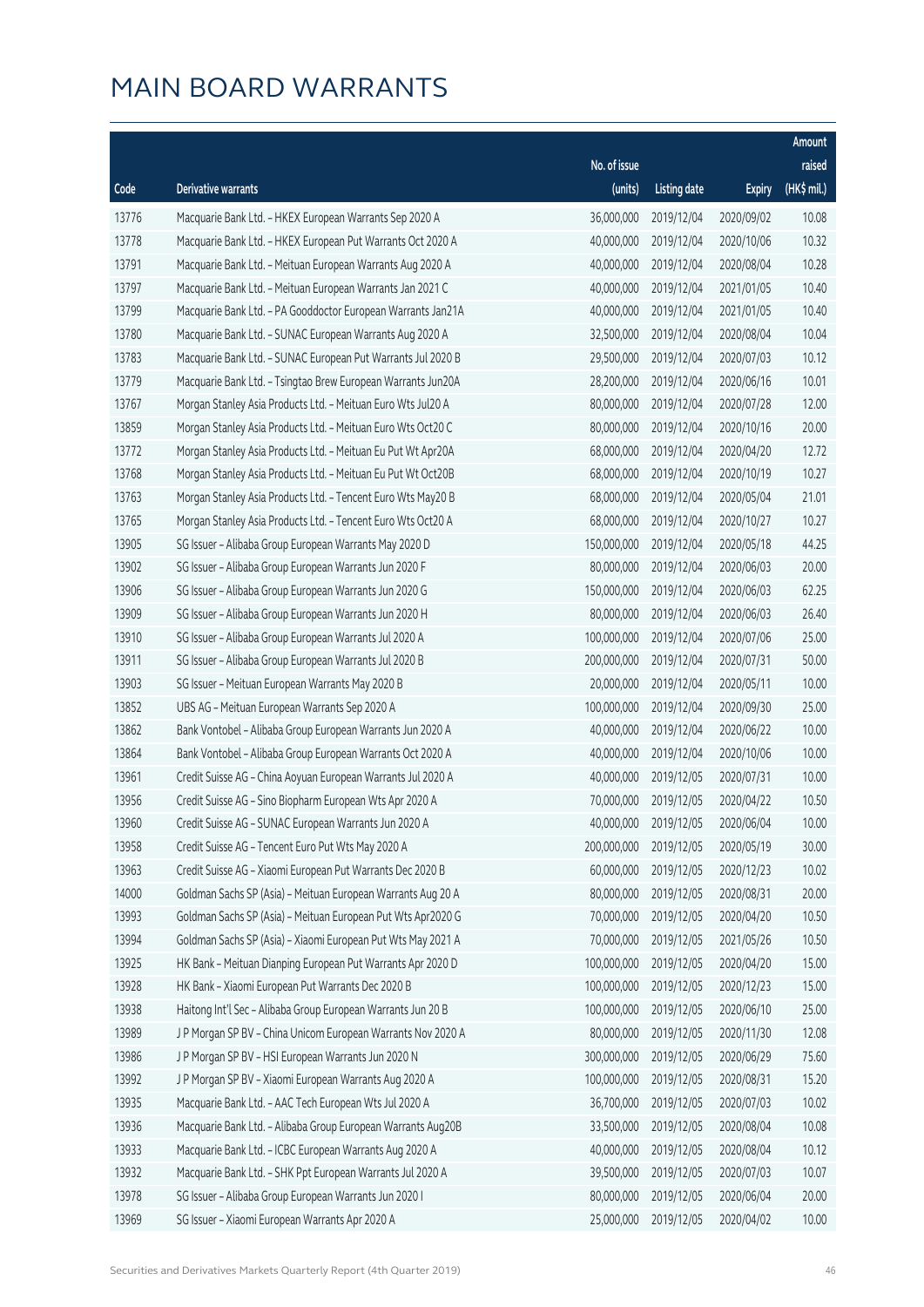|        |                                                              |              |                       |               | Amount      |
|--------|--------------------------------------------------------------|--------------|-----------------------|---------------|-------------|
|        |                                                              | No. of issue |                       |               | raised      |
| Code   | Derivative warrants                                          | (units)      | <b>Listing date</b>   | <b>Expiry</b> | (HK\$ mil.) |
| 13937  | UBS AG - MTR Corporation European Warrants Jun 2020 A        | 60,000,000   | 2019/12/05            | 2020/06/24    | 10.02       |
| 13953  | Bank Vontobel - CITIC Sec European Warrants Jul 2020 A       | 50,000,000   | 2019/12/05            | 2020/07/29    | 10.00       |
| 13939  | Bank Vontobel - CNBM European Warrants Jun 2020 A            | 70,000,000   | 2019/12/05            | 2020/06/30    | 10.50       |
| 13948  | Bank Vontobel - China Shenhua European Warrants Apr 2020 A   | 60,000,000   | 2019/12/05            | 2020/04/22    | 10.80       |
| 13941  | Bank Vontobel - Meituan European Warrants Jun 2020 B         | 30,000,000   | 2019/12/05            | 2020/06/04    | 10.50       |
| 13943  | Bank Vontobel - Meituan European Put Warrants Jun 2020 C     | 60,000,000   | 2019/12/05            | 2020/06/04    | 15.60       |
| 13945  | Bank Vontobel - Tencent European Warrants Apr 2020 H         | 100,000,000  | 2019/12/05            | 2020/04/24    | 15.00       |
| 13949  | Bank Vontobel - Xiaomi European Warrants Jul 2020 A          | 40,000,000   | 2019/12/05            | 2020/07/03    | 10.00       |
| 13952  | Bank Vontobel - Xiaomi European Put Warrants Jun 2020 A      | 30,000,000   | 2019/12/05            | 2020/06/04    | 10.20       |
| 13507# | Bank Vontobel - Alibaba Group European Warrants May 2020 A   | 40,000,000   | 2019/12/05            | 2020/05/25    | 15.00       |
| 14049  | BOCI Asia Ltd. - BYD Company European Warrants Apr 2020 A    | 50,000,000   | 2019/12/06            | 2020/04/20    | 10.50       |
| 14054  | BOCI Asia Ltd. - China Tower European Warrants May 2021 A    | 80,000,000   | 2019/12/06            | 2021/05/26    | 14.40       |
| 14071  | Credit Suisse AG - CM Bank European Warrants Jun 2020 A      | 50,000,000   | 2019/12/06            | 2020/06/05    | 12.50       |
| 14070  | Credit Suisse AG - China Shenhua European Wts Apr 2020 B     | 60,000,000   | 2019/12/06            | 2020/04/22    | 10.02       |
| 14067  | Credit Suisse AG - CSPC Pharma European Warrants Jun 2020 A  | 50,000,000   | 2019/12/06            | 2020/06/30    | 12.50       |
| 14074  | Credit Suisse AG - JXR European Warrants Jun 2020 A          | 40,000,000   | 2019/12/06            | 2020/06/05    | 10.00       |
| 14069  | Credit Suisse AG - MTRC European Warrants Jun 2020 A         | 40,000,000   | 2019/12/06            | 2020/06/05    | 10.00       |
| 14075  | Credit Suisse AG - PA Gooddoctor European Warrants Jun2020 B | 80,000,000   | 2019/12/06            | 2020/06/05    | 20.00       |
| 14016  | Bank of East Asia - Alibaba Group European Warrants Jul20 B  | 40,000,000   | 2019/12/06            | 2020/07/03    | 10.00       |
| 14017  | Bank of East Asia - Alibaba Group European Warrants Sep20 B  | 40,000,000   | 2019/12/06            | 2020/09/30    | 10.00       |
| 14097  | Goldman Sachs SP (Asia) - China Mobile Euro Wts May 2020 B   | 80,000,000   | 2019/12/06            | 2020/05/29    | 12.00       |
| 14104  | Goldman Sachs SP (Asia) - Ping An European Wts Mar 2020 E    | 80,000,000   | 2019/12/06            | 2020/03/06    | 12.00       |
| 14103  | Goldman Sachs SP (Asia) - Tencent European Put Wt Mar 2020 G | 100,000,000  | 2019/12/06            | 2020/03/18    | 17.30       |
| 14003  | HK Bank - China Life European Warrants Sep 2020 A            | 80,000,000   | 2019/12/06            | 2020/09/08    | 12.00       |
| 14004  | HK Bank - CSPC Pharma European Warrants Jul 2020 A           | 80,000,000   | 2019/12/06            | 2020/07/31    | 20.00       |
| 14006  | HK Bank - HSI European Warrants Jun 2020 F                   | 180,000,000  | 2019/12/06            | 2020/06/29    | 27.00       |
| 14025  | HK Bank - Meituan European Warrants Jul 2020 B               |              | 80,000,000 2019/12/06 | 2020/07/31    | 20.00       |
| 14026  | HK Bank - Meituan Dianping European Put Warrants Dec 2020 A  | 100,000,000  | 2019/12/06            | 2020/12/23    | 18.00       |
| 14044  | Haitong Int'l Sec - Alibaba Group European Warrants Jun20 C  | 80,000,000   | 2019/12/06            | 2020/06/18    | 26.40       |
| 14039  | Haitong Int'l Sec - China Mobile European Wts Jun 2020 A     | 40,000,000   | 2019/12/06            | 2020/06/15    | 10.00       |
| 14043  | Haitong Int'l Sec - Kingsoft European Warrants Apr 2020 A    | 60,000,000   | 2019/12/06            | 2020/04/28    | 10.80       |
| 14058  | J P Morgan SP BV - China Mobile European Wts Jun 2020 A      | 100,000,000  | 2019/12/06            | 2020/06/12    | 25.40       |
| 14065  | J P Morgan SP BV - HSCEI European Wts Jun 2020 B             | 200,000,000  | 2019/12/06            | 2020/06/29    | 50.00       |
| 14055  | J P Morgan SP BV - HSI European Warrants Jul 2020 C          | 400,000,000  | 2019/12/06            | 2020/07/30    | 100.40      |
| 14056  | J P Morgan SP BV - HSI European Warrants Jul 2020 D          | 400,000,000  | 2019/12/06            | 2020/07/30    | 100.40      |
| 14063  | J P Morgan SP BV - ICBC European Warrants Mar 2020 C         | 100,000,000  | 2019/12/06            | 2020/03/27    | 19.20       |
| 14057  | J P Morgan SP BV - Meituan European Warrants Jul 2020 D      | 100,000,000  | 2019/12/06            | 2020/07/31    | 25.10       |
| 14060  | J P Morgan SP BV - NCI European Warrants Jun 2020 A          | 80,000,000   | 2019/12/06            | 2020/06/30    | 20.24       |
| 14061  | J P Morgan SP BV - Tencent European Warrants Oct 2020 A      | 250,000,000  | 2019/12/06            | 2020/10/30    | 38.00       |
| 14019  | Macquarie Bank Ltd. - Alibaba Group European Warrants Jul20E | 40,000,000   | 2019/12/06            | 2020/07/03    | 10.20       |
| 14023  | Macquarie Bank Ltd. - Alibaba Group European Warrants Aug20C | 40,000,000   | 2019/12/06            | 2020/08/04    | 10.08       |
| 14024  | Macquarie Bank Ltd. - Galaxy Ent European Wts Aug 2020 A     | 24,000,000   | 2019/12/06            | 2020/08/04    | 10.03       |
| 14027  | Macquarie Bank Ltd. - ZA Onine European Warrants Dec 2020 A  | 29,400,000   | 2019/12/06            | 2020/12/16    | 10.03       |
| 14076  | SG Issuer - CC Bank European Warrants Jul 2020 B             | 60,000,000   | 2019/12/06            | 2020/07/24    | 10.20       |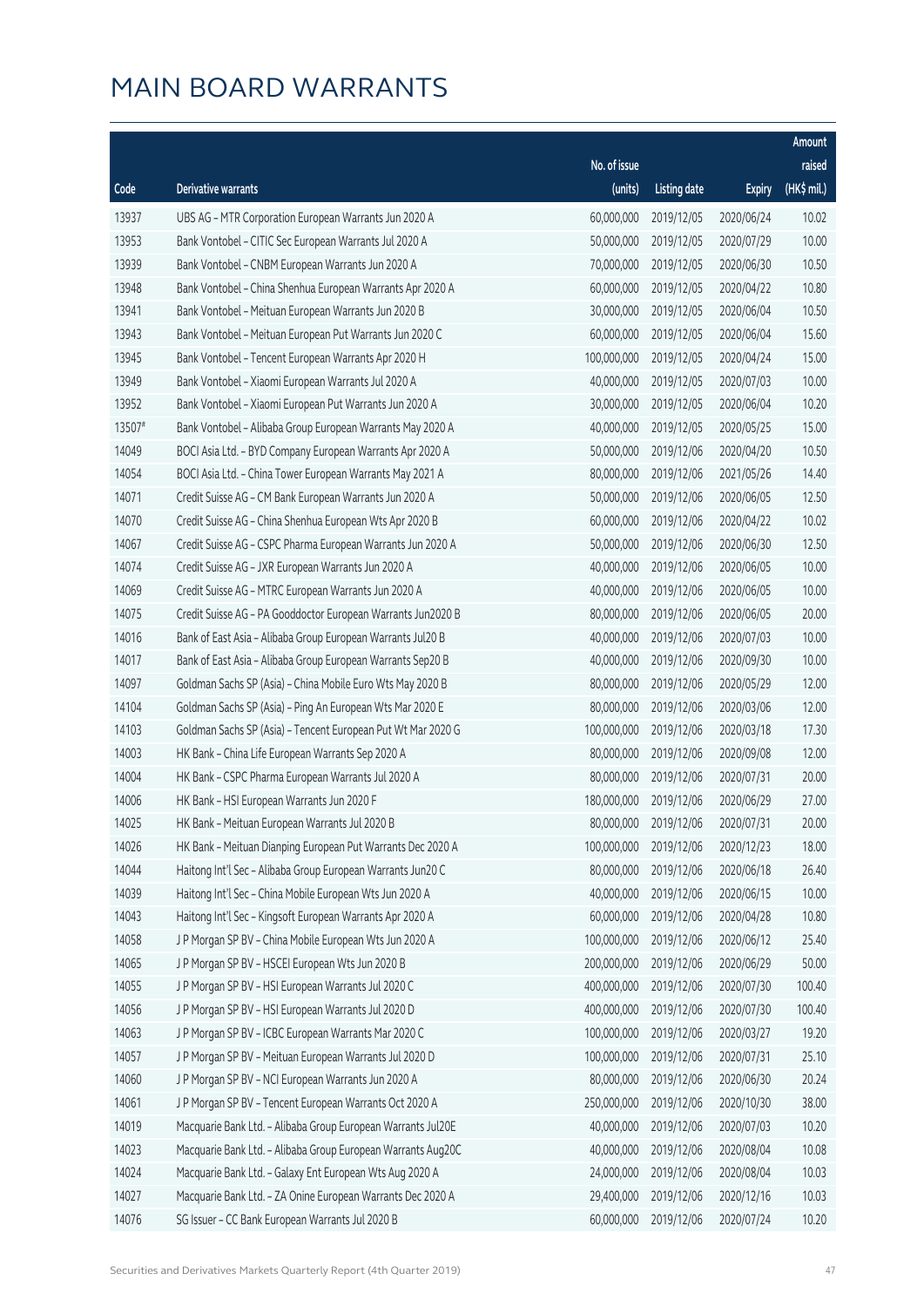|       |                                                              |              |                       |               | Amount      |
|-------|--------------------------------------------------------------|--------------|-----------------------|---------------|-------------|
|       |                                                              | No. of issue |                       |               | raised      |
| Code  | Derivative warrants                                          | (units)      | <b>Listing date</b>   | <b>Expiry</b> | (HK\$ mil.) |
| 14080 | SG Issuer - China Mobile European Warrants Jun 2020 B        | 50,000,000   | 2019/12/06            | 2020/06/30    | 14.00       |
| 14088 | SG Issuer - CNOOC European Warrants Sep 2020 A               | 70,000,000   | 2019/12/06            | 2020/09/25    | 10.50       |
| 14091 | SG Issuer - CSPC Pharma European Warrants Jun 2020 C         | 60,000,000   | 2019/12/06            | 2020/06/22    | 10.80       |
| 14083 | SG Issuer - China Unicom European Warrants Nov 2020 A        | 80,000,000   | 2019/12/06            | 2020/11/25    | 12.00       |
| 14093 | SG Issuer - ICBC European Warrants Jul 2020 A                | 60,000,000   | 2019/12/06            | 2020/07/24    | 10.20       |
| 14096 | SG Issuer - PetroChina European Warrants Jul 2020 A          | 150,000,000  | 2019/12/06            | 2020/07/31    | 37.50       |
| 14033 | UBS AG - China Mobile European Warrants Apr 2020 A           | 100,000,000  | 2019/12/06            | 2020/04/24    | 15.00       |
| 14048 | UBS AG - Galaxy Ent European Warrants Apr 2020 A             | 60,000,000   | 2019/12/06            | 2020/04/03    | 10.02       |
| 14038 | UBS AG - Meituan European Put Warrants Apr 2020 E            | 100,000,000  | 2019/12/06            | 2020/04/20    | 15.70       |
| 14030 | UBS AG - Tencent European Put Warrants May 2020 A            | 300,000,000  | 2019/12/06            | 2020/05/19    | 45.00       |
| 14141 | BOCI Asia Ltd. - China Mobile European Warrants Jun 2020 A   | 50,000,000   | 2019/12/09            | 2020/06/15    | 12.50       |
| 14142 | BOCI Asia Ltd. - China Unicom European Warrants Nov 2020 A   | 70,000,000   | 2019/12/09            | 2020/11/25    | 10.50       |
| 14143 | BOCI Asia Ltd. - Ping An European Warrants Mar 2020 E        | 70,000,000   | 2019/12/09            | 2020/03/24    | 10.50       |
| 14192 | BNP Paribas Issuance B.V. - SUNAC European Wts Jul 2020 A    | 40,000,000   | 2019/12/09            | 2020/07/03    | 10.00       |
| 14184 | Credit Suisse AG - China Coal European Warrants Jun 2020 A   | 40,000,000   | 2019/12/09            | 2020/06/08    | 10.00       |
| 14185 | Credit Suisse AG - Meituan European Put Warrants Dec 2020 A  | 100,000,000  | 2019/12/09            | 2020/12/23    | 15.00       |
| 14198 | Goldman Sachs SP (Asia) - AIA European Warrants Mar 2020 B   | 80,000,000   | 2019/12/09            | 2020/03/26    | 33.28       |
| 14205 | Goldman Sachs SP (Asia) - Evergrande European Wts Apr 2020 A | 70,000,000   | 2019/12/09            | 2020/04/23    | 10.50       |
| 14197 | Goldman Sachs SP (Asia) - Ping An European Wts Mar 2020 F    | 100,000,000  | 2019/12/09            | 2020/03/24    | 15.00       |
| 14200 | Goldman Sachs SP (Asia) - Sands China Ltd Euro Wts Mar2020 A | 80,000,000   | 2019/12/09            | 2020/03/26    | 12.00       |
| 14148 | Haitong Int'l Sec - Country Garden European Warrants Oct20 A | 50,000,000   | 2019/12/09            | 2020/10/27    | 11.00       |
| 14152 | J P Morgan SP BV - China Mobile European Put Wts Jun 2020 A  | 100,000,000  | 2019/12/09            | 2020/06/30    | 25.40       |
| 14153 | J P Morgan SP BV - Ch Overseas European Warrants Dec 2020 A  | 80,000,000   | 2019/12/09            | 2020/12/31    | 20.08       |
| 14151 | J P Morgan SP BV - Kingsoft European Warrants Jul 2020 A     | 80,000,000   | 2019/12/09            | 2020/07/31    | 16.08       |
| 14150 | J P Morgan SP BV - PetroChina European Warrants Jul 2020 A   | 100,000,000  | 2019/12/09            | 2020/07/06    | 25.00       |
| 14133 | Macquarie Bank Ltd. - Fortune REIT European Wts Apr 2021 A   | 29,700,000   | 2019/12/09            | 2021/04/16    | 10.01       |
| 14128 | Macquarie Bank Ltd. - Galaxy Ent European Wts Jul 2020 A     |              | 30,500,000 2019/12/09 | 2020/07/03    | 10.13       |
| 14129 | Macquarie Bank Ltd. - Galaxy Ent European Put Wts Jul 2020 A | 32,000,000   | 2019/12/09            | 2020/07/03    | 10.27       |
| 14134 | Macquarie Bank Ltd. - Lenovo European Put Warrants Oct2020 A | 29,500,000   | 2019/12/09            | 2020/10/06    | 10.00       |
| 14163 | SG Issuer - Galaxy Ent European Warrants Apr 2020 C          | 70,000,000   | 2019/12/09            | 2020/04/24    | 10.50       |
| 14157 | SG Issuer - HSI European Warrants Jun 2020 A                 | 300,000,000  | 2019/12/09            | 2020/06/29    | 45.00       |
| 14155 | SG Issuer - HSI European Put Warrants May 2020 A             | 300,000,000  | 2019/12/09            | 2020/05/28    | 45.00       |
| 14156 | SG Issuer - HSI European Put Warrants May 2020 B             | 300,000,000  | 2019/12/09            | 2020/05/28    | 51.00       |
| 14171 | SG Issuer - Lenovo European Warrants Jun 2020 A              | 25,000,000   | 2019/12/09            | 2020/06/30    | 10.00       |
| 14172 | SG Issuer - NCI European Warrants Apr 2020 A                 | 70,000,000   | 2019/12/09            | 2020/04/27    | 10.50       |
| 14178 | SG Issuer - Ping An European Put Warrants May 2020 A         | 40,000,000   | 2019/12/09            | 2020/05/21    | 10.00       |
| 14105 | SG Issuer - Tencent European Put Warrants Jun 2020 A         | 150,000,000  | 2019/12/09            | 2020/06/22    | 22.50       |
| 14147 | UBS AG - AAC Tech European Put Warrants Mar 2020 A           | 40,000,000   | 2019/12/09            | 2020/03/26    | 10.56       |
| 14144 | UBS AG - CNBM European Wts Sep 2020 A                        | 80,000,000   | 2019/12/09            | 2020/09/25    | 12.00       |
| 14146 | UBS AG - Xiaomi European Warrants Sep 2020 A                 | 70,000,000   | 2019/12/09            | 2020/09/23    | 11.76       |
| 14212 | BOCI Asia Ltd. - CSPC Pharma European Warrants Mar 2020 A    | 70,000,000   | 2019/12/10            | 2020/03/26    | 11.20       |
| 14213 | BOCI Asia Ltd. - Sunny Optical European Warrants Mar 2020 B  | 70,000,000   | 2019/12/10            | 2020/03/24    | 10.50       |
| 14246 | Credit Suisse AG - BOC HK European Put Warrants Jul 2020 A   | 40,000,000   | 2019/12/10            | 2020/07/30    | 10.00       |
| 14245 | Credit Suisse AG - CICC European Warrants Sep 2020 A         | 40,000,000   | 2019/12/10            | 2020/09/30    | 10.00       |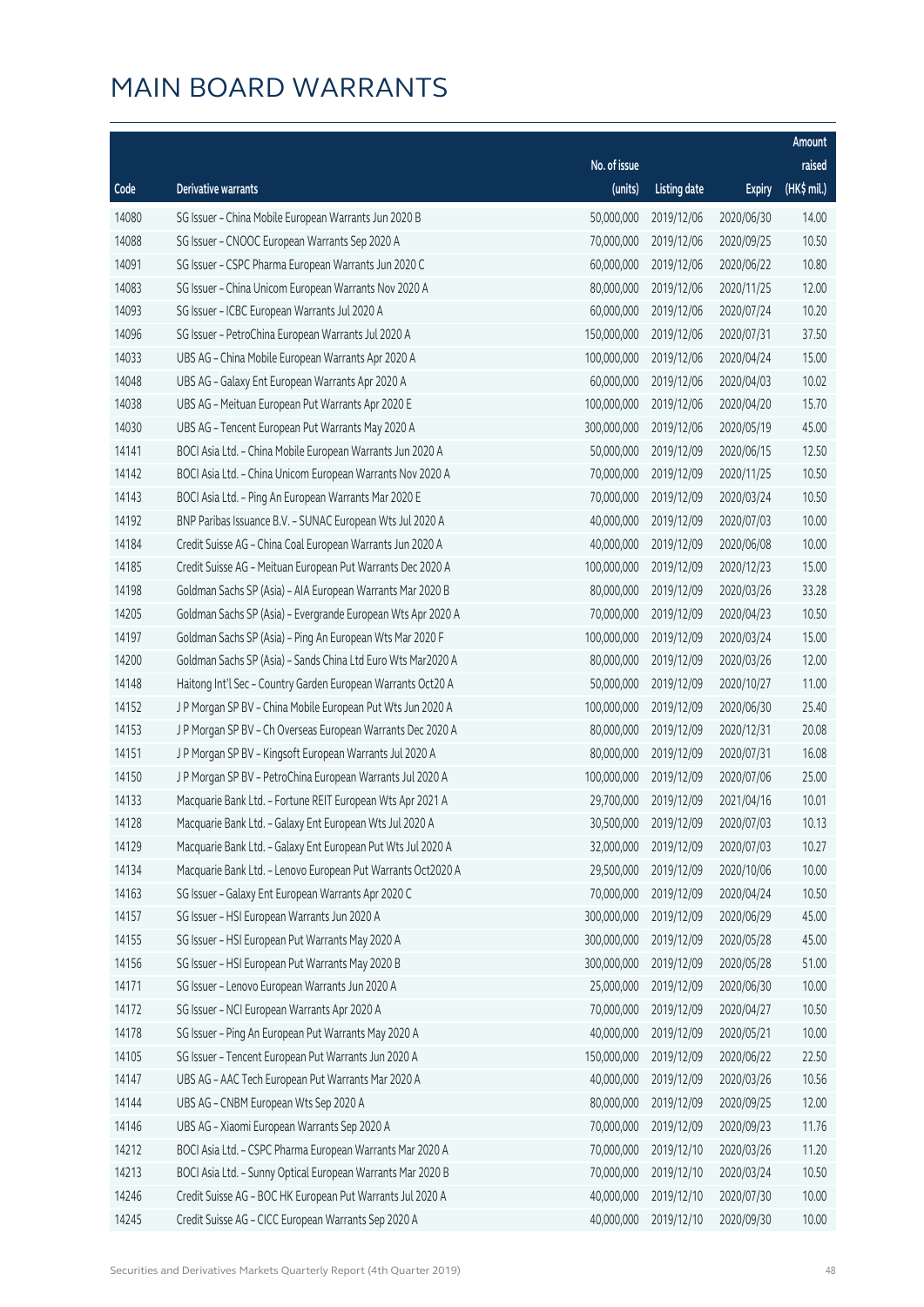|        |                                                              |              |                       |               | Amount      |
|--------|--------------------------------------------------------------|--------------|-----------------------|---------------|-------------|
|        |                                                              | No. of issue |                       |               | raised      |
| Code   | Derivative warrants                                          | (units)      | <b>Listing date</b>   | <b>Expiry</b> | (HK\$ mil.) |
| 14247  | Credit Suisse AG - China Mobile European Warrants Jun 2020 A | 60,000,000   | 2019/12/10            | 2020/06/30    | 15.00       |
| 14227  | Credit Suisse AG - CNBM European Warrants Sep 2020 A         | 70,000,000   | 2019/12/10            | 2020/09/25    | 10.50       |
| 14226  | Credit Suisse AG - Evergrande European Warrants Apr 2020 A   | 70,000,000   | 2019/12/10            | 2020/04/23    | 10.50       |
| 14233  | Credit Suisse AG - Baiyunshan Ph European Warrants Jun2020 A | 40,000,000   | 2019/12/10            | 2020/06/09    | 10.00       |
| 14244  | Credit Suisse AG - CRRC Times European Warrants Jun 2020 A   | 40,000,000   | 2019/12/10            | 2020/06/09    | 10.00       |
| 14306  | Goldman Sachs SP (Asia) - China Overseas European Wts Jun20A | 60,000,000   | 2019/12/10            | 2020/06/30    | 15.00       |
| 14301  | Goldman Sachs SP (Asia) - HSBC European Warrants May 2020 A  | 80,000,000   | 2019/12/10            | 2020/05/28    | 12.00       |
| 14300  | Goldman Sachs SP (Asia) - HSI European Warrants Mar 2020 E   | 150,000,000  | 2019/12/10            | 2020/03/30    | 22.50       |
| 14302  | Goldman Sachs SP (Asia) - MTR Corporation European Wt Apr20A | 60,000,000   | 2019/12/10            | 2020/04/22    | 10.02       |
| 14225  | J P Morgan SP BV - Weigao Group European Warrants Nov 2020 A | 80,000,000   | 2019/12/10            | 2020/11/30    | 20.08       |
| 14211  | Macquarie Bank Ltd. - China East Air European Wts Jul 2020 A | 23,000,000   | 2019/12/10            | 2020/07/17    | 10.12       |
| 14210  | Macquarie Bank Ltd. - Sinopharm European Warrants Jun 2021 A | 21,300,000   | 2019/12/10            | 2021/06/02    | 10.03       |
| 14249  | Morgan Stanley Asia Products Ltd. - Xiaomi Euro Wts Apr20A   | 68,000,000   | 2019/12/10            | 2020/04/23    | 10.20       |
| 14253  | Morgan Stanley Asia Products Ltd. - Xiaomi Euro Wts Aug20A   | 68,000,000   | 2019/12/10            | 2020/08/25    | 10.47       |
| 14254  | Morgan Stanley Asia Products Ltd. - Xiaomi Eu Put Wts Aug20A | 40,000,000   | 2019/12/10            | 2020/08/21    | 10.00       |
| 14281  | SG Issuer - Alibaba Group European Warrants Mar 2021 A       | 200,000,000  | 2019/12/10            | 2021/03/31    | 50.00       |
| 14284  | SG Issuer - Alibaba Group European Warrants Jun 2021 A       | 200,000,000  | 2019/12/10            | 2021/06/30    | 50.00       |
| 14285  | SG Issuer - Alibaba Group European Warrants Dec 2021 A       | 200,000,000  | 2019/12/10            | 2021/12/31    | 50.00       |
| 14294  | SG Issuer - CSOP A50 ETF European Warrants Jun 2020 B        | 80,000,000   | 2019/12/10            | 2020/06/22    | 12.00       |
| 14295  | SG Issuer - A50 China European Warrants Jul 2020 A           | 80,000,000   | 2019/12/10            | 2020/07/24    | 12.00       |
| 14289  | SG Issuer - SUNAC European Warrants May 2020 A               | 30,000,000   | 2019/12/10            | 2020/05/26    | 11.10       |
| 14218  | UBS AG - CSOP A50 ETF European Warrants Jun 2020 B           | 70,000,000   | 2019/12/10            | 2020/06/29    | 10.50       |
| 14219  | UBS AG - Sunny Optical European Warrants Apr 2020 A          | 60,000,000   | 2019/12/10            | 2020/04/23    | 10.44       |
| 14223  | UBS AG - Sunny Optical European Put Warrants Apr 2020 A      | 60,000,000   | 2019/12/10            | 2020/04/27    | 12.12       |
| 14265  | Bank Vontobel - CK Asset European Warrants Jun 2020 A        | 30,000,000   | 2019/12/10            | 2020/06/09    | 10.50       |
| 14268  | Bank Vontobel - China Mobile European Warrants Jul 2020 A    | 30,000,000   | 2019/12/10            | 2020/07/31    | 12.90       |
| 14279  | Bank Vontobel - China Mobile European Put Warrants Jul2020 A |              | 40,000,000 2019/12/10 | 2020/07/03    | 10.80       |
| 14266  | Bank Vontobel - GAC European Warrants Nov 2020 A             | 80,000,000   | 2019/12/10            | 2020/11/27    | 12.00       |
| 14267  | Bank Vontobel - Greatwall Motor European Warrants Apr 2020 A | 25,000,000   | 2019/12/10            | 2020/04/27    | 10.00       |
| 14263  | Bank Vontobel - Hang Seng Bank European Warrants Jul 2020 A  | 40,000,000   | 2019/12/10            | 2020/07/02    | 10.00       |
| 14257  | Bank Vontobel - Ping An European Put Warrants Jun 2020 A     | 20,000,000   | 2019/12/10            | 2020/06/26    | 10.00       |
| 14255  | Bank Vontobel - SHK Ppt European Warrants Jun 2020 A         | 20,000,000   | 2019/12/10            | 2020/06/09    | 11.60       |
| 14258  | Bank Vontobel - SJM Holdings European Warrants Aug 2020 A    | 80,000,000   | 2019/12/10            | 2020/08/24    | 12.00       |
| 14262  | Bank Vontobel - SUNAC European Warrants Jun 2020 A           | 40,000,000   | 2019/12/10            | 2020/06/09    | 11.20       |
| 13511# | Bank Vontobel - Alibaba Group European Warrants Nov 2020 A   | 40,000,000   | 2019/12/10            | 2020/11/03    | 11.20       |
| 14310  | BOCI Asia Ltd. - Meituan European Warrants Sep 2020 A        | 100,000,000  | 2019/12/11            | 2020/09/23    | 20.00       |
| 14320  | Credit Suisse AG - AIA European Warrants Jun 2020 B          | 70,000,000   | 2019/12/11            | 2020/06/10    | 17.50       |
| 14322  | Credit Suisse AG - China East Air European Wts Jun 2020 A    | 30,000,000   | 2019/12/11            | 2020/06/10    | 10.50       |
| 14315  | Credit Suisse AG - CMS European Warrants Jun 2020 A          | 40,000,000   | 2019/12/11            | 2020/06/10    | 10.00       |
| 14342  | Credit Suisse AG - HSBC European Wts Jun 2020 B              | 80,000,000   | 2019/12/11            | 2020/06/10    | 20.00       |
| 14313  | Credit Suisse AG - HSI European Warrants Apr 2020 A          | 150,000,000  | 2019/12/11            | 2020/04/28    | 22.50       |
| 14316  | Credit Suisse AG - Meituan European Warrants Oct 2020 A      | 100,000,000  | 2019/12/11            | 2020/10/09    | 15.00       |
| 14324  | Credit Suisse AG - Xiaomi European Warrants Apr 2020 A       | 100,000,000  | 2019/12/11            | 2020/04/27    | 15.00       |
| 14360  | Goldman Sachs SP (Asia) - ICBC European Warrants Apr 2020 A  | 80,000,000   | 2019/12/11            | 2020/04/23    | 12.00       |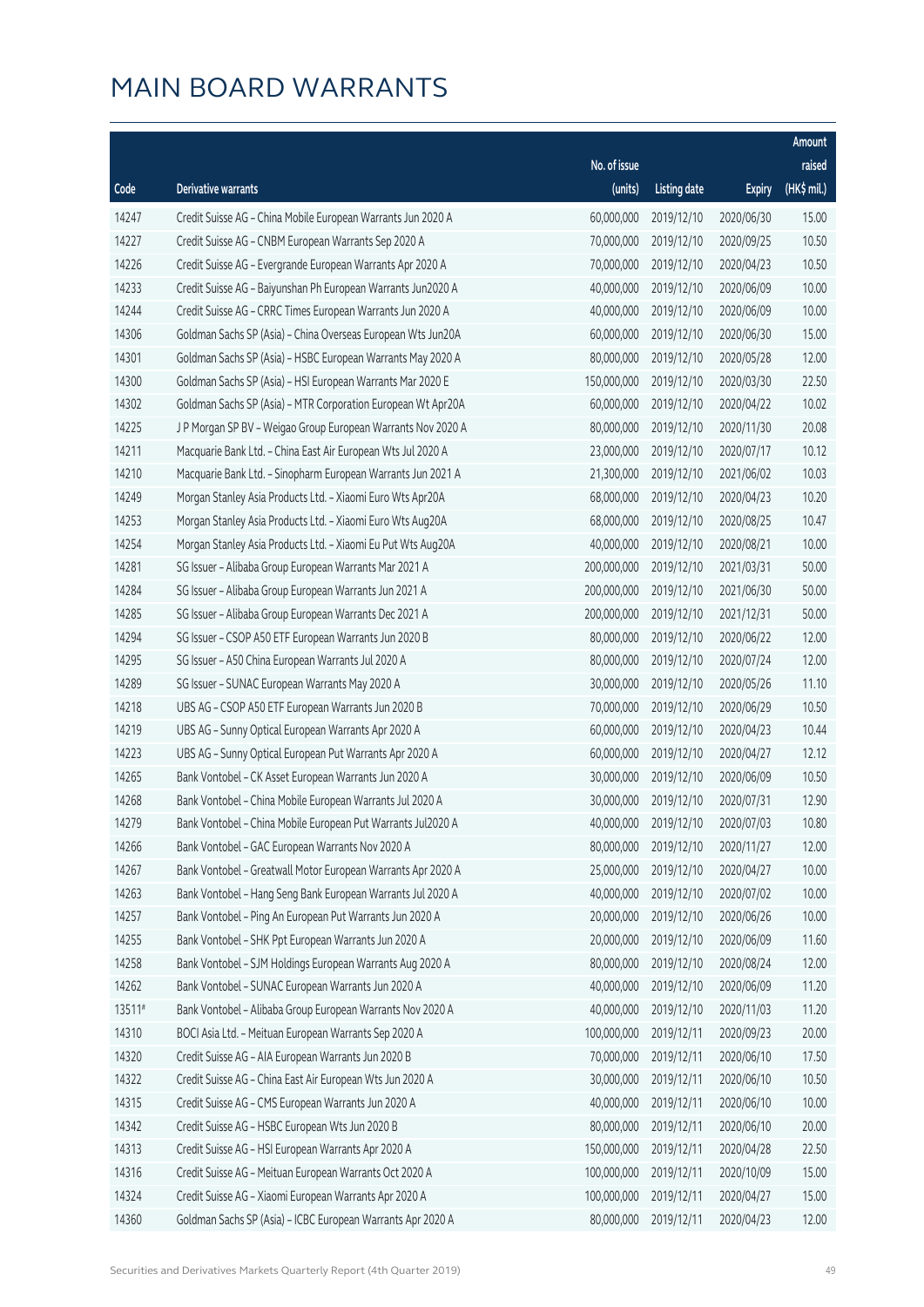|       |                                                              |              |                       |               | Amount      |
|-------|--------------------------------------------------------------|--------------|-----------------------|---------------|-------------|
|       |                                                              | No. of issue |                       |               | raised      |
| Code  | Derivative warrants                                          | (units)      | <b>Listing date</b>   | <b>Expiry</b> | (HK\$ mil.) |
| 14363 | Goldman Sachs SP (Asia) - Tencent European Wts Jun 2020 C    | 150,000,000  | 2019/12/11            | 2020/06/17    | 22.50       |
| 14364 | Goldman Sachs SP (Asia) - Tencent European Wts Oct 2020 A    | 150,000,000  | 2019/12/11            | 2020/10/27    | 22.50       |
| 14361 | Goldman Sachs SP (Asia) - Xiaomi European Wts Aug 2020 A     | 60,000,000   | 2019/12/11            | 2020/08/25    | 10.02       |
| 14331 | J P Morgan SP BV - CICC European Warrants Jul 2020 A         | 60,000,000   | 2019/12/11            | 2020/07/02    | 15.18       |
| 14330 | J P Morgan SP BV - CK Asset European Warrants Jul 2020 A     | 80,000,000   | 2019/12/11            | 2020/07/02    | 20.16       |
| 14327 | J P Morgan SP BV - China Life European Warrants Sep 2020 B   | 100,000,000  | 2019/12/11            | 2020/09/08    | 15.60       |
| 14333 | J P Morgan SP BV - CSOP A50 ETF European Warrants Jul 2020 A | 80,000,000   | 2019/12/11            | 2020/07/02    | 12.16       |
| 14328 | J P Morgan SP BV - HSI European Warrants Jun 2020 O          | 400,000,000  | 2019/12/11            | 2020/06/29    | 100.40      |
| 14329 | J P Morgan SP BV - HSI European Warrants Jul 2020 E          | 400,000,000  | 2019/12/11            | 2020/07/30    | 100.00      |
| 14336 | J P Morgan SP BV - CRRC Times European Warrants Jul 2020 A   | 50,000,000   | 2019/12/11            | 2020/07/02    | 12.55       |
| 14307 | Macquarie Bank Ltd. - WH Group European Warrants May 2021 A  | 38,400,000   | 2019/12/11            | 2021/05/18    | 10.02       |
| 14357 | SG Issuer - AAC Tech European Warrants Sep 2020 B            | 80,000,000   | 2019/12/11            | 2020/09/30    | 12.00       |
| 14352 | UBS AG - CAM CSI300 European Warrants May 2020 A             | 70,000,000   | 2019/12/11            | 2020/05/26    | 10.50       |
| 14350 | UBS AG - CNOOC European Warrants Apr 2020 A                  | 70,000,000   | 2019/12/11            | 2020/04/22    | 10.50       |
| 14343 | UBS AG - Ping An European Put Warrants Mar 2020 E            | 100,000,000  | 2019/12/11            | 2020/03/26    | 15.10       |
| 14354 | Bank Vontobel - Alibaba Group European Warrants Jun 2020 B   | 40,000,000   | 2019/12/11            | 2020/06/10    | 10.80       |
| 14355 | Bank Vontobel - Alibaba Group European Warrants Oct 2020 B   | 40,000,000   | 2019/12/11            | 2020/10/28    | 10.00       |
| 14419 | Credit Suisse AG - HSI European Warrants Jun 2020 A          | 150,000,000  | 2019/12/12            | 2020/06/29    | 22.50       |
| 14418 | Credit Suisse AG - Ping An European Put Warrants Mar 2020 E  | 100,000,000  | 2019/12/12            | 2020/03/30    | 15.00       |
| 14414 | Credit Suisse AG - ZA Onine European Warrants Apr 2020 B     | 50,000,000   | 2019/12/12            | 2020/04/27    | 10.00       |
| 14421 | Goldman Sachs SP (Asia) - CC Bank European Wts Apr 2020 B    | 80,000,000   | 2019/12/12            | 2020/04/23    | 12.00       |
| 14425 | Goldman Sachs SP (Asia) - Galaxy Ent European Wts Apr 2020 C | 80,000,000   | 2019/12/12            | 2020/04/24    | 12.00       |
| 14423 | Goldman Sachs SP (Asia) - Link REIT European Wts Aug 2020 A  | 70,000,000   | 2019/12/12            | 2020/08/03    | 10.50       |
| 14427 | Goldman Sachs SP (Asia) - NCI European Warrants Apr 2020 A   | 70,000,000   | 2019/12/12            | 2020/04/28    | 10.50       |
| 14397 | HK Bank - Sinopec Corp European Warrants Sep 2020 A          | 80,000,000   | 2019/12/12            | 2020/09/30    | 20.00       |
| 14379 | HK Bank - PetroChina European Warrants Sep 2020 A            | 80,000,000   | 2019/12/12            | 2020/09/30    | 20.00       |
| 14389 | HK Bank - Ping An European Warrants Jun 2020 A               |              | 80,000,000 2019/12/12 | 2020/06/30    | 20.80       |
| 14391 | HK Bank - Ping An European Warrants Mar 2022 A               | 180,000,000  | 2019/12/12            | 2022/03/28    | 27.00       |
| 14387 | HK Bank - Tencent European Warrants Apr 2020 A               | 100,000,000  | 2019/12/12            | 2020/04/24    | 18.00       |
| 14392 | HK Bank - Zhaojin Mining European Warrants Nov 2020 A        | 80,000,000   | 2019/12/12            | 2020/11/20    | 12.00       |
| 14410 | J P Morgan SP BV - AAC Tech European Warrants Jul 2020 A     | 50,000,000   | 2019/12/12            | 2020/07/02    | 21.25       |
| 14412 | J P Morgan SP BV - Bosideng European Warrants Jun 2020 A     | 25,000,000   | 2019/12/12            | 2020/06/11    | 10.10       |
| 14401 | J P Morgan SP BV - HSBC European Warrants Jul 2020 A         | 100,000,000  | 2019/12/12            | 2020/07/02    | 25.80       |
| 14378 | Macquarie Bank Ltd. - CK Asset European Warrants Jul 2020 A  | 40,000,000   | 2019/12/12            | 2020/07/03    | 10.20       |
| 14372 | Macquarie Bank Ltd. - China Taiping European Wts Aug 2020 A  | 23,500,000   | 2019/12/12            | 2020/08/14    | 10.08       |
| 14377 | Macquarie Bank Ltd. - New World Dev European Wts Jun 2021 A  | 38,000,000   | 2019/12/12            | 2021/06/02    | 10.03       |
| 14486 | SG Issuer - HSI European Warrants Jun 2020 B                 | 300,000,000  | 2019/12/12            | 2020/06/29    | 45.00       |
| 14367 | UBS AG - AAC Tech European Warrants Sep 2020 A               | 100,000,000  | 2019/12/12            | 2020/09/21    | 15.00       |
| 14365 | UBS AG - MTR Corporation European Warrants Jun 2020 B        | 60,000,000   | 2019/12/12            | 2020/06/15    | 15.06       |
| 14368 | UBS AG - PA Gooddoctor European Warrants May 2020 A          | 80,000,000   | 2019/12/12            | 2020/05/12    | 12.00       |
| 14468 | Bank Vontobel - AAC Tech European Warrants Apr 2020 C        | 20,000,000   | 2019/12/12            | 2020/04/29    | 10.00       |
| 14470 | Bank Vontobel - China Life European Warrants Sep 2020 A      | 40,000,000   | 2019/12/12            | 2020/09/07    | 10.00       |
| 14474 | Bank Vontobel - China Life European Warrants Dec 2020 A      | 40,000,000   | 2019/12/12            | 2020/12/04    | 10.00       |
| 14448 | Bank Vontobel - CNOOC European Warrants Apr 2020 A           | 70,000,000   | 2019/12/12            | 2020/04/24    | 10.50       |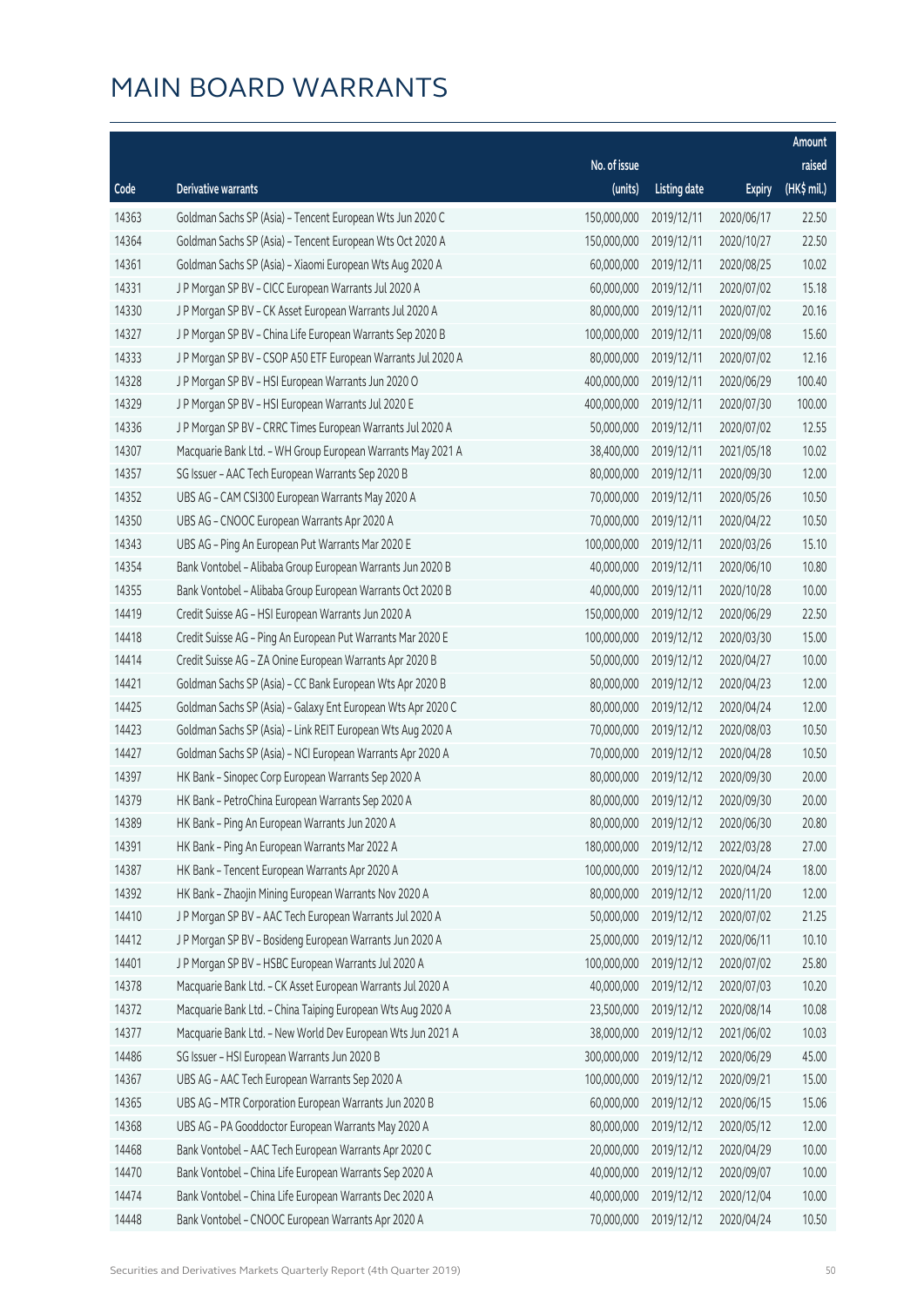|                |                                                                                                               |                          |                          |               | Amount         |
|----------------|---------------------------------------------------------------------------------------------------------------|--------------------------|--------------------------|---------------|----------------|
|                |                                                                                                               | No. of issue             |                          |               | raised         |
| Code           | <b>Derivative warrants</b>                                                                                    | (units)                  | <b>Listing date</b>      | <b>Expiry</b> | (HK\$ mil.)    |
| 14462          | Bank Vontobel - CSOP A50 ETF European Warrants Jul 2020 B                                                     | 40,000,000               | 2019/12/12               | 2020/07/06    | 10.00          |
| 14465          | Bank Vontobel - CSOP A50 ETF European Warrants Aug 2020 A                                                     | 60,000,000               | 2019/12/12               | 2020/08/24    | 10.20          |
| 14467          | Bank Vontobel - CSOP A50 ETF European Put Warrants Apr2020 A                                                  | 70,000,000               | 2019/12/12               | 2020/04/22    | 10.50          |
| 14444          | Bank Vontobel - China Unicom European Warrants Nov 2020 A                                                     | 70,000,000               | 2019/12/12               | 2020/11/26    | 11.20          |
| 14440          | Bank Vontobel - HKEX European Put Warrants Jun 2020 A                                                         | 70,000,000               | 2019/12/12               | 2020/06/26    | 10.50          |
| 14429          | Bank Vontobel - HSBC European Put Warrants Jun 2020 C                                                         | 40,000,000               | 2019/12/12               | 2020/06/26    | 10.00          |
| 14484          | Bank Vontobel - NCI European Warrants May 2020 A                                                              | 70,000,000               | 2019/12/12               | 2020/05/11    | 10.50          |
| 14479          | Bank Vontobel - NCI European Warrants Jul 2020 A                                                              | 40,000,000               | 2019/12/12               | 2020/07/06    | 10.00          |
| 14482          | Bank Vontobel - NCI European Warrants Dec 2020 A                                                              | 40,000,000               | 2019/12/12               | 2020/12/07    | 11.20          |
| 14447          | Bank Vontobel - PetroChina European Warrants Sep 2020 A                                                       | 40,000,000               | 2019/12/12               | 2020/09/01    | 10.00          |
| 14458          | Bank Vontobel - Ping An European Warrants Jul 2020 A                                                          | 30,000,000               | 2019/12/12               | 2020/07/06    | 14.10          |
| 14435          | Bank Vontobel - Swire Pacific A European Warrants Sep 2020 A                                                  | 20,000,000               | 2019/12/12               | 2020/09/28    | 10.20          |
| 14533          | BOCI Asia Ltd. - AAC Tech European Warrants Nov 2020 A                                                        | 100,000,000              | 2019/12/13               | 2020/11/30    | 25.00          |
| 14519          | BOCI Asia Ltd. - HSBC European Put Warrants Mar 2020 C                                                        | 70,000,000               | 2019/12/13               | 2020/03/24    | 11.90          |
| 14522          | BOCI Asia Ltd. - PetroChina European Warrants Jul 2020 A                                                      | 70,000,000               | 2019/12/13               | 2020/07/24    | 12.60          |
| 14518          | BOCI Asia Ltd. - Ping An European Put Warrants May 2020 A                                                     | 80,000,000               | 2019/12/13               | 2020/05/29    | 22.40          |
| 14527          | BNP Paribas Issuance B.V. - AAC Tech Euro Wts Jul 2020 B                                                      | 20,000,000               | 2019/12/13               | 2020/07/03    | 11.60          |
| 14547          | Credit Suisse AG - AAC Tech European Warrants Oct 2020 A                                                      | 80,000,000               | 2019/12/13               | 2020/10/30    | 20.00          |
| 14537          | Credit Suisse AG - China Lit European Warrants Jun 2020 A                                                     | 40,000,000               | 2019/12/13               | 2020/06/12    | 10.00          |
| 14539          | Credit Suisse AG - HSI European Put Warrants May 2020 A                                                       | 150,000,000              | 2019/12/13               | 2020/05/28    | 22.50          |
| 14536          | Credit Suisse AG - Ping An European Warrants May 2020 A                                                       | 150,000,000              | 2019/12/13               | 2020/05/12    | 24.00          |
| 14534          | Credit Suisse AG - Xiaomi European Put Warrants Sep 2020 A                                                    | 60,000,000               | 2019/12/13               | 2020/09/30    | 15.00          |
| 14607          | Goldman Sachs SP (Asia) - CKA European Warrants May 2020 A                                                    | 70,000,000               | 2019/12/13               | 2020/05/29    | 10.50          |
| 14608          | Goldman Sachs SP (Asia) - CNOOC European Warrants Apr 2020 A                                                  | 80,000,000               | 2019/12/13               | 2020/04/22    | 12.00          |
| 14609          | Goldman Sachs SP (Asia) - CSOP A50 ETF Euro Wts Apr 2020 A                                                    | 100,000,000              | 2019/12/13               | 2020/04/21    | 15.00          |
| 14614          | Goldman Sachs SP (Asia) - Lenovo European Wts Apr 2020 A                                                      | 60,000,000               | 2019/12/13               | 2020/04/20    | 10.08          |
| 14597          | Haitong Int'l Sec - AAC Tech European Put Warrants Jul2020 A                                                  |                          | 80,000,000 2019/12/13    | 2020/07/24    | 12.00          |
| 14596          | Haitong Int'l Sec - AIA European Warrants Mar 2020 A                                                          | 50,000,000               | 2019/12/13               | 2020/03/26    | 17.00          |
| 14603          | Haitong Int'l Sec - Sunny Optical European Wts May 2020 A                                                     | 50,000,000               | 2019/12/13               | 2020/05/26    | 13.00          |
| 14601          | Haitong Int'l Sec - Sunny Optical European Put Wts Apr2020 A                                                  | 80,000,000               | 2019/12/13               | 2020/04/27    | 12.00          |
| 14550          | J P Morgan SP BV - AAC Tech European Put Warrants Jul 2020 A                                                  | 80,000,000               | 2019/12/13               | 2020/07/31    | 12.72          |
| 14565          | J P Morgan SP BV - AIA European Warrants Jun 2020 C                                                           | 100,000,000              | 2019/12/13               | 2020/06/12    | 35.60          |
| 14554          | J P Morgan SP BV - CNOOC European Warrants Apr 2020 A                                                         | 80,000,000               | 2019/12/13               | 2020/04/22    | 12.00          |
| 14567          | J P Morgan SP BV - HSI European Put Warrants May 2020 C                                                       | 300,000,000              | 2019/12/13               | 2020/05/28    | 45.00          |
| 14548          | J P Morgan SP BV - Sunny Optical European Put Wts Oct 2020 A                                                  | 100,000,000              | 2019/12/13               | 2020/10/05    | 25.20          |
| 14500          | Macquarie Bank Ltd. - Alibaba Group European Warrants Jun20E                                                  | 42,000,000               | 2019/12/13               | 2020/06/02    | 10.25          |
| 14503          | Macquarie Bank Ltd. - Alibaba Group European Warrants Dec22A                                                  | 24,500,000               | 2019/12/13               | 2022/12/02    | 10.07          |
| 14515          | Macquarie Bank Ltd. - Xinyi Solar European Warrants Oct21 A                                                   | 40,000,000               | 2019/12/13               | 2021/10/18    | 10.00          |
| 14498          | Morgan Stanley Asia Products Ltd. - Ping An Euro Wts Jun20A                                                   | 68,000,000               | 2019/12/13               | 2020/06/02    | 10.20          |
| 14487          | Morgan Stanley Asia Products Ltd. - Ping An Eu Put Wt Apr20A                                                  | 68,000,000               | 2019/12/13               | 2020/04/01    | 10.20          |
| 14571          | SG Issuer - AAC Tech European Warrants Jun 2020 A                                                             | 20,000,000<br>70,000,000 | 2019/12/13<br>2019/12/13 | 2020/06/30    | 10.00          |
| 14572<br>14578 | SG Issuer - AAC Tech European Put Warrants Jul 2020 A<br>SG Issuer - Meituan European Put Warrants Apr 2020 A | 70,000,000               | 2019/12/13               | 2020/07/24    | 11.55<br>10.50 |
|                |                                                                                                               |                          |                          | 2020/04/20    |                |
| 14581          | SG Issuer - SHK Ppt European Warrants May 2020 A                                                              | 30,000,000               | 2019/12/13               | 2020/05/26    | 10.05          |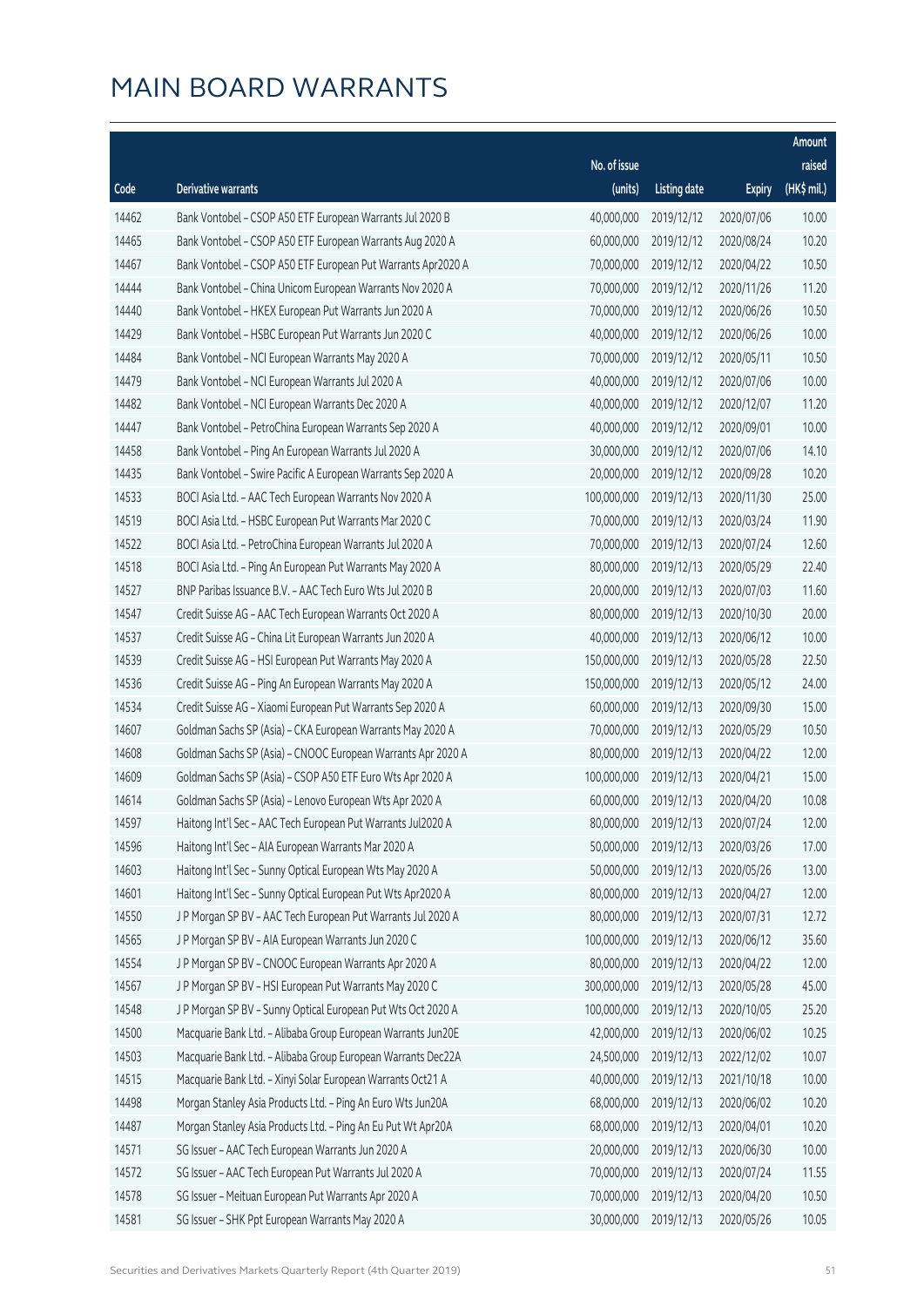|        |                                                              |              |                       |               | Amount      |
|--------|--------------------------------------------------------------|--------------|-----------------------|---------------|-------------|
|        |                                                              | No. of issue |                       |               | raised      |
| Code   | Derivative warrants                                          | (units)      | <b>Listing date</b>   | <b>Expiry</b> | (HK\$ mil.) |
| 14588  | SG Issuer - Sunny Optical European Warrants May 2020 B       | 60,000,000   | 2019/12/13            | 2020/05/04    | 10.80       |
| 14504  | UBS AG - AAC Tech European Warrants Jun 2020 A               | 40,000,000   | 2019/12/13            | 2020/06/30    | 22.12       |
| 14509  | UBS AG - BOC HK European Warrants Jun 2020 A                 | 50,000,000   | 2019/12/13            | 2020/06/22    | 12.50       |
| 14514  | UBS AG - PetroChina European Warrants Jul 2020 A             | 70,000,000   | 2019/12/13            | 2020/07/24    | 10.50       |
| 14589  | Bank Vontobel - AAC Tech European Warrants Jul 2020 A        | 30,000,000   | 2019/12/13            | 2020/07/03    | 10.80       |
| 14593  | Bank Vontobel - AAC Tech European Warrants May 2021 A        | 40,000,000   | 2019/12/13            | 2021/05/03    | 10.00       |
| 14595  | Bank Vontobel - Sunny Optical European Warrants Aug 2020 A   | 40,000,000   | 2019/12/13            | 2020/08/03    | 10.40       |
| 14693  | Credit Suisse AG - Sunny Optical European Put Wts Jun 2020 A | 50,000,000   | 2019/12/16            | 2020/06/15    | 12.50       |
| 14618  | Guotai Junan - Meituan European Warrants May 2020 A          | 100,000,000  | 2019/12/16            | 2020/05/29    | 20.80       |
| 14620  | Guotai Junan - Meituan European Warrants Jul 2020 A          | 100,000,000  | 2019/12/16            | 2020/07/28    | 15.80       |
| 14615  | Guotai Junan - Ping An European Warrants Mar 2020 A          | 100,000,000  | 2019/12/16            | 2020/03/31    | 15.50       |
| 14616  | Guotai Junan - Ping An European Put Warrants May 2020 A      | 100,000,000  | 2019/12/16            | 2020/05/28    | 30.80       |
| 14710  | Goldman Sachs SP (Asia) - HSI European Put Wts May 2020 A    | 150,000,000  | 2019/12/16            | 2020/05/28    | 22.50       |
| 14719  | Goldman Sachs SP (Asia) - Ping An European Wts May 2020 A    | 100,000,000  | 2019/12/16            | 2020/05/12    | 15.00       |
| 14711  | Goldman Sachs SP (Asia) - Sunny Optical Euro Wts May 2020 A  | 60,000,000   | 2019/12/16            | 2020/05/26    | 13.56       |
| 14714  | Goldman Sachs SP (Asia) - Sunny Optical Euro Put Wts Apr20 A | 70,000,000   | 2019/12/16            | 2020/04/27    | 10.50       |
| 14627  | HK Bank - HSI European Warrants Jun 2020 G                   | 180,000,000  | 2019/12/16            | 2020/06/29    | 27.00       |
| 14626  | HK Bank - HSI European Put Warrants May 2020 G               | 180,000,000  | 2019/12/16            | 2020/05/28    | 27.00       |
| 14662  | J P Morgan SP BV - China Gas Hold European Wts Jul 2020 A    | 60,000,000   | 2019/12/16            | 2020/07/03    | 15.12       |
| 14681  | J P Morgan SP BV - CSOP A50 ETF European Warrants Apr 2020 A | 80,000,000   | 2019/12/16            | 2020/04/21    | 12.16       |
| 14666  | J P Morgan SP BV - Genscript Bio European Warrants Jul2020 A | 60,000,000   | 2019/12/16            | 2020/07/02    | 19.38       |
| 14672  | J P Morgan SP BV - SMIC European Wts Mar 2020 B              | 70,000,000   | 2019/12/16            | 2020/03/31    | 10.85       |
| 14677  | J P Morgan SP BV - SUNAC European Warrants Aug 2020 A        | 60,000,000   | 2019/12/16            | 2020/08/03    | 17.46       |
| 14649  | Macquarie Bank Ltd. - Minsheng Bank European Wts Jun 2021 A  | 24,900,000   | 2019/12/16            | 2021/06/02    | 10.03       |
| 14654  | Macquarie Bank Ltd. - CSOP A50 ETF European Wts Jul 2020 A   | 25,000,000   | 2019/12/16            | 2020/07/03    | 10.65       |
| 14656  | Macquarie Bank Ltd. - A50 China European Warrants Jul 2020 A | 21,000,000   | 2019/12/16            | 2020/07/03    | 10.35       |
| 14645  | Macquarie Bank Ltd. - Lenovo European Warrants Sep 2020 A    |              | 20,000,000 2019/12/16 | 2020/09/02    | 10.04       |
| 14650  | Macquarie Bank Ltd. - Xiaomi European Warrants Dec 2020 A    | 40,000,000   | 2019/12/16            | 2020/12/02    | 10.12       |
| 14644  | Morgan Stanley Asia Products Ltd. - HKEX European Wts Nov20A | 68,000,000   | 2019/12/16            | 2020/11/25    | 10.81       |
| 14637  | Morgan Stanley Asia Products Ltd. - Ping An Euro Wts May20A  | 68,000,000   | 2019/12/16            | 2020/05/12    | 10.20       |
| 14643  | Morgan Stanley Asia Products Ltd. - Ping An Euro Wts Dec21A  | 68,000,000   | 2019/12/16            | 2021/12/28    | 10.20       |
| 14709  | SG Issuer - CAM CSI300 European Warrants May 2020 A          | 60,000,000   | 2019/12/16            | 2020/05/26    | 10.80       |
| 14696  | SG Issuer - Sands China European Put Warrants Jun 2020 A     | 40,000,000   | 2019/12/16            | 2020/06/30    | 11.20       |
| 14701  | SG Issuer - Sunny Optical European Put Warrants Apr 2020 A   | 60,000,000   | 2019/12/16            | 2020/04/27    | 10.20       |
| 14657  | UBS AG - AAC Tech European Put Warrants Jul 2020 A           | 100,000,000  | 2019/12/16            | 2020/07/24    | 15.00       |
| 14660  | UBS AG - HSI European Put Warrants Apr 2020 C                | 300,000,000  | 2019/12/16            | 2020/04/28    | 45.00       |
| 14658  | UBS AG - Sunny Optical European Warrants Jun 2020 A          | 60,000,000   | 2019/12/16            | 2020/06/22    | 17.28       |
| 14625  | Bank Vontobel - CM Bank European Warrants Aug 2020 A         | 40,000,000   | 2019/12/16            | 2020/08/03    | 10.40       |
| 14621  | Bank Vontobel - China Overseas European Warrants Sep 2020 A  | 40,000,000   | 2019/12/16            | 2020/09/30    | 10.00       |
| 14635  | Bank Vontobel - China Tower European Warrants May 2021 A     | 40,000,000   | 2019/12/16            | 2021/05/17    | 10.00       |
| 14629  | Bank Vontobel - Evergrande European Warrants Aug 2020 A      | 40,000,000   | 2019/12/16            | 2020/08/27    | 10.00       |
| 23936# | Credit Suisse AG - Xiaomi European Warrants Mar 2020 B       | 110,000,000  | 2019/12/16            | 2020/03/31    | 10.01       |
| 14741  | BOCI Asia Ltd. - CK Asset European Warrants Jun 2020 A       | 40,000,000   | 2019/12/17            | 2020/06/29    | 10.40       |
| 14738  | BOCI Asia Ltd. - CNOOC European Warrants Apr 2020 A          | 100,000,000  | 2019/12/17            | 2020/04/22    | 15.00       |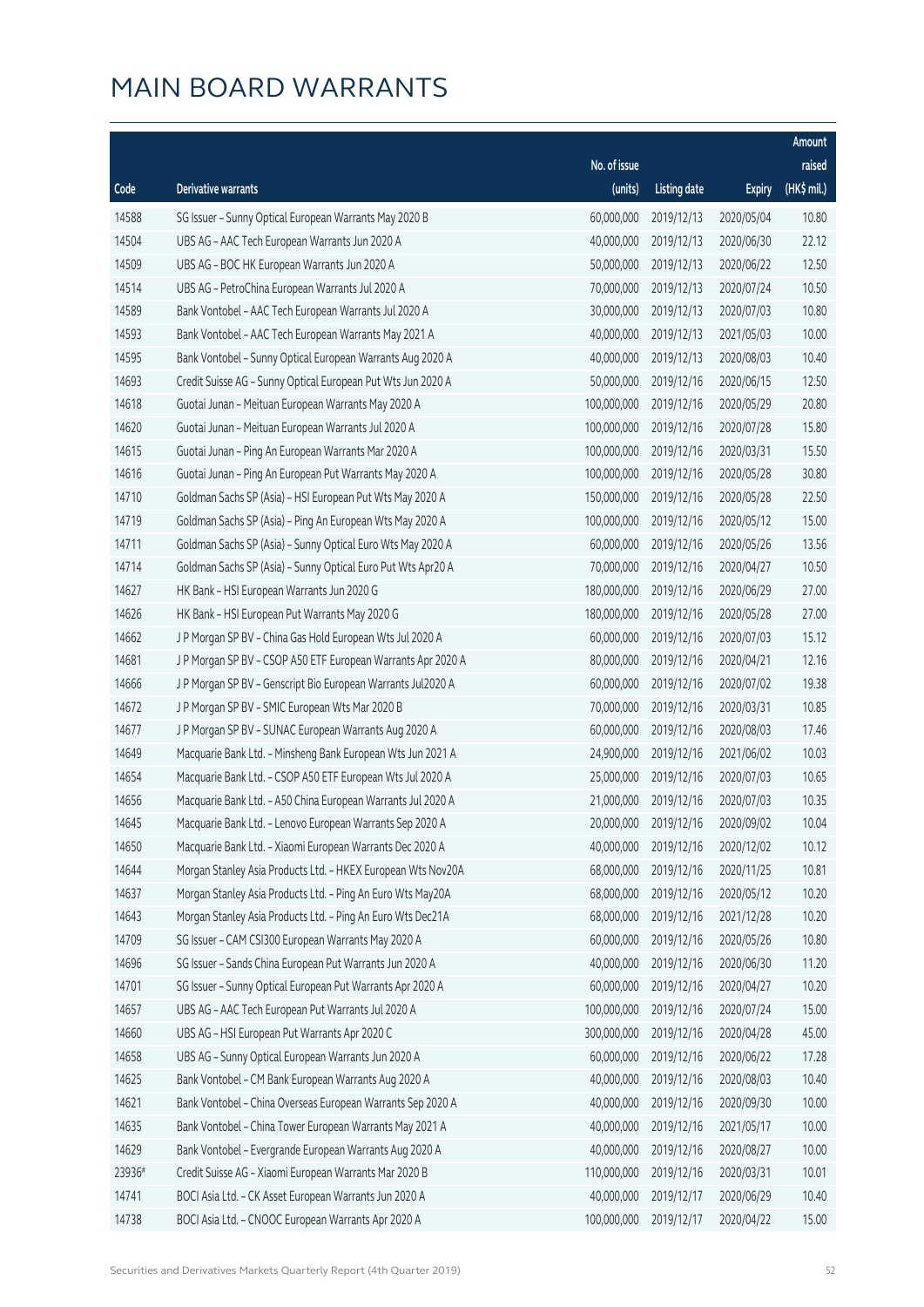|       |                                                              |              |                       |               | Amount      |
|-------|--------------------------------------------------------------|--------------|-----------------------|---------------|-------------|
|       |                                                              | No. of issue |                       |               | raised      |
| Code  | <b>Derivative warrants</b>                                   | (units)      | <b>Listing date</b>   | <b>Expiry</b> | (HK\$ mil.) |
| 14740 | BOCI Asia Ltd. - Genscript Bio European Warrants Jun 2020 A  | 70,000,000   | 2019/12/17            | 2020/06/29    | 19.60       |
| 14739 | BOCI Asia Ltd. - Link REIT European Warrants Apr 2020 A      | 70,000,000   | 2019/12/17            | 2020/04/23    | 11.20       |
| 14737 | BNP Paribas Issuance B.V. - China Life Euro Wts Oct 2020 A   | 40,000,000   | 2019/12/17            | 2020/10/06    | 10.00       |
| 14736 | BNP Paribas Issuance B.V. - Meituan European Warrants Aug20A | 100,000,000  | 2019/12/17            | 2020/08/04    | 15.00       |
| 14730 | BNP Paribas Issuance B.V. - Tencent European Wts Jul 2020 C  | 40,000,000   | 2019/12/17            | 2020/07/03    | 10.40       |
| 14731 | BNP Paribas Issuance B.V. - Tencent European Wts Oct 2020 B  | 80,000,000   | 2019/12/17            | 2020/10/06    | 20.00       |
| 14792 | Credit Suisse AG - Country Garden European Warrants Jul 20 A | 40,000,000   | 2019/12/17            | 2020/07/31    | 10.00       |
| 14788 | Credit Suisse AG - China Life European Warrants Jun 2020 A   | 60,000,000   | 2019/12/17            | 2020/06/23    | 10.02       |
| 14781 | Credit Suisse AG - Sinopec Corp European Warrants Jul 2020 A | 50,000,000   | 2019/12/17            | 2020/07/31    | 12.50       |
| 14774 | Credit Suisse AG - Genscript Bio European Warrants Jun2020 A | 35,000,000   | 2019/12/17            | 2020/06/16    | 10.15       |
| 14789 | Credit Suisse AG - SUNAC European Warrants Jun 2020 B        | 40,000,000   | 2019/12/17            | 2020/06/30    | 10.00       |
| 14768 | Credit Suisse AG - Tencent European Wts Apr 2020 D           | 150,000,000  | 2019/12/17            | 2020/04/24    | 22.50       |
| 14772 | Credit Suisse AG - Tencent European Wts May 2020 A           | 250,000,000  | 2019/12/17            | 2020/05/27    | 37.50       |
| 14785 | Credit Suisse AG - Zijin Mining European Warrants Jun 2020 A | 40,000,000   | 2019/12/17            | 2020/06/16    | 10.00       |
| 14802 | Goldman Sachs SP (Asia) - AAC Tech Euro Wts Jun 2020 A       | 50,000,000   | 2019/12/17            | 2020/06/22    | 20.60       |
| 14801 | Goldman Sachs SP (Asia) - AIA European Warrants Jun 2020 B   | 80,000,000   | 2019/12/17            | 2020/06/01    | 13.52       |
| 14807 | Goldman Sachs SP (Asia) - Bank of China Euro Wts Sep 2020 A  | 80,000,000   | 2019/12/17            | 2020/09/25    | 12.00       |
| 14796 | Goldman Sachs SP (Asia) - HSI European Warrants Jun 2020 A   | 150,000,000  | 2019/12/17            | 2020/06/29    | 22.50       |
| 14798 | Goldman Sachs SP (Asia) - SUNAC European Warrants May 2020 A | 40,000,000   | 2019/12/17            | 2020/05/26    | 10.00       |
| 14763 | J P Morgan SP BV - Greatwall Motor European Wts Jul 2020 A   | 40,000,000   | 2019/12/17            | 2020/07/03    | 15.84       |
| 14764 | J P Morgan SP BV - Hua Hong Semi European Warrants Aug2020 A | 60,000,000   | 2019/12/17            | 2020/08/03    | 15.66       |
| 14767 | J P Morgan SP BV - JXR European Warrants Jun 2020 A          | 60,000,000   | 2019/12/17            | 2020/06/02    | 12.18       |
| 14753 | Macquarie Bank Ltd. - Tencent European Warrants Jul 2020 A   | 30,000,000   | 2019/12/17            | 2020/07/02    | 16.50       |
| 14755 | Macquarie Bank Ltd. - Tencent European Warrants Jul 2020 B   | 25,000,000   | 2019/12/17            | 2020/07/02    | 23.58       |
| 14746 | Macquarie Bank Ltd. - Tencent European Put Wts Jun 2020 H    | 35,000,000   | 2019/12/17            | 2020/06/24    | 10.08       |
| 14793 | Morgan Stanley Asia Products Ltd. - Ping An Euro Wts Dec20A  | 58,000,000   | 2019/12/17            | 2020/12/23    | 10.44       |
| 14794 | SG Issuer - CKH Holdings European Warrants Jun 2020 A        |              | 40,000,000 2019/12/17 | 2020/06/30    | 10.00       |
| 14795 | SG Issuer - SMIC European Warrants May 2020 A                | 70,000,000   | 2019/12/17            | 2020/05/26    | 11.20       |
| 14760 | UBS AG - Evergrande European Warrants Jul 2020 A             | 40,000,000   | 2019/12/17            | 2020/07/20    | 11.20       |
| 14742 | UBS AG - Kingsoft European Warrants Apr 2020 A               | 50,000,000   | 2019/12/17            | 2020/04/22    | 10.05       |
| 14745 | UBS AG - Sino Biopharm European Warrants Jun 2020 A          | 40,000,000   | 2019/12/17            | 2020/06/30    | 10.00       |
| 14720 | Bank Vontobel - Sunny Optical European Put Warrants Jun20 C  | 30,000,000   | 2019/12/17            | 2020/06/26    | 10.80       |
| 14721 | Bank Vontobel - Sunny Optical European Put Warrants Dec20 A  | 70,000,000   | 2019/12/17            | 2020/12/23    | 10.50       |
| 14878 | BOCI Asia Ltd. - Evergrande European Warrants Apr 2020 A     | 50,000,000   | 2019/12/18            | 2020/04/24    | 12.00       |
| 14874 | BOCI Asia Ltd. - Xiaomi European Warrants Jun 2020 A         | 70,000,000   | 2019/12/18            | 2020/06/23    | 10.50       |
| 14870 | BOCI Asia Ltd. - Xiaomi European Put Warrants Aug 2020 A     | 70,000,000   | 2019/12/18            | 2020/08/14    | 10.50       |
| 15032 | Credit Suisse AG - AAC Tech European Warrants Jun 2020 A     | 30,000,000   | 2019/12/18            | 2020/06/30    | 10.20       |
| 15039 | Credit Suisse AG - AAC Tech European Put Warrants Jun 2020 A | 80,000,000   | 2019/12/18            | 2020/06/30    | 20.00       |
| 15029 | Credit Suisse AG - CHALCO European Wts Jun 2020 A            | 40,000,000   | 2019/12/18            | 2020/06/17    | 10.00       |
| 15005 | Credit Suisse AG - Nine Dragons European Warrants Aug 2020 A | 40,000,000   | 2019/12/18            | 2020/08/31    | 10.00       |
| 15022 | Credit Suisse AG - Xinyi Glass European Warrants Jul 2020 A  | 40,000,000   | 2019/12/18            | 2020/07/31    | 10.00       |
| 15072 | Goldman Sachs SP (Asia) - A50 China European Wts Jul 2020 A  | 70,000,000   | 2019/12/18            | 2020/07/24    | 10.50       |
| 15112 | Goldman Sachs SP (Asia) - HSBC European Warrants Mar 2020 C  | 80,000,000   | 2019/12/18            | 2020/03/24    | 12.00       |
| 15048 | Goldman Sachs SP (Asia) - Meituan European Warrants Apr20 F  | 60,000,000   | 2019/12/18            | 2020/04/07    | 20.46       |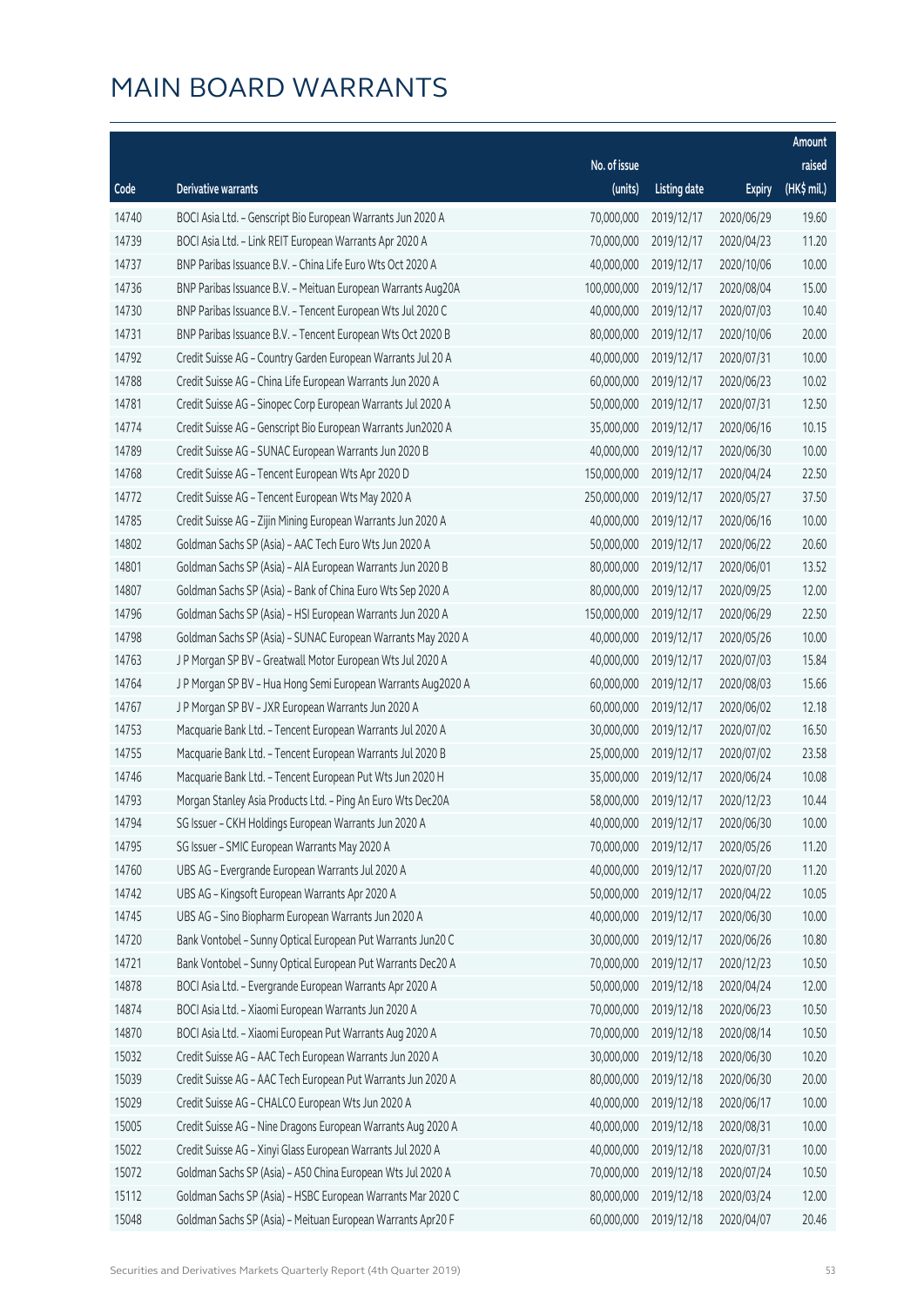|        |                                                                |              |                       |               | Amount      |
|--------|----------------------------------------------------------------|--------------|-----------------------|---------------|-------------|
|        |                                                                | No. of issue |                       |               | raised      |
| Code   | <b>Derivative warrants</b>                                     | (units)      | <b>Listing date</b>   | <b>Expiry</b> | (HK\$ mil.) |
| 15058  | Goldman Sachs SP (Asia) - PetroChina European Wts Jun 2020 A   | 80,000,000   | 2019/12/18            | 2020/06/29    | 12.00       |
| 15066  | Goldman Sachs SP (Asia) - Xiaomi European Put Wts Aug 2020 A   | 70,000,000   | 2019/12/18            | 2020/08/14    | 10.50       |
| 14849  | HK Bank - Xiaomi European Put Warrants Oct 2020 A              | 80,000,000   | 2019/12/18            | 2020/10/05    | 20.00       |
| 14943  | Haitong Int'l Sec - AAC Tech European Warrants Jun 2020 A      | 40,000,000   | 2019/12/18            | 2020/06/23    | 29.20       |
| 14934  | Haitong Int'l Sec - Galaxy Ent European Warrants May 2020 A    | 40,000,000   | 2019/12/18            | 2020/05/27    | 10.40       |
| 14935  | Haitong Int'l Sec - SUNAC European Warrants Jun 2020 A         | 40,000,000   | 2019/12/18            | 2020/06/02    | 12.80       |
| 14993  | J P Morgan SP BV - CAM CSI300 European Warrants Aug 2020 A     | 60,000,000   | 2019/12/18            | 2020/08/31    | 11.40       |
| 14999  | J P Morgan SP BV - Meituan European Warrants Jun 2020 D        | 100,000,000  | 2019/12/18            | 2020/06/30    | 17.30       |
| 14987  | J P Morgan SP BV - Xiaomi European Put Warrants Aug 2020 A     | 100,000,000  | 2019/12/18            | 2020/08/14    | 15.20       |
| 14994  | J P Morgan SP BV - Zijin Mining European Warrants Jul 2020 A   | 60,000,000   | 2019/12/18            | 2020/07/02    | 15.06       |
| 14850  | Macquarie Bank Ltd. - China Unicom European Wts Jul 2020 A     | 40,000,000   | 2019/12/18            | 2020/07/03    | 10.08       |
| 14869  | Macquarie Bank Ltd. - SMIC European Warrants Jul 2020 A        | 40,000,000   | 2019/12/18            | 2020/07/07    | 10.00       |
| 14860  | Macquarie Bank Ltd. - Tencent European Warrants Jul 2020 C     | 16,000,000   | 2019/12/18            | 2020/07/02    | 10.00       |
| 14861  | Macquarie Bank Ltd. - Tencent European Warrants Jul 2020 D     | 8,000,000    | 2019/12/18            | 2020/07/02    | 11.25       |
| 14866  | Macquarie Bank Ltd. - Xiaomi European Warrants Oct 2020 A      | 40,000,000   | 2019/12/18            | 2020/10/06    | 10.08       |
| 14855  | Macquarie Bank Ltd. - Xiaomi European Warrants Apr 2021 A      | 40,000,000   | 2019/12/18            | 2021/04/07    | 10.04       |
| 14966  | Morgan Stanley Asia Products Ltd. - AAC Tech Eu Put Wt Jul20A  | 68,000,000   | 2019/12/18            | 2020/07/24    | 10.20       |
| 14808  | Morgan Stanley Asia Products Ltd. - AIA European Wts Dec20A    | 88,000,000   | 2019/12/18            | 2020/12/23    | 13.20       |
| 14824  | Morgan Stanley Asia Products Ltd. - AIA European Wts Jan21A    | 88,000,000   | 2019/12/18            | 2021/01/15    | 22.00       |
| 14841  | Morgan Stanley Asia Products Ltd. - HKEX European Wts Dec20A   | 108,000,000  | 2019/12/18            | 2020/12/23    | 16.20       |
| 14958  | Morgan Stanley Asia Products Ltd. - Sunny Opt Eu Put Wt Dec20A | 68,000,000   | 2019/12/18            | 2020/12/23    | 10.20       |
| 14952  | Morgan Stanley Asia Products Ltd. - Xiaomi Euro Wts Jun20 A    | 68,000,000   | 2019/12/18            | 2020/06/23    | 10.20       |
| 14950  | Morgan Stanley Asia Products Ltd. - Xiaomi Euro Wts Dec20 A    | 80,000,000   | 2019/12/18            | 2020/12/22    | 12.96       |
| 14978  | SG Issuer - China Comm Cons European Warrants Jul 2020 A       | 30,000,000   | 2019/12/18            | 2020/07/31    | 10.05       |
| 14984  | SG Issuer - CITIC Sec European Warrants Jul 2020 A             | 60,000,000   | 2019/12/18            | 2020/07/28    | 10.20       |
| 14983  | SG Issuer - Sinopec Corp European Warrants Jul 2020 A          | 40,000,000   | 2019/12/18            | 2020/07/31    | 10.00       |
| 14986  | SG Issuer - Xiaomi European Put Warrants Aug 2020 A            |              | 70,000,000 2019/12/18 | 2020/08/14    | 10.50       |
| 14894  | UBS AG - Meituan European Warrants May 2020 A                  | 200,000,000  | 2019/12/18            | 2020/05/22    | 32.20       |
| 14898  | UBS AG - Ping An European Warrants Mar 2020 F                  | 100,000,000  | 2019/12/18            | 2020/03/26    | 15.10       |
| 14905  | UBS AG - Xiaomi European Put Warrants Aug 2020 A               | 100,000,000  | 2019/12/18            | 2020/08/14    | 15.30       |
| 12336# | Credit Suisse AG - China Tower European Warrants Apr 2020 A    | 130,000,000  | 2019/12/18            | 2020/04/22    | 10.14       |
| 15208  | BNP Paribas Issuance B.V. - Tencent Eu Put Wt Jun 2020 A       | 70,000,000   | 2019/12/19            | 2020/06/02    | 10.50       |
| 15275  | Credit Suisse AG - Minsheng Bank European Wts Jun 2020 A       | 40,000,000   | 2019/12/19            | 2020/06/18    | 10.00       |
| 15263  | Credit Suisse AG - CNOOC European Warrants Sep 2020 A          | 60,000,000   | 2019/12/19            | 2020/09/25    | 10.02       |
| 15269  | Credit Suisse AG - NCI European Warrants May 2020 B            | 70,000,000   | 2019/12/19            | 2020/05/22    | 10.50       |
| 15265  | Credit Suisse AG - PICC European Warrants Dec 2020 A           | 60,000,000   | 2019/12/19            | 2020/12/23    | 10.02       |
| 15278  | Credit Suisse AG - Tencent Euro Put Wts Mar 2020 A             | 200,000,000  | 2019/12/19            | 2020/03/18    | 30.00       |
| 15388  | Credit Suisse AG - Xiaomi European Warrants Dec 2020 B         | 100,000,000  | 2019/12/19            | 2020/12/31    | 25.00       |
| 15289  | Goldman Sachs SP (Asia) - AIA European Put Wts Mar 2020 A      | 80,000,000   | 2019/12/19            | 2020/03/24    | 14.32       |
| 15324  | Goldman Sachs SP (Asia) - HSI European Warrants Jun 2020 B     | 150,000,000  | 2019/12/19            | 2020/06/29    | 22.50       |
| 15303  | Goldman Sachs SP (Asia) - ICBC European Warrants Mar 2020 A    | 80,000,000   | 2019/12/19            | 2020/03/27    | 14.64       |
| 15304  | Goldman Sachs SP (Asia) - Tencent European Put Wt May 2020 B   | 100,000,000  | 2019/12/19            | 2020/05/27    | 15.00       |
| 15155  | HK Bank - AAC Tech European Warrants Oct 2020 A                | 100,000,000  | 2019/12/19            | 2020/10/05    | 25.00       |
| 15123  | HK Bank - AAC Tech European Put Warrants Jul 2020 A            | 80,000,000   | 2019/12/19            | 2020/07/24    | 12.00       |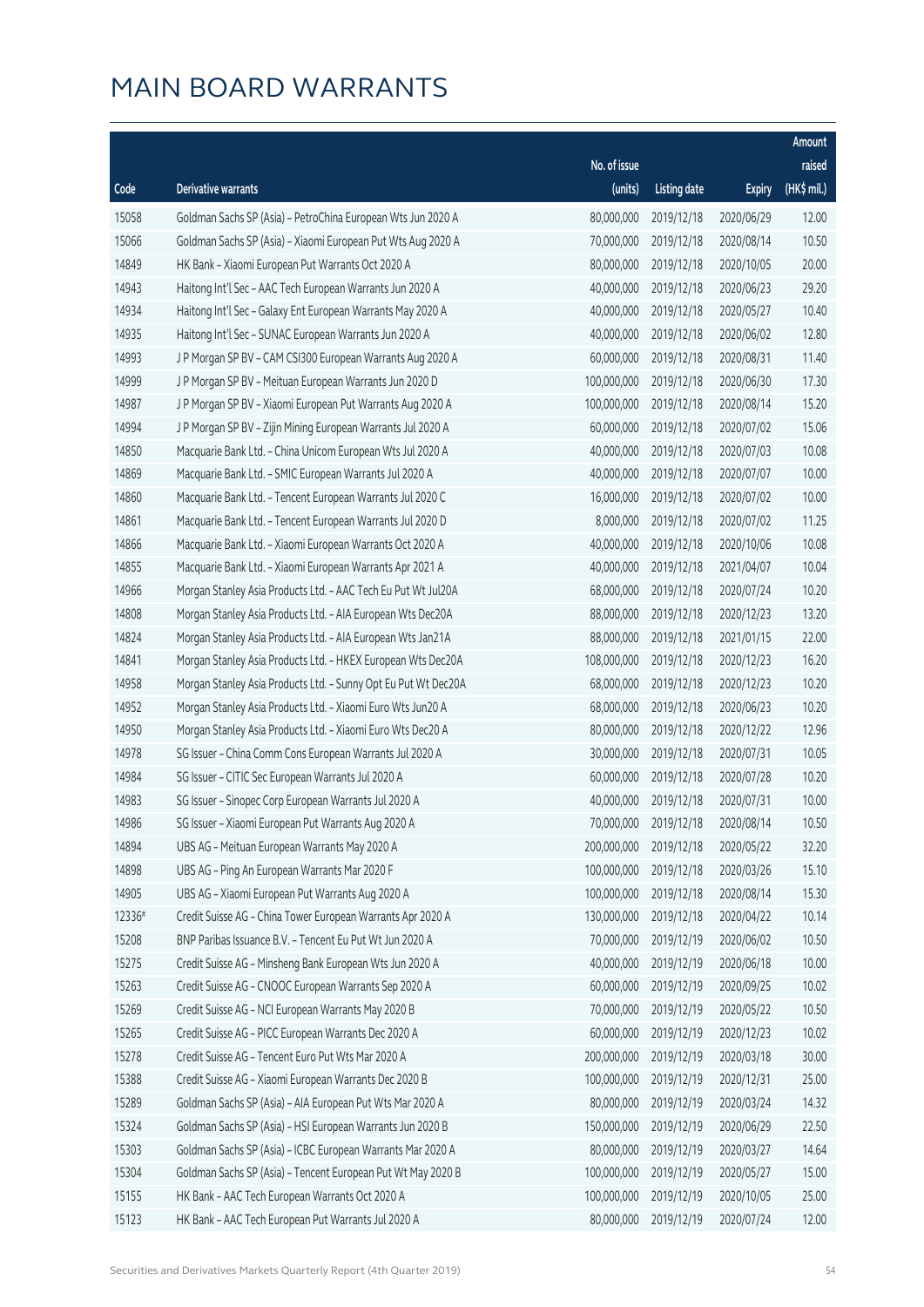|       |                                                              |              |                       |               | Amount      |
|-------|--------------------------------------------------------------|--------------|-----------------------|---------------|-------------|
|       |                                                              | No. of issue |                       |               | raised      |
| Code  | Derivative warrants                                          | (units)      | <b>Listing date</b>   | <b>Expiry</b> | (HK\$ mil.) |
| 15143 | HK Bank - HSI European Put Warrants May 2020 H               | 200,000,000  | 2019/12/19            | 2020/05/28    | 30.00       |
| 15144 | HK Bank - Sunny Optical European Warrants Oct 2020 A         | 100,000,000  | 2019/12/19            | 2020/10/05    | 25.00       |
| 15121 | HK Bank - Sunny Optical European Put Warrants Nov 2020 A     | 80,000,000   | 2019/12/19            | 2020/11/02    | 20.00       |
| 15156 | HK Bank - Tencent European Put Warrants May 2020 A           | 100,000,000  | 2019/12/19            | 2020/05/26    | 15.00       |
| 15210 | Haitong Int'l Sec - CC Bank European Warrants Jul 2020 A     | 60,000,000   | 2019/12/19            | 2020/07/24    | 11.40       |
| 15218 | Haitong Int'l Sec - CM Bank European Warrants May 2020 A     | 80,000,000   | 2019/12/19            | 2020/05/19    | 12.00       |
| 15188 | J P Morgan SP BV - HSI European Put Warrants Jun 2020 A      | 400,000,000  | 2019/12/19            | 2020/06/29    | 100.00      |
| 15191 | J P Morgan SP BV - HSI European Put Warrants Jun 2020 B      | 400,000,000  | 2019/12/19            | 2020/06/29    | 100.40      |
| 15192 | J P Morgan SP BV - HSI European Put Warrants Jul 2020 A      | 400,000,000  | 2019/12/19            | 2020/07/30    | 100.40      |
| 15194 | J P Morgan SP BV - Tencent European Put Warrants Mar 2020 A  | 200,000,000  | 2019/12/19            | 2020/03/18    | 30.20       |
| 15206 | J P Morgan SP BV - Tencent European Put Warrants Jun 2020 B  | 150,000,000  | 2019/12/19            | 2020/06/24    | 22.65       |
| 15196 | J P Morgan SP BV - Xiaomi European Put Warrants Jun 2021 A   | 100,000,000  | 2019/12/19            | 2021/06/02    | 15.10       |
| 15139 | Macquarie Bank Ltd. - AAC Tech European Wts Aug 2021 B       | 40,000,000   | 2019/12/19            | 2021/08/03    | 10.00       |
| 15127 | Macquarie Bank Ltd. - Tencent European Put Wts Jul 2020 A    | 8,000,000    | 2019/12/19            | 2020/07/02    | 10.95       |
| 15452 | Morgan Stanley Asia Products Ltd. - AAC Tech Euro Wts Sep20A | 68,000,000   | 2019/12/19            | 2020/09/01    | 17.00       |
| 15455 | Morgan Stanley Asia Products Ltd. - AIA European Wts Jun20A  | 88,000,000   | 2019/12/19            | 2020/06/22    | 13.20       |
| 15474 | Morgan Stanley Asia Products Ltd. - AIA European Wts Jul21A  | 88,000,000   | 2019/12/19            | 2021/07/27    | 13.20       |
| 15437 | Morgan Stanley Asia Products Ltd. - China Life Eu Wts May20A | 80,000,000   | 2019/12/19            | 2020/05/22    | 12.00       |
| 15389 | Morgan Stanley Asia Products Ltd. - China Life Eu Wts Jun20A | 80,000,000   | 2019/12/19            | 2020/06/23    | 12.16       |
| 15419 | Morgan Stanley Asia Products Ltd. - HKEX Eu Put Wts Apr20A   | 80,000,000   | 2019/12/19            | 2020/04/01    | 17.60       |
| 15487 | Morgan Stanley Asia Products Ltd. - Ping An Euro Wts Feb21A  | 68,000,000   | 2019/12/19            | 2021/02/01    | 10.20       |
| 15430 | Morgan Stanley Asia Products Ltd. - Ping An Eu Put Wt Apr20B | 68,000,000   | 2019/12/19            | 2020/04/01    | 18.16       |
| 15415 | Morgan Stanley Asia Products Ltd. - SUNAC Eu Wt Jun20A       | 40,000,000   | 2019/12/19            | 2020/06/18    | 10.00       |
| 15447 | Morgan Stanley Asia Products Ltd. - Sunny Opt Eu Wt Jun20A   | 68,000,000   | 2019/12/19            | 2020/06/18    | 21.76       |
| 15491 | Morgan Stanley Asia Products Ltd. - Sunny Opt Eu Wt Jul20A   | 68,000,000   | 2019/12/19            | 2020/07/10    | 17.00       |
| 15402 | Morgan Stanley Asia Products Ltd. - Tencent Euro Wts Apr20 A | 128,000,000  | 2019/12/19            | 2020/04/01    | 19.20       |
| 15410 | Morgan Stanley Asia Products Ltd. - Tencent Eu Put Wt Mar20A |              | 80,000,000 2019/12/19 | 2020/03/20    | 12.00       |
| 15331 | SG Issuer - Bud Apac European Warrants Mar 2020 A            | 60,000,000   | 2019/12/19            | 2020/03/26    | 10.50       |
| 15342 | SG Issuer - Bud Apac European Warrants Apr 2020 A            | 70,000,000   | 2019/12/19            | 2020/04/23    | 10.50       |
| 15344 | SG Issuer - Bud Apac European Put Warrants Apr 2020 A        | 50,000,000   | 2019/12/19            | 2020/04/23    | 10.75       |
| 15356 | SG Issuer - Geely Auto European Warrants Apr 2020 C          | 60,000,000   | 2019/12/19            | 2020/04/27    | 10.20       |
| 15346 | SG Issuer - Galaxy Ent European Put Warrants May 2020 A      | 40,000,000   | 2019/12/19            | 2020/05/25    | 15.00       |
| 15387 | SG Issuer - HSI European Put Warrants May 2020 C             | 300,000,000  | 2019/12/19            | 2020/05/28    | 45.00       |
| 15375 | SG Issuer - Tencent European Put Warrants Mar 2020 J         | 100,000,000  | 2019/12/19            | 2020/03/26    | 20.00       |
| 15383 | SG Issuer - Tencent European Put Warrants May 2020 A         | 100,000,000  | 2019/12/19            | 2020/05/26    | 15.00       |
| 15384 | SG Issuer - Wynn Macau European Warrants Sep 2020 A          | 60,000,000   | 2019/12/19            | 2020/09/30    | 11.40       |
| 15187 | UBS AG - HSI European Put Warrants May 2020 A                | 200,000,000  | 2019/12/19            | 2020/05/28    | 30.20       |
| 15173 | UBS AG - Tencent European Warrants Apr 2020 A                | 150,000,000  | 2019/12/19            | 2020/04/24    | 22.65       |
| 15157 | UBS AG - Tencent European Put Warrants Mar 2020 A            | 300,000,000  | 2019/12/19            | 2020/03/19    | 45.60       |
| 15160 | UBS AG - Tencent European Put Warrants Mar 2020 B            | 300,000,000  | 2019/12/19            | 2020/03/26    | 77.10       |
| 15232 | Bank Vontobel - Tencent European Warrants Oct 2020 A         | 100,000,000  | 2019/12/19            | 2020/10/27    | 17.00       |
| 15246 | Bank Vontobel - Tencent European Put Warrants Mar 2020 F     | 100,000,000  | 2019/12/19            | 2020/03/26    | 22.00       |
| 15259 | Bank Vontobel - Xiaomi European Warrants Jun 2020 A          | 80,000,000   | 2019/12/19            | 2020/06/23    | 12.00       |
| 15262 | Bank Vontobel - Xiaomi European Put Warrants Aug 2020 A      | 80,000,000   | 2019/12/19            | 2020/08/14    | 12.00       |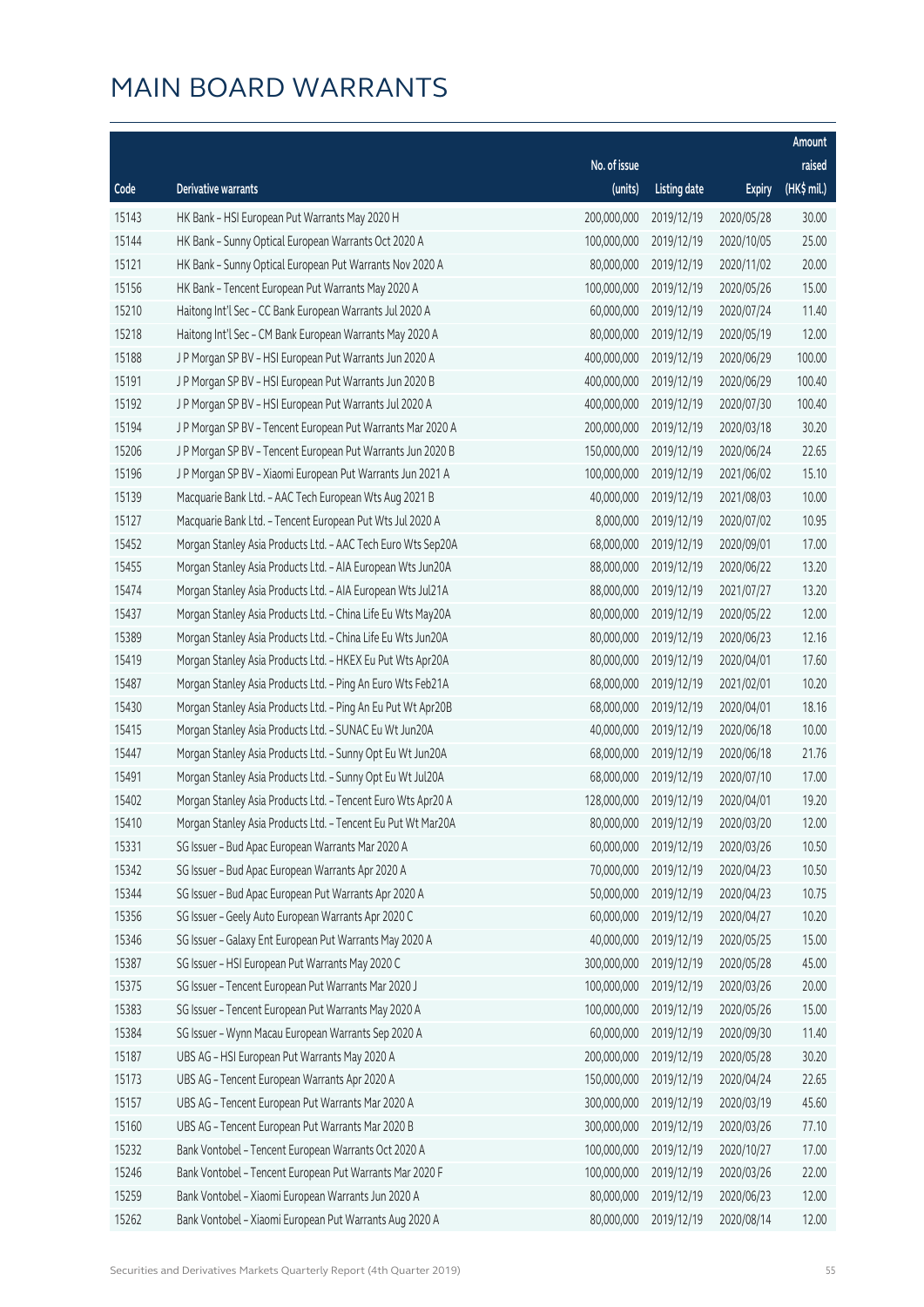|       |                                                              |                        |                     |               | Amount      |
|-------|--------------------------------------------------------------|------------------------|---------------------|---------------|-------------|
|       |                                                              | No. of issue           |                     |               | raised      |
| Code  | Derivative warrants                                          | (units)                | <b>Listing date</b> | <b>Expiry</b> | (HK\$ mil.) |
| 15597 | BOCI Asia Ltd. - AAC Tech European Put Warrants Jul 2020 A   | 70,000,000             | 2019/12/20          | 2020/07/24    | 10.50       |
| 15589 | BOCI Asia Ltd. - Sunny Optical European Warrants May 2020 A  | 50,000,000             | 2019/12/20          | 2020/05/04    | 11.00       |
| 15593 | BOCI Asia Ltd. - Sunny Optical European Put Warrants Sep20 A | 50,000,000             | 2019/12/20          | 2020/09/24    | 10.00       |
| 15583 | BOCI Asia Ltd. - Tencent European Put Wts Mar 2020 J         | 200,000,000            | 2019/12/20          | 2020/03/26    | 42.00       |
| 15579 | BOCI Asia Ltd. - Tencent European Put Wts May 2020 C         | 200,000,000            | 2019/12/20          | 2020/05/26    | 30.00       |
| 15617 | BOCI Asia Ltd. - Xiaomi European Warrants Nov 2020 A         | 70,000,000             | 2019/12/20          | 2020/11/20    | 17.50       |
| 15754 | Credit Suisse AG - HSBC European Put Warrants Jun 2020 A     | 80,000,000             | 2019/12/20          | 2020/06/18    | 12.00       |
| 15716 | Credit Suisse AG - HSI European Put Warrants May 2020 B      | 150,000,000            | 2019/12/20          | 2020/05/28    | 22.50       |
| 15757 | Credit Suisse AG - Ping An European Warrants May 2020 B      | 150,000,000            | 2019/12/20          | 2020/05/26    | 22.50       |
| 15756 | Credit Suisse AG - SUNAC European Put Warrants Jun 2020 A    | 30,000,000             | 2019/12/20          | 2020/06/19    | 10.50       |
| 15750 | Credit Suisse AG - Tencent Euro Put Wts Mar 2020 B           | 200,000,000            | 2019/12/20          | 2020/03/26    | 30.00       |
| 15746 | Credit Suisse AG - Tencent Euro Put Wts May 2020 B           | 200,000,000            | 2019/12/20          | 2020/05/26    | 30.00       |
| 15958 | Goldman Sachs SP (Asia) - Ch Comm Cons Euro Wts Dec 2020 A   | 80,000,000             | 2019/12/20          | 2020/12/23    | 12.00       |
| 15957 | Goldman Sachs SP (Asia) - Galaxy Ent European Wts May 2020 A | 80,000,000             | 2019/12/20          | 2020/05/25    | 22.24       |
| 15950 | Goldman Sachs SP (Asia) - Tencent European Put Wt Mar 2020 H | 100,000,000            | 2019/12/20          | 2020/03/26    | 15.00       |
| 15943 | Goldman Sachs SP (Asia) - Xiaomi European Wts Mar 2020 C     | 80,000,000             | 2019/12/20          | 2020/03/26    | 12.00       |
| 15599 | HK Bank - HSI European Warrants May 2020 F                   | 180,000,000            | 2019/12/20          | 2020/05/28    | 27.00       |
| 15547 | HK Bank - SMIC European Warrants May 2020 A                  | 80,000,000             | 2019/12/20          | 2020/05/26    | 20.00       |
| 15533 | HK Bank - Tencent European Warrants Jun 2020 D               | 80,000,000             | 2019/12/20          | 2020/06/30    | 20.00       |
| 15563 | HK Bank - Xiaomi European Warrants Nov 2020 A                | 80,000,000             | 2019/12/20          | 2020/11/02    | 20.00       |
| 15940 | Haitong Int'l Sec - CAM CSI300 European Warrants Aug 2020 A  | 50,000,000             | 2019/12/20          | 2020/08/24    | 10.50       |
| 15939 | Haitong Int'l Sec - Sands China European Warrants Jun 2020 A | 50,000,000             | 2019/12/20          | 2020/06/24    | 10.00       |
| 15910 | Haitong Int'l Sec - SJM Holdings European Warrants Aug2020 A | 50,000,000             | 2019/12/20          | 2020/08/24    | 11.00       |
| 15804 | J P Morgan SP BV - CKH Holdings European Warrants Aug 2020 A | 60,000,000             | 2019/12/20          | 2020/08/03    | 15.24       |
| 15815 | J P Morgan SP BV - Ch Molybdenum European Wts Jul 2020 A     | 60,000,000             | 2019/12/20          | 2020/07/10    | 15.12       |
| 15799 | J P Morgan SP BV - Galaxy Ent European Warrants Jul 2020 A   | 100,000,000            | 2019/12/20          | 2020/07/02    | 25.20       |
| 15796 | J P Morgan SP BV - Galaxy Ent European Put Wts Jun 2020 A    | 100,000,000 2019/12/20 |                     | 2020/06/30    | 25.00       |
| 15837 | J P Morgan SP BV - HSI European Put Warrants May 2020 D      | 400,000,000            | 2019/12/20          | 2020/05/28    | 60.00       |
| 15492 | J P Morgan SP BV - HSI European Put Warrants Jun 2020 C      | 400,000,000            | 2019/12/20          | 2020/06/29    | 100.40      |
| 15801 | J P Morgan SP BV - Sands China Ltd European Put Wts Jul20 A  | 80,000,000             | 2019/12/20          | 2020/07/02    | 30.96       |
| 15808 | J P Morgan SP BV - Tencent European Put Warrants May 2020 B  | 250,000,000            | 2019/12/20          | 2020/05/29    | 37.50       |
| 15498 | J P Morgan SP BV - Tencent European Put Warrants Jun 2020 C  | 250,000,000            | 2019/12/20          | 2020/06/19    | 62.75       |
| 15802 | J P Morgan SP BV - Wynn Macau European Warrants Jul 2020 A   | 70,000,000             | 2019/12/20          | 2020/07/02    | 17.64       |
| 15817 | J P Morgan SP BV - Xiaomi European Warrants Dec 2020 C       | 100,000,000            | 2019/12/20          | 2020/12/31    | 25.30       |
| 15529 | J P Morgan SP BV - Xiaomi European Put Warrants Sep 2020 A   | 100,000,000            | 2019/12/20          | 2020/09/03    | 25.00       |
| 15625 | Macquarie Bank Ltd. - Shenzhou Intl European Put Wts Feb22A  | 40,000,000             | 2019/12/20          | 2022/02/07    | 10.00       |
| 15565 | Macquarie Bank Ltd. - Tencent European Warrants Jan 2021 A   | 37,000,000             | 2019/12/20          | 2021/01/04    | 10.03       |
| 15566 | Macquarie Bank Ltd. - Tencent European Put Wts Jul 2020 B    | 30,000,000             | 2019/12/20          | 2020/07/02    | 21.96       |
| 15633 | Morgan Stanley Asia Products Ltd. - AIA Euro Put Wts Jun20A  | 58,000,000             | 2019/12/20          | 2020/06/19    | 14.50       |
| 15649 | Morgan Stanley Asia Products Ltd. - Ch Life Eu Put Wt May20A | 68,000,000             | 2019/12/20          | 2020/05/26    | 10.20       |
| 15655 | Morgan Stanley Asia Products Ltd. - HKEX Eu Put Wts Jun 20 A | 98,000,000             | 2019/12/20          | 2020/06/24    | 14.70       |
| 15663 | Morgan Stanley Asia Products Ltd. - Meituan Euro Wts Jun20B  | 80,000,000             | 2019/12/20          | 2020/06/26    | 12.00       |
| 15669 | Morgan Stanley Asia Products Ltd. - SUNAC Euro Put Wt May20A | 68,000,000             | 2019/12/20          | 2020/05/04    | 10.20       |
| 15675 | Morgan Stanley Asia Products Ltd. - Tencent Euro Wts Mar20A  | 128,000,000            | 2019/12/20          | 2020/03/26    | 20.48       |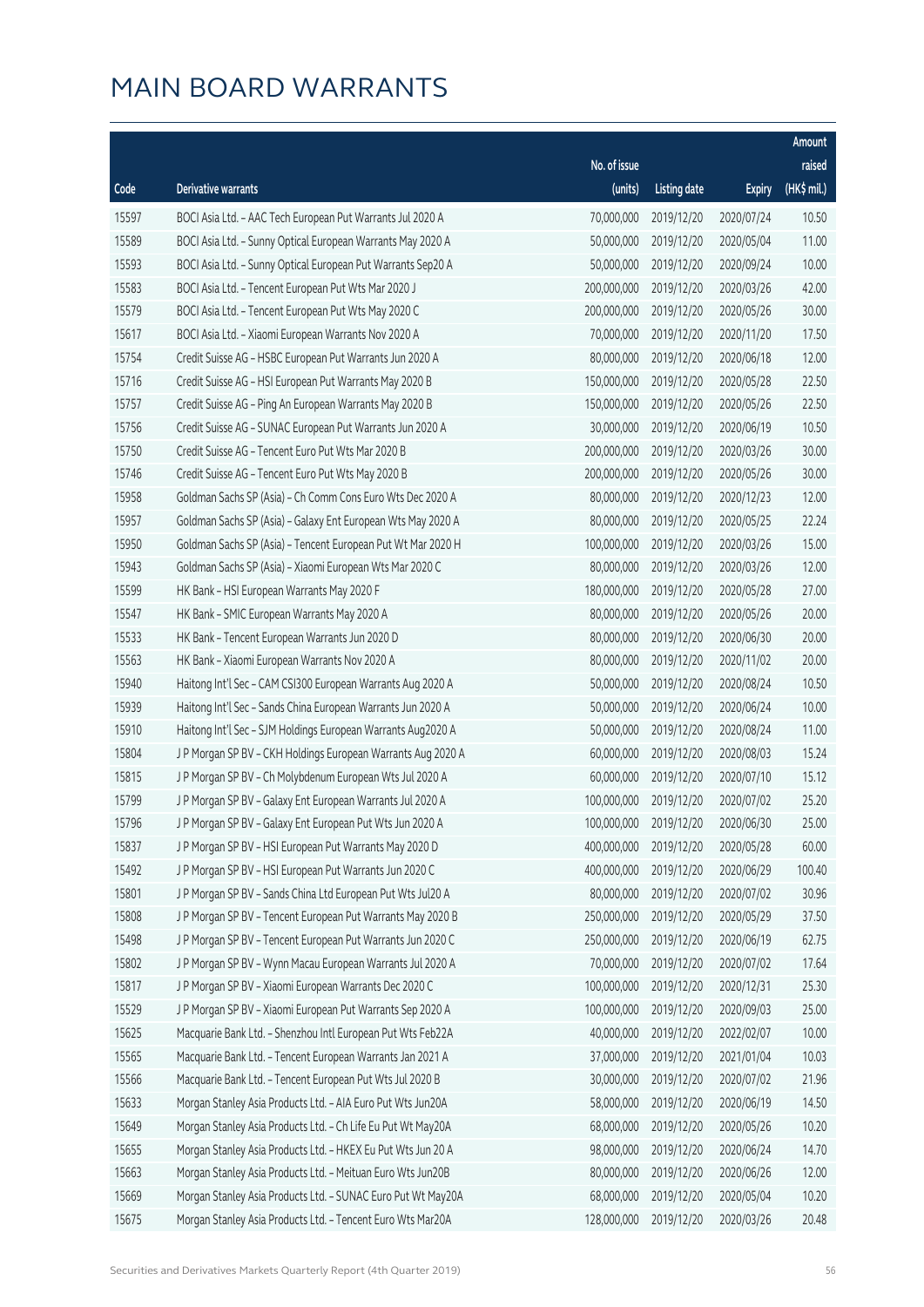|       |                                                              |              |                       |               | Amount      |
|-------|--------------------------------------------------------------|--------------|-----------------------|---------------|-------------|
|       |                                                              | No. of issue |                       |               | raised      |
| Code  | Derivative warrants                                          | (units)      | <b>Listing date</b>   | <b>Expiry</b> | (HK\$ mil.) |
| 15676 | Morgan Stanley Asia Products Ltd. - Xiaomi Euro Wts Mar20 A  | 68,000,000   | 2019/12/20            | 2020/03/31    | 10.20       |
| 15852 | SG Issuer - Galaxy Ent European Warrants Jun 2020 A          | 40,000,000   | 2019/12/20            | 2020/06/30    | 10.00       |
| 15902 | SG Issuer - HSI European Warrants May 2020 B                 | 300,000,000  | 2019/12/20            | 2020/05/28    | 45.00       |
| 15904 | SG Issuer - HSI European Put Warrants May 2020 D             | 300,000,000  | 2019/12/20            | 2020/05/28    | 45.00       |
| 15863 | SG Issuer - MGM China European Warrants Sep 2020 A           | 70,000,000   | 2019/12/20            | 2020/09/25    | 10.85       |
| 15869 | SG Issuer - Sands China Ltd European Warrants Jun 2020 A     | 70,000,000   | 2019/12/20            | 2020/06/24    | 10.50       |
| 15894 | SG Issuer - SJM Holdings Eu Wt Aug 2020 A                    | 60,000,000   | 2019/12/20            | 2020/08/24    | 10.20       |
| 15897 | SG Issuer - Xiaomi European Warrants Jun 2020 B              | 20,000,000   | 2019/12/20            | 2020/06/30    | 10.00       |
| 15900 | SG Issuer - Xiaomi European Warrants Sep 2020 A              | 60,000,000   | 2019/12/20            | 2020/09/30    | 15.00       |
| 15901 | SG Issuer - ZA Onine European Warrants Jun 2020 A            | 40,000,000   | 2019/12/20            | 2020/06/19    | 10.00       |
| 15679 | UBS AG - China Life European Warrants May 2020 A             | 100,000,000  | 2019/12/20            | 2020/05/22    | 15.60       |
| 15683 | UBS AG - China Life European Warrants Dec 2020 A             | 200,000,000  | 2019/12/20            | 2020/12/21    | 30.20       |
| 15704 | UBS AG - Geely Auto European Warrants May 2020 A             | 70,000,000   | 2019/12/20            | 2020/05/06    | 11.55       |
| 15694 | UBS AG - SHK Ppt European Warrants Dec 2020 A                | 70,000,000   | 2019/12/20            | 2020/12/23    | 11.06       |
| 15765 | Bank Vontobel - Minsheng Bank European Warrants Jun 2020 A   | 40,000,000   | 2019/12/20            | 2020/06/26    | 10.00       |
| 15795 | Bank Vontobel - China Res Land European Warrants Jun 2020 A  | 40,000,000   | 2019/12/20            | 2020/06/19    | 10.00       |
| 15758 | Bank Vontobel - Lenovo European Warrants Aug 2020 A          | 40,000,000   | 2019/12/20            | 2020/08/03    | 10.00       |
| 15773 | Bank Vontobel - Sands China Ltd European Warrants Jun 2020 A | 70,000,000   | 2019/12/20            | 2020/06/24    | 11.20       |
| 15784 | Bank Vontobel - Zijin Mining European Warrants Aug 2020 A    | 40,000,000   | 2019/12/20            | 2020/08/04    | 10.00       |
| 15974 | BOCI Asia Ltd. - HSBC European Put Warrants Jun 2020 A       | 70,000,000   | 2019/12/23            | 2020/06/18    | 10.50       |
| 15976 | BOCI Asia Ltd. - Tencent European Warrants Oct 2020 A        | 200,000,000  | 2019/12/23            | 2020/10/27    | 36.00       |
| 15977 | BNP Paribas Issuance B.V. - SMIC European Wts Aug 2020 A     | 40,000,000   | 2019/12/23            | 2020/08/04    | 10.40       |
| 16075 | BNP Paribas Issuance B.V. - Xiaomi European Warrants Jul20B  | 30,000,000   | 2019/12/23            | 2020/07/03    | 13.20       |
| 16079 | BNP Paribas Issuance B.V. - Xiaomi European Warrants Dec20A  | 40,000,000   | 2019/12/23            | 2020/12/02    | 10.00       |
| 16164 | Credit Suisse AG - Tencent European Wts Mar 2020 D           | 250,000,000  | 2019/12/23            | 2020/03/26    | 37.50       |
| 15959 | Guotai Junan - Tencent European Warrants May 2020 A          | 50,000,000   | 2019/12/23            | 2020/05/05    | 12.95       |
| 16434 | Goldman Sachs SP (Asia) - Conch Cement European Wts May20 A  |              | 50,000,000 2019/12/23 | 2020/05/07    | 11.45       |
| 16426 | Goldman Sachs SP (Asia) - CPIC European Warrants Aug 2020 A  | 60,000,000   | 2019/12/23            | 2020/08/26    | 11.10       |
| 16422 | Goldman Sachs SP (Asia) - Galaxy Ent Euro Put Wts Jun 2020 A | 80,000,000   | 2019/12/23            | 2020/06/29    | 20.00       |
| 16413 | Goldman Sachs SP (Asia) - Xiaomi European Wts Sep 2020 A     | 80,000,000   | 2019/12/23            | 2020/09/30    | 20.00       |
| 16191 | Haitong Int'l Sec - HSI European Warrants Mar 2020 S         | 250,000,000  | 2019/12/23            | 2020/03/30    | 40.00       |
| 16170 | Haitong Int'l Sec - HSI European Warrants May 2020 A         | 250,000,000  | 2019/12/23            | 2020/05/28    | 37.50       |
| 16184 | Haitong Int'l Sec - HSI European Put Warrants May 2020 A     | 250,000,000  | 2019/12/23            | 2020/05/28    | 37.50       |
| 16241 | Haitong Int'l Sec - Link REIT European Warrants Aug 2020 A   | 70,000,000   | 2019/12/23            | 2020/08/03    | 10.50       |
| 16394 | Haitong Int'l Sec - Tencent European Warrants Apr 2020 A     | 50,000,000   | 2019/12/23            | 2020/04/24    | 10.50       |
| 16400 | Haitong Int'l Sec - Tencent European Put Warrants Apr 2020 A | 50,000,000   | 2019/12/23            | 2020/04/23    | 11.50       |
| 16396 | Haitong Int'l Sec - Xiaomi European Put Warrants Jun 2020 A  | 40,000,000   | 2019/12/23            | 2020/06/22    | 10.00       |
| 16409 | J P Morgan SP BV - HSI European Warrants Jul 2020 F          | 400,000,000  | 2019/12/23            | 2020/07/30    | 100.40      |
| 16392 | J P Morgan SP BV - SUNAC European Put Warrants Jul 2020 A    | 60,000,000   | 2019/12/23            | 2020/07/03    | 22.50       |
| 16358 | J P Morgan SP BV - Tencent European Warrants Mar 2020 G      | 250,000,000  | 2019/12/23            | 2020/03/31    | 37.50       |
| 16370 | J P Morgan SP BV - Tencent European Warrants Apr 2020 I      | 70,000,000   | 2019/12/23            | 2020/04/01    | 10.57       |
| 16380 | J P Morgan SP BV - Xiaomi European Warrants Sep 2020 A       | 100,000,000  | 2019/12/23            | 2020/09/02    | 25.10       |
| 16090 | Macquarie Bank Ltd. - AIA European Warrants Jun 2020 A       | 27,000,000   | 2019/12/23            | 2020/06/02    | 10.10       |
| 16082 | Macquarie Bank Ltd. - AIA European Warrants Jul 2020 B       | 40,000,000   | 2019/12/23            | 2020/07/03    | 10.32       |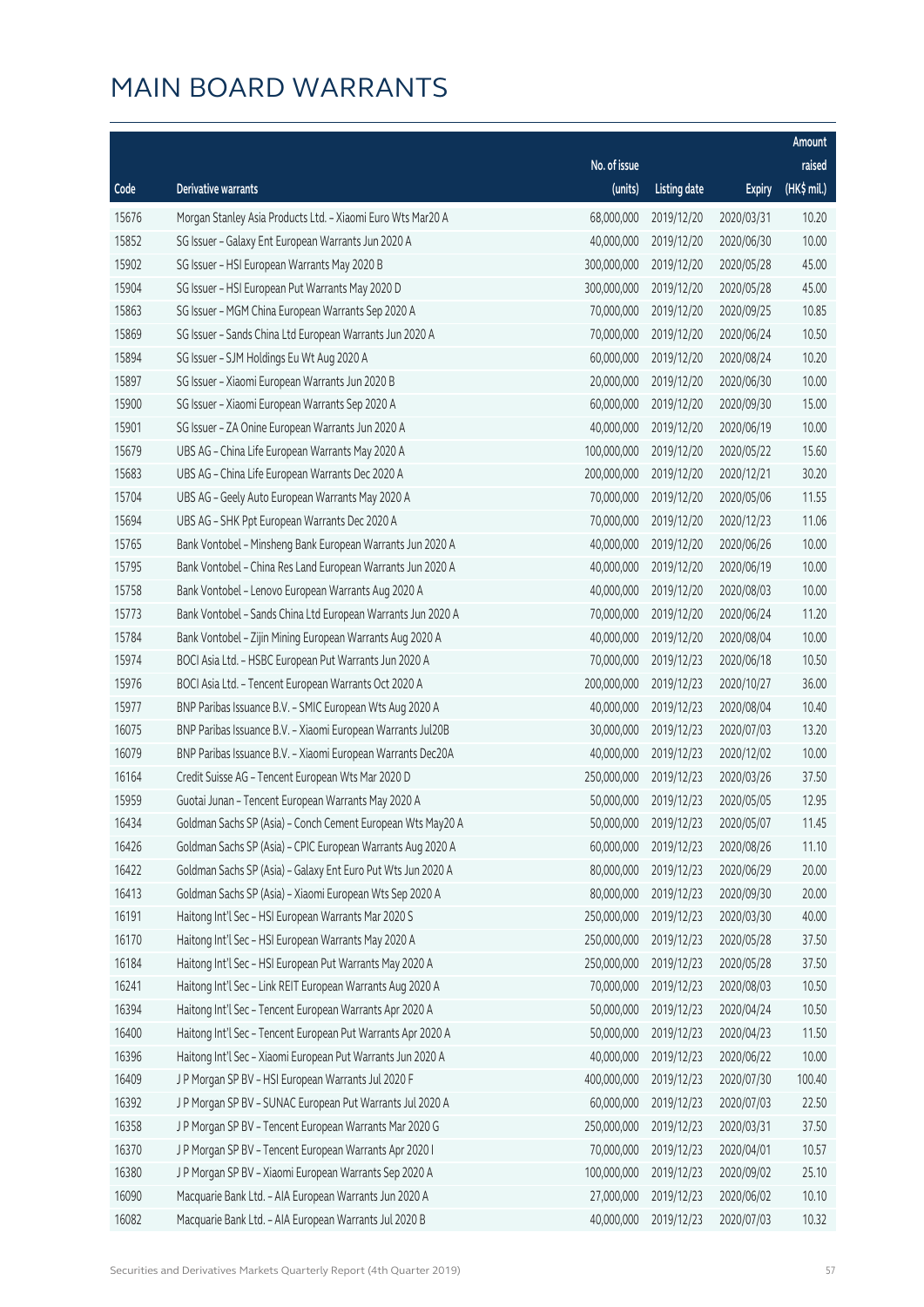|       |                                                              |              |                       |               | Amount      |
|-------|--------------------------------------------------------------|--------------|-----------------------|---------------|-------------|
|       |                                                              | No. of issue |                       |               | raised      |
| Code  | <b>Derivative warrants</b>                                   | (units)      | <b>Listing date</b>   | <b>Expiry</b> | (HK\$ mil.) |
| 16091 | Macquarie Bank Ltd. - China Shenhua European Wts Sep 2020 A  | 40,000,000   | 2019/12/23            | 2020/09/02    | 10.12       |
| 16108 | Macquarie Bank Ltd. - Sunny Optical European Wts Jul 2020 A  | 33,500,000   | 2019/12/23            | 2020/07/03    | 10.05       |
| 16144 | Macquarie Bank Ltd. - Sunny Optical Euro Put Wts Jul 2020 A  | 38,500,000   | 2019/12/23            | 2020/07/03    | 10.01       |
| 16109 | Macquarie Bank Ltd. - Tencent European Warrants Jul 2020 E   | 21,400,000   | 2019/12/23            | 2020/07/02    | 10.02       |
| 16135 | Macquarie Bank Ltd. - Weichai Power European Wts Jun 2021 A  | 37,000,000   | 2019/12/23            | 2021/06/16    | 10.03       |
| 16105 | Macquarie Bank Ltd. - Xiaomi European Warrants Aug 2020 A    | 40,000,000   | 2019/12/23            | 2020/08/04    | 10.40       |
| 15979 | Morgan Stanley Asia Products Ltd. - China Life Eu Wts Dec20A | 80,000,000   | 2019/12/23            | 2020/12/21    | 12.00       |
| 16026 | Morgan Stanley Asia Products Ltd. - Ch Mobile Euro Wt Jun20A | 80,000,000   | 2019/12/23            | 2020/06/22    | 12.16       |
| 16023 | Morgan Stanley Asia Products Ltd. - Ch Mob Eu Put Wt Jun20A  | 58,000,000   | 2019/12/23            | 2020/06/24    | 10.44       |
| 16014 | Morgan Stanley Asia Products Ltd. - Geely Eu Put Wt Nov20A   | 68,000,000   | 2019/12/23            | 2020/11/25    | 10.20       |
| 15982 | Morgan Stanley Asia Products Ltd. - Galaxy Eu Put Wt Jul20A  | 48,000,000   | 2019/12/23            | 2020/07/02    | 12.00       |
| 16009 | Morgan Stanley Asia Products Ltd. - Tencent Euro Wts Mar20B  | 128,000,000  | 2019/12/23            | 2020/03/26    | 19.20       |
| 16271 | SG Issuer - BYD Company European Warrants May 2020 A         | 50,000,000   | 2019/12/23            | 2020/05/26    | 11.00       |
| 16288 | SG Issuer - CITIC Bank European Warrants Jul 2020 A          | 60,000,000   | 2019/12/23            | 2020/07/27    | 10.20       |
| 16284 | SG Issuer - CK Asset European Warrants Jun 2020 A            | 40,000,000   | 2019/12/23            | 2020/06/30    | 10.00       |
| 16301 | SG Issuer - Ping An European Warrants May 2020 A             | 70,000,000   | 2019/12/23            | 2020/05/26    | 10.50       |
| 16333 | SG Issuer - Tencent European Warrants Apr 2020 C             | 30,000,000   | 2019/12/23            | 2020/04/01    | 10.05       |
| 16344 | SG Issuer - Tencent European Warrants Jul 2020 A             | 200,000,000  | 2019/12/23            | 2020/07/31    | 50.00       |
| 16251 | UBS AG - AIA European Warrants Mar 2020 B                    | 70,000,000   | 2019/12/23            | 2020/03/26    | 10.78       |
| 16248 | UBS AG - HSBC European Warrants Jun 2020 A                   | 100,000,000  | 2019/12/23            | 2020/06/24    | 15.50       |
| 16243 | UBS AG - Sands China Ltd European Warrants Jun 2020 A        | 70,000,000   | 2019/12/23            | 2020/06/24    | 10.78       |
| 16270 | UBS AG - ZA Onine European Warrants Apr 2020 A               | 50,000,000   | 2019/12/23            | 2020/04/23    | 10.00       |
| 16213 | Bank Vontobel - Tencent European Warrants Dec 2021 A         | 100,000,000  | 2019/12/23            | 2021/12/29    | 25.00       |
| 16203 | Bank Vontobel - Tencent European Put Warrants Jul 2020 A     | 100,000,000  | 2019/12/23            | 2020/07/06    | 25.00       |
| 16221 | Bank Vontobel - Xiaomi European Warrants Dec 2020 A          | 40,000,000   | 2019/12/23            | 2020/12/04    | 10.00       |
| 16548 | BOCI Asia Ltd. - AIA European Warrants Mar 2020 A            | 70,000,000   | 2019/12/24            | 2020/03/26    | 12.60       |
| 16571 | BOCI Asia Ltd. - AIA European Put Warrants Mar 2020 A        |              | 70,000,000 2019/12/24 | 2020/03/24    | 12.60       |
| 16490 | BOCI Asia Ltd. - Country Garden European Warrants Oct 2020 A | 70,000,000   | 2019/12/24            | 2020/10/23    | 14.00       |
| 16454 | BOCI Asia Ltd. - Galaxy Ent European Warrants Apr 2020 B     | 40,000,000   | 2019/12/24            | 2020/04/24    | 11.20       |
| 16482 | BOCI Asia Ltd. - Greatwall Motor European Warrants Apr2020 A | 60,000,000   | 2019/12/24            | 2020/04/23    | 10.80       |
| 16445 | BOCI Asia Ltd. - Tencent European Warrants Mar 2020 I        | 200,000,000  | 2019/12/24            | 2020/03/31    | 30.00       |
| 16492 | BOCI Asia Ltd. - ZA Onine European Warrants Apr 2020 A       | 70,000,000   | 2019/12/24            | 2020/04/23    | 14.70       |
| 16741 | Credit Suisse AG - CICC European Warrants Jul 2020 A         | 60,000,000   | 2019/12/24            | 2020/07/09    | 10.02       |
| 16743 | Credit Suisse AG - Ch Molybdenum European Wts Jul 2020 A     | 40,000,000   | 2019/12/24            | 2020/07/31    | 10.00       |
| 16729 | Credit Suisse AG - Ch Oilfield European Warrants Jun 2020 A  | 40,000,000   | 2019/12/24            | 2020/06/30    | 10.00       |
| 16759 | Credit Suisse AG - Meituan European Warrants Jun 2020 G      | 40,000,000   | 2019/12/24            | 2020/06/23    | 12.00       |
| 16706 | Credit Suisse AG - SMIC European Warrants Jun 2020 A         | 50,000,000   | 2019/12/24            | 2020/06/23    | 12.50       |
| 16746 | Credit Suisse AG - Tencent European Wts Mar 2020 E           | 50,000,000   | 2019/12/24            | 2020/03/31    | 12.50       |
| 16957 | Goldman Sachs SP (Asia) - HSI European Put Wts May 2020 B    | 150,000,000  | 2019/12/24            | 2020/05/28    | 22.50       |
| 16954 | Goldman Sachs SP (Asia) - Ping An European Wts Apr 2020 A    | 80,000,000   | 2019/12/24            | 2020/04/24    | 15.52       |
| 16947 | Goldman Sachs SP (Asia) - Tencent European Wts Apr 2020 F    | 100,000,000  | 2019/12/24            | 2020/04/24    | 23.50       |
| 16951 | Goldman Sachs SP (Asia) - Tencent European Wts Jun 2020 D    | 150,000,000  | 2019/12/24            | 2020/06/29    | 37.50       |
| 16574 | Haitong Int'l Sec - HSI European Warrants Jun 2020 A         | 250,000,000  | 2019/12/24            | 2020/06/29    | 40.00       |
| 16609 | Haitong Int'l Sec - HSI European Warrants Jun 2020 B         | 250,000,000  | 2019/12/24            | 2020/06/29    | 37.50       |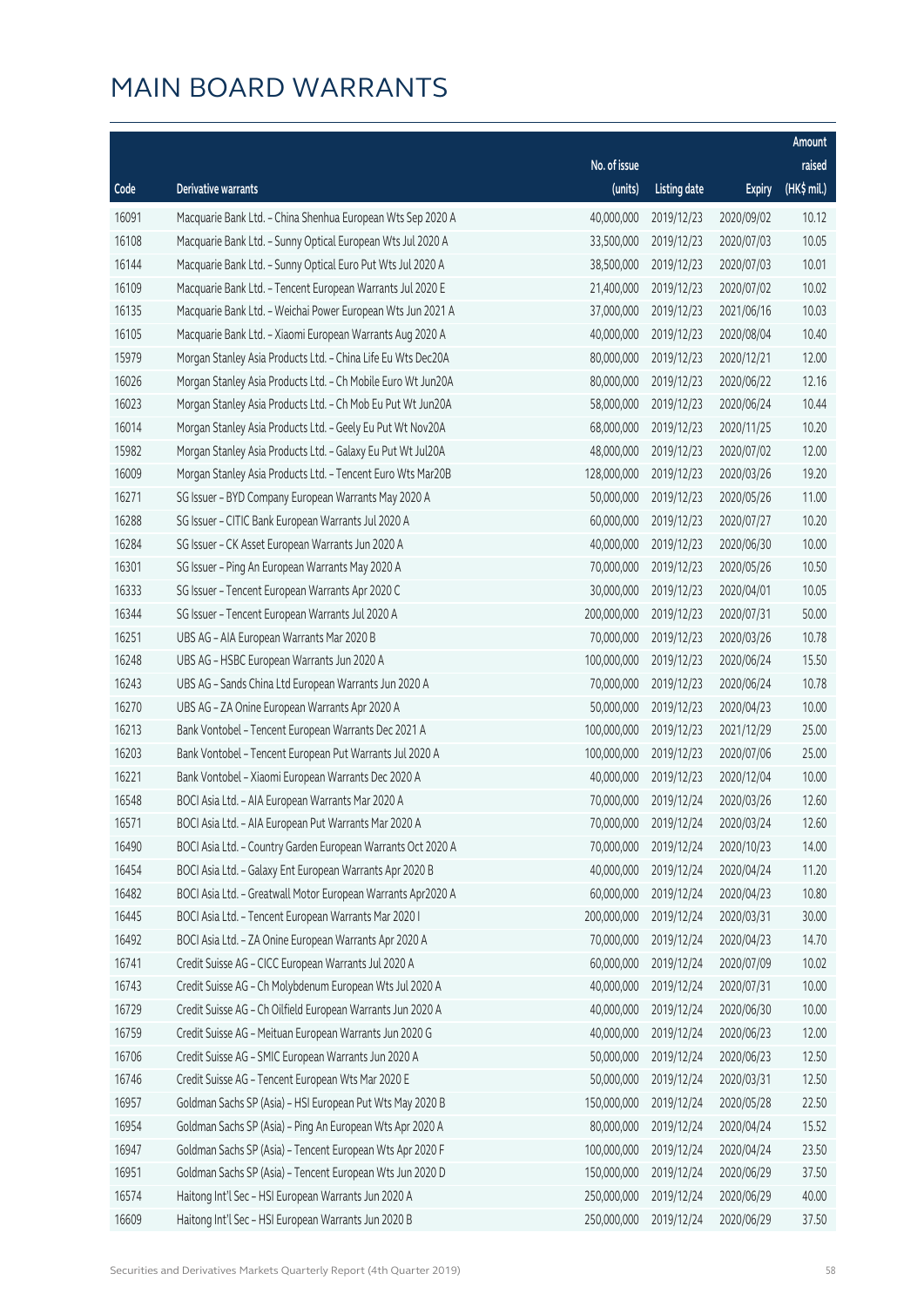|        |                                                              |              |                       |               | Amount      |
|--------|--------------------------------------------------------------|--------------|-----------------------|---------------|-------------|
|        |                                                              | No. of issue |                       |               | raised      |
| Code   | <b>Derivative warrants</b>                                   | (units)      | <b>Listing date</b>   | <b>Expiry</b> | (HK\$ mil.) |
| 16837  | J P Morgan SP BV - AAC Tech European Warrants Aug 2020 A     | 60,000,000   | 2019/12/24            | 2020/08/03    | 32.64       |
| 16781  | J P Morgan SP BV - Country Garden European Wts Jun 2020 A    | 100,000,000  | 2019/12/24            | 2020/06/30    | 15.10       |
| 16797  | J P Morgan SP BV - China Life European Put Wts Jul 2020 A    | 100,000,000  | 2019/12/24            | 2020/07/02    | 25.20       |
| 16836  | J P Morgan SP BV - GF Sec European Warrants Nov 2020 A       | 60,000,000   | 2019/12/24            | 2020/11/02    | 15.30       |
| 16899  | J P Morgan SP BV - HKEX European Warrants Dec 2020 B         | 200,000,000  | 2019/12/24            | 2020/12/23    | 31.60       |
| 16777  | J P Morgan SP BV - HSI European Put Warrants Jul 2020 B      | 400,000,000  | 2019/12/24            | 2020/07/30    | 100.80      |
| 16816  | J P Morgan SP BV - HTSC European Warrants Nov 2020 A         | 100,000,000  | 2019/12/24            | 2020/11/10    | 18.60       |
| 16825  | J P Morgan SP BV - Haitong Sec European Warrants Dec 2020 A  | 100,000,000  | 2019/12/24            | 2020/12/01    | 25.90       |
| 16793  | J P Morgan SP BV - ICBC European Warrants Jul 2020 A         | 100,000,000  | 2019/12/24            | 2020/07/31    | 15.40       |
| 16850  | J P Morgan SP BV - ND Paper European Warrants Aug 2020 A     | 50,000,000   | 2019/12/24            | 2020/08/03    | 12.60       |
| 16812  | J P Morgan SP BV - Ping An European Warrants Apr 2020 A      | 100,000,000  | 2019/12/24            | 2020/04/29    | 20.30       |
| 16838  | J P Morgan SP BV - Sands China Ltd European Warrants May20 A | 80,000,000   | 2019/12/24            | 2020/05/04    | 18.00       |
| 16892  | J P Morgan SP BV - Tencent European Warrants Apr 2020 J      | 250,000,000  | 2019/12/24            | 2020/04/09    | 39.25       |
| 16897  | J P Morgan SP BV - Tencent European Warrants Jul 2020 A      | 250,000,000  | 2019/12/24            | 2020/07/02    | 63.00       |
| 16855  | J P Morgan SP BV - Tencent European Put Warrants Apr 2020 D  | 250,000,000  | 2019/12/24            | 2020/04/01    | 38.25       |
| 16538  | Macquarie Bank Ltd. - Avichina European Warrants Oct 2020 A  | 15,500,000   | 2019/12/24            | 2020/10/09    | 10.14       |
| 16495  | Macquarie Bank Ltd. - BYD Electronic European Wts Oct 2020 A | 36,000,000   | 2019/12/24            | 2020/10/06    | 10.01       |
| 16508  | Macquarie Bank Ltd. - CM Bank European Put Warrants Oct20 A  | 40,000,000   | 2019/12/24            | 2020/10/06    | 10.20       |
| 16500  | Macquarie Bank Ltd. - China Overseas European Put Wts Jan21A | 34,000,000   | 2019/12/24            | 2021/01/05    | 10.30       |
| 16547  | Macquarie Bank Ltd. - WuXi Bio European Warrants Jul 2020 B  | 38,000,000   | 2019/12/24            | 2020/07/03    | 10.03       |
| 16926  | Morgan Stanley Asia Products Ltd. - AAC Tech Euro Wts May21A | 108,000,000  | 2019/12/24            | 2021/05/03    | 27.00       |
| 16922  | Morgan Stanley Asia Products Ltd. - CCB European Wts Jul20A  | 68,000,000   | 2019/12/24            | 2020/07/24    | 14.08       |
| 16911  | Morgan Stanley Asia Products Ltd. - CCB European Wts Sep20A  | 68,000,000   | 2019/12/24            | 2020/09/25    | 11.97       |
| 16938  | Morgan Stanley Asia Products Ltd. - CCB Euro Put Wts Jul20A  | 58,000,000   | 2019/12/24            | 2020/07/10    | 10.32       |
| 16900  | Morgan Stanley Asia Products Ltd. - Galaxy Ent Eu Wts Oct20A | 80,000,000   | 2019/12/24            | 2020/10/30    | 12.00       |
| 16906  | Morgan Stanley Asia Products Ltd. - Galaxy Ent Eu Wts Dec20A | 80,000,000   | 2019/12/24            | 2020/12/08    | 20.00       |
| 16908  | Morgan Stanley Asia Products Ltd. - Tencent Eu Put Wt Jun20C |              | 98,000,000 2019/12/24 | 2020/06/17    | 14.70       |
| 16941  | Morgan Stanley Asia Products Ltd. - WH Gp Eu Put Wt Dec20A   | 40,000,000   | 2019/12/24            | 2020/12/18    | 10.00       |
| 16619  | SG Issuer - AIA European Warrants Mar 2020 E                 | 70,000,000   | 2019/12/24            | 2020/03/26    | 11.90       |
| 16627  | SG Issuer - AIA European Warrants Jun 2020 B                 | 40,000,000   | 2019/12/24            | 2020/06/30    | 10.00       |
| 16641  | SG Issuer - HKEX European Put Warrants Apr 2020 A            | 100,000,000  | 2019/12/24            | 2020/04/15    | 16.00       |
| 16653  | SG Issuer - Sunny Optical European Put Warrants Sep 2020 A   | 60,000,000   | 2019/12/24            | 2020/09/24    | 10.20       |
| 16658  | SG Issuer - Tencent European Put Warrants Jun 2020 B         | 100,000,000  | 2019/12/24            | 2020/06/30    | 25.00       |
| 16667  | UBS AG - Galaxy Ent European Warrants Jun 2020 A             | 50,000,000   | 2019/12/24            | 2020/06/23    | 13.00       |
| 16676  | UBS AG - HSI European Warrants Jun 2020 A                    | 200,000,000  | 2019/12/24            | 2020/06/29    | 30.40       |
| 16670  | UBS AG - Link REIT European Warrants Aug 2020 A              | 100,000,000  | 2019/12/24            | 2020/08/03    | 15.10       |
| 16679  | UBS AG - Tencent European Warrants Mar 2020 C                | 300,000,000  | 2019/12/24            | 2020/03/26    | 45.30       |
| 16692  | Bank Vontobel - HKEX European Put Warrants Jun 2020 B        | 40,000,000   | 2019/12/24            | 2020/06/26    | 11.20       |
| 11237# | J P Morgan SP BV - Xiaomi European Warrants Apr 2020 A       | 100,000,000  | 2019/12/24            | 2020/04/01    | 10.50       |
| 17037  | BOCI Asia Ltd. - CC Bank European Warrants Apr 2020 A        | 70,000,000   | 2019/12/27            | 2020/04/23    | 12.60       |
| 17033  | BOCI Asia Ltd. - CM Bank European Warrants May 2020 A        | 70,000,000   | 2019/12/27            | 2020/05/22    | 13.30       |
| 17030  | BOCI Asia Ltd. - HSI European Warrants May 2020 A            | 200,000,000  | 2019/12/27            | 2020/05/28    | 30.00       |
| 17031  | BOCI Asia Ltd. - HSI European Warrants May 2020 B            | 200,000,000  | 2019/12/27            | 2020/05/28    | 30.00       |
| 17034  | BOCI Asia Ltd. - Tencent European Warrants Jun 2020 A        | 200,000,000  | 2019/12/27            | 2020/06/30    | 50.00       |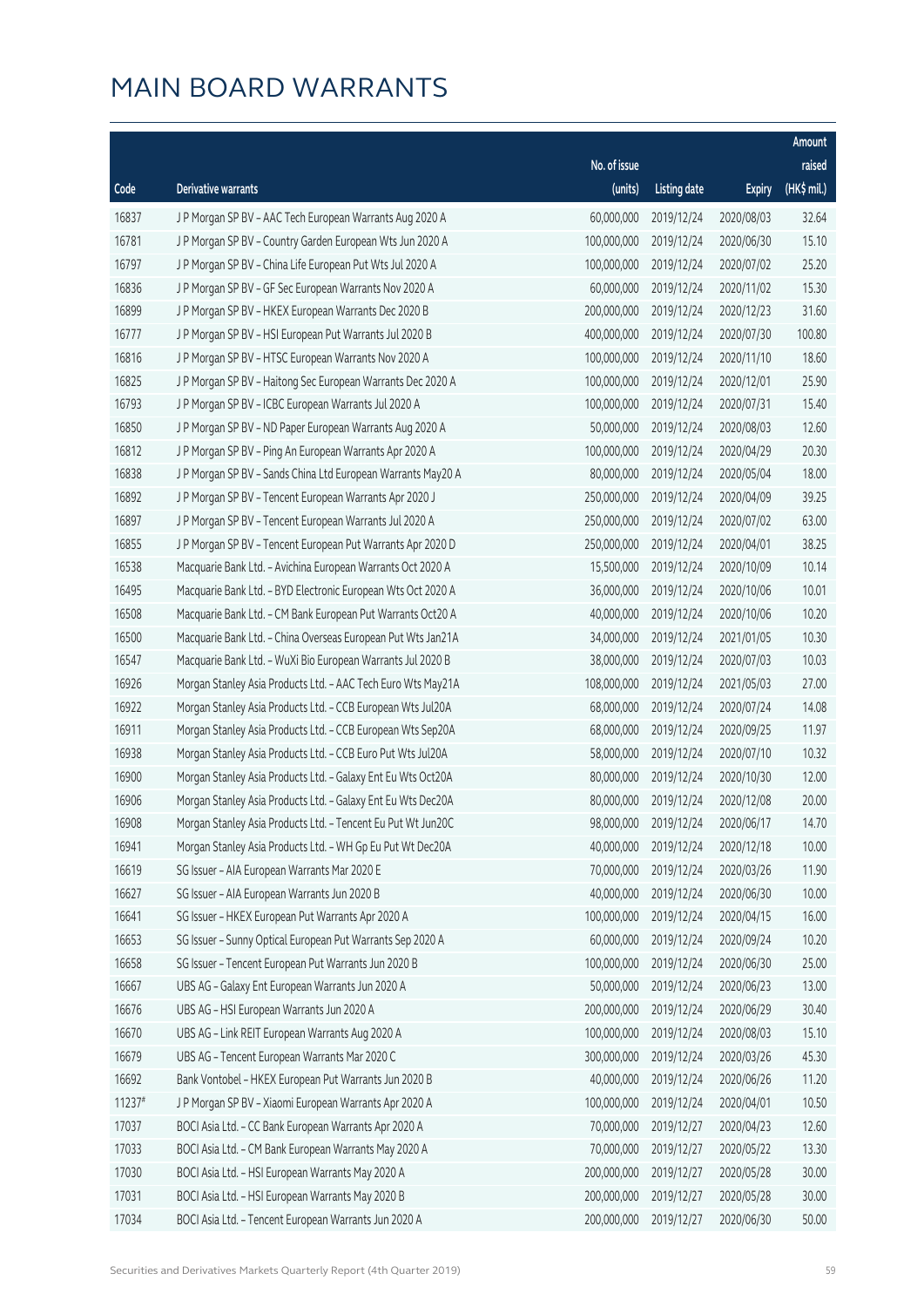|       |                                                                |                        |                     |               | Amount      |
|-------|----------------------------------------------------------------|------------------------|---------------------|---------------|-------------|
|       |                                                                | No. of issue           |                     |               | raised      |
| Code  | Derivative warrants                                            | (units)                | <b>Listing date</b> | <b>Expiry</b> | (HK\$ mil.) |
| 17036 | BOCI Asia Ltd. - Tencent European Put Wts Jun 2020 B           | 200,000,000            | 2019/12/27          | 2020/06/29    | 50.00       |
| 17113 | Credit Suisse AG - BOC HK European Warrants Apr 2020 B         | 70,000,000             | 2019/12/27          | 2020/04/24    | 10.50       |
| 17092 | Credit Suisse AG - CC Bank European Warrants Jun 2020 A        | 50,000,000             | 2019/12/27          | 2020/06/26    | 12.50       |
| 17102 | Credit Suisse AG - CS Services European Warrants Jun 2020 A    | 40,000,000             | 2019/12/27          | 2020/06/26    | 10.00       |
| 17076 | Credit Suisse AG - CPIC European Warrants Sep 2020 A           | 40,000,000             | 2019/12/27          | 2020/09/30    | 10.00       |
| 17101 | Credit Suisse AG - GF Sec European Warrants Sep 2020 A         | 40,000,000             | 2019/12/27          | 2020/09/30    | 10.00       |
| 17106 | Credit Suisse AG - Haidilao European Warrants Jun 2020 A       | 40,000,000             | 2019/12/27          | 2020/06/26    | 10.00       |
| 17116 | Credit Suisse AG - HKEX European Put Warrants Mar 2020 E       | 100,000,000            | 2019/12/27          | 2020/03/26    | 15.00       |
| 17070 | Credit Suisse AG - HKEX European Put Warrants Nov 2020 A       | 100,000,000            | 2019/12/27          | 2020/11/25    | 15.00       |
| 17109 | Credit Suisse AG - HSI European Warrants May 2020 A            | 150,000,000            | 2019/12/27          | 2020/05/28    | 22.50       |
| 17100 | Credit Suisse AG - ICBC European Warrants Jul 2020 A           | 50,000,000             | 2019/12/27          | 2020/07/31    | 12.50       |
| 17075 | Credit Suisse AG - Ping An European Warrants May 2020 C        | 150,000,000            | 2019/12/27          | 2020/05/26    | 52.50       |
| 17071 | Credit Suisse AG - Ping An European Warrants Mar 2022 A        | 200,000,000            | 2019/12/27          | 2022/03/28    | 30.00       |
| 17207 | Credit Suisse AG - Xiaomi European Warrants Oct 2020 A         | 100,000,000            | 2019/12/27          | 2020/10/30    | 25.00       |
| 17241 | Goldman Sachs SP (Asia) - AAC Tech Euro Put Wts Jul20A         | 70,000,000             | 2019/12/27          | 2020/07/24    | 10.50       |
| 17243 | Goldman Sachs SP (Asia) - HSI European Warrants May 2020 A     | 150,000,000            | 2019/12/27          | 2020/05/28    | 22.50       |
| 17240 | Goldman Sachs SP (Asia) - Ping An Euro Put Wts May 2020 A      | 80,000,000             | 2019/12/27          | 2020/05/21    | 12.00       |
| 17238 | Goldman Sachs SP (Asia) - SHK Ppt European Wts Apr 2020 A      | 70,000,000             | 2019/12/27          | 2020/04/20    | 10.50       |
| 17237 | Goldman Sachs SP (Asia) - Sunny Optical Euro Wts May 2020 B    | 80,000,000             | 2019/12/27          | 2020/05/04    | 13.76       |
| 16978 | HK Bank - HKEX European Put Warrants Nov 2020 A                | 80,000,000             | 2019/12/27          | 2020/11/25    | 12.80       |
| 16979 | HK Bank - HSCEI European Warrants Oct 2020 A                   | 150,000,000            | 2019/12/27          | 2020/10/29    | 22.50       |
| 16975 | HK Bank - HSI European Put Warrants Jun 2020 A                 | 200,000,000            | 2019/12/27          | 2020/06/29    | 50.00       |
| 16972 | HK Bank - Tencent European Warrants Jun 2020 E                 | 100,000,000            | 2019/12/27          | 2020/06/30    | 25.00       |
| 16964 | HK Bank - Tencent European Put Warrants Jun 2020 C             | 80,000,000             | 2019/12/27          | 2020/06/30    | 20.00       |
| 17210 | Haitong Int'l Sec - AIA European Put Warrants Mar 2020 A       | 60,000,000             | 2019/12/27          | 2020/03/31    | 11.40       |
| 17226 | J P Morgan SP BV - CITIC Sec European Warrants Sep 2020 A      | 50,000,000             | 2019/12/27          | 2020/09/02    | 12.65       |
| 17224 | J P Morgan SP BV – Tencent European Warrants Jun 2020 A        | 150,000,000 2019/12/27 |                     | 2020/06/30    | 37.95       |
| 17227 | J P Morgan SP BV - Tencent European Warrants Jun 2020 B        | 250,000,000            | 2019/12/27          | 2020/06/30    | 62.50       |
| 17223 | J P Morgan SP BV - Xiaomi European Warrants Jul 2020 C         | 100,000,000            | 2019/12/27          | 2020/07/31    | 25.70       |
| 17012 | Macquarie Bank Ltd. - CPIC European Warrants Jun 2021 A        | 35,500,000             | 2019/12/27          | 2021/06/02    | 10.01       |
| 17014 | Macquarie Bank Ltd. - Tencent European Warrants Jul 2020 F     | 26,000,000             | 2019/12/27          | 2020/07/02    | 10.01       |
| 17000 | Morgan Stanley Asia Products Ltd. - CITIC Sec Euro Wt Sep20A   | 68,000,000             | 2019/12/27          | 2020/09/24    | 10.20       |
| 16991 | Morgan Stanley Asia Products Ltd. - CSOP A50 ETF Eu Wt Jun20A  | 80,000,000             | 2019/12/27          | 2020/06/22    | 12.40       |
| 16988 | Morgan Stanley Asia Products Ltd. - CSOP A50 ETF Eu Wt Apr21A  | 108,000,000            | 2019/12/27          | 2021/04/15    | 27.00       |
| 16986 | Morgan Stanley Asia Products Ltd. - CSPC Pharma Eu Wt Jul20A   | 68,000,000             | 2019/12/27          | 2020/07/28    | 10.20       |
| 16987 | Morgan Stanley Asia Products Ltd. - CSPC Phar Eu Put Wt Jun20A | 40,000,000             | 2019/12/27          | 2020/06/03    | 10.52       |
| 16981 | Morgan Stanley Asia Products Ltd. - China Tower Eu Wt Jun20A   | 68,000,000             | 2019/12/27          | 2020/06/24    | 10.20       |
| 16985 | Morgan Stanley Asia Products Ltd. - Ch Tower Eu Put Wt Jun20A  | 58,000,000             | 2019/12/27          | 2020/06/24    | 10.79       |
| 16997 | Morgan Stanley Asia Products Ltd. - Link REIT Euro Wt Aug20A   | 68,000,000             | 2019/12/27          | 2020/08/03    | 10.20       |
| 17157 | SG Issuer - AAC Tech European Put Warrants Jun 2020 A          | 70,000,000             | 2019/12/27          | 2020/06/22    | 11.55       |
| 17140 | SG Issuer - BYD Electronic European Warrants Jul 2020 B        | 40,000,000             | 2019/12/27          | 2020/07/17    | 10.00       |
| 17167 | SG Issuer - China Telecom European Warrants Sep 2020 A         | 60,000,000             | 2019/12/27          | 2020/09/23    | 10.50       |
| 17147 | SG Issuer - HSBC European Warrants Apr 2020 A                  | 70,000,000             | 2019/12/27          | 2020/04/23    | 10.50       |
| 17048 | UBS AG - CC Bank European Warrants May 2020 A                  | 60,000,000             | 2019/12/27          | 2020/05/04    | 10.68       |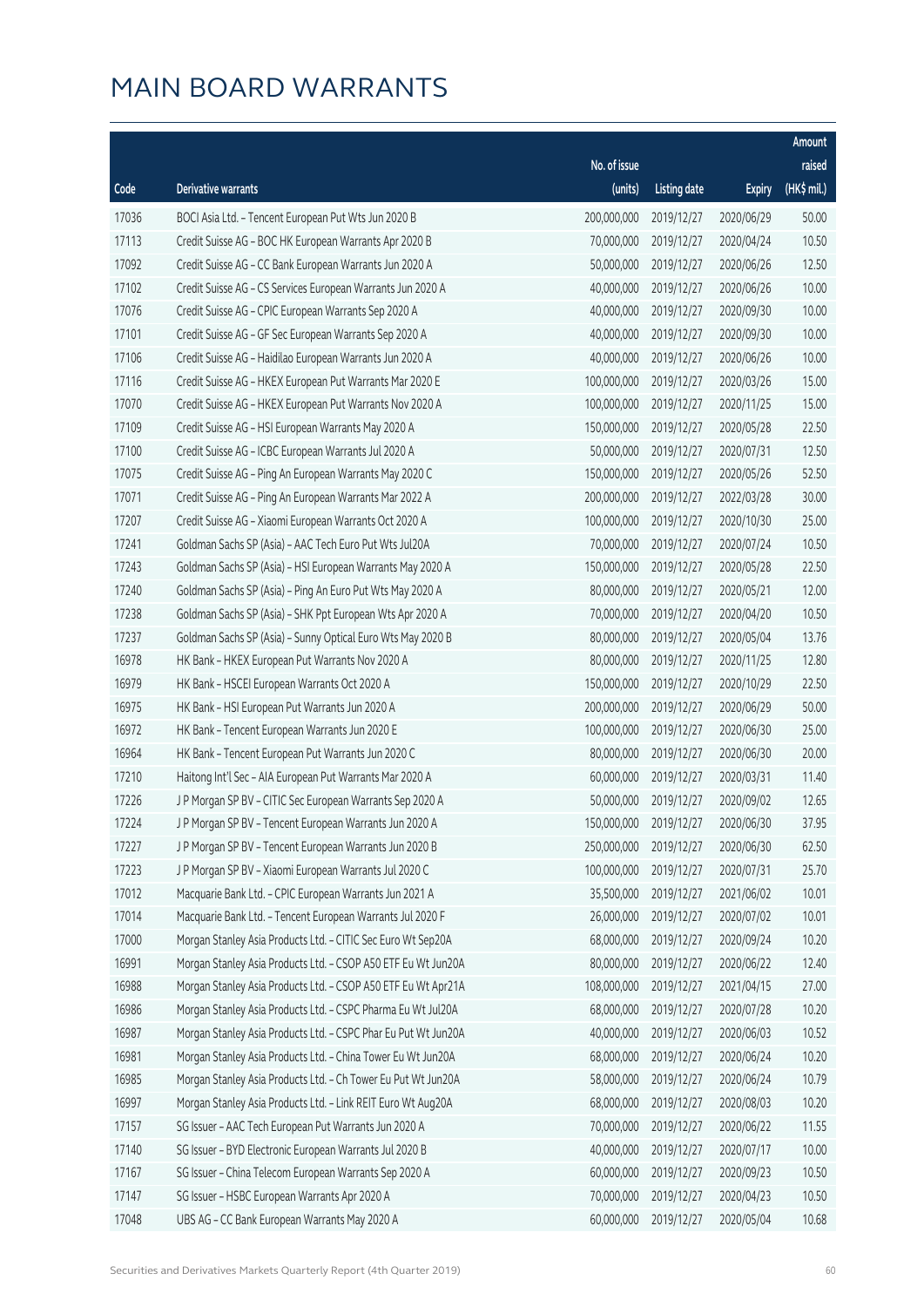|       |                                                              |              |                       |               | Amount      |
|-------|--------------------------------------------------------------|--------------|-----------------------|---------------|-------------|
|       |                                                              | No. of issue |                       |               | raised      |
| Code  | Derivative warrants                                          | (units)      | <b>Listing date</b>   | <b>Expiry</b> | (HK\$ mil.) |
| 17054 | UBS AG - Meituan European Warrants Jul 2020 A                | 100,000,000  | 2019/12/27            | 2020/07/24    | 16.10       |
| 17057 | UBS AG - Tencent European Warrants Mar 2020 D                | 30,000,000   | 2019/12/27            | 2020/03/27    | 12.66       |
| 17041 | UBS AG - Xiaomi European Warrants Mar 2020 B                 | 100,000,000  | 2019/12/27            | 2020/03/27    | 15.00       |
| 17066 | UBS AG - ZTE European Warrants May 2020 A                    | 50,000,000   | 2019/12/27            | 2020/05/04    | 10.10       |
| 17125 | Bank Vontobel - CNOOC European Warrants Nov 2020 A           | 70,000,000   | 2019/12/27            | 2020/11/26    | 10.50       |
| 17121 | Bank Vontobel - HSI European Warrants Jun 2020 A             | 80,000,000   | 2019/12/27            | 2020/06/29    | 20.00       |
| 17123 | Bank Vontobel - HSI European Put Warrants Jun 2020 A         | 80,000,000   | 2019/12/27            | 2020/06/29    | 20.00       |
| 17129 | Bank Vontobel - ICBC European Put Warrants May 2020 A        | 70,000,000   | 2019/12/27            | 2020/05/25    | 10.50       |
| 17127 | Bank Vontobel - Sino Biopharm European Warrants Aug 2020 A   | 40,000,000   | 2019/12/27            | 2020/08/27    | 10.00       |
| 17134 | Bank Vontobel - Tencent European Warrants Mar 2020 E         | 100,000,000  | 2019/12/27            | 2020/03/26    | 16.00       |
| 17320 | BOCI Asia Ltd. - HSI European Put Warrants Jun 2020 A        | 200,000,000  | 2019/12/30            | 2020/06/29    | 30.00       |
| 17321 | BOCI Asia Ltd. - HSI European Put Warrants Jun 2020 B        | 200,000,000  | 2019/12/30            | 2020/06/29    | 30.00       |
| 17461 | Credit Suisse AG - BYD Company European Warrants Jun 2020 A  | 35,000,000   | 2019/12/30            | 2020/06/29    | 10.15       |
| 17447 | Credit Suisse AG - CITIC European Warrants Dec 2020 A        | 40,000,000   | 2019/12/30            | 2020/12/31    | 10.00       |
| 17476 | Credit Suisse AG - CITIC Sec European Warrants Jul 2020 A    | 50,000,000   | 2019/12/30            | 2020/07/31    | 12.50       |
| 17456 | Credit Suisse AG - GAC European Warrants Jul 2020 A          | 40,000,000   | 2019/12/30            | 2020/07/31    | 10.00       |
| 17481 | Credit Suisse AG - Ping An European Put Warrants May 2020 A  | 100,000,000  | 2019/12/30            | 2020/05/21    | 15.00       |
| 17485 | Credit Suisse AG - SHK Ppt European Put Warrants Jun 2020 A  | 40,000,000   | 2019/12/30            | 2020/06/29    | 10.00       |
| 17308 | Guotai Junan - AIA European Warrants Apr 2020 A              | 80,000,000   | 2019/12/30            | 2020/04/02    | 15.36       |
| 17309 | Guotai Junan - AIA European Put Warrants Jun 2020 A          | 80,000,000   | 2019/12/30            | 2020/06/05    | 29.04       |
| 17304 | Guotai Junan - China Life European Warrants Jul 2020 A       | 80,000,000   | 2019/12/30            | 2020/07/06    | 16.80       |
| 17307 | Guotai Junan - China Life European Put Warrants May 2020 A   | 80,000,000   | 2019/12/30            | 2020/05/12    | 12.00       |
| 17290 | Guotai Junan - HKEX European Warrants Jun 2020 A             | 80,000,000   | 2019/12/30            | 2020/06/09    | 21.52       |
| 17297 | Guotai Junan - HKEX European Put Warrants Oct 2020 A         | 80,000,000   | 2019/12/30            | 2020/10/13    | 12.00       |
| 17298 | Guotai Junan - HSBC European Warrants Jul 2020 A             | 80,000,000   | 2019/12/30            | 2020/07/10    | 16.72       |
| 17300 | Guotai Junan - HSBC European Put Warrants Jul 2020 A         | 80,000,000   | 2019/12/30            | 2020/07/06    | 13.68       |
| 17277 | Guotai Junan - Tencent European Warrants Apr 2020 B          |              | 20,000,000 2019/12/30 | 2020/04/23    | 11.40       |
| 17286 | Guotai Junan - Tencent European Tencent put Warrants Jul20 A | 80,000,000   | 2019/12/30            | 2020/07/02    | 12.24       |
| 17531 | Goldman Sachs SP (Asia) - BYD Company Euro Wts May 2020 A    | 70,000,000   | 2019/12/30            | 2020/05/26    | 12.88       |
| 17519 | Goldman Sachs SP (Asia) - China Life Euro Wts May 2020 A     | 80,000,000   | 2019/12/30            | 2020/05/22    | 12.00       |
| 17530 | Goldman Sachs SP (Asia) - China Tower Euro Wts Jun 2020 B    | 70,000,000   | 2019/12/30            | 2020/06/24    | 10.50       |
| 17520 | Goldman Sachs SP (Asia) - China Unicom Euro Wts Jun 2020 A   | 50,000,000   | 2019/12/30            | 2020/06/09    | 10.00       |
| 17524 | Goldman Sachs SP (Asia) - HSBC European Put Wts Jun 2020 A   | 80,000,000   | 2019/12/30            | 2020/06/18    | 12.00       |
| 17365 | Haitong Int'l Sec - AIA European Warrants Jun 2020 A         | 40,000,000   | 2019/12/30            | 2020/06/01    | 10.80       |
| 17370 | Haitong Int'l Sec - AIA European Put Warrants Jun 2020 A     | 70,000,000   | 2019/12/30            | 2020/06/29    | 23.10       |
| 17361 | Haitong Int'l Sec - BOC HK European Warrants Jul 2020 A      | 70,000,000   | 2019/12/30            | 2020/07/17    | 18.20       |
| 17388 | Haitong Int'l Sec - Geely Auto European Put Wts Jul 2020 A   | 70,000,000   | 2019/12/30            | 2020/07/24    | 10.50       |
| 17360 | Haitong Int'l Sec - HSI European Put Warrants Jun 2020 A     | 250,000,000  | 2019/12/30            | 2020/06/29    | 47.50       |
| 17362 | Haitong Int'l Sec - ICBC European Warrants Jul 2020 A        | 40,000,000   | 2019/12/30            | 2020/07/20    | 10.80       |
| 17391 | Haitong Int'l Sec - Ping An European Warrants Apr 2020 A     | 60,000,000   | 2019/12/30            | 2020/04/24    | 11.40       |
| 17396 | J P Morgan SP BV - Tencent European Warrants Aug 2020 A      | 250,000,000  | 2019/12/30            | 2020/08/04    | 62.50       |
| 17395 | J P Morgan SP BV - Tencent European Warrants Sep 2020 A      | 250,000,000  | 2019/12/30            | 2020/09/03    | 62.50       |
| 17397 | J P Morgan SP BV - ZA Onine European Warrants Apr 2020 A     | 70,000,000   | 2019/12/30            | 2020/04/29    | 10.71       |
| 17313 | Macquarie Bank Ltd. - CITIC Bank European Wts Dec 2020 A     | 40,000,000   | 2019/12/30            | 2020/12/02    | 10.04       |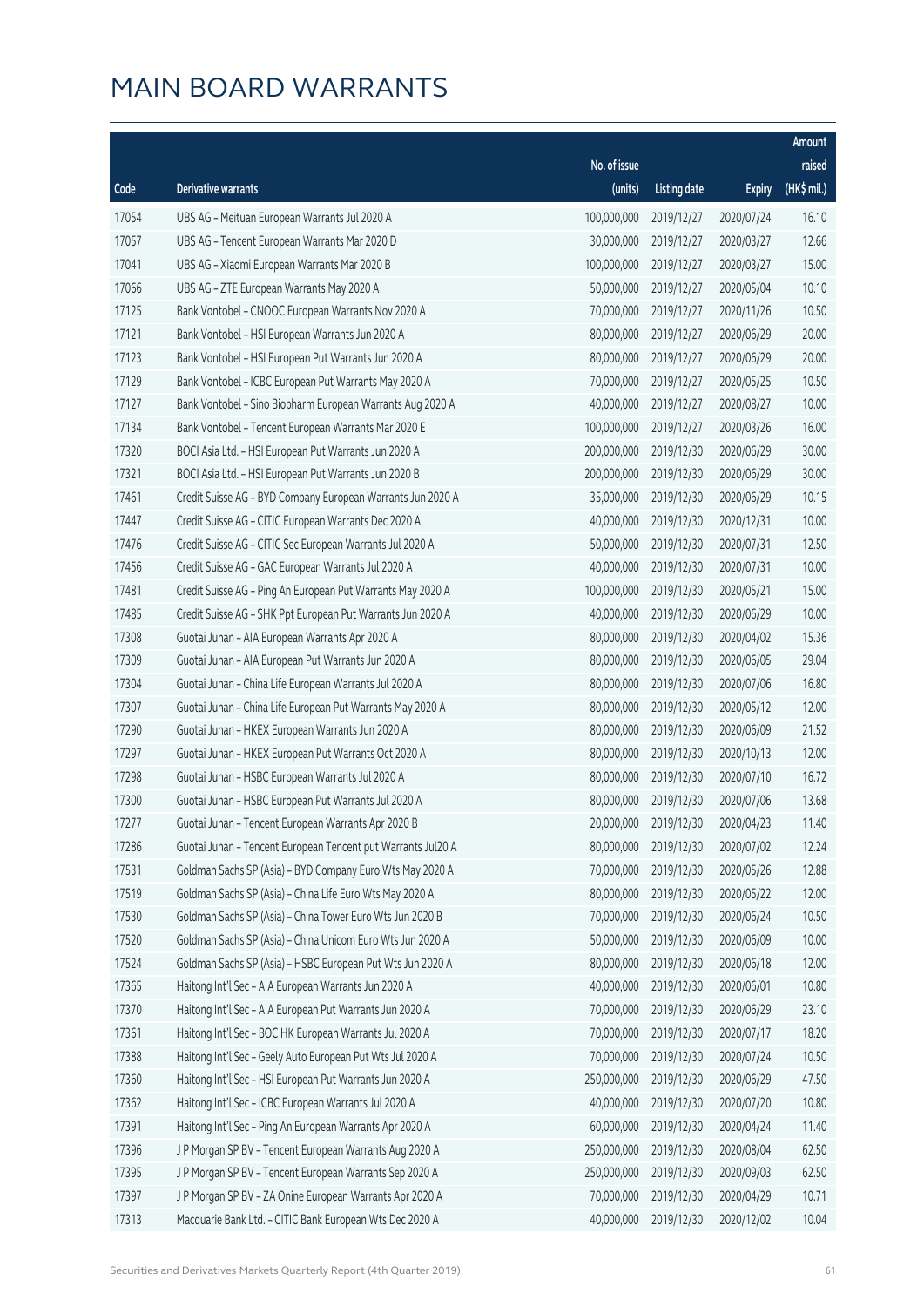|       |                                                              |                        |                     |               | Amount      |
|-------|--------------------------------------------------------------|------------------------|---------------------|---------------|-------------|
|       |                                                              | No. of issue           |                     |               | raised      |
| Code  | Derivative warrants                                          | (units)                | <b>Listing date</b> | <b>Expiry</b> | (HK\$ mil.) |
| 17264 | Macquarie Bank Ltd. - China Life European Wts Apr 2021 A     | 40,000,000             | 2019/12/30          | 2021/04/07    | 10.12       |
| 17275 | Macquarie Bank Ltd. - China Mobile European Wts Oct 2020 A   | 40,000,000             | 2019/12/30          | 2020/10/06    | 10.08       |
| 17257 | Macquarie Bank Ltd. - CNOOC European Warrants Jul 2020 A     | 22,000,000             | 2019/12/30          | 2020/07/03    | 10.03       |
| 17273 | Macquarie Bank Ltd. - China Tel European Warrants Dec 2020 A | 40,000,000             | 2019/12/30          | 2020/12/31    | 10.00       |
| 17269 | Macquarie Bank Ltd. - PetroChina European Wts Dec 2020 A     | 40,000,000             | 2019/12/30          | 2020/12/02    | 10.08       |
| 17246 | Macquarie Bank Ltd. - Ping An European Warrants Jul 2020 A   | 21,500,000             | 2019/12/30          | 2020/07/03    | 10.06       |
| 17247 | Macquarie Bank Ltd. - Ping An European Warrants Jul 2020 B   | 34,500,000             | 2019/12/30          | 2020/07/03    | 10.04       |
| 17249 | Macquarie Bank Ltd. - Ping An European Warrants Jul 2020 C   | 35,000,000             | 2019/12/30          | 2020/07/03    | 10.15       |
| 17251 | Macquarie Bank Ltd. - Ping An European Put Wts Jul 2020 A    | 35,000,000             | 2019/12/30          | 2020/07/03    | 10.08       |
| 17319 | Macquarie Bank Ltd. - Tencent European Warrants Jul 2020 G   | 40,000,000             | 2019/12/30          | 2020/07/28    | 10.00       |
| 17500 | SG Issuer - Meituan European Warrants Jul 2020 A             | 80,000,000             | 2019/12/30          | 2020/07/24    | 12.00       |
| 17517 | SG Issuer - Tencent European Warrants Jun 2020 A             | 100,000,000            | 2019/12/30          | 2020/06/30    | 25.00       |
| 17488 | SG Issuer - Tencent European Warrants Jul 2020 B             | 200,000,000            | 2019/12/30          | 2020/07/31    | 50.00       |
| 17490 | SG Issuer - Tencent European Warrants Dec 2020 B             | 200,000,000            | 2019/12/30          | 2020/12/31    | 50.00       |
| 17336 | UBS AG - BYD Company European Warrants Jun 2020 A            | 40,000,000             | 2019/12/30          | 2020/06/30    | 10.08       |
| 17342 | UBS AG - CNOOC European Warrants Dec 2020 A                  | 100,000,000            | 2019/12/30          | 2020/12/22    | 15.00       |
| 17331 | UBS AG - Hang Seng Bank European Put Warrants Oct 2020 A     | 70,000,000             | 2019/12/30          | 2020/10/27    | 12.74       |
| 17332 | UBS AG - SUNAC European Warrants May 2020 A                  | 30,000,000             | 2019/12/30          | 2020/05/26    | 11.01       |
| 17324 | UBS AG - ZA Onine European Warrants May 2020 B               | 30,000,000             | 2019/12/30          | 2020/05/04    | 11.34       |
| 17418 | Bank Vontobel - Conch Cement European Warrants Jul 2020 A    | 30,000,000             | 2019/12/30          | 2020/07/02    | 10.20       |
| 17432 | Bank Vontobel - CM Bank European Warrants Jul 2020 A         | 60,000,000             | 2019/12/30          | 2020/07/24    | 10.20       |
| 17416 | Bank Vontobel - China Overseas European Warrants Nov 2020 A  | 40,000,000             | 2019/12/30          | 2020/11/02    | 10.00       |
| 17403 | Bank Vontobel - Power Assets European Warrants Aug 2020 A    | 40,000,000             | 2019/12/30          | 2020/08/03    | 10.00       |
| 17405 | Bank Vontobel - SHK Ppt European Warrants Jul 2020 A         | 20,000,000             | 2019/12/30          | 2020/07/03    | 10.00       |
| 17411 | Bank Vontobel - SHK Ppt European Put Warrants Jul 2020 A     | 20,000,000             | 2019/12/30          | 2020/07/03    | 11.20       |
| 17400 | Bank Vontobel - Wharf Holdings European Warrants Sep 2020 A  | 40,000,000             | 2019/12/30          | 2020/09/28    | 10.00       |
| 17575 | BOCI Asia Ltd. - HSI European Warrants Jun 2020 A            | 200,000,000 2019/12/31 |                     | 2020/06/29    | 32.00       |
| 17585 | BOCI Asia Ltd. - HSI European Warrants Jun 2020 B            | 200,000,000            | 2019/12/31          | 2020/06/29    | 30.00       |
| 17584 | BOCI Asia Ltd. - HSI European Warrants Jul 2020 A            | 200,000,000            | 2019/12/31          | 2020/07/30    | 34.00       |
| 17592 | BOCI Asia Ltd. - HSI European Put Warrants Jun 2020 C        | 200,000,000            | 2019/12/31          | 2020/06/29    | 36.00       |
| 17600 | BOCI Asia Ltd. - HSI European Put Warrants Dec 2020 A        | 200,000,000            | 2019/12/31          | 2020/12/30    | 54.00       |
| 17614 | BNP Paribas Issuance B.V. - China Mobile Euro Wts Oct 2020 A | 40,000,000             | 2019/12/31          | 2020/10/06    | 10.40       |
| 17610 | BNP Paribas Issuance B.V. - China Mobile Euro Wts Nov 2020 A | 40,000,000             | 2019/12/31          | 2020/11/03    | 10.00       |
| 17620 | BNP Paribas Issuance B.V. - Ping An European Wt Oct 2020 A   | 40,000,000             | 2019/12/31          | 2020/10/06    | 11.60       |
| 17553 | Credit Suisse AG - China Mobile European Put Wts Jun 2020 A  | 70,000,000             | 2019/12/31          | 2020/06/24    | 10.50       |
| 17622 | Credit Suisse AG - Tencent European Wts Jun 2020 A           | 250,000,000            | 2019/12/31          | 2020/06/30    | 62.50       |
| 17747 | Guotai Junan - Alibaba Group European Warrants Jul 2020 A    | 50,000,000             | 2019/12/31          | 2020/07/06    | 13.75       |
| 17789 | Goldman Sachs SP (Asia) - China Mobile Euro Wts Jun 2020 A   | 80,000,000             | 2019/12/31          | 2020/06/22    | 12.00       |
| 17770 | Goldman Sachs SP (Asia) - Sinopec Corp Euro Wts Mar 2020 A   | 70,000,000             | 2019/12/31          | 2020/03/31    | 10.50       |
| 17777 | Goldman Sachs SP (Asia) - CSPC Pharma Euro Wts Jun 2020 A    | 70,000,000             | 2019/12/31          | 2020/06/24    | 10.50       |
| 17774 | Goldman Sachs SP (Asia) - HKEX European Put Wts Mar 2020 E   | 100,000,000            | 2019/12/31          | 2020/03/31    | 15.00       |
| 17776 | Goldman Sachs SP (Asia) - Tencent European Wts Mar 2020 G    | 25,000,000             | 2019/12/31          | 2020/03/31    | 10.05       |
| 17656 | J P Morgan SP BV - AIA European Put Warrants Jun 2020 A      | 100,000,000            | 2019/12/31          | 2020/06/12    | 15.50       |
| 17652 | J P Morgan SP BV - Bank of China European Wts May 2021 A     | 100,000,000            | 2019/12/31          | 2021/05/04    | 25.10       |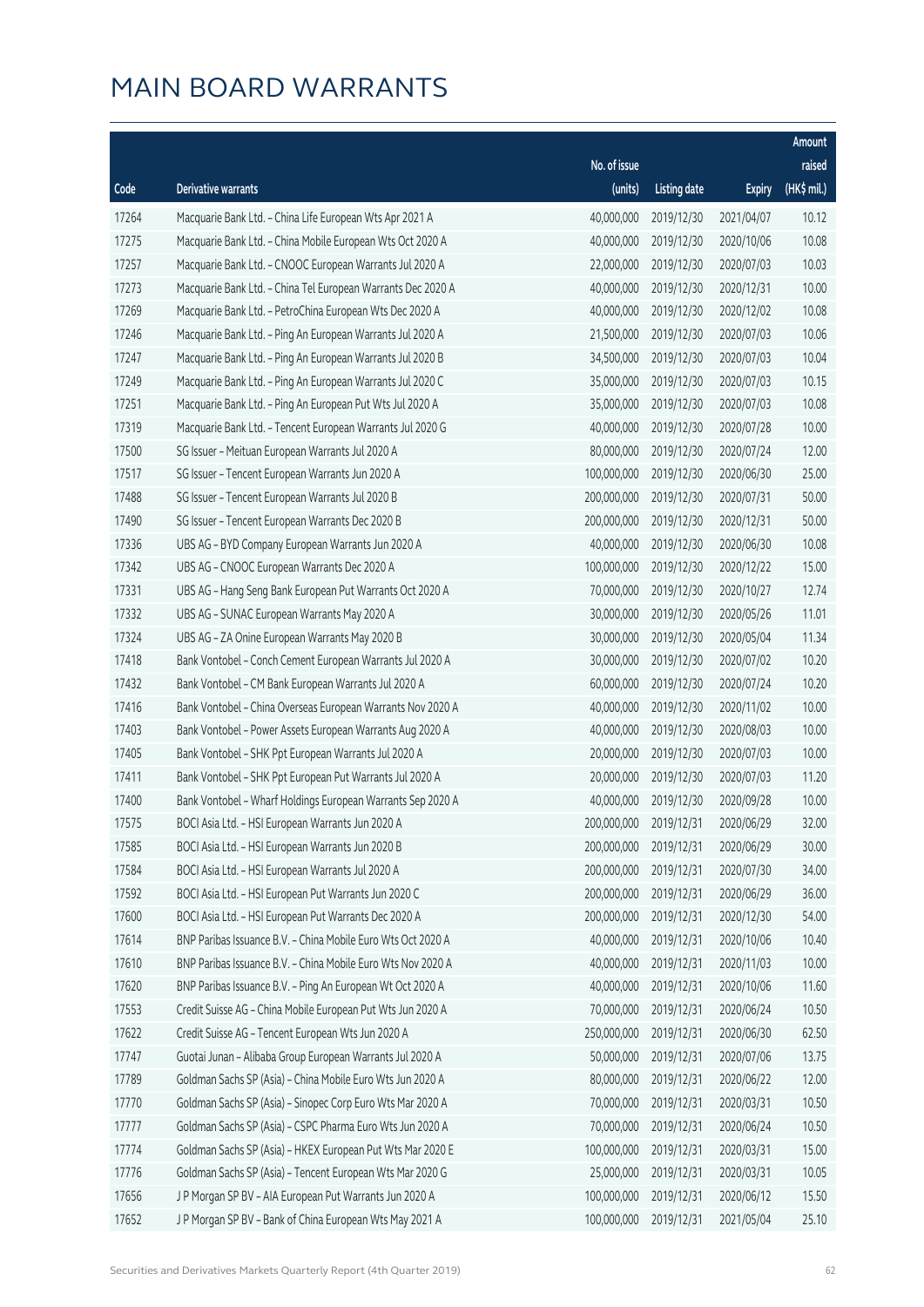|       |                                                              |                         |                     |               | Amount                |
|-------|--------------------------------------------------------------|-------------------------|---------------------|---------------|-----------------------|
| Code  | <b>Derivative warrants</b>                                   | No. of issue<br>(units) | <b>Listing date</b> |               | raised<br>(HK\$ mil.) |
|       |                                                              |                         |                     | <b>Expiry</b> |                       |
| 17659 | J P Morgan SP BV - BYD Company European Warrants Jul 2020 A  | 50,000,000              | 2019/12/31          | 2020/07/02    | 12.55                 |
| 17672 | J P Morgan SP BV - Ch Comm Cons European Warrants Aug 2020 A | 40,000,000              | 2019/12/31          | 2020/08/03    | 10.04                 |
| 17676 | J P Morgan SP BV - China Com Services European Wts Jul 2020A | 60,000,000              | 2019/12/31          | 2020/07/31    | 15.06                 |
| 17630 | J P Morgan SP BV - China Mobile European Wts Aug 2020 A      | 100,000,000             | 2019/12/31          | 2020/08/03    | 25.10                 |
| 17661 | J P Morgan SP BV - Haidilao European Warrants Jul 2020 A     | 40,000,000              | 2019/12/31          | 2020/07/02    | 10.16                 |
| 17623 | J P Morgan SP BV - Sunny Optical European Wts May 2020 A     | 70,000,000              | 2019/12/31          | 2020/05/04    | 10.85                 |
| 17625 | J P Morgan SP BV - Xiaomi European Put Warrants Sep 2020 B   | 100,000,000             | 2019/12/31          | 2020/09/30    | 15.10                 |
| 17556 | Macquarie Bank Ltd. - Brilliance Chi Euro Wts Sep 2020 A     | 40,000,000              | 2019/12/31          | 2020/09/11    | 10.08                 |
| 17570 | Macquarie Bank Ltd. - Huaneng Power European Wts Jul 2020 A  | 39,000,000              | 2019/12/31          | 2020/07/03    | 10.02                 |
| 17740 | Morgan Stanley Asia Products Ltd. - AIA Euro Put Wts May20A  | 48,000,000              | 2019/12/31          | 2020/05/29    | 14.35                 |
| 17701 | Morgan Stanley Asia Products Ltd. - Meituan Euro Wts Jul20B  | 80,000,000              | 2019/12/31          | 2020/07/24    | 12.00                 |
| 17705 | Morgan Stanley Asia Products Ltd. - Meituan Eu Put Wt Dec20A | 68,000,000              | 2019/12/31          | 2020/12/23    | 10.20                 |
| 17734 | Morgan Stanley Asia Products Ltd. - Ping An Eu Put Wt May20A | 68,000,000              | 2019/12/31          | 2020/05/28    | 12.10                 |
| 17728 | Morgan Stanley Asia Products Ltd. - Tencent Eu Put Wt Jul20B | 98,000,000              | 2019/12/31          | 2020/07/02    | 24.50                 |
| 17761 | SG Issuer - China Lit European Warrants Jun 2020 A           | 40,000,000              | 2019/12/31          | 2020/06/30    | 10.00                 |
| 17763 | SG Issuer - China Mobile European Warrants May 2020 A        | 70,000,000              | 2019/12/31          | 2020/05/11    | 11.20                 |
| 17755 | SG Issuer - China Mobile European Put Warrants Jun 2020 A    | 60,000,000              | 2019/12/31          | 2020/06/30    | 15.00                 |
| 17760 | SG Issuer - PSBC European Warrants Jul 2020 A                | 40,000,000              | 2019/12/31          | 2020/07/31    | 10.00                 |
| 17764 | SG Issuer - Tencent European Put Warrants Jun 2020 C         | 100,000,000             | 2019/12/31          | 2020/06/12    | 15.00                 |
| 17699 | UBS AG - China Mobile European Warrants Jun 2020 A           | 100,000,000             | 2019/12/31          | 2020/06/22    | 15.10                 |
| Total |                                                              |                         |                     |               | 33,291.26             |

# Further issue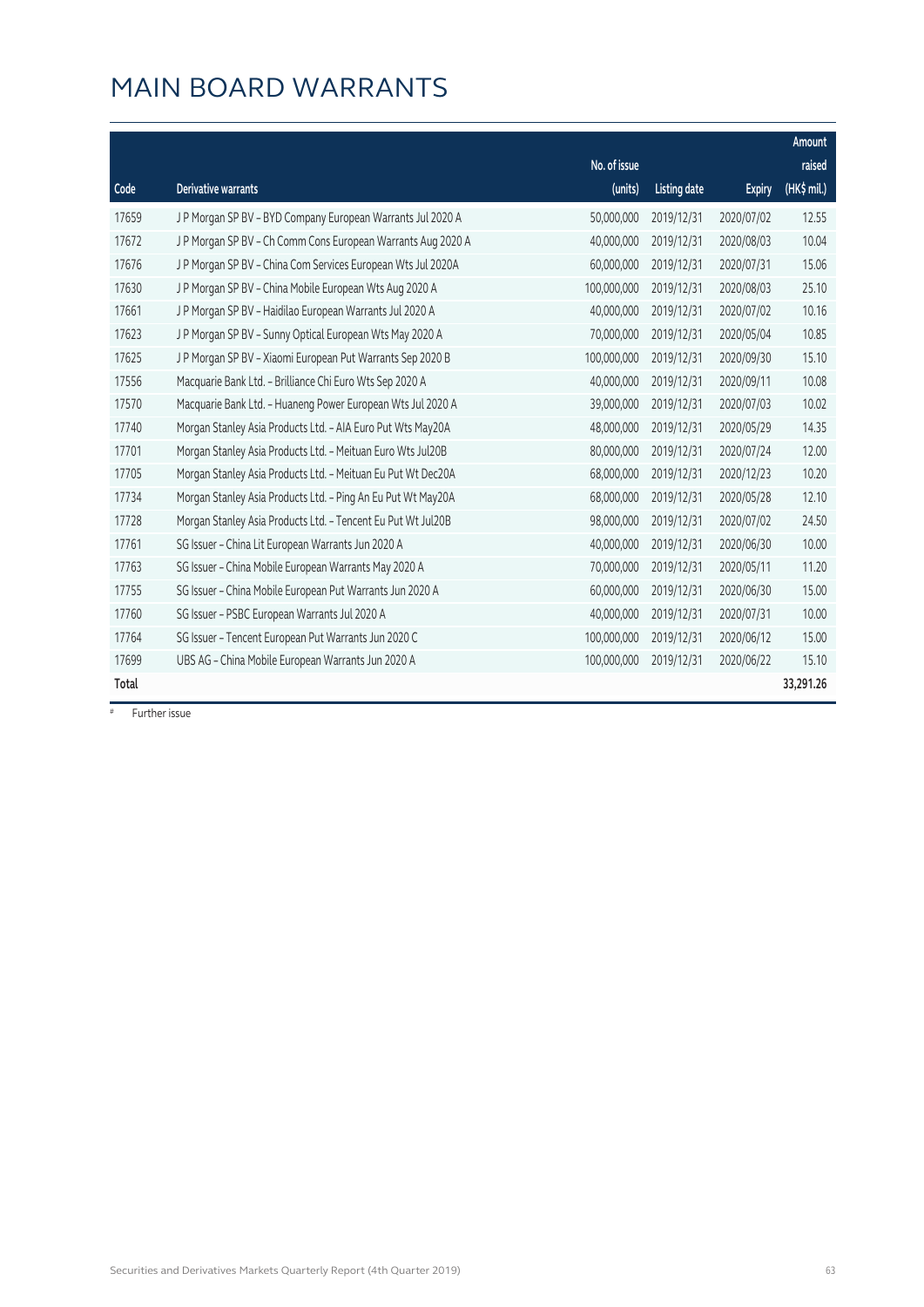#### **Newly Listed Inline Warrants**

for 4th quarter 2019

|       |                                                         |              |                     |               | Amount      |
|-------|---------------------------------------------------------|--------------|---------------------|---------------|-------------|
|       |                                                         | No. of issue |                     |               | raised      |
| Code  | Inline warrants                                         | (units)      | <b>Listing date</b> | <b>Expiry</b> | (HK\$ mil.) |
| 47417 | Bank Vontobel - HSI Euro Inline Warrants Apr 2020 E     | 21,000,000   | 2019/10/02          | 2020/04/28    | 10.42       |
| 47418 | Bank Vontobel - Ping An Euro Inline Warrants Apr 2020 B | 29,000,000   | 2019/10/02          | 2020/04/29    | 10.03       |
| 47419 | Bank Vontobel - Ping An Euro Inline Warrants Apr 2020 C | 20,000,000   | 2019/10/02          | 2020/04/29    | 10.46       |
| 47420 | Bank Vontobel - Ping An Euro Inline Warrants Apr 2020 D | 20,000,000   | 2019/10/02          | 2020/04/29    | 10.58       |
| 47421 | Bank Vontobel - Ping An Euro Inline Warrants Jun 2020 A | 26,000,000   | 2019/10/02          | 2020/06/30    | 10.37       |
| 47424 | Bank Vontobel - Tencent Euro Inline Warrants Apr 2020 B | 22,000,000   | 2019/10/02          | 2020/04/28    | 10.23       |
| 47425 | Bank Vontobel - Tencent Euro Inline Warrants Apr 2020 C | 22,000,000   | 2019/10/02          | 2020/04/28    | 10.21       |
| 47422 | Bank Vontobel - Tencent Euro Inline Warrants May 2020 B | 31,000,000   | 2019/10/02          | 2020/05/29    | 10.08       |
| 47426 | Bank Vontobel - Tencent Euro Inline Warrants May 2020 C | 29,000,000   | 2019/10/02          | 2020/05/29    | 10.35       |
| 47423 | Bank Vontobel - Tencent Euro Inline Warrants Jun 2020 A | 35,000,000   | 2019/10/02          | 2020/06/30    | 10.15       |
| 47427 | J P Morgan SP BV - HSI Euro Inline Warrants Apr 2020 A  | 30,000,000   | 2019/10/03          | 2020/04/28    | 10.05       |
| 47428 | J P Morgan SP BV - HSI Euro Inline Warrants Apr 2020 B  | 30,000,000   | 2019/10/03          | 2020/04/28    | 10.20       |
| 47429 | J P Morgan SP BV - HSI Euro Inline Warrants Apr 2020 C  | 25,000,000   | 2019/10/03          | 2020/04/28    | 10.60       |
| 47430 | J P Morgan SP BV - HSI Euro Inline Warrants Apr 2020 D  | 25,000,000   | 2019/10/03          | 2020/04/28    | 14.35       |
| 47431 | J P Morgan SP BV - HSI Euro Inline Warrants Apr 2020 E  | 25,000,000   | 2019/10/03          | 2020/04/28    | 17.88       |
| 47432 | J P Morgan SP BV - HSI Euro Inline Warrants Apr 2020 F  | 25,000,000   | 2019/10/03          | 2020/04/28    | 18.75       |
| 47433 | J P Morgan SP BV - HSI Euro Inline Warrants Apr 2020 G  | 25,000,000   | 2019/10/03          | 2020/04/28    | 16.78       |
| 47434 | J P Morgan SP BV - HSI Euro Inline Warrants Apr 2020 H  | 25,000,000   | 2019/10/03          | 2020/04/28    | 12.08       |
| 47435 | J P Morgan SP BV - HSI Euro Inline Warrants Apr 2020 I  | 27,000,000   | 2019/10/03          | 2020/04/28    | 10.31       |
| 47436 | J P Morgan SP BV - HSI Euro Inline Warrants Apr 2020 J  | 30,000,000   | 2019/10/03          | 2020/04/28    | 10.05       |
| 47437 | J P Morgan SP BV - HSI Euro Inline Warrants Apr 2020 K  | 31,800,000   | 2019/10/03          | 2020/04/28    | 10.02       |
| 47438 | J P Morgan SP BV - HSI Euro Inline Warrants Apr 2020 L  | 30,000,000   | 2019/10/03          | 2020/04/28    | 10.02       |
| 47439 | J P Morgan SP BV - HSI Euro Inline Warrants Apr 2020 M  | 30,000,000   | 2019/10/03          | 2020/04/28    | 10.02       |
| 47440 | J P Morgan SP BV - HSI Euro Inline Warrants Apr 2020 N  | 25,000,000   | 2019/10/03          | 2020/04/28    | 10.15       |
| 47441 | J P Morgan SP BV - HSI Euro Inline Warrants Apr 2020 O  | 25,000,000   | 2019/10/03          | 2020/04/28    | 11.75       |
| 47442 | J P Morgan SP BV - HSI Euro Inline Warrants Apr 2020 P  | 25,000,000   | 2019/10/03          | 2020/04/28    | 11.85       |
| 47443 | J P Morgan SP BV - HSI Euro Inline Warrants Apr 2020 Q  | 28,000,000   | 2019/10/03          | 2020/04/28    | 10.36       |
| 47444 | J P Morgan SP BV - HSI Euro Inline Warrants Apr 2020 R  | 30,000,000   | 2019/10/03          | 2020/04/28    | 10.20       |
| 47445 | J P Morgan SP BV - HSI Euro Inline Warrants Apr 2020 S  | 30,800,000   | 2019/10/03          | 2020/04/28    | 10.01       |
| 47450 | J P Morgan SP BV - HSI Euro Inline Warrants Apr 2020 T  | 25,000,000   | 2019/10/03          | 2020/04/28    | 10.48       |
| 47451 | J P Morgan SP BV - HSI Euro Inline Warrants Apr 2020 U  | 25,000,000   | 2019/10/03          | 2020/04/28    | 11.45       |
| 47452 | J P Morgan SP BV - HSI Euro Inline Warrants Apr 2020 V  | 25,000,000   | 2019/10/03          | 2020/04/28    | 12.18       |
| 47453 | J P Morgan SP BV - HSI Euro Inline Warrants Apr 2020 W  | 25,000,000   | 2019/10/03          | 2020/04/28    | 12.10       |
| 47454 | J P Morgan SP BV - HSI Euro Inline Warrants Apr 2020 X  | 25,000,000   | 2019/10/03          | 2020/04/28    | 11.33       |
| 47446 | J P Morgan SP BV - HSI Euro Inline Warrants Jun 2020 C  | 25,000,000   | 2019/10/03          | 2020/06/29    | 21.95       |
| 47447 | J P Morgan SP BV - HSI Euro Inline Warrants Jun 2020 D  | 25,000,000   | 2019/10/03          | 2020/06/29    | 17.70       |
| 47448 | J P Morgan SP BV - HSI Euro Inline Warrants Jun 2020 E  | 25,000,000   | 2019/10/03          | 2020/06/29    | 13.88       |
| 47449 | J P Morgan SP BV - HSI Euro Inline Warrants Jun 2020 F  | 25,000,000   | 2019/10/03          | 2020/06/29    | 10.00       |
| 47455 | J P Morgan SP BV - HSI Euro Inline Warrants Jun 2020 G  | 25,000,000   | 2019/10/03          | 2020/06/29    | 13.48       |
| 47456 | J P Morgan SP BV - HSI Euro Inline Warrants Jun 2020 H  | 25,000,000   | 2019/10/03          | 2020/06/29    | 10.95       |
| 47457 | Bank Vontobel - AIA Euro Inline Warrants Apr 2020 A     | 21,000,000   | 2019/10/03          | 2020/04/29    | 10.10       |
| 47458 | Bank Vontobel - AIA Euro Inline Warrants Apr 2020 B     | 20,000,000   | 2019/10/03          | 2020/04/29    | 10.18       |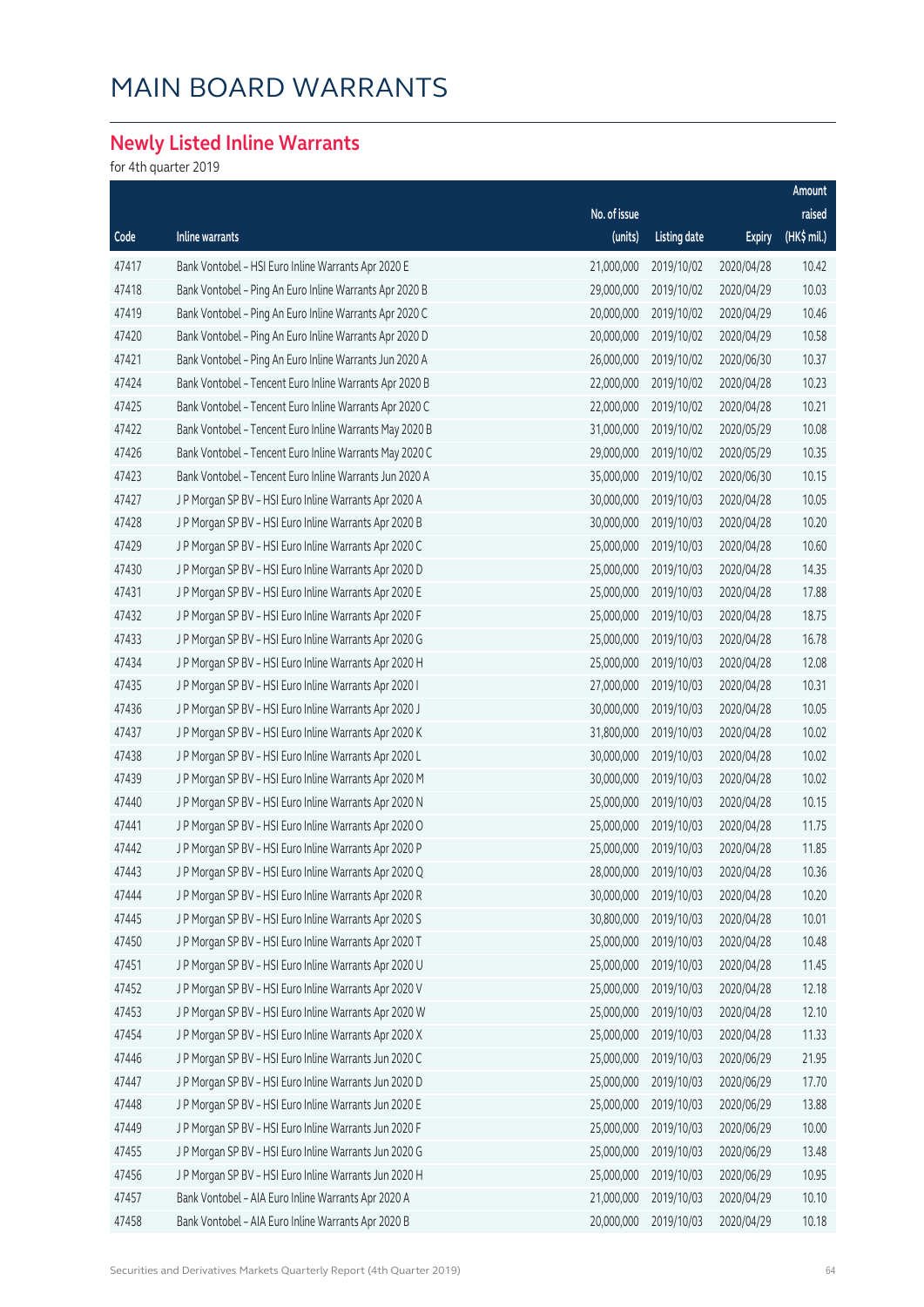|        |                                                                |              |                       |               | Amount      |
|--------|----------------------------------------------------------------|--------------|-----------------------|---------------|-------------|
|        |                                                                | No. of issue |                       |               | raised      |
| Code   | Inline warrants                                                | (units)      | <b>Listing date</b>   | <b>Expiry</b> | (HK\$ mil.) |
| 47459  | Bank Vontobel - AIA Euro Inline Warrants Apr 2020 C            | 23,000,000   | 2019/10/03            | 2020/04/29    | 10.12       |
| 47462  | Bank Vontobel - CCB Euro Inline Warrants Apr 2020 A            | 18,000,000   | 2019/10/03            | 2020/04/29    | 10.15       |
| 47460  | Bank Vontobel - China Mobile Euro Inline Warrants Apr 2020 A   | 22,000,000   | 2019/10/03            | 2020/04/29    | 10.41       |
| 47461  | Bank Vontobel - China Mobile Euro Inline Warrants Apr 2020 B   | 18,000,000   | 2019/10/03            | 2020/04/29    | 10.28       |
| 47469  | HK Bank - AIA Euro Inline Warrants Mar 2021 A                  | 19,000,000   | 2019/10/08            | 2021/03/31    | 10.07       |
| 47470  | HK Bank - AIA Euro Inline Warrants Jun 2021 A                  | 21,000,000   | 2019/10/08            | 2021/06/30    | 10.29       |
| 47468  | HK Bank - CCB Euro Inline Warrants Nov 2020 A                  | 20,000,000   | 2019/10/08            | 2020/11/30    | 10.00       |
| 47467  | HK Bank - CCB Euro Inline Warrants Mar 2021 A                  | 17,000,000   | 2019/10/08            | 2021/03/31    | 10.20       |
| 47471  | HK Bank - China Mobile Euro Inline Warrants Mar 2021 A         | 20,000,000   | 2019/10/08            | 2021/03/31    | 10.00       |
| 47472  | HK Bank - China Mobile Euro Inline Warrants Jun 2021 A         | 18,000,000   | 2019/10/08            | 2021/06/30    | 10.44       |
| 47463  | HK Bank - Ping An Euro Inline Warrants May 2020 A              | 22,000,000   | 2019/10/08            | 2020/05/29    | 10.34       |
| 47464  | HK Bank - Ping An Euro Inline Warrants Jul 2020 C              | 17,000,000   | 2019/10/08            | 2020/07/31    | 10.54       |
| 47465  | HK Bank - Tencent Euro Inline Warrants Apr 2020 A              | 17,000,000   | 2019/10/08            | 2020/04/29    | 10.03       |
| 47466  | HK Bank - Tencent Euro Inline Warrants Jul 2020 A              | 19,000,000   | 2019/10/08            | 2020/07/31    | 10.07       |
| 47479  | BOCI Asia Ltd. - AIA Euro Inline Warrants Apr 2020 A           | 30,000,000   | 2019/10/09            | 2020/04/29    | 11.70       |
| 47480  | BOCI Asia Ltd. - AIA Euro Inline Warrants Apr 2020 B           | 30,000,000   | 2019/10/09            | 2020/04/29    | 11.10       |
| 47475  | BOCI Asia Ltd. - CCB Euro Inline Warrants Apr 2020 A           | 35,000,000   | 2019/10/09            | 2020/04/29    | 10.50       |
| 47476  | BOCI Asia Ltd. - CCB Euro Inline Warrants Apr 2020 B           | 35,000,000   | 2019/10/09            | 2020/04/29    | 10.85       |
| 47477  | BOCI Asia Ltd. - China Mobile Euro Inline Warrants Apr2020 A   | 35,000,000   | 2019/10/09            | 2020/04/29    | 11.55       |
| 47478  | BOCI Asia Ltd. - China Mobile Euro Inline Warrants Apr2020 B   | 30,000,000   | 2019/10/09            | 2020/04/29    | 11.10       |
| 47481  | BOCI Asia Ltd. - Ping An Euro Inline Warrants Apr 2020 A       | 30,000,000   | 2019/10/09            | 2020/04/29    | 11.40       |
| 47482  | BOCI Asia Ltd. - Ping An Euro Inline Warrants Apr 2020 B       | 30,000,000   | 2019/10/09            | 2020/04/29    | 13.80       |
| 47473  | BOCI Asia Ltd. - Tencent Euro Inline Warrants Apr 2020 A       | 30,000,000   | 2019/10/09            | 2020/04/29    | 12.30       |
| 47474  | BOCI Asia Ltd. - Tencent Euro Inline Warrants Apr 2020 B       | 30,000,000   | 2019/10/09            | 2020/04/29    | 11.40       |
| 47013# | HK Bank - HSI Euro Inline Warrants Jan 2020 A                  | 38,000,000   | 2019/10/24            | 2020/01/30    | 10.83       |
| 47485  | BNP Paribas Issuance B.V. - China Mobile Eu Inline Wt May2020A | 20,000,000   | 2019/10/25            | 2020/05/05    | 12.20       |
| 47486  | BNP Paribas Issuance B.V. - HSI Euro Inline Warrants Apr20 C   |              | 20,000,000 2019/10/25 | 2020/04/28    | 12.20       |
| 47484  | BNP Paribas Issuance B.V. - Ping An Euro Inline Wts May20 A    | 20,000,000   | 2019/10/25            | 2020/05/05    | 13.20       |
| 47483  | BNP Paribas Issuance B.V. - Tencent Inline Warrants May20 C    | 20,000,000   | 2019/10/25            | 2020/05/05    | 12.40       |
| 47487  | Haitong Int'l Sec - HSI Euro Inline Warrants Apr 2020 A        | 40,000,000   | 2019/10/25            | 2020/04/28    | 11.40       |
| 47488  | Haitong Int'l Sec - HSI Euro Inline Warrants Apr 2020 B        | 40,000,000   | 2019/10/25            | 2020/04/28    | 15.32       |
| 47489  | Haitong Int'l Sec - HSI Euro Inline Warrants Apr 2020 C        | 40,000,000   | 2019/10/25            | 2020/04/28    | 12.24       |
| 47490  | Haitong Int'l Sec - HSI Euro Inline Warrants Apr 2020 D        | 40,000,000   | 2019/10/25            | 2020/04/28    | 15.40       |
| 47491  | Haitong Int'l Sec - HSI Euro Inline Warrants Apr 2020 E        | 40,000,000   | 2019/10/25            | 2020/04/28    | 21.96       |
| 47492  | Haitong Int'l Sec - HSI Euro Inline Warrants Apr 2020 F        | 40,000,000   | 2019/10/25            | 2020/04/28    | 19.04       |
| 47493  | Haitong Int'l Sec - HSI Euro Inline Warrants Apr 2020 G        | 40,000,000   | 2019/10/25            | 2020/04/28    | 19.56       |
| 47494  | Haitong Int'l Sec - HSI Euro Inline Warrants Apr 2020 H        | 40,000,000   | 2019/10/25            | 2020/04/28    | 25.80       |
| 47495  | Haitong Int'l Sec - HSI Euro Inline Warrants Apr 2020 I        | 40,000,000   | 2019/10/25            | 2020/04/28    | 18.48       |
| 47496  | Haitong Int'l Sec - HSI Euro Inline Warrants Apr 2020 J        | 40,000,000   | 2019/10/25            | 2020/04/28    | 23.28       |
| 47497  | Haitong Int'l Sec - HSI Euro Inline Warrants Apr 2020 K        | 40,000,000   | 2019/10/25            | 2020/04/28    | 18.40       |
| 47498  | Haitong Int'l Sec - HSI Euro Inline Warrants Apr 2020 L        | 40,000,000   | 2019/10/25            | 2020/04/28    | 16.48       |
| 47499  | Haitong Int'l Sec - HSI Euro Inline Warrants Apr 2020 M        | 40,000,000   | 2019/10/25            | 2020/04/28    | 17.28       |
| 47500  | Haitong Int'l Sec - HSI Euro Inline Warrants Apr 2020 N        | 40,000,000   | 2019/10/25            | 2020/04/28    | 15.08       |
| 47501  | Haitong Int'l Sec - HSI Euro Inline Warrants Apr 2020 O        | 40,000,000   | 2019/10/25            | 2020/04/28    | 11.80       |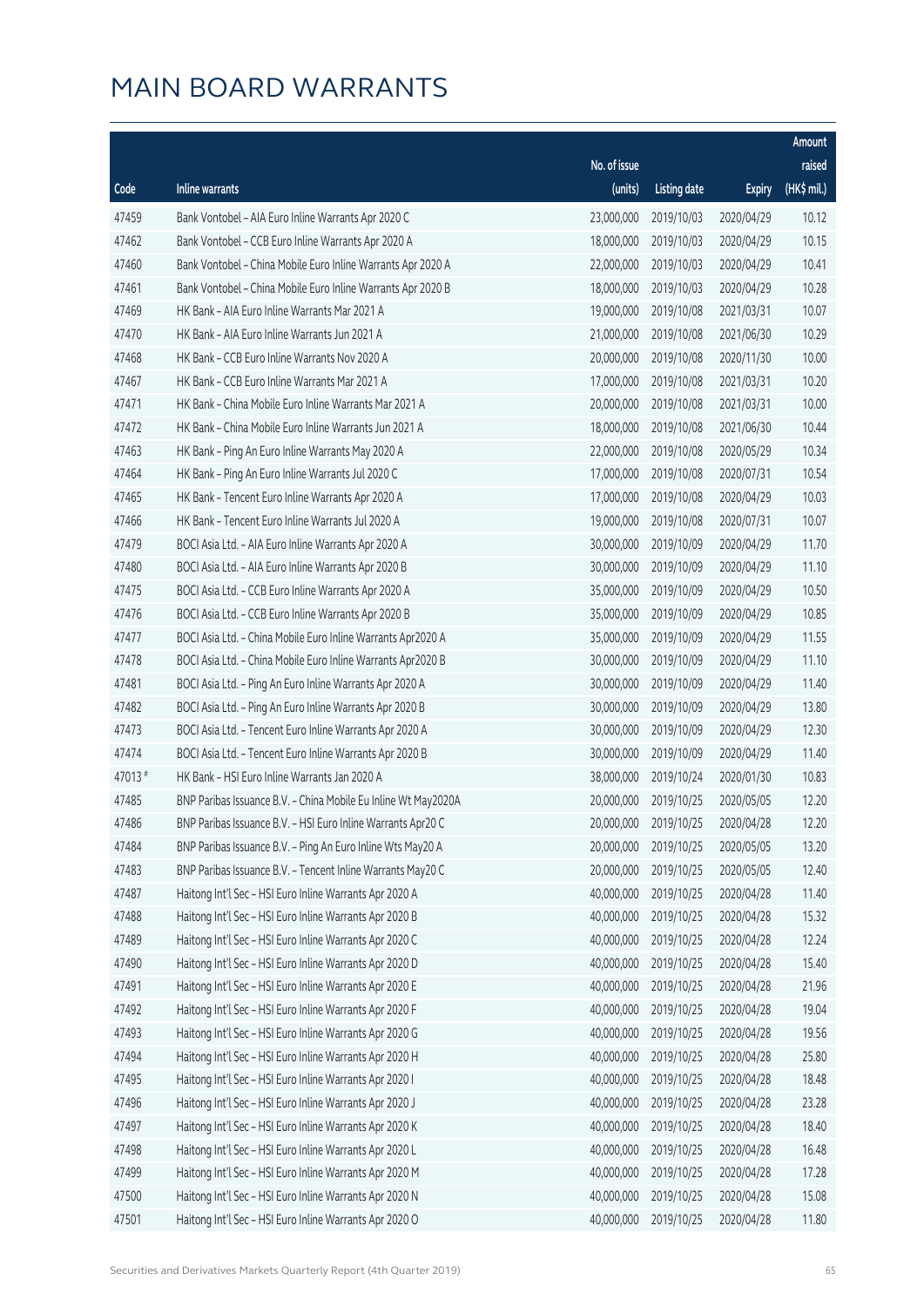|       |                                                              |              |                       |               | Amount      |
|-------|--------------------------------------------------------------|--------------|-----------------------|---------------|-------------|
|       |                                                              | No. of issue |                       |               | raised      |
| Code  | <b>Inline warrants</b>                                       | (units)      | <b>Listing date</b>   | <b>Expiry</b> | (HK\$ mil.) |
| 47502 | HK Bank - HSI Euro Inline Warrants Apr 2020 E                | 34,000,000   | 2019/10/28            | 2020/04/28    | 10.20       |
| 47503 | HK Bank - HSI Euro Inline Warrants Dec 2021 B                | 27,000,000   | 2019/10/29            | 2021/12/30    | 10.26       |
| 47506 | HK Bank - HSI Euro Inline Warrants Jan 2022 A                | 26,000,000   | 2019/10/29            | 2022/01/28    | 10.14       |
| 47507 | HK Bank - HSI Euro Inline Warrants Feb 2022 A                | 27,000,000   | 2019/10/29            | 2022/02/25    | 10.26       |
| 47504 | HK Bank - HSI Euro Inline Warrants Mar 2022 A                | 24,000,000   | 2019/10/29            | 2022/03/30    | 10.32       |
| 47505 | HK Bank - HSI Euro Inline Warrants Apr 2022 A                | 28,000,000   | 2019/10/29            | 2022/04/28    | 10.08       |
| 47509 | HK Bank - HSI Euro Inline Warrants May 2022 A                | 32,000,000   | 2019/10/29            | 2022/05/30    | 10.24       |
| 47510 | HK Bank - HSI Euro Inline Warrants Jun 2022 A                | 25,000,000   | 2019/10/29            | 2022/06/29    | 10.25       |
| 47508 | HK Bank - HSI Euro Inline Warrants Jul 2022 A                | 29,000,000   | 2019/10/29            | 2022/07/28    | 10.15       |
| 47515 | SG Issuer - HSI Euro Inline Warrants Apr 2020 A              | 40,000,000   | 2019/10/29            | 2020/04/28    | 14.40       |
| 47516 | SG Issuer - HSI Euro Inline Warrants Apr 2020 B              | 40,000,000   | 2019/10/29            | 2020/04/28    | 20.00       |
| 47517 | SG Issuer - HSI Euro Inline Warrants Apr 2020 C              | 40,000,000   | 2019/10/29            | 2020/04/28    | 28.00       |
| 47518 | SG Issuer - HSI Euro Inline Warrants Apr 2020 D              | 40,000,000   | 2019/10/29            | 2020/04/28    | 11.60       |
| 47519 | SG Issuer - HSI Euro Inline Warrants Apr 2020 E              | 40,000,000   | 2019/10/29            | 2020/04/28    | 17.20       |
| 47520 | SG Issuer - HSI Euro Inline Warrants Apr 2020 F              | 40,000,000   | 2019/10/29            | 2020/04/28    | 26.40       |
| 47521 | SG Issuer - HSI Euro Inline Warrants Apr 2020 G              | 40,000,000   | 2019/10/29            | 2020/04/28    | 21.20       |
| 47522 | SG Issuer - HSI Euro Inline Warrants Apr 2020 H              | 40,000,000   | 2019/10/29            | 2020/04/28    | 20.40       |
| 47523 | SG Issuer - HSI Euro Inline Warrants Apr 2020 I              | 40,000,000   | 2019/10/29            | 2020/04/28    | 12.40       |
| 47524 | SG Issuer - HSI Euro Inline Warrants Jun 2020 A              | 40,000,000   | 2019/10/29            | 2020/06/29    | 20.00       |
| 47525 | SG Issuer - HSI Euro Inline Warrants Jun 2020 B              | 40,000,000   | 2019/10/29            | 2020/06/29    | 25.20       |
| 47526 | SG Issuer - HSI Euro Inline Warrants Aug 2020 A              | 40,000,000   | 2019/10/29            | 2020/08/28    | 20.40       |
| 47527 | SG Issuer - HSI Euro Inline Warrants Sep 2020 A              | 40,000,000   | 2019/10/29            | 2020/09/29    | 29.20       |
| 47528 | SG Issuer - HSI Euro Inline Warrants Sep 2020 B              | 40,000,000   | 2019/10/29            | 2020/09/29    | 25.20       |
| 47529 | SG Issuer - HSI Euro Inline Warrants Dec 2020 A              | 40,000,000   | 2019/10/29            | 2020/12/30    | 18.80       |
| 47513 | Bank Vontobel - Ping An Euro Inline Warrants May 2020 A      | 23,000,000   | 2019/10/29            | 2020/05/29    | 10.12       |
| 47514 | Bank Vontobel - Ping An Euro Inline Warrants May 2020 B      | 23,000,000   | 2019/10/29            | 2020/05/29    | 10.19       |
| 47511 | Bank Vontobel - Tencent Euro Inline Warrants Apr 2020 D      |              | 20,000,000 2019/10/29 | 2020/04/29    | 10.40       |
| 47512 | Bank Vontobel - Tencent Euro Inline Warrants Apr 2020 E      | 21,000,000   | 2019/10/29            | 2020/04/29    | 10.19       |
| 47563 | Haitong Int'l Sec - AIA Euro Inline Warrants May 2020 A      | 25,000,000   | 2019/10/30            | 2020/05/04    | 10.95       |
| 47564 | Haitong Int'l Sec - AIA Euro Inline Warrants May 2020 B      | 25,000,000   | 2019/10/30            | 2020/05/05    | 13.95       |
| 47565 | Haitong Int'l Sec - Ping An Euro Inline Warrants May 2020 A  | 25,000,000   | 2019/10/30            | 2020/05/04    | 10.15       |
| 47566 | Haitong Int'l Sec - Ping An Euro Inline Warrants May 2020 B  | 25,000,000   | 2019/10/30            | 2020/05/05    | 11.13       |
| 47560 | Haitong Int'l Sec - Tencent Euro Inline Warrants May 2020 A  | 30,000,000   | 2019/10/30            | 2020/05/04    | 11.64       |
| 47561 | Haitong Int'l Sec - Tencent Euro Inline Warrants May 2020 B  | 30,000,000   | 2019/10/30            | 2020/05/05    | 17.28       |
| 47562 | Haitong Int'l Sec - Tencent Euro Inline Warrants May 2020 C  | 30,000,000   | 2019/10/30            | 2020/05/06    | 18.45       |
| 47550 | J P Morgan SP BV - AIA Euro Inline Warrants Mar 2020 C       | 20,000,000   | 2019/10/30            | 2020/03/31    | 10.36       |
| 47556 | J P Morgan SP BV - AIA Euro Inline Warrants Mar 2020 D       | 30,000,000   | 2019/10/30            | 2020/03/31    | 10.47       |
| 47551 | J P Morgan SP BV - CC Bank Euro Inline Warrants Feb 2020 C   | 20,000,000   | 2019/10/30            | 2020/02/27    | 11.04       |
| 47552 | J P Morgan SP BV - CC Bank Euro Inline Warrants Mar 2020 B   | 20,000,000   | 2019/10/30            | 2020/03/30    | 13.38       |
| 47554 | J P Morgan SP BV - China Mobile Euro Inline Warrants Jan20 E | 30,000,000   | 2019/10/30            | 2020/01/31    | 10.59       |
| 47549 | J P Morgan SP BV - China Mobile Euro Inline Warrants Mar20 B | 20,000,000   | 2019/10/30            | 2020/03/31    | 10.26       |
| 47555 | J P Morgan SP BV - China Mobile Euro Inline Warrants Mar20 C | 20,000,000   | 2019/10/30            | 2020/03/30    | 13.64       |
| 47540 | J P Morgan SP BV - HSI Euro Inline Warrants Jan 2020 P       | 30,800,000   | 2019/10/30            | 2020/01/30    | 10.16       |
| 47541 | J P Morgan SP BV - HSI Euro Inline Warrants Jan 2020 Q       | 32,000,000   | 2019/10/30            | 2020/01/30    | 10.08       |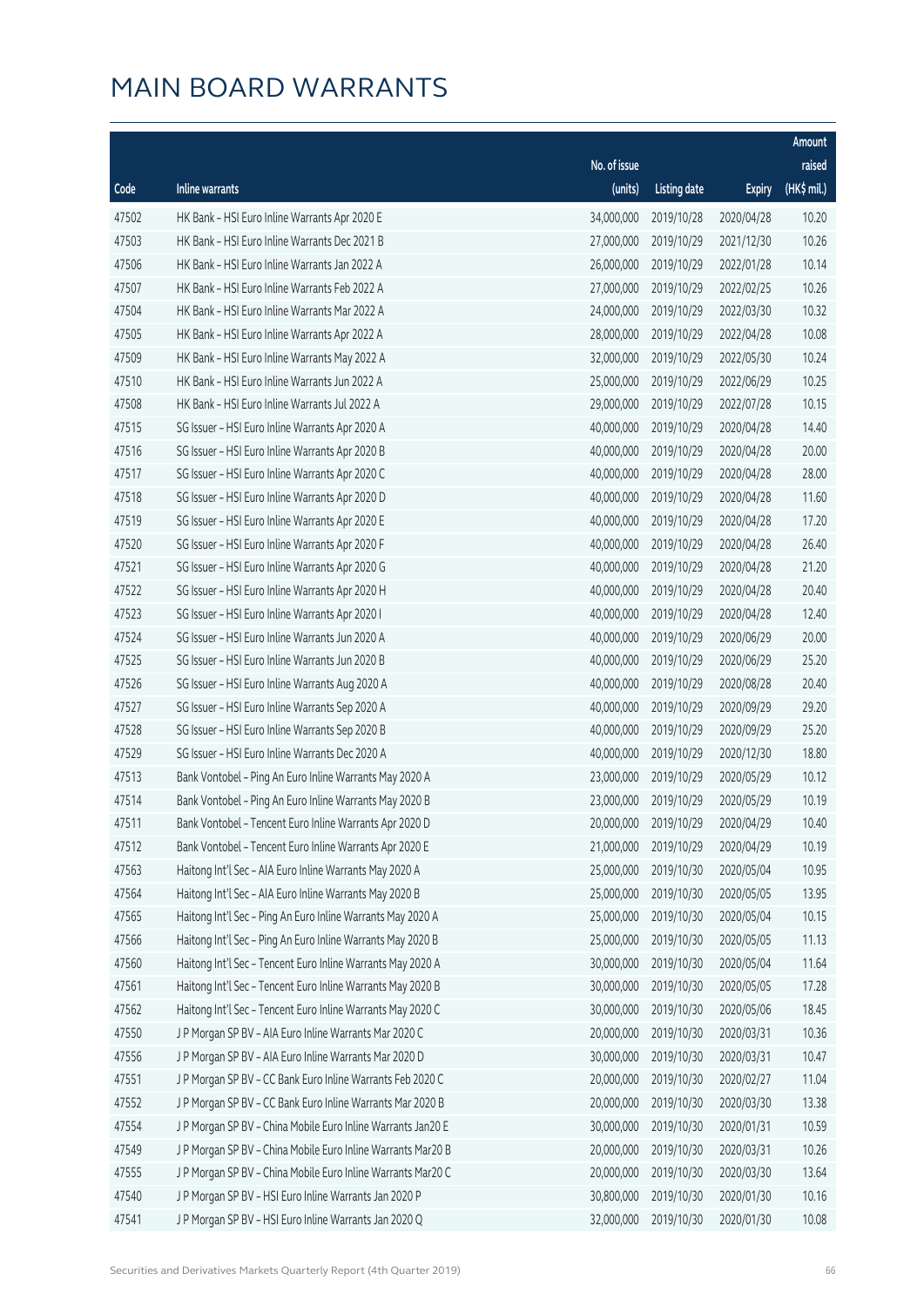|       |                                                              |              |                       |               | Amount      |
|-------|--------------------------------------------------------------|--------------|-----------------------|---------------|-------------|
|       |                                                              | No. of issue |                       |               | raised      |
| Code  | Inline warrants                                              | (units)      | <b>Listing date</b>   | <b>Expiry</b> | (HK\$ mil.) |
| 47542 | J P Morgan SP BV - HSI Euro Inline Warrants Jan 2020 R       | 25,000,000   | 2019/10/30            | 2020/01/30    | 16.90       |
| 47543 | J P Morgan SP BV - HSI Euro Inline Warrants Jan 2020 S       | 26,800,000   | 2019/10/30            | 2020/01/30    | 10.18       |
| 47530 | J P Morgan SP BV - HSI Euro Inline Warrants Mar 2020 G       | 32,000,000   | 2019/10/30            | 2020/03/30    | 10.24       |
| 47531 | J P Morgan SP BV - HSI Euro Inline Warrants Mar 2020 H       | 30,000,000   | 2019/10/30            | 2020/03/30    | 10.20       |
| 47532 | J P Morgan SP BV - HSI Euro Inline Warrants Mar 2020 I       | 26,000,000   | 2019/10/30            | 2020/03/30    | 10.01       |
| 47533 | J P Morgan SP BV - HSI Euro Inline Warrants Mar 2020 J       | 25,000,000   | 2019/10/30            | 2020/03/30    | 10.58       |
| 47534 | J P Morgan SP BV - HSI Euro Inline Warrants Mar 2020 K       | 25,000,000   | 2019/10/30            | 2020/03/30    | 12.05       |
| 47535 | J P Morgan SP BV - HSI Euro Inline Warrants Mar 2020 L       | 25,000,000   | 2019/10/30            | 2020/03/30    | 11.85       |
| 47536 | J P Morgan SP BV - HSI Euro Inline Warrants Mar 2020 M       | 25,000,000   | 2019/10/30            | 2020/03/30    | 10.00       |
| 47537 | J P Morgan SP BV - HSI Euro Inline Warrants Mar 2020 N       | 30,000,000   | 2019/10/30            | 2020/03/30    | 10.50       |
| 47538 | J P Morgan SP BV - HSI Euro Inline Warrants Mar 2020 O       | 30,000,000   | 2019/10/30            | 2020/03/30    | 10.05       |
| 47539 | J P Morgan SP BV - HSI Euro Inline Warrants Mar 2020 P       | 32,000,000   | 2019/10/30            | 2020/03/30    | 10.24       |
| 47557 | J P Morgan SP BV - HSI Euro Inline Warrants Mar 2020 Q       | 25,000,000   | 2019/10/30            | 2020/03/30    | 12.58       |
| 47558 | J P Morgan SP BV - HSI Euro Inline Warrants Mar 2020 R       | 25,000,000   | 2019/10/30            | 2020/03/30    | 10.00       |
| 47559 | J P Morgan SP BV - HSI Euro Inline Warrants Mar 2020 S       | 30,000,000   | 2019/10/30            | 2020/03/30    | 10.05       |
| 47547 | J P Morgan SP BV - Ping An Euro Inline Warrants Jan 2020 G   | 25,000,000   | 2019/10/30            | 2020/01/31    | 16.53       |
| 47548 | J P Morgan SP BV - Ping An Euro Inline Warrants Mar 2020 E   | 25,000,000   | 2019/10/30            | 2020/03/30    | 12.80       |
| 47553 | J P Morgan SP BV - Ping An Euro Inline Warrants Mar 2020 F   | 25,000,000   | 2019/10/30            | 2020/03/30    | 16.25       |
| 47544 | J P Morgan SP BV - Tencent Euro Inline Warrants Jan 2020 H   | 25,000,000   | 2019/10/30            | 2020/01/30    | 12.08       |
| 47545 | J P Morgan SP BV - Tencent Euro Inline Warrants Mar 2020 C   | 25,000,000   | 2019/10/30            | 2020/03/30    | 14.03       |
| 47546 | J P Morgan SP BV - Tencent Euro Inline Warrants Mar 2020 D   | 27,000,000   | 2019/10/30            | 2020/03/31    | 10.37       |
| 47571 | SG Issuer - CC Bank Euro Inline Warrants May 2020 A          | 20,000,000   | 2019/10/30            | 2020/05/29    | 14.20       |
| 47572 | SG Issuer - CC Bank Euro Inline Warrants Jul 2020 A          | 20,000,000   | 2019/10/30            | 2020/07/31    | 16.80       |
| 47573 | SG Issuer - China Mobile Euro Inline Warrants Jul 2020 A     | 20,000,000   | 2019/10/30            | 2020/07/31    | 11.80       |
| 47574 | SG Issuer - China Mobile Euro Inline Warrants Jul 2020 B     | 30,000,000   | 2019/10/30            | 2020/07/31    | 11.40       |
| 47575 | SG Issuer - China Mobile Euro Inline Warrants Sep 2020 A     | 20,000,000   | 2019/10/30            | 2020/09/30    | 15.40       |
| 47576 | SG Issuer - Ping An Euro Inline Warrants May 2020 A          |              | 25,000,000 2019/10/30 | 2020/05/29    | 11.75       |
| 47577 | SG Issuer - Ping An Euro Inline Warrants Jul 2020 B          | 20,000,000   | 2019/10/30            | 2020/07/31    | 17.00       |
| 47578 | SG Issuer - Ping An Euro Inline Warrants Sep 2020 A          | 25,000,000   | 2019/10/30            | 2020/09/30    | 10.25       |
| 47579 | SG Issuer - Tencent Euro Inline Warrants Sep 2020 B          | 20,000,000   | 2019/10/30            | 2020/09/30    | 10.60       |
| 47580 | SG Issuer - Tencent Euro Inline Warrants Sep 2020 C          | 20,000,000   | 2019/10/30            | 2020/09/30    | 10.80       |
| 47581 | SG Issuer - Tencent Euro Inline Warrants Dec 2020 B          | 25,000,000   | 2019/10/30            | 2020/12/31    | 10.75       |
| 47569 | Bank Vontobel - AIA Euro Inline Warrants Sep 2020 A          | 23,000,000   | 2019/10/30            | 2020/09/30    | 10.12       |
| 47570 | Bank Vontobel - CC Bank Euro Inline Warrants Aug 2020 A      | 25,000,000   | 2019/10/30            | 2020/08/31    | 10.10       |
| 47567 | Bank Vontobel - China Mobile Euro Inline Warrants Jun 2020 A | 24,000,000   | 2019/10/30            | 2020/06/30    | 10.20       |
| 47568 | Bank Vontobel - China Mobile Euro Inline Warrants Jun 2020 B | 23,000,000   | 2019/10/30            | 2020/06/30    | 10.10       |
| 47592 | BOCI Asia Ltd. - HSI Euro Inline Warrants Jun 2020 A         | 30,000,000   | 2019/10/31            | 2020/06/29    | 10.80       |
| 47593 | BOCI Asia Ltd. - HSI Euro Inline Warrants Jun 2020 B         | 30,000,000   | 2019/10/31            | 2020/06/29    | 20.70       |
| 47594 | BOCI Asia Ltd. - HSI Euro Inline Warrants Jun 2020 C         | 30,000,000   | 2019/10/31            | 2020/06/29    | 12.30       |
| 47595 | BOCI Asia Ltd. - HSI Euro Inline Warrants Jun 2020 D         | 40,000,000   | 2019/10/31            | 2020/06/29    | 12.40       |
| 47596 | BOCI Asia Ltd. - HSI Euro Inline Warrants Jun 2020 E         | 30,000,000   | 2019/10/31            | 2020/06/29    | 10.50       |
| 47597 | BOCI Asia Ltd. - HSI Euro Inline Warrants Jun 2020 F         | 30,000,000   | 2019/10/31            | 2020/06/29    | 11.40       |
| 47598 | BOCI Asia Ltd. - HSI Euro Inline Warrants Jun 2020 G         | 30,000,000   | 2019/10/31            | 2020/06/29    | 13.20       |
| 47599 | BOCI Asia Ltd. - HSI Euro Inline Warrants Sep 2020 A         | 40,000,000   | 2019/10/31            | 2020/09/29    | 10.80       |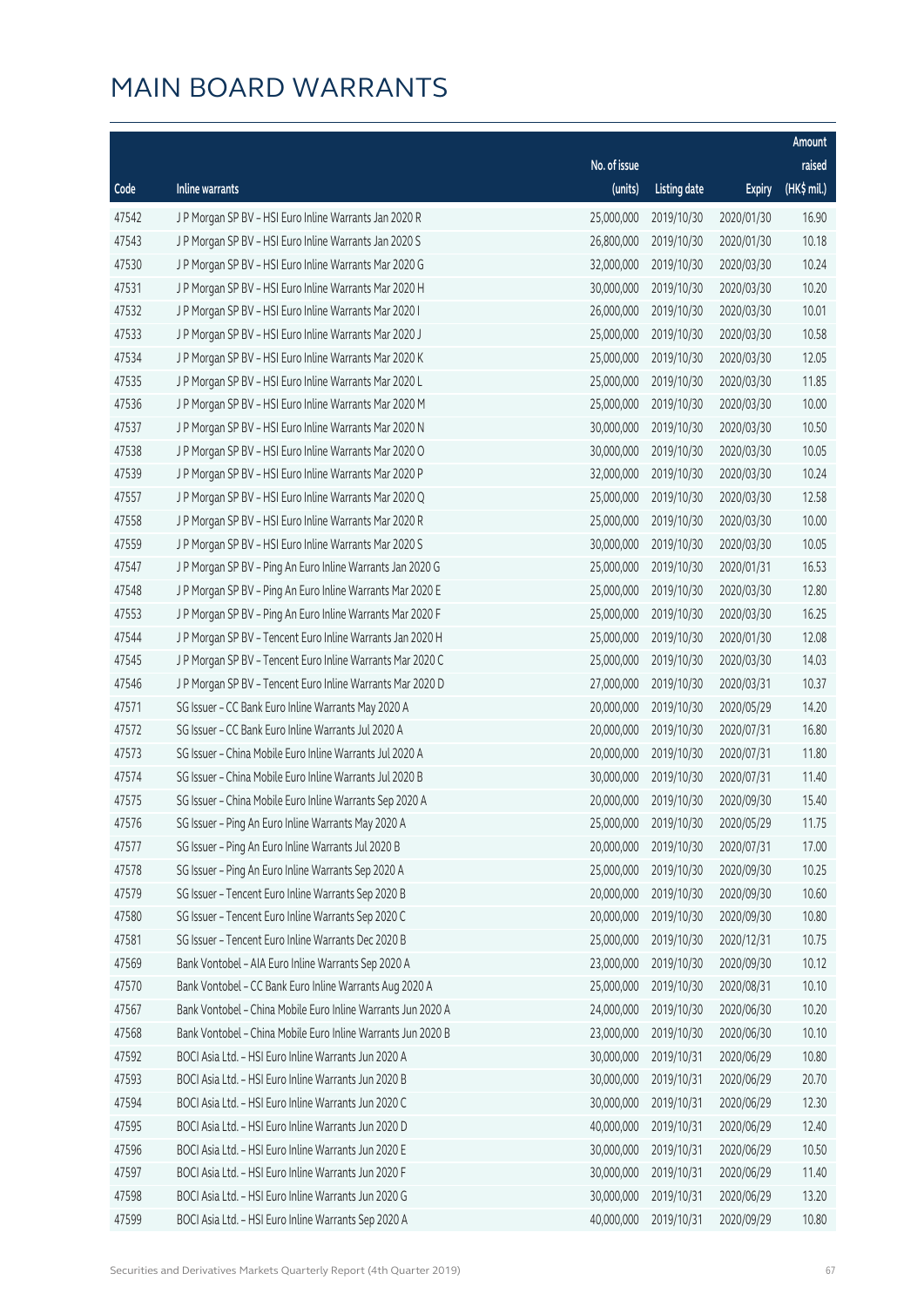|       |                                                              |              |                       |               | <b>Amount</b> |
|-------|--------------------------------------------------------------|--------------|-----------------------|---------------|---------------|
|       |                                                              | No. of issue |                       |               | raised        |
| Code  | Inline warrants                                              | (units)      | <b>Listing date</b>   | <b>Expiry</b> | (HK\$ mil.)   |
| 47600 | BOCI Asia Ltd. - HSI Euro Inline Warrants Sep 2020 B         | 40,000,000   | 2019/10/31            | 2020/09/29    | 10.80         |
| 47601 | BOCI Asia Ltd. - HSI Euro Inline Warrants Sep 2020 C         | 30,000,000   | 2019/10/31            | 2020/09/29    | 10.20         |
| 47583 | HK Bank - AIA Euro Inline Warrants Sep 2021 A                | 24,000,000   | 2019/10/31            | 2021/09/30    | 10.32         |
| 47586 | HK Bank - AIA Euro Inline Warrants Dec 2021 A                | 23,000,000   | 2019/10/31            | 2021/12/31    | 10.12         |
| 47585 | HK Bank - CCB Euro Inline Warrants Jul 2021 A                | 25,000,000   | 2019/10/31            | 2021/07/30    | 10.00         |
| 47582 | HK Bank - CCB Euro Inline Warrants Dec 2021 A                | 22,000,000   | 2019/10/31            | 2021/12/31    | 10.34         |
| 47590 | HK Bank - China Mobile Euro Inline Warrants Sep 2021 A       | 22,000,000   | 2019/10/31            | 2021/09/30    | 10.34         |
| 47591 | HK Bank - China Mobile Euro Inline Warrants Dec 2021 A       | 28,000,000   | 2019/10/31            | 2021/12/31    | 10.36         |
| 47588 | HK Bank - Ping An Euro Inline Warrants Mar 2021 B            | 23,000,000   | 2019/10/31            | 2021/03/31    | 10.12         |
| 47584 | HK Bank - Ping An Euro Inline Warrants Jun 2021 A            | 20,000,000   | 2019/10/31            | 2021/06/30    | 10.40         |
| 47587 | HK Bank - Tencent Euro Inline Warrants Mar 2021 A            | 22,000,000   | 2019/10/31            | 2021/03/31    | 10.12         |
| 47589 | HK Bank - Tencent Euro Inline Warrants Jun 2021 A            | 22,000,000   | 2019/10/31            | 2021/06/30    | 10.12         |
| 47602 | SG Issuer - AIA Euro Inline Warrants Jun 2020 B              | 20,000,000   | 2019/10/31            | 2020/06/30    | 10.40         |
| 47603 | SG Issuer - AIA Euro Inline Warrants Sep 2020 A              | 20,000,000   | 2019/10/31            | 2020/09/30    | 15.40         |
| 47604 | SG Issuer - Tencent Euro Inline Warrants May 2020 B          | 25,000,000   | 2019/10/31            | 2020/05/29    | 10.75         |
| 47605 | SG Issuer - Tencent Euro Inline Warrants May 2020 C          | 25,000,000   | 2019/10/31            | 2020/05/29    | 11.50         |
| 47606 | Bank Vontobel - HSI Euro Inline Warrants May 2020 C          | 34,000,000   | 2019/11/01            | 2020/05/28    | 10.13         |
| 47607 | Bank Vontobel - HSI Euro Inline Warrants May 2020 D          | 32,000,000   | 2019/11/01            | 2020/05/28    | 10.24         |
| 47608 | Bank Vontobel - HSI Euro Inline Warrants May 2020 E          | 24,000,000   | 2019/11/01            | 2020/05/28    | 10.42         |
| 47609 | Bank Vontobel - HSI Euro Inline Warrants Jun 2020 B          | 28,000,000   | 2019/11/01            | 2020/06/29    | 10.16         |
| 47611 | Bank Vontobel - HSI Euro Inline Warrants May 2020 F          | 31,000,000   | 2019/11/04            | 2020/05/28    | 10.17         |
| 47612 | Bank Vontobel - HSI Euro Inline Warrants May 2020 G          | 26,000,000   | 2019/11/04            | 2020/05/28    | 10.14         |
| 47613 | Bank Vontobel - HSI Euro Inline Warrants May 2020 H          | 31,000,000   | 2019/11/04            | 2020/05/28    | 10.17         |
| 47610 | Bank Vontobel - HSI Euro Inline Warrants Sep 2020 C          | 24,000,000   | 2019/11/04            | 2020/09/29    | 10.20         |
| 47623 | HK Bank - HSI Euro Inline Warrants May 2020 C                | 35,000,000   | 2019/11/05            | 2020/05/28    | 10.15         |
| 47619 | HK Bank - HSI Euro Inline Warrants Mar 2022 B                | 20,000,000   | 2019/11/05            | 2022/03/30    | 10.00         |
| 47621 | HK Bank - HSI Euro Inline Warrants Jun 2022 B                |              | 34,000,000 2019/11/05 | 2022/06/29    | 10.20         |
| 47620 | HK Bank - HSI Euro Inline Warrants Aug 2022 A                | 20,000,000   | 2019/11/05            | 2022/08/30    | 10.20         |
| 47614 | HK Bank - HSI Euro Inline Warrants Sep 2022 A                | 24,000,000   | 2019/11/05            | 2022/09/29    | 10.32         |
| 47616 | HK Bank - HSI Euro Inline Warrants Sep 2022 B                | 23,000,000   | 2019/11/05            | 2022/09/29    | 10.12         |
| 47615 | HK Bank - HSI Euro Inline Warrants Oct 2022 A                | 25,000,000   | 2019/11/05            | 2022/10/28    | 10.00         |
| 47618 | HK Bank - HSI Euro Inline Warrants Nov 2022 A                | 23,000,000   | 2019/11/05            | 2022/11/29    | 10.35         |
| 47617 | HK Bank - HSI Euro Inline Warrants Dec 2022 A                | 35,000,000   | 2019/11/05            | 2022/12/29    | 10.15         |
| 47622 | HK Bank - HSI Euro Inline Warrants Dec 2022 B                | 30,000,000   | 2019/11/05            | 2022/12/29    | 10.20         |
| 47625 | Bank Vontobel - HSI Euro Inline Warrants May 2020 I          | 22,000,000   | 2019/11/05            | 2020/05/28    | 10.47         |
| 47627 | Bank Vontobel - HSI Euro Inline Warrants May 2020 J          | 25,000,000   | 2019/11/05            | 2020/05/28    | 10.00         |
| 47624 | Bank Vontobel - HSI Euro Inline Warrants Jun 2020 C          | 21,000,000   | 2019/11/05            | 2020/06/29    | 10.35         |
| 47626 | Bank Vontobel - HSI Euro Inline Warrants Jun 2020 D          | 26,000,000   | 2019/11/05            | 2020/06/29    | 10.17         |
| 47634 | BOCI Asia Ltd. - AIA Euro Inline Warrants Jul 2020 A         | 30,000,000   | 2019/11/07            | 2020/07/30    | 13.50         |
| 47635 | BOCI Asia Ltd. - AIA Euro Inline Warrants Jul 2020 B         | 30,000,000   | 2019/11/07            | 2020/07/30    | 12.90         |
| 47630 | BOCI Asia Ltd. - CCB Euro Inline Warrants Aug 2020 A         | 30,000,000   | 2019/11/07            | 2020/08/28    | 10.80         |
| 47631 | BOCI Asia Ltd. - CCB Euro Inline Warrants Aug 2020 B         | 30,000,000   | 2019/11/07            | 2020/08/28    | 10.50         |
| 47632 | BOCI Asia Ltd. - China Mobile Euro Inline Warrants Jul 2020C | 30,000,000   | 2019/11/07            | 2020/07/30    | 12.60         |
| 47633 | BOCI Asia Ltd. - China Mobile Euro Inline Warrants Jul 2020D | 30,000,000   | 2019/11/07            | 2020/07/30    | 12.60         |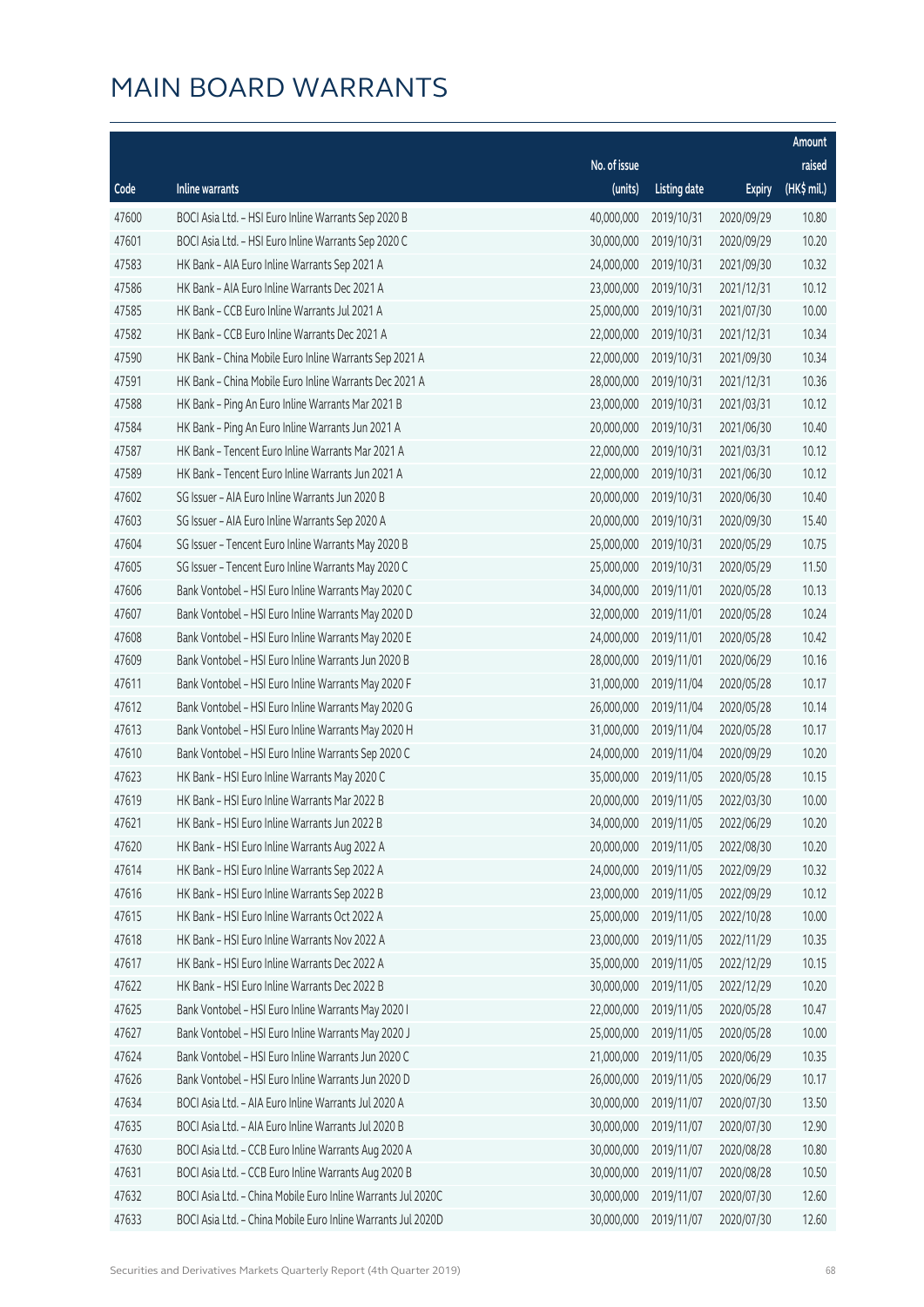|       |                                                              |              |                       |               | Amount       |
|-------|--------------------------------------------------------------|--------------|-----------------------|---------------|--------------|
|       |                                                              | No. of issue |                       |               | raised       |
| Code  | Inline warrants                                              | (units)      | <b>Listing date</b>   | <b>Expiry</b> | $(HK$$ mil.) |
| 47636 | BOCI Asia Ltd. - Ping An Euro Inline Warrants Aug 2020 A     | 30,000,000   | 2019/11/07            | 2020/08/28    | 13.20        |
| 47637 | BOCI Asia Ltd. - Ping An Euro Inline Warrants Aug 2020 B     | 30,000,000   | 2019/11/07            | 2020/08/28    | 12.00        |
| 47628 | BOCI Asia Ltd. - Tencent Euro Inline Warrants Aug 2020 A     | 30,000,000   | 2019/11/07            | 2020/08/28    | 13.80        |
| 47629 | BOCI Asia Ltd. - Tencent Euro Inline Warrants Aug 2020 B     | 30,000,000   | 2019/11/07            | 2020/08/28    | 12.60        |
| 47640 | HK Bank - China Mobile Euro Inline Warrants Jun 2022 A       | 17,000,000   | 2019/11/14            | 2022/06/30    | 10.54        |
| 47638 | HK Bank - China Mobile Euro Inline Warrants Sep 2022 A       | 19,000,000   | 2019/11/14            | 2022/09/30    | 10.45        |
| 47639 | HK Bank - China Mobile Euro Inline Warrants Dec 2022 A       | 29,000,000   | 2019/11/14            | 2022/12/30    | 10.15        |
| 47643 | Bank Vontobel - China Mobile Euro Inline Warrants Oct 2020 B | 27,000,000   | 2019/11/14            | 2020/10/30    | 10.10        |
| 47641 | Bank Vontobel - China Mobile Euro Inline Warrants Nov 2020 A | 20,000,000   | 2019/11/14            | 2020/11/30    | 10.26        |
| 47644 | Bank Vontobel - China Mobile Euro Inline Warrants Dec 2020 A | 36,000,000   | 2019/11/14            | 2020/12/31    | 10.19        |
| 47642 | Bank Vontobel - China Mobile Euro Inline Warrants Mar 2021 A | 23,000,000   | 2019/11/14            | 2021/03/31    | 10.12        |
| 47649 | J P Morgan SP BV - China Mobile Euro Inline Warrants Apr20 A | 18,000,000   | 2019/11/15            | 2020/04/29    | 10.66        |
| 47650 | J P Morgan SP BV - China Mobile Euro Inline Warrants May20 A | 15,000,000   | 2019/11/15            | 2020/05/04    | 10.32        |
| 47645 | SG Issuer - China Mobile Euro Inline Warrants Jun 2020 A     | 20,000,000   | 2019/11/15            | 2020/06/30    | 15.20        |
| 47646 | SG Issuer - China Mobile Euro Inline Warrants Oct 2020 A     | 20,000,000   | 2019/11/15            | 2020/10/30    | 12.00        |
| 47647 | SG Issuer - China Mobile Euro Inline Warrants Nov 2020 A     | 20,000,000   | 2019/11/15            | 2020/11/30    | 15.20        |
| 47648 | SG Issuer - China Mobile Euro Inline Warrants Dec 2020 A     | 25,000,000   | 2019/11/15            | 2020/12/31    | 12.00        |
| 47651 | HK Bank - HKEX Euro Inline Warrants May 2020 D               | 28,000,000   | 2019/11/18            | 2020/05/29    | 10.36        |
| 47654 | HK Bank - HKEX Euro Inline Warrants Jun 2020 D               | 17,000,000   | 2019/11/18            | 2020/06/30    | 10.03        |
| 47652 | HK Bank - HKEX Euro Inline Warrants Sep 2020 A               | 18,000,000   | 2019/11/18            | 2020/09/30    | 10.26        |
| 47653 | HK Bank - HKEX Euro Inline Warrants Dec 2020 B               | 24,000,000   | 2019/11/18            | 2020/12/31    | 10.08        |
| 47655 | Haitong Int'l Sec - HSI Euro Inline Warrants May 2020 A      | 40,000,000   | 2019/11/22            | 2020/05/28    | 11.92        |
| 47656 | Haitong Int'l Sec - HSI Euro Inline Warrants May 2020 B      | 40,000,000   | 2019/11/22            | 2020/05/28    | 16.60        |
| 47657 | Haitong Int'l Sec - HSI Euro Inline Warrants May 2020 C      | 40,000,000   | 2019/11/22            | 2020/05/28    | 13.00        |
| 47658 | Haitong Int'l Sec - HSI Euro Inline Warrants May 2020 D      | 40,000,000   | 2019/11/22            | 2020/05/28    | 16.68        |
| 47659 | Haitong Int'l Sec - HSI Euro Inline Warrants May 2020 E      | 40,000,000   | 2019/11/22            | 2020/05/28    | 23.56        |
| 47660 | Haitong Int'l Sec - HSI Euro Inline Warrants May 2020 F      |              | 40,000,000 2019/11/22 | 2020/05/28    | 20.40        |
| 47661 | Haitong Int'l Sec - HSI Euro Inline Warrants May 2020 G      | 40,000,000   | 2019/11/22            | 2020/05/28    | 20.44        |
| 47662 | Haitong Int'l Sec - HSI Euro Inline Warrants May 2020 H      | 40,000,000   | 2019/11/22            | 2020/05/28    | 26.08        |
| 47663 | Haitong Int'l Sec - HSI Euro Inline Warrants May 2020 I      | 40,000,000   | 2019/11/22            | 2020/05/28    | 18.72        |
| 47664 | Haitong Int'l Sec - HSI Euro Inline Warrants May 2020 J      | 40,000,000   | 2019/11/22            | 2020/05/28    | 22.68        |
| 47665 | Haitong Int'l Sec - HSI Euro Inline Warrants May 2020 K      | 40,000,000   | 2019/11/22            | 2020/05/28    | 17.96        |
| 47666 | Haitong Int'l Sec - HSI Euro Inline Warrants May 2020 L      | 40,000,000   | 2019/11/22            | 2020/05/28    | 15.64        |
| 47667 | Haitong Int'l Sec - HSI Euro Inline Warrants May 2020 M      | 40,000,000   | 2019/11/22            | 2020/05/28    | 15.96        |
| 47668 | Haitong Int'l Sec - HSI Euro Inline Warrants May 2020 N      | 40,000,000   | 2019/11/22            | 2020/05/28    | 13.92        |
| 47669 | Haitong Int'l Sec - HSI Euro Inline Warrants May 2020 O      | 40,000,000   | 2019/11/22            | 2020/05/28    | 11.28        |
| 47678 | BNP Paribas Issuance B.V. - HSI Euro Inline Warrants May20 A | 20,000,000   | 2019/11/27            | 2020/05/28    | 10.60        |
| 47679 | BNP Paribas Issuance B.V. - HSI Euro Inline Warrants May20 B | 30,000,000   | 2019/11/27            | 2020/05/28    | 11.10        |
| 47680 | BNP Paribas Issuance B.V. - HSI Euro Inline Warrants Jun20 A | 20,000,000   | 2019/11/27            | 2020/06/29    | 12.20        |
| 47672 | HK Bank - Tencent Euro Inline Warrants Sep 2021 A            | 25,000,000   | 2019/11/27            | 2021/09/30    | 10.00        |
| 47671 | HK Bank - Tencent Euro Inline Warrants Dec 2021 A            | 27,000,000   | 2019/11/27            | 2021/12/31    | 10.26        |
| 47670 | HK Bank - Tencent Euro Inline Warrants Mar 2022 A            | 19,000,000   | 2019/11/27            | 2022/03/31    | 10.07        |
| 47673 | SG Issuer - HKEX Euro Inline Warrants May 2020 B             | 20,000,000   | 2019/11/27            | 2020/05/29    | 12.20        |
| 47674 | SG Issuer - HKEX Euro Inline Warrants Jul 2020 A             | 20,000,000   | 2019/11/27            | 2020/07/31    | 12.00        |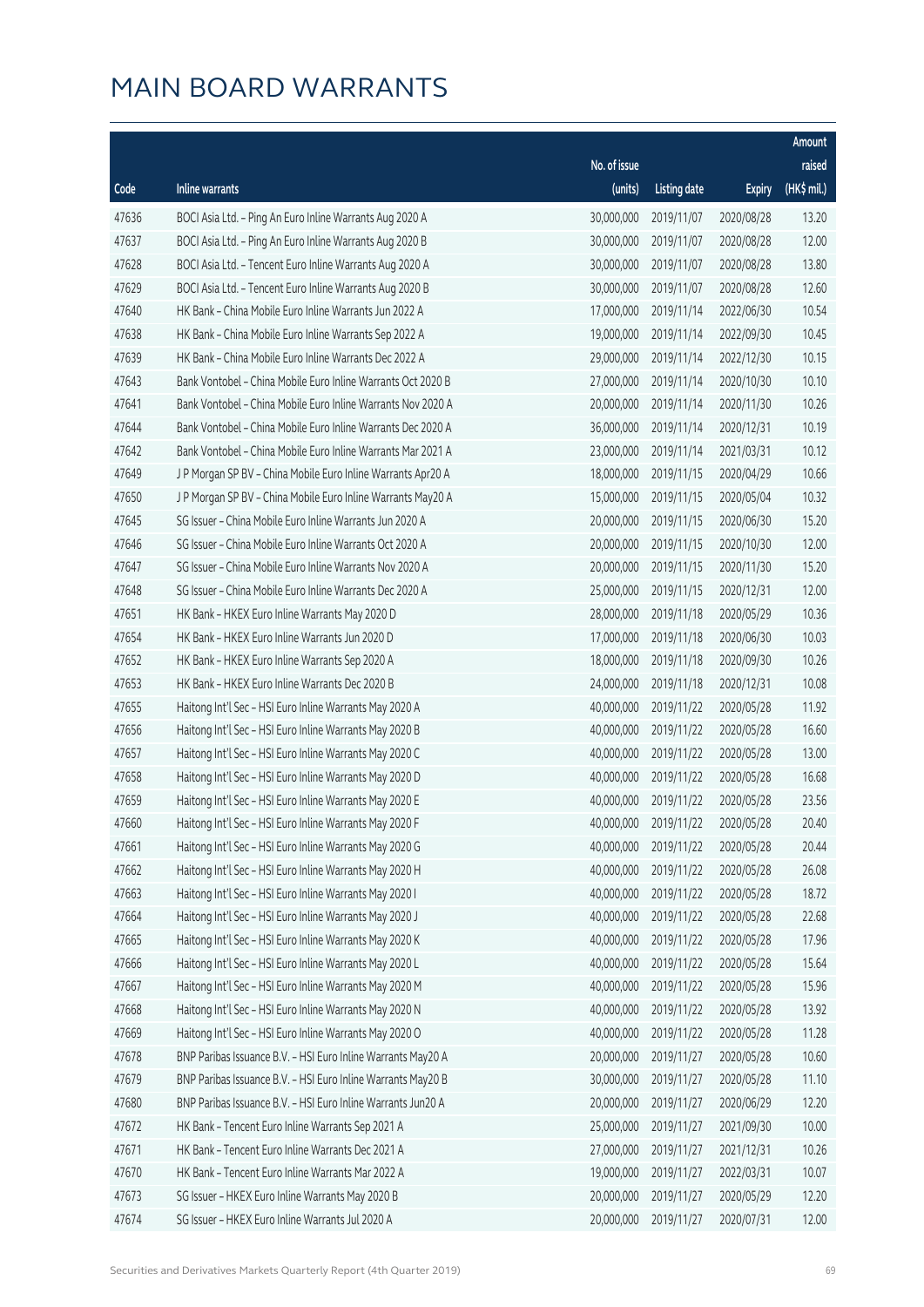|       |                                                              |              |                       |               | Amount      |
|-------|--------------------------------------------------------------|--------------|-----------------------|---------------|-------------|
|       |                                                              | No. of issue |                       |               | raised      |
| Code  | <b>Inline warrants</b>                                       | (units)      | <b>Listing date</b>   | <b>Expiry</b> | (HK\$ mil.) |
| 47675 | SG Issuer - HKEX Euro Inline Warrants Jul 2020 B             | 20,000,000   | 2019/11/27            | 2020/07/31    | 10.40       |
| 47676 | SG Issuer - HKEX Euro Inline Warrants Sep 2020 A             | 20,000,000   | 2019/11/27            | 2020/09/30    | 11.60       |
| 47677 | SG Issuer - HKEX Euro Inline Warrants Dec 2020 C             | 20,000,000   | 2019/11/27            | 2020/12/31    | 12.40       |
| 47699 | Haitong Int'l Sec - AIA Euro Inline Warrants Jun 2020 A      | 25,000,000   | 2019/11/28            | 2020/06/30    | 11.70       |
| 47700 | Haitong Int'l Sec - AIA Euro Inline Warrants Jul 2020 A      | 25,000,000   | 2019/11/28            | 2020/07/02    | 13.18       |
| 47703 | Haitong Int'l Sec - HKEX Euro Inline Warrants Jun 2020 A     | 25,000,000   | 2019/11/28            | 2020/06/30    | 10.88       |
| 47704 | Haitong Int'l Sec - HKEX Euro Inline Warrants Jul 2020 A     | 20,000,000   | 2019/11/28            | 2020/07/02    | 11.14       |
| 47705 | Haitong Int'l Sec - HKEX Euro Inline Warrants Jul 2020 B     | 25,000,000   | 2019/11/28            | 2020/07/03    | 10.40       |
| 47701 | Haitong Int'l Sec - Ping An Euro HKEX inline Warrants Jun20C | 30,000,000   | 2019/11/28            | 2020/06/30    | 11.55       |
| 47702 | Haitong Int'l Sec - Ping An Euro Inline Warrants Jul 2020 A  | 25,000,000   | 2019/11/28            | 2020/07/02    | 11.68       |
| 47696 | Haitong Int'l Sec - Tencent Euro Inline Warrants Jun 2020 A  | 30,000,000   | 2019/11/28            | 2020/06/30    | 12.45       |
| 47697 | Haitong Int'l Sec - Tencent Euro Inline Warrants Jul 2020 A  | 30,000,000   | 2019/11/28            | 2020/07/02    | 16.95       |
| 47698 | Haitong Int'l Sec - Tencent Euro Inline Warrants Jul 2020 B  | 30,000,000   | 2019/11/28            | 2020/07/03    | 17.34       |
| 47729 | J P Morgan SP BV - AIA Euro Inline Warrants May 2020 A       | 23,000,000   | 2019/11/28            | 2020/05/29    | 10.67       |
| 47727 | J P Morgan SP BV - AIA Euro Inline Warrants Jun 2020 C       | 20,000,000   | 2019/11/28            | 2020/06/30    | 17.20       |
| 47728 | J P Morgan SP BV - AIA Euro Inline Warrants Jul 2020 A       | 30,000,000   | 2019/11/28            | 2020/07/31    | 10.38       |
| 47730 | J P Morgan SP BV - CCB Euro Inline Warrants May 2020 C       | 20,000,000   | 2019/11/28            | 2020/05/29    | 12.14       |
| 47726 | J P Morgan SP BV - CCB Euro Inline Warrants Jul 2020 A       | 30,000,000   | 2019/11/28            | 2020/07/31    | 10.35       |
| 47725 | J P Morgan SP BV - CCB Euro Inline Warrants Aug 2020 A       | 23,000,000   | 2019/11/28            | 2020/08/31    | 10.44       |
| 47719 | J P Morgan SP BV - HKEX Euro Inline Warrants May 2020 C      | 25,000,000   | 2019/11/28            | 2020/05/29    | 10.90       |
| 47720 | J P Morgan SP BV - HKEX Euro Inline Warrants Jun 2020 E      | 20,000,000   | 2019/11/28            | 2020/06/30    | 11.96       |
| 47721 | J P Morgan SP BV - HKEX Euro Inline Warrants Jul 2020 A      | 22,000,000   | 2019/11/28            | 2020/07/31    | 10.23       |
| 47691 | J P Morgan SP BV - HSI Euro Inline Warrants May 2020 F       | 25,000,000   | 2019/11/28            | 2020/05/28    | 14.65       |
| 47684 | J P Morgan SP BV - HSI Euro Inline Warrants Jun 2020 K       | 25,000,000   | 2019/11/28            | 2020/06/29    | 18.15       |
| 47690 | J P Morgan SP BV - HSI Euro Inline Warrants Jun 2020 L       | 25,000,000   | 2019/11/28            | 2020/06/29    | 13.60       |
| 47692 | J P Morgan SP BV - HSI Euro Inline Warrants Jun 2020 M       | 25,000,000   | 2019/11/28            | 2020/06/29    | 13.85       |
| 47689 | J P Morgan SP BV - HSI Euro Inline Warrants Jul 2020 A       |              | 25,000,000 2019/11/28 | 2020/07/30    | 11.90       |
| 47693 | J P Morgan SP BV - HSI Euro Inline Warrants Jul 2020 B       | 25,000,000   | 2019/11/28            | 2020/07/30    | 12.55       |
| 47683 | J P Morgan SP BV - HSI Euro Inline Warrants Aug 2020 A       | 25,000,000   | 2019/11/28            | 2020/08/28    | 16.15       |
| 47688 | J P Morgan SP BV - HSI Euro Inline Warrants Aug 2020 B       | 25,000,000   | 2019/11/28            | 2020/08/28    | 10.45       |
| 47694 | J P Morgan SP BV - HSI Euro Inline Warrants Aug 2020 C       | 25,000,000   | 2019/11/28            | 2020/08/28    | 10.65       |
| 47682 | J P Morgan SP BV - HSI Euro Inline Warrants Sep 2020 A       | 25,000,000   | 2019/11/28            | 2020/09/29    | 14.25       |
| 47685 | J P Morgan SP BV - HSI Euro Inline Warrants Sep 2020 B       | 25,000,000   | 2019/11/28            | 2020/09/29    | 16.73       |
| 47687 | J P Morgan SP BV - HSI Euro Inline Warrants Sep 2020 C       | 25,000,000   | 2019/11/28            | 2020/09/29    | 10.00       |
| 47695 | J P Morgan SP BV - HSI Euro Inline Warrants Sep 2020 D       | 25,000,000   | 2019/11/28            | 2020/09/29    | 10.00       |
| 47681 | J P Morgan SP BV - HSI Euro Inline Warrants Nov 2020 B       | 25,000,000   | 2019/11/28            | 2020/11/27    | 13.05       |
| 47686 | J P Morgan SP BV - HSI Euro Inline Warrants Nov 2020 C       | 25,000,000   | 2019/11/28            | 2020/11/27    | 14.40       |
| 47723 | J P Morgan SP BV - Ping An Euro Inline Warrants Jun 2020 B   | 20,000,000   | 2019/11/28            | 2020/06/30    | 15.70       |
| 47724 | J P Morgan SP BV - Ping An Euro Inline Warrants Jul 2020 B   | 22,000,000   | 2019/11/28            | 2020/07/31    | 10.45       |
| 47722 | J P Morgan SP BV - Ping An Euro Inline Warrants Aug 2020 A   | 20,000,000   | 2019/11/28            | 2020/08/31    | 15.64       |
| 47716 | J P Morgan SP BV - Tencent Euro Inline Warrants May 2020 B   | 20,000,000   | 2019/11/28            | 2020/05/29    | 15.44       |
| 47717 | J P Morgan SP BV - Tencent Euro Inline Warrants Jun 2020 B   | 22,000,000   | 2019/11/28            | 2020/06/30    | 10.36       |
| 47718 | J P Morgan SP BV - Tencent Euro Inline Warrants Jul 2020 A   | 20,000,000   | 2019/11/28            | 2020/07/31    | 10.60       |
| 47713 | SG Issuer - HKEX Euro Inline Warrants May 2020 C             | 30,000,000   | 2019/11/28            | 2020/05/29    | 13.80       |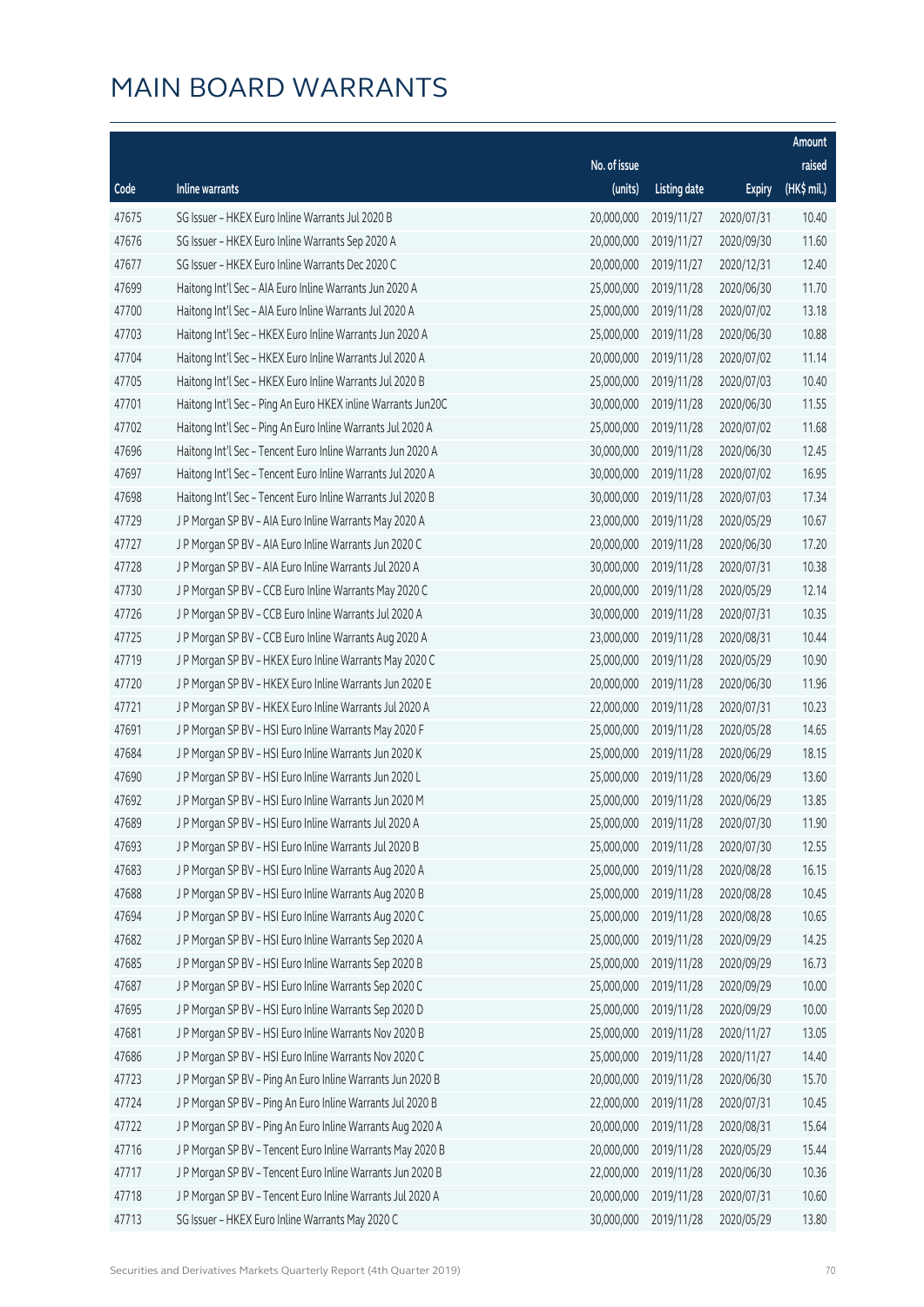|       |                                                         |              |                       |               | Amount      |
|-------|---------------------------------------------------------|--------------|-----------------------|---------------|-------------|
|       |                                                         | No. of issue |                       |               | raised      |
| Code  | Inline warrants                                         | (units)      | <b>Listing date</b>   | <b>Expiry</b> | (HK\$ mil.) |
| 47714 | SG Issuer - HKEX Euro Inline Warrants Jun 2020 B        | 20,000,000   | 2019/11/28            | 2020/06/30    | 14.60       |
| 47715 | SG Issuer - HKEX Euro Inline Warrants Dec 2020 D        | 20,000,000   | 2019/11/28            | 2020/12/31    | 15.40       |
| 47706 | SG Issuer - HSI Euro Inline Warrants May 2020 B         | 40,000,000   | 2019/11/28            | 2020/05/28    | 12.40       |
| 47707 | SG Issuer - HSI Euro Inline Warrants May 2020 C         | 40,000,000   | 2019/11/28            | 2020/05/28    | 10.80       |
| 47708 | SG Issuer - HSI Euro Inline Warrants May 2020 D         | 30,000,000   | 2019/11/28            | 2020/05/28    | 10.80       |
| 47709 | SG Issuer - HSI Euro Inline Warrants May 2020 E         | 20,000,000   | 2019/11/28            | 2020/05/28    | 11.20       |
| 47710 | SG Issuer - HSI Euro Inline Warrants May 2020 F         | 20,000,000   | 2019/11/28            | 2020/05/28    | 12.20       |
| 47711 | SG Issuer - HSI Euro Inline Warrants May 2020 G         | 30,000,000   | 2019/11/28            | 2020/05/28    | 11.40       |
| 47712 | SG Issuer - HSI Euro Inline Warrants Dec 2020 B         | 40,000,000   | 2019/11/28            | 2020/12/30    | 13.20       |
| 47738 | SG Issuer - AIA Euro Inline Warrants May 2020 A         | 20,000,000   | 2019/11/29            | 2020/05/29    | 13.20       |
| 47739 | SG Issuer - AIA Euro Inline Warrants Aug 2020 A         | 30,000,000   | 2019/11/29            | 2020/08/31    | 13.50       |
| 47740 | SG Issuer - AIA Euro Inline Warrants Dec 2020 B         | 20,000,000   | 2019/11/29            | 2020/12/31    | 12.20       |
| 47741 | SG Issuer - CCB Euro Inline Warrants Sep 2020 A         | 20,000,000   | 2019/11/29            | 2020/09/30    | 11.80       |
| 47742 | SG Issuer - CCB Euro Inline Warrants Dec 2020 A         | 20,000,000   | 2019/11/29            | 2020/12/31    | 12.40       |
| 47743 | SG Issuer - Ping An Euro Inline Warrants May 2020 B     | 30,000,000   | 2019/11/29            | 2020/05/29    | 14.70       |
| 47744 | SG Issuer - Ping An Euro Inline Warrants May 2020 C     | 40,000,000   | 2019/11/29            | 2020/05/29    | 11.60       |
| 47745 | SG Issuer - Ping An Euro Inline Warrants Sep 2020 B     | 20,000,000   | 2019/11/29            | 2020/09/30    | 14.20       |
| 47746 | SG Issuer - Tencent Euro Inline Warrants Jun 2020 A     | 30,000,000   | 2019/11/29            | 2020/06/30    | 10.20       |
| 47747 | SG Issuer - Tencent Euro Inline Warrants Jul 2020 A     | 20,000,000   | 2019/11/29            | 2020/07/31    | 14.40       |
| 47748 | SG Issuer - Tencent Euro Inline Warrants Oct 2020 A     | 20,000,000   | 2019/11/29            | 2020/10/30    | 15.20       |
| 47731 | Bank Vontobel - HSI Euro Inline Warrants Aug 2020 A     | 28,000,000   | 2019/11/29            | 2020/08/28    | 10.16       |
| 47734 | Bank Vontobel - HSI Euro Inline Warrants Sep 2020 D     | 19,000,000   | 2019/11/29            | 2020/09/29    | 10.32       |
| 47733 | Bank Vontobel - HSI Euro Inline Warrants Nov 2020 A     | 26,000,000   | 2019/11/29            | 2020/11/27    | 10.19       |
| 47732 | Bank Vontobel - HSI Euro Inline Warrants Dec 2020 C     | 27,000,000   | 2019/11/29            | 2020/12/30    | 10.23       |
| 47735 | Bank Vontobel - Tencent Euro Inline Warrants Sep 2020 A | 24,000,000   | 2019/11/29            | 2020/09/30    | 10.34       |
| 47737 | Bank Vontobel - Tencent Euro Inline Warrants Oct 2020 A | 24,000,000   | 2019/11/29            | 2020/10/30    | 10.39       |
| 47736 | Bank Vontobel - Tencent Euro Inline Warrants Nov 2020 A |              | 24,000,000 2019/11/29 | 2020/11/30    | 10.20       |
| 47749 | Bank Vontobel - HSI Euro Inline Warrants Sep 2020 E     | 23,000,000   | 2019/12/02            | 2020/09/29    | 10.35       |
| 47750 | Bank Vontobel - HSI Euro Inline Warrants Dec 2020 D     | 25,000,000   | 2019/12/02            | 2020/12/30    | 10.25       |
| 47751 | Bank Vontobel - HSI Euro Inline Warrants Dec 2020 E     | 31,000,000   | 2019/12/02            | 2020/12/30    | 10.26       |
| 47752 | Bank Vontobel - HSI Euro Inline Warrants Dec 2020 F     | 23,000,000   | 2019/12/02            | 2020/12/30    | 10.37       |
| 47753 | Bank Vontobel - Ping An Euro Inline Warrants Sep 2020 A | 23,000,000   | 2019/12/02            | 2020/09/30    | 10.10       |
| 47755 | Bank Vontobel - Ping An Euro Inline Warrants Oct 2020 A | 26,000,000   | 2019/12/02            | 2020/10/30    | 10.06       |
| 47754 | Bank Vontobel - Ping An Euro Inline Warrants Dec 2020 B | 21,000,000   | 2019/12/02            | 2020/12/31    | 10.29       |
| 47762 | HK Bank - AIA Euro Inline Warrants Mar 2022 A           | 24,000,000   | 2019/12/03            | 2022/03/31    | 10.08       |
| 47757 | HK Bank - AIA Euro Inline Warrants Jun 2022 A           | 21,000,000   | 2019/12/03            | 2022/06/30    | 10.29       |
| 47756 | HK Bank - CCB Euro Inline Warrants Mar 2022 A           | 20,000,000   | 2019/12/03            | 2022/03/31    | 10.00       |
| 47758 | HK Bank - CCB Euro Inline Warrants Jul 2022 A           | 29,000,000   | 2019/12/03            | 2022/07/29    | 10.15       |
| 47765 | HK Bank - HKEX Euro Inline Warrants Jun 2021 A          | 23,000,000   | 2019/12/03            | 2021/06/30    | 10.12       |
| 47761 | HK Bank - HKEX Euro Inline Warrants Dec 2021 A          | 29,000,000   | 2019/12/03            | 2021/12/31    | 10.15       |
| 47759 | HK Bank - Ping An Euro Inline Warrants Dec 2021 A       | 26,000,000   | 2019/12/03            | 2021/12/31    | 10.14       |
| 47763 | HK Bank - Ping An Euro Inline Warrants Jun 2022 A       | 22,000,000   | 2019/12/03            | 2022/06/30    | 10.34       |
| 47764 | HK Bank - Tencent Euro Inline Warrants Jun 2022 A       | 22,000,000   | 2019/12/03            | 2022/06/30    | 10.34       |
| 47760 | HK Bank - Tencent Euro Inline Warrants Sep 2022 A       | 23,000,000   | 2019/12/03            | 2022/09/30    | 10.12       |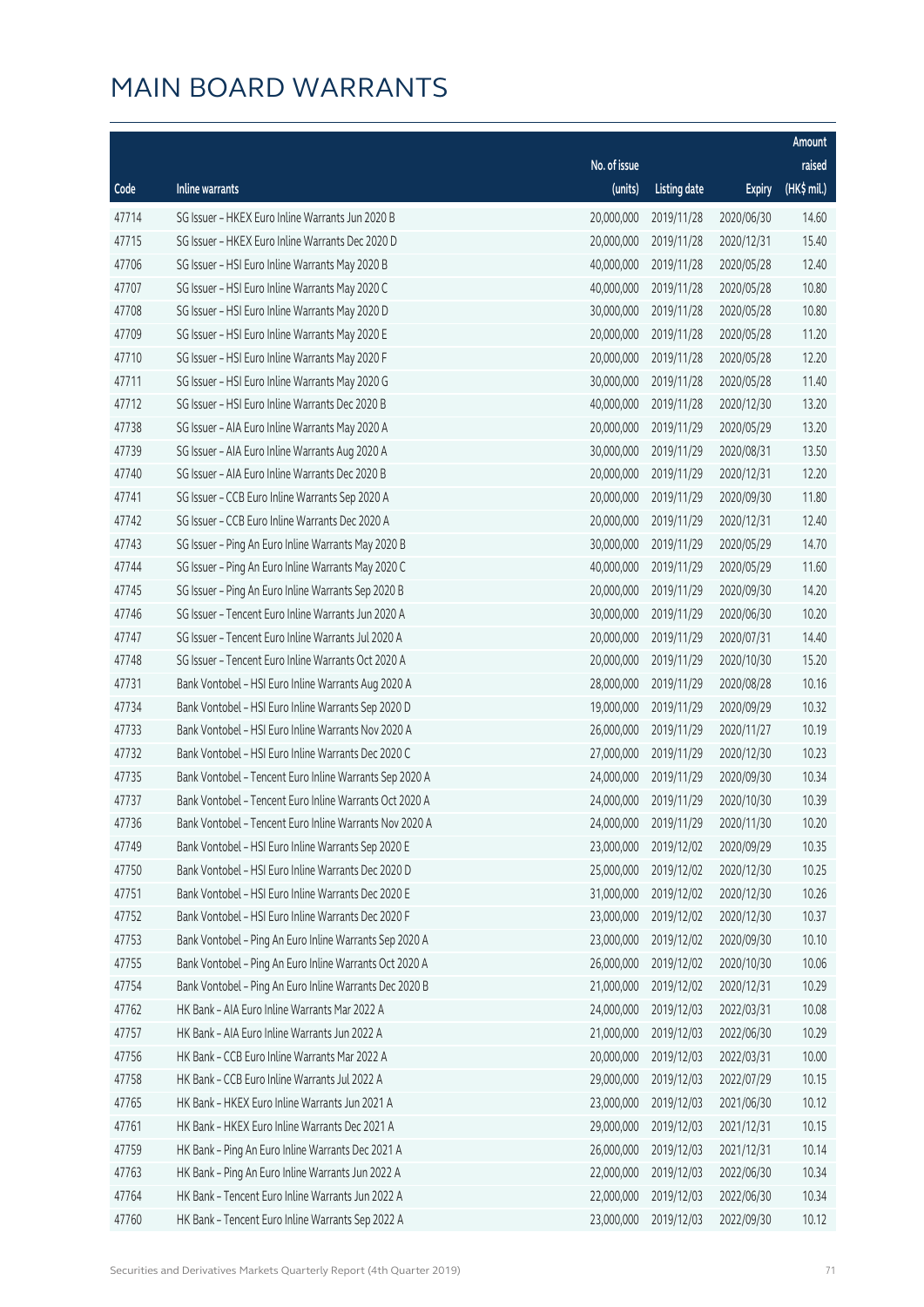|       |                                                          |              |                       |               | Amount      |
|-------|----------------------------------------------------------|--------------|-----------------------|---------------|-------------|
|       |                                                          | No. of issue |                       |               | raised      |
| Code  | Inline warrants                                          | (units)      | <b>Listing date</b>   | <b>Expiry</b> | (HK\$ mil.) |
| 47770 | Bank Vontobel - HKEX Euro Inline Warrants Sep 2020 A     | 24,000,000   | 2019/12/03            | 2020/09/30    | 10.42       |
| 47773 | Bank Vontobel - HKEX Euro Inline Warrants Nov 2020 A     | 31,000,000   | 2019/12/03            | 2020/11/30    | 10.11       |
| 47771 | Bank Vontobel - HKEX Euro Inline Warrants Dec 2020 C     | 22,000,000   | 2019/12/03            | 2020/12/31    | 10.10       |
| 47772 | Bank Vontobel - HKEX Euro Inline Warrants Dec 2020 D     | 24,000,000   | 2019/12/03            | 2020/12/31    | 10.18       |
| 47768 | Bank Vontobel - HSI Euro Inline Warrants Jul 2020 A      | 32,000,000   | 2019/12/03            | 2020/07/30    | 10.05       |
| 47769 | Bank Vontobel - HSI Euro Inline Warrants Sep 2020 F      | 35,000,000   | 2019/12/03            | 2020/09/29    | 10.05       |
| 47767 | Bank Vontobel - HSI Euro Inline Warrants Nov 2020 B      | 28,000,000   | 2019/12/03            | 2020/11/27    | 10.36       |
| 47766 | Bank Vontobel - HSI Euro Inline Warrants Dec 2020 G      | 29,000,000   | 2019/12/03            | 2020/12/30    | 10.03       |
| 47780 | BOCI Asia Ltd. - HSI Euro Inline Warrants Jun 2020 H     | 30,000,000   | 2019/12/04            | 2020/06/29    | 17.10       |
| 47781 | BOCI Asia Ltd. - HSI Euro Inline Warrants Jun 2020 I     | 30,000,000   | 2019/12/04            | 2020/06/29    | 18.00       |
| 47782 | BOCI Asia Ltd. - HSI Euro Inline Warrants Jun 2020 J     | 30,000,000   | 2019/12/04            | 2020/06/29    | 15.00       |
| 47783 | BOCI Asia Ltd. - HSI Euro Inline Warrants Jun 2020 K     | 40,000,000   | 2019/12/04            | 2020/06/29    | 12.40       |
| 47774 | BOCI Asia Ltd. - HSI Euro Inline Warrants Nov 2020 A     | 30,000,000   | 2019/12/04            | 2020/11/27    | 12.30       |
| 47775 | BOCI Asia Ltd. - HSI Euro Inline Warrants Nov 2020 B     | 30,000,000   | 2019/12/04            | 2020/11/27    | 12.30       |
| 47776 | BOCI Asia Ltd. - HSI Euro Inline Warrants Nov 2020 C     | 30,000,000   | 2019/12/04            | 2020/11/27    | 12.00       |
| 47777 | BOCI Asia Ltd. - HSI Euro Inline Warrants Nov 2020 D     | 30,000,000   | 2019/12/04            | 2020/11/27    | 12.00       |
| 47778 | BOCI Asia Ltd. - HSI Euro Inline Warrants Nov 2020 E     | 40,000,000   | 2019/12/04            | 2020/11/27    | 12.40       |
| 47779 | BOCI Asia Ltd. - HSI Euro Inline Warrants Nov 2020 F     | 40,000,000   | 2019/12/04            | 2020/11/27    | 12.00       |
| 47786 | Bank Vontobel - AIA Euro Inline Warrants Dec 2020 B      | 24,000,000   | 2019/12/04            | 2020/12/31    | 10.32       |
| 47787 | Bank Vontobel - AIA Euro Inline Warrants Dec 2020 C      | 26,000,000   | 2019/12/04            | 2020/12/31    | 10.27       |
| 47784 | Bank Vontobel - CCB Euro Inline Warrants Dec 2020 A      | 22,000,000   | 2019/12/04            | 2020/12/31    | 10.47       |
| 47785 | Bank Vontobel - CCB Euro Inline Warrants Jun 2021 A      | 24,000,000   | 2019/12/04            | 2021/06/30    | 10.18       |
| 47788 | HK Bank - HSI Euro Inline Warrants Mar 2021 C            | 26,000,000   | 2019/12/05            | 2021/03/30    | 10.14       |
| 47792 | HK Bank - HSI Euro Inline Warrants Jun 2021 C            | 20,000,000   | 2019/12/05            | 2021/06/29    | 10.20       |
| 47791 | HK Bank - HSI Euro Inline Warrants Sep 2021 C            | 20,000,000   | 2019/12/05            | 2021/09/29    | 10.40       |
| 47796 | HK Bank - HSI Euro Inline Warrants Dec 2021 C            | 22,000,000   | 2019/12/05            | 2021/12/30    | 10.12       |
| 47795 | HK Bank - HSI Euro Inline Warrants Mar 2022 C            |              | 20,000,000 2019/12/05 | 2022/03/30    | 10.00       |
| 47797 | HK Bank - HSI Euro Inline Warrants Jun 2022 C            | 21,000,000   | 2019/12/05            | 2022/06/29    | 10.08       |
| 47793 | HK Bank - HSI Euro Inline Warrants Jan 2023 A            | 28,000,000   | 2019/12/05            | 2023/01/30    | 10.08       |
| 47789 | HK Bank - HSI Euro Inline Warrants Feb 2023 A            | 25,000,000   | 2019/12/05            | 2023/02/27    | 10.00       |
| 47794 | HK Bank - HSI Euro Inline Warrants Mar 2023 A            | 24,000,000   | 2019/12/05            | 2023/03/30    | 10.32       |
| 47790 | HK Bank - HSI Euro Inline Warrants Apr 2023 A            | 24,000,000   | 2019/12/05            | 2023/04/27    | 10.08       |
| 47798 | BOCI Asia Ltd. - HKEX Euro Inline Warrants Jul 2020 A    | 30,000,000   | 2019/12/06            | 2020/07/31    | 15.00       |
| 47799 | BOCI Asia Ltd. - HKEX Euro Inline Warrants Jul 2020 B    | 30,000,000   | 2019/12/06            | 2020/07/31    | 13.80       |
| 47800 | BOCI Asia Ltd. - HKEX Euro Inline Warrants Sep 2020 A    | 40,000,000   | 2019/12/06            | 2020/09/30    | 12.00       |
| 47801 | BOCI Asia Ltd. - HKEX Euro Inline Warrants Sep 2020 B    | 40,000,000   | 2019/12/06            | 2020/09/30    | 11.60       |
| 47802 | BOCI Asia Ltd. - HKEX Euro Inline Warrants Oct 2020 A    | 30,000,000   | 2019/12/06            | 2020/10/30    | 20.10       |
| 47803 | BOCI Asia Ltd. - HKEX Euro Inline Warrants Oct 2020 B    | 30,000,000   | 2019/12/06            | 2020/10/30    | 15.60       |
| 47806 | BOCI Asia Ltd. - Ping An Euro Inline Warrants Jul 2020 B | 30,000,000   | 2019/12/06            | 2020/07/31    | 20.10       |
| 47807 | BOCI Asia Ltd. - Ping An Euro Inline Warrants Jul 2020 C | 30,000,000   | 2019/12/06            | 2020/07/31    | 15.90       |
| 47804 | BOCI Asia Ltd. - Tencent Euro Inline Warrants Jul 2020 C | 40,000,000   | 2019/12/06            | 2020/07/31    | 12.40       |
| 47805 | BOCI Asia Ltd. - Tencent Euro Inline Warrants Jul 2020 D | 40,000,000   | 2019/12/06            | 2020/07/31    | 12.40       |
| 47811 | Bank Vontobel - Ping An Euro Inline Warrants Oct 2020 B  | 23,000,000   | 2019/12/17            | 2020/10/30    | 10.10       |
| 47808 | Bank Vontobel - Tencent Euro Inline Warrants Sep 2020 B  | 23,000,000   | 2019/12/17            | 2020/09/30    | 10.35       |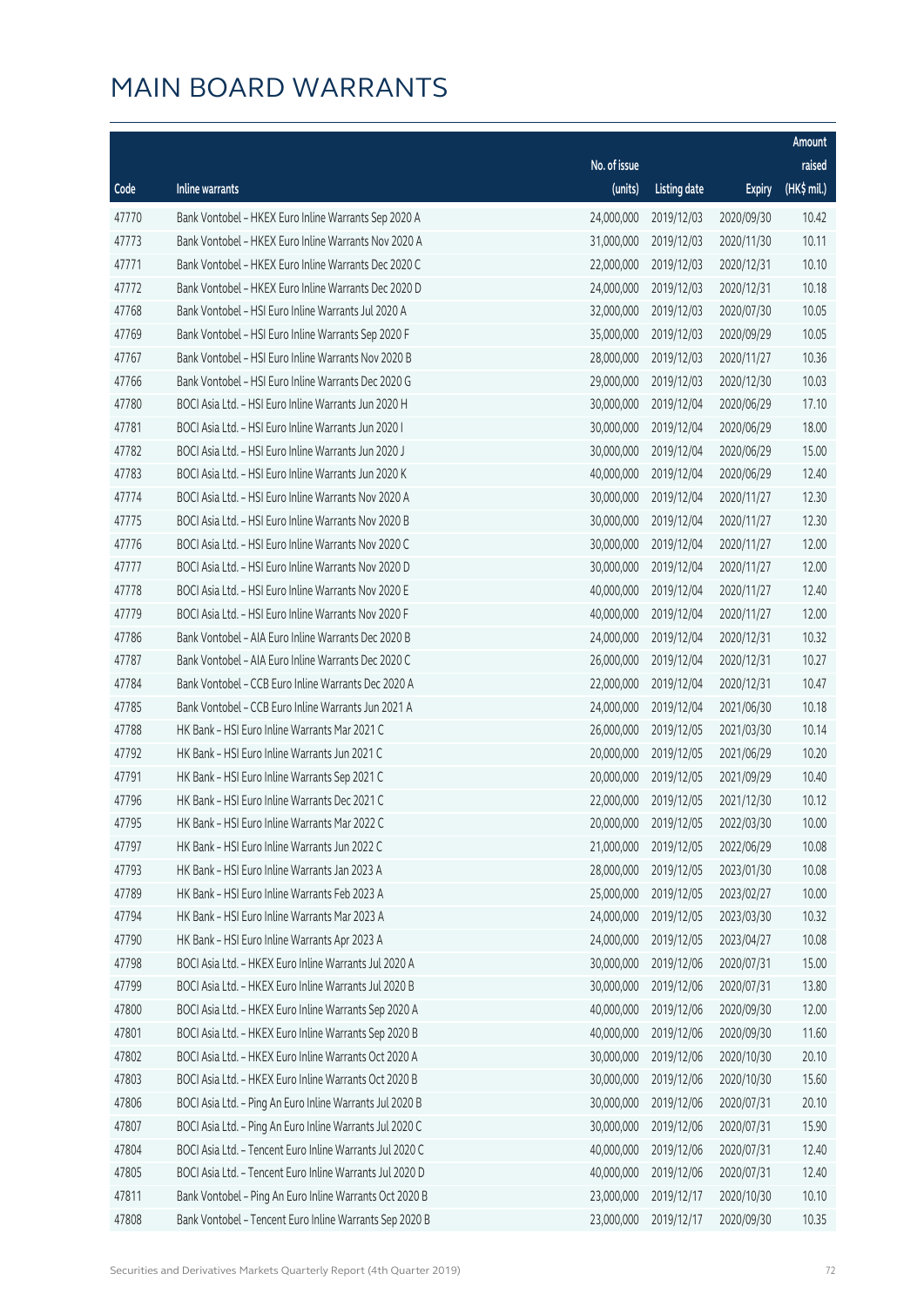|       |                                                         |              |                       |               | Amount      |
|-------|---------------------------------------------------------|--------------|-----------------------|---------------|-------------|
|       |                                                         | No. of issue |                       |               | raised      |
| Code  | <b>Inline warrants</b>                                  | (units)      | <b>Listing date</b>   | <b>Expiry</b> | (HK\$ mil.) |
| 47810 | Bank Vontobel - Tencent Euro Inline Warrants Dec 2020 A | 24,000,000   | 2019/12/17            | 2020/12/31    | 10.42       |
| 47809 | Bank Vontobel - Tencent Euro Inline Warrants Sep 2021 A | 25,000,000   | 2019/12/17            | 2021/09/30    | 10.10       |
| 47816 | SG Issuer - HSI Euro Inline Warrants Jun 2020 C         | 20,000,000   | 2019/12/18            | 2020/06/29    | 15.60       |
| 47817 | SG Issuer - HSI Euro Inline Warrants Jun 2020 D         | 25,000,000   | 2019/12/18            | 2020/06/29    | 11.25       |
| 47818 | SG Issuer - HSI Euro Inline Warrants Aug 2020 B         | 20,000,000   | 2019/12/18            | 2020/08/28    | 11.60       |
| 47819 | SG Issuer - HSI Euro Inline Warrants Aug 2020 C         | 20,000,000   | 2019/12/18            | 2020/08/28    | 13.40       |
| 47820 | SG Issuer - HSI Euro Inline Warrants Aug 2020 D         | 35,000,000   | 2019/12/18            | 2020/08/28    | 11.55       |
| 47821 | SG Issuer - HSI Euro Inline Warrants Sep 2020 C         | 25,000,000   | 2019/12/18            | 2020/09/29    | 10.50       |
| 47822 | SG Issuer - HSI Euro Inline Warrants Sep 2020 D         | 20,000,000   | 2019/12/18            | 2020/09/29    | 14.20       |
| 47823 | SG Issuer - HSI Euro Inline Warrants Sep 2020 E         | 25,000,000   | 2019/12/18            | 2020/09/29    | 11.50       |
| 47824 | SG Issuer - HSI Euro Inline Warrants Oct 2020 A         | 20,000,000   | 2019/12/18            | 2020/10/29    | 13.00       |
| 47825 | SG Issuer - HSI Euro Inline Warrants Oct 2020 B         | 20,000,000   | 2019/12/18            | 2020/10/29    | 11.20       |
| 47814 | Bank Vontobel - AIA Euro Inline Warrants Sep 2020 B     | 26,000,000   | 2019/12/18            | 2020/09/30    | 10.35       |
| 47815 | Bank Vontobel - AIA Euro Inline Warrants Dec 2020 D     | 24,000,000   | 2019/12/18            | 2020/12/31    | 10.25       |
| 47813 | Bank Vontobel - HKEX Euro Inline Warrants Oct 2020 A    | 29,000,000   | 2019/12/18            | 2020/10/30    | 10.15       |
| 47812 | Bank Vontobel - HKEX Euro Inline Warrants Nov 2020 B    | 22,000,000   | 2019/12/18            | 2020/11/30    | 10.47       |
| 47831 | Bank Vontobel - CCB Euro Inline Warrants Oct 2020 A     | 26,000,000   | 2019/12/19            | 2020/10/30    | 10.17       |
| 47830 | Bank Vontobel - CCB Euro Inline Warrants Dec 2020 B     | 23,000,000   | 2019/12/19            | 2020/12/31    | 10.30       |
| 47827 | Bank Vontobel - HSI Euro Inline Warrants Jun 2020 E     | 19,000,000   | 2019/12/19            | 2020/06/29    | 10.43       |
| 47828 | Bank Vontobel - HSI Euro Inline Warrants Jun 2020 F     | 26,000,000   | 2019/12/19            | 2020/06/29    | 10.24       |
| 47829 | Bank Vontobel - HSI Euro Inline Warrants Jun 2020 G     | 33,000,000   | 2019/12/19            | 2020/06/29    | 10.30       |
| 47826 | Bank Vontobel - HSI Euro Inline Warrants Sep 2020 G     | 29,000,000   | 2019/12/19            | 2020/09/29    | 10.06       |
| 47832 | SG Issuer - HSI Euro Inline Warrants Nov 2020 A         | 40,000,000   | 2019/12/20            | 2020/11/27    | 11.60       |
| 47833 | SG Issuer - HSI Euro Inline Warrants Nov 2020 B         | 25,000,000   | 2019/12/20            | 2020/11/27    | 11.75       |
| 47834 | SG Issuer - HSI Euro Inline Warrants Nov 2020 C         | 20,000,000   | 2019/12/20            | 2020/11/27    | 13.40       |
| 47835 | SG Issuer - HSI Euro Inline Warrants Nov 2020 D         | 25,000,000   | 2019/12/20            | 2020/11/27    | 10.50       |
| 47836 | SG Issuer - HSI Euro Inline Warrants Dec 2020 C         |              | 20,000,000 2019/12/20 | 2020/12/30    | 12.60       |
| 47837 | SG Issuer - HSI Euro Inline Warrants Dec 2020 D         | 20,000,000   | 2019/12/20            | 2020/12/30    | 10.60       |
| 47838 | SG Issuer - HSI Euro Inline Warrants Dec 2020 E         | 40,000,000   | 2019/12/20            | 2020/12/30    | 12.40       |
| 47839 | SG Issuer - HSI Euro Inline Warrants Jan 2021 A         | 20,000,000   | 2019/12/20            | 2021/01/28    | 11.40       |
| 47840 | SG Issuer - HSI Euro Inline Warrants Jan 2021 B         | 20,000,000   | 2019/12/20            | 2021/01/28    | 11.80       |
| 47841 | SG Issuer - HSI Euro Inline Warrants Jan 2021 C         | 30,000,000   | 2019/12/20            | 2021/01/28    | 10.80       |
| 47842 | Bank Vontobel - HSI Euro Inline Warrants Sep 2020 H     | 24,000,000   | 2019/12/20            | 2020/09/29    | 10.08       |
| 47843 | Bank Vontobel - HSI Euro Inline Warrants Sep 2020 I     | 18,000,000   | 2019/12/20            | 2020/09/29    | 10.03       |
| 47844 | Bank Vontobel - HSI Euro Inline Warrants Dec 2020 H     | 29,000,000   | 2019/12/20            | 2020/12/30    | 10.30       |
| 47845 | Bank Vontobel - HSI Euro Inline Warrants Dec 2020 I     | 23,000,000   | 2019/12/20            | 2020/12/30    | 10.05       |
| 47848 | Bank Vontobel - HSI Euro Inline Warrants Jun 2020 H     | 13,000,000   | 2019/12/23            | 2020/06/29    | 10.06       |
| 47849 | Bank Vontobel - HSI Euro Inline Warrants Jun 2020 I     | 17,000,000   | 2019/12/23            | 2020/06/29    | 10.05       |
| 47846 | Bank Vontobel - HSI Euro Inline Warrants Dec 2020 J     | 20,000,000   | 2019/12/23            | 2020/12/30    | 10.32       |
| 47847 | Bank Vontobel - HSI Euro Inline Warrants Dec 2020 K     | 16,000,000   | 2019/12/23            | 2020/12/30    | 10.29       |
| 47850 | SG Issuer - AIA Euro Inline Warrants Dec 2020 C         | 20,000,000   | 2019/12/24            | 2020/12/31    | 12.00       |
| 47851 | SG Issuer - CCB Euro Inline Warrants Jun 2020 A         | 20,000,000   | 2019/12/24            | 2020/06/30    | 16.00       |
| 47852 | SG Issuer - HKEX Euro Inline Warrants Nov 2020 A        | 20,000,000   | 2019/12/24            | 2020/11/30    | 12.40       |
| 47855 | SG Issuer - HSI Euro Inline Warrants Jun 2021 A         | 20,000,000   | 2019/12/24            | 2021/06/29    | 11.80       |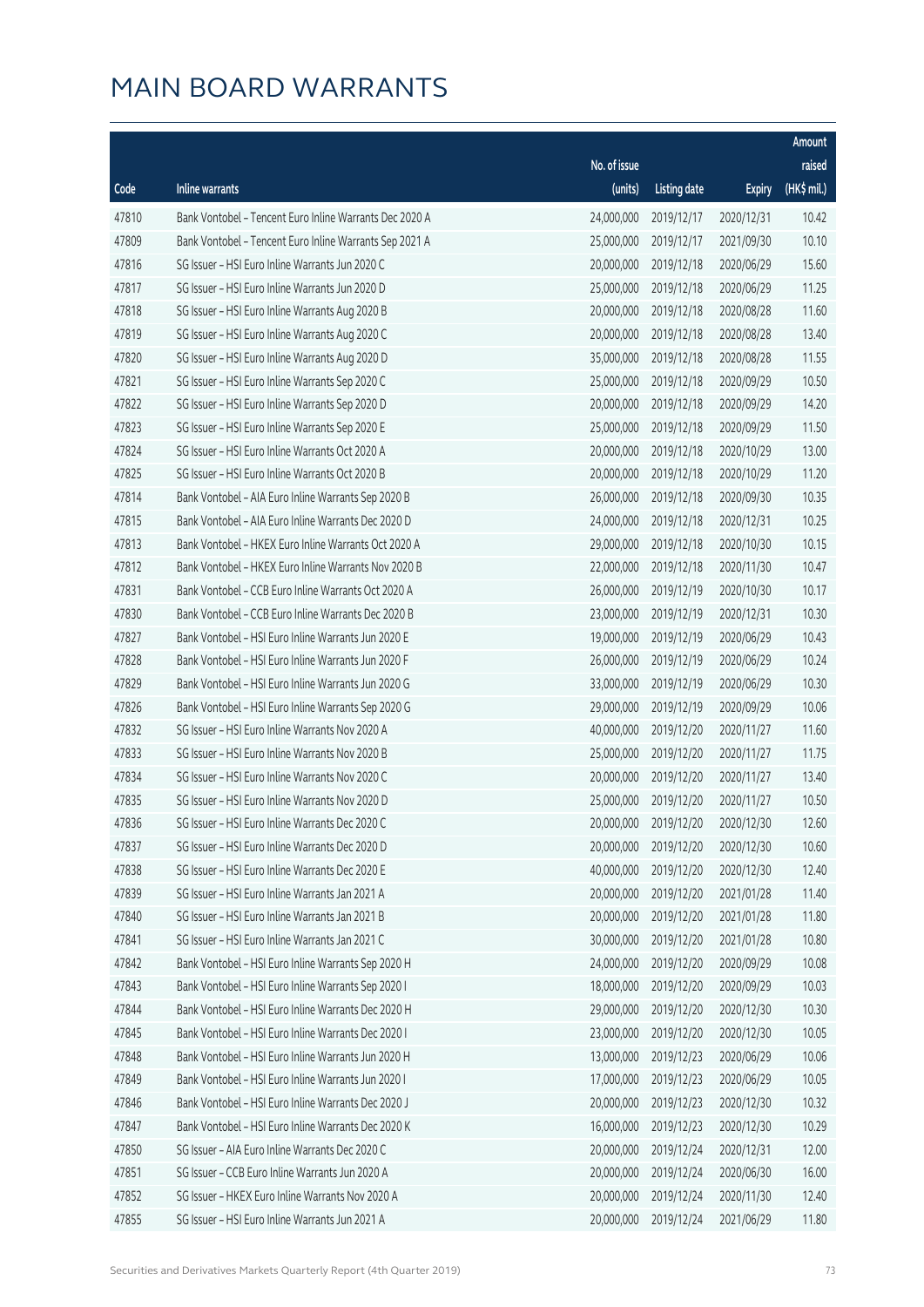|       |                                                             |              |                       |               | Amount      |
|-------|-------------------------------------------------------------|--------------|-----------------------|---------------|-------------|
|       |                                                             | No. of issue |                       |               | raised      |
| Code  | <b>Inline warrants</b>                                      | (units)      | <b>Listing date</b>   | <b>Expiry</b> | (HK\$ mil.) |
| 47856 | SG Issuer - HSI Euro Inline Warrants Jun 2021 B             | 25,000,000   | 2019/12/24            | 2021/06/29    | 11.25       |
| 47857 | SG Issuer - HSI Euro Inline Warrants Jun 2021 C             | 40,000,000   | 2019/12/24            | 2021/06/29    | 12.40       |
| 47858 | SG Issuer - HSI Euro Inline Warrants Dec 2021 A             | 20,000,000   | 2019/12/24            | 2021/12/30    | 10.20       |
| 47859 | SG Issuer - HSI Euro Inline Warrants Dec 2021 B             | 30,000,000   | 2019/12/24            | 2021/12/30    | 11.10       |
| 47853 | SG Issuer - Ping An Euro Inline Warrants Dec 2020 A         | 20,000,000   | 2019/12/24            | 2020/12/31    | 14.00       |
| 47854 | SG Issuer - Tencent Euro Inline Warrants Nov 2020 A         | 20,000,000   | 2019/12/24            | 2020/11/30    | 11.20       |
| 47860 | Bank Vontobel - HSI Euro Inline Warrants Jun 2020 J         | 26,000,000   | 2019/12/24            | 2020/06/29    | 10.35       |
| 47861 | Bank Vontobel - HSI Euro Inline Warrants Jun 2020 K         | 34,000,000   | 2019/12/24            | 2020/06/29    | 10.23       |
| 47862 | Bank Vontobel - HSI Euro Inline Warrants Sep 2020 J         | 18,000,000   | 2019/12/24            | 2020/09/29    | 10.08       |
| 47863 | Bank Vontobel - HSI Euro Inline Warrants Sep 2020 K         | 24,000,000   | 2019/12/24            | 2020/09/29    | 10.13       |
| 47864 | Bank Vontobel - HSI Euro Inline Warrants Sep 2020 L         | 30,000,000   | 2019/12/27            | 2020/09/29    | 10.20       |
| 47865 | Bank Vontobel - HSI Euro Inline Warrants Dec 2020 L         | 17,000,000   | 2019/12/27            | 2020/12/30    | 10.01       |
| 47866 | Bank Vontobel - HSI Euro Inline Warrants Dec 2020 M         | 22,000,000   | 2019/12/27            | 2020/12/30    | 10.27       |
| 47867 | Bank Vontobel - HSI Euro Inline Warrants Dec 2020 N         | 27,000,000   | 2019/12/27            | 2020/12/30    | 10.04       |
| 47868 | HK Bank - HSI Euro Inline Warrants Jun 2020 E               | 13,000,000   | 2019/12/30            | 2020/06/29    | 10.53       |
| 47870 | HK Bank - HSI Euro Inline Warrants Jul 2020 C               | 20,000,000   | 2019/12/30            | 2020/07/30    | 10.20       |
| 47869 | HK Bank - HSI Euro Inline Warrants Aug 2020 C               | 21,000,000   | 2019/12/30            | 2020/08/28    | 10.29       |
| 47873 | HK Bank - HSI Euro Inline Warrants Aug 2020 D               | 29,000,000   | 2019/12/30            | 2020/08/28    | 10.15       |
| 47871 | HK Bank - HSI Euro Inline Warrants Oct 2020 C               | 15,000,000   | 2019/12/30            | 2020/10/29    | 10.65       |
| 47874 | HK Bank - HSI Euro Inline Warrants Oct 2020 D               | 23,000,000   | 2019/12/30            | 2020/10/29    | 10.35       |
| 47872 | HK Bank - HSI Euro Inline Warrants Nov 2020 C               | 28,000,000   | 2019/12/30            | 2020/11/27    | 10.36       |
| 47875 | HK Bank - HSI Euro Inline Warrants Nov 2020 D               | 19,000,000   | 2019/12/30            | 2020/11/27    | 10.45       |
| 47876 | HK Bank - HSI Euro Inline Warrants Jan 2021 B               | 21,000,000   | 2019/12/30            | 2021/01/28    | 10.08       |
| 47877 | HK Bank - HSI Euro Inline Warrants Feb 2021 B               | 15,000,000   | 2019/12/30            | 2021/02/25    | 10.50       |
| 47896 | Haitong Int'l Sec - AIA Euro Inline Warrants Sep 2020 A     | 25,000,000   | 2019/12/31            | 2020/09/30    | 12.28       |
| 47897 | Haitong Int'l Sec - AIA Euro Inline Warrants Oct 2020 A     | 25,000,000   | 2019/12/31            | 2020/10/05    | 12.05       |
| 47906 | Haitong Int'l Sec - AIA Euro Inline Warrants Dec 2020 A     |              | 25,000,000 2019/12/31 | 2020/12/29    | 11.68       |
| 47907 | Haitong Int'l Sec - AIA Euro Inline Warrants Dec 2020 B     | 25,000,000   | 2019/12/31            | 2020/12/30    | 11.13       |
| 47900 | Haitong Int'l Sec - HKEX Euro Inline Warrants Sep 2020 A    | 25,000,000   | 2019/12/31            | 2020/09/30    | 10.13       |
| 47901 | Haitong Int'l Sec - HKEX Euro Inline Warrants Oct 2020 A    | 20,000,000   | 2019/12/31            | 2020/10/05    | 10.44       |
| 47902 | Haitong Int'l Sec - HKEX Euro Inline Warrants Oct 2020 B    | 25,000,000   | 2019/12/31            | 2020/10/06    | 10.35       |
| 47910 | Haitong Int'l Sec - HKEX Euro Inline Warrants Dec 2020 A    | 25,000,000   | 2019/12/31            | 2020/12/29    | 10.00       |
| 47911 | Haitong Int'l Sec - HKEX Euro Inline Warrants Dec 2020 B    | 25,000,000   | 2019/12/31            | 2020/12/30    | 12.20       |
| 47912 | Haitong Int'l Sec - HKEX Euro Inline Warrants Dec 2020 C    | 28,000,000   | 2019/12/31            | 2020/12/31    | 11.06       |
| 47898 | Haitong Int'l Sec - Ping An Euro Inline Warrants Sep 2020 A | 30,000,000   | 2019/12/31            | 2020/09/30    | 11.64       |
| 47899 | Haitong Int'l Sec - Ping An Euro Inline Warrants Oct 2020 A | 25,000,000   | 2019/12/31            | 2020/10/05    | 11.38       |
| 47908 | Haitong Int'l Sec - Ping An Euro Inline Warrants Dec 2020 A | 28,000,000   | 2019/12/31            | 2020/12/29    | 10.92       |
| 47909 | Haitong Int'l Sec - Ping An Euro Inline Warrants Dec 2020 B | 25,000,000   | 2019/12/31            | 2020/12/30    | 10.53       |
| 47893 | Haitong Int'l Sec - Tencent Euro Inline Warrants Sep 2020 A | 30,000,000   | 2019/12/31            | 2020/09/30    | 14.67       |
| 47894 | Haitong Int'l Sec - Tencent Euro Inline Warrants Oct 2020 A | 30,000,000   | 2019/12/31            | 2020/10/05    | 14.64       |
| 47895 | Haitong Int'l Sec - Tencent Euro Inline Warrants Oct 2020 B | 30,000,000   | 2019/12/31            | 2020/10/06    | 13.47       |
| 47903 | Haitong Int'l Sec - Tencent Euro Inline Warrants Dec 2020 A | 30,000,000   | 2019/12/31            | 2020/12/29    | 13.68       |
| 47904 | Haitong Int'l Sec - Tencent Euro Inline Warrants Dec 2020 B | 30,000,000   | 2019/12/31            | 2020/12/30    | 13.38       |
| 47905 | Haitong Int'l Sec - Tencent Euro Inline Warrants Dec 2020 C | 30,000,000   | 2019/12/31            | 2020/12/31    | 12.90       |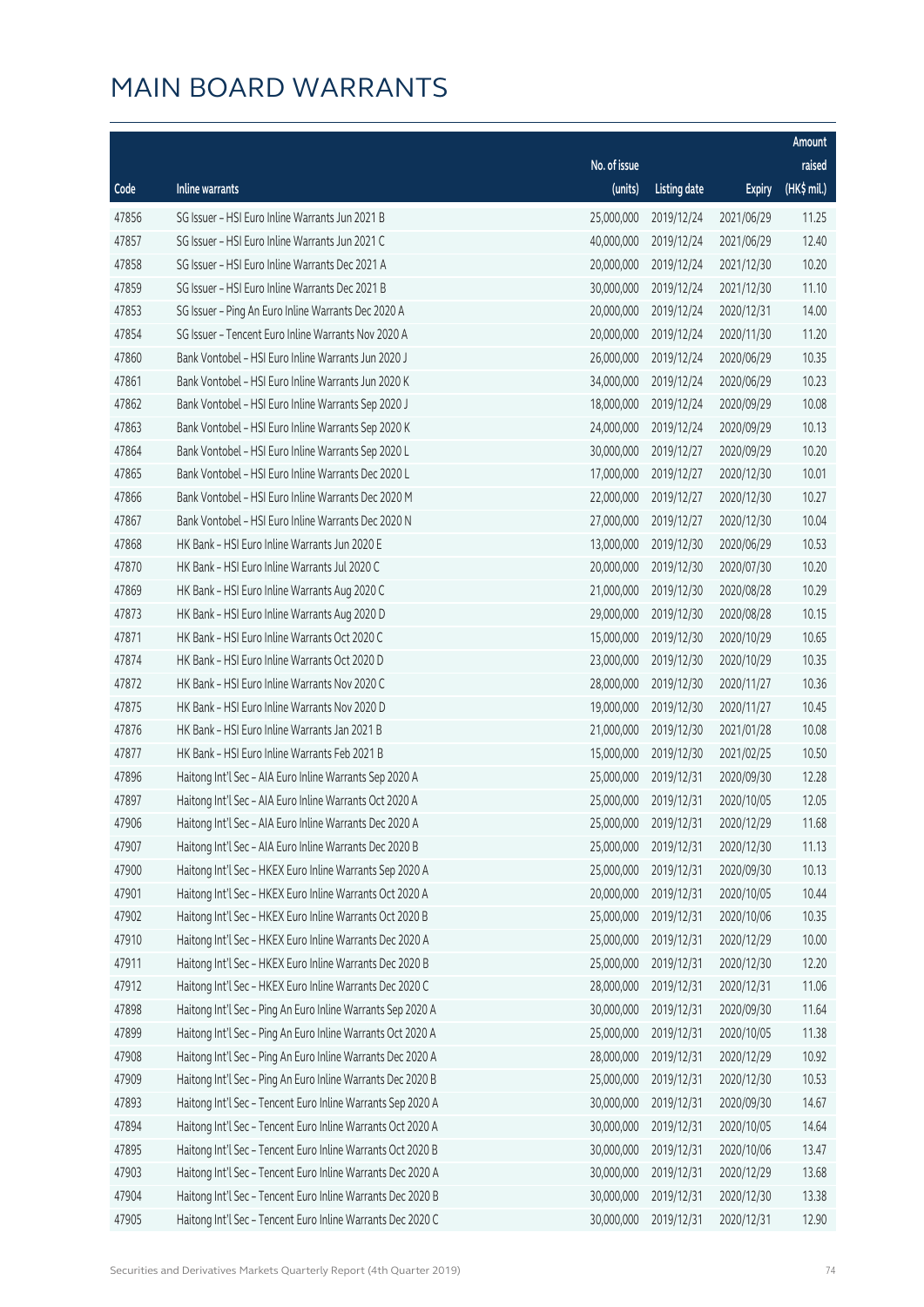|       |                                                            |              |                     |               | <b>Amount</b> |
|-------|------------------------------------------------------------|--------------|---------------------|---------------|---------------|
|       |                                                            | No. of issue |                     |               | raised        |
| Code  | Inline warrants                                            | (units)      | <b>Listing date</b> | <b>Expiry</b> | $(HK\$ mil.)  |
| 47922 | J P Morgan SP BV - AIA Euro Inline Warrants Jun 2020 D     | 20,000,000   | 2019/12/31          | 2020/06/30    | 15.00         |
| 47923 | J P Morgan SP BV - AIA Euro Inline Warrants Jul 2020 B     | 22,000,000   | 2019/12/31          | 2020/07/31    | 10.52         |
| 47924 | J P Morgan SP BV - AIA Euro Inline Warrants Aug 2020 A     | 20,000,000   | 2019/12/31          | 2020/08/31    | 12.54         |
| 47925 | J P Morgan SP BV - CCB Euro Inline Warrants Jul 2020 B     | 20,000,000   | 2019/12/31          | 2020/07/31    | 19.62         |
| 47926 | J P Morgan SP BV – CCB Euro Inline Warrants Aug 2020 B     | 20,000,000   | 2019/12/31          | 2020/08/31    | 13.44         |
| 47927 | J P Morgan SP BV - CCB Euro Inline Warrants Sep 2020 A     | 20,000,000   | 2019/12/31          | 2020/09/30    | 11.50         |
| 47919 | J P Morgan SP BV - HKEX Euro Inline Warrants Jun 2020 F    | 20,000,000   | 2019/12/31          | 2020/06/30    | 12.18         |
| 47920 | J P Morgan SP BV - HKEX Euro Inline Warrants Jul 2020 B    | 20,000,000   | 2019/12/31          | 2020/07/31    | 11.66         |
| 47921 | J P Morgan SP BV – HKEX Euro Inline Warrants Sep 2020 A    | 30,000,000   | 2019/12/31          | 2020/09/30    | 10.56         |
| 47878 | J P Morgan SP BV - HSI Euro Inline Warrants Jul 2020 C     | 27,500,000   | 2019/12/31          | 2020/07/30    | 10.18         |
| 47890 | J P Morgan SP BV - HSI Euro Inline Warrants Jul 2020 D     | 25,000,000   | 2019/12/31          | 2020/07/30    | 11.03         |
| 47879 | J P Morgan SP BV - HSI Euro Inline Warrants Aug 2020 D     | 26,500,000   | 2019/12/31          | 2020/08/28    | 10.07         |
| 47891 | J P Morgan SP BV - HSI Euro Inline Warrants Sep 2020 E     | 25,000,000   | 2019/12/31          | 2020/09/29    | 10.55         |
| 47892 | J P Morgan SP BV - HSI Euro Inline Warrants Sep 2020 F     | 25,000,000   | 2019/12/31          | 2020/09/29    | 10.48         |
| 47880 | J P Morgan SP BV - HSI Euro Inline Warrants Oct 2020 A     | 25,000,000   | 2019/12/31          | 2020/10/29    | 12.33         |
| 47881 | J P Morgan SP BV - HSI Euro Inline Warrants Oct 2020 B     | 25,000,000   | 2019/12/31          | 2020/10/29    | 12.33         |
| 47882 | J P Morgan SP BV - HSI Euro Inline Warrants Oct 2020 C     | 25,000,000   | 2019/12/31          | 2020/10/29    | 10.28         |
| 47883 | J P Morgan SP BV - HSI Euro Inline Warrants Oct 2020 D     | 25,000,000   | 2019/12/31          | 2020/10/29    | 10.00         |
| 47884 | J P Morgan SP BV - HSI Euro Inline Warrants Dec 2020 A     | 25,000,000   | 2019/12/31          | 2020/12/30    | 12.93         |
| 47885 | J P Morgan SP BV - HSI Euro Inline Warrants Dec 2020 B     | 25,000,000   | 2019/12/31          | 2020/12/30    | 10.28         |
| 47886 | J P Morgan SP BV - HSI Euro Inline Warrants Dec 2020 C     | 25,000,000   | 2019/12/31          | 2020/12/30    | 18.13         |
| 47887 | J P Morgan SP BV - HSI Euro Inline Warrants Dec 2020 D     | 25,000,000   | 2019/12/31          | 2020/12/30    | 12.65         |
| 47888 | J P Morgan SP BV - HSI Euro Inline Warrants Jan 2021 B     | 25,000,000   | 2019/12/31          | 2021/01/28    | 11.50         |
| 47889 | J P Morgan SP BV - HSI Euro Inline Warrants Feb 2021 A     | 25,000,000   | 2019/12/31          | 2021/02/25    | 11.20         |
| 47916 | J P Morgan SP BV - Ping An Euro Inline Warrants Jun 2020 C | 20,000,000   | 2019/12/31          | 2020/06/30    | 16.76         |
| 47917 | J P Morgan SP BV – Ping An Euro Inline Warrants Jul 2020 C | 20,000,000   | 2019/12/31          | 2020/07/31    | 12.28         |
| 47918 | J P Morgan SP BV - Ping An Euro Inline Warrants Sep 2020 A | 20,000,000   | 2019/12/31          | 2020/09/30    | 12.20         |
| 47913 | J P Morgan SP BV - Tencent Euro Inline Warrants Jun 2020 C | 20,000,000   | 2019/12/31          | 2020/06/30    | 18.26         |
| 47914 | J P Morgan SP BV – Tencent Euro Inline Warrants Jul 2020 B | 20,000,000   | 2019/12/31          | 2020/07/31    | 15.06         |
| 47915 | J P Morgan SP BV - Tencent Euro Inline Warrants Aug 2020 A | 20,000,000   | 2019/12/31          | 2020/08/31    | 10.54         |
| Total |                                                            |              |                     |               | 6,258.41      |

# Further issue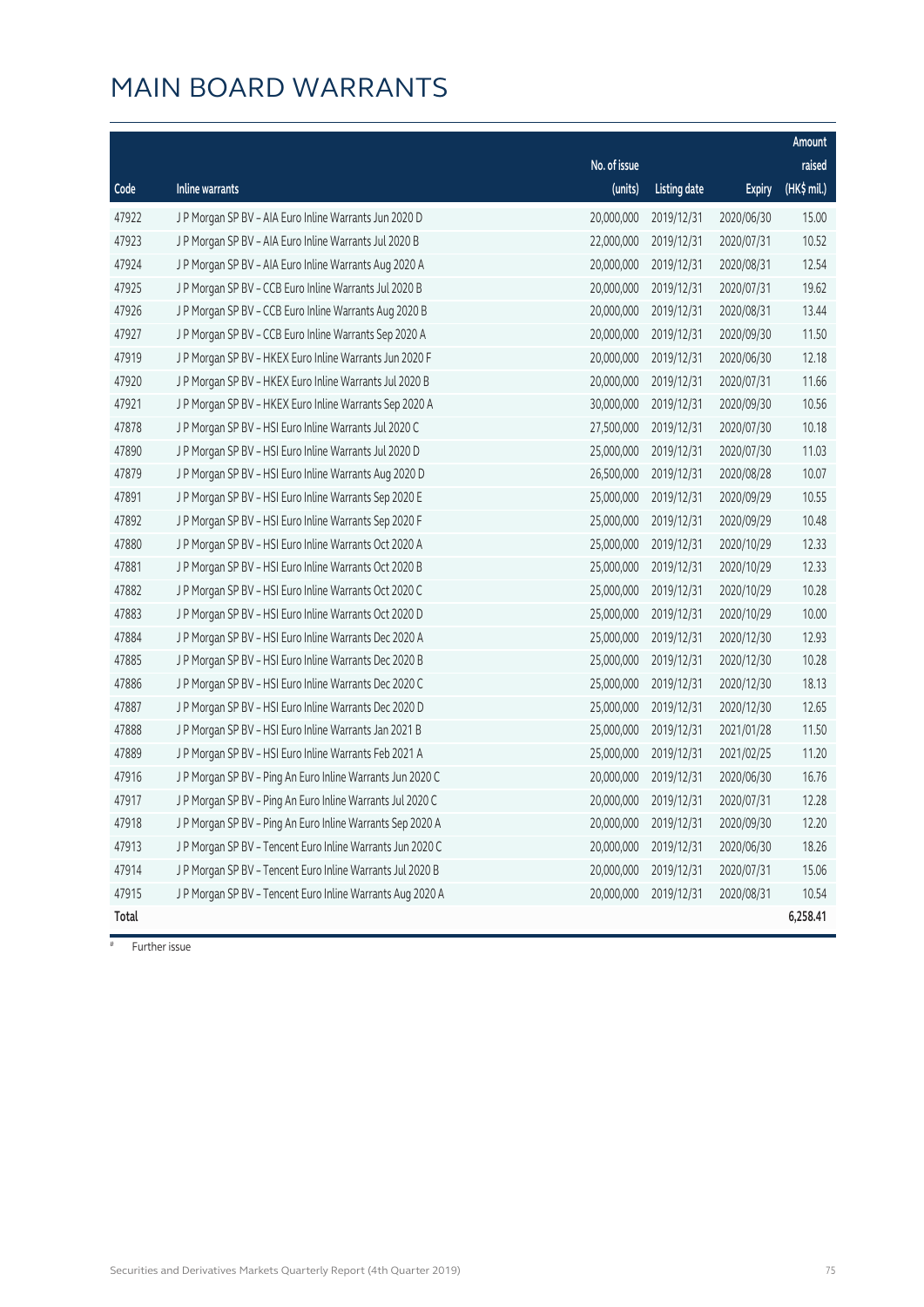#### **Debt Securities Trading Statistics**

|      |                |                                | Turnover value          |
|------|----------------|--------------------------------|-------------------------|
|      |                | Exchange fund notes (HK\$ mil) | Market total (HK\$ mil) |
| 2018 | Q4             | 59.73                          | 13,055.16               |
| 2019 | Q1             | 180.86                         | 17,574.55               |
|      | Q <sub>2</sub> | 112.77                         | 16,566.96               |
|      | Q <sub>3</sub> | 239.99                         | 13,294.79               |
|      | Q4             | 164.91                         | 13,255.37               |

#### **Debt Securities Nominal Value**

|                | No. of issues | Nominal value (HK\$ mil.) |
|----------------|---------------|---------------------------|
| Q4             | 1,195         | 4,588,705.55              |
| Q1             | 1,243         | 4,806,055.20              |
| Q <sub>2</sub> | 1,291         | 4,908,086.43              |
| Q3             | 1,347         | 5,086,272.01              |
| Q4             | 1,388         | 5,204,984.02              |
|                |               |                           |

#### **New Listing Statistics – Debt Securities**

|      |                | No. of newly listed debt securities | Amount raised (HK\$ mil.) |
|------|----------------|-------------------------------------|---------------------------|
| 2018 | Q4             | 86                                  | 254,127.38                |
| 2019 | Q1             | 94                                  | 330,173.31                |
|      | Q <sub>2</sub> | 107                                 | 353,472.05                |
|      | Q3             | 107                                 | 349,112.45                |
|      | Q4             | 112                                 | 369,156.62                |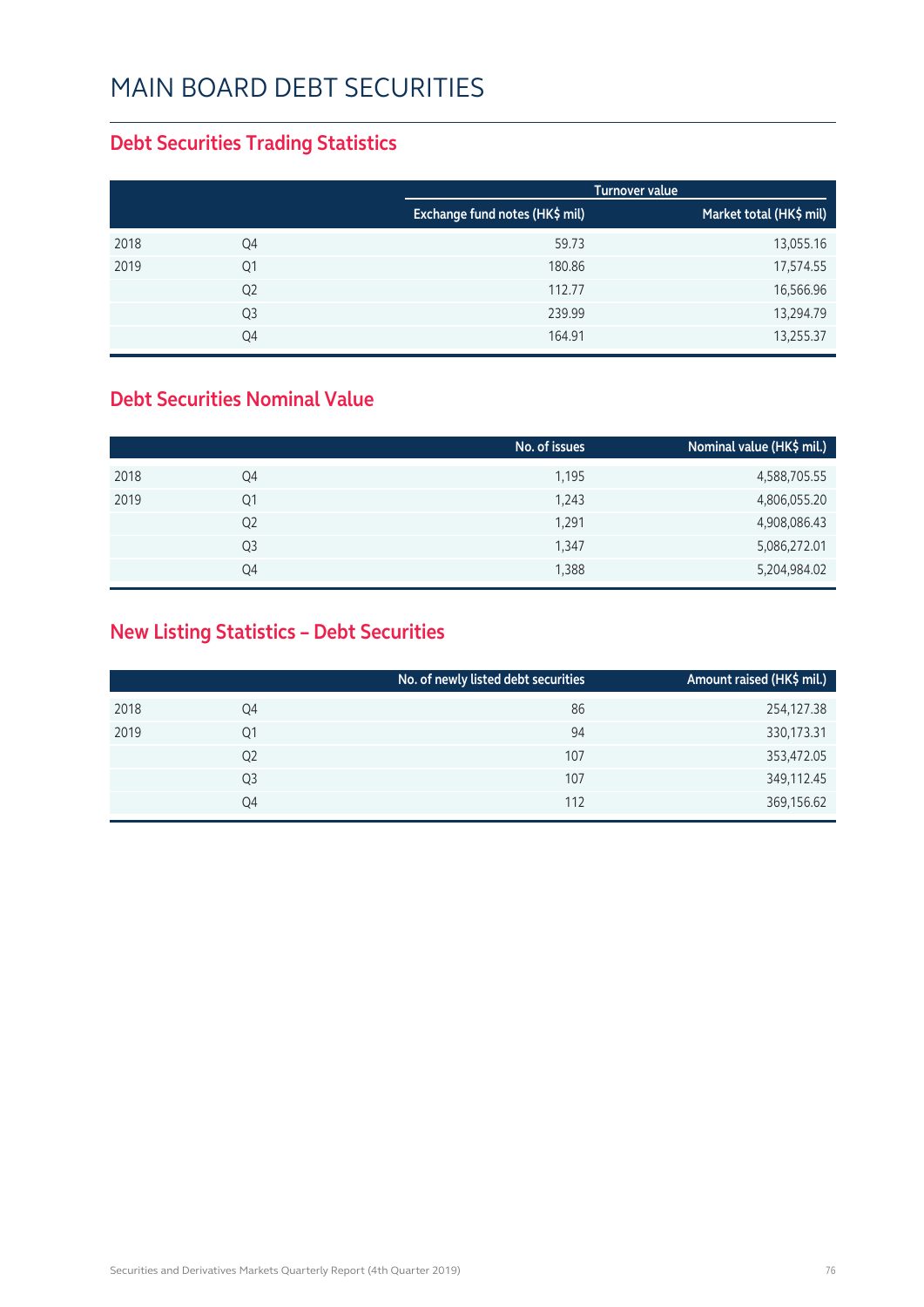#### **Newly Listed Debt Securities**

for 4th quarter 2019

|         |                                                                             |            |               |                     |            | Amount raised |
|---------|-----------------------------------------------------------------------------|------------|---------------|---------------------|------------|---------------|
| Code    | Debt securities                                                             | Principal  |               | <b>Listing date</b> | Maturity   | (HK\$ mil.)   |
| 40013   | Guangxi Liuzhou Dongcheng Inv Dev Group Co. Ltd. 7.00% Bonds 2022           | <b>USD</b> | 300,000,000   | 2019/10/02          | 2022/09/30 | 2,340.00      |
| 40015   | CNOOC Finance (2013) Ltd. 2.875% Guaranteed Notes 2029                      | <b>USD</b> | 1,000,000,000 | 2019/10/02          | 2029/09/30 | 7,756.32      |
| 40016   | CNOOC Finance (2013) Ltd. 3.30% Guaranteed Notes 2049                       | <b>USD</b> | 500,000,000   | 2019/10/02          | 2049/09/30 | 3,900.00      |
| 40008   | Zhenro Properties Group Ltd. 8.70% Senior Notes 2022                        | <b>USD</b> | 300,000,000   | 2019/10/04          | 2022/08/03 | 2,320.41      |
| 40012   | Zensun Enterprises Ltd. 12.80% Senior Notes 2021                            | <b>USD</b> | 220,000,000   | 2019/10/04          | 2021/10/03 | 1,695.54      |
| 40011   | Haiguo Xintai Capital Ltd. 4.30% Guaranteed Bonds 2022                      | <b>USD</b> | 500,000,000   | 2019/10/09          | 2022/10/08 | 3,900.00      |
| 40017   | Hongkong International (Qingdao) Co. Ltd. 4.00% Bonds 2024                  | <b>USD</b> | 300,000,000   | 2019/10/09          | 2024/10/08 | 2,340.00      |
| 40019   | Hongkong Ideal Investment Ltd. 14.75% Guaranteed Senior Notes 2022          | <b>USD</b> | 110,000,000   | 2019/10/09          | 2022/10/08 | 858.00        |
| 40014   | Zhengzhou Real Estate Group Co. Ltd. 3.95% Bonds 2022                       | <b>USD</b> | 550,000,000   | 2019/10/10          | 2022/10/09 | 4,290.00      |
| 40018   | Jinan Hi-tech Holding Group Co., Ltd. 4.50% Bonds 2022                      | <b>USD</b> | 300,000,000   | 2019/10/10          | 2022/10/09 | 2,340.00      |
| 05713#  | China Industrial Securities Int'l Financial Group Ltd. 5.00%                | <b>USD</b> | 75,000,000    | 2019/10/10          | 2020/08/28 | 585.47        |
|         | Guaranteed Bonds 2020                                                       |            |               |                     |            |               |
| 40005 # | Zhongliang Holdings Group Co. Ltd. 11.50% Senior Notes 2021                 | <b>USD</b> | 100,000,000   | 2019/10/11          | 2021/09/26 | 776.58        |
| 40020   | Bank of China Ltd., Macau Branch Zero Coupon Notes 2021                     | <b>EUR</b> | 300,000,000   | 2019/10/17          | 2021/10/16 | 2,595.36      |
| 85907   | Bank of China Ltd., Macau Branch 3.15% CNY Notes 2021                       | <b>RMB</b> | 2,000,000,000 | 2019/10/17          | 2021/10/16 | 2,214.80      |
| 40021   | Bank of China Ltd., Macau Branch Floating Rate Notes 2022                   | <b>USD</b> | 350,000,000   | 2019/10/18          | 2022/10/17 | 2,730.00      |
| 40022   | SDSC International Development Ltd. 5.90% Guaranteed Bonds 2022             | <b>USD</b> | 200,000,000   | 2019/10/18          | 2022/10/17 | 1,555.77      |
| 40025   | Oriental Capital Co. Ltd. 7.00% Guaranteed Bonds 2022                       | <b>USD</b> | 360,000,000   | 2019/10/18          | 2022/10/17 | 2,808.00      |
| 40026   | Kunming Municipal Urban Construction Inv. & Dev. Co., Ltd. 5.80% Notes 2022 | <b>USD</b> | 300,000,000   | 2019/10/18          | 2022/10/17 | 2,327.32      |
| 04215 # | The Government of the HKSAR of the PRC 1.10% Bonds 2023                     | <b>HKD</b> | 4,000,000,000 | 2019/10/21          | 2023/01/17 | 3,938.00      |
| 40023   | Jiayuan International Group Ltd. 13.75% Senior Notes 2023                   | <b>USD</b> | 200,000,000   | 2019/10/21          | 2023/02/18 | 1,560.00      |
| 40024   | E-House (China) Enterprise Holdings Ltd. 7.625% Senior Notes 2022           | <b>USD</b> | 200,000,000   | 2019/10/21          | 2022/04/18 | 1,534.09      |
| 05498 # | Wuhan Financial Holdings (Group) Co., Ltd. 5.80% Notes 2021                 | <b>USD</b> | 300,000,000   | 2019/10/21          | 2021/12/27 | 2,425.60      |
| 40027   | China Construction Bank Corporation, HK Branch Floating Rate Notes 2022     | <b>USD</b> | 1,000,000,000 | 2019/10/23          | 2022/10/22 | 7,800.00      |
| 40028   | Soar Wise Ltd. Guaranteed Perpetual Capital Notes                           | <b>USD</b> | 200,000,000   | 2019/10/24          |            | 1,560.00      |
| 40030   | Sunny Express Enterprises Corp. 3.00% Guaranteed Notes 2029                 | <b>USD</b> | 300,000,000   | 2019/10/24          | 2029/10/23 | 2,316.62      |
| 40031   | Sunny Express Enterprises Corp. Senior Guaranteed Perpetual Securities      | <b>USD</b> | 300,000,000   | 2019/10/24          |            | 2,340.00      |
| 40029   | Health and Happiness (H&H) International Holdings Ltd.                      | <b>USD</b> | 300,000,000   | 2019/10/25          | 2024/10/24 | 2,340.00      |
|         | 5.625% Senior Notes 2024                                                    |            |               |                     |            |               |
| 40032   | CITIC Securities Finance MTN Co., Ltd. 2.75% Guaranteed Notes 2022          | <b>USD</b> | 500,000,000   | 2019/10/25          | 2022/10/24 | 3,890.21      |
| 40033   | CITIC Securities Finance MTN Co., Ltd. 2.875% Guaranteed Notes 2024         | <b>USD</b> | 200,000,000   | 2019/10/25          | 2024/10/24 | 1,551.58      |
| 40034   | Suqian Economic Development (BVI) Co., Ltd. 7.00% Guaranteed Bonds 2022     | <b>USD</b> | 150,000,000   | 2019/10/25          | 2022/10/24 | 1,170.00      |
| 40035   | State Elite Global Ltd. Floating Rate Notes 2024                            | <b>USD</b> | 700,000,000   | 2019/10/25          | 2024/10/24 | 5,460.00      |
| 40036   | Boxinyuan International Co. Ltd. 5.65% Guaranteed Notes 2022                | <b>USD</b> | 300,000,000   | 2019/10/29          | 2022/10/28 | 2,340.00      |
| 40037   | Avenue International Holding Ltd. 3.25% Notes 2020                          | <b>USD</b> | 300,000,000   | 2019/10/29          | 2022/10/25 | 2,334.92      |
| 40038   | Jiangsu Zhongguancun Holding Group (International) Co. Ltd.                 | <b>USD</b> | 300,000,000   | 2019/10/29          | 2022/10/28 | 2,340.00      |
|         | 6.50% Guaranteed Bonds 2022                                                 |            |               |                     |            |               |
| 40040   | PCGI Intermediate Ltd. 4.75% Guaranteed Notes 2024                          | <b>USD</b> | 250,000,000   | 2019/10/29          | 2024/10/28 | 1,950.00      |
| 40041   | Rugao Economic and Trade Development Company 6.00% Bonds 2022               | <b>USD</b> | 150,000,000   | 2019/10/29          | 2022/10/28 | 1,170.00      |
| 40039   | Mianyang Investment Holding (Gp) Co. Ltd. 5.95% Bonds 2022                  | <b>USD</b> | 300,000,000   | 2019/10/31          | 2022/10/30 | 2,340.00      |
| 40042   | Huayi Finance I Ltd. 3.00% Guaranteed Notes 2024                            | <b>USD</b> | 350,000,000   | 2019/10/31          | 2024/10/30 | 2,717.93      |
| 40043   | Yuzhou Properties Co. Ltd. 8.375% Senior Notes 2024                         | <b>USD</b> | 500,000,000   | 2019/10/31          | 2024/10/30 | 3,900.00      |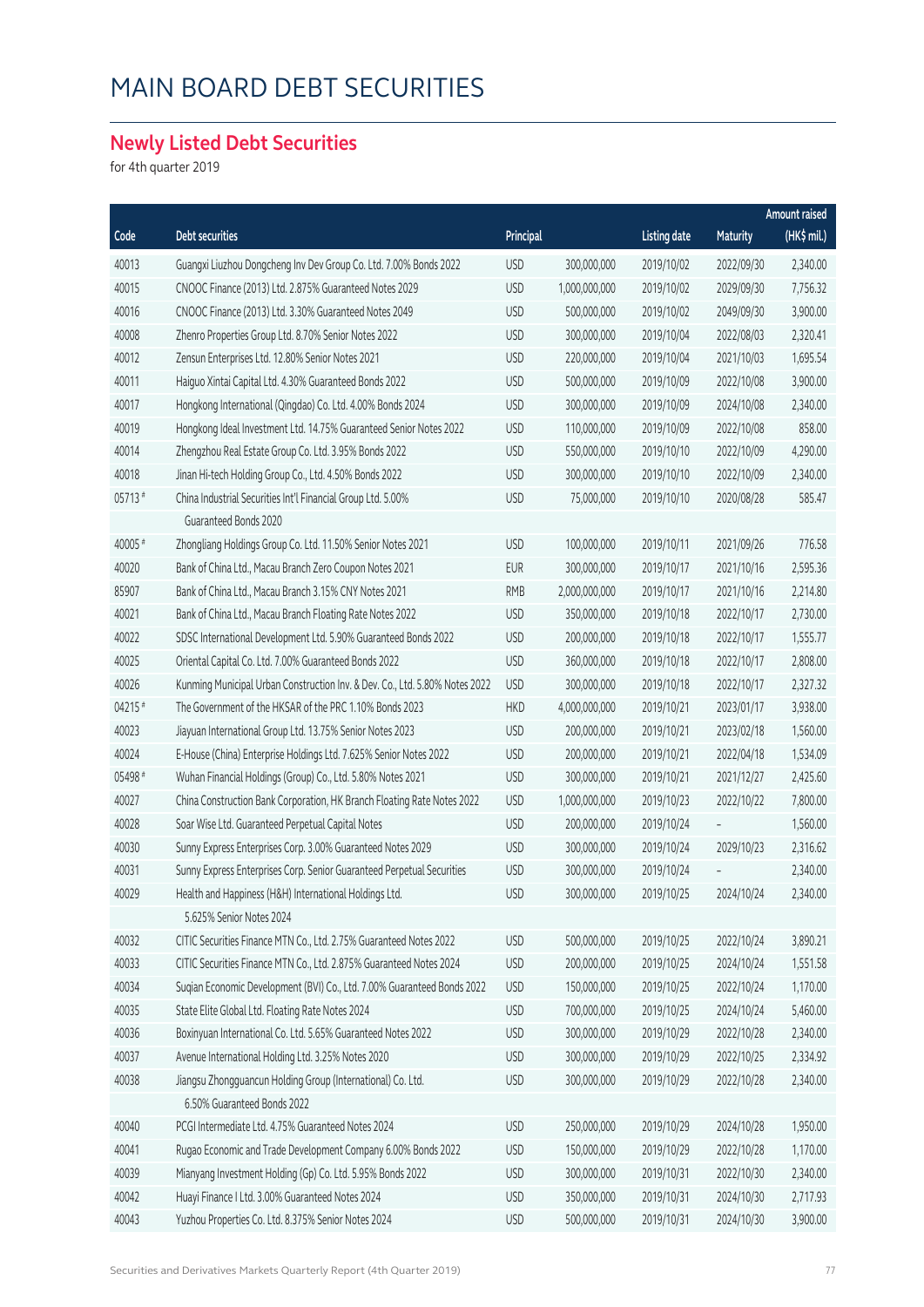|                |                                                                                                                                                 |                          |                            |                          |                          | <b>Amount raised</b> |
|----------------|-------------------------------------------------------------------------------------------------------------------------------------------------|--------------------------|----------------------------|--------------------------|--------------------------|----------------------|
| Code           | Debt securities                                                                                                                                 | <b>Principal</b>         |                            | <b>Listing date</b>      | <b>Maturity</b>          | (HK\$ mil.)          |
| 40045          | Redsun Properties Group Ltd. 13.00% Senior Notes 2021                                                                                           | <b>USD</b>               | 100,000,000                | 2019/10/31               | 2021/10/30               | 780.00               |
| 05814#         | ENN Clean Energy Int'l Invest Ltd. 7.50% Guaranteed Senior Notes 2021                                                                           | <b>USD</b>               | 250,000,000                | 2019/10/31               | 2021/02/27               | 1,998.60             |
| 05856 #        | NWD Finance (BVI) Ltd. 6.25% Guaranteed Senior Perpetual Cap Sec                                                                                | <b>USD</b>               | 400,000,000                | 2019/11/04               |                          | 3,164.06             |
| 85908          | CNI Capital Ltd. 3.97% Guaranteed CNY Bonds 2022                                                                                                | <b>RMB</b>               | 1,000,000,000              | 2019/11/04               | 2022/11/01               | 1,113.00             |
| 40044          | CLP Power HK Finance Ltd. Perpetual Subordinated Guar.Capital Securities                                                                        | <b>USD</b>               | 500,000,000                | 2019/11/07               |                          | 3,890.92             |
| 40047          | Zhenro Properties Group Ltd. 9.15% Senior Notes 2023                                                                                            | <b>USD</b>               | 300,000,000                | 2019/11/07               | 2023/05/06               | 2,340.00             |
| 85909          | Agricultural Development Bank of China 3.40% CNY Bonds 2024                                                                                     | <b>RMB</b>               | 3,000,000,000              | 2019/11/07               | 2024/11/06               | 3,352.20             |
| 85910          | Agricultural Development Bank of China 3.18% CNY Bonds 2022                                                                                     | <b>RMB</b>               | 2,500,000,000              | 2019/11/07               | 2022/11/06               | 2,793.50             |
| 40046          | CIFI Holdings (Group) Co. Ltd. 6.45% Senior Notes 2024                                                                                          | <b>USD</b>               | 400,000,000                | 2019/11/08               | 2024/11/07               | 3,120.00             |
| 40053          | Hongkong International (Qingdao) Co. Ltd. 3.90% Bonds 2022                                                                                      | <b>USD</b>               | 300,000,000                | 2019/11/12               | 2022/11/11               | 2,340.00             |
| 40055          | Vanke Real Estate (Hong Kong) Co. Ltd. 3.15% Notes 2025                                                                                         | <b>USD</b>               | 423,000,000                | 2019/11/13               | 2025/05/12               | 3,294.95             |
| 40056          | Vanke Real Estate (Hong Kong) Co. Ltd. 3.50% Notes 2029                                                                                         | <b>USD</b>               | 300,000,000                | 2019/11/13               | 2029/11/12               | 2,324.58             |
| 40048          | Sinopec Group Overseas Development (2018) Ltd. 2.50% Senior Notes 2024                                                                          | <b>USD</b>               | 700,000,000                | 2019/11/13               | 2024/11/12               | 5,452.36             |
| 40049          | Sinopec Group Overseas Development (2018) Ltd. 2.95% Senior Notes 2029                                                                          | <b>USD</b>               | 1,000,000,000              | 2019/11/13               | 2024/11/12               | 7,762.48             |
| 40050          | Sinopec Group Overseas Development (2018) Ltd. 3.44% Senior Notes 2049                                                                          | <b>USD</b>               | 300,000,000                | 2019/11/13               | 2024/11/12               | 2,340.00             |
| 40052          | Greentown China Holdings Ltd. 4.55% Senior Notes 2020                                                                                           | <b>USD</b>               | 600,000,000                | 2019/11/13               | 2020/11/10               | 4,680.00             |
| 40051          | Greenland Global Investment Ltd. 5.60% Notes 2022                                                                                               | <b>USD</b>               | 370,000,000                | 2019/11/14               | 2022/11/13               | 2,886.00             |
| 40058          | Phoenix Charm International Investment Ltd. 6.50% Guaranteed Bonds 2022                                                                         | <b>USD</b>               | 50,000,000                 | 2019/11/14               | 2022/03/13               | 390.00               |
| 04221#         | The Govt of the HKSAR of the PRC 2.22% Bonds 2024                                                                                               | <b>HKD</b>               | 2,500,000,000              | 2019/11/14               | 2024/08/07               | 2,560.50             |
| 06024 #        | DaFa Properties Group Ltd. 12.875% Senior Notes 2021                                                                                            | <b>USD</b>               | 120,000,000                | 2019/11/14               | 2021/07/11               | 920.42               |
| 05964 #        | Redsun Properties Group Ltd. 9.95% Senior Notes 2022                                                                                            | <b>USD</b>               | 150,000,000                | 2019/11/14               | 2022/04/11               | 1,104.67             |
| 40059          | Huarong Finance 2019 Co., Ltd. 3.25% Guaranteed Notes 2024                                                                                      | <b>USD</b>               | 500,000,000                | 2019/11/14               | 2024/11/13               | 3,891.27             |
| 40060          | Huarong Finance 2019 Co., Ltd. 3.875% Guaranteed Notes 2029                                                                                     | <b>USD</b>               | 500,000,000                | 2019/11/14               | 2029/11/13               | 3,893.26             |
| 40054          | Guangzhou Metro Investment Finance (BVI) Ltd. 2.609% Guaranteed Notes 2024 USD                                                                  |                          | 200,000,000                | 2019/11/15               | 2024/11/14               | 1,560.00             |
| 40061          | Chengdu Jiaozi Financial Holding Group Co., Ltd. 3.24% Notes 2022                                                                               | <b>USD</b>               | 300,000,000                | 2019/11/15               | 2022/11/14               | 2,340.00             |
| 40062          | Central Plaza Development Ltd. Subordinated Guaranteed Perpetual Securities                                                                     | <b>USD</b>               | 500,000,000                | 2019/11/15               |                          | 3,900.00             |
| 40063          | Zhengzhou Urban Construction Inv. Group Co. Ltd. 3.80% Notes 2022                                                                               | <b>USD</b>               | 300,000,000                | 2019/11/15               | 2022/11/14               | 2,340.00             |
| 40064          | Changsha Pilot Investment Holdings Co., Ltd. 3.80% Notes 2022                                                                                   | <b>USD</b>               | 350,000,000                | 2019/11/15               | 2022/11/14               | 2,730.00             |
| 40065          | Sun Hung Kai & Co. (BVI) Ltd. 5.75% Notes 2024                                                                                                  | <b>USD</b>               | 350,000,000                | 2019/11/18               | 2024/11/15               | 2,730.00             |
| 40066          | City Development Company of Lan Zhou 4.15% Guaranteed Notes 2022                                                                                | <b>USD</b>               | 300,000,000                | 2019/11/18               | 2022/11/15               | 2,340.00             |
| 40046 #        | CIFI Holdings (Group) Co. Ltd. 6.45% Senior Notes 2024                                                                                          | <b>USD</b>               | 100,000,000                | 2019/11/18               | 2024/11/07               | 780.00               |
| 40057          | Haitong International Securities Group Ltd. 3.125% Bonds 2025                                                                                   | <b>USD</b>               | 400,000,000                | 2019/11/19               | 2025/05/18               | 3,101.75             |
| 40067          | XI HAI AN 2019 Ltd. 3.90% Guaranteed Bonds 2022                                                                                                 | <b>USD</b>               | 300,000,000                | 2019/11/19               | 2022/11/18               | 2,340.00             |
| 85911          | Zhenro Properties Group Ltd. 8.00% Senior CNY Notes 2020                                                                                        | <b>RMB</b>               | 700,000,000                | 2019/11/19               | 2020/11/16               | 781.69               |
| 05624 #        | Dexin China Holdings Co. Ltd. 12.875% Senior Notes 2021                                                                                         | <b>USD</b>               | 100,000,000                | 2019/11/19               | 2021/08/06               | 768.02               |
| 40068          | ICBCIL Finance Co. Ltd. Floating Rate Notes 2024                                                                                                | <b>USD</b>               | 600,000,000                | 2019/11/21               | 2024/11/20               | 4,680.00             |
| 40069          | Nanyang Commercial Bank, Ltd. Tier 2 Subordinated Notes 2029                                                                                    | <b>USD</b>               | 700,000,000                | 2019/11/21               | 2029/11/20               | 5,443.02             |
| 04078          | Hong Kong Monetary Authority, The 1.63% Notes 2021                                                                                              | <b>HKD</b>               | 1,200,000,000              | 2019/11/21               | 2021/11/22               | 1,197.36             |
| 40070          | Chalieco Hong Kong Corporation Ltd. Senior Guaranteed Perpetual<br>Capital Securities                                                           | <b>USD</b>               | 350,000,000                | 2019/11/22               |                          | 2,730.00             |
|                |                                                                                                                                                 |                          |                            |                          |                          |                      |
| 40071<br>40072 | Phoenix Charm International Investment Ltd. 7.00% Guaranteed Bonds 2022<br>Zhenjiang Cultural Tourism Industry Group Co., Ltd. 7.50% Bonds 2022 | <b>USD</b><br><b>USD</b> | 205,000,000<br>230,000,000 | 2019/11/25<br>2019/11/25 | 2022/11/22<br>2022/11/22 | 1,599.00<br>1,794.00 |
| 40073          | Shaanxi Xixian New Area Fengxi New City Development and Construction                                                                            | <b>USD</b>               | 120,000,000                | 2019/11/25               | 2022/11/22               | 936.00               |
|                | (Group) Co., Ltd 3.50% Credit Enhance Bonds 2022                                                                                                |                          |                            |                          |                          |                      |
| 40074          | PCGI Intermediate Holdings (II) Ltd. 5.50% Guaranteed Notes 2024                                                                                | <b>USD</b>               | 250,000,000                | 2019/11/25               | 2024/11/22               | 1,950.00             |
|                |                                                                                                                                                 |                          |                            |                          |                          |                      |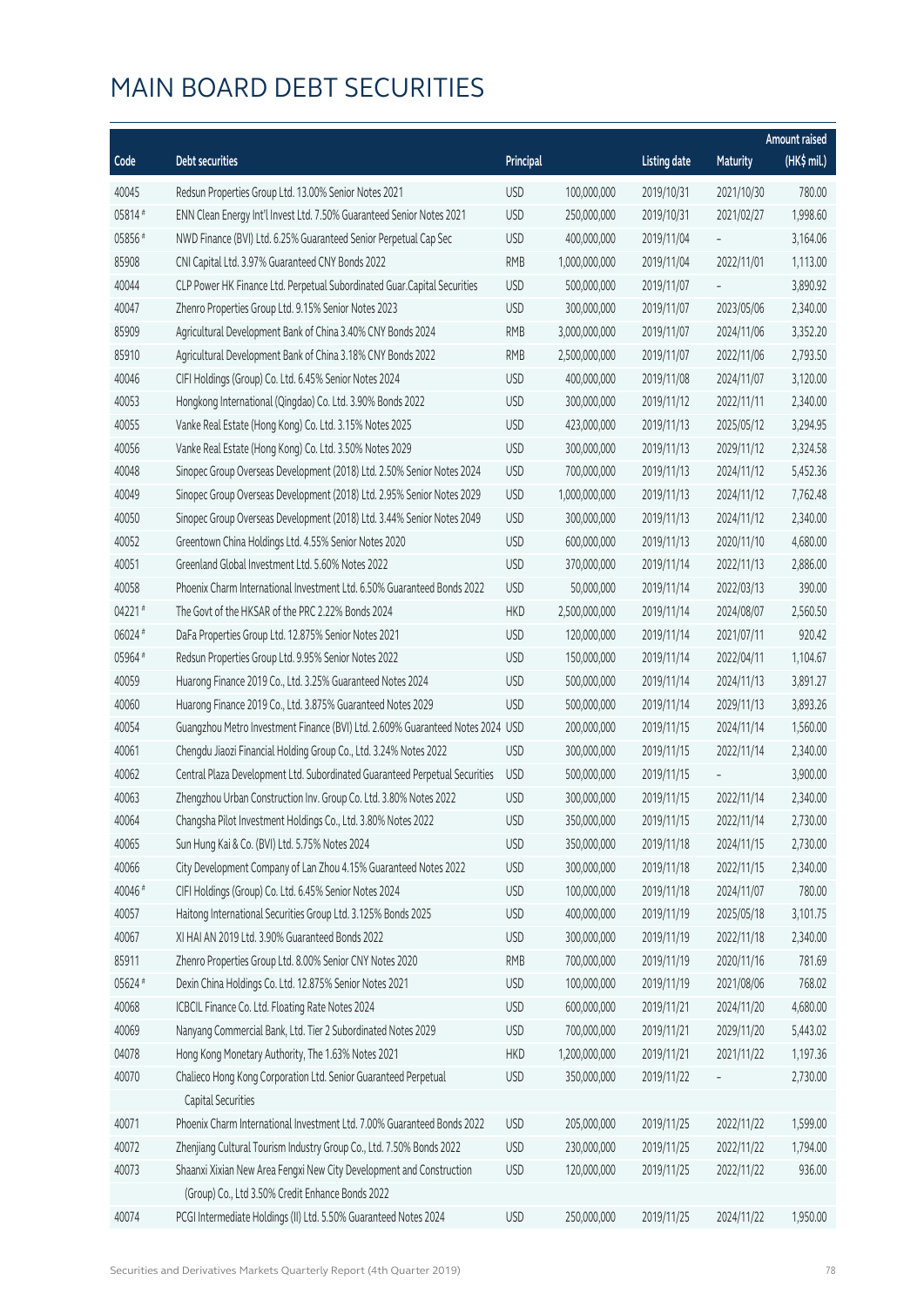|         |                                                                                                    |            |               |                     |                 | <b>Amount raised</b> |
|---------|----------------------------------------------------------------------------------------------------|------------|---------------|---------------------|-----------------|----------------------|
| Code    | <b>Debt securities</b>                                                                             | Principal  |               | <b>Listing date</b> | <b>Maturity</b> | (HK\$ mil.)          |
| 85913   | Eastern Creation II Investment Holdings Ltd. 3.40% Guaranteed CNY Notes 2022 RMB                   |            | 1,000,000,000 | 2019/11/27          | 2022/11/26      | 1,112.10             |
| 40075   | AAC Technologies Holdings Inc. 3.00% Notes 2024                                                    | <b>USD</b> | 388,000,000   | 2019/11/28          | 2024/11/27      | 3,013.72             |
| 40076   | China Overseas Finance (Cayman) VIII Ltd. 3.05% Guaranteed Notes 2029                              | <b>USD</b> | 294,000,000   | 2019/11/28          | 2029/11/27      | 2,274.23             |
| 40079   | Yuzhou Properties Co. Ltd. 8.30% Senior Notes 2025                                                 | <b>USD</b> | 500,000,000   | 2019/11/28          | 2025/05/27      | 3,900.00             |
| 40080   | Zhuhai Da Heng Qin Investment Co., Ltd. 3.80% Bonds 2022                                           | <b>USD</b> | 450,000,000   | 2019/11/28          | 2022/11/27      | 3,510.00             |
| 85915   | Zhuhai Da Heng Qin Investment Co., Ltd. 4.60% CNY Bonds 2021                                       | <b>RMB</b> | 800,000,000   | 2019/11/28          | 2021/11/27      | 890.40               |
| 86655 # | Ministry of Finance of the PRC 2.95% CNY Bonds 2021                                                | <b>RMB</b> | 3,500,000,000 | 2019/12/02          | 2021/06/24      | 3,908.38             |
| 86656#  | Ministry of Finance of the PRC 3.03% CNY Bonds 2024                                                | <b>RMB</b> | 1,500,000,000 | 2019/12/02          | 2024/06/24      | 1,685.72             |
| 40078   | Zhongyuan Asset Management Co., Ltd. 4.20% Notes 2022                                              | <b>USD</b> | 400,000,000   | 2019/12/02          | 2022/11/29      | 3,120.00             |
| 40077   | Anton Oilfield Services Group 7.50% Senior Notes 2022                                              | <b>USD</b> | 300,000,000   | 2019/12/03          | 2022/12/02      | 2,316.95             |
| 40081   | Gaoxin International Investment Co., Ltd. 6.00% Bonds 2022                                         | <b>USD</b> | 100,000,000   | 2019/12/03          | 2022/12/02      | 780.00               |
| 40083   | China State Construction Finance (Cayman) III Ltd. Subordinated                                    | <b>USD</b> | 500,000,000   | 2019/12/04          |                 | 3,891.97             |
|         | Guaranteed Perpetual Capital Securities                                                            |            |               |                     |                 |                      |
| 04418 # | Jiayuan International Group Ltd. 13.75% Senior Notes 2022                                          | <b>USD</b> | 30,000,000    | 2019/12/04          | 2022/03/11      | 234.00               |
| 40023 # | Jiayuan International Group Ltd. 13.75% Senior Notes 2023                                          | <b>USD</b> | 37,500,000    | 2019/12/04          | 2023/02/18      | 292.50               |
| 40084   | Yichun Development Investment HaiTong Co., Ltd.                                                    | <b>USD</b> | 300,000,000   | 2019/12/04          | 2022/12/03      | 2,340.00             |
|         | 4.20% Credit Enhanced Bonds 2022                                                                   |            |               |                     |                 |                      |
| 06755   | Ministry of Finance of the PRC 1.875% Bonds 2022B                                                  | <b>USD</b> | 1,500,000,000 | 2019/12/04          | 2022/12/03      | 11,681.63            |
| 06756   | Ministry of Finance of the PRC 1.95% Bonds 2024                                                    | <b>USD</b> | 2,000,000,000 | 2019/12/04          | 2024/12/03      | 15,566.00            |
| 06757   | Ministry of Finance of the PRC 2.125% Bonds 2029                                                   | <b>USD</b> | 2,000,000,000 | 2019/12/04          | 2029/12/03      | 15,442.90            |
| 06758   | Ministry of Finance of the PRC 2.75% Bonds 2039                                                    | <b>USD</b> | 500,000,000   | 2019/12/04          | 2039/12/03      | 3,822.74             |
| 40082   | Shaoxing Shangyu State-owned Capital Investment and Operation Co., Ltd.                            | <b>USD</b> | 300,000,000   | 2019/12/05          | 2022/12/04      | 2,340.00             |
|         | 4.18% Notes 2022                                                                                   |            |               |                     |                 |                      |
| 40087   | LinJiang Investment and Development (BVI) Co., Ltd                                                 | <b>USD</b> | 300,000,000   | 2019/12/05          | 2022/12/04      | 2,340.00             |
|         | 5.30% Guaranteed Notes 2022                                                                        |            |               |                     |                 |                      |
| 40085   | Bengbu Gaoxin Investment Group Co., Ltd. 3.60% Credit Enhanced Bonds 2022                          | <b>USD</b> | 100,000,000   | 2019/12/06          | 2022/12/05      | 780.00               |
| 40086   | Jiangxi Provincial Water Conservancy Investment Group (China) Ltd.                                 | <b>USD</b> | 300,000,000   | 2019/12/06          | 2022/12/05      | 2,340.00             |
|         | 3.40% Guaranteed Green Bonds 2022                                                                  |            |               |                     |                 |                      |
| 40088   | Wanda Properties Overseas Ltd. 6.95% Guaranteed Bonds 2022                                         | <b>USD</b> | 400,000,000   | 2019/12/06          | 2022/12/05      | 3,084.90             |
| 40089   | Amipeace Ltd. 2.50% Notes 2024                                                                     | <b>USD</b> | 600,000,000   | 2019/12/06          | 2024/12/05      | 4,661.00             |
| 40071#  | Phoenix Charm International Investment Ltd. 7.00% Guaranteed Bonds 2022                            | <b>USD</b> | 20,000,000    | 2019/12/09          | 2022/11/22      | 156.00               |
| 40090   | Tianfeng Securities Co., Ltd. 4.30% Notes 2022                                                     | <b>USD</b> | 200,000,000   | 2019/12/10          | 2022/12/09      | 1,560.00             |
| 40091   | China Resources Land Ltd. Subordinated Perpetual Capital Securities                                | <b>USD</b> | 1,050,000,000 | 2019/12/10          | 1900/01/00      | 8,190.00             |
| 40092   | Bocom Leasing Management Hong Kong Co. Ltd. Floating Rate Notes 2024                               | <b>USD</b> | 600,000,000   | 2019/12/11          | 2024/12/10      | 4,680.00             |
| 40093   | China Huaneng Group (Hong Kong) Treasury Management Holding Limited<br>2.40% Guaranteed Bonds 2022 | <b>USD</b> | 400,000,000   | 2019/12/11          | 2022/12/10      | 3,115.51             |
| 40094   | China Huaneng Group (Hong Kong) Treasury Management Holding Limited                                | <b>USD</b> | 500,000,000   | 2019/12/11          | 2024/12/10      | 3,894.39             |
|         | 2.60% Guaranteed Bonds 2024                                                                        |            |               |                     |                 |                      |
| 40095   | China Huaneng Group (Hong Kong) Treasury Management Holding Limited<br>3.00% Guaranteed Bonds 2029 | <b>USD</b> | 600,000,000   | 2019/12/11          | 2029/12/10      | 4,666.76             |
| 40097   | PB Issuer (No.5) Ltd. 3.00% Guaranteed Convertible Bonds 2025                                      | <b>USD</b> | 175,000,000   | 2019/12/11          | 2025/12/10      | 1,365.00             |
| 40098   | Guofa Overseas Investment Co. Ltd. 7.00% Guaranteed Bonds 2022                                     | <b>USD</b> | 100,000,000   | 2019/12/11          | 2022/12/10      | 780.00               |
| 40096   | China Everbright Bank Co., Ltd., HK Branch Floating Rate Notes 2022                                | <b>USD</b> | 500,000,000   | 2019/12/12          | 2022/12/11      | 3,900.00             |
| 40099   | Xingang International Holding Ltd. 7.00% Guaranteed Bonds 2022                                     | <b>USD</b> | 100,000,000   | 2019/12/12          | 2022/12/11      | 780.00               |
| 40100   | Kunming Rail Transit Group Co., Ltd. 3.50 Bonds 2022                                               | <b>USD</b> | 300,000,000   | 2019/12/13          | 2022/12/12      | 2,340.00             |
|         |                                                                                                    |            |               |                     |                 |                      |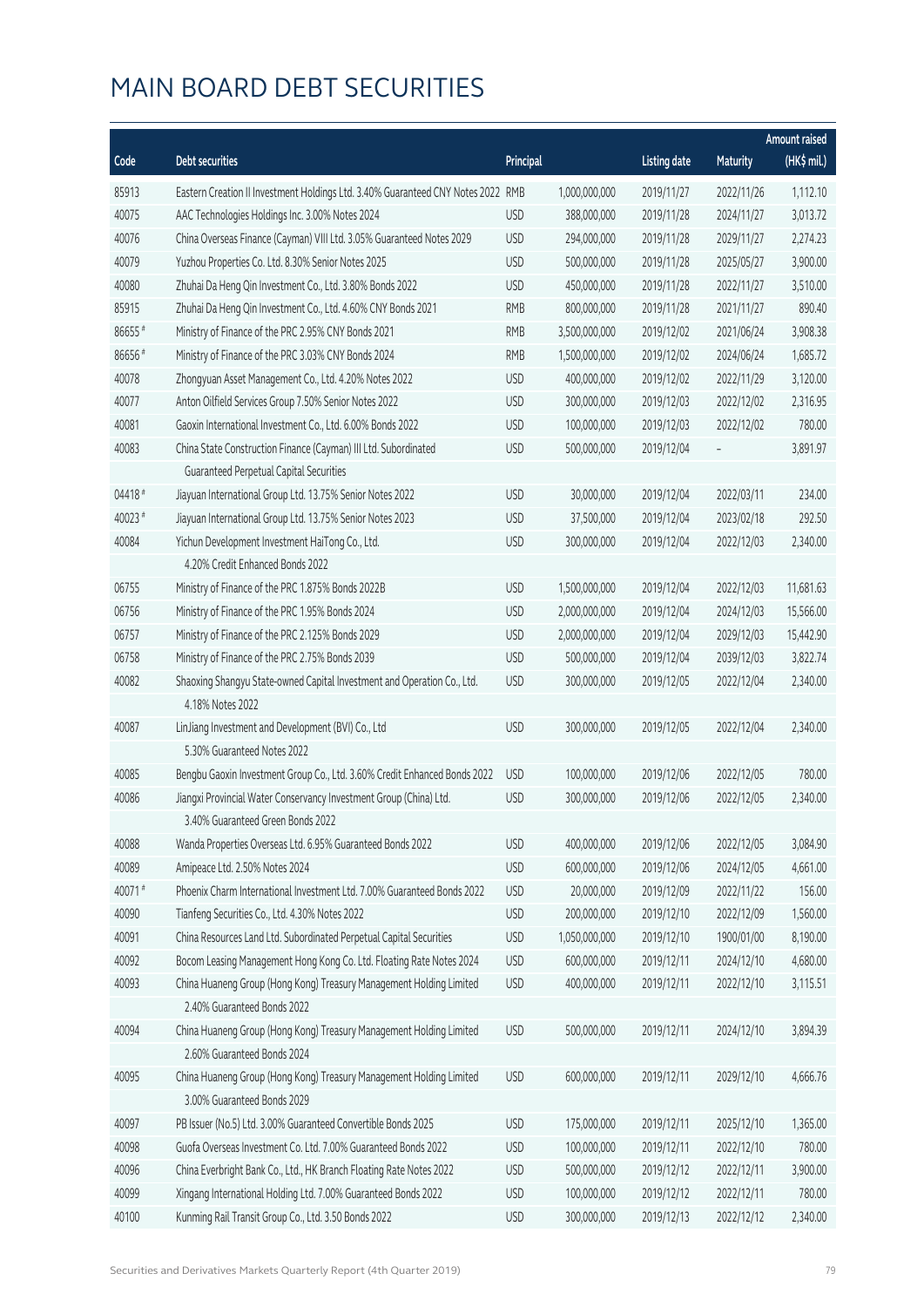|         |                                                                     |                  |               |                     |                 | Amount raised |
|---------|---------------------------------------------------------------------|------------------|---------------|---------------------|-----------------|---------------|
| Code    | <b>Debt securities</b>                                              | <b>Principal</b> |               | <b>Listing date</b> | <b>Maturity</b> | (HK\$ mil.)   |
| 40101   | Kunming Rail Transit Group Co., Ltd. 3.90 Bonds 2024                | <b>USD</b>       | 200,000,000   | 2019/12/13          | 2024/12/12      | 1,560.00      |
| 40102   | Wynn Macau, Ltd. 5.125% Senior Notes 2029                           | <b>USD</b>       | 1,000,000,000 | 2019/12/18          | 2029/12/15      | 7,800.00      |
| 40103   | Tianjin State-owned Capital Investment and Management Co., Ltd.     | <b>USD</b>       | 27,880,000    | 2019/12/18          | 2024/12/17      | 217.46        |
|         | Zero Coupon Bonds 2024                                              |                  |               |                     |                 |               |
| 40104   | Tianjin State-owned Capital Investment and Management Co., Ltd.     | <b>USD</b>       | 37,391,000    | 2019/12/18          | 2026/12/17      | 291.65        |
|         | 0.15% Bonds 2026                                                    |                  |               |                     |                 |               |
| 40105   | Tianjin State-owned Capital Investment and Management Co., Ltd.     | <b>USD</b>       | 41,010,000    | 2019/12/18          | 2029/12/17      | 319.88        |
|         | 1.55% Bonds 2029                                                    |                  |               |                     |                 |               |
| 40106   | Tianjin State-owned Capital Investment and Management Co., Ltd.     | <b>USD</b>       | 180,489,000   | 2019/12/18          | 2039/12/17      | 1,407.81      |
|         | 1.60% Bonds 2039                                                    |                  |               |                     |                 |               |
| 40107   | Bosideng International Holdings Ltd. 1.00% Convertible Bonds 2024   | <b>USD</b>       | 275,000,000   | 2019/12/18          | 2024/12/17      | 2,145.00      |
| 40108   | HBIS Group Hong Kong Co., Ltd. 3.75% Guaranteed Notes 2022          | <b>USD</b>       | 300,000,000   | 2019/12/19          | 2022/12/18      | 2,323.62      |
| 40012 # | Zensun Enterprises Ltd. 12.80% Senior Notes 2021                    | <b>USD</b>       | 120,000,000   | 2019/12/20          | 2021/10/03      | 932.64        |
| 05512#  | Shandong Commercial Group Co., Ltd. 8.50% Bonds 2021                | <b>USD</b>       | 180,000,000   | 2019/12/23          | 2021/12/31      | 1,419.87      |
| 05599#  | Wanda Group Overseas Ltd. 7.50 Guaranteed Bonds 2022                | <b>USD</b>       | 150,000,000   | 2019/12/23          | 2022/07/24      | 1,147.83      |
| 40109   | China YuHua Education Corporation Ltd. 0.90% Convertible Bonds 2024 | <b>HKD</b>       | 2,088,000,000 | 2019/12/30          | 2024/12/27      | 2,088.00      |
| Total   |                                                                     |                  |               |                     |                 | 369,156.62    |

# Further issue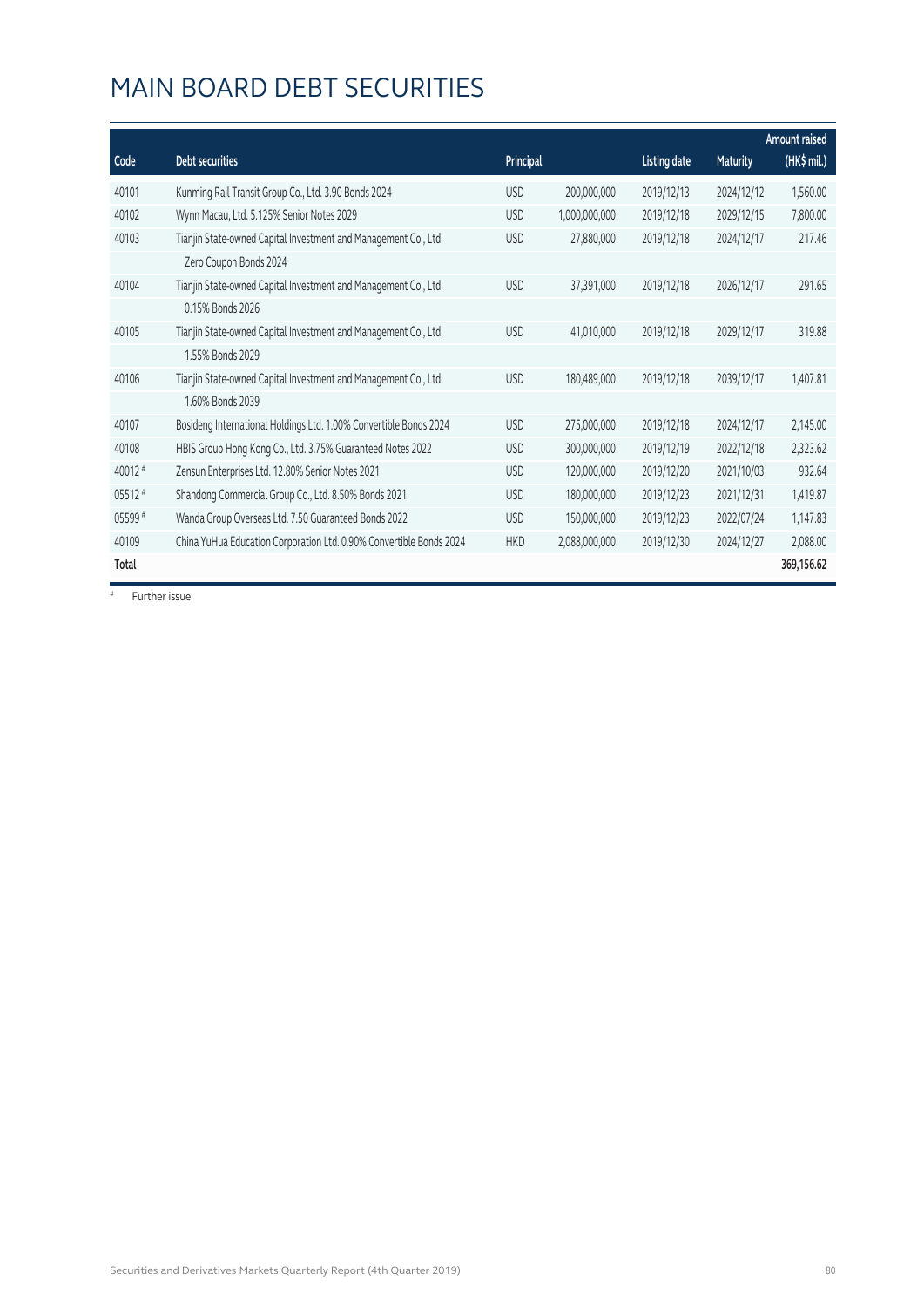|      |                | <b>Exchange</b><br><b>Traded</b><br>Fund (ETF)<br>(HK\$ mil.) | Leveraged<br>and Inverse<br><b>Products</b><br>(L&I Products)<br>(HK\$ mil.) | <b>Real Estate</b><br>Investment<br><b>Trusts (REITs)</b><br>$(HK$$ mil.) | <b>Others</b><br>(HK\$ mil.) | <b>Total</b><br>(HK\$ mil.) | $%$ of<br>market total |
|------|----------------|---------------------------------------------------------------|------------------------------------------------------------------------------|---------------------------------------------------------------------------|------------------------------|-----------------------------|------------------------|
| 2018 | Q4             | 190.252.89                                                    | 33,546.71                                                                    | 29,121.88                                                                 | 41.46                        | 252,962.94                  | 4.78                   |
| 2019 | Q <sub>1</sub> | 260.981.84                                                    | 17,819.92                                                                    | 33,967.70                                                                 | 18.91                        | 312,788.36                  | 5.17                   |
|      | Q <sub>2</sub> | 320,187.84                                                    | 27,260.07                                                                    | 31,098.07                                                                 | 23.36                        | 378,569.33                  | 6.79                   |
|      | Q <sub>3</sub> | 270,633.80                                                    | 50.710.39                                                                    | 45,153.02                                                                 | 21.28                        | 366,518.49                  | 7.34                   |
|      | Q4             | 224,727.67                                                    | 45,633.27                                                                    | 39,435.74                                                                 | 38.35                        | 309,835.02                  | 6.49                   |

#### **Unit Trusts and Mutual Funds Trading Statistics**

Note: Turnover value traded in non-HKD currency securities have been included

#### **Unit Trusts and Mutual Funds Market Value**

|      |                | No. of<br><i>issues</i> | Exchange<br><b>Traded</b><br>Funds (ETF)<br>$(HK$$ mil.) | No. of<br><b>issues</b> | Leveraged<br>and Inverse<br><b>Products</b><br>(L&I Products)<br>$(HK$$ mil.) | No. of<br><b>issues</b> | <b>Real Estate</b><br>Investment<br><b>Trusts</b><br>(REITs)<br>(HK\$ mil.) | No. of<br><b>issues</b> | <b>Others</b><br>(HK\$ mil.) | No. of<br><b>issues</b> | <b>Total</b><br>$(HK\$ mil.) |
|------|----------------|-------------------------|----------------------------------------------------------|-------------------------|-------------------------------------------------------------------------------|-------------------------|-----------------------------------------------------------------------------|-------------------------|------------------------------|-------------------------|------------------------------|
| 2018 | Q4             | 115                     | 551,375.79                                               | 22                      | 5.252.56                                                                      | 11                      | 280,106.35                                                                  | $\overline{ }$          | 556.89                       | 149                     | 837,291.59                   |
| 2019 | Q <sub>1</sub> | 115                     | 596,384.72                                               | 22                      | 6,808.44                                                                      | 11                      | 323,936.88                                                                  | 1                       | 675.83                       | 149                     | 927,805.86                   |
|      | Q <sub>2</sub> | 114                     | 582,193.93                                               | 23                      | 7,296.53                                                                      | 11                      | 331,090.25                                                                  | 1                       | 639.39                       | 149                     | 921.220.10                   |
|      | Q <sub>3</sub> | 117                     | 631, 343. 22                                             | 24                      | 7,589.72                                                                      | 11                      | 292.015.66                                                                  | 1                       | 639.39                       | 153                     | 931.587.98                   |
|      | Q4             | 111                     | 671,496.58                                               | 24                      | 7,543.00                                                                      | 12                      | 288,708.06                                                                  | $\overline{ }$          | 752.14                       | 148                     | 968,499.79                   |

#### **New Listing Unit Trust and Mutual Funds Statistics**

|      |                | No. of newly listed<br>unit trust and mutual funds | <b>Funds raised</b><br>(HK\$ mil.) |
|------|----------------|----------------------------------------------------|------------------------------------|
| 2018 | Q4             | b                                                  | $\overline{\phantom{0}}$           |
| 2019 | Q1             | 1                                                  | $\overline{\phantom{0}}$           |
|      | Q <sub>2</sub> |                                                    | $\overline{\phantom{0}}$           |
|      | Q <sub>3</sub> |                                                    | $\overline{\phantom{0}}$           |
|      | Q4             |                                                    | 0.00                               |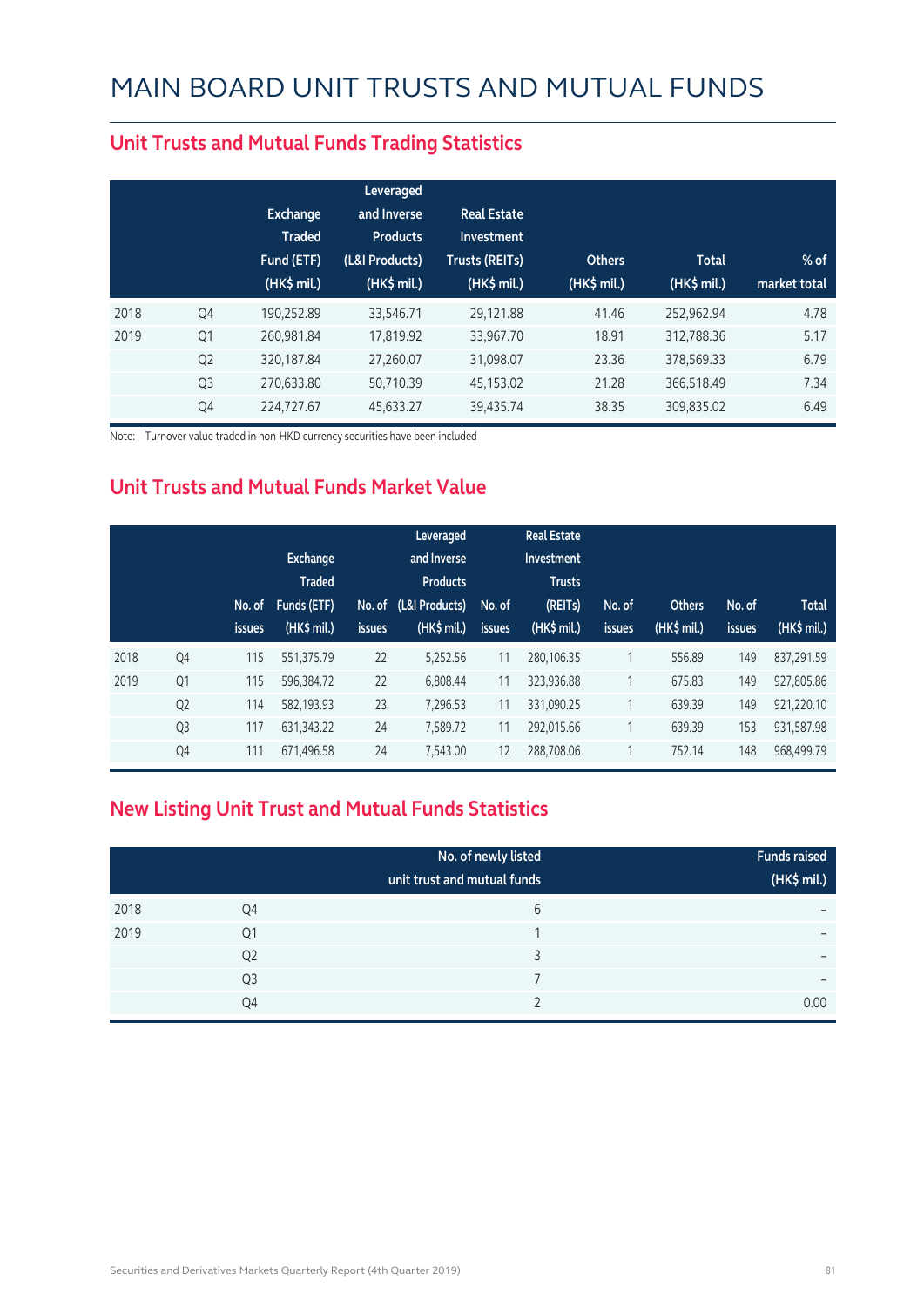#### **Newly Listed Unit Trust and Mutual Funds**

for 4th quarter 2019

|             |                                                                   |                                                    |                    |                   | Amount raised | Subscription |                     |
|-------------|-------------------------------------------------------------------|----------------------------------------------------|--------------------|-------------------|---------------|--------------|---------------------|
| Code        | Unit trust and Mutual funds                                       | Fund manager                                       | Issue price (HK\$) | No. of unit offer | (HK\$ mil)    | rate (times) | <b>Listing date</b> |
| 03072/09072 | Nikko AM Global Internet ETF                                      | Nikko Asset Management<br>Hong Kong Limited        | n.a.               | n.a.              | n.a.          | n.a.         | 2019/10/24          |
| 01503       | China Merchants Commercial Real<br><b>Estate Investment Trust</b> | China Merchants Land<br>Asset Management Co., Ltd. | 3.42               | 750,000,000       | 2,565.00      | 1.43         | 2019/12/10          |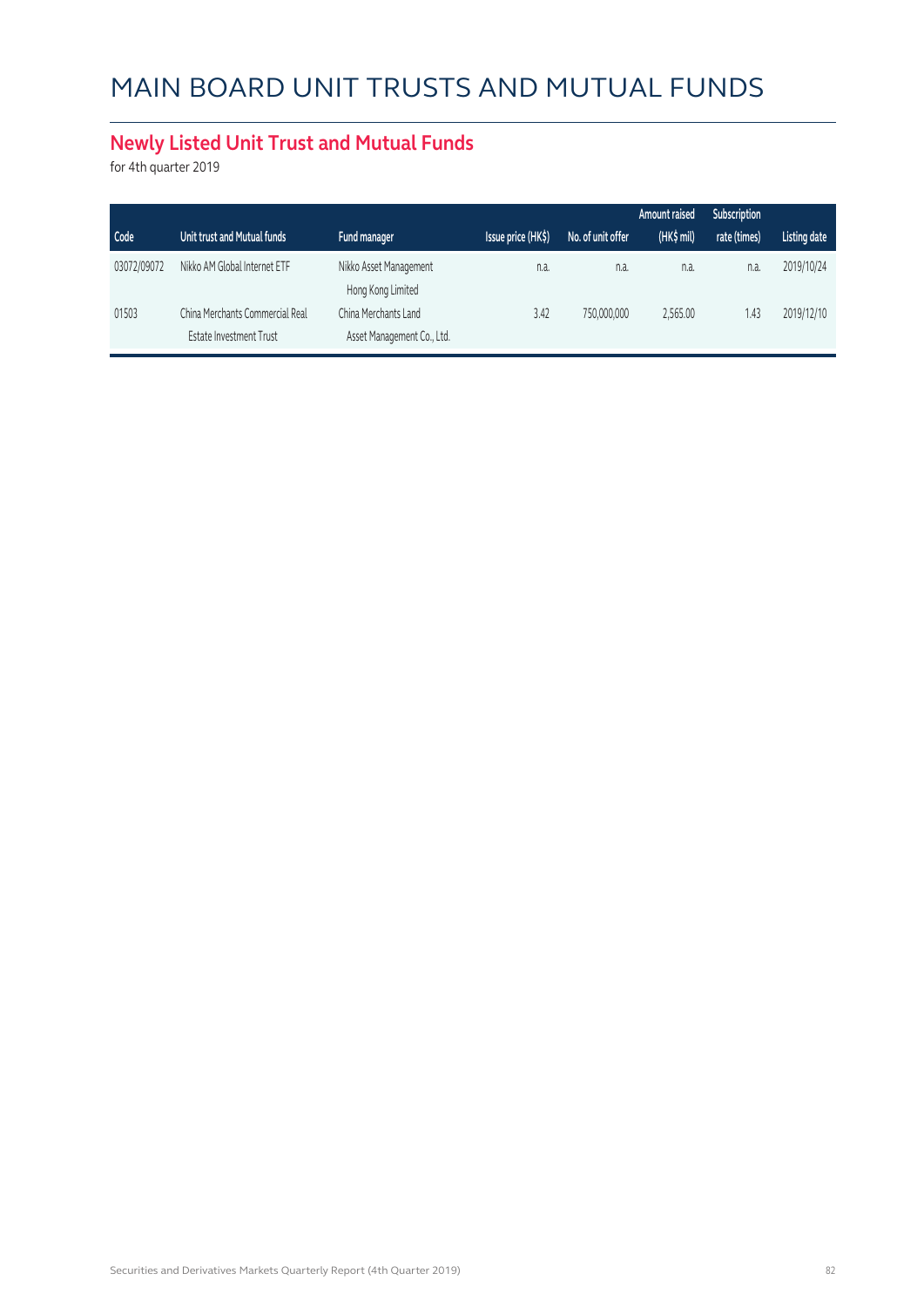#### **Callable Bull/Bear Contracts Trading Statistics**

|      |                | <b>Number</b> | <b>Market value</b> | <b>Turnover value</b> |
|------|----------------|---------------|---------------------|-----------------------|
|      |                |               | (HK\$ mil.)         | (HK\$ mil.)           |
| 2018 | Q4             | 2,847         | 66,272.76           | 516,217.92            |
| 2019 | Q1             | 3,899         | 107,176.42          | 597,463.35            |
|      | Q <sub>2</sub> | 3,884         | 109,546.95          | 493,005.18            |
|      | Q <sub>3</sub> | 3,684         | 92,124.47           | 481,965.34            |
|      | Q4             | 3,298         | 86,307.46           | 423,011.82            |

#### **New Listings Callable Bull/Bear Contracts Statistics**

|                | No. of newly listed CBBC | Amount raised (HK\$ mil.) |
|----------------|--------------------------|---------------------------|
| Q4             | 7,158                    | 234,769.20                |
| Q1             | 6,467                    | 211,608.09                |
| Q <sub>2</sub> | 6,036                    | 216,341.07                |
| Q3             | 6,528                    | 246,999.38                |
| Q4             | 5,701                    | 203,533.52                |
|                |                          |                           |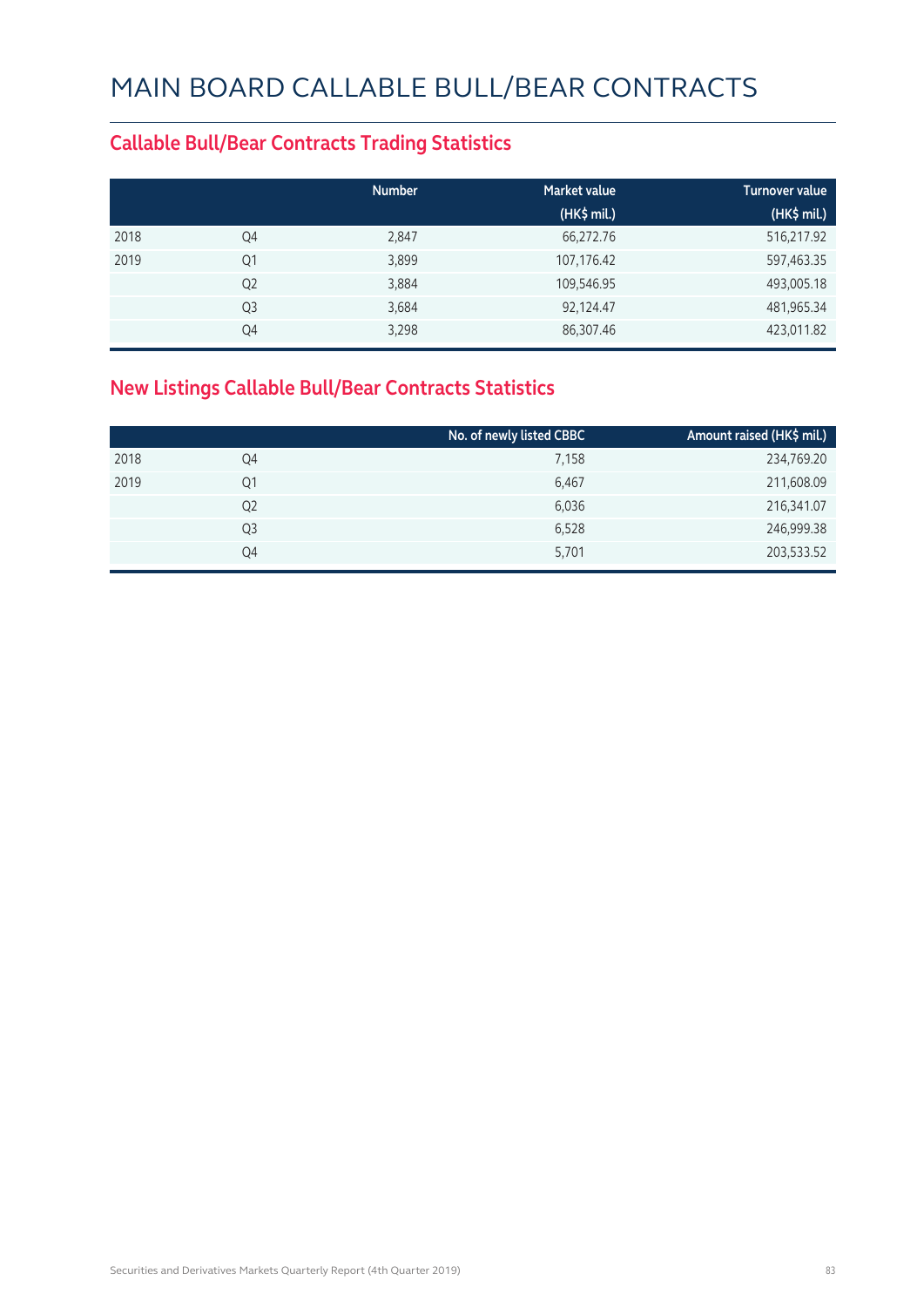#### **Newly Listed Callable Bull/Bear Contracts**

for 4th quarter 2019

|       |                                                            | No. of issue |                     |               | <b>Amount raised</b> |
|-------|------------------------------------------------------------|--------------|---------------------|---------------|----------------------|
| Code  | <b>Callable Bull/Bear Contracts</b>                        | (units)      | <b>Listing date</b> | <b>Expiry</b> | (HK\$ mil.)          |
| 56643 | BOCI Asia Ltd. - HSI R Bull CBBC Nov 2021 A                | 150,000,000  | 2019/10/02          | 2021/11/29    | 37.50                |
| 56644 | BOCI Asia Ltd. - HSI R Bear CBBC Mar 2020 C                | 150,000,000  | 2019/10/02          | 2020/03/30    | 37.50                |
| 56649 | BNP Paribas Issuance B.V. - HSI R Bull CBBC Nov 2021 C     | 240,000,000  | 2019/10/02          | 2021/11/29    | 60.00                |
| 56650 | BNP Paribas Issuance B.V. - HSI R Bear CBBC Feb 2020 B     | 250,000,000  | 2019/10/02          | 2020/02/27    | 62.50                |
| 56651 | BNP Paribas Issuance B.V. - HSI R Bear CBBC Feb 2020 F     | 250,000,000  | 2019/10/02          | 2020/02/27    | 62.50                |
| 56652 | BNP Paribas Issuance B.V. - HSI R Bear CBBC Feb 2020 M     | 250,000,000  | 2019/10/02          | 2020/02/27    | 62.50                |
| 56653 | BNP Paribas Issuance B.V. - HSI R Bear CBBC Feb 2020 N     | 240,000,000  | 2019/10/02          | 2020/02/27    | 60.00                |
| 56665 | Credit Suisse AG - Geely Auto R Bull CBBC Oct 2020 A       | 100,000,000  | 2019/10/02          | 2020/10/29    | 25.00                |
| 56666 | Credit Suisse AG - HSI R Bull CBBC Nov 2021 S              | 200,000,000  | 2019/10/02          | 2021/11/29    | 50.00                |
| 56663 | Credit Suisse AG - HSI R Bear CBBC Jan 2020 A              | 200,000,000  | 2019/10/02          | 2020/01/30    | 50.00                |
| 56662 | Credit Suisse AG - HSI R Bear CBBC Jan 2020 I              | 200,000,000  | 2019/10/02          | 2020/01/30    | 50.00                |
| 56664 | Credit Suisse AG - HSI R Bear CBBC Feb 2020 I              | 200,000,000  | 2019/10/02          | 2020/02/27    | 50.00                |
| 56667 | Credit Suisse AG - Meituan Dianping R Bull CBBC Apr 2020 B | 40,000,000   | 2019/10/02          | 2020/04/28    | 10.00                |
| 56640 | Goldman Sachs SP (Asia) - HSI R Bull CBBC Oct 2022 E       | 200,000,000  | 2019/10/02          | 2022/10/28    | 50.00                |
| 56641 | Goldman Sachs SP (Asia) - HSI R Bull CBBC Oct 2022 F       | 200,000,000  | 2019/10/02          | 2022/10/28    | 50.00                |
| 56636 | Goldman Sachs SP (Asia) - HSI R Bear CBBC Feb 2020 X       | 200,000,000  | 2019/10/02          | 2020/02/27    | 50.00                |
| 56642 | Goldman Sachs SP (Asia) - HSI R Bear CBBC Mar 2020 J       | 200,000,000  | 2019/10/02          | 2020/03/30    | 50.00                |
| 56639 | HK Bank - China Mobile R Bull CBBC Apr 2020 A              | 60,000,000   | 2019/10/02          | 2020/04/14    | 15.00                |
| 56638 | HK Bank - HKEX R Bull CBBC May 2020 C                      | 100,000,000  | 2019/10/02          | 2020/05/18    | 25.00                |
| 56637 | HK Bank - HKEX R Bear CBBC May 2020 B                      | 100,000,000  | 2019/10/02          | 2020/05/25    | 25.00                |
| 56635 | HK Bank - HSI R Bear CBBC Feb 2020 H                       | 100,000,000  | 2019/10/02          | 2020/02/27    | 25.00                |
| 56661 | Haitong Int'l Sec - AIA R Bull CBBC Mar 2020 B             | 60,000,000   | 2019/10/02          | 2020/03/23    | 15.00                |
| 56655 | Haitong Int'l Sec - HSI R Bull CBBC Oct 2021 Q             | 150,000,000  | 2019/10/02          | 2021/10/28    | 37.50                |
| 56656 | Haitong Int'l Sec - HSI R Bull CBBC Oct 2021 S             | 100,000,000  | 2019/10/02          | 2021/10/28    | 25.00                |
| 56657 | Haitong Int'l Sec - HSI R Bull CBBC Nov 2021 Q             | 150,000,000  | 2019/10/02          | 2021/11/29    | 37.50                |
| 56654 | Haitong Int'l Sec - HSI R Bear CBBC Feb 2020 P             | 200,000,000  | 2019/10/02          | 2020/02/27    | 50.00                |
| 56658 | Haitong Int'l Sec - HSI R Bear CBBC Feb 2020 Q             | 150,000,000  | 2019/10/02          | 2020/02/27    | 37.50                |
| 56659 | Haitong Int'l Sec - HSI R Bear CBBC Feb 2020 R             | 150,000,000  | 2019/10/02          | 2020/02/27    | 37.50                |
| 56660 | Haitong Int'l Sec - HSI R Bear CBBC Feb 2020 S             | 200,000,000  | 2019/10/02          | 2020/02/27    | 50.00                |
| 56671 | J P Morgan SP BV - HSI R Bull CBBC Oct 2021 M              | 200,000,000  | 2019/10/02          | 2021/10/28    | 50.00                |
| 56668 | J P Morgan SP BV - HSI R Bull CBBC Oct 2021 V              | 200,000,000  | 2019/10/02          | 2021/10/28    | 50.00                |
| 56669 | J P Morgan SP BV - HSI R Bear CBBC Mar 2020 S              | 200,000,000  | 2019/10/02          | 2020/03/30    | 50.00                |
| 56670 | J P Morgan SP BV - HSI R Bear CBBC Mar 2020 T              | 200,000,000  | 2019/10/02          | 2020/03/30    | 50.00                |
| 56674 | J P Morgan SP BV - HSI R Bear CBBC Mar 2020 U              | 200,000,000  | 2019/10/02          | 2020/03/30    | 50.00                |
| 56672 | J P Morgan SP BV - Meituan Dianping R Bull CBBC Apr 2020 A | 70,000,000   | 2019/10/02          | 2020/04/09    | 17.50                |
| 56673 | J P Morgan SP BV - Meituan Dianping R Bull CBBC Jun 2020 A | 70,000,000   | 2019/10/02          | 2020/06/12    | 17.50                |
| 56682 | Morgan Stanley Asia Products - HSI R Bull CBBC Dec 2021 S  | 80,000,000   | 2019/10/02          | 2021/12/30    | 20.00                |
| 56683 | SG Issuer - AIA R Bull CBBC Mar 2020 A                     | 60,000,000   | 2019/10/02          | 2020/03/26    | 15.00                |
| 56684 | SG Issuer - AIA R Bull CBBC Mar 2020 B                     | 60,000,000   | 2019/10/02          | 2020/03/30    | 15.00                |
| 56685 | SG Issuer - China Life R Bear CBBC Apr 2020 A              | 150,000,000  | 2019/10/02          | 2020/04/15    | 37.50                |
| 56686 | SG Issuer - CM Bank R Bull CBBC Jun 2020 A                 | 100,000,000  | 2019/10/02          | 2020/06/08    | 25.00                |
| 56694 | SG Issuer - Galaxy Ent R Bull CBBC May 2020 B              | 100,000,000  | 2019/10/02          | 2020/05/25    | 25.00                |
| 56696 | SG Issuer - HKEX R Bull CBBC Feb 2020 J                    | 50,000,000   | 2019/10/02          | 2020/02/18    | 12.50                |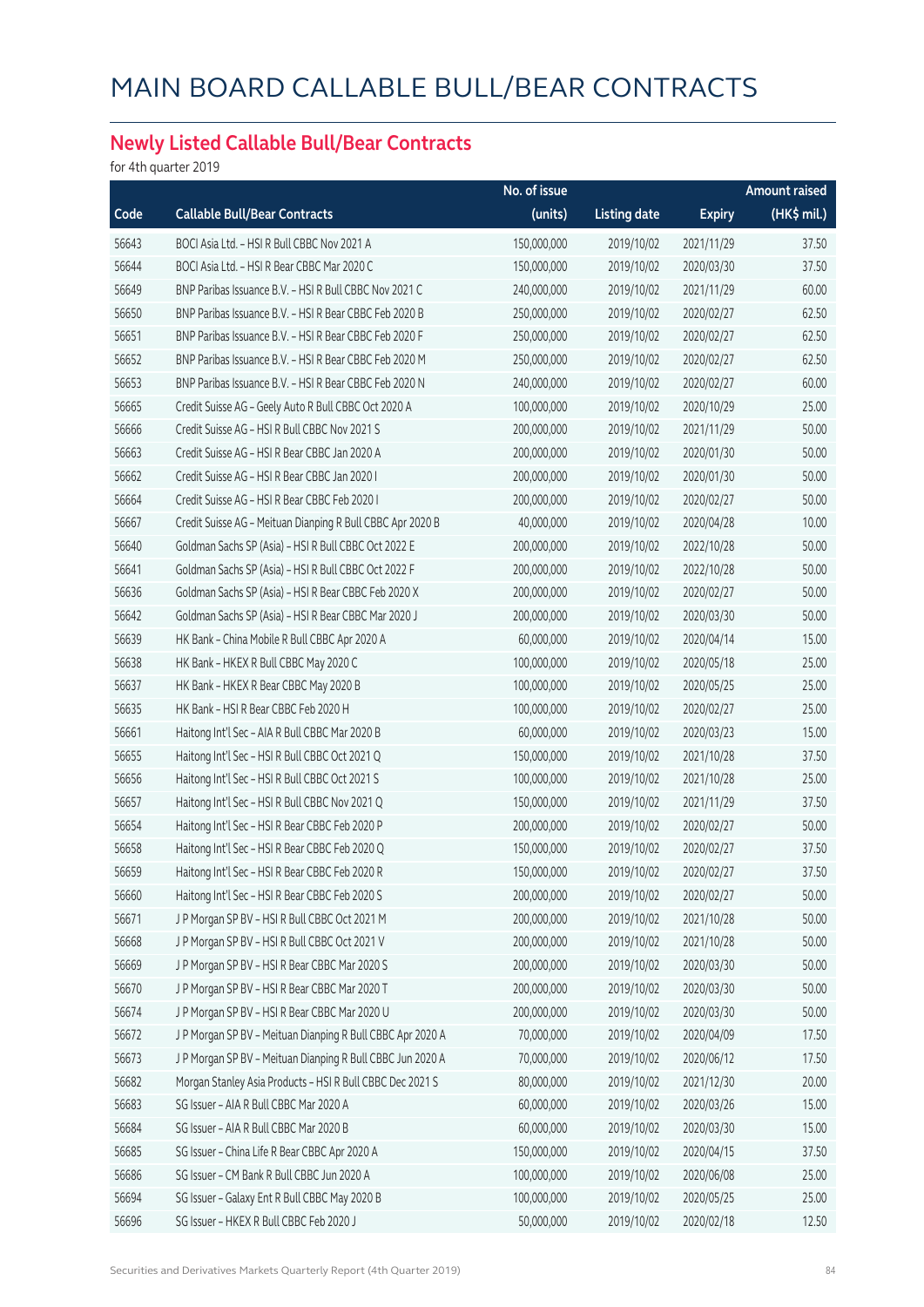|       |                                                        | No. of issue |                     |               | <b>Amount raised</b> |
|-------|--------------------------------------------------------|--------------|---------------------|---------------|----------------------|
| Code  | <b>Callable Bull/Bear Contracts</b>                    | (units)      | <b>Listing date</b> | <b>Expiry</b> | (HK\$ mil.)          |
| 56687 | SG Issuer - HKEX R Bull CBBC Apr 2020 F                | 50,000,000   | 2019/10/02          | 2020/04/08    | 12.50                |
| 56697 | SG Issuer - HKEX R Bull CBBC May 2020 B                | 50,000,000   | 2019/10/02          | 2020/05/25    | 15.75                |
| 56695 | SG Issuer - HKEX R Bear CBBC Jan 2020 C                | 50,000,000   | 2019/10/02          | 2020/01/15    | 12.50                |
| 56699 | SG Issuer - HSI R Bull CBBC Dec 2021 N                 | 250,000,000  | 2019/10/02          | 2021/12/30    | 62.50                |
| 56700 | SG Issuer - HSI R Bull CBBC Dec 2021 T                 | 250,000,000  | 2019/10/02          | 2021/12/30    | 62.50                |
| 56707 | SG Issuer - HSI R Bull CBBC Jan 2022 A                 | 250,000,000  | 2019/10/02          | 2022/01/28    | 62.50                |
| 56708 | SG Issuer - HSI R Bull CBBC Jan 2022 B                 | 250,000,000  | 2019/10/02          | 2022/01/28    | 62.50                |
| 56709 | SG Issuer - HSI R Bull CBBC Jan 2022 D                 | 250,000,000  | 2019/10/02          | 2022/01/28    | 62.50                |
| 56706 | SG Issuer - HSI R Bull CBBC Jan 2022 Z                 | 250,000,000  | 2019/10/02          | 2022/01/28    | 62.50                |
| 56691 | SG Issuer - HSI R Bear CBBC Feb 2020 N                 | 250,000,000  | 2019/10/02          | 2020/02/27    | 62.50                |
| 56703 | SG Issuer - HSI R Bear CBBC Mar 2020 C                 | 250,000,000  | 2019/10/02          | 2020/03/30    | 62.50                |
| 56692 | SG Issuer - HSI R Bear CBBC Mar 2020 D                 | 250,000,000  | 2019/10/02          | 2020/03/30    | 62.50                |
| 56704 | SG Issuer - HSI R Bear CBBC Mar 2020 E                 | 250,000,000  | 2019/10/02          | 2020/03/30    | 62.50                |
| 56705 | SG Issuer - HSI R Bear CBBC Apr 2020 X                 | 250,000,000  | 2019/10/02          | 2020/04/28    | 62.50                |
| 56693 | SG Issuer - HSI R Bear CBBC May 2020 Q                 | 500,000,000  | 2019/10/02          | 2020/05/28    | 125.00               |
| 56698 | SG Issuer - Ping An R Bull CBBC Mar 2020 G             | 100,000,000  | 2019/10/02          | 2020/03/06    | 25.00                |
| 56701 | SG Issuer - Ping An R Bear CBBC Feb 2020 I             | 100,000,000  | 2019/10/02          | 2020/02/20    | 25.00                |
| 56688 | SG Issuer - Sunny Optical R Bear CBBC Feb 2020 E       | 40,000,000   | 2019/10/02          | 2020/02/28    | 10.00                |
| 56689 | SG Issuer - Tencent R Bull CBBC Jan 2020 R             | 80,000,000   | 2019/10/02          | 2020/01/31    | 20.00                |
| 56702 | SG Issuer - Tencent R Bear CBBC Mar 2020 V             | 80,000,000   | 2019/10/02          | 2020/03/30    | 20.00                |
| 56690 | SG Issuer - Tencent R Bear CBBC Apr 2020 Q             | 80,000,000   | 2019/10/02          | 2020/04/08    | 20.00                |
| 56646 | UBS AG - HSI R Bull CBBC Jan 2022 H                    | 200,000,000  | 2019/10/02          | 2022/01/28    | 50.00                |
| 56647 | UBS AG - HSI R Bull CBBC Jan 2022 I                    | 200,000,000  | 2019/10/02          | 2022/01/28    | 50.00                |
| 56645 | UBS AG - HSI R Bear CBBC Jan 2020 L                    | 200,000,000  | 2019/10/02          | 2020/01/30    | 50.00                |
| 56648 | UBS AG - HSI R Bear CBBC Jan 2020 M                    | 200,000,000  | 2019/10/02          | 2020/01/30    | 50.00                |
| 56677 | Bank Vontobel - AIA R Bear CBBC Apr 2020 A             | 40,000,000   | 2019/10/02          | 2020/04/24    | 10.00                |
| 56679 | Bank Vontobel - Sinopec Corp R Bear CBBC Mar 2020 A    | 40,000,000   | 2019/10/02          | 2020/03/20    | 10.00                |
| 56678 | Bank Vontobel - HKEX R Bull CBBC Jun 2020 C            | 40,000,000   | 2019/10/02          | 2020/06/19    | 12.84                |
| 56676 | Bank Vontobel - HKEX R Bear CBBC May 2020 A            | 40,000,000   | 2019/10/02          | 2020/05/15    | 10.00                |
| 56675 | Bank Vontobel - HSI N Bear CBBC Apr 2020 U             | 80,000,000   | 2019/10/02          | 2020/04/28    | 20.00                |
| 56681 | Bank Vontobel - Sunny Optical R Bear CBBC Jul 2020 C   | 40,000,000   | 2019/10/02          | 2020/07/17    | 10.00                |
| 56680 | Bank Vontobel - Tencent R Bear CBBC Apr 2020 A         | 40,000,000   | 2019/10/02          | 2020/04/24    | 10.00                |
| 56795 | BOCI Asia Ltd. - Geely Auto R Bull CBBC Feb 2020 B     | 40,000,000   | 2019/10/03          | 2020/02/10    | 10.00                |
| 56710 | BOCI Asia Ltd. - HSI R Bull CBBC Nov 2021 B            | 150,000,000  | 2019/10/03          | 2021/11/29    | 37.50                |
| 56711 | BOCI Asia Ltd. - HSI R Bull CBBC Nov 2021 C            | 150,000,000  | 2019/10/03          | 2021/11/29    | 37.50                |
| 56712 | BOCI Asia Ltd. - HSI R Bull CBBC Nov 2021 D            | 150,000,000  | 2019/10/03          | 2021/11/29    | 37.50                |
| 56798 | BOCI Asia Ltd. - HSI R Bear CBBC Mar 2020 D            | 150,000,000  | 2019/10/03          | 2020/03/30    | 37.50                |
| 56799 | BOCI Asia Ltd. - HSI R Bear CBBC Mar 2020 E            | 150,000,000  | 2019/10/03          | 2020/03/30    | 37.50                |
| 56800 | BOCI Asia Ltd. - HSI R Bear CBBC Mar 2020 F            | 150,000,000  | 2019/10/03          | 2020/03/30    | 42.00                |
| 56796 | BOCI Asia Ltd. - Xiaomi R Bull CBBC Feb 2020 A         | 40,000,000   | 2019/10/03          | 2020/02/10    | 10.00                |
| 56797 | BOCI Asia Ltd. - Xiaomi R Bear CBBC Feb 2020 C         | 40,000,000   | 2019/10/03          | 2020/02/10    | 10.00                |
| 56713 | BNP Paribas Issuance B.V. - HSI R Bull CBBC Nov 2021 D | 250,000,000  | 2019/10/03          | 2021/11/29    | 62.50                |
| 56714 | BNP Paribas Issuance B.V. - HSI R Bull CBBC Nov 2021 G | 250,000,000  | 2019/10/03          | 2021/11/29    | 62.50                |
| 56756 | BNP Paribas Issuance B.V. - HSI R Bull CBBC Nov 2021 I | 240,000,000  | 2019/10/03          | 2021/11/29    | 60.00                |
| 56754 | BNP Paribas Issuance B.V. - HSI R Bear CBBC Feb 2020 O | 250,000,000  | 2019/10/03          | 2020/02/27    | 62.50                |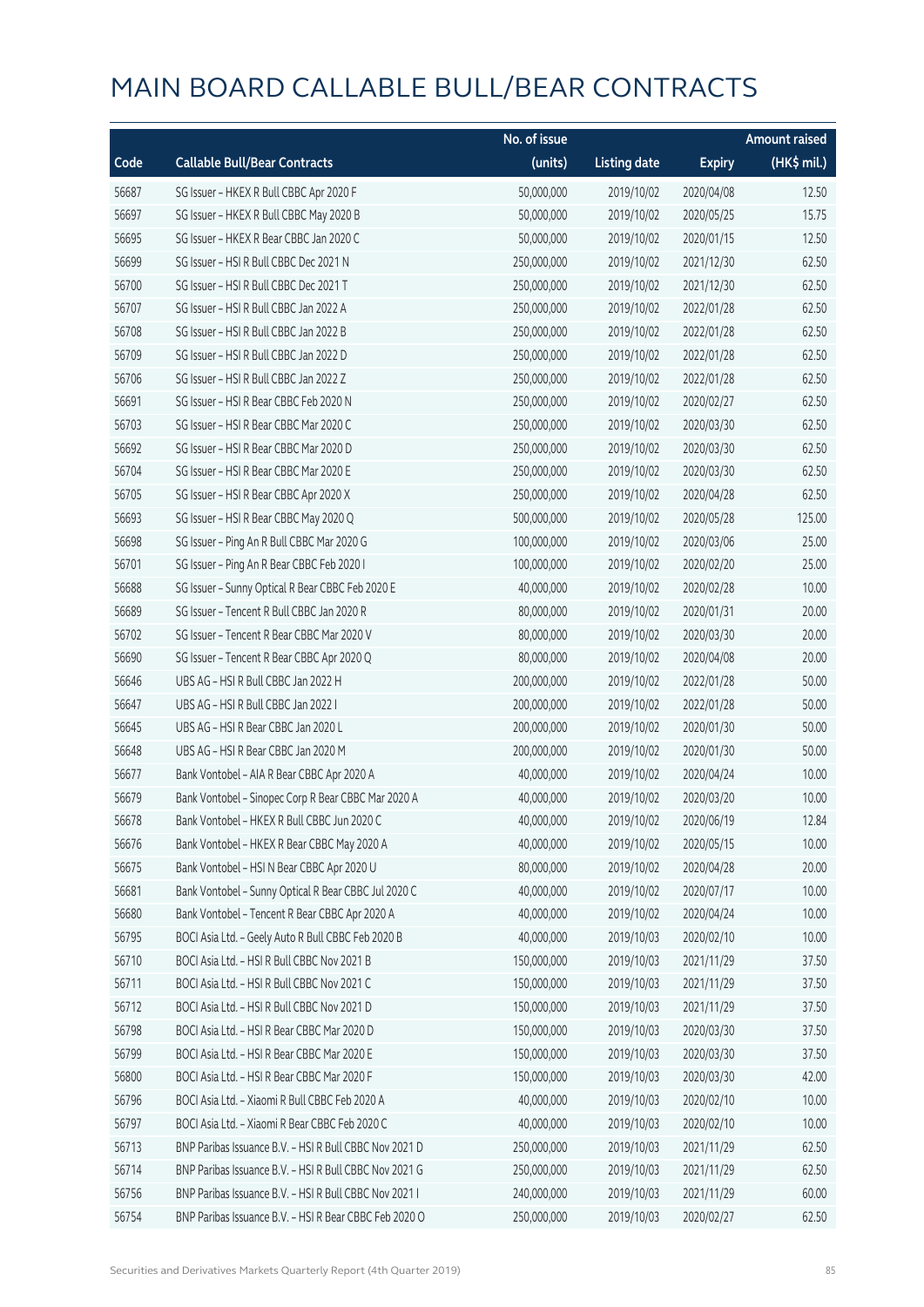|       |                                                            | No. of issue |                     |               | <b>Amount raised</b>  |
|-------|------------------------------------------------------------|--------------|---------------------|---------------|-----------------------|
| Code  | <b>Callable Bull/Bear Contracts</b>                        | (units)      | <b>Listing date</b> | <b>Expiry</b> | $(HK\frac{1}{2}mil.)$ |
| 56755 | BNP Paribas Issuance B.V. - HSI R Bear CBBC Feb 2020 P     | 250,000,000  | 2019/10/03          | 2020/02/27    | 62.50                 |
| 56757 | BNP Paribas Issuance B.V. - HSI R Bear CBBC Feb 2020 V     | 250,000,000  | 2019/10/03          | 2020/02/27    | 62.50                 |
| 56758 | BNP Paribas Issuance B.V. - HSI R Bear CBBC Feb 2020 W     | 240,000,000  | 2019/10/03          | 2020/02/27    | 60.00                 |
| 56828 | BNP Paribas Issuance B.V. - Tencent R Bull CBBC Nov 2020 A | 50,000,000   | 2019/10/03          | 2020/11/27    | 12.50                 |
| 56753 | BNP Paribas Issuance B.V. - Tencent R Bear CBBC Dec 2020 B | 50,000,000   | 2019/10/03          | 2020/12/30    | 12.50                 |
| 56783 | Credit Suisse AG - AAC Tech R Bear CBBC Apr 2020 B         | 40,000,000   | 2019/10/03          | 2020/04/28    | 10.00                 |
| 56781 | Credit Suisse AG - AIA R Bull CBBC Jan 2020 S              | 70,000,000   | 2019/10/03          | 2020/01/30    | 17.50                 |
| 56785 | Credit Suisse AG - HKEX R Bear CBBC Apr 2020 E             | 100,000,000  | 2019/10/03          | 2020/04/24    | 25.00                 |
| 56787 | Credit Suisse AG - HSI R Bull CBBC Oct 2021 S              | 200,000,000  | 2019/10/03          | 2021/10/28    | 50.00                 |
| 56792 | Credit Suisse AG - HSI R Bull CBBC Nov 2021 M              | 200,000,000  | 2019/10/03          | 2021/11/29    | 50.00                 |
| 56793 | Credit Suisse AG - HSI R Bull CBBC Nov 2021 T              | 200,000,000  | 2019/10/03          | 2021/11/29    | 50.00                 |
| 56794 | Credit Suisse AG - HSI R Bull CBBC Nov 2021 W              | 200,000,000  | 2019/10/03          | 2021/11/29    | 50.00                 |
| 56788 | Credit Suisse AG - HSI R Bear CBBC Jan 2020 D              | 200,000,000  | 2019/10/03          | 2020/01/30    | 50.00                 |
| 56790 | Credit Suisse AG - HSI R Bear CBBC Feb 2020 T              | 200,000,000  | 2019/10/03          | 2020/02/27    | 50.00                 |
| 56791 | Credit Suisse AG - HSI R Bear CBBC Feb 2020 U              | 200,000,000  | 2019/10/03          | 2020/02/27    | 50.00                 |
| 56789 | Credit Suisse AG - HSI R Bear CBBC May 2020 E              | 300,000,000  | 2019/10/03          | 2020/05/28    | 75.00                 |
| 56784 | Credit Suisse AG - Ping An R Bear CBBC Feb 2020 E          | 60,000,000   | 2019/10/03          | 2020/02/21    | 15.00                 |
| 56786 | Credit Suisse AG - Sunny Optical R Bear CBBC Apr 2020 A    | 40,000,000   | 2019/10/03          | 2020/04/28    | 10.00                 |
| 56782 | Credit Suisse AG - Tencent R Bear CBBC Apr 2020 D          | 100,000,000  | 2019/10/03          | 2020/04/28    | 25.00                 |
| 56715 | Goldman Sachs SP (Asia) - HSI R Bull CBBC Oct 2022 G       | 200,000,000  | 2019/10/03          | 2022/10/28    | 50.00                 |
| 56716 | Goldman Sachs SP (Asia) - HSI R Bull CBBC Oct 2022 H       | 200,000,000  | 2019/10/03          | 2022/10/28    | 50.00                 |
| 56717 | Goldman Sachs SP (Asia) - HSI R Bull CBBC Oct 2022 I       | 200,000,000  | 2019/10/03          | 2022/10/28    | 50.00                 |
| 56718 | Goldman Sachs SP (Asia) - Tencent R Bull CBBC Jan 2020 B   | 80,000,000   | 2019/10/03          | 2020/01/03    | 20.00                 |
| 56735 | HK Bank - China Life R Bear CBBC Apr 2020 A                | 60,000,000   | 2019/10/03          | 2020/04/06    | 15.00                 |
| 56736 | HK Bank - Galaxy Ent R Bear CBBC Feb 2020 C                | 40,000,000   | 2019/10/03          | 2020/02/24    | 10.00                 |
| 56732 | HK Bank - HKEX R Bear CBBC Feb 2020 G                      | 40,000,000   | 2019/10/03          | 2020/02/10    | 10.00                 |
| 56722 | HK Bank - HSI R Bull CBBC Dec 2020 H                       | 100,000,000  | 2019/10/03          | 2020/12/30    | 25.00                 |
| 56733 | HK Bank - HSI R Bear CBBC Feb 2020 K                       | 100,000,000  | 2019/10/03          | 2020/02/27    | 25.00                 |
| 56737 | HK Bank - Ping An R Bear CBBC Apr 2020 A                   | 50,000,000   | 2019/10/03          | 2020/04/14    | 12.50                 |
| 56721 | HK Bank - Tencent R Bull CBBC Apr 2020 I                   | 40,000,000   | 2019/10/03          | 2020/04/20    | 10.00                 |
| 56734 | HK Bank - Tencent R Bear CBBC Feb 2020 E                   | 40,000,000   | 2019/10/03          | 2020/02/17    | 10.00                 |
| 56751 | Haitong Int'l Sec - AIA R Bear CBBC Apr 2020 H             | 60,000,000   | 2019/10/03          | 2020/04/09    | 15.00                 |
| 56749 | Haitong Int'l Sec - HSI R Bull CBBC Oct 2021 H             | 200,000,000  | 2019/10/03          | 2021/10/28    | 50.00                 |
| 56747 | Haitong Int'l Sec - HSI R Bull CBBC Oct 2021 T             | 150,000,000  | 2019/10/03          | 2021/10/28    | 37.50                 |
| 56748 | Haitong Int'l Sec - HSI R Bull CBBC Oct 2021 W             | 150,000,000  | 2019/10/03          | 2021/10/28    | 37.50                 |
| 56759 | Haitong Int'l Sec - HSI R Bull CBBC Nov 2021 B             | 150,000,000  | 2019/10/03          | 2021/11/29    | 38.85                 |
| 56760 | Haitong Int'l Sec - HSI R Bull CBBC Nov 2021 O             | 100,000,000  | 2019/10/03          | 2021/11/29    | 25.90                 |
| 56761 | Haitong Int'l Sec - HSI R Bull CBBC Nov 2021 U             | 150,000,000  | 2019/10/03          | 2021/11/29    | 37.50                 |
| 56762 | Haitong Int'l Sec - HSI R Bear CBBC Feb 2020 T             | 150,000,000  | 2019/10/03          | 2020/02/27    | 37.50                 |
| 56763 | Haitong Int'l Sec - HSI R Bear CBBC Feb 2020 U             | 150,000,000  | 2019/10/03          | 2020/02/27    | 37.50                 |
| 56764 | Haitong Int'l Sec - HSI R Bear CBBC Feb 2020 V             | 200,000,000  | 2019/10/03          | 2020/02/27    | 50.00                 |
| 56801 | Haitong Int'l Sec - HSI R Bear CBBC Feb 2020 W             | 200,000,000  | 2019/10/03          | 2020/02/27    | 50.00                 |
| 56752 | Haitong Int'l Sec - Ping An R Bear CBBC Mar 2020 E         | 50,000,000   | 2019/10/03          | 2020/03/11    | 12.50                 |
| 56750 | Haitong Int'l Sec - Tencent R Bear CBBC Mar 2020 D         | 40,000,000   | 2019/10/03          | 2020/03/23    | 10.00                 |
| 56776 | J P Morgan SP BV - HSI R Bull CBBC Sep 2021 A              | 200,000,000  | 2019/10/03          | 2021/09/29    | 50.00                 |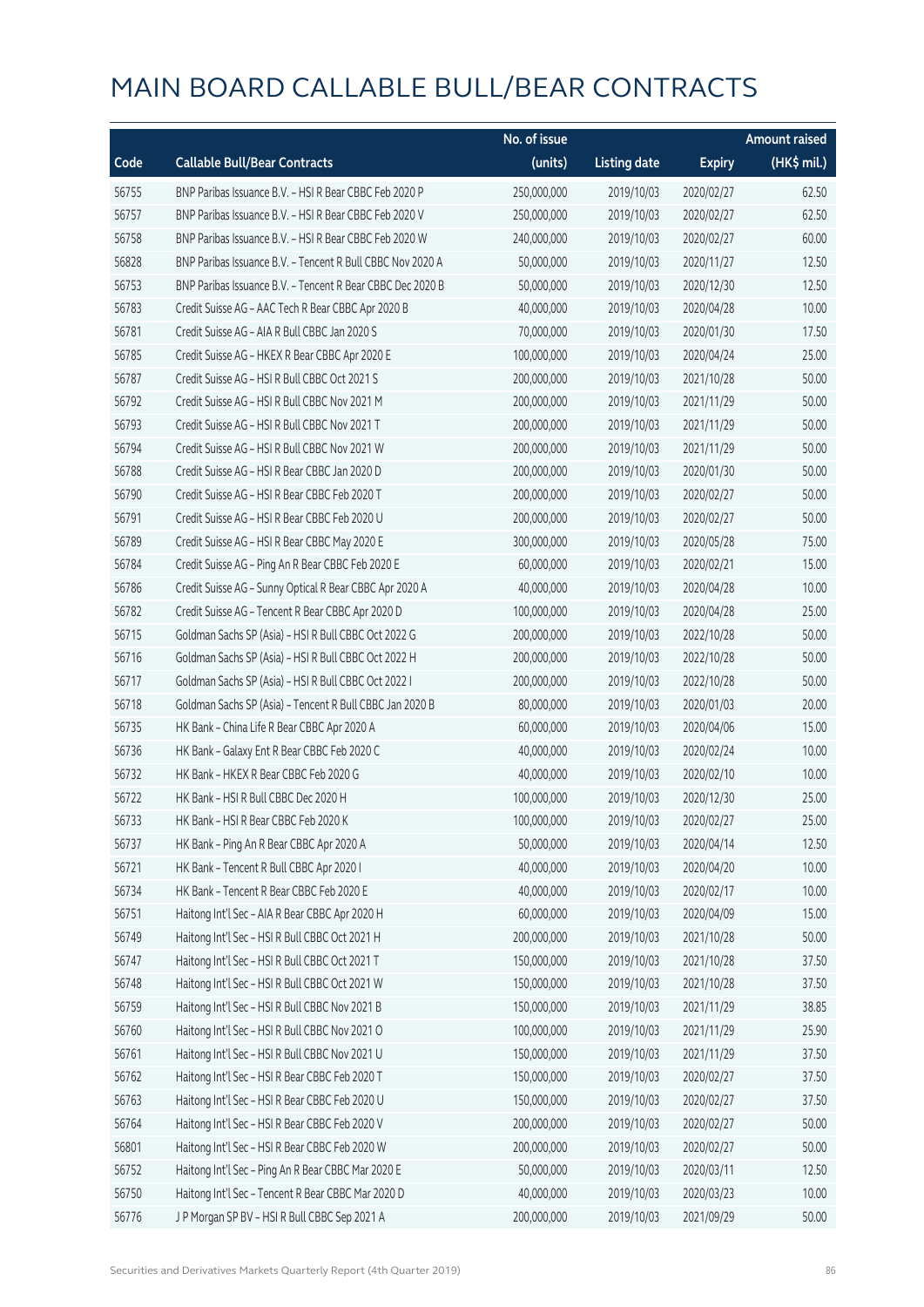|       |                                                              | No. of issue |                     |               | <b>Amount raised</b> |
|-------|--------------------------------------------------------------|--------------|---------------------|---------------|----------------------|
| Code  | <b>Callable Bull/Bear Contracts</b>                          | (units)      | <b>Listing date</b> | <b>Expiry</b> | (HK\$ mil.)          |
| 56769 | J P Morgan SP BV - HSI R Bull CBBC Sep 2021 D                | 200,000,000  | 2019/10/03          | 2021/09/29    | 50.00                |
| 56770 | J P Morgan SP BV - HSI R Bull CBBC Oct 2021 C                | 200,000,000  | 2019/10/03          | 2021/10/28    | 50.00                |
| 56771 | J P Morgan SP BV - HSI R Bull CBBC Nov 2021 L                | 200,000,000  | 2019/10/03          | 2021/11/29    | 50.00                |
| 56772 | J P Morgan SP BV - HSI R Bull CBBC Dec 2021 W                | 200,000,000  | 2019/10/03          | 2021/12/30    | 50.00                |
| 56777 | J P Morgan SP BV - HSI R Bear CBBC Mar 2020 V                | 200,000,000  | 2019/10/03          | 2020/03/30    | 50.00                |
| 56778 | J P Morgan SP BV - HSI R Bear CBBC Mar 2020 W                | 200,000,000  | 2019/10/03          | 2020/03/30    | 50.00                |
| 56779 | J P Morgan SP BV - HSI R Bear CBBC Mar 2020 X                | 200,000,000  | 2019/10/03          | 2020/03/30    | 50.00                |
| 56780 | J P Morgan SP BV - HSI R Bear CBBC Mar 2020 Y                | 200,000,000  | 2019/10/03          | 2020/03/30    | 50.00                |
| 56775 | J P Morgan SP BV - Tencent R Bull CBBC Mar 2020 H            | 50,000,000   | 2019/10/03          | 2020/03/13    | 12.50                |
| 56773 | J P Morgan SP BV - Tencent R Bear CBBC Mar 2020 G            | 50,000,000   | 2019/10/03          | 2020/03/13    | 12.50                |
| 56774 | J P Morgan SP BV - Tencent R Bear CBBC Mar 2020 H            | 250,000,000  | 2019/10/03          | 2020/03/13    | 62.50                |
| 56723 | Macquarie Bank Ltd. - Tencent R Bear CBBC Apr 2020 E         | 9,400,000    | 2019/10/03          | 2020/04/29    | 10.07                |
| 56724 | Macquarie Bank Ltd. - Tencent R Bear CBBC May 2020 B         | 22,700,000   | 2019/10/03          | 2020/05/29    | 10.01                |
| 56766 | Morgan Stanley Asia Products - HKEX R Bear CBBC Apr 2020 A   | 40,000,000   | 2019/10/03          | 2020/04/02    | 10.00                |
| 56720 | Morgan Stanley Asia Products - HSI R Bull CBBC Nov 2021 S    | 80,000,000   | 2019/10/03          | 2021/11/29    | 20.00                |
| 56719 | Morgan Stanley Asia Products - HSI R Bull CBBC Dec 2021 T    | 80,000,000   | 2019/10/03          | 2021/12/30    | 20.00                |
| 56765 | Morgan Stanley Asia Products - HSI R Bear CBBC Jan 2020 T    | 80,000,000   | 2019/10/03          | 2020/01/30    | 20.00                |
| 56767 | Morgan Stanley Asia Products - Tencent R Bear CBBC Apr2020 C | 40,000,000   | 2019/10/03          | 2020/04/15    | 10.00                |
| 56768 | Morgan Stanley Asia Products - Tencent R Bear CBBC Apr2020 D | 40,000,000   | 2019/10/03          | 2020/04/02    | 10.00                |
| 56806 | SG Issuer - HKEX R Bull CBBC Apr 2020 G                      | 50,000,000   | 2019/10/03          | 2020/04/28    | 12.50                |
| 56822 | SG Issuer - HKEX R Bull CBBC Jun 2020 B                      | 200,000,000  | 2019/10/03          | 2020/06/29    | 50.00                |
| 56819 | SG Issuer - HSI R Bull CBBC Sep 2021 E                       | 250,000,000  | 2019/10/03          | 2021/09/29    | 62.50                |
| 56820 | SG Issuer - HSI R Bull CBBC Sep 2021 O                       | 250,000,000  | 2019/10/03          | 2021/09/29    | 62.50                |
| 56821 | SG Issuer - HSI R Bull CBBC Oct 2021 R                       | 500,000,000  | 2019/10/03          | 2021/10/28    | 125.00               |
| 56802 | SG Issuer - HSI R Bull CBBC Nov 2021 X                       | 250,000,000  | 2019/10/03          | 2021/11/29    | 62.50                |
| 56804 | SG Issuer - HSI R Bull CBBC Dec 2021 Q                       | 250,000,000  | 2019/10/03          | 2021/12/30    | 62.50                |
| 56805 | SG Issuer - HSI R Bull CBBC Dec 2021 R                       | 250,000,000  | 2019/10/03          | 2021/12/30    | 62.50                |
| 56803 | SG Issuer - HSI R Bull CBBC Dec 2021 V                       | 250,000,000  | 2019/10/03          | 2021/12/30    | 62.50                |
| 56812 | SG Issuer - HSI R Bull CBBC Jan 2022 E                       | 250,000,000  | 2019/10/03          | 2022/01/28    | 62.50                |
| 56813 | SG Issuer - HSI R Bear CBBC Feb 2020 U                       | 250,000,000  | 2019/10/03          | 2020/02/27    | 62.50                |
| 56814 | SG Issuer - HSI R Bear CBBC Mar 2020 G                       | 250,000,000  | 2019/10/03          | 2020/03/30    | 62.50                |
| 56815 | SG Issuer - HSI R Bear CBBC Mar 2020 J                       | 250,000,000  | 2019/10/03          | 2020/03/30    | 62.50                |
| 56816 | SG Issuer - HSI R Bear CBBC Apr 2020 Y                       | 250,000,000  | 2019/10/03          | 2020/04/28    | 62.50                |
| 56817 | SG Issuer - HSI R Bear CBBC Apr 2020 Z                       | 250,000,000  | 2019/10/03          | 2020/04/28    | 62.50                |
| 56818 | SG Issuer - HSI R Bear CBBC May 2020 R                       | 500,000,000  | 2019/10/03          | 2020/05/28    | 125.00               |
| 56807 | SG Issuer - Ping An R Bull CBBC Feb 2020 N                   | 100,000,000  | 2019/10/03          | 2020/02/20    | 25.00                |
| 56810 | SG Issuer - Ping An R Bull CBBC Feb 2020 O                   | 100,000,000  | 2019/10/03          | 2020/02/25    | 25.00                |
| 56823 | SG Issuer - Tencent R Bull CBBC Feb 2020 X                   | 80,000,000   | 2019/10/03          | 2020/02/26    | 20.00                |
| 56808 | SG Issuer - Tencent R Bull CBBC Mar 2020 L                   | 80,000,000   | 2019/10/03          | 2020/03/30    | 20.00                |
| 56809 | SG Issuer - Tencent R Bull CBBC Mar 2020 M                   | 80,000,000   | 2019/10/03          | 2020/03/31    | 20.00                |
| 56811 | SG Issuer - Tencent R Bull CBBC Mar 2020 N                   | 80,000,000   | 2019/10/03          | 2020/03/31    | 20.00                |
| 56825 | SG Issuer - Tencent R Bull CBBC Mar 2020 O                   | 80,000,000   | 2019/10/03          | 2020/03/26    | 26.00                |
| 56826 | SG Issuer - Tencent R Bull CBBC Apr 2020 A                   | 80,000,000   | 2019/10/03          | 2020/04/28    | 50.40                |
| 56827 | SG Issuer - Tencent R Bull CBBC Apr 2020 B                   | 80,000,000   | 2019/10/03          | 2020/04/28    | 38.00                |
| 56824 | SG Issuer - Tencent R Bear CBBC Feb 2020 G                   | 80,000,000   | 2019/10/03          | 2020/02/26    | 20.00                |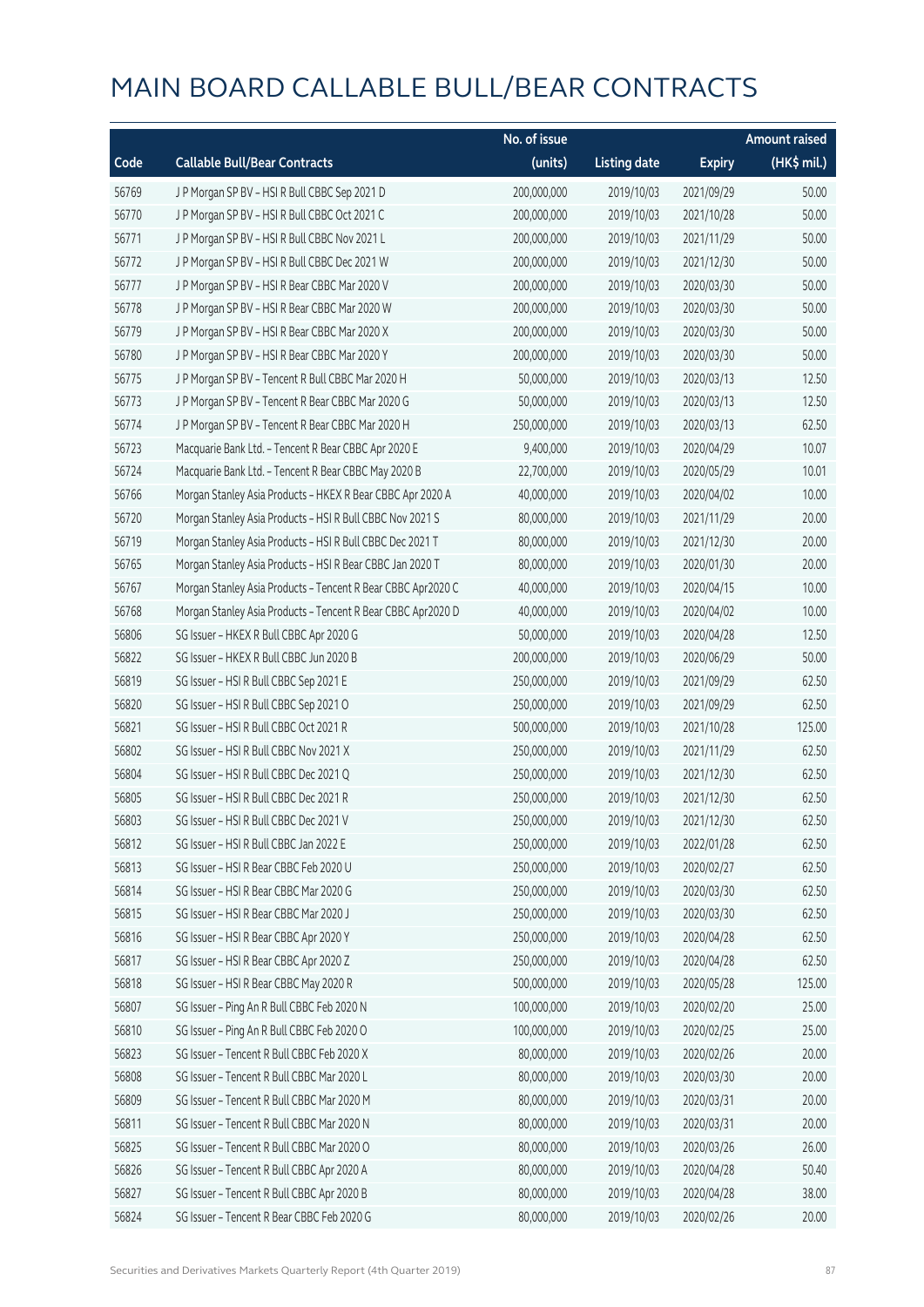|       |                                                            | No. of issue |                     |               | <b>Amount raised</b> |
|-------|------------------------------------------------------------|--------------|---------------------|---------------|----------------------|
| Code  | <b>Callable Bull/Bear Contracts</b>                        | (units)      | <b>Listing date</b> | <b>Expiry</b> | (HK\$ mil.)          |
| 56744 | UBS AG - HKEX R Bear CBBC Jun 2020 C                       | 200,000,000  | 2019/10/03          | 2020/06/16    | 50.00                |
| 56738 | UBS AG - HSI R Bull CBBC Nov 2021 H                        | 300,000,000  | 2019/10/03          | 2021/11/29    | 75.00                |
| 56739 | UBS AG - HSI R Bull CBBC Nov 2021 I                        | 200,000,000  | 2019/10/03          | 2021/11/29    | 50.00                |
| 56741 | UBS AG - HSI R Bull CBBC Dec 2021 T                        | 200,000,000  | 2019/10/03          | 2021/12/30    | 50.00                |
| 56742 | UBS AG - HSI R Bull CBBC Jan 2022 J                        | 200,000,000  | 2019/10/03          | 2022/01/28    | 50.00                |
| 56745 | UBS AG - HSI R Bear CBBC Jan 2020 N                        | 200,000,000  | 2019/10/03          | 2020/01/30    | 50.00                |
| 56746 | UBS AG - HSI R Bear CBBC Jan 2020 Q                        | 200,000,000  | 2019/10/03          | 2020/01/30    | 50.00                |
| 56740 | UBS AG - Tencent R Bull CBBC Feb 2020 S                    | 40,000,000   | 2019/10/03          | 2020/02/19    | 10.00                |
| 56743 | UBS AG - Tencent R Bear CBBC Feb 2020 L                    | 40,000,000   | 2019/10/03          | 2020/02/18    | 10.00                |
| 56726 | Bank Vontobel - HSI R Bull CBBC Apr 2021 E                 | 80,000,000   | 2019/10/03          | 2021/04/29    | 20.00                |
| 56725 | Bank Vontobel - HSI R Bear CBBC Apr 2020 V                 | 80,000,000   | 2019/10/03          | 2020/04/28    | 20.00                |
| 56729 | Bank Vontobel - HSI R Bear CBBC Apr 2020 W                 | 80,000,000   | 2019/10/03          | 2020/04/28    | 20.00                |
| 56730 | Bank Vontobel - Meituan Dianping R Bull CBBC Jun 2020 A    | 60,000,000   | 2019/10/03          | 2020/06/19    | 15.00                |
| 56731 | Bank Vontobel - Meituan Dianping R Bear CBBC Apr 2020 B    | 60,000,000   | 2019/10/03          | 2020/04/17    | 15.00                |
| 56727 | Bank Vontobel - Tencent R Bull CBBC Apr 2020 D             | 40,000,000   | 2019/10/03          | 2020/04/24    | 10.00                |
| 56728 | Bank Vontobel - Tencent R Bull CBBC Apr 2020 E             | 40,000,000   | 2019/10/03          | 2020/04/24    | 36.04                |
| 56837 | BOCI Asia Ltd. - HSI R Bull CBBC Nov 2021 E                | 150,000,000  | 2019/10/04          | 2021/11/29    | 37.50                |
| 56838 | BOCI Asia Ltd. - HSI R Bull CBBC Nov 2021 G                | 150,000,000  | 2019/10/04          | 2021/11/29    | 37.50                |
| 56839 | BOCI Asia Ltd. - HSI R Bear CBBC Mar 2020 G                | 150,000,000  | 2019/10/04          | 2020/03/30    | 37.50                |
| 56857 | BNP Paribas Issuance B.V. - HSI R Bull CBBC Nov 2021 P     | 240,000,000  | 2019/10/04          | 2021/11/29    | 60.00                |
| 56859 | BNP Paribas Issuance B.V. - HSI R Bear CBBC Feb 2020 Q     | 250,000,000  | 2019/10/04          | 2020/02/27    | 62.50                |
| 56860 | BNP Paribas Issuance B.V. - HSI R Bear CBBC Feb 2020 R     | 240,000,000  | 2019/10/04          | 2020/02/27    | 60.00                |
| 56858 | BNP Paribas Issuance B.V. - HSI R Bear CBBC Feb 2020 X     | 250,000,000  | 2019/10/04          | 2020/02/27    | 62.50                |
| 56833 | BNP Paribas Issuance B.V. - Meituan R Bull CBBC Dec 2020 A | 50,000,000   | 2019/10/04          | 2020/12/30    | 12.50                |
| 56834 | BNP Paribas Issuance B.V. - Meituan R Bull CBBC Dec 2020 B | 50,000,000   | 2019/10/04          | 2020/12/30    | 12.50                |
| 56869 | Credit Suisse AG - HSI R Bull CBBC Sep 2021 C              | 200,000,000  | 2019/10/04          | 2021/09/29    | 50.00                |
| 56868 | Credit Suisse AG - HSI R Bull CBBC Sep 2021 V              | 200,000,000  | 2019/10/04          | 2021/09/29    | 50.00                |
| 56865 | Credit Suisse AG - HSI R Bear CBBC Jan 2020 W              | 200,000,000  | 2019/10/04          | 2020/01/30    | 50.00                |
| 56864 | Credit Suisse AG - HSI R Bear CBBC Feb 2020 X              | 200,000,000  | 2019/10/04          | 2020/02/27    | 50.00                |
| 56866 | Credit Suisse AG - Meituan R Bear CBBC Feb 2020 A          | 40,000,000   | 2019/10/04          | 2020/02/27    | 10.00                |
| 56867 | Credit Suisse AG - Meituan R Bear CBBC Apr 2020 A          | 40,000,000   | 2019/10/04          | 2020/04/28    | 10.00                |
| 56884 | Goldman Sachs SP (Asia) - HSI R Bull CBBC Oct 2022 J       | 200,000,000  | 2019/10/04          | 2022/10/28    | 50.00                |
| 56885 | Goldman Sachs SP (Asia) - HSI R Bull CBBC Oct 2022 K       | 200,000,000  | 2019/10/04          | 2022/10/28    | 50.00                |
| 56830 | Goldman Sachs SP (Asia) - HSI R Bear CBBC Apr 2020 J       | 200,000,000  | 2019/10/04          | 2020/04/28    | 50.00                |
| 56829 | Goldman Sachs SP (Asia) - HSI R Bear CBBC Apr 2020 M       | 200,000,000  | 2019/10/04          | 2020/04/28    | 50.00                |
| 56831 | Goldman Sachs SP (Asia) - HSI R Bear CBBC Apr 2020 U       | 200,000,000  | 2019/10/04          | 2020/04/28    | 50.00                |
| 56886 | Goldman Sachs SP (Asia) - Tencent R Bull CBBC Jan 2020 C   | 80,000,000   | 2019/10/04          | 2020/01/06    | 20.00                |
| 56887 | Goldman Sachs SP (Asia) - Tencent R Bear CBBC Jan 2020 Q   | 60,000,000   | 2019/10/04          | 2020/01/30    | 15.00                |
| 56842 | HK Bank - HSCEI R Bull CBBC Dec 2020 B                     | 50,000,000   | 2019/10/04          | 2020/12/30    | 12.50                |
| 56841 | HK Bank - HSCEI R Bear CBBC Mar 2020 A                     | 50,000,000   | 2019/10/04          | 2020/03/30    | 12.50                |
| 56840 | HK Bank - HSI R Bull CBBC Dec 2020 I                       | 100,000,000  | 2019/10/04          | 2020/12/30    | 25.00                |
| 56832 | HK Bank - HSI R Bear CBBC Mar 2020 D                       | 50,000,000   | 2019/10/04          | 2020/03/30    | 12.50                |
| 56850 | Haitong Int'l Sec - HSI R Bull CBBC Nov 2021 I             | 100,000,000  | 2019/10/04          | 2021/11/29    | 25.00                |
| 56851 | Haitong Int'l Sec - HSI R Bull CBBC Nov 2021 N             | 100,000,000  | 2019/10/04          | 2021/11/29    | 25.00                |
| 56852 | Haitong Int'l Sec - HSI R Bull CBBC Nov 2021 P             | 150,000,000  | 2019/10/04          | 2021/11/29    | 37.50                |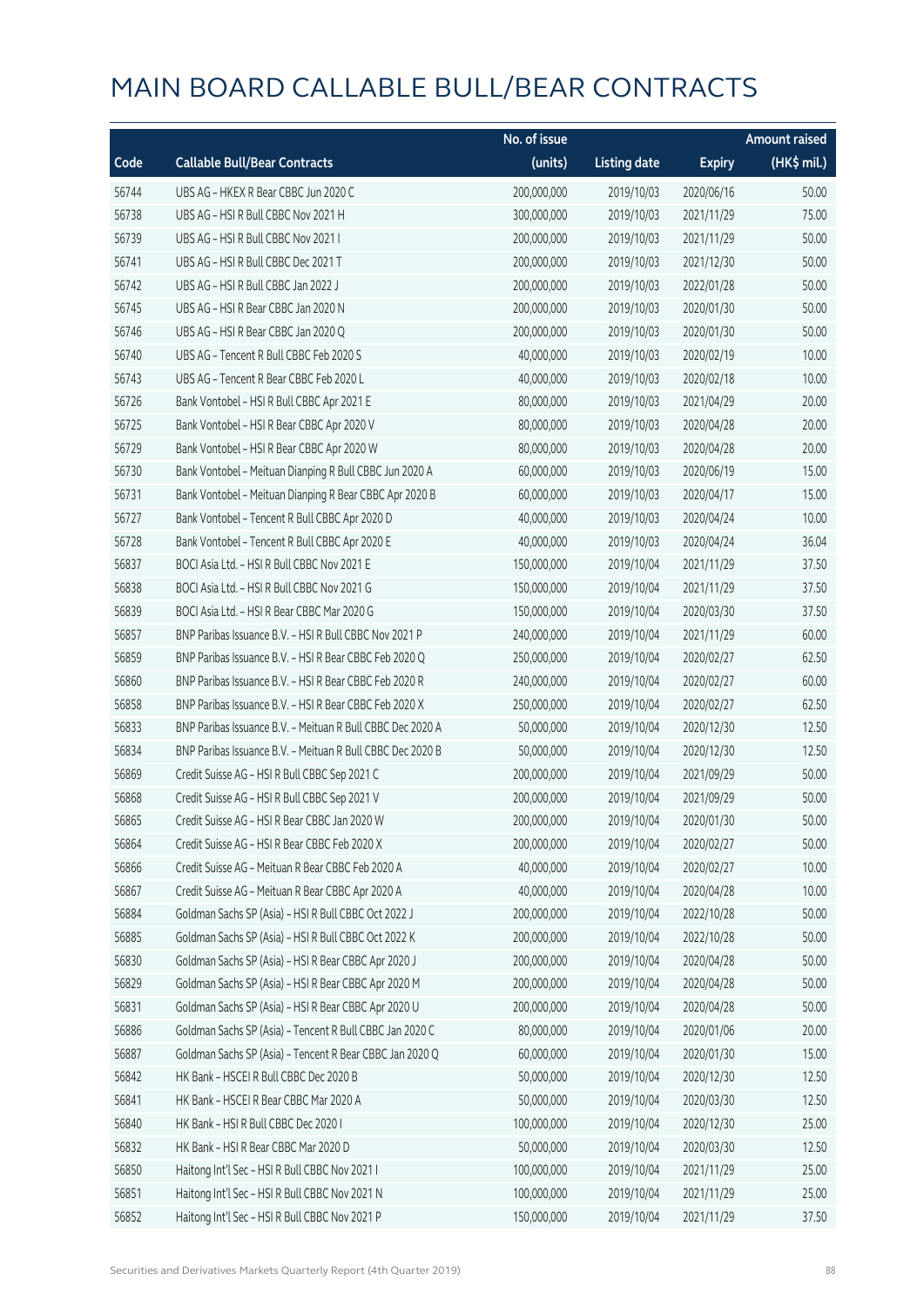|       |                                                            | No. of issue |                     |               | <b>Amount raised</b> |
|-------|------------------------------------------------------------|--------------|---------------------|---------------|----------------------|
| Code  | <b>Callable Bull/Bear Contracts</b>                        | (units)      | <b>Listing date</b> | <b>Expiry</b> | (HK\$ mil.)          |
| 56849 | Haitong Int'l Sec - HSI R Bull CBBC Nov 2021 Z             | 150,000,000  | 2019/10/04          | 2021/11/29    | 37.50                |
| 56854 | Haitong Int'l Sec - HSI R Bear CBBC Feb 2020 A             | 150,000,000  | 2019/10/04          | 2020/02/27    | 37.50                |
| 56855 | Haitong Int'l Sec - HSI R Bear CBBC Feb 2020 B             | 150,000,000  | 2019/10/04          | 2020/02/27    | 37.50                |
| 56848 | Haitong Int'l Sec - HSI R Bear CBBC Feb 2020 X             | 150,000,000  | 2019/10/04          | 2020/02/27    | 37.50                |
| 56853 | Haitong Int'l Sec - HSI R Bear CBBC Feb 2020 Y             | 150,000,000  | 2019/10/04          | 2020/02/27    | 37.50                |
| 56856 | Haitong Int'l Sec - HSI R Bear CBBC Feb 2020 Z             | 150,000,000  | 2019/10/04          | 2020/02/27    | 37.50                |
| 56861 | Haitong Int'l Sec - Tencent R Bull CBBC Mar 2020 H         | 40,000,000   | 2019/10/04          | 2020/03/16    | 10.00                |
| 56862 | Haitong Int'l Sec - Tencent R Bear CBBC Mar 2020 E         | 40,000,000   | 2019/10/04          | 2020/03/30    | 10.00                |
| 56863 | Haitong Int'l Sec - Tencent R Bear CBBC Apr 2020 S         | 40,000,000   | 2019/10/04          | 2020/04/06    | 10.00                |
| 56872 | J P Morgan SP BV - HKEX R Bull CBBC May 2020 E             | 150,000,000  | 2019/10/04          | 2020/05/08    | 37.50                |
| 56873 | J P Morgan SP BV - HSI R Bull CBBC Oct 2021 W              | 200,000,000  | 2019/10/04          | 2021/10/28    | 50.00                |
| 56874 | J P Morgan SP BV - HSI R Bull CBBC Nov 2021 P              | 200,000,000  | 2019/10/04          | 2021/11/29    | 50.00                |
| 56875 | JP Morgan SP BV - HSIR Bull CBBC Dec 2021 X                | 200,000,000  | 2019/10/04          | 2021/12/30    | 50.00                |
| 56876 | J P Morgan SP BV - HSI R Bear CBBC Mar 2020 A              | 200,000,000  | 2019/10/04          | 2020/03/30    | 50.00                |
| 56877 | J P Morgan SP BV - HSI R Bear CBBC Mar 2020 B              | 200,000,000  | 2019/10/04          | 2020/03/30    | 50.00                |
| 56870 | J P Morgan SP BV - HSI R Bear CBBC Mar 2020 Z              | 200,000,000  | 2019/10/04          | 2020/03/30    | 50.00                |
| 56871 | J P Morgan SP BV - Tencent R Bull CBBC Mar 2020 I          | 50,000,000   | 2019/10/04          | 2020/03/13    | 12.50                |
| 56878 | SG Issuer - China Life R Bear CBBC Apr 2020 B              | 150,000,000  | 2019/10/04          | 2020/04/28    | 37.50                |
| 56883 | SG Issuer - HSI R Bull CBBC Dec 2021 J                     | 250,000,000  | 2019/10/04          | 2021/12/30    | 62.50                |
| 56880 | SG Issuer - HSI R Bear CBBC Apr 2020 C                     | 250,000,000  | 2019/10/04          | 2020/04/28    | 62.50                |
| 56881 | SG Issuer - HSI R Bear CBBC Apr 2020 D                     | 250,000,000  | 2019/10/04          | 2020/04/28    | 62.50                |
| 56882 | SG Issuer - HSI R Bear CBBC May 2020 S                     | 250,000,000  | 2019/10/04          | 2020/05/28    | 62.50                |
| 56879 | SG Issuer - Tencent R Bear CBBC Mar 2020 W                 | 80,000,000   | 2019/10/04          | 2020/03/09    | 20.00                |
| 56846 | UBS AG - HSI R Bull CBBC Nov 2021 O                        | 200,000,000  | 2019/10/04          | 2021/11/29    | 50.00                |
| 56847 | UBS AG - HSI R Bull CBBC Nov 2021 Q                        | 200,000,000  | 2019/10/04          | 2021/11/29    | 50.00                |
| 56843 | UBS AG - HSI R Bear CBBC Jan 2020 R                        | 200,000,000  | 2019/10/04          | 2020/01/30    | 50.00                |
| 56844 | UBS AG - HSI R Bear CBBC Jan 2020 S                        | 200,000,000  | 2019/10/04          | 2020/01/30    | 50.00                |
| 56845 | UBS AG - HSI R Bear CBBC Jan 2020 T                        | 200,000,000  | 2019/10/04          | 2020/01/30    | 50.00                |
| 56835 | Bank Vontobel - HSI R Bear CBBC Apr 2020 X                 | 80,000,000   | 2019/10/04          | 2020/04/28    | 20.00                |
| 56836 | Bank Vontobel - SHK Ppt R Bear CBBC Apr 2020 A             | 40,000,000   | 2019/10/04          | 2020/04/17    | 10.00                |
| 56890 | BOCI Asia Ltd. - HSI R Bull CBBC Nov 2021 H                | 150,000,000  | 2019/10/08          | 2021/11/29    | 37.50                |
| 56898 | BOCI Asia Ltd. - HSI R Bear CBBC Mar 2020 H                | 150,000,000  | 2019/10/08          | 2020/03/30    | 37.50                |
| 56888 | BNP Paribas Issuance B.V. - HSI R Bull CBBC Nov 2021 Q     | 250,000,000  | 2019/10/08          | 2021/11/29    | 62.50                |
| 56909 | BNP Paribas Issuance B.V. - HSI R Bull CBBC Nov 2021 R     | 240,000,000  | 2019/10/08          | 2021/11/29    | 60.00                |
| 56910 | BNP Paribas Issuance B.V. - HSI R Bear CBBC Feb 2020 S     | 240,000,000  | 2019/10/08          | 2020/02/27    | 60.00                |
| 56915 | Credit Suisse AG - HSI R Bull CBBC Oct 2021 I              | 200,000,000  | 2019/10/08          | 2021/10/28    | 50.00                |
| 56916 | Credit Suisse AG - HSI R Bull CBBC Oct 2021 O              | 200,000,000  | 2019/10/08          | 2021/10/28    | 50.00                |
| 56917 | Credit Suisse AG - HSI R Bear CBBC Jan 2020 X              | 200,000,000  | 2019/10/08          | 2020/01/30    | 50.00                |
| 56918 | Credit Suisse AG - Meituan Dianping R Bull CBBC May 2020 A | 80,000,000   | 2019/10/08          | 2020/05/28    | 20.00                |
| 56919 | Credit Suisse AG - Meituan Dianping R Bear CBBC Apr 2020 B | 40,000,000   | 2019/10/08          | 2020/04/28    | 10.00                |
| 56929 | Goldman Sachs SP (Asia) - CC Bank R Bull CBBC Aug 2020 A   | 80,000,000   | 2019/10/08          | 2020/08/28    | 20.00                |
| 56928 | Goldman Sachs SP (Asia) - HSI R Bull CBBC Oct 2022 L       | 200,000,000  | 2019/10/08          | 2022/10/28    | 50.00                |
| 56927 | Goldman Sachs SP (Asia) - HSI R Bear CBBC Mar 2020 K       | 200,000,000  | 2019/10/08          | 2020/03/30    | 50.00                |
| 56907 | Goldman Sachs SP (Asia) - HSI R Bear CBBC Apr 2020 N       | 200,000,000  | 2019/10/08          | 2020/04/28    | 50.00                |
| 56891 | Goldman Sachs SP (Asia) - Tencent R Bull CBBC Jan 2020 D   | 80,000,000   | 2019/10/08          | 2020/01/08    | 20.00                |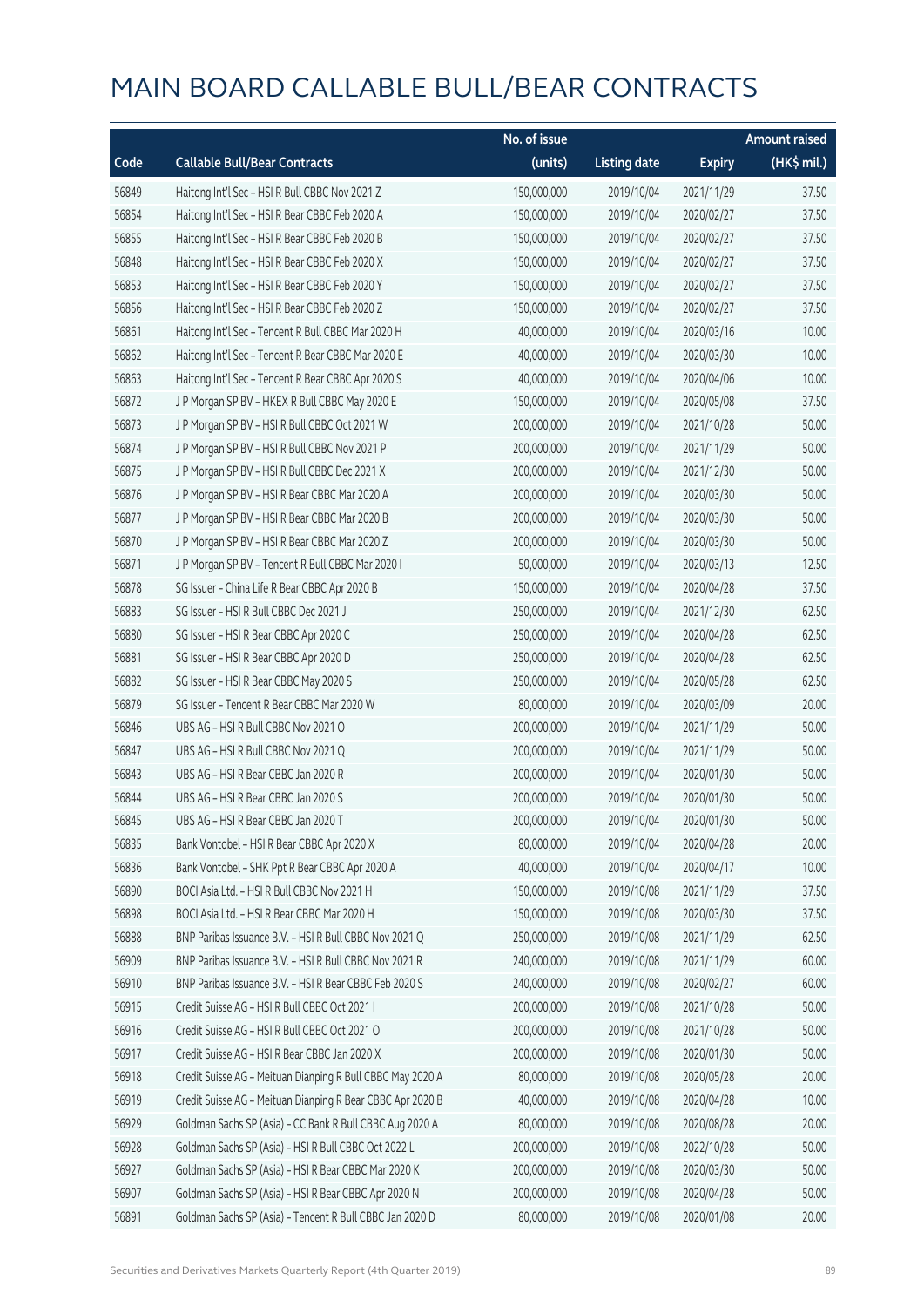|       |                                                           | No. of issue |                     |               | <b>Amount raised</b> |
|-------|-----------------------------------------------------------|--------------|---------------------|---------------|----------------------|
| Code  | <b>Callable Bull/Bear Contracts</b>                       | (units)      | <b>Listing date</b> | <b>Expiry</b> | (HK\$ mil.)          |
| 56895 | HK Bank - AAC Tech R Bear CBBC Feb 2020 C                 | 40,000,000   | 2019/10/08          | 2020/02/17    | 10.00                |
| 56897 | HK Bank - China Mobile R Bear CBBC Mar 2020 B             | 40,000,000   | 2019/10/08          | 2020/03/09    | 10.00                |
| 56892 | HK Bank - CPIC R Bear CBBC Feb 2020 A                     | 40,000,000   | 2019/10/08          | 2020/02/24    | 10.00                |
| 56894 | HK Bank - HKEX R Bull CBBC Feb 2020 H                     | 40,000,000   | 2019/10/08          | 2020/02/17    | 10.00                |
| 56889 | HK Bank - HSI R Bull CBBC Dec 2020 J                      | 50,000,000   | 2019/10/08          | 2020/12/30    | 12.50                |
| 56893 | HK Bank - Sands China R Bear CBBC Mar 2020 B              | 40,000,000   | 2019/10/08          | 2020/03/23    | 10.00                |
| 56896 | HK Bank - SUNAC R Bear CBBC Apr 2020 A                    | 40,000,000   | 2019/10/08          | 2020/04/06    | 10.00                |
| 56920 | Haitong Int'l Sec - HSI R Bull CBBC Nov 2021 J            | 150,000,000  | 2019/10/08          | 2021/11/29    | 37.50                |
| 56921 | Haitong Int'l Sec - HSI R Bull CBBC Dec 2021 P            | 150,000,000  | 2019/10/08          | 2021/12/30    | 37.50                |
| 56922 | Haitong Int'l Sec - HSI R Bull CBBC Dec 2021 T            | 150,000,000  | 2019/10/08          | 2021/12/30    | 37.50                |
| 56923 | Haitong Int'l Sec - HSI R Bear CBBC Feb 2020 C            | 150,000,000  | 2019/10/08          | 2020/02/27    | 37.50                |
| 56924 | Haitong Int'l Sec - HSI R Bear CBBC Feb 2020 D            | 150,000,000  | 2019/10/08          | 2020/02/27    | 37.50                |
| 56925 | Haitong Int'l Sec - HSI R Bear CBBC Feb 2020 E            | 150,000,000  | 2019/10/08          | 2020/02/27    | 37.50                |
| 56926 | Haitong Int'l Sec - HSI R Bear CBBC Feb 2020 F            | 150,000,000  | 2019/10/08          | 2020/02/27    | 37.50                |
| 56913 | J P Morgan SP BV - HSI R Bull CBBC Oct 2021 D             | 200,000,000  | 2019/10/08          | 2021/10/28    | 50.00                |
| 56914 | J P Morgan SP BV - HSI R Bull CBBC Nov 2021 M             | 200,000,000  | 2019/10/08          | 2021/11/29    | 50.00                |
| 56911 | J P Morgan SP BV - HSI R Bear CBBC Mar 2020 C             | 200,000,000  | 2019/10/08          | 2020/03/30    | 50.00                |
| 56912 | J P Morgan SP BV - HSI R Bear CBBC Mar 2020 D             | 200,000,000  | 2019/10/08          | 2020/03/30    | 50.00                |
| 56908 | Morgan Stanley Asia Products - HSI R Bear CBBC Feb 2020 S | 80,000,000   | 2019/10/08          | 2020/02/27    | 20.00                |
| 56950 | SG Issuer - AIA R Bull CBBC Feb 2020 N                    | 60,000,000   | 2019/10/08          | 2020/02/13    | 15.00                |
| 56952 | SG Issuer - China Mobile R Bull CBBC Jul 2020 H           | 100,000,000  | 2019/10/08          | 2020/07/29    | 25.00                |
| 56951 | SG Issuer - CC Bank R Bull CBBC Aug 2020 E                | 100,000,000  | 2019/10/08          | 2020/08/05    | 25.00                |
| 56942 | SG Issuer - China Life R Bull CBBC Jul 2020 B             | 150,000,000  | 2019/10/08          | 2020/07/29    | 37.50                |
| 56937 | SG Issuer - CNOOC R Bull CBBC Feb 2020 C                  | 40,000,000   | 2019/10/08          | 2020/02/18    | 10.00                |
| 56930 | SG Issuer - China Tower R Bull CBBC Jun 2020 A            | 120,000,000  | 2019/10/08          | 2020/06/05    | 30.00                |
| 56948 | SG Issuer - HSI R Bull CBBC Sep 2021 Q                    | 250,000,000  | 2019/10/08          | 2021/09/29    | 62.50                |
| 56949 | SG Issuer - HSI R Bull CBBC Sep 2021 R                    | 250,000,000  | 2019/10/08          | 2021/09/29    | 62.50                |
| 56935 | SG Issuer - HSI R Bull CBBC Oct 2021 D                    | 500,000,000  | 2019/10/08          | 2021/10/28    | 125.00               |
| 56939 | SG Issuer - HSI R Bull CBBC Oct 2021 S                    | 250,000,000  | 2019/10/08          | 2021/10/28    | 62.50                |
| 56941 | SG Issuer - HSI R Bull CBBC Oct 2021 V                    | 250,000,000  | 2019/10/08          | 2021/10/28    | 62.50                |
| 56936 | SG Issuer - HSI R Bull CBBC Nov 2021 H                    | 250,000,000  | 2019/10/08          | 2021/11/29    | 62.50                |
| 56940 | SG Issuer - HSI R Bull CBBC Dec 2021 O                    | 250,000,000  | 2019/10/08          | 2021/12/30    | 62.50                |
| 56943 | SG Issuer - HSI R Bear CBBC Mar 2020 K                    | 250,000,000  | 2019/10/08          | 2020/03/30    | 62.50                |
| 56944 | SG Issuer - HSI R Bear CBBC Mar 2020 O                    | 250,000,000  | 2019/10/08          | 2020/03/30    | 62.50                |
| 56945 | SG Issuer - HSI R Bear CBBC Apr 2020 E                    | 250,000,000  | 2019/10/08          | 2020/04/28    | 62.50                |
| 56946 | SG Issuer - HSI R Bear CBBC Apr 2020 P                    | 250,000,000  | 2019/10/08          | 2020/04/28    | 62.50                |
| 56947 | SG Issuer - HSI R Bear CBBC May 2020 T                    | 250,000,000  | 2019/10/08          | 2020/05/28    | 62.50                |
| 56931 | SG Issuer - Ping An R Bull CBBC Feb 2020 P                | 100,000,000  | 2019/10/08          | 2020/02/27    | 25.00                |
| 56932 | SG Issuer - Sands China R Bull CBBC Jul 2020 A            | 80,000,000   | 2019/10/08          | 2020/07/03    | 20.00                |
| 56933 | SG Issuer - SUNAC R Bull CBBC Jul 2020 C                  | 80,000,000   | 2019/10/08          | 2020/07/28    | 20.00                |
| 56934 | SG Issuer - Tencent R Bull CBBC Feb 2020 Y                | 80,000,000   | 2019/10/08          | 2020/02/27    | 20.00                |
| 56938 | SG Issuer - Tencent R Bull CBBC Mar 2020 P                | 80,000,000   | 2019/10/08          | 2020/03/30    | 20.00                |
| 56902 | UBS AG - HSI R Bull CBBC Nov 2021 X                       | 200,000,000  | 2019/10/08          | 2021/11/29    | 50.00                |
| 56903 | UBS AG - HSI R Bear CBBC Jan 2020 U                       | 200,000,000  | 2019/10/08          | 2020/01/30    | 50.00                |
| 56904 | UBS AG - HSI R Bear CBBC Jan 2020 V                       | 200,000,000  | 2019/10/08          | 2020/01/30    | 50.00                |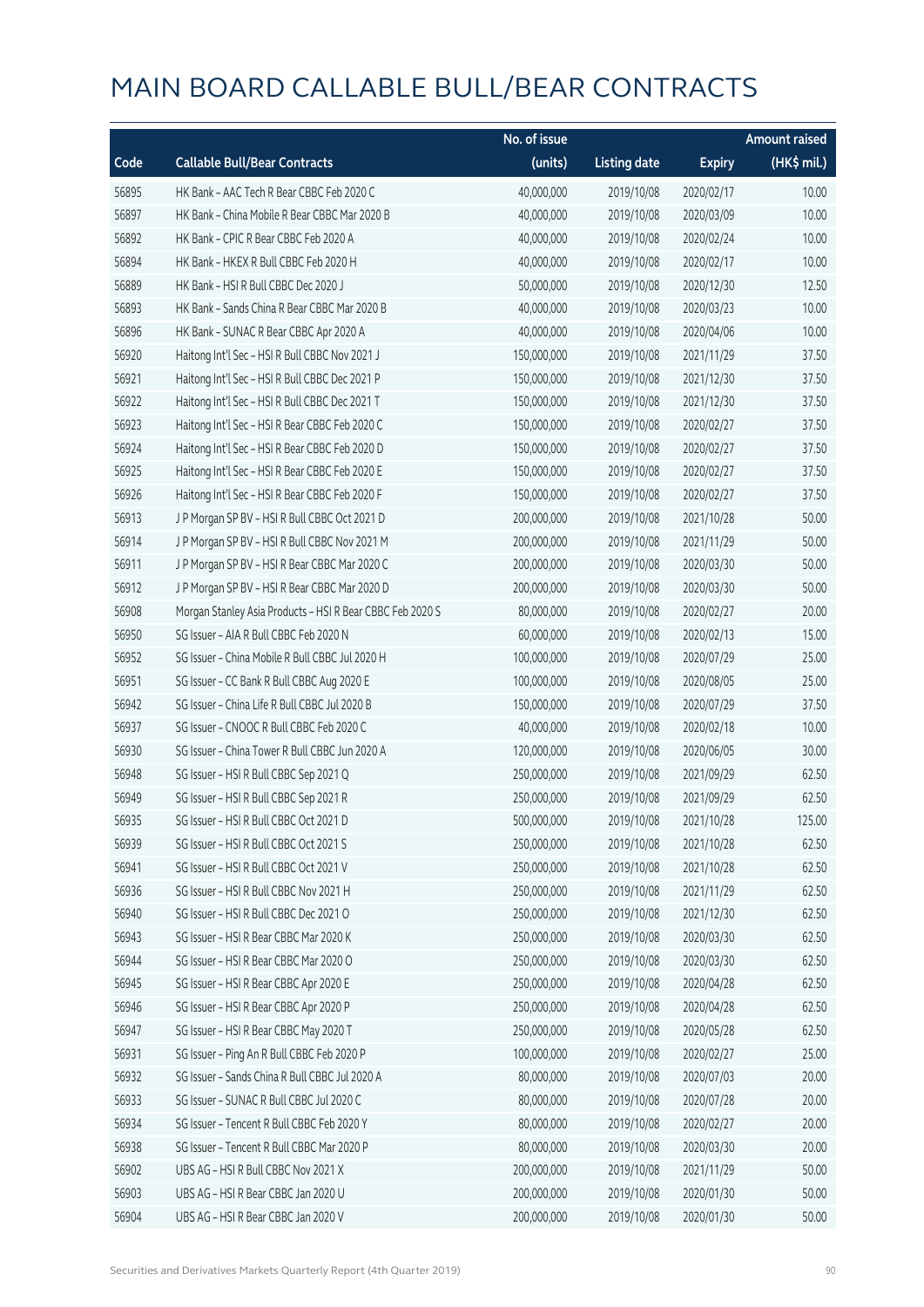|       |                                                          | No. of issue |                     |               | <b>Amount raised</b> |
|-------|----------------------------------------------------------|--------------|---------------------|---------------|----------------------|
| Code  | <b>Callable Bull/Bear Contracts</b>                      | (units)      | <b>Listing date</b> | <b>Expiry</b> | (HK\$ mil.)          |
| 56905 | UBS AG - HSI R Bear CBBC Jan 2020 W                      | 200,000,000  | 2019/10/08          | 2020/01/30    | 50.00                |
| 56906 | UBS AG - Tencent R Bull CBBC Mar 2020 B                  | 200,000,000  | 2019/10/08          | 2020/03/16    | 50.00                |
| 56900 | Bank Vontobel - HSI R Bull CBBC Apr 2021 F               | 80,000,000   | 2019/10/08          | 2021/04/29    | 20.00                |
| 56899 | Bank Vontobel - HSI R Bear CBBC Apr 2020 Y               | 80,000,000   | 2019/10/08          | 2020/04/28    | 20.00                |
| 56901 | Bank Vontobel - Meituan Dianping R Bear CBBC Jun 2020 B  | 60,000,000   | 2019/10/08          | 2020/06/19    | 15.00                |
| 56979 | BOCI Asia Ltd. - HSI R Bull CBBC Nov 2021 I              | 150,000,000  | 2019/10/09          | 2021/11/29    | 37.50                |
| 56980 | BOCI Asia Ltd. - HSI R Bear CBBC Mar 2020 I              | 150,000,000  | 2019/10/09          | 2020/03/30    | 37.50                |
| 56981 | BOCI Asia Ltd. - Tencent R Bull CBBC Feb 2020 G          | 40,000,000   | 2019/10/09          | 2020/02/14    | 10.00                |
| 56982 | BOCI Asia Ltd. - Tencent R Bear CBBC Feb 2020 B          | 40,000,000   | 2019/10/09          | 2020/02/14    | 10.00                |
| 56953 | BNP Paribas Issuance B.V. - HSI R Bull CBBC Nov 2021 S   | 250,000,000  | 2019/10/09          | 2021/11/29    | 62.50                |
| 56983 | BNP Paribas Issuance B.V. - HSI R Bull CBBC Nov 2021 T   | 250,000,000  | 2019/10/09          | 2021/11/29    | 62.50                |
| 56984 | BNP Paribas Issuance B.V. - HSI R Bear CBBC Feb 2020 T   | 250,000,000  | 2019/10/09          | 2020/02/27    | 62.50                |
| 56985 | BNP Paribas Issuance B.V. - HSI R Bear CBBC Feb 2020 U   | 240,000,000  | 2019/10/09          | 2020/02/27    | 60.00                |
| 57030 | Credit Suisse AG - CM Bank R Bull CBBC May 2020 D        | 70,000,000   | 2019/10/09          | 2020/05/28    | 17.50                |
| 57021 | Credit Suisse AG - HKEX R Bull CBBC May 2020 B           | 100,000,000  | 2019/10/09          | 2020/05/28    | 25.00                |
| 57036 | Credit Suisse AG - HSI R Bull CBBC Sep 2021 W            | 200,000,000  | 2019/10/09          | 2021/09/29    | 50.00                |
| 57032 | Credit Suisse AG - HSI R Bull CBBC Oct 2021 D            | 200,000,000  | 2019/10/09          | 2021/10/28    | 50.00                |
| 57035 | Credit Suisse AG - HSI R Bull CBBC Oct 2021 F            | 200,000,000  | 2019/10/09          | 2021/10/28    | 50.00                |
| 57033 | Credit Suisse AG - HSI R Bull CBBC Dec 2021 N            | 300,000,000  | 2019/10/09          | 2021/12/30    | 75.00                |
| 57013 | Credit Suisse AG - HSI R Bear CBBC Jan 2020 Y            | 200,000,000  | 2019/10/09          | 2020/01/30    | 50.00                |
| 57040 | Credit Suisse AG - HSI R Bear CBBC Feb 2020 J            | 200,000,000  | 2019/10/09          | 2020/02/27    | 50.00                |
| 57014 | Credit Suisse AG - HSI R Bear CBBC Feb 2020 V            | 200,000,000  | 2019/10/09          | 2020/02/27    | 50.00                |
| 57026 | Credit Suisse AG - Ping An R Bull CBBC Apr 2020 B        | 80,000,000   | 2019/10/09          | 2020/04/28    | 20.00                |
| 57031 | Credit Suisse AG - Xiaomi R Bear CBBC Apr 2020 C         | 40,000,000   | 2019/10/09          | 2020/04/28    | 10.00                |
| 56961 | Bank of East Asia - China Mobile R Bull CBBC May 2020 A  | 70,000,000   | 2019/10/09          | 2020/05/13    | 17.50                |
| 56959 | Bank of East Asia - CC Bank R Bull CBBC May 2020 A       | 70,000,000   | 2019/10/09          | 2020/05/13    | 17.50                |
| 56960 | Bank of East Asia - Geely Auto R Bull CBBC May 2020 A    | 40,000,000   | 2019/10/09          | 2020/05/13    | 10.00                |
| 56962 | Bank of East Asia - HKEX R Bull CBBC Jun 2020 A          | 100,000,000  | 2019/10/09          | 2020/06/24    | 25.00                |
| 56958 | Bank of East Asia - Tencent R Bull CBBC May 2020 D       | 30,000,000   | 2019/10/09          | 2020/05/13    | 10.50                |
| 57042 | Goldman Sachs SP (Asia) - HSI R Bull CBBC Oct 2022 M     | 200,000,000  | 2019/10/09          | 2022/10/28    | 50.00                |
| 57050 | Goldman Sachs SP (Asia) - HSI R Bull CBBC Oct 2022 N     | 200,000,000  | 2019/10/09          | 2022/10/28    | 50.00                |
| 56963 | Goldman Sachs SP (Asia) - HSI R Bear CBBC Mar 2020 P     | 200,000,000  | 2019/10/09          | 2020/03/30    | 50.00                |
| 57051 | Goldman Sachs SP (Asia) - HSI R Bear CBBC Mar 2020 W     | 200,000,000  | 2019/10/09          | 2020/03/30    | 50.00                |
| 57054 | Goldman Sachs SP (Asia) - Tencent R Bull CBBC Jan 2020 E | 80,000,000   | 2019/10/09          | 2020/01/09    | 20.00                |
| 56956 | HK Bank - HKEX R Bull CBBC Feb 2020 I                    | 40,000,000   | 2019/10/09          | 2020/02/24    | 10.00                |
| 56957 | HK Bank - Meituan Dianping R Bull CBBC May 2020 B        | 40,000,000   | 2019/10/09          | 2020/05/08    | 10.00                |
| 57059 | Haitong Int'l Sec - Galaxy Ent R Bear CBBC Feb 2020 D    | 40,000,000   | 2019/10/09          | 2020/02/14    | 10.00                |
| 56970 | Haitong Int'l Sec - HSI R Bull CBBC Oct 2021 I           | 150,000,000  | 2019/10/09          | 2021/10/28    | 37.50                |
| 56971 | Haitong Int'l Sec - HSI R Bull CBBC Oct 2021 J           | 150,000,000  | 2019/10/09          | 2021/10/28    | 37.50                |
| 56972 | Haitong Int'l Sec - HSI R Bull CBBC Oct 2021 K           | 100,000,000  | 2019/10/09          | 2021/10/28    | 25.00                |
| 56969 | Haitong Int'l Sec - HSI R Bear CBBC Feb 2020 G           | 150,000,000  | 2019/10/09          | 2020/02/27    | 37.50                |
| 56973 | Haitong Int'l Sec - HSI R Bear CBBC Feb 2020 H           | 150,000,000  | 2019/10/09          | 2020/02/27    | 37.50                |
| 56974 | Haitong Int'l Sec - HSI R Bear CBBC Feb 2020 I           | 150,000,000  | 2019/10/09          | 2020/02/27    | 37.50                |
| 56975 | Haitong Int'l Sec - HSI R Bear CBBC Feb 2020 J           | 200,000,000  | 2019/10/09          | 2020/02/27    | 50.00                |
| 57057 | Haitong Int'l Sec - Tencent R Bull CBBC Mar 2020 I       | 40,000,000   | 2019/10/09          | 2020/03/06    | 10.00                |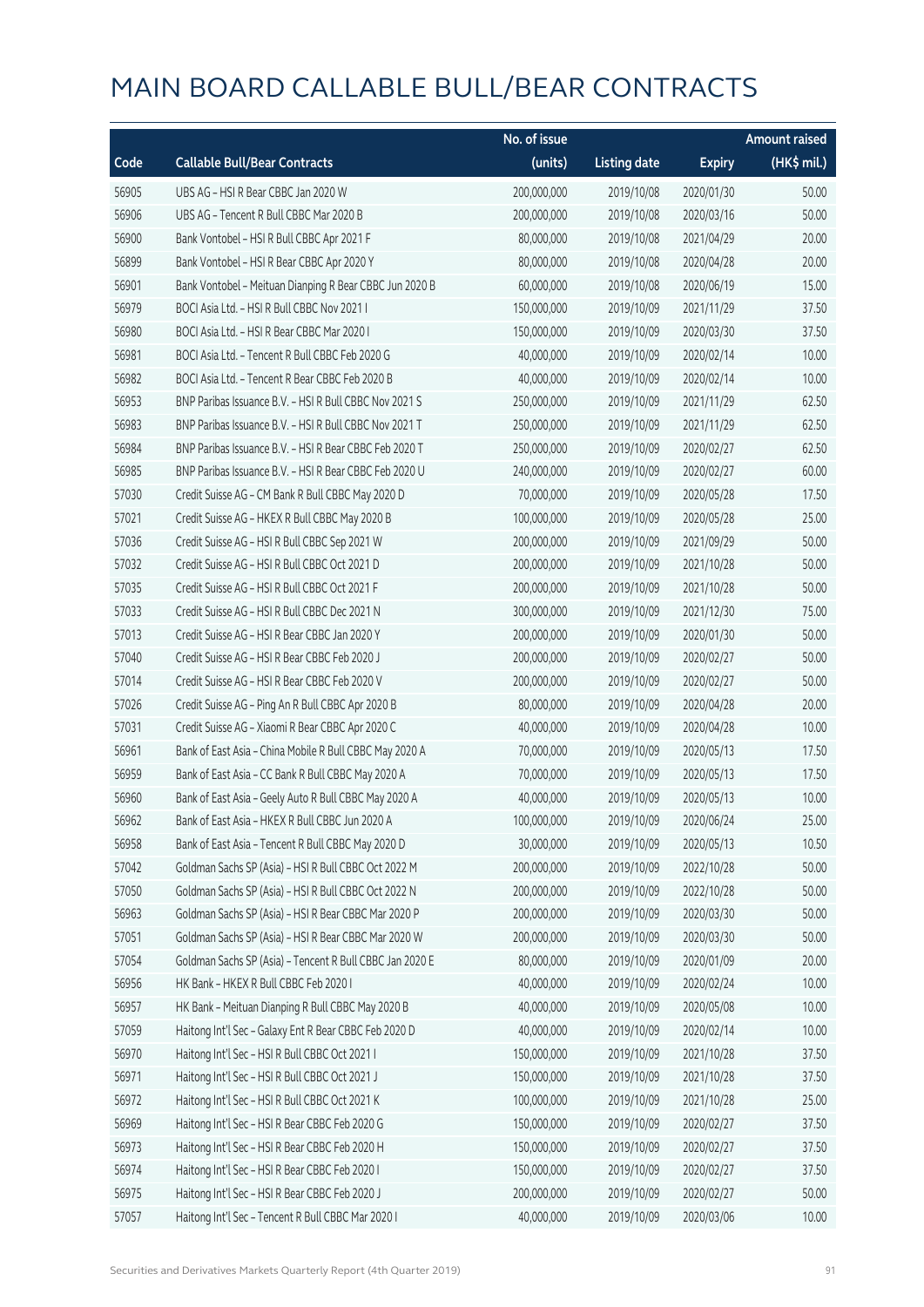|       |                                                           | No. of issue |                     |               | <b>Amount raised</b> |
|-------|-----------------------------------------------------------|--------------|---------------------|---------------|----------------------|
| Code  | <b>Callable Bull/Bear Contracts</b>                       | (units)      | <b>Listing date</b> | <b>Expiry</b> | (HK\$ mil.)          |
| 56978 | J P Morgan SP BV - HSI R Bull CBBC Nov 2021 K             | 200,000,000  | 2019/10/09          | 2021/11/29    | 50.00                |
| 56976 | J P Morgan SP BV - HSI R Bull CBBC Nov 2021 T             | 200,000,000  | 2019/10/09          | 2021/11/29    | 50.00                |
| 56977 | J P Morgan SP BV - HSI R Bear CBBC Mar 2020 E             | 200,000,000  | 2019/10/09          | 2020/03/30    | 50.00                |
| 56987 | Morgan Stanley Asia Products - HSI R Bear CBBC Jan 2020 U | 100,000,000  | 2019/10/09          | 2020/01/30    | 25.00                |
| 56986 | Morgan Stanley Asia Products - HSI R Bear CBBC Feb 2020 T | 100,000,000  | 2019/10/09          | 2020/02/27    | 25.00                |
| 56988 | SG Issuer - AIA R Bull CBBC Apr 2020 B                    | 60,000,000   | 2019/10/09          | 2020/04/15    | 15.00                |
| 57009 | SG Issuer - Bank of China R Bull CBBC Aug 2020 G          | 100,000,000  | 2019/10/09          | 2020/08/06    | 25.00                |
| 57012 | SG Issuer - CC Bank R Bull CBBC Aug 2020 F                | 100,000,000  | 2019/10/09          | 2020/08/06    | 25.00                |
| 56954 | SG Issuer - CSOP A50 ETF R Bull CBBC Apr 2020 J           | 100,000,000  | 2019/10/09          | 2020/04/28    | 25.00                |
| 56955 | SG Issuer - A50 China R Bull CBBC Apr 2020 A              | 100,000,000  | 2019/10/09          | 2020/04/29    | 25.00                |
| 56992 | SG Issuer - HKEX R Bull CBBC Apr 2020 H                   | 50,000,000   | 2019/10/09          | 2020/04/29    | 12.50                |
| 56989 | SG Issuer - HKEX R Bear CBBC Feb 2020 K                   | 50,000,000   | 2019/10/09          | 2020/02/18    | 12.50                |
| 57006 | SG Issuer - HSI R Bull CBBC Aug 2021 J                    | 250,000,000  | 2019/10/09          | 2021/08/30    | 62.50                |
| 57007 | SG Issuer - HSI R Bull CBBC Sep 2021 T                    | 250,000,000  | 2019/10/09          | 2021/09/29    | 62.50                |
| 57000 | SG Issuer - HSI R Bull CBBC Oct 2021 Z                    | 250,000,000  | 2019/10/09          | 2021/10/28    | 62.50                |
| 56990 | SG Issuer - HSI R Bear CBBC Mar 2020 H                    | 250,000,000  | 2019/10/09          | 2020/03/30    | 62.50                |
| 56991 | SG Issuer - HSI R Bear CBBC Apr 2020 F                    | 250,000,000  | 2019/10/09          | 2020/04/28    | 62.50                |
| 56997 | SG Issuer - HSI R Bear CBBC May 2020 U                    | 250,000,000  | 2019/10/09          | 2020/05/28    | 62.50                |
| 56998 | SG Issuer - HSI R Bear CBBC May 2020 V                    | 250,000,000  | 2019/10/09          | 2020/05/28    | 62.50                |
| 56999 | SG Issuer - HSI R Bear CBBC Jul 2020 B                    | 250,000,000  | 2019/10/09          | 2020/07/30    | 62.50                |
| 56993 | SG Issuer - Ping An R Bull CBBC Mar 2020 H                | 100,000,000  | 2019/10/09          | 2020/03/03    | 25.00                |
| 56994 | SG Issuer - Tencent R Bull CBBC Mar 2020 Q                | 80,000,000   | 2019/10/09          | 2020/03/03    | 20.00                |
| 56995 | SG Issuer - Tencent R Bull CBBC Apr 2020 C                | 80,000,000   | 2019/10/09          | 2020/04/06    | 20.00                |
| 56996 | SG Issuer - Tencent R Bear CBBC Apr 2020 R                | 80,000,000   | 2019/10/09          | 2020/04/06    | 20.00                |
| 56968 | UBS AG - HSI R Bull CBBC Dec 2021 A                       | 200,000,000  | 2019/10/09          | 2021/12/30    | 50.00                |
| 56965 | UBS AG - HSI R Bear CBBC Jan 2020 A                       | 200,000,000  | 2019/10/09          | 2020/01/30    | 50.00                |
| 56966 | UBS AG - HSI R Bear CBBC Jan 2020 B                       | 200,000,000  | 2019/10/09          | 2020/01/30    | 50.00                |
| 56964 | UBS AG - HSI R Bear CBBC Jan 2020 X                       | 300,000,000  | 2019/10/09          | 2020/01/30    | 75.00                |
| 56967 | UBS AG - HSI R Bear CBBC Jan 2020 Y                       | 200,000,000  | 2019/10/09          | 2020/01/30    | 50.00                |
| 57079 | BOCI Asia Ltd. - HSI R Bull CBBC Nov 2021 J               | 150,000,000  | 2019/10/10          | 2021/11/29    | 37.50                |
| 57080 | BOCI Asia Ltd. - HSI R Bear CBBC Mar 2020 J               | 150,000,000  | 2019/10/10          | 2020/03/30    | 37.50                |
| 57126 | BNP Paribas Issuance B.V. - HSI R Bull CBBC Nov 2021 E    | 240,000,000  | 2019/10/10          | 2021/11/29    | 60.00                |
| 57127 | BNP Paribas Issuance B.V. - HSI R Bear CBBC Feb 2020 G    | 240,000,000  | 2019/10/10          | 2020/02/27    | 60.00                |
| 57089 | Credit Suisse AG - HSI R Bull CBBC Nov 2021 C             | 200,000,000  | 2019/10/10          | 2021/11/29    | 50.00                |
| 57087 | Credit Suisse AG - HSI R Bull CBBC Nov 2021 Z             | 200,000,000  | 2019/10/10          | 2021/11/29    | 50.00                |
| 57090 | Credit Suisse AG - HSI R Bear CBBC Feb 2020 K             | 200,000,000  | 2019/10/10          | 2020/02/27    | 50.00                |
| 57078 | Goldman Sachs SP (Asia) - HSI R Bull CBBC Oct 2022 O      | 200,000,000  | 2019/10/10          | 2022/10/28    | 50.00                |
| 57082 | Goldman Sachs SP (Asia) - HSI R Bear CBBC Mar 2020 Y      | 200,000,000  | 2019/10/10          | 2020/03/30    | 50.00                |
| 57083 | Goldman Sachs SP (Asia) - HSI R Bear CBBC Mar 2020 Z      | 200,000,000  | 2019/10/10          | 2020/03/30    | 50.00                |
| 57084 | Goldman Sachs SP (Asia) - Tencent R Bull CBBC Jan 2020 F  | 80,000,000   | 2019/10/10          | 2020/01/10    | 20.00                |
| 57086 | Goldman Sachs SP (Asia) - Tencent R Bear CBBC Jan 2020 R  | 60,000,000   | 2019/10/10          | 2020/01/30    | 15.00                |
| 57075 | HK Bank - China Mobile R Bull CBBC Mar 2020 C             | 60,000,000   | 2019/10/10          | 2020/03/30    | 15.00                |
| 57060 | HK Bank - HSI R Bull CBBC Dec 2020 K                      | 50,000,000   | 2019/10/10          | 2020/12/30    | 12.50                |
| 57061 | HK Bank - Tencent R Bull CBBC Mar 2020 P                  | 40,000,000   | 2019/10/10          | 2020/03/16    | 10.00                |
| 57124 | Haitong Int'l Sec - HSI R Bull CBBC Oct 2021 C            | 150,000,000  | 2019/10/10          | 2021/10/28    | 37.50                |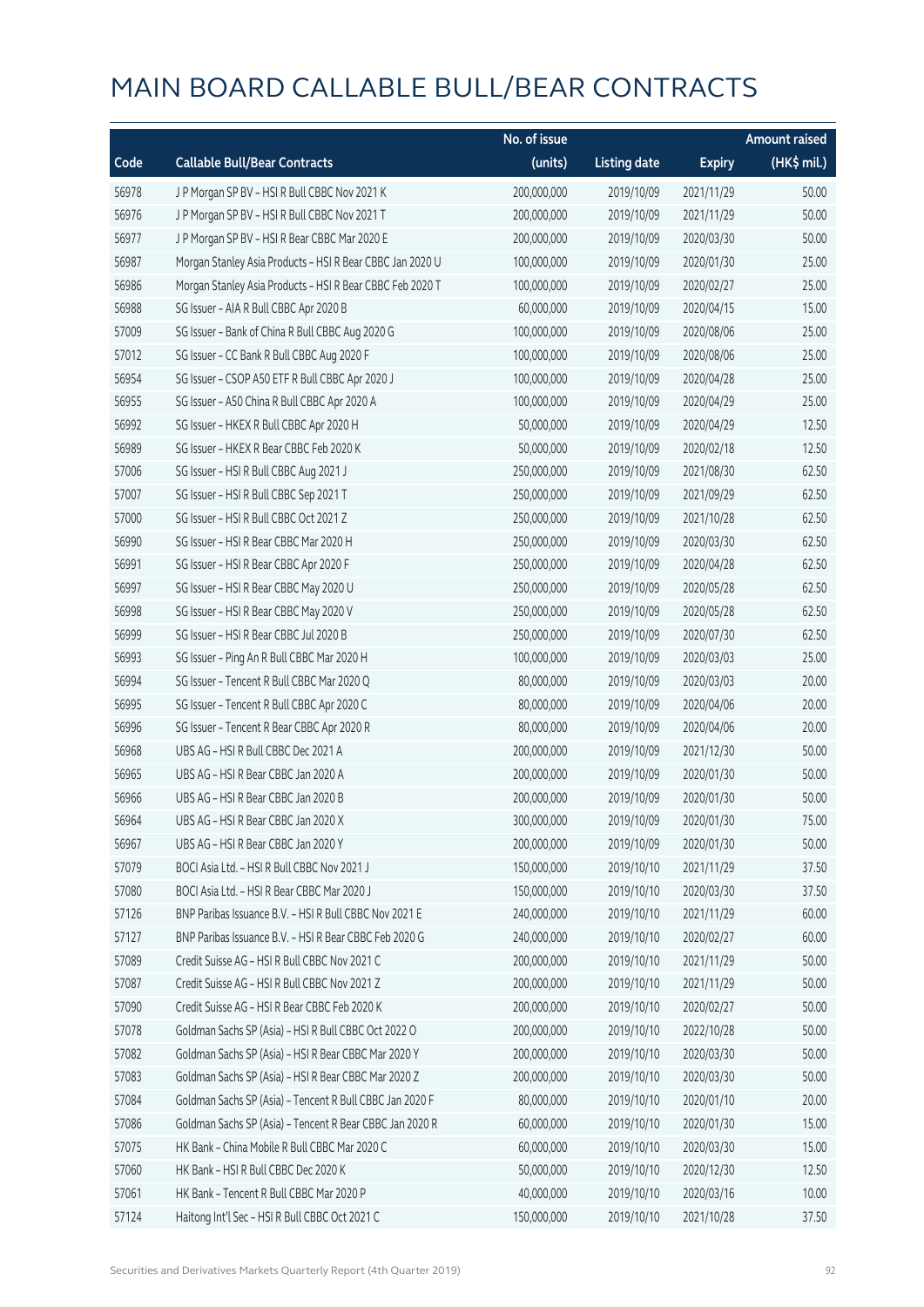|       |                                                           | No. of issue |                     |               | <b>Amount raised</b> |
|-------|-----------------------------------------------------------|--------------|---------------------|---------------|----------------------|
| Code  | <b>Callable Bull/Bear Contracts</b>                       | (units)      | <b>Listing date</b> | <b>Expiry</b> | (HK\$ mil.)          |
| 57118 | J P Morgan SP BV - HSI R Bull CBBC Oct 2021 A             | 200,000,000  | 2019/10/10          | 2021/10/28    | 50.00                |
| 57111 | J P Morgan SP BV - HSI R Bull CBBC Nov 2021 W             | 200,000,000  | 2019/10/10          | 2021/11/29    | 50.00                |
| 57112 | J P Morgan SP BV - Tencent R Bull CBBC Mar 2020 J         | 200,000,000  | 2019/10/10          | 2020/03/20    | 50.00                |
| 57076 | Macquarie Bank Ltd. - Tencent R Bull CBBC Mar 2020 L      | 12,300,000   | 2019/10/10          | 2020/03/31    | 10.01                |
| 57077 | Macquarie Bank Ltd. - Tencent R Bear CBBC May 2020 C      | 24,700,000   | 2019/10/10          | 2020/05/29    | 10.03                |
| 57068 | Morgan Stanley Asia Products - HSI R Bull CBBC Nov 2021 T | 80,000,000   | 2019/10/10          | 2021/11/29    | 20.00                |
| 57062 | Morgan Stanley Asia Products - HSI R Bull CBBC Jan 2022 A | 80,000,000   | 2019/10/10          | 2022/01/28    | 20.00                |
| 57135 | SG Issuer - CSOP A50 ETF R Bull CBBC Mar 2020 F           | 100,000,000  | 2019/10/10          | 2020/03/31    | 25.00                |
| 57145 | SG Issuer - HKEX R Bull CBBC Feb 2020 K                   | 50,000,000   | 2019/10/10          | 2020/02/06    | 12.50                |
| 57155 | SG Issuer - HSI R Bull CBBC Sep 2021 M                    | 250,000,000  | 2019/10/10          | 2021/09/29    | 62.50                |
| 57136 | SG Issuer - HSI R Bull CBBC Sep 2021 Y                    | 500,000,000  | 2019/10/10          | 2021/09/29    | 125.00               |
| 57154 | SG Issuer - HSI R Bull CBBC Sep 2021 Z                    | 250,000,000  | 2019/10/10          | 2021/09/29    | 62.50                |
| 57137 | SG Issuer - HSI R Bull CBBC Oct 2021 E                    | 250,000,000  | 2019/10/10          | 2021/10/28    | 62.50                |
| 57156 | SG Issuer - HSI R Bull CBBC Dec 2021 K                    | 250,000,000  | 2019/10/10          | 2021/12/30    | 62.50                |
| 57148 | SG Issuer - HSI R Bear CBBC Apr 2020 G                    | 250,000,000  | 2019/10/10          | 2020/04/28    | 62.50                |
| 57152 | SG Issuer - HSI R Bear CBBC Apr 2020 H                    | 250,000,000  | 2019/10/10          | 2020/04/28    | 62.50                |
| 57146 | SG Issuer - HSI R Bear CBBC May 2020 W                    | 250,000,000  | 2019/10/10          | 2020/05/28    | 62.50                |
| 57153 | SG Issuer - HSI R Bear CBBC Jul 2020 C                    | 250,000,000  | 2019/10/10          | 2020/07/30    | 62.50                |
| 57134 | SG Issuer - Tencent R Bull CBBC Feb 2020 Z                | 80,000,000   | 2019/10/10          | 2020/02/07    | 20.00                |
| 57157 | SG Issuer - Tencent R Bull CBBC Mar 2020 R                | 80,000,000   | 2019/10/10          | 2020/03/30    | 20.00                |
| 57158 | SG Issuer - Tencent R Bear CBBC Mar 2020 X                | 80,000,000   | 2019/10/10          | 2020/03/30    | 20.00                |
| 57091 | UBS AG - HSI R Bull CBBC Jan 2022 K                       | 200,000,000  | 2019/10/10          | 2022/01/28    | 50.00                |
| 57097 | UBS AG - HSI R Bull CBBC Jan 2022 L                       | 200,000,000  | 2019/10/10          | 2022/01/28    | 50.00                |
| 57100 | UBS AG - HSI R Bull CBBC Jan 2022 M                       | 400,000,000  | 2019/10/10          | 2022/01/28    | 100.00               |
| 57102 | UBS AG - HSI R Bear CBBC Jan 2020 C                       | 200,000,000  | 2019/10/10          | 2020/01/30    | 50.00                |
| 57101 | UBS AG - HSI R Bear CBBC Jan 2020 Z                       | 200,000,000  | 2019/10/10          | 2020/01/30    | 50.00                |
| 57110 | UBS AG - HSI R Bear CBBC Feb 2020 E                       | 400,000,000  | 2019/10/10          | 2020/02/27    | 100.00               |
| 57133 | Bank Vontobel - China Life R Bear CBBC Jul 2020 A         | 40,000,000   | 2019/10/10          | 2020/07/17    | 10.00                |
| 57132 | Bank Vontobel - Meituan Dianping R Bull CBBC Jun 2020 B   | 60,000,000   | 2019/10/10          | 2020/06/12    | 15.00                |
| 57170 | BOCI Asia Ltd. - HSI R Bull CBBC Nov 2021 F               | 150,000,000  | 2019/10/11          | 2021/11/29    | 37.50                |
| 57262 | BOCI Asia Ltd. - HSI R Bull CBBC Nov 2021 K               | 150,000,000  | 2019/10/11          | 2021/11/29    | 37.50                |
| 57171 | BOCI Asia Ltd. - HSI R Bear CBBC Mar 2020 K               | 150,000,000  | 2019/10/11          | 2020/03/30    | 37.50                |
| 57161 | BNP Paribas Issuance B.V. - HSI R Bull CBBC Nov 2021 F    | 250,000,000  | 2019/10/11          | 2021/11/29    | 62.50                |
| 57193 | BNP Paribas Issuance B.V. - HSI R Bull CBBC Nov 2021 U    | 250,000,000  | 2019/10/11          | 2021/11/29    | 62.50                |
| 57194 | BNP Paribas Issuance B.V. - HSI R Bull CBBC Nov 2021 V    | 250,000,000  | 2019/10/11          | 2021/11/29    | 62.50                |
| 57188 | BNP Paribas Issuance B.V. - HSI R Bear CBBC Feb 2020 H    | 250,000,000  | 2019/10/11          | 2020/02/27    | 62.50                |
| 57191 | BNP Paribas Issuance B.V. - HSI R Bear CBBC Feb 2020 I    | 250,000,000  | 2019/10/11          | 2020/02/27    | 62.50                |
| 57196 | BNP Paribas Issuance B.V. - HSI R Bear CBBC Feb 2020 J    | 240,000,000  | 2019/10/11          | 2020/02/27    | 60.00                |
| 57268 | Credit Suisse AG - AIA R Bull CBBC Feb 2020 H             | 70,000,000   | 2019/10/11          | 2020/02/27    | 17.50                |
| 57281 | Credit Suisse AG - HSI R Bull CBBC Nov 2021 B             | 200,000,000  | 2019/10/11          | 2021/11/29    | 50.00                |
| 57284 | Credit Suisse AG - HSI R Bull CBBC Nov 2021 D             | 200,000,000  | 2019/10/11          | 2021/11/29    | 50.00                |
| 57285 | Credit Suisse AG - HSI R Bull CBBC Nov 2021 J             | 200,000,000  | 2019/10/11          | 2021/11/29    | 50.00                |
| 57271 | Credit Suisse AG - HSI R Bear CBBC Jan 2020 Z             | 200,000,000  | 2019/10/11          | 2020/01/30    | 50.00                |
| 57277 | Credit Suisse AG - HSI R Bear CBBC Feb 2020 F             | 200,000,000  | 2019/10/11          | 2020/02/27    | 50.00                |
| 57273 | Credit Suisse AG - HSI R Bear CBBC May 2020 F             | 300,000,000  | 2019/10/11          | 2020/05/28    | 75.00                |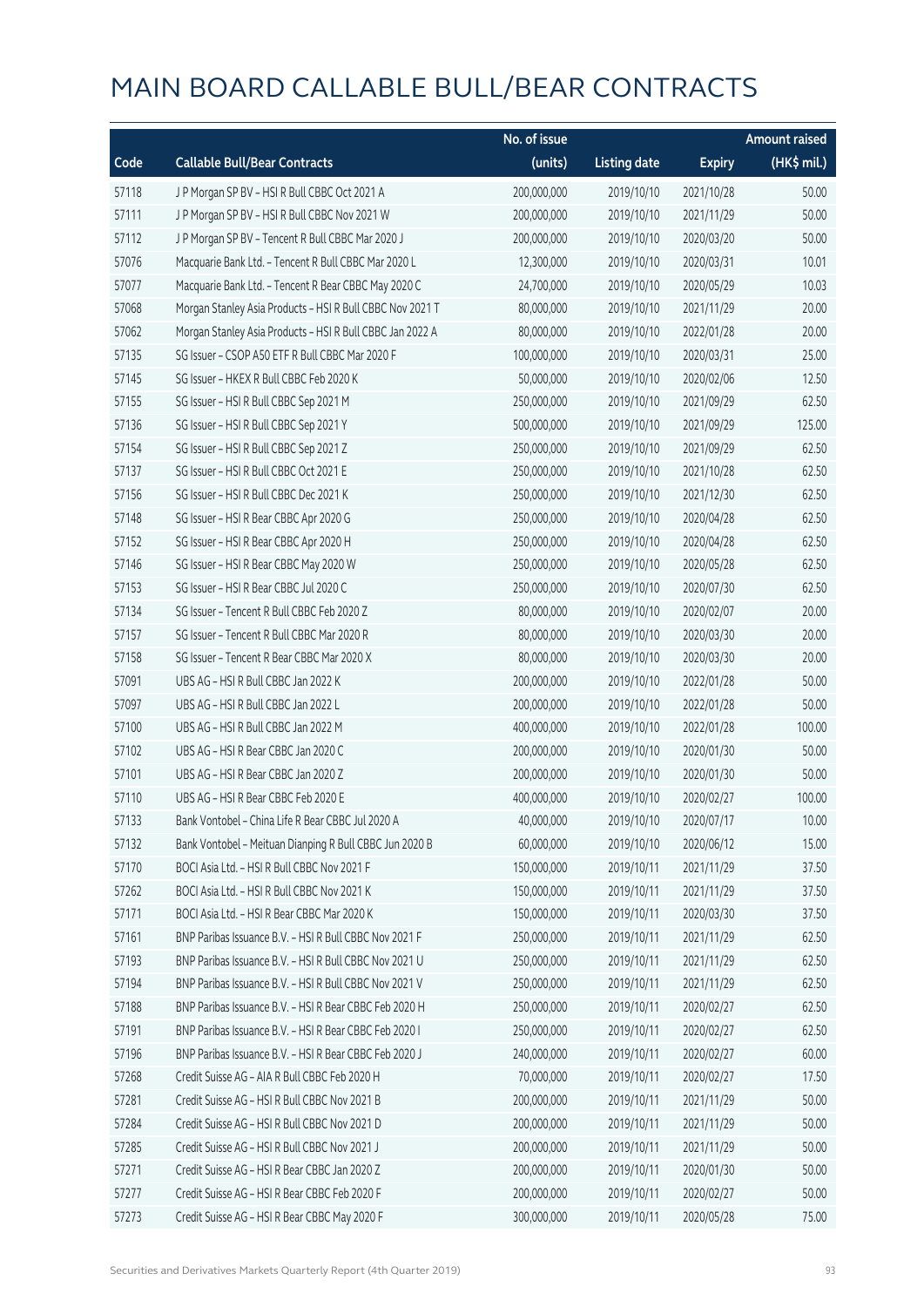|       |                                                              | No. of issue |                     |               | <b>Amount raised</b>  |
|-------|--------------------------------------------------------------|--------------|---------------------|---------------|-----------------------|
| Code  | <b>Callable Bull/Bear Contracts</b>                          | (units)      | <b>Listing date</b> | <b>Expiry</b> | $(HK\frac{1}{2}mil.)$ |
| 57340 | Goldman Sachs SP (Asia) - CSOP A50 ETF R Bull CBBC Feb 2020C | 80,000,000   | 2019/10/11          | 2020/02/27    | 20.00                 |
| 57162 | Goldman Sachs SP (Asia) - HSI R Bull CBBC Oct 2022 P         | 200,000,000  | 2019/10/11          | 2022/10/28    | 50.00                 |
| 57172 | Goldman Sachs SP (Asia) - HSI R Bear CBBC Mar 2020 B         | 200,000,000  | 2019/10/11          | 2020/03/30    | 50.00                 |
| 57341 | Goldman Sachs SP (Asia) - Tencent R Bull CBBC Jan 2020 G     | 80,000,000   | 2019/10/11          | 2020/01/13    | 20.00                 |
| 57346 | Goldman Sachs SP (Asia) - Tencent R Bull CBBC Jan 2020 H     | 80,000,000   | 2019/10/11          | 2020/01/13    | 20.00                 |
| 57169 | HK Bank - HSI R Bull CBBC Dec 2020 L                         | 100,000,000  | 2019/10/11          | 2020/12/30    | 25.00                 |
| 57163 | HK Bank - Sunny Optical R Bull CBBC Apr 2020 C               | 40,000,000   | 2019/10/11          | 2020/04/29    | 10.00                 |
| 57168 | HK Bank - Tencent R Bear CBBC Apr 2020 H                     | 40,000,000   | 2019/10/11          | 2020/04/09    | 10.00                 |
| 57291 | Haitong Int'l Sec - CNOOC R Bull CBBC Mar 2020 B             | 40,000,000   | 2019/10/11          | 2020/03/25    | 10.00                 |
| 57302 | Haitong Int'l Sec - HSI R Bull CBBC Oct 2021 E               | 150,000,000  | 2019/10/11          | 2021/10/28    | 37.50                 |
| 57290 | Haitong Int'l Sec - HSI R Bull CBBC Oct 2021 V               | 150,000,000  | 2019/10/11          | 2021/10/28    | 37.50                 |
| 57295 | Haitong Int'l Sec - HSI R Bear CBBC Feb 2020 K               | 150,000,000  | 2019/10/11          | 2020/02/27    | 37.50                 |
| 57305 | Haitong Int'l Sec - HSI R Bear CBBC Feb 2020 M               | 150,000,000  | 2019/10/11          | 2020/02/27    | 37.50                 |
| 57306 | Haitong Int'l Sec - HSI R Bear CBBC Feb 2020 T               | 200,000,000  | 2019/10/11          | 2020/02/27    | 50.00                 |
| 57299 | Haitong Int'l Sec - Meituan Dianping R Bull CBBC Mar 2020 B  | 50,000,000   | 2019/10/11          | 2020/03/27    | 12.50                 |
| 57310 | J P Morgan SP BV - HSI R Bull CBBC Oct 2021 O                | 200,000,000  | 2019/10/11          | 2021/10/28    | 50.00                 |
| 57307 | J P Morgan SP BV - HSI R Bull CBBC Oct 2021 X                | 200,000,000  | 2019/10/11          | 2021/10/28    | 50.00                 |
| 57330 | J P Morgan SP BV - HSI R Bull CBBC Nov 2021 C                | 200,000,000  | 2019/10/11          | 2021/11/29    | 50.00                 |
| 57311 | J P Morgan SP BV - HSI R Bear CBBC Mar 2020 G                | 200,000,000  | 2019/10/11          | 2020/03/30    | 50.00                 |
| 57312 | J P Morgan SP BV - HSI R Bear CBBC Mar 2020 I                | 200,000,000  | 2019/10/11          | 2020/03/30    | 50.00                 |
| 57313 | J P Morgan SP BV - HSI R Bear CBBC Mar 2020 J                | 200,000,000  | 2019/10/11          | 2020/03/30    | 50.00                 |
| 57325 | J P Morgan SP BV - HSI R Bear CBBC Mar 2020 K                | 200,000,000  | 2019/10/11          | 2020/03/30    | 50.00                 |
| 57317 | J P Morgan SP BV - Meituan Dianping R Bull CBBC May 2020 A   | 70,000,000   | 2019/10/11          | 2020/05/15    | 17.50                 |
| 57318 | J P Morgan SP BV - Meituan Dianping R Bear CBBC Jul 2020 A   | 70,000,000   | 2019/10/11          | 2020/07/17    | 17.50                 |
| 57323 | J P Morgan SP BV - Tencent R Bull CBBC Mar 2020 K            | 200,000,000  | 2019/10/11          | 2020/03/20    | 50.00                 |
| 57339 | Morgan Stanley Asia Products - HSI R Bull CBBC Dec 2021 U    | 80,000,000   | 2019/10/11          | 2021/12/30    | 20.00                 |
| 57337 | Morgan Stanley Asia Products - HSI R Bear CBBC Feb 2020 U    | 80,000,000   | 2019/10/11          | 2020/02/27    | 20.00                 |
| 57261 | SG Issuer - A50 China R Bull CBBC Mar 2020 N                 | 100,000,000  | 2019/10/11          | 2020/03/31    | 25.00                 |
| 57258 | SG Issuer - Galaxy Ent R Bull CBBC Apr 2020 G                | 100,000,000  | 2019/10/11          | 2020/04/29    | 25.00                 |
| 57240 | SG Issuer - HKEX R Bear CBBC Feb 2020 L                      | 50,000,000   | 2019/10/11          | 2020/02/21    | 12.50                 |
| 57252 | SG Issuer - HSI R Bull CBBC Sep 2021 N                       | 250,000,000  | 2019/10/11          | 2021/09/29    | 62.50                 |
| 57254 | SG Issuer - HSI R Bull CBBC Sep 2021 V                       | 250,000,000  | 2019/10/11          | 2021/09/29    | 62.50                 |
| 57257 | SG Issuer - HSI R Bull CBBC Dec 2021 D                       | 250,000,000  | 2019/10/11          | 2021/12/30    | 62.50                 |
| 57226 | SG Issuer - HSI R Bull CBBC Dec 2021 L                       | 250,000,000  | 2019/10/11          | 2021/12/30    | 62.50                 |
| 57228 | SG Issuer - HSI R Bear CBBC Feb 2020 U                       | 250,000,000  | 2019/10/11          | 2020/02/27    | 62.50                 |
| 57229 | SG Issuer - HSI R Bear CBBC Apr 2020 I                       | 250,000,000  | 2019/10/11          | 2020/04/28    | 62.50                 |
| 57230 | SG Issuer - HSI R Bear CBBC Apr 2020 R                       | 250,000,000  | 2019/10/11          | 2020/04/28    | 62.50                 |
| 57250 | SG Issuer - HSI R Bear CBBC May 2020 A                       | 250,000,000  | 2019/10/11          | 2020/05/28    | 62.50                 |
| 57251 | SG Issuer - HSI R Bear CBBC May 2020 B                       | 250,000,000  | 2019/10/11          | 2020/05/28    | 62.50                 |
| 57235 | SG Issuer - HSI R Bear CBBC May 2020 X                       | 500,000,000  | 2019/10/11          | 2020/05/28    | 125.00                |
| 57243 | SG Issuer - HSI R Bear CBBC May 2020 Y                       | 250,000,000  | 2019/10/11          | 2020/05/28    | 62.50                 |
| 57248 | SG Issuer - HSI R Bear CBBC May 2020 Z                       | 250,000,000  | 2019/10/11          | 2020/05/28    | 62.50                 |
| 57259 | SG Issuer - Ping An R Bull CBBC Feb 2020 Q                   | 100,000,000  | 2019/10/11          | 2020/02/28    | 25.00                 |
| 57260 | SG Issuer - SHK Ppt R Bull CBBC Apr 2020 D                   | 100,000,000  | 2019/10/11          | 2020/04/29    | 25.00                 |
| 57223 | SG Issuer - Tencent R Bull CBBC Feb 2020 A                   | 80,000,000   | 2019/10/11          | 2020/02/26    | 20.00                 |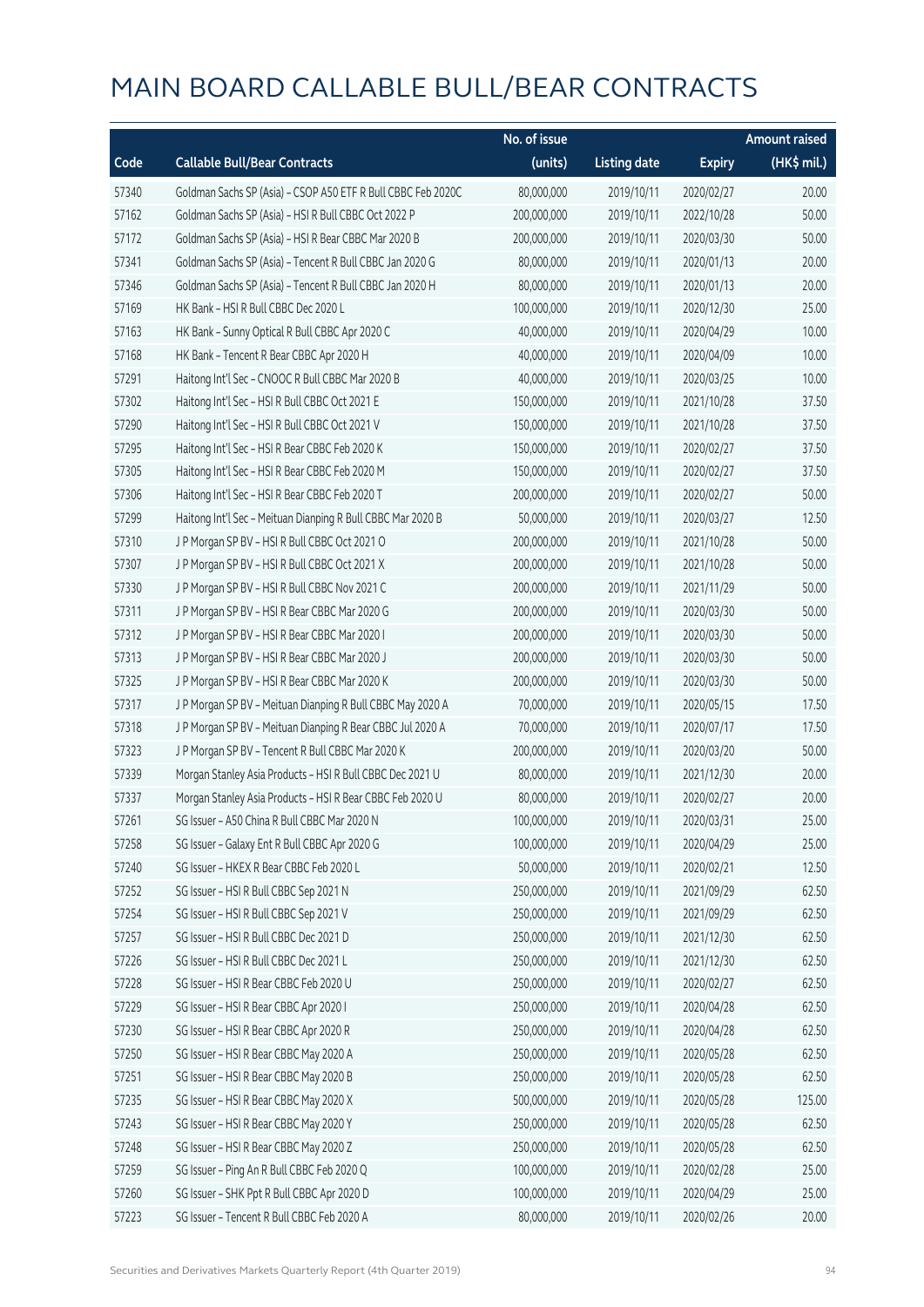|       |                                                            | No. of issue |                     |               | <b>Amount raised</b> |
|-------|------------------------------------------------------------|--------------|---------------------|---------------|----------------------|
| Code  | <b>Callable Bull/Bear Contracts</b>                        | (units)      | <b>Listing date</b> | <b>Expiry</b> | (HK\$ mil.)          |
| 57211 | UBS AG - HSI R Bull CBBC Nov 2021 B                        | 200,000,000  | 2019/10/11          | 2021/11/29    | 50.00                |
| 57198 | UBS AG - HSI R Bear CBBC Jan 2020 D                        | 200,000,000  | 2019/10/11          | 2020/01/30    | 50.00                |
| 57220 | UBS AG - HSI R Bear CBBC Feb 2020 F                        | 400,000,000  | 2019/10/11          | 2020/02/27    | 100.00               |
| 57212 | UBS AG - Meituan Dianping R Bull CBBC Feb 2020 A           | 50,000,000   | 2019/10/11          | 2020/02/10    | 12.50                |
| 57183 | Bank Vontobel - CNOOC R Bear CBBC Aug 2020 A               | 40,000,000   | 2019/10/11          | 2020/08/07    | 10.00                |
| 57177 | Bank Vontobel - Galaxy Ent R Bear CBBC May 2020 A          | 40,000,000   | 2019/10/11          | 2020/05/22    | 10.00                |
| 57179 | Bank Vontobel - Tencent R Bear CBBC Apr 2020 B             | 40,000,000   | 2019/10/11          | 2020/04/17    | 10.00                |
| 57354 | BOCI Asia Ltd. - HSI R Bull CBBC Nov 2021 L                | 150,000,000  | 2019/10/14          | 2021/11/29    | 37.50                |
| 57355 | BOCI Asia Ltd. - HSI R Bull CBBC Nov 2021 M                | 150,000,000  | 2019/10/14          | 2021/11/29    | 37.50                |
| 57351 | BNP Paribas Issuance B.V. - HSI R Bull CBBC Nov 2021 W     | 250,000,000  | 2019/10/14          | 2021/11/29    | 62.50                |
| 57385 | BNP Paribas Issuance B.V. - HSI R Bull CBBC Nov 2021 X     | 240,000,000  | 2019/10/14          | 2021/11/29    | 60.00                |
| 57388 | BNP Paribas Issuance B.V. - HSI R Bear CBBC Feb 2020 K     | 250,000,000  | 2019/10/14          | 2020/02/27    | 62.50                |
| 57389 | BNP Paribas Issuance B.V. - HSI R Bear CBBC Feb 2020 O     | 240,000,000  | 2019/10/14          | 2020/02/27    | 60.00                |
| 57419 | Credit Suisse AG - HSI R Bull CBBC Sep 2021 K              | 200,000,000  | 2019/10/14          | 2021/09/29    | 50.00                |
| 57413 | Credit Suisse AG - HSI R Bull CBBC Sep 2021 X              | 200,000,000  | 2019/10/14          | 2021/09/29    | 50.00                |
| 57414 | Credit Suisse AG - HSI R Bull CBBC Sep 2021 Y              | 200,000,000  | 2019/10/14          | 2021/09/29    | 50.00                |
| 57415 | Credit Suisse AG - HSI R Bull CBBC Sep 2021 Z              | 200,000,000  | 2019/10/14          | 2021/09/29    | 50.00                |
| 57417 | Credit Suisse AG - HSI R Bull CBBC Nov 2021 U              | 200,000,000  | 2019/10/14          | 2021/11/29    | 50.00                |
| 57420 | Credit Suisse AG - HSI R Bear CBBC Jan 2020 E              | 200,000,000  | 2019/10/14          | 2020/01/30    | 50.00                |
| 57427 | Credit Suisse AG - HSI R Bear CBBC Jan 2020 T              | 200,000,000  | 2019/10/14          | 2020/01/30    | 50.00                |
| 57426 | Credit Suisse AG - HSI R Bear CBBC Apr 2020 A              | 300,000,000  | 2019/10/14          | 2020/04/28    | 75.00                |
| 57429 | Credit Suisse AG - Meituan Dianping R Bull CBBC Apr 2020 C | 80,000,000   | 2019/10/14          | 2020/04/28    | 20.00                |
| 57430 | Credit Suisse AG - Tencent R Bear CBBC Apr 2020 E          | 100,000,000  | 2019/10/14          | 2020/04/24    | 25.00                |
| 57347 | Goldman Sachs SP (Asia) - HSI R Bull CBBC Oct 2022 Q       | 200,000,000  | 2019/10/14          | 2022/10/28    | 50.00                |
| 57364 | Goldman Sachs SP (Asia) - HSI R Bull CBBC Oct 2022 R       | 200,000,000  | 2019/10/14          | 2022/10/28    | 50.00                |
| 57368 | Goldman Sachs SP (Asia) - HSI R Bull CBBC Oct 2022 S       | 200,000,000  | 2019/10/14          | 2022/10/28    | 50.00                |
| 57369 | Goldman Sachs SP (Asia) - HSI R Bull CBBC Oct 2022 T       | 200,000,000  | 2019/10/14          | 2022/10/28    | 50.00                |
| 57546 | Goldman Sachs SP (Asia) - HSI R Bear CBBC Apr 2020 J       | 200,000,000  | 2019/10/14          | 2020/04/28    | 50.00                |
| 57375 | Goldman Sachs SP (Asia) - Tencent R Bull CBBC Jun 2020 A   | 100,000,000  | 2019/10/14          | 2020/06/30    | 25.00                |
| 57548 | Goldman Sachs SP (Asia) - Tencent R Bear CBBC Jun 2020 A   | 60,000,000   | 2019/10/14          | 2020/06/30    | 15.00                |
| 57349 | HK Bank - Galaxy Ent R Bear CBBC Feb 2020 D                | 40,000,000   | 2019/10/14          | 2020/02/17    | 10.00                |
| 57348 | HK Bank - HSI R Bear CBBC Mar 2020 E                       | 50,000,000   | 2019/10/14          | 2020/03/30    | 12.50                |
| 57457 | Haitong Int'l Sec - HSI R Bull CBBC Oct 2021 F             | 150,000,000  | 2019/10/14          | 2021/10/28    | 37.50                |
| 57459 | Haitong Int'l Sec - HSI R Bull CBBC Nov 2021 B             | 200,000,000  | 2019/10/14          | 2021/11/29    | 50.00                |
| 57461 | Haitong Int'l Sec - HSI R Bull CBBC Nov 2021 I             | 150,000,000  | 2019/10/14          | 2021/11/29    | 37.50                |
| 57463 | Haitong Int'l Sec - HSI R Bull CBBC Nov 2021 M             | 100,000,000  | 2019/10/14          | 2021/11/29    | 25.00                |
| 57460 | Haitong Int'l Sec - HSI R Bull CBBC Dec 2021 H             | 150,000,000  | 2019/10/14          | 2021/12/30    | 37.50                |
| 57468 | Haitong Int'l Sec - HSI R Bear CBBC Feb 2020 U             | 150,000,000  | 2019/10/14          | 2020/02/27    | 37.50                |
| 57478 | Haitong Int'l Sec - HSI R Bear CBBC Feb 2020 X             | 150,000,000  | 2019/10/14          | 2020/02/27    | 37.50                |
| 57480 | Haitong Int'l Sec - HSI R Bear CBBC Feb 2020 Y             | 150,000,000  | 2019/10/14          | 2020/02/27    | 37.50                |
| 57435 | J P Morgan SP BV - HSI R Bull CBBC Oct 2021 L              | 200,000,000  | 2019/10/14          | 2021/10/28    | 50.00                |
| 57436 | J P Morgan SP BV - HSI R Bull CBBC Oct 2021 S              | 200,000,000  | 2019/10/14          | 2021/10/28    | 50.00                |
| 57437 | J P Morgan SP BV - HSI R Bull CBBC Oct 2021 U              | 200,000,000  | 2019/10/14          | 2021/10/28    | 50.00                |
| 57434 | J P Morgan SP BV - HSI R Bull CBBC Nov 2021 L              | 200,000,000  | 2019/10/14          | 2021/11/29    | 50.00                |
| 57433 | J P Morgan SP BV - HSI R Bull CBBC Nov 2021 Z              | 200,000,000  | 2019/10/14          | 2021/11/29    | 50.00                |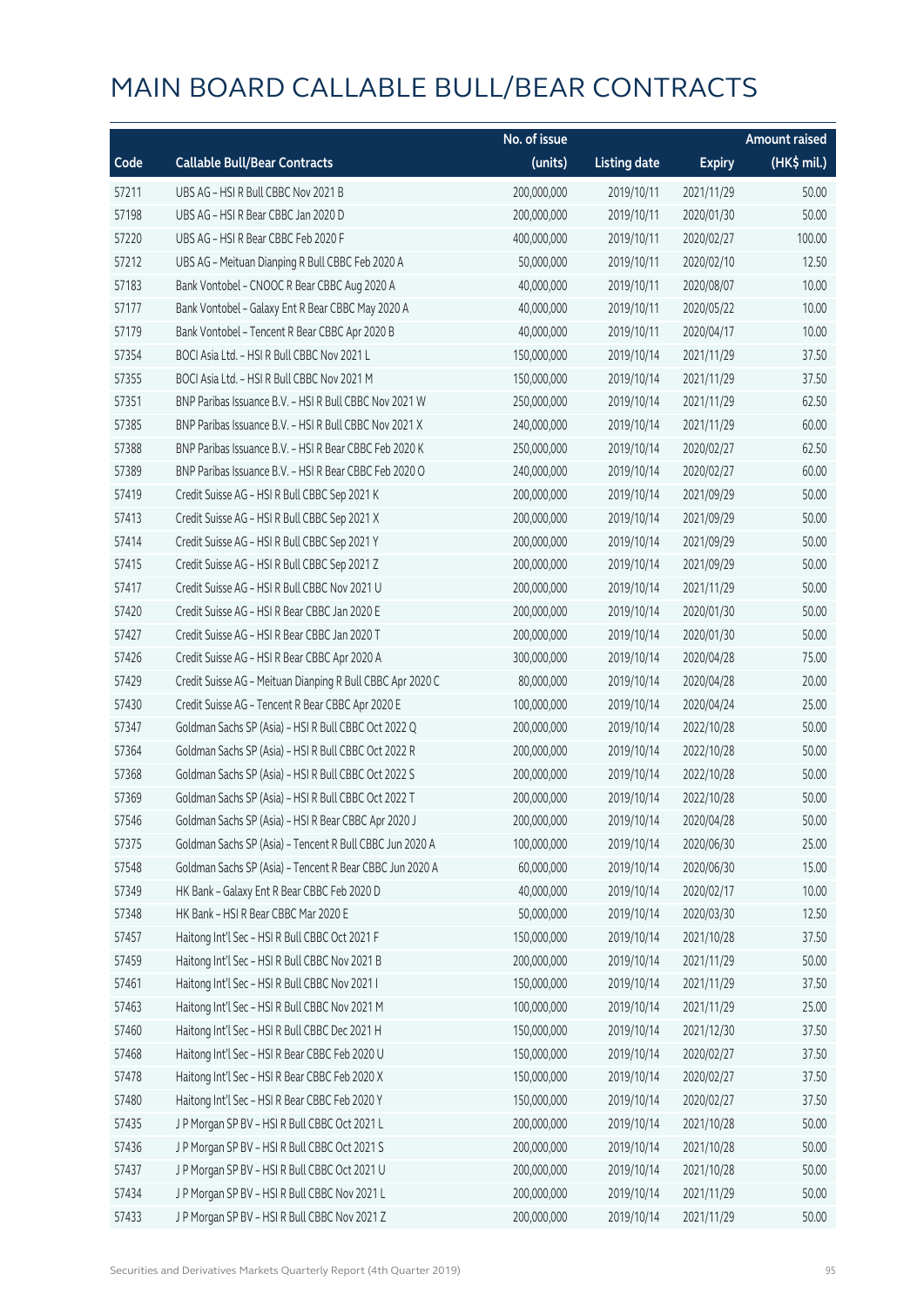|       |                                                            | No. of issue |                     |               | <b>Amount raised</b> |
|-------|------------------------------------------------------------|--------------|---------------------|---------------|----------------------|
| Code  | <b>Callable Bull/Bear Contracts</b>                        | (units)      | <b>Listing date</b> | <b>Expiry</b> | (HK\$ mil.)          |
| 57446 | J P Morgan SP BV - HSI R Bear CBBC Mar 2020 F              | 200,000,000  | 2019/10/14          | 2020/03/30    | 50.00                |
| 57447 | J P Morgan SP BV - HSI R Bear CBBC Mar 2020 H              | 200,000,000  | 2019/10/14          | 2020/03/30    | 50.00                |
| 57443 | J P Morgan SP BV - HSI R Bear CBBC Mar 2020 L              | 200,000,000  | 2019/10/14          | 2020/03/30    | 50.00                |
| 57445 | J P Morgan SP BV - HSI R Bear CBBC Mar 2020 Q              | 200,000,000  | 2019/10/14          | 2020/03/30    | 50.00                |
| 57441 | J P Morgan SP BV - Meituan Dianping R Bear CBBC Jun 2020 A | 60,000,000   | 2019/10/14          | 2020/06/19    | 15.00                |
| 57438 | J P Morgan SP BV - Tencent R Bear CBBC Mar 2020 I          | 50,000,000   | 2019/10/14          | 2020/03/13    | 12.50                |
| 57390 | Morgan Stanley Asia Products - HSI R Bull CBBC Dec 2021 V  | 80,000,000   | 2019/10/14          | 2021/12/30    | 20.00                |
| 57396 | Morgan Stanley Asia Products - HSI R Bear CBBC Feb 2020 V  | 80,000,000   | 2019/10/14          | 2020/02/27    | 20.00                |
| 57393 | Morgan Stanley Asia Products - HSI R Bear CBBC Dec 2021 A  | 80,000,000   | 2019/10/14          | 2021/12/30    | 20.00                |
| 57491 | SG Issuer - AIA R Bull CBBC Feb 2020 O                     | 60,000,000   | 2019/10/14          | 2020/02/18    | 15.00                |
| 57492 | SG Issuer - AIA R Bull CBBC Apr 2020 C                     | 60,000,000   | 2019/10/14          | 2020/04/29    | 15.00                |
| 57532 | SG Issuer - China Mobile R Bear CBBC Apr 2020 A            | 100,000,000  | 2019/10/14          | 2020/04/28    | 25.00                |
| 57493 | SG Issuer - CPIC R Bull CBBC Sep 2020 A                    | 100,000,000  | 2019/10/14          | 2020/09/29    | 25.00                |
| 57533 | SG Issuer - Galaxy Ent R Bear CBBC Apr 2020 B              | 100,000,000  | 2019/10/14          | 2020/04/17    | 25.00                |
| 57534 | SG Issuer - HSBC R Bear CBBC Mar 2020 A                    | 100,000,000  | 2019/10/14          | 2020/03/31    | 25.00                |
| 57499 | SG Issuer - HSI R Bull CBBC Aug 2021 Y                     | 250,000,000  | 2019/10/14          | 2021/08/30    | 62.50                |
| 57503 | SG Issuer - HSI R Bull CBBC Sep 2021 B                     | 250,000,000  | 2019/10/14          | 2021/09/29    | 62.50                |
| 57525 | SG Issuer - HSI R Bull CBBC Sep 2021 F                     | 250,000,000  | 2019/10/14          | 2021/09/29    | 62.50                |
| 57526 | SG Issuer - HSI R Bull CBBC Sep 2021 G                     | 250,000,000  | 2019/10/14          | 2021/09/29    | 62.50                |
| 57527 | SG Issuer - HSI R Bull CBBC Sep 2021 L                     | 250,000,000  | 2019/10/14          | 2021/09/29    | 62.50                |
| 57490 | SG Issuer - HSI R Bull CBBC Nov 2021 X                     | 250,000,000  | 2019/10/14          | 2021/11/29    | 62.50                |
| 57507 | SG Issuer - HSI R Bull CBBC Dec 2021 N                     | 250,000,000  | 2019/10/14          | 2021/12/30    | 62.50                |
| 57508 | SG Issuer - HSI R Bull CBBC Dec 2021 T                     | 250,000,000  | 2019/10/14          | 2021/12/30    | 62.50                |
| 57512 | SG Issuer - HSI R Bear CBBC Apr 2020 A                     | 250,000,000  | 2019/10/14          | 2020/04/28    | 62.50                |
| 57523 | SG Issuer - HSI R Bear CBBC May 2020 C                     | 250,000,000  | 2019/10/14          | 2020/05/28    | 62.50                |
| 57524 | SG Issuer - HSI R Bear CBBC May 2020 D                     | 250,000,000  | 2019/10/14          | 2020/05/28    | 62.50                |
| 57494 | SG Issuer - Meituan Dianping R Bull CBBC Apr 2020 A        | 100,000,000  | 2019/10/14          | 2020/04/28    | 25.00                |
| 57495 | SG Issuer - Tencent R Bull CBBC Feb 2020 E                 | 80,000,000   | 2019/10/14          | 2020/02/28    | 20.00                |
| 57537 | SG Issuer - Tencent R Bull CBBC Mar 2020 S                 | 80,000,000   | 2019/10/14          | 2020/03/31    | 37.20                |
| 57498 | SG Issuer - Tencent R Bull CBBC Apr 2020 D                 | 80,000,000   | 2019/10/14          | 2020/04/03    | 20.00                |
| 57545 | SG Issuer - Tencent R Bull CBBC Apr 2020 E                 | 80,000,000   | 2019/10/14          | 2020/04/03    | 23.60                |
| 57539 | SG Issuer - Tencent R Bear CBBC Mar 2020 Y                 | 80,000,000   | 2019/10/14          | 2020/03/31    | 20.00                |
| 57398 | UBS AG - HSI R Bull CBBC Nov 2021 D                        | 200,000,000  | 2019/10/14          | 2021/11/29    | 50.00                |
| 57397 | UBS AG - HSI R Bull CBBC Nov 2021 S                        | 300,000,000  | 2019/10/14          | 2021/11/29    | 75.00                |
| 57399 | UBS AG - HSI R Bull CBBC Jan 2022 N                        | 200,000,000  | 2019/10/14          | 2022/01/28    | 50.00                |
| 57401 | UBS AG - HSI R Bull CBBC Jan 2022 O                        | 200,000,000  | 2019/10/14          | 2022/01/28    | 50.00                |
| 57402 | UBS AG - HSI R Bull CBBC Jan 2022 P                        | 200,000,000  | 2019/10/14          | 2022/01/28    | 50.00                |
| 57406 | UBS AG - HSI R Bull CBBC Jan 2022 Q                        | 200,000,000  | 2019/10/14          | 2022/01/28    | 50.00                |
| 57407 | UBS AG - HSI R Bear CBBC Jan 2020 E                        | 200,000,000  | 2019/10/14          | 2020/01/30    | 50.00                |
| 57410 | UBS AG - HSI R Bear CBBC Jan 2020 F                        | 200,000,000  | 2019/10/14          | 2020/01/30    | 50.00                |
| 57411 | UBS AG - HSI R Bear CBBC Jan 2020 G                        | 200,000,000  | 2019/10/14          | 2020/01/30    | 50.00                |
| 57412 | UBS AG - HSI R Bear CBBC Jan 2020 N                        | 200,000,000  | 2019/10/14          | 2020/01/30    | 50.00                |
| 57379 | Bank Vontobel - Meituan Dianping R Bull CBBC Aug 2020 A    | 60,000,000   | 2019/10/14          | 2020/08/14    | 15.00                |
| 57384 | Bank Vontobel - Meituan Dianping R Bear CBBC May 2020 A    | 60,000,000   | 2019/10/14          | 2020/05/08    | 15.00                |
| 57585 | BOCI Asia Ltd. - HSI R Bull CBBC Nov 2021 N                | 150,000,000  | 2019/10/15          | 2021/11/29    | 37.50                |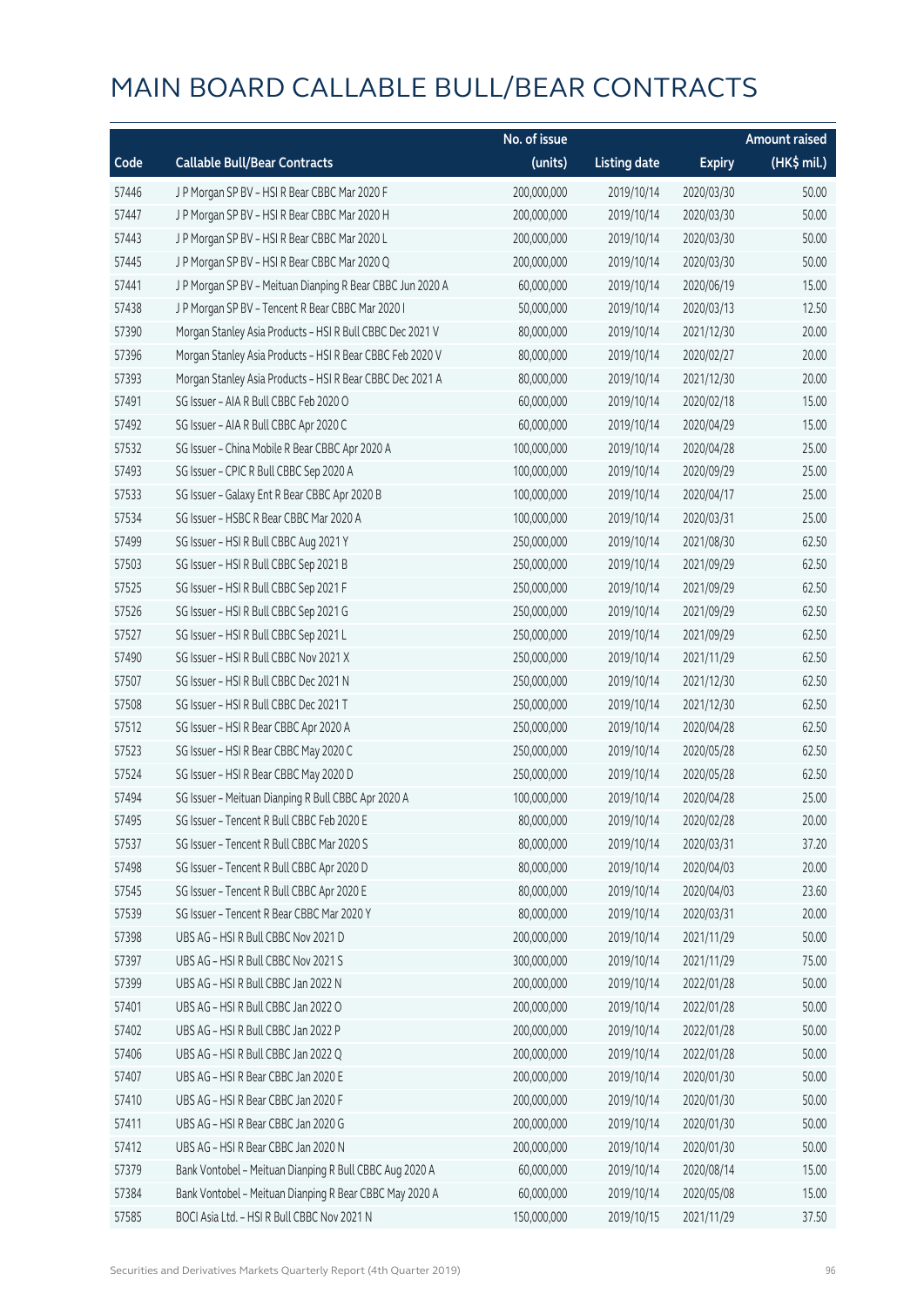|       |                                                              | No. of issue |                     |               | <b>Amount raised</b> |
|-------|--------------------------------------------------------------|--------------|---------------------|---------------|----------------------|
| Code  | <b>Callable Bull/Bear Contracts</b>                          | (units)      | <b>Listing date</b> | <b>Expiry</b> | (HK\$ mil.)          |
| 57592 | BOCI Asia Ltd. - HSI R Bear CBBC Mar 2020 L                  | 150,000,000  | 2019/10/15          | 2020/03/30    | 37.50                |
| 57567 | BNP Paribas Issuance B.V. - CSOP A50 ETF R Bear CBBC Oct20 G | 60,000,000   | 2019/10/15          | 2020/10/29    | 15.00                |
| 57562 | BNP Paribas Issuance B.V. - HKEX R Bull CBBC Sep 2020 L      | 50,000,000   | 2019/10/15          | 2020/09/29    | 12.50                |
| 57564 | BNP Paribas Issuance B.V. - HKEX R Bull CBBC Sep 2020 M      | 50,000,000   | 2019/10/15          | 2020/09/29    | 12.50                |
| 57566 | BNP Paribas Issuance B.V. - HSBC R Bull CBBC Mar 2020 I      | 150,000,000  | 2019/10/15          | 2020/03/30    | 37.50                |
| 57600 | BNP Paribas Issuance B.V. - HSI R Bull CBBC Nov 2021 Y       | 250,000,000  | 2019/10/15          | 2021/11/29    | 62.50                |
| 57621 | BNP Paribas Issuance B.V. - HSI R Bull CBBC Nov 2021 Z       | 240,000,000  | 2019/10/15          | 2021/11/29    | 60.00                |
| 57631 | BNP Paribas Issuance B.V. - HSI R Bear CBBC Feb 2020 R       | 240,000,000  | 2019/10/15          | 2020/02/27    | 60.00                |
| 57623 | BNP Paribas Issuance B.V. - HSI R Bear CBBC Feb 2020 V       | 250,000,000  | 2019/10/15          | 2020/02/27    | 62.50                |
| 57627 | BNP Paribas Issuance B.V. - HSI R Bear CBBC Feb 2020 W       | 250,000,000  | 2019/10/15          | 2020/02/27    | 62.50                |
| 57549 | BNP Paribas Issuance B.V. - Meituan R Bull CBBC Dec 2020 C   | 50,000,000   | 2019/10/15          | 2020/12/30    | 12.50                |
| 57555 | BNP Paribas Issuance B.V. - Tencent R Bull CBBC Dec 2020 B   | 50,000,000   | 2019/10/15          | 2020/12/30    | 12.50                |
| 57560 | BNP Paribas Issuance B.V. - Tencent R Bear CBBC Nov 2020 A   | 50,000,000   | 2019/10/15          | 2020/11/27    | 12.50                |
| 57556 | BNP Paribas Issuance B.V. - Tencent R Bear CBBC Dec 2020 C   | 50,000,000   | 2019/10/15          | 2020/12/30    | 12.50                |
| 57561 | BNP Paribas Issuance B.V. - Tencent R Bear CBBC Dec 2020 D   | 50,000,000   | 2019/10/15          | 2020/12/30    | 12.50                |
| 57758 | Credit Suisse AG - AAC Tech R Bull CBBC Apr 2020 C           | 40,000,000   | 2019/10/15          | 2020/04/28    | 10.00                |
| 57764 | Credit Suisse AG - CSOP A50 ETF R Bull CBBC Apr 2020 D       | 50,000,000   | 2019/10/15          | 2020/04/28    | 12.50                |
| 57731 | Credit Suisse AG - Geely Auto R Bull CBBC Sep 2020 C         | 100,000,000  | 2019/10/15          | 2020/09/29    | 25.00                |
| 57723 | Credit Suisse AG - HSI R Bull CBBC Oct 2021 G                | 200,000,000  | 2019/10/15          | 2021/10/28    | 50.00                |
| 57730 | Credit Suisse AG - HSI R Bull CBBC Oct 2021 J                | 200,000,000  | 2019/10/15          | 2021/10/28    | 50.00                |
| 57724 | Credit Suisse AG - HSI R Bull CBBC Oct 2021 N                | 200,000,000  | 2019/10/15          | 2021/10/28    | 50.00                |
| 57714 | Credit Suisse AG - HSI R Bear CBBC Jan 2020 O                | 200,000,000  | 2019/10/15          | 2020/01/30    | 50.00                |
| 57713 | Credit Suisse AG - HSI R Bear CBBC Feb 2020 G                | 200,000,000  | 2019/10/15          | 2020/02/27    | 50.00                |
| 57715 | Credit Suisse AG - HSI R Bear CBBC Mar 2020 C                | 200,000,000  | 2019/10/15          | 2020/03/30    | 50.00                |
| 57762 | Credit Suisse AG - Meituan Dianping R Bull CBBC May 2020 B   | 80,000,000   | 2019/10/15          | 2020/05/28    | 20.00                |
| 57763 | Credit Suisse AG - Meituan Dianping R Bear CBBC May 2020 A   | 40,000,000   | 2019/10/15          | 2020/05/28    | 10.00                |
| 57761 | Credit Suisse AG - Ping An R Bull CBBC Apr 2020 C            | 80,000,000   | 2019/10/15          | 2020/04/28    | 20.00                |
| 57733 | Credit Suisse AG - Tencent R Bull CBBC Apr 2020 A            | 100,000,000  | 2019/10/15          | 2020/04/28    | 25.00                |
| 57602 | Bank of East Asia - BOCL R Bull CBBC Sep 2020 A              | 60,000,000   | 2019/10/15          | 2020/09/18    | 15.00                |
| 57604 | Bank of East Asia - China Life R Bull CBBC May 2020 A        | 40,000,000   | 2019/10/15          | 2020/05/28    | 10.00                |
| 57607 | Bank of East Asia - Galaxy Ent R Bear CBBC Jun 2020 A        | 80,000,000   | 2019/10/15          | 2020/06/15    | 20.00                |
| 57608 | Bank of East Asia - HKEX R Bull CBBC Jun 2020 B              | 30,000,000   | 2019/10/15          | 2020/06/15    | 10.50                |
| 57601 | Bank of East Asia - HSBC R Bull CBBC Jul 2020 A              | 50,000,000   | 2019/10/15          | 2020/07/30    | 12.50                |
| 57606 | Bank of East Asia - SUNAC R Bull CBBC Sep 2020 A             | 60,000,000   | 2019/10/15          | 2020/09/18    | 15.00                |
| 57609 | Bank of East Asia - Tencent R Bear CBBC May 2020 C           | 150,000,000  | 2019/10/15          | 2020/05/28    | 37.50                |
| 57820 | Goldman Sachs SP (Asia) - HKEX R Bull CBBC Feb 2020 D        | 100,000,000  | 2019/10/15          | 2020/02/20    | 25.00                |
| 57821 | Goldman Sachs SP (Asia) - HKEX R Bull CBBC Feb 2020 E        | 100,000,000  | 2019/10/15          | 2020/02/20    | 25.00                |
| 57610 | Goldman Sachs SP (Asia) - HSI R Bull CBBC Oct 2022 U         | 200,000,000  | 2019/10/15          | 2022/10/28    | 50.00                |
| 57611 | Goldman Sachs SP (Asia) - HSI R Bull CBBC Oct 2022 V         | 200,000,000  | 2019/10/15          | 2022/10/28    | 50.00                |
| 57571 | Goldman Sachs SP (Asia) - HSI R Bear CBBC Mar 2020 C         | 200,000,000  | 2019/10/15          | 2020/03/30    | 50.00                |
| 57572 | Goldman Sachs SP (Asia) - HSI R Bear CBBC Mar 2020 F         | 200,000,000  | 2019/10/15          | 2020/03/30    | 50.00                |
| 57574 | Goldman Sachs SP (Asia) - HSI R Bear CBBC Mar 2020 G         | 200,000,000  | 2019/10/15          | 2020/03/30    | 50.00                |
| 57613 | Goldman Sachs SP (Asia) - Ping An R Bull CBBC Feb 2020 F     | 100,000,000  | 2019/10/15          | 2020/02/27    | 25.00                |
| 57584 | HK Bank - HKEX R Bull CBBC May 2020 D                        | 40,000,000   | 2019/10/15          | 2020/05/29    | 10.00                |
| 57578 | HK Bank - HSI R Bull CBBC Dec 2020 M                         | 50,000,000   | 2019/10/15          | 2020/12/30    | 12.50                |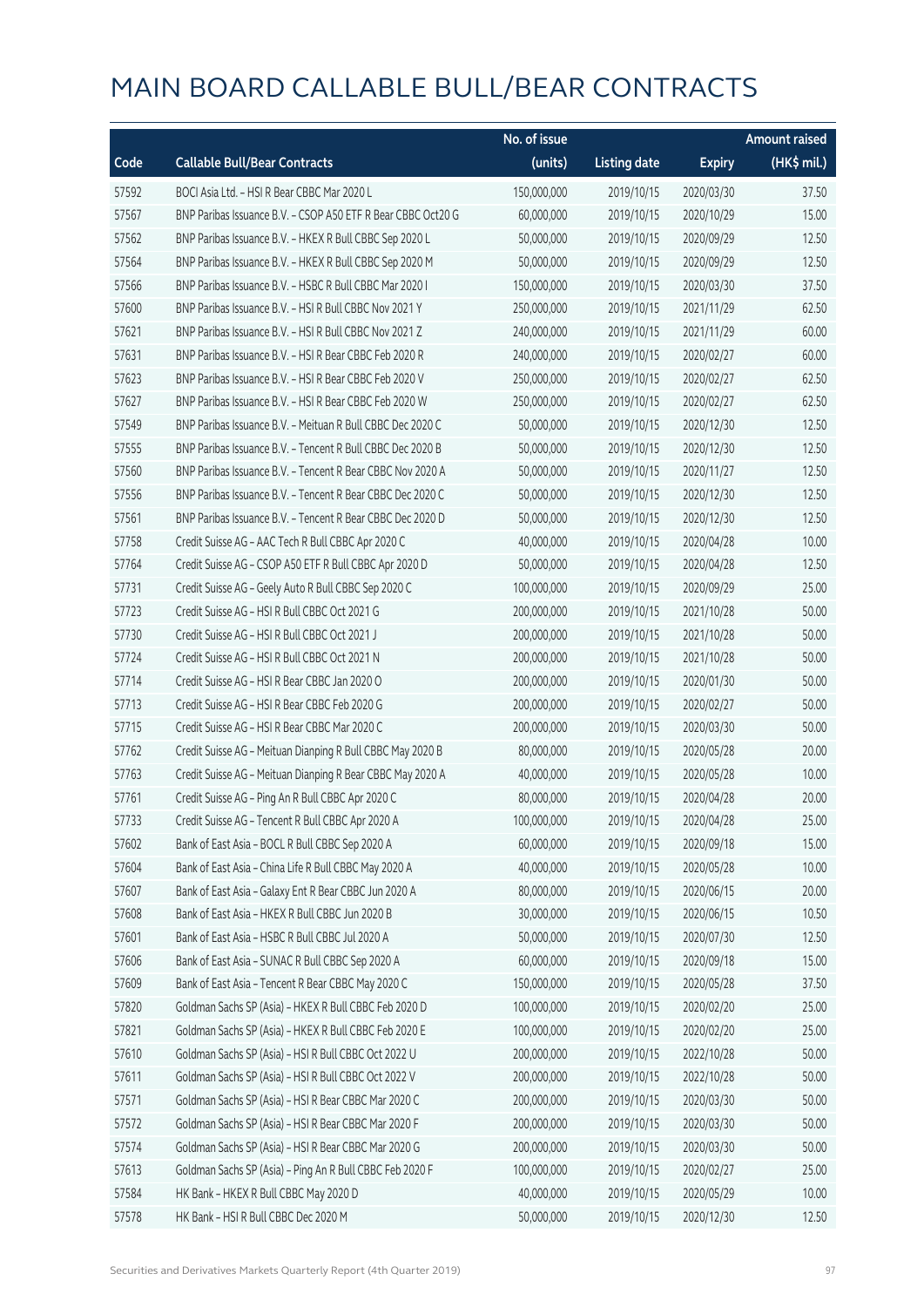|       |                                                             | No. of issue |                     |               | <b>Amount raised</b> |
|-------|-------------------------------------------------------------|--------------|---------------------|---------------|----------------------|
| Code  | <b>Callable Bull/Bear Contracts</b>                         | (units)      | <b>Listing date</b> | <b>Expiry</b> | $(HK$$ mil.)         |
| 57582 | HK Bank - HSI R Bear CBBC Mar 2020 F                        | 100,000,000  | 2019/10/15          | 2020/03/30    | 25.00                |
| 57577 | HK Bank - Meituan Dianping R Bull CBBC Apr 2020 B           | 40,000,000   | 2019/10/15          | 2020/04/27    | 10.00                |
| 57575 | HK Bank - Ping An R Bull CBBC Apr 2020 E                    | 60,000,000   | 2019/10/15          | 2020/04/27    | 15.00                |
| 57576 | HK Bank - Tencent R Bull CBBC Apr 2020 J                    | 40,000,000   | 2019/10/15          | 2020/04/27    | 10.00                |
| 57769 | Haitong Int'l Sec - AIA R Bull CBBC Apr 2020 A              | 60,000,000   | 2019/10/15          | 2020/04/01    | 15.00                |
| 57679 | Haitong Int'l Sec - HSI R Bull CBBC Nov 2021 N              | 150,000,000  | 2019/10/15          | 2021/11/29    | 37.50                |
| 57680 | Haitong Int'l Sec - HSI R Bull CBBC Nov 2021 R              | 150,000,000  | 2019/10/15          | 2021/11/29    | 37.50                |
| 57681 | Haitong Int'l Sec - HSI R Bull CBBC Dec 2021 U              | 150,000,000  | 2019/10/15          | 2021/12/30    | 37.50                |
| 57658 | Haitong Int'l Sec - HSI R Bear CBBC Feb 2020 C              | 150,000,000  | 2019/10/15          | 2020/02/27    | 37.50                |
| 57662 | Haitong Int'l Sec - HSI R Bear CBBC Feb 2020 D              | 150,000,000  | 2019/10/15          | 2020/02/27    | 37.50                |
| 57682 | Haitong Int'l Sec - HSI R Bear CBBC Mar 2020 C              | 150,000,000  | 2019/10/15          | 2020/03/30    | 37.50                |
| 57778 | Haitong Int'l Sec - Meituan Dianping R Bull CBBC Apr 2020 A | 50,000,000   | 2019/10/15          | 2020/04/01    | 12.50                |
| 57779 | Haitong Int'l Sec - Meituan Dianping R Bear CBBC May 2020 B | 50,000,000   | 2019/10/15          | 2020/05/14    | 12.50                |
| 57772 | Haitong Int'l Sec - SUNAC R Bull CBBC Aug 2020 A            | 130,000,000  | 2019/10/15          | 2020/08/11    | 32.50                |
| 57775 | Haitong Int'l Sec - SUNAC R Bull CBBC Sep 2020 A            | 130,000,000  | 2019/10/15          | 2020/09/01    | 32.50                |
| 57795 | J P Morgan SP BV - HSI R Bull CBBC Nov 2021 O               | 200,000,000  | 2019/10/15          | 2021/11/29    | 50.00                |
| 57796 | J P Morgan SP BV - HSI R Bull CBBC Nov 2021 P               | 200,000,000  | 2019/10/15          | 2021/11/29    | 50.00                |
| 57797 | J P Morgan SP BV - HSI R Bull CBBC Nov 2021 R               | 200,000,000  | 2019/10/15          | 2021/11/29    | 50.00                |
| 57786 | J P Morgan SP BV - HSI R Bear CBBC Mar 2020 M               | 200,000,000  | 2019/10/15          | 2020/03/30    | 50.00                |
| 57788 | J P Morgan SP BV - HSI R Bear CBBC Mar 2020 N               | 200,000,000  | 2019/10/15          | 2020/03/30    | 50.00                |
| 57789 | J P Morgan SP BV - HSI R Bear CBBC Mar 2020 V               | 200,000,000  | 2019/10/15          | 2020/03/30    | 50.00                |
| 57804 | J P Morgan SP BV - Meituan Dianping R Bull CBBC Mar 2020 A  | 50,000,000   | 2019/10/15          | 2020/03/20    | 12.50                |
| 57808 | J P Morgan SP BV - Meituan Dianping R Bear CBBC May 2020 A  | 50,000,000   | 2019/10/15          | 2020/05/15    | 12.50                |
| 57813 | J P Morgan SP BV - Tencent R Bull CBBC Apr 2020 H           | 200,000,000  | 2019/10/15          | 2020/04/17    | 50.00                |
| 57814 | J P Morgan SP BV - Tencent R Bull CBBC Apr 2020 I           | 200,000,000  | 2019/10/15          | 2020/04/17    | 50.00                |
| 57817 | J P Morgan SP BV - Tencent R Bull CBBC Apr 2020 J           | 200,000,000  | 2019/10/15          | 2020/04/09    | 50.00                |
| 57810 | J P Morgan SP BV - Tencent R Bear CBBC Mar 2020 J           | 50,000,000   | 2019/10/15          | 2020/03/13    | 12.50                |
| 57568 | Macquarie Bank Ltd. - Tencent R Bull CBBC Apr 2020 E        | 31,000,000   | 2019/10/15          | 2020/04/29    | 10.32                |
| 57865 | SG Issuer - CSOP A50 ETF R Bull CBBC Apr 2020 K             | 100,000,000  | 2019/10/15          | 2020/04/09    | 25.00                |
| 57842 | SG Issuer - Geely Auto R Bull CBBC Sep 2020 B               | 150,000,000  | 2019/10/15          | 2020/09/30    | 37.50                |
| 57850 | SG Issuer - HKEX R Bull CBBC May 2020 C                     | 50,000,000   | 2019/10/15          | 2020/05/29    | 12.50                |
| 57827 | SG Issuer - HKEX R Bear CBBC Feb 2020 M                     | 50,000,000   | 2019/10/15          | 2020/02/19    | 12.50                |
| 57867 | SG Issuer - HSI R Bull CBBC Nov 2021 N                      | 250,000,000  | 2019/10/15          | 2021/11/29    | 62.50                |
| 57870 | SG Issuer - HSI R Bull CBBC Nov 2021 U                      | 250,000,000  | 2019/10/15          | 2021/11/29    | 62.50                |
| 57832 | SG Issuer - HSI R Bear CBBC Mar 2020 M                      | 250,000,000  | 2019/10/15          | 2020/03/30    | 62.50                |
| 57839 | SG Issuer - HSI R Bear CBBC Apr 2020 J                      | 250,000,000  | 2019/10/15          | 2020/04/28    | 62.50                |
| 57840 | SG Issuer - HSI R Bear CBBC May 2020 E                      | 500,000,000  | 2019/10/15          | 2020/05/28    | 125.00               |
| 57841 | SG Issuer - HSI R Bear CBBC May 2020 F                      | 250,000,000  | 2019/10/15          | 2020/05/28    | 62.50                |
| 57852 | SG Issuer - Meituan Dianping R Bull CBBC Apr 2020 B         | 100,000,000  | 2019/10/15          | 2020/04/29    | 25.00                |
| 57855 | SG Issuer - Ping An R Bull CBBC Mar 2020 I                  | 100,000,000  | 2019/10/15          | 2020/03/31    | 25.00                |
| 57829 | SG Issuer - Ping An R Bear CBBC Feb 2020 J                  | 100,000,000  | 2019/10/15          | 2020/02/19    | 25.00                |
| 57856 | SG Issuer - Tencent R Bull CBBC Mar 2020 T                  | 80,000,000   | 2019/10/15          | 2020/03/31    | 20.00                |
| 57860 | SG Issuer - Tencent R Bull CBBC Mar 2020 U                  | 80,000,000   | 2019/10/15          | 2020/03/31    | 20.00                |
| 57862 | SG Issuer - Tencent R Bull CBBC Apr 2020 F                  | 80,000,000   | 2019/10/15          | 2020/04/09    | 20.00                |
| 57830 | SG Issuer - Tencent R Bear CBBC Mar 2020 Z                  | 80,000,000   | 2019/10/15          | 2020/03/30    | 20.00                |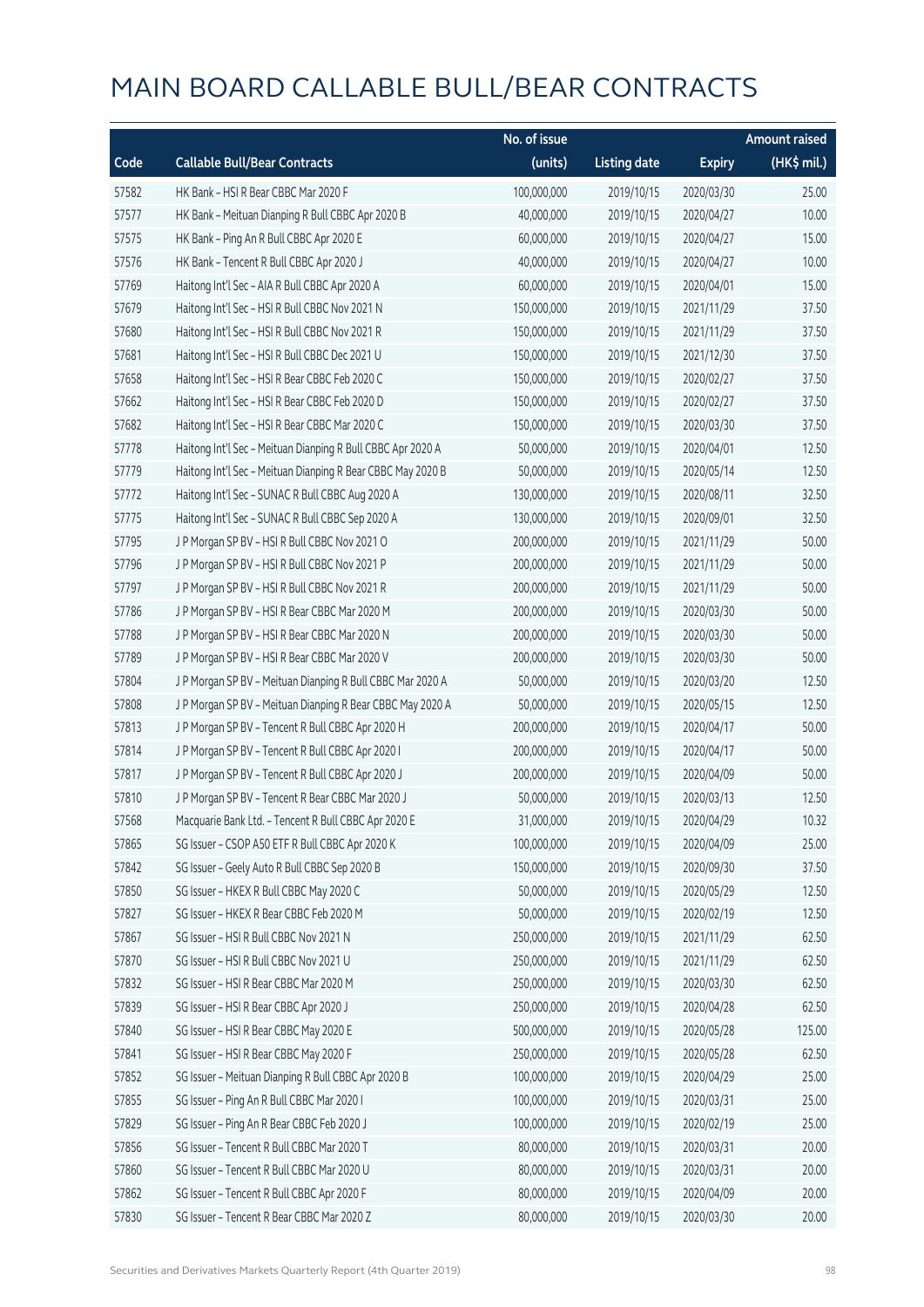|       |                                                          | No. of issue |                     |               | <b>Amount raised</b> |
|-------|----------------------------------------------------------|--------------|---------------------|---------------|----------------------|
| Code  | <b>Callable Bull/Bear Contracts</b>                      | (units)      | <b>Listing date</b> | <b>Expiry</b> | (HK\$ mil.)          |
| 57784 | UBS AG - HKEX R Bull CBBC Jun 2020 D                     | 50,000,000   | 2019/10/15          | 2020/06/15    | 12.50                |
| 57710 | UBS AG - HSI R Bull CBBC Jan 2022 R                      | 200,000,000  | 2019/10/15          | 2022/01/28    | 50.00                |
| 57687 | UBS AG - HSI R Bear CBBC Jan 2020 Q                      | 200,000,000  | 2019/10/15          | 2020/01/30    | 50.00                |
| 57692 | UBS AG - HSI R Bear CBBC Jan 2020 R                      | 200,000,000  | 2019/10/15          | 2020/01/30    | 50.00                |
| 57711 | UBS AG - HSI R Bear CBBC Feb 2020 G                      | 200,000,000  | 2019/10/15          | 2020/02/27    | 50.00                |
| 57707 | UBS AG - Meituan Dianping R Bull CBBC Feb 2020 B         | 40,000,000   | 2019/10/15          | 2020/02/17    | 10.00                |
| 57703 | UBS AG - Tencent R Bull CBBC Mar 2020 C                  | 40,000,000   | 2019/10/15          | 2020/03/16    | 10.00                |
| 57596 | Bank Vontobel - Geely Auto R Bull CBBC Jun 2020 B        | 40,000,000   | 2019/10/15          | 2020/06/12    | 10.00                |
| 57599 | Bank Vontobel - HKEX R Bull CBBC Jun 2020 D              | 40,000,000   | 2019/10/15          | 2020/06/19    | 10.00                |
| 57597 | Bank Vontobel - HSI R Bull CBBC Apr 2021 G               | 80,000,000   | 2019/10/15          | 2021/04/29    | 20.00                |
| 57593 | Bank Vontobel - Meituan Dianping R Bull CBBC Jun 2020 C  | 60,000,000   | 2019/10/15          | 2020/06/12    | 15.00                |
| 57632 | Bank Vontobel - Meituan Dianping R Bull CBBC Jun 2020 D  | 60,000,000   | 2019/10/15          | 2020/06/19    | 15.00                |
| 57595 | Bank Vontobel - Meituan Dianping R Bear CBBC Aug 2020 B  | 60,000,000   | 2019/10/15          | 2020/08/21    | 19.26                |
| 57598 | Bank Vontobel - Meituan Dianping R Bear CBBC Aug 2020 C  | 60,000,000   | 2019/10/15          | 2020/08/14    | 15.00                |
| 57633 | Bank Vontobel - Sunny Optical R Bear CBBC Jul 2020 D     | 40,000,000   | 2019/10/15          | 2020/07/17    | 10.00                |
| 57898 | BOCI Asia Ltd. - HSBC R Bull CBBC Apr 2020 A             | 70,000,000   | 2019/10/16          | 2020/04/20    | 17.50                |
| 57904 | BOCI Asia Ltd. - HSI R Bull CBBC Nov 2021 O              | 150,000,000  | 2019/10/16          | 2021/11/29    | 37.50                |
| 57915 | BOCI Asia Ltd. - HSI R Bear CBBC Mar 2020 M              | 150,000,000  | 2019/10/16          | 2020/03/30    | 37.50                |
| 57916 | BOCI Asia Ltd. - HSI R Bear CBBC Mar 2020 N              | 150,000,000  | 2019/10/16          | 2020/03/30    | 37.50                |
| 57901 | BOCI Asia Ltd. - Meituan Dianping R Bull CBBC Apr 2020 A | 40,000,000   | 2019/10/16          | 2020/04/20    | 10.00                |
| 57897 | BNP Paribas Issuance B.V. - HSI R Bull CBBC Nov 2021 K   | 250,000,000  | 2019/10/16          | 2021/11/29    | 62.50                |
| 58009 | BNP Paribas Issuance B.V. - HSI R Bull CBBC Nov 2021 L   | 240,000,000  | 2019/10/16          | 2021/11/29    | 60.00                |
| 57918 | BNP Paribas Issuance B.V. - HSI R Bear CBBC Feb 2020 S   | 250,000,000  | 2019/10/16          | 2020/02/27    | 62.50                |
| 58010 | BNP Paribas Issuance B.V. - HSI R Bear CBBC Apr 2020 A   | 250,000,000  | 2019/10/16          | 2020/04/28    | 62.50                |
| 58011 | BNP Paribas Issuance B.V. - HSI R Bear CBBC Apr 2020 B   | 250,000,000  | 2019/10/16          | 2020/04/28    | 62.50                |
| 58116 | Credit Suisse AG - ABC R Bull CBBC Jul 2020 B            | 80,000,000   | 2019/10/16          | 2020/07/30    | 20.00                |
| 58117 | Credit Suisse AG - AIA R Bull CBBC Apr 2020 B            | 70,000,000   | 2019/10/16          | 2020/04/28    | 17.50                |
| 58123 | Credit Suisse AG - AIA R Bull CBBC Apr 2020 C            | 70,000,000   | 2019/10/16          | 2020/04/28    | 17.50                |
| 58109 | Credit Suisse AG - AIA R Bear CBBC Apr 2020 B            | 70,000,000   | 2019/10/16          | 2020/04/28    | 17.50                |
| 58106 | Credit Suisse AG - HSBC R Bear CBBC Apr 2020 A           | 60,000,000   | 2019/10/16          | 2020/04/28    | 15.00                |
| 58104 | Credit Suisse AG - HSI R Bull CBBC Sep 2021 D            | 200,000,000  | 2019/10/16          | 2021/09/29    | 50.00                |
| 58105 | Credit Suisse AG - HSI R Bull CBBC Sep 2021 E            | 200,000,000  | 2019/10/16          | 2021/09/29    | 50.00                |
| 58124 | Credit Suisse AG - HSI R Bull CBBC Oct 2021 M            | 200,000,000  | 2019/10/16          | 2021/10/28    | 50.00                |
| 58125 | Credit Suisse AG - HSI R Bear CBBC Jan 2020 J            | 200,000,000  | 2019/10/16          | 2020/01/30    | 50.00                |
| 58126 | Credit Suisse AG - HSI R Bear CBBC Mar 2020 D            | 200,000,000  | 2019/10/16          | 2020/03/30    | 50.00                |
| 58113 | Credit Suisse AG - SUNAC R Bull CBBC Jul 2020 A          | 60,000,000   | 2019/10/16          | 2020/07/30    | 15.00                |
| 57919 | Goldman Sachs SP (Asia) - HKEX R Bull CBBC Feb 2020 F    | 100,000,000  | 2019/10/16          | 2020/02/20    | 25.00                |
| 57873 | Goldman Sachs SP (Asia) - HSI R Bull CBBC Oct 2022 W     | 200,000,000  | 2019/10/16          | 2022/10/28    | 50.00                |
| 57876 | Goldman Sachs SP (Asia) - HSI R Bull CBBC Oct 2022 X     | 200,000,000  | 2019/10/16          | 2022/10/28    | 50.00                |
| 58133 | Goldman Sachs SP (Asia) - HSI R Bear CBBC Mar 2020 Q     | 200,000,000  | 2019/10/16          | 2020/03/30    | 50.00                |
| 58134 | Goldman Sachs SP (Asia) - HSI R Bear CBBC Mar 2020 R     | 200,000,000  | 2019/10/16          | 2020/03/30    | 50.00                |
| 57892 | HK Bank - AIA R Bear CBBC Apr 2020 B                     | 40,000,000   | 2019/10/16          | 2020/04/27    | 10.00                |
| 57894 | HK Bank - HSI R Bull CBBC Dec 2020 N                     | 50,000,000   | 2019/10/16          | 2020/12/30    | 12.50                |
| 57893 | HK Bank - HSI R Bear CBBC Mar 2020 G                     | 50,000,000   | 2019/10/16          | 2020/03/30    | 12.50                |
| 57889 | HK Bank - Meituan Dianping R Bear CBBC Apr 2020 A        | 40,000,000   | 2019/10/16          | 2020/04/06    | 10.00                |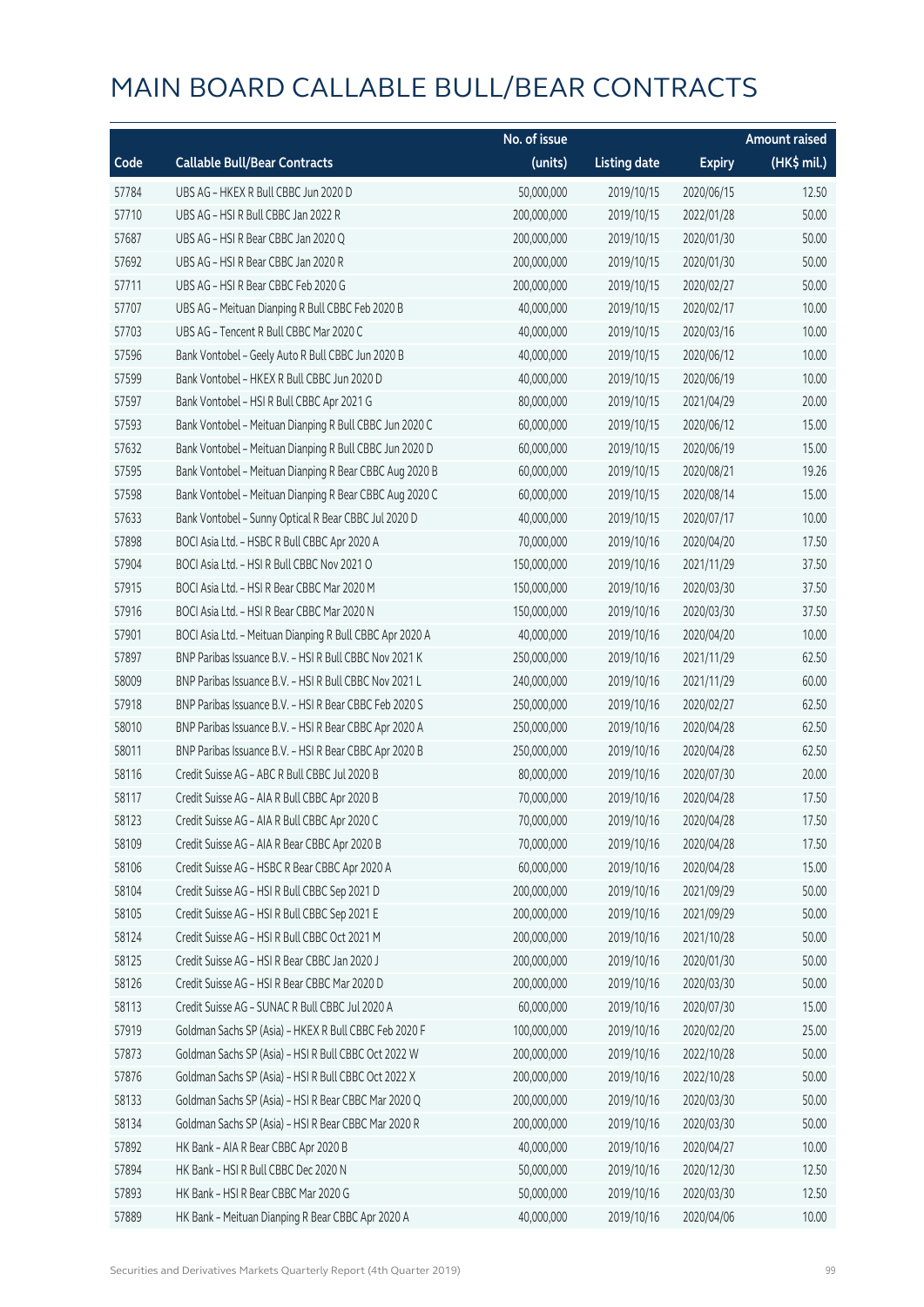|       |                                                              | No. of issue |                     |               | <b>Amount raised</b> |
|-------|--------------------------------------------------------------|--------------|---------------------|---------------|----------------------|
| Code  | <b>Callable Bull/Bear Contracts</b>                          | (units)      | <b>Listing date</b> | <b>Expiry</b> | (HK\$ mil.)          |
| 57890 | HK Bank - SUNAC R Bull CBBC Sep 2020 A                       | 60,000,000   | 2019/10/16          | 2020/09/30    | 15.00                |
| 57888 | HK Bank - Tencent R Bear CBBC Apr 2020 I                     | 40,000,000   | 2019/10/16          | 2020/04/27    | 10.00                |
| 57926 | Haitong Int'l Sec - HSI R Bull CBBC Oct 2021 G               | 150,000,000  | 2019/10/16          | 2021/10/28    | 37.50                |
| 57923 | Haitong Int'l Sec - HSI R Bull CBBC Nov 2021 T               | 150,000,000  | 2019/10/16          | 2021/11/29    | 37.50                |
| 57928 | Haitong Int'l Sec - HSI R Bull CBBC Dec 2021 J               | 150,000,000  | 2019/10/16          | 2021/12/30    | 37.50                |
| 57930 | Haitong Int'l Sec - HSI R Bear CBBC Mar 2020 D               | 150,000,000  | 2019/10/16          | 2020/03/30    | 37.50                |
| 57931 | Haitong Int'l Sec - HSI R Bear CBBC Mar 2020 E               | 150,000,000  | 2019/10/16          | 2020/03/30    | 37.50                |
| 57935 | Haitong Int'l Sec - HSI R Bear CBBC Mar 2020 F               | 200,000,000  | 2019/10/16          | 2020/03/30    | 50.00                |
| 57946 | Haitong Int'l Sec - Meituan Dianping R Bull CBBC Apr 2020 B  | 50,000,000   | 2019/10/16          | 2020/04/02    | 12.50                |
| 57964 | Haitong Int'l Sec - Meituan Dianping R Bear CBBC May 2020 C  | 50,000,000   | 2019/10/16          | 2020/05/07    | 12.50                |
| 57945 | Haitong Int'l Sec - SHK Ppt R Bull CBBC May 2020 A           | 40,000,000   | 2019/10/16          | 2020/05/15    | 10.00                |
| 57941 | Haitong Int'l Sec - Tencent R Bull CBBC Mar 2020 J           | 40,000,000   | 2019/10/16          | 2020/03/24    | 11.72                |
| 57958 | Haitong Int'l Sec - Tencent R Bear CBBC Apr 2020 T           | 40,000,000   | 2019/10/16          | 2020/04/01    | 10.00                |
| 58138 | J P Morgan SP BV - HSI R Bull CBBC Nov 2021 M                | 200,000,000  | 2019/10/16          | 2021/11/29    | 50.00                |
| 58135 | J P Morgan SP BV - HSI R Bull CBBC Nov 2021 Y                | 200,000,000  | 2019/10/16          | 2021/11/29    | 50.00                |
| 58144 | J P Morgan SP BV - HSI R Bear CBBC Mar 2020 W                | 200,000,000  | 2019/10/16          | 2020/03/30    | 50.00                |
| 58160 | J P Morgan SP BV - HSI R Bear CBBC Mar 2020 X                | 200,000,000  | 2019/10/16          | 2020/03/30    | 50.00                |
| 58146 | J P Morgan SP BV - HSI R Bear CBBC Apr 2020 C                | 200,000,000  | 2019/10/16          | 2020/04/28    | 50.00                |
| 58150 | J P Morgan SP BV - Tencent R Bull CBBC Apr 2020 K            | 200,000,000  | 2019/10/16          | 2020/04/17    | 50.00                |
| 58156 | J P Morgan SP BV - Tencent R Bull CBBC Apr 2020 L            | 200,000,000  | 2019/10/16          | 2020/04/17    | 50.00                |
| 58158 | J P Morgan SP BV - Tencent R Bull CBBC Apr 2020 M            | 200,000,000  | 2019/10/16          | 2020/04/09    | 50.00                |
| 58148 | J P Morgan SP BV - Tencent R Bear CBBC Apr 2020 L            | 50,000,000   | 2019/10/16          | 2020/04/17    | 12.50                |
| 57882 | Morgan Stanley Asia Products - HSI R Bull CBBC Sep 2021 J    | 80,000,000   | 2019/10/16          | 2021/09/29    | 20.00                |
| 57884 | Morgan Stanley Asia Products - HSI R Bull CBBC Dec 2021 W    | 80,000,000   | 2019/10/16          | 2021/12/30    | 20.00                |
| 57887 | Morgan Stanley Asia Products - HSI R Bear CBBC Feb 2020 W    | 80,000,000   | 2019/10/16          | 2020/02/27    | 20.00                |
| 57969 | Morgan Stanley Asia Products - HSI R Bear CBBC Feb 2020 X    | 80,000,000   | 2019/10/16          | 2020/02/27    | 20.00                |
| 57883 | Morgan Stanley Asia Products - HSI R Bear CBBC Mar 2020 O    | 80,000,000   | 2019/10/16          | 2020/03/30    | 20.00                |
| 57971 | Morgan Stanley Asia Products - Tencent R Bull CBBC Apr2020 D | 80,000,000   | 2019/10/16          | 2020/04/16    | 20.00                |
| 57967 | Morgan Stanley Asia Products - Tencent R Bear CBBC Mar2020 E | 40,000,000   | 2019/10/16          | 2020/03/09    | 10.00                |
| 58031 | SG Issuer - ABC R Bull CBBC Aug 2020 B                       | 100,000,000  | 2019/10/16          | 2020/08/05    | 25.00                |
| 58034 | SG Issuer - ABC R Bull CBBC Aug 2020 C                       | 100,000,000  | 2019/10/16          | 2020/08/10    | 25.00                |
| 58039 | SG Issuer - AIA R Bull CBBC Feb 2020 P                       | 60,000,000   | 2019/10/16          | 2020/02/10    | 15.00                |
| 58070 | SG Issuer - AIA R Bear CBBC Feb 2020 F                       | 60,000,000   | 2019/10/16          | 2020/02/14    | 15.00                |
| 58047 | SG Issuer - China Life R Bull CBBC Jul 2020 C                | 150,000,000  | 2019/10/16          | 2020/07/29    | 37.50                |
| 58012 | SG Issuer - Galaxy Ent R Bull CBBC Apr 2020 H                | 100,000,000  | 2019/10/16          | 2020/04/20    | 25.00                |
| 58048 | SG Issuer - HKEX R Bull CBBC Apr 2020 I                      | 200,000,000  | 2019/10/16          | 2020/04/28    | 50.00                |
| 58051 | SG Issuer - HKEX R Bull CBBC Apr 2020 J                      | 200,000,000  | 2019/10/16          | 2020/04/29    | 50.00                |
| 58013 | SG Issuer - HSBC R Bull CBBC Apr 2020 F                      | 100,000,000  | 2019/10/16          | 2020/04/20    | 25.00                |
| 58055 | SG Issuer - HSCEI R Bull CBBC Sep 2020 G                     | 100,000,000  | 2019/10/16          | 2020/09/29    | 25.00                |
| 58066 | SG Issuer - HSI R Bull CBBC Sep 2021 P                       | 250,000,000  | 2019/10/16          | 2021/09/29    | 62.50                |
| 58025 | SG Issuer - HSI R Bull CBBC Oct 2021 T                       | 250,000,000  | 2019/10/16          | 2021/10/28    | 62.50                |
| 58030 | SG Issuer - HSI R Bull CBBC Nov 2021 H                       | 250,000,000  | 2019/10/16          | 2021/11/29    | 62.50                |
| 58029 | SG Issuer - HSI R Bull CBBC Nov 2021 V                       | 250,000,000  | 2019/10/16          | 2021/11/29    | 62.50                |
| 58098 | SG Issuer - HSI R Bull CBBC Dec 2021 Q                       | 250,000,000  | 2019/10/16          | 2021/12/30    | 62.50                |
| 58099 | SG Issuer - HSI R Bull CBBC Dec 2021 R                       | 250,000,000  | 2019/10/16          | 2021/12/30    | 62.50                |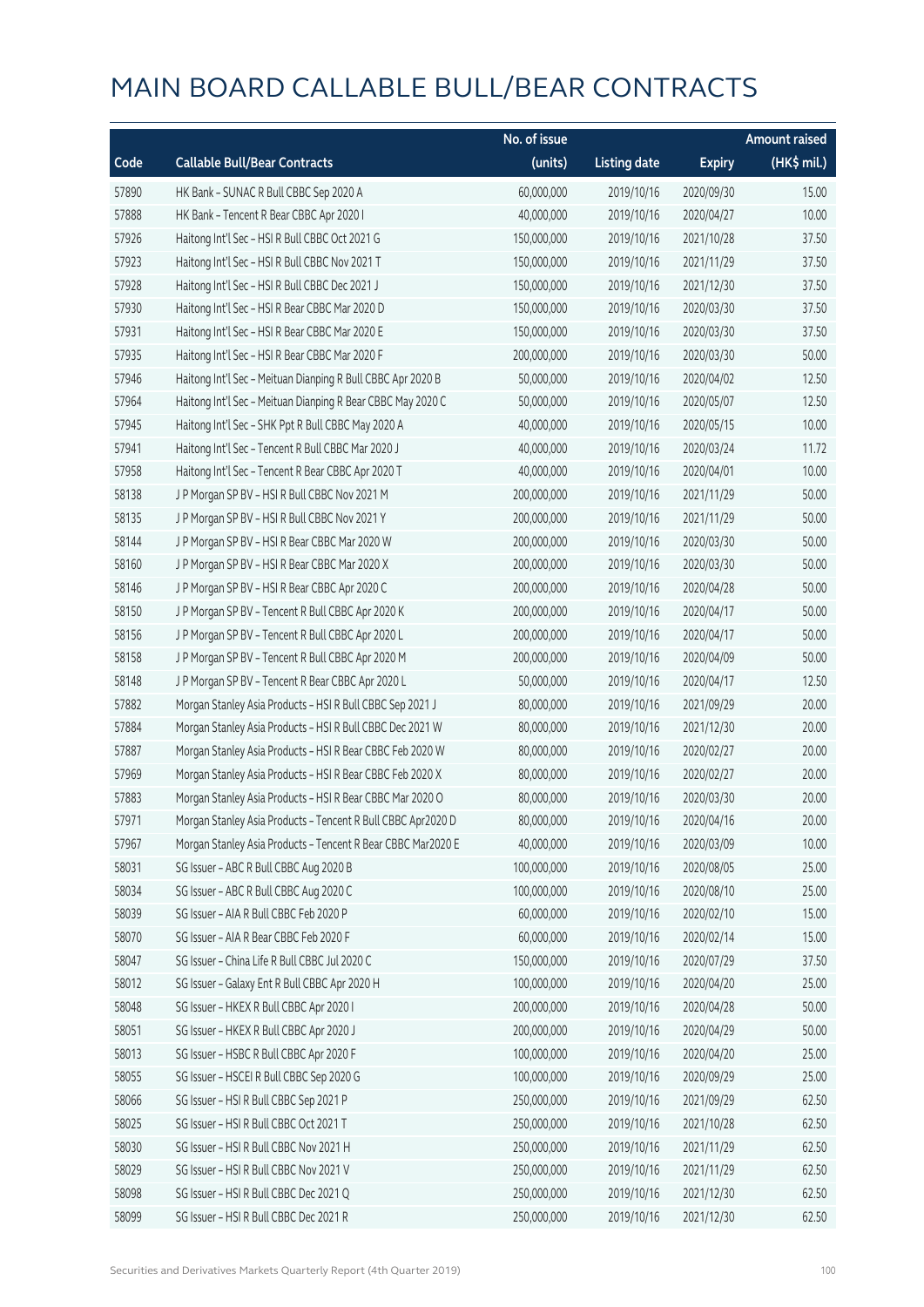|       |                                                             | No. of issue |                     |               | <b>Amount raised</b> |
|-------|-------------------------------------------------------------|--------------|---------------------|---------------|----------------------|
| Code  | <b>Callable Bull/Bear Contracts</b>                         | (units)      | <b>Listing date</b> | <b>Expiry</b> | (HK\$ mil.)          |
| 58083 | SG Issuer - HSI R Bear CBBC Mar 2020 Q                      | 250,000,000  | 2019/10/16          | 2020/03/30    | 62.50                |
| 58092 | SG Issuer - HSI R Bear CBBC Mar 2020 R                      | 250,000,000  | 2019/10/16          | 2020/03/30    | 62.50                |
| 58097 | SG Issuer - HSI R Bear CBBC Apr 2020 C                      | 250,000,000  | 2019/10/16          | 2020/04/28    | 62.50                |
| 58096 | SG Issuer - HSI R Bear CBBC Apr 2020 K                      | 250,000,000  | 2019/10/16          | 2020/04/28    | 62.50                |
| 58073 | SG Issuer - Meituan Dianping R Bull CBBC Feb 2020 E         | 100,000,000  | 2019/10/16          | 2020/02/14    | 25.00                |
| 58052 | SG Issuer - Tencent R Bull CBBC Feb 2020 F                  | 80,000,000   | 2019/10/16          | 2020/02/28    | 20.00                |
| 58053 | SG Issuer - Tencent R Bull CBBC Mar 2020 V                  | 80,000,000   | 2019/10/16          | 2020/03/30    | 20.00                |
| 58023 | SG Issuer - Tencent R Bull CBBC Apr 2020 G                  | 80,000,000   | 2019/10/16          | 2020/04/20    | 20.00                |
| 58076 | SG Issuer - Tencent R Bear CBBC Apr 2020 S                  | 80,000,000   | 2019/10/16          | 2020/04/09    | 20.00                |
| 57972 | UBS AG - HSI R Bull CBBC Jan 2022 S                         | 200,000,000  | 2019/10/16          | 2022/01/28    | 50.00                |
| 57974 | UBS AG - HSI R Bull CBBC Jan 2022 T                         | 200,000,000  | 2019/10/16          | 2022/01/28    | 50.00                |
| 57976 | UBS AG - HSI R Bull CBBC Jan 2022 U                         | 200,000,000  | 2019/10/16          | 2022/01/28    | 50.00                |
| 57981 | UBS AG - HSI R Bull CBBC Jan 2022 V                         | 200,000,000  | 2019/10/16          | 2022/01/28    | 50.00                |
| 57982 | UBS AG - HSI R Bear CBBC Jan 2020 S                         | 200,000,000  | 2019/10/16          | 2020/01/30    | 50.00                |
| 57984 | UBS AG - HSI R Bear CBBC Feb 2020 H                         | 200,000,000  | 2019/10/16          | 2020/02/27    | 50.00                |
| 57986 | UBS AG - HSI R Bear CBBC Feb 2020 I                         | 200,000,000  | 2019/10/16          | 2020/02/27    | 50.00                |
| 57987 | UBS AG - HSI R Bear CBBC Feb 2020 J                         | 200,000,000  | 2019/10/16          | 2020/02/27    | 50.00                |
| 58005 | Bank Vontobel - AAC Tech R Bull CBBC Jul 2020 C             | 40,000,000   | 2019/10/16          | 2020/07/10    | 10.00                |
| 57996 | Bank Vontobel - AIA R Bull CBBC Jul 2020 A                  | 40,000,000   | 2019/10/16          | 2020/07/10    | 10.00                |
| 57993 | Bank Vontobel - HSBC R Bear CBBC Apr 2020 A                 | 40,000,000   | 2019/10/16          | 2020/04/24    | 10.00                |
| 57988 | Bank Vontobel - HSI R Bear CBBC Apr 2020 Z                  | 80,000,000   | 2019/10/16          | 2020/04/28    | 20.00                |
| 57997 | Bank Vontobel - Sands China R Bull CBBC Jul 2020 C          | 40,000,000   | 2019/10/16          | 2020/07/24    | 10.00                |
| 58000 | Bank Vontobel - SHK Ppt R Bull CBBC Apr 2020 A              | 40,000,000   | 2019/10/16          | 2020/04/24    | 10.00                |
| 58236 | BOCI Asia Ltd. - HSI R Bull CBBC Nov 2021 P                 | 150,000,000  | 2019/10/17          | 2021/11/29    | 37.50                |
| 58178 | BNP Paribas Issuance B.V. - HSI R Bull CBBC Nov 2021 M      | 250,000,000  | 2019/10/17          | 2021/11/29    | 62.50                |
| 58359 | BNP Paribas Issuance B.V. - HSI R Bull CBBC Nov 2021 N      | 240,000,000  | 2019/10/17          | 2021/11/29    | 60.00                |
| 58361 | BNP Paribas Issuance B.V. - HSI R Bear CBBC Apr 2020 C      | 250,000,000  | 2019/10/17          | 2020/04/28    | 62.50                |
| 58369 | BNP Paribas Issuance B.V. - HSI R Bear CBBC Apr 2020 D      | 240,000,000  | 2019/10/17          | 2020/04/28    | 60.00                |
| 58384 | Credit Suisse AG - HSI R Bull CBBC Nov 2021 E               | 200,000,000  | 2019/10/17          | 2021/11/29    | 50.00                |
| 58387 | Credit Suisse AG - HSI R Bull CBBC Dec 2021 Q               | 300,000,000  | 2019/10/17          | 2021/12/30    | 75.00                |
| 58386 | Credit Suisse AG - HSI R Bear CBBC Feb 2020 H               | 200,000,000  | 2019/10/17          | 2020/02/27    | 50.00                |
| 58392 | Credit Suisse AG - Meituan Dianping R Bull CBBC Apr 2020 D  | 80,000,000   | 2019/10/17          | 2020/04/28    | 20.00                |
| 58403 | Credit Suisse AG - Meituan Dianping R Bear CBBC Jun 2020 A  | 40,000,000   | 2019/10/17          | 2020/06/29    | 10.00                |
| 58405 | Credit Suisse AG - Meituan Dianping R Bear CBBC Jul 2020 A  | 40,000,000   | 2019/10/17          | 2020/07/30    | 10.00                |
| 58270 | Bank of East Asia - AIA R Bull CBBC Jul 2020 A              | 40,000,000   | 2019/10/17          | 2020/07/15    | 10.00                |
| 58241 | Bank of East Asia - Meituan Dianping R Bull CBBC Jun 2020 A | 60,000,000   | 2019/10/17          | 2020/06/15    | 15.00                |
| 58248 | Bank of East Asia - Meituan Dianping R Bear CBBC Jun 2020 A | 60,000,000   | 2019/10/17          | 2020/06/15    | 15.00                |
| 58255 | Bank of East Asia - Sunny Optical R Bull CBBC Jul 2020 A    | 40,000,000   | 2019/10/17          | 2020/07/15    | 10.00                |
| 58273 | Bank of East Asia - Tencent R Bull CBBC Jun 2020 C          | 30,000,000   | 2019/10/17          | 2020/06/15    | 10.50                |
| 58275 | Bank of East Asia - Tencent R Bull CBBC Jun 2020 D          | 150,000,000  | 2019/10/17          | 2020/06/15    | 37.50                |
| 58259 | Bank of East Asia - Tencent R Bear CBBC Jun 2020 A          | 30,000,000   | 2019/10/17          | 2020/06/15    | 10.50                |
| 58468 | Goldman Sachs SP (Asia) - HSI R Bull CBBC Oct 2022 Y        | 200,000,000  | 2019/10/17          | 2022/10/28    | 50.00                |
| 58484 | Goldman Sachs SP (Asia) - HSI R Bear CBBC Mar 2020 I        | 200,000,000  | 2019/10/17          | 2020/03/30    | 50.00                |
| 58486 | Goldman Sachs SP (Asia) - Tencent R Bull CBBC Jan 2020 I    | 100,000,000  | 2019/10/17          | 2020/01/30    | 25.00                |
| 58493 | Goldman Sachs SP (Asia) - Tencent R Bear CBBC Jan 2020 S    | 100,000,000  | 2019/10/17          | 2020/01/30    | 25.00                |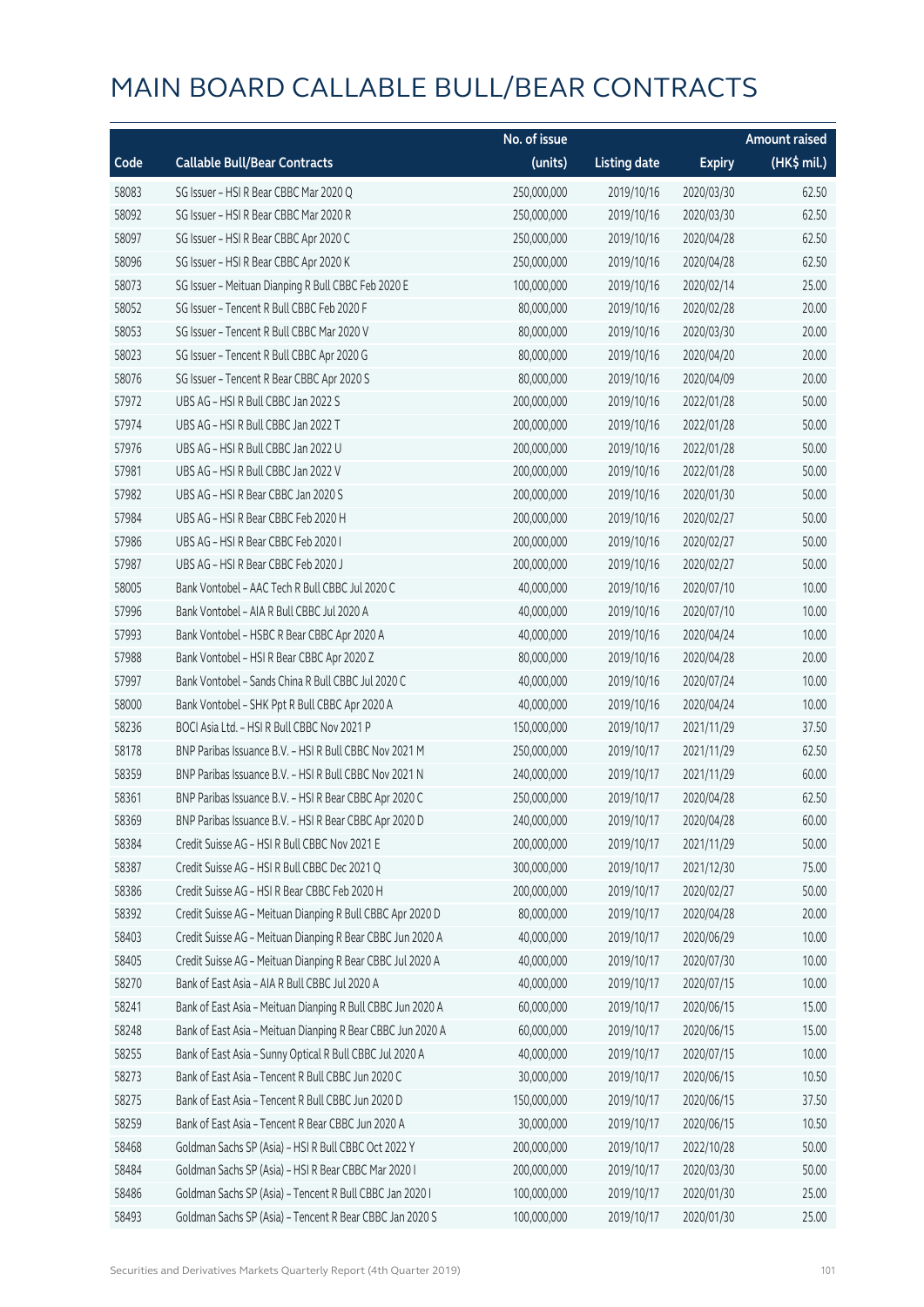|       |                                                             | No. of issue |                     |               | <b>Amount raised</b> |
|-------|-------------------------------------------------------------|--------------|---------------------|---------------|----------------------|
| Code  | <b>Callable Bull/Bear Contracts</b>                         | (units)      | <b>Listing date</b> | <b>Expiry</b> | (HK\$ mil.)          |
| 58197 | HK Bank - AIA R Bull CBBC Jun 2020 A                        | 60,000,000   | 2019/10/17          | 2020/06/30    | 15.00                |
| 58196 | HK Bank - Geely Auto R Bear CBBC Sep 2020 A                 | 40,000,000   | 2019/10/17          | 2020/09/29    | 10.00                |
| 58199 | HK Bank - HSI R Bull CBBC Sep 2020 T                        | 50,000,000   | 2019/10/17          | 2020/09/29    | 12.50                |
| 58216 | HK Bank - HSI R Bear CBBC Mar 2020 H                        | 100,000,000  | 2019/10/17          | 2020/03/30    | 25.00                |
| 58217 | HK Bank - Meituan Dianping R Bull CBBC May 2020 C           | 40,000,000   | 2019/10/17          | 2020/05/18    | 10.00                |
| 58200 | HK Bank - Tencent R Bull CBBC Apr 2020 K                    | 40,000,000   | 2019/10/17          | 2020/04/06    | 10.00                |
| 58356 | Haitong Int'l Sec - AAC Tech R Bull CBBC May 2020 B         | 100,000,000  | 2019/10/17          | 2020/05/13    | 25.00                |
| 58327 | Haitong Int'l Sec - HSI R Bull CBBC Oct 2021 Y              | 150,000,000  | 2019/10/17          | 2021/10/28    | 37.50                |
| 58332 | Haitong Int'l Sec - HSI R Bull CBBC Nov 2021 Z              | 100,000,000  | 2019/10/17          | 2021/11/29    | 25.00                |
| 58324 | Haitong Int'l Sec - HSI R Bull CBBC Dec 2021 S              | 150,000,000  | 2019/10/17          | 2021/12/30    | 37.50                |
| 58319 | Haitong Int'l Sec - HSI R Bear CBBC Mar 2020 G              | 150,000,000  | 2019/10/17          | 2020/03/30    | 37.50                |
| 58343 | Haitong Int'l Sec - HSI R Bear CBBC Mar 2020 H              | 150,000,000  | 2019/10/17          | 2020/03/30    | 37.50                |
| 58347 | Haitong Int'l Sec - Meituan Dianping R Bull CBBC Apr 2020 C | 50,000,000   | 2019/10/17          | 2020/04/03    | 12.50                |
| 58357 | Haitong Int'l Sec - Meituan Dianping R Bear CBBC May 2020 D | 50,000,000   | 2019/10/17          | 2020/05/08    | 12.50                |
| 58349 | Haitong Int'l Sec - Tencent R Bear CBBC Apr 2020 U          | 40,000,000   | 2019/10/17          | 2020/04/01    | 10.00                |
| 58375 | J P Morgan SP BV - HSI R Bull CBBC Oct 2021 Z               | 200,000,000  | 2019/10/17          | 2021/10/28    | 50.00                |
| 58383 | JP Morgan SP BV - HSIR Bull CBBC Dec 2021 C                 | 200,000,000  | 2019/10/17          | 2021/12/30    | 50.00                |
| 58370 | J P Morgan SP BV - HSI R Bear CBBC Mar 2020 A               | 200,000,000  | 2019/10/17          | 2020/03/30    | 50.00                |
| 58374 | J P Morgan SP BV - Meituan Dianping R Bull CBBC Apr 2020 B  | 60,000,000   | 2019/10/17          | 2020/04/17    | 15.00                |
| 58373 | J P Morgan SP BV - Tencent R Bull CBBC Apr 2020 N           | 200,000,000  | 2019/10/17          | 2020/04/09    | 50.00                |
| 58186 | Morgan Stanley Asia Products - HSI R Bear CBBC Feb 2020 Y   | 80,000,000   | 2019/10/17          | 2020/02/27    | 20.00                |
| 58193 | Morgan Stanley Asia Products - HSI R Bear CBBC Mar 2020 P   | 80,000,000   | 2019/10/17          | 2020/03/30    | 20.00                |
| 58412 | SG Issuer - HKEX R Bull CBBC May 2020 D                     | 50,000,000   | 2019/10/17          | 2020/05/28    | 12.50                |
| 58450 | SG Issuer - HSI R Bull CBBC Sep 2021 U                      | 250,000,000  | 2019/10/17          | 2021/09/29    | 62.50                |
| 58420 | SG Issuer - HSI R Bull CBBC Oct 2021 W                      | 250,000,000  | 2019/10/17          | 2021/10/28    | 62.50                |
| 58421 | SG Issuer - HSI R Bull CBBC Dec 2021 V                      | 250,000,000  | 2019/10/17          | 2021/12/30    | 62.50                |
| 58428 | SG Issuer - HSI R Bear CBBC Mar 2020 G                      | 250,000,000  | 2019/10/17          | 2020/03/30    | 62.50                |
| 58415 | SG Issuer - HSI R Bear CBBC Apr 2020 D                      | 250,000,000  | 2019/10/17          | 2020/04/28    | 62.50                |
| 58416 | SG Issuer - HSI R Bear CBBC May 2020 G                      | 250,000,000  | 2019/10/17          | 2020/05/28    | 62.50                |
| 58433 | SG Issuer - HSI R Bear CBBC May 2020 H                      | 250,000,000  | 2019/10/17          | 2020/05/28    | 62.50                |
| 58413 | SG Issuer - Ping An R Bull CBBC Apr 2020 C                  | 100,000,000  | 2019/10/17          | 2020/04/28    | 25.00                |
| 58414 | SG Issuer - Tencent R Bull CBBC Mar 2020 W                  | 80,000,000   | 2019/10/17          | 2020/03/30    | 20.00                |
| 58298 | UBS AG - CSOP A50 ETF R Bull CBBC Nov 2020 A                | 200,000,000  | 2019/10/17          | 2020/11/30    | 50.00                |
| 58279 | UBS AG - HSI R Bull CBBC Jan 2022 W                         | 200,000,000  | 2019/10/17          | 2022/01/28    | 50.00                |
| 58280 | UBS AG - HSI R Bull CBBC Jan 2022 X                         | 400,000,000  | 2019/10/17          | 2022/01/28    | 100.00               |
| 58276 | UBS AG - HSI R Bear CBBC Feb 2020 K                         | 200,000,000  | 2019/10/17          | 2020/02/27    | 50.00                |
| 58282 | UBS AG - HSI R Bear CBBC Feb 2020 L                         | 200,000,000  | 2019/10/17          | 2020/02/27    | 50.00                |
| 58283 | UBS AG - HSI R Bear CBBC Feb 2020 M                         | 200,000,000  | 2019/10/17          | 2020/02/27    | 50.00                |
| 58293 | UBS AG - HSI R Bear CBBC Feb 2020 N                         | 200,000,000  | 2019/10/17          | 2020/02/27    | 50.00                |
| 58297 | UBS AG - Tencent R Bear CBBC Feb 2020 M                     | 40,000,000   | 2019/10/17          | 2020/02/26    | 10.00                |
| 58170 | Bank Vontobel - AAC Tech R Bear CBBC Jun 2020 A             | 40,000,000   | 2019/10/17          | 2020/06/19    | 10.00                |
| 58172 | Bank Vontobel - AIA R Bull CBBC Sep 2020 A                  | 40,000,000   | 2019/10/17          | 2020/09/25    | 10.00                |
| 58173 | Bank Vontobel - AIA R Bear CBBC Jul 2020 A                  | 40,000,000   | 2019/10/17          | 2020/07/10    | 10.00                |
| 58164 | Bank Vontobel - CSOP A50 ETF R Bull CBBC Aug 2020 A         | 40,000,000   | 2019/10/17          | 2020/08/21    | 10.00                |
| 58176 | Bank Vontobel - HSI N Bear CBBC May 2020 B                  | 80,000,000   | 2019/10/17          | 2020/05/28    | 20.00                |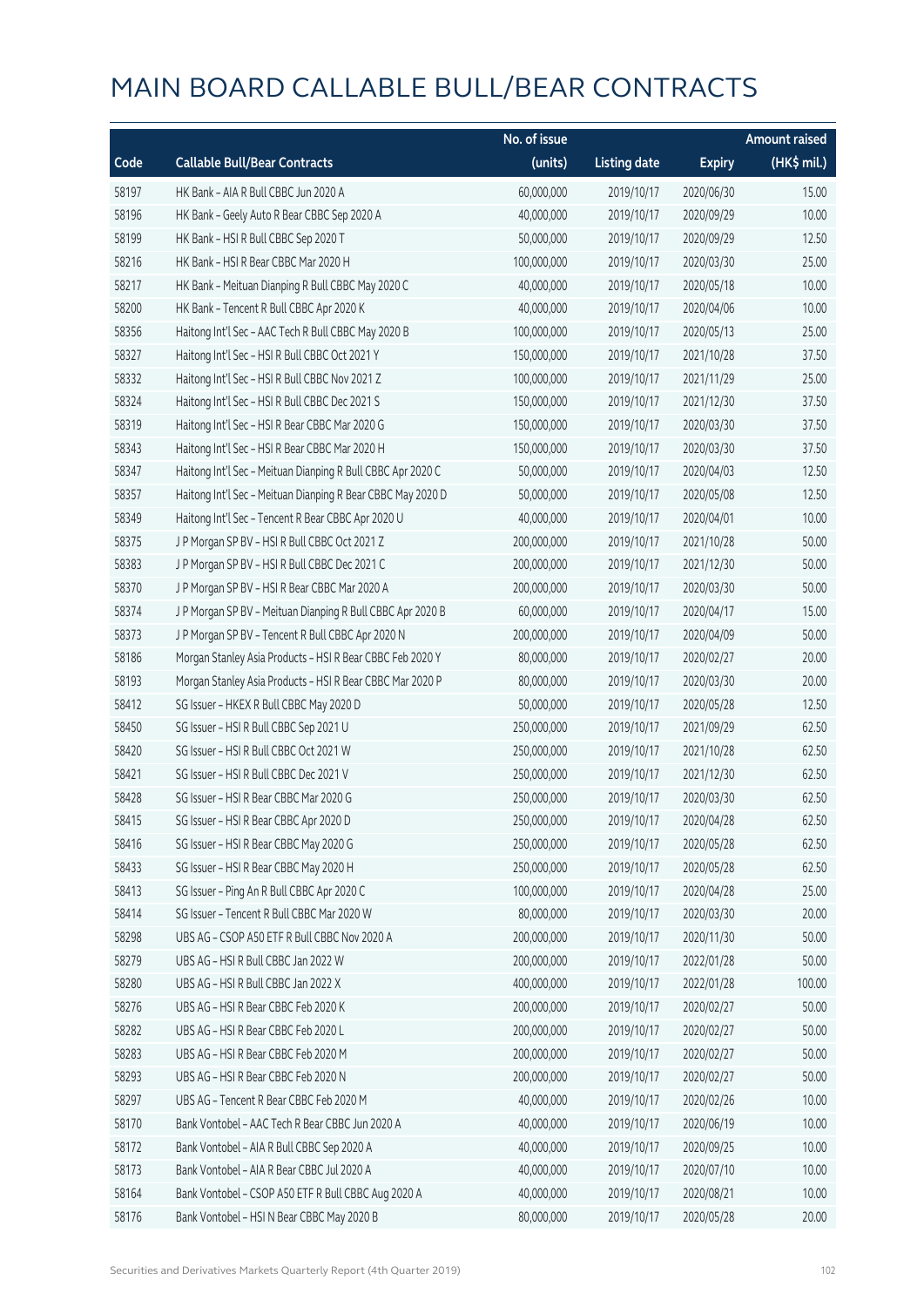|       |                                                              | No. of issue |                     |               | <b>Amount raised</b> |
|-------|--------------------------------------------------------------|--------------|---------------------|---------------|----------------------|
| Code  | <b>Callable Bull/Bear Contracts</b>                          | (units)      | <b>Listing date</b> | <b>Expiry</b> | (HK\$ mil.)          |
| 58174 | Bank Vontobel - HSI R Bull CBBC Apr 2021 I                   | 80,000,000   | 2019/10/17          | 2021/04/29    | 20.00                |
| 58175 | Bank Vontobel - HSI R Bear CBBC May 2020 A                   | 80,000,000   | 2019/10/17          | 2020/05/28    | 20.00                |
| 58239 | Bank Vontobel - Meituan Dianping R Bull CBBC Jun 2020 E      | 60,000,000   | 2019/10/17          | 2020/06/19    | 15.00                |
| 58168 | Bank Vontobel - Meituan Dianping R Bear CBBC Jul 2020 A      | 60,000,000   | 2019/10/17          | 2020/07/10    | 15.00                |
| 59130 | BOCI Asia Ltd. - HSI R Bull CBBC Nov 2021 Q                  | 150,000,000  | 2019/10/18          | 2021/11/29    | 37.50                |
| 59155 | BOCI Asia Ltd. - HSI R Bull CBBC Nov 2021 R                  | 150,000,000  | 2019/10/18          | 2021/11/29    | 37.50                |
| 58611 | BOCI Asia Ltd. - HSI R Bear CBBC Mar 2020 O                  | 150,000,000  | 2019/10/18          | 2020/03/30    | 37.50                |
| 58620 | BOCI Asia Ltd. - HSI R Bear CBBC Mar 2020 P                  | 150,000,000  | 2019/10/18          | 2020/03/30    | 37.50                |
| 58699 | BOCI Asia Ltd. - HSI R Bear CBBC Mar 2020 Q                  | 150,000,000  | 2019/10/18          | 2020/03/30    | 37.50                |
| 58896 | BNP Paribas Issuance B.V. - HSI R Bull CBBC Nov 2021 C       | 250,000,000  | 2019/10/18          | 2021/11/29    | 62.50                |
| 58897 | BNP Paribas Issuance B.V. - HSI R Bull CBBC Nov 2021 D       | 250,000,000  | 2019/10/18          | 2021/11/29    | 62.50                |
| 59659 | BNP Paribas Issuance B.V. - HSI R Bull CBBC Nov 2021 G       | 250,000,000  | 2019/10/18          | 2021/11/29    | 62.50                |
| 59669 | BNP Paribas Issuance B.V. - HSI R Bull CBBC Nov 2021 I       | 250,000,000  | 2019/10/18          | 2021/11/29    | 62.50                |
| 58836 | BNP Paribas Issuance B.V. - HSI R Bull CBBC Nov 2021 O       | 250,000,000  | 2019/10/18          | 2021/11/29    | 62.50                |
| 58730 | BNP Paribas Issuance B.V. - HSI R Bear CBBC Apr 2020 E       | 250,000,000  | 2019/10/18          | 2020/04/28    | 62.50                |
| 58731 | BNP Paribas Issuance B.V. - HSI R Bear CBBC Apr 2020 F       | 250,000,000  | 2019/10/18          | 2020/04/28    | 62.50                |
| 58742 | BNP Paribas Issuance B.V. - HSI R Bear CBBC Apr 2020 G       | 240,000,000  | 2019/10/18          | 2020/04/28    | 60.00                |
| 58750 | BNP Paribas Issuance B.V. - HSI R Bear CBBC Apr 2020 H       | 250,000,000  | 2019/10/18          | 2020/04/28    | 62.50                |
| 58899 | BNP Paribas Issuance B.V. - HSI R Bear CBBC Apr 2020 I       | 250,000,000  | 2019/10/18          | 2020/04/28    | 62.50                |
| 59676 | BNP Paribas Issuance B.V. - HSI R Bear CBBC Apr 2020 J       | 240,000,000  | 2019/10/18          | 2020/04/28    | 60.00                |
| 58819 | BNP Paribas Issuance B.V. - Meituan R Bull CBBC Dec 2020 D   | 50,000,000   | 2019/10/18          | 2020/12/30    | 12.50                |
| 59547 | Credit Suisse AG - AIA R Bull CBBC Jun 2020 A                | 70,000,000   | 2019/10/18          | 2020/06/29    | 17.50                |
| 59537 | Credit Suisse AG - CC Bank R Bull CBBC Jul 2020 E            | 100,000,000  | 2019/10/18          | 2020/07/30    | 25.00                |
| 59492 | Credit Suisse AG - HKEX R Bull CBBC Apr 2020 B               | 100,000,000  | 2019/10/18          | 2020/04/28    | 25.00                |
| 59481 | Credit Suisse AG - HSBC R Bull CBBC Apr 2020 B               | 70,000,000   | 2019/10/18          | 2020/04/28    | 17.50                |
| 59598 | Credit Suisse AG - HSCEI R Bull CBBC Feb 2021 A              | 100,000,000  | 2019/10/18          | 2021/02/25    | 25.00                |
| 59600 | Credit Suisse AG - HSCEI R Bear CBBC Feb 2020 A              | 100,000,000  | 2019/10/18          | 2020/02/27    | 25.00                |
| 59570 | Credit Suisse AG - HSI R Bull CBBC Oct 2021 W                | 200,000,000  | 2019/10/18          | 2021/10/28    | 50.00                |
| 59588 | Credit Suisse AG - HSI R Bull CBBC Nov 2021 N                | 200,000,000  | 2019/10/18          | 2021/11/29    | 50.00                |
| 59591 | Credit Suisse AG - HSI R Bull CBBC Nov 2021 P                | 200,000,000  | 2019/10/18          | 2021/11/29    | 50.00                |
| 59587 | Credit Suisse AG - HSI R Bull CBBC Dec 2021 S                | 300,000,000  | 2019/10/18          | 2021/12/30    | 75.00                |
| 59365 | Credit Suisse AG - HSI R Bear CBBC Jan 2020 B                | 200,000,000  | 2019/10/18          | 2020/01/30    | 50.00                |
| 59413 | Credit Suisse AG - HSI R Bear CBBC Jan 2020 D                | 200,000,000  | 2019/10/18          | 2020/01/30    | 50.00                |
| 59378 | Credit Suisse AG - HSI R Bear CBBC Feb 2020 O                | 200,000,000  | 2019/10/18          | 2020/02/27    | 50.00                |
| 59389 | Credit Suisse AG - HSI R Bear CBBC Feb 2020 P                | 200,000,000  | 2019/10/18          | 2020/02/27    | 50.00                |
| 59456 | Credit Suisse AG - HSI R Bear CBBC Feb 2020 Y                | 200,000,000  | 2019/10/18          | 2020/02/27    | 50.00                |
| 59474 | Credit Suisse AG - HSI R Bear CBBC Mar 2020 E                | 200,000,000  | 2019/10/18          | 2020/03/30    | 50.00                |
| 59346 | Credit Suisse AG - HSI R Bear CBBC May 2020 G                | 300,000,000  | 2019/10/18          | 2020/05/28    | 75.00                |
| 59544 | Credit Suisse AG - ICBC R Bull CBBC Jul 2020 D               | 100,000,000  | 2019/10/18          | 2020/07/30    | 25.00                |
| 59559 | Credit Suisse AG - Ping An R Bull CBBC Apr 2020 D            | 80,000,000   | 2019/10/18          | 2020/04/24    | 20.00                |
| 59904 | Goldman Sachs SP (Asia) - CSOP A50 ETF R Bull CBBC Feb2020 D | 100,000,000  | 2019/10/18          | 2020/02/27    | 25.00                |
| 59916 | Goldman Sachs SP (Asia) - HKEX R Bull CBBC Feb 2020 G        | 100,000,000  | 2019/10/18          | 2020/02/20    | 25.00                |
| 59892 | Goldman Sachs SP (Asia) - HSI R Bull CBBC Oct 2022 A         | 200,000,000  | 2019/10/18          | 2022/10/28    | 50.00                |
| 59895 | Goldman Sachs SP (Asia) - HSI R Bull CBBC Oct 2022 B         | 200,000,000  | 2019/10/18          | 2022/10/28    | 50.00                |
| 59888 | Goldman Sachs SP (Asia) - HSI R Bull CBBC Oct 2022 Z         | 200,000,000  | 2019/10/18          | 2022/10/28    | 50.00                |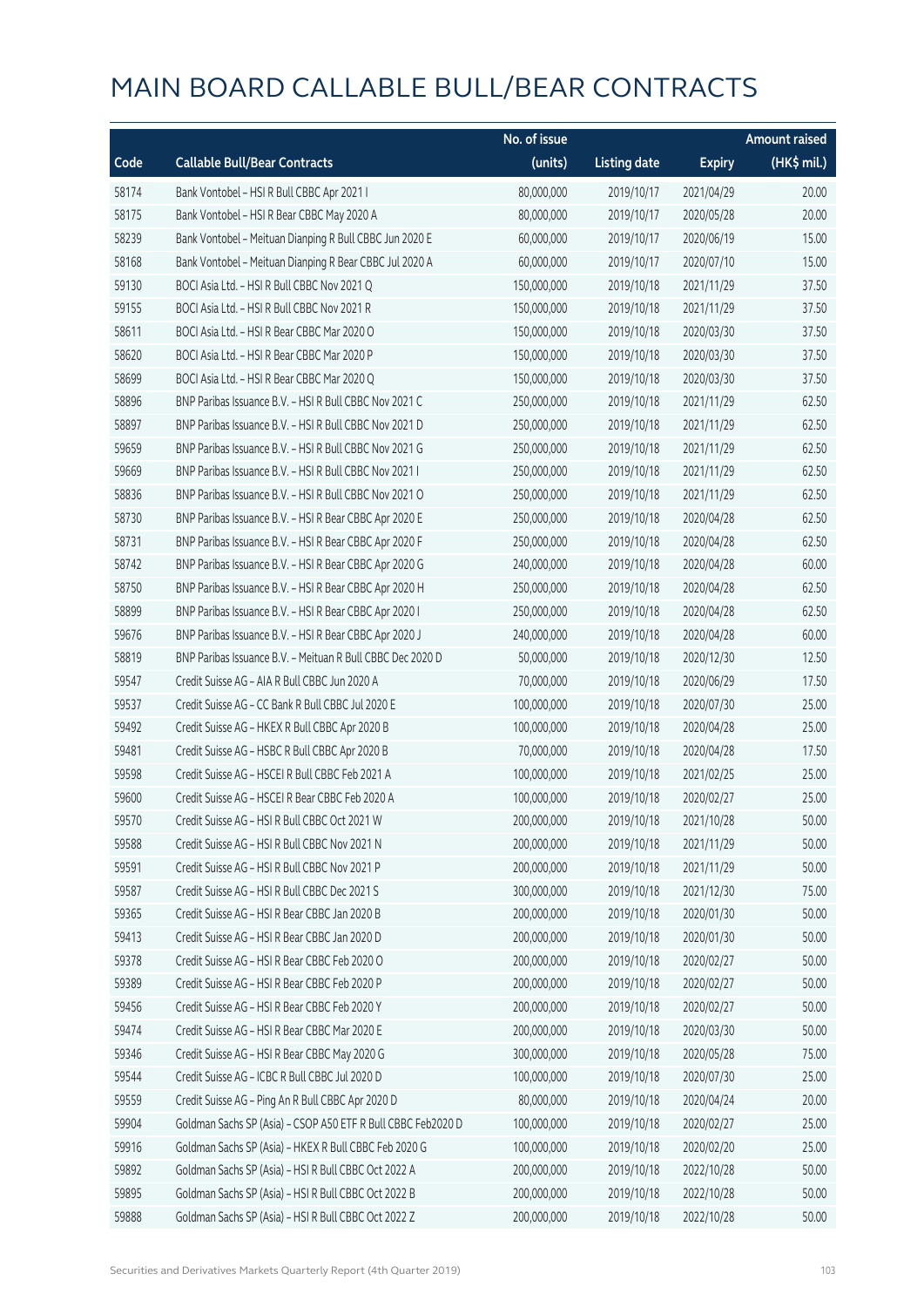|       |                                                          | No. of issue |                     |               | <b>Amount raised</b> |
|-------|----------------------------------------------------------|--------------|---------------------|---------------|----------------------|
| Code  | <b>Callable Bull/Bear Contracts</b>                      | (units)      | <b>Listing date</b> | <b>Expiry</b> | (HK\$ mil.)          |
| 59862 | Goldman Sachs SP (Asia) - HSI R Bear CBBC Mar 2020 O     | 200,000,000  | 2019/10/18          | 2020/03/30    | 50.00                |
| 59852 | Goldman Sachs SP (Asia) - HSI R Bear CBBC Mar 2020 S     | 200,000,000  | 2019/10/18          | 2020/03/30    | 50.00                |
| 59875 | Goldman Sachs SP (Asia) - HSI R Bear CBBC Mar 2020 T     | 200,000,000  | 2019/10/18          | 2020/03/30    | 50.00                |
| 59879 | Goldman Sachs SP (Asia) - HSI R Bear CBBC Mar 2020 U     | 200,000,000  | 2019/10/18          | 2020/03/30    | 50.00                |
| 59886 | Goldman Sachs SP (Asia) - HSI R Bear CBBC Mar 2020 X     | 200,000,000  | 2019/10/18          | 2020/03/30    | 50.00                |
| 59903 | Goldman Sachs SP (Asia) - Tencent R Bull CBBC Jan 2020 J | 100,000,000  | 2019/10/18          | 2020/01/30    | 25.00                |
| 58934 | HK Bank - AAC Tech R Bull CBBC May 2020 C                | 40,000,000   | 2019/10/18          | 2020/05/18    | 10.00                |
| 58933 | HK Bank - AAC Tech R Bear CBBC Mar 2020 B                | 40,000,000   | 2019/10/18          | 2020/03/30    | 10.00                |
| 58900 | HK Bank - CSOP A50 ETF R Bull CBBC Mar 2020 C            | 40,000,000   | 2019/10/18          | 2020/03/23    | 10.00                |
| 58905 | HK Bank - A50 China R Bull CBBC Mar 2020 C               | 40,000,000   | 2019/10/18          | 2020/03/23    | 10.00                |
| 58955 | HK Bank - HKEX R Bull CBBC May 2020 E                    | 40,000,000   | 2019/10/18          | 2020/05/18    | 10.00                |
| 59122 | HK Bank - HSCEI R Bull CBBC Dec 2020 C                   | 50,000,000   | 2019/10/18          | 2020/12/30    | 12.50                |
| 59100 | HK Bank - HSI R Bull CBBC Dec 2020 O                     | 100,000,000  | 2019/10/18          | 2020/12/30    | 25.00                |
| 59187 | HK Bank - HSI R Bull CBBC Dec 2020 P                     | 50,000,000   | 2019/10/18          | 2020/12/30    | 12.50                |
| 58606 | HK Bank - HSI R Bear CBBC Mar 2020 I                     | 50,000,000   | 2019/10/18          | 2020/03/30    | 12.50                |
| 59112 | HK Bank - HSI R Bear CBBC Mar 2020 J                     | 50,000,000   | 2019/10/18          | 2020/03/30    | 12.50                |
| 58956 | HK Bank - Ping An R Bull CBBC Mar 2020 D                 | 60,000,000   | 2019/10/18          | 2020/03/23    | 15.00                |
| 58952 | HK Bank - SUNAC R Bull CBBC Apr 2020 B                   | 40,000,000   | 2019/10/18          | 2020/04/20    | 10.00                |
| 58931 | HK Bank - Tencent R Bull CBBC Mar 2020 Q                 | 40,000,000   | 2019/10/18          | 2020/03/30    | 10.00                |
| 58937 | HK Bank - WH Group R Bull CBBC Apr 2020 C                | 40,000,000   | 2019/10/18          | 2020/04/29    | 10.00                |
| 59657 | Haitong Int'l Sec - HKEX R Bull CBBC Feb 2020 E          | 40,000,000   | 2019/10/18          | 2020/02/17    | 10.00                |
| 59639 | Haitong Int'l Sec - HSI R Bull CBBC Oct 2021 D           | 150,000,000  | 2019/10/18          | 2021/10/28    | 37.50                |
| 59642 | Haitong Int'l Sec - HSI R Bull CBBC Oct 2021 M           | 150,000,000  | 2019/10/18          | 2021/10/28    | 37.50                |
| 59619 | Haitong Int'l Sec - HSI R Bull CBBC Nov 2021 J           | 150,000,000  | 2019/10/18          | 2021/11/29    | 37.50                |
| 59633 | Haitong Int'l Sec - HSI R Bull CBBC Nov 2021 O           | 150,000,000  | 2019/10/18          | 2021/11/29    | 37.50                |
| 59606 | Haitong Int'l Sec - HSI R Bear CBBC Feb 2020 A           | 150,000,000  | 2019/10/18          | 2020/02/27    | 37.50                |
| 59610 | Haitong Int'l Sec - HSI R Bear CBBC Feb 2020 E           | 150,000,000  | 2019/10/18          | 2020/02/27    | 37.50                |
| 59613 | Haitong Int'l Sec - HSI R Bear CBBC Feb 2020 G           | 150,000,000  | 2019/10/18          | 2020/02/27    | 37.50                |
| 59615 | Haitong Int'l Sec - HSI R Bear CBBC Feb 2020 H           | 200,000,000  | 2019/10/18          | 2020/02/27    | 50.00                |
| 59643 | Haitong Int'l Sec - HSI R Bear CBBC Feb 2020 K           | 150,000,000  | 2019/10/18          | 2020/02/27    | 37.50                |
| 59650 | Haitong Int'l Sec - HSI R Bear CBBC Mar 2020 I           | 150,000,000  | 2019/10/18          | 2020/03/30    | 37.50                |
| 59658 | Haitong Int'l Sec - Tencent R Bull CBBC Mar 2020 K       | 40,000,000   | 2019/10/18          | 2020/03/10    | 10.00                |
| 59679 | J P Morgan SP BV - HKEX R Bull CBBC May 2020 F           | 150,000,000  | 2019/10/18          | 2020/05/08    | 37.50                |
| 59070 | J P Morgan SP BV - HSI R Bull CBBC Oct 2021 V            | 200,000,000  | 2019/10/18          | 2021/10/28    | 50.00                |
| 59047 | J P Morgan SP BV - HSI R Bull CBBC Nov 2021 K            | 200,000,000  | 2019/10/18          | 2021/11/29    | 50.00                |
| 59097 | J P Morgan SP BV - HSI R Bull CBBC Nov 2021 T            | 200,000,000  | 2019/10/18          | 2021/11/29    | 50.00                |
| 59048 | J P Morgan SP BV - HSI R Bull CBBC Dec 2021 D            | 200,000,000  | 2019/10/18          | 2021/12/30    | 50.00                |
| 59099 | J P Morgan SP BV - HSI R Bull CBBC Dec 2021 M            | 200,000,000  | 2019/10/18          | 2021/12/30    | 50.00                |
| 59685 | J P Morgan SP BV - HSI R Bull CBBC Dec 2021 P            | 200,000,000  | 2019/10/18          | 2021/12/30    | 50.00                |
| 58992 | J P Morgan SP BV - HSI R Bear CBBC Jan 2020 T            | 200,000,000  | 2019/10/18          | 2020/01/30    | 50.00                |
| 58993 | J P Morgan SP BV - HSI R Bear CBBC Feb 2020 X            | 200,000,000  | 2019/10/18          | 2020/02/27    | 50.00                |
| 58973 | J P Morgan SP BV - HSI R Bear CBBC Mar 2020 B            | 200,000,000  | 2019/10/18          | 2020/03/30    | 50.00                |
| 58962 | J P Morgan SP BV - HSI R Bear CBBC Mar 2020 C            | 200,000,000  | 2019/10/18          | 2020/03/30    | 50.00                |
| 58964 | J P Morgan SP BV - HSI R Bear CBBC Mar 2020 D            | 200,000,000  | 2019/10/18          | 2020/03/30    | 50.00                |
| 58991 | J P Morgan SP BV - HSI R Bear CBBC Mar 2020 E            | 200,000,000  | 2019/10/18          | 2020/03/30    | 50.00                |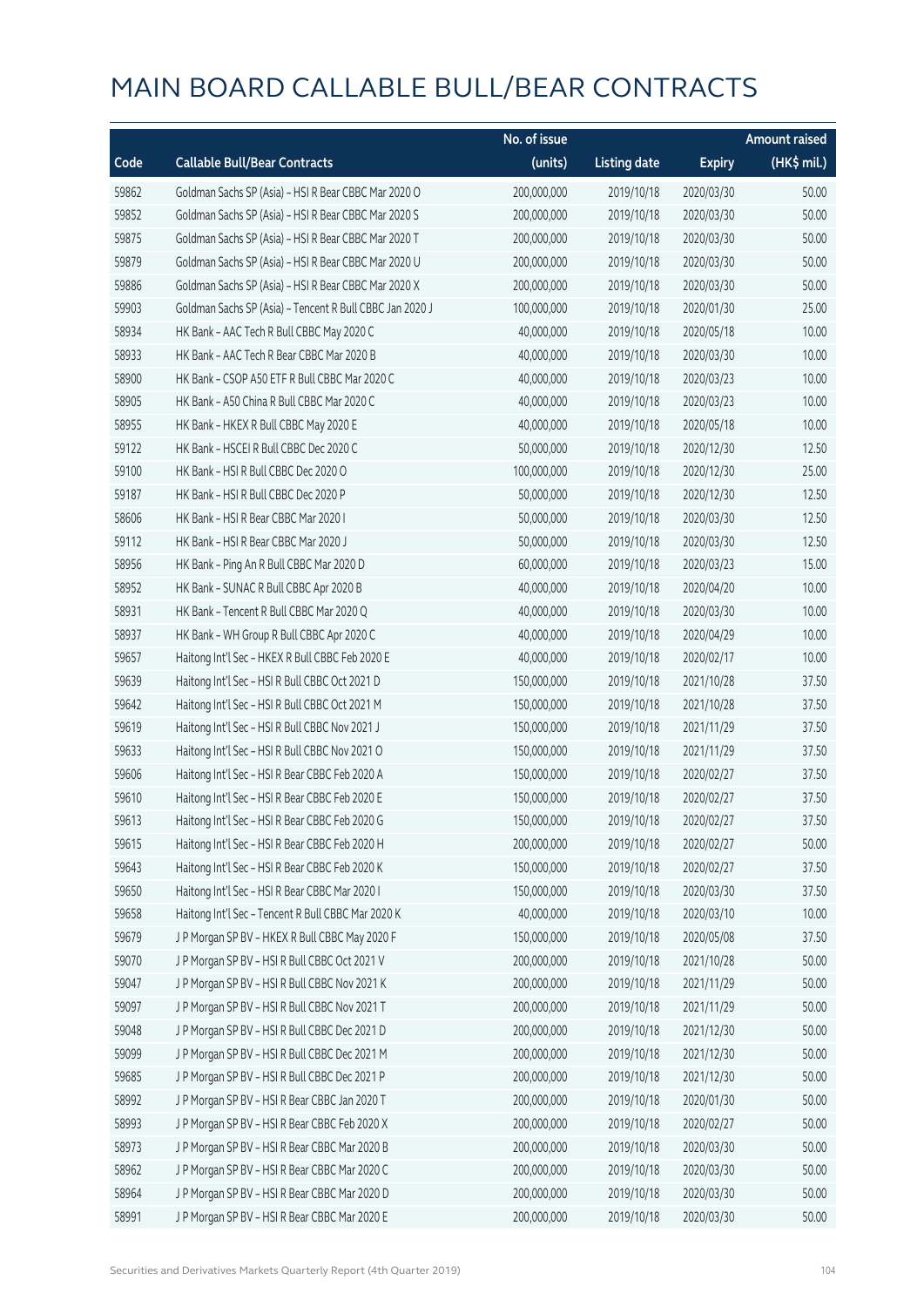|       |                                                           | No. of issue |                     |               | <b>Amount raised</b> |
|-------|-----------------------------------------------------------|--------------|---------------------|---------------|----------------------|
| Code  | <b>Callable Bull/Bear Contracts</b>                       | (units)      | <b>Listing date</b> | <b>Expiry</b> | (HK\$ mil.)          |
| 58994 | J P Morgan SP BV - HSI R Bear CBBC Mar 2020 G             | 200,000,000  | 2019/10/18          | 2020/03/30    | 50.00                |
| 59015 | J P Morgan SP BV - HSI R Bear CBBC Mar 2020 I             | 200,000,000  | 2019/10/18          | 2020/03/30    | 50.00                |
| 58961 | J P Morgan SP BV - HSI R Bear CBBC Mar 2020 Z             | 200,000,000  | 2019/10/18          | 2020/03/30    | 50.00                |
| 59680 | J P Morgan SP BV - Ping An R Bull CBBC Feb 2020 I         | 100,000,000  | 2019/10/18          | 2020/02/21    | 25.00                |
| 58957 | Macquarie Bank Ltd. - Tencent R Bull CBBC Apr 2020 F      | 11,200,000   | 2019/10/18          | 2020/04/29    | 10.06                |
| 59850 | Morgan Stanley Asia Products - HSI R Bull CBBC Sep 2021 L | 80,000,000   | 2019/10/18          | 2021/09/29    | 20.00                |
| 59847 | Morgan Stanley Asia Products - HSI R Bull CBBC Oct 2021 I | 80,000,000   | 2019/10/18          | 2021/10/28    | 20.00                |
| 59179 | Morgan Stanley Asia Products - HSI R Bear CBBC Feb 2020 Z | 80,000,000   | 2019/10/18          | 2020/02/27    | 20.00                |
| 59161 | Morgan Stanley Asia Products - HSI R Bear CBBC Mar 2020 Q | 80,000,000   | 2019/10/18          | 2020/03/30    | 20.00                |
| 59165 | Morgan Stanley Asia Products - HSI R Bear CBBC Mar 2020 R | 80,000,000   | 2019/10/18          | 2020/03/30    | 20.00                |
| 59168 | Morgan Stanley Asia Products - HSI R Bear CBBC Apr 2020 F | 80,000,000   | 2019/10/18          | 2020/04/28    | 20.00                |
| 59754 | SG Issuer - AAC Tech R Bull CBBC May 2020 B               | 100,000,000  | 2019/10/18          | 2020/05/05    | 25.00                |
| 59755 | SG Issuer - Bank of China R Bull CBBC Aug 2020 H          | 100,000,000  | 2019/10/18          | 2020/08/04    | 25.00                |
| 59765 | SG Issuer - CC Bank R Bull CBBC Jul 2020 E                | 100,000,000  | 2019/10/18          | 2020/07/31    | 25.00                |
| 59768 | SG Issuer - China Life R Bull CBBC Jul 2020 D             | 150,000,000  | 2019/10/18          | 2020/07/30    | 37.50                |
| 59846 | SG Issuer - CSOP A50 ETF R Bull CBBC Apr 2020 L           | 100,000,000  | 2019/10/18          | 2020/04/27    | 25.00                |
| 59775 | SG Issuer - Galaxy Ent R Bull CBBC May 2020 C             | 100,000,000  | 2019/10/18          | 2020/05/28    | 25.00                |
| 59778 | SG Issuer - HKEX R Bull CBBC Apr 2020 K                   | 50,000,000   | 2019/10/18          | 2020/04/02    | 12.50                |
| 59690 | SG Issuer - HKEX R Bear CBBC Feb 2020 N                   | 50,000,000   | 2019/10/18          | 2020/02/18    | 12.50                |
| 59803 | SG Issuer - HSI R Bull CBBC Oct 2021 C                    | 250,000,000  | 2019/10/18          | 2021/10/28    | 62.50                |
| 59789 | SG Issuer - HSI R Bull CBBC Dec 2021 G                    | 250,000,000  | 2019/10/18          | 2021/12/30    | 62.50                |
| 59811 | SG Issuer - HSI R Bull CBBC Dec 2021 J                    | 250,000,000  | 2019/10/18          | 2021/12/30    | 62.50                |
| 59830 | SG Issuer - HSI R Bull CBBC Dec 2021 O                    | 250,000,000  | 2019/10/18          | 2021/12/30    | 62.50                |
| 59828 | SG Issuer - HSI R Bull CBBC Dec 2021 P                    | 250,000,000  | 2019/10/18          | 2021/12/30    | 62.50                |
| 59726 | SG Issuer - HSI R Bear CBBC Feb 2020 N                    | 250,000,000  | 2019/10/18          | 2020/02/27    | 62.50                |
| 59732 | SG Issuer - HSI R Bear CBBC Feb 2020 R                    | 250,000,000  | 2019/10/18          | 2020/02/27    | 62.50                |
| 59749 | SG Issuer - HSI R Bear CBBC Mar 2020 D                    | 250,000,000  | 2019/10/18          | 2020/03/30    | 62.50                |
| 59733 | SG Issuer - HSI R Bear CBBC Mar 2020 J                    | 250,000,000  | 2019/10/18          | 2020/03/30    | 62.50                |
| 59737 | SG Issuer - HSI R Bear CBBC Mar 2020 K                    | 250,000,000  | 2019/10/18          | 2020/03/30    | 62.50                |
| 59787 | SG Issuer - HSI R Bear CBBC May 2020 I                    | 250,000,000  | 2019/10/18          | 2020/05/28    | 62.50                |
| 59788 | SG Issuer - HSI R Bear CBBC May 2020 J                    | 250,000,000  | 2019/10/18          | 2020/05/28    | 62.50                |
| 59794 | SG Issuer - HSI R Bear CBBC May 2020 K                    | 250,000,000  | 2019/10/18          | 2020/05/28    | 62.50                |
| 59784 | SG Issuer - ICBC R Bull CBBC Jul 2020 F                   | 100,000,000  | 2019/10/18          | 2020/07/31    | 25.00                |
| 59843 | SG Issuer - Ping An R Bull CBBC Apr 2020 D                | 100,000,000  | 2019/10/18          | 2020/04/27    | 25.00                |
| 59692 | SG Issuer - Ping An R Bear CBBC Mar 2020 A                | 100,000,000  | 2019/10/18          | 2020/03/13    | 25.00                |
| 59785 | SG Issuer - SUNAC R Bull CBBC Aug 2020 A                  | 80,000,000   | 2019/10/18          | 2020/08/04    | 20.00                |
| 59786 | SG Issuer - Tencent R Bull CBBC Feb 2020 B                | 80,000,000   | 2019/10/18          | 2020/02/25    | 20.00                |
| 59709 | SG Issuer - Tencent R Bear CBBC Mar 2020 A                | 80,000,000   | 2019/10/18          | 2020/03/13    | 20.00                |
| 59311 | UBS AG - CSOP A50 ETF R Bull CBBC Jun 2020 B              | 50,000,000   | 2019/10/18          | 2020/06/30    | 12.50                |
| 59687 | UBS AG - HSI R Bull CBBC Jan 2022 A                       | 200,000,000  | 2019/10/18          | 2022/01/28    | 50.00                |
| 59226 | UBS AG - HSI R Bull CBBC Jan 2022 Z                       | 200,000,000  | 2019/10/18          | 2022/01/28    | 50.00                |
| 59204 | UBS AG - HSI R Bear CBBC Jan 2020 A                       | 200,000,000  | 2019/10/18          | 2020/01/30    | 50.00                |
| 59236 | UBS AG - HSI R Bear CBBC Jan 2020 B                       | 200,000,000  | 2019/10/18          | 2020/01/30    | 50.00                |
| 59253 | UBS AG - HSI R Bear CBBC Jan 2020 C                       | 200,000,000  | 2019/10/18          | 2020/01/30    | 50.00                |
| 59284 | UBS AG - HSI R Bear CBBC Jan 2020 D                       | 200,000,000  | 2019/10/18          | 2020/01/30    | 50.00                |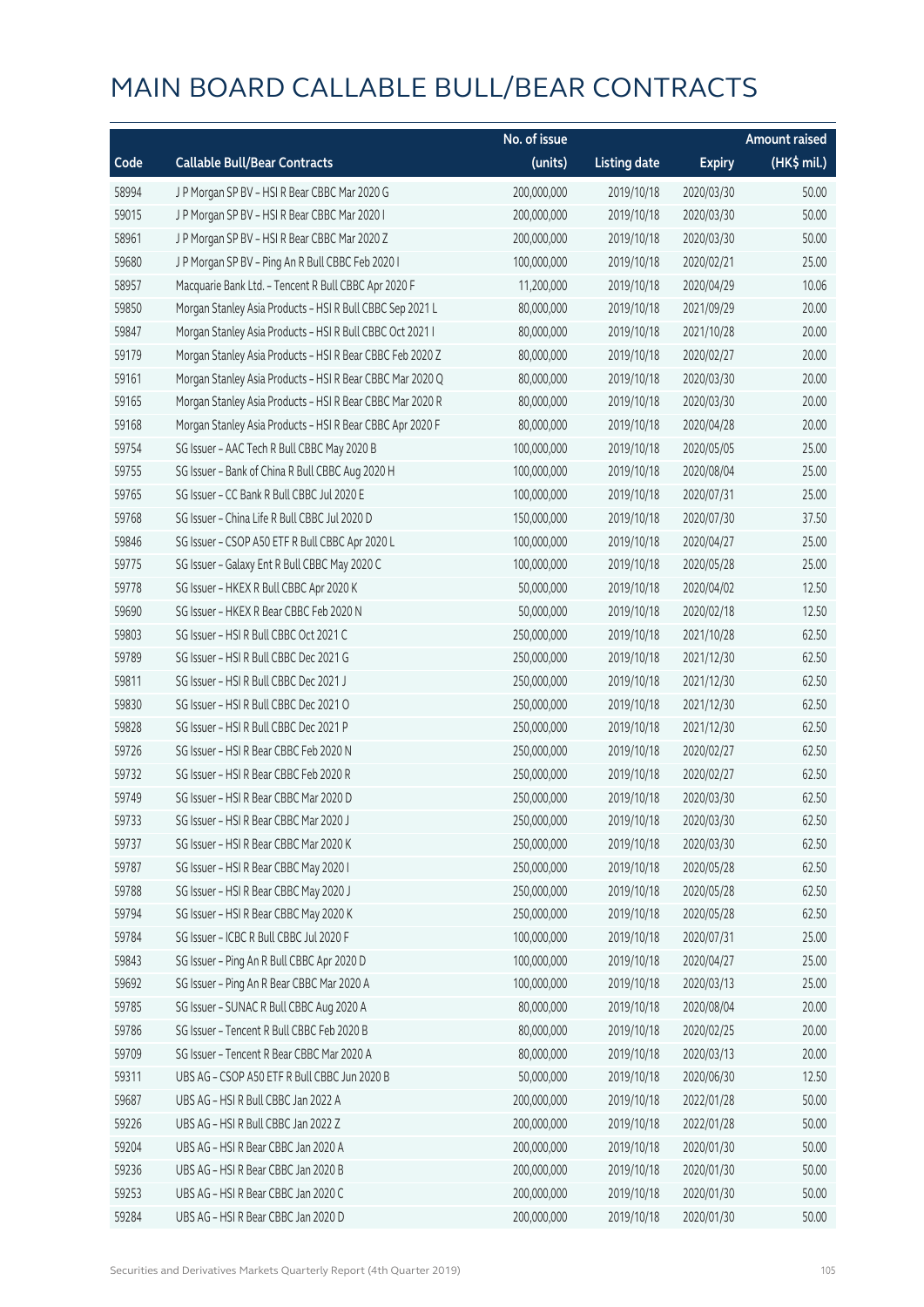|       |                                                              | No. of issue |                     |               | <b>Amount raised</b> |
|-------|--------------------------------------------------------------|--------------|---------------------|---------------|----------------------|
| Code  | <b>Callable Bull/Bear Contracts</b>                          | (units)      | <b>Listing date</b> | <b>Expiry</b> | (HK\$ mil.)          |
| 59286 | UBS AG - HSI R Bear CBBC Jan 2020 L                          | 400,000,000  | 2019/10/18          | 2020/01/30    | 100.00               |
| 59201 | UBS AG - HSI R Bear CBBC Jan 2020 U                          | 200,000,000  | 2019/10/18          | 2020/01/30    | 50.00                |
| 59319 | UBS AG - Ping An R Bull CBBC Feb 2020 A                      | 100,000,000  | 2019/10/18          | 2020/02/28    | 25.00                |
| 59288 | UBS AG - Tencent R Bull CBBC Mar 2020 D                      | 200,000,000  | 2019/10/18          | 2020/03/30    | 50.00                |
| 58783 | Bank Vontobel - AIA R Bull CBBC Jul 2020 B                   | 40,000,000   | 2019/10/18          | 2020/07/10    | 10.00                |
| 58778 | Bank Vontobel - China Life R Bull CBBC Jul 2020 A            | 40,000,000   | 2019/10/18          | 2020/07/10    | 10.00                |
| 58812 | Bank Vontobel - HSI N Bull CBBC Apr 2021 K                   | 80,000,000   | 2019/10/18          | 2021/04/29    | 20.00                |
| 58810 | Bank Vontobel - HSI R Bull CBBC Apr 2021 H                   | 80,000,000   | 2019/10/18          | 2021/04/29    | 20.00                |
| 58806 | Bank Vontobel - HSI R Bull CBBC Apr 2021 J                   | 80,000,000   | 2019/10/18          | 2021/04/29    | 20.00                |
| 58775 | Bank Vontobel - Ping An R Bull CBBC Jul 2020 A               | 40,000,000   | 2019/10/18          | 2020/07/10    | 10.00                |
| 58752 | Bank Vontobel - Tencent R Bull CBBC Apr 2020 F               | 40,000,000   | 2019/10/18          | 2020/04/17    | 10.00                |
| 60151 | BOCI Asia Ltd. - HSI R Bull CBBC Nov 2021 S                  | 150,000,000  | 2019/10/21          | 2021/11/29    | 37.50                |
| 60155 | BOCI Asia Ltd. - HSI R Bull CBBC Nov 2021 T                  | 150,000,000  | 2019/10/21          | 2021/11/29    | 37.50                |
| 60156 | BOCI Asia Ltd. - HSI R Bear CBBC Mar 2020 R                  | 150,000,000  | 2019/10/21          | 2020/03/30    | 37.50                |
| 60098 | BNP Paribas Issuance B.V. - CSOP A50 ETF R Bull CBBC Dec20 A | 60,000,000   | 2019/10/21          | 2020/12/30    | 15.00                |
| 60103 | BNP Paribas Issuance B.V. - CSOP A50 ETF R Bull CBBC Dec20 B | 60,000,000   | 2019/10/21          | 2020/12/30    | 15.00                |
| 60626 | BNP Paribas Issuance B.V. - HSI R Bull CBBC Nov 2021 E       | 250,000,000  | 2019/10/21          | 2021/11/29    | 67.50                |
| 60157 | BNP Paribas Issuance B.V. - HSI R Bull CBBC Nov 2021 P       | 250,000,000  | 2019/10/21          | 2021/11/29    | 62.50                |
| 60161 | BNP Paribas Issuance B.V. - HSI R Bull CBBC Nov 2021 Q       | 250,000,000  | 2019/10/21          | 2021/11/29    | 62.50                |
| 60613 | BNP Paribas Issuance B.V. - HSI R Bull CBBC Nov 2021 R       | 250,000,000  | 2019/10/21          | 2021/11/29    | 62.50                |
| 60620 | BNP Paribas Issuance B.V. - HSI R Bull CBBC Nov 2021 S       | 250,000,000  | 2019/10/21          | 2021/11/29    | 62.50                |
| 60622 | BNP Paribas Issuance B.V. - HSI R Bull CBBC Nov 2021 T       | 250,000,000  | 2019/10/21          | 2021/11/29    | 62.50                |
| 60074 | BNP Paribas Issuance B.V. - HSI R Bear CBBC Apr 2020 K       | 250,000,000  | 2019/10/21          | 2020/04/28    | 62.50                |
| 60088 | BNP Paribas Issuance B.V. - HSI R Bear CBBC Apr 2020 L       | 250,000,000  | 2019/10/21          | 2020/04/28    | 62.50                |
| 60092 | BNP Paribas Issuance B.V. - HSI R Bear CBBC Apr 2020 M       | 250,000,000  | 2019/10/21          | 2020/04/28    | 62.50                |
| 60640 | BNP Paribas Issuance B.V. - HSI R Bear CBBC Apr 2020 N       | 240,000,000  | 2019/10/21          | 2020/04/28    | 60.00                |
| 60107 | BNP Paribas Issuance B.V. - Meituan R Bull CBBC Dec 2020 E   | 50,000,000   | 2019/10/21          | 2020/12/30    | 12.50                |
| 60104 | BNP Paribas Issuance B.V. - Ping An R Bull CBBC Sep 2020 D   | 200,000,000  | 2019/10/21          | 2020/09/29    | 50.00                |
| 60117 | BNP Paribas Issuance B.V. - Tencent R Bull CBBC Nov 2020 B   | 50,000,000   | 2019/10/21          | 2020/11/27    | 12.50                |
| 60114 | BNP Paribas Issuance B.V. - Tencent R Bull CBBC Dec 2020 C   | 50,000,000   | 2019/10/21          | 2020/12/30    | 12.50                |
| 60522 | Credit Suisse AG - CM Bank R Bull CBBC Jul 2020 B            | 70,000,000   | 2019/10/21          | 2020/07/30    | 17.50                |
| 60569 | Credit Suisse AG - CSOP A50 ETF R Bull CBBC May 2020 A       | 50,000,000   | 2019/10/21          | 2020/05/28    | 12.50                |
| 60502 | Credit Suisse AG - HSI R Bull CBBC Sep 2021 F                | 200,000,000  | 2019/10/21          | 2021/09/29    | 50.00                |
| 60465 | Credit Suisse AG - HSI R Bull CBBC Oct 2021 Y                | 200,000,000  | 2019/10/21          | 2021/10/28    | 50.00                |
| 60433 | Credit Suisse AG - HSI R Bull CBBC Nov 2021 F                | 200,000,000  | 2019/10/21          | 2021/11/29    | 50.00                |
| 60450 | Credit Suisse AG - HSI R Bull CBBC Nov 2021 R                | 200,000,000  | 2019/10/21          | 2021/11/29    | 50.00                |
| 60446 | Credit Suisse AG - HSI R Bull CBBC Dec 2021 I                | 300,000,000  | 2019/10/21          | 2021/12/30    | 75.00                |
| 60379 | Credit Suisse AG - HSI R Bear CBBC Jan 2020 W                | 200,000,000  | 2019/10/21          | 2020/01/30    | 50.00                |
| 60387 | Credit Suisse AG - HSI R Bear CBBC Jan 2020 X                | 200,000,000  | 2019/10/21          | 2020/01/30    | 50.00                |
| 60376 | Credit Suisse AG - HSI R Bear CBBC Feb 2020 T                | 200,000,000  | 2019/10/21          | 2020/02/27    | 50.00                |
| 60392 | Credit Suisse AG - HSI R Bear CBBC Mar 2020 F                | 200,000,000  | 2019/10/21          | 2020/03/30    | 50.00                |
| 60429 | Credit Suisse AG - HSI R Bear CBBC May 2020 H                | 300,000,000  | 2019/10/21          | 2020/05/28    | 75.00                |
| 60561 | Credit Suisse AG - Meituan Dianping R Bear CBBC May 2020 B   | 40,000,000   | 2019/10/21          | 2020/05/28    | 10.00                |
| 60519 | Credit Suisse AG - Ping An R Bull CBBC Feb 2020 K            | 80,000,000   | 2019/10/21          | 2020/02/27    | 20.00                |
| 60511 | Credit Suisse AG - Sands China R Bull CBBC Jul 2020 B        | 50,000,000   | 2019/10/21          | 2020/07/30    | 12.50                |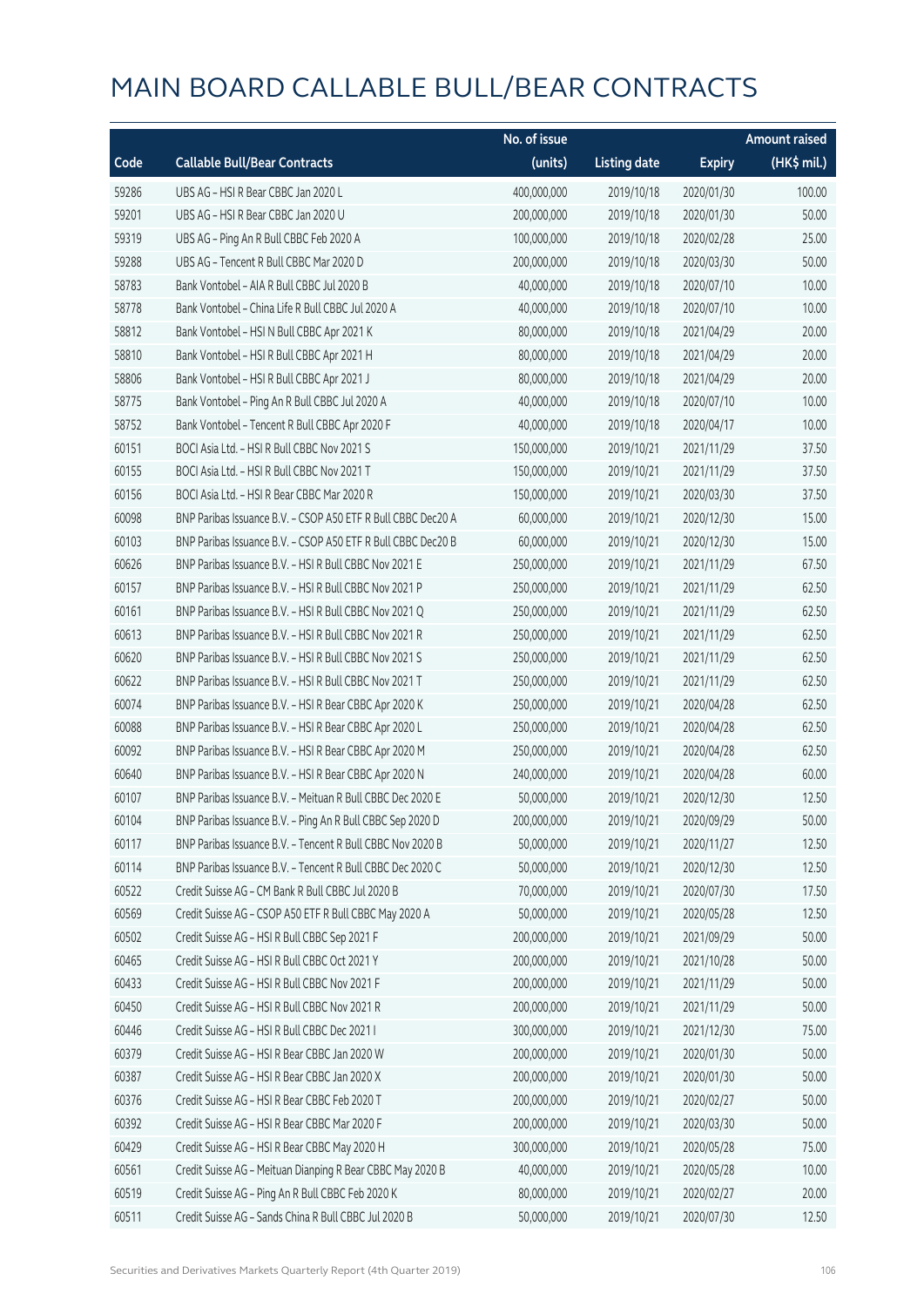|       |                                                             | No. of issue |                     |               | <b>Amount raised</b> |
|-------|-------------------------------------------------------------|--------------|---------------------|---------------|----------------------|
| Code  | <b>Callable Bull/Bear Contracts</b>                         | (units)      | <b>Listing date</b> | <b>Expiry</b> | (HK\$ mil.)          |
| 60698 | Goldman Sachs SP (Asia) - CC Bank R Bull CBBC Jul 2020 B    | 100,000,000  | 2019/10/21          | 2020/07/30    | 25.00                |
| 60707 | Goldman Sachs SP (Asia) - CC Bank R Bull CBBC Jul 2020 C    | 100,000,000  | 2019/10/21          | 2020/07/30    | 25.00                |
| 60670 | Goldman Sachs SP (Asia) - HSI R Bull CBBC Oct 2022 C        | 200,000,000  | 2019/10/21          | 2022/10/28    | 50.00                |
| 60679 | Goldman Sachs SP (Asia) - HSI R Bull CBBC Oct 2022 D        | 200,000,000  | 2019/10/21          | 2022/10/28    | 50.00                |
| 60684 | Goldman Sachs SP (Asia) - HSI R Bull CBBC Oct 2022 E        | 200,000,000  | 2019/10/21          | 2022/10/28    | 50.00                |
| 60693 | Goldman Sachs SP (Asia) - HSI R Bull CBBC Oct 2022 F        | 200,000,000  | 2019/10/21          | 2022/10/28    | 50.00                |
| 60647 | Goldman Sachs SP (Asia) - HSI R Bear CBBC Mar 2020 E        | 200,000,000  | 2019/10/21          | 2020/03/30    | 50.00                |
| 60663 | Goldman Sachs SP (Asia) - HSI R Bear CBBC Mar 2020 K        | 200,000,000  | 2019/10/21          | 2020/03/30    | 50.00                |
| 60644 | Goldman Sachs SP (Asia) - HSI R Bear CBBC Mar 2020 V        | 200,000,000  | 2019/10/21          | 2020/03/30    | 50.00                |
| 60713 | Goldman Sachs SP (Asia) - Ping An R Bull CBBC Feb 2020 G    | 100,000,000  | 2019/10/21          | 2020/02/27    | 25.00                |
| 60674 | Goldman Sachs SP (Asia) - Tencent R Bull CBBC Jan 2020 K    | 100,000,000  | 2019/10/21          | 2020/01/30    | 25.00                |
| 60668 | Goldman Sachs SP (Asia) - Tencent R Bear CBBC Feb 2020 I    | 100,000,000  | 2019/10/21          | 2020/02/28    | 25.00                |
| 60000 | HK Bank - CAM CSI300 R Bull CBBC May 2020 A                 | 40,000,000   | 2019/10/21          | 2020/05/04    | 10.00                |
| 60020 | HK Bank - CC Bank R Bull CBBC May 2020 B                    | 60,000,000   | 2019/10/21          | 2020/05/18    | 15.00                |
| 59983 | HK Bank - CSOP A50 ETF R Bull CBBC May 2020 C               | 40,000,000   | 2019/10/21          | 2020/05/04    | 10.00                |
| 59999 | HK Bank - CSOP A50 ETF R Bear CBBC Mar 2020 A               | 40,000,000   | 2019/10/21          | 2020/03/16    | 10.80                |
| 59986 | HK Bank - A50 China R Bull CBBC May 2020 C                  | 40,000,000   | 2019/10/21          | 2020/05/04    | 10.00                |
| 60008 | HK Bank - A50 China R Bear CBBC Mar 2020 A                  | 40,000,000   | 2019/10/21          | 2020/03/16    | 10.80                |
| 60016 | HK Bank - Galaxy Ent R Bull CBBC Apr 2020 B                 | 60,000,000   | 2019/10/21          | 2020/04/27    | 15.00                |
| 60122 | HK Bank - HSI R Bull CBBC Dec 2020 Q                        | 50,000,000   | 2019/10/21          | 2020/12/30    | 12.50                |
| 60128 | HK Bank - HSI R Bull CBBC Dec 2020 R                        | 50,000,000   | 2019/10/21          | 2020/12/30    | 12.50                |
| 59918 | HK Bank - HSI R Bear CBBC Mar 2020 K                        | 50,000,000   | 2019/10/21          | 2020/03/30    | 12.50                |
| 60129 | HK Bank - HSI R Bear CBBC Mar 2020 L                        | 100,000,000  | 2019/10/21          | 2020/03/30    | 25.00                |
| 60126 | HK Bank - HSI R Bear CBBC Jul 2020 A                        | 100,000,000  | 2019/10/21          | 2020/07/30    | 25.00                |
| 60022 | HK Bank - ICBC R Bull CBBC May 2020 A                       | 60,000,000   | 2019/10/21          | 2020/05/04    | 15.00                |
| 60029 | HK Bank - Tencent R Bull CBBC Apr 2020 L                    | 40,000,000   | 2019/10/21          | 2020/04/14    | 10.00                |
| 59985 | HK Bank - Tencent R Bear CBBC Jun 2020 B                    | 100,000,000  | 2019/10/21          | 2020/06/08    | 25.00                |
| 60263 | Haitong Int'l Sec - HSI R Bull CBBC Oct 2021 O              | 150,000,000  | 2019/10/21          | 2021/10/28    | 37.50                |
| 60281 | Haitong Int'l Sec - HSI R Bull CBBC Oct 2021 U              | 150,000,000  | 2019/10/21          | 2021/10/28    | 37.50                |
| 60295 | Haitong Int'l Sec - HSI R Bull CBBC Nov 2021 Q              | 150,000,000  | 2019/10/21          | 2021/11/29    | 37.50                |
| 60289 | Haitong Int'l Sec - HSI R Bull CBBC Dec 2021 Z              | 150,000,000  | 2019/10/21          | 2021/12/30    | 37.50                |
| 60240 | Haitong Int'l Sec - HSI R Bear CBBC Feb 2020 M              | 150,000,000  | 2019/10/21          | 2020/02/27    | 37.50                |
| 60252 | Haitong Int'l Sec - HSI R Bear CBBC Feb 2020 P              | 150,000,000  | 2019/10/21          | 2020/02/27    | 37.50                |
| 60254 | Haitong Int'l Sec - HSI R Bear CBBC Feb 2020 T              | 150,000,000  | 2019/10/21          | 2020/02/27    | 37.50                |
| 60299 | Haitong Int'l Sec - HSI R Bear CBBC Feb 2020 W              | 150,000,000  | 2019/10/21          | 2020/02/27    | 37.50                |
| 60301 | Haitong Int'l Sec - HSI R Bear CBBC Mar 2020 J              | 150,000,000  | 2019/10/21          | 2020/03/30    | 37.50                |
| 60325 | Haitong Int'l Sec - Meituan Dianping R Bull CBBC Apr 2020 D | 50,000,000   | 2019/10/21          | 2020/04/06    | 12.50                |
| 60357 | Haitong Int'l Sec - Meituan Dianping R Bear CBBC May 2020 E | 50,000,000   | 2019/10/21          | 2020/05/13    | 12.50                |
| 60356 | Haitong Int'l Sec - Sands China R Bear CBBC May 2020 A      | 110,000,000  | 2019/10/21          | 2020/05/19    | 27.50                |
| 60306 | Haitong Int'l Sec - Tencent R Bull CBBC Mar 2020 L          | 40,000,000   | 2019/10/21          | 2020/03/12    | 10.00                |
| 60427 | JP Morgan SP BV - HSIR Bull CBBC Oct 2021 C                 | 200,000,000  | 2019/10/21          | 2021/10/28    | 50.00                |
| 60445 | J P Morgan SP BV - HSI R Bull CBBC Oct 2021 N               | 200,000,000  | 2019/10/21          | 2021/10/28    | 50.00                |
| 60457 | J P Morgan SP BV - HSI R Bull CBBC Oct 2021 W               | 200,000,000  | 2019/10/21          | 2021/10/28    | 50.00                |
| 60430 | J P Morgan SP BV - HSI R Bull CBBC Dec 2021 G               | 200,000,000  | 2019/10/21          | 2021/12/30    | 50.00                |
| 60485 | J P Morgan SP BV - HSI R Bull CBBC Dec 2021 K               | 200,000,000  | 2019/10/21          | 2021/12/30    | 50.00                |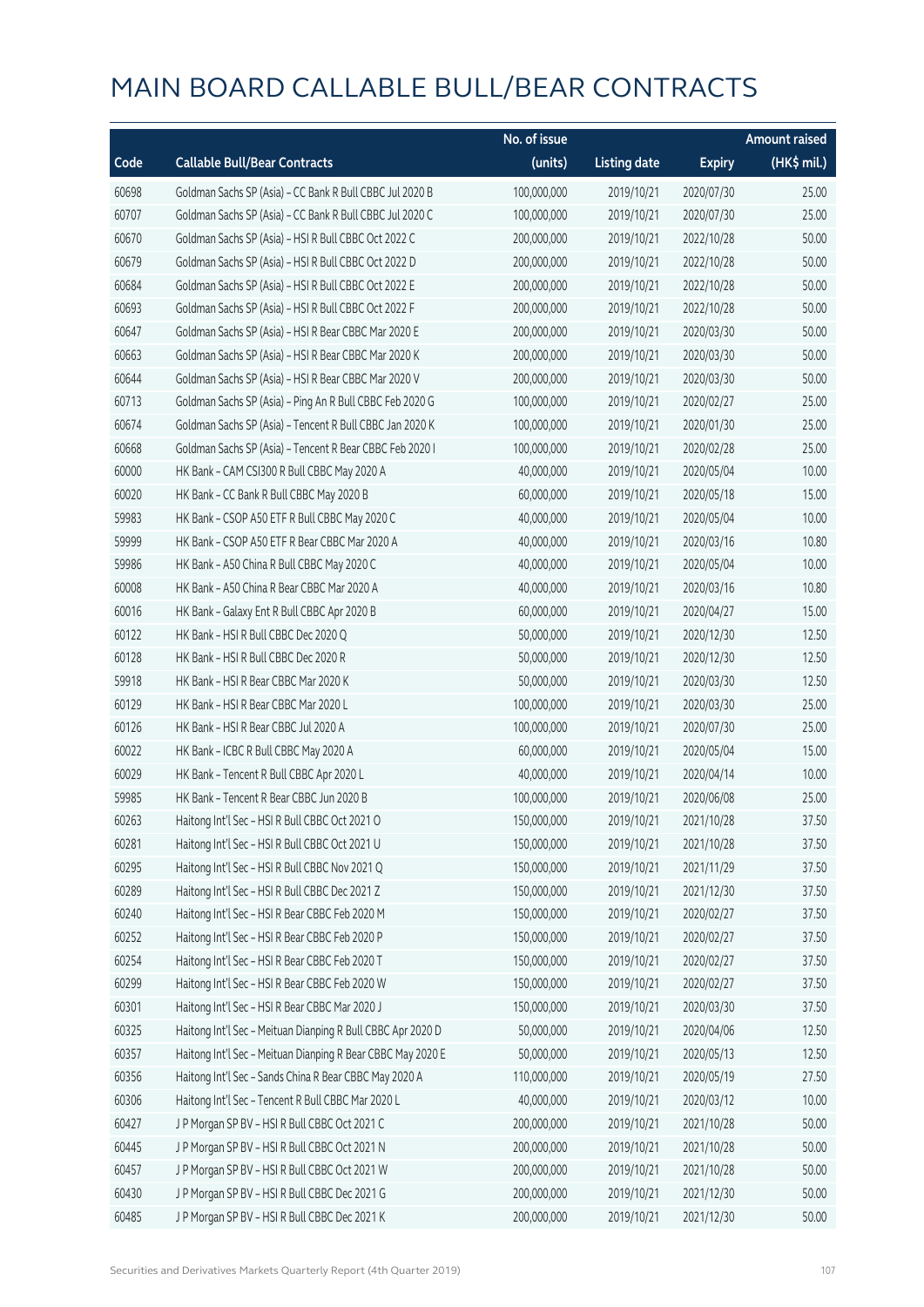|       |                                                           | No. of issue |                     |               | <b>Amount raised</b> |
|-------|-----------------------------------------------------------|--------------|---------------------|---------------|----------------------|
| Code  | <b>Callable Bull/Bear Contracts</b>                       | (units)      | <b>Listing date</b> | <b>Expiry</b> | (HK\$ mil.)          |
| 60449 | J P Morgan SP BV - HSI R Bull CBBC Dec 2021 T             | 200,000,000  | 2019/10/21          | 2021/12/30    | 50.00                |
| 60359 | J P Morgan SP BV - HSI R Bear CBBC Jan 2020 Z             | 200,000,000  | 2019/10/21          | 2020/01/30    | 50.00                |
| 60369 | J P Morgan SP BV - HSI R Bear CBBC Feb 2020 V             | 200,000,000  | 2019/10/21          | 2020/02/27    | 50.00                |
| 60374 | J P Morgan SP BV - HSI R Bear CBBC Feb 2020 Y             | 200,000,000  | 2019/10/21          | 2020/02/27    | 50.00                |
| 60377 | J P Morgan SP BV - HSI R Bear CBBC Mar 2020 J             | 200,000,000  | 2019/10/21          | 2020/03/30    | 50.00                |
| 60503 | J P Morgan SP BV - HSI R Bear CBBC Mar 2020 S             | 200,000,000  | 2019/10/21          | 2020/03/30    | 50.00                |
| 60518 | J P Morgan SP BV - HSI R Bear CBBC Mar 2020 T             | 200,000,000  | 2019/10/21          | 2020/03/30    | 50.00                |
| 60554 | J P Morgan SP BV - Tencent R Bull CBBC Apr 2020 O         | 50,000,000   | 2019/10/21          | 2020/04/09    | 12.50                |
| 60540 | J P Morgan SP BV - Tencent R Bull CBBC Apr 2020 P         | 200,000,000  | 2019/10/21          | 2020/04/17    | 50.00                |
| 60555 | J P Morgan SP BV - Tencent R Bear CBBC Mar 2020 K         | 50,000,000   | 2019/10/21          | 2020/03/20    | 12.50                |
| 60846 | Morgan Stanley Asia Products - HSI R Bull CBBC Nov 2021 U | 80,000,000   | 2019/10/21          | 2021/11/29    | 20.00                |
| 60850 | Morgan Stanley Asia Products - HSI R Bull CBBC Dec 2021 X | 80,000,000   | 2019/10/21          | 2021/12/30    | 20.00                |
| 60055 | Morgan Stanley Asia Products - HSI R Bear CBBC Jan 2020 V | 80,000,000   | 2019/10/21          | 2020/01/30    | 20.00                |
| 60070 | Morgan Stanley Asia Products - HSI R Bear CBBC Feb 2020 D | 80,000,000   | 2019/10/21          | 2020/02/27    | 20.00                |
| 60031 | Morgan Stanley Asia Products - HSI R Bear CBBC Mar 2020 S | 80,000,000   | 2019/10/21          | 2020/03/30    | 20.00                |
| 60714 | SG Issuer - AAC Tech R Bear CBBC Apr 2020 C               | 100,000,000  | 2019/10/21          | 2020/04/08    | 25.00                |
| 60739 | SG Issuer - ABC R Bull CBBC Aug 2020 D                    | 100,000,000  | 2019/10/21          | 2020/08/10    | 25.00                |
| 60746 | SG Issuer - AIA R Bull CBBC Apr 2020 D                    | 60,000,000   | 2019/10/21          | 2020/04/03    | 15.00                |
| 60798 | SG Issuer - CSOP A50 ETF R Bull CBBC Apr 2020 M           | 100,000,000  | 2019/10/21          | 2020/04/29    | 25.00                |
| 60809 | SG Issuer - A50 China R Bull CBBC Apr 2020 B              | 100,000,000  | 2019/10/21          | 2020/04/29    | 25.00                |
| 60766 | SG Issuer - Geely Auto R Bear CBBC Jul 2020 A             | 150,000,000  | 2019/10/21          | 2020/07/30    | 37.50                |
| 60752 | SG Issuer - Galaxy Ent R Bear CBBC Apr 2020 C             | 100,000,000  | 2019/10/21          | 2020/04/15    | 25.00                |
| 60838 | SG Issuer - HSI R Bull CBBC Oct 2021 D                    | 250,000,000  | 2019/10/21          | 2021/10/28    | 62.50                |
| 60834 | SG Issuer - HSI R Bull CBBC Oct 2021 P                    | 250,000,000  | 2019/10/21          | 2021/10/28    | 62.50                |
| 60816 | SG Issuer - HSI R Bull CBBC Nov 2021 M                    | 250,000,000  | 2019/10/21          | 2021/11/29    | 62.50                |
| 60820 | SG Issuer - HSI R Bull CBBC Nov 2021 R                    | 250,000,000  | 2019/10/21          | 2021/11/29    | 62.50                |
| 60821 | SG Issuer - HSI R Bull CBBC Dec 2021 E                    | 250,000,000  | 2019/10/21          | 2021/12/30    | 62.50                |
| 60732 | SG Issuer – HSI R Bear CBBC Feb 2020 G                    | 250,000,000  | 2019/10/21          | 2020/02/27    | 62.50                |
| 60731 | SG Issuer - HSI R Bear CBBC Feb 2020 U                    | 250,000,000  | 2019/10/21          | 2020/02/27    | 62.50                |
| 60822 | SG Issuer - HSI R Bear CBBC Apr 2020 E                    | 250,000,000  | 2019/10/21          | 2020/04/28    | 62.50                |
| 60826 | SG Issuer - HSI R Bear CBBC Apr 2020 F                    | 250,000,000  | 2019/10/21          | 2020/04/28    | 62.50                |
| 60737 | SG Issuer - HSI R Bear CBBC May 2020 L                    | 500,000,000  | 2019/10/21          | 2020/05/28    | 125.00               |
| 60827 | SG Issuer - HSI R Bear CBBC May 2020 M                    | 250,000,000  | 2019/10/21          | 2020/05/28    | 62.50                |
| 60768 | SG Issuer - Ping An R Bull CBBC Apr 2020 E                | 100,000,000  | 2019/10/21          | 2020/04/03    | 25.00                |
| 60715 | SG Issuer - Ping An R Bear CBBC Mar 2020 B                | 100,000,000  | 2019/10/21          | 2020/03/05    | 25.00                |
| 60775 | SG Issuer - Ping An R Bear CBBC Apr 2020 B                | 100,000,000  | 2019/10/21          | 2020/04/03    | 25.00                |
| 60785 | SG Issuer - Tencent R Bull CBBC Jan 2020 S                | 80,000,000   | 2019/10/21          | 2020/01/31    | 20.00                |
| 60720 | SG Issuer - Tencent R Bear CBBC Mar 2020 C                | 80,000,000   | 2019/10/21          | 2020/03/31    | 20.00                |
| 60730 | SG Issuer - Tencent R Bear CBBC Apr 2020 T                | 80,000,000   | 2019/10/21          | 2020/04/08    | 20.00                |
| 60196 | UBS AG - CSOP A50 ETF R Bull CBBC Nov 2020 B              | 200,000,000  | 2019/10/21          | 2020/11/23    | 50.00                |
| 60177 | UBS AG - HSI R Bull CBBC Jan 2022 B                       | 200,000,000  | 2019/10/21          | 2022/01/28    | 50.00                |
| 60178 | UBS AG - HSI R Bull CBBC Jan 2022 C                       | 200,000,000  | 2019/10/21          | 2022/01/28    | 50.00                |
| 60193 | UBS AG - HSI R Bull CBBC Jan 2022 D                       | 200,000,000  | 2019/10/21          | 2022/01/28    | 50.00                |
| 60165 | UBS AG - HSI R Bear CBBC Jan 2020 O                       | 200,000,000  | 2019/10/21          | 2020/01/30    | 50.00                |
| 60167 | UBS AG - HSI R Bear CBBC Jan 2020 P                       | 200,000,000  | 2019/10/21          | 2020/01/30    | 50.00                |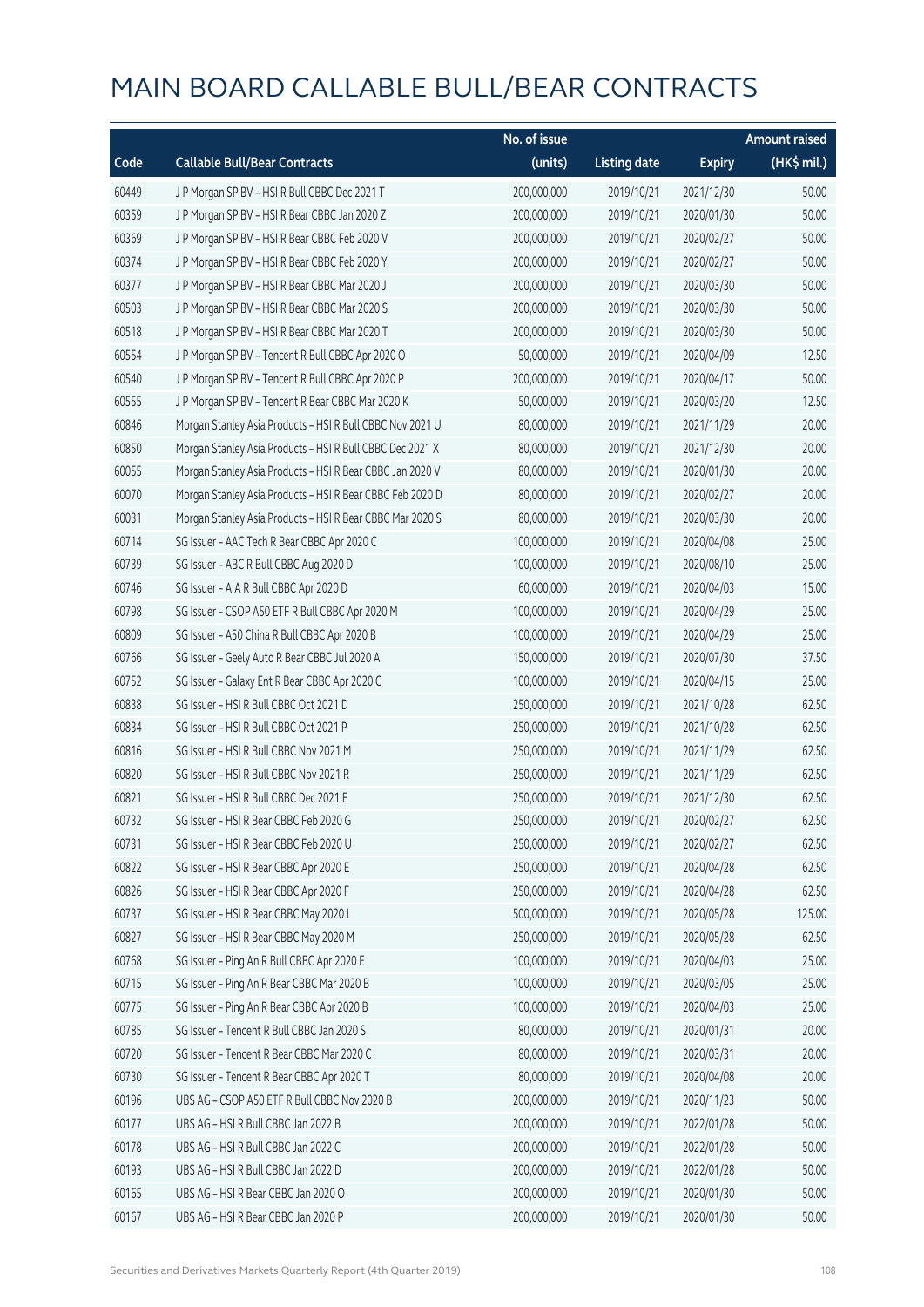|       |                                                            | No. of issue |                     |               | <b>Amount raised</b> |
|-------|------------------------------------------------------------|--------------|---------------------|---------------|----------------------|
| Code  | <b>Callable Bull/Bear Contracts</b>                        | (units)      | <b>Listing date</b> | <b>Expiry</b> | (HK\$ mil.)          |
| 60170 | UBS AG - HSI R Bear CBBC Jan 2020 T                        | 200,000,000  | 2019/10/21          | 2020/01/30    | 50.00                |
| 60222 | UBS AG - Tencent R Bull CBBC Mar 2020 E                    | 40,000,000   | 2019/10/21          | 2020/03/23    | 10.00                |
| 59919 | Bank Vontobel - CSOP A50 ETF R Bull CBBC Aug 2020 B        | 40,000,000   | 2019/10/21          | 2020/08/21    | 10.00                |
| 59924 | Bank Vontobel - HKEX R Bull CBBC Jul 2020 A                | 40,000,000   | 2019/10/21          | 2020/07/10    | 10.00                |
| 59930 | Bank Vontobel - HKEX R Bull CBBC Jul 2020 B                | 40,000,000   | 2019/10/21          | 2020/07/10    | 10.00                |
| 59954 | Bank Vontobel - HSCEI R Bull CBBC Dec 2020 A               | 40,000,000   | 2019/10/21          | 2020/12/30    | 10.00                |
| 59960 | Bank Vontobel - HSCEI R Bear CBBC Sep 2020 A               | 40,000,000   | 2019/10/21          | 2020/09/29    | 10.00                |
| 59947 | Bank Vontobel - HSI N Bull CBBC Apr 2021 R                 | 80,000,000   | 2019/10/21          | 2021/04/29    | 20.00                |
| 59941 | Bank Vontobel - HSI R Bull CBBC Apr 2021 L                 | 80,000,000   | 2019/10/21          | 2021/04/29    | 20.00                |
| 59952 | Bank Vontobel - HSI R Bull CBBC Apr 2021 W                 | 80,000,000   | 2019/10/21          | 2021/04/29    | 20.00                |
| 59953 | Bank Vontobel - HSI R Bear CBBC May 2020 C                 | 80,000,000   | 2019/10/21          | 2020/05/28    | 20.00                |
| 59939 | Bank Vontobel - Meituan Dianping R Bull CBBC Jun 2020 F    | 60,000,000   | 2019/10/21          | 2020/06/12    | 15.00                |
| 59920 | Bank Vontobel - Tencent R Bear CBBC Apr 2020 C             | 40,000,000   | 2019/10/21          | 2020/04/17    | 10.00                |
| 60901 | BOCI Asia Ltd. - HSI R Bear CBBC Mar 2020 S                | 150,000,000  | 2019/10/22          | 2020/03/30    | 37.50                |
| 61208 | BNP Paribas Issuance B.V. - HSI R Bull CBBC Nov 2021 F     | 250,000,000  | 2019/10/22          | 2021/11/29    | 62.50                |
| 61211 | BNP Paribas Issuance B.V. - HSI R Bull CBBC Nov 2021 U     | 240,000,000  | 2019/10/22          | 2021/11/29    | 60.00                |
| 61218 | BNP Paribas Issuance B.V. - HSI R Bear CBBC Apr 2020 O     | 240,000,000  | 2019/10/22          | 2020/04/28    | 60.00                |
| 60886 | BNP Paribas Issuance B.V. - Ping An R Bear CBBC Apr 2020 I | 200,000,000  | 2019/10/22          | 2020/04/29    | 50.00                |
| 60895 | BNP Paribas Issuance B.V. - Tencent R Bear CBBC Dec 2020 E | 50,000,000   | 2019/10/22          | 2020/12/30    | 12.50                |
| 60991 | Credit Suisse AG - Geely Auto R Bear CBBC Jul 2020 A       | 80,000,000   | 2019/10/22          | 2020/07/30    | 20.00                |
| 60953 | Credit Suisse AG - HSI R Bull CBBC Oct 2021 C              | 200,000,000  | 2019/10/22          | 2021/10/28    | 50.00                |
| 60971 | Credit Suisse AG - HSI R Bull CBBC Oct 2021 L              | 200,000,000  | 2019/10/22          | 2021/10/28    | 50.00                |
| 60973 | Credit Suisse AG - HSI R Bull CBBC Nov 2021 H              | 200,000,000  | 2019/10/22          | 2021/11/29    | 50.00                |
| 60982 | Credit Suisse AG - HSI R Bull CBBC Nov 2021 S              | 200,000,000  | 2019/10/22          | 2021/11/29    | 50.00                |
| 60997 | Credit Suisse AG - HSI R Bear CBBC Feb 2020 F              | 200,000,000  | 2019/10/22          | 2020/02/27    | 50.00                |
| 60993 | Credit Suisse AG - HSI R Bear CBBC Feb 2020 X              | 200,000,000  | 2019/10/22          | 2020/02/27    | 50.00                |
| 61275 | Goldman Sachs SP (Asia) - HKEX R Bear CBBC Feb 2020 A      | 100,000,000  | 2019/10/22          | 2020/02/20    | 25.00                |
| 61229 | Goldman Sachs SP (Asia) - HSI R Bull CBBC Oct 2022 G       | 200,000,000  | 2019/10/22          | 2022/10/28    | 50.00                |
| 61251 | Goldman Sachs SP (Asia) - HSI R Bull CBBC Oct 2022 H       | 200,000,000  | 2019/10/22          | 2022/10/28    | 50.00                |
| 61257 | Goldman Sachs SP (Asia) - HSI R Bull CBBC Oct 2022 I       | 200,000,000  | 2019/10/22          | 2022/10/28    | 50.00                |
| 61258 | Goldman Sachs SP (Asia) - HSI R Bear CBBC Mar 2020 H       | 200,000,000  | 2019/10/22          | 2020/03/30    | 50.00                |
| 61267 | Goldman Sachs SP (Asia) - Tencent R Bull CBBC Feb 2020 C   | 100,000,000  | 2019/10/22          | 2020/02/27    | 25.00                |
| 61272 | Goldman Sachs SP (Asia) - Tencent R Bull CBBC Feb 2020 D   | 100,000,000  | 2019/10/22          | 2020/02/27    | 25.00                |
| 61230 | Goldman Sachs SP (Asia) - Tencent R Bear CBBC Feb 2020 J   | 100,000,000  | 2019/10/22          | 2020/02/28    | 28.50                |
| 60873 | HK Bank - HSCEI R Bull CBBC Dec 2020 D                     | 50,000,000   | 2019/10/22          | 2020/12/30    | 12.50                |
| 60876 | HK Bank - HSCEI R Bear CBBC Mar 2020 B                     | 50,000,000   | 2019/10/22          | 2020/03/30    | 12.50                |
| 60878 | HK Bank - HSI R Bull CBBC Dec 2020 S                       | 100,000,000  | 2019/10/22          | 2020/12/30    | 25.00                |
| 60864 | HK Bank - HSI R Bear CBBC Mar 2020 M                       | 100,000,000  | 2019/10/22          | 2020/03/30    | 25.00                |
| 60867 | HK Bank - HSI R Bear CBBC Mar 2020 N                       | 100,000,000  | 2019/10/22          | 2020/03/30    | 25.00                |
| 61031 | Haitong Int'l Sec - HSI R Bull CBBC Oct 2021 H             | 100,000,000  | 2019/10/22          | 2021/10/28    | 25.00                |
| 61022 | Haitong Int'l Sec - HSI R Bull CBBC Oct 2021 Q             | 150,000,000  | 2019/10/22          | 2021/10/28    | 37.50                |
| 61027 | Haitong Int'l Sec - HSI R Bull CBBC Oct 2021 S             | 150,000,000  | 2019/10/22          | 2021/10/28    | 37.50                |
| 61026 | Haitong Int'l Sec - HSI R Bull CBBC Nov 2021 S             | 150,000,000  | 2019/10/22          | 2021/11/29    | 37.50                |
| 61037 | Haitong Int'l Sec - HSI R Bear CBBC Feb 2020 I             | 150,000,000  | 2019/10/22          | 2020/02/27    | 37.50                |
| 61056 | Haitong Int'l Sec - HSI R Bear CBBC Feb 2020 N             | 150,000,000  | 2019/10/22          | 2020/02/27    | 37.50                |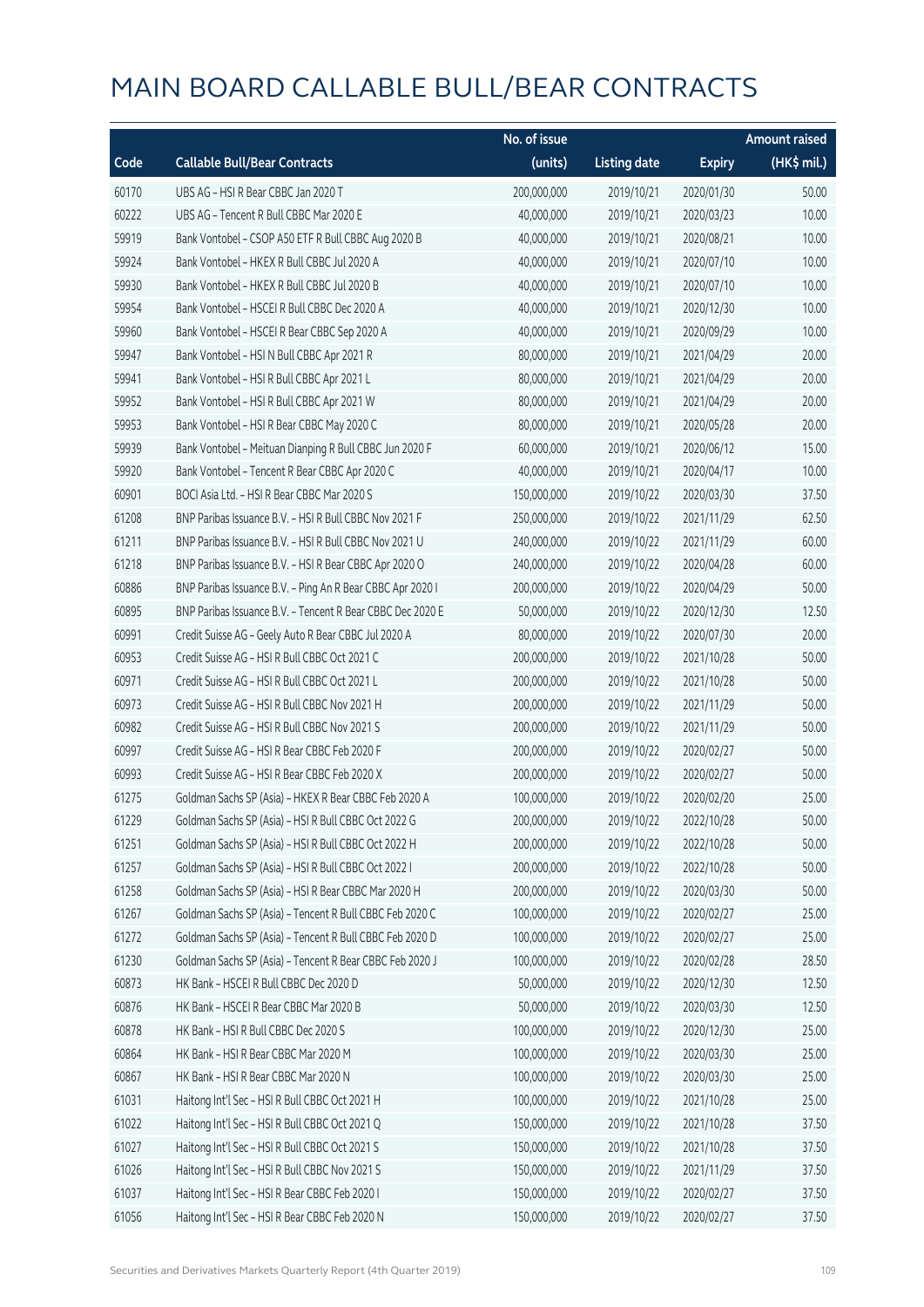|         |                                                           | No. of issue |                     |               | <b>Amount raised</b> |
|---------|-----------------------------------------------------------|--------------|---------------------|---------------|----------------------|
| Code    | <b>Callable Bull/Bear Contracts</b>                       | (units)      | <b>Listing date</b> | <b>Expiry</b> | (HK\$ mil.)          |
| 61058   | Haitong Int'l Sec - Tencent R Bull CBBC Mar 2020 M        | 40,000,000   | 2019/10/22          | 2020/03/30    | 10.00                |
| 61064   | Haitong Int'l Sec - Tencent R Bear CBBC Mar 2020 F        | 40,000,000   | 2019/10/22          | 2020/03/26    | 10.00                |
| 61195   | J P Morgan SP BV - HSI R Bull CBBC Oct 2021 A             | 200,000,000  | 2019/10/22          | 2021/10/28    | 50.00                |
| 61194   | J P Morgan SP BV - HSI R Bull CBBC Oct 2021 D             | 200,000,000  | 2019/10/22          | 2021/10/28    | 50.00                |
| 61207   | J P Morgan SP BV - HSI R Bull CBBC Nov 2021 C             | 200,000,000  | 2019/10/22          | 2021/11/29    | 50.00                |
| 61184   | J P Morgan SP BV - HSI R Bull CBBC Nov 2021 W             | 200,000,000  | 2019/10/22          | 2021/11/29    | 50.00                |
| 61201   | J P Morgan SP BV - HSI R Bull CBBC Dec 2021 Q             | 200,000,000  | 2019/10/22          | 2021/12/30    | 50.00                |
| 61200   | J P Morgan SP BV - HSI R Bear CBBC Mar 2020 F             | 200,000,000  | 2019/10/22          | 2020/03/30    | 50.00                |
| 61198   | J P Morgan SP BV - HSI R Bear CBBC Mar 2020 Y             | 200,000,000  | 2019/10/22          | 2020/03/30    | 50.00                |
| 61183   | J P Morgan SP BV - Tencent R Bull CBBC Apr 2020 Q         | 200,000,000  | 2019/10/22          | 2020/04/17    | 50.00                |
| 60912   | Morgan Stanley Asia Products - HSI R Bull CBBC Nov 2021 V | 80,000,000   | 2019/10/22          | 2021/11/29    | 20.00                |
| 60908   | Morgan Stanley Asia Products - HSI R Bull CBBC Dec 2021 Y | 80,000,000   | 2019/10/22          | 2021/12/30    | 20.00                |
| 61095   | SG Issuer - CM Bank R Bull CBBC Jun 2020 B                | 100,000,000  | 2019/10/22          | 2020/06/05    | 25.00                |
| 61179   | SG Issuer - CSOP A50 ETF R Bull CBBC Mar 2020 I           | 100,000,000  | 2019/10/22          | 2020/03/31    | 25.00                |
| 61182   | SG Issuer - CSOP A50 ETF R Bear CBBC Apr 2020 C           | 100,000,000  | 2019/10/22          | 2020/04/28    | 25.00                |
| 61078   | SG Issuer - HKEX R Bull CBBC Apr 2020 L                   | 50,000,000   | 2019/10/22          | 2020/04/08    | 12.50                |
| 61146   | SG Issuer - HSI R Bull CBBC Sep 2021 A                    | 250,000,000  | 2019/10/22          | 2021/09/29    | 62.50                |
| 61066   | SG Issuer - HSI R Bull CBBC Oct 2021 S                    | 250,000,000  | 2019/10/22          | 2021/10/28    | 62.50                |
| 61152   | SG Issuer - HSI R Bull CBBC Oct 2021 V                    | 250,000,000  | 2019/10/22          | 2021/10/28    | 62.50                |
| 61164   | SG Issuer - HSI R Bull CBBC Oct 2021 Z                    | 250,000,000  | 2019/10/22          | 2021/10/28    | 62.50                |
| 61073   | SG Issuer - HSI R Bull CBBC Dec 2021 K                    | 250,000,000  | 2019/10/22          | 2021/12/30    | 62.50                |
| 61119   | SG Issuer - HSI R Bear CBBC Mar 2020 H                    | 250,000,000  | 2019/10/22          | 2020/03/30    | 62.50                |
| 61125   | SG Issuer - HSI R Bear CBBC Mar 2020 I                    | 250,000,000  | 2019/10/22          | 2020/03/30    | 62.50                |
| 61131   | SG Issuer - HSI R Bear CBBC Apr 2020 G                    | 250,000,000  | 2019/10/22          | 2020/04/28    | 62.50                |
| 61136   | SG Issuer - HSI R Bear CBBC Apr 2020 I                    | 250,000,000  | 2019/10/22          | 2020/04/28    | 62.50                |
| 61096   | SG Issuer - Meituan Dianping R Bull CBBC May 2020 A       | 100,000,000  | 2019/10/22          | 2020/05/28    | 25.00                |
| 61104   | SG Issuer - Meituan Dianping R Bull CBBC Jun 2020 A       | 100,000,000  | 2019/10/22          | 2020/06/19    | 25.00                |
| 61169   | SG Issuer - Meituan Dianping R Bull CBBC Jun 2020 B       | 100,000,000  | 2019/10/22          | 2020/06/05    | 25.00                |
| 61105   | SG Issuer - Ping An R Bull CBBC Mar 2020 J                | 100,000,000  | 2019/10/22          | 2020/03/31    | 25.00                |
| 61110   | SG Issuer - Tencent R Bull CBBC Mar 2020 X                | 80,000,000   | 2019/10/22          | 2020/03/31    | 20.00                |
| 61174   | SG Issuer - Tencent R Bull CBBC Mar 2020 Y                | 80,000,000   | 2019/10/22          | 2020/03/31    | 20.00                |
| 61088   | SG Issuer - Tencent R Bear CBBC Apr 2020 U                | 80,000,000   | 2019/10/22          | 2020/04/08    | 20.00                |
| 60916   | UBS AG - HSI R Bull CBBC Jan 2022 E                       | 200,000,000  | 2019/10/22          | 2022/01/28    | 50.00                |
| 60919   | UBS AG - HSI R Bear CBBC Jan 2020 V                       | 200,000,000  | 2019/10/22          | 2020/01/30    | 50.00                |
| 60938   | UBS AG - HSI R Bear CBBC Jan 2020 X                       | 200,000,000  | 2019/10/22          | 2020/01/30    | 50.00                |
| 60940   | UBS AG - Meituan Dianping R Bear CBBC Feb 2020 A          | 40,000,000   | 2019/10/22          | 2020/02/17    | 10.00                |
| 60941   | UBS AG - Tencent R Bear CBBC Mar 2020 A                   | 200,000,000  | 2019/10/22          | 2020/03/23    | 50.00                |
| 61010   | Bank Vontobel - HSI R Bull CBBC Apr 2021 S                | 80,000,000   | 2019/10/22          | 2021/04/29    | 20.00                |
| 61004   | Bank Vontobel - HSI R Bear CBBC May 2020 D                | 80,000,000   | 2019/10/22          | 2020/05/28    | 20.00                |
| 61014   | Bank Vontobel - Meituan Dianping R Bull CBBC Jun 2020 G   | 60,000,000   | 2019/10/22          | 2020/06/19    | 15.00                |
| 52382 # | Credit Suisse AG - CITIC Sec R Bull CBBC Jul 2020 A       | 130,000,000  | 2019/10/22          | 2020/07/30    | 10.14                |
| 61311   | BOCI Asia Ltd. - HSI R Bull CBBC Nov 2021 U               | 150,000,000  | 2019/10/23          | 2021/11/29    | 37.50                |
| 61319   | BOCI Asia Ltd. - HSI R Bull CBBC Nov 2021 W               | 150,000,000  | 2019/10/23          | 2021/11/29    | 37.50                |
| 61502   | BNP Paribas Issuance B.V. - HSI R Bull CBBC Dec 2021 G    | 250,000,000  | 2019/10/23          | 2021/12/30    | 62.50                |
| 61494   | BNP Paribas Issuance B.V. - HSI R Bull CBBC Dec 2021 J    | 250,000,000  | 2019/10/23          | 2021/12/30    | 62.50                |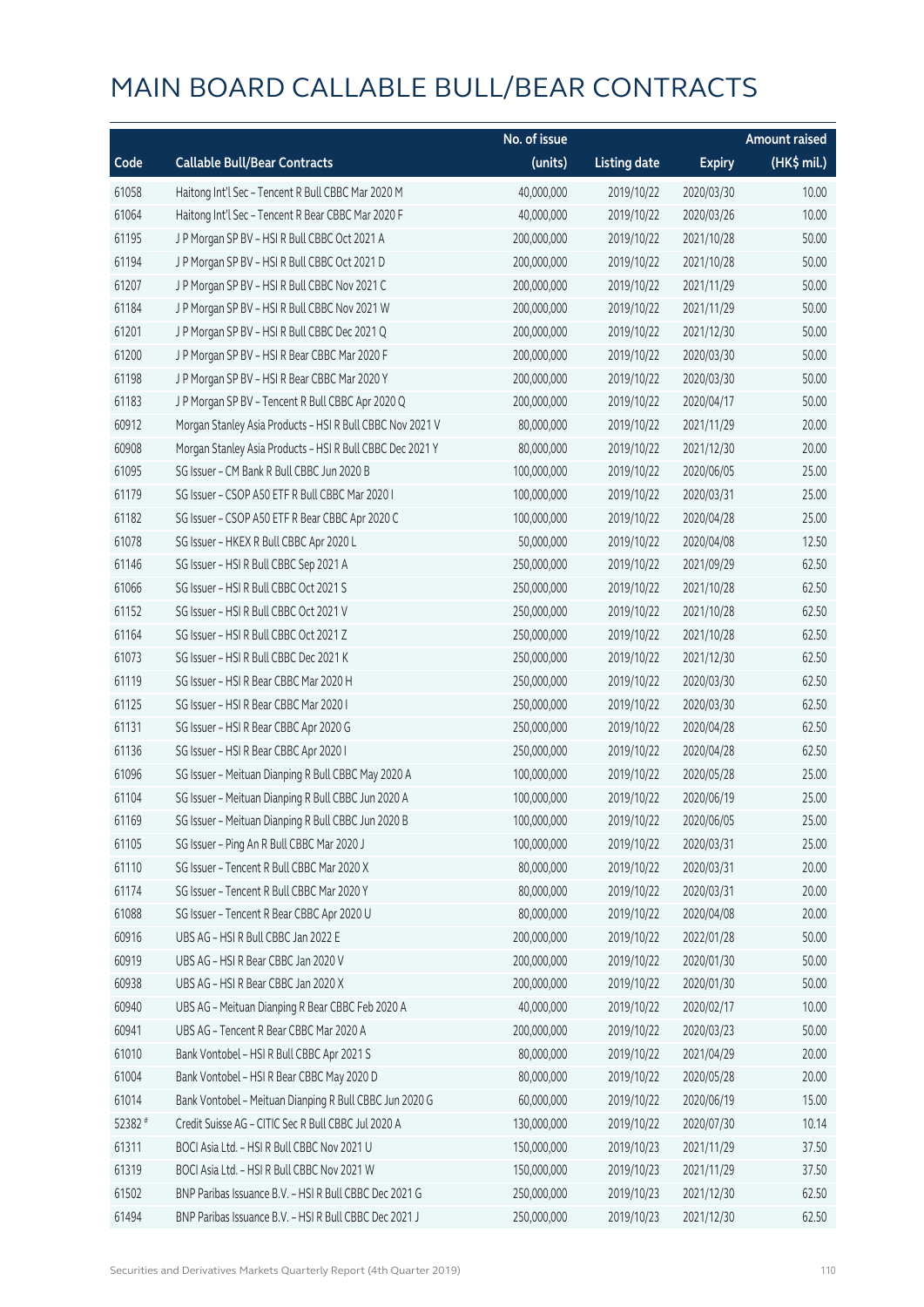|       |                                                             | No. of issue |                     |               | <b>Amount raised</b>  |
|-------|-------------------------------------------------------------|--------------|---------------------|---------------|-----------------------|
| Code  | <b>Callable Bull/Bear Contracts</b>                         | (units)      | <b>Listing date</b> | <b>Expiry</b> | $(HK\frac{1}{2}mil.)$ |
| 61505 | BNP Paribas Issuance B.V. - HSI R Bull CBBC Dec 2021 K      | 240,000,000  | 2019/10/23          | 2021/12/30    | 60.00                 |
| 61491 | BNP Paribas Issuance B.V. - HSI R Bull CBBC Dec 2021 L      | 250,000,000  | 2019/10/23          | 2021/12/30    | 62.50                 |
| 61495 | BNP Paribas Issuance B.V. - HSI R Bull CBBC Dec 2021 O      | 250,000,000  | 2019/10/23          | 2021/12/30    | 62.50                 |
| 61501 | BNP Paribas Issuance B.V. - HSI R Bull CBBC Dec 2021 U      | 250,000,000  | 2019/10/23          | 2021/12/30    | 62.50                 |
| 61509 | BNP Paribas Issuance B.V. - HSI R Bear CBBC Apr 2020 P      | 240,000,000  | 2019/10/23          | 2020/04/28    | 60.00                 |
| 61337 | Credit Suisse AG - AIA R Bull CBBC Apr 2020 D               | 70,000,000   | 2019/10/23          | 2020/04/28    | 17.50                 |
| 61332 | Credit Suisse AG - CC Bank R Bull CBBC Sep 2020 A           | 100,000,000  | 2019/10/23          | 2020/09/29    | 25.00                 |
| 61344 | Credit Suisse AG - HSI R Bull CBBC Sep 2021 L               | 200,000,000  | 2019/10/23          | 2021/09/29    | 50.00                 |
| 61342 | Credit Suisse AG - HSI R Bull CBBC Nov 2021 M               | 200,000,000  | 2019/10/23          | 2021/11/29    | 50.00                 |
| 61328 | Credit Suisse AG - HSI R Bear CBBC Jan 2020 A               | 200,000,000  | 2019/10/23          | 2020/01/30    | 50.00                 |
| 61329 | Credit Suisse AG - HSI R Bear CBBC Jan 2020 I               | 200,000,000  | 2019/10/23          | 2020/01/30    | 50.00                 |
| 61339 | Credit Suisse AG - SHK Ppt R Bull CBBC May 2020 C           | 40,000,000   | 2019/10/23          | 2020/05/28    | 10.00                 |
| 61367 | Goldman Sachs SP (Asia) - China Life R Bull CBBC Jan 2020 A | 100,000,000  | 2019/10/23          | 2020/01/30    | 25.00                 |
| 61351 | Goldman Sachs SP (Asia) - HSI R Bull CBBC Oct 2022 J        | 200,000,000  | 2019/10/23          | 2022/10/28    | 50.00                 |
| 61354 | Goldman Sachs SP (Asia) - HSI R Bull CBBC Oct 2022 K        | 200,000,000  | 2019/10/23          | 2022/10/28    | 50.00                 |
| 61346 | Goldman Sachs SP (Asia) - HSI R Bear CBBC Feb 2020 W        | 200,000,000  | 2019/10/23          | 2020/02/27    | 50.00                 |
| 61345 | Goldman Sachs SP (Asia) - HSI R Bear CBBC Feb 2020 X        | 200,000,000  | 2019/10/23          | 2020/02/27    | 50.00                 |
| 61364 | Goldman Sachs SP (Asia) - Ping An R Bull CBBC Feb 2020 H    | 100,000,000  | 2019/10/23          | 2020/02/27    | 25.00                 |
| 61361 | Goldman Sachs SP (Asia) - Tencent R Bull CBBC Feb 2020 E    | 100,000,000  | 2019/10/23          | 2020/02/27    | 25.00                 |
| 61278 | HK Bank - HSI R Bull CBBC Dec 2020 T                        | 60,000,000   | 2019/10/23          | 2020/12/30    | 15.00                 |
| 61291 | HK Bank - HSI R Bull CBBC Dec 2020 U                        | 80,000,000   | 2019/10/23          | 2020/12/30    | 20.00                 |
| 61277 | HK Bank - HSI R Bear CBBC Mar 2020 O                        | 60,000,000   | 2019/10/23          | 2020/03/30    | 15.00                 |
| 61304 | HK Bank - HSI R Bear CBBC Mar 2020 P                        | 80,000,000   | 2019/10/23          | 2020/03/30    | 20.00                 |
| 61425 | Haitong Int'l Sec - HSI R Bull CBBC Oct 2021 T              | 150,000,000  | 2019/10/23          | 2021/10/28    | 37.50                 |
| 61413 | Haitong Int'l Sec - HSI R Bull CBBC Jan 2022 A              | 150,000,000  | 2019/10/23          | 2022/01/28    | 37.50                 |
| 61417 | Haitong Int'l Sec - HSI R Bull CBBC Jan 2022 B              | 150,000,000  | 2019/10/23          | 2022/01/28    | 37.50                 |
| 61446 | Haitong Int'l Sec - HSI R Bear CBBC Jan 2020 J              | 150,000,000  | 2019/10/23          | 2020/01/30    | 37.50                 |
| 61399 | Haitong Int'l Sec - HSI R Bear CBBC Feb 2020 Q              | 150,000,000  | 2019/10/23          | 2020/02/27    | 37.50                 |
| 61410 | Haitong Int'l Sec - HSI R Bear CBBC Feb 2020 U              | 150,000,000  | 2019/10/23          | 2020/02/27    | 37.50                 |
| 61515 | J P Morgan SP BV - HSCEI R Bull CBBC Oct 2020 F             | 100,000,000  | 2019/10/23          | 2020/10/29    | 25.00                 |
| 61521 | J P Morgan SP BV - HSI R Bull CBBC Oct 2021 H               | 200,000,000  | 2019/10/23          | 2021/10/28    | 50.00                 |
| 61553 | J P Morgan SP BV - HSI R Bull CBBC Oct 2021 M               | 200,000,000  | 2019/10/23          | 2021/10/28    | 50.00                 |
| 61546 | J P Morgan SP BV - HSI R Bull CBBC Oct 2021 R               | 200,000,000  | 2019/10/23          | 2021/10/28    | 50.00                 |
| 61554 | J P Morgan SP BV - HSI R Bull CBBC Dec 2021 R               | 200,000,000  | 2019/10/23          | 2021/12/30    | 50.00                 |
| 61552 | J P Morgan SP BV - HSI R Bull CBBC Dec 2021 W               | 200,000,000  | 2019/10/23          | 2021/12/30    | 50.00                 |
| 61557 | J P Morgan SP BV - HSI R Bull CBBC Dec 2021 X               | 200,000,000  | 2019/10/23          | 2021/12/30    | 50.00                 |
| 61522 | J P Morgan SP BV - HSI R Bear CBBC Jan 2020 W               | 200,000,000  | 2019/10/23          | 2020/01/30    | 50.00                 |
| 61513 | J P Morgan SP BV - HSI R Bear CBBC Mar 2020 H               | 200,000,000  | 2019/10/23          | 2020/03/30    | 50.00                 |
| 61543 | J P Morgan SP BV - HSI R Bear CBBC Mar 2020 K               | 200,000,000  | 2019/10/23          | 2020/03/30    | 50.00                 |
| 61542 | J P Morgan SP BV - Tencent R Bull CBBC Mar 2020 L           | 50,000,000   | 2019/10/23          | 2020/03/20    | 12.50                 |
| 61472 | Morgan Stanley Asia Products - HSI R Bull CBBC Sep 2021 M   | 80,000,000   | 2019/10/23          | 2021/09/29    | 20.00                 |
| 61475 | Morgan Stanley Asia Products - HSI R Bull CBBC Oct 2021 J   | 80,000,000   | 2019/10/23          | 2021/10/28    | 20.00                 |
| 61448 | Morgan Stanley Asia Products - HSI R Bear CBBC Mar 2020 T   | 80,000,000   | 2019/10/23          | 2020/03/30    | 20.00                 |
| 61452 | Morgan Stanley Asia Products - HSI R Bear CBBC Mar 2020 U   | 80,000,000   | 2019/10/23          | 2020/03/30    | 20.00                 |
| 61568 | SG Issuer - AIA R Bear CBBC Apr 2020 A                      | 60,000,000   | 2019/10/23          | 2020/04/28    | 15.00                 |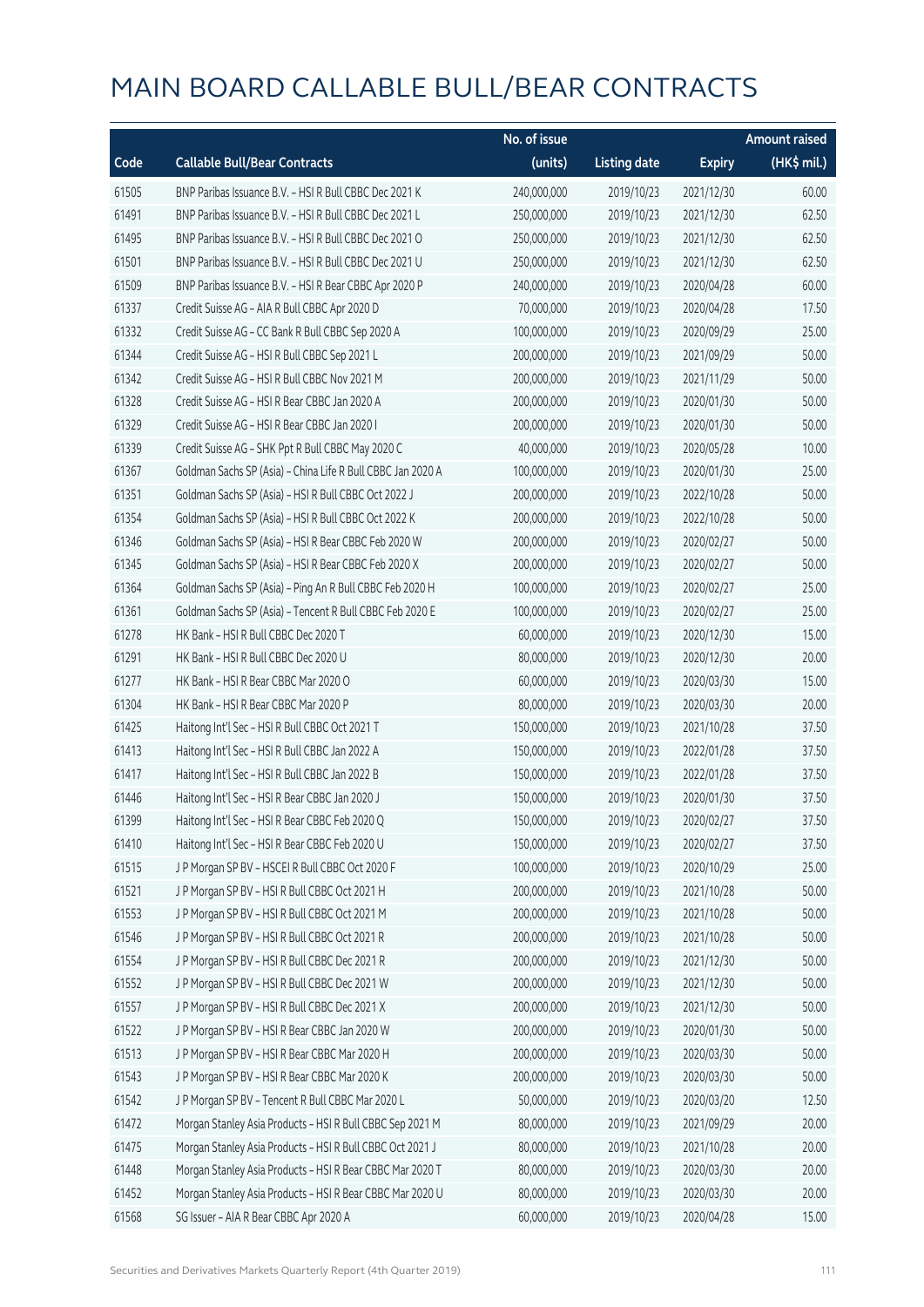|       |                                                        | No. of issue |                     |               | <b>Amount raised</b> |
|-------|--------------------------------------------------------|--------------|---------------------|---------------|----------------------|
| Code  | <b>Callable Bull/Bear Contracts</b>                    | (units)      | <b>Listing date</b> | <b>Expiry</b> | (HK\$ mil.)          |
| 61616 | SG Issuer - HSI R Bull CBBC Sep 2021 H                 | 250,000,000  | 2019/10/23          | 2021/09/29    | 62.50                |
| 61619 | SG Issuer - HSI R Bull CBBC Sep 2021 I                 | 250,000,000  | 2019/10/23          | 2021/09/29    | 62.50                |
| 61629 | SG Issuer - HSI R Bull CBBC Sep 2021 K                 | 250,000,000  | 2019/10/23          | 2021/09/29    | 62.50                |
| 61582 | SG Issuer - HSI R Bear CBBC Feb 2020 M                 | 250,000,000  | 2019/10/23          | 2020/02/27    | 62.50                |
| 61585 | SG Issuer - HSI R Bear CBBC Mar 2020 A                 | 250,000,000  | 2019/10/23          | 2020/03/30    | 62.50                |
| 61615 | SG Issuer - HSI R Bear CBBC Apr 2020 P                 | 250,000,000  | 2019/10/23          | 2020/04/28    | 62.50                |
| 61569 | SG Issuer - Ping An R Bull CBBC Apr 2020 F             | 100,000,000  | 2019/10/23          | 2020/04/28    | 25.00                |
| 61595 | SG Issuer - Sands China R Bear CBBC Jun 2020 A         | 80,000,000   | 2019/10/23          | 2020/06/29    | 20.00                |
| 61612 | SG Issuer - SHK Ppt R Bull CBBC Apr 2020 E             | 100,000,000  | 2019/10/23          | 2020/04/28    | 25.00                |
| 61613 | SG Issuer - Tencent R Bull CBBC Feb 2020 G             | 80,000,000   | 2019/10/23          | 2020/02/25    | 20.00                |
| 61599 | SG Issuer - Xiaomi R Bull CBBC Apr 2020 A              | 60,000,000   | 2019/10/23          | 2020/04/29    | 15.00                |
| 61384 | UBS AG - HSI R Bull CBBC Jan 2022 F                    | 200,000,000  | 2019/10/23          | 2022/01/28    | 50.00                |
| 61377 | UBS AG - HSI R Bear CBBC Jan 2020 E                    | 200,000,000  | 2019/10/23          | 2020/01/30    | 50.00                |
| 61380 | UBS AG - HSI R Bear CBBC Jan 2020 F                    | 200,000,000  | 2019/10/23          | 2020/01/30    | 50.00                |
| 61376 | UBS AG - HSI R Bear CBBC Jan 2020 Z                    | 200,000,000  | 2019/10/23          | 2020/01/30    | 50.00                |
| 61487 | Bank Vontobel - AIA R Bull CBBC Oct 2020 A             | 40,000,000   | 2019/10/23          | 2020/10/23    | 10.00                |
| 61488 | Bank Vontobel - Galaxy Ent R Bull CBBC May 2020 A      | 40,000,000   | 2019/10/23          | 2020/05/22    | 10.00                |
| 61476 | Bank Vontobel - HSBC R Bull CBBC Jun 2020 A            | 40,000,000   | 2019/10/23          | 2020/06/19    | 10.00                |
| 61490 | Bank Vontobel - SHK Ppt R Bull CBBC Jun 2020 A         | 40,000,000   | 2019/10/23          | 2020/06/19    | 10.00                |
| 61716 | BOCI Asia Ltd. - HSI R Bull CBBC Nov 2021 X            | 150,000,000  | 2019/10/24          | 2021/11/29    | 37.50                |
| 61677 | BOCI Asia Ltd. - HSI R Bear CBBC Mar 2020 T            | 150,000,000  | 2019/10/24          | 2020/03/30    | 37.50                |
| 61678 | BOCI Asia Ltd. - HSI R Bear CBBC Mar 2020 U            | 150,000,000  | 2019/10/24          | 2020/03/30    | 37.50                |
| 61879 | BNP Paribas Issuance B.V. - HSI R Bull CBBC Dec 2021 E | 250,000,000  | 2019/10/24          | 2021/12/30    | 62.50                |
| 61702 | BNP Paribas Issuance B.V. - HSI R Bull CBBC Dec 2021 F | 250,000,000  | 2019/10/24          | 2021/12/30    | 62.50                |
| 61697 | BNP Paribas Issuance B.V. - HSI R Bull CBBC Dec 2021 N | 250,000,000  | 2019/10/24          | 2021/12/30    | 62.50                |
| 61883 | BNP Paribas Issuance B.V. - HSI R Bull CBBC Dec 2021 P | 250,000,000  | 2019/10/24          | 2021/12/30    | 62.50                |
| 61679 | BNP Paribas Issuance B.V. - HSI R Bear CBBC Apr 2020 Q | 250,000,000  | 2019/10/24          | 2020/04/28    | 62.50                |
| 61684 | BNP Paribas Issuance B.V. - HSI R Bear CBBC Apr 2020 R | 250,000,000  | 2019/10/24          | 2020/04/28    | 62.50                |
| 61694 | BNP Paribas Issuance B.V. - HSI R Bear CBBC Apr 2020 S | 250,000,000  | 2019/10/24          | 2020/04/28    | 62.50                |
| 61887 | BNP Paribas Issuance B.V. - HSI R Bear CBBC Apr 2020 T | 240,000,000  | 2019/10/24          | 2020/04/28    | 60.00                |
| 61955 | Credit Suisse AG - AIA R Bull CBBC Feb 2020 I          | 70,000,000   | 2019/10/24          | 2020/02/27    | 17.50                |
| 61946 | Credit Suisse AG - HSI R Bull CBBC Oct 2021 P          | 200,000,000  | 2019/10/24          | 2021/10/28    | 50.00                |
| 61935 | Credit Suisse AG - HSI R Bull CBBC Oct 2021 Z          | 200,000,000  | 2019/10/24          | 2021/10/28    | 50.00                |
| 61952 | Credit Suisse AG - HSI R Bull CBBC Nov 2021 T          | 200,000,000  | 2019/10/24          | 2021/11/29    | 50.00                |
| 61941 | Credit Suisse AG - HSI R Bull CBBC Dec 2021 K          | 300,000,000  | 2019/10/24          | 2021/12/30    | 75.00                |
| 61958 | Credit Suisse AG - HSI R Bear CBBC Jan 2020 E          | 200,000,000  | 2019/10/24          | 2020/01/30    | 50.00                |
| 61923 | Credit Suisse AG - HSI R Bear CBBC Jan 2020 Y          | 200,000,000  | 2019/10/24          | 2020/01/30    | 50.00                |
| 61924 | Credit Suisse AG - HSI R Bear CBBC Jan 2020 Z          | 200,000,000  | 2019/10/24          | 2020/01/30    | 50.00                |
| 61927 | Credit Suisse AG - HSI R Bear CBBC Mar 2020 G          | 200,000,000  | 2019/10/24          | 2020/03/30    | 50.00                |
| 61929 | Credit Suisse AG - HSI R Bear CBBC Mar 2020 H          | 200,000,000  | 2019/10/24          | 2020/03/30    | 50.00                |
| 61932 | Credit Suisse AG - HSI R Bear CBBC Mar 2020 I          | 200,000,000  | 2019/10/24          | 2020/03/30    | 50.00                |
| 61956 | Credit Suisse AG - SUNAC R Bull CBBC Jul 2020 B        | 60,000,000   | 2019/10/24          | 2020/07/24    | 15.00                |
| 61794 | Bank of East Asia - AIA R Bull CBBC May 2020 B         | 60,000,000   | 2019/10/24          | 2020/05/04    | 15.00                |
| 61831 | Bank of East Asia - Geely Auto R Bear CBBC Jun 2020 A  | 40,000,000   | 2019/10/24          | 2020/06/30    | 14.00                |
| 61824 | Bank of East Asia - Galaxy Ent R Bull CBBC Jun 2020 A  | 100,000,000  | 2019/10/24          | 2020/06/30    | 25.00                |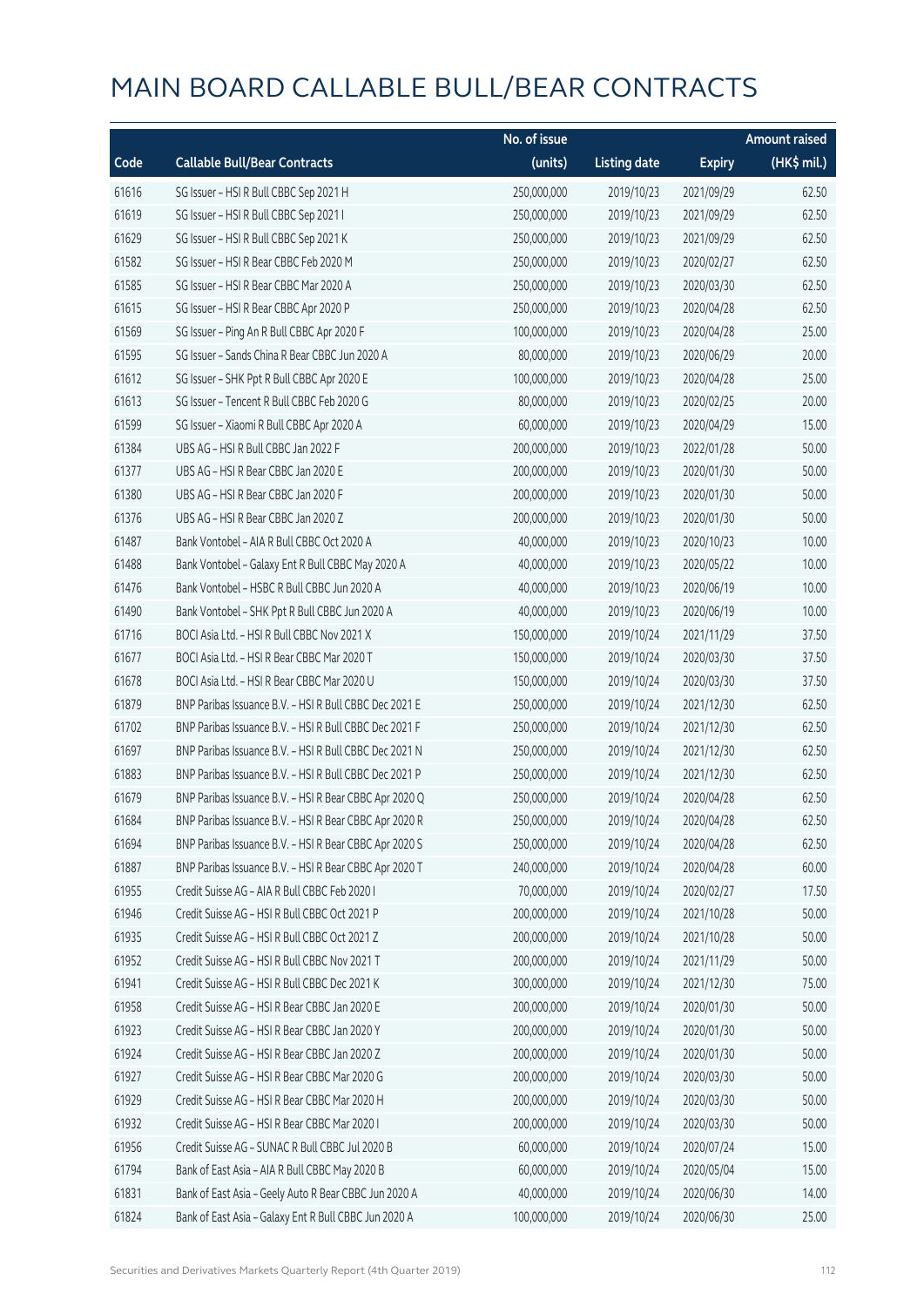|       |                                                             | No. of issue |                     |               | <b>Amount raised</b> |
|-------|-------------------------------------------------------------|--------------|---------------------|---------------|----------------------|
| Code  | <b>Callable Bull/Bear Contracts</b>                         | (units)      | <b>Listing date</b> | <b>Expiry</b> | (HK\$ mil.)          |
| 61841 | Bank of East Asia - Meituan Dianping R Bull CBBC May 2020 A | 60,000,000   | 2019/10/24          | 2020/05/04    | 15.00                |
| 61847 | Bank of East Asia - Ping An R Bull CBBC May 2020 D          | 100,000,000  | 2019/10/24          | 2020/05/04    | 25.00                |
| 61856 | Bank of East Asia - Ping An R Bull CBBC May 2020 E          | 100,000,000  | 2019/10/24          | 2020/05/04    | 25.00                |
| 61795 | Bank of East Asia - SHK Ppt R Bull CBBC May 2020 A          | 40,000,000   | 2019/10/24          | 2020/05/04    | 10.00                |
| 61773 | Bank of East Asia - Tencent R Bull CBBC May 2020 E          | 150,000,000  | 2019/10/24          | 2020/05/04    | 37.50                |
| 61782 | Bank of East Asia - Tencent R Bull CBBC May 2020 F          | 30,000,000   | 2019/10/24          | 2020/05/04    | 10.50                |
| 61772 | Bank of East Asia - Tencent R Bear CBBC Jun 2020 B          | 30,000,000   | 2019/10/24          | 2020/06/30    | 10.50                |
| 62202 | Goldman Sachs SP (Asia) - AIA R Bull CBBC Mar 2020 A        | 100,000,000  | 2019/10/24          | 2020/03/30    | 25.00                |
| 62206 | Goldman Sachs SP (Asia) - AIA R Bull CBBC Mar 2020 B        | 100,000,000  | 2019/10/24          | 2020/03/30    | 25.00                |
| 62177 | Goldman Sachs SP (Asia) - HSI R Bull CBBC Oct 2022 L        | 200,000,000  | 2019/10/24          | 2022/10/28    | 50.00                |
| 62186 | Goldman Sachs SP (Asia) - HSI R Bull CBBC Oct 2022 M        | 200,000,000  | 2019/10/24          | 2022/10/28    | 50.00                |
| 62190 | Goldman Sachs SP (Asia) - HSI R Bull CBBC Oct 2022 N        | 200,000,000  | 2019/10/24          | 2022/10/28    | 50.00                |
| 62172 | Goldman Sachs SP (Asia) - HSI R Bear CBBC Mar 2020 B        | 200,000,000  | 2019/10/24          | 2020/03/30    | 50.00                |
| 62175 | Goldman Sachs SP (Asia) - HSI R Bear CBBC Mar 2020 J        | 200,000,000  | 2019/10/24          | 2020/03/30    | 50.00                |
| 62207 | Goldman Sachs SP (Asia) - Ping An R Bull CBBC Feb 2020 I    | 100,000,000  | 2019/10/24          | 2020/02/27    | 25.00                |
| 62198 | Goldman Sachs SP (Asia) - Tencent R Bear CBBC Jan 2020 T    | 100,000,000  | 2019/10/24          | 2020/01/30    | 25.00                |
| 61727 | HK Bank - AIA R Bull CBBC Apr 2020 D                        | 60,000,000   | 2019/10/24          | 2020/04/06    | 15.00                |
| 61735 | HK Bank - CPIC R Bull CBBC Jul 2020 B                       | 40,000,000   | 2019/10/24          | 2020/07/20    | 10.00                |
| 61736 | HK Bank - HSI R Bull CBBC Dec 2020 V                        | 60,000,000   | 2019/10/24          | 2020/12/30    | 15.00                |
| 61653 | HK Bank - HSI R Bear CBBC Mar 2020 Q                        | 80,000,000   | 2019/10/24          | 2020/03/30    | 20.00                |
| 61738 | HK Bank - HSI R Bear CBBC Jul 2020 B                        | 100,000,000  | 2019/10/24          | 2020/07/30    | 25.00                |
| 61728 | HK Bank - Sands China R Bull CBBC Mar 2020 A                | 40,000,000   | 2019/10/24          | 2020/03/30    | 10.00                |
| 61731 | HK Bank - SHK Ppt R Bull CBBC Apr 2020 C                    | 40,000,000   | 2019/10/24          | 2020/04/14    | 10.00                |
| 61729 | HK Bank - SUNAC R Bull CBBC Mar 2020 B                      | 40,000,000   | 2019/10/24          | 2020/03/30    | 10.00                |
| 61864 | Haitong Int'l Sec - AIA R Bull CBBC Apr 2020 B              | 60,000,000   | 2019/10/24          | 2020/04/14    | 15.00                |
| 61859 | Haitong Int'l Sec - HSI R Bull CBBC Oct 2021 W              | 150,000,000  | 2019/10/24          | 2021/10/28    | 37.50                |
| 61889 | Haitong Int'l Sec - HSI R Bull CBBC Jan 2022 C              | 150,000,000  | 2019/10/24          | 2022/01/28    | 37.50                |
| 61892 | Haitong Int'l Sec - HSI R Bull CBBC Jan 2022 D              | 150,000,000  | 2019/10/24          | 2022/01/28    | 37.50                |
| 61857 | Haitong Int'l Sec - HSI R Bear CBBC Jan 2020 A              | 150,000,000  | 2019/10/24          | 2020/01/30    | 37.50                |
| 61858 | Haitong Int'l Sec - HSI R Bear CBBC Jan 2020 E              | 150,000,000  | 2019/10/24          | 2020/01/30    | 37.50                |
| 61904 | Haitong Int'l Sec - HSI R Bear CBBC Jan 2020 M              | 150,000,000  | 2019/10/24          | 2020/01/30    | 37.50                |
| 61905 | Haitong Int'l Sec - HSI R Bear CBBC Jan 2020 X              | 150,000,000  | 2019/10/24          | 2020/01/30    | 37.50                |
| 61913 | Haitong Int'l Sec - HSI R Bear CBBC Feb 2020 V              | 200,000,000  | 2019/10/24          | 2020/02/27    | 50.00                |
| 61878 | Haitong Int'l Sec - Ping An R Bull CBBC Mar 2020 B          | 50,000,000   | 2019/10/24          | 2020/03/12    | 12.50                |
| 61862 | Haitong Int'l Sec - Tencent R Bull CBBC Mar 2020 N          | 40,000,000   | 2019/10/24          | 2020/03/06    | 10.00                |
| 61984 | J P Morgan SP BV - HSI R Bull CBBC Sep 2021 M               | 200,000,000  | 2019/10/24          | 2021/09/29    | 50.00                |
| 61987 | J P Morgan SP BV - HSI R Bull CBBC Sep 2021 Q               | 200,000,000  | 2019/10/24          | 2021/09/29    | 50.00                |
| 61999 | J P Morgan SP BV - HSI R Bull CBBC Sep 2021 U               | 200,000,000  | 2019/10/24          | 2021/09/29    | 50.00                |
| 62002 | J P Morgan SP BV - HSI R Bull CBBC Sep 2021 V               | 200,000,000  | 2019/10/24          | 2021/09/29    | 50.00                |
| 62013 | J P Morgan SP BV - HSI R Bull CBBC Oct 2021 X               | 200,000,000  | 2019/10/24          | 2021/10/28    | 50.00                |
| 61966 | J P Morgan SP BV - HSI R Bear CBBC Jan 2020 A               | 200,000,000  | 2019/10/24          | 2020/01/30    | 50.00                |
| 61970 | J P Morgan SP BV - HSI R Bear CBBC Jan 2020 B               | 200,000,000  | 2019/10/24          | 2020/01/30    | 50.00                |
| 61974 | J P Morgan SP BV - HSI R Bear CBBC Mar 2020 L               | 200,000,000  | 2019/10/24          | 2020/03/30    | 50.00                |
| 62015 | J P Morgan SP BV - Tencent R Bear CBBC Mar 2020 L           | 50,000,000   | 2019/10/24          | 2020/03/20    | 12.50                |
| 62071 | Morgan Stanley Asia Products - HSI R Bull CBBC Nov 2021 W   | 80,000,000   | 2019/10/24          | 2021/11/29    | 20.00                |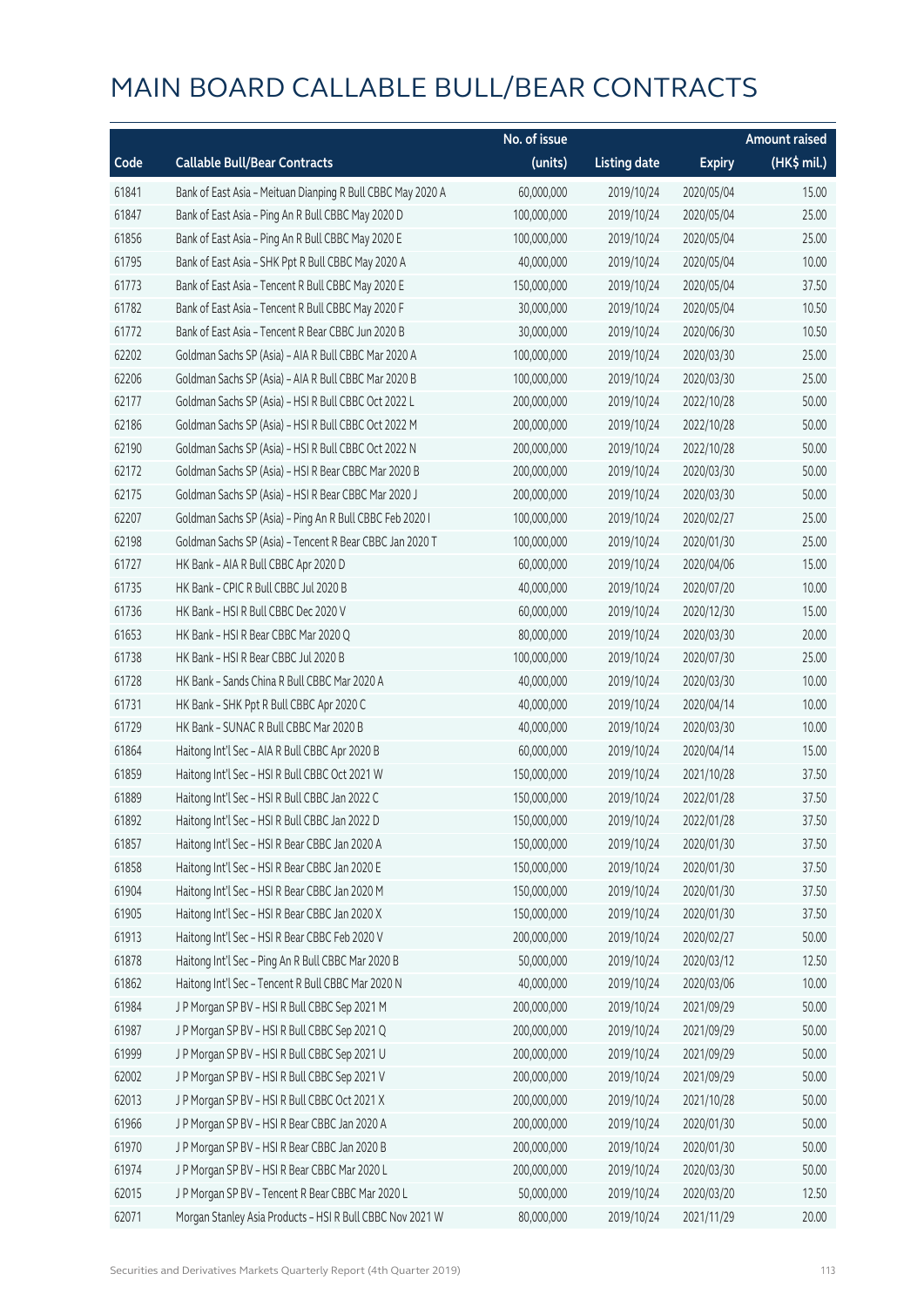|       |                                                              | No. of issue |                     |               | <b>Amount raised</b>  |
|-------|--------------------------------------------------------------|--------------|---------------------|---------------|-----------------------|
| Code  | <b>Callable Bull/Bear Contracts</b>                          | (units)      | <b>Listing date</b> | <b>Expiry</b> | $(HK\frac{1}{2}mil.)$ |
| 61670 | Morgan Stanley Asia Products - HSI R Bear CBBC Feb 2020 E    | 80,000,000   | 2019/10/24          | 2020/02/27    | 20.00                 |
| 61661 | Morgan Stanley Asia Products - HSI R Bear CBBC Mar 2020 V    | 80,000,000   | 2019/10/24          | 2020/03/30    | 20.00                 |
| 61676 | Morgan Stanley Asia Products - HSI R Bear CBBC Mar 2020 W    | 80,000,000   | 2019/10/24          | 2020/03/30    | 20.00                 |
| 61743 | Morgan Stanley Asia Products - Meituan R Bull CBBC Apr2020 A | 40,000,000   | 2019/10/24          | 2020/04/03    | 10.00                 |
| 61748 | Morgan Stanley Asia Products - Meituan R Bull CBBC Apr2020 B | 40,000,000   | 2019/10/24          | 2020/04/08    | 10.00                 |
| 61755 | Morgan Stanley Asia Products - Meituan R Bear CBBC Apr2020 A | 40,000,000   | 2019/10/24          | 2020/04/22    | 10.00                 |
| 61739 | Morgan Stanley Asia Products - Meituan R Bear CBBC May2020 A | 40,000,000   | 2019/10/24          | 2020/05/22    | 10.00                 |
| 62110 | SG Issuer - AIA R Bull CBBC Apr 2020 E                       | 60,000,000   | 2019/10/24          | 2020/04/03    | 15.00                 |
| 62165 | SG Issuer - CC Bank R Bear CBBC Apr 2020 B                   | 100,000,000  | 2019/10/24          | 2020/04/29    | 25.00                 |
| 62074 | SG Issuer - Galaxy Ent R Bear CBBC Apr 2020 D                | 100,000,000  | 2019/10/24          | 2020/04/29    | 25.00                 |
| 62118 | SG Issuer - HSBC R Bull CBBC Jun 2020 B                      | 100,000,000  | 2019/10/24          | 2020/06/29    | 25.00                 |
| 62126 | SG Issuer - HSI R Bull CBBC Aug 2021 N                       | 250,000,000  | 2019/10/24          | 2021/08/30    | 62.50                 |
| 62151 | SG Issuer - HSI R Bull CBBC Oct 2021 E                       | 250,000,000  | 2019/10/24          | 2021/10/28    | 62.50                 |
| 62152 | SG Issuer - HSI R Bull CBBC Oct 2021 J                       | 250,000,000  | 2019/10/24          | 2021/10/28    | 62.50                 |
| 62159 | SG Issuer - HSI R Bull CBBC Oct 2021 Y                       | 250,000,000  | 2019/10/24          | 2021/10/28    | 62.50                 |
| 62097 | SG Issuer - HSI R Bear CBBC Jan 2020 M                       | 250,000,000  | 2019/10/24          | 2020/01/30    | 62.50                 |
| 62098 | SG Issuer - HSI R Bear CBBC Jan 2020 U                       | 250,000,000  | 2019/10/24          | 2020/01/30    | 62.50                 |
| 62100 | SG Issuer - HSI R Bear CBBC Mar 2020 C                       | 250,000,000  | 2019/10/24          | 2020/03/30    | 62.50                 |
| 62150 | SG Issuer - HSI R Bear CBBC Mar 2020 M                       | 250,000,000  | 2019/10/24          | 2020/03/30    | 62.50                 |
| 62125 | SG Issuer - HSI R Bear CBBC Mar 2020 N                       | 250,000,000  | 2019/10/24          | 2020/03/30    | 62.50                 |
| 62148 | SG Issuer - HSI R Bear CBBC Mar 2020 O                       | 250,000,000  | 2019/10/24          | 2020/03/30    | 62.50                 |
| 62104 | SG Issuer - HSI R Bear CBBC May 2020 N                       | 500,000,000  | 2019/10/24          | 2020/05/28    | 125.00                |
| 62167 | SG Issuer - Ping An R Bear CBBC Apr 2020 C                   | 100,000,000  | 2019/10/24          | 2020/04/29    | 25.00                 |
| 62119 | SG Issuer - Tencent R Bull CBBC Feb 2020 H                   | 80,000,000   | 2019/10/24          | 2020/02/26    | 20.00                 |
| 62079 | SG Issuer - Tencent R Bear CBBC Mar 2020 B                   | 80,000,000   | 2019/10/24          | 2020/03/30    | 20.00                 |
| 61762 | UBS AG - HSI R Bull CBBC Jan 2022 G                          | 200,000,000  | 2019/10/24          | 2022/01/28    | 50.00                 |
| 61764 | UBS AG - HSI R Bull CBBC Jan 2022 H                          | 200,000,000  | 2019/10/24          | 2022/01/28    | 50.00                 |
| 61761 | UBS AG - HSI R Bear CBBC Jan 2020 G                          | 200,000,000  | 2019/10/24          | 2020/01/30    | 50.00                 |
| 61768 | UBS AG - HSI R Bear CBBC Jan 2020 I                          | 200,000,000  | 2019/10/24          | 2020/01/30    | 50.00                 |
| 61770 | UBS AG - HSI R Bear CBBC Jan 2020 J                          | 200,000,000  | 2019/10/24          | 2020/01/30    | 50.00                 |
| 62053 | Bank Vontobel - HSBC R Bull CBBC Jun 2020 B                  | 40,000,000   | 2019/10/24          | 2020/06/12    | 10.00                 |
| 62047 | Bank Vontobel - HSI N Bear CBBC May 2020 F                   | 80,000,000   | 2019/10/24          | 2020/05/28    | 20.00                 |
| 62036 | Bank Vontobel - HSI R Bear CBBC May 2020 E                   | 80,000,000   | 2019/10/24          | 2020/05/28    | 20.00                 |
| 62060 | Bank Vontobel - Meituan Dianping R Bull CBBC Aug 2020 B      | 60,000,000   | 2019/10/24          | 2020/08/14    | 15.00                 |
| 62066 | Bank Vontobel - Meituan Dianping R Bull CBBC Aug 2020 C      | 60,000,000   | 2019/10/24          | 2020/08/14    | 15.00                 |
| 62020 | Bank Vontobel - SHK Ppt R Bull CBBC Jun 2020 B               | 40,000,000   | 2019/10/24          | 2020/06/19    | 10.00                 |
| 62233 | BOCI Asia Ltd. - HSI R Bull CBBC Nov 2021 A                  | 150,000,000  | 2019/10/25          | 2021/11/29    | 37.50                 |
| 62348 | BNP Paribas Issuance B.V. - HSI R Bull CBBC Dec 2021 S       | 240,000,000  | 2019/10/25          | 2021/12/30    | 60.00                 |
| 62350 | BNP Paribas Issuance B.V. - HSI R Bear CBBC Apr 2020 U       | 240,000,000  | 2019/10/25          | 2020/04/28    | 60.00                 |
| 62361 | Credit Suisse AG - HSI R Bull CBBC Sep 2021 G                | 200,000,000  | 2019/10/25          | 2021/09/29    | 50.00                 |
| 62360 | Credit Suisse AG - HSI R Bull CBBC Oct 2021 Q                | 200,000,000  | 2019/10/25          | 2021/10/28    | 50.00                 |
| 62356 | Credit Suisse AG - HSI R Bull CBBC Nov 2021 W                | 200,000,000  | 2019/10/25          | 2021/11/29    | 50.00                 |
| 62364 | Credit Suisse AG - HSI R Bear CBBC Jan 2020 T                | 200,000,000  | 2019/10/25          | 2020/01/30    | 50.00                 |
| 62389 | Credit Suisse AG - HSI R Bear CBBC Feb 2020 J                | 200,000,000  | 2019/10/25          | 2020/02/27    | 50.00                 |
| 62494 | Goldman Sachs SP (Asia) - HSI R Bull CBBC Oct 2022 O         | 200,000,000  | 2019/10/25          | 2022/10/28    | 50.00                 |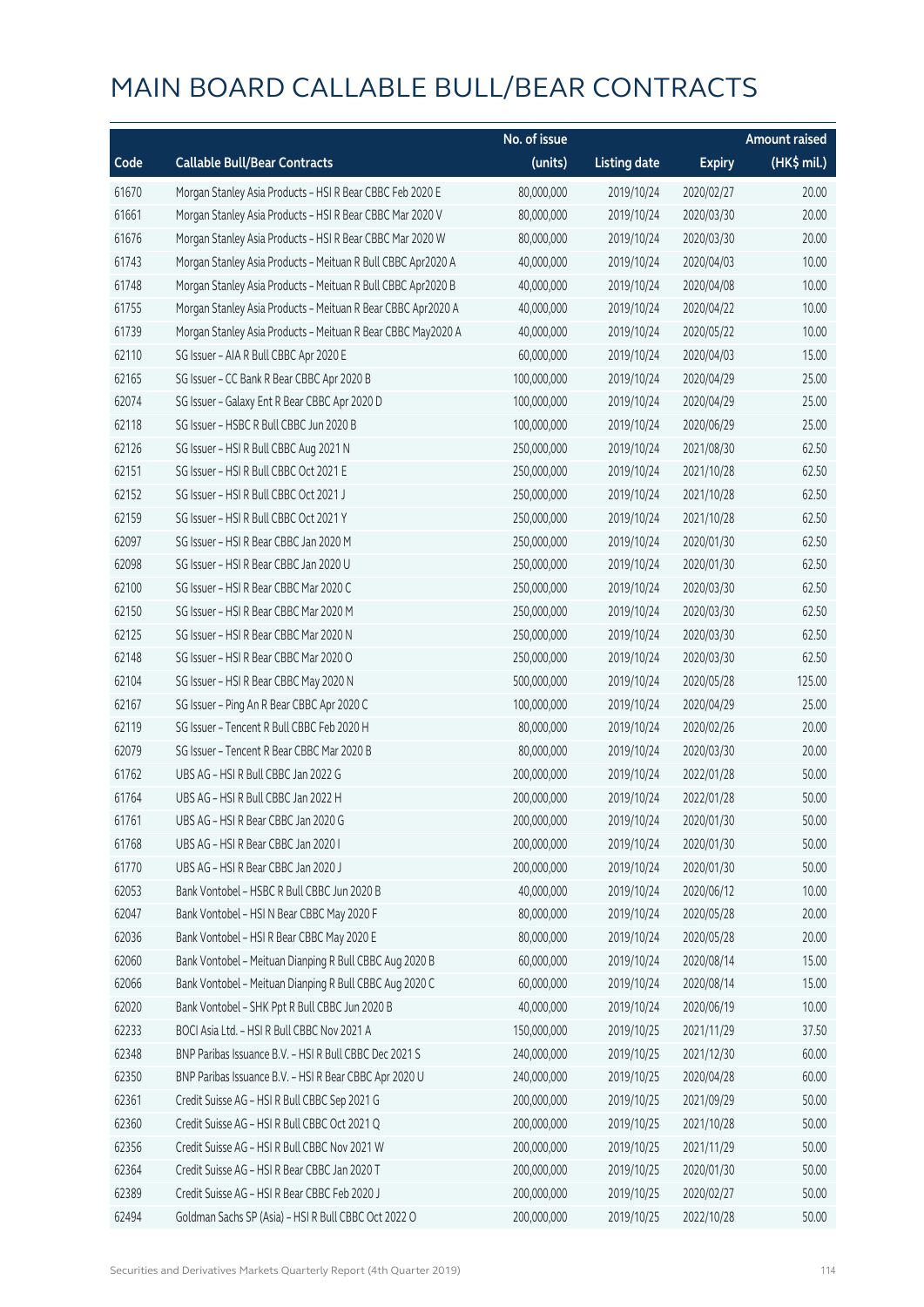|       |                                                             | No. of issue |                     |               | <b>Amount raised</b> |
|-------|-------------------------------------------------------------|--------------|---------------------|---------------|----------------------|
| Code  | <b>Callable Bull/Bear Contracts</b>                         | (units)      | <b>Listing date</b> | <b>Expiry</b> | (HK\$ mil.)          |
| 62515 | Goldman Sachs SP (Asia) - HSI R Bear CBBC Feb 2020 Y        | 200,000,000  | 2019/10/25          | 2020/02/27    | 50.00                |
| 62543 | Goldman Sachs SP (Asia) - HSI R Bear CBBC Mar 2020 P        | 200,000,000  | 2019/10/25          | 2020/03/30    | 50.00                |
| 62513 | Goldman Sachs SP (Asia) - Tencent R Bull CBBC Feb 2020 F    | 100,000,000  | 2019/10/25          | 2020/02/27    | 25.00                |
| 62215 | HK Bank - HSI R Bull CBBC Mar 2021 A                        | 100,000,000  | 2019/10/25          | 2021/03/30    | 25.00                |
| 62219 | HK Bank - HSI R Bull CBBC Mar 2021 B                        | 80,000,000   | 2019/10/25          | 2021/03/30    | 20.00                |
| 62208 | HK Bank - HSI R Bear CBBC Jul 2020 C                        | 100,000,000  | 2019/10/25          | 2020/07/30    | 25.00                |
| 62222 | HK Bank - Meituan Dianping R Bull CBBC Apr 2020 C           | 40,000,000   | 2019/10/25          | 2020/04/06    | 10.00                |
| 62220 | HK Bank - Meituan Dianping R Bear CBBC Apr 2020 B           | 40,000,000   | 2019/10/25          | 2020/04/20    | 10.00                |
| 62287 | Haitong Int'l Sec - CC Bank R Bull CBBC Apr 2020 B          | 50,000,000   | 2019/10/25          | 2020/04/16    | 12.50                |
| 62237 | Haitong Int'l Sec - HSI R Bull CBBC Jan 2022 F              | 150,000,000  | 2019/10/25          | 2022/01/28    | 37.50                |
| 62247 | Haitong Int'l Sec - HSI R Bull CBBC Jan 2022 G              | 150,000,000  | 2019/10/25          | 2022/01/28    | 37.50                |
| 62249 | Haitong Int'l Sec - HSI R Bull CBBC Jan 2022 H              | 150,000,000  | 2019/10/25          | 2022/01/28    | 37.50                |
| 62251 | Haitong Int'l Sec - HSI R Bull CBBC Jan 2022 I              | 100,000,000  | 2019/10/25          | 2022/01/28    | 25.00                |
| 62258 | Haitong Int'l Sec - HSI R Bear CBBC Jan 2020 N              | 150,000,000  | 2019/10/25          | 2020/01/30    | 37.50                |
| 62267 | Haitong Int'l Sec - HSI R Bear CBBC Feb 2020 X              | 150,000,000  | 2019/10/25          | 2020/02/27    | 37.50                |
| 62291 | Haitong Int'l Sec - Meituan Dianping R Bull CBBC Apr 2020 E | 50,000,000   | 2019/10/25          | 2020/04/16    | 12.50                |
| 62312 | J P Morgan SP BV - HSI R Bull CBBC Sep 2021 W               | 200,000,000  | 2019/10/25          | 2021/09/29    | 50.00                |
| 62323 | J P Morgan SP BV - HSI R Bull CBBC Sep 2021 Z               | 200,000,000  | 2019/10/25          | 2021/09/29    | 50.00                |
| 62321 | J P Morgan SP BV - HSI R Bear CBBC Jan 2020 V               | 200,000,000  | 2019/10/25          | 2020/01/30    | 50.00                |
| 62335 | J P Morgan SP BV - HSI R Bear CBBC Mar 2020 Q               | 200,000,000  | 2019/10/25          | 2020/03/30    | 50.00                |
| 62339 | J P Morgan SP BV - HSI R Bear CBBC Mar 2020 U               | 200,000,000  | 2019/10/25          | 2020/03/30    | 50.00                |
| 62399 | Morgan Stanley Asia Products - HSI R Bull CBBC Sep 2021 N   | 80,000,000   | 2019/10/25          | 2021/09/29    | 20.00                |
| 62401 | Morgan Stanley Asia Products - HSI R Bear CBBC Feb 2020 F   | 80,000,000   | 2019/10/25          | 2020/02/27    | 20.00                |
| 62402 | SG Issuer - China Tower R Bear CBBC May 2020 A              | 120,000,000  | 2019/10/25          | 2020/05/28    | 30.00                |
| 62405 | SG Issuer - HKEX R Bear CBBC Feb 2020 O                     | 50,000,000   | 2019/10/25          | 2020/02/25    | 12.50                |
| 62419 | SG Issuer - HSI R Bull CBBC Aug 2021 Z                      | 250,000,000  | 2019/10/25          | 2021/08/30    | 62.50                |
| 62413 | SG Issuer - HSI R Bull CBBC Sep 2021 C                      | 250,000,000  | 2019/10/25          | 2021/09/29    | 62.50                |
| 62432 | SG Issuer - HSI R Bull CBBC Sep 2021 D                      | 250,000,000  | 2019/10/25          | 2021/09/29    | 62.50                |
| 62428 | SG Issuer - HSI R Bull CBBC Sep 2021 S                      | 250,000,000  | 2019/10/25          | 2021/09/29    | 62.50                |
| 62436 | SG Issuer - HSI R Bear CBBC Feb 2020 F                      | 250,000,000  | 2019/10/25          | 2020/02/27    | 62.50                |
| 62489 | SG Issuer - HSI R Bear CBBC Feb 2020 J                      | 250,000,000  | 2019/10/25          | 2020/02/27    | 62.50                |
| 62492 | SG Issuer - Meituan Dianping R Bull CBBC Jun 2020 C         | 100,000,000  | 2019/10/25          | 2020/06/29    | 25.00                |
| 62410 | SG Issuer - SUNAC R Bull CBBC Aug 2020 B                    | 80,000,000   | 2019/10/25          | 2020/08/05    | 20.00                |
| 62416 | SG Issuer - Tencent R Bull CBBC Mar 2020 Z                  | 80,000,000   | 2019/10/25          | 2020/03/31    | 20.00                |
| 62411 | SG Issuer - Xiaomi R Bear CBBC Apr 2020 A                   | 60,000,000   | 2019/10/25          | 2020/04/03    | 15.00                |
| 62293 | UBS AG - HSI R Bull CBBC Jan 2022 I                         | 200,000,000  | 2019/10/25          | 2022/01/28    | 50.00                |
| 62299 | UBS AG - HSI R Bull CBBC Jan 2022 K                         | 200,000,000  | 2019/10/25          | 2022/01/28    | 50.00                |
| 62300 | UBS AG - HSI R Bull CBBC Jan 2022 L                         | 200,000,000  | 2019/10/25          | 2022/01/28    | 50.00                |
| 62305 | UBS AG - HSI R Bear CBBC Jan 2020 M                         | 200,000,000  | 2019/10/25          | 2020/01/30    | 50.00                |
| 62308 | UBS AG - HSI R Bear CBBC Jan 2020 W                         | 200,000,000  | 2019/10/25          | 2020/01/30    | 50.00                |
| 62310 | UBS AG - Meituan Dianping R Bull CBBC Feb 2020 C            | 40,000,000   | 2019/10/25          | 2020/02/27    | 10.00                |
| 62355 | Bank Vontobel - China Life R Bear CBBC Jul 2020 B           | 40,000,000   | 2019/10/25          | 2020/07/10    | 10.00                |
| 62354 | Bank Vontobel - HSI N Bull CBBC Apr 2021 Y                  | 80,000,000   | 2019/10/25          | 2021/04/29    | 20.00                |
| 62615 | BOCI Asia Ltd. - HSI R Bull CBBC Nov 2021 B                 | 150,000,000  | 2019/10/28          | 2021/11/29    | 37.50                |
| 62617 | BOCI Asia Ltd. - HSI R Bear CBBC Mar 2020 V                 | 150,000,000  | 2019/10/28          | 2020/03/30    | 37.50                |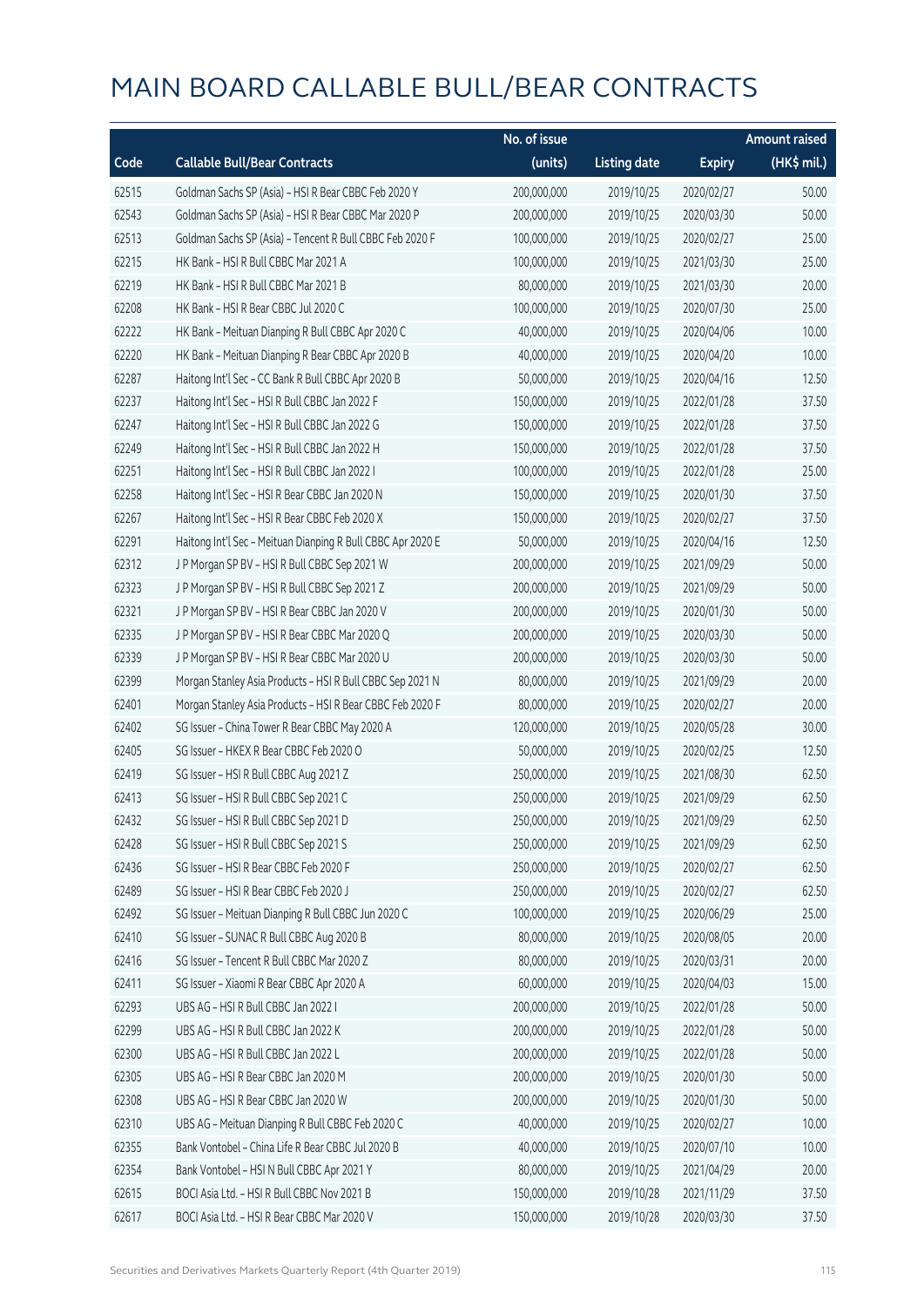|       |                                                             | No. of issue |                     |               | <b>Amount raised</b> |
|-------|-------------------------------------------------------------|--------------|---------------------|---------------|----------------------|
| Code  | <b>Callable Bull/Bear Contracts</b>                         | (units)      | <b>Listing date</b> | <b>Expiry</b> | (HK\$ mil.)          |
| 62669 | BNP Paribas Issuance B.V. - HSI R Bull CBBC Dec 2021 W      | 250,000,000  | 2019/10/28          | 2021/12/30    | 62.50                |
| 62676 | BNP Paribas Issuance B.V. - HSI R Bull CBBC Dec 2021 X      | 240,000,000  | 2019/10/28          | 2021/12/30    | 60.00                |
| 62678 | BNP Paribas Issuance B.V. - HSI R Bear CBBC Apr 2020 V      | 240,000,000  | 2019/10/28          | 2020/04/28    | 60.00                |
| 62553 | BNP Paribas Issuance B.V. - Meituan R Bull CBBC Dec 2020 F  | 50,000,000   | 2019/10/28          | 2020/12/30    | 12.50                |
| 62546 | BNP Paribas Issuance B.V. - Tencent R Bull CBBC Nov 2020 C  | 50,000,000   | 2019/10/28          | 2020/11/27    | 12.50                |
| 62831 | Credit Suisse AG - HSI R Bull CBBC Oct 2021 A               | 200,000,000  | 2019/10/28          | 2021/10/28    | 50.00                |
| 62826 | Credit Suisse AG - HSI R Bear CBBC Jan 2020 U               | 200,000,000  | 2019/10/28          | 2020/01/30    | 50.00                |
| 62823 | Credit Suisse AG - HSI R Bear CBBC Feb 2020 K               | 200,000,000  | 2019/10/28          | 2020/02/27    | 50.00                |
| 62834 | Credit Suisse AG - Meituan Dianping R Bull CBBC Apr 2020 E  | 80,000,000   | 2019/10/28          | 2020/04/28    | 20.00                |
| 62838 | Credit Suisse AG - Meituan Dianping R Bull CBBC May 2020 C  | 80,000,000   | 2019/10/28          | 2020/05/28    | 20.00                |
| 62837 | Credit Suisse AG - Xiaomi R Bull CBBC Jun 2020 B            | 50,000,000   | 2019/10/28          | 2020/06/29    | 12.50                |
| 62853 | Goldman Sachs SP (Asia) - China Life R Bull CBBC Jan 2020 B | 100,000,000  | 2019/10/28          | 2020/01/30    | 25.00                |
| 62851 | Goldman Sachs SP (Asia) - HSI R Bull CBBC Sep 2022 A        | 200,000,000  | 2019/10/28          | 2022/09/29    | 50.00                |
| 62850 | Goldman Sachs SP (Asia) - HSI R Bear CBBC Feb 2020 U        | 200,000,000  | 2019/10/28          | 2020/02/27    | 50.00                |
| 62856 | Goldman Sachs SP (Asia) - Tencent R Bear CBBC Feb 2020 K    | 100,000,000  | 2019/10/28          | 2020/02/28    | 25.00                |
| 62583 | HK Bank - China Life R Bull CBBC Apr 2020 A                 | 40,000,000   | 2019/10/28          | 2020/04/14    | 10.00                |
| 62611 | HK Bank - HKEX R Bull CBBC Jun 2020 I                       | 40,000,000   | 2019/10/28          | 2020/06/29    | 10.00                |
| 62576 | HK Bank - HSI R Bull CBBC Mar 2021 C                        | 60,000,000   | 2019/10/28          | 2021/03/30    | 15.00                |
| 62569 | HK Bank - Meituan Dianping R Bull CBBC Mar 2020 C           | 40,000,000   | 2019/10/28          | 2020/03/23    | 10.00                |
| 62572 | HK Bank - Meituan Dianping R Bear CBBC Mar 2020 A           | 40,000,000   | 2019/10/28          | 2020/03/30    | 10.00                |
| 62578 | HK Bank - Ping An R Bear CBBC Apr 2020 B                    | 50,000,000   | 2019/10/28          | 2020/04/14    | 12.50                |
| 62612 | HK Bank - Tencent R Bull CBBC Mar 2020 R                    | 40,000,000   | 2019/10/28          | 2020/03/16    | 10.00                |
| 62599 | HK Bank - Tencent R Bear CBBC Apr 2020 J                    | 40,000,000   | 2019/10/28          | 2020/04/14    | 10.00                |
| 62561 | HK Bank - Xiaomi R Bull CBBC Apr 2020 A                     | 40,000,000   | 2019/10/28          | 2020/04/20    | 10.00                |
| 62566 | HK Bank - Xiaomi R Bear CBBC Apr 2020 A                     | 40,000,000   | 2019/10/28          | 2020/04/06    | 10.00                |
| 62718 | Haitong Int'l Sec - HSI R Bull CBBC Jan 2022 J              | 150,000,000  | 2019/10/28          | 2022/01/28    | 37.50                |
| 62723 | Haitong Int'l Sec - HSI R Bull CBBC Jan 2022 K              | 150,000,000  | 2019/10/28          | 2022/01/28    | 37.50                |
| 62724 | Haitong Int'l Sec - HSI R Bear CBBC Feb 2020 C              | 150,000,000  | 2019/10/28          | 2020/02/27    | 37.50                |
| 62714 | Haitong Int'l Sec - HSI R Bear CBBC Feb 2020 Y              | 150,000,000  | 2019/10/28          | 2020/02/27    | 37.50                |
| 62719 | Haitong Int'l Sec - Meituan Dianping R Bull CBBC Apr 2020 F | 50,000,000   | 2019/10/28          | 2020/04/17    | 12.50                |
| 62713 | Haitong Int'l Sec - Meituan Dianping R Bear CBBC May 2020 F | 50,000,000   | 2019/10/28          | 2020/05/19    | 12.50                |
| 62722 | Haitong Int'l Sec - Meituan Dianping R Bear CBBC May 2020 G | 50,000,000   | 2019/10/28          | 2020/05/21    | 12.50                |
| 62813 | J P Morgan SP BV - HSI R Bull CBBC Sep 2021 C               | 200,000,000  | 2019/10/28          | 2021/09/29    | 50.00                |
| 62814 | J P Morgan SP BV - HSI R Bull CBBC Sep 2021 E               | 200,000,000  | 2019/10/28          | 2021/09/29    | 50.00                |
| 62791 | J P Morgan SP BV - HSI R Bear CBBC Jan 2020 T               | 200,000,000  | 2019/10/28          | 2020/01/30    | 50.00                |
| 62822 | J P Morgan SP BV - HSI R Bear CBBC Feb 2020 X               | 200,000,000  | 2019/10/28          | 2020/02/27    | 50.00                |
| 62800 | J P Morgan SP BV - Meituan Dianping R Bull CBBC May 2020 B  | 60,000,000   | 2019/10/28          | 2020/05/15    | 15.00                |
| 62797 | J P Morgan SP BV - Meituan Dianping R Bull CBBC Jun 2020 B  | 60,000,000   | 2019/10/28          | 2020/06/12    | 15.00                |
| 62805 | J P Morgan SP BV - Meituan Dianping R Bear CBBC Jun 2020 B  | 60,000,000   | 2019/10/28          | 2020/06/12    | 15.00                |
| 62812 | J P Morgan SP BV - Meituan Dianping R Bear CBBC Jun 2020 C  | 60,000,000   | 2019/10/28          | 2020/06/19    | 15.00                |
| 62839 | Morgan Stanley Asia Products - HSI R Bull CBBC Dec 2021 Z   | 80,000,000   | 2019/10/28          | 2021/12/30    | 20.00                |
| 62841 | Morgan Stanley Asia Products - HSI R Bear CBBC Mar 2020 X   | 80,000,000   | 2019/10/28          | 2020/03/30    | 20.00                |
| 62742 | SG Issuer - China Life R Bull CBBC Feb 2020 I               | 40,000,000   | 2019/10/28          | 2020/02/25    | 10.00                |
| 62765 | SG Issuer - CSOP A50 ETF R Bull CBBC Feb 2020 Q             | 100,000,000  | 2019/10/28          | 2020/02/25    | 25.00                |
| 62767 | SG Issuer - HSI R Bull CBBC Jul 2021 T                      | 250,000,000  | 2019/10/28          | 2021/07/29    | 62.50                |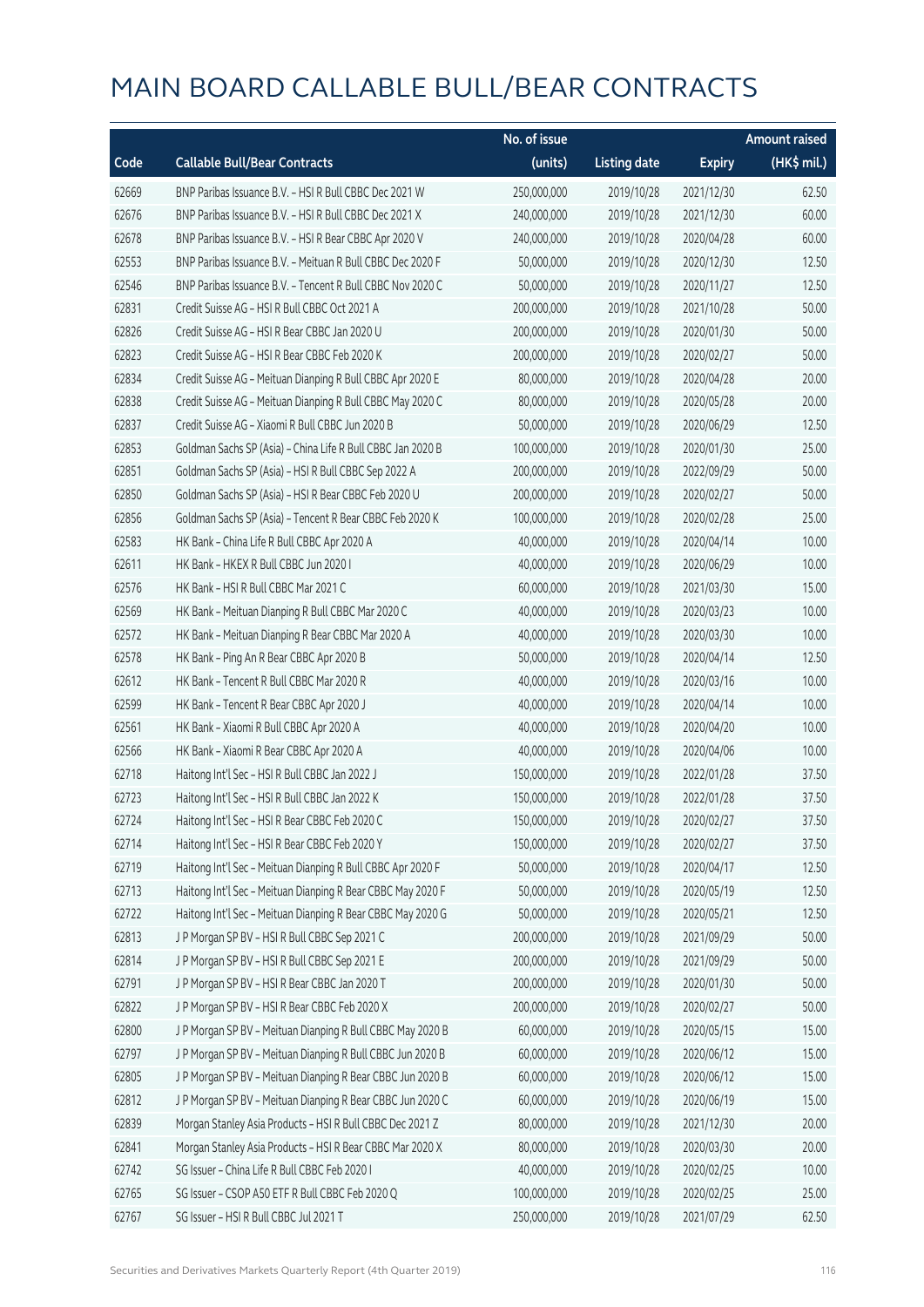|       |                                                             | No. of issue |                     |               | <b>Amount raised</b> |
|-------|-------------------------------------------------------------|--------------|---------------------|---------------|----------------------|
| Code  | <b>Callable Bull/Bear Contracts</b>                         | (units)      | <b>Listing date</b> | <b>Expiry</b> | (HK\$ mil.)          |
| 62768 | SG Issuer - HSI R Bull CBBC Aug 2021 R                      | 250,000,000  | 2019/10/28          | 2021/08/30    | 62.50                |
| 62772 | SG Issuer - HSI R Bull CBBC Sep 2021 T                      | 250,000,000  | 2019/10/28          | 2021/09/29    | 62.50                |
| 62728 | SG Issuer - HSI R Bear CBBC Feb 2020 N                      | 250,000,000  | 2019/10/28          | 2020/02/27    | 62.50                |
| 62729 | SG Issuer - HSI R Bear CBBC Mar 2020 Q                      | 250,000,000  | 2019/10/28          | 2020/03/30    | 62.50                |
| 62769 | SG Issuer - HSI R Bear CBBC Mar 2020 R                      | 250,000,000  | 2019/10/28          | 2020/03/30    | 62.50                |
| 62787 | SG Issuer - Meituan Dianping R Bull CBBC May 2020 B         | 100,000,000  | 2019/10/28          | 2020/05/29    | 25.00                |
| 62743 | SG Issuer - Ping An R Bull CBBC Feb 2020 R                  | 100,000,000  | 2019/10/28          | 2020/02/25    | 25.00                |
| 62725 | SG Issuer - Ping An R Bear CBBC Mar 2020 C                  | 100,000,000  | 2019/10/28          | 2020/03/31    | 25.00                |
| 62727 | SG Issuer - Tencent R Bull CBBC Mar 2020 A                  | 80,000,000   | 2019/10/28          | 2020/03/31    | 20.00                |
| 62753 | SG Issuer - Tencent R Bull CBBC Mar 2020 C                  | 80,000,000   | 2019/10/28          | 2020/03/31    | 20.00                |
| 62788 | SG Issuer - Tencent R Bear CBBC Apr 2020 V                  | 80,000,000   | 2019/10/28          | 2020/04/03    | 20.00                |
| 62656 | UBS AG - HSI R Bull CBBC Dec 2021 L                         | 200,000,000  | 2019/10/28          | 2021/12/30    | 50.00                |
| 62646 | UBS AG - HSI R Bull CBBC Dec 2021 R                         | 200,000,000  | 2019/10/28          | 2021/12/30    | 50.00                |
| 62635 | UBS AG - HSI R Bear CBBC Jan 2020 Q                         | 200,000,000  | 2019/10/28          | 2020/01/30    | 50.00                |
| 62629 | UBS AG - HSI R Bear CBBC Jan 2020 Y                         | 200,000,000  | 2019/10/28          | 2020/01/30    | 50.00                |
| 62664 | UBS AG - Meituan Dianping R Bull CBBC Mar 2020 A            | 40,000,000   | 2019/10/28          | 2020/03/18    | 10.00                |
| 62665 | UBS AG - Meituan Dianping R Bear CBBC Mar 2020 A            | 40,000,000   | 2019/10/28          | 2020/03/18    | 10.00                |
| 62663 | UBS AG - Tencent R Bear CBBC Mar 2020 B                     | 40,000,000   | 2019/10/28          | 2020/03/16    | 10.00                |
| 62682 | Bank Vontobel - AIA R Bull CBBC Jul 2020 C                  | 40,000,000   | 2019/10/28          | 2020/07/17    | 10.00                |
| 62695 | Bank Vontobel - China Life R Bull CBBC Jul 2020 B           | 60,000,000   | 2019/10/28          | 2020/07/17    | 15.00                |
| 62683 | Bank Vontobel - HSI R Bull CBBC Apr 2021 T                  | 80,000,000   | 2019/10/28          | 2021/04/29    | 20.00                |
| 62698 | Bank Vontobel - Meituan Dianping R Bull CBBC Aug 2020 D     | 60,000,000   | 2019/10/28          | 2020/08/14    | 15.00                |
| 62710 | Bank Vontobel - Meituan Dianping R Bull CBBC Aug 2020 E     | 60,000,000   | 2019/10/28          | 2020/08/21    | 15.00                |
| 62703 | Bank Vontobel - Meituan Dianping R Bear CBBC Aug 2020 D     | 60,000,000   | 2019/10/28          | 2020/08/14    | 18.00                |
| 62696 | Bank Vontobel - Xiaomi R Bull CBBC Aug 2020 A               | 40,000,000   | 2019/10/28          | 2020/08/07    | 10.00                |
| 62919 | BOCI Asia Ltd. - HSI R Bull CBBC Nov 2021 C                 | 150,000,000  | 2019/10/29          | 2021/11/29    | 37.50                |
| 62923 | BNP Paribas Issuance B.V. - HSI R Bull CBBC Dec 2021 Y      | 250,000,000  | 2019/10/29          | 2021/12/30    | 62.50                |
| 62925 | BNP Paribas Issuance B.V. - HSI R Bear CBBC Apr 2020 W      | 250,000,000  | 2019/10/29          | 2020/04/28    | 62.50                |
| 62927 | BNP Paribas Issuance B.V. - HSI R Bear CBBC Apr 2020 X      | 240,000,000  | 2019/10/29          | 2020/04/28    | 60.00                |
| 62954 | Credit Suisse AG - AAC Tech R Bull CBBC Jul 2020 A          | 40,000,000   | 2019/10/29          | 2020/07/30    | 10.00                |
| 62957 | Credit Suisse AG - AAC Tech R Bear CBBC May 2020 A          | 40,000,000   | 2019/10/29          | 2020/05/28    | 10.00                |
| 62959 | Credit Suisse AG - HSI R Bull CBBC Nov 2021 G               | 200,000,000  | 2019/10/29          | 2021/11/29    | 50.00                |
| 62952 | Credit Suisse AG - HSI R Bear CBBC Jan 2020 V               | 200,000,000  | 2019/10/29          | 2020/01/30    | 50.00                |
| 62883 | Bank of East Asia - Geely Auto R Bull CBBC May 2020 B       | 40,000,000   | 2019/10/29          | 2020/05/29    | 10.00                |
| 62885 | Bank of East Asia - HKEX R Bull CBBC Jun 2020 C             | 30,000,000   | 2019/10/29          | 2020/06/30    | 10.50                |
| 62888 | Bank of East Asia - Meituan Dianping R Bull CBBC Jul 2020 A | 50,000,000   | 2019/10/29          | 2020/07/08    | 12.50                |
| 62891 | Bank of East Asia - Meituan Dianping R Bear CBBC Jul 2020 A | 50,000,000   | 2019/10/29          | 2020/07/08    | 12.50                |
| 62963 | Goldman Sachs SP (Asia) - HSI R Bear CBBC Mar 2020 W        | 200,000,000  | 2019/10/29          | 2020/03/30    | 50.00                |
| 62880 | HK Bank - AAC Tech R Bull CBBC Apr 2020 D                   | 40,000,000   | 2019/10/29          | 2020/04/27    | 10.00                |
| 62882 | HK Bank - CM Bank R Bull CBBC May 2020 A                    | 40,000,000   | 2019/10/29          | 2020/05/04    | 10.00                |
| 62866 | HK Bank - Geely Auto R Bull CBBC Apr 2020 B                 | 40,000,000   | 2019/10/29          | 2020/04/27    | 10.00                |
| 62862 | HK Bank - HSI R Bull CBBC Mar 2021 D                        | 100,000,000  | 2019/10/29          | 2021/03/30    | 25.00                |
| 62861 | HK Bank - HSI R Bear CBBC Mar 2020 R                        | 100,000,000  | 2019/10/29          | 2020/03/30    | 25.00                |
| 62873 | HK Bank - HSI R Bear CBBC Mar 2020 S                        | 100,000,000  | 2019/10/29          | 2020/03/30    | 25.00                |
| 62872 | HK Bank - Tencent R Bull CBBC Jun 2020 C                    | 100,000,000  | 2019/10/29          | 2020/06/22    | 25.00                |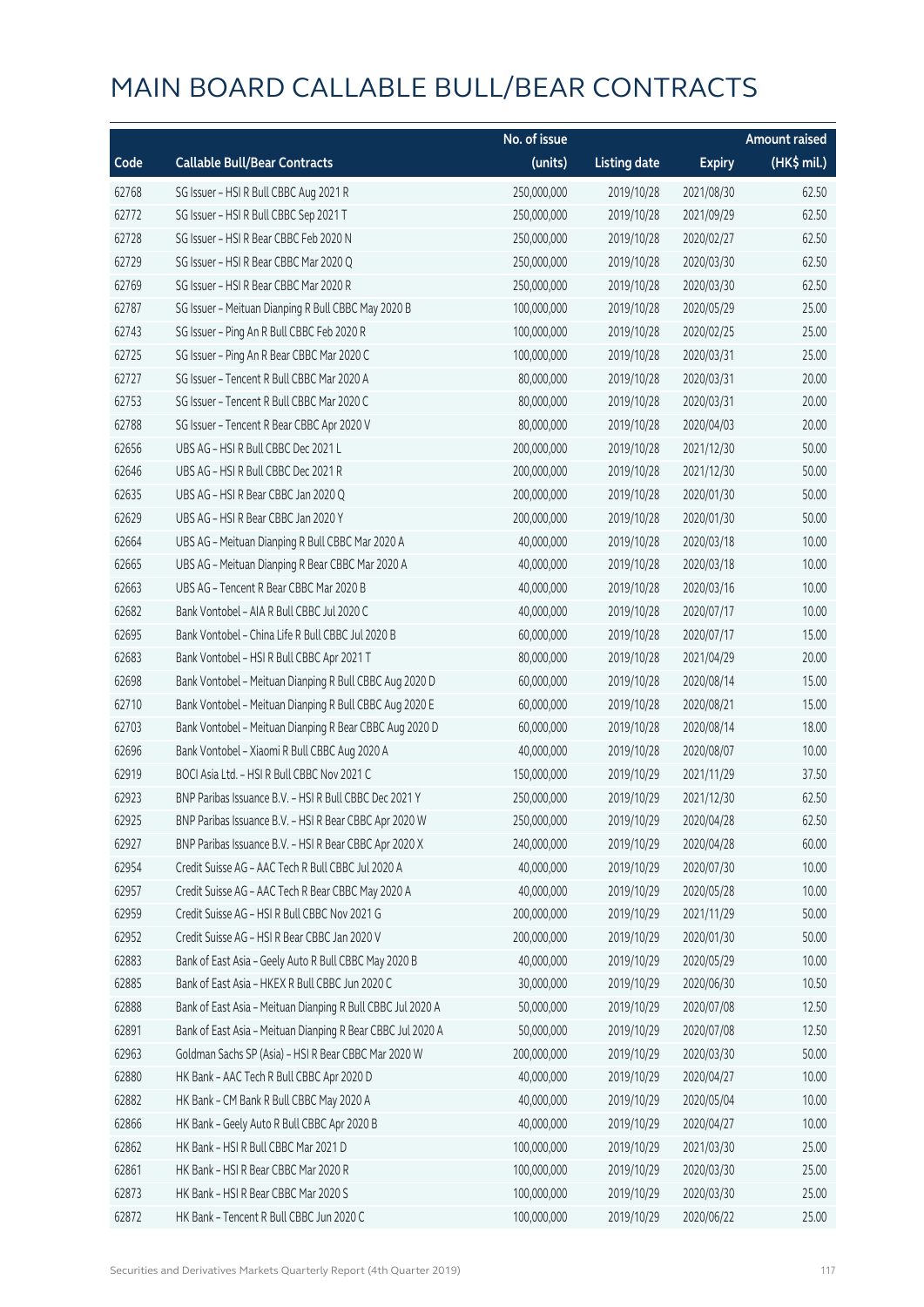|       |                                                              | No. of issue |                     |               | <b>Amount raised</b> |
|-------|--------------------------------------------------------------|--------------|---------------------|---------------|----------------------|
| Code  | <b>Callable Bull/Bear Contracts</b>                          | (units)      | <b>Listing date</b> | <b>Expiry</b> | (HK\$ mil.)          |
| 62908 | Haitong Int'l Sec - HSI R Bull CBBC Jan 2022 L               | 150,000,000  | 2019/10/29          | 2022/01/28    | 37.50                |
| 62909 | Haitong Int'l Sec - HSI R Bull CBBC Jan 2022 M               | 150,000,000  | 2019/10/29          | 2022/01/28    | 37.50                |
| 62918 | Haitong Int'l Sec - HSI R Bull CBBC Jan 2022 N               | 100,000,000  | 2019/10/29          | 2022/01/28    | 25.00                |
| 62907 | Haitong Int'l Sec - HSI R Bear CBBC Feb 2020 D               | 150,000,000  | 2019/10/29          | 2020/02/27    | 37.50                |
| 62906 | Haitong Int'l Sec - Meituan Dianping R Bull CBBC Apr 2020 G  | 50,000,000   | 2019/10/29          | 2020/04/17    | 12.50                |
| 62932 | J P Morgan SP BV - HSI R Bull CBBC Sep 2021 F                | 200,000,000  | 2019/10/29          | 2021/09/29    | 50.00                |
| 62929 | J P Morgan SP BV - HSI R Bull CBBC Sep 2021 Y                | 200,000,000  | 2019/10/29          | 2021/09/29    | 50.00                |
| 62921 | J P Morgan SP BV - HSI R Bear CBBC Jan 2020 Z                | 200,000,000  | 2019/10/29          | 2020/01/30    | 50.00                |
| 62922 | J P Morgan SP BV - HSI R Bear CBBC Feb 2020 V                | 200,000,000  | 2019/10/29          | 2020/02/27    | 50.00                |
| 62933 | J P Morgan SP BV - HSI R Bear CBBC Feb 2020 Y                | 200,000,000  | 2019/10/29          | 2020/02/27    | 50.00                |
| 62928 | J P Morgan SP BV - Meituan Dianping R Bear CBBC Apr 2020 A   | 60,000,000   | 2019/10/29          | 2020/04/17    | 15.00                |
| 62974 | Morgan Stanley Asia Products - HKEX R Bull CBBC Jun 2020 B   | 40,000,000   | 2019/10/29          | 2020/06/01    | 10.00                |
| 62995 | Morgan Stanley Asia Products - HSI R Bear CBBC Feb 2020 G    | 80,000,000   | 2019/10/29          | 2020/02/27    | 20.00                |
| 62982 | Morgan Stanley Asia Products - Ping An R Bull CBBC Apr2020 A | 40,000,000   | 2019/10/29          | 2020/04/20    | 10.00                |
| 62976 | Morgan Stanley Asia Products - Tencent R Bull CBBC Apr2020 E | 50,000,000   | 2019/10/29          | 2020/04/28    | 12.50                |
| 63013 | SG Issuer - AAC Tech R Bull CBBC May 2020 C                  | 100,000,000  | 2019/10/29          | 2020/05/28    | 25.00                |
| 63059 | SG Issuer - Geely Auto R Bull CBBC Sep 2020 C                | 150,000,000  | 2019/10/29          | 2020/09/25    | 37.50                |
| 63017 | SG Issuer - HKEX R Bull CBBC Apr 2020 M                      | 50,000,000   | 2019/10/29          | 2020/04/02    | 12.50                |
| 63058 | SG Issuer - HSI R Bull CBBC Aug 2021 K                       | 250,000,000  | 2019/10/29          | 2021/08/30    | 62.50                |
| 63055 | SG Issuer - HSI R Bull CBBC Aug 2021 W                       | 250,000,000  | 2019/10/29          | 2021/08/30    | 62.50                |
| 63048 | SG Issuer - HSI R Bull CBBC Aug 2021 X                       | 250,000,000  | 2019/10/29          | 2021/08/30    | 62.50                |
| 63022 | SG Issuer - HSI R Bear CBBC Feb 2020 R                       | 250,000,000  | 2019/10/29          | 2020/02/27    | 62.50                |
| 63006 | SG Issuer - HSI R Bear CBBC Mar 2020 B                       | 250,000,000  | 2019/10/29          | 2020/03/30    | 62.50                |
| 63024 | SG Issuer - HSI R Bear CBBC Mar 2020 E                       | 250,000,000  | 2019/10/29          | 2020/03/30    | 62.50                |
| 63004 | SG Issuer - HSI R Bear CBBC Mar 2020 X                       | 250,000,000  | 2019/10/29          | 2020/03/30    | 62.50                |
| 63020 | SG Issuer - Meituan Dianping R Bull CBBC May 2020 C          | 100,000,000  | 2019/10/29          | 2020/05/26    | 25.00                |
| 63060 | SG Issuer - Tencent R Bull CBBC Mar 2020 H                   | 80,000,000   | 2019/10/29          | 2020/03/31    | 20.00                |
| 62899 | UBS AG – HSI R Bull CBBC Dec 2021 U                          | 200,000,000  | 2019/10/29          | 2021/12/30    | 50.00                |
| 62905 | UBS AG - HSI R Bull CBBC Dec 2021 W                          | 200,000,000  | 2019/10/29          | 2021/12/30    | 50.00                |
| 62902 | UBS AG - HSI R Bear CBBC Jan 2020 N                          | 400,000,000  | 2019/10/29          | 2020/01/30    | 100.00               |
| 62893 | UBS AG - HSI R Bear CBBC Jan 2020 R                          | 200,000,000  | 2019/10/29          | 2020/01/30    | 50.00                |
| 62934 | Bank Vontobel - AAC Tech R Bull CBBC Aug 2020 A              | 40,000,000   | 2019/10/29          | 2020/08/07    | 10.00                |
| 62937 | Bank Vontobel - AAC Tech R Bear CBBC Aug 2020 A              | 40,000,000   | 2019/10/29          | 2020/08/07    | 10.00                |
| 62945 | Bank Vontobel - Meituan Dianping R Bear CBBC Jul 2020 B      | 60,000,000   | 2019/10/29          | 2020/07/10    | 15.00                |
| 62946 | Bank Vontobel - Meituan Dianping R Bear CBBC Jul 2020 C      | 60,000,000   | 2019/10/29          | 2020/07/10    | 15.00                |
| 63135 | BOCI Asia Ltd. - HSI R Bull CBBC Nov 2021 D                  | 150,000,000  | 2019/10/30          | 2021/11/29    | 37.50                |
| 63137 | BOCI Asia Ltd. - HSI R Bull CBBC Nov 2021 E                  | 150,000,000  | 2019/10/30          | 2021/11/29    | 37.50                |
| 63138 | BOCI Asia Ltd. - HSI R Bear CBBC Mar 2020 W                  | 150,000,000  | 2019/10/30          | 2020/03/30    | 37.50                |
| 63140 | BOCI Asia Ltd. - HSI R Bear CBBC Mar 2020 X                  | 150,000,000  | 2019/10/30          | 2020/03/30    | 37.50                |
| 63149 | BNP Paribas Issuance B.V. - HKEX R Bull CBBC Sep 2020 N      | 50,000,000   | 2019/10/30          | 2020/09/29    | 12.50                |
| 63110 | BNP Paribas Issuance B.V. - HSI R Bull CBBC Nov 2021 P       | 250,000,000  | 2019/10/30          | 2021/11/29    | 62.50                |
| 63131 | BNP Paribas Issuance B.V. - HSI R Bull CBBC Nov 2021 U       | 250,000,000  | 2019/10/30          | 2021/11/29    | 62.50                |
| 63211 | BNP Paribas Issuance B.V. - HSI R Bull CBBC Dec 2021 D       | 240,000,000  | 2019/10/30          | 2021/12/30    | 60.00                |
| 63153 | BNP Paribas Issuance B.V. - HSI R Bear CBBC Apr 2020 Y       | 250,000,000  | 2019/10/30          | 2020/04/28    | 62.50                |
| 63145 | BNP Paribas Issuance B.V. - Tencent R Bull CBBC Nov 2020 D   | 50,000,000   | 2019/10/30          | 2020/11/27    | 12.50                |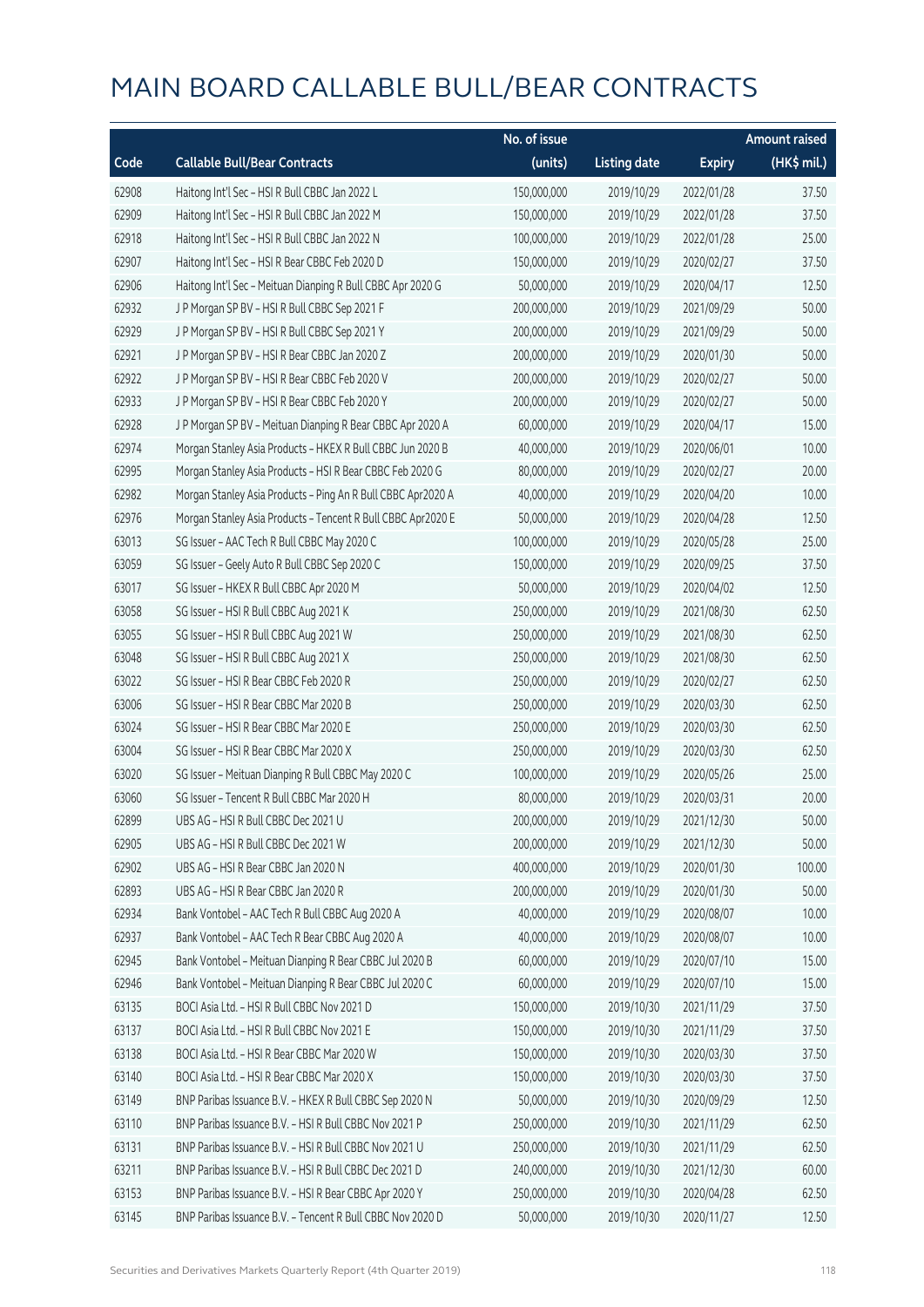|       |                                                            | No. of issue |                     |               | <b>Amount raised</b> |
|-------|------------------------------------------------------------|--------------|---------------------|---------------|----------------------|
| Code  | <b>Callable Bull/Bear Contracts</b>                        | (units)      | <b>Listing date</b> | <b>Expiry</b> | (HK\$ mil.)          |
| 63133 | BNP Paribas Issuance B.V. - Tencent R Bull CBBC Dec 2020 D | 50,000,000   | 2019/10/30          | 2020/12/30    | 12.50                |
| 63147 | BNP Paribas Issuance B.V. - Tencent R Bear CBBC Nov 2020 B | 50,000,000   | 2019/10/30          | 2020/11/27    | 12.50                |
| 63148 | BNP Paribas Issuance B.V. - Tencent R Bear CBBC Dec 2020 F | 50,000,000   | 2019/10/30          | 2020/12/30    | 12.50                |
| 63319 | Credit Suisse AG - HSI R Bull CBBC Sep 2021 O              | 200,000,000  | 2019/10/30          | 2021/09/29    | 50.00                |
| 63328 | Credit Suisse AG - HSI R Bull CBBC Nov 2021 C              | 200,000,000  | 2019/10/30          | 2021/11/29    | 50.00                |
| 63341 | Credit Suisse AG - HSI R Bear CBBC Jan 2020 J              | 200,000,000  | 2019/10/30          | 2020/01/30    | 50.00                |
| 63338 | Credit Suisse AG - HSI R Bear CBBC Jan 2020 O              | 200,000,000  | 2019/10/30          | 2020/01/30    | 50.00                |
| 63345 | Credit Suisse AG - Meituan Dianping R Bear CBBC Jun 2020 B | 40,000,000   | 2019/10/30          | 2020/06/29    | 10.00                |
| 63343 | Credit Suisse AG - Tencent R Bear CBBC Apr 2020 F          | 100,000,000  | 2019/10/30          | 2020/04/28    | 25.00                |
| 63364 | Goldman Sachs SP (Asia) - HSI R Bull CBBC Nov 2022 A       | 200,000,000  | 2019/10/30          | 2022/11/29    | 50.00                |
| 63369 | Goldman Sachs SP (Asia) - HSI R Bull CBBC Nov 2022 B       | 200,000,000  | 2019/10/30          | 2022/11/29    | 50.00                |
| 63374 | Goldman Sachs SP (Asia) - HSI R Bear CBBC Mar 2020 Y       | 200,000,000  | 2019/10/30          | 2020/03/30    | 50.00                |
| 63376 | Goldman Sachs SP (Asia) - HSI R Bear CBBC Mar 2020 Z       | 200,000,000  | 2019/10/30          | 2020/03/30    | 50.00                |
| 63373 | Goldman Sachs SP (Asia) - Tencent R Bull CBBC Jan 2020 L   | 80,000,000   | 2019/10/30          | 2020/01/30    | 20.00                |
| 63380 | Goldman Sachs SP (Asia) - Tencent R Bear CBBC Mar 2020 A   | 60,000,000   | 2019/10/30          | 2020/03/30    | 15.00                |
| 63063 | HK Bank - HSI R Bull CBBC Mar 2021 E                       | 60,000,000   | 2019/10/30          | 2021/03/30    | 15.00                |
| 63095 | HK Bank - HSI R Bull CBBC Mar 2021 F                       | 100,000,000  | 2019/10/30          | 2021/03/30    | 25.00                |
| 63197 | HK Bank - HSI R Bear CBBC Mar 2020 T                       | 60,000,000   | 2019/10/30          | 2020/03/30    | 15.00                |
| 63155 | HK Bank - Tencent R Bull CBBC Apr 2020 M                   | 40,000,000   | 2019/10/30          | 2020/04/14    | 10.00                |
| 63105 | HK Bank - Tencent R Bull CBBC Jun 2020 D                   | 100,000,000  | 2019/10/30          | 2020/06/29    | 25.00                |
| 63080 | HK Bank - Tencent R Bull CBBC Jul 2020 B                   | 100,000,000  | 2019/10/30          | 2020/07/13    | 25.00                |
| 63097 | HK Bank - Tencent R Bear CBBC Mar 2020 J                   | 40,000,000   | 2019/10/30          | 2020/03/12    | 10.00                |
| 63232 | Haitong Int'l Sec - HSI R Bull CBBC Oct 2021 R             | 150,000,000  | 2019/10/30          | 2021/10/28    | 37.50                |
| 63212 | Haitong Int'l Sec - HSI R Bull CBBC Jan 2022 O             | 150,000,000  | 2019/10/30          | 2022/01/28    | 37.50                |
| 63227 | Haitong Int'l Sec - HSI R Bull CBBC Jan 2022 P             | 150,000,000  | 2019/10/30          | 2022/01/28    | 37.50                |
| 63219 | Haitong Int'l Sec - HSI R Bear CBBC Feb 2020 B             | 150,000,000  | 2019/10/30          | 2020/02/27    | 37.50                |
| 63242 | Haitong Int'l Sec - HSI R Bear CBBC Feb 2020 F             | 150,000,000  | 2019/10/30          | 2020/02/27    | 37.50                |
| 63239 | Haitong Int'l Sec - HSI R Bear CBBC Feb 2020 R             | 150,000,000  | 2019/10/30          | 2020/02/27    | 37.50                |
| 63224 | Haitong Int'l Sec - Tencent R Bear CBBC Apr 2020 V         | 40,000,000   | 2019/10/30          | 2020/04/09    | 10.00                |
| 63201 | J P Morgan SP BV - HSI R Bull CBBC Oct 2021 C              | 200,000,000  | 2019/10/30          | 2021/10/28    | 50.00                |
| 63202 | J P Morgan SP BV - HSI R Bull CBBC Oct 2021 M              | 200,000,000  | 2019/10/30          | 2021/10/28    | 50.00                |
| 63208 | J P Morgan SP BV - HSI R Bull CBBC Oct 2021 R              | 200,000,000  | 2019/10/30          | 2021/10/28    | 50.00                |
| 63210 | J P Morgan SP BV - HSI R Bull CBBC Dec 2021 G              | 200,000,000  | 2019/10/30          | 2021/12/30    | 50.00                |
| 63203 | J P Morgan SP BV - HSI R Bear CBBC Jan 2020 W              | 200,000,000  | 2019/10/30          | 2020/01/30    | 50.00                |
| 63206 | J P Morgan SP BV - HSI R Bear CBBC Mar 2020 M              | 200,000,000  | 2019/10/30          | 2020/03/30    | 50.00                |
| 63209 | J P Morgan SP BV - HSI R Bear CBBC Mar 2020 N              | 200,000,000  | 2019/10/30          | 2020/03/30    | 50.00                |
| 63067 | Morgan Stanley Asia Products - HSI R Bull CBBC Dec 2021 A  | 80,000,000   | 2019/10/30          | 2021/12/30    | 20.00                |
| 63363 | Morgan Stanley Asia Products - HSI R Bear CBBC Jan 2020 W  | 80,000,000   | 2019/10/30          | 2020/01/30    | 20.00                |
| 63351 | SG Issuer - AAC Tech R Bear CBBC Apr 2020 D                | 100,000,000  | 2019/10/30          | 2020/04/27    | 25.00                |
| 63265 | SG Issuer - AIA R Bull CBBC Apr 2020 F                     | 60,000,000   | 2019/10/30          | 2020/04/28    | 15.00                |
| 63303 | SG Issuer - HSI R Bull CBBC Aug 2021 T                     | 250,000,000  | 2019/10/30          | 2021/08/30    | 62.50                |
| 63316 | SG Issuer - HSI R Bull CBBC Aug 2021 U                     | 250,000,000  | 2019/10/30          | 2021/08/30    | 62.50                |
| 63249 | SG Issuer - HSI R Bull CBBC Sep 2021 M                     | 250,000,000  | 2019/10/30          | 2021/09/29    | 62.50                |
| 63255 | SG Issuer - HSI R Bull CBBC Nov 2021 R                     | 250,000,000  | 2019/10/30          | 2021/11/29    | 62.50                |
| 63256 | SG Issuer - HSI R Bull CBBC Dec 2021 K                     | 250,000,000  | 2019/10/30          | 2021/12/30    | 62.50                |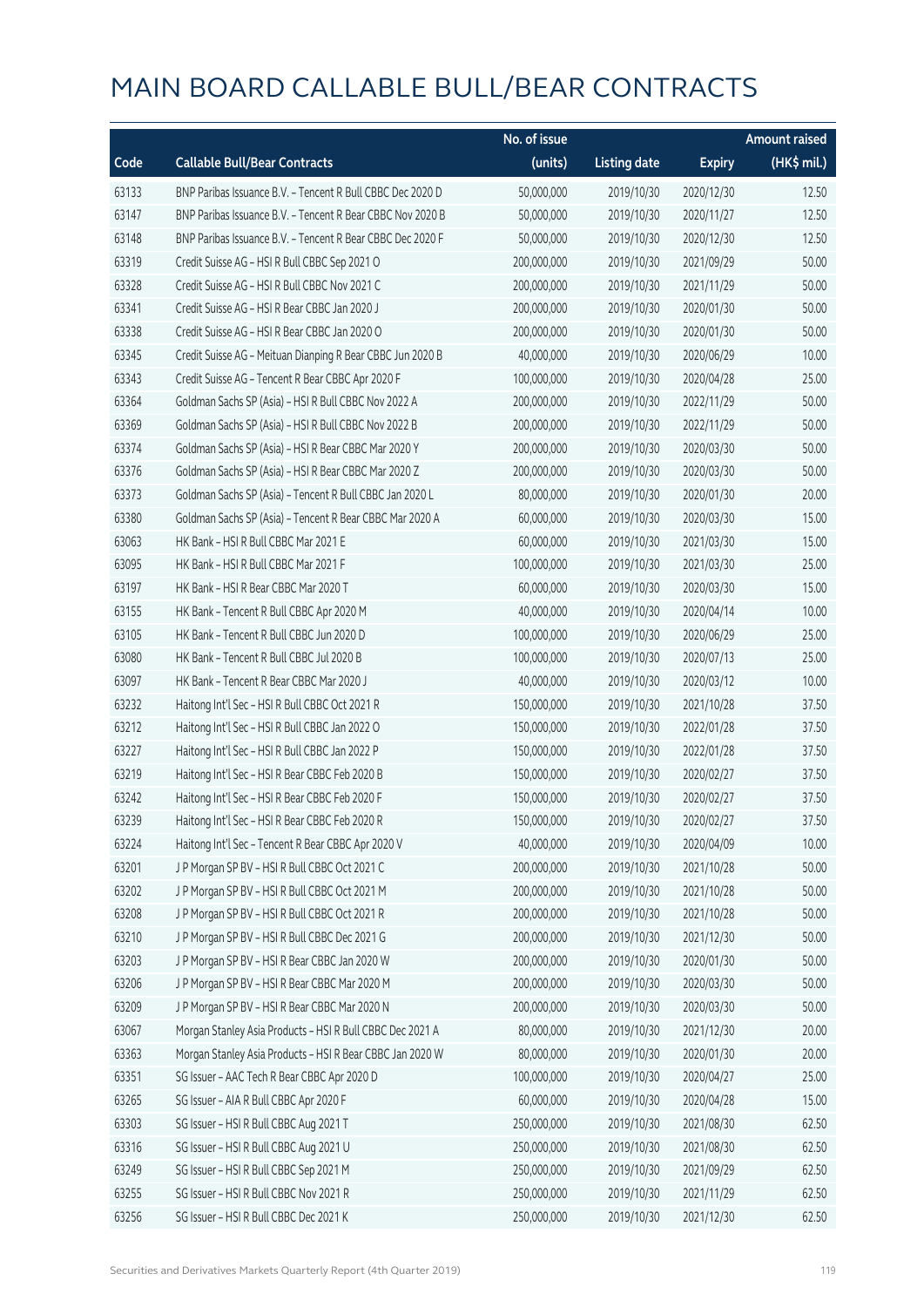|       |                                                             | No. of issue |                     |               | <b>Amount raised</b> |
|-------|-------------------------------------------------------------|--------------|---------------------|---------------|----------------------|
| Code  | <b>Callable Bull/Bear Contracts</b>                         | (units)      | <b>Listing date</b> | <b>Expiry</b> | (HK\$ mil.)          |
| 63350 | SG Issuer - HSI R Bear CBBC Feb 2020 G                      | 250,000,000  | 2019/10/30          | 2020/02/27    | 62.50                |
| 63348 | SG Issuer - HSI R Bear CBBC Feb 2020 Y                      | 250,000,000  | 2019/10/30          | 2020/02/27    | 62.50                |
| 63293 | SG Issuer - HSI R Bear CBBC Mar 2020 G                      | 250,000,000  | 2019/10/30          | 2020/03/30    | 62.50                |
| 63270 | SG Issuer - Ping An R Bull CBBC Feb 2020 S                  | 100,000,000  | 2019/10/30          | 2020/02/28    | 25.00                |
| 63276 | SG Issuer - Tencent R Bull CBBC Feb 2020 P                  | 80,000,000   | 2019/10/30          | 2020/02/28    | 20.00                |
| 63284 | SG Issuer - Tencent R Bull CBBC Mar 2020 I                  | 80,000,000   | 2019/10/30          | 2020/03/31    | 20.00                |
| 63356 | SG Issuer - Tencent R Bull CBBC May 2020 A                  | 80,000,000   | 2019/10/30          | 2020/05/29    | 28.80                |
| 63352 | SG Issuer - Tencent R Bear CBBC Apr 2020 W                  | 80,000,000   | 2019/10/30          | 2020/04/03    | 20.00                |
| 63291 | SG Issuer - Xiaomi R Bull CBBC Jun 2020 A                   | 60,000,000   | 2019/10/30          | 2020/06/29    | 15.00                |
| 63165 | UBS AG - HSI R Bull CBBC Dec 2021 H                         | 200,000,000  | 2019/10/30          | 2021/12/30    | 50.00                |
| 63170 | UBS AG - HSI R Bull CBBC Dec 2021 M                         | 200,000,000  | 2019/10/30          | 2021/12/30    | 50.00                |
| 63157 | UBS AG - HSI R Bull CBBC Dec 2021 S                         | 200,000,000  | 2019/10/30          | 2021/12/30    | 50.00                |
| 63184 | UBS AG - HSI R Bull CBBC Dec 2021 T                         | 200,000,000  | 2019/10/30          | 2021/12/30    | 50.00                |
| 63183 | UBS AG - HSI R Bear CBBC Jan 2020 A                         | 200,000,000  | 2019/10/30          | 2020/01/30    | 50.00                |
| 63196 | UBS AG - HSI R Bear CBBC Jan 2020 C                         | 200,000,000  | 2019/10/30          | 2020/01/30    | 50.00                |
| 63171 | UBS AG - HSI R Bear CBBC Jan 2020 S                         | 200,000,000  | 2019/10/30          | 2020/01/30    | 50.00                |
| 63244 | Bank Vontobel - Meituan Dianping R Bull CBBC Jul 2020 A     | 60,000,000   | 2019/10/30          | 2020/07/10    | 15.00                |
| 63247 | Bank Vontobel - Meituan Dianping R Bear CBBC Jul 2020 D     | 60,000,000   | 2019/10/30          | 2020/07/10    | 15.00                |
| 63494 | BOCI Asia Ltd. - AIA R Bull CBBC Feb 2020 A                 | 60,000,000   | 2019/10/31          | 2020/02/24    | 15.00                |
| 63471 | BOCI Asia Ltd. - HSI R Bull CBBC Nov 2021 G                 | 150,000,000  | 2019/10/31          | 2021/11/29    | 37.50                |
| 63482 | BOCI Asia Ltd. - Ping An R Bull CBBC Feb 2020 B             | 70,000,000   | 2019/10/31          | 2020/02/24    | 17.50                |
| 63497 | BOCI Asia Ltd. - Tencent R Bear CBBC Feb 2020 C             | 40,000,000   | 2019/10/31          | 2020/02/24    | 10.00                |
| 63474 | BOCI Asia Ltd. - Xiaomi R Bull CBBC Feb 2020 B              | 40,000,000   | 2019/10/31          | 2020/02/24    | 10.00                |
| 63586 | BNP Paribas Issuance B.V. - HSI R Bull CBBC Dec 2021 M      | 250,000,000  | 2019/10/31          | 2021/12/30    | 62.50                |
| 63592 | BNP Paribas Issuance B.V. - HSI R Bull CBBC Dec 2021 T      | 240,000,000  | 2019/10/31          | 2021/12/30    | 60.00                |
| 63581 | BNP Paribas Issuance B.V. - HSI R Bear CBBC Apr 2020 A      | 250,000,000  | 2019/10/31          | 2020/04/28    | 62.50                |
| 63381 | BNP Paribas Issuance B.V. - HSI R Bear CBBC Apr 2020 Z      | 250,000,000  | 2019/10/31          | 2020/04/28    | 62.50                |
| 63676 | Credit Suisse AG - Bank of China R Bull CBBC Sep 2020 B     | 100,000,000  | 2019/10/31          | 2020/09/29    | 25.00                |
| 63651 | Credit Suisse AG - HSBC R Bull CBBC Jun 2020 B              | 70,000,000   | 2019/10/31          | 2020/06/29    | 17.50                |
| 63654 | Credit Suisse AG - HSBC R Bear CBBC Apr 2020 B              | 70,000,000   | 2019/10/31          | 2020/04/28    | 17.50                |
| 63701 | Credit Suisse AG - HSI R Bull CBBC Oct 2021 R               | 200,000,000  | 2019/10/31          | 2021/10/28    | 50.00                |
| 63691 | Credit Suisse AG - HSI R Bull CBBC Dec 2021 J               | 300,000,000  | 2019/10/31          | 2021/12/30    | 75.00                |
| 63644 | Credit Suisse AG - HSI R Bear CBBC Jan 2020 R               | 200,000,000  | 2019/10/31          | 2020/01/30    | 50.00                |
| 63678 | Credit Suisse AG - HSI R Bear CBBC Jan 2020 S               | 200,000,000  | 2019/10/31          | 2020/01/30    | 50.00                |
| 63664 | Credit Suisse AG - ICBC R Bull CBBC Sep 2020 B              | 100,000,000  | 2019/10/31          | 2020/09/29    | 25.00                |
| 63446 | Bank of East Asia - Meituan Dianping R Bull CBBC Jul 2020 B | 50,000,000   | 2019/10/31          | 2020/07/14    | 12.50                |
| 63447 | Bank of East Asia - Meituan Dianping R Bear CBBC Jul 2020 B | 50,000,000   | 2019/10/31          | 2020/07/14    | 12.50                |
| 63448 | Bank of East Asia - Tencent R Bull CBBC Jul 2020 A          | 30,000,000   | 2019/10/31          | 2020/07/14    | 10.50                |
| 63462 | Bank of East Asia - Tencent R Bear CBBC Jul 2020 A          | 150,000,000  | 2019/10/31          | 2020/07/14    | 37.50                |
| 63787 | Goldman Sachs SP (Asia) - HSBC R Bull CBBC Mar 2020 A       | 50,000,000   | 2019/10/31          | 2020/03/30    | 12.50                |
| 63776 | Goldman Sachs SP (Asia) - HSI R Bull CBBC Nov 2022 C        | 200,000,000  | 2019/10/31          | 2022/11/29    | 50.00                |
| 63780 | Goldman Sachs SP (Asia) - HSI R Bull CBBC Nov 2022 D        | 200,000,000  | 2019/10/31          | 2022/11/29    | 50.00                |
| 63756 | Goldman Sachs SP (Asia) - HSI R Bear CBBC Mar 2020 C        | 200,000,000  | 2019/10/31          | 2020/03/30    | 50.00                |
| 63768 | Goldman Sachs SP (Asia) - HSI R Bear CBBC Mar 2020 F        | 200,000,000  | 2019/10/31          | 2020/03/30    | 50.00                |
| 63788 | Goldman Sachs SP (Asia) - HSI R Bear CBBC Apr 2020 M        | 200,000,000  | 2019/10/31          | 2020/04/28    | 50.00                |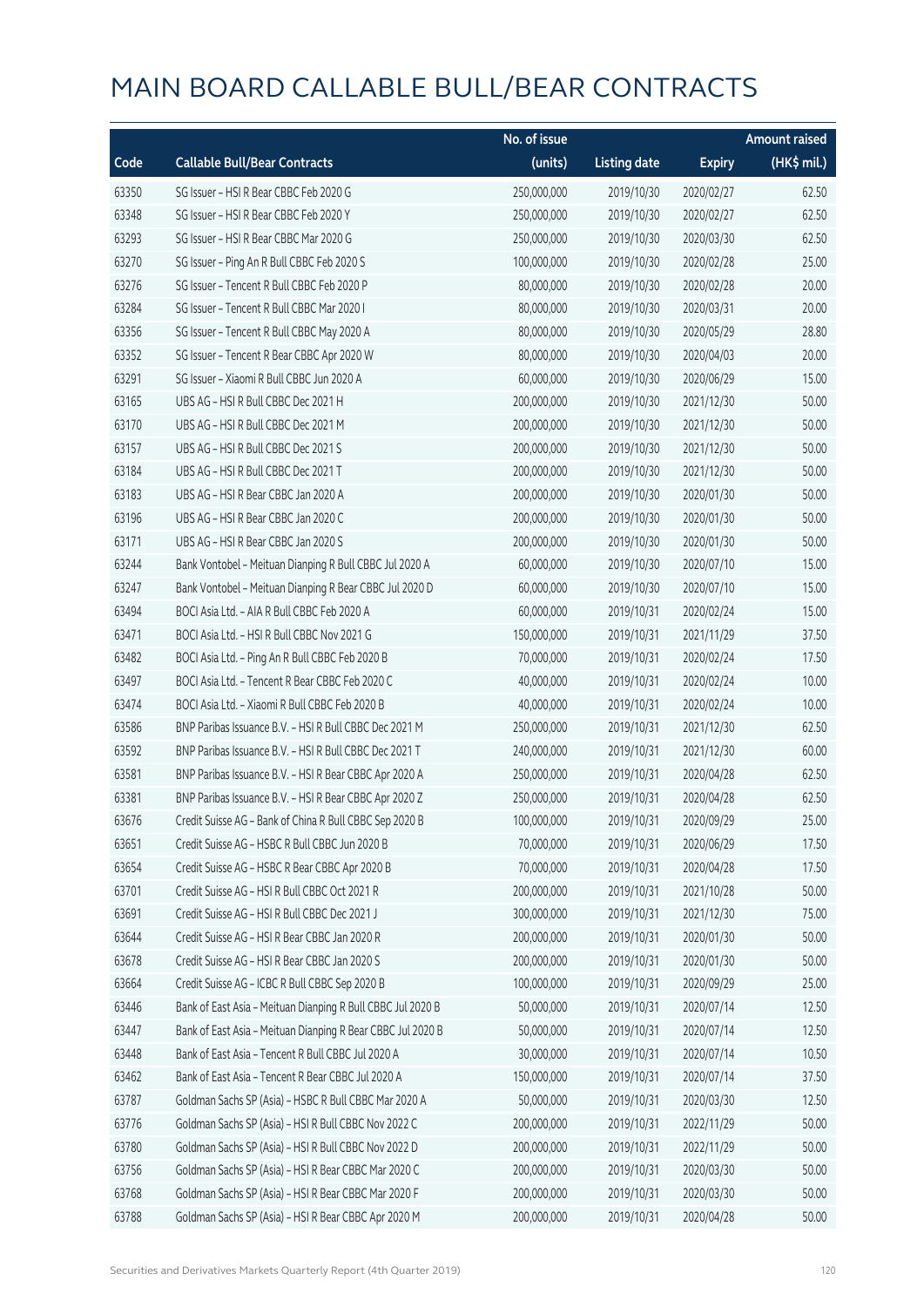|       |                                                            | No. of issue |                     |               | <b>Amount raised</b> |
|-------|------------------------------------------------------------|--------------|---------------------|---------------|----------------------|
| Code  | <b>Callable Bull/Bear Contracts</b>                        | (units)      | <b>Listing date</b> | <b>Expiry</b> | $(HK\$ mil.)         |
| 63784 | Goldman Sachs SP (Asia) - Tencent R Bull CBBC Jan 2020 M   | 60,000,000   | 2019/10/31          | 2020/01/31    | 15.00                |
| 63442 | HK Bank - Bank of China R Bull CBBC Apr 2020 C             | 40,000,000   | 2019/10/31          | 2020/04/27    | 10.00                |
| 63431 | HK Bank - Bank of China R Bear CBBC Apr 2020 A             | 40,000,000   | 2019/10/31          | 2020/04/06    | 10.00                |
| 63392 | HK Bank - HSI R Bull CBBC Mar 2021 G                       | 100,000,000  | 2019/10/31          | 2021/03/30    | 25.00                |
| 63399 | HK Bank - HSI R Bull CBBC Mar 2021 H                       | 100,000,000  | 2019/10/31          | 2021/03/30    | 25.00                |
| 63421 | HK Bank - HSI R Bull CBBC Sep 2021 A                       | 100,000,000  | 2019/10/31          | 2021/09/29    | 25.00                |
| 63419 | HK Bank - HSI R Bear CBBC Mar 2020 U                       | 60,000,000   | 2019/10/31          | 2020/03/30    | 15.00                |
| 63443 | HK Bank - ICBC R Bull CBBC Apr 2020 C                      | 60,000,000   | 2019/10/31          | 2020/04/06    | 15.00                |
| 63382 | HK Bank - Tencent R Bull CBBC Mar 2020 S                   | 40,000,000   | 2019/10/31          | 2020/03/30    | 10.00                |
| 63428 | HK Bank - Tencent R Bull CBBC Jul 2020 C                   | 100,000,000  | 2019/10/31          | 2020/07/20    | 25.00                |
| 63423 | HK Bank - Tencent R Bear CBBC Mar 2020 K                   | 40,000,000   | 2019/10/31          | 2020/03/26    | 10.00                |
| 63577 | Haitong Int'l Sec - China Life R Bull CBBC Apr 2020 A      | 40,000,000   | 2019/10/31          | 2020/04/21    | 10.00                |
| 63547 | Haitong Int'l Sec - HSI R Bull CBBC Oct 2021 I             | 150,000,000  | 2019/10/31          | 2021/10/28    | 37.50                |
| 63544 | Haitong Int'l Sec - HSI R Bull CBBC Jan 2022 Q             | 150,000,000  | 2019/10/31          | 2022/01/28    | 37.50                |
| 63548 | Haitong Int'l Sec - HSI R Bear CBBC Jan 2020 E             | 150,000,000  | 2019/10/31          | 2020/01/30    | 37.50                |
| 63536 | Haitong Int'l Sec - HSI R Bear CBBC Feb 2020 J             | 150,000,000  | 2019/10/31          | 2020/02/27    | 37.50                |
| 63543 | Haitong Int'l Sec - HSI R Bear CBBC Feb 2020 O             | 150,000,000  | 2019/10/31          | 2020/02/27    | 37.50                |
| 63575 | Haitong Int'l Sec - Tencent R Bull CBBC Apr 2020 A         | 40,000,000   | 2019/10/31          | 2020/04/01    | 10.00                |
| 63580 | Haitong Int'l Sec - Tencent R Bear CBBC Apr 2020 W         | 40,000,000   | 2019/10/31          | 2020/04/07    | 10.00                |
| 63620 | J P Morgan SP BV - HSI R Bull CBBC Sep 2021 G              | 200,000,000  | 2019/10/31          | 2021/09/29    | 50.00                |
| 63626 | J P Morgan SP BV - HSI R Bull CBBC Sep 2021 L              | 200,000,000  | 2019/10/31          | 2021/09/29    | 50.00                |
| 63637 | J P Morgan SP BV - HSI R Bull CBBC Dec 2021 W              | 200,000,000  | 2019/10/31          | 2021/12/30    | 50.00                |
| 63643 | J P Morgan SP BV - HSI R Bear CBBC Jan 2020 A              | 200,000,000  | 2019/10/31          | 2020/01/30    | 50.00                |
| 63753 | J P Morgan SP BV - HSI R Bear CBBC Mar 2020 R              | 200,000,000  | 2019/10/31          | 2020/03/30    | 50.00                |
| 63750 | J P Morgan SP BV - HSI R Bear CBBC Mar 2020 V              | 200,000,000  | 2019/10/31          | 2020/03/30    | 50.00                |
| 63597 | J P Morgan SP BV - Meituan Dianping R Bull CBBC Mar 2020 B | 60,000,000   | 2019/10/31          | 2020/03/20    | 15.00                |
| 63604 | J P Morgan SP BV - Meituan Dianping R Bull CBBC Apr 2020 C | 60,000,000   | 2019/10/31          | 2020/04/17    | 15.00                |
| 63610 | J P Morgan SP BV - Meituan Dianping R Bull CBBC May 2020 C | 60,000,000   | 2019/10/31          | 2020/05/08    | 15.00                |
| 63617 | J P Morgan SP BV - Tencent R Bear CBBC Apr 2020 M          | 50,000,000   | 2019/10/31          | 2020/04/17    | 12.50                |
| 63619 | J P Morgan SP BV - Tencent R Bear CBBC Apr 2020 N          | 250,000,000  | 2019/10/31          | 2020/04/17    | 62.50                |
| 63504 | Morgan Stanley Asia Products - HSI R Bear CBBC Mar 2020 Y  | 80,000,000   | 2019/10/31          | 2020/03/30    | 20.00                |
| 63705 | SG Issuer - CC Bank R Bull CBBC Aug 2020 G                 | 100,000,000  | 2019/10/31          | 2020/08/05    | 25.00                |
| 63707 | SG Issuer - HKEX R Bear CBBC Feb 2020 P                    | 50,000,000   | 2019/10/31          | 2020/02/28    | 12.50                |
| 63748 | SG Issuer - HSI R Bull CBBC Aug 2021 V                     | 250,000,000  | 2019/10/31          | 2021/08/30    | 62.50                |
| 63749 | SG Issuer - HSI R Bull CBBC Sep 2021 O                     | 250,000,000  | 2019/10/31          | 2021/09/29    | 62.50                |
| 63730 | SG Issuer - HSI R Bear CBBC Feb 2020 U                     | 250,000,000  | 2019/10/31          | 2020/02/27    | 62.50                |
| 63731 | SG Issuer - HSI R Bear CBBC Mar 2020 D                     | 250,000,000  | 2019/10/31          | 2020/03/30    | 62.50                |
| 63746 | SG Issuer - HSI R Bear CBBC Mar 2020 J                     | 250,000,000  | 2019/10/31          | 2020/03/30    | 62.50                |
| 63744 | SG Issuer - HSI R Bear CBBC Apr 2020 R                     | 250,000,000  | 2019/10/31          | 2020/04/28    | 62.50                |
| 63733 | SG Issuer - ICBC R Bull CBBC Aug 2020 E                    | 100,000,000  | 2019/10/31          | 2020/08/04    | 25.00                |
| 63735 | SG Issuer - Meituan Dianping R Bull CBBC Apr 2020 C        | 100,000,000  | 2019/10/31          | 2020/04/29    | 25.00                |
| 63708 | SG Issuer - Tencent R Bull CBBC Apr 2020 H                 | 80,000,000   | 2019/10/31          | 2020/04/28    | 20.00                |
| 63709 | SG Issuer - Tencent R Bull CBBC Apr 2020 I                 | 80,000,000   | 2019/10/31          | 2020/04/29    | 20.00                |
| 63719 | SG Issuer - Tencent R Bull CBBC May 2020 B                 | 80,000,000   | 2019/10/31          | 2020/05/29    | 39.20                |
| 63742 | SG Issuer - Tencent R Bear CBBC Apr 2020 X                 | 80,000,000   | 2019/10/31          | 2020/04/08    | 20.00                |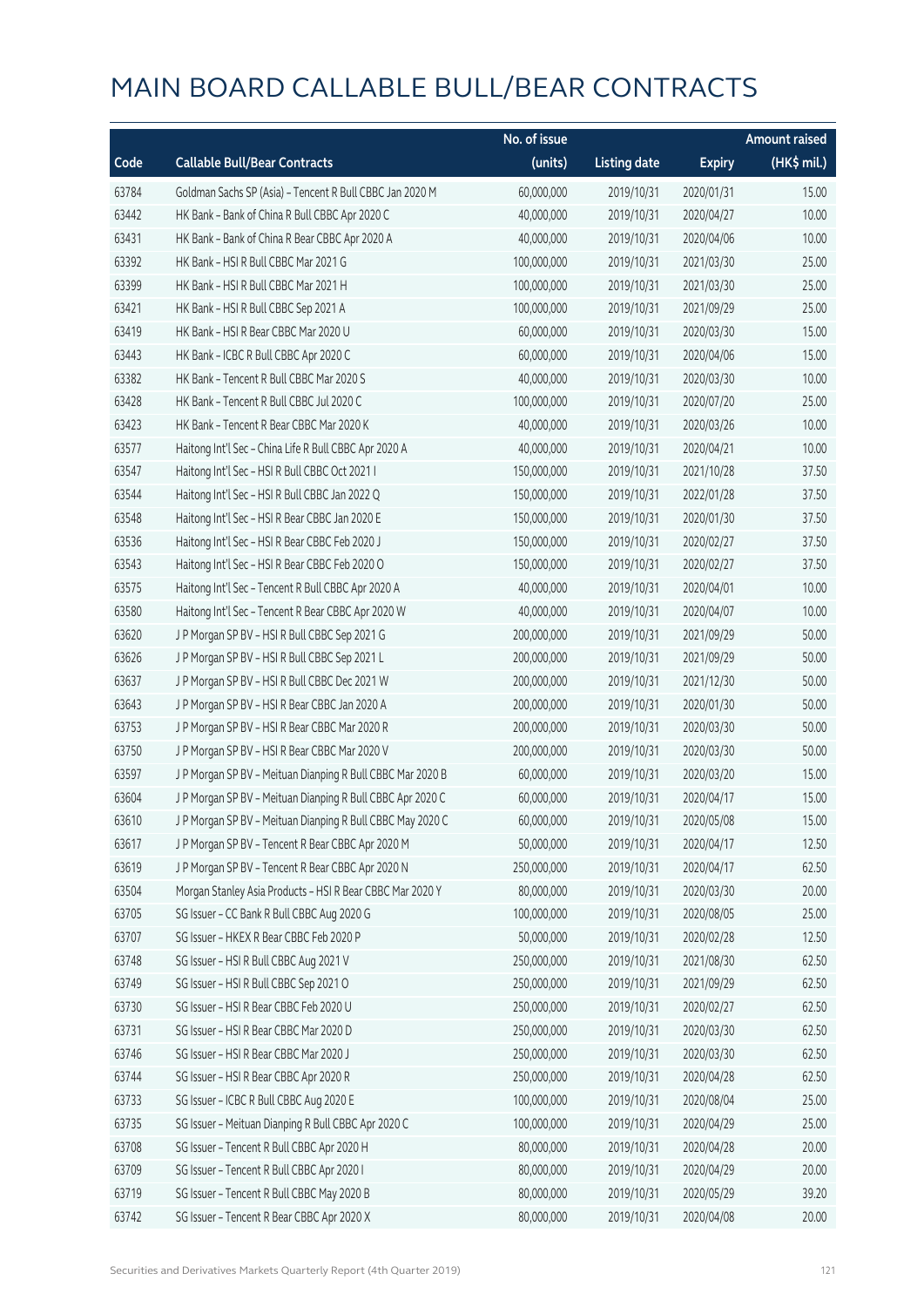|       |                                                             | No. of issue |                     |               | <b>Amount raised</b> |
|-------|-------------------------------------------------------------|--------------|---------------------|---------------|----------------------|
| Code  | <b>Callable Bull/Bear Contracts</b>                         | (units)      | <b>Listing date</b> | <b>Expiry</b> | (HK\$ mil.)          |
| 63535 | UBS AG - HSI R Bull CBBC Dec 2021 A                         | 200,000,000  | 2019/10/31          | 2021/12/30    | 50.00                |
| 63534 | UBS AG - HSI R Bull CBBC Dec 2021 X                         | 200,000,000  | 2019/10/31          | 2021/12/30    | 50.00                |
| 63512 | UBS AG - HSI R Bear CBBC Jan 2020 D                         | 200,000,000  | 2019/10/31          | 2020/01/30    | 50.00                |
| 63521 | UBS AG - HSI R Bear CBBC Jan 2020 L                         | 200,000,000  | 2019/10/31          | 2020/01/30    | 50.00                |
| 63527 | UBS AG - HSI R Bear CBBC Jan 2020 U                         | 200,000,000  | 2019/10/31          | 2020/01/30    | 50.00                |
| 63530 | UBS AG - Tencent R Bull CBBC Mar 2020 F                     | 200,000,000  | 2019/10/31          | 2020/03/30    | 50.00                |
| 63523 | UBS AG - Tencent R Bear CBBC Mar 2020 C                     | 40,000,000   | 2019/10/31          | 2020/03/02    | 10.00                |
| 63554 | Bank Vontobel - CC Bank R Bull CBBC Jun 2020 A              | 40,000,000   | 2019/10/31          | 2020/06/19    | 10.00                |
| 63560 | Bank Vontobel - ICBC R Bull CBBC Jun 2020 A                 | 40,000,000   | 2019/10/31          | 2020/06/19    | 10.00                |
| 63571 | Bank Vontobel - Meituan Dianping R Bull CBBC Aug 2020 F     | 60,000,000   | 2019/10/31          | 2020/08/14    | 15.00                |
| 63574 | Bank Vontobel - Meituan Dianping R Bull CBBC Sep 2020 A     | 60,000,000   | 2019/10/31          | 2020/09/11    | 15.00                |
| 63562 | Bank Vontobel - Tencent R Bull CBBC Oct 2020 A              | 40,000,000   | 2019/10/31          | 2020/10/09    | 10.00                |
| 63568 | Bank Vontobel - Tencent R Bull CBBC Oct 2020 B              | 40,000,000   | 2019/10/31          | 2020/10/09    | 10.00                |
| 63886 | BNP Paribas Issuance B.V. - HSI R Bull CBBC Dec 2021 V      | 240,000,000  | 2019/11/01          | 2021/12/30    | 60.00                |
| 63887 | BNP Paribas Issuance B.V. - HSI R Bear CBBC Apr 2020 B      | 240,000,000  | 2019/11/01          | 2020/04/28    | 60.00                |
| 63876 | Credit Suisse AG - HSI R Bull CBBC Oct 2021 K               | 200,000,000  | 2019/11/01          | 2021/10/28    | 50.00                |
| 63874 | Credit Suisse AG - HSI R Bull CBBC Oct 2021 T               | 200,000,000  | 2019/11/01          | 2021/10/28    | 50.00                |
| 63881 | Credit Suisse AG - HSI R Bull CBBC Nov 2021 K               | 200,000,000  | 2019/11/01          | 2021/11/29    | 50.00                |
| 63882 | Credit Suisse AG - HSI R Bear CBBC Feb 2020 U               | 200,000,000  | 2019/11/01          | 2020/02/27    | 50.00                |
| 63885 | Credit Suisse AG - HSI R Bear CBBC Feb 2020 V               | 200,000,000  | 2019/11/01          | 2020/02/27    | 50.00                |
| 64041 | Goldman Sachs SP (Asia) - HSI R Bull CBBC Oct 2022 C        | 200,000,000  | 2019/11/01          | 2022/10/28    | 50.00                |
| 64059 | Goldman Sachs SP (Asia) - HSI R Bull CBBC Oct 2022 G        | 200,000,000  | 2019/11/01          | 2022/10/28    | 50.00                |
| 64061 | Goldman Sachs SP (Asia) - HSI R Bear CBBC Apr 2020 N        | 200,000,000  | 2019/11/01          | 2020/04/28    | 50.00                |
| 64063 | Goldman Sachs SP (Asia) - HSI R Bear CBBC Apr 2020 U        | 200,000,000  | 2019/11/01          | 2020/04/28    | 50.00                |
| 64064 | Goldman Sachs SP (Asia) - Tencent R Bear CBBC Feb 2020 L    | 60,000,000   | 2019/11/01          | 2020/02/03    | 15.00                |
| 63811 | HK Bank - Galaxy Ent R Bull CBBC May 2020 D                 | 60,000,000   | 2019/11/01          | 2020/05/04    | 15.00                |
| 63802 | HK Bank - HSCEI R Bull CBBC Mar 2021 A                      | 50,000,000   | 2019/11/01          | 2021/03/30    | 12.50                |
| 63809 | HK Bank - HSCEI R Bear CBBC Mar 2020 C                      | 50,000,000   | 2019/11/01          | 2020/03/30    | 12.50                |
| 63797 | HK Bank - HSI R Bull CBBC Mar 2021 I                        | 80,000,000   | 2019/11/01          | 2021/03/30    | 20.00                |
| 63813 | HK Bank - Meituan Dianping R Bull CBBC Apr 2020 D           | 40,000,000   | 2019/11/01          | 2020/04/06    | 10.00                |
| 63798 | HK Bank - Ping An R Bull CBBC Apr 2020 F                    | 60,000,000   | 2019/11/01          | 2020/04/06    | 15.00                |
| 63815 | HK Bank - Tencent R Bull CBBC Aug 2020 A                    | 100,000,000  | 2019/11/01          | 2020/08/03    | 25.00                |
| 63825 | Haitong Int'l Sec - HSI R Bull CBBC Jan 2022 R              | 150,000,000  | 2019/11/01          | 2022/01/28    | 37.50                |
| 63851 | Haitong Int'l Sec - HSI R Bull CBBC Jan 2022 S              | 150,000,000  | 2019/11/01          | 2022/01/28    | 37.50                |
| 63852 | Haitong Int'l Sec - HSI R Bull CBBC Jan 2022 T              | 150,000,000  | 2019/11/01          | 2022/01/28    | 37.50                |
| 63845 | Haitong Int'l Sec - HSI R Bear CBBC Feb 2020 S              | 150,000,000  | 2019/11/01          | 2020/02/27    | 37.50                |
| 63853 | Haitong Int'l Sec - ICBC R Bull CBBC May 2020 B             | 50,000,000   | 2019/11/01          | 2020/05/20    | 12.50                |
| 63857 | Haitong Int'l Sec - Meituan Dianping R Bull CBBC Apr 2020 H | 50,000,000   | 2019/11/01          | 2020/04/21    | 12.50                |
| 63860 | Haitong Int'l Sec - Ping An R Bear CBBC Mar 2020 F          | 50,000,000   | 2019/11/01          | 2020/03/04    | 12.50                |
| 63929 | J P Morgan SP BV - HSI R Bull CBBC Sep 2021 K               | 200,000,000  | 2019/11/01          | 2021/09/29    | 50.00                |
| 63891 | J P Morgan SP BV - HSI R Bull CBBC Sep 2021 O               | 200,000,000  | 2019/11/01          | 2021/09/29    | 50.00                |
| 63894 | J P Morgan SP BV - HSI R Bull CBBC Sep 2021 X               | 200,000,000  | 2019/11/01          | 2021/09/29    | 50.00                |
| 63923 | J P Morgan SP BV - HSI R Bear CBBC Mar 2020 W               | 200,000,000  | 2019/11/01          | 2020/03/30    | 50.00                |
| 63931 | J P Morgan SP BV - HSI R Bear CBBC Mar 2020 X               | 200,000,000  | 2019/11/01          | 2020/03/30    | 50.00                |
| 63898 | J P Morgan SP BV - Meituan Dianping R Bull CBBC May 2020 D  | 60,000,000   | 2019/11/01          | 2020/05/15    | 15.00                |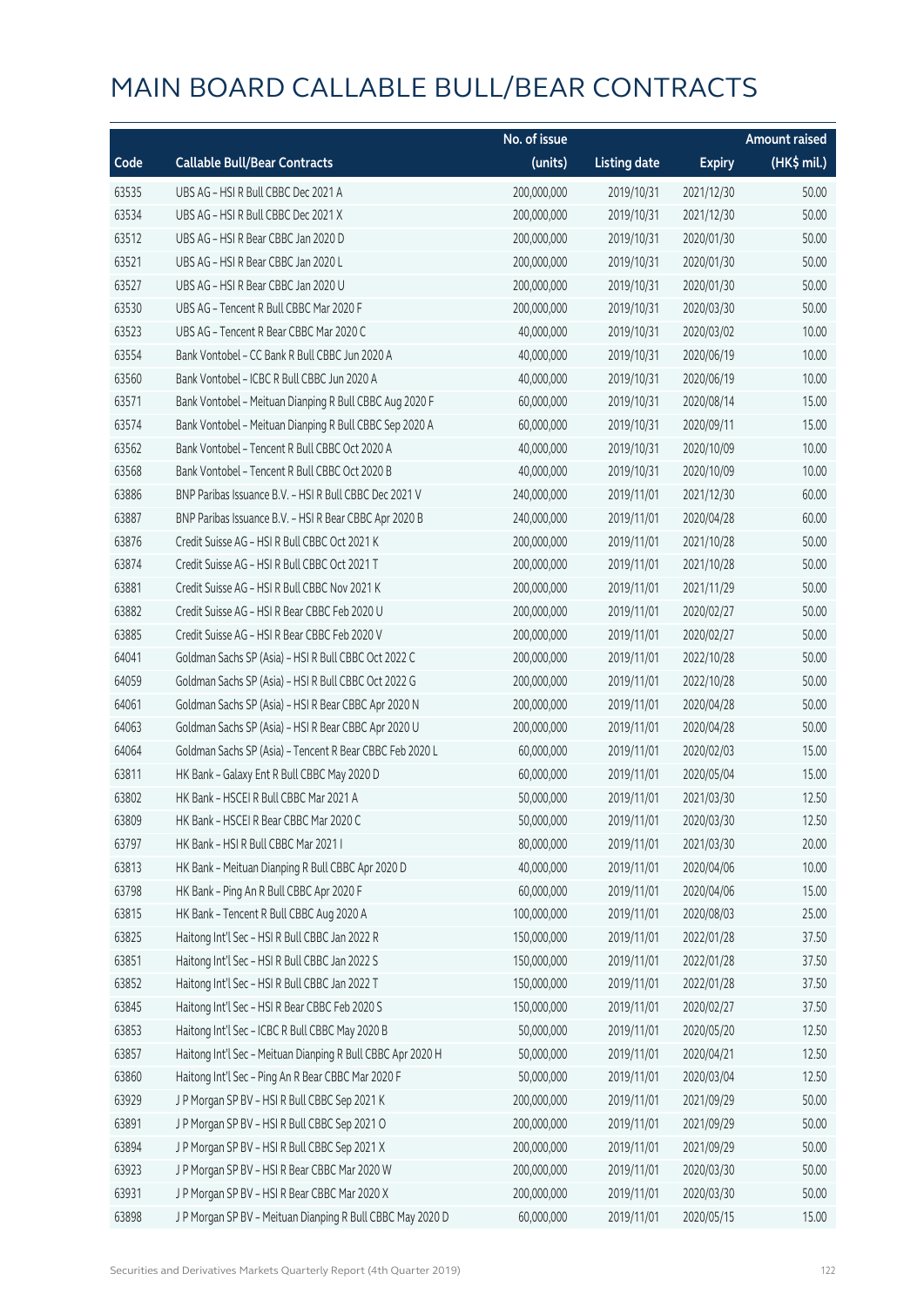|       |                                                           | No. of issue |                     |               | <b>Amount raised</b> |
|-------|-----------------------------------------------------------|--------------|---------------------|---------------|----------------------|
| Code  | <b>Callable Bull/Bear Contracts</b>                       | (units)      | <b>Listing date</b> | <b>Expiry</b> | (HK\$ mil.)          |
| 63910 | J P Morgan SP BV - Tencent R Bear CBBC Apr 2020 O         | 50,000,000   | 2019/11/01          | 2020/04/17    | 12.50                |
| 63918 | J P Morgan SP BV - Tencent R Bear CBBC Apr 2020 P         | 200,000,000  | 2019/11/01          | 2020/04/09    | 50.00                |
| 63816 | Morgan Stanley Asia Products - HSI R Bull CBBC Dec 2021 C | 80,000,000   | 2019/11/01          | 2021/12/30    | 20.00                |
| 63995 | SG Issuer - AIA R Bull CBBC Apr 2020 G                    | 60,000,000   | 2019/11/01          | 2020/04/29    | 15.00                |
| 63951 | SG Issuer - Galaxy Ent R Bull CBBC Apr 2020 I             | 100,000,000  | 2019/11/01          | 2020/04/29    | 25.00                |
| 64009 | SG Issuer - HSI R Bull CBBC Sep 2021 R                    | 250,000,000  | 2019/11/01          | 2021/09/29    | 62.50                |
| 64010 | SG Issuer - HSI R Bull CBBC Sep 2021 Y                    | 250,000,000  | 2019/11/01          | 2021/09/29    | 62.50                |
| 63961 | SG Issuer - HSI R Bull CBBC Jan 2022 F                    | 250,000,000  | 2019/11/01          | 2022/01/28    | 62.50                |
| 63990 | SG Issuer - HSI R Bull CBBC Jan 2022 G                    | 250,000,000  | 2019/11/01          | 2022/01/28    | 62.50                |
| 64005 | SG Issuer - HSI R Bear CBBC Mar 2020 K                    | 250,000,000  | 2019/11/01          | 2020/03/30    | 62.50                |
| 64015 | SG Issuer - HSI R Bear CBBC Apr 2020 Y                    | 250,000,000  | 2019/11/01          | 2020/04/28    | 62.50                |
| 64018 | SG Issuer - HSI R Bear CBBC May 2020 R                    | 500,000,000  | 2019/11/01          | 2020/05/28    | 125.00               |
| 63999 | SG Issuer - Meituan Dianping R Bull CBBC Apr 2020 D       | 100,000,000  | 2019/11/01          | 2020/04/29    | 25.00                |
| 63958 | SG Issuer - Ping An R Bull CBBC Apr 2020 G                | 100,000,000  | 2019/11/01          | 2020/04/29    | 25.00                |
| 64022 | SG Issuer - Ping An R Bull CBBC Apr 2020 H                | 100,000,000  | 2019/11/01          | 2020/04/29    | 25.00                |
| 64027 | SG Issuer - Ping An R Bull CBBC Jul 2020 A                | 100,000,000  | 2019/11/01          | 2020/07/31    | 25.00                |
| 64037 | SG Issuer - Ping An R Bull CBBC Aug 2020 A                | 100,000,000  | 2019/11/01          | 2020/08/05    | 25.00                |
| 64019 | SG Issuer - Ping An R Bear CBBC Apr 2020 D                | 100,000,000  | 2019/11/01          | 2020/04/02    | 25.00                |
| 64024 | SG Issuer - Ping An R Bear CBBC Apr 2020 E                | 100,000,000  | 2019/11/01          | 2020/04/29    | 25.00                |
| 64002 | SG Issuer - Tencent R Bull CBBC Apr 2020 J                | 80,000,000   | 2019/11/01          | 2020/04/29    | 20.00                |
| 63818 | UBS AG - HSI R Bull CBBC Jan 2022 M                       | 200,000,000  | 2019/11/01          | 2022/01/28    | 50.00                |
| 63821 | UBS AG - HSI R Bear CBBC Feb 2020 O                       | 200,000,000  | 2019/11/01          | 2020/02/27    | 50.00                |
| 63824 | UBS AG - HSI R Bear CBBC Feb 2020 P                       | 400,000,000  | 2019/11/01          | 2020/02/27    | 100.00               |
| 63945 | Bank Vontobel - HSI R Bear CBBC May 2020 G                | 80,000,000   | 2019/11/01          | 2020/05/28    | 20.00                |
| 63942 | Bank Vontobel - Meituan Dianping R Bull CBBC Sep 2020 B   | 60,000,000   | 2019/11/01          | 2020/09/04    | 15.00                |
| 63935 | Bank Vontobel - Tencent R Bear CBBC Apr 2020 D            | 40,000,000   | 2019/11/01          | 2020/04/24    | 10.00                |
| 64259 | BOCI Asia Ltd. - HSI R Bull CBBC Nov 2021 H               | 150,000,000  | 2019/11/04          | 2021/11/29    | 37.50                |
| 64256 | BOCLASIA Ltd. - HSLR Bull CBBC Nov 2021 V                 | 150,000,000  | 2019/11/04          | 2021/11/29    | 37.50                |
| 64080 | BOCI Asia Ltd. - HSI R Bear CBBC Mar 2020 D               | 150,000,000  | 2019/11/04          | 2020/03/30    | 37.50                |
| 64075 | BOCI Asia Ltd. - HSI R Bear CBBC Mar 2020 Y               | 150,000,000  | 2019/11/04          | 2020/03/30    | 37.50                |
| 64077 | BOCI Asia Ltd. - HSI R Bear CBBC Mar 2020 Z               | 150,000,000  | 2019/11/04          | 2020/03/30    | 37.50                |
| 64177 | BNP Paribas Issuance B.V. - HSI R Bull CBBC Dec 2021 F    | 250,000,000  | 2019/11/04          | 2021/12/30    | 62.50                |
| 64118 | BNP Paribas Issuance B.V. - HSI R Bull CBBC Dec 2021 K    | 250,000,000  | 2019/11/04          | 2021/12/30    | 62.50                |
| 64120 | BNP Paribas Issuance B.V. - HSI R Bull CBBC Dec 2021 L    | 250,000,000  | 2019/11/04          | 2021/12/30    | 62.50                |
| 64180 | BNP Paribas Issuance B.V. - HSI R Bull CBBC Dec 2021 N    | 250,000,000  | 2019/11/04          | 2021/12/30    | 62.50                |
| 64181 | BNP Paribas Issuance B.V. - HSI R Bull CBBC Dec 2021 S    | 240,000,000  | 2019/11/04          | 2021/12/30    | 60.00                |
| 64069 | BNP Paribas Issuance B.V. - HSI R Bear CBBC Apr 2020 C    | 250,000,000  | 2019/11/04          | 2020/04/28    | 62.50                |
| 64070 | BNP Paribas Issuance B.V. - HSI R Bear CBBC Apr 2020 D    | 250,000,000  | 2019/11/04          | 2020/04/28    | 62.50                |
| 64071 | BNP Paribas Issuance B.V. - HSI R Bear CBBC Apr 2020 E    | 240,000,000  | 2019/11/04          | 2020/04/28    | 60.00                |
| 64360 | Credit Suisse AG - AIA R Bull CBBC Apr 2020 E             | 70,000,000   | 2019/11/04          | 2020/04/28    | 17.50                |
| 64358 | Credit Suisse AG - Geely Auto R Bull CBBC Oct 2020 B      | 100,000,000  | 2019/11/04          | 2020/10/29    | 25.00                |
| 64356 | Credit Suisse AG - Galaxy Ent R Bull CBBC Jul 2020 A      | 50,000,000   | 2019/11/04          | 2020/07/30    | 12.50                |
| 64375 | Credit Suisse AG - HSBC R Bear CBBC Mar 2020 A            | 60,000,000   | 2019/11/04          | 2020/03/30    | 15.00                |
| 64355 | Credit Suisse AG - HSI R Bull CBBC Nov 2021 B             | 200,000,000  | 2019/11/04          | 2021/11/29    | 50.00                |
| 64344 | Credit Suisse AG - HSI R Bull CBBC Nov 2021 L             | 200,000,000  | 2019/11/04          | 2021/11/29    | 50.00                |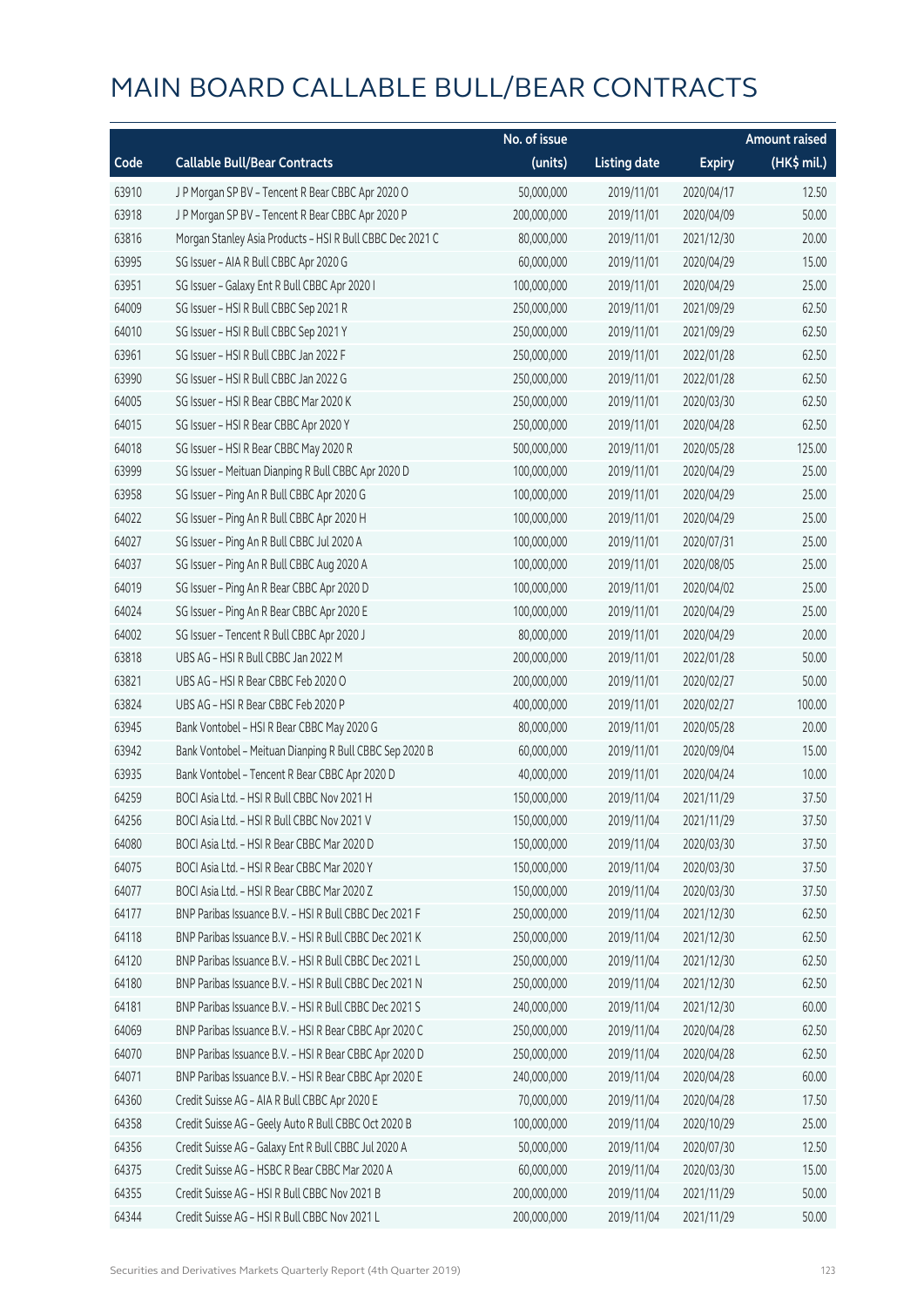|       |                                                            | No. of issue |                     |               | <b>Amount raised</b> |
|-------|------------------------------------------------------------|--------------|---------------------|---------------|----------------------|
| Code  | <b>Callable Bull/Bear Contracts</b>                        | (units)      | <b>Listing date</b> | <b>Expiry</b> | (HK\$ mil.)          |
| 64351 | Credit Suisse AG - HSI R Bull CBBC Nov 2021 Z              | 200,000,000  | 2019/11/04          | 2021/11/29    | 50.00                |
| 64337 | Credit Suisse AG - HSI R Bear CBBC Mar 2020 J              | 200,000,000  | 2019/11/04          | 2020/03/30    | 50.00                |
| 64339 | Credit Suisse AG - HSI R Bear CBBC Mar 2020 K              | 200,000,000  | 2019/11/04          | 2020/03/30    | 50.00                |
| 64331 | Credit Suisse AG - HSI R Bear CBBC May 2020 I              | 300,000,000  | 2019/11/04          | 2020/05/28    | 75.00                |
| 64578 | Goldman Sachs SP (Asia) - AIA R Bull CBBC Jun 2020 A       | 80,000,000   | 2019/11/04          | 2020/06/29    | 20.00                |
| 64568 | Goldman Sachs SP (Asia) - HSI R Bull CBBC Oct 2022 J       | 200,000,000  | 2019/11/04          | 2022/10/28    | 50.00                |
| 64570 | Goldman Sachs SP (Asia) - HSI R Bull CBBC Oct 2022 L       | 200,000,000  | 2019/11/04          | 2022/10/28    | 50.00                |
| 64567 | Goldman Sachs SP (Asia) - HSI R Bear CBBC Mar 2020 G       | 200,000,000  | 2019/11/04          | 2020/03/30    | 50.00                |
| 64562 | Goldman Sachs SP (Asia) - HSI R Bear CBBC Apr 2020 J       | 200,000,000  | 2019/11/04          | 2020/04/28    | 50.00                |
| 64581 | Goldman Sachs SP (Asia) - Tencent R Bull CBBC Feb 2020 G   | 80,000,000   | 2019/11/04          | 2020/02/04    | 20.00                |
| 64085 | HK Bank - AIA R Bull CBBC Jun 2020 B                       | 60,000,000   | 2019/11/04          | 2020/06/22    | 15.00                |
| 64097 | HK Bank - China Life R Bear CBBC Apr 2020 B                | 60,000,000   | 2019/11/04          | 2020/04/27    | 15.00                |
| 64081 | HK Bank - CM Bank R Bull CBBC May 2020 B                   | 40,000,000   | 2019/11/04          | 2020/05/25    | 10.00                |
| 64108 | HK Bank - CNOOC R Bull CBBC May 2020 A                     | 40,000,000   | 2019/11/04          | 2020/05/04    | 10.00                |
| 64095 | HK Bank - China Tower R Bull CBBC Jul 2020 A               | 40,000,000   | 2019/11/04          | 2020/07/20    | 10.00                |
| 64082 | HK Bank - Geely Auto R Bear CBBC May 2020 A                | 40,000,000   | 2019/11/04          | 2020/05/04    | 10.80                |
| 64129 | HK Bank - HSI R Bull CBBC Mar 2021 J                       | 60,000,000   | 2019/11/04          | 2021/03/30    | 15.00                |
| 64068 | HK Bank - HSI R Bear CBBC Mar 2020 V                       | 80,000,000   | 2019/11/04          | 2020/03/30    | 20.00                |
| 64086 | HK Bank - Meituan Dianping R Bull CBBC Mar 2020 D          | 40,000,000   | 2019/11/04          | 2020/03/23    | 10.00                |
| 64109 | HK Bank - SUNAC R Bull CBBC May 2020 C                     | 40,000,000   | 2019/11/04          | 2020/05/04    | 10.00                |
| 64083 | HK Bank - Tencent R Bull CBBC Apr 2020 N                   | 100,000,000  | 2019/11/04          | 2020/04/27    | 25.00                |
| 64242 | Haitong Int'l Sec - Galaxy Ent R Bull CBBC May 2020 A      | 50,000,000   | 2019/11/04          | 2020/05/21    | 12.50                |
| 64230 | Haitong Int'l Sec - HSI R Bull CBBC Oct 2021 J             | 150,000,000  | 2019/11/04          | 2021/10/28    | 37.50                |
| 64228 | Haitong Int'l Sec - HSI R Bull CBBC Jan 2022 U             | 150,000,000  | 2019/11/04          | 2022/01/28    | 37.50                |
| 64232 | Haitong Int'l Sec - HSI R Bull CBBC Jan 2022 V             | 150,000,000  | 2019/11/04          | 2022/01/28    | 37.50                |
| 64222 | Haitong Int'l Sec - HSI R Bear CBBC Feb 2020 A             | 150,000,000  | 2019/11/04          | 2020/02/27    | 37.50                |
| 64224 | Haitong Int'l Sec - HSI R Bear CBBC Feb 2020 E             | 150,000,000  | 2019/11/04          | 2020/02/27    | 37.50                |
| 64240 | Haitong Int'l Sec - HSI R Bear CBBC Feb 2020 G             | 150,000,000  | 2019/11/04          | 2020/02/27    | 37.50                |
| 64216 | Haitong Int'l Sec - HSI R Bear CBBC Feb 2020 Z             | 150,000,000  | 2019/11/04          | 2020/02/27    | 37.50                |
| 64252 | Haitong Int'l Sec - Ping An R Bull CBBC Jul 2020 A         | 50,000,000   | 2019/11/04          | 2020/07/10    | 12.50                |
| 64299 | J P Morgan SP BV - HSI R Bull CBBC Sep 2021 B              | 200,000,000  | 2019/11/04          | 2021/09/29    | 50.00                |
| 64308 | J P Morgan SP BV - HSI R Bull CBBC Sep 2021 J              | 200,000,000  | 2019/11/04          | 2021/09/29    | 50.00                |
| 64317 | J P Morgan SP BV - HSI R Bull CBBC Sep 2021 P              | 200,000,000  | 2019/11/04          | 2021/09/29    | 50.00                |
| 64305 | JP Morgan SP BV - HSIR Bull CBBC Sep 2021 S                | 200,000,000  | 2019/11/04          | 2021/09/29    | 50.00                |
| 64281 | J P Morgan SP BV - HSI R Bear CBBC Feb 2020 X              | 200,000,000  | 2019/11/04          | 2020/02/27    | 50.00                |
| 64286 | J P Morgan SP BV - HSI R Bear CBBC Mar 2020 A              | 200,000,000  | 2019/11/04          | 2020/03/30    | 50.00                |
| 64321 | J P Morgan SP BV - HSI R Bear CBBC Mar 2020 B              | 200,000,000  | 2019/11/04          | 2020/03/30    | 50.00                |
| 64294 | J P Morgan SP BV - HSI R Bear CBBC Mar 2020 O              | 200,000,000  | 2019/11/04          | 2020/03/30    | 50.00                |
| 64326 | J P Morgan SP BV - Meituan Dianping R Bull CBBC May 2020 E | 60,000,000   | 2019/11/04          | 2020/05/15    | 15.00                |
| 64328 | J P Morgan SP BV - Tencent R Bull CBBC Apr 2020 R          | 50,000,000   | 2019/11/04          | 2020/04/09    | 12.50                |
| 64329 | J P Morgan SP BV - Tencent R Bear CBBC Apr 2020 Q          | 250,000,000  | 2019/11/04          | 2020/04/17    | 62.50                |
| 64322 | J P Morgan SP BV - Xiaomi R Bull CBBC Apr 2020 A           | 60,000,000   | 2019/11/04          | 2020/04/09    | 15.00                |
| 64324 | J P Morgan SP BV - Xiaomi R Bull CBBC May 2020 A           | 60,000,000   | 2019/11/04          | 2020/05/08    | 15.00                |
| 64195 | Morgan Stanley Asia Products - HSI R Bull CBBC Nov 2021 X  | 80,000,000   | 2019/11/04          | 2021/11/29    | 20.00                |
| 64186 | Morgan Stanley Asia Products - HSI R Bull CBBC Dec 2021 D  | 80,000,000   | 2019/11/04          | 2021/12/30    | 20.00                |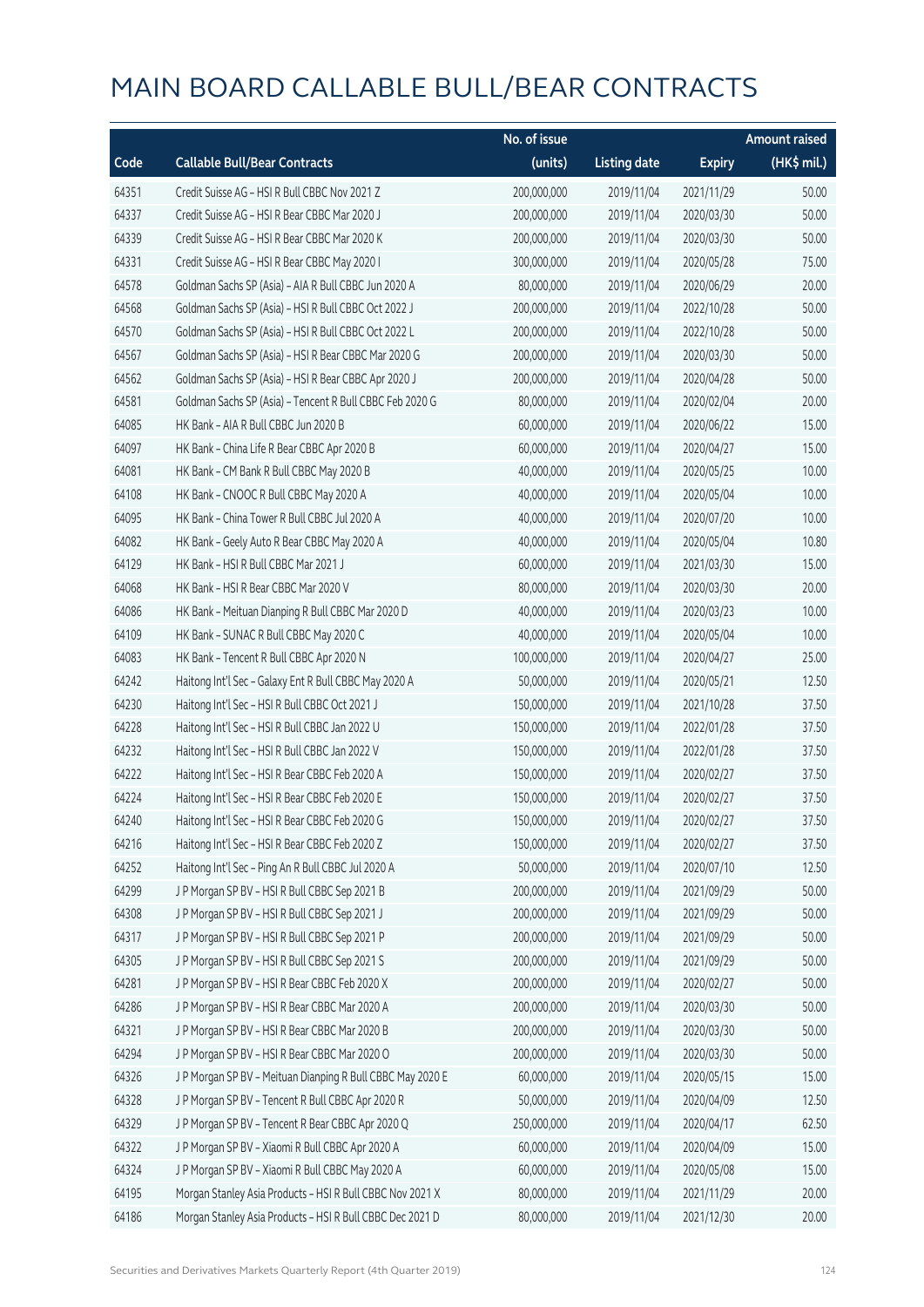|       |                                                              | No. of issue |                     |               | <b>Amount raised</b>  |
|-------|--------------------------------------------------------------|--------------|---------------------|---------------|-----------------------|
| Code  | <b>Callable Bull/Bear Contracts</b>                          | (units)      | <b>Listing date</b> | <b>Expiry</b> | $(HK\frac{1}{2}mil.)$ |
| 64111 | Morgan Stanley Asia Products - HSI R Bear CBBC Feb 2020 H    | 80,000,000   | 2019/11/04          | 2020/02/27    | 20.00                 |
| 64191 | Morgan Stanley Asia Products - Meituan R Bull CBBC May2020 A | 40,000,000   | 2019/11/04          | 2020/05/18    | 10.00                 |
| 64187 | Morgan Stanley Asia Products - Meituan R Bear CBBC May2020 B | 40,000,000   | 2019/11/04          | 2020/05/08    | 10.00                 |
| 64211 | Morgan Stanley Asia Products - Ping An R Bear CBBC Apr2020 B | 40,000,000   | 2019/11/04          | 2020/04/28    | 10.00                 |
| 64483 | SG Issuer - AIA R Bull CBBC Apr 2020 H                       | 60,000,000   | 2019/11/04          | 2020/04/29    | 15.00                 |
| 64511 | SG Issuer - CSOP A50 ETF R Bull CBBC Apr 2020 N              | 100,000,000  | 2019/11/04          | 2020/04/29    | 25.00                 |
| 64376 | SG Issuer - China Tower R Bull CBBC Jul 2020 A               | 120,000,000  | 2019/11/04          | 2020/07/30    | 30.00                 |
| 64486 | SG Issuer - Galaxy Ent R Bull CBBC Apr 2020 J                | 100,000,000  | 2019/11/04          | 2020/04/29    | 25.00                 |
| 64497 | SG Issuer - Galaxy Ent R Bear CBBC May 2020 A                | 100,000,000  | 2019/11/04          | 2020/05/29    | 25.00                 |
| 64543 | SG Issuer - HSBC R Bear CBBC Apr 2020 B                      | 100,000,000  | 2019/11/04          | 2020/04/29    | 25.00                 |
| 64516 | SG Issuer - HSI R Bull CBBC Sep 2021 N                       | 250,000,000  | 2019/11/04          | 2021/09/29    | 62.50                 |
| 64561 | SG Issuer - HSI R Bull CBBC Sep 2021 V                       | 250,000,000  | 2019/11/04          | 2021/09/29    | 62.50                 |
| 64522 | SG Issuer - HSI R Bull CBBC Oct 2021 J                       | 250,000,000  | 2019/11/04          | 2021/10/28    | 62.50                 |
| 64396 | SG Issuer - HSI R Bear CBBC Mar 2020 H                       | 250,000,000  | 2019/11/04          | 2020/03/30    | 62.50                 |
| 64458 | SG Issuer - HSI R Bear CBBC Mar 2020 I                       | 250,000,000  | 2019/11/04          | 2020/03/30    | 62.50                 |
| 64467 | SG Issuer - HSI R Bear CBBC Apr 2020 A                       | 250,000,000  | 2019/11/04          | 2020/04/28    | 62.50                 |
| 64478 | SG Issuer - HSI R Bear CBBC Apr 2020 H                       | 250,000,000  | 2019/11/04          | 2020/04/28    | 62.50                 |
| 64558 | SG Issuer - HSI R Bear CBBC Apr 2020 U                       | 250,000,000  | 2019/11/04          | 2020/04/28    | 62.50                 |
| 64499 | SG Issuer - Ping An R Bull CBBC Apr 2020 I                   | 100,000,000  | 2019/11/04          | 2020/04/29    | 25.00                 |
| 64509 | SG Issuer - Sands China R Bull CBBC Jul 2020 B               | 80,000,000   | 2019/11/04          | 2020/07/06    | 20.00                 |
| 64545 | SG Issuer - Tencent R Bull CBBC Apr 2020 K                   | 80,000,000   | 2019/11/04          | 2020/04/29    | 20.00                 |
| 64389 | SG Issuer - Tencent R Bear CBBC Mar 2020 E                   | 80,000,000   | 2019/11/04          | 2020/03/31    | 20.00                 |
| 64551 | SG Issuer - WH Group R Bull CBBC Apr 2020 A                  | 40,000,000   | 2019/11/04          | 2020/04/29    | 10.00                 |
| 64393 | SG Issuer - Xiaomi R Bear CBBC Apr 2020 B                    | 60,000,000   | 2019/11/04          | 2020/04/03    | 15.00                 |
| 64139 | UBS AG - HSI R Bull CBBC Jan 2022 B                          | 200,000,000  | 2019/11/04          | 2022/01/28    | 50.00                 |
| 64138 | UBS AG - HSI R Bull CBBC Jan 2022 Y                          | 200,000,000  | 2019/11/04          | 2022/01/28    | 50.00                 |
| 64136 | UBS AG - HSI R Bear CBBC Feb 2020 Q                          | 200,000,000  | 2019/11/04          | 2020/02/27    | 50.00                 |
| 64159 | UBS AG - HSI R Bear CBBC Feb 2020 R                          | 200,000,000  | 2019/11/04          | 2020/02/27    | 50.00                 |
| 64161 | UBS AG - HSI R Bear CBBC Feb 2020 S                          | 200,000,000  | 2019/11/04          | 2020/02/27    | 50.00                 |
| 64171 | UBS AG - Ping An R Bull CBBC Feb 2020 B                      | 100,000,000  | 2019/11/04          | 2020/02/28    | 25.00                 |
| 64176 | UBS AG - Ping An R Bull CBBC Feb 2020 C                      | 100,000,000  | 2019/11/04          | 2020/02/17    | 25.00                 |
| 64261 | Bank Vontobel - Geely Auto R Bull CBBC Jul 2020 A            | 40,000,000   | 2019/11/04          | 2020/07/17    | 10.00                 |
| 64279 | Bank Vontobel - Meituan Dianping R Bull CBBC Sep 2020 C      | 60,000,000   | 2019/11/04          | 2020/09/25    | 15.00                 |
| 64265 | Bank Vontobel - Meituan Dianping R Bear CBBC Sep 2020 A      | 60,000,000   | 2019/11/04          | 2020/09/18    | 19.20                 |
| 64277 | Bank Vontobel - Tencent R Bull CBBC Aug 2020 A               | 40,000,000   | 2019/11/04          | 2020/08/07    | 10.00                 |
| 64658 | BOCI Asia Ltd. - HSI R Bull CBBC Nov 2021 I                  | 150,000,000  | 2019/11/05          | 2021/11/29    | 37.50                 |
| 64703 | BNP Paribas Issuance B.V. - HSI R Bull CBBC Dec 2021 Y       | 250,000,000  | 2019/11/05          | 2021/12/30    | 62.50                 |
| 64706 | BNP Paribas Issuance B.V. - HSI R Bear CBBC Apr 2020 F       | 240,000,000  | 2019/11/05          | 2020/04/28    | 60.00                 |
| 64701 | BNP Paribas Issuance B.V. - Tencent R Bear CBBC Nov 2020 C   | 50,000,000   | 2019/11/05          | 2020/11/27    | 12.50                 |
| 64794 | Credit Suisse AG - HSI R Bull CBBC Oct 2021 I                | 200,000,000  | 2019/11/05          | 2021/10/28    | 50.00                 |
| 64804 | Credit Suisse AG - HSI R Bear CBBC Feb 2020 G                | 200,000,000  | 2019/11/05          | 2020/02/27    | 50.00                 |
| 64801 | Credit Suisse AG - HSI R Bear CBBC Feb 2020 I                | 200,000,000  | 2019/11/05          | 2020/02/27    | 50.00                 |
| 64607 | Bank of East Asia - China Mobile R Bear CBBC Jun 2020 A      | 60,000,000   | 2019/11/05          | 2020/06/19    | 15.00                 |
| 64590 | Bank of East Asia - China Life R Bull CBBC Jul 2020 A        | 30,000,000   | 2019/11/05          | 2020/07/14    | 10.50                 |
| 64605 | Bank of East Asia - Galaxy Ent R Bull CBBC Jun 2020 B        | 100,000,000  | 2019/11/05          | 2020/06/19    | 25.00                 |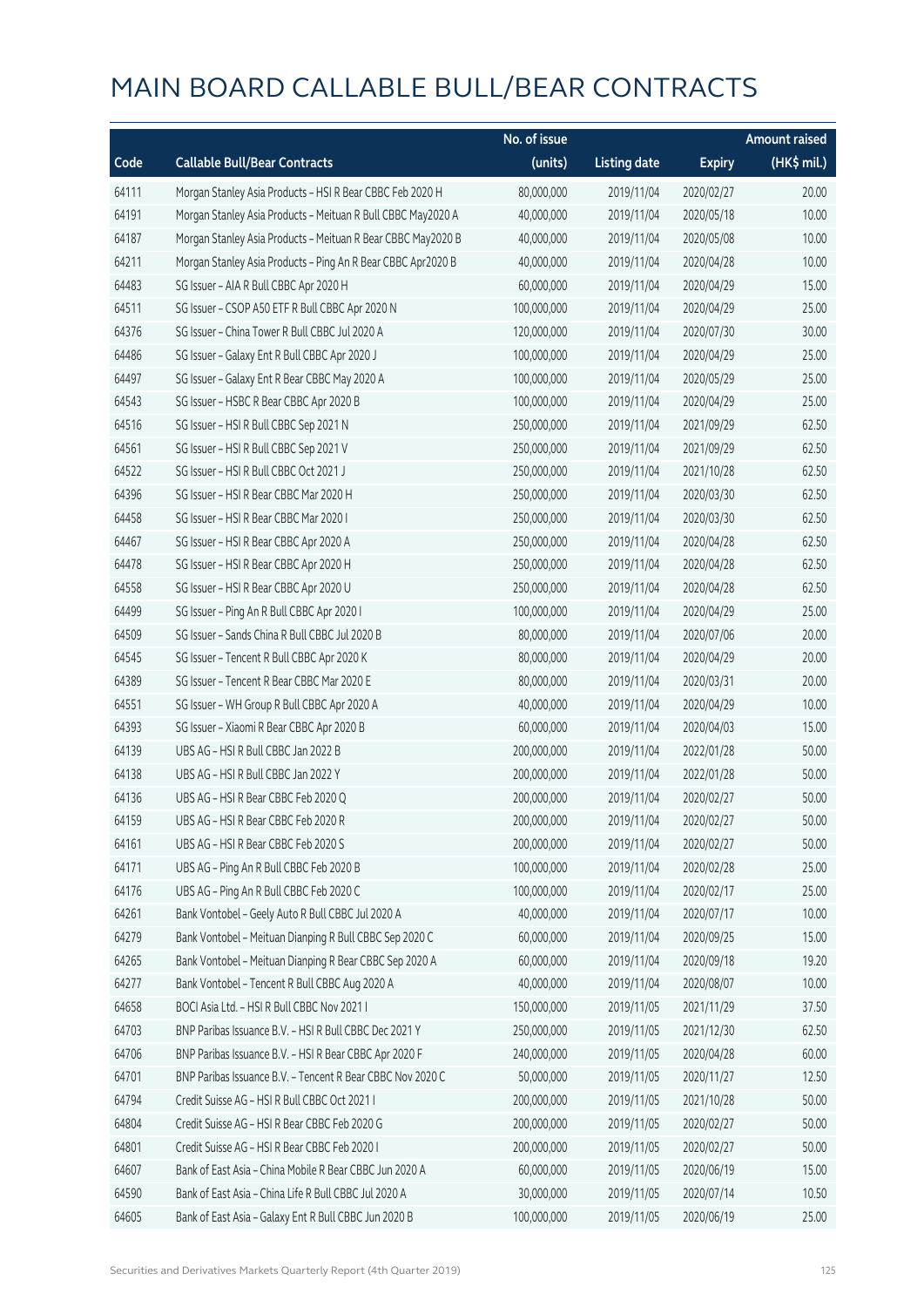|       |                                                               | No. of issue |                     |               | <b>Amount raised</b> |
|-------|---------------------------------------------------------------|--------------|---------------------|---------------|----------------------|
| Code  | <b>Callable Bull/Bear Contracts</b>                           | (units)      | <b>Listing date</b> | <b>Expiry</b> | (HK\$ mil.)          |
| 64604 | Bank of East Asia - HSBC R Bear CBBC Jun 2020 A               | 50,000,000   | 2019/11/05          | 2020/06/19    | 12.50                |
| 64592 | Bank of East Asia - Xiaomi R Bear CBBC Jul 2020 A             | 40,000,000   | 2019/11/05          | 2020/07/14    | 10.00                |
| 65018 | Goldman Sachs SP (Asia) - HSBC R Bull CBBC Jun 2020 A         | 60,000,000   | 2019/11/05          | 2020/06/29    | 15.00                |
| 65027 | Goldman Sachs SP (Asia) - HSBC R Bear CBBC Jun 2020 A         | 60,000,000   | 2019/11/05          | 2020/06/29    | 15.00                |
| 64988 | Goldman Sachs SP (Asia) - HSI R Bull CBBC Oct 2022 M          | 200,000,000  | 2019/11/05          | 2022/10/28    | 50.00                |
| 64997 | Goldman Sachs SP (Asia) - HSI R Bull CBBC Oct 2022 N          | 200,000,000  | 2019/11/05          | 2022/10/28    | 50.00                |
| 64989 | Goldman Sachs SP (Asia) - HSI R Bear CBBC Feb 2020 W          | 200,000,000  | 2019/11/05          | 2020/02/27    | 50.00                |
| 65042 | Goldman Sachs SP (Asia) - Meituan Dianping R Bull CBBC Mar20A | 50,000,000   | 2019/11/05          | 2020/03/30    | 12.50                |
| 64623 | HK Bank - China Mobile R Bear CBBC Apr 2020 A                 | 40,000,000   | 2019/11/05          | 2020/04/20    | 10.00                |
| 64634 | HK Bank - CC Bank R Bear CBBC Apr 2020 A                      | 40,000,000   | 2019/11/05          | 2020/04/06    | 10.00                |
| 64616 | HK Bank - Geely Auto R Bull CBBC May 2020 A                   | 40,000,000   | 2019/11/05          | 2020/05/11    | 10.00                |
| 64627 | HK Bank - Galaxy Ent R Bear CBBC Apr 2020 A                   | 40,000,000   | 2019/11/05          | 2020/04/20    | 10.00                |
| 64652 | HK Bank - HKEX R Bear CBBC May 2020 C                         | 100,000,000  | 2019/11/05          | 2020/05/11    | 25.00                |
| 64588 | HK Bank - HSI R Bull CBBC Mar 2021 K                          | 100,000,000  | 2019/11/05          | 2021/03/30    | 25.00                |
| 64589 | HK Bank - HSI R Bear CBBC Mar 2020 W                          | 60,000,000   | 2019/11/05          | 2020/03/30    | 15.00                |
| 64620 | HK Bank - WH Group R Bull CBBC Apr 2020 D                     | 40,000,000   | 2019/11/05          | 2020/04/14    | 10.00                |
| 64750 | Haitong Int'l Sec - Geely Auto R Bull CBBC Sep 2020 A         | 50,000,000   | 2019/11/05          | 2020/09/30    | 12.50                |
| 64739 | Haitong Int'l Sec - HSI R Bull CBBC Oct 2021 K                | 150,000,000  | 2019/11/05          | 2021/10/28    | 37.50                |
| 64718 | Haitong Int'l Sec - HSI R Bull CBBC Jan 2022 W                | 150,000,000  | 2019/11/05          | 2022/01/28    | 37.50                |
| 64748 | Haitong Int'l Sec - HSI R Bull CBBC Jan 2022 X                | 150,000,000  | 2019/11/05          | 2022/01/28    | 37.50                |
| 64722 | Haitong Int'l Sec - HSI R Bear CBBC Feb 2020 H                | 150,000,000  | 2019/11/05          | 2020/02/27    | 37.50                |
| 64749 | Haitong Int'l Sec - HSI R Bear CBBC Feb 2020 K                | 150,000,000  | 2019/11/05          | 2020/02/27    | 37.50                |
| 64719 | Haitong Int'l Sec - Meituan Dianping R Bull CBBC Apr 2020 I   | 50,000,000   | 2019/11/05          | 2020/04/23    | 12.50                |
| 64754 | Haitong Int'l Sec - WH Group R Bull CBBC Apr 2020 A           | 50,000,000   | 2019/11/05          | 2020/04/27    | 12.50                |
| 64765 | J P Morgan SP BV - HSI R Bull CBBC Sep 2021 A                 | 200,000,000  | 2019/11/05          | 2021/09/29    | 50.00                |
| 64761 | J P Morgan SP BV - HSI R Bull CBBC Sep 2021 D                 | 200,000,000  | 2019/11/05          | 2021/09/29    | 50.00                |
| 64755 | J P Morgan SP BV - HSI R Bull CBBC Sep 2021 I                 | 200,000,000  | 2019/11/05          | 2021/09/29    | 50.00                |
| 64771 | J P Morgan SP BV - HSI R Bear CBBC Feb 2020 V                 | 200,000,000  | 2019/11/05          | 2020/02/27    | 50.00                |
| 64758 | J P Morgan SP BV - HSI R Bear CBBC Mar 2020 C                 | 200,000,000  | 2019/11/05          | 2020/03/30    | 50.00                |
| 64852 | Morgan Stanley Asia Products - HSI R Bull CBBC Nov 2021 Y     | 80,000,000   | 2019/11/05          | 2021/11/29    | 20.00                |
| 64847 | Morgan Stanley Asia Products - HSI R Bear CBBC Mar 2020 Z     | 80,000,000   | 2019/11/05          | 2020/03/30    | 20.00                |
| 64876 | Morgan Stanley Asia Products - HSI R Bear CBBC May 2020 C     | 80,000,000   | 2019/11/05          | 2020/05/28    | 20.00                |
| 64878 | Morgan Stanley Asia Products - Tencent R Bull CBBC Dec2020 A  | 80,000,000   | 2019/11/05          | 2020/12/18    | 20.00                |
| 64880 | Morgan Stanley Asia Products - Tencent R Bear CBBC Jul2020 A  | 80,000,000   | 2019/11/05          | 2020/07/02    | 20.00                |
| 64881 | Morgan Stanley Asia Products - Tencent R Bear CBBC Dec2020 A  | 80,000,000   | 2019/11/05          | 2020/12/18    | 20.00                |
| 64884 | SG Issuer - AAC Tech R Bull CBBC Apr 2020 E                   | 100,000,000  | 2019/11/05          | 2020/04/28    | 25.00                |
| 64890 | SG Issuer - Geely Auto R Bear CBBC Jul 2020 B                 | 150,000,000  | 2019/11/05          | 2020/07/31    | 37.50                |
| 64973 | SG Issuer - Galaxy Ent R Bear CBBC Apr 2020 E                 | 100,000,000  | 2019/11/05          | 2020/04/28    | 25.00                |
| 64941 | SG Issuer - HSI R Bull CBBC Jul 2021 V                        | 250,000,000  | 2019/11/05          | 2021/07/29    | 62.50                |
| 64904 | SG Issuer - HSI R Bull CBBC Aug 2021 C                        | 250,000,000  | 2019/11/05          | 2021/08/30    | 62.50                |
| 64920 | SG Issuer - HSI R Bull CBBC Sep 2021 I                        | 250,000,000  | 2019/11/05          | 2021/09/29    | 62.50                |
| 64925 | SG Issuer - HSI R Bull CBBC Oct 2021 Y                        | 250,000,000  | 2019/11/05          | 2021/10/28    | 62.50                |
| 64933 | SG Issuer - HSI R Bear CBBC Apr 2020 X                        | 250,000,000  | 2019/11/05          | 2020/04/28    | 62.50                |
| 64966 | SG Issuer - HSI R Bear CBBC Apr 2020 Z                        | 250,000,000  | 2019/11/05          | 2020/04/28    | 62.50                |
| 64892 | SG Issuer - Meituan Dianping R Bull CBBC Apr 2020 E           | 100,000,000  | 2019/11/05          | 2020/04/29    | 25.00                |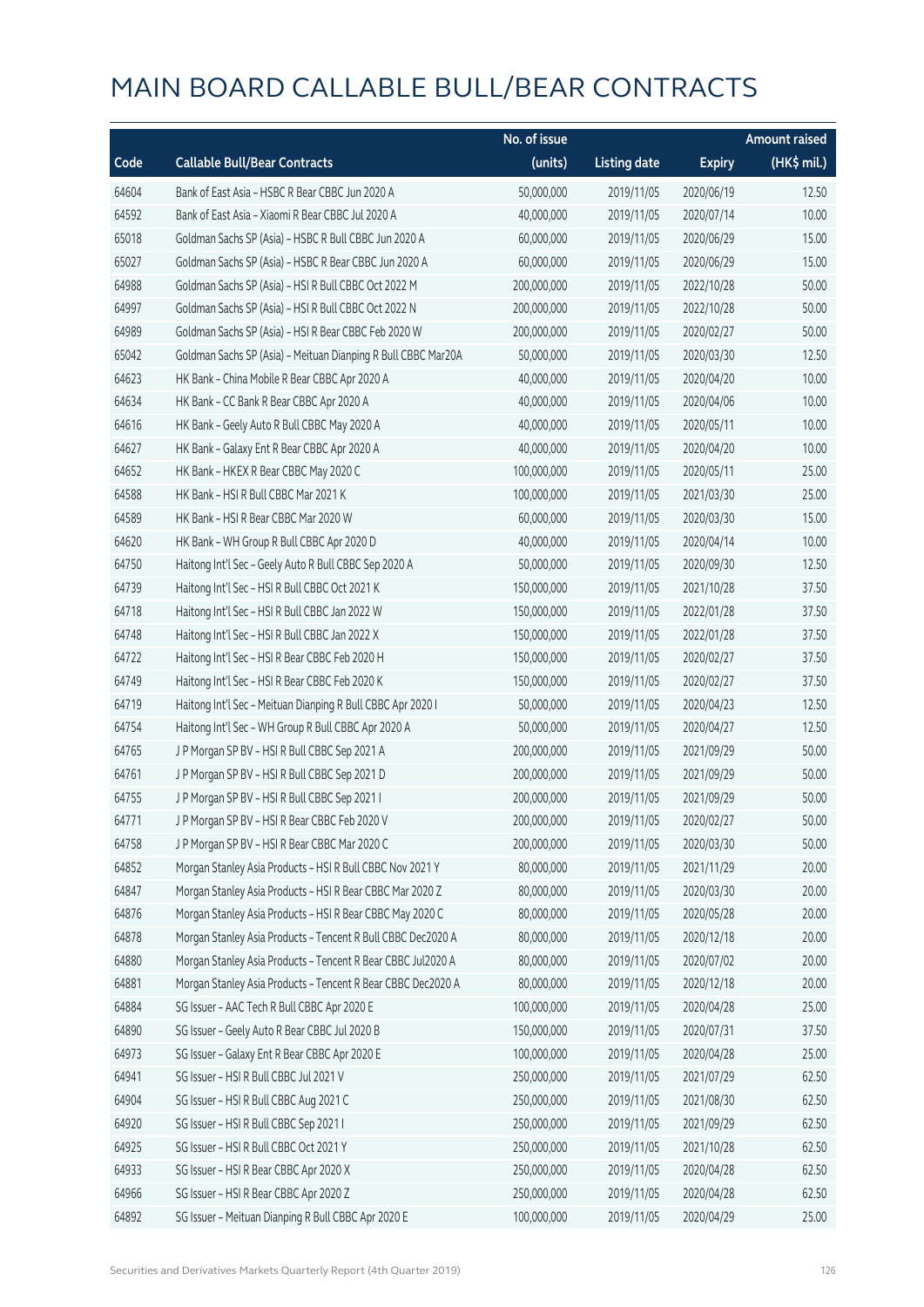|       |                                                            | No. of issue |                     |               | Amount raised |
|-------|------------------------------------------------------------|--------------|---------------------|---------------|---------------|
| Code  | <b>Callable Bull/Bear Contracts</b>                        | (units)      | <b>Listing date</b> | <b>Expiry</b> | (HK\$ mil.)   |
| 64978 | SG Issuer - Sunny Optical R Bear CBBC Apr 2020 A           | 40,000,000   | 2019/11/05          | 2020/04/28    | 10.00         |
| 64903 | SG Issuer - Tencent R Bull CBBC Feb 2020 Q                 | 80,000,000   | 2019/11/05          | 2020/02/28    | 20.00         |
| 64986 | SG Issuer - Tencent R Bull CBBC Jul 2020 A                 | 200,000,000  | 2019/11/05          | 2020/07/31    | 50.00         |
| 64659 | UBS AG - HSI R Bull CBBC Jan 2022 E                        | 200,000,000  | 2019/11/05          | 2022/01/28    | 50.00         |
| 64666 | UBS AG - HSI R Bull CBBC Jan 2022 F                        | 200,000,000  | 2019/11/05          | 2022/01/28    | 50.00         |
| 64667 | UBS AG - HSI R Bull CBBC Jan 2022 G                        | 200,000,000  | 2019/11/05          | 2022/01/28    | 50.00         |
| 64668 | UBS AG - HSI R Bear CBBC Feb 2020 T                        | 200,000,000  | 2019/11/05          | 2020/02/27    | 50.00         |
| 64673 | UBS AG - HSI R Bear CBBC Feb 2020 U                        | 400,000,000  | 2019/11/05          | 2020/02/27    | 100.00        |
| 64678 | UBS AG - Tencent R Bull CBBC Apr 2020 A                    | 200,000,000  | 2019/11/05          | 2020/04/20    | 50.00         |
| 64698 | UBS AG - Tencent R Bull CBBC Apr 2020 B                    | 200,000,000  | 2019/11/05          | 2020/04/27    | 50.00         |
| 64843 | Bank Vontobel - CNOOC R Bull CBBC Aug 2020 A               | 40,000,000   | 2019/11/05          | 2020/08/21    | 10.00         |
| 64825 | Bank Vontobel - HSBC R Bear CBBC Jun 2020 A                | 40,000,000   | 2019/11/05          | 2020/06/19    | 10.00         |
| 65100 | BOCI Asia Ltd. - China Life R Bull CBBC Feb 2020 A         | 40,000,000   | 2019/11/06          | 2020/02/24    | 10.00         |
| 65087 | BOCI Asia Ltd. - HSI R Bull CBBC Nov 2021 J                | 150,000,000  | 2019/11/06          | 2021/11/29    | 37.50         |
| 65089 | BOCI Asia Ltd. - HSI R Bear CBBC Mar 2020 E                | 150,000,000  | 2019/11/06          | 2020/03/30    | 37.50         |
| 65097 | BOCI Asia Ltd. - HSI R Bear CBBC Mar 2020 G                | 150,000,000  | 2019/11/06          | 2020/03/30    | 37.50         |
| 65046 | BNP Paribas Issuance B.V. - HSBC R Bear CBBC Sep 2020 A    | 150,000,000  | 2019/11/06          | 2020/09/29    | 37.50         |
| 65186 | BNP Paribas Issuance B.V. - HSI R Bull CBBC Dec 2021 W     | 240,000,000  | 2019/11/06          | 2021/12/30    | 60.00         |
| 65189 | BNP Paribas Issuance B.V. - HSI R Bear CBBC Apr 2020 G     | 240,000,000  | 2019/11/06          | 2020/04/28    | 60.00         |
| 65043 | BNP Paribas Issuance B.V. - Tencent R Bull CBBC Dec 2020 E | 50,000,000   | 2019/11/06          | 2020/12/30    | 12.50         |
| 65160 | Credit Suisse AG - HSI R Bull CBBC Oct 2021 O              | 200,000,000  | 2019/11/06          | 2021/10/28    | 50.00         |
| 65167 | Credit Suisse AG - HSI R Bull CBBC Dec 2021 M              | 200,000,000  | 2019/11/06          | 2021/12/30    | 50.00         |
| 65175 | Credit Suisse AG - HSI R Bear CBBC Feb 2020 H              | 200,000,000  | 2019/11/06          | 2020/02/27    | 50.00         |
| 65176 | Credit Suisse AG - HSI R Bear CBBC Mar 2020 L              | 200,000,000  | 2019/11/06          | 2020/03/30    | 50.00         |
| 65161 | Credit Suisse AG - Tencent R Bull CBBC Nov 2020 A          | 100,000,000  | 2019/11/06          | 2020/11/27    | 25.00         |
| 65288 | Goldman Sachs SP (Asia) - HSI R Bull CBBC Oct 2022 O       | 200,000,000  | 2019/11/06          | 2022/10/28    | 50.00         |
| 65292 | Goldman Sachs SP (Asia) - HSI R Bear CBBC Feb 2020 X       | 200,000,000  | 2019/11/06          | 2020/02/27    | 50.00         |
| 65296 | Goldman Sachs SP (Asia) - Tencent R Bull CBBC Feb 2020 H   | 60,000,000   | 2019/11/06          | 2020/02/06    | 15.00         |
| 65048 | HK Bank - HSI R Bear CBBC Mar 2020 X                       | 60,000,000   | 2019/11/06          | 2020/03/30    | 15.00         |
| 65251 | Haitong Int'l Sec - HSI R Bull CBBC Jan 2022 E             | 100,000,000  | 2019/11/06          | 2022/01/28    | 25.00         |
| 65218 | Haitong Int'l Sec - HSI R Bull CBBC Jan 2022 Y             | 150,000,000  | 2019/11/06          | 2022/01/28    | 37.50         |
| 65225 | Haitong Int'l Sec - HSI R Bull CBBC Jan 2022 Z             | 150,000,000  | 2019/11/06          | 2022/01/28    | 37.50         |
| 65252 | Haitong Int'l Sec - HSI R Bear CBBC Feb 2020 M             | 150,000,000  | 2019/11/06          | 2020/02/27    | 37.50         |
| 65262 | Haitong Int'l Sec - HSI R Bear CBBC Feb 2020 P             | 150,000,000  | 2019/11/06          | 2020/02/27    | 37.50         |
| 65200 | J P Morgan SP BV - HSI R Bull CBBC Sep 2021 H              | 200,000,000  | 2019/11/06          | 2021/09/29    | 50.00         |
| 65194 | JP Morgan SP BV - HSIR Bull CBBC Oct 2021 C                | 200,000,000  | 2019/11/06          | 2021/10/28    | 50.00         |
| 65210 | J P Morgan SP BV - HSI R Bear CBBC Mar 2020 D              | 200,000,000  | 2019/11/06          | 2020/03/30    | 50.00         |
| 65215 | J P Morgan SP BV - HSI R Bear CBBC Mar 2020 E              | 200,000,000  | 2019/11/06          | 2020/03/30    | 50.00         |
| 65063 | Macquarie Bank Ltd. - Tencent R Bull CBBC Apr 2020 G       | 12,400,000   | 2019/11/06          | 2020/04/29    | 10.04         |
| 65064 | Macquarie Bank Ltd. - Tencent R Bear CBBC Apr 2020 F       | 11,100,000   | 2019/11/06          | 2020/04/29    | 10.02         |
| 65065 | Macquarie Bank Ltd. - Tencent R Bear CBBC Apr 2020 G       | 30,800,000   | 2019/11/06          | 2020/04/29    | 10.04         |
| 65286 | Morgan Stanley Asia Products - HSI R Bull CBBC Dec 2021 E  | 80,000,000   | 2019/11/06          | 2021/12/30    | 20.00         |
| 65263 | SG Issuer - AIA R Bull CBBC Apr 2020 I                     | 60,000,000   | 2019/11/06          | 2020/04/29    | 15.00         |
| 65276 | SG Issuer - HSI R Bull CBBC Nov 2021 R                     | 250,000,000  | 2019/11/06          | 2021/11/29    | 62.50         |
| 65280 | SG Issuer - HSI R Bull CBBC Dec 2021 K                     | 250,000,000  | 2019/11/06          | 2021/12/30    | 62.50         |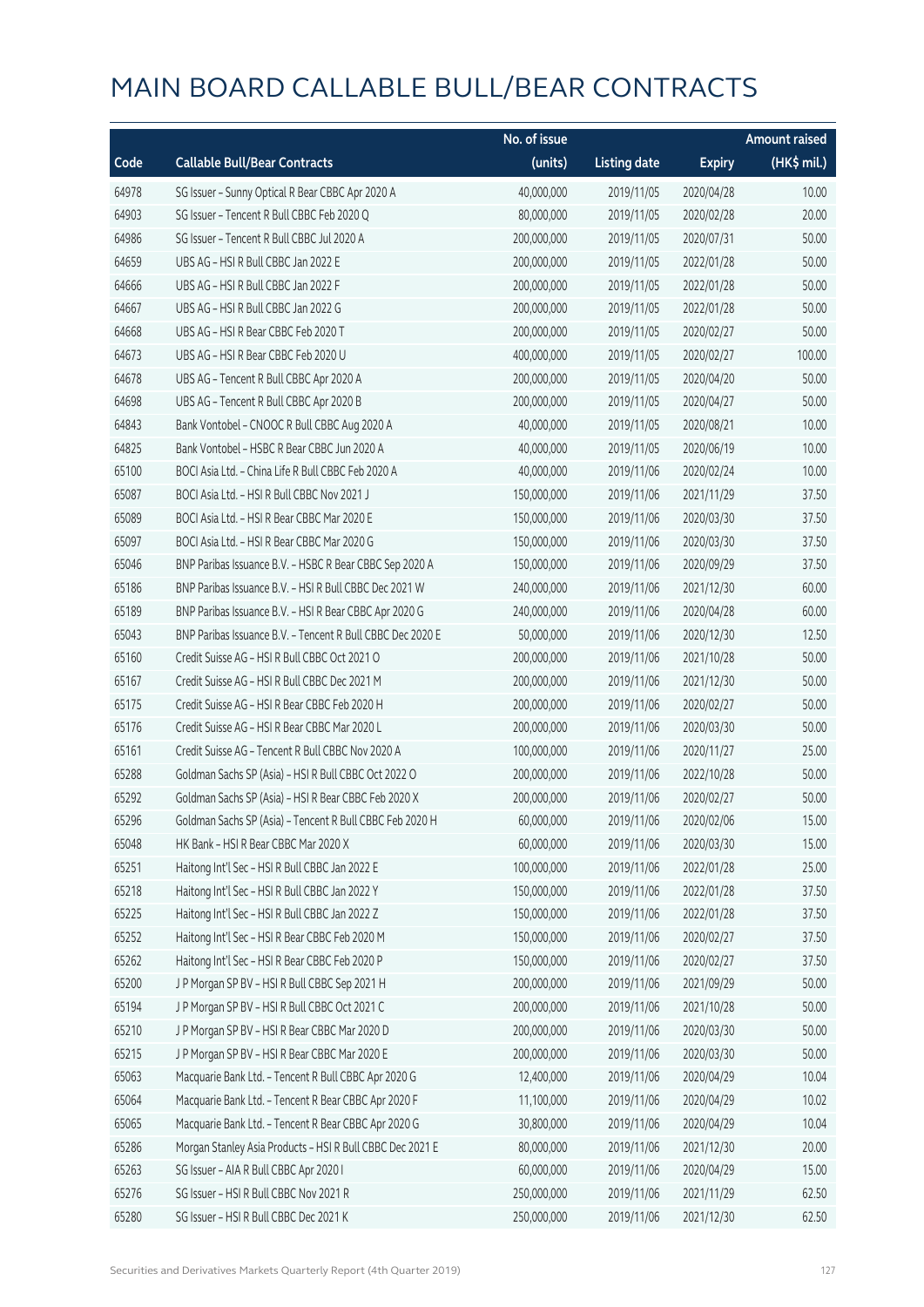|       |                                                          | No. of issue |                     |               | <b>Amount raised</b> |
|-------|----------------------------------------------------------|--------------|---------------------|---------------|----------------------|
| Code  | <b>Callable Bull/Bear Contracts</b>                      | (units)      | <b>Listing date</b> | <b>Expiry</b> | (HK\$ mil.)          |
| 65274 | SG Issuer - HSI R Bear CBBC Feb 2020 M                   | 250,000,000  | 2019/11/06          | 2020/02/27    | 62.50                |
| 65284 | SG Issuer - HSI R Bear CBBC Apr 2020 J                   | 250,000,000  | 2019/11/06          | 2020/04/28    | 62.50                |
| 65281 | SG Issuer - Tencent R Bull CBBC Apr 2020 L               | 80,000,000   | 2019/11/06          | 2020/04/27    | 20.00                |
| 65282 | SG Issuer - Tencent R Bull CBBC Apr 2020 M               | 80,000,000   | 2019/11/06          | 2020/04/27    | 20.00                |
| 65108 | UBS AG - HSI R Bull CBBC Dec 2021 N                      | 200,000,000  | 2019/11/06          | 2021/12/30    | 50.00                |
| 65120 | UBS AG - HSI R Bull CBBC Dec 2021 R                      | 200,000,000  | 2019/11/06          | 2021/12/30    | 50.00                |
| 65119 | UBS AG - HSI R Bull CBBC Dec 2021 Y                      | 200,000,000  | 2019/11/06          | 2021/12/30    | 50.00                |
| 65139 | UBS AG - HSI R Bear CBBC Feb 2020 V                      | 200,000,000  | 2019/11/06          | 2020/02/27    | 50.00                |
| 65148 | UBS AG - HSI R Bear CBBC Feb 2020 W                      | 200,000,000  | 2019/11/06          | 2020/02/27    | 50.00                |
| 65076 | Bank Vontobel - AAC Tech R Bear CBBC Jul 2020 A          | 40,000,000   | 2019/11/06          | 2020/07/10    | 10.00                |
| 65083 | Bank Vontobel - China Life R Bull CBBC Jul 2020 C        | 40,000,000   | 2019/11/06          | 2020/07/24    | 10.00                |
| 65103 | Bank Vontobel - HSI R Bear CBBC May 2020 H               | 80,000,000   | 2019/11/06          | 2020/05/28    | 20.00                |
| 65086 | Bank Vontobel - ICBC R Bear CBBC Jun 2020 A              | 40,000,000   | 2019/11/06          | 2020/06/19    | 10.00                |
| 65071 | Bank Vontobel - Meituan Dianping R Bull CBBC Aug 2020 G  | 60,000,000   | 2019/11/06          | 2020/08/07    | 15.00                |
| 65101 | Bank Vontobel - Meituan Dianping R Bull CBBC Aug 2020 H  | 60,000,000   | 2019/11/06          | 2020/08/07    | 15.00                |
| 65379 | BOCI Asia Ltd. - HKEX R Bull CBBC May 2020 B             | 40,000,000   | 2019/11/07          | 2020/05/29    | 10.00                |
| 65358 | BOCI Asia Ltd. - HSI R Bull CBBC Nov 2021 K              | 150,000,000  | 2019/11/07          | 2021/11/29    | 37.50                |
| 65382 | BOCI Asia Ltd. - HSI R Bear CBBC Mar 2020 H              | 150,000,000  | 2019/11/07          | 2020/03/30    | 37.50                |
| 65360 | BOCI Asia Ltd. - Meituan Dianping R Bull CBBC Apr 2020 B | 40,000,000   | 2019/11/07          | 2020/04/24    | 10.00                |
| 65361 | BOCI Asia Ltd. - Meituan Dianping R Bull CBBC Apr 2020 C | 40,000,000   | 2019/11/07          | 2020/04/24    | 10.40                |
| 65362 | BOCI Asia Ltd. - Tencent R Bull CBBC Feb 2020 H          | 40,000,000   | 2019/11/07          | 2020/02/24    | 10.00                |
| 65373 | BOCI Asia Ltd. - Tencent R Bear CBBC Feb 2020 D          | 40,000,000   | 2019/11/07          | 2020/02/24    | 10.00                |
| 65571 | BNP Paribas Issuance B.V. - HSI R Bull CBBC Oct 2021 D   | 240,000,000  | 2019/11/07          | 2021/10/28    | 60.00                |
| 65564 | BNP Paribas Issuance B.V. - HSI R Bull CBBC Oct 2021 X   | 250,000,000  | 2019/11/07          | 2021/10/28    | 62.50                |
| 65380 | BNP Paribas Issuance B.V. - HSI R Bull CBBC Dec 2021 X   | 250,000,000  | 2019/11/07          | 2021/12/30    | 62.50                |
| 65314 | BNP Paribas Issuance B.V. - HSI R Bear CBBC Apr 2020 H   | 250,000,000  | 2019/11/07          | 2020/04/28    | 62.50                |
| 65318 | BNP Paribas Issuance B.V. - HSI R Bear CBBC Apr 2020 I   | 250,000,000  | 2019/11/07          | 2020/04/28    | 62.50                |
| 65575 | BNP Paribas Issuance B.V. - HSI R Bear CBBC Apr 2020 J   | 250,000,000  | 2019/11/07          | 2020/04/28    | 62.50                |
| 65537 | Credit Suisse AG - AAC Tech R Bull CBBC Sep 2020 A       | 40,000,000   | 2019/11/07          | 2020/09/25    | 10.00                |
| 65526 | Credit Suisse AG - AAC Tech R Bear CBBC Nov 2020 A       | 40,000,000   | 2019/11/07          | 2020/11/18    | 10.00                |
| 65546 | Credit Suisse AG - HKEX R Bull CBBC Nov 2020 A           | 100,000,000  | 2019/11/07          | 2020/11/27    | 25.00                |
| 65547 | Credit Suisse AG - HSI R Bull CBBC Sep 2021 R            | 200,000,000  | 2019/11/07          | 2021/09/29    | 50.00                |
| 65558 | Credit Suisse AG - HSI R Bull CBBC Dec 2021 O            | 300,000,000  | 2019/11/07          | 2021/12/30    | 75.00                |
| 65512 | Credit Suisse AG - HSI R Bear CBBC Feb 2020 O            | 200,000,000  | 2019/11/07          | 2020/02/27    | 50.00                |
| 65515 | Credit Suisse AG - HSI R Bear CBBC Mar 2020 M            | 200,000,000  | 2019/11/07          | 2020/03/30    | 50.00                |
| 65521 | Credit Suisse AG - HSI R Bear CBBC Mar 2020 N            | 200,000,000  | 2019/11/07          | 2020/03/30    | 50.00                |
| 65544 | Credit Suisse AG - Sunny Optical R Bull CBBC Dec 2020 A  | 40,000,000   | 2019/11/07          | 2020/12/30    | 10.00                |
| 65545 | Credit Suisse AG - Sunny Optical R Bear CBBC Nov 2020 A  | 40,000,000   | 2019/11/07          | 2020/11/06    | 10.00                |
| 65523 | Credit Suisse AG - Sunny Optical R Bear CBBC Dec 2020 A  | 100,000,000  | 2019/11/07          | 2020/12/22    | 25.00                |
| 65711 | Goldman Sachs SP (Asia) - HKEX R Bull CBBC Mar 2020 A    | 60,000,000   | 2019/11/07          | 2020/03/30    | 15.00                |
| 65686 | Goldman Sachs SP (Asia) - HSI R Bull CBBC Nov 2022 E     | 200,000,000  | 2019/11/07          | 2022/11/29    | 50.00                |
| 65678 | Goldman Sachs SP (Asia) - HSI R Bear CBBC Feb 2020 U     | 200,000,000  | 2019/11/07          | 2020/02/27    | 50.00                |
| 65676 | Goldman Sachs SP (Asia) - HSI R Bear CBBC Feb 2020 Y     | 200,000,000  | 2019/11/07          | 2020/02/27    | 50.00                |
| 65685 | Goldman Sachs SP (Asia) - HSI R Bear CBBC Mar 2020 Q     | 200,000,000  | 2019/11/07          | 2020/03/30    | 50.00                |
| 65699 | Goldman Sachs SP (Asia) - Tencent R Bull CBBC Feb 2020 I | 60,000,000   | 2019/11/07          | 2020/02/10    | 15.00                |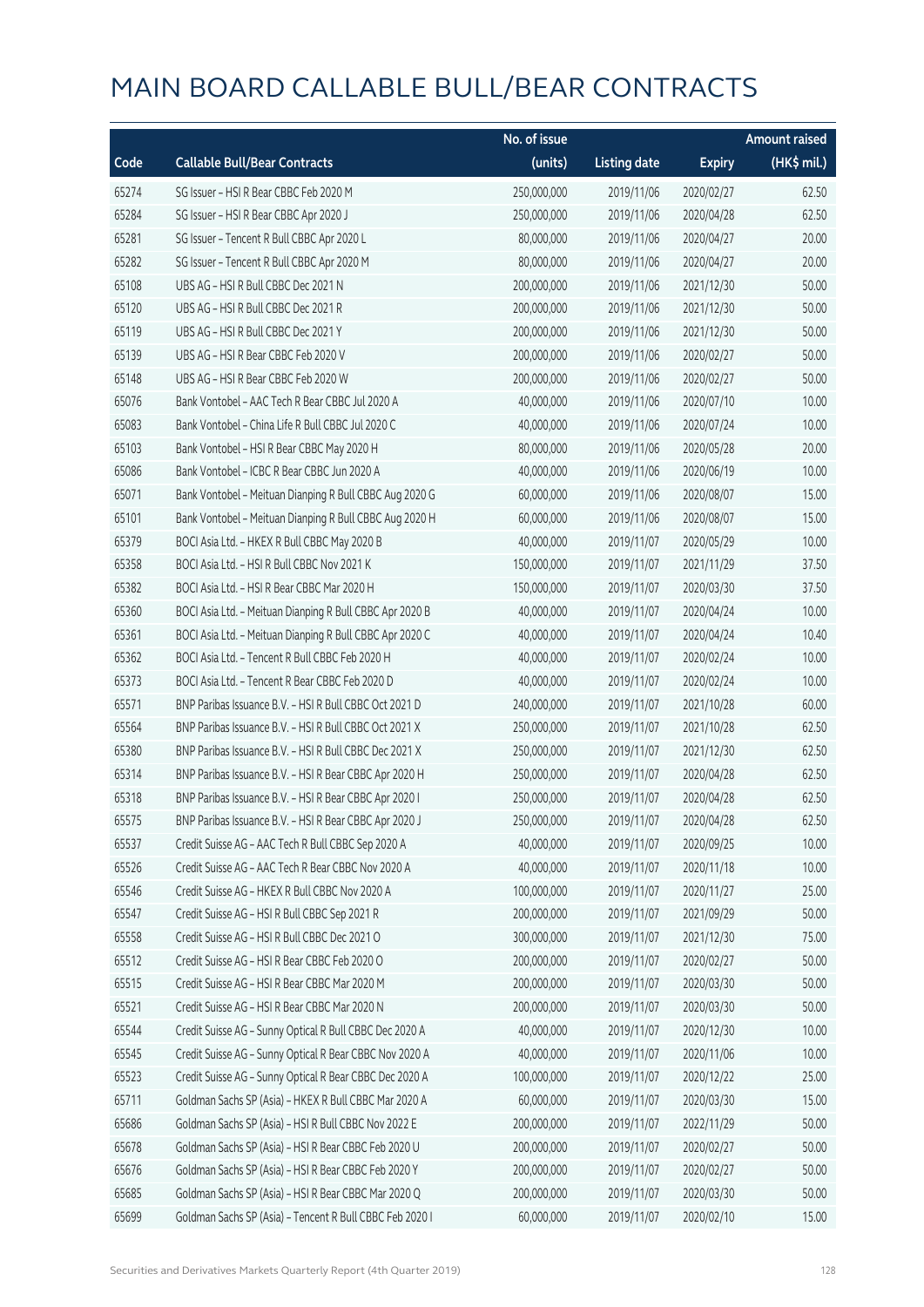|       |                                                           | No. of issue |                     |               | <b>Amount raised</b> |
|-------|-----------------------------------------------------------|--------------|---------------------|---------------|----------------------|
| Code  | <b>Callable Bull/Bear Contracts</b>                       | (units)      | <b>Listing date</b> | <b>Expiry</b> | (HK\$ mil.)          |
| 65706 | Goldman Sachs SP (Asia) - Tencent R Bear CBBC Mar 2020 B  | 50,000,000   | 2019/11/07          | 2020/03/30    | 12.50                |
| 65357 | HK Bank - AAC Tech R Bull CBBC Apr 2020 E                 | 40,000,000   | 2019/11/07          | 2020/04/06    | 10.00                |
| 65351 | HK Bank - China Life R Bull CBBC May 2020 B               | 40,000,000   | 2019/11/07          | 2020/05/04    | 10.00                |
| 65355 | HK Bank - HKEX R Bull CBBC May 2020 F                     | 40,000,000   | 2019/11/07          | 2020/05/14    | 10.00                |
| 65339 | HK Bank - HSI R Bull CBBC Mar 2021 L                      | 60,000,000   | 2019/11/07          | 2021/03/30    | 15.00                |
| 65331 | HK Bank - HSI R Bear CBBC Mar 2020 Y                      | 100,000,000  | 2019/11/07          | 2020/03/30    | 25.00                |
| 65330 | HK Bank - HSI R Bear CBBC Jul 2020 D                      | 100,000,000  | 2019/11/07          | 2020/07/30    | 25.00                |
| 65349 | HK Bank - Sunny Optical R Bull CBBC May 2020 A            | 40,000,000   | 2019/11/07          | 2020/05/04    | 10.00                |
| 65299 | HK Bank - Tencent R Bear CBBC Apr 2020 K                  | 40,000,000   | 2019/11/07          | 2020/04/27    | 10.00                |
| 65412 | Haitong Int'l Sec - AAC Tech R Bull CBBC Apr 2020 A       | 40,000,000   | 2019/11/07          | 2020/04/29    | 10.00                |
| 65403 | Haitong Int'l Sec - HKEX R Bull CBBC Jun 2020 A           | 40,000,000   | 2019/11/07          | 2020/06/17    | 10.00                |
| 65394 | Haitong Int'l Sec - HSI R Bull CBBC Oct 2021 C            | 150,000,000  | 2019/11/07          | 2021/10/28    | 37.50                |
| 65391 | Haitong Int'l Sec - HSI R Bull CBBC Jan 2022 A            | 150,000,000  | 2019/11/07          | 2022/01/28    | 37.50                |
| 65400 | Haitong Int'l Sec - HSI R Bear CBBC Feb 2020 I            | 150,000,000  | 2019/11/07          | 2020/02/27    | 37.50                |
| 65384 | Haitong Int'l Sec - HSI R Bear CBBC Feb 2020 T            | 150,000,000  | 2019/11/07          | 2020/02/27    | 37.50                |
| 65386 | Haitong Int'l Sec - HSI R Bear CBBC Feb 2020 W            | 150,000,000  | 2019/11/07          | 2020/02/27    | 37.50                |
| 65413 | Haitong Int'l Sec - Sunny Optical R Bull CBBC Apr 2020 A  | 40,000,000   | 2019/11/07          | 2020/04/28    | 10.00                |
| 65424 | Haitong Int'l Sec - Sunny Optical R Bear CBBC Apr 2020 B  | 40,000,000   | 2019/11/07          | 2020/04/29    | 10.00                |
| 65407 | Haitong Int'l Sec - Tencent R Bull CBBC Mar 2020 O        | 40,000,000   | 2019/11/07          | 2020/03/18    | 10.00                |
| 65471 | J P Morgan SP BV - HSI R Bull CBBC Sep 2021 M             | 200,000,000  | 2019/11/07          | 2021/09/29    | 50.00                |
| 65477 | J P Morgan SP BV - HSI R Bull CBBC Sep 2021 Q             | 200,000,000  | 2019/11/07          | 2021/09/29    | 50.00                |
| 65458 | J P Morgan SP BV - HSI R Bear CBBC Mar 2020 G             | 200,000,000  | 2019/11/07          | 2020/03/30    | 50.00                |
| 65459 | J P Morgan SP BV - HSI R Bear CBBC Mar 2020 I             | 200,000,000  | 2019/11/07          | 2020/03/30    | 50.00                |
| 65478 | J P Morgan SP BV - HSI R Bear CBBC Mar 2020 J             | 200,000,000  | 2019/11/07          | 2020/03/30    | 50.00                |
| 65462 | J P Morgan SP BV - HSI R Bear CBBC Mar 2020 Z             | 200,000,000  | 2019/11/07          | 2020/03/30    | 50.00                |
| 65488 | J P Morgan SP BV - Tencent R Bull CBBC Apr 2020 S         | 200,000,000  | 2019/11/07          | 2020/04/17    | 50.00                |
| 65712 | Morgan Stanley Asia Products - HSI R Bull CBBC Oct 2021 K | 80,000,000   | 2019/11/07          | 2021/10/28    | 20.00                |
| 65714 | Morgan Stanley Asia Products - HSI R Bull CBBC Nov 2021 Z | 80,000,000   | 2019/11/07          | 2021/11/29    | 20.00                |
| 65319 | Morgan Stanley Asia Products - HSI R Bear CBBC Mar 2020 D | 80,000,000   | 2019/11/07          | 2020/03/30    | 20.00                |
| 65618 | SG Issuer - AAC Tech R Bear CBBC Apr 2020 E               | 100,000,000  | 2019/11/07          | 2020/04/29    | 25.00                |
| 65655 | SG Issuer - HKEX R Bull CBBC Apr 2020 N                   | 50,000,000   | 2019/11/07          | 2020/04/29    | 12.50                |
| 65599 | SG Issuer - HSI R Bull CBBC Jul 2021 F                    | 250,000,000  | 2019/11/07          | 2021/07/29    | 62.50                |
| 65666 | SG Issuer - HSI R Bull CBBC Aug 2021 I                    | 250,000,000  | 2019/11/07          | 2021/08/30    | 62.50                |
| 65602 | SG Issuer - HSI R Bull CBBC Sep 2021 K                    | 250,000,000  | 2019/11/07          | 2021/09/29    | 62.50                |
| 65590 | SG Issuer - HSI R Bear CBBC Feb 2020 F                    | 250,000,000  | 2019/11/07          | 2020/02/27    | 62.50                |
| 65593 | SG Issuer - HSI R Bear CBBC Feb 2020 J                    | 250,000,000  | 2019/11/07          | 2020/02/27    | 62.50                |
| 65596 | SG Issuer - HSI R Bear CBBC Mar 2020 A                    | 250,000,000  | 2019/11/07          | 2020/03/30    | 62.50                |
| 65613 | SG Issuer - Ping An R Bull CBBC Mar 2020 K                | 100,000,000  | 2019/11/07          | 2020/03/27    | 25.00                |
| 65660 | SG Issuer - Sunny Optical R Bull CBBC Apr 2020 A          | 40,000,000   | 2019/11/07          | 2020/04/29    | 10.00                |
| 65663 | SG Issuer - Sunny Optical R Bear CBBC Apr 2020 B          | 40,000,000   | 2019/11/07          | 2020/04/29    | 12.00                |
| 65617 | SG Issuer - Tencent R Bull CBBC Mar 2020 J                | 80,000,000   | 2019/11/07          | 2020/03/27    | 20.00                |
| 65598 | SG Issuer - Tencent R Bear CBBC Mar 2020 F                | 80,000,000   | 2019/11/07          | 2020/03/30    | 20.00                |
| 65449 | UBS AG - HSI R Bull CBBC Dec 2021 L                       | 200,000,000  | 2019/11/07          | 2021/12/30    | 50.00                |
| 65434 | UBS AG - HSI R Bull CBBC Dec 2021 W                       | 200,000,000  | 2019/11/07          | 2021/12/30    | 50.00                |
| 65322 | UBS AG - HSI R Bear CBBC Feb 2020 X                       | 200,000,000  | 2019/11/07          | 2020/02/27    | 50.00                |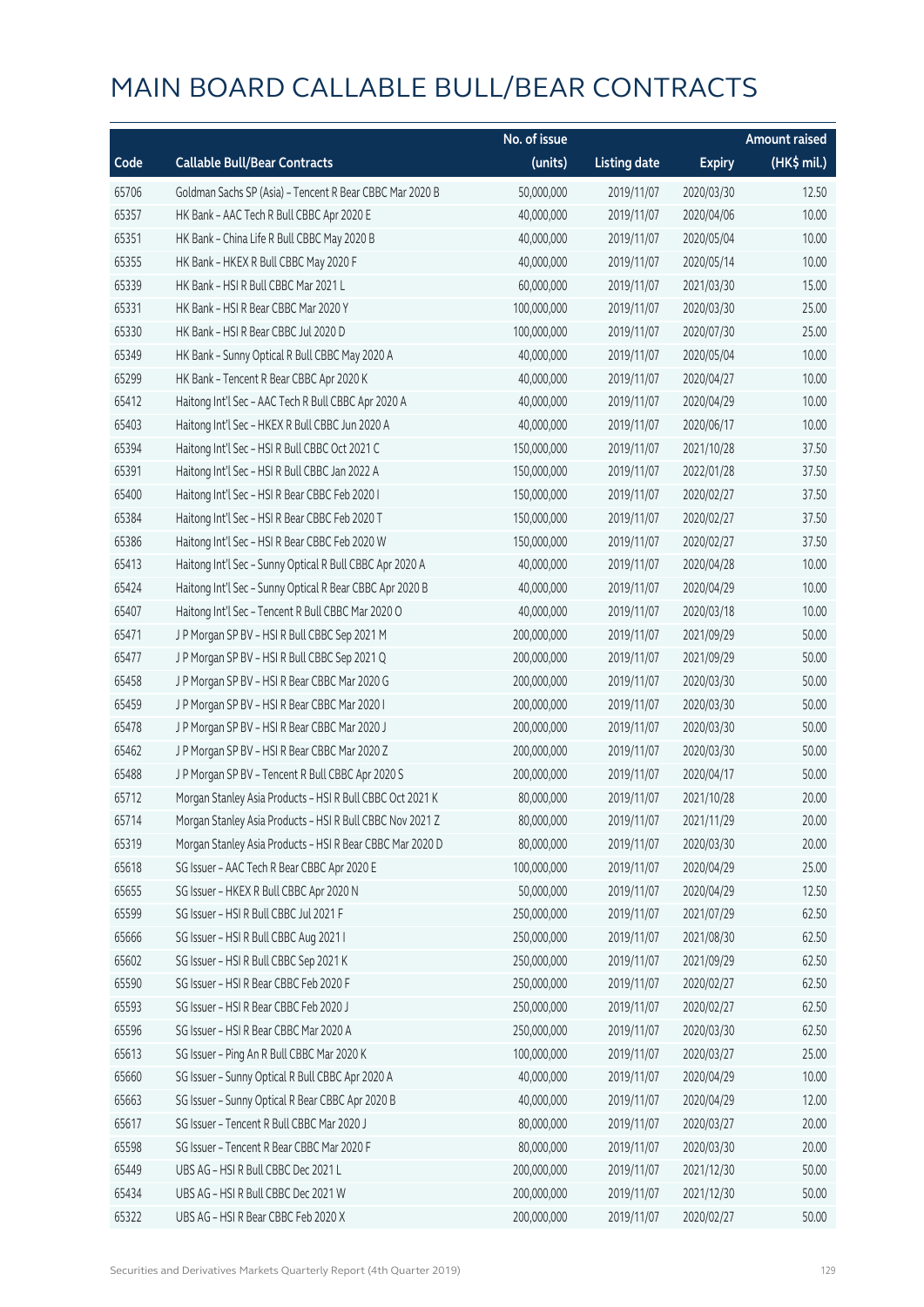|       |                                                             | No. of issue |                     |               | <b>Amount raised</b> |
|-------|-------------------------------------------------------------|--------------|---------------------|---------------|----------------------|
| Code  | <b>Callable Bull/Bear Contracts</b>                         | (units)      | <b>Listing date</b> | <b>Expiry</b> | (HK\$ mil.)          |
| 65328 | UBS AG - HSI R Bear CBBC Feb 2020 Y                         | 200,000,000  | 2019/11/07          | 2020/02/27    | 50.00                |
| 65586 | Bank Vontobel - AAC Tech R Bull CBBC Oct 2020 A             | 40,000,000   | 2019/11/07          | 2020/10/16    | 10.00                |
| 65585 | Bank Vontobel - AAC Tech R Bear CBBC Oct 2020 A             | 40,000,000   | 2019/11/07          | 2020/10/16    | 10.00                |
| 65579 | Bank Vontobel - HKEX R Bull CBBC Jul 2020 C                 | 40,000,000   | 2019/11/07          | 2020/07/10    | 10.00                |
| 65577 | Bank Vontobel - HSI R Bull CBBC Apr 2021 Z                  | 80,000,000   | 2019/11/07          | 2021/04/29    | 20.00                |
| 65583 | Bank Vontobel - Sunny Optical R Bull CBBC Oct 2020 A        | 40,000,000   | 2019/11/07          | 2020/10/16    | 10.00                |
| 65737 | BOCI Asia Ltd. - HSI R Bull CBBC Nov 2021 S                 | 150,000,000  | 2019/11/08          | 2021/11/29    | 37.50                |
| 65732 | BOCI Asia Ltd. - HSI R Bear CBBC Mar 2020 A                 | 150,000,000  | 2019/11/08          | 2020/03/30    | 37.50                |
| 65920 | BNP Paribas Issuance B.V. - HSI R Bull CBBC Oct 2021 B      | 250,000,000  | 2019/11/08          | 2021/10/28    | 62.50                |
| 65728 | BNP Paribas Issuance B.V. - HSI R Bull CBBC Oct 2021 G      | 250,000,000  | 2019/11/08          | 2021/10/28    | 62.50                |
| 65730 | BNP Paribas Issuance B.V. - HSI R Bear CBBC Apr 2020 K      | 250,000,000  | 2019/11/08          | 2020/04/28    | 62.50                |
| 65928 | BNP Paribas Issuance B.V. - HSI R Bear CBBC Apr 2020 L      | 240,000,000  | 2019/11/08          | 2020/04/28    | 60.00                |
| 65864 | Credit Suisse AG - AIA R Bull CBBC Nov 2020 B               | 70,000,000   | 2019/11/08          | 2020/11/11    | 17.50                |
| 65876 | Credit Suisse AG - AIA R Bull CBBC Dec 2020 A               | 70,000,000   | 2019/11/08          | 2020/12/03    | 17.50                |
| 65872 | Credit Suisse AG - HSI R Bull CBBC Oct 2021 D               | 200,000,000  | 2019/11/08          | 2021/10/28    | 50.00                |
| 65874 | Credit Suisse AG - HSI R Bull CBBC Oct 2021 F               | 300,000,000  | 2019/11/08          | 2021/10/28    | 75.00                |
| 65852 | Credit Suisse AG - HSI R Bear CBBC Feb 2020 P               | 200,000,000  | 2019/11/08          | 2020/02/27    | 50.00                |
| 65854 | Credit Suisse AG - HSI R Bear CBBC Mar 2020 O               | 200,000,000  | 2019/11/08          | 2020/03/30    | 50.00                |
| 65868 | Credit Suisse AG - Sunny Optical R Bull CBBC Oct 2020 A     | 40,000,000   | 2019/11/08          | 2020/10/30    | 10.00                |
| 65742 | Bank of East Asia - Meituan Dianping R Bear CBBC May 2020 A | 50,000,000   | 2019/11/08          | 2020/05/11    | 12.50                |
| 65745 | Bank of East Asia - Sunny Optical R Bull CBBC May 2020 A    | 40,000,000   | 2019/11/08          | 2020/05/11    | 10.00                |
| 66075 | Goldman Sachs SP (Asia) - HSI R Bull CBBC Nov 2022 F        | 200,000,000  | 2019/11/08          | 2022/11/29    | 50.00                |
| 66072 | Goldman Sachs SP (Asia) - HSI R Bear CBBC Mar 2020 I        | 200,000,000  | 2019/11/08          | 2020/03/30    | 50.00                |
| 66086 | Goldman Sachs SP (Asia) - HSI R Bear CBBC Mar 2020 O        | 200,000,000  | 2019/11/08          | 2020/03/30    | 50.00                |
| 66052 | Goldman Sachs SP (Asia) - HSI R Bear CBBC Mar 2020 R        | 200,000,000  | 2019/11/08          | 2020/03/30    | 50.00                |
| 65715 | HK Bank - AAC Tech R Bear CBBC Apr 2020 A                   | 40,000,000   | 2019/11/08          | 2020/04/06    | 10.00                |
| 65718 | HK Bank - Sinopec Corp R Bear CBBC Apr 2020 A               | 40,000,000   | 2019/11/08          | 2020/04/14    | 10.00                |
| 65719 | HK Bank - HKEX R Bear CBBC May 2020 D                       | 100,000,000  | 2019/11/08          | 2020/05/25    | 25.00                |
| 65879 | HK Bank - HSI R Bull CBBC Mar 2021 M                        | 60,000,000   | 2019/11/08          | 2021/03/30    | 15.00                |
| 65725 | HK Bank - HSI R Bear CBBC Mar 2020 Z                        | 60,000,000   | 2019/11/08          | 2020/03/30    | 15.00                |
| 65724 | HK Bank - Sunny Optical R Bull CBBC Apr 2020 D              | 40,000,000   | 2019/11/08          | 2020/04/06    | 10.00                |
| 65910 | Haitong Int'l Sec - AAC Tech R Bear CBBC Jun 2020 A         | 80,000,000   | 2019/11/08          | 2020/06/10    | 20.00                |
| 65900 | Haitong Int'l Sec - AIA R Bull CBBC Apr 2020 C              | 60,000,000   | 2019/11/08          | 2020/04/27    | 15.00                |
| 65904 | Haitong Int'l Sec - China Tower R Bear CBBC May 2020 A      | 120,000,000  | 2019/11/08          | 2020/05/26    | 30.00                |
| 65886 | Haitong Int'l Sec - HSI R Bull CBBC Jan 2022 C              | 150,000,000  | 2019/11/08          | 2022/01/28    | 37.50                |
| 65887 | Haitong Int'l Sec - HSI R Bull CBBC Jan 2022 F              | 150,000,000  | 2019/11/08          | 2022/01/28    | 37.50                |
| 65885 | Haitong Int'l Sec - HSI R Bear CBBC Feb 2020 N              | 150,000,000  | 2019/11/08          | 2020/02/27    | 37.50                |
| 65893 | Haitong Int'l Sec - HSI R Bear CBBC Feb 2020 Q              | 150,000,000  | 2019/11/08          | 2020/02/27    | 37.50                |
| 65894 | Haitong Int'l Sec - HSI R Bear CBBC Feb 2020 U              | 150,000,000  | 2019/11/08          | 2020/02/27    | 37.50                |
| 65901 | Haitong Int'l Sec - SUNAC R Bull CBBC Sep 2020 B            | 110,000,000  | 2019/11/08          | 2020/09/11    | 27.50                |
| 65951 | J P Morgan SP BV - HSI R Bull CBBC Sep 2021 U               | 200,000,000  | 2019/11/08          | 2021/09/29    | 50.00                |
| 65952 | J P Morgan SP BV - HSI R Bull CBBC Sep 2021 V               | 200,000,000  | 2019/11/08          | 2021/09/29    | 50.00                |
| 65963 | J P Morgan SP BV - HSI R Bull CBBC Sep 2021 W               | 200,000,000  | 2019/11/08          | 2021/09/29    | 50.00                |
| 65978 | J P Morgan SP BV - HSI R Bear CBBC Mar 2020 H               | 200,000,000  | 2019/11/08          | 2020/03/30    | 50.00                |
| 65941 | J P Morgan SP BV - HSI R Bear CBBC Mar 2020 S               | 200,000,000  | 2019/11/08          | 2020/03/30    | 50.00                |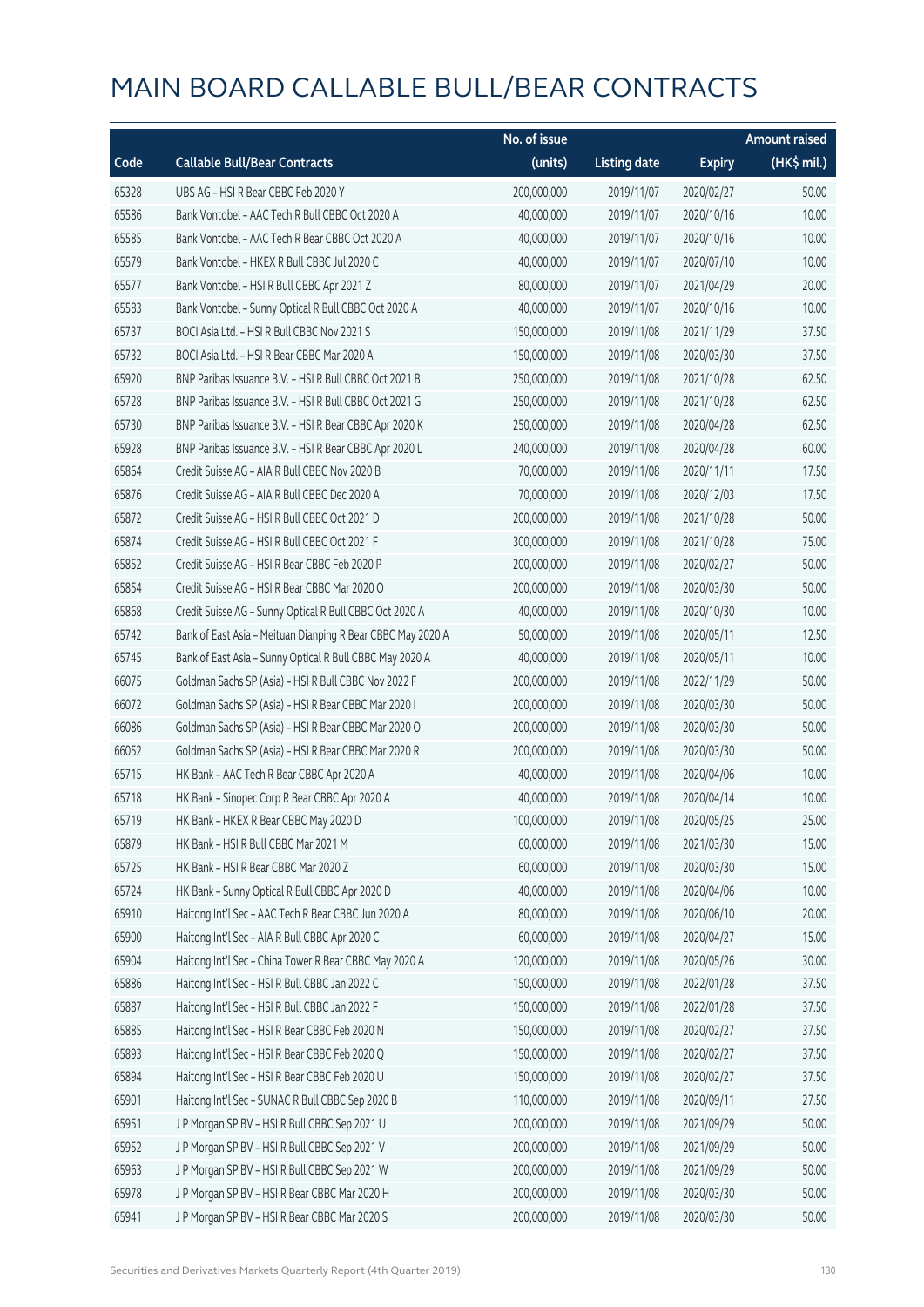|       |                                                                | No. of issue |                     |               | <b>Amount raised</b>  |
|-------|----------------------------------------------------------------|--------------|---------------------|---------------|-----------------------|
| Code  | <b>Callable Bull/Bear Contracts</b>                            | (units)      | <b>Listing date</b> | <b>Expiry</b> | $(HK\frac{1}{2}mil.)$ |
| 65967 | J P Morgan SP BV - HSI R Bear CBBC Mar 2020 Y                  | 200,000,000  | 2019/11/08          | 2020/03/30    | 50.00                 |
| 65933 | J P Morgan SP BV - HSI R Bear CBBC Sep 2021 A                  | 200,000,000  | 2019/11/08          | 2021/09/29    | 50.00                 |
| 65771 | Morgan Stanley Asia Products - CSOP A50 ETF R Bull CBBC May20A | 40,000,000   | 2019/11/08          | 2020/05/04    | 10.00                 |
| 65772 | Morgan Stanley Asia Products - CSOP A50 ETF R Bull CBBC Jun20A | 40,000,000   | 2019/11/08          | 2020/06/08    | 10.00                 |
| 65773 | Morgan Stanley Asia Products - CSOP A50 ETF R Bear CBBC Jun20A | 40,000,000   | 2019/11/08          | 2020/06/01    | 10.00                 |
| 65753 | Morgan Stanley Asia Products - CSOP A50 ETF R Bear CBBC Jul20A | 40,000,000   | 2019/11/08          | 2020/07/15    | 10.00                 |
| 65788 | Morgan Stanley Asia Products - HSI R Bull CBBC Nov 2021 M      | 80,000,000   | 2019/11/08          | 2021/11/29    | 20.00                 |
| 66010 | SG Issuer - China Life R Bull CBBC Apr 2020 B                  | 40,000,000   | 2019/11/08          | 2020/04/29    | 10.00                 |
| 66028 | SG Issuer - HSI R Bull CBBC Jul 2021 G                         | 250,000,000  | 2019/11/08          | 2021/07/29    | 62.50                 |
| 66030 | SG Issuer - HSI R Bull CBBC Jul 2021 H                         | 250,000,000  | 2019/11/08          | 2021/07/29    | 62.50                 |
| 66041 | SG Issuer - HSI R Bull CBBC Aug 2021 L                         | 250,000,000  | 2019/11/08          | 2021/08/30    | 62.50                 |
| 65992 | SG Issuer - HSI R Bear CBBC Mar 2020 C                         | 250,000,000  | 2019/11/08          | 2020/03/30    | 62.50                 |
| 66006 | SG Issuer - HSI R Bear CBBC Mar 2020 N                         | 250,000,000  | 2019/11/08          | 2020/03/30    | 62.50                 |
| 66013 | SG Issuer - HSI R Bear CBBC Mar 2020 Q                         | 250,000,000  | 2019/11/08          | 2020/03/30    | 62.50                 |
| 66042 | SG Issuer - Sunny Optical R Bull CBBC Apr 2020 B               | 40,000,000   | 2019/11/08          | 2020/04/29    | 10.00                 |
| 65843 | UBS AG - HSI R Bull CBBC Jan 2022 H                            | 200,000,000  | 2019/11/08          | 2022/01/28    | 50.00                 |
| 65793 | UBS AG - HSI R Bear CBBC Feb 2020 A                            | 200,000,000  | 2019/11/08          | 2020/02/27    | 50.00                 |
| 65798 | UBS AG - HSI R Bear CBBC Feb 2020 B                            | 200,000,000  | 2019/11/08          | 2020/02/27    | 50.00                 |
| 65819 | UBS AG - HSI R Bear CBBC Feb 2020 C                            | 200,000,000  | 2019/11/08          | 2020/02/27    | 50.00                 |
| 65832 | UBS AG - HSI R Bear CBBC Feb 2020 D                            | 200,000,000  | 2019/11/08          | 2020/02/27    | 50.00                 |
| 65789 | UBS AG - HSI R Bear CBBC Feb 2020 Z                            | 200,000,000  | 2019/11/08          | 2020/02/27    | 50.00                 |
| 65838 | UBS AG - HSI R Bear CBBC Mar 2020 A                            | 200,000,000  | 2019/11/08          | 2020/03/30    | 50.00                 |
| 65984 | Bank Vontobel - HSI R Bull CBBC Apr 2021 X                     | 80,000,000   | 2019/11/08          | 2021/04/29    | 20.00                 |
| 65989 | Bank Vontobel - Sunny Optical R Bull CBBC Oct 2020 B           | 40,000,000   | 2019/11/08          | 2020/10/09    | 10.00                 |
| 65991 | Bank Vontobel - Sunny Optical R Bear CBBC Jun 2020 A           | 30,000,000   | 2019/11/08          | 2020/06/12    | 10.20                 |
| 66109 | BOCI Asia Ltd. - HSI R Bull CBBC Dec 2021 A                    | 150,000,000  | 2019/11/11          | 2021/12/30    | 37.50                 |
| 66111 | BOCI Asia Ltd. - HSI R Bull CBBC Dec 2021 B                    | 150,000,000  | 2019/11/11          | 2021/12/30    | 37.50                 |
| 66114 | BOCI Asia Ltd. - HSI R Bull CBBC Dec 2021 C                    | 150,000,000  | 2019/11/11          | 2021/12/30    | 37.50                 |
| 66115 | BOCI Asia Ltd. - HSI R Bull CBBC Dec 2021 D                    | 150,000,000  | 2019/11/11          | 2021/12/30    | 37.50                 |
| 66105 | BOCI Asia Ltd. - HSI R Bear CBBC Mar 2020 B                    | 150,000,000  | 2019/11/11          | 2020/03/30    | 37.50                 |
| 66119 | BOCI Asia Ltd. - HSI R Bear CBBC Mar 2020 C                    | 150,000,000  | 2019/11/11          | 2020/03/30    | 37.50                 |
| 66525 | BNP Paribas Issuance B.V. - CSOP A50 ETF R Bull CBBC Dec20 C   | 60,000,000   | 2019/11/11          | 2020/12/30    | 15.00                 |
| 66527 | BNP Paribas Issuance B.V. - CSOP A50 ETF R Bull CBBC Dec20 D   | 60,000,000   | 2019/11/11          | 2020/12/30    | 15.00                 |
| 66509 | BNP Paribas Issuance B.V. - HKEX R Bull CBBC Sep 2020 O        | 50,000,000   | 2019/11/11          | 2020/09/29    | 12.50                 |
| 66510 | BNP Paribas Issuance B.V. - HKEX R Bull CBBC Sep 2020 P        | 50,000,000   | 2019/11/11          | 2020/09/29    | 12.50                 |
| 66251 | BNP Paribas Issuance B.V. - HSI R Bull CBBC Oct 2021 A         | 250,000,000  | 2019/11/11          | 2021/10/28    | 62.50                 |
| 66239 | BNP Paribas Issuance B.V. - HSI R Bull CBBC Oct 2021 C         | 250,000,000  | 2019/11/11          | 2021/10/28    | 62.50                 |
| 66446 | BNP Paribas Issuance B.V. - HSI R Bull CBBC Oct 2021 E         | 250,000,000  | 2019/11/11          | 2021/10/28    | 62.50                 |
| 66243 | BNP Paribas Issuance B.V. - HSI R Bull CBBC Oct 2021 W         | 250,000,000  | 2019/11/11          | 2021/10/28    | 62.50                 |
| 66475 | BNP Paribas Issuance B.V. - HSI R Bear CBBC Apr 2020 A         | 250,000,000  | 2019/11/11          | 2020/04/28    | 62.50                 |
| 66089 | BNP Paribas Issuance B.V. - HSI R Bear CBBC Apr 2020 M         | 250,000,000  | 2019/11/11          | 2020/04/28    | 62.50                 |
| 66094 | BNP Paribas Issuance B.V. - HSI R Bear CBBC Apr 2020 N         | 250,000,000  | 2019/11/11          | 2020/04/28    | 62.50                 |
| 66102 | BNP Paribas Issuance B.V. - HSI R Bear CBBC Apr 2020 O         | 250,000,000  | 2019/11/11          | 2020/04/28    | 62.50                 |
| 66258 | BNP Paribas Issuance B.V. - HSI R Bear CBBC Apr 2020 P         | 250,000,000  | 2019/11/11          | 2020/04/28    | 62.50                 |
| 66447 | BNP Paribas Issuance B.V. - HSI R Bear CBBC Apr 2020 Q         | 240,000,000  | 2019/11/11          | 2020/04/28    | 60.00                 |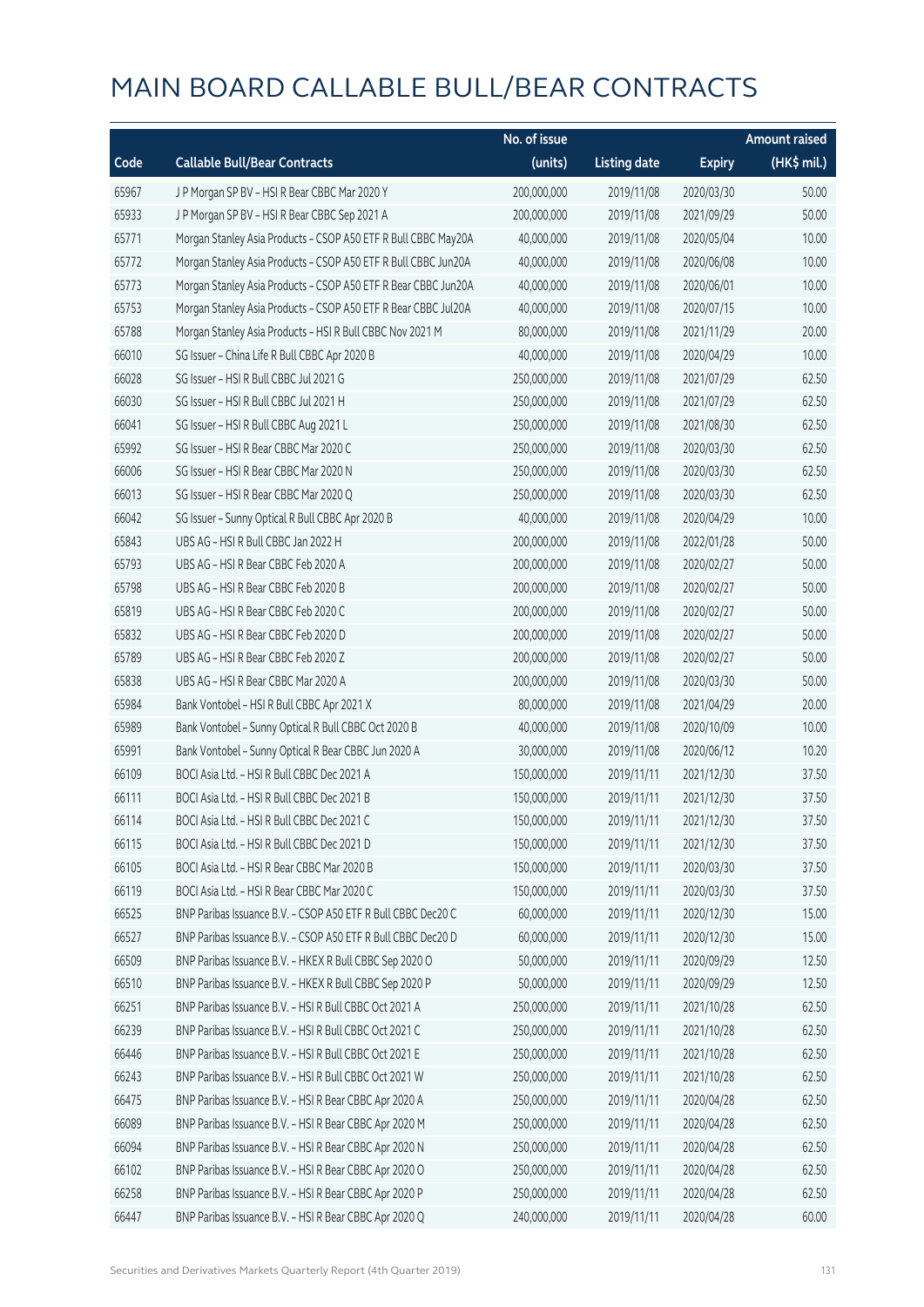|       |                                                            | No. of issue |                     |               | <b>Amount raised</b>  |
|-------|------------------------------------------------------------|--------------|---------------------|---------------|-----------------------|
| Code  | <b>Callable Bull/Bear Contracts</b>                        | (units)      | <b>Listing date</b> | <b>Expiry</b> | $(HK\frac{1}{2}mil.)$ |
| 66448 | BNP Paribas Issuance B.V. - HSI R Bear CBBC Apr 2020 R     | 250,000,000  | 2019/11/11          | 2020/04/28    | 62.50                 |
| 66452 | BNP Paribas Issuance B.V. - HSI R Bear CBBC Apr 2020 S     | 250,000,000  | 2019/11/11          | 2020/04/28    | 62.50                 |
| 66460 | BNP Paribas Issuance B.V. - HSI R Bear CBBC Apr 2020 T     | 250,000,000  | 2019/11/11          | 2020/04/28    | 62.50                 |
| 66449 | BNP Paribas Issuance B.V. - HSI R Bear CBBC Apr 2020 U     | 250,000,000  | 2019/11/11          | 2020/04/28    | 62.50                 |
| 66465 | BNP Paribas Issuance B.V. - HSI R Bear CBBC Apr 2020 V     | 250,000,000  | 2019/11/11          | 2020/04/28    | 62.50                 |
| 66469 | BNP Paribas Issuance B.V. - HSI R Bear CBBC Apr 2020 W     | 250,000,000  | 2019/11/11          | 2020/04/28    | 62.50                 |
| 66470 | BNP Paribas Issuance B.V. - HSI R Bear CBBC Apr 2020 X     | 250,000,000  | 2019/11/11          | 2020/04/28    | 62.50                 |
| 66473 | BNP Paribas Issuance B.V. - HSI R Bear CBBC Apr 2020 Y     | 250,000,000  | 2019/11/11          | 2020/04/28    | 62.50                 |
| 66479 | BNP Paribas Issuance B.V. - HSI R Bear CBBC Apr 2020 Z     | 250,000,000  | 2019/11/11          | 2020/04/28    | 62.50                 |
| 66518 | BNP Paribas Issuance B.V. - Meituan R Bull CBBC Dec 2020 G | 50,000,000   | 2019/11/11          | 2020/12/30    | 12.50                 |
| 66531 | BNP Paribas Issuance B.V. - Ping An R Bull CBBC Sep 2020 E | 200,000,000  | 2019/11/11          | 2020/09/29    | 50.00                 |
| 66265 | BNP Paribas Issuance B.V. - Tencent R Bull CBBC Nov 2020 E | 50,000,000   | 2019/11/11          | 2020/11/27    | 12.50                 |
| 66275 | BNP Paribas Issuance B.V. - Tencent R Bull CBBC Dec 2020 F | 50,000,000   | 2019/11/11          | 2020/12/30    | 12.50                 |
| 66279 | BNP Paribas Issuance B.V. - Tencent R Bear CBBC Dec 2020 G | 50,000,000   | 2019/11/11          | 2020/12/30    | 12.50                 |
| 66624 | Credit Suisse AG - AIA R Bull CBBC Sep 2020 A              | 70,000,000   | 2019/11/11          | 2020/09/29    | 17.50                 |
| 66585 | Credit Suisse AG - CC Bank R Bull CBBC Sep 2020 B          | 100,000,000  | 2019/11/11          | 2020/09/29    | 25.00                 |
| 66656 | Credit Suisse AG - HSI R Bull CBBC Sep 2021 S              | 200,000,000  | 2019/11/11          | 2021/09/29    | 50.00                 |
| 66641 | Credit Suisse AG - HSI R Bull CBBC Oct 2021 C              | 200,000,000  | 2019/11/11          | 2021/10/28    | 50.00                 |
| 66629 | Credit Suisse AG - HSI R Bull CBBC Oct 2021 V              | 200,000,000  | 2019/11/11          | 2021/10/28    | 50.00                 |
| 66642 | Credit Suisse AG - HSI R Bull CBBC Nov 2021 D              | 200,000,000  | 2019/11/11          | 2021/11/29    | 50.00                 |
| 66638 | Credit Suisse AG - HSI R Bull CBBC Dec 2021 R              | 300,000,000  | 2019/11/11          | 2021/12/30    | 75.00                 |
| 66567 | Credit Suisse AG - HSI R Bear CBBC Feb 2020 Y              | 200,000,000  | 2019/11/11          | 2020/02/27    | 50.00                 |
| 66573 | Credit Suisse AG - HSI R Bear CBBC Mar 2020 P              | 200,000,000  | 2019/11/11          | 2020/03/30    | 50.00                 |
| 66579 | Credit Suisse AG - HSI R Bear CBBC Mar 2020 Q              | 200,000,000  | 2019/11/11          | 2020/03/30    | 50.00                 |
| 66582 | Credit Suisse AG - HSI R Bear CBBC Apr 2020 H              | 200,000,000  | 2019/11/11          | 2020/04/28    | 50.00                 |
| 66581 | Credit Suisse AG - HSI R Bear CBBC Jun 2020 A              | 300,000,000  | 2019/11/11          | 2020/06/29    | 75.00                 |
| 66594 | Credit Suisse AG - ICBC R Bull CBBC Sep 2020 C             | 100,000,000  | 2019/11/11          | 2020/09/29    | 25.00                 |
| 66601 | Credit Suisse AG - Meituan Dianping R Bull CBBC Jul 2020 A | 80,000,000   | 2019/11/11          | 2020/07/30    | 20.00                 |
| 66596 | Credit Suisse AG - Ping An R Bull CBBC Jul 2020 A          | 80,000,000   | 2019/11/11          | 2020/07/30    | 20.00                 |
| 66623 | Credit Suisse AG - Tencent R Bull CBBC Jul 2020 A          | 100,000,000  | 2019/11/11          | 2020/07/30    | 25.00                 |
| 66861 | Goldman Sachs SP (Asia) - HSI R Bull CBBC Nov 2022 G       | 200,000,000  | 2019/11/11          | 2022/11/29    | 50.00                 |
| 66863 | Goldman Sachs SP (Asia) - HSI R Bull CBBC Nov 2022 H       | 200,000,000  | 2019/11/11          | 2022/11/29    | 50.00                 |
| 66884 | Goldman Sachs SP (Asia) - HSI R Bull CBBC Nov 2022 I       | 200,000,000  | 2019/11/11          | 2022/11/29    | 50.00                 |
| 66891 | Goldman Sachs SP (Asia) - HSI R Bull CBBC Nov 2022 J       | 200,000,000  | 2019/11/11          | 2022/11/29    | 50.00                 |
| 66829 | Goldman Sachs SP (Asia) - HSI R Bear CBBC Mar 2020 S       | 200,000,000  | 2019/11/11          | 2020/03/30    | 50.00                 |
| 66843 | Goldman Sachs SP (Asia) - HSI R Bear CBBC Mar 2020 T       | 200,000,000  | 2019/11/11          | 2020/03/30    | 50.00                 |
| 66850 | Goldman Sachs SP (Asia) - HSI R Bear CBBC Mar 2020 U       | 200,000,000  | 2019/11/11          | 2020/03/30    | 50.00                 |
| 66859 | Goldman Sachs SP (Asia) - HSI R Bear CBBC Mar 2020 X       | 200,000,000  | 2019/11/11          | 2020/03/30    | 50.00                 |
| 66894 | Goldman Sachs SP (Asia) - Ping An R Bull CBBC Jul 2020 A   | 80,000,000   | 2019/11/11          | 2020/07/15    | 20.00                 |
| 66892 | Goldman Sachs SP (Asia) - Tencent R Bull CBBC Feb 2020 J   | 80,000,000   | 2019/11/11          | 2020/02/11    | 20.00                 |
| 66197 | HK Bank - AIA R Bull CBBC Mar 2020 D                       | 60,000,000   | 2019/11/11          | 2020/03/30    | 15.00                 |
| 66173 | HK Bank - CSOP A50 ETF R Bull CBBC May 2020 D              | 40,000,000   | 2019/11/11          | 2020/05/25    | 10.00                 |
| 66190 | HK Bank - A50 China R Bull CBBC May 2020 D                 | 40,000,000   | 2019/11/11          | 2020/05/25    | 10.00                 |
| 66214 | HK Bank - Galaxy Ent R Bull CBBC Jun 2020 C                | 60,000,000   | 2019/11/11          | 2020/06/01    | 15.00                 |
| 66165 | HK Bank - HSCEI R Bull CBBC Mar 2021 B                     | 50,000,000   | 2019/11/11          | 2021/03/30    | 12.50                 |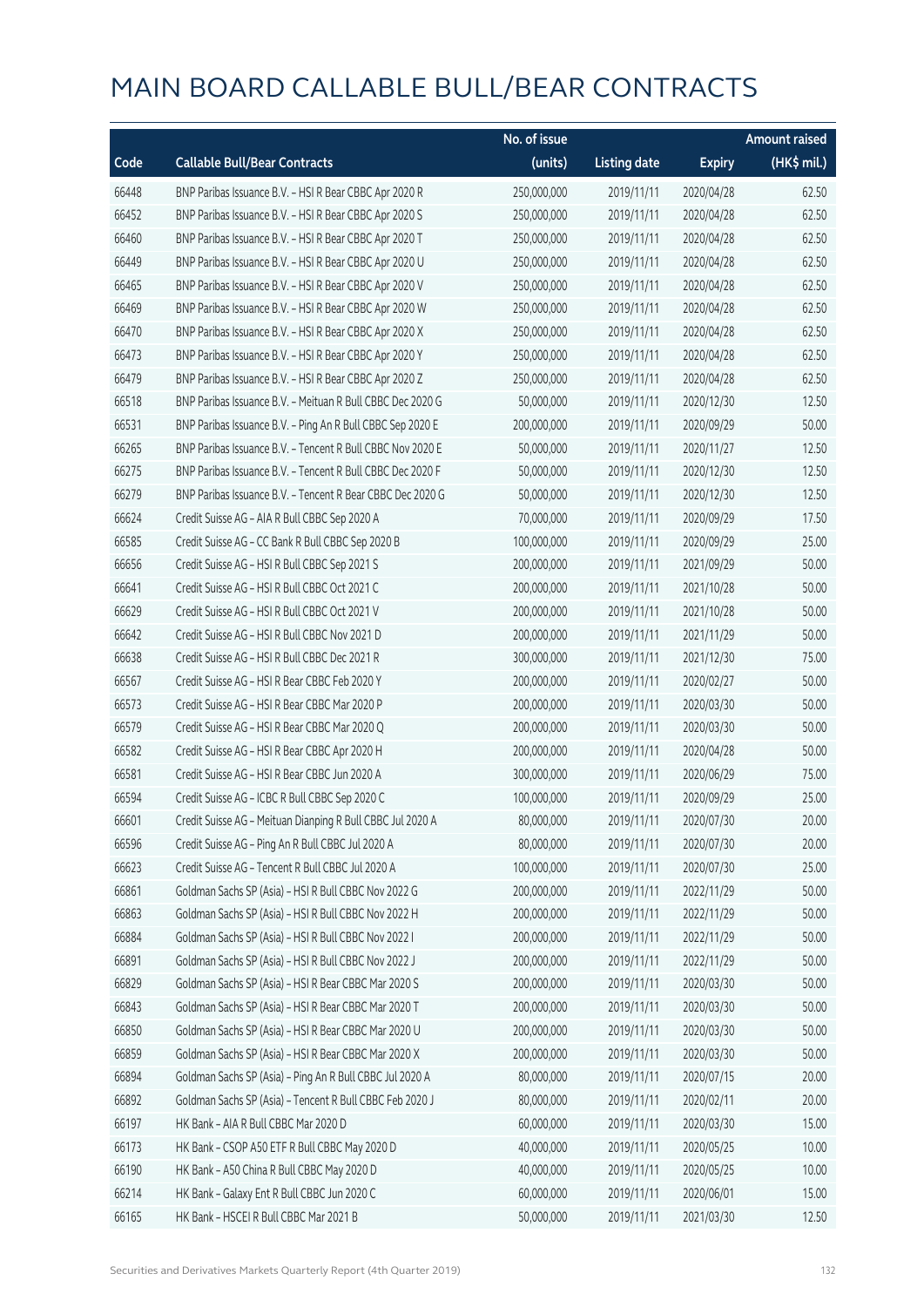|       |                                                             | No. of issue |                     |               | <b>Amount raised</b> |
|-------|-------------------------------------------------------------|--------------|---------------------|---------------|----------------------|
| Code  | <b>Callable Bull/Bear Contracts</b>                         | (units)      | <b>Listing date</b> | <b>Expiry</b> | (HK\$ mil.)          |
| 66174 | HK Bank - HSCEI R Bear CBBC Mar 2020 D                      | 50,000,000   | 2019/11/11          | 2020/03/30    | 12.50                |
| 66444 | HK Bank - HSI R Bull CBBC Mar 2021 N                        | 60,000,000   | 2019/11/11          | 2021/03/30    | 15.00                |
| 66445 | HK Bank - HSI R Bull CBBC Mar 2021 O                        | 100,000,000  | 2019/11/11          | 2021/03/30    | 25.00                |
| 66185 | HK Bank - HSI R Bear CBBC Mar 2020 C                        | 60,000,000   | 2019/11/11          | 2020/03/30    | 15.00                |
| 66161 | HK Bank - HSI R Bear CBBC Mar 2020 D                        | 80,000,000   | 2019/11/11          | 2020/03/30    | 20.00                |
| 66178 | HK Bank - HSI R Bear CBBC Mar 2020 E                        | 60,000,000   | 2019/11/11          | 2020/03/30    | 15.00                |
| 66183 | HK Bank - HSI R Bear CBBC Mar 2020 F                        | 60,000,000   | 2019/11/11          | 2020/03/30    | 15.00                |
| 66172 | HK Bank - HSI R Bear CBBC Jul 2020 E                        | 100,000,000  | 2019/11/11          | 2020/07/30    | 25.00                |
| 66228 | HK Bank - Meituan Dianping R Bull CBBC Mar 2020 E           | 40,000,000   | 2019/11/11          | 2020/03/23    | 10.00                |
| 66224 | HK Bank - Ping An R Bull CBBC Jul 2020 C                    | 60,000,000   | 2019/11/11          | 2020/07/27    | 15.00                |
| 66232 | HK Bank - Sands China R Bull CBBC Jul 2020 A                | 50,000,000   | 2019/11/11          | 2020/07/06    | 12.50                |
| 66201 | HK Bank - SUNAC R Bull CBBC Apr 2020 C                      | 40,000,000   | 2019/11/11          | 2020/04/20    | 10.00                |
| 66207 | HK Bank - SUNAC R Bear CBBC Apr 2020 B                      | 40,000,000   | 2019/11/11          | 2020/04/06    | 10.00                |
| 66208 | HK Bank - Tencent R Bull CBBC Apr 2020 O                    | 40,000,000   | 2019/11/11          | 2020/04/14    | 10.00                |
| 66142 | HK Bank - Tencent R Bear CBBC Mar 2020 L                    | 40,000,000   | 2019/11/11          | 2020/03/26    | 10.00                |
| 66237 | HK Bank - WH Group R Bull CBBC Jul 2020 A                   | 40,000,000   | 2019/11/11          | 2020/07/06    | 10.00                |
| 66550 | Haitong Int'l Sec - CM Bank R Bull CBBC Jul 2020 A          | 50,000,000   | 2019/11/11          | 2020/07/29    | 12.50                |
| 66540 | Haitong Int'l Sec - CSOP A50 ETF R Bull CBBC May 2020 A     | 40,000,000   | 2019/11/11          | 2020/05/04    | 10.00                |
| 66566 | Haitong Int'l Sec - CSOP A50 ETF R Bear CBBC Jun 2020 A     | 40,000,000   | 2019/11/11          | 2020/06/08    | 10.00                |
| 66291 | Haitong Int'l Sec - HSI R Bull CBBC Jan 2022 G              | 150,000,000  | 2019/11/11          | 2022/01/28    | 37.50                |
| 66284 | Haitong Int'l Sec - HSI R Bull CBBC Jan 2022 J              | 150,000,000  | 2019/11/11          | 2022/01/28    | 37.50                |
| 66293 | Haitong Int'l Sec - HSI R Bull CBBC Jan 2022 L              | 150,000,000  | 2019/11/11          | 2022/01/28    | 37.50                |
| 66295 | Haitong Int'l Sec - HSI R Bull CBBC Jan 2022 O              | 150,000,000  | 2019/11/11          | 2022/01/28    | 37.50                |
| 66297 | Haitong Int'l Sec - HSI R Bear CBBC Feb 2020 B              | 150,000,000  | 2019/11/11          | 2020/02/27    | 37.50                |
| 66296 | Haitong Int'l Sec - HSI R Bear CBBC Feb 2020 D              | 150,000,000  | 2019/11/11          | 2020/02/27    | 37.50                |
| 66280 | Haitong Int'l Sec - HSI R Bear CBBC Feb 2020 X              | 150,000,000  | 2019/11/11          | 2020/02/27    | 37.50                |
| 66282 | Haitong Int'l Sec - HSI R Bear CBBC Feb 2020 Y              | 150,000,000  | 2019/11/11          | 2020/02/27    | 37.50                |
| 66549 | Haitong Int'l Sec - Meituan Dianping R Bull CBBC Apr 2020 J | 50,000,000   | 2019/11/11          | 2020/04/29    | 12.50                |
| 66548 | Haitong Int'l Sec - Ping An R Bull CBBC Jul 2020 B          | 50,000,000   | 2019/11/11          | 2020/07/03    | 12.50                |
| 66538 | Haitong Int'l Sec - Tencent R Bull CBBC Mar 2020 P          | 40,000,000   | 2019/11/11          | 2020/03/09    | 10.00                |
| 66440 | J P Morgan SP BV - HSCEI R Bull CBBC Nov 2021 E             | 200,000,000  | 2019/11/11          | 2021/11/29    | 50.00                |
| 66423 | J P Morgan SP BV - HSI R Bull CBBC Sep 2021 G               | 200,000,000  | 2019/11/11          | 2021/09/29    | 50.00                |
| 66419 | J P Morgan SP BV - HSI R Bull CBBC Sep 2021 Y               | 200,000,000  | 2019/11/11          | 2021/09/29    | 50.00                |
| 66416 | J P Morgan SP BV - HSI R Bull CBBC Sep 2021 Z               | 200,000,000  | 2019/11/11          | 2021/09/29    | 50.00                |
| 66425 | J P Morgan SP BV - HSI R Bull CBBC Jan 2022 A               | 200,000,000  | 2019/11/11          | 2022/01/28    | 50.00                |
| 66429 | J P Morgan SP BV - HSI R Bull CBBC Jan 2022 B               | 200,000,000  | 2019/11/11          | 2022/01/28    | 50.00                |
| 66430 | J P Morgan SP BV - HSI R Bull CBBC Jan 2022 C               | 200,000,000  | 2019/11/11          | 2022/01/28    | 50.00                |
| 66299 | J P Morgan SP BV - HSI R Bear CBBC Feb 2020 X               | 200,000,000  | 2019/11/11          | 2020/02/27    | 50.00                |
| 66301 | J P Morgan SP BV - HSI R Bear CBBC Feb 2020 Y               | 200,000,000  | 2019/11/11          | 2020/02/27    | 50.00                |
| 66306 | J P Morgan SP BV - HSI R Bear CBBC Mar 2020 F               | 200,000,000  | 2019/11/11          | 2020/03/30    | 50.00                |
| 66313 | J P Morgan SP BV - HSI R Bear CBBC Mar 2020 L               | 200,000,000  | 2019/11/11          | 2020/03/30    | 50.00                |
| 66386 | J P Morgan SP BV - HSI R Bear CBBC Mar 2020 M               | 200,000,000  | 2019/11/11          | 2020/03/30    | 50.00                |
| 66387 | J P Morgan SP BV - HSI R Bear CBBC Mar 2020 N               | 200,000,000  | 2019/11/11          | 2020/03/30    | 50.00                |
| 66384 | J P Morgan SP BV - HSI R Bear CBBC Mar 2020 Q               | 200,000,000  | 2019/11/11          | 2020/03/30    | 50.00                |
| 66389 | J P Morgan SP BV - HSI R Bear CBBC Mar 2020 R               | 200,000,000  | 2019/11/11          | 2020/03/30    | 50.00                |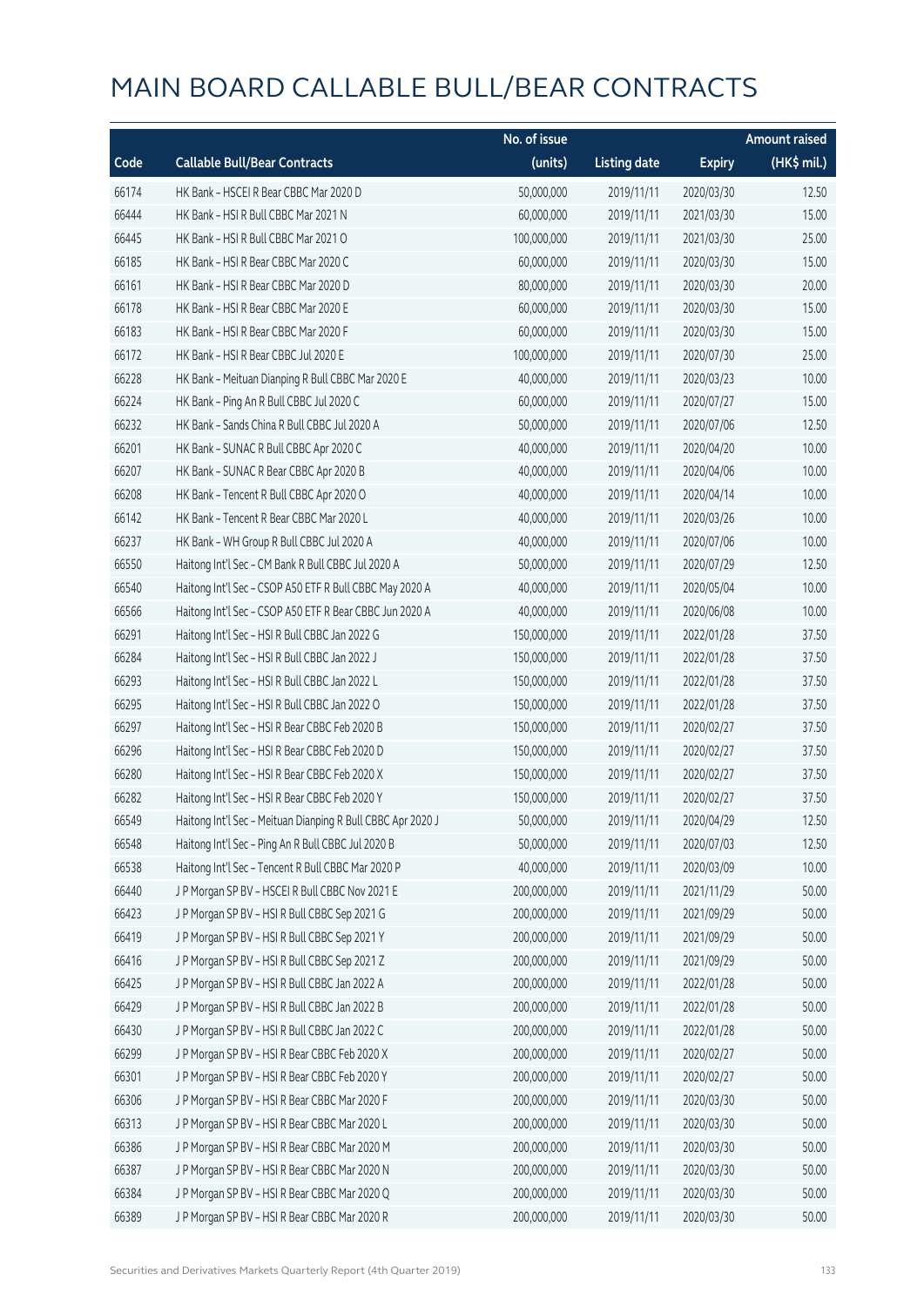|       |                                                            | No. of issue |                     |               | <b>Amount raised</b> |
|-------|------------------------------------------------------------|--------------|---------------------|---------------|----------------------|
| Code  | <b>Callable Bull/Bear Contracts</b>                        | (units)      | <b>Listing date</b> | <b>Expiry</b> | (HK\$ mil.)          |
| 66305 | J P Morgan SP BV - HSI R Bear CBBC Mar 2020 U              | 200,000,000  | 2019/11/11          | 2020/03/30    | 50.00                |
| 66390 | J P Morgan SP BV - HSI R Bear CBBC Mar 2020 V              | 200,000,000  | 2019/11/11          | 2020/03/30    | 50.00                |
| 66314 | J P Morgan SP BV - HSI R Bear CBBC Apr 2020 D              | 200,000,000  | 2019/11/11          | 2020/04/28    | 55.00                |
| 66339 | J P Morgan SP BV - HSI R Bear CBBC Apr 2020 F              | 200,000,000  | 2019/11/11          | 2020/04/28    | 65.00                |
| 66342 | J P Morgan SP BV - HSI R Bear CBBC Apr 2020 G              | 200,000,000  | 2019/11/11          | 2020/04/28    | 75.00                |
| 66394 | J P Morgan SP BV - HSI R Bear CBBC Apr 2020 H              | 200,000,000  | 2019/11/11          | 2020/04/28    | 50.00                |
| 66395 | J P Morgan SP BV - HSI R Bear CBBC Apr 2020 I              | 200,000,000  | 2019/11/11          | 2020/04/28    | 50.00                |
| 66404 | J P Morgan SP BV - HSI R Bear CBBC Apr 2020 J              | 200,000,000  | 2019/11/11          | 2020/04/28    | 50.00                |
| 66405 | J P Morgan SP BV - HSI R Bear CBBC Apr 2020 L              | 200,000,000  | 2019/11/11          | 2020/04/28    | 50.00                |
| 66411 | J P Morgan SP BV - HSI R Bear CBBC Apr 2020 M              | 200,000,000  | 2019/11/11          | 2020/04/28    | 50.00                |
| 66414 | J P Morgan SP BV - HSI R Bear CBBC Apr 2020 N              | 200,000,000  | 2019/11/11          | 2020/04/28    | 50.00                |
| 66346 | J P Morgan SP BV - Meituan Dianping R Bull CBBC May 2020 F | 60,000,000   | 2019/11/11          | 2020/05/15    | 15.00                |
| 66348 | J P Morgan SP BV - Meituan Dianping R Bear CBBC Apr 2020 B | 60,000,000   | 2019/11/11          | 2020/04/17    | 15.00                |
| 66377 | J P Morgan SP BV - Tencent R Bull CBBC Apr 2020 T          | 50,000,000   | 2019/11/11          | 2020/04/09    | 12.50                |
| 66383 | J P Morgan SP BV - Tencent R Bull CBBC Apr 2020 U          | 200,000,000  | 2019/11/11          | 2020/04/17    | 50.00                |
| 66533 | Morgan Stanley Asia Products - HKEX R Bull CBBC Jul 2020 A | 40,000,000   | 2019/11/11          | 2020/07/02    | 10.00                |
| 66330 | Morgan Stanley Asia Products - HSI R Bull CBBC Nov 2021 I  | 80,000,000   | 2019/11/11          | 2021/11/29    | 20.00                |
| 66350 | Morgan Stanley Asia Products - HSI R Bull CBBC Dec 2021 G  | 80,000,000   | 2019/11/11          | 2021/12/30    | 20.00                |
| 66120 | Morgan Stanley Asia Products - HSI R Bear CBBC Mar 2020 E  | 80,000,000   | 2019/11/11          | 2020/03/30    | 20.00                |
| 66341 | Morgan Stanley Asia Products - HSI R Bear CBBC Mar 2020 G  | 80,000,000   | 2019/11/11          | 2020/03/30    | 20.00                |
| 66345 | Morgan Stanley Asia Products - HSI R Bear CBBC Mar 2020 H  | 80,000,000   | 2019/11/11          | 2020/03/30    | 20.00                |
| 66132 | Morgan Stanley Asia Products - HSI R Bear CBBC Apr 2020 G  | 80,000,000   | 2019/11/11          | 2020/04/28    | 20.00                |
| 66347 | Morgan Stanley Asia Products - HSI R Bear CBBC Apr 2020 H  | 80,000,000   | 2019/11/11          | 2020/04/28    | 20.00                |
| 66794 | SG Issuer - AIA R Bull CBBC Mar 2020 D                     | 60,000,000   | 2019/11/11          | 2020/03/31    | 15.00                |
| 66747 | SG Issuer - HKEX R Bull CBBC Apr 2020 O                    | 50,000,000   | 2019/11/11          | 2020/04/29    | 12.50                |
| 66782 | SG Issuer - HSI R Bull CBBC May 2021 I                     | 250,000,000  | 2019/11/11          | 2021/05/28    | 62.50                |
| 66784 | SG Issuer - HSI R Bull CBBC Jul 2021 I                     | 250,000,000  | 2019/11/11          | 2021/07/29    | 62.50                |
| 66786 | SG Issuer - HSI R Bull CBBC Jul 2021 J                     | 250,000,000  | 2019/11/11          | 2021/07/29    | 62.50                |
| 66788 | SG Issuer - HSI R Bull CBBC Aug 2021 O                     | 250,000,000  | 2019/11/11          | 2021/08/30    | 62.50                |
| 66769 | SG Issuer - HSI R Bear CBBC Feb 2020 G                     | 250,000,000  | 2019/11/11          | 2020/02/27    | 62.50                |
| 66694 | SG Issuer - HSI R Bear CBBC Feb 2020 N                     | 250,000,000  | 2019/11/11          | 2020/02/27    | 62.50                |
| 66766 | SG Issuer - HSI R Bear CBBC Feb 2020 R                     | 250,000,000  | 2019/11/11          | 2020/02/27    | 62.50                |
| 66695 | SG Issuer - HSI R Bear CBBC Mar 2020 B                     | 250,000,000  | 2019/11/11          | 2020/03/30    | 62.50                |
| 66739 | SG Issuer - HSI R Bear CBBC Mar 2020 R                     | 250,000,000  | 2019/11/11          | 2020/03/30    | 62.50                |
| 66696 | SG Issuer - HSI R Bear CBBC Apr 2020 C                     | 250,000,000  | 2019/11/11          | 2020/04/28    | 62.50                |
| 66780 | SG Issuer - HSI R Bear CBBC Apr 2020 D                     | 250,000,000  | 2019/11/11          | 2020/04/28    | 62.50                |
| 66716 | SG Issuer - HSI R Bear CBBC Apr 2020 K                     | 250,000,000  | 2019/11/11          | 2020/04/28    | 62.50                |
| 66735 | SG Issuer - HSI R Bear CBBC Apr 2020 W                     | 250,000,000  | 2019/11/11          | 2020/04/28    | 62.50                |
| 66781 | SG Issuer - HSI R Bear CBBC May 2020 P                     | 250,000,000  | 2019/11/11          | 2020/05/28    | 62.50                |
| 66798 | SG Issuer - Meituan Dianping R Bull CBBC Apr 2020 F        | 100,000,000  | 2019/11/11          | 2020/04/06    | 25.00                |
| 66796 | SG Issuer - Meituan Dianping R Bear CBBC Apr 2020 A        | 100,000,000  | 2019/11/11          | 2020/04/03    | 25.00                |
| 66806 | SG Issuer - Meituan Dianping R Bear CBBC May 2020 A        | 100,000,000  | 2019/11/11          | 2020/05/28    | 25.00                |
| 66757 | SG Issuer - Ping An R Bull CBBC Apr 2020 J                 | 100,000,000  | 2019/11/11          | 2020/04/29    | 25.00                |
| 66736 | SG Issuer - Ping An R Bear CBBC Apr 2020 F                 | 100,000,000  | 2019/11/11          | 2020/04/17    | 25.00                |
| 66807 | SG Issuer - Tencent R Bull CBBC Mar 2020 K                 | 80,000,000   | 2019/11/11          | 2020/03/31    | 20.00                |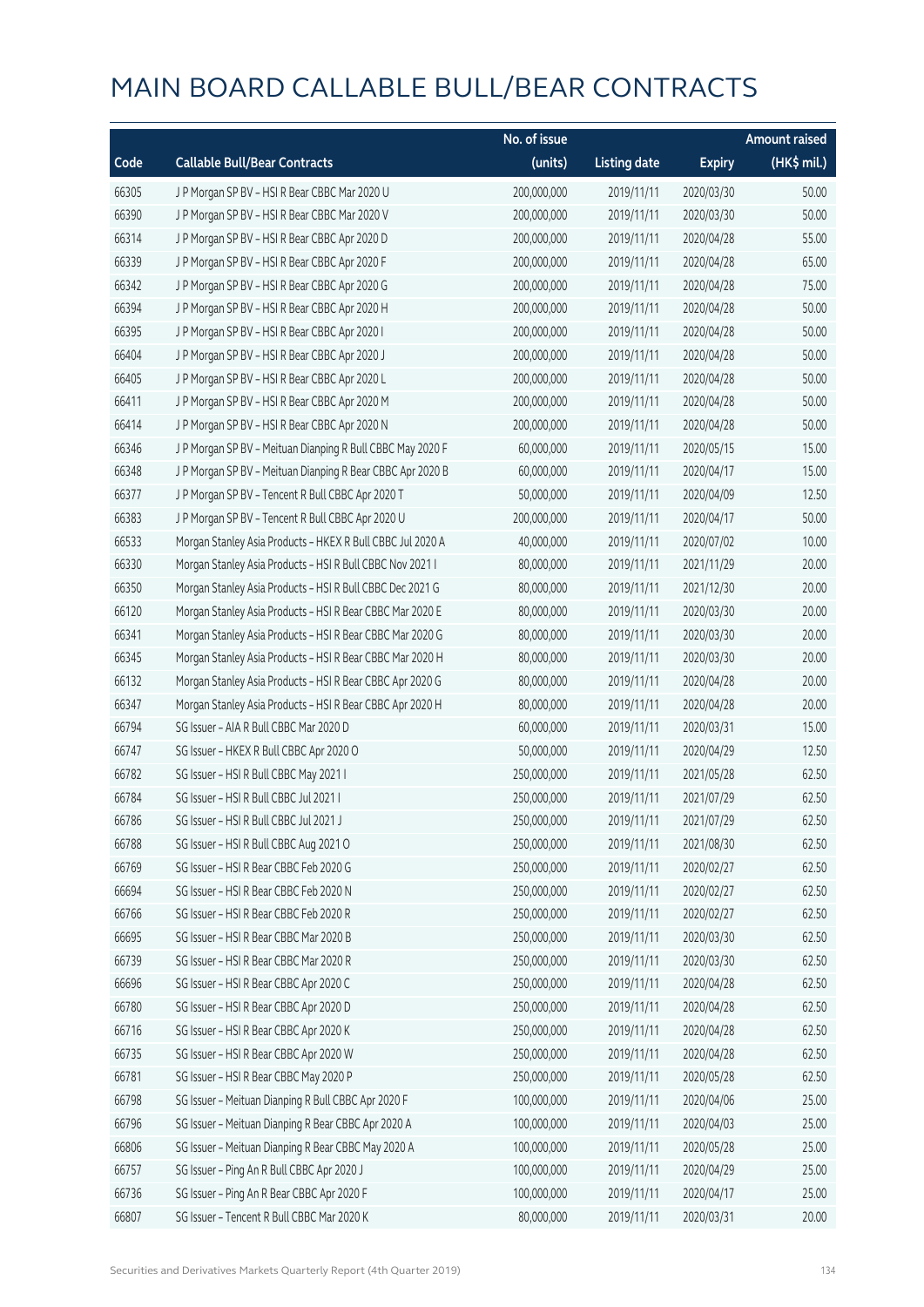|       |                                                         | No. of issue |                     |               | <b>Amount raised</b>  |
|-------|---------------------------------------------------------|--------------|---------------------|---------------|-----------------------|
| Code  | <b>Callable Bull/Bear Contracts</b>                     | (units)      | <b>Listing date</b> | <b>Expiry</b> | $(HK\frac{1}{2}mil.)$ |
| 66497 | UBS AG - HSI R Bull CBBC Dec 2021 S                     | 200,000,000  | 2019/11/11          | 2021/12/30    | 50.00                 |
| 66493 | UBS AG - HSI R Bull CBBC Jan 2022 I                     | 200,000,000  | 2019/11/11          | 2022/01/28    | 50.00                 |
| 66498 | UBS AG - HSI R Bull CBBC Feb 2022 A                     | 200,000,000  | 2019/11/11          | 2022/02/25    | 50.00                 |
| 66483 | UBS AG - HSI R Bear CBBC Feb 2020 E                     | 200,000,000  | 2019/11/11          | 2020/02/27    | 50.00                 |
| 66482 | UBS AG - HSI R Bear CBBC Feb 2020 F                     | 200,000,000  | 2019/11/11          | 2020/02/27    | 50.00                 |
| 66484 | UBS AG - HSI R Bear CBBC Feb 2020 G                     | 200,000,000  | 2019/11/11          | 2020/02/27    | 50.00                 |
| 66486 | UBS AG - HSI R Bear CBBC Feb 2020 H                     | 200,000,000  | 2019/11/11          | 2020/02/27    | 50.00                 |
| 66490 | UBS AG - HSI R Bear CBBC Feb 2020 I                     | 200,000,000  | 2019/11/11          | 2020/02/27    | 50.00                 |
| 66491 | UBS AG - HSI R Bear CBBC Feb 2020 J                     | 200,000,000  | 2019/11/11          | 2020/02/27    | 50.00                 |
| 66505 | UBS AG - Tencent R Bull CBBC Apr 2020 C                 | 200,000,000  | 2019/11/11          | 2020/04/22    | 50.00                 |
| 66681 | Bank Vontobel - AIA R Bull CBBC Sep 2020 B              | 40,000,000   | 2019/11/11          | 2020/09/25    | 10.00                 |
| 66682 | Bank Vontobel - Galaxy Ent R Bull CBBC Jun 2020 A       | 40,000,000   | 2019/11/11          | 2020/06/19    | 10.00                 |
| 66661 | Bank Vontobel - HSI N Bull CBBC Apr 2021 V              | 80,000,000   | 2019/11/11          | 2021/04/29    | 20.00                 |
| 66674 | Bank Vontobel - HSI N Bull CBBC May 2021 J              | 80,000,000   | 2019/11/11          | 2021/05/28    | 20.00                 |
| 66686 | Bank Vontobel - HSI N Bull CBBC May 2021 K              | 80,000,000   | 2019/11/11          | 2021/05/28    | 20.00                 |
| 66666 | Bank Vontobel - HSI N Bear CBBC Apr 2020 G              | 80,000,000   | 2019/11/11          | 2020/04/28    | 20.00                 |
| 66673 | Bank Vontobel - HSI R Bull CBBC May 2021 I              | 80,000,000   | 2019/11/11          | 2021/05/28    | 20.00                 |
| 66683 | Bank Vontobel - Meituan Dianping R Bull CBBC Aug 2020 I | 60,000,000   | 2019/11/11          | 2020/08/14    | 15.00                 |
| 66677 | Bank Vontobel - Meituan Dianping R Bull CBBC Sep 2020 D | 60,000,000   | 2019/11/11          | 2020/09/04    | 15.00                 |
| 67044 | BOCI Asia Ltd. - HKEX R Bull CBBC Jun 2020 A            | 40,000,000   | 2019/11/12          | 2020/06/01    | 10.00                 |
| 67005 | BOCI Asia Ltd. - HSI R Bull CBBC Dec 2021 E             | 150,000,000  | 2019/11/12          | 2021/12/30    | 37.50                 |
| 67031 | BOCI Asia Ltd. - HSI R Bull CBBC Dec 2021 F             | 150,000,000  | 2019/11/12          | 2021/12/30    | 37.50                 |
| 67035 | BOCI Asia Ltd. - HSI R Bull CBBC Dec 2021 G             | 150,000,000  | 2019/11/12          | 2021/12/30    | 37.50                 |
| 66995 | BOCI Asia Ltd. - HSI R Bear CBBC Mar 2020 I             | 150,000,000  | 2019/11/12          | 2020/03/30    | 37.50                 |
| 67047 | BOCI Asia Ltd. - Ping An R Bull CBBC Apr 2020 A         | 70,000,000   | 2019/11/12          | 2020/04/27    | 17.50                 |
| 66999 | BOCI Asia Ltd. - Tencent R Bull CBBC Mar 2020 A         | 40,000,000   | 2019/11/12          | 2020/03/09    | 10.00                 |
| 67003 | BOCI Asia Ltd. - Tencent R Bear CBBC Mar 2020 A         | 40,000,000   | 2019/11/12          | 2020/03/09    | 10.00                 |
| 67276 | BNP Paribas Issuance B.V. - HSI R Bull CBBC Oct 2021 F  | 250,000,000  | 2019/11/12          | 2021/10/28    | 62.50                 |
| 67279 | BNP Paribas Issuance B.V. - HSI R Bull CBBC Oct 2021 H  | 250,000,000  | 2019/11/12          | 2021/10/28    | 62.50                 |
| 67281 | BNP Paribas Issuance B.V. - HSI R Bull CBBC Oct 2021 I  | 240,000,000  | 2019/11/12          | 2021/10/28    | 60.00                 |
| 66916 | BNP Paribas Issuance B.V. - HSI R Bear CBBC Apr 2020 B  | 250,000,000  | 2019/11/12          | 2020/04/28    | 62.50                 |
| 67277 | BNP Paribas Issuance B.V. - HSI R Bear CBBC Apr 2020 C  | 250,000,000  | 2019/11/12          | 2020/04/28    | 62.50                 |
| 67321 | Credit Suisse AG - CSOP A50 ETF R Bull CBBC May 2020 B  | 50,000,000   | 2019/11/12          | 2020/05/28    | 12.50                 |
| 67332 | Credit Suisse AG - Galaxy Ent R Bull CBBC May 2020 A    | 50,000,000   | 2019/11/12          | 2020/05/28    | 12.50                 |
| 67305 | Credit Suisse AG - HSI R Bull CBBC Nov 2021 F           | 200,000,000  | 2019/11/12          | 2021/11/29    | 50.00                 |
| 67314 | Credit Suisse AG - HSI R Bull CBBC Nov 2021 M           | 200,000,000  | 2019/11/12          | 2021/11/29    | 50.00                 |
| 67315 | Credit Suisse AG - HSI R Bull CBBC Nov 2021 W           | 200,000,000  | 2019/11/12          | 2021/11/29    | 50.00                 |
| 67312 | Credit Suisse AG - HSI R Bull CBBC Feb 2022 A           | 300,000,000  | 2019/11/12          | 2022/02/25    | 75.00                 |
| 67343 | Credit Suisse AG - HSI R Bear CBBC Feb 2020 F           | 200,000,000  | 2019/11/12          | 2020/02/27    | 50.00                 |
| 67336 | Credit Suisse AG - HSI R Bear CBBC Feb 2020 T           | 200,000,000  | 2019/11/12          | 2020/02/27    | 50.00                 |
| 67283 | Credit Suisse AG - HSI R Bear CBBC Apr 2020 J           | 200,000,000  | 2019/11/12          | 2020/04/28    | 50.00                 |
| 67288 | Credit Suisse AG - HSI R Bear CBBC Apr 2020 M           | 200,000,000  | 2019/11/12          | 2020/04/28    | 50.00                 |
| 67296 | Credit Suisse AG - HSI R Bear CBBC Apr 2020 N           | 200,000,000  | 2019/11/12          | 2020/04/28    | 50.00                 |
| 67298 | Credit Suisse AG - HSI R Bear CBBC Apr 2020 O           | 200,000,000  | 2019/11/12          | 2020/04/28    | 50.00                 |
| 67289 | Credit Suisse AG - HSI R Bear CBBC May 2020 J           | 200,000,000  | 2019/11/12          | 2020/05/28    | 50.00                 |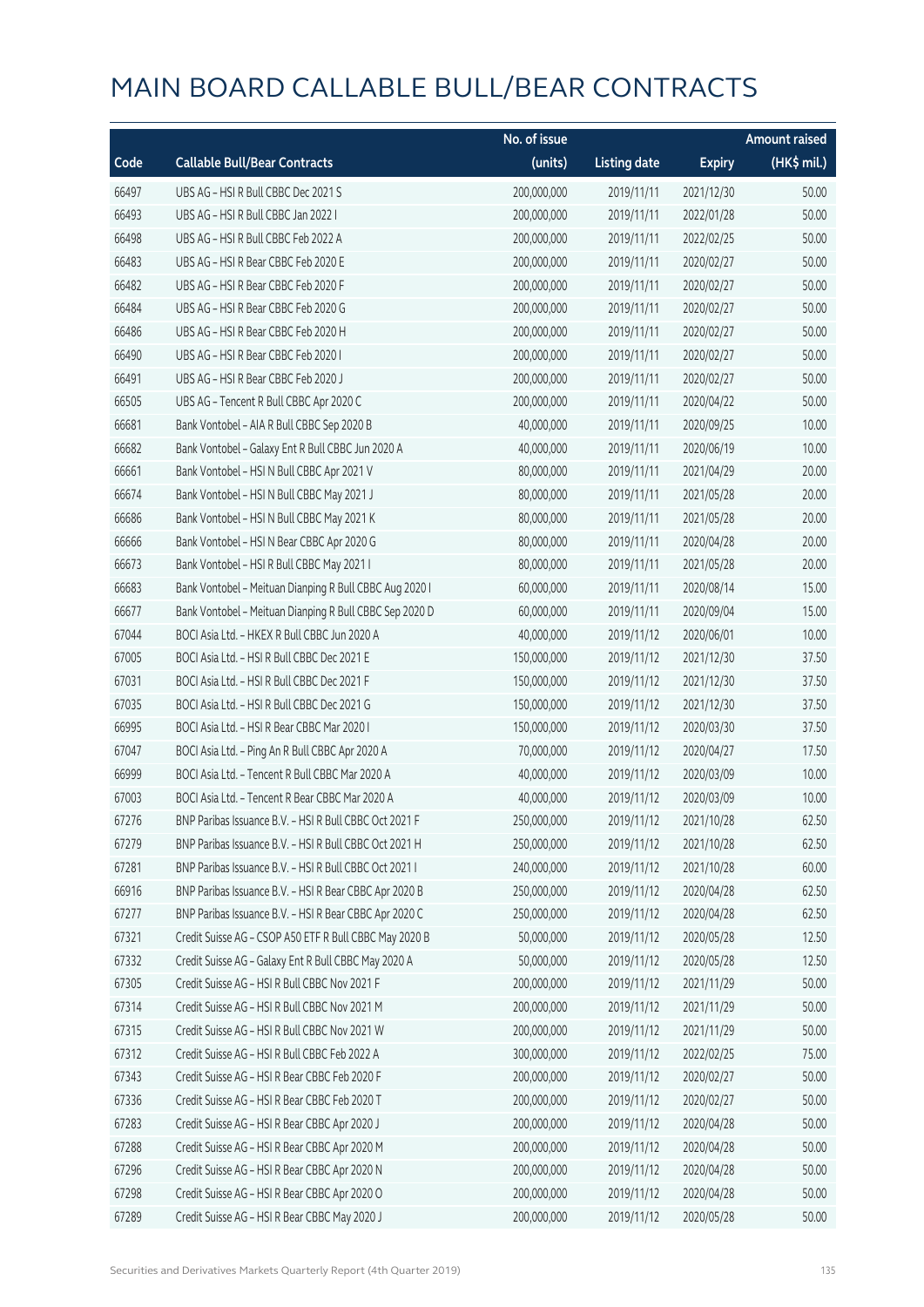|       |                                                               | No. of issue |                     |               | <b>Amount raised</b> |
|-------|---------------------------------------------------------------|--------------|---------------------|---------------|----------------------|
| Code  | <b>Callable Bull/Bear Contracts</b>                           | (units)      | <b>Listing date</b> | <b>Expiry</b> | (HK\$ mil.)          |
| 67303 | Credit Suisse AG - HSI R Bear CBBC May 2020 K                 | 200,000,000  | 2019/11/12          | 2020/05/28    | 50.00                |
| 67304 | Credit Suisse AG - HSI R Bear CBBC May 2020 L                 | 200,000,000  | 2019/11/12          | 2020/05/28    | 50.00                |
| 67325 | Credit Suisse AG - Tencent R Bull CBBC Apr 2020 B             | 100,000,000  | 2019/11/12          | 2020/04/28    | 25.00                |
| 67111 | Bank of East Asia - AIA R Bull CBBC Jul 2020 B                | 60,000,000   | 2019/11/12          | 2020/07/28    | 15.00                |
| 67122 | Bank of East Asia - Geely Auto R Bull CBBC May 2020 C         | 40,000,000   | 2019/11/12          | 2020/05/29    | 10.00                |
| 67119 | Bank of East Asia - Geely Auto R Bear CBBC Jul 2020 A         | 40,000,000   | 2019/11/12          | 2020/07/28    | 10.00                |
| 67127 | Bank of East Asia - HKEX R Bull CBBC Jul 2020 A               | 30,000,000   | 2019/11/12          | 2020/07/28    | 10.50                |
| 67087 | Bank of East Asia - Meituan Dianping R Bull CBBC Jul 2020 C   | 50,000,000   | 2019/11/12          | 2020/07/28    | 12.50                |
| 67086 | Bank of East Asia - Meituan Dianping R Bear CBBC Jul 2020 C   | 50,000,000   | 2019/11/12          | 2020/07/28    | 12.50                |
| 67118 | Bank of East Asia - Ping An R Bear CBBC Jul 2020 A            | 80,000,000   | 2019/11/12          | 2020/07/28    | 20.00                |
| 67103 | Bank of East Asia - Tencent R Bull CBBC Jul 2020 B            | 30,000,000   | 2019/11/12          | 2020/07/28    | 10.50                |
| 67108 | Bank of East Asia - Tencent R Bear CBBC Jul 2020 B            | 30,000,000   | 2019/11/12          | 2020/07/28    | 10.50                |
| 67349 | Goldman Sachs SP (Asia) - HSI R Bull CBBC Nov 2022 K          | 200,000,000  | 2019/11/12          | 2022/11/29    | 50.00                |
| 67353 | Goldman Sachs SP (Asia) - HSI R Bull CBBC Nov 2022 L          | 200,000,000  | 2019/11/12          | 2022/11/29    | 50.00                |
| 67355 | Goldman Sachs SP (Asia) - HSI R Bull CBBC Nov 2022 M          | 200,000,000  | 2019/11/12          | 2022/11/29    | 50.00                |
| 67356 | Goldman Sachs SP (Asia) - HSI R Bull CBBC Nov 2022 N          | 200,000,000  | 2019/11/12          | 2022/11/29    | 50.00                |
| 67361 | Goldman Sachs SP (Asia) - HSI R Bull CBBC Nov 2022 O          | 200,000,000  | 2019/11/12          | 2022/11/29    | 50.00                |
| 66906 | Goldman Sachs SP (Asia) - HSI R Bear CBBC Apr 2020 M          | 200,000,000  | 2019/11/12          | 2020/04/28    | 50.00                |
| 66910 | Goldman Sachs SP (Asia) - HSI R Bear CBBC Apr 2020 N          | 200,000,000  | 2019/11/12          | 2020/04/28    | 50.00                |
| 67365 | Goldman Sachs SP (Asia) - Meituan Dianping R Bull CBBC Jun20A | 50,000,000   | 2019/11/12          | 2020/06/30    | 12.50                |
| 67363 | Goldman Sachs SP (Asia) - Tencent R Bull CBBC Feb 2020 K      | 80,000,000   | 2019/11/12          | 2020/02/12    | 20.00                |
| 67367 | Goldman Sachs SP (Asia) - Tencent R Bull CBBC Feb 2020 L      | 80,000,000   | 2019/11/12          | 2020/02/12    | 20.00                |
| 66895 | Goldman Sachs SP (Asia) - Tencent R Bear CBBC Feb 2020 M      | 60,000,000   | 2019/11/12          | 2020/02/28    | 15.00                |
| 66954 | HK Bank - AIA R Bull CBBC Apr 2020 E                          | 60,000,000   | 2019/11/12          | 2020/04/27    | 15.00                |
| 66979 | HK Bank - CC Bank R Bull CBBC Mar 2020 B                      | 60,000,000   | 2019/11/12          | 2020/03/30    | 15.00                |
| 66955 | HK Bank - China Life R Bull CBBC Mar 2020 C                   | 40,000,000   | 2019/11/12          | 2020/03/30    | 10.00                |
| 66976 | HK Bank - HKEX R Bull CBBC May 2020 G                         | 40,000,000   | 2019/11/12          | 2020/05/28    | 10.00                |
| 66956 | HK Bank - HSI R Bull CBBC Mar 2021 P                          | 80,000,000   | 2019/11/12          | 2021/03/30    | 20.00                |
| 66993 | HK Bank - HSI R Bull CBBC Mar 2021 Q                          | 60,000,000   | 2019/11/12          | 2021/03/30    | 15.00                |
| 66947 | HK Bank - HSI R Bear CBBC Mar 2020 G                          | 60,000,000   | 2019/11/12          | 2020/03/30    | 15.00                |
| 66966 | HK Bank - HSI R Bear CBBC Jul 2020 F                          | 100,000,000  | 2019/11/12          | 2020/07/30    | 25.00                |
| 66970 | HK Bank - HSI R Bear CBBC Jul 2020 G                          | 100,000,000  | 2019/11/12          | 2020/07/30    | 25.00                |
| 66977 | HK Bank - HSI R Bear CBBC Jul 2020 H                          | 100,000,000  | 2019/11/12          | 2020/07/30    | 25.00                |
| 66973 | HK Bank - Sunny Optical R Bull CBBC May 2020 B                | 40,000,000   | 2019/11/12          | 2020/05/11    | 10.00                |
| 66992 | HK Bank - Tencent R Bull CBBC Apr 2020 P                      | 40,000,000   | 2019/11/12          | 2020/04/06    | 10.00                |
| 66942 | HK Bank - Tencent R Bear CBBC Apr 2020 L                      | 40,000,000   | 2019/11/12          | 2020/04/14    | 10.00                |
| 67261 | Haitong Int'l Sec - China Life R Bull CBBC Apr 2020 B         | 40,000,000   | 2019/11/12          | 2020/04/21    | 10.00                |
| 67229 | Haitong Int'l Sec - HSI R Bull CBBC Oct 2021 E                | 150,000,000  | 2019/11/12          | 2021/10/28    | 37.50                |
| 67230 | Haitong Int'l Sec - HSI R Bull CBBC Oct 2021 O                | 150,000,000  | 2019/11/12          | 2021/10/28    | 37.50                |
| 67221 | Haitong Int'l Sec - HSI R Bull CBBC Jan 2022 Q                | 150,000,000  | 2019/11/12          | 2022/01/28    | 37.50                |
| 67231 | Haitong Int'l Sec - HSI R Bear CBBC Feb 2020 F                | 150,000,000  | 2019/11/12          | 2020/02/27    | 37.50                |
| 67232 | Haitong Int'l Sec - HSI R Bear CBBC Feb 2020 J                | 150,000,000  | 2019/11/12          | 2020/02/27    | 37.50                |
| 67217 | Haitong Int'l Sec - HSI R Bear CBBC Feb 2020 R                | 150,000,000  | 2019/11/12          | 2020/02/27    | 37.50                |
| 67235 | Haitong Int'l Sec - HSI R Bear CBBC Mar 2020 K                | 150,000,000  | 2019/11/12          | 2020/03/30    | 37.50                |
| 67236 | Haitong Int'l Sec - HSI R Bear CBBC Mar 2020 L                | 150,000,000  | 2019/11/12          | 2020/03/30    | 37.50                |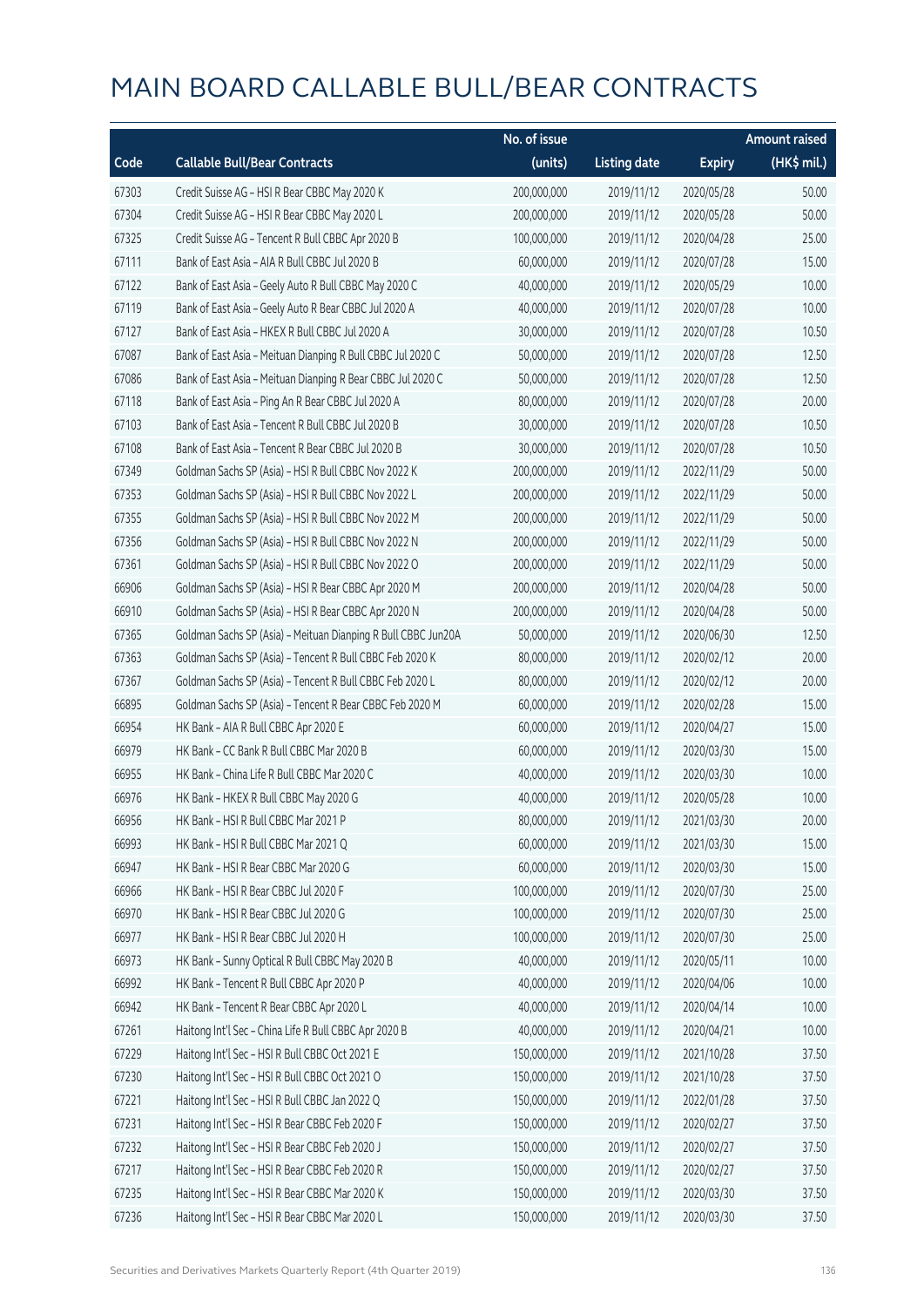|       |                                                           | No. of issue |                     |               | <b>Amount raised</b> |
|-------|-----------------------------------------------------------|--------------|---------------------|---------------|----------------------|
| Code  | <b>Callable Bull/Bear Contracts</b>                       | (units)      | <b>Listing date</b> | <b>Expiry</b> | (HK\$ mil.)          |
| 67243 | Haitong Int'l Sec - HSI R Bear CBBC Mar 2020 M            | 150,000,000  | 2019/11/12          | 2020/03/30    | 37.50                |
| 67267 | Haitong Int'l Sec - Ping An R Bear CBBC Mar 2020 G        | 50,000,000   | 2019/11/12          | 2020/03/18    | 12.50                |
| 67272 | Haitong Int'l Sec - Sunny Optical R Bear CBBC Apr 2020 C  | 40,000,000   | 2019/11/12          | 2020/04/24    | 10.00                |
| 67260 | Haitong Int'l Sec - Tencent R Bull CBBC Mar 2020 Q        | 40,000,000   | 2019/11/12          | 2020/03/06    | 10.00                |
| 67344 | J P Morgan SP BV - HKEX R Bull CBBC Jun 2020 A            | 150,000,000  | 2019/11/12          | 2020/06/12    | 37.50                |
| 67167 | J P Morgan SP BV - HSI R Bull CBBC Jan 2022 D             | 200,000,000  | 2019/11/12          | 2022/01/28    | 50.00                |
| 67169 | J P Morgan SP BV - HSI R Bull CBBC Jan 2022 E             | 200,000,000  | 2019/11/12          | 2022/01/28    | 50.00                |
| 67176 | J P Morgan SP BV - HSI R Bull CBBC Jan 2022 F             | 200,000,000  | 2019/11/12          | 2022/01/28    | 50.00                |
| 67179 | J P Morgan SP BV - HSI R Bull CBBC Jan 2022 G             | 200,000,000  | 2019/11/12          | 2022/01/28    | 50.00                |
| 67192 | J P Morgan SP BV - HSI R Bull CBBC Jan 2022 H             | 200,000,000  | 2019/11/12          | 2022/01/28    | 50.00                |
| 67163 | J P Morgan SP BV - HSI R Bear CBBC Feb 2020 V             | 200,000,000  | 2019/11/12          | 2020/02/27    | 50.00                |
| 67170 | J P Morgan SP BV - HSI R Bear CBBC Feb 2020 Z             | 200,000,000  | 2019/11/12          | 2020/02/27    | 50.00                |
| 67171 | J P Morgan SP BV - HSI R Bear CBBC Mar 2020 P             | 200,000,000  | 2019/11/12          | 2020/03/30    | 50.00                |
| 67172 | J P Morgan SP BV - HSI R Bear CBBC Mar 2020 T             | 200,000,000  | 2019/11/12          | 2020/03/30    | 50.00                |
| 67174 | J P Morgan SP BV - HSI R Bear CBBC Mar 2020 W             | 200,000,000  | 2019/11/12          | 2020/03/30    | 50.00                |
| 67175 | J P Morgan SP BV - HSI R Bear CBBC Apr 2020 O             | 200,000,000  | 2019/11/12          | 2020/04/28    | 50.00                |
| 66929 | Macquarie Bank Ltd. - Tencent R Bull CBBC Mar 2020 M      | 38,500,000   | 2019/11/12          | 2020/03/31    | 10.01                |
| 66920 | Macquarie Bank Ltd. - Tencent R Bull CBBC Apr 2020 H      | 11,500,000   | 2019/11/12          | 2020/04/29    | 10.03                |
| 67399 | Morgan Stanley Asia Products - HSI R Bull CBBC Nov 2021 J | 80,000,000   | 2019/11/12          | 2021/11/29    | 20.00                |
| 67384 | Morgan Stanley Asia Products - HSI R Bear CBBC Feb 2020 I | 80,000,000   | 2019/11/12          | 2020/02/27    | 20.00                |
| 67388 | Morgan Stanley Asia Products - HSI R Bear CBBC Feb 2020 J | 80,000,000   | 2019/11/12          | 2020/02/27    | 20.00                |
| 67397 | Morgan Stanley Asia Products - HSI R Bear CBBC Mar 2020 F | 80,000,000   | 2019/11/12          | 2020/03/30    | 20.00                |
| 67398 | Morgan Stanley Asia Products - HSI R Bear CBBC Apr 2020 I | 80,000,000   | 2019/11/12          | 2020/04/28    | 20.00                |
| 67368 | Morgan Stanley Asia Products - HSI R Bear CBBC May 2020 D | 80,000,000   | 2019/11/12          | 2020/05/28    | 20.00                |
| 67369 | Morgan Stanley Asia Products - HSI R Bear CBBC Jun 2020 A | 80,000,000   | 2019/11/12          | 2020/06/29    | 20.00                |
| 67432 | SG Issuer - AAC Tech R Bull CBBC Jul 2020 A               | 100,000,000  | 2019/11/12          | 2020/07/28    | 25.00                |
| 67403 | SG Issuer - CNOOC R Bull CBBC Apr 2020 A                  | 40,000,000   | 2019/11/12          | 2020/04/29    | 10.00                |
| 67413 | SG Issuer - CSOP A50 ETF R Bull CBBC Apr 2020 O           | 100,000,000  | 2019/11/12          | 2020/04/28    | 25.00                |
| 67400 | SG Issuer - Geely Auto R Bull CBBC Apr 2020 C             | 40,000,000   | 2019/11/12          | 2020/04/29    | 10.00                |
| 67421 | SG Issuer - HSI R Bull CBBC May 2021 E                    | 250,000,000  | 2019/11/12          | 2021/05/28    | 62.50                |
| 67428 | SG Issuer - HSI R Bull CBBC May 2021 Z                    | 250,000,000  | 2019/11/12          | 2021/05/28    | 62.50                |
| 67410 | SG Issuer - HSI R Bull CBBC Aug 2021 S                    | 250,000,000  | 2019/11/12          | 2021/08/30    | 62.50                |
| 67411 | SG Issuer - HSI R Bull CBBC Sep 2021 C                    | 250,000,000  | 2019/11/12          | 2021/09/29    | 62.50                |
| 67415 | SG Issuer - HSI R Bear CBBC Feb 2020 Q                    | 250,000,000  | 2019/11/12          | 2020/02/27    | 62.50                |
| 67414 | SG Issuer - HSI R Bear CBBC Feb 2020 U                    | 250,000,000  | 2019/11/12          | 2020/02/27    | 62.50                |
| 67402 | SG Issuer - HSI R Bear CBBC Feb 2020 Y                    | 250,000,000  | 2019/11/12          | 2020/02/27    | 62.50                |
| 67416 | SG Issuer - HSI R Bear CBBC Mar 2020 X                    | 250,000,000  | 2019/11/12          | 2020/03/30    | 62.50                |
| 67418 | SG Issuer - HSI R Bear CBBC Apr 2020 L                    | 250,000,000  | 2019/11/12          | 2020/04/28    | 62.50                |
| 67434 | SG Issuer - ICBC R Bull CBBC Jul 2020 G                   | 100,000,000  | 2019/11/12          | 2020/07/31    | 25.00                |
| 67406 | SG Issuer - Ping An R Bull CBBC Apr 2020 K                | 100,000,000  | 2019/11/12          | 2020/04/29    | 25.00                |
| 67437 | SG Issuer - Sands China R Bull CBBC Jun 2020 A            | 80,000,000   | 2019/11/12          | 2020/06/29    | 20.00                |
| 67401 | SG Issuer - SUNAC R Bull CBBC Sep 2020 A                  | 80,000,000   | 2019/11/12          | 2020/09/28    | 20.00                |
| 67409 | SG Issuer - Tencent R Bull CBBC Apr 2020 N                | 80,000,000   | 2019/11/12          | 2020/04/29    | 20.00                |
| 67438 | SG Issuer - WH Group R Bull CBBC Jul 2020 A               | 40,000,000   | 2019/11/12          | 2020/07/28    | 10.00                |
| 67082 | UBS AG - HSI R Bull CBBC Nov 2021 K                       | 200,000,000  | 2019/11/12          | 2021/11/29    | 50.00                |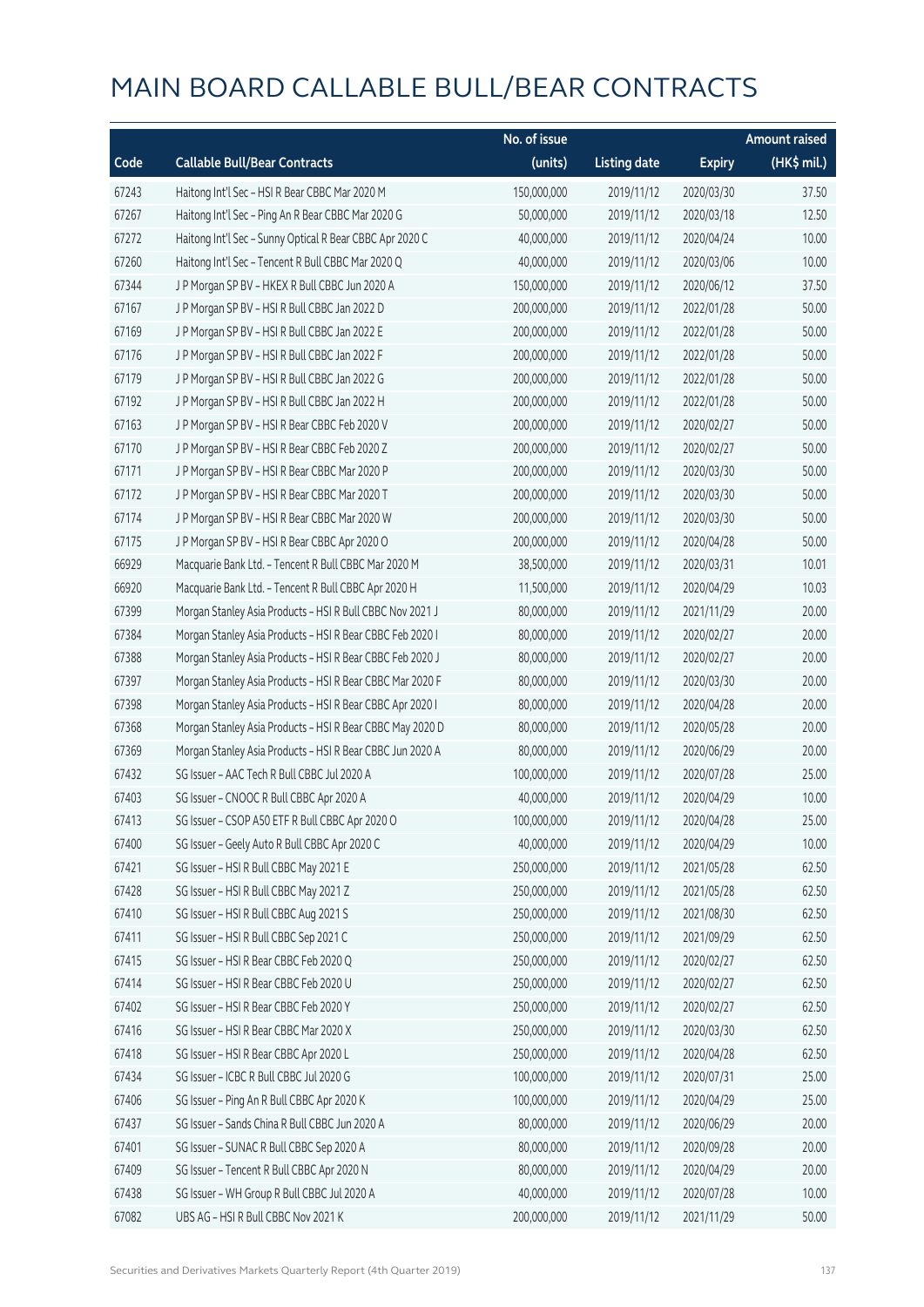|       |                                                             | No. of issue |                     |               | <b>Amount raised</b> |
|-------|-------------------------------------------------------------|--------------|---------------------|---------------|----------------------|
| Code  | <b>Callable Bull/Bear Contracts</b>                         | (units)      | <b>Listing date</b> | <b>Expiry</b> | (HK\$ mil.)          |
| 67055 | UBS AG - HSI R Bear CBBC Feb 2020 K                         | 200,000,000  | 2019/11/12          | 2020/02/27    | 50.00                |
| 67061 | UBS AG - HSI R Bear CBBC Feb 2020 L                         | 200,000,000  | 2019/11/12          | 2020/02/27    | 50.00                |
| 67062 | UBS AG - HSI R Bear CBBC Feb 2020 M                         | 200,000,000  | 2019/11/12          | 2020/02/27    | 50.00                |
| 67077 | UBS AG - HSI R Bear CBBC Feb 2020 N                         | 200,000,000  | 2019/11/12          | 2020/02/27    | 50.00                |
| 67078 | UBS AG - HSI R Bear CBBC Feb 2020 O                         | 200,000,000  | 2019/11/12          | 2020/02/27    | 50.00                |
| 67081 | UBS AG - HSI R Bear CBBC Feb 2020 P                         | 200,000,000  | 2019/11/12          | 2020/02/27    | 50.00                |
| 67085 | UBS AG - Tencent R Bull CBBC Apr 2020 D                     | 200,000,000  | 2019/11/12          | 2020/04/23    | 50.00                |
| 67162 | Bank Vontobel - China Tower R Bull CBBC Jul 2020 B          | 40,000,000   | 2019/11/12          | 2020/07/24    | 10.00                |
| 67146 | Bank Vontobel - HSI R Bull CBBC May 2021 L                  | 80,000,000   | 2019/11/12          | 2021/05/28    | 20.00                |
| 67147 | Bank Vontobel - HSI R Bull CBBC May 2021 M                  | 80,000,000   | 2019/11/12          | 2021/05/28    | 20.00                |
| 67149 | Bank Vontobel - HSI R Bull CBBC May 2021 N                  | 80,000,000   | 2019/11/12          | 2021/05/28    | 20.00                |
| 67145 | Bank Vontobel - Meituan Dianping R Bear CBBC Aug 2020 E     | 60,000,000   | 2019/11/12          | 2020/08/07    | 15.00                |
| 67132 | Bank Vontobel - Sands China R Bull CBBC Jul 2020 D          | 40,000,000   | 2019/11/12          | 2020/07/17    | 10.00                |
| 67143 | Bank Vontobel - Sands China R Bull CBBC Jul 2020 E          | 40,000,000   | 2019/11/12          | 2020/07/17    | 10.00                |
| 67139 | Bank Vontobel - Sands China R Bull CBBC Oct 2020 A          | 40,000,000   | 2019/11/12          | 2020/10/09    | 10.00                |
| 67515 | BOCI Asia Ltd. - HSI R Bull CBBC Dec 2021 H                 | 150,000,000  | 2019/11/13          | 2021/12/30    | 39.00                |
| 67522 | BOCI Asia Ltd. - HSI R Bull CBBC Dec 2021 I                 | 150,000,000  | 2019/11/13          | 2021/12/30    | 39.00                |
| 67551 | BOCI Asia Ltd. - HSI R Bear CBBC Mar 2020 F                 | 150,000,000  | 2019/11/13          | 2020/03/30    | 37.50                |
| 67543 | BOCI Asia Ltd. - HSI R Bear CBBC Mar 2020 J                 | 150,000,000  | 2019/11/13          | 2020/03/30    | 37.50                |
| 67548 | BOCI Asia Ltd. - HSI R Bear CBBC Mar 2020 K                 | 150,000,000  | 2019/11/13          | 2020/03/30    | 37.50                |
| 67587 | BNP Paribas Issuance B.V. - HSI R Bull CBBC Oct 2021 J      | 250,000,000  | 2019/11/13          | 2021/10/28    | 62.50                |
| 67588 | BNP Paribas Issuance B.V. - HSI R Bull CBBC Oct 2021 K      | 250,000,000  | 2019/11/13          | 2021/10/28    | 62.50                |
| 67593 | BNP Paribas Issuance B.V. - HSI R Bull CBBC Oct 2021 L      | 240,000,000  | 2019/11/13          | 2021/10/28    | 60.00                |
| 67598 | BNP Paribas Issuance B.V. - HSI R Bear CBBC Apr 2020 D      | 240,000,000  | 2019/11/13          | 2020/04/28    | 60.00                |
| 67674 | Credit Suisse AG - CM Bank R Bull CBBC Jul 2020 C           | 70,000,000   | 2019/11/13          | 2020/07/30    | 17.50                |
| 67680 | Credit Suisse AG - HSI R Bull CBBC Sep 2021 H               | 200,000,000  | 2019/11/13          | 2021/09/29    | 50.00                |
| 67676 | Credit Suisse AG - HSI R Bull CBBC Oct 2021 P               | 200,000,000  | 2019/11/13          | 2021/10/28    | 50.00                |
| 67679 | Credit Suisse AG - HSI R Bull CBBC Nov 2021 G               | 200,000,000  | 2019/11/13          | 2021/11/29    | 50.00                |
| 67681 | Credit Suisse AG - HSI R Bull CBBC Feb 2022 B               | 300,000,000  | 2019/11/13          | 2022/02/25    | 75.00                |
| 67670 | Credit Suisse AG - HSI R Bear CBBC Mar 2020 R               | 200,000,000  | 2019/11/13          | 2020/03/30    | 50.00                |
| 67744 | Goldman Sachs SP (Asia) - China Life R Bull CBBC Jun 2020 A | 80,000,000   | 2019/11/13          | 2020/06/30    | 20.00                |
| 67733 | Goldman Sachs SP (Asia) - HSI R Bull CBBC Nov 2022 P        | 200,000,000  | 2019/11/13          | 2022/11/29    | 50.00                |
| 67734 | Goldman Sachs SP (Asia) - HSI R Bull CBBC Nov 2022 Q        | 200,000,000  | 2019/11/13          | 2022/11/29    | 50.00                |
| 67745 | Goldman Sachs SP (Asia) - HSI R Bull CBBC Nov 2022 R        | 200,000,000  | 2019/11/13          | 2022/11/29    | 50.00                |
| 67746 | Goldman Sachs SP (Asia) - HSI R Bull CBBC Nov 2022 S        | 200,000,000  | 2019/11/13          | 2022/11/29    | 50.00                |
| 67735 | Goldman Sachs SP (Asia) - HSI R Bear CBBC Apr 2020 U        | 200,000,000  | 2019/11/13          | 2020/04/28    | 50.00                |
| 67743 | Goldman Sachs SP (Asia) - Tencent R Bull CBBC May 2020 A    | 80,000,000   | 2019/11/13          | 2020/05/29    | 20.00                |
| 67750 | Goldman Sachs SP (Asia) - Xiaomi R Bull CBBC Jun 2020 A     | 60,000,000   | 2019/11/13          | 2020/06/30    | 15.00                |
| 67506 | HK Bank - AAC Tech R Bear CBBC May 2020 A                   | 40,000,000   | 2019/11/13          | 2020/05/04    | 10.00                |
| 67510 | HK Bank - ABC R Bull CBBC Aug 2020 A                        | 60,000,000   | 2019/11/13          | 2020/08/03    | 15.00                |
| 67508 | HK Bank - ABC R Bear CBBC Jul 2020 A                        | 40,000,000   | 2019/11/13          | 2020/07/20    | 10.00                |
| 67507 | HK Bank - AIA R Bear CBBC Apr 2020 C                        | 40,000,000   | 2019/11/13          | 2020/04/20    | 10.00                |
| 67511 | HK Bank - CC Bank R Bear CBBC Apr 2020 B                    | 40,000,000   | 2019/11/13          | 2020/04/27    | 10.00                |
| 67484 | HK Bank - CSOP A50 ETF R Bull CBBC Apr 2020 C               | 40,000,000   | 2019/11/13          | 2020/04/14    | 10.00                |
| 67514 | HK Bank - China Tower R Bull CBBC Aug 2020 A                | 40,000,000   | 2019/11/13          | 2020/08/03    | 10.00                |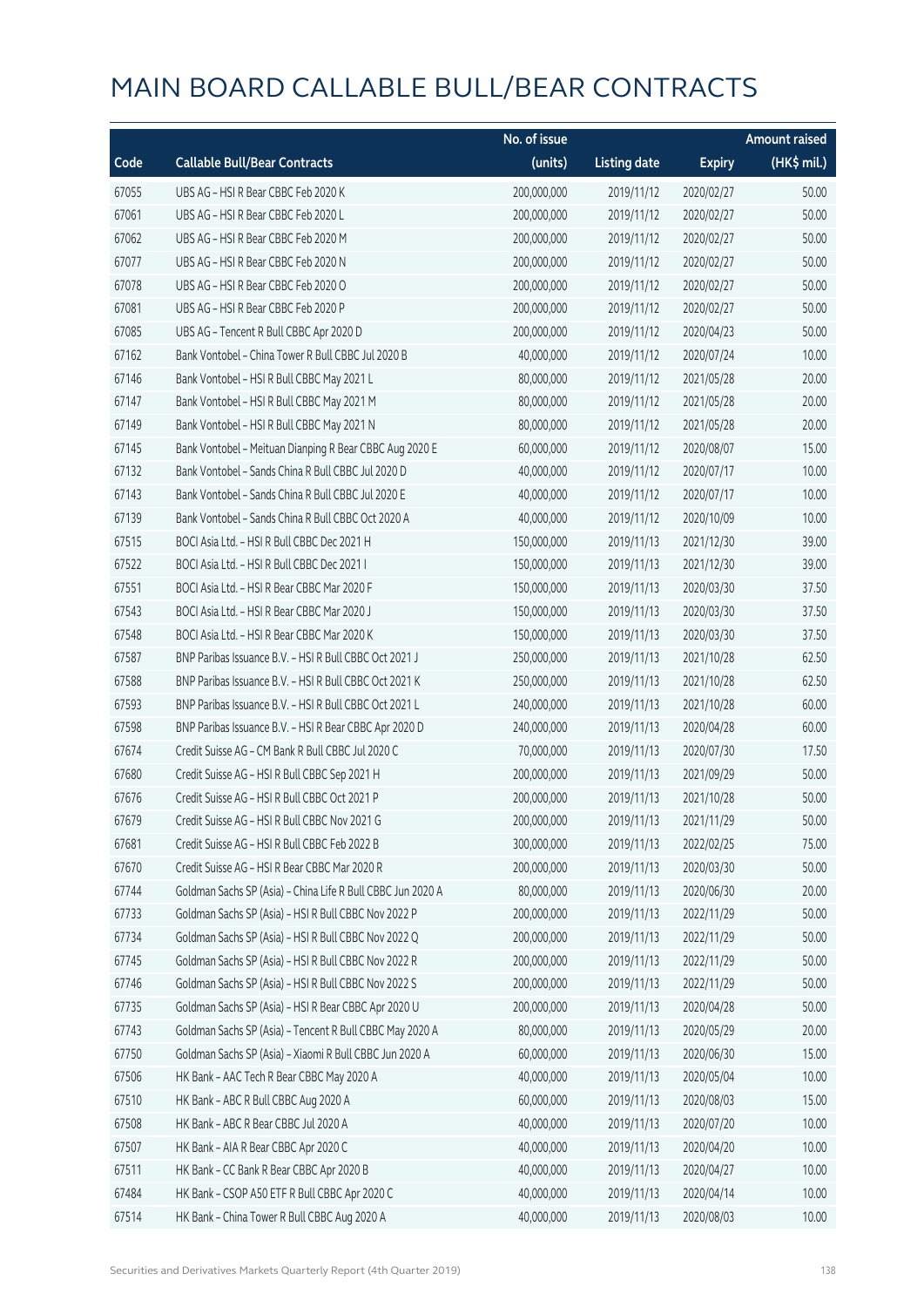|       |                                                              | No. of issue |                     |               | <b>Amount raised</b> |
|-------|--------------------------------------------------------------|--------------|---------------------|---------------|----------------------|
| Code  | <b>Callable Bull/Bear Contracts</b>                          | (units)      | <b>Listing date</b> | <b>Expiry</b> | (HK\$ mil.)          |
| 67482 | HK Bank - A50 China R Bull CBBC Apr 2020 C                   | 40,000,000   | 2019/11/13          | 2020/04/14    | 10.00                |
| 67470 | HK Bank - HKEX R Bear CBBC May 2020 E                        | 100,000,000  | 2019/11/13          | 2020/05/18    | 25.00                |
| 67489 | HK Bank - HSI R Bull CBBC Mar 2021 R                         | 100,000,000  | 2019/11/13          | 2021/03/30    | 25.00                |
| 67467 | HK Bank - HSI R Bear CBBC Mar 2020 B                         | 60,000,000   | 2019/11/13          | 2020/03/30    | 15.00                |
| 67488 | HK Bank - HSI R Bear CBBC Jul 2020 I                         | 100,000,000  | 2019/11/13          | 2020/07/30    | 25.00                |
| 67492 | HK Bank - Sands China R Bear CBBC Jun 2020 A                 | 40,000,000   | 2019/11/13          | 2020/06/22    | 10.00                |
| 67468 | HK Bank - Sunny Optical R Bear CBBC May 2020 A               | 40,000,000   | 2019/11/13          | 2020/05/04    | 14.00                |
| 67472 | HK Bank - Tencent R Bull CBBC Mar 2020 T                     | 40,000,000   | 2019/11/13          | 2020/03/26    | 10.00                |
| 67625 | Haitong Int'l Sec - China Life R Bear CBBC May 2020 A        | 40,000,000   | 2019/11/13          | 2020/05/07    | 10.00                |
| 67615 | Haitong Int'l Sec - CNOOC R Bull CBBC Apr 2020 A             | 40,000,000   | 2019/11/13          | 2020/04/03    | 10.00                |
| 67606 | Haitong Int'l Sec - HSI R Bull CBBC Oct 2021 Q               | 150,000,000  | 2019/11/13          | 2021/10/28    | 37.50                |
| 67607 | Haitong Int'l Sec - HSI R Bull CBBC Oct 2021 W               | 150,000,000  | 2019/11/13          | 2021/10/28    | 37.50                |
| 67608 | Haitong Int'l Sec - HSI R Bull CBBC Feb 2022 A               | 150,000,000  | 2019/11/13          | 2022/02/25    | 37.50                |
| 67609 | Haitong Int'l Sec - HSI R Bear CBBC Feb 2020 O               | 150,000,000  | 2019/11/13          | 2020/02/27    | 37.50                |
| 67610 | Haitong Int'l Sec - HSI R Bear CBBC Mar 2020 N               | 150,000,000  | 2019/11/13          | 2020/03/30    | 37.50                |
| 67611 | Haitong Int'l Sec - HSI R Bear CBBC Mar 2020 O               | 150,000,000  | 2019/11/13          | 2020/03/30    | 37.50                |
| 67612 | Haitong Int'l Sec - HSI R Bear CBBC Mar 2020 P               | 150,000,000  | 2019/11/13          | 2020/03/30    | 37.50                |
| 67618 | Haitong Int'l Sec - SHK Ppt R Bull CBBC May 2020 B           | 40,000,000   | 2019/11/13          | 2020/05/20    | 10.00                |
| 67614 | Haitong Int'l Sec - Tencent R Bull CBBC Mar 2020 R           | 40,000,000   | 2019/11/13          | 2020/03/18    | 10.00                |
| 67622 | Haitong Int'l Sec - Tencent R Bear CBBC Mar 2020 C           | 40,000,000   | 2019/11/13          | 2020/03/23    | 10.00                |
| 67646 | J P Morgan SP BV - HSI R Bull CBBC Jan 2022 I                | 200,000,000  | 2019/11/13          | 2022/01/28    | 50.00                |
| 67651 | J P Morgan SP BV - HSI R Bull CBBC Jan 2022 J                | 200,000,000  | 2019/11/13          | 2022/01/28    | 50.00                |
| 67655 | J P Morgan SP BV - HSI R Bull CBBC Jan 2022 K                | 200,000,000  | 2019/11/13          | 2022/01/28    | 50.00                |
| 67662 | J P Morgan SP BV - HSI R Bull CBBC Jan 2022 L                | 200,000,000  | 2019/11/13          | 2022/01/28    | 50.00                |
| 67637 | J P Morgan SP BV - HSI R Bear CBBC Feb 2020 W                | 200,000,000  | 2019/11/13          | 2020/02/27    | 50.00                |
| 67639 | J P Morgan SP BV - HSI R Bear CBBC Mar 2020 X                | 200,000,000  | 2019/11/13          | 2020/03/30    | 50.00                |
| 67665 | J P Morgan SP BV - Tencent R Bull CBBC May 2020 A            | 50,000,000   | 2019/11/13          | 2020/05/08    | 12.50                |
| 67666 | J P Morgan SP BV - Tencent R Bull CBBC May 2020 B            | 200,000,000  | 2019/11/13          | 2020/05/15    | 50.00                |
| 67452 | Morgan Stanley Asia Products - HSI R Bear CBBC Mar 2020 I    | 80,000,000   | 2019/11/13          | 2020/03/30    | 20.00                |
| 67439 | Morgan Stanley Asia Products - HSI R Bear CBBC Apr 2020 J    | 80,000,000   | 2019/11/13          | 2020/04/28    | 20.00                |
| 67453 | Morgan Stanley Asia Products - HSI R Bear CBBC Apr 2020 K    | 80,000,000   | 2019/11/13          | 2020/04/28    | 20.00                |
| 67580 | Morgan Stanley Asia Products - HSI R Bear CBBC Apr 2020 L    | 80,000,000   | 2019/11/13          | 2020/04/28    | 20.00                |
| 67456 | Morgan Stanley Asia Products - Tencent R Bull CBBC Jul 2020D | 40,000,000   | 2019/11/13          | 2020/07/02    | 10.00                |
| 67460 | Morgan Stanley Asia Products - Tencent R Bear CBBC Jul 2020B | 40,000,000   | 2019/11/13          | 2020/07/02    | 10.00                |
| 67683 | SG Issuer - AIA R Bull CBBC Apr 2020 J                       | 60,000,000   | 2019/11/13          | 2020/04/29    | 15.00                |
| 67724 | SG Issuer - Bank of China R Bull CBBC Aug 2020 I             | 100,000,000  | 2019/11/13          | 2020/08/10    | 25.00                |
| 67728 | SG Issuer - CC Bank R Bull CBBC Aug 2020 H                   | 100,000,000  | 2019/11/13          | 2020/08/10    | 25.00                |
| 67699 | SG Issuer - CM Bank R Bull CBBC Jul 2020 A                   | 100,000,000  | 2019/11/13          | 2020/07/31    | 25.00                |
| 67686 | SG Issuer - Sinopec Corp R Bull CBBC Jul 2020 B              | 40,000,000   | 2019/11/13          | 2020/07/27    | 10.00                |
| 67689 | SG Issuer - HSI R Bull CBBC May 2021 H                       | 250,000,000  | 2019/11/13          | 2021/05/28    | 62.50                |
| 67709 | SG Issuer - HSI R Bull CBBC Aug 2021 A                       | 250,000,000  | 2019/11/13          | 2021/08/30    | 62.50                |
| 67723 | SG Issuer - HSI R Bull CBBC Aug 2021 B                       | 250,000,000  | 2019/11/13          | 2021/08/30    | 62.50                |
| 67696 | SG Issuer - HSI R Bull CBBC Sep 2021 D                       | 250,000,000  | 2019/11/13          | 2021/09/29    | 62.50                |
| 67710 | SG Issuer - HSI R Bear CBBC Feb 2020 E                       | 250,000,000  | 2019/11/13          | 2020/02/27    | 62.50                |
| 67716 | SG Issuer - HSI R Bear CBBC Feb 2020 H                       | 250,000,000  | 2019/11/13          | 2020/02/27    | 62.50                |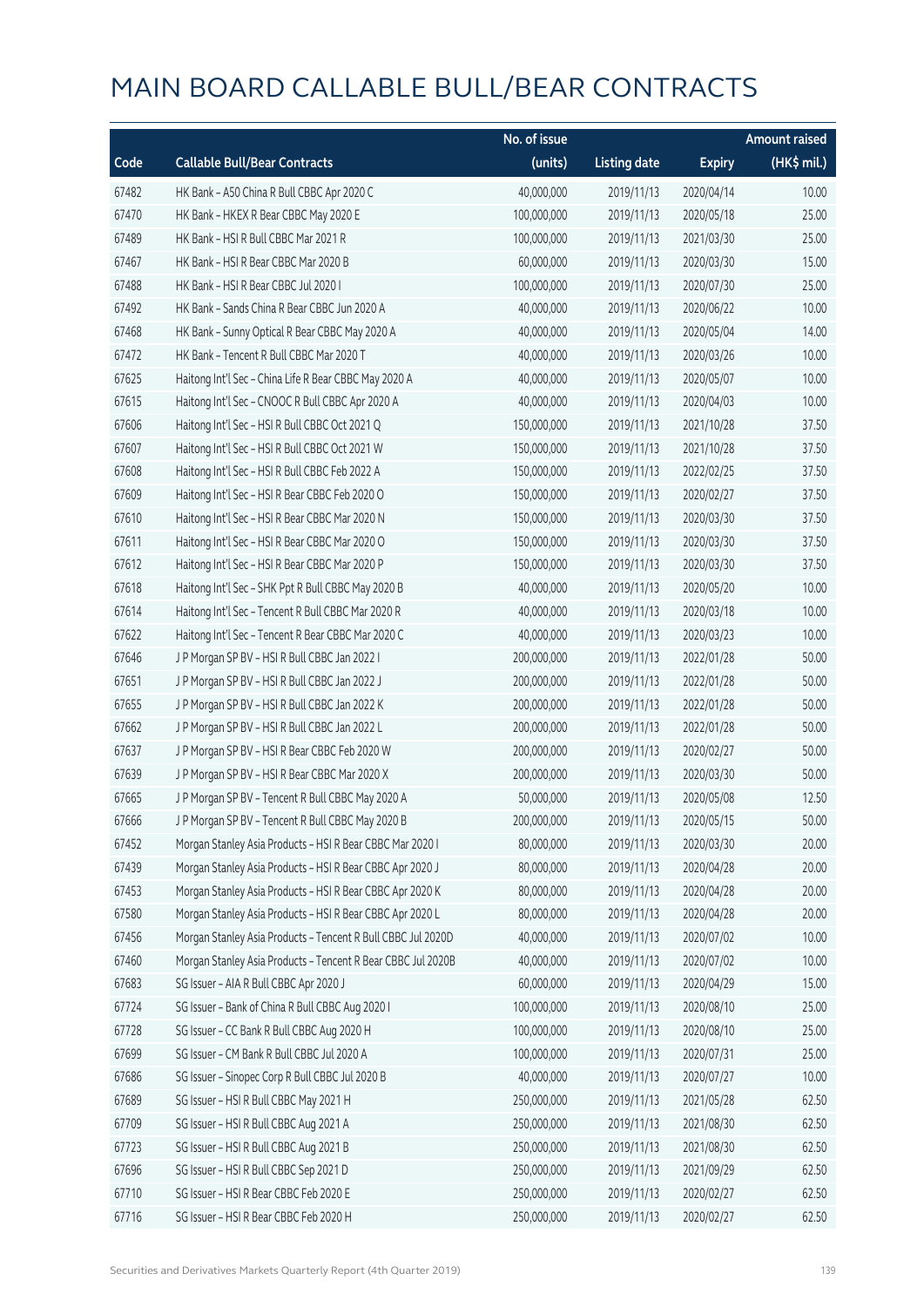|       |                                                        | No. of issue |                     |               | <b>Amount raised</b> |
|-------|--------------------------------------------------------|--------------|---------------------|---------------|----------------------|
| Code  | <b>Callable Bull/Bear Contracts</b>                    | (units)      | <b>Listing date</b> | <b>Expiry</b> | (HK\$ mil.)          |
| 67720 | SG Issuer - HSI R Bear CBBC Mar 2020 D                 | 250,000,000  | 2019/11/13          | 2020/03/30    | 62.50                |
| 67708 | SG Issuer - HSI R Bear CBBC Mar 2020 G                 | 250,000,000  | 2019/11/13          | 2020/03/30    | 62.50                |
| 67722 | SG Issuer - HSI R Bear CBBC Apr 2020 V                 | 250,000,000  | 2019/11/13          | 2020/04/28    | 62.50                |
| 67687 | SG Issuer - Meituan Dianping R Bull CBBC Apr 2020 G    | 100,000,000  | 2019/11/13          | 2020/04/29    | 25.00                |
| 67729 | SG Issuer - Sunny Optical R Bull CBBC Apr 2020 C       | 40,000,000   | 2019/11/13          | 2020/04/29    | 10.00                |
| 67700 | SG Issuer - Tencent R Bull CBBC Mar 2020 L             | 80,000,000   | 2019/11/13          | 2020/03/30    | 20.00                |
| 67707 | SG Issuer - Tencent R Bull CBBC Mar 2020 M             | 80,000,000   | 2019/11/13          | 2020/03/31    | 20.00                |
| 67559 | UBS AG - HSI R Bull CBBC Nov 2021 T                    | 200,000,000  | 2019/11/13          | 2021/11/29    | 50.00                |
| 67563 | UBS AG - HSI R Bear CBBC Feb 2020 Q                    | 200,000,000  | 2019/11/13          | 2020/02/27    | 50.00                |
| 67570 | UBS AG - HSI R Bear CBBC Feb 2020 R                    | 200,000,000  | 2019/11/13          | 2020/02/27    | 50.00                |
| 67571 | UBS AG - HSI R Bear CBBC Feb 2020 S                    | 200,000,000  | 2019/11/13          | 2020/02/27    | 50.00                |
| 67575 | UBS AG - HSI R Bear CBBC Feb 2020 T                    | 200,000,000  | 2019/11/13          | 2020/02/27    | 50.00                |
| 67578 | UBS AG - Meituan Dianping R Bull CBBC Mar 2020 B       | 40,000,000   | 2019/11/13          | 2020/03/18    | 10.00                |
| 67630 | Bank Vontobel - HSI R Bull CBBC May 2021 O             | 80,000,000   | 2019/11/13          | 2021/05/28    | 20.00                |
| 67762 | BOCI Asia Ltd. - HSI R Bull CBBC Dec 2021 J            | 150,000,000  | 2019/11/14          | 2021/12/30    | 37.50                |
| 67767 | BOCI Asia Ltd. - HSI R Bull CBBC Dec 2021 K            | 150,000,000  | 2019/11/14          | 2021/12/30    | 37.50                |
| 67846 | BOCI Asia Ltd. - HSI R Bull CBBC Dec 2021 L            | 150,000,000  | 2019/11/14          | 2021/12/30    | 37.50                |
| 67778 | BOCI Asia Ltd. - HSI R Bear CBBC Mar 2020 L            | 150,000,000  | 2019/11/14          | 2020/03/30    | 37.50                |
| 67782 | BOCI Asia Ltd. - HSI R Bear CBBC Mar 2020 M            | 150,000,000  | 2019/11/14          | 2020/03/30    | 37.50                |
| 67786 | BOCI Asia Ltd. - HSI R Bear CBBC Mar 2020 N            | 150,000,000  | 2019/11/14          | 2020/03/30    | 37.50                |
| 67851 | BOCI Asia Ltd. - HSI R Bear CBBC Mar 2020 O            | 150,000,000  | 2019/11/14          | 2020/03/30    | 37.50                |
| 67856 | BOCI Asia Ltd. - HSI R Bear CBBC Mar 2020 P            | 150,000,000  | 2019/11/14          | 2020/03/30    | 37.50                |
| 67822 | BNP Paribas Issuance B.V. - HSI R Bull CBBC Oct 2021 M | 250,000,000  | 2019/11/14          | 2021/10/28    | 62.50                |
| 67830 | BNP Paribas Issuance B.V. - HSI R Bull CBBC Oct 2021 O | 250,000,000  | 2019/11/14          | 2021/10/28    | 62.50                |
| 67831 | BNP Paribas Issuance B.V. - HSI R Bull CBBC Oct 2021 R | 250,000,000  | 2019/11/14          | 2021/10/28    | 62.50                |
| 67837 | BNP Paribas Issuance B.V. - HSI R Bull CBBC Oct 2021 T | 250,000,000  | 2019/11/14          | 2021/10/28    | 62.50                |
| 67838 | BNP Paribas Issuance B.V. - HSI R Bull CBBC Oct 2021 U | 250,000,000  | 2019/11/14          | 2021/10/28    | 62.50                |
| 67840 | BNP Paribas Issuance B.V. - HSI R Bull CBBC Oct 2021 V | 250,000,000  | 2019/11/14          | 2021/10/28    | 62.50                |
| 67816 | BNP Paribas Issuance B.V. - HSI R Bear CBBC Apr 2020 E | 250,000,000  | 2019/11/14          | 2020/04/28    | 62.50                |
| 67817 | BNP Paribas Issuance B.V. - HSI R Bear CBBC Apr 2020 F | 250,000,000  | 2019/11/14          | 2020/04/28    | 62.50                |
| 68036 | Credit Suisse AG - HSI R Bull CBBC Sep 2021 I          | 200,000,000  | 2019/11/14          | 2021/09/29    | 50.00                |
| 68034 | Credit Suisse AG - HSI R Bull CBBC Oct 2021 Z          | 200,000,000  | 2019/11/14          | 2021/10/28    | 50.00                |
| 68035 | Credit Suisse AG - HSI R Bull CBBC Feb 2022 C          | 300,000,000  | 2019/11/14          | 2022/02/25    | 75.00                |
| 67976 | Credit Suisse AG - HSI R Bear CBBC Feb 2020 X          | 200,000,000  | 2019/11/14          | 2020/02/27    | 50.00                |
| 67978 | Credit Suisse AG - HSI R Bear CBBC Mar 2020 S          | 200,000,000  | 2019/11/14          | 2020/03/30    | 50.00                |
| 67982 | Credit Suisse AG - HSI R Bear CBBC Mar 2020 T          | 200,000,000  | 2019/11/14          | 2020/03/30    | 50.00                |
| 68015 | Credit Suisse AG - HSI R Bear CBBC Apr 2020 K          | 200,000,000  | 2019/11/14          | 2020/04/28    | 50.00                |
| 68016 | Credit Suisse AG - HSI R Bear CBBC Apr 2020 L          | 200,000,000  | 2019/11/14          | 2020/04/28    | 50.00                |
| 68003 | Credit Suisse AG - HSI R Bear CBBC Apr 2020 P          | 200,000,000  | 2019/11/14          | 2020/04/28    | 50.00                |
| 68025 | Credit Suisse AG - HSI R Bear CBBC Apr 2020 R          | 200,000,000  | 2019/11/14          | 2020/04/28    | 50.00                |
| 68008 | Credit Suisse AG - HSI R Bear CBBC Apr 2020 S          | 200,000,000  | 2019/11/14          | 2020/04/28    | 50.00                |
| 68018 | Credit Suisse AG - HSI R Bear CBBC May 2020 M          | 200,000,000  | 2019/11/14          | 2020/05/28    | 50.00                |
| 68030 | Credit Suisse AG - HSI R Bear CBBC May 2020 N          | 200,000,000  | 2019/11/14          | 2020/05/28    | 50.00                |
| 68031 | Credit Suisse AG - Ping An R Bull CBBC Jul 2020 B      | 80,000,000   | 2019/11/14          | 2020/07/24    | 20.00                |
| 67974 | Credit Suisse AG - SHK Ppt R Bull CBBC Jul 2020 B      | 40,000,000   | 2019/11/14          | 2020/07/30    | 10.00                |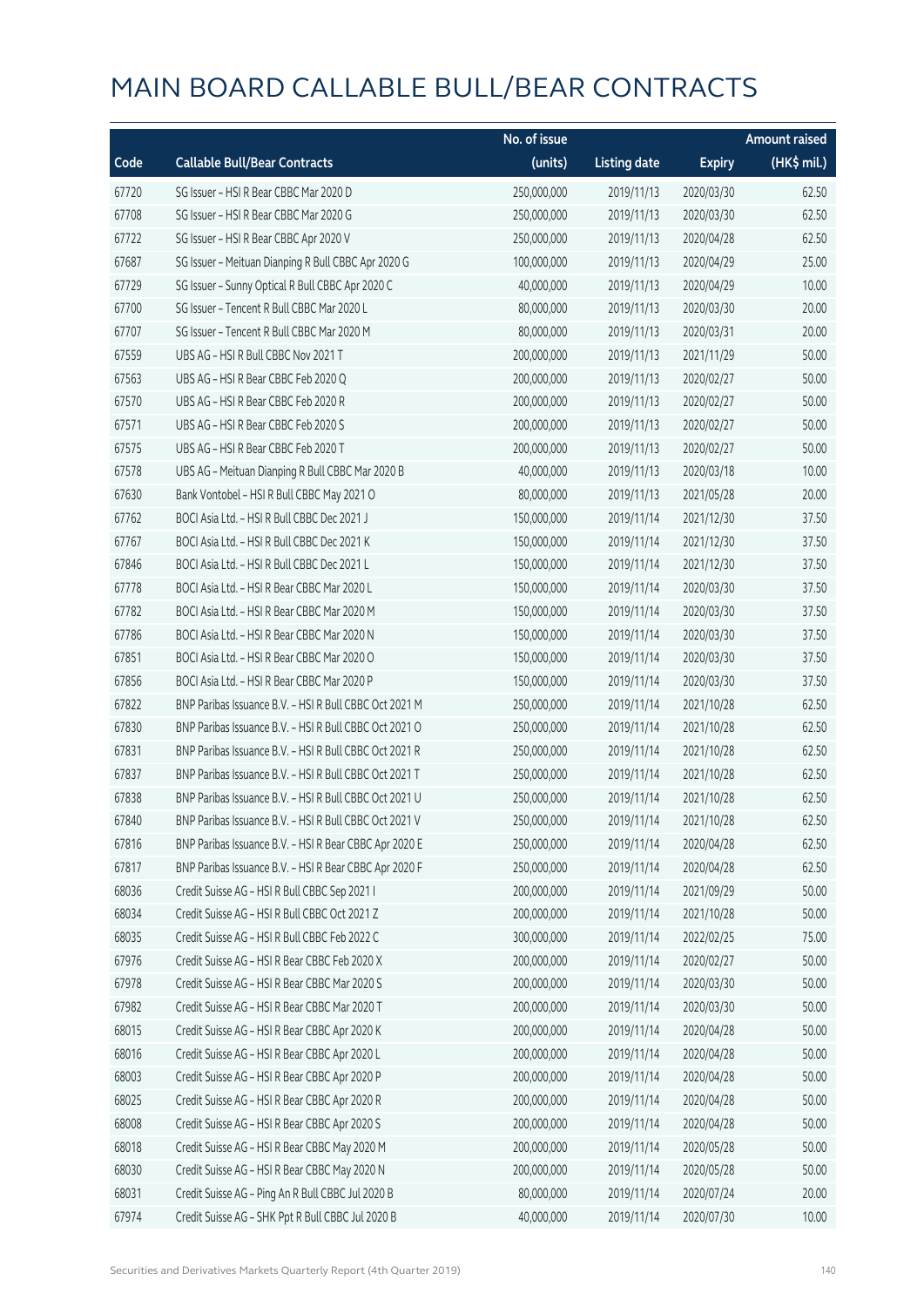|       |                                                              | No. of issue |                     |               | <b>Amount raised</b>  |
|-------|--------------------------------------------------------------|--------------|---------------------|---------------|-----------------------|
| Code  | <b>Callable Bull/Bear Contracts</b>                          | (units)      | <b>Listing date</b> | <b>Expiry</b> | $(HK\frac{1}{2}mil.)$ |
| 68227 | Goldman Sachs SP (Asia) - CSOP A50 ETF R Bull CBBC Mar2020 A | 60,000,000   | 2019/11/14          | 2020/03/30    | 15.00                 |
| 68210 | Goldman Sachs SP (Asia) - Galaxy Ent R Bull CBBC May 2020 A  | 60,000,000   | 2019/11/14          | 2020/05/29    | 15.00                 |
| 68199 | Goldman Sachs SP (Asia) - HSI R Bull CBBC Nov 2022 T         | 200,000,000  | 2019/11/14          | 2022/11/29    | 50.00                 |
| 68200 | Goldman Sachs SP (Asia) - HSI R Bull CBBC Nov 2022 U         | 200,000,000  | 2019/11/14          | 2022/11/29    | 50.00                 |
| 68207 | Goldman Sachs SP (Asia) - HSI R Bull CBBC Nov 2022 V         | 200,000,000  | 2019/11/14          | 2022/11/29    | 50.00                 |
| 68206 | Goldman Sachs SP (Asia) - HSI R Bear CBBC Mar 2020 E         | 200,000,000  | 2019/11/14          | 2020/03/30    | 50.00                 |
| 68209 | Goldman Sachs SP (Asia) - HSI R Bear CBBC Mar 2020 K         | 200,000,000  | 2019/11/14          | 2020/03/30    | 50.00                 |
| 68202 | Goldman Sachs SP (Asia) - HSI R Bear CBBC Apr 2020 J         | 200,000,000  | 2019/11/14          | 2020/04/28    | 50.00                 |
| 67801 | HK Bank - Bank of China R Bear CBBC Apr 2020 B               | 40,000,000   | 2019/11/14          | 2020/04/20    | 10.00                 |
| 67799 | HK Bank - China Life R Bear CBBC Apr 2020 C                  | 80,000,000   | 2019/11/14          | 2020/04/14    | 20.00                 |
| 67795 | HK Bank - CNOOC R Bear CBBC Apr 2020 A                       | 40,000,000   | 2019/11/14          | 2020/04/20    | 10.00                 |
| 67787 | HK Bank - HSI R Bull CBBC Mar 2021 S                         | 60,000,000   | 2019/11/14          | 2021/03/30    | 15.00                 |
| 68039 | HK Bank - HSI R Bull CBBC Mar 2021 T                         | 60,000,000   | 2019/11/14          | 2021/03/30    | 15.00                 |
| 68040 | HK Bank - HSI R Bear CBBC Mar 2020 H                         | 60,000,000   | 2019/11/14          | 2020/03/30    | 15.00                 |
| 67790 | HK Bank - HSI R Bear CBBC Jul 2020 J                         | 100,000,000  | 2019/11/14          | 2020/07/30    | 25.00                 |
| 67796 | HK Bank - SUNAC R Bear CBBC Apr 2020 C                       | 40,000,000   | 2019/11/14          | 2020/04/20    | 10.00                 |
| 67751 | HK Bank - Tencent R Bull CBBC Apr 2020 Q                     | 40,000,000   | 2019/11/14          | 2020/04/23    | 10.00                 |
| 68044 | Haitong Int'l Sec - AAC Tech R Bull CBBC Sep 2020 A          | 50,000,000   | 2019/11/14          | 2020/09/29    | 12.50                 |
| 68043 | Haitong Int'l Sec - ABC R Bull CBBC Nov 2020 A               | 40,000,000   | 2019/11/14          | 2020/11/27    | 10.00                 |
| 68046 | Haitong Int'l Sec - ABC R Bear CBBC Oct 2020 A               | 40,000,000   | 2019/11/14          | 2020/10/21    | 10.00                 |
| 68054 | Haitong Int'l Sec - HSI R Bull CBBC Feb 2022 B               | 150,000,000  | 2019/11/14          | 2022/02/25    | 37.50                 |
| 68056 | Haitong Int'l Sec - HSI R Bull CBBC Feb 2022 C               | 150,000,000  | 2019/11/14          | 2022/02/25    | 37.50                 |
| 68058 | Haitong Int'l Sec - HSI R Bull CBBC Feb 2022 D               | 150,000,000  | 2019/11/14          | 2022/02/25    | 37.50                 |
| 68064 | Haitong Int'l Sec - HSI R Bear CBBC Feb 2020 S               | 150,000,000  | 2019/11/14          | 2020/02/27    | 37.50                 |
| 68072 | Haitong Int'l Sec - HSI R Bear CBBC Mar 2020 Q               | 150,000,000  | 2019/11/14          | 2020/03/30    | 37.50                 |
| 68076 | Haitong Int'l Sec - HSI R Bear CBBC Mar 2020 R               | 150,000,000  | 2019/11/14          | 2020/03/30    | 37.50                 |
| 68068 | Haitong Int'l Sec - HSI R Bear CBBC Apr 2020 E               | 150,000,000  | 2019/11/14          | 2020/04/28    | 37.50                 |
| 68080 | Haitong Int'l Sec - HSI R Bear CBBC Apr 2020 F               | 150,000,000  | 2019/11/14          | 2020/04/28    | 37.50                 |
| 68081 | Haitong Int'l Sec - HSI R Bear CBBC Apr 2020 G               | 150,000,000  | 2019/11/14          | 2020/04/28    | 37.50                 |
| 67882 | J P Morgan SP BV - HSI R Bull CBBC Jan 2022 M                | 200,000,000  | 2019/11/14          | 2022/01/28    | 50.00                 |
| 67892 | J P Morgan SP BV - HSI R Bull CBBC Jan 2022 N                | 200,000,000  | 2019/11/14          | 2022/01/28    | 50.00                 |
| 67894 | J P Morgan SP BV - HSI R Bull CBBC Jan 2022 O                | 200,000,000  | 2019/11/14          | 2022/01/28    | 50.00                 |
| 67897 | J P Morgan SP BV - HSI R Bull CBBC Jan 2022 P                | 200,000,000  | 2019/11/14          | 2022/01/28    | 50.00                 |
| 67951 | J P Morgan SP BV - HSI R Bull CBBC Jan 2022 Q                | 200,000,000  | 2019/11/14          | 2022/01/28    | 50.00                 |
| 67959 | J P Morgan SP BV - HSI R Bull CBBC Jan 2022 R                | 200,000,000  | 2019/11/14          | 2022/01/28    | 50.00                 |
| 67902 | J P Morgan SP BV - HSI R Bear CBBC Mar 2020 A                | 200,000,000  | 2019/11/14          | 2020/03/30    | 50.00                 |
| 67907 | J P Morgan SP BV - HSI R Bear CBBC Mar 2020 B                | 200,000,000  | 2019/11/14          | 2020/03/30    | 50.00                 |
| 67926 | J P Morgan SP BV - HSI R Bear CBBC Mar 2020 C                | 200,000,000  | 2019/11/14          | 2020/03/30    | 50.00                 |
| 67928 | J P Morgan SP BV - HSI R Bear CBBC Mar 2020 D                | 200,000,000  | 2019/11/14          | 2020/03/30    | 50.00                 |
| 67913 | J P Morgan SP BV - HSI R Bear CBBC Mar 2020 K                | 200,000,000  | 2019/11/14          | 2020/03/30    | 50.00                 |
| 67917 | J P Morgan SP BV - HSI R Bear CBBC Mar 2020 O                | 200,000,000  | 2019/11/14          | 2020/03/30    | 50.00                 |
| 67934 | J P Morgan SP BV - HSI R Bear CBBC Apr 2020 P                | 200,000,000  | 2019/11/14          | 2020/04/28    | 50.00                 |
| 67936 | J P Morgan SP BV - HSI R Bear CBBC Apr 2020 Q                | 200,000,000  | 2019/11/14          | 2020/04/28    | 50.00                 |
| 67939 | J P Morgan SP BV - HSI R Bear CBBC Apr 2020 R                | 200,000,000  | 2019/11/14          | 2020/04/28    | 82.00                 |
| 67940 | J P Morgan SP BV - Meituan Dianping R Bull CBBC May 2020 G   | 60,000,000   | 2019/11/14          | 2020/05/08    | 15.00                 |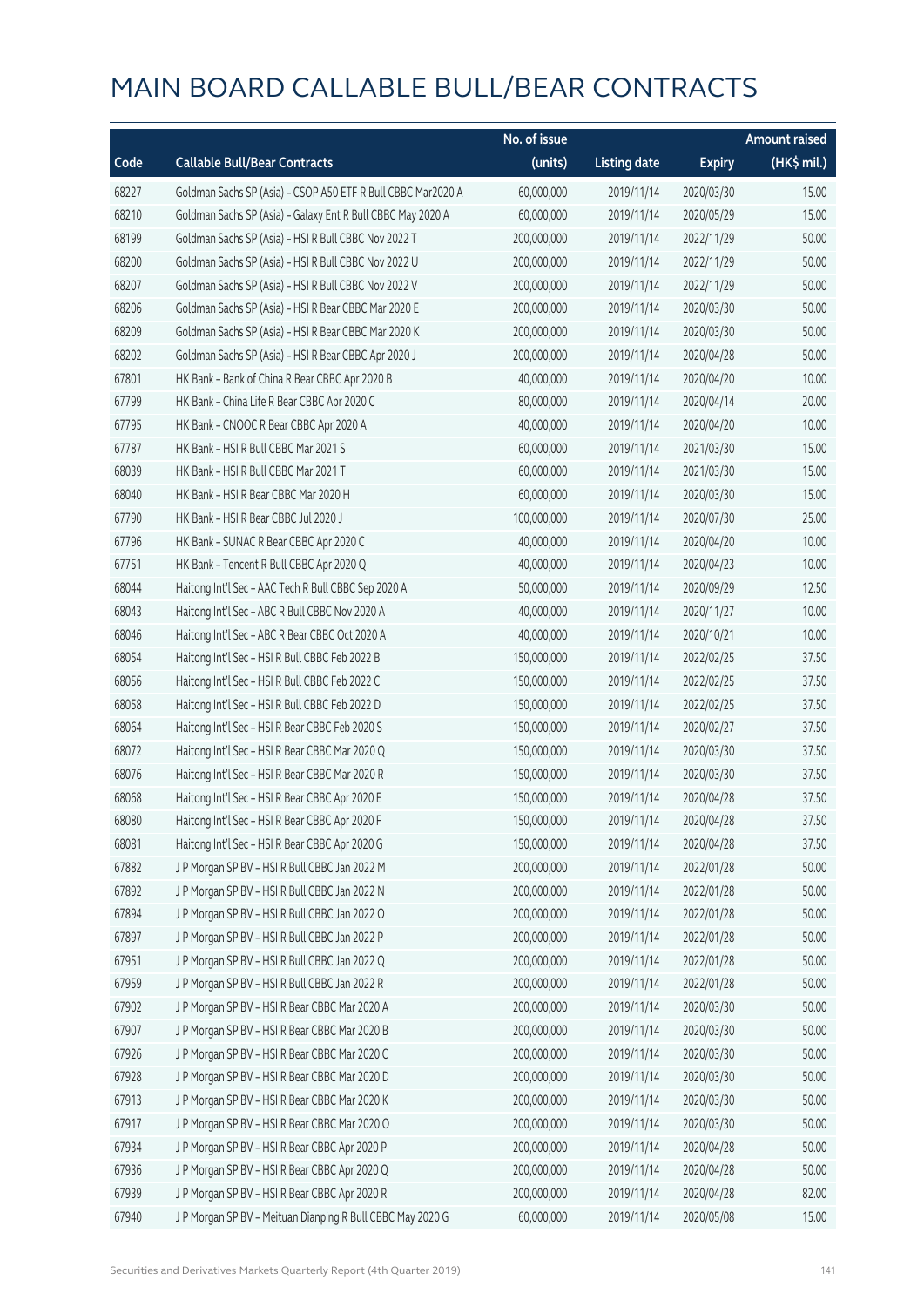|       |                                                              | No. of issue |                     |               | <b>Amount raised</b> |
|-------|--------------------------------------------------------------|--------------|---------------------|---------------|----------------------|
| Code  | <b>Callable Bull/Bear Contracts</b>                          | (units)      | <b>Listing date</b> | <b>Expiry</b> | $(HK$$ mil.)         |
| 67950 | J P Morgan SP BV - Tencent R Bull CBBC Mar 2020 M            | 50,000,000   | 2019/11/14          | 2020/03/13    | 12.50                |
| 67760 | Morgan Stanley Asia Products - HSI R Bull CBBC Oct 2021 L    | 80,000,000   | 2019/11/14          | 2021/10/28    | 20.00                |
| 67757 | Morgan Stanley Asia Products - HSI R Bull CBBC Jan 2022 B    | 80,000,000   | 2019/11/14          | 2022/01/28    | 20.00                |
| 67761 | Morgan Stanley Asia Products - HSI R Bull CBBC Jan 2022 C    | 80,000,000   | 2019/11/14          | 2022/01/28    | 20.00                |
| 67873 | Morgan Stanley Asia Products - HSI R Bull CBBC Jan 2022 D    | 80,000,000   | 2019/11/14          | 2022/01/28    | 20.00                |
| 67874 | Morgan Stanley Asia Products - HSI R Bear CBBC May 2020 E    | 80,000,000   | 2019/11/14          | 2020/05/28    | 20.00                |
| 67758 | Morgan Stanley Asia Products - HSI R Bear CBBC Jun 2020 B    | 80,000,000   | 2019/11/14          | 2020/06/29    | 20.00                |
| 67877 | Morgan Stanley Asia Products - HSI R Bear CBBC Jul 2020 A    | 108,000,000  | 2019/11/14          | 2020/07/30    | 27.00                |
| 67862 | Morgan Stanley Asia Products - Meituan R Bull CBBC Jun2020 A | 40,000,000   | 2019/11/14          | 2020/06/01    | 10.00                |
| 67860 | Morgan Stanley Asia Products - Meituan R Bull CBBC Jul2020 A | 40,000,000   | 2019/11/14          | 2020/07/02    | 10.00                |
| 67858 | Morgan Stanley Asia Products - Meituan R Bear CBBC Jul2020 A | 40,000,000   | 2019/11/14          | 2020/07/15    | 10.00                |
| 68093 | SG Issuer - AAC Tech R Bear CBBC Apr 2020 F                  | 100,000,000  | 2019/11/14          | 2020/04/29    | 25.00                |
| 68094 | SG Issuer - AAC Tech R Bear CBBC Oct 2020 A                  | 100,000,000  | 2019/11/14          | 2020/10/30    | 25.00                |
| 68095 | SG Issuer - ABC R Bull CBBC Oct 2020 A                       | 100,000,000  | 2019/11/14          | 2020/10/29    | 25.00                |
| 68101 | SG Issuer - ABC R Bull CBBC Oct 2020 B                       | 100,000,000  | 2019/11/14          | 2020/10/30    | 25.00                |
| 68100 | SG Issuer - ABC R Bear CBBC Oct 2020 A                       | 100,000,000  | 2019/11/14          | 2020/10/29    | 25.00                |
| 68176 | SG Issuer - China Life R Bull CBBC Apr 2020 C                | 40,000,000   | 2019/11/14          | 2020/04/29    | 10.00                |
| 68183 | SG Issuer - HKEX R Bull CBBC Apr 2020 P                      | 50,000,000   | 2019/11/14          | 2020/04/29    | 12.50                |
| 68182 | SG Issuer - HKEX R Bear CBBC Feb 2020 Q                      | 50,000,000   | 2019/11/14          | 2020/02/28    | 12.50                |
| 68187 | SG Issuer - HKEX R Bear CBBC May 2020 A                      | 50,000,000   | 2019/11/14          | 2020/05/29    | 17.50                |
| 68128 | SG Issuer - HSCEI R Bull CBBC Oct 2020 R                     | 100,000,000  | 2019/11/14          | 2020/10/29    | 25.00                |
| 68133 | SG Issuer - HSCEI R Bull CBBC Oct 2020 S                     | 100,000,000  | 2019/11/14          | 2020/10/29    | 25.00                |
| 68121 | SG Issuer - HSCEI R Bear CBBC May 2020 A                     | 100,000,000  | 2019/11/14          | 2020/05/28    | 25.00                |
| 68165 | SG Issuer - HSI R Bull CBBC Jul 2021 N                       | 250,000,000  | 2019/11/14          | 2021/07/29    | 62.50                |
| 68166 | SG Issuer - HSI R Bull CBBC Jul 2021 R                       | 250,000,000  | 2019/11/14          | 2021/07/29    | 62.50                |
| 68169 | SG Issuer - HSI R Bull CBBC Aug 2021 M                       | 250,000,000  | 2019/11/14          | 2021/08/30    | 62.50                |
| 68167 | SG Issuer - HSI R Bull CBBC Aug 2021 P                       | 250,000,000  | 2019/11/14          | 2021/08/30    | 62.50                |
| 68138 | SG Issuer - HSI R Bear CBBC Feb 2020 K                       | 250,000,000  | 2019/11/14          | 2020/02/27    | 62.50                |
| 68140 | SG Issuer - HSI R Bear CBBC Feb 2020 S                       | 250,000,000  | 2019/11/14          | 2020/02/27    | 62.50                |
| 68144 | SG Issuer - HSI R Bear CBBC Feb 2020 T                       | 250,000,000  | 2019/11/14          | 2020/02/27    | 62.50                |
| 68147 | SG Issuer - HSI R Bear CBBC Feb 2020 W                       | 250,000,000  | 2019/11/14          | 2020/02/27    | 62.50                |
| 68151 | SG Issuer - HSI R Bear CBBC Feb 2020 X                       | 250,000,000  | 2019/11/14          | 2020/02/27    | 62.50                |
| 68139 | SG Issuer - HSI R Bear CBBC Mar 2020 J                       | 250,000,000  | 2019/11/14          | 2020/03/30    | 62.50                |
| 68160 | SG Issuer - HSI R Bear CBBC Mar 2020 K                       | 250,000,000  | 2019/11/14          | 2020/03/30    | 62.50                |
| 68161 | SG Issuer - HSI R Bear CBBC Apr 2020 E                       | 250,000,000  | 2019/11/14          | 2020/04/28    | 62.50                |
| 68162 | SG Issuer - HSI R Bear CBBC May 2020 S                       | 250,000,000  | 2019/11/14          | 2020/05/28    | 62.50                |
| 68134 | SG Issuer - Ping An R Bull CBBC May 2020 A                   | 100,000,000  | 2019/11/14          | 2020/05/29    | 25.00                |
| 68104 | SG Issuer - Sands China R Bear CBBC Sep 2020 A               | 80,000,000   | 2019/11/14          | 2020/09/30    | 20.00                |
| 68106 | SG Issuer - Sands China R Bear CBBC Oct 2020 A               | 80,000,000   | 2019/11/14          | 2020/10/30    | 20.00                |
| 68109 | SG Issuer - Tencent R Bull CBBC Feb 2020 R                   | 80,000,000   | 2019/11/14          | 2020/02/28    | 20.00                |
| 68112 | SG Issuer - Tencent R Bull CBBC Apr 2020 O                   | 80,000,000   | 2019/11/14          | 2020/04/29    | 20.00                |
| 68198 | SG Issuer - Tencent R Bear CBBC Apr 2020 B                   | 80,000,000   | 2019/11/14          | 2020/04/15    | 40.80                |
| 68136 | SG Issuer - Tencent R Bear CBBC Apr 2020 Y                   | 80,000,000   | 2019/11/14          | 2020/04/16    | 20.00                |
| 68197 | SG Issuer - Tencent R Bear CBBC Apr 2020 Z                   | 80,000,000   | 2019/11/14          | 2020/04/08    | 52.80                |
| 68116 | SG Issuer - WH Group R Bull CBBC Nov 2020 A                  | 40,000,000   | 2019/11/14          | 2020/11/27    | 10.20                |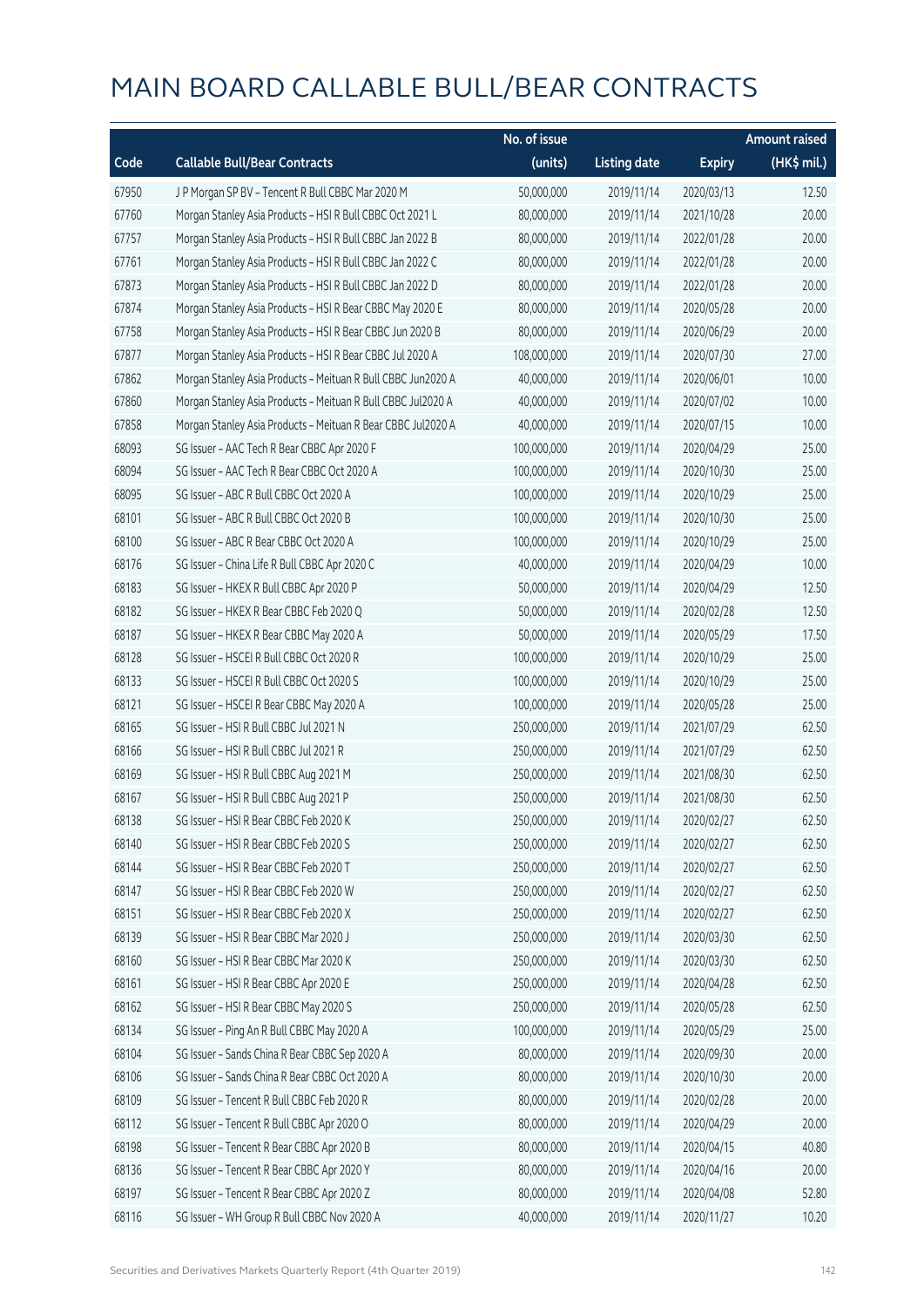|       |                                                            | No. of issue |                     |               | Amount raised |
|-------|------------------------------------------------------------|--------------|---------------------|---------------|---------------|
| Code  | <b>Callable Bull/Bear Contracts</b>                        | (units)      | <b>Listing date</b> | <b>Expiry</b> | (HK\$ mil.)   |
| 68195 | SG Issuer - Xiaomi R Bull CBBC Apr 2020 B                  | 60,000,000   | 2019/11/14          | 2020/04/29    | 15.00         |
| 67803 | UBS AG - HSI R Bull CBBC Nov 2021 A                        | 200,000,000  | 2019/11/14          | 2021/11/29    | 50.00         |
| 67813 | UBS AG - HSI R Bull CBBC Nov 2021 M                        | 200,000,000  | 2019/11/14          | 2021/11/29    | 50.00         |
| 67804 | UBS AG - HSI R Bear CBBC Mar 2020 B                        | 200,000,000  | 2019/11/14          | 2020/03/30    | 50.00         |
| 67811 | UBS AG - HSI R Bear CBBC Mar 2020 C                        | 200,000,000  | 2019/11/14          | 2020/03/30    | 50.00         |
| 67812 | UBS AG - HSI R Bear CBBC Mar 2020 D                        | 200,000,000  | 2019/11/14          | 2020/03/30    | 50.00         |
| 68083 | Bank Vontobel - AAC Tech R Bear CBBC Jul 2020 B            | 40,000,000   | 2019/11/14          | 2020/07/10    | 10.00         |
| 68085 | Bank Vontobel - AAC Tech R Bear CBBC Oct 2020 B            | 40,000,000   | 2019/11/14          | 2020/10/16    | 10.00         |
| 68088 | Bank Vontobel - AAC Tech R Bear CBBC Nov 2020 A            | 40,000,000   | 2019/11/14          | 2020/11/13    | 10.00         |
| 68087 | Bank Vontobel - Ping An R Bull CBBC Sep 2020 A             | 40,000,000   | 2019/11/14          | 2020/09/25    | 10.00         |
| 68090 | Bank Vontobel - SHK Ppt R Bull CBBC Jul 2020 B             | 40,000,000   | 2019/11/14          | 2020/07/10    | 10.00         |
| 68312 | BOCI Asia Ltd. - AAC Tech R Bull CBBC Jul 2020 A           | 80,000,000   | 2019/11/15          | 2020/07/08    | 20.00         |
| 68325 | BOCI Asia Ltd. - AAC Tech R Bull CBBC Dec 2020 A           | 80,000,000   | 2019/11/15          | 2020/12/30    | 20.00         |
| 68301 | BOCI Asia Ltd. - HSI R Bull CBBC Dec 2021 M                | 150,000,000  | 2019/11/15          | 2021/12/30    | 37.50         |
| 68304 | BOCI Asia Ltd. - HSI R Bear CBBC Mar 2020 Q                | 150,000,000  | 2019/11/15          | 2020/03/30    | 37.50         |
| 68330 | BOCI Asia Ltd. - Sands China R Bull CBBC Jul 2020 A        | 80,000,000   | 2019/11/15          | 2020/07/08    | 20.00         |
| 68333 | BOCI Asia Ltd. - Sands China R Bull CBBC Dec 2020 A        | 80,000,000   | 2019/11/15          | 2020/12/30    | 20.00         |
| 68492 | BNP Paribas Issuance B.V. - HSI R Bull CBBC Oct 2021 Y     | 250,000,000  | 2019/11/15          | 2021/10/28    | 62.50         |
| 68495 | BNP Paribas Issuance B.V. - HSI R Bear CBBC Apr 2020 G     | 240,000,000  | 2019/11/15          | 2020/04/28    | 60.00         |
| 68490 | BNP Paribas Issuance B.V. - Tencent R Bear CBBC Nov 2020 D | 50,000,000   | 2019/11/15          | 2020/11/27    | 12.50         |
| 68489 | BNP Paribas Issuance B.V. - Tencent R Bear CBBC Dec 2020 H | 50,000,000   | 2019/11/15          | 2020/12/30    | 12.50         |
| 68475 | Credit Suisse AG - AAC Tech R Bear CBBC Oct 2020 A         | 40,000,000   | 2019/11/15          | 2020/10/29    | 10.00         |
| 68473 | Credit Suisse AG - ABC R Bull CBBC Sep 2020 A              | 80,000,000   | 2019/11/15          | 2020/09/29    | 20.00         |
| 68472 | Credit Suisse AG - HKEX R Bull CBBC Sep 2020 A             | 100,000,000  | 2019/11/15          | 2020/09/29    | 25.00         |
| 68468 | Credit Suisse AG - HSI R Bull CBBC Dec 2021 T              | 200,000,000  | 2019/11/15          | 2021/12/30    | 50.00         |
| 68471 | Credit Suisse AG - HSI R Bull CBBC Dec 2021 V              | 200,000,000  | 2019/11/15          | 2021/12/30    | 50.00         |
| 68480 | Credit Suisse AG - HSI R Bear CBBC Feb 2020 J              | 200,000,000  | 2019/11/15          | 2020/02/27    | 50.00         |
| 68476 | Credit Suisse AG - HSI R Bear CBBC Jun 2020 B              | 200,000,000  | 2019/11/15          | 2020/06/29    | 50.00         |
| 68590 | Goldman Sachs SP (Asia) - HKEX R Bull CBBC Apr 2020 A      | 80,000,000   | 2019/11/15          | 2020/04/29    | 20.00         |
| 68586 | Goldman Sachs SP (Asia) - HSI R Bull CBBC Nov 2022 W       | 200,000,000  | 2019/11/15          | 2022/11/29    | 50.00         |
| 68587 | Goldman Sachs SP (Asia) - HSI R Bear CBBC Mar 2020 V       | 200,000,000  | 2019/11/15          | 2020/03/30    | 50.00         |
| 68596 | Goldman Sachs SP (Asia) - Tencent R Bull CBBC Feb 2020 M   | 80,000,000   | 2019/11/15          | 2020/02/17    | 20.00         |
| 68594 | Goldman Sachs SP (Asia) - Tencent R Bear CBBC Mar 2020 C   | 60,000,000   | 2019/11/15          | 2020/03/30    | 15.00         |
| 68269 | HK Bank - AAC Tech R Bull CBBC Jul 2020 A                  | 40,000,000   | 2019/11/15          | 2020/07/20    | 10.00         |
| 68260 | HK Bank - CM Bank R Bull CBBC Apr 2020 B                   | 40,000,000   | 2019/11/15          | 2020/04/20    | 10.00         |
| 68266 | HK Bank - Geely Auto R Bull CBBC Aug 2020 A                | 60,000,000   | 2019/11/15          | 2020/08/24    | 15.00         |
| 68268 | HK Bank - Geely Auto R Bear CBBC Jul 2020 A                | 40,000,000   | 2019/11/15          | 2020/07/06    | 10.00         |
| 68261 | HK Bank - HKEX R Bull CBBC Jun 2020 J                      | 40,000,000   | 2019/11/15          | 2020/06/08    | 10.00         |
| 68231 | HK Bank - HSI R Bull CBBC Sep 2021 B                       | 60,000,000   | 2019/11/15          | 2021/09/29    | 15.00         |
| 68265 | HK Bank - ICBC R Bull CBBC May 2020 B                      | 60,000,000   | 2019/11/15          | 2020/05/18    | 15.00         |
| 68257 | HK Bank - ICBC R Bear CBBC Apr 2020 A                      | 40,000,000   | 2019/11/15          | 2020/04/20    | 10.00         |
| 68271 | HK Bank - WH Group R Bull CBBC Aug 2020 A                  | 40,000,000   | 2019/11/15          | 2020/08/03    | 10.00         |
| 68451 | Haitong Int'l Sec - AAC Tech R Bear CBBC Sep 2020 A        | 40,000,000   | 2019/11/15          | 2020/09/04    | 10.00         |
| 68463 | Haitong Int'l Sec - CM Bank R Bear CBBC Jul 2020 A         | 40,000,000   | 2019/11/15          | 2020/07/06    | 10.00         |
| 68446 | Haitong Int'l Sec - HSBC R Bear CBBC Apr 2020 A            | 40,000,000   | 2019/11/15          | 2020/04/20    | 10.00         |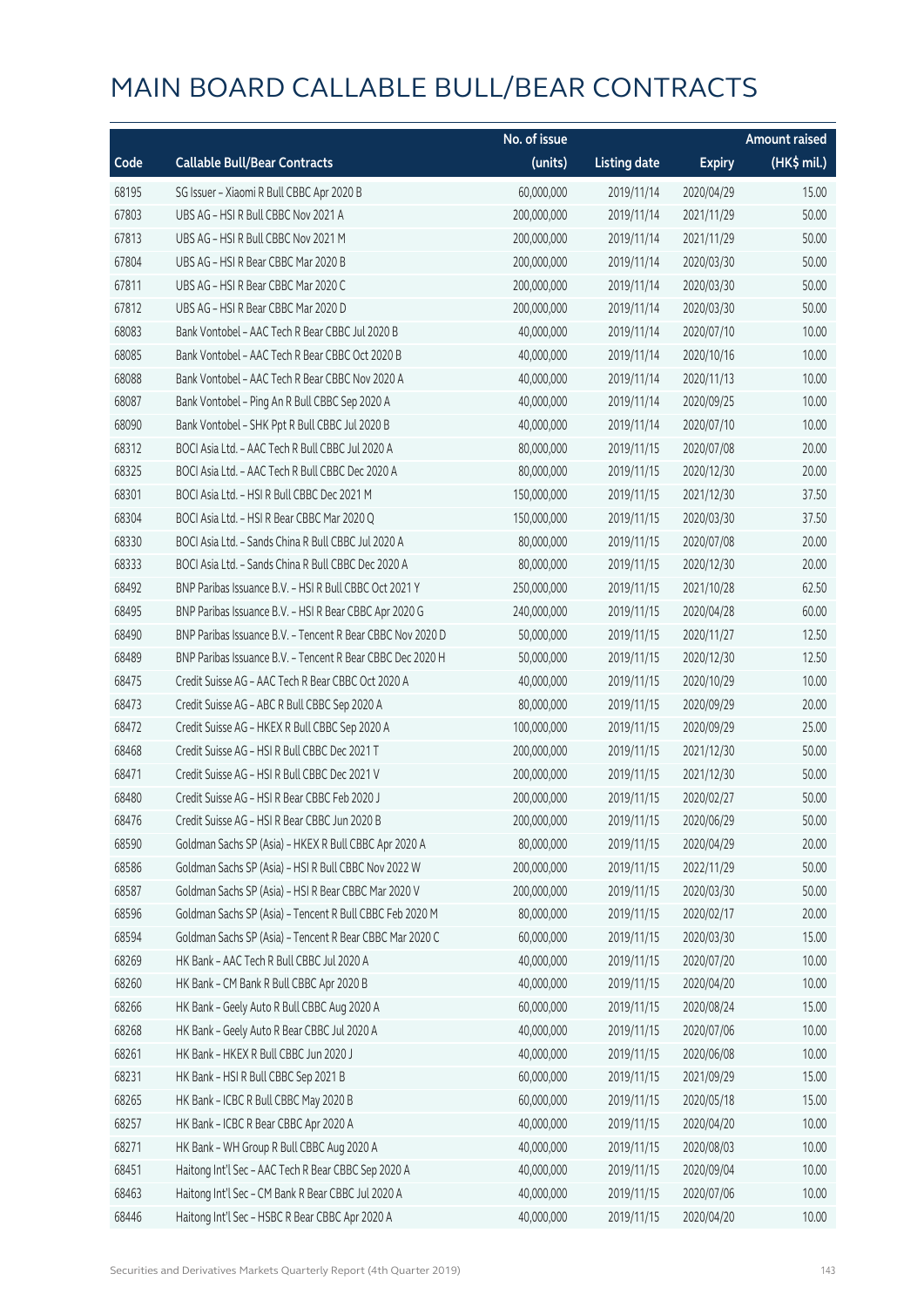|       |                                                            | No. of issue |                     |               | <b>Amount raised</b> |
|-------|------------------------------------------------------------|--------------|---------------------|---------------|----------------------|
| Code  | <b>Callable Bull/Bear Contracts</b>                        | (units)      | <b>Listing date</b> | <b>Expiry</b> | $(HK\$ mil.)         |
| 68358 | Haitong Int'l Sec - HSI R Bull CBBC Feb 2022 E             | 150,000,000  | 2019/11/15          | 2022/02/25    | 37.50                |
| 68359 | Haitong Int'l Sec - HSI R Bull CBBC Feb 2022 F             | 150,000,000  | 2019/11/15          | 2022/02/25    | 37.50                |
| 68380 | Haitong Int'l Sec - HSI R Bull CBBC Feb 2022 G             | 150,000,000  | 2019/11/15          | 2022/02/25    | 37.50                |
| 68385 | Haitong Int'l Sec - HSI R Bear CBBC Feb 2020 A             | 150,000,000  | 2019/11/15          | 2020/02/27    | 37.50                |
| 68390 | Haitong Int'l Sec - HSI R Bear CBBC Feb 2020 C             | 150,000,000  | 2019/11/15          | 2020/02/27    | 37.50                |
| 68383 | Haitong Int'l Sec - HSI R Bear CBBC Mar 2020 S             | 150,000,000  | 2019/11/15          | 2020/03/30    | 37.50                |
| 68396 | Haitong Int'l Sec - HSI R Bear CBBC Apr 2020 H             | 150,000,000  | 2019/11/15          | 2020/04/28    | 37.50                |
| 68411 | Haitong Int'l Sec - HSI R Bear CBBC Apr 2020 I             | 150,000,000  | 2019/11/15          | 2020/04/28    | 37.50                |
| 68417 | Haitong Int'l Sec - HSI R Bear CBBC Apr 2020 J             | 150,000,000  | 2019/11/15          | 2020/04/28    | 37.50                |
| 68440 | Haitong Int'l Sec - Sands China R Bull CBBC Aug 2020 A     | 40,000,000   | 2019/11/15          | 2020/08/28    | 10.00                |
| 68457 | Haitong Int'l Sec - Sands China R Bear CBBC Sep 2020 A     | 40,000,000   | 2019/11/15          | 2020/09/29    | 10.00                |
| 68447 | Haitong Int'l Sec - Tencent R Bear CBBC Mar 2020 B         | 40,000,000   | 2019/11/15          | 2020/03/30    | 10.00                |
| 68443 | Haitong Int'l Sec - WH Group R Bull CBBC Sep 2020 A        | 40,000,000   | 2019/11/15          | 2020/09/11    | 10.00                |
| 68459 | Haitong Int'l Sec - WH Group R Bear CBBC Sep 2020 A        | 40,000,000   | 2019/11/15          | 2020/09/10    | 10.00                |
| 68496 | J P Morgan SP BV - HSI R Bull CBBC Jan 2022 S              | 200,000,000  | 2019/11/15          | 2022/01/28    | 50.00                |
| 68497 | J P Morgan SP BV - HSI R Bull CBBC Jan 2022 T              | 200,000,000  | 2019/11/15          | 2022/01/28    | 50.00                |
| 68501 | J P Morgan SP BV - HSI R Bull CBBC Jan 2022 U              | 200,000,000  | 2019/11/15          | 2022/01/28    | 50.00                |
| 68506 | J P Morgan SP BV - HSI R Bull CBBC Jan 2022 V              | 200,000,000  | 2019/11/15          | 2022/01/28    | 50.00                |
| 68509 | J P Morgan SP BV - HSI R Bull CBBC Jan 2022 W              | 200,000,000  | 2019/11/15          | 2022/01/28    | 50.00                |
| 68511 | J P Morgan SP BV - HSI R Bear CBBC Feb 2020 R              | 200,000,000  | 2019/11/15          | 2020/02/27    | 50.00                |
| 68512 | J P Morgan SP BV - HSI R Bear CBBC Feb 2020 S              | 200,000,000  | 2019/11/15          | 2020/02/27    | 50.00                |
| 68514 | J P Morgan SP BV - Meituan Dianping R Bear CBBC Jun 2020 D | 60,000,000   | 2019/11/15          | 2020/06/12    | 15.00                |
| 68518 | J P Morgan SP BV - Ping An R Bull CBBC Jun 2020 A          | 100,000,000  | 2019/11/15          | 2020/06/19    | 25.00                |
| 68520 | J P Morgan SP BV - Tencent R Bear CBBC Mar 2020 M          | 50,000,000   | 2019/11/15          | 2020/03/13    | 12.50                |
| 68524 | J P Morgan SP BV - Tencent R Bear CBBC Mar 2020 N          | 50,000,000   | 2019/11/15          | 2020/03/20    | 12.50                |
| 68283 | Morgan Stanley Asia Products - HSI R Bull CBBC Oct 2021 M  | 80,000,000   | 2019/11/15          | 2021/10/28    | 20.00                |
| 68284 | Morgan Stanley Asia Products - HSI R Bull CBBC Dec 2021 P  | 80,000,000   | 2019/11/15          | 2021/12/30    | 20.00                |
| 68272 | Morgan Stanley Asia Products - HSI R Bear CBBC May 2020 F  | 80,000,000   | 2019/11/15          | 2020/05/28    | 20.00                |
| 68289 | Morgan Stanley Asia Products - HSI R Bear CBBC Jul 2020 B  | 80,000,000   | 2019/11/15          | 2020/07/30    | 20.00                |
| 68581 | SG Issuer - AAC Tech R Bear CBBC Nov 2020 A                | 100,000,000  | 2019/11/15          | 2020/11/30    | 25.00                |
| 68549 | SG Issuer - AIA R Bear CBBC Jul 2020 A                     | 60,000,000   | 2019/11/15          | 2020/07/24    | 15.00                |
| 68561 | SG Issuer - CAM CSI300 R Bull CBBC Jun 2020 A              | 100,000,000  | 2019/11/15          | 2020/06/29    | 25.00                |
| 68562 | SG Issuer - CSOP A50 ETF R Bull CBBC May 2020 A            | 100,000,000  | 2019/11/15          | 2020/05/29    | 25.00                |
| 68563 | SG Issuer - HSI R Bull CBBC May 2021 U                     | 250,000,000  | 2019/11/15          | 2021/05/28    | 62.50                |
| 68538 | SG Issuer - HSI R Bull CBBC May 2021 Y                     | 250,000,000  | 2019/11/15          | 2021/05/28    | 62.50                |
| 68578 | SG Issuer - HSI R Bull CBBC Jul 2021 K                     | 250,000,000  | 2019/11/15          | 2021/07/29    | 62.50                |
| 68579 | SG Issuer - HSI R Bull CBBC Jul 2021 M                     | 250,000,000  | 2019/11/15          | 2021/07/29    | 62.50                |
| 68544 | SG Issuer - HSI R Bull CBBC Jul 2021 S                     | 250,000,000  | 2019/11/15          | 2021/07/29    | 62.50                |
| 68580 | SG Issuer - HSI R Bull CBBC Aug 2021 Q                     | 250,000,000  | 2019/11/15          | 2021/08/30    | 62.50                |
| 68567 | SG Issuer - HSI R Bear CBBC Feb 2020 A                     | 250,000,000  | 2019/11/15          | 2020/02/27    | 62.50                |
| 68568 | SG Issuer - HSI R Bear CBBC Feb 2020 Z                     | 250,000,000  | 2019/11/15          | 2020/02/27    | 62.50                |
| 68576 | SG Issuer - HSI R Bear CBBC Mar 2020 E                     | 250,000,000  | 2019/11/15          | 2020/03/30    | 62.50                |
| 68525 | SG Issuer - Meituan Dianping R Bull CBBC May 2020 D        | 100,000,000  | 2019/11/15          | 2020/05/04    | 25.00                |
| 68527 | SG Issuer - Meituan Dianping R Bull CBBC May 2020 E        | 100,000,000  | 2019/11/15          | 2020/05/29    | 25.00                |
| 68558 | SG Issuer - Ping An R Bull CBBC Jul 2020 B                 | 100,000,000  | 2019/11/15          | 2020/07/31    | 25.00                |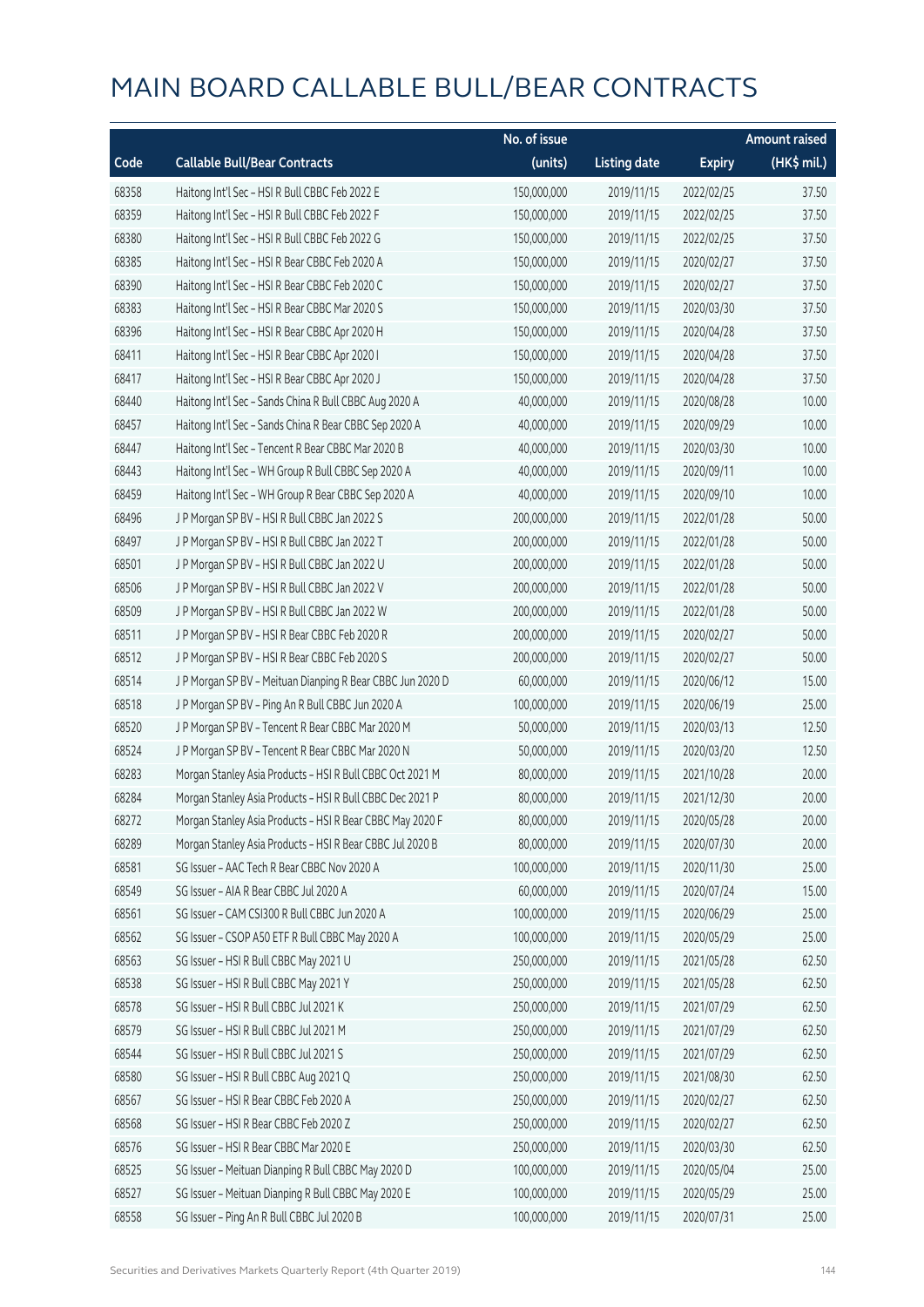|       |                                                         | No. of issue |                     |               | <b>Amount raised</b> |
|-------|---------------------------------------------------------|--------------|---------------------|---------------|----------------------|
| Code  | <b>Callable Bull/Bear Contracts</b>                     | (units)      | <b>Listing date</b> | <b>Expiry</b> | (HK\$ mil.)          |
| 68584 | SG Issuer - Sands China R Bull CBBC Aug 2020 A          | 80,000,000   | 2019/11/15          | 2020/08/31    | 20.00                |
| 68532 | SG Issuer - Tencent R Bull CBBC Mar 2020 N              | 80,000,000   | 2019/11/15          | 2020/03/04    | 20.00                |
| 68560 | SG Issuer - Tencent R Bull CBBC Apr 2020 P              | 80,000,000   | 2019/11/15          | 2020/04/29    | 20.00                |
| 68349 | UBS AG - AAC Tech R Bull CBBC Sep 2020 A                | 40,000,000   | 2019/11/15          | 2020/09/30    | 10.00                |
| 68351 | UBS AG - AAC Tech R Bull CBBC Sep 2020 B                | 40,000,000   | 2019/11/15          | 2020/09/28    | 10.00                |
| 68338 | UBS AG - HSI R Bull CBBC Nov 2021 U                     | 200,000,000  | 2019/11/15          | 2021/11/29    | 50.00                |
| 68339 | UBS AG - HSI R Bull CBBC Nov 2021 Y                     | 200,000,000  | 2019/11/15          | 2021/11/29    | 50.00                |
| 68337 | UBS AG - HSI R Bull CBBC Dec 2021 X                     | 200,000,000  | 2019/11/15          | 2021/12/30    | 50.00                |
| 68352 | UBS AG - HSI R Bear CBBC Feb 2020 U                     | 200,000,000  | 2019/11/15          | 2020/02/27    | 50.00                |
| 68353 | UBS AG - HSI R Bear CBBC Feb 2020 V                     | 200,000,000  | 2019/11/15          | 2020/02/27    | 50.00                |
| 68340 | UBS AG - Sands China R Bull CBBC Sep 2020 A             | 100,000,000  | 2019/11/15          | 2020/09/30    | 25.00                |
| 68346 | UBS AG - Sands China R Bull CBBC Sep 2020 B             | 100,000,000  | 2019/11/15          | 2020/09/28    | 25.00                |
| 68465 | Bank Vontobel - AAC Tech R Bull CBBC Oct 2020 B         | 40,000,000   | 2019/11/15          | 2020/10/23    | 10.00                |
| 68467 | Bank Vontobel - AAC Tech R Bear CBBC Oct 2020 C         | 40,000,000   | 2019/11/15          | 2020/10/23    | 10.00                |
| 68232 | Bank Vontobel - CC Bank R Bear CBBC Jul 2020 A          | 40,000,000   | 2019/11/15          | 2020/07/10    | 10.00                |
| 68242 | Bank Vontobel - Meituan Dianping R Bull CBBC Aug 2020 J | 60,000,000   | 2019/11/15          | 2020/08/14    | 15.00                |
| 68240 | Bank Vontobel - Meituan Dianping R Bull CBBC Sep 2020 E | 60,000,000   | 2019/11/15          | 2020/09/18    | 15.00                |
| 68246 | Bank Vontobel - Meituan Dianping R Bear CBBC Jul 2020 E | 60,000,000   | 2019/11/15          | 2020/07/10    | 15.00                |
| 68254 | Bank Vontobel - Sands China R Bull CBBC Oct 2020 B      | 40,000,000   | 2019/11/15          | 2020/10/09    | 10.00                |
| 68236 | Bank Vontobel - Sands China R Bear CBBC Aug 2020 A      | 40,000,000   | 2019/11/15          | 2020/08/07    | 10.00                |
| 68239 | Bank Vontobel - Sands China R Bear CBBC Oct 2020 A      | 40,000,000   | 2019/11/15          | 2020/10/23    | 10.00                |
| 68243 | Bank Vontobel - Tencent R Bull CBBC Oct 2020 C          | 40,000,000   | 2019/11/15          | 2020/10/09    | 10.00                |
| 68597 | BOCI Asia Ltd. - HSI R Bull CBBC Dec 2021 N             | 150,000,000  | 2019/11/18          | 2021/12/30    | 37.50                |
| 68602 | BOCI Asia Ltd. - HSI R Bull CBBC Dec 2021 O             | 150,000,000  | 2019/11/18          | 2021/12/30    | 37.50                |
| 68604 | BOCI Asia Ltd. - HSI R Bull CBBC Dec 2021 P             | 150,000,000  | 2019/11/18          | 2021/12/30    | 37.50                |
| 68747 | BOCI Asia Ltd. - HSI R Bull CBBC Dec 2021 Q             | 150,000,000  | 2019/11/18          | 2021/12/30    | 37.50                |
| 68748 | BOCI Asia Ltd. - HSI R Bear CBBC Mar 2020 R             | 150,000,000  | 2019/11/18          | 2020/03/30    | 37.50                |
| 68749 | BOCLAsia Ltd. - HSLR Bear CBBC Mar 2020 S               | 150,000,000  | 2019/11/18          | 2020/03/30    | 37.50                |
| 68753 | BOCI Asia Ltd. - HSI R Bear CBBC Mar 2020 T             | 150,000,000  | 2019/11/18          | 2020/03/30    | 37.50                |
| 68761 | BNP Paribas Issuance B.V. - HSI R Bull CBBC Oct 2021 A  | 250,000,000  | 2019/11/18          | 2021/10/28    | 62.50                |
| 68770 | BNP Paribas Issuance B.V. - HSI R Bull CBBC Oct 2021 B  | 250,000,000  | 2019/11/18          | 2021/10/28    | 62.50                |
| 68640 | BNP Paribas Issuance B.V. - HSI R Bull CBBC Oct 2021 N  | 250,000,000  | 2019/11/18          | 2021/10/28    | 62.50                |
| 68642 | BNP Paribas Issuance B.V. - HSI R Bull CBBC Oct 2021 P  | 250,000,000  | 2019/11/18          | 2021/10/28    | 62.50                |
| 68644 | BNP Paribas Issuance B.V. - HSI R Bull CBBC Oct 2021 Q  | 250,000,000  | 2019/11/18          | 2021/10/28    | 62.50                |
| 68650 | BNP Paribas Issuance B.V. - HSI R Bull CBBC Oct 2021 S  | 250,000,000  | 2019/11/18          | 2021/10/28    | 62.50                |
| 68636 | BNP Paribas Issuance B.V. - HSI R Bull CBBC Oct 2021 Z  | 250,000,000  | 2019/11/18          | 2021/10/28    | 62.50                |
| 68772 | BNP Paribas Issuance B.V. - HSI R Bear CBBC Apr 2020 H  | 250,000,000  | 2019/11/18          | 2020/04/28    | 62.50                |
| 68773 | BNP Paribas Issuance B.V. - HSI R Bear CBBC Apr 2020 I  | 250,000,000  | 2019/11/18          | 2020/04/28    | 62.50                |
| 68787 | BNP Paribas Issuance B.V. - HSI R Bear CBBC Apr 2020 J  | 250,000,000  | 2019/11/18          | 2020/04/28    | 62.50                |
| 68794 | BNP Paribas Issuance B.V. - HSI R Bear CBBC Apr 2020 K  | 250,000,000  | 2019/11/18          | 2020/04/28    | 62.50                |
| 68801 | BNP Paribas Issuance B.V. - HSI R Bear CBBC Apr 2020 L  | 250,000,000  | 2019/11/18          | 2020/04/28    | 62.50                |
| 68988 | Credit Suisse AG - CSPC Pharma R Bull CBBC Jun 2020 B   | 100,000,000  | 2019/11/18          | 2020/06/29    | 25.00                |
| 68990 | Credit Suisse AG - CSPC Pharma R Bear CBBC Apr 2020 B   | 100,000,000  | 2019/11/18          | 2020/04/28    | 25.00                |
| 68950 | Credit Suisse AG - HSI R Bull CBBC Oct 2021 A           | 200,000,000  | 2019/11/18          | 2021/10/28    | 50.00                |
| 68962 | Credit Suisse AG - HSI R Bull CBBC Oct 2021 C           | 200,000,000  | 2019/11/18          | 2021/10/28    | 50.00                |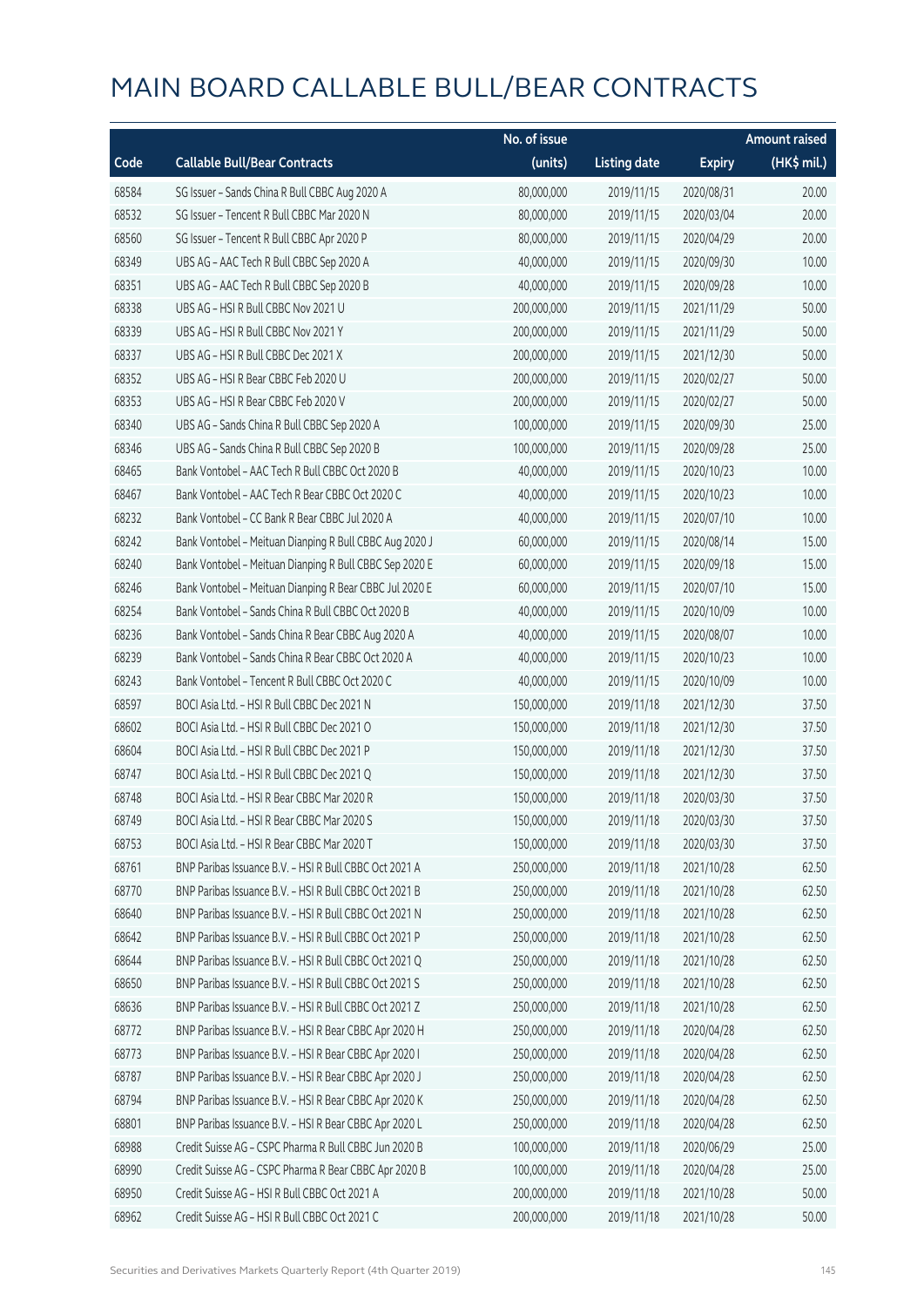|       |                                                            | No. of issue |                     |               | <b>Amount raised</b> |
|-------|------------------------------------------------------------|--------------|---------------------|---------------|----------------------|
| Code  | <b>Callable Bull/Bear Contracts</b>                        | (units)      | <b>Listing date</b> | <b>Expiry</b> | (HK\$ mil.)          |
| 68947 | Credit Suisse AG - HSI R Bull CBBC Oct 2021 Q              | 200,000,000  | 2019/11/18          | 2021/10/28    | 50.00                |
| 68965 | Credit Suisse AG - HSI R Bull CBBC Dec 2021 A              | 200,000,000  | 2019/11/18          | 2021/12/30    | 50.00                |
| 68946 | Credit Suisse AG - HSI R Bull CBBC Dec 2021 X              | 200,000,000  | 2019/11/18          | 2021/12/30    | 50.00                |
| 68963 | Credit Suisse AG - HSI R Bull CBBC Dec 2021 Z              | 200,000,000  | 2019/11/18          | 2021/12/30    | 50.00                |
| 69035 | Credit Suisse AG - HSI R Bear CBBC Feb 2020 E              | 200,000,000  | 2019/11/18          | 2020/02/27    | 50.00                |
| 69014 | Credit Suisse AG - HSI R Bear CBBC Feb 2020 K              | 200,000,000  | 2019/11/18          | 2020/02/27    | 50.00                |
| 69017 | Credit Suisse AG - HSI R Bear CBBC Mar 2020 U              | 200,000,000  | 2019/11/18          | 2020/03/30    | 50.00                |
| 69021 | Credit Suisse AG - HSI R Bear CBBC Mar 2020 V              | 200,000,000  | 2019/11/18          | 2020/03/30    | 50.00                |
| 69016 | Credit Suisse AG - HSI R Bear CBBC Jun 2020 C              | 300,000,000  | 2019/11/18          | 2020/06/29    | 75.00                |
| 69011 | Credit Suisse AG - Meituan Dianping R Bear CBBC Jun 2020 C | 40,000,000   | 2019/11/18          | 2020/06/29    | 10.00                |
| 68997 | Credit Suisse AG - Sino Biopharm R Bull CBBC Jul 2020 A    | 50,000,000   | 2019/11/18          | 2020/07/30    | 12.50                |
| 68973 | Credit Suisse AG - Tencent R Bear CBBC Apr 2020 G          | 100,000,000  | 2019/11/18          | 2020/04/24    | 25.00                |
| 69007 | Credit Suisse AG - Xiaomi R Bear CBBC May 2020 A           | 40,000,000   | 2019/11/18          | 2020/05/28    | 10.00                |
| 69124 | Goldman Sachs SP (Asia) - HSI R Bull CBBC Nov 2022 A       | 200,000,000  | 2019/11/18          | 2022/11/29    | 50.00                |
| 69117 | Goldman Sachs SP (Asia) - HSI R Bull CBBC Nov 2022 X       | 200,000,000  | 2019/11/18          | 2022/11/29    | 50.00                |
| 69120 | Goldman Sachs SP (Asia) - HSI R Bull CBBC Nov 2022 Y       | 200,000,000  | 2019/11/18          | 2022/11/29    | 50.00                |
| 69121 | Goldman Sachs SP (Asia) - HSI R Bull CBBC Nov 2022 Z       | 200,000,000  | 2019/11/18          | 2022/11/29    | 50.00                |
| 69131 | Goldman Sachs SP (Asia) - HSI R Bull CBBC Dec 2022 A       | 200,000,000  | 2019/11/18          | 2022/12/29    | 50.00                |
| 69132 | Goldman Sachs SP (Asia) - HSI R Bull CBBC Dec 2022 B       | 200,000,000  | 2019/11/18          | 2022/12/29    | 50.00                |
| 69154 | Goldman Sachs SP (Asia) - HSI R Bear CBBC Feb 2020 N       | 200,000,000  | 2019/11/18          | 2020/02/27    | 50.00                |
| 69136 | Goldman Sachs SP (Asia) - HSI R Bear CBBC Feb 2020 R       | 200,000,000  | 2019/11/18          | 2020/02/27    | 50.00                |
| 69144 | Goldman Sachs SP (Asia) - HSI R Bear CBBC Feb 2020 S       | 200,000,000  | 2019/11/18          | 2020/02/27    | 50.00                |
| 69145 | Goldman Sachs SP (Asia) - HSI R Bear CBBC Feb 2020 W       | 200,000,000  | 2019/11/18          | 2020/02/27    | 50.00                |
| 69152 | Goldman Sachs SP (Asia) - HSI R Bear CBBC Feb 2020 X       | 200,000,000  | 2019/11/18          | 2020/02/27    | 50.00                |
| 69134 | Goldman Sachs SP (Asia) - HSI R Bear CBBC Feb 2020 Z       | 200,000,000  | 2019/11/18          | 2020/02/27    | 50.00                |
| 69159 | Goldman Sachs SP (Asia) - Tencent R Bear CBBC Mar 2020 D   | 60,000,000   | 2019/11/18          | 2020/03/30    | 15.00                |
| 68690 | HK Bank - CSPC Pharma R Bull CBBC Mar 2020 B               | 40,000,000   | 2019/11/18          | 2020/03/30    | 10.00                |
| 68687 | HK Bank - CSPC Pharma R Bull CBBC Jun 2020 A               | 80,000,000   | 2019/11/18          | 2020/06/22    | 20.00                |
| 68651 | HK Bank - HSI R Bull CBBC Sep 2021 C                       | 60,000,000   | 2019/11/18          | 2021/09/29    | 15.00                |
| 68653 | HK Bank - HSI R Bull CBBC Sep 2021 D                       | 80,000,000   | 2019/11/18          | 2021/09/29    | 20.00                |
| 68754 | HK Bank - HSI R Bull CBBC Sep 2021 E                       | 60,000,000   | 2019/11/18          | 2021/09/29    | 15.00                |
| 68685 | HK Bank - HSI R Bear CBBC Mar 2020 I                       | 60,000,000   | 2019/11/18          | 2020/03/30    | 15.00                |
| 68692 | HK Bank - Sino Biopharm R Bull CBBC Mar 2020 A             | 40,000,000   | 2019/11/18          | 2020/03/30    | 10.00                |
| 68691 | HK Bank - Sino Biopharm R Bull CBBC Apr 2020 A             | 40,000,000   | 2019/11/18          | 2020/04/24    | 14.00                |
| 68914 | Haitong Int'l Sec - AIA R Bear CBBC Apr 2020 I             | 50,000,000   | 2019/11/18          | 2020/04/23    | 12.50                |
| 68905 | Haitong Int'l Sec - CSPC Pharma R Bull CBBC Jul 2020 C     | 50,000,000   | 2019/11/18          | 2020/07/07    | 12.50                |
| 68867 | Haitong Int'l Sec - HSI R Bull CBBC Jan 2022 A             | 150,000,000  | 2019/11/18          | 2022/01/28    | 37.50                |
| 68868 | Haitong Int'l Sec - HSI R Bull CBBC Jan 2022 C             | 150,000,000  | 2019/11/18          | 2022/01/28    | 37.50                |
| 68871 | Haitong Int'l Sec - HSI R Bull CBBC Jan 2022 F             | 150,000,000  | 2019/11/18          | 2022/01/28    | 37.50                |
| 68701 | Haitong Int'l Sec - HSI R Bull CBBC Feb 2022 H             | 150,000,000  | 2019/11/18          | 2022/02/25    | 37.50                |
| 68708 | Haitong Int'l Sec - HSI R Bull CBBC Feb 2022 I             | 150,000,000  | 2019/11/18          | 2022/02/25    | 37.50                |
| 68715 | Haitong Int'l Sec - HSI R Bull CBBC Feb 2022 J             | 150,000,000  | 2019/11/18          | 2022/02/25    | 37.50                |
| 68720 | Haitong Int'l Sec - HSI R Bull CBBC Feb 2022 K             | 150,000,000  | 2019/11/18          | 2022/02/25    | 37.50                |
| 68872 | Haitong Int'l Sec - HSI R Bear CBBC Feb 2020 E             | 150,000,000  | 2019/11/18          | 2020/02/27    | 37.50                |
| 68876 | Haitong Int'l Sec - HSI R Bear CBBC Feb 2020 G             | 150,000,000  | 2019/11/18          | 2020/02/27    | 37.50                |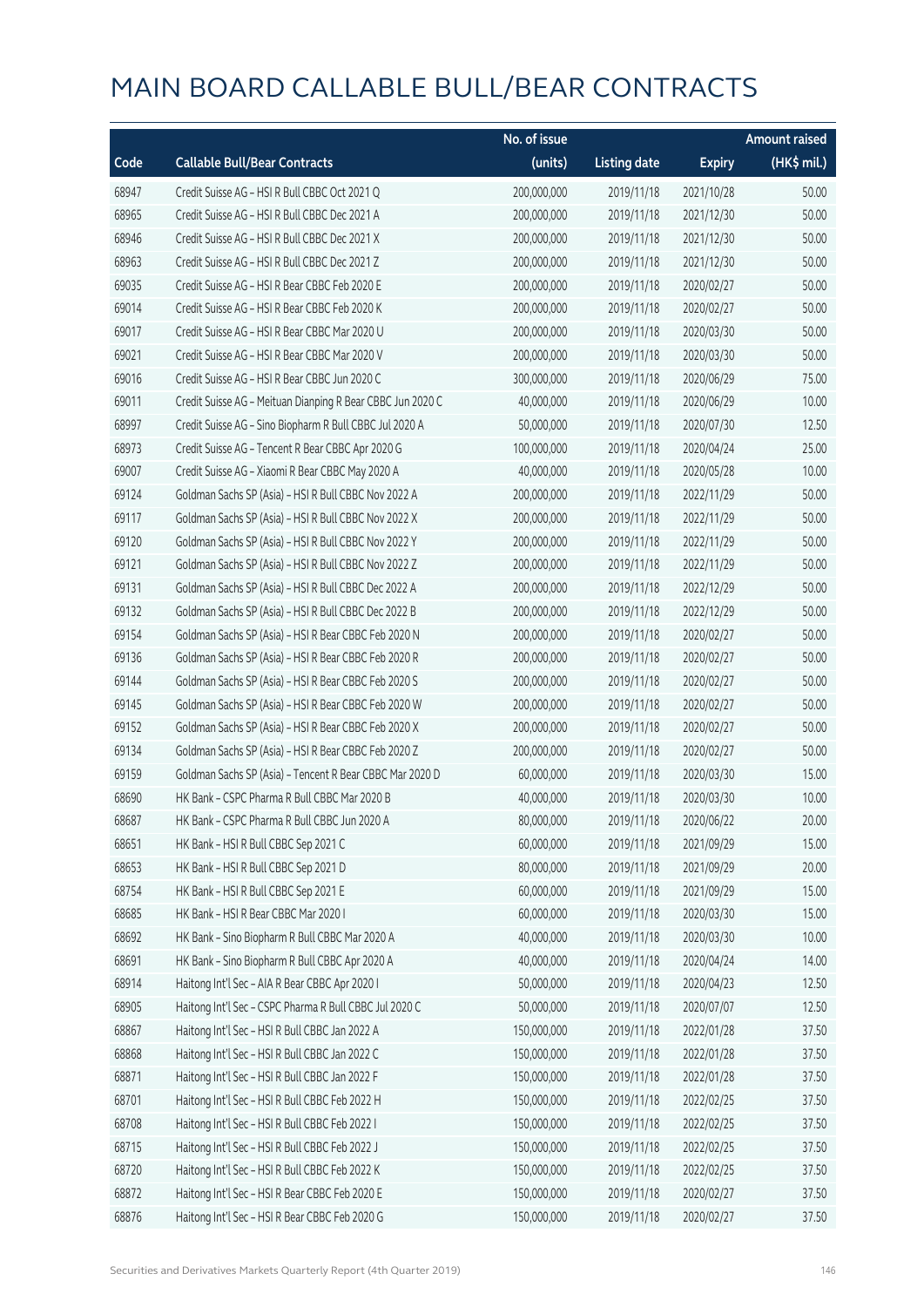|       |                                                             | No. of issue |                     |               | <b>Amount raised</b> |
|-------|-------------------------------------------------------------|--------------|---------------------|---------------|----------------------|
| Code  | <b>Callable Bull/Bear Contracts</b>                         | (units)      | <b>Listing date</b> | <b>Expiry</b> | (HK\$ mil.)          |
| 68888 | Haitong Int'l Sec - HSI R Bear CBBC Feb 2020 Z              | 150,000,000  | 2019/11/18          | 2020/02/27    | 37.50                |
| 68898 | Haitong Int'l Sec - HSI R Bear CBBC Mar 2020 T              | 150,000,000  | 2019/11/18          | 2020/03/30    | 37.50                |
| 68903 | Haitong Int'l Sec - Link REIT R Bull CBBC May 2020 A        | 50,000,000   | 2019/11/18          | 2020/05/11    | 12.50                |
| 68916 | Haitong Int'l Sec - Meituan Dianping R Bear CBBC Oct 2020 A | 50,000,000   | 2019/11/18          | 2020/10/05    | 12.50                |
| 68915 | Haitong Int'l Sec - Ping An R Bear CBBC Mar 2020 H          | 50,000,000   | 2019/11/18          | 2020/03/02    | 12.50                |
| 68911 | Haitong Int'l Sec - Sino Biopharm R Bull CBBC Apr 2020 A    | 50,000,000   | 2019/11/18          | 2020/04/01    | 12.50                |
| 68693 | Haitong Int'l Sec - Tencent R Bull CBBC Jul 2020 A          | 40,000,000   | 2019/11/18          | 2020/07/08    | 10.00                |
| 68913 | Haitong Int'l Sec - Tencent R Bear CBBC May 2020 A          | 40,000,000   | 2019/11/18          | 2020/05/08    | 10.00                |
| 68803 | J P Morgan SP BV - HSI R Bull CBBC Sep 2021 B               | 200,000,000  | 2019/11/18          | 2021/09/29    | 50.00                |
| 68608 | J P Morgan SP BV - HSI R Bull CBBC Sep 2021 G               | 200,000,000  | 2019/11/18          | 2021/09/29    | 50.00                |
| 68805 | J P Morgan SP BV - HSI R Bull CBBC Sep 2021 I               | 200,000,000  | 2019/11/18          | 2021/09/29    | 50.00                |
| 68616 | J P Morgan SP BV - HSI R Bull CBBC Sep 2021 V               | 200,000,000  | 2019/11/18          | 2021/09/29    | 50.00                |
| 68619 | J P Morgan SP BV - HSI R Bull CBBC Sep 2021 Y               | 200,000,000  | 2019/11/18          | 2021/09/29    | 50.00                |
| 68629 | J P Morgan SP BV - HSI R Bull CBBC Sep 2021 Z               | 200,000,000  | 2019/11/18          | 2021/09/29    | 50.00                |
| 68607 | J P Morgan SP BV - HSI R Bull CBBC Jan 2022 X               | 200,000,000  | 2019/11/18          | 2022/01/28    | 50.00                |
| 68633 | J P Morgan SP BV - HSI R Bull CBBC Jan 2022 Y               | 200,000,000  | 2019/11/18          | 2022/01/28    | 50.00                |
| 68816 | J P Morgan SP BV - HSI R Bear CBBC Feb 2020 X               | 200,000,000  | 2019/11/18          | 2020/02/27    | 50.00                |
| 68819 | J P Morgan SP BV - HSI R Bear CBBC Mar 2020 E               | 200,000,000  | 2019/11/18          | 2020/03/30    | 50.00                |
| 68820 | J P Morgan SP BV - HSI R Bear CBBC Mar 2020 G               | 200,000,000  | 2019/11/18          | 2020/03/30    | 50.00                |
| 68823 | J P Morgan SP BV - HSI R Bear CBBC Mar 2020 I               | 200,000,000  | 2019/11/18          | 2020/03/30    | 50.00                |
| 68832 | J P Morgan SP BV - HSI R Bear CBBC Mar 2020 J               | 200,000,000  | 2019/11/18          | 2020/03/30    | 50.00                |
| 68931 | J P Morgan SP BV - HSI R Bear CBBC Mar 2020 S               | 200,000,000  | 2019/11/18          | 2020/03/30    | 50.00                |
| 68923 | J P Morgan SP BV - HSI R Bear CBBC Mar 2020 Z               | 200,000,000  | 2019/11/18          | 2020/03/30    | 50.00                |
| 68723 | Morgan Stanley Asia Products - HSI R Bull CBBC Dec 2021 L   | 80,000,000   | 2019/11/18          | 2021/12/30    | 20.00                |
| 68673 | Morgan Stanley Asia Products - HSI R Bull CBBC Dec 2021 Q   | 80,000,000   | 2019/11/18          | 2021/12/30    | 20.00                |
| 68656 | Morgan Stanley Asia Products - HSI R Bull CBBC Jan 2022 E   | 80,000,000   | 2019/11/18          | 2022/01/28    | 20.00                |
| 68660 | Morgan Stanley Asia Products - HSI R Bull CBBC Jan 2022 F   | 80,000,000   | 2019/11/18          | 2022/01/28    | 20.00                |
| 68741 | Morgan Stanley Asia Products - HSI R Bear CBBC Feb 2020 K   | 80,000,000   | 2019/11/18          | 2020/02/27    | 20.00                |
| 68878 | Morgan Stanley Asia Products - HSI R Bear CBBC Feb 2020 L   | 80,000,000   | 2019/11/18          | 2020/02/27    | 20.00                |
| 68734 | Morgan Stanley Asia Products - HSI R Bear CBBC Mar 2020 J   | 80,000,000   | 2019/11/18          | 2020/03/30    | 20.00                |
| 68743 | Morgan Stanley Asia Products - HSI R Bear CBBC Apr 2020 M   | 80,000,000   | 2019/11/18          | 2020/04/28    | 20.00                |
| 69090 | SG Issuer - CSPC Pharma R Bull CBBC Apr 2020 B              | 40,000,000   | 2019/11/18          | 2020/04/29    | 15.80                |
| 69091 | SG Issuer - CSPC Pharma R Bull CBBC Apr 2020 C              | 40,000,000   | 2019/11/18          | 2020/04/29    | 10.00                |
| 69092 | SG Issuer - CSPC Pharma R Bear CBBC Apr 2020 A              | 40,000,000   | 2019/11/18          | 2020/04/29    | 10.40                |
| 69095 | SG Issuer - Galaxy Ent R Bull CBBC Apr 2020 K               | 100,000,000  | 2019/11/18          | 2020/04/29    | 25.00                |
| 69097 | SG Issuer - HKEX R Bull CBBC Apr 2020 Q                     | 50,000,000   | 2019/11/18          | 2020/04/29    | 12.50                |
| 69037 | SG Issuer - HSI R Bull CBBC May 2021 W                      | 250,000,000  | 2019/11/18          | 2021/05/28    | 62.50                |
| 69039 | SG Issuer - HSI R Bull CBBC Jul 2021 L                      | 250,000,000  | 2019/11/18          | 2021/07/29    | 62.50                |
| 69042 | SG Issuer - HSI R Bull CBBC Jul 2021 U                      | 250,000,000  | 2019/11/18          | 2021/07/29    | 62.50                |
| 69043 | SG Issuer - HSI R Bull CBBC Jul 2021 W                      | 250,000,000  | 2019/11/18          | 2021/07/29    | 62.50                |
| 69049 | SG Issuer - HSI R Bull CBBC Aug 2021 D                      | 250,000,000  | 2019/11/18          | 2021/08/30    | 62.50                |
| 69053 | SG Issuer - HSI R Bull CBBC Aug 2021 E                      | 250,000,000  | 2019/11/18          | 2021/08/30    | 62.50                |
| 69060 | SG Issuer - HSI R Bull CBBC Aug 2021 F                      | 250,000,000  | 2019/11/18          | 2021/08/30    | 62.50                |
| 69061 | SG Issuer - HSI R Bull CBBC Aug 2021 H                      | 250,000,000  | 2019/11/18          | 2021/08/30    | 62.50                |
| 69111 | SG Issuer - HSI R Bull CBBC Sep 2021 K                      | 250,000,000  | 2019/11/18          | 2021/09/29    | 62.50                |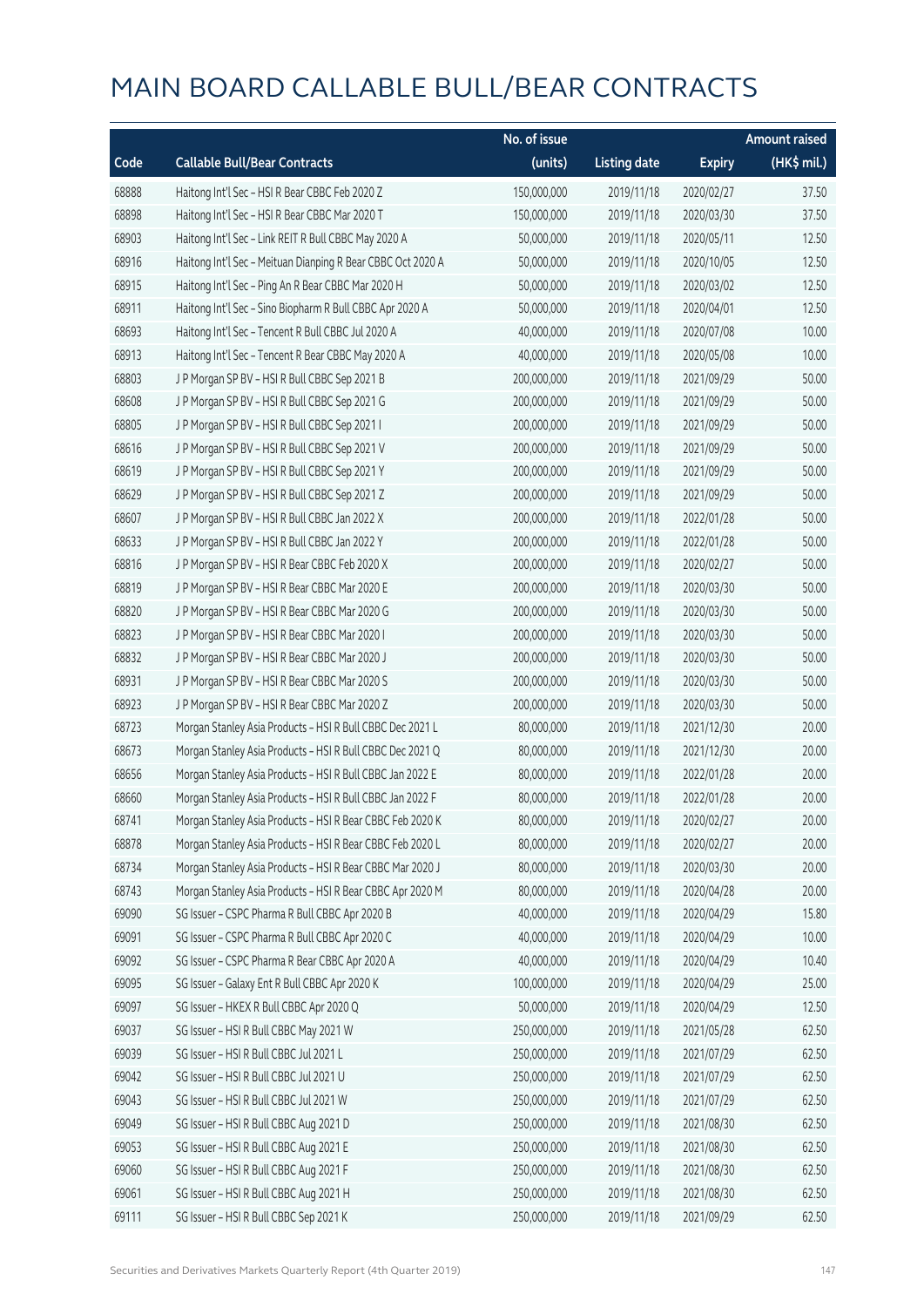|       |                                                            | No. of issue |                     |               | <b>Amount raised</b> |
|-------|------------------------------------------------------------|--------------|---------------------|---------------|----------------------|
| Code  | <b>Callable Bull/Bear Contracts</b>                        | (units)      | <b>Listing date</b> | <b>Expiry</b> | (HK\$ mil.)          |
| 69115 | SG Issuer - HSI R Bull CBBC Oct 2021 J                     | 250,000,000  | 2019/11/18          | 2021/10/28    | 62.50                |
| 69081 | SG Issuer - HSI R Bear CBBC Mar 2020 F                     | 250,000,000  | 2019/11/18          | 2020/03/30    | 62.50                |
| 69105 | SG Issuer - HSI R Bear CBBC Mar 2020 H                     | 250,000,000  | 2019/11/18          | 2020/03/30    | 62.50                |
| 69086 | SG Issuer - HSI R Bear CBBC Apr 2020 G                     | 250,000,000  | 2019/11/18          | 2020/04/28    | 62.50                |
| 69087 | SG Issuer - HSI R Bear CBBC Apr 2020 P                     | 250,000,000  | 2019/11/18          | 2020/04/28    | 62.50                |
| 69106 | SG Issuer - HSI R Bear CBBC May 2020 T                     | 250,000,000  | 2019/11/18          | 2020/05/28    | 62.50                |
| 69109 | SG Issuer - HSI R Bear CBBC May 2020 U                     | 250,000,000  | 2019/11/18          | 2020/05/28    | 62.50                |
| 69062 | SG Issuer - Ping An R Bull CBBC Apr 2020 L                 | 100,000,000  | 2019/11/18          | 2020/04/29    | 25.00                |
| 69063 | SG Issuer - Sunny Optical R Bull CBBC Apr 2020 D           | 40,000,000   | 2019/11/18          | 2020/04/29    | 10.00                |
| 69068 | SG Issuer - Tencent R Bull CBBC Mar 2020 P                 | 80,000,000   | 2019/11/18          | 2020/03/31    | 20.00                |
| 69098 | SG Issuer - Tencent R Bull CBBC Apr 2020 Q                 | 80,000,000   | 2019/11/18          | 2020/04/29    | 20.00                |
| 69099 | SG Issuer - Tencent R Bear CBBC Apr 2020 E                 | 80,000,000   | 2019/11/18          | 2020/04/29    | 20.00                |
| 69100 | SG Issuer - Tencent R Bear CBBC Apr 2020 F                 | 80,000,000   | 2019/11/18          | 2020/04/29    | 20.00                |
| 69070 | SG Issuer - Xiaomi R Bull CBBC Apr 2020 C                  | 60,000,000   | 2019/11/18          | 2020/04/29    | 15.00                |
| 68839 | UBS AG - HSI R Bull CBBC Nov 2021 F                        | 200,000,000  | 2019/11/18          | 2021/11/29    | 50.00                |
| 68846 | UBS AG - HSI R Bull CBBC Nov 2021 H                        | 200,000,000  | 2019/11/18          | 2021/11/29    | 50.00                |
| 68845 | UBS AG - HSI R Bull CBBC Nov 2021 Z                        | 200,000,000  | 2019/11/18          | 2021/11/29    | 50.00                |
| 68837 | UBS AG - HSI R Bull CBBC Dec 2021 S                        | 200,000,000  | 2019/11/18          | 2021/12/30    | 50.00                |
| 68833 | UBS AG - HSI R Bull CBBC Jan 2022 B                        | 400,000,000  | 2019/11/18          | 2022/01/28    | 100.00               |
| 68838 | UBS AG - HSI R Bull CBBC Jan 2022 E                        | 200,000,000  | 2019/11/18          | 2022/01/28    | 50.00                |
| 68877 | UBS AG - HSI R Bear CBBC Feb 2020 A                        | 200,000,000  | 2019/11/18          | 2020/02/27    | 50.00                |
| 68849 | UBS AG - HSI R Bear CBBC Feb 2020 W                        | 200,000,000  | 2019/11/18          | 2020/02/27    | 50.00                |
| 68857 | UBS AG - HSI R Bear CBBC Feb 2020 X                        | 200,000,000  | 2019/11/18          | 2020/02/27    | 50.00                |
| 68864 | UBS AG - HSI R Bear CBBC Feb 2020 Y                        | 200,000,000  | 2019/11/18          | 2020/02/27    | 50.00                |
| 69232 | BOCI Asia Ltd. - HSI R Bull CBBC Dec 2021 R                | 150,000,000  | 2019/11/19          | 2021/12/30    | 37.50                |
| 69236 | BOCI Asia Ltd. - HSI R Bull CBBC Dec 2021 S                | 150,000,000  | 2019/11/19          | 2021/12/30    | 37.50                |
| 69253 | BOCI Asia Ltd. - HSI R Bull CBBC Dec 2021 T                | 150,000,000  | 2019/11/19          | 2021/12/30    | 37.50                |
| 69256 | BOCI Asia Ltd. - HSI R Bear CBBC Mar 2020 U                | 150,000,000  | 2019/11/19          | 2020/03/30    | 37.50                |
| 69262 | BOCI Asia Ltd. - HSI R Bear CBBC Mar 2020 V                | 150,000,000  | 2019/11/19          | 2020/03/30    | 37.50                |
| 69265 | BOCI Asia Ltd. - HSI R Bear CBBC Mar 2020 W                | 150,000,000  | 2019/11/19          | 2020/03/30    | 37.50                |
| 69200 | BNP Paribas Issuance B.V. - HKEX R Bull CBBC Sep 2020 Q    | 50,000,000   | 2019/11/19          | 2020/09/29    | 12.50                |
| 69211 | BNP Paribas Issuance B.V. - HKEX R Bull CBBC Sep 2020 R    | 50,000,000   | 2019/11/19          | 2020/09/29    | 12.50                |
| 69212 | BNP Paribas Issuance B.V. - HKEX R Bear CBBC Jul 2020 A    | 50,000,000   | 2019/11/19          | 2020/07/30    | 12.50                |
| 69215 | BNP Paribas Issuance B.V. - HKEX R Bear CBBC Jul 2020 B    | 50,000,000   | 2019/11/19          | 2020/07/30    | 12.50                |
| 69226 | BNP Paribas Issuance B.V. - HSI R Bull CBBC Oct 2021 C     | 250,000,000  | 2019/11/19          | 2021/10/28    | 62.50                |
| 69490 | BNP Paribas Issuance B.V. - HSI R Bull CBBC Oct 2021 D     | 240,000,000  | 2019/11/19          | 2021/10/28    | 60.00                |
| 69497 | BNP Paribas Issuance B.V. - HSI R Bear CBBC Mar 2020 D     | 240,000,000  | 2019/11/19          | 2020/03/30    | 60.00                |
| 69491 | BNP Paribas Issuance B.V. - HSI R Bear CBBC Mar 2020 S     | 250,000,000  | 2019/11/19          | 2020/03/30    | 62.50                |
| 69496 | BNP Paribas Issuance B.V. - HSI R Bear CBBC Mar 2020 T     | 250,000,000  | 2019/11/19          | 2020/03/30    | 62.50                |
| 69161 | BNP Paribas Issuance B.V. - HSI R Bear CBBC Apr 2020 M     | 250,000,000  | 2019/11/19          | 2020/04/28    | 62.50                |
| 69162 | BNP Paribas Issuance B.V. - HSI R Bear CBBC Apr 2020 O     | 240,000,000  | 2019/11/19          | 2020/04/28    | 60.00                |
| 69192 | BNP Paribas Issuance B.V. - Meituan R Bull CBBC Dec 2020 H | 50,000,000   | 2019/11/19          | 2020/12/30    | 12.50                |
| 69165 | BNP Paribas Issuance B.V. - Ping An R Bull CBBC Sep 2020 F | 200,000,000  | 2019/11/19          | 2020/09/29    | 50.00                |
| 69176 | BNP Paribas Issuance B.V. - Ping An R Bull CBBC Sep 2020 G | 200,000,000  | 2019/11/19          | 2020/09/29    | 50.00                |
| 69187 | BNP Paribas Issuance B.V. - Ping An R Bear CBBC Apr 2020 J | 200,000,000  | 2019/11/19          | 2020/04/29    | 50.00                |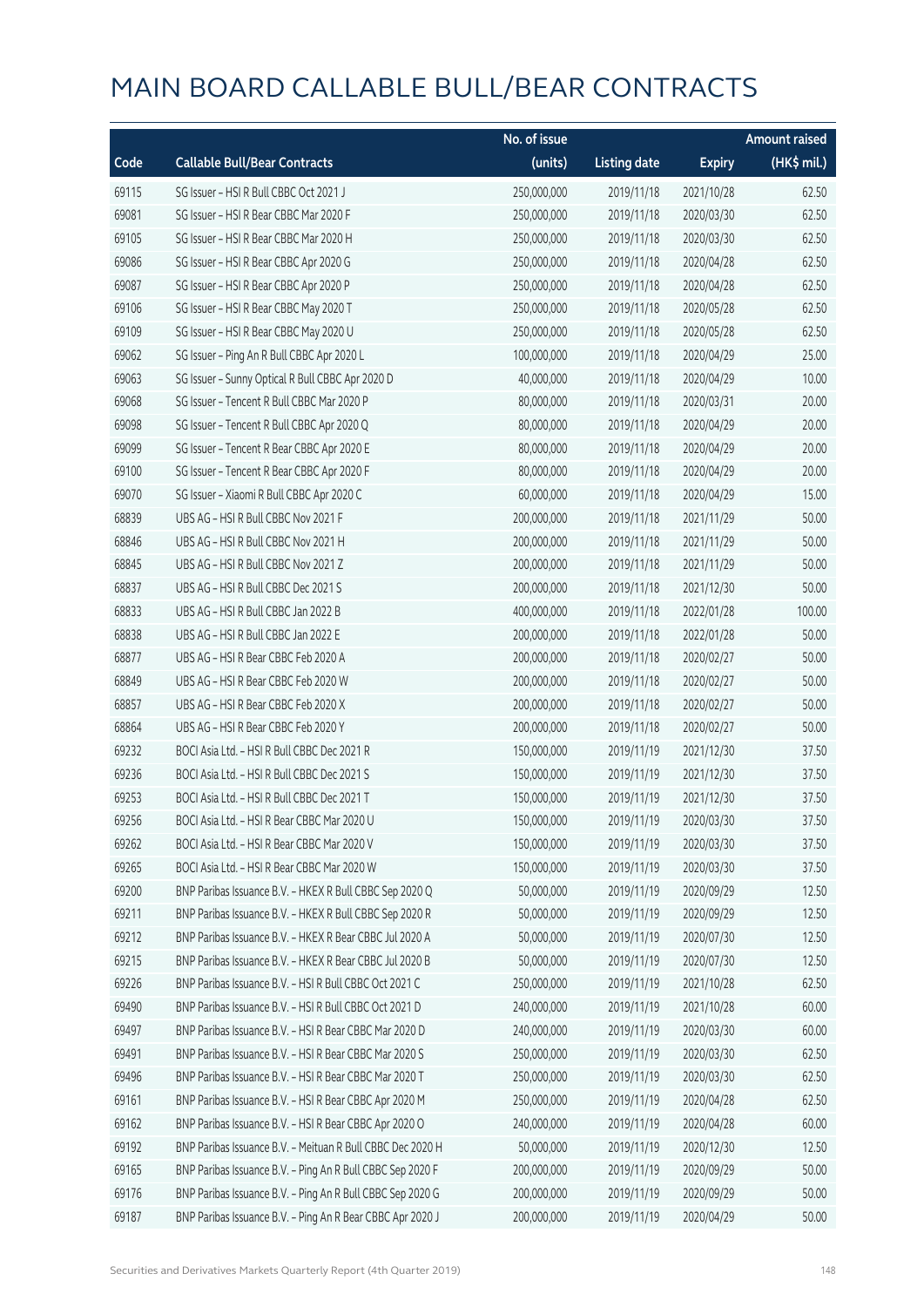|       |                                                              | No. of issue |                     |               | <b>Amount raised</b> |
|-------|--------------------------------------------------------------|--------------|---------------------|---------------|----------------------|
| Code  | <b>Callable Bull/Bear Contracts</b>                          | (units)      | <b>Listing date</b> | <b>Expiry</b> | (HK\$ mil.)          |
| 69189 | BNP Paribas Issuance B.V. - Ping An R Bear CBBC Apr 2020 K   | 200,000,000  | 2019/11/19          | 2020/04/29    | 50.00                |
| 69222 | BNP Paribas Issuance B.V. - Tencent R Bear CBBC Dec 2020 I   | 50,000,000   | 2019/11/19          | 2020/12/30    | 12.50                |
| 69550 | Credit Suisse AG - HSI R Bull CBBC Oct 2021 D                | 200,000,000  | 2019/11/19          | 2021/10/28    | 50.00                |
| 69561 | Credit Suisse AG - HSI R Bull CBBC Oct 2021 F                | 200,000,000  | 2019/11/19          | 2021/10/28    | 50.00                |
| 69571 | Credit Suisse AG - HSI R Bull CBBC Dec 2021 W                | 200,000,000  | 2019/11/19          | 2021/12/30    | 50.00                |
| 69534 | Credit Suisse AG - HSI R Bear CBBC Feb 2020 U                | 200,000,000  | 2019/11/19          | 2020/02/27    | 50.00                |
| 69549 | Credit Suisse AG - HSI R Bear CBBC Feb 2020 V                | 200,000,000  | 2019/11/19          | 2020/02/27    | 50.00                |
| 69531 | Credit Suisse AG - HSI R Bear CBBC Mar 2020 W                | 200,000,000  | 2019/11/19          | 2020/03/30    | 50.00                |
| 69533 | Credit Suisse AG - HSI R Bear CBBC Mar 2020 X                | 200,000,000  | 2019/11/19          | 2020/03/30    | 50.00                |
| 69577 | Credit Suisse AG - Tencent R Bull CBBC Sep 2020 A            | 100,000,000  | 2019/11/19          | 2020/09/29    | 25.00                |
| 69583 | Goldman Sachs SP (Asia) - HSI R Bull CBBC Dec 2022 C         | 160,000,000  | 2019/11/19          | 2022/12/29    | 40.00                |
| 69589 | Goldman Sachs SP (Asia) - HSI R Bull CBBC Dec 2022 D         | 160,000,000  | 2019/11/19          | 2022/12/29    | 40.00                |
| 69585 | Goldman Sachs SP (Asia) - HSI R Bear CBBC Mar 2020 B         | 160,000,000  | 2019/11/19          | 2020/03/30    | 40.00                |
| 69582 | Goldman Sachs SP (Asia) - HSI R Bear CBBC Mar 2020 H         | 200,000,000  | 2019/11/19          | 2020/03/30    | 50.00                |
| 69596 | Goldman Sachs SP (Asia) - HSI R Bear CBBC Mar 2020 J         | 160,000,000  | 2019/11/19          | 2020/03/30    | 40.00                |
| 69587 | Goldman Sachs SP (Asia) - Tencent R Bull CBBC Feb 2020 N     | 60,000,000   | 2019/11/19          | 2020/02/19    | 15.00                |
| 69272 | HK Bank - CSPC Pharma R Bear CBBC Apr 2020 A                 | 80,000,000   | 2019/11/19          | 2020/04/27    | 20.00                |
| 69277 | HK Bank - HSI R Bull CBBC Sep 2021 F                         | 80,000,000   | 2019/11/19          | 2021/09/29    | 20.00                |
| 69280 | HK Bank - HSI R Bear CBBC Mar 2020 J                         | 60,000,000   | 2019/11/19          | 2020/03/30    | 15.00                |
| 69267 | HK Bank - HSI R Bear CBBC Apr 2020 A                         | 100,000,000  | 2019/11/19          | 2020/04/28    | 25.00                |
| 69276 | HK Bank - Link REIT R Bull CBBC Apr 2020 A                   | 40,000,000   | 2019/11/19          | 2020/04/27    | 10.00                |
| 69287 | HK Bank - Meituan Dianping R Bull CBBC Jun 2020 A            | 40,000,000   | 2019/11/19          | 2020/06/22    | 10.00                |
| 69268 | HK Bank - Tencent R Bull CBBC Apr 2020 R                     | 40,000,000   | 2019/11/19          | 2020/04/06    | 10.00                |
| 69270 | HK Bank - Xiaomi R Bull CBBC May 2020 A                      | 60,000,000   | 2019/11/19          | 2020/05/18    | 15.00                |
| 69322 | Haitong Int'l Sec - HSI R Bull CBBC Jan 2022 G               | 150,000,000  | 2019/11/19          | 2022/01/28    | 37.50                |
| 69329 | Haitong Int'l Sec - HSI R Bull CBBC Jan 2022 J               | 150,000,000  | 2019/11/19          | 2022/01/28    | 37.50                |
| 69324 | Haitong Int'l Sec - HSI R Bear CBBC Feb 2020 H               | 150,000,000  | 2019/11/19          | 2020/02/27    | 37.50                |
| 69333 | Haitong Int'l Sec - HSI R Bear CBBC Feb 2020 K               | 150,000,000  | 2019/11/19          | 2020/02/27    | 37.50                |
| 69357 | Haitong Int'l Sec - HSI R Bear CBBC Mar 2020 U               | 150,000,000  | 2019/11/19          | 2020/03/30    | 37.50                |
| 69344 | Haitong Int'l Sec - HSI R Bear CBBC Apr 2020 K               | 150,000,000  | 2019/11/19          | 2020/04/28    | 37.50                |
| 69380 | Haitong Int'l Sec - ICBC R Bear CBBC Apr 2020 C              | 40,000,000   | 2019/11/19          | 2020/04/14    | 10.00                |
| 69379 | Haitong Int'l Sec - Meituan Dianping R Bull CBBC May 2020 A  | 50,000,000   | 2019/11/19          | 2020/05/11    | 12.50                |
| 69358 | Haitong Int'l Sec - Tencent R Bull CBBC May 2020 A           | 40,000,000   | 2019/11/19          | 2020/05/27    | 10.00                |
| 69451 | J P Morgan SP BV - HSI R Bull CBBC Sep 2021 M                | 200,000,000  | 2019/11/19          | 2021/09/29    | 50.00                |
| 69454 | J P Morgan SP BV - HSI R Bull CBBC Sep 2021 S                | 200,000,000  | 2019/11/19          | 2021/09/29    | 50.00                |
| 69455 | J P Morgan SP BV - HSI R Bull CBBC Sep 2021 U                | 200,000,000  | 2019/11/19          | 2021/09/29    | 50.00                |
| 69470 | J P Morgan SP BV - HSI R Bear CBBC Mar 2020 U                | 200,000,000  | 2019/11/19          | 2020/03/30    | 50.00                |
| 69458 | J P Morgan SP BV - HSI R Bear CBBC Mar 2020 Y                | 200,000,000  | 2019/11/19          | 2020/03/30    | 50.00                |
| 69223 | Macquarie Bank Ltd. - Tencent R Bull CBBC Apr 2020 I         | 12,900,000   | 2019/11/19          | 2020/04/29    | 10.02                |
| 69288 | Morgan Stanley Asia Products - HSI R Bull CBBC Feb 2022 A    | 80,000,000   | 2019/11/19          | 2022/02/25    | 20.00                |
| 69291 | Morgan Stanley Asia Products - HSI R Bull CBBC Feb 2022 B    | 80,000,000   | 2019/11/19          | 2022/02/25    | 20.00                |
| 69298 | Morgan Stanley Asia Products - HSI R Bull CBBC Feb 2022 C    | 80,000,000   | 2019/11/19          | 2022/02/25    | 20.00                |
| 69294 | Morgan Stanley Asia Products - HSI R Bear CBBC Mar 2020 K    | 80,000,000   | 2019/11/19          | 2020/03/30    | 20.00                |
| 69295 | Morgan Stanley Asia Products - Meituan R Bear CBBC Aug2020 A | 40,000,000   | 2019/11/19          | 2020/08/03    | 10.00                |
| 69498 | SG Issuer - Galaxy Ent R Bear CBBC Apr 2020 F                | 100,000,000  | 2019/11/19          | 2020/04/29    | 25.00                |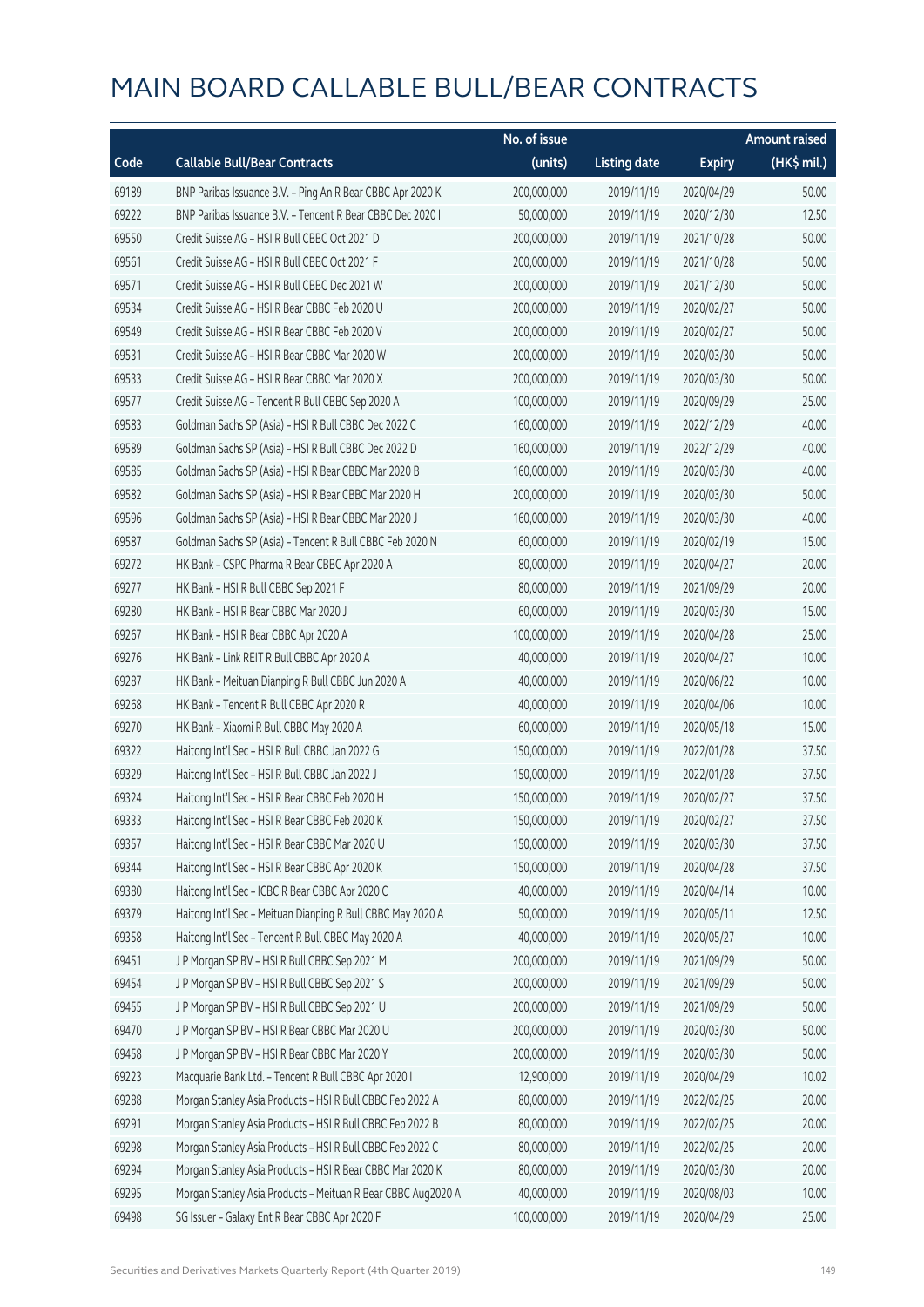|       |                                                         | No. of issue |                     |               | <b>Amount raised</b> |
|-------|---------------------------------------------------------|--------------|---------------------|---------------|----------------------|
| Code  | <b>Callable Bull/Bear Contracts</b>                     | (units)      | <b>Listing date</b> | <b>Expiry</b> | (HK\$ mil.)          |
| 69517 | SG Issuer - HSI R Bull CBBC May 2021 M                  | 250,000,000  | 2019/11/19          | 2021/05/28    | 62.50                |
| 69519 | SG Issuer - HSI R Bull CBBC Aug 2021 G                  | 250,000,000  | 2019/11/19          | 2021/08/30    | 62.50                |
| 69521 | SG Issuer - HSI R Bull CBBC Aug 2021 J                  | 250,000,000  | 2019/11/19          | 2021/08/30    | 62.50                |
| 69505 | SG Issuer - HSI R Bear CBBC Feb 2020 B                  | 250,000,000  | 2019/11/19          | 2020/02/27    | 62.50                |
| 69504 | SG Issuer - HSI R Bear CBBC Feb 2020 M                  | 250,000,000  | 2019/11/19          | 2020/02/27    | 62.50                |
| 69507 | SG Issuer - HSI R Bear CBBC Mar 2020 I                  | 250,000,000  | 2019/11/19          | 2020/03/30    | 62.50                |
| 69511 | SG Issuer - HSI R Bear CBBC Apr 2020 F                  | 250,000,000  | 2019/11/19          | 2020/04/28    | 62.50                |
| 69525 | SG Issuer - Sino Biopharm R Bull CBBC Apr 2020 A        | 40,000,000   | 2019/11/19          | 2020/04/28    | 10.00                |
| 69526 | SG Issuer - Sino Biopharm R Bull CBBC Apr 2020 B        | 40,000,000   | 2019/11/19          | 2020/04/29    | 10.00                |
| 69500 | SG Issuer - Tencent R Bear CBBC Apr 2020 D              | 80,000,000   | 2019/11/19          | 2020/04/03    | 20.00                |
| 69314 | UBS AG - HSI R Bull CBBC Nov 2021 I                     | 200,000,000  | 2019/11/19          | 2021/11/29    | 50.00                |
| 69305 | UBS AG - HSI R Bull CBBC Jan 2022 H                     | 200,000,000  | 2019/11/19          | 2022/01/28    | 50.00                |
| 69306 | UBS AG - HSI R Bull CBBC Jan 2022 I                     | 200,000,000  | 2019/11/19          | 2022/01/28    | 50.00                |
| 69301 | UBS AG - HSI R Bear CBBC Feb 2020 B                     | 200,000,000  | 2019/11/19          | 2020/02/27    | 50.00                |
| 69315 | UBS AG - HSI R Bear CBBC Feb 2020 C                     | 200,000,000  | 2019/11/19          | 2020/02/27    | 50.00                |
| 69320 | UBS AG - HSI R Bear CBBC Feb 2020 Z                     | 200,000,000  | 2019/11/19          | 2020/02/27    | 50.00                |
| 69304 | UBS AG - Link REIT R Bull CBBC May 2020 A               | 50,000,000   | 2019/11/19          | 2020/05/18    | 12.50                |
| 69413 | Bank Vontobel - AIA R Bull CBBC Oct 2020 B              | 40,000,000   | 2019/11/19          | 2020/10/23    | 10.00                |
| 69404 | Bank Vontobel - China Life R Bear CBBC Jul 2020 C       | 40,000,000   | 2019/11/19          | 2020/07/17    | 10.00                |
| 69417 | Bank Vontobel - CSPC Pharma R Bull CBBC Sep 2020 A      | 40,000,000   | 2019/11/19          | 2020/09/11    | 10.00                |
| 69421 | Bank Vontobel - CSPC Pharma R Bull CBBC Sep 2020 B      | 40,000,000   | 2019/11/19          | 2020/09/25    | 15.64                |
| 69392 | Bank Vontobel - HSI N Bear CBBC Apr 2020 D              | 80,000,000   | 2019/11/19          | 2020/04/28    | 20.00                |
| 69407 | Bank Vontobel - HSI N Bear CBBC Apr 2020 F              | 80,000,000   | 2019/11/19          | 2020/04/28    | 20.00                |
| 69390 | Bank Vontobel - HSI R Bear CBBC Apr 2020 K              | 80,000,000   | 2019/11/19          | 2020/04/28    | 20.00                |
| 69429 | Bank Vontobel - Meituan Dianping R Bull CBBC Aug 2020 K | 60,000,000   | 2019/11/19          | 2020/08/07    | 15.00                |
| 69445 | Bank Vontobel - Meituan Dianping R Bull CBBC Sep 2020 F | 60,000,000   | 2019/11/19          | 2020/09/11    | 15.00                |
| 69399 | Bank Vontobel - Tencent R Bear CBBC Aug 2020 A          | 40,000,000   | 2019/11/19          | 2020/08/07    | 10.00                |
| 69615 | BOCLAsia Ltd. - HSLR Bull CBBC Dec 2021 U               | 150,000,000  | 2019/11/20          | 2021/12/30    | 37.50                |
| 69619 | BOCI Asia Ltd. - HSI R Bull CBBC Dec 2021 V             | 150,000,000  | 2019/11/20          | 2021/12/30    | 37.50                |
| 69621 | BOCI Asia Ltd. - HSI R Bull CBBC Dec 2021 W             | 150,000,000  | 2019/11/20          | 2021/12/30    | 37.50                |
| 69699 | BOCI Asia Ltd. - HSI R Bear CBBC Mar 2020 D             | 150,000,000  | 2019/11/20          | 2020/03/30    | 37.50                |
| 69697 | BOCI Asia Ltd. - HSI R Bear CBBC Mar 2020 X             | 150,000,000  | 2019/11/20          | 2020/03/30    | 37.50                |
| 69704 | BOCI Asia Ltd. - HSI R Bear CBBC Mar 2020 Y             | 150,000,000  | 2019/11/20          | 2020/03/30    | 37.50                |
| 69820 | BNP Paribas Issuance B.V. - HKEX R Bull CBBC Sep 2020 S | 50,000,000   | 2019/11/20          | 2020/09/29    | 12.50                |
| 69597 | BNP Paribas Issuance B.V. - HSI R Bull CBBC Oct 2021 E  | 250,000,000  | 2019/11/20          | 2021/10/28    | 62.50                |
| 69614 | BNP Paribas Issuance B.V. - HSI R Bull CBBC Oct 2021 F  | 240,000,000  | 2019/11/20          | 2021/10/28    | 60.00                |
| 69609 | BNP Paribas Issuance B.V. - HSI R Bull CBBC Oct 2021 G  | 250,000,000  | 2019/11/20          | 2021/10/28    | 62.50                |
| 60010 | BNP Paribas Issuance B.V. - HSI R Bull CBBC Oct 2021 I  | 240,000,000  | 2019/11/20          | 2021/10/28    | 60.00                |
| 69611 | BNP Paribas Issuance B.V. - HSI R Bull CBBC Oct 2021 W  | 250,000,000  | 2019/11/20          | 2021/10/28    | 62.50                |
| 69613 | BNP Paribas Issuance B.V. - HSI R Bull CBBC Oct 2021 X  | 240,000,000  | 2019/11/20          | 2021/10/28    | 60.00                |
| 69804 | BNP Paribas Issuance B.V. - HSI R Bear CBBC Mar 2020 F  | 250,000,000  | 2019/11/20          | 2020/03/30    | 62.50                |
| 69819 | BNP Paribas Issuance B.V. - HSI R Bear CBBC Mar 2020 G  | 250,000,000  | 2019/11/20          | 2020/03/30    | 62.50                |
| 69806 | BNP Paribas Issuance B.V. - HSI R Bear CBBC Mar 2020 P  | 250,000,000  | 2019/11/20          | 2020/03/30    | 62.50                |
| 69815 | BNP Paribas Issuance B.V. - HSI R Bear CBBC Mar 2020 Y  | 250,000,000  | 2019/11/20          | 2020/03/30    | 62.50                |
| 69875 | Credit Suisse AG - China Mobile R Bull CBBC Jul 2020 A  | 70,000,000   | 2019/11/20          | 2020/07/30    | 17.50                |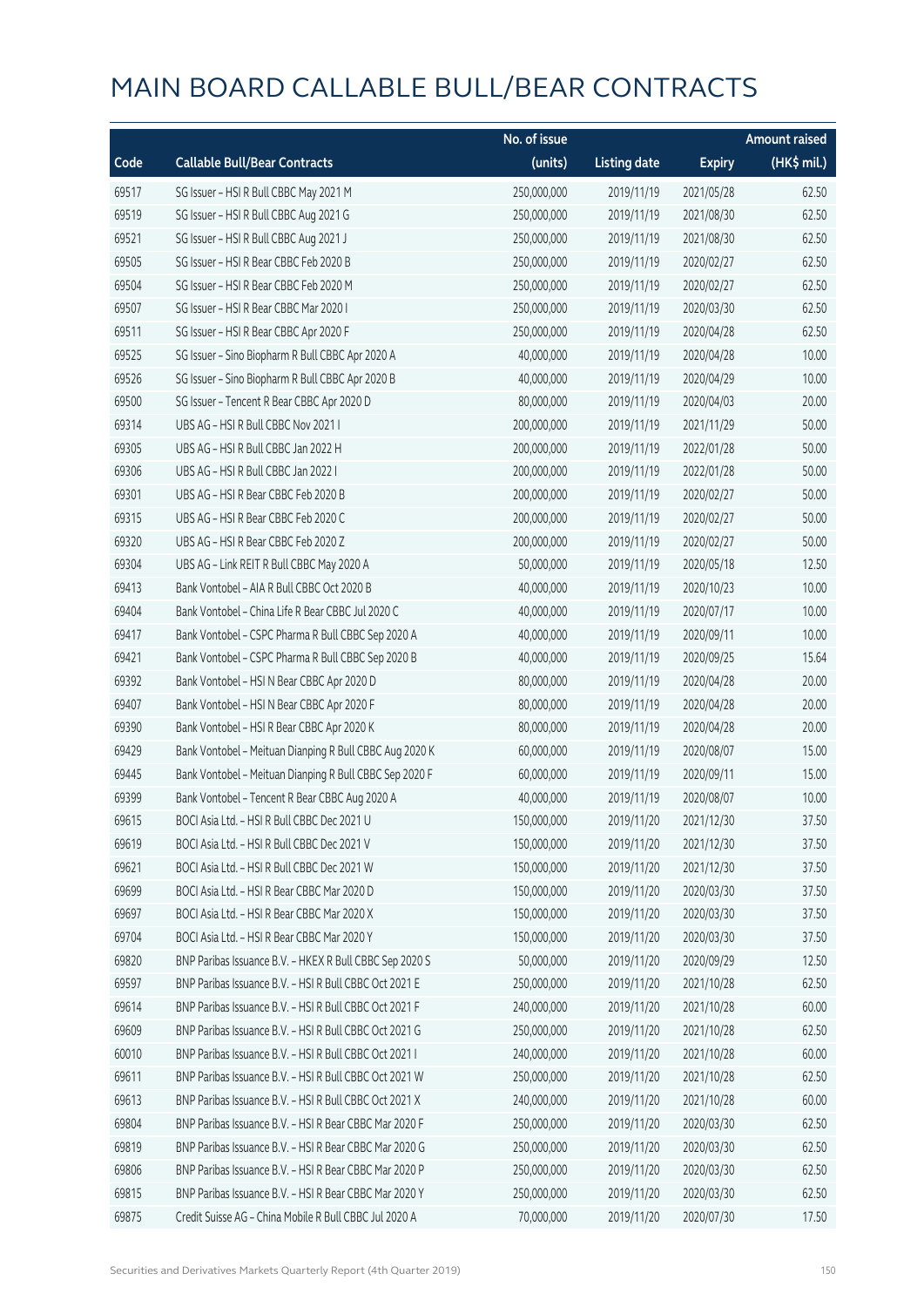|       |                                                          | No. of issue |                     |               | <b>Amount raised</b> |
|-------|----------------------------------------------------------|--------------|---------------------|---------------|----------------------|
| Code  | <b>Callable Bull/Bear Contracts</b>                      | (units)      | <b>Listing date</b> | <b>Expiry</b> | (HK\$ mil.)          |
| 69848 | Credit Suisse AG - HSI R Bull CBBC Oct 2021 I            | 200,000,000  | 2019/11/20          | 2021/10/28    | 50.00                |
| 69854 | Credit Suisse AG - HSI R Bull CBBC Oct 2021 V            | 200,000,000  | 2019/11/20          | 2021/10/28    | 50.00                |
| 69846 | Credit Suisse AG - HSI R Bull CBBC Nov 2021 C            | 200,000,000  | 2019/11/20          | 2021/11/29    | 50.00                |
| 69844 | Credit Suisse AG - HSI R Bull CBBC Feb 2022 D            | 300,000,000  | 2019/11/20          | 2022/02/25    | 75.00                |
| 69876 | Credit Suisse AG - HSI R Bear CBBC Feb 2020 C            | 200,000,000  | 2019/11/20          | 2020/02/27    | 50.00                |
| 69882 | Credit Suisse AG - HSI R Bear CBBC Feb 2020 S            | 200,000,000  | 2019/11/20          | 2020/02/27    | 50.00                |
| 69879 | Credit Suisse AG - HSI R Bear CBBC Mar 2020 Y            | 200,000,000  | 2019/11/20          | 2020/03/30    | 50.00                |
| 69881 | Credit Suisse AG - HSI R Bear CBBC Apr 2020 T            | 200,000,000  | 2019/11/20          | 2020/04/28    | 50.00                |
| 69878 | Credit Suisse AG - HSI R Bear CBBC Jun 2020 D            | 300,000,000  | 2019/11/20          | 2020/06/29    | 75.00                |
| 69862 | Credit Suisse AG - SHK Ppt R Bear CBBC May 2020 A        | 40,000,000   | 2019/11/20          | 2020/05/28    | 10.00                |
| 69870 | Credit Suisse AG - Tencent R Bull CBBC Jul 2020 B        | 100,000,000  | 2019/11/20          | 2020/07/30    | 25.00                |
| 60015 | Goldman Sachs SP (Asia) - HSI R Bull CBBC Nov 2022 E     | 160,000,000  | 2019/11/20          | 2022/11/29    | 40.00                |
| 60025 | Goldman Sachs SP (Asia) - HSI R Bull CBBC Nov 2022 F     | 160,000,000  | 2019/11/20          | 2022/11/29    | 40.00                |
| 60026 | Goldman Sachs SP (Asia) - HSI R Bull CBBC Nov 2022 G     | 160,000,000  | 2019/11/20          | 2022/11/29    | 40.00                |
| 60030 | Goldman Sachs SP (Asia) - HSI R Bull CBBC Nov 2022 H     | 160,000,000  | 2019/11/20          | 2022/11/29    | 40.00                |
| 60028 | Goldman Sachs SP (Asia) - HSI R Bull CBBC Dec 2022 E     | 160,000,000  | 2019/11/20          | 2022/12/29    | 40.00                |
| 60037 | Goldman Sachs SP (Asia) - HSI R Bear CBBC Mar 2020 C     | 160,000,000  | 2019/11/20          | 2020/03/30    | 40.00                |
| 60032 | Goldman Sachs SP (Asia) - HSI R Bear CBBC Mar 2020 P     | 160,000,000  | 2019/11/20          | 2020/03/30    | 40.00                |
| 60033 | Goldman Sachs SP (Asia) - HSI R Bear CBBC Mar 2020 W     | 160,000,000  | 2019/11/20          | 2020/03/30    | 40.00                |
| 60034 | Goldman Sachs SP (Asia) - HSI R Bear CBBC Mar 2020 Y     | 160,000,000  | 2019/11/20          | 2020/03/30    | 40.00                |
| 60035 | Goldman Sachs SP (Asia) - HSI R Bear CBBC Mar 2020 Z     | 160,000,000  | 2019/11/20          | 2020/03/30    | 40.00                |
| 60038 | Goldman Sachs SP (Asia) - Tencent R Bear CBBC Mar 2020 E | 60,000,000   | 2019/11/20          | 2020/03/30    | 15.00                |
| 69690 | HK Bank - AIA R Bear CBBC Apr 2020 D                     | 40,000,000   | 2019/11/20          | 2020/04/14    | 10.00                |
| 69648 | HK Bank - HKEX R Bear CBBC Jun 2020 A                    | 40,000,000   | 2019/11/20          | 2020/06/01    | 10.00                |
| 69664 | HK Bank - HSCEI R Bear CBBC Apr 2020 A                   | 50,000,000   | 2019/11/20          | 2020/04/28    | 12.50                |
| 69644 | HK Bank - HSI R Bull CBBC Sep 2021 G                     | 80,000,000   | 2019/11/20          | 2021/09/29    | 20.00                |
| 69647 | HK Bank - HSI R Bull CBBC Sep 2021 H                     | 60,000,000   | 2019/11/20          | 2021/09/29    | 15.00                |
| 69667 | HK Bank - HSI R Bear CBBC Apr 2020 B                     | 60,000,000   | 2019/11/20          | 2020/04/28    | 15.00                |
| 69681 | HK Bank - HSI R Bear CBBC Apr 2020 C                     | 80,000,000   | 2019/11/20          | 2020/04/28    | 20.00                |
| 69655 | HK Bank - Meituan Dianping R Bull CBBC Jun 2020 B        | 40,000,000   | 2019/11/20          | 2020/06/01    | 10.00                |
| 69652 | HK Bank - Ping An R Bear CBBC Apr 2020 C                 | 50,000,000   | 2019/11/20          | 2020/04/20    | 12.50                |
| 69646 | HK Bank - Tencent R Bull CBBC Apr 2020 S                 | 40,000,000   | 2019/11/20          | 2020/04/27    | 10.00                |
| 69708 | Haitong Int'l Sec - HSI R Bull CBBC Jan 2022 L           | 150,000,000  | 2019/11/20          | 2022/01/28    | 37.50                |
| 69720 | Haitong Int'l Sec - HSI R Bull CBBC Jan 2022 O           | 150,000,000  | 2019/11/20          | 2022/01/28    | 37.50                |
| 69721 | Haitong Int'l Sec - HSI R Bull CBBC Jan 2022 U           | 150,000,000  | 2019/11/20          | 2022/01/28    | 37.50                |
| 69736 | Haitong Int'l Sec - HSI R Bull CBBC Jan 2022 W           | 150,000,000  | 2019/11/20          | 2022/01/28    | 37.50                |
| 69717 | Haitong Int'l Sec - HSI R Bull CBBC Feb 2022 L           | 150,000,000  | 2019/11/20          | 2022/02/25    | 37.50                |
| 69841 | Haitong Int'l Sec - HSI R Bear CBBC Feb 2020 I           | 150,000,000  | 2019/11/20          | 2020/02/27    | 37.50                |
| 69727 | Haitong Int'l Sec - HSI R Bear CBBC Feb 2020 P           | 150,000,000  | 2019/11/20          | 2020/02/27    | 37.50                |
| 69732 | Haitong Int'l Sec - HSI R Bear CBBC Mar 2020 V           | 150,000,000  | 2019/11/20          | 2020/03/30    | 37.50                |
| 69734 | Haitong Int'l Sec - HSI R Bear CBBC Mar 2020 W           | 150,000,000  | 2019/11/20          | 2020/03/30    | 37.50                |
| 69735 | Haitong Int'l Sec - HSI R Bear CBBC Apr 2020 L           | 150,000,000  | 2019/11/20          | 2020/04/28    | 37.50                |
| 69842 | Haitong Int'l Sec - Tencent R Bear CBBC May 2020 B       | 40,000,000   | 2019/11/20          | 2020/05/26    | 10.00                |
| 69903 | J P Morgan SP BV - HKEX R Bear CBBC May 2020 B           | 150,000,000  | 2019/11/20          | 2020/05/15    | 37.50                |
| 69641 | J P Morgan SP BV - HSI R Bull CBBC Sep 2021 A            | 200,000,000  | 2019/11/20          | 2021/09/29    | 50.00                |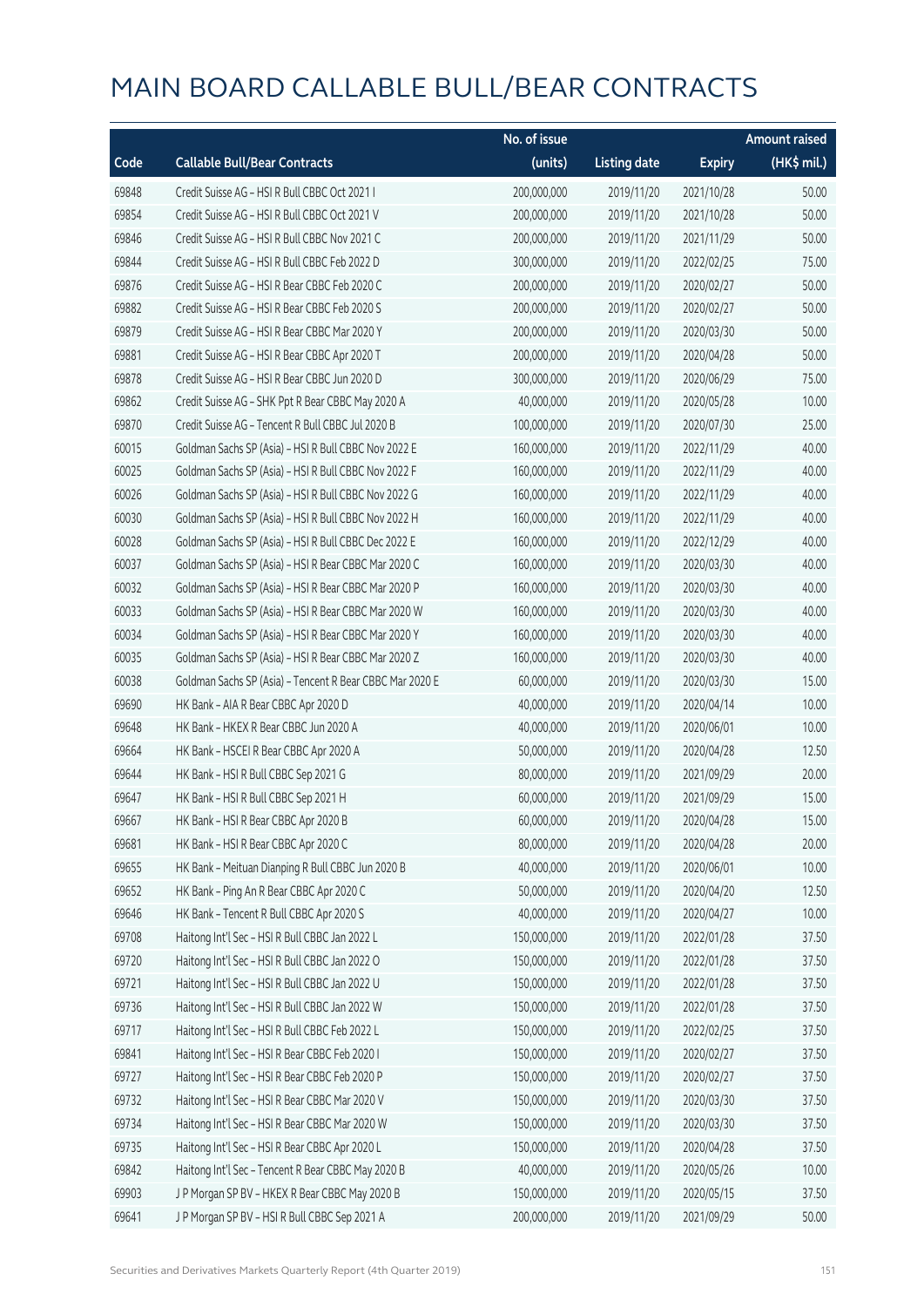|       |                                                           | No. of issue |                     |               | <b>Amount raised</b> |
|-------|-----------------------------------------------------------|--------------|---------------------|---------------|----------------------|
| Code  | <b>Callable Bull/Bear Contracts</b>                       | (units)      | <b>Listing date</b> | <b>Expiry</b> | (HK\$ mil.)          |
| 69638 | J P Morgan SP BV - HSI R Bull CBBC Sep 2021 J             | 200,000,000  | 2019/11/20          | 2021/09/29    | 50.00                |
| 69640 | J P Morgan SP BV - HSI R Bull CBBC Sep 2021 Q             | 200,000,000  | 2019/11/20          | 2021/09/29    | 50.00                |
| 69625 | J P Morgan SP BV - HSI R Bull CBBC Sep 2021 W             | 200,000,000  | 2019/11/20          | 2021/09/29    | 50.00                |
| 69883 | J P Morgan SP BV - HSI R Bear CBBC Apr 2020 S             | 200,000,000  | 2019/11/20          | 2020/04/28    | 50.00                |
| 69886 | J P Morgan SP BV - HSI R Bear CBBC Sep 2021 B             | 200,000,000  | 2019/11/20          | 2021/09/29    | 50.00                |
| 69890 | J P Morgan SP BV - HSI R Bear CBBC Sep 2021 C             | 200,000,000  | 2019/11/20          | 2021/09/29    | 50.00                |
| 69893 | J P Morgan SP BV - HSI R Bear CBBC Sep 2021 D             | 200,000,000  | 2019/11/20          | 2021/09/29    | 50.00                |
| 69900 | J P Morgan SP BV - HSI R Bear CBBC Sep 2021 E             | 200,000,000  | 2019/11/20          | 2021/09/29    | 50.00                |
| 60046 | Morgan Stanley Asia Products - HSI R Bull CBBC Jan 2022 G | 80,000,000   | 2019/11/20          | 2022/01/28    | 20.00                |
| 60047 | Morgan Stanley Asia Products - HSI R Bull CBBC Jan 2022 H | 80,000,000   | 2019/11/20          | 2022/01/28    | 20.00                |
| 60050 | Morgan Stanley Asia Products - HSI R Bull CBBC Jan 2022 I | 80,000,000   | 2019/11/20          | 2022/01/28    | 20.00                |
| 60049 | Morgan Stanley Asia Products - HSI R Bear CBBC Feb 2020 S | 80,000,000   | 2019/11/20          | 2020/02/27    | 20.00                |
| 60051 | Morgan Stanley Asia Products - HSI R Bear CBBC Mar 2020 O | 80,000,000   | 2019/11/20          | 2020/03/30    | 20.00                |
| 69928 | SG Issuer - AIA R Bull CBBC Mar 2020 E                    | 60,000,000   | 2019/11/20          | 2020/03/31    | 15.00                |
| 69937 | SG Issuer - AIA R Bear CBBC Mar 2020 A                    | 60,000,000   | 2019/11/20          | 2020/03/30    | 15.00                |
| 69936 | SG Issuer - CSOP A50 ETF R Bull CBBC Apr 2020 P           | 100,000,000  | 2019/11/20          | 2020/04/29    | 25.00                |
| 69940 | SG Issuer - HKEX R Bear CBBC Apr 2020 A                   | 50,000,000   | 2019/11/20          | 2020/04/29    | 12.50                |
| 69949 | SG Issuer - HSI R Bull CBBC Aug 2021 K                    | 250,000,000  | 2019/11/20          | 2021/08/30    | 62.50                |
| 69946 | SG Issuer - HSI R Bull CBBC Aug 2021 N                    | 250,000,000  | 2019/11/20          | 2021/08/30    | 62.50                |
| 69905 | SG Issuer - HSI R Bull CBBC Sep 2021 N                    | 250,000,000  | 2019/11/20          | 2021/09/29    | 62.50                |
| 69916 | SG Issuer - HSI R Bull CBBC Oct 2021 E                    | 250,000,000  | 2019/11/20          | 2021/10/28    | 62.50                |
| 69923 | SG Issuer - HSI R Bull CBBC Oct 2021 Y                    | 250,000,000  | 2019/11/20          | 2021/10/28    | 62.50                |
| 69924 | SG Issuer - HSI R Bull CBBC Nov 2021 R                    | 250,000,000  | 2019/11/20          | 2021/11/29    | 62.50                |
| 69927 | SG Issuer - HSI R Bull CBBC Dec 2021 K                    | 250,000,000  | 2019/11/20          | 2021/12/30    | 62.50                |
| 69984 | SG Issuer - HSI R Bear CBBC Mar 2020 M                    | 250,000,000  | 2019/11/20          | 2020/03/30    | 62.50                |
| 69989 | SG Issuer - HSI R Bear CBBC Mar 2020 O                    | 250,000,000  | 2019/11/20          | 2020/03/30    | 62.50                |
| 69999 | SG Issuer - HSI R Bear CBBC Apr 2020 I                    | 250,000,000  | 2019/11/20          | 2020/04/28    | 62.50                |
| 69997 | SG Issuer - HSI R Bear CBBC Apr 2020 R                    | 250,000,000  | 2019/11/20          | 2020/04/28    | 62.50                |
| 60002 | SG Issuer - HSI R Bear CBBC Apr 2020 Y                    | 250,000,000  | 2019/11/20          | 2020/04/28    | 62.50                |
| 69942 | SG Issuer - Meituan Dianping R Bull CBBC Apr 2020 H       | 100,000,000  | 2019/11/20          | 2020/04/27    | 25.00                |
| 69944 | SG Issuer - Meituan Dianping R Bear CBBC May 2020 B       | 100,000,000  | 2019/11/20          | 2020/05/28    | 25.00                |
| 69933 | SG Issuer - Ping An R Bull CBBC Apr 2020 M                | 100,000,000  | 2019/11/20          | 2020/04/29    | 25.00                |
| 69945 | SG Issuer - Ping An R Bear CBBC Apr 2020 G                | 100,000,000  | 2019/11/20          | 2020/04/29    | 25.00                |
| 69935 | SG Issuer - Tencent R Bull CBBC Mar 2020 Q                | 80,000,000   | 2019/11/20          | 2020/03/31    | 20.00                |
| 69830 | UBS AG - HSI R Bull CBBC Nov 2021 C                       | 200,000,000  | 2019/11/20          | 2021/11/29    | 50.00                |
| 69831 | UBS AG - HSI R Bull CBBC Nov 2021 O                       | 200,000,000  | 2019/11/20          | 2021/11/29    | 50.00                |
| 69827 | UBS AG - HSI R Bull CBBC Jan 2022 F                       | 200,000,000  | 2019/11/20          | 2022/01/28    | 50.00                |
| 69821 | UBS AG - HSI R Bull CBBC Jan 2022 Y                       | 200,000,000  | 2019/11/20          | 2022/01/28    | 50.00                |
| 69840 | UBS AG - HSI R Bear CBBC Feb 2020 E                       | 200,000,000  | 2019/11/20          | 2020/02/27    | 50.00                |
| 69832 | UBS AG - HSI R Bear CBBC Mar 2020 E                       | 200,000,000  | 2019/11/20          | 2020/03/30    | 50.00                |
| 69837 | UBS AG - HSI R Bear CBBC Mar 2020 F                       | 200,000,000  | 2019/11/20          | 2020/03/30    | 50.00                |
| 69838 | UBS AG - HSI R Bear CBBC Mar 2020 G                       | 200,000,000  | 2019/11/20          | 2020/03/30    | 50.00                |
| 69739 | Bank Vontobel - CSOP A50 ETF R Bull CBBC Sep 2020 A       | 40,000,000   | 2019/11/20          | 2020/09/25    | 10.00                |
| 69751 | Bank Vontobel - CSOP A50 ETF R Bull CBBC Nov 2020 A       | 30,000,000   | 2019/11/20          | 2020/11/20    | 10.83                |
| 69745 | Bank Vontobel - CSOP A50 ETF R Bear CBBC Jul 2020 A       | 40,000,000   | 2019/11/20          | 2020/07/24    | 10.00                |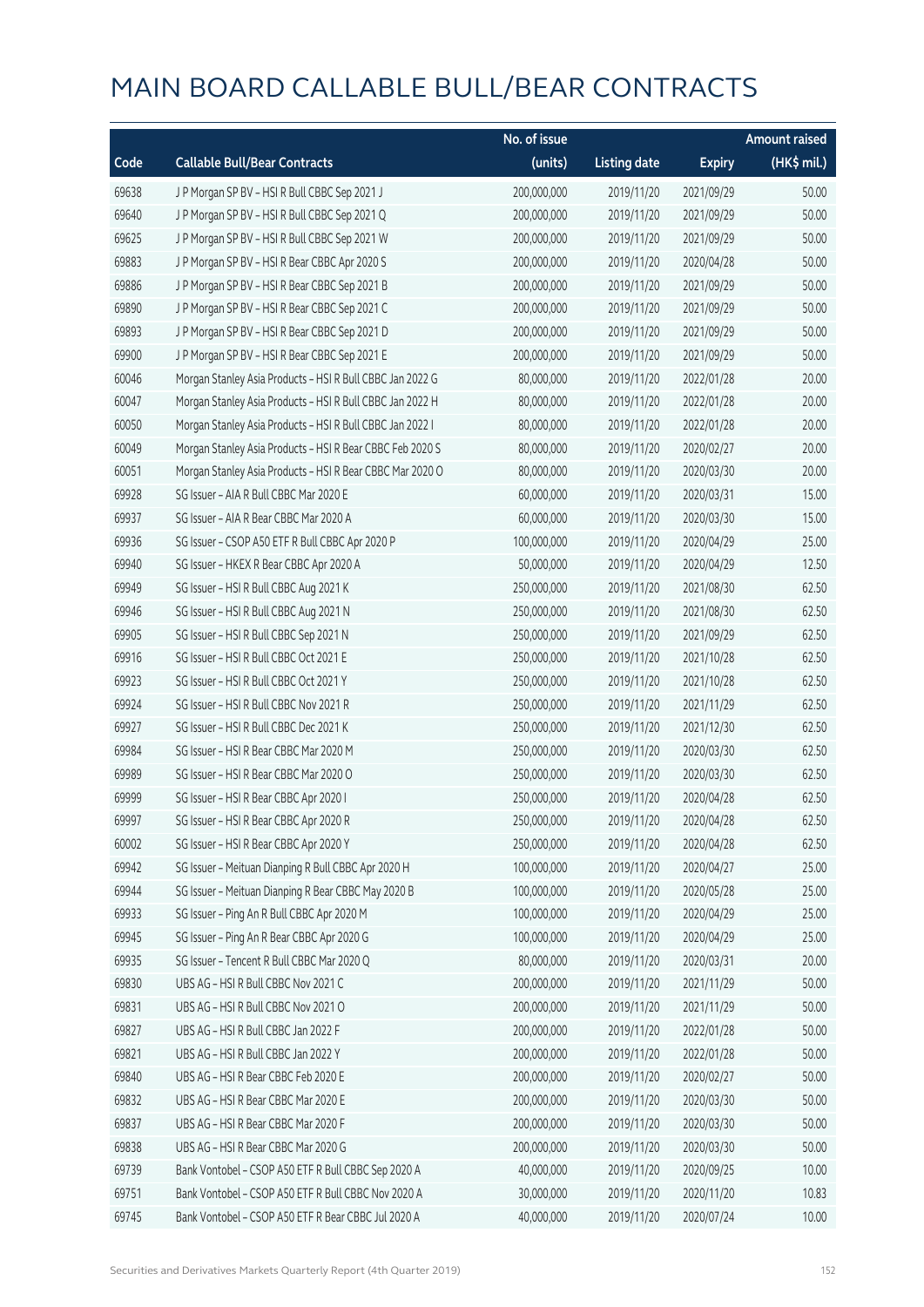|       |                                                             | No. of issue |                     |               | <b>Amount raised</b> |
|-------|-------------------------------------------------------------|--------------|---------------------|---------------|----------------------|
| Code  | <b>Callable Bull/Bear Contracts</b>                         | (units)      | <b>Listing date</b> | <b>Expiry</b> | (HK\$ mil.)          |
| 69758 | Bank Vontobel - HKEX R Bear CBBC Jul 2020 A                 | 40,000,000   | 2019/11/20          | 2020/07/10    | 10.00                |
| 69797 | Bank Vontobel - HSI N Bull CBBC May 2021 Q                  | 80,000,000   | 2019/11/20          | 2021/05/28    | 20.00                |
| 69801 | Bank Vontobel - HSI N Bear CBBC Apr 2020 J                  | 80,000,000   | 2019/11/20          | 2020/04/28    | 20.00                |
| 69778 | Bank Vontobel - HSI R Bull CBBC May 2021 P                  | 80,000,000   | 2019/11/20          | 2021/05/28    | 20.00                |
| 69759 | Bank Vontobel - HSI R Bear CBBC Apr 2020 H                  | 80,000,000   | 2019/11/20          | 2020/04/28    | 20.00                |
| 69786 | Bank Vontobel - HSI R Bear CBBC Apr 2020 I                  | 80,000,000   | 2019/11/20          | 2020/04/28    | 20.00                |
| 69741 | Bank Vontobel - Ping An R Bear CBBC Sep 2020 A              | 40,000,000   | 2019/11/20          | 2020/09/25    | 10.00                |
| 60141 | BOCI Asia Ltd. - HSI R Bull CBBC Dec 2021 A                 | 150,000,000  | 2019/11/21          | 2021/12/30    | 37.50                |
| 60054 | BOCI Asia Ltd. - HSI R Bull CBBC Dec 2021 X                 | 150,000,000  | 2019/11/21          | 2021/12/30    | 37.50                |
| 60056 | BOCI Asia Ltd. - HSI R Bull CBBC Dec 2021 Y                 | 150,000,000  | 2019/11/21          | 2021/12/30    | 37.50                |
| 60140 | BOCI Asia Ltd. - HSI R Bull CBBC Dec 2021 Z                 | 150,000,000  | 2019/11/21          | 2021/12/30    | 37.50                |
| 60138 | BOCI Asia Ltd. - HSI R Bear CBBC Mar 2020 E                 | 150,000,000  | 2019/11/21          | 2020/03/30    | 37.50                |
| 60137 | BOCI Asia Ltd. - HSI R Bear CBBC Mar 2020 Z                 | 150,000,000  | 2019/11/21          | 2020/03/30    | 37.50                |
| 60059 | BNP Paribas Issuance B.V. - HSI R Bull CBBC Oct 2021 H      | 250,000,000  | 2019/11/21          | 2021/10/28    | 62.50                |
| 60062 | BNP Paribas Issuance B.V. - HSI R Bull CBBC Oct 2021 J      | 250,000,000  | 2019/11/21          | 2021/10/28    | 62.50                |
| 60235 | BNP Paribas Issuance B.V. - HSI R Bear CBBC Mar 2020 A      | 250,000,000  | 2019/11/21          | 2020/03/30    | 62.50                |
| 60245 | BNP Paribas Issuance B.V. - HSI R Bear CBBC Mar 2020 B      | 250,000,000  | 2019/11/21          | 2020/03/30    | 62.50                |
| 60248 | BNP Paribas Issuance B.V. - HSI R Bear CBBC Mar 2020 C      | 250,000,000  | 2019/11/21          | 2020/03/30    | 62.50                |
| 60142 | BNP Paribas Issuance B.V. - HSI R Bear CBBC Mar 2020 H      | 250,000,000  | 2019/11/21          | 2020/03/30    | 62.50                |
| 60251 | BNP Paribas Issuance B.V. - HSI R Bear CBBC Mar 2020 O      | 250,000,000  | 2019/11/21          | 2020/03/30    | 62.50                |
| 60255 | BNP Paribas Issuance B.V. - HSI R Bear CBBC Mar 2020 Q      | 250,000,000  | 2019/11/21          | 2020/03/30    | 62.50                |
| 60256 | BNP Paribas Issuance B.V. - HSI R Bear CBBC Mar 2020 V      | 240,000,000  | 2019/11/21          | 2020/03/30    | 60.00                |
| 60144 | BNP Paribas Issuance B.V. - HSI R Bear CBBC Mar 2020 W      | 250,000,000  | 2019/11/21          | 2020/03/30    | 62.50                |
| 60282 | Credit Suisse AG - AIA R Bear CBBC Apr 2020 C               | 70,000,000   | 2019/11/21          | 2020/04/28    | 17.50                |
| 60261 | Credit Suisse AG - HSI R Bull CBBC Oct 2021 K               | 200,000,000  | 2019/11/21          | 2021/10/28    | 50.00                |
| 60260 | Credit Suisse AG - HSI R Bull CBBC Oct 2021 T               | 200,000,000  | 2019/11/21          | 2021/10/28    | 50.00                |
| 60257 | Credit Suisse AG - HSI R Bull CBBC Nov 2021 D               | 200,000,000  | 2019/11/21          | 2021/11/29    | 50.00                |
| 60283 | Credit Suisse AG - HSI R Bear CBBC Feb 2020 G               | 200,000,000  | 2019/11/21          | 2020/02/27    | 50.00                |
| 60286 | Credit Suisse AG - HSI R Bear CBBC Mar 2020 B               | 200,000,000  | 2019/11/21          | 2020/03/30    | 50.00                |
| 60285 | Credit Suisse AG - HSI R Bear CBBC Mar 2020 Z               | 200,000,000  | 2019/11/21          | 2020/03/30    | 50.00                |
| 60288 | Credit Suisse AG - HSI R Bear CBBC Apr 2020 U               | 200,000,000  | 2019/11/21          | 2020/04/28    | 50.00                |
| 60284 | Credit Suisse AG - HSI R Bear CBBC Jun 2020 E               | 300,000,000  | 2019/11/21          | 2020/06/29    | 75.00                |
| 60152 | Bank of East Asia - AIA R Bear CBBC Jun 2020 A              | 50,000,000   | 2019/11/21          | 2020/06/24    | 12.50                |
| 60163 | Bank of East Asia - Geely Auto R Bear CBBC Jul 2020 B       | 40,000,000   | 2019/11/21          | 2020/07/03    | 10.00                |
| 60160 | Bank of East Asia - Galaxy Ent R Bear CBBC Jul 2020 A       | 100,000,000  | 2019/11/21          | 2020/07/03    | 25.00                |
| 60168 | Bank of East Asia - HKEX R Bear CBBC Jul 2020 A             | 30,000,000   | 2019/11/21          | 2020/07/03    | 10.50                |
| 60169 | Bank of East Asia - Meituan Dianping R Bear CBBC Aug 2020 A | 50,000,000   | 2019/11/21          | 2020/08/12    | 12.50                |
| 60148 | Bank of East Asia - Tencent R Bull CBBC Aug 2020 A          | 30,000,000   | 2019/11/21          | 2020/08/12    | 10.50                |
| 60158 | Bank of East Asia - Tencent R Bear CBBC Aug 2020 A          | 30,000,000   | 2019/11/21          | 2020/08/12    | 10.50                |
| 60351 | Goldman Sachs SP (Asia) - HSI R Bull CBBC Nov 2022 I        | 200,000,000  | 2019/11/21          | 2022/11/29    | 50.00                |
| 60352 | Goldman Sachs SP (Asia) - HSI R Bull CBBC Nov 2022 J        | 200,000,000  | 2019/11/21          | 2022/11/29    | 50.00                |
| 60353 | Goldman Sachs SP (Asia) - HSI R Bull CBBC Nov 2022 K        | 200,000,000  | 2019/11/21          | 2022/11/29    | 50.00                |
| 60366 | Goldman Sachs SP (Asia) - HSI R Bear CBBC Mar 2020 D        | 160,000,000  | 2019/11/21          | 2020/03/30    | 40.00                |
| 60362 | Goldman Sachs SP (Asia) - HSI R Bear CBBC Mar 2020 F        | 160,000,000  | 2019/11/21          | 2020/03/30    | 40.00                |
| 60367 | Goldman Sachs SP (Asia) - HSI R Bear CBBC Mar 2020 G        | 160,000,000  | 2019/11/21          | 2020/03/30    | 40.00                |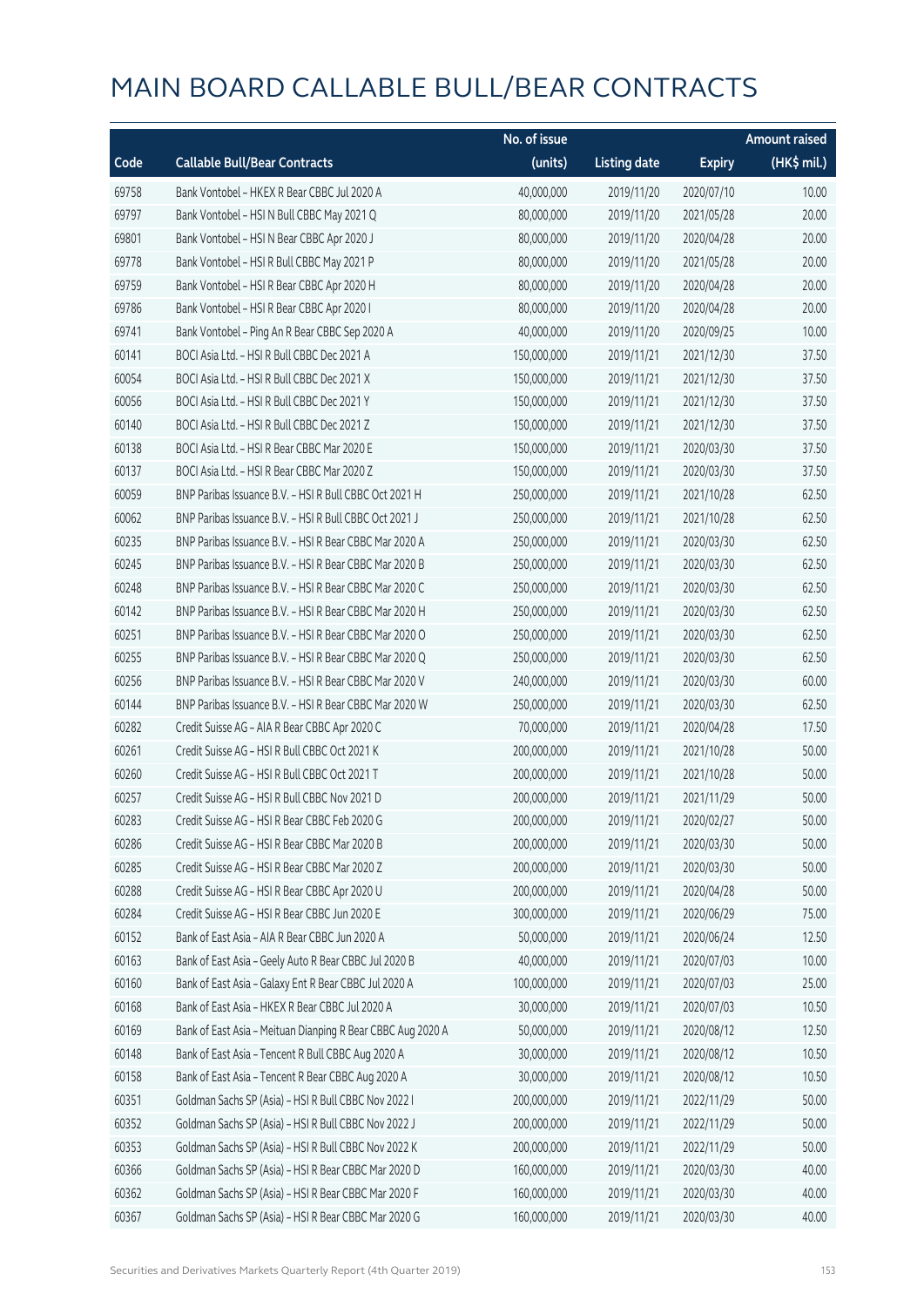|       |                                                           | No. of issue |                     |               | <b>Amount raised</b> |
|-------|-----------------------------------------------------------|--------------|---------------------|---------------|----------------------|
| Code  | <b>Callable Bull/Bear Contracts</b>                       | (units)      | <b>Listing date</b> | <b>Expiry</b> | (HK\$ mil.)          |
| 60368 | Goldman Sachs SP (Asia) - HSI R Bear CBBC Mar 2020 N      | 160,000,000  | 2019/11/21          | 2020/03/30    | 40.00                |
| 60373 | Goldman Sachs SP (Asia) - Tencent R Bull CBBC Feb 2020 O  | 80,000,000   | 2019/11/21          | 2020/02/21    | 20.00                |
| 60372 | Goldman Sachs SP (Asia) - Tencent R Bear CBBC Mar 2020 F  | 60,000,000   | 2019/11/21          | 2020/03/30    | 15.00                |
| 60087 | HK Bank - CPIC R Bull CBBC May 2020 B                     | 40,000,000   | 2019/11/21          | 2020/05/18    | 10.00                |
| 60093 | HK Bank - CSPC Pharma R Bull CBBC Jun 2020 B              | 80,000,000   | 2019/11/21          | 2020/06/29    | 20.00                |
| 60066 | HK Bank - HSI R Bull CBBC Sep 2021 I                      | 60,000,000   | 2019/11/21          | 2021/09/29    | 15.00                |
| 60081 | HK Bank - HSI R Bull CBBC Sep 2021 J                      | 100,000,000  | 2019/11/21          | 2021/09/29    | 25.00                |
| 60068 | HK Bank - HSI R Bear CBBC Apr 2020 D                      | 80,000,000   | 2019/11/21          | 2020/04/28    | 20.00                |
| 60069 | HK Bank - HSI R Bear CBBC Apr 2020 E                      | 60,000,000   | 2019/11/21          | 2020/04/28    | 15.00                |
| 60082 | HK Bank - HSI R Bear CBBC Apr 2020 F                      | 100,000,000  | 2019/11/21          | 2020/04/28    | 25.00                |
| 60096 | HK Bank - Sino Biopharm R Bull CBBC Apr 2020 B            | 40,000,000   | 2019/11/21          | 2020/04/14    | 10.00                |
| 60063 | HK Bank - Tencent R Bull CBBC Apr 2020 T                  | 40,000,000   | 2019/11/21          | 2020/04/14    | 10.00                |
| 60073 | HK Bank - Tencent R Bull CBBC Jun 2020 E                  | 100,000,000  | 2019/11/21          | 2020/06/26    | 25.00                |
| 60079 | HK Bank - Tencent R Bull CBBC Jun 2020 F                  | 40,000,000   | 2019/11/21          | 2020/06/18    | 10.00                |
| 60091 | HK Bank - Tencent R Bear CBBC Jun 2020 C                  | 40,000,000   | 2019/11/21          | 2020/06/15    | 10.00                |
| 60195 | Haitong Int'l Sec - China Mobile R Bull CBBC May 2020 A   | 50,000,000   | 2019/11/21          | 2020/05/21    | 12.50                |
| 60200 | Haitong Int'l Sec - China Tower R Bull CBBC Oct 2020 A    | 50,000,000   | 2019/11/21          | 2020/10/09    | 12.50                |
| 60097 | Haitong Int'l Sec - HSI R Bull CBBC Jan 2022 Q            | 150,000,000  | 2019/11/21          | 2022/01/28    | 37.50                |
| 60099 | Haitong Int'l Sec - HSI R Bull CBBC Feb 2022 M            | 150,000,000  | 2019/11/21          | 2022/02/25    | 37.50                |
| 60102 | Haitong Int'l Sec - HSI R Bull CBBC Feb 2022 N            | 150,000,000  | 2019/11/21          | 2022/02/25    | 37.50                |
| 60113 | Haitong Int'l Sec - HSI R Bear CBBC Feb 2020 L            | 150,000,000  | 2019/11/21          | 2020/02/27    | 37.50                |
| 60116 | Haitong Int'l Sec - HSI R Bear CBBC Feb 2020 T            | 150,000,000  | 2019/11/21          | 2020/02/27    | 37.50                |
| 60106 | Haitong Int'l Sec - HSI R Bear CBBC Mar 2020 X            | 150,000,000  | 2019/11/21          | 2020/03/30    | 37.50                |
| 60115 | Haitong Int'l Sec - HSI R Bear CBBC Mar 2020 Y            | 150,000,000  | 2019/11/21          | 2020/03/30    | 37.50                |
| 60187 | Haitong Int'l Sec - Tencent R Bull CBBC Jul 2020 B        | 40,000,000   | 2019/11/21          | 2020/07/23    | 10.00                |
| 60121 | J P Morgan SP BV - HSI R Bull CBBC Oct 2021 C             | 200,000,000  | 2019/11/21          | 2021/10/28    | 50.00                |
| 60123 | J P Morgan SP BV - HSI R Bull CBBC Oct 2021 D             | 200,000,000  | 2019/11/21          | 2021/10/28    | 50.00                |
| 60132 | J P Morgan SP BV - HSI R Bull CBBC Oct 2021 H             | 200,000,000  | 2019/11/21          | 2021/10/28    | 50.00                |
| 60130 | J P Morgan SP BV - HSI R Bull CBBC Oct 2021 M             | 200,000,000  | 2019/11/21          | 2021/10/28    | 50.00                |
| 60131 | J P Morgan SP BV - HSI R Bull CBBC Oct 2021 R             | 200,000,000  | 2019/11/21          | 2021/10/28    | 50.00                |
| 60201 | J P Morgan SP BV - HSI R Bear CBBC Apr 2020 T             | 200,000,000  | 2019/11/21          | 2020/04/28    | 50.00                |
| 60206 | J P Morgan SP BV - HSI R Bear CBBC Apr 2020 V             | 200,000,000  | 2019/11/21          | 2020/04/28    | 50.00                |
| 60208 | J P Morgan SP BV - HSI R Bear CBBC Apr 2020 W             | 200,000,000  | 2019/11/21          | 2020/04/28    | 50.00                |
| 60209 | J P Morgan SP BV - HSI R Bear CBBC Apr 2020 X             | 200,000,000  | 2019/11/21          | 2020/04/28    | 50.00                |
| 60210 | J P Morgan SP BV - HSI R Bear CBBC Apr 2020 Y             | 200,000,000  | 2019/11/21          | 2020/04/28    | 50.00                |
| 60218 | J P Morgan SP BV - HSI R Bear CBBC Apr 2020 Z             | 200,000,000  | 2019/11/21          | 2020/04/28    | 50.00                |
| 60124 | J P Morgan SP BV - Tencent R Bull CBBC Apr 2020 V         | 50,000,000   | 2019/11/21          | 2020/04/09    | 12.50                |
| 60125 | J P Morgan SP BV - Tencent R Bull CBBC May 2020 C         | 200,000,000  | 2019/11/21          | 2020/05/08    | 50.00                |
| 60212 | J P Morgan SP BV - Tencent R Bear CBBC Apr 2020 R         | 50,000,000   | 2019/11/21          | 2020/04/17    | 12.50                |
| 60214 | J P Morgan SP BV - Tencent R Bear CBBC Apr 2020 S         | 200,000,000  | 2019/11/21          | 2020/04/17    | 50.00                |
| 60291 | Morgan Stanley Asia Products - HSI R Bull CBBC Dec 2021 M | 80,000,000   | 2019/11/21          | 2021/12/30    | 20.00                |
| 60145 | Morgan Stanley Asia Products - HSI R Bull CBBC Feb 2022 D | 80,000,000   | 2019/11/21          | 2022/02/25    | 20.00                |
| 60290 | Morgan Stanley Asia Products - HSI R Bear CBBC Mar 2020 P | 80,000,000   | 2019/11/21          | 2020/03/30    | 20.00                |
| 60317 | SG Issuer - HSI R Bull CBBC Aug 2021 R                    | 250,000,000  | 2019/11/21          | 2021/08/30    | 62.50                |
| 60334 | SG Issuer - HSI R Bull CBBC Sep 2021 C                    | 250,000,000  | 2019/11/21          | 2021/09/29    | 62.50                |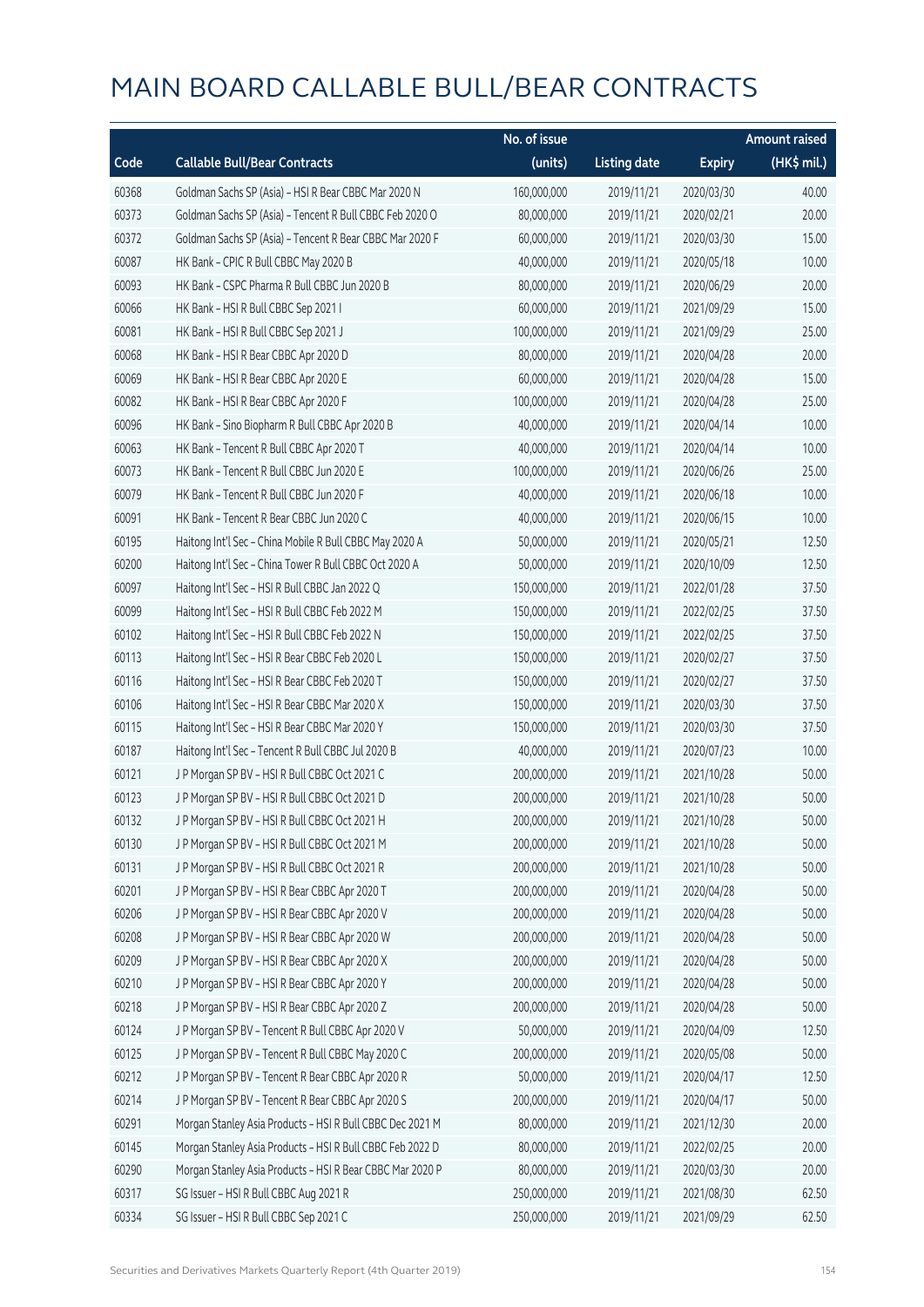|       |                                                              | No. of issue |                     |               | <b>Amount raised</b> |
|-------|--------------------------------------------------------------|--------------|---------------------|---------------|----------------------|
| Code  | <b>Callable Bull/Bear Contracts</b>                          | (units)      | <b>Listing date</b> | <b>Expiry</b> | (HK\$ mil.)          |
| 60338 | SG Issuer - HSI R Bull CBBC Sep 2021 D                       | 250,000,000  | 2019/11/21          | 2021/09/29    | 62.50                |
| 60321 | SG Issuer - HSI R Bull CBBC Oct 2021 D                       | 250,000,000  | 2019/11/21          | 2021/10/28    | 62.50                |
| 60323 | SG Issuer - HSI R Bull CBBC Nov 2021 M                       | 250,000,000  | 2019/11/21          | 2021/11/29    | 62.50                |
| 60339 | SG Issuer - HSI R Bull CBBC Dec 2021 E                       | 250,000,000  | 2019/11/21          | 2021/12/30    | 62.50                |
| 60340 | SG Issuer - HSI R Bull CBBC Dec 2021 O                       | 250,000,000  | 2019/11/21          | 2021/12/30    | 62.50                |
| 60343 | SG Issuer - HSI R Bear CBBC Mar 2020 P                       | 250,000,000  | 2019/11/21          | 2020/03/30    | 62.50                |
| 60345 | SG Issuer - HSI R Bear CBBC Mar 2020 S                       | 250,000,000  | 2019/11/21          | 2020/03/30    | 62.50                |
| 60347 | SG Issuer - HSI R Bear CBBC May 2020 W                       | 250,000,000  | 2019/11/21          | 2020/05/28    | 62.50                |
| 60348 | SG Issuer - HSI R Bear CBBC May 2020 X                       | 250,000,000  | 2019/11/21          | 2020/05/28    | 62.50                |
| 60328 | SG Issuer - Ping An R Bull CBBC Aug 2020 B                   | 100,000,000  | 2019/11/21          | 2020/08/06    | 25.00                |
| 60312 | SG Issuer - Tencent R Bull CBBC Apr 2020 R                   | 80,000,000   | 2019/11/21          | 2020/04/02    | 20.00                |
| 60315 | SG Issuer - Tencent R Bull CBBC Apr 2020 S                   | 80,000,000   | 2019/11/21          | 2020/04/22    | 28.80                |
| 60331 | SG Issuer - Tencent R Bear CBBC Apr 2020 C                   | 80,000,000   | 2019/11/21          | 2020/04/27    | 20.00                |
| 60052 | UBS AG - HSI R Bull CBBC Jan 2022 G                          | 200,000,000  | 2019/11/21          | 2022/01/28    | 50.00                |
| 60053 | UBS AG - HSI R Bull CBBC Jan 2022 K                          | 200,000,000  | 2019/11/21          | 2022/01/28    | 50.00                |
| 60172 | UBS AG - HSI R Bull CBBC Jan 2022 M                          | 200,000,000  | 2019/11/21          | 2022/01/28    | 50.00                |
| 60174 | UBS AG - HSI R Bull CBBC Feb 2022 B                          | 200,000,000  | 2019/11/21          | 2022/02/25    | 50.00                |
| 60175 | UBS AG - HSI R Bull CBBC Feb 2022 C                          | 200,000,000  | 2019/11/21          | 2022/02/25    | 50.00                |
| 60179 | UBS AG - HSI R Bull CBBC Feb 2022 D                          | 200,000,000  | 2019/11/21          | 2022/02/25    | 50.00                |
| 60182 | UBS AG - HSI R Bear CBBC Mar 2020 H                          | 200,000,000  | 2019/11/21          | 2020/03/30    | 50.00                |
| 60183 | UBS AG - HSI R Bear CBBC Mar 2020 I                          | 200,000,000  | 2019/11/21          | 2020/03/30    | 50.00                |
| 60185 | UBS AG - HSI R Bear CBBC Mar 2020 J                          | 200,000,000  | 2019/11/21          | 2020/03/30    | 50.00                |
| 60186 | UBS AG - HSI R Bear CBBC Mar 2020 K                          | 200,000,000  | 2019/11/21          | 2020/03/30    | 50.00                |
| 60305 | Bank Vontobel - AIA R Bear CBBC Jul 2020 B                   | 40,000,000   | 2019/11/21          | 2020/07/17    | 10.00                |
| 60309 | Bank Vontobel - Geely Auto R Bear CBBC Dec 2020 A            | 40,000,000   | 2019/11/21          | 2020/12/11    | 10.00                |
| 60292 | Bank Vontobel - HSI R Bull CBBC May 2021 R                   | 80,000,000   | 2019/11/21          | 2021/05/28    | 20.00                |
| 60297 | Bank Vontobel - HSI R Bear CBBC Apr 2020 L                   | 80,000,000   | 2019/11/21          | 2020/04/28    | 20.00                |
| 60296 | Bank Vontobel - SHK Ppt R Bear CBBC Apr 2020 B               | 40,000,000   | 2019/11/21          | 2020/04/24    | 10.00                |
| 60480 | BNP Paribas Issuance B.V. - HSI R Bull CBBC Oct 2021 K       | 240,000,000  | 2019/11/22          | 2021/10/28    | 60.00                |
| 60481 | BNP Paribas Issuance B.V. - HSI R Bear CBBC May 2020 A       | 250,000,000  | 2019/11/22          | 2020/05/28    | 62.50                |
| 60482 | BNP Paribas Issuance B.V. - HSI R Bear CBBC May 2020 B       | 240,000,000  | 2019/11/22          | 2020/05/28    | 60.00                |
| 60453 | BNP Paribas Issuance B.V. - Meituan R Bull CBBC Dec 2020 I   | 50,000,000   | 2019/11/22          | 2020/12/30    | 12.50                |
| 60452 | BNP Paribas Issuance B.V. - Tencent R Bear CBBC Dec 2020 J   | 50,000,000   | 2019/11/22          | 2020/12/30    | 12.50                |
| 60477 | Credit Suisse AG - HSI R Bull CBBC Nov 2021 L                | 200,000,000  | 2019/11/22          | 2021/11/29    | 50.00                |
| 60478 | Credit Suisse AG - HSI R Bull CBBC Nov 2021 Z                | 200,000,000  | 2019/11/22          | 2021/11/29    | 50.00                |
| 60462 | Credit Suisse AG - HSI R Bear CBBC Mar 2020 A                | 200,000,000  | 2019/11/22          | 2020/03/30    | 50.00                |
| 60468 | Credit Suisse AG - HSI R Bear CBBC Mar 2020 C                | 200,000,000  | 2019/11/22          | 2020/03/30    | 50.00                |
| 60473 | Credit Suisse AG - HSI R Bear CBBC Mar 2020 D                | 200,000,000  | 2019/11/22          | 2020/03/30    | 50.00                |
| 60471 | Credit Suisse AG - HSI R Bear CBBC Apr 2020 G                | 200,000,000  | 2019/11/22          | 2020/04/28    | 50.00                |
| 60466 | Credit Suisse AG - HSI R Bear CBBC Apr 2020 I                | 200,000,000  | 2019/11/22          | 2020/04/28    | 50.00                |
| 60539 | Goldman Sachs SP (Asia) - China Mobile R Bull CBBC Mar2020 A | 60,000,000   | 2019/11/22          | 2020/03/30    | 15.00                |
| 60531 | Goldman Sachs SP (Asia) - HSI R Bull CBBC Nov 2022 L         | 200,000,000  | 2019/11/22          | 2022/11/29    | 50.00                |
| 60536 | Goldman Sachs SP (Asia) - HSI R Bull CBBC Nov 2022 M         | 160,000,000  | 2019/11/22          | 2022/11/29    | 40.00                |
| 60530 | Goldman Sachs SP (Asia) - HSI R Bear CBBC Mar 2020 A         | 160,000,000  | 2019/11/22          | 2020/03/30    | 40.00                |
| 60534 | Goldman Sachs SP (Asia) - HSI R Bear CBBC Mar 2020 I         | 160,000,000  | 2019/11/22          | 2020/03/30    | 40.16                |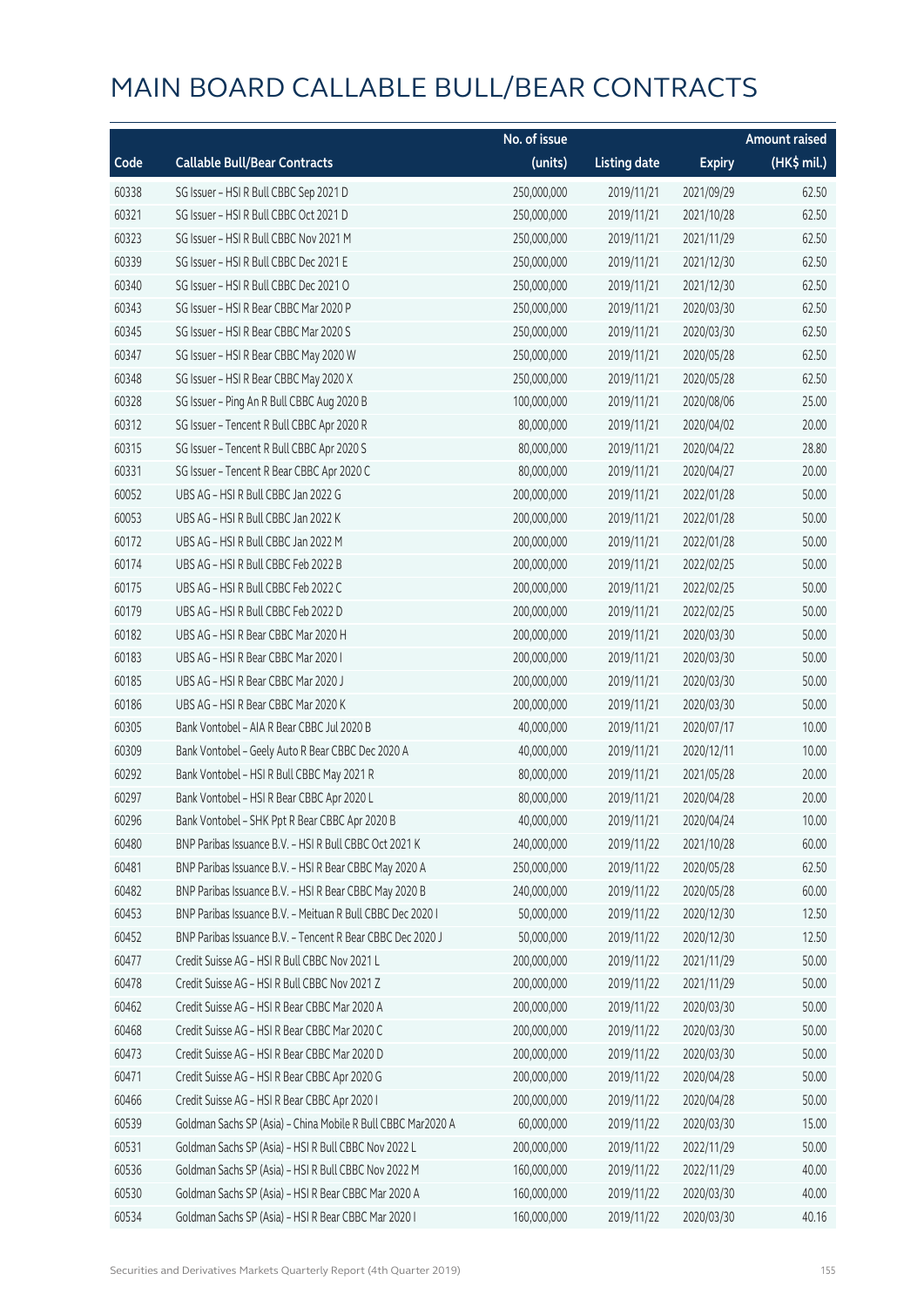|       |                                                               | No. of issue |                     |               | <b>Amount raised</b> |
|-------|---------------------------------------------------------------|--------------|---------------------|---------------|----------------------|
| Code  | <b>Callable Bull/Bear Contracts</b>                           | (units)      | <b>Listing date</b> | <b>Expiry</b> | (HK\$ mil.)          |
| 60535 | Goldman Sachs SP (Asia) - HSI R Bear CBBC Mar 2020 O          | 160,000,000  | 2019/11/22          | 2020/03/30    | 40.00                |
| 60538 | Goldman Sachs SP (Asia) - Meituan Dianping R Bull CBBC Mar20B | 50,000,000   | 2019/11/22          | 2020/03/30    | 12.50                |
| 60537 | Goldman Sachs SP (Asia) - Tencent R Bull CBBC Feb 2020 P      | 60,000,000   | 2019/11/22          | 2020/02/24    | 15.00                |
| 60380 | HK Bank - China Mobile R Bull CBBC Jun 2020 A                 | 60,000,000   | 2019/11/22          | 2020/06/29    | 15.00                |
| 60393 | HK Bank - China Mobile R Bear CBBC Mar 2020 C                 | 40,000,000   | 2019/11/22          | 2020/03/30    | 10.00                |
| 60384 | HK Bank - HKEX R Bull CBBC May 2020 H                         | 40,000,000   | 2019/11/22          | 2020/05/21    | 10.00                |
| 60381 | HK Bank - HSI R Bull CBBC Sep 2021 K                          | 60,000,000   | 2019/11/22          | 2021/09/29    | 15.00                |
| 60385 | HK Bank - HSI R Bull CBBC Sep 2021 L                          | 80,000,000   | 2019/11/22          | 2021/09/29    | 20.00                |
| 60375 | HK Bank - HSI R Bear CBBC Apr 2020 G                          | 80,000,000   | 2019/11/22          | 2020/04/28    | 20.00                |
| 60378 | HK Bank - HSI R Bear CBBC Apr 2020 H                          | 100,000,000  | 2019/11/22          | 2020/04/28    | 25.00                |
| 60388 | HK Bank - Tencent R Bear CBBC Jun 2020 D                      | 40,000,000   | 2019/11/22          | 2020/06/22    | 10.00                |
| 60437 | Haitong Int'l Sec - HSI R Bull CBBC Jan 2022 R                | 150,000,000  | 2019/11/22          | 2022/01/28    | 37.50                |
| 60414 | Haitong Int'l Sec - HSI R Bull CBBC Feb 2022 O                | 150,000,000  | 2019/11/22          | 2022/02/25    | 37.50                |
| 60438 | Haitong Int'l Sec - HSI R Bull CBBC Feb 2022 P                | 150,000,000  | 2019/11/22          | 2022/02/25    | 37.50                |
| 60443 | Haitong Int'l Sec - HSI R Bear CBBC Feb 2020 V                | 150,000,000  | 2019/11/22          | 2020/02/27    | 37.50                |
| 60451 | Haitong Int'l Sec - HSI R Bear CBBC Mar 2020 B                | 150,000,000  | 2019/11/22          | 2020/03/30    | 37.50                |
| 60439 | Haitong Int'l Sec - HSI R Bear CBBC Mar 2020 Z                | 150,000,000  | 2019/11/22          | 2020/03/30    | 37.50                |
| 60418 | J P Morgan SP BV - HSI R Bull CBBC Sep 2021 C                 | 200,000,000  | 2019/11/22          | 2021/09/29    | 50.00                |
| 60422 | J P Morgan SP BV - HSI R Bull CBBC Oct 2021 N                 | 200,000,000  | 2019/11/22          | 2021/10/28    | 50.00                |
| 60423 | J P Morgan SP BV - HSI R Bull CBBC Nov 2021 W                 | 200,000,000  | 2019/11/22          | 2021/11/29    | 50.00                |
| 60426 | J P Morgan SP BV - HSI R Bull CBBC Dec 2021 W                 | 200,000,000  | 2019/11/22          | 2021/12/30    | 50.00                |
| 60415 | J P Morgan SP BV - HSI R Bear CBBC Feb 2020 Y                 | 200,000,000  | 2019/11/22          | 2020/02/27    | 50.00                |
| 60490 | J P Morgan SP BV - HSI R Bear CBBC Apr 2020 A                 | 200,000,000  | 2019/11/22          | 2020/04/28    | 50.00                |
| 60487 | J P Morgan SP BV - HSI R Bear CBBC Apr 2020 B                 | 200,000,000  | 2019/11/22          | 2020/04/28    | 50.00                |
| 60417 | J P Morgan SP BV - HSI R Bear CBBC Apr 2020 E                 | 200,000,000  | 2019/11/22          | 2020/04/28    | 50.00                |
| 60486 | J P Morgan SP BV - HSI R Bear CBBC Apr 2020 K                 | 200,000,000  | 2019/11/22          | 2020/04/28    | 50.00                |
| 60489 | J P Morgan SP BV - HSI R Bear CBBC Apr 2020 U                 | 200,000,000  | 2019/11/22          | 2020/04/28    | 50.00                |
| 60483 | J P Morgan SP BV - Meituan Dianping R Bull CBBC May 2020 H    | 60,000,000   | 2019/11/22          | 2020/05/15    | 15.00                |
| 60484 | J P Morgan SP BV - Tencent R Bull CBBC Mar 2020 N             | 50,000,000   | 2019/11/22          | 2020/03/20    | 12.50                |
| 60436 | Morgan Stanley Asia Products - HSI R Bull CBBC Jan 2022 J     | 80,000,000   | 2019/11/22          | 2022/01/28    | 20.00                |
| 60434 | Morgan Stanley Asia Products - HSI R Bull CBBC Feb 2022 E     | 80,000,000   | 2019/11/22          | 2022/02/25    | 20.00                |
| 60428 | Morgan Stanley Asia Products - HSI R Bear CBBC Apr 2020 N     | 80,000,000   | 2019/11/22          | 2020/04/28    | 20.00                |
| 60432 | Morgan Stanley Asia Products - HSI R Bear CBBC Apr 2020 O     | 80,000,000   | 2019/11/22          | 2020/04/28    | 20.00                |
| 60508 | SG Issuer - HKEX R Bull CBBC May 2020 E                       | 50,000,000   | 2019/11/22          | 2020/05/25    | 12.50                |
| 60514 | SG Issuer - HSI R Bull CBBC Aug 2021 W                        | 250,000,000  | 2019/11/22          | 2021/08/30    | 62.50                |
| 60524 | SG Issuer - HSI R Bull CBBC Sep 2021 I                        | 250,000,000  | 2019/11/22          | 2021/09/29    | 62.50                |
| 60528 | SG Issuer - HSI R Bull CBBC Sep 2021 M                        | 250,000,000  | 2019/11/22          | 2021/09/29    | 62.50                |
| 60509 | SG Issuer - HSI R Bear CBBC Feb 2020 F                        | 250,000,000  | 2019/11/22          | 2020/02/27    | 62.50                |
| 60510 | SG Issuer - HSI R Bear CBBC Apr 2020 A                        | 250,000,000  | 2019/11/22          | 2020/04/28    | 62.50                |
| 60515 | SG Issuer - HSI R Bear CBBC Apr 2020 H                        | 250,000,000  | 2019/11/22          | 2020/04/28    | 62.50                |
| 60517 | SG Issuer - HSI R Bear CBBC May 2020 Y                        | 250,000,000  | 2019/11/22          | 2020/05/28    | 62.50                |
| 60513 | SG Issuer - Meituan Dianping R Bull CBBC Apr 2020 I           | 100,000,000  | 2019/11/22          | 2020/04/27    | 25.00                |
| 60529 | SG Issuer - Tencent R Bull CBBC Apr 2020 T                    | 80,000,000   | 2019/11/22          | 2020/04/24    | 20.00                |
| 60403 | UBS AG - HSI R Bull CBBC Dec 2021 A                           | 200,000,000  | 2019/11/22          | 2021/12/30    | 50.00                |
| 60405 | UBS AG - HSI R Bull CBBC Dec 2021 H                           | 200,000,000  | 2019/11/22          | 2021/12/30    | 50.00                |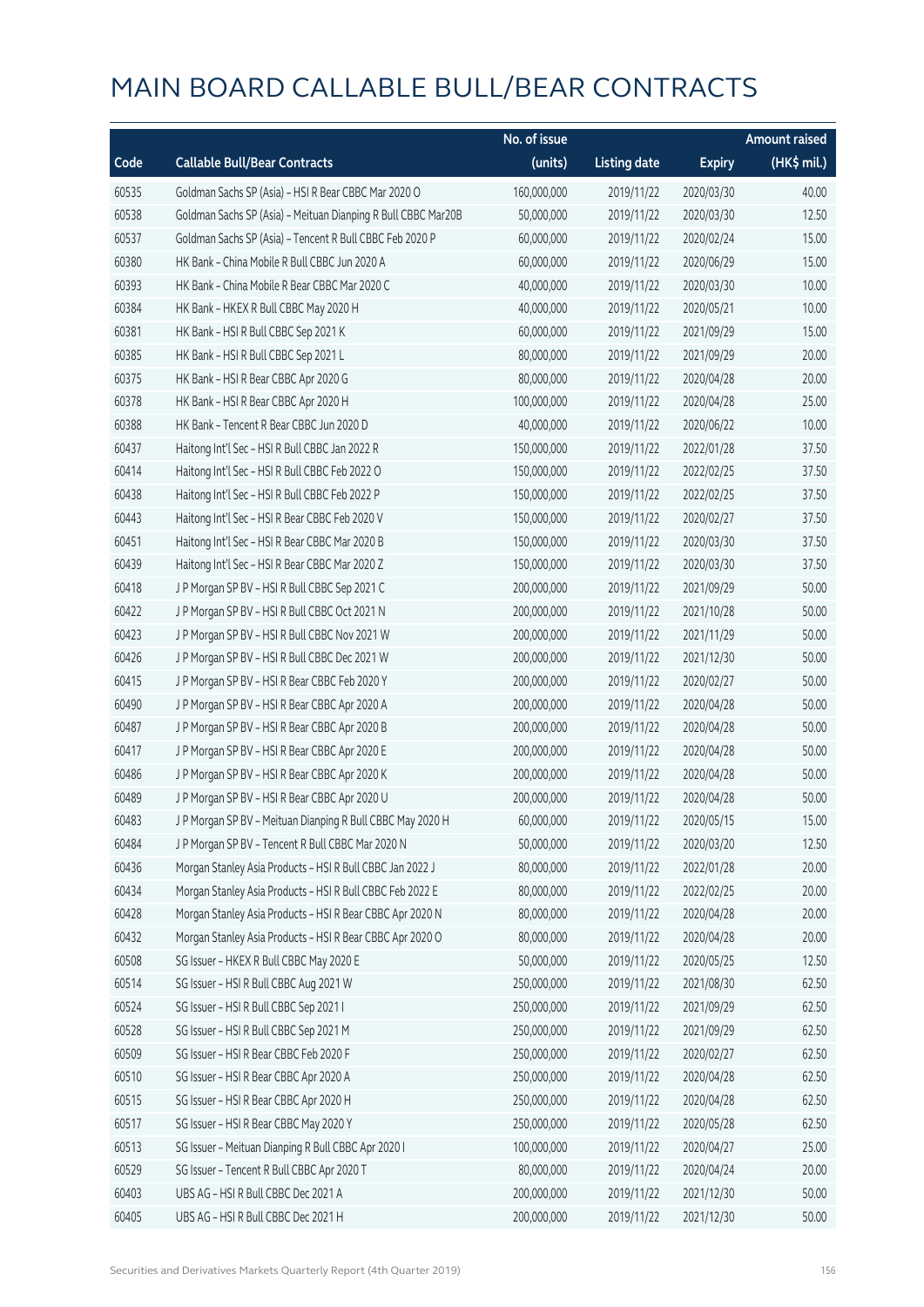|       |                                                          | No. of issue |                     |               | <b>Amount raised</b> |
|-------|----------------------------------------------------------|--------------|---------------------|---------------|----------------------|
| Code  | <b>Callable Bull/Bear Contracts</b>                      | (units)      | <b>Listing date</b> | <b>Expiry</b> | (HK\$ mil.)          |
| 60400 | UBS AG - HSI R Bull CBBC Dec 2021 W                      | 200,000,000  | 2019/11/22          | 2021/12/30    | 50.00                |
| 60394 | UBS AG - HSI R Bear CBBC Mar 2020 L                      | 200,000,000  | 2019/11/22          | 2020/03/30    | 50.00                |
| 60396 | UBS AG - HSI R Bear CBBC Mar 2020 M                      | 200,000,000  | 2019/11/22          | 2020/03/30    | 50.00                |
| 60410 | UBS AG - Tencent R Bull CBBC Apr 2020 E                  | 40,000,000   | 2019/11/22          | 2020/04/21    | 10.00                |
| 60411 | UBS AG - Tencent R Bull CBBC Apr 2020 F                  | 200,000,000  | 2019/11/22          | 2020/04/28    | 50.00                |
| 60412 | UBS AG - Tencent R Bear CBBC Apr 2020 A                  | 40,000,000   | 2019/11/22          | 2020/04/21    | 10.00                |
| 60413 | UBS AG - Tencent R Bear CBBC Apr 2020 B                  | 200,000,000  | 2019/11/22          | 2020/04/28    | 50.00                |
| 60491 | Bank Vontobel - CSPC Pharma R Bull CBBC Sep 2020 C       | 40,000,000   | 2019/11/22          | 2020/09/25    | 10.00                |
| 60495 | Bank Vontobel - Galaxy Ent R Bear CBBC May 2020 B        | 40,000,000   | 2019/11/22          | 2020/05/22    | 10.00                |
| 60498 | Bank Vontobel - HSBC R Bear CBBC Apr 2020 B              | 40,000,000   | 2019/11/22          | 2020/04/24    | 10.00                |
| 60505 | Bank Vontobel - HSI N Bull CBBC May 2021 S               | 80,000,000   | 2019/11/22          | 2021/05/28    | 20.00                |
| 60506 | Bank Vontobel - HSI N Bear CBBC Apr 2020 Y               | 80,000,000   | 2019/11/22          | 2020/04/28    | 20.00                |
| 60493 | Bank Vontobel - HSI R Bear CBBC Apr 2020 M               | 80,000,000   | 2019/11/22          | 2020/04/28    | 20.00                |
| 60494 | Bank Vontobel - HSI R Bear CBBC Apr 2020 W               | 80,000,000   | 2019/11/22          | 2020/04/28    | 20.00                |
| 60500 | Bank Vontobel - HSI R Bear CBBC Apr 2020 X               | 80,000,000   | 2019/11/22          | 2020/04/28    | 20.00                |
| 60507 | Bank Vontobel - Meituan Dianping R Bull CBBC Sep 2020 G  | 60,000,000   | 2019/11/22          | 2020/09/11    | 15.00                |
| 60575 | BOCI Asia Ltd. - HSI R Bull CBBC Dec 2021 B              | 150,000,000  | 2019/11/25          | 2021/12/30    | 37.50                |
| 60542 | BOCI Asia Ltd. - HSI R Bear CBBC Mar 2020 G              | 150,000,000  | 2019/11/25          | 2020/03/30    | 37.50                |
| 60671 | BNP Paribas Issuance B.V. - HSI R Bull CBBC Oct 2021 L   | 250,000,000  | 2019/11/25          | 2021/10/28    | 62.50                |
| 60672 | BNP Paribas Issuance B.V. - HSI R Bull CBBC Oct 2021 M   | 250,000,000  | 2019/11/25          | 2021/10/28    | 62.50                |
| 60678 | BNP Paribas Issuance B.V. - HSI R Bear CBBC May 2020 C   | 250,000,000  | 2019/11/25          | 2020/05/28    | 62.50                |
| 60691 | BNP Paribas Issuance B.V. - HSI R Bear CBBC May 2020 D   | 250,000,000  | 2019/11/25          | 2020/05/28    | 62.50                |
| 60692 | BNP Paribas Issuance B.V. - HSI R Bear CBBC May 2020 E   | 240,000,000  | 2019/11/25          | 2020/05/28    | 60.00                |
| 60650 | Credit Suisse AG - CSPC Pharma R Bull CBBC Jul 2020 E    | 100,000,000  | 2019/11/25          | 2020/07/30    | 25.00                |
| 60660 | Credit Suisse AG - HSI R Bull CBBC Dec 2021 D            | 200,000,000  | 2019/11/25          | 2021/12/30    | 50.00                |
| 60652 | Credit Suisse AG - HSI R Bull CBBC Dec 2021 G            | 200,000,000  | 2019/11/25          | 2021/12/30    | 50.00                |
| 60664 | Credit Suisse AG - HSI R Bull CBBC Dec 2021 H            | 200,000,000  | 2019/11/25          | 2021/12/30    | 50.00                |
| 60656 | Credit Suisse AG - HSI R Bull CBBC Dec 2021 Y            | 200,000,000  | 2019/11/25          | 2021/12/30    | 50.00                |
| 60648 | Credit Suisse AG - HSI R Bear CBBC Feb 2020 A            | 200,000,000  | 2019/11/25          | 2020/02/27    | 50.00                |
| 60646 | Credit Suisse AG - HSI R Bear CBBC Feb 2020 H            | 200,000,000  | 2019/11/25          | 2020/02/27    | 50.00                |
| 60641 | Credit Suisse AG - HSI R Bear CBBC Feb 2020 I            | 200,000,000  | 2019/11/25          | 2020/02/27    | 50.00                |
| 60645 | Credit Suisse AG - HSI R Bear CBBC Feb 2020 L            | 200,000,000  | 2019/11/25          | 2020/02/27    | 50.00                |
| 60649 | Credit Suisse AG - HSI R Bear CBBC Apr 2020 Q            | 200,000,000  | 2019/11/25          | 2020/04/28    | 50.00                |
| 60769 | Goldman Sachs SP (Asia) - HSI R Bull CBBC Nov 2022 B     | 160,000,000  | 2019/11/25          | 2022/11/29    | 40.00                |
| 60758 | Goldman Sachs SP (Asia) - HSI R Bull CBBC Nov 2022 N     | 160,000,000  | 2019/11/25          | 2022/11/29    | 40.00                |
| 60763 | Goldman Sachs SP (Asia) - HSI R Bull CBBC Nov 2022 O     | 160,000,000  | 2019/11/25          | 2022/11/29    | 40.00                |
| 60748 | Goldman Sachs SP (Asia) - HSI R Bear CBBC Mar 2020 R     | 160,000,000  | 2019/11/25          | 2020/03/30    | 40.00                |
| 60749 | Goldman Sachs SP (Asia) - HSI R Bear CBBC Mar 2020 S     | 160,000,000  | 2019/11/25          | 2020/03/30    | 40.00                |
| 60751 | Goldman Sachs SP (Asia) - HSI R Bear CBBC Mar 2020 T     | 160,000,000  | 2019/11/25          | 2020/03/30    | 40.00                |
| 60761 | Goldman Sachs SP (Asia) - Tencent R Bull CBBC Feb 2020 Q | 60,000,000   | 2019/11/25          | 2020/02/25    | 15.00                |
| 60762 | Goldman Sachs SP (Asia) - Tencent R Bull CBBC Feb 2020 R | 60,000,000   | 2019/11/25          | 2020/02/25    | 15.00                |
| 60565 | HK Bank - CSPC Pharma R Bull CBBC May 2020 A             | 40,000,000   | 2019/11/25          | 2020/05/04    | 22.80                |
| 60557 | HK Bank - HSI R Bull CBBC Sep 2021 M                     | 60,000,000   | 2019/11/25          | 2021/09/29    | 15.00                |
| 60541 | HK Bank - HSI R Bear CBBC Apr 2020 I                     | 100,000,000  | 2019/11/25          | 2020/04/28    | 25.00                |
| 60574 | HK Bank - Link REIT R Bull CBBC May 2020 A               | 40,000,000   | 2019/11/25          | 2020/05/11    | 10.00                |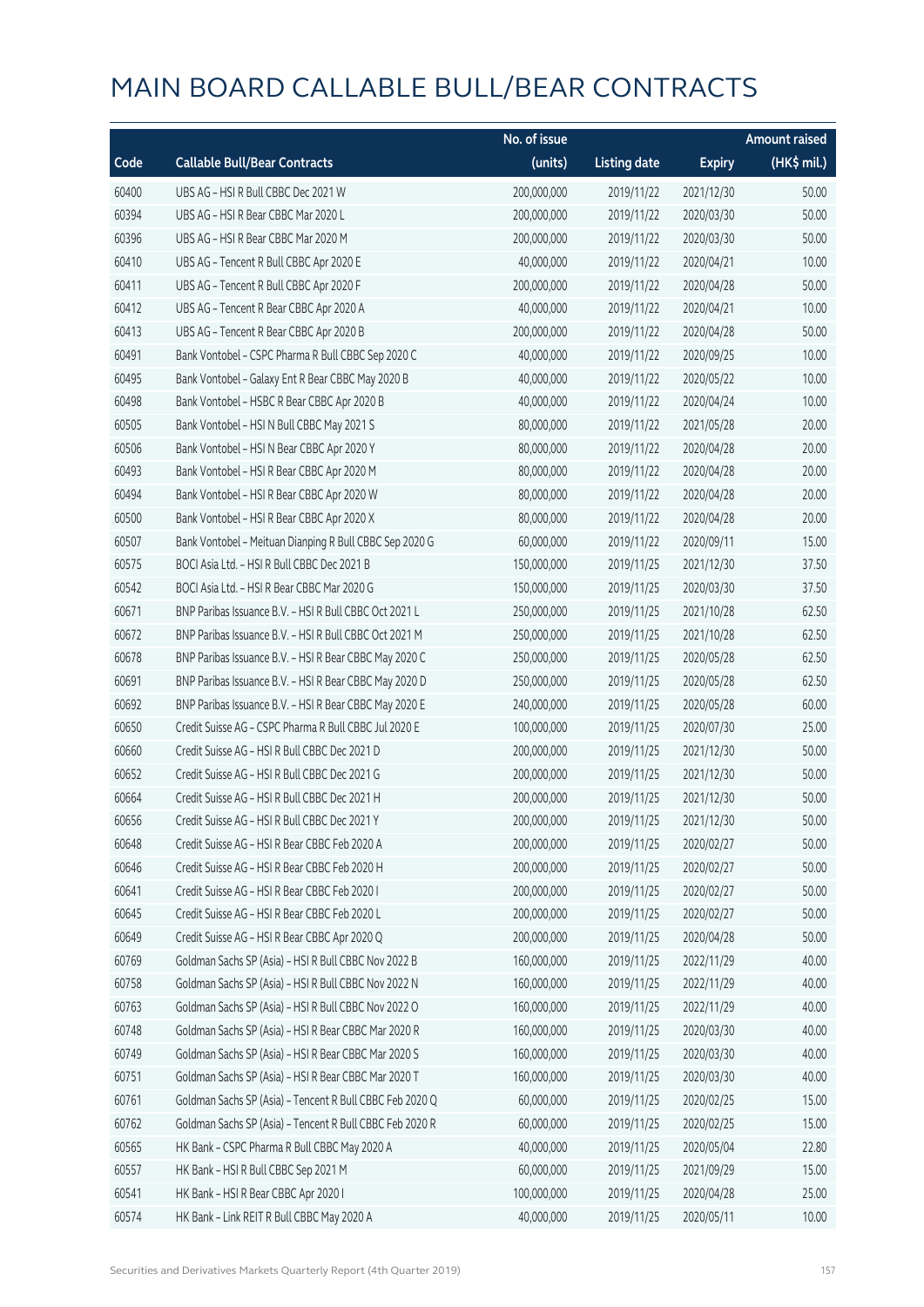|       |                                                              | No. of issue |                     |               | <b>Amount raised</b> |
|-------|--------------------------------------------------------------|--------------|---------------------|---------------|----------------------|
| Code  | <b>Callable Bull/Bear Contracts</b>                          | (units)      | <b>Listing date</b> | <b>Expiry</b> | (HK\$ mil.)          |
| 60573 | HK Bank - Meituan Dianping R Bull CBBC May 2020 D            | 40,000,000   | 2019/11/25          | 2020/05/04    | 10.00                |
| 60562 | HK Bank - Sino Biopharm R Bull CBBC May 2020 A               | 40,000,000   | 2019/11/25          | 2020/05/11    | 14.00                |
| 60635 | Haitong Int'l Sec - AIA R Bull CBBC Apr 2020 D               | 50,000,000   | 2019/11/25          | 2020/04/27    | 12.50                |
| 60587 | Haitong Int'l Sec - HSI R Bull CBBC Feb 2022 Q               | 150,000,000  | 2019/11/25          | 2022/02/25    | 37.50                |
| 60594 | Haitong Int'l Sec - HSI R Bull CBBC Feb 2022 R               | 150,000,000  | 2019/11/25          | 2022/02/25    | 37.50                |
| 60599 | Haitong Int'l Sec - HSI R Bull CBBC Feb 2022 S               | 150,000,000  | 2019/11/25          | 2022/02/25    | 37.50                |
| 60608 | Haitong Int'l Sec - HSI R Bear CBBC Feb 2020 W               | 150,000,000  | 2019/11/25          | 2020/02/27    | 37.50                |
| 60578 | Haitong Int'l Sec - HSI R Bear CBBC Mar 2020 A               | 150,000,000  | 2019/11/25          | 2020/03/30    | 37.50                |
| 60600 | Haitong Int'l Sec - HSI R Bear CBBC Mar 2020 C               | 150,000,000  | 2019/11/25          | 2020/03/30    | 37.50                |
| 60577 | Haitong Int'l Sec - HSI R Bear CBBC Apr 2020 M               | 150,000,000  | 2019/11/25          | 2020/04/28    | 37.50                |
| 60637 | Haitong Int'l Sec - Meituan Dianping R Bull CBBC May 2020 B  | 50,000,000   | 2019/11/25          | 2020/05/15    | 12.50                |
| 60632 | Haitong Int'l Sec - Tencent R Bull CBBC Jul 2020 C           | 40,000,000   | 2019/11/25          | 2020/07/06    | 10.00                |
| 60579 | Haitong Int'l Sec - Tencent R Bear CBBC Apr 2020 X           | 40,000,000   | 2019/11/25          | 2020/04/14    | 10.00                |
| 60625 | J P Morgan SP BV - HSI R Bull CBBC Sep 2021 D                | 200,000,000  | 2019/11/25          | 2021/09/29    | 50.00                |
| 60627 | J P Morgan SP BV - HSI R Bull CBBC Sep 2021 H                | 200,000,000  | 2019/11/25          | 2021/09/29    | 50.00                |
| 60629 | J P Morgan SP BV - HSI R Bull CBBC Sep 2021 K                | 200,000,000  | 2019/11/25          | 2021/09/29    | 50.00                |
| 60630 | J P Morgan SP BV - HSI R Bull CBBC Dec 2021 P                | 200,000,000  | 2019/11/25          | 2021/12/30    | 50.00                |
| 60631 | J P Morgan SP BV - HSI R Bull CBBC Dec 2021 R                | 200,000,000  | 2019/11/25          | 2021/12/30    | 50.00                |
| 60609 | J P Morgan SP BV - HSI R Bear CBBC Apr 2020 C                | 200,000,000  | 2019/11/25          | 2020/04/28    | 50.00                |
| 60611 | J P Morgan SP BV - HSI R Bear CBBC May 2020 A                | 200,000,000  | 2019/11/25          | 2020/05/28    | 50.00                |
| 60619 | J P Morgan SP BV - HSI R Bear CBBC May 2020 B                | 200,000,000  | 2019/11/25          | 2020/05/28    | 50.00                |
| 60624 | J P Morgan SP BV - Meituan Dianping R Bull CBBC Jun 2020 C   | 60,000,000   | 2019/11/25          | 2020/06/19    | 15.00                |
| 60621 | J P Morgan SP BV - Tencent R Bull CBBC May 2020 D            | 50,000,000   | 2019/11/25          | 2020/05/08    | 12.50                |
| 60783 | Morgan Stanley Asia Products - HSI R Bull CBBC Dec 2021 N    | 80,000,000   | 2019/11/25          | 2021/12/30    | 20.00                |
| 60774 | Morgan Stanley Asia Products - HSI R Bear CBBC Feb 2020 U    | 80,000,000   | 2019/11/25          | 2020/02/27    | 20.00                |
| 60773 | Morgan Stanley Asia Products - HSI R Bear CBBC Mar 2020 Q    | 80,000,000   | 2019/11/25          | 2020/03/30    | 20.00                |
| 60776 | Morgan Stanley Asia Products - Meituan R Bull CBBC Jun2020 B | 40,000,000   | 2019/11/25          | 2020/06/01    | 10.00                |
| 60777 | Morgan Stanley Asia Products - Meituan R Bear CBBC Jul2020 B | 40,000,000   | 2019/11/25          | 2020/07/02    | 10.00                |
| 60779 | Morgan Stanley Asia Products - Tencent R Bull CBBC May2020 A | 50,000,000   | 2019/11/25          | 2020/05/04    | 12.50                |
| 60782 | Morgan Stanley Asia Products - Tencent R Bear CBBC Jun2020 A | 50,000,000   | 2019/11/25          | 2020/06/08    | 12.50                |
| 60721 | SG Issuer - AIA R Bull CBBC Apr 2020 K                       | 60,000,000   | 2019/11/25          | 2020/04/29    | 15.00                |
| 60722 | SG Issuer - China Life R Bull CBBC Apr 2020 D                | 40,000,000   | 2019/11/25          | 2020/04/29    | 10.00                |
| 60738 | SG Issuer - HSI R Bull CBBC Sep 2021 O                       | 250,000,000  | 2019/11/25          | 2021/09/29    | 62.50                |
| 60741 | SG Issuer - HSI R Bull CBBC Sep 2021 T                       | 250,000,000  | 2019/11/25          | 2021/09/29    | 62.50                |
| 60743 | SG Issuer - HSI R Bull CBBC Oct 2021 S                       | 250,000,000  | 2019/11/25          | 2021/10/28    | 62.50                |
| 60709 | SG Issuer - HSI R Bear CBBC Feb 2020 I                       | 250,000,000  | 2019/11/25          | 2020/02/27    | 62.50                |
| 60735 | SG Issuer - HSI R Bear CBBC Feb 2020 J                       | 250,000,000  | 2019/11/25          | 2020/02/27    | 62.50                |
| 60729 | SG Issuer - HSI R Bear CBBC Mar 2020 L                       | 250,000,000  | 2019/11/25          | 2020/03/30    | 62.50                |
| 60710 | SG Issuer - HSI R Bear CBBC Mar 2020 U                       | 250,000,000  | 2019/11/25          | 2020/03/30    | 62.50                |
| 60711 | SG Issuer - HSI R Bear CBBC Mar 2020 V                       | 250,000,000  | 2019/11/25          | 2020/03/30    | 62.50                |
| 60736 | SG Issuer - HSI R Bear CBBC Mar 2020 W                       | 250,000,000  | 2019/11/25          | 2020/03/30    | 62.50                |
| 60712 | SG Issuer - HSI R Bear CBBC Apr 2020 Q                       | 250,000,000  | 2019/11/25          | 2020/04/28    | 62.50                |
| 60723 | SG Issuer - Link REIT R Bull CBBC Apr 2020 A                 | 60,000,000   | 2019/11/25          | 2020/04/29    | 15.00                |
| 60726 | SG Issuer - Link REIT R Bull CBBC Jul 2020 A                 | 60,000,000   | 2019/11/25          | 2020/07/31    | 15.00                |
| 60744 | SG Issuer - Meituan Dianping R Bull CBBC Apr 2020 J          | 100,000,000  | 2019/11/25          | 2020/04/29    | 25.00                |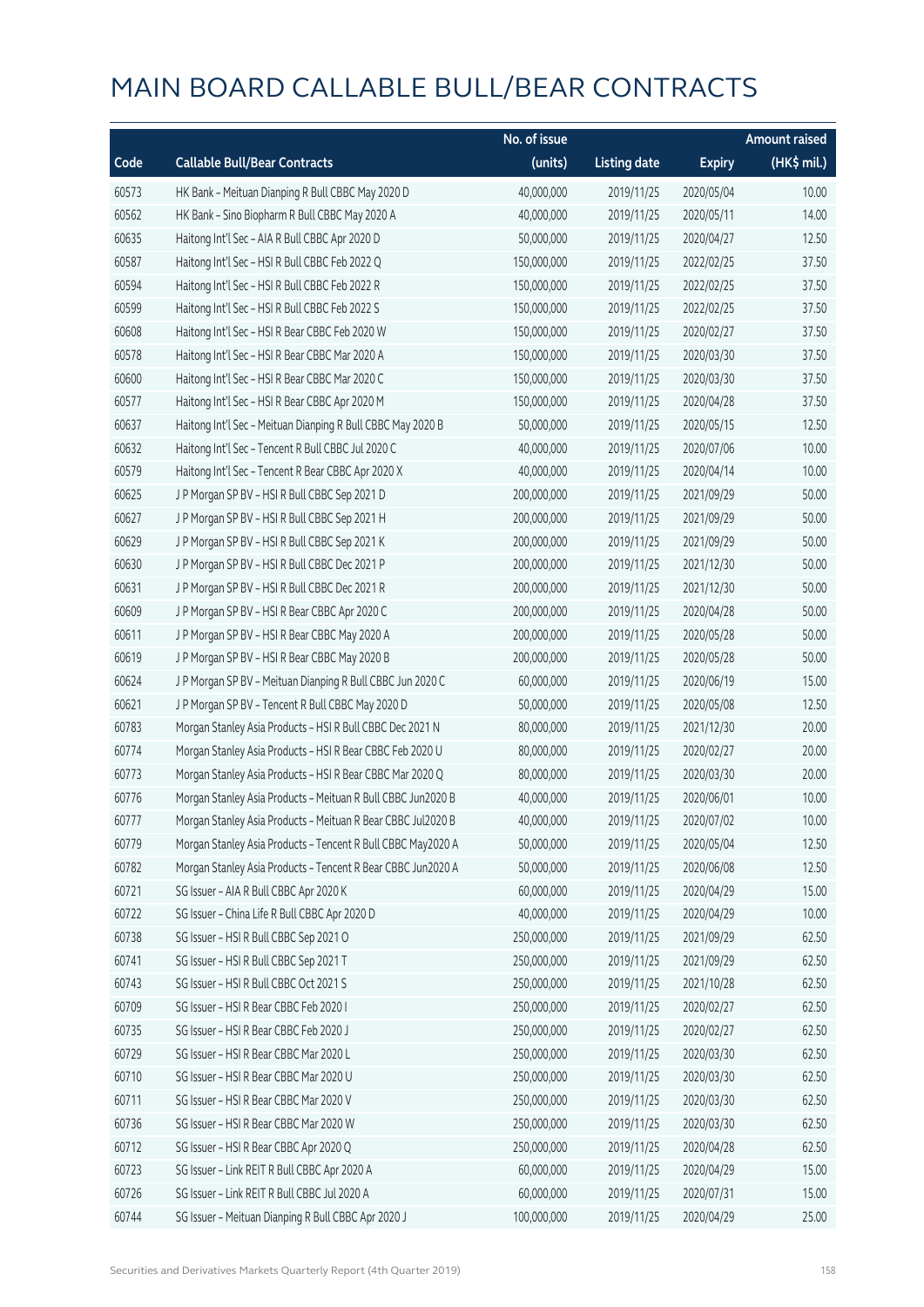|       |                                                            | No. of issue |                     |               | <b>Amount raised</b> |
|-------|------------------------------------------------------------|--------------|---------------------|---------------|----------------------|
| Code  | <b>Callable Bull/Bear Contracts</b>                        | (units)      | <b>Listing date</b> | <b>Expiry</b> | (HK\$ mil.)          |
| 60747 | SG Issuer - Tencent R Bull CBBC Apr 2020 U                 | 80,000,000   | 2019/11/25          | 2020/04/29    | 20.00                |
| 60717 | SG Issuer - Tencent R Bear CBBC Mar 2020 G                 | 80,000,000   | 2019/11/25          | 2020/03/31    | 20.00                |
| 60705 | UBS AG - HSI R Bull CBBC Nov 2021 Q                        | 200,000,000  | 2019/11/25          | 2021/11/29    | 50.00                |
| 60706 | UBS AG - HSI R Bull CBBC Dec 2021 L                        | 200,000,000  | 2019/11/25          | 2021/12/30    | 50.00                |
| 60696 | UBS AG - HSI R Bear CBBC Mar 2020 N                        | 200,000,000  | 2019/11/25          | 2020/03/30    | 50.00                |
| 60699 | UBS AG - HSI R Bear CBBC Mar 2020 O                        | 200,000,000  | 2019/11/25          | 2020/03/30    | 50.00                |
| 60701 | UBS AG - HSI R Bear CBBC Mar 2020 P                        | 200,000,000  | 2019/11/25          | 2020/03/30    | 50.00                |
| 60703 | UBS AG - HSI R Bear CBBC Mar 2020 Q                        | 200,000,000  | 2019/11/25          | 2020/03/30    | 50.00                |
| 60704 | UBS AG - HSI R Bear CBBC Mar 2020 R                        | 200,000,000  | 2019/11/25          | 2020/03/30    | 50.00                |
| 60708 | UBS AG - Tencent R Bull CBBC Apr 2020 G                    | 40,000,000   | 2019/11/25          | 2020/04/22    | 10.00                |
| 60831 | BOCI Asia Ltd. - HKEX R Bull CBBC May 2020 C               | 40,000,000   | 2019/11/26          | 2020/05/29    | 10.00                |
| 60787 | BOCI Asia Ltd. - HSI R Bull CBBC Dec 2021 C                | 150,000,000  | 2019/11/26          | 2021/12/30    | 37.50                |
| 60828 | BOCI Asia Ltd. - HSI R Bear CBBC Mar 2020 A                | 150,000,000  | 2019/11/26          | 2020/03/30    | 37.50                |
| 60784 | BOCI Asia Ltd. - HSI R Bear CBBC Mar 2020 H                | 150,000,000  | 2019/11/26          | 2020/03/30    | 37.50                |
| 60833 | BOCI Asia Ltd. - Tencent R Bull CBBC Mar 2020 B            | 40,000,000   | 2019/11/26          | 2020/03/23    | 10.00                |
| 60836 | BOCI Asia Ltd. - Tencent R Bull CBBC Mar 2020 C            | 40,000,000   | 2019/11/26          | 2020/03/23    | 10.00                |
| 60830 | BOCI Asia Ltd. - Xiaomi R Bear CBBC Mar 2020 A             | 40,000,000   | 2019/11/26          | 2020/03/16    | 10.00                |
| 60843 | BNP Paribas Issuance B.V. - HKEX R Bear CBBC Jul 2020 C    | 50,000,000   | 2019/11/26          | 2020/07/30    | 12.50                |
| 60844 | BNP Paribas Issuance B.V. - HSI R Bull CBBC Oct 2021 O     | 250,000,000  | 2019/11/26          | 2021/10/28    | 62.50                |
| 60847 | BNP Paribas Issuance B.V. - HSI R Bull CBBC Oct 2021 R     | 250,000,000  | 2019/11/26          | 2021/10/28    | 62.50                |
| 60879 | BNP Paribas Issuance B.V. - HSI R Bull CBBC Oct 2021 T     | 250,000,000  | 2019/11/26          | 2021/10/28    | 62.50                |
| 60882 | BNP Paribas Issuance B.V. - HSI R Bull CBBC Oct 2021 U     | 250,000,000  | 2019/11/26          | 2021/10/28    | 62.50                |
| 60896 | BNP Paribas Issuance B.V. - HSI R Bull CBBC Oct 2021 V     | 250,000,000  | 2019/11/26          | 2021/10/28    | 62.50                |
| 60897 | BNP Paribas Issuance B.V. - HSI R Bull CBBC Oct 2021 Y     | 240,000,000  | 2019/11/26          | 2021/10/28    | 60.00                |
| 60848 | BNP Paribas Issuance B.V. - HSI R Bear CBBC Mar 2020 R     | 250,000,000  | 2019/11/26          | 2020/03/30    | 62.50                |
| 60898 | BNP Paribas Issuance B.V. - HSI R Bear CBBC May 2020 F     | 240,000,000  | 2019/11/26          | 2020/05/28    | 60.00                |
| 60839 | BNP Paribas Issuance B.V. - Tencent R Bull CBBC Nov 2020 F | 50,000,000   | 2019/11/26          | 2020/11/27    | 12.50                |
| 60837 | BNP Paribas Issuance B.V. - Tencent R Bull CBBC Dec 2020 G | 50,000,000   | 2019/11/26          | 2020/12/30    | 12.50                |
| 60840 | BNP Paribas Issuance B.V. - Tencent R Bull CBBC Dec 2020 H | 50,000,000   | 2019/11/26          | 2020/12/30    | 12.50                |
| 60842 | BNP Paribas Issuance B.V. - Tencent R Bear CBBC Nov 2020 E | 50,000,000   | 2019/11/26          | 2020/11/27    | 12.50                |
| 60841 | BNP Paribas Issuance B.V. - Tencent R Bear CBBC Dec 2020 K | 50,000,000   | 2019/11/26          | 2020/12/30    | 12.50                |
| 60995 | Credit Suisse AG - AIA R Bull CBBC Jul 2020 A              | 70,000,000   | 2019/11/26          | 2020/07/30    | 17.50                |
| 60963 | Credit Suisse AG - CC Bank R Bull CBBC Jul 2020 F          | 100,000,000  | 2019/11/26          | 2020/07/30    | 25.00                |
| 60964 | Credit Suisse AG - CSPC Pharma R Bear CBBC Jul 2020 B      | 100,000,000  | 2019/11/26          | 2020/07/30    | 25.00                |
| 60962 | Credit Suisse AG - HSBC R Bull CBBC Apr 2020 C             | 70,000,000   | 2019/11/26          | 2020/04/28    | 17.50                |
| 60987 | Credit Suisse AG - HSI R Bull CBBC Oct 2021 O              | 200,000,000  | 2019/11/26          | 2021/10/28    | 50.00                |
| 60981 | Credit Suisse AG - HSI R Bull CBBC Nov 2021 F              | 200,000,000  | 2019/11/26          | 2021/11/29    | 50.00                |
| 60986 | Credit Suisse AG - HSI R Bull CBBC Dec 2021 L              | 200,000,000  | 2019/11/26          | 2021/12/30    | 50.00                |
| 60979 | Credit Suisse AG - HSI R Bull CBBC Dec 2021 U              | 200,000,000  | 2019/11/26          | 2021/12/30    | 50.00                |
| 60990 | Credit Suisse AG - HSI R Bull CBBC Feb 2022 E              | 300,000,000  | 2019/11/26          | 2022/02/25    | 75.00                |
| 60957 | Credit Suisse AG - HSI R Bear CBBC Feb 2020 O              | 200,000,000  | 2019/11/26          | 2020/02/27    | 50.00                |
| 60967 | Credit Suisse AG - HSI R Bear CBBC Mar 2020 E              | 200,000,000  | 2019/11/26          | 2020/03/30    | 50.00                |
| 60952 | Credit Suisse AG - HSI R Bear CBBC Mar 2020 F              | 200,000,000  | 2019/11/26          | 2020/03/30    | 50.00                |
| 60977 | Credit Suisse AG - HSI R Bear CBBC Apr 2020 A              | 200,000,000  | 2019/11/26          | 2020/04/28    | 50.00                |
| 60976 | Credit Suisse AG - HSI R Bear CBBC Apr 2020 Y              | 200,000,000  | 2019/11/26          | 2020/04/28    | 50.00                |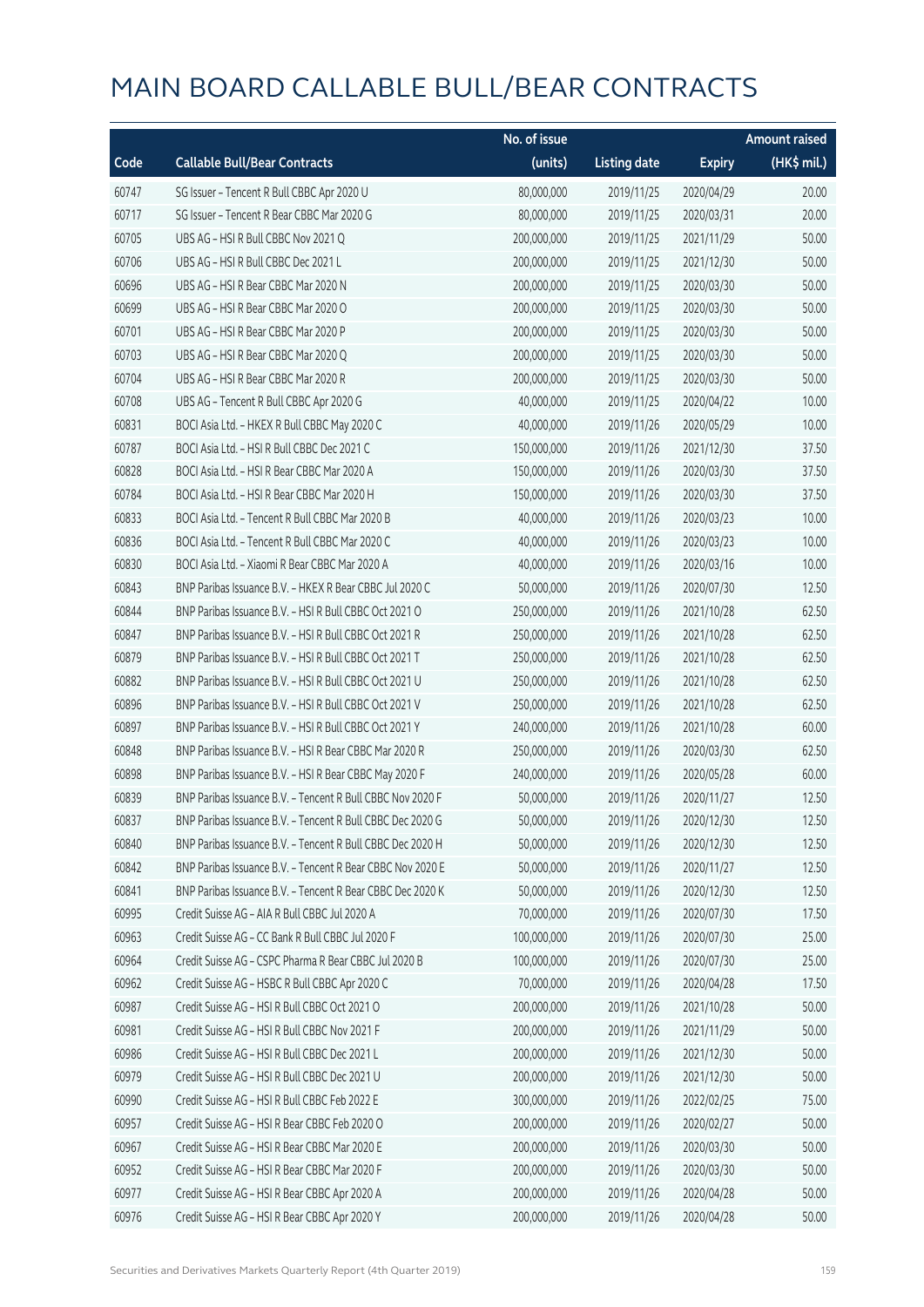|       |                                                          | No. of issue |                     |               | <b>Amount raised</b> |
|-------|----------------------------------------------------------|--------------|---------------------|---------------|----------------------|
| Code  | <b>Callable Bull/Bear Contracts</b>                      | (units)      | <b>Listing date</b> | <b>Expiry</b> | (HK\$ mil.)          |
| 60956 | Credit Suisse AG - HSI R Bear CBBC Jun 2020 F            | 300,000,000  | 2019/11/26          | 2020/06/29    | 75.00                |
| 60992 | Credit Suisse AG - Tencent R Bull CBBC Jul 2020 C        | 100,000,000  | 2019/11/26          | 2020/07/30    | 25.00                |
| 61080 | Goldman Sachs SP (Asia) - HKEX R Bull CBBC Apr 2020 B    | 80,000,000   | 2019/11/26          | 2020/04/29    | 20.00                |
| 61065 | Goldman Sachs SP (Asia) - HSI R Bull CBBC Nov 2022 C     | 160,000,000  | 2019/11/26          | 2022/11/29    | 40.00                |
| 61072 | Goldman Sachs SP (Asia) - HSI R Bull CBBC Nov 2022 D     | 160,000,000  | 2019/11/26          | 2022/11/29    | 40.00                |
| 61076 | Goldman Sachs SP (Asia) - HSI R Bull CBBC Nov 2022 P     | 160,000,000  | 2019/11/26          | 2022/11/29    | 40.00                |
| 61079 | Goldman Sachs SP (Asia) - HSI R Bull CBBC Nov 2022 Q     | 160,000,000  | 2019/11/26          | 2022/11/29    | 40.00                |
| 61046 | Goldman Sachs SP (Asia) - HSI R Bear CBBC Feb 2020 T     | 160,000,000  | 2019/11/26          | 2020/02/27    | 40.00                |
| 61053 | Goldman Sachs SP (Asia) - HSI R Bear CBBC Feb 2020 U     | 160,000,000  | 2019/11/26          | 2020/02/27    | 40.00                |
| 61054 | Goldman Sachs SP (Asia) - HSI R Bear CBBC Feb 2020 Y     | 160,000,000  | 2019/11/26          | 2020/02/27    | 40.00                |
| 61083 | Goldman Sachs SP (Asia) - Tencent R Bull CBBC Feb 2020 S | 80,000,000   | 2019/11/26          | 2020/02/26    | 20.00                |
| 61086 | Goldman Sachs SP (Asia) - Tencent R Bull CBBC Feb 2020 T | 80,000,000   | 2019/11/26          | 2020/02/26    | 20.00                |
| 61081 | Goldman Sachs SP (Asia) - Tencent R Bear CBBC Mar 2020 G | 60,000,000   | 2019/11/26          | 2020/03/30    | 15.00                |
| 60801 | HK Bank - CSPC Pharma R Bull CBBC Jul 2020 A             | 100,000,000  | 2019/11/26          | 2020/07/06    | 25.00                |
| 60802 | HK Bank - HKEX R Bull CBBC Jun 2020 K                    | 40,000,000   | 2019/11/26          | 2020/06/11    | 10.00                |
| 60800 | HK Bank - HSI R Bull CBBC Sep 2021 N                     | 80,000,000   | 2019/11/26          | 2021/09/29    | 20.00                |
| 60996 | HK Bank - HSI R Bull CBBC Sep 2021 O                     | 60,000,000   | 2019/11/26          | 2021/09/29    | 15.00                |
| 60796 | HK Bank - HSI R Bear CBBC Apr 2020 J                     | 60,000,000   | 2019/11/26          | 2020/04/28    | 15.00                |
| 60803 | HK Bank - Tencent R Bull CBBC Apr 2020 U                 | 40,000,000   | 2019/11/26          | 2020/04/23    | 10.00                |
| 60795 | HK Bank - Tencent R Bear CBBC Apr 2020 M                 | 40,000,000   | 2019/11/26          | 2020/04/14    | 10.00                |
| 60804 | HK Bank - Tencent R Bear CBBC Jun 2020 E                 | 100,000,000  | 2019/11/26          | 2020/06/29    | 25.00                |
| 60813 | Haitong Int'l Sec - HKEX R Bull CBBC Jun 2020 B          | 40,000,000   | 2019/11/26          | 2020/06/23    | 10.00                |
| 61020 | Haitong Int'l Sec - HSI R Bull CBBC Jan 2022 D           | 150,000,000  | 2019/11/26          | 2022/01/28    | 37.50                |
| 61023 | Haitong Int'l Sec - HSI R Bull CBBC Feb 2022 T           | 150,000,000  | 2019/11/26          | 2022/02/25    | 37.50                |
| 61024 | Haitong Int'l Sec - HSI R Bull CBBC Feb 2022 U           | 150,000,000  | 2019/11/26          | 2022/02/25    | 37.50                |
| 61025 | Haitong Int'l Sec - HSI R Bull CBBC Feb 2022 V           | 150,000,000  | 2019/11/26          | 2022/02/25    | 37.50                |
| 61032 | Haitong Int'l Sec - HSI R Bear CBBC Feb 2020 N           | 150,000,000  | 2019/11/26          | 2020/02/27    | 37.50                |
| 60807 | Haitong Int'l Sec - HSI R Bear CBBC Mar 2020 D           | 150,000,000  | 2019/11/26          | 2020/03/30    | 37.50                |
| 61030 | Haitong Int'l Sec - HSI R Bear CBBC Mar 2020 E           | 150,000,000  | 2019/11/26          | 2020/03/30    | 37.50                |
| 61035 | Haitong Int'l Sec - HSI R Bear CBBC Mar 2020 F           | 150,000,000  | 2019/11/26          | 2020/03/30    | 37.50                |
| 60805 | Haitong Int'l Sec - HSI R Bear CBBC Apr 2020 N           | 150,000,000  | 2019/11/26          | 2020/04/28    | 37.50                |
| 60823 | Haitong Int'l Sec - Tencent R Bull CBBC Aug 2020 A       | 40,000,000   | 2019/11/26          | 2020/08/03    | 10.00                |
| 60824 | Haitong Int'l Sec - Tencent R Bear CBBC May 2020 C       | 40,000,000   | 2019/11/26          | 2020/05/25    | 10.00                |
| 61006 | J P Morgan SP BV - HKEX R Bull CBBC Jun 2020 B           | 200,000,000  | 2019/11/26          | 2020/06/19    | 50.00                |
| 61007 | J P Morgan SP BV - HSI R Bull CBBC Sep 2021 L            | 200,000,000  | 2019/11/26          | 2021/09/29    | 50.00                |
| 61017 | J P Morgan SP BV - HSI R Bull CBBC Sep 2021 O            | 200,000,000  | 2019/11/26          | 2021/09/29    | 50.00                |
| 61018 | J P Morgan SP BV - HSI R Bull CBBC Sep 2021 P            | 200,000,000  | 2019/11/26          | 2021/09/29    | 50.00                |
| 61009 | J P Morgan SP BV - HSI R Bull CBBC Oct 2021 X            | 200,000,000  | 2019/11/26          | 2021/10/28    | 50.00                |
| 61013 | J P Morgan SP BV - HSI R Bull CBBC Dec 2021 T            | 200,000,000  | 2019/11/26          | 2021/12/30    | 50.00                |
| 61016 | J P Morgan SP BV - HSI R Bull CBBC Dec 2021 X            | 200,000,000  | 2019/11/26          | 2021/12/30    | 50.00                |
| 60902 | J P Morgan SP BV - HSI R Bear CBBC Mar 2020 S            | 200,000,000  | 2019/11/26          | 2020/03/30    | 50.00                |
| 60915 | J P Morgan SP BV - HSI R Bear CBBC Mar 2020 Y            | 200,000,000  | 2019/11/26          | 2020/03/30    | 50.00                |
| 60921 | J P Morgan SP BV - HSI R Bear CBBC Mar 2020 Z            | 200,000,000  | 2019/11/26          | 2020/03/30    | 50.00                |
| 60905 | J P Morgan SP BV - HSI R Bear CBBC May 2020 C            | 200,000,000  | 2019/11/26          | 2020/05/28    | 50.00                |
| 60914 | J P Morgan SP BV - HSI R Bear CBBC May 2020 D            | 200,000,000  | 2019/11/26          | 2020/05/28    | 50.00                |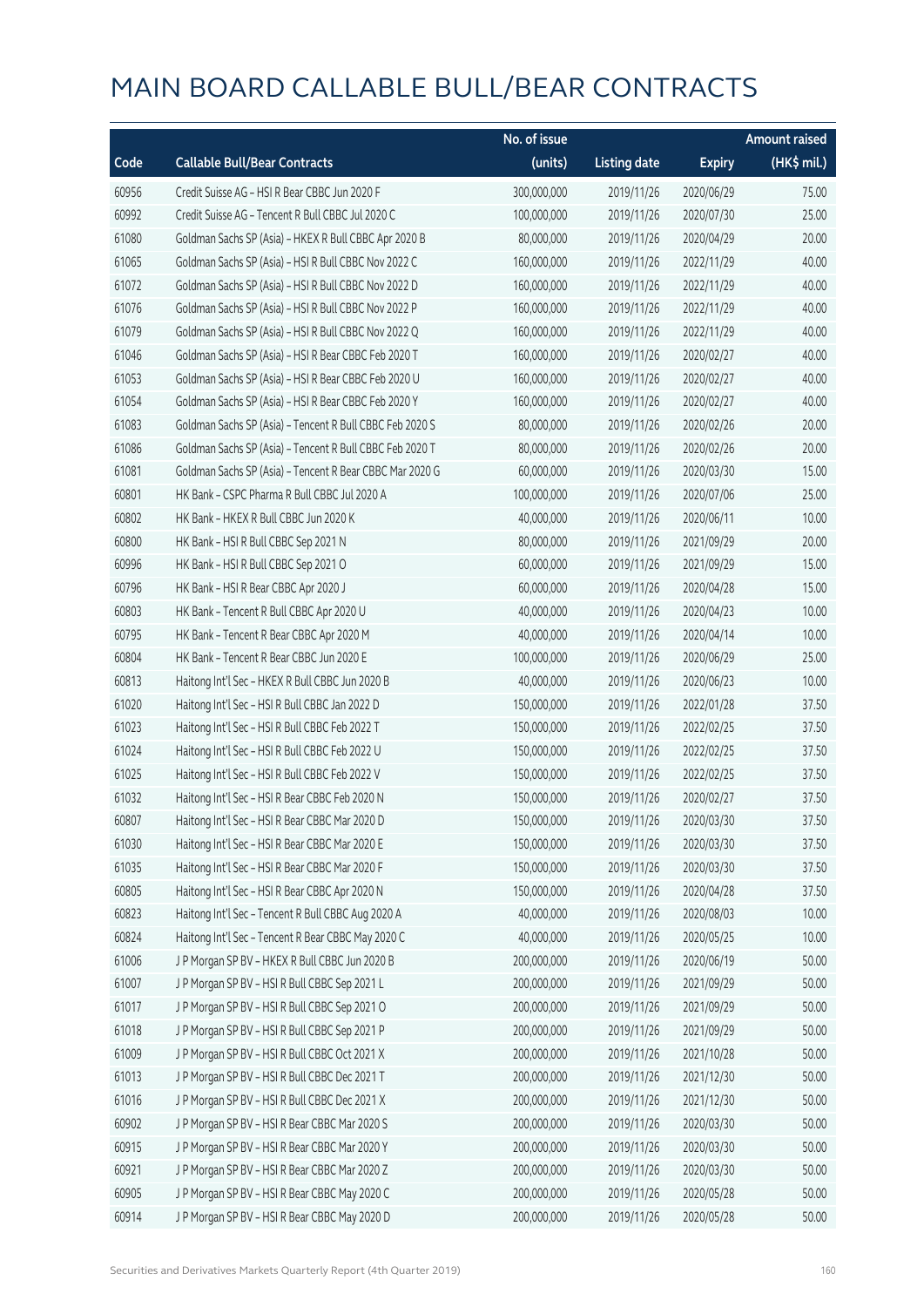|       |                                                              | No. of issue |                     |               | <b>Amount raised</b> |
|-------|--------------------------------------------------------------|--------------|---------------------|---------------|----------------------|
| Code  | <b>Callable Bull/Bear Contracts</b>                          | (units)      | <b>Listing date</b> | <b>Expiry</b> | (HK\$ mil.)          |
| 61001 | J P Morgan SP BV - Tencent R Bull CBBC Apr 2020 W            | 50,000,000   | 2019/11/26          | 2020/04/09    | 12.50                |
| 61002 | J P Morgan SP BV - Tencent R Bull CBBC May 2020 E            | 200,000,000  | 2019/11/26          | 2020/05/08    | 50.00                |
| 61005 | J P Morgan SP BV - Tencent R Bull CBBC May 2020 F            | 200,000,000  | 2019/11/26          | 2020/05/15    | 50.00                |
| 60792 | Macquarie Bank Ltd. - Tencent R Bull CBBC Apr 2020 J         | 13,400,000   | 2019/11/26          | 2020/04/29    | 10.01                |
| 60794 | Macquarie Bank Ltd. - Tencent R Bear CBBC Apr 2020 H         | 12,700,000   | 2019/11/26          | 2020/04/29    | 10.03                |
| 61043 | Morgan Stanley Asia Products - HSI R Bull CBBC Feb 2022 F    | 80,000,000   | 2019/11/26          | 2022/02/25    | 20.00                |
| 61038 | Morgan Stanley Asia Products - HSI R Bear CBBC Mar 2020 R    | 80,000,000   | 2019/11/26          | 2020/03/30    | 20.00                |
| 61045 | Morgan Stanley Asia Products - HSI R Bear CBBC Apr 2020 P    | 80,000,000   | 2019/11/26          | 2020/04/28    | 20.00                |
| 61040 | Morgan Stanley Asia Products - HSI R Bear CBBC May 2020 G    | 80,000,000   | 2019/11/26          | 2020/05/28    | 20.00                |
| 61041 | Morgan Stanley Asia Products - Ping An R Bull CBBC May2020 B | 60,000,000   | 2019/11/26          | 2020/05/04    | 15.00                |
| 61102 | SG Issuer - CC Bank R Bull CBBC Aug 2020 I                   | 100,000,000  | 2019/11/26          | 2020/08/06    | 25.00                |
| 61109 | SG Issuer - Sinopec Corp R Bull CBBC Aug 2020 A              | 40,000,000   | 2019/11/26          | 2020/08/05    | 10.00                |
| 61111 | SG Issuer - HKEX R Bull CBBC May 2020 F                      | 50,000,000   | 2019/11/26          | 2020/05/29    | 12.50                |
| 61128 | SG Issuer - HSI R Bull CBBC Aug 2021 V                       | 250,000,000  | 2019/11/26          | 2021/08/30    | 62.50                |
| 61135 | SG Issuer - HSI R Bull CBBC Sep 2021 H                       | 250,000,000  | 2019/11/26          | 2021/09/29    | 62.50                |
| 61134 | SG Issuer - HSI R Bull CBBC Sep 2021 V                       | 250,000,000  | 2019/11/26          | 2021/09/29    | 62.50                |
| 61140 | SG Issuer - HSI R Bull CBBC Oct 2021 Z                       | 250,000,000  | 2019/11/26          | 2021/10/28    | 62.50                |
| 61097 | SG Issuer - HSI R Bear CBBC Feb 2020 M                       | 250,000,000  | 2019/11/26          | 2020/02/27    | 62.50                |
| 61098 | SG Issuer - HSI R Bear CBBC Mar 2020 A                       | 250,000,000  | 2019/11/26          | 2020/03/30    | 62.50                |
| 61099 | SG Issuer - HSI R Bear CBBC Apr 2020 S                       | 250,000,000  | 2019/11/26          | 2020/04/28    | 62.50                |
| 61117 | SG Issuer - HSI R Bear CBBC Apr 2020 T                       | 250,000,000  | 2019/11/26          | 2020/04/28    | 62.50                |
| 61126 | SG Issuer - HSI R Bear CBBC Apr 2020 U                       | 250,000,000  | 2019/11/26          | 2020/04/28    | 62.50                |
| 61127 | SG Issuer - HSI R Bear CBBC May 2020 C                       | 250,000,000  | 2019/11/26          | 2020/05/28    | 62.50                |
| 61112 | SG Issuer - Meituan Dianping R Bull CBBC May 2020 F          | 100,000,000  | 2019/11/26          | 2020/05/29    | 25.00                |
| 61141 | SG Issuer - Ping An R Bull CBBC May 2020 B                   | 100,000,000  | 2019/11/26          | 2020/05/29    | 25.00                |
| 61142 | SG Issuer - Tencent R Bull CBBC Apr 2020 V                   | 80,000,000   | 2019/11/26          | 2020/04/29    | 20.00                |
| 61103 | SG Issuer - Tencent R Bear CBBC Mar 2020 J                   | 80,000,000   | 2019/11/26          | 2020/03/30    | 20.00                |
| 61113 | SG Issuer - Xiaomi R Bull CBBC May 2020 A                    | 60,000,000   | 2019/11/26          | 2020/05/29    | 15.00                |
| 60860 | UBS AG - HSI R Bull CBBC Jan 2022 A                          | 200,000,000  | 2019/11/26          | 2022/01/28    | 50.00                |
| 60869 | UBS AG - HSI R Bull CBBC Jan 2022 C                          | 200,000,000  | 2019/11/26          | 2022/01/28    | 50.00                |
| 60875 | UBS AG - HSI R Bull CBBC Jan 2022 L                          | 200,000,000  | 2019/11/26          | 2022/01/28    | 50.00                |
| 60853 | UBS AG - HSI R Bear CBBC Mar 2020 S                          | 200,000,000  | 2019/11/26          | 2020/03/30    | 50.00                |
| 60854 | UBS AG - HSI R Bear CBBC Mar 2020 T                          | 200,000,000  | 2019/11/26          | 2020/03/30    | 50.00                |
| 60859 | UBS AG - HSI R Bear CBBC Mar 2020 U                          | 200,000,000  | 2019/11/26          | 2020/03/30    | 50.00                |
| 60946 | Bank Vontobel - China Mobile R Bear CBBC Jun 2020 B          | 40,000,000   | 2019/11/26          | 2020/06/19    | 10.00                |
| 60928 | Bank Vontobel - Sinopec Corp R Bull CBBC Oct 2020 A          | 40,000,000   | 2019/11/26          | 2020/10/16    | 10.00                |
| 60925 | Bank Vontobel - Sinopec Corp R Bear CBBC Jul 2020 A          | 40,000,000   | 2019/11/26          | 2020/07/17    | 10.00                |
| 60949 | Bank Vontobel - Geely Auto R Bull CBBC Oct 2020 A            | 40,000,000   | 2019/11/26          | 2020/10/23    | 10.00                |
| 60944 | Bank Vontobel - Tencent R Bull CBBC Oct 2020 D               | 40,000,000   | 2019/11/26          | 2020/10/09    | 10.00                |
| 61150 | BOCI Asia Ltd. - HSI R Bull CBBC Dec 2021 D                  | 150,000,000  | 2019/11/27          | 2021/12/30    | 37.50                |
| 61214 | BNP Paribas Issuance B.V. - HSI R Bull CBBC Oct 2021 A       | 240,000,000  | 2019/11/27          | 2021/10/28    | 60.00                |
| 61222 | BNP Paribas Issuance B.V. - HSI R Bear CBBC May 2020 G       | 250,000,000  | 2019/11/27          | 2020/05/28    | 62.50                |
| 61172 | Credit Suisse AG - HSI R Bull CBBC Oct 2021 P                | 200,000,000  | 2019/11/27          | 2021/10/28    | 50.00                |
| 61173 | Credit Suisse AG - HSI R Bull CBBC Oct 2021 R                | 200,000,000  | 2019/11/27          | 2021/10/28    | 50.00                |
| 61177 | Credit Suisse AG - HSI R Bull CBBC Nov 2021 M                | 200,000,000  | 2019/11/27          | 2021/11/29    | 50.00                |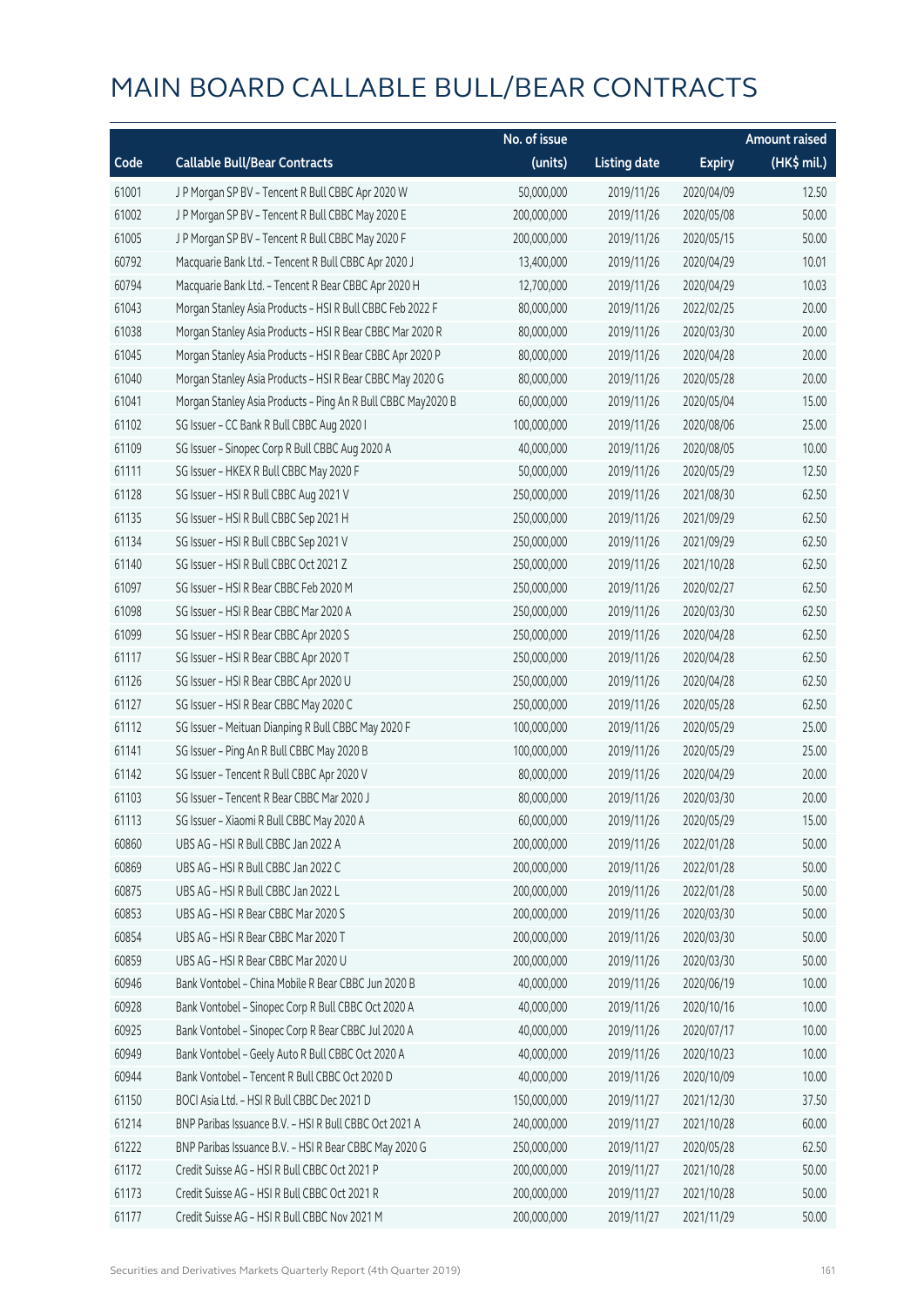|       |                                                           | No. of issue |                     |               | <b>Amount raised</b> |
|-------|-----------------------------------------------------------|--------------|---------------------|---------------|----------------------|
| Code  | <b>Callable Bull/Bear Contracts</b>                       | (units)      | <b>Listing date</b> | <b>Expiry</b> | (HK\$ mil.)          |
| 61178 | Credit Suisse AG - HSI R Bull CBBC Feb 2022 F             | 300,000,000  | 2019/11/27          | 2022/02/25    | 75.00                |
| 61185 | Credit Suisse AG - HSI R Bear CBBC Mar 2020 G             | 200,000,000  | 2019/11/27          | 2020/03/30    | 50.00                |
| 61180 | Credit Suisse AG - HSI R Bear CBBC Apr 2020 X             | 200,000,000  | 2019/11/27          | 2020/04/28    | 50.00                |
| 61186 | Credit Suisse AG - HSI R Bear CBBC Jun 2020 G             | 300,000,000  | 2019/11/27          | 2020/06/29    | 75.00                |
| 61306 | Goldman Sachs SP (Asia) - HSI R Bull CBBC Nov 2022 R      | 160,000,000  | 2019/11/27          | 2022/11/29    | 40.00                |
| 61307 | Goldman Sachs SP (Asia) - HSI R Bull CBBC Nov 2022 S      | 160,000,000  | 2019/11/27          | 2022/11/29    | 40.00                |
| 61309 | Goldman Sachs SP (Asia) - HSI R Bull CBBC Nov 2022 T      | 160,000,000  | 2019/11/27          | 2022/11/29    | 40.00                |
| 61310 | Goldman Sachs SP (Asia) - HSI R Bear CBBC Mar 2020 Q      | 160,000,000  | 2019/11/27          | 2020/03/30    | 40.00                |
| 61312 | Goldman Sachs SP (Asia) - Tencent R Bull CBBC Feb 2020 U  | 60,000,000   | 2019/11/27          | 2020/02/27    | 15.00                |
| 61313 | Goldman Sachs SP (Asia) - Tencent R Bull CBBC Feb 2020 V  | 60,000,000   | 2019/11/27          | 2020/02/27    | 15.00                |
| 61144 | HK Bank - HSI R Bull CBBC Sep 2021 P                      | 80,000,000   | 2019/11/27          | 2021/09/29    | 20.00                |
| 61148 | HK Bank - HSI R Bear CBBC Apr 2020 K                      | 100,000,000  | 2019/11/27          | 2020/04/28    | 25.00                |
| 61246 | Haitong Int'l Sec - Geely Auto R Bull CBBC Apr 2020 A     | 40,000,000   | 2019/11/27          | 2020/04/17    | 10.00                |
| 61250 | Haitong Int'l Sec - Geely Auto R Bear CBBC Mar 2020 A     | 40,000,000   | 2019/11/27          | 2020/03/18    | 11.76                |
| 61162 | Haitong Int'l Sec - HSI R Bull CBBC Oct 2021 E            | 150,000,000  | 2019/11/27          | 2021/10/28    | 37.50                |
| 61163 | Haitong Int'l Sec - HSI R Bull CBBC Nov 2021 J            | 150,000,000  | 2019/11/27          | 2021/11/29    | 37.50                |
| 61165 | Haitong Int'l Sec - HSI R Bull CBBC Jan 2022 K            | 200,000,000  | 2019/11/27          | 2022/01/28    | 50.00                |
| 61160 | Haitong Int'l Sec - HSI R Bull CBBC Feb 2022 W            | 150,000,000  | 2019/11/27          | 2022/02/25    | 37.50                |
| 61161 | Haitong Int'l Sec - HSI R Bull CBBC Feb 2022 X            | 150,000,000  | 2019/11/27          | 2022/02/25    | 37.50                |
| 61166 | Haitong Int'l Sec - HSI R Bear CBBC Feb 2020 Q            | 150,000,000  | 2019/11/27          | 2020/02/27    | 37.50                |
| 61167 | Haitong Int'l Sec - HSI R Bear CBBC Mar 2020 G            | 150,000,000  | 2019/11/27          | 2020/03/30    | 37.50                |
| 61168 | Haitong Int'l Sec - HSI R Bear CBBC Mar 2020 H            | 200,000,000  | 2019/11/27          | 2020/03/30    | 50.00                |
| 61170 | Haitong Int'l Sec - HSI R Bear CBBC Apr 2020 O            | 150,000,000  | 2019/11/27          | 2020/04/28    | 37.50                |
| 61249 | Haitong Int'l Sec - Tencent R Bull CBBC Jun 2020 A        | 40,000,000   | 2019/11/27          | 2020/06/16    | 10.00                |
| 61232 | J P Morgan SP BV - HSI R Bull CBBC Sep 2021 B             | 200,000,000  | 2019/11/27          | 2021/09/29    | 50.00                |
| 61227 | J P Morgan SP BV - HSI R Bull CBBC Sep 2021 E             | 200,000,000  | 2019/11/27          | 2021/09/29    | 50.00                |
| 61231 | J P Morgan SP BV - HSI R Bull CBBC Sep 2021 F             | 200,000,000  | 2019/11/27          | 2021/09/29    | 50.00                |
| 61223 | J P Morgan SP BV - HSI R Bull CBBC Sep 2021 X             | 200,000,000  | 2019/11/27          | 2021/09/29    | 50.00                |
| 61235 | J P Morgan SP BV - HSI R Bear CBBC Apr 2020 S             | 200,000,000  | 2019/11/27          | 2020/04/28    | 50.00                |
| 61245 | J P Morgan SP BV - HSI R Bear CBBC May 2020 F             | 200,000,000  | 2019/11/27          | 2020/05/28    | 50.00                |
| 61202 | Morgan Stanley Asia Products - HSI R Bull CBBC Jan 2022 K | 80,000,000   | 2019/11/27          | 2022/01/28    | 20.00                |
| 61205 | Morgan Stanley Asia Products - HSI R Bear CBBC Mar 2020 S | 80,000,000   | 2019/11/27          | 2020/03/30    | 20.00                |
| 61271 | SG Issuer - AIA R Bull CBBC Mar 2020 F                    | 60,000,000   | 2019/11/27          | 2020/03/30    | 15.00                |
| 61294 | SG Issuer - CSOP A50 ETF R Bull CBBC Apr 2020 Q           | 100,000,000  | 2019/11/27          | 2020/04/29    | 25.00                |
| 61285 | SG Issuer - CSPC Pharma R Bull CBBC Apr 2020 D            | 40,000,000   | 2019/11/27          | 2020/04/29    | 10.00                |
| 61287 | SG Issuer - HKEX R Bull CBBC May 2020 G                   | 200,000,000  | 2019/11/27          | 2020/05/29    | 50.00                |
| 61288 | SG Issuer - HKEX R Bear CBBC May 2020 B                   | 50,000,000   | 2019/11/27          | 2020/05/29    | 12.50                |
| 61299 | SG Issuer - HSI R Bull CBBC Aug 2021 C                    | 250,000,000  | 2019/11/27          | 2021/08/30    | 62.50                |
| 61300 | SG Issuer - HSI R Bull CBBC Aug 2021 L                    | 250,000,000  | 2019/11/27          | 2021/08/30    | 62.50                |
| 61279 | SG Issuer - HSI R Bull CBBC Sep 2021 R                    | 250,000,000  | 2019/11/27          | 2021/09/29    | 62.50                |
| 61301 | SG Issuer - HSI R Bull CBBC Nov 2021 R                    | 250,000,000  | 2019/11/27          | 2021/11/29    | 62.50                |
| 61281 | SG Issuer - HSI R Bull CBBC Dec 2021 K                    | 250,000,000  | 2019/11/27          | 2021/12/30    | 62.50                |
| 61302 | SG Issuer - HSI R Bear CBBC Mar 2020 C                    | 250,000,000  | 2019/11/27          | 2020/03/30    | 62.50                |
| 61297 | SG Issuer - HSI R Bear CBBC May 2020 D                    | 250,000,000  | 2019/11/27          | 2020/05/28    | 62.50                |
| 61274 | SG Issuer - Meituan Dianping R Bull CBBC Apr 2020 K       | 100,000,000  | 2019/11/27          | 2020/04/29    | 25.00                |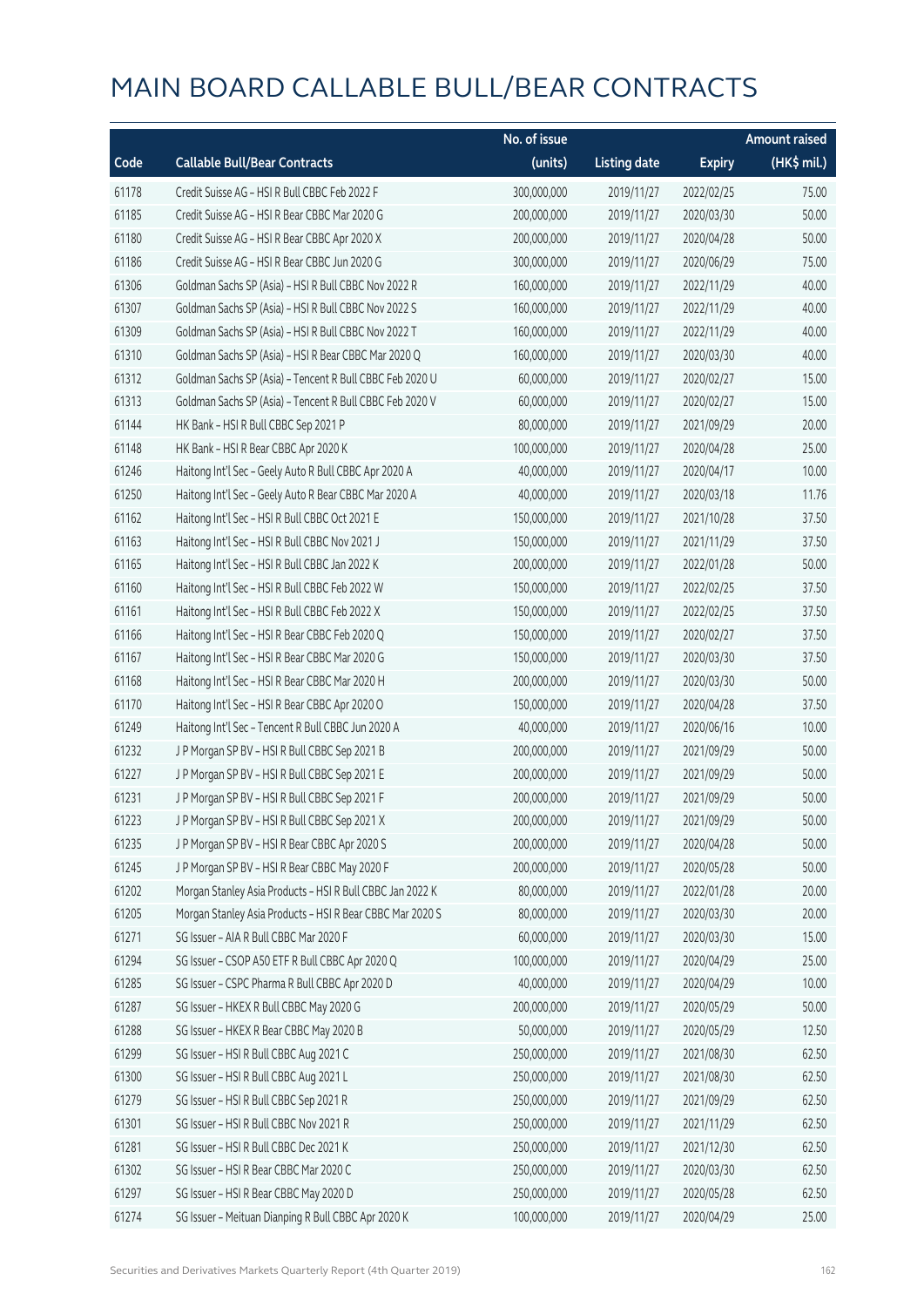|       |                                                             | No. of issue |                     |               | <b>Amount raised</b> |
|-------|-------------------------------------------------------------|--------------|---------------------|---------------|----------------------|
| Code  | <b>Callable Bull/Bear Contracts</b>                         | (units)      | <b>Listing date</b> | <b>Expiry</b> | (HK\$ mil.)          |
| 61303 | SG Issuer - Tencent R Bull CBBC Mar 2020 R                  | 80,000,000   | 2019/11/27          | 2020/03/27    | 20.00                |
| 61292 | SG Issuer - Tencent R Bull CBBC Apr 2020 W                  | 80,000,000   | 2019/11/27          | 2020/04/29    | 20.00                |
| 61153 | UBS AG - HSI R Bull CBBC Dec 2021 N                         | 200,000,000  | 2019/11/27          | 2021/12/30    | 50.00                |
| 61156 | UBS AG - HSI R Bull CBBC Dec 2021 U                         | 200,000,000  | 2019/11/27          | 2021/12/30    | 50.00                |
| 61158 | UBS AG - HSI R Bear CBBC Feb 2020 A                         | 200,000,000  | 2019/11/27          | 2020/02/27    | 50.00                |
| 61159 | UBS AG - HSI R Bear CBBC Feb 2020 B                         | 200,000,000  | 2019/11/27          | 2020/02/27    | 50.00                |
| 61157 | UBS AG - HSI R Bear CBBC Feb 2020 F                         | 200,000,000  | 2019/11/27          | 2020/02/27    | 50.00                |
| 61259 | Bank Vontobel - CNOOC R Bull CBBC Oct 2020 A                | 40,000,000   | 2019/11/27          | 2020/10/16    | 10.00                |
| 61268 | Bank Vontobel - CSPC Pharma R Bear CBBC Sep 2020 A          | 40,000,000   | 2019/11/27          | 2020/09/11    | 10.00                |
| 61254 | Bank Vontobel - HSI R Bull CBBC May 2021 T                  | 80,000,000   | 2019/11/27          | 2021/05/28    | 20.00                |
| 61253 | Bank Vontobel - HSI R Bear CBBC Apr 2020 S                  | 80,000,000   | 2019/11/27          | 2020/04/28    | 20.00                |
| 61252 | Bank Vontobel - HSI R Bear CBBC Apr 2020 U                  | 80,000,000   | 2019/11/27          | 2020/04/28    | 20.00                |
| 61269 | Bank Vontobel - Meituan Dianping R Bull CBBC Jul 2020 B     | 60,000,000   | 2019/11/27          | 2020/07/10    | 15.00                |
| 61315 | BOCI Asia Ltd. - HSI R Bull CBBC Dec 2021 E                 | 150,000,000  | 2019/11/28          | 2021/12/30    | 37.50                |
| 61316 | BOCI Asia Ltd. - HSI R Bull CBBC Dec 2021 F                 | 150,000,000  | 2019/11/28          | 2021/12/30    | 37.50                |
| 61317 | BOCI Asia Ltd. - HSI R Bull CBBC Dec 2021 G                 | 150,000,000  | 2019/11/28          | 2021/12/30    | 37.50                |
| 61378 | BOCI Asia Ltd. - HSI R Bear CBBC Mar 2020 D                 | 150,000,000  | 2019/11/28          | 2020/03/30    | 37.50                |
| 61360 | BOCI Asia Ltd. - HSI R Bear CBBC Mar 2020 R                 | 150,000,000  | 2019/11/28          | 2020/03/30    | 37.50                |
| 61366 | BOCI Asia Ltd. - HSI R Bear CBBC Mar 2020 U                 | 150,000,000  | 2019/11/28          | 2020/03/30    | 37.50                |
| 61379 | BOCI Asia Ltd. - HSI R Bear CBBC Mar 2020 X                 | 150,000,000  | 2019/11/28          | 2020/03/30    | 37.50                |
| 61343 | BNP Paribas Issuance B.V. - HSI R Bull CBBC Oct 2021 B      | 250,000,000  | 2019/11/28          | 2021/10/28    | 62.50                |
| 61347 | BNP Paribas Issuance B.V. - HSI R Bull CBBC Oct 2021 N      | 250,000,000  | 2019/11/28          | 2021/10/28    | 62.50                |
| 61349 | BNP Paribas Issuance B.V. - HSI R Bull CBBC Oct 2021 P      | 250,000,000  | 2019/11/28          | 2021/10/28    | 62.50                |
| 61355 | BNP Paribas Issuance B.V. - HSI R Bull CBBC Oct 2021 Q      | 250,000,000  | 2019/11/28          | 2021/10/28    | 62.50                |
| 61455 | BNP Paribas Issuance B.V. - HSI R Bull CBBC Oct 2021 S      | 240,000,000  | 2019/11/28          | 2021/10/28    | 60.00                |
| 61450 | BNP Paribas Issuance B.V. - HSI R Bear CBBC May 2020 H      | 250,000,000  | 2019/11/28          | 2020/05/28    | 62.50                |
| 61451 | BNP Paribas Issuance B.V. - HSI R Bear CBBC May 2020 I      | 250,000,000  | 2019/11/28          | 2020/05/28    | 62.50                |
| 61453 | BNP Paribas Issuance B.V. - HSI R Bear CBBC May 2020 J      | 250,000,000  | 2019/11/28          | 2020/05/28    | 62.50                |
| 61454 | BNP Paribas Issuance B.V. - HSI R Bear CBBC May 2020 K      | 250,000,000  | 2019/11/28          | 2020/05/28    | 62.50                |
| 61639 | Credit Suisse AG - AIA R Bull CBBC Jul 2020 B               | 70,000,000   | 2019/11/28          | 2020/07/30    | 17.50                |
| 61638 | Credit Suisse AG - CSPC Pharma R Bull CBBC Jun 2020 C       | 100,000,000  | 2019/11/28          | 2020/06/29    | 25.00                |
| 61611 | Credit Suisse AG - HSI R Bull CBBC Oct 2021 L               | 200,000,000  | 2019/11/28          | 2021/10/28    | 50.00                |
| 61625 | Credit Suisse AG - HSI R Bull CBBC Oct 2021 W               | 200,000,000  | 2019/11/28          | 2021/10/28    | 50.00                |
| 61620 | Credit Suisse AG - HSI R Bull CBBC Nov 2021 B               | 200,000,000  | 2019/11/28          | 2021/11/29    | 50.00                |
| 61606 | Credit Suisse AG - HSI R Bull CBBC Nov 2021 W               | 200,000,000  | 2019/11/28          | 2021/11/29    | 50.00                |
| 61626 | Credit Suisse AG - HSI R Bull CBBC Feb 2022 G               | 300,000,000  | 2019/11/28          | 2022/02/25    | 75.00                |
| 61642 | Credit Suisse AG - HSI R Bear CBBC Feb 2020 P               | 200,000,000  | 2019/11/28          | 2020/02/27    | 50.00                |
| 61628 | Credit Suisse AG - HSI R Bear CBBC Feb 2020 W               | 200,000,000  | 2019/11/28          | 2020/02/27    | 50.00                |
| 61633 | Credit Suisse AG - HSI R Bear CBBC Jun 2020 H               | 300,000,000  | 2019/11/28          | 2020/06/29    | 75.00                |
| 61640 | Credit Suisse AG - Sunny Optical R Bear CBBC Apr 2020 B     | 40,000,000   | 2019/11/28          | 2020/04/28    | 10.00                |
| 61416 | Bank of East Asia - Meituan Dianping R Bull CBBC Aug 2020 A | 50,000,000   | 2019/11/28          | 2020/08/18    | 12.50                |
| 61418 | Bank of East Asia - Meituan Dianping R Bear CBBC Aug 2020 B | 50,000,000   | 2019/11/28          | 2020/08/18    | 12.50                |
| 61420 | Bank of East Asia - Tencent R Bull CBBC Aug 2020 B          | 30,000,000   | 2019/11/28          | 2020/08/18    | 10.50                |
| 61422 | Bank of East Asia - Tencent R Bear CBBC Aug 2020 B          | 30,000,000   | 2019/11/28          | 2020/08/18    | 10.50                |
| 61656 | Goldman Sachs SP (Asia) - HSI R Bull CBBC Nov 2022 A        | 160,000,000  | 2019/11/28          | 2022/11/29    | 40.00                |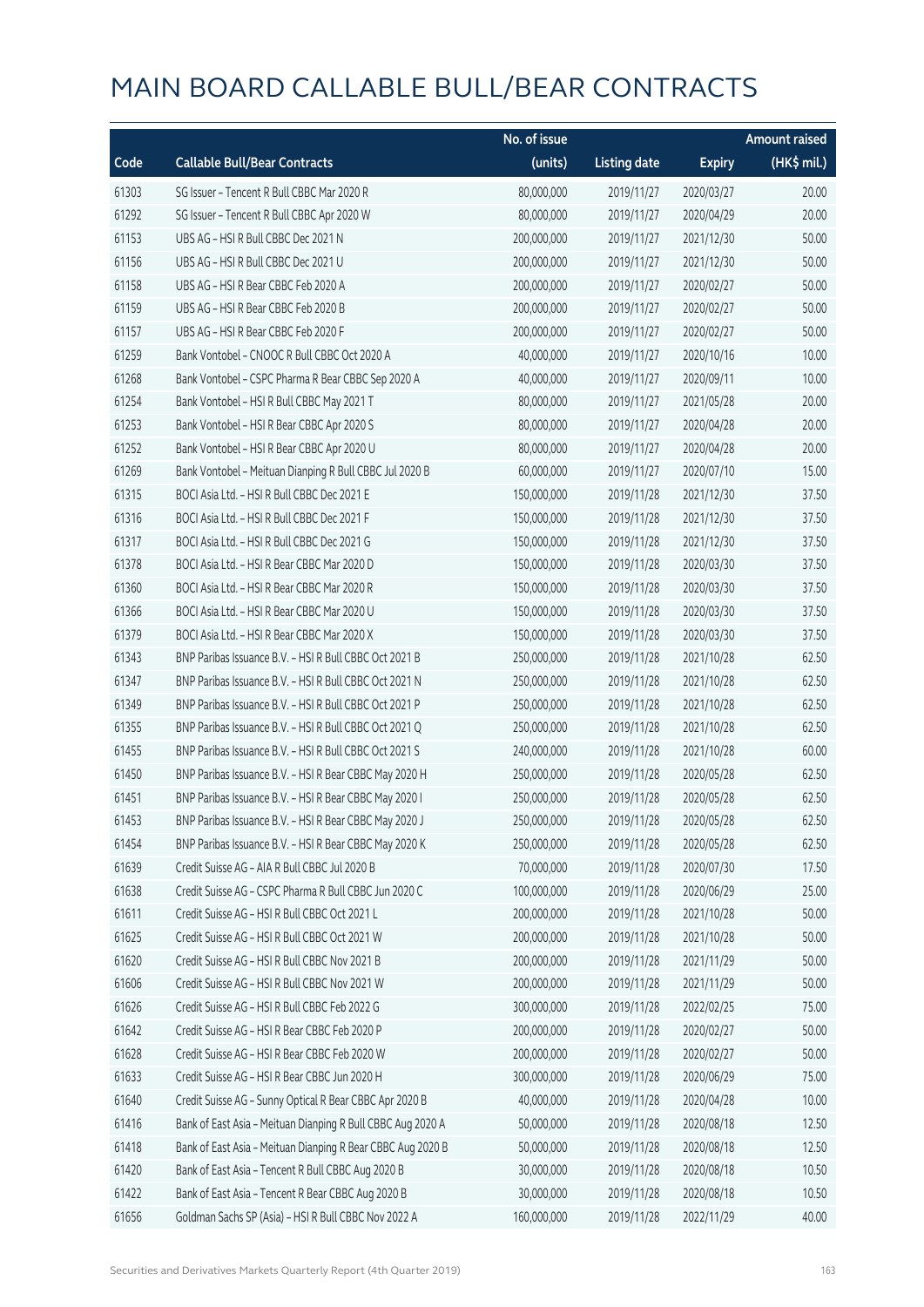|       |                                                             | No. of issue |                     |               | Amount raised |
|-------|-------------------------------------------------------------|--------------|---------------------|---------------|---------------|
| Code  | <b>Callable Bull/Bear Contracts</b>                         | (units)      | <b>Listing date</b> | <b>Expiry</b> | (HK\$ mil.)   |
| 61650 | Goldman Sachs SP (Asia) - HSI R Bull CBBC Nov 2022 U        | 160,000,000  | 2019/11/28          | 2022/11/29    | 40.00         |
| 61651 | Goldman Sachs SP (Asia) - HSI R Bull CBBC Nov 2022 V        | 160,000,000  | 2019/11/28          | 2022/11/29    | 40.00         |
| 61655 | Goldman Sachs SP (Asia) - HSI R Bull CBBC Nov 2022 W        | 160,000,000  | 2019/11/28          | 2022/11/29    | 40.00         |
| 61657 | Goldman Sachs SP (Asia) - HSI R Bear CBBC Mar 2020 H        | 160,000,000  | 2019/11/28          | 2020/03/30    | 40.00         |
| 61659 | Goldman Sachs SP (Asia) - HSI R Bear CBBC May 2020 A        | 160,000,000  | 2019/11/28          | 2020/05/28    | 40.00         |
| 61660 | Goldman Sachs SP (Asia) - HSI R Bear CBBC May 2020 B        | 160,000,000  | 2019/11/28          | 2020/05/28    | 40.00         |
| 61662 | Goldman Sachs SP (Asia) - Tencent R Bull CBBC Feb 2020 W    | 60,000,000   | 2019/11/28          | 2020/02/28    | 15.00         |
| 61665 | Goldman Sachs SP (Asia) - Tencent R Bear CBBC Mar 2020 H    | 60,000,000   | 2019/11/28          | 2020/03/30    | 15.00         |
| 61356 | HK Bank - CAM CSI300 R Bull CBBC May 2020 B                 | 40,000,000   | 2019/11/28          | 2020/05/25    | 10.00         |
| 61321 | HK Bank - HSI R Bull CBBC Sep 2021 Q                        | 60,000,000   | 2019/11/28          | 2021/09/29    | 15.00         |
| 61322 | HK Bank - HSI R Bull CBBC Sep 2021 R                        | 80,000,000   | 2019/11/28          | 2021/09/29    | 20.00         |
| 61358 | HK Bank - HSI R Bear CBBC Apr 2020 L                        | 60,000,000   | 2019/11/28          | 2020/04/28    | 15.00         |
| 61330 | HK Bank - Meituan Dianping R Bull CBBC Apr 2020 E           | 40,000,000   | 2019/11/28          | 2020/04/14    | 10.00         |
| 61324 | HK Bank - Tencent R Bull CBBC Jun 2020 G                    | 40,000,000   | 2019/11/28          | 2020/06/11    | 10.00         |
| 61357 | HK Bank - Xiaomi R Bull CBBC Jul 2020 A                     | 60,000,000   | 2019/11/28          | 2020/07/06    | 15.00         |
| 61438 | Haitong Int'l Sec - HSI R Bull CBBC Oct 2021 C              | 150,000,000  | 2019/11/28          | 2021/10/28    | 37.50         |
| 61427 | Haitong Int'l Sec - HSI R Bull CBBC Oct 2021 O              | 150,000,000  | 2019/11/28          | 2021/10/28    | 37.50         |
| 61428 | Haitong Int'l Sec - HSI R Bull CBBC Nov 2021 S              | 150,000,000  | 2019/11/28          | 2021/11/29    | 37.50         |
| 61439 | Haitong Int'l Sec - HSI R Bull CBBC Jan 2022 M              | 150,000,000  | 2019/11/28          | 2022/01/28    | 37.50         |
| 61445 | Haitong Int'l Sec - HSI R Bear CBBC Feb 2020 U              | 150,000,000  | 2019/11/28          | 2020/02/27    | 37.50         |
| 61444 | Haitong Int'l Sec - HSI R Bear CBBC Mar 2020 I              | 150,000,000  | 2019/11/28          | 2020/03/30    | 37.50         |
| 61437 | Haitong Int'l Sec - HSI R Bear CBBC Apr 2020 P              | 150,000,000  | 2019/11/28          | 2020/04/28    | 37.50         |
| 61434 | Haitong Int'l Sec - Meituan Dianping R Bull CBBC May 2020 C | 50,000,000   | 2019/11/28          | 2020/05/21    | 12.50         |
| 61447 | Haitong Int'l Sec - Meituan Dianping R Bear CBBC Sep 2020 A | 50,000,000   | 2019/11/28          | 2020/09/25    | 12.50         |
| 61449 | Haitong Int'l Sec - Sunny Optical R Bear CBBC May 2020 B    | 40,000,000   | 2019/11/28          | 2020/05/27    | 10.00         |
| 61431 | Haitong Int'l Sec - Tencent R Bull CBBC Jul 2020 D          | 40,000,000   | 2019/11/28          | 2020/07/13    | 10.00         |
| 61436 | Haitong Int'l Sec - Tencent R Bear CBBC May 2020 D          | 40,000,000   | 2019/11/28          | 2020/05/18    | 10.00         |
| 61456 | J P Morgan SP BV - HSI R Bull CBBC Sep 2021 G               | 200,000,000  | 2019/11/28          | 2021/09/29    | 50.00         |
| 61461 | J P Morgan SP BV - HSI R Bull CBBC Sep 2021 I               | 200,000,000  | 2019/11/28          | 2021/09/29    | 50.00         |
| 61462 | J P Morgan SP BV - HSI R Bull CBBC Sep 2021 V               | 200,000,000  | 2019/11/28          | 2021/09/29    | 50.00         |
| 61463 | J P Morgan SP BV - HSI R Bull CBBC Oct 2021 C               | 200,000,000  | 2019/11/28          | 2021/10/28    | 50.00         |
| 61467 | J P Morgan SP BV - HSI R Bull CBBC Oct 2021 D               | 200,000,000  | 2019/11/28          | 2021/10/28    | 50.00         |
| 61470 | J P Morgan SP BV - HSI R Bear CBBC Apr 2020 T               | 200,000,000  | 2019/11/28          | 2020/04/28    | 50.00         |
| 61489 | J P Morgan SP BV - HSI R Bear CBBC Apr 2020 V               | 200,000,000  | 2019/11/28          | 2020/04/28    | 50.00         |
| 61496 | J P Morgan SP BV - HSI R Bear CBBC May 2020 G               | 200,000,000  | 2019/11/28          | 2020/05/28    | 50.00         |
| 61500 | J P Morgan SP BV - HSI R Bear CBBC May 2020 H               | 200,000,000  | 2019/11/28          | 2020/05/28    | 50.00         |
| 61504 | J P Morgan SP BV - HSI R Bear CBBC May 2020 I               | 200,000,000  | 2019/11/28          | 2020/05/28    | 50.00         |
| 61507 | J P Morgan SP BV - Meituan Dianping R Bear CBBC Jun 2020 E  | 60,000,000   | 2019/11/28          | 2020/06/19    | 15.00         |
| 61511 | J P Morgan SP BV - Tencent R Bear CBBC May 2020 A           | 50,000,000   | 2019/11/28          | 2020/05/08    | 12.50         |
| 61518 | J P Morgan SP BV - Tencent R Bear CBBC Jun 2020 A           | 50,000,000   | 2019/11/28          | 2020/06/19    | 12.50         |
| 61647 | Morgan Stanley Asia Products - HSI R Bull CBBC Jan 2022 L   | 80,000,000   | 2019/11/28          | 2022/01/28    | 20.00         |
| 61648 | Morgan Stanley Asia Products - HSI R Bull CBBC Feb 2022 G   | 80,000,000   | 2019/11/28          | 2022/02/25    | 20.00         |
| 61649 | Morgan Stanley Asia Products - HSI R Bear CBBC Apr 2020 Q   | 80,000,000   | 2019/11/28          | 2020/04/28    | 20.00         |
| 61565 | SG Issuer - CSPC Pharma R Bull CBBC Jul 2020 E              | 150,000,000  | 2019/11/28          | 2020/07/29    | 37.50         |
| 61602 | SG Issuer - HSI R Bull CBBC Jul 2021 X                      | 250,000,000  | 2019/11/28          | 2021/07/29    | 62.50         |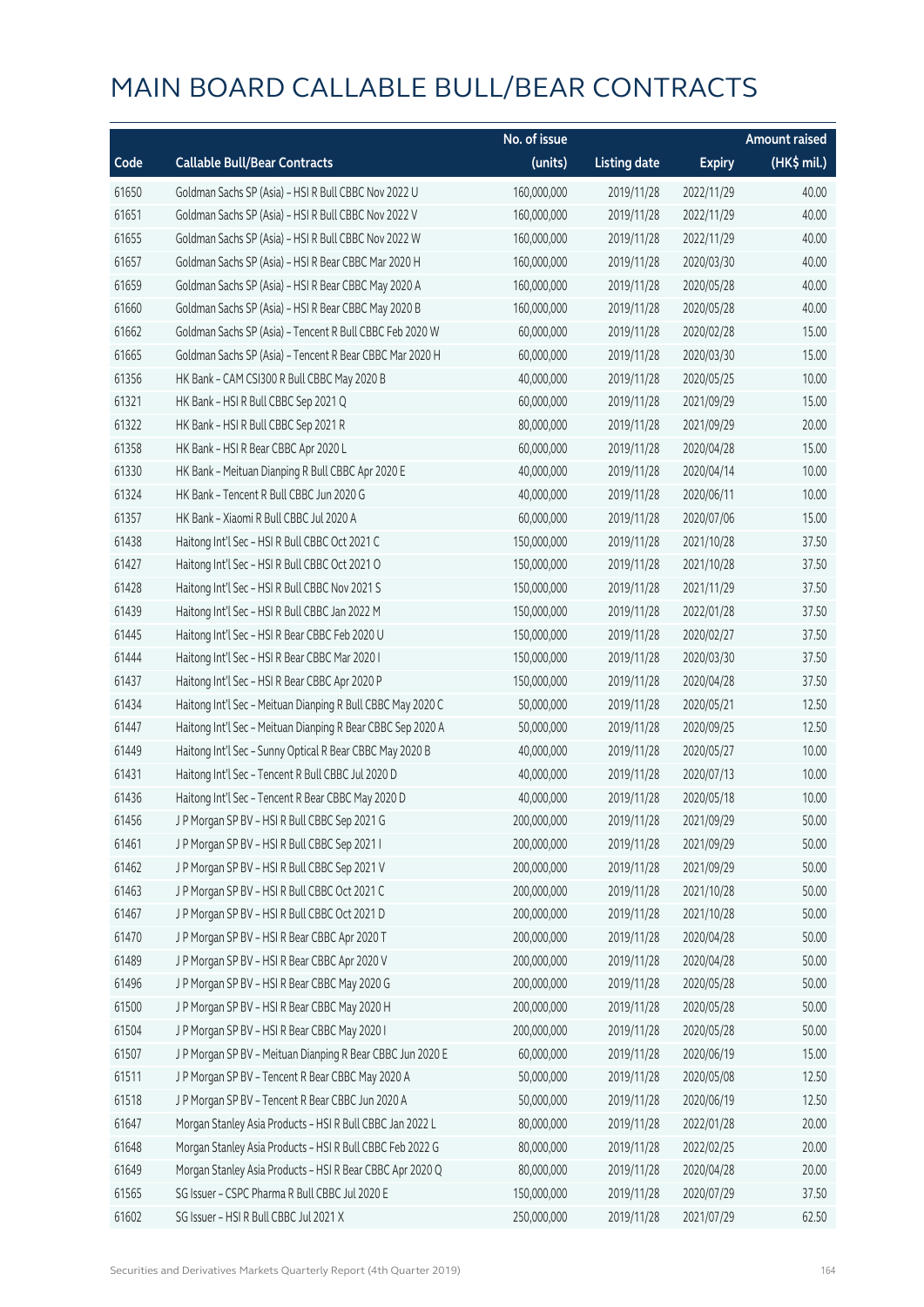|       |                                                             | No. of issue |                     |               | <b>Amount raised</b> |
|-------|-------------------------------------------------------------|--------------|---------------------|---------------|----------------------|
| Code  | <b>Callable Bull/Bear Contracts</b>                         | (units)      | <b>Listing date</b> | <b>Expiry</b> | (HK\$ mil.)          |
| 61540 | SG Issuer - HSI R Bull CBBC Aug 2021 O                      | 250,000,000  | 2019/11/28          | 2021/08/30    | 62.50                |
| 61603 | SG Issuer - HSI R Bull CBBC Aug 2021 S                      | 250,000,000  | 2019/11/28          | 2021/08/30    | 62.50                |
| 61547 | SG Issuer - HSI R Bull CBBC Oct 2021 D                      | 250,000,000  | 2019/11/28          | 2021/10/28    | 62.50                |
| 61551 | SG Issuer - HSI R Bull CBBC Oct 2021 E                      | 250,000,000  | 2019/11/28          | 2021/10/28    | 62.50                |
| 61555 | SG Issuer - HSI R Bull CBBC Nov 2021 M                      | 250,000,000  | 2019/11/28          | 2021/11/29    | 62.50                |
| 61594 | SG Issuer - HSI R Bear CBBC Apr 2020 J                      | 250,000,000  | 2019/11/28          | 2020/04/28    | 62.50                |
| 61580 | SG Issuer - HSI R Bear CBBC Apr 2020 M                      | 250,000,000  | 2019/11/28          | 2020/04/28    | 62.50                |
| 61591 | SG Issuer - HSI R Bear CBBC Apr 2020 X                      | 250,000,000  | 2019/11/28          | 2020/04/28    | 62.50                |
| 61593 | SG Issuer - HSI R Bear CBBC Apr 2020 Z                      | 250,000,000  | 2019/11/28          | 2020/04/28    | 62.50                |
| 61559 | SG Issuer - Ping An R Bull CBBC Apr 2020 N                  | 100,000,000  | 2019/11/28          | 2020/04/29    | 25.00                |
| 61564 | SG Issuer - Tencent R Bull CBBC Apr 2020 X                  | 80,000,000   | 2019/11/28          | 2020/04/29    | 20.00                |
| 61570 | SG Issuer - Xiaomi R Bull CBBC Jun 2020 B                   | 60,000,000   | 2019/11/28          | 2020/06/30    | 15.00                |
| 61571 | SG Issuer - Xiaomi R Bull CBBC Jul 2020 A                   | 60,000,000   | 2019/11/28          | 2020/07/29    | 15.00                |
| 61381 | UBS AG - HSI R Bull CBBC Dec 2021 M                         | 200,000,000  | 2019/11/28          | 2021/12/30    | 50.00                |
| 61382 | UBS AG - HSI R Bull CBBC Dec 2021 R                         | 200,000,000  | 2019/11/28          | 2021/12/30    | 50.00                |
| 61385 | UBS AG - HSI R Bull CBBC Dec 2021 T                         | 200,000,000  | 2019/11/28          | 2021/12/30    | 50.00                |
| 61388 | UBS AG - HSI R Bull CBBC Dec 2021 X                         | 200,000,000  | 2019/11/28          | 2021/12/30    | 50.00                |
| 61386 | UBS AG - HSI R Bull CBBC Dec 2021 Y                         | 200,000,000  | 2019/11/28          | 2021/12/30    | 50.00                |
| 61394 | UBS AG - HSI R Bear CBBC Mar 2020 V                         | 200,000,000  | 2019/11/28          | 2020/03/30    | 50.00                |
| 61397 | UBS AG - HSI R Bear CBBC Mar 2020 W                         | 200,000,000  | 2019/11/28          | 2020/03/30    | 50.00                |
| 61400 | UBS AG - HSI R Bear CBBC Mar 2020 X                         | 200,000,000  | 2019/11/28          | 2020/03/30    | 50.00                |
| 61406 | UBS AG - Meituan Dianping R Bull CBBC Mar 2020 C            | 50,000,000   | 2019/11/28          | 2020/03/25    | 12.50                |
| 61407 | UBS AG - Meituan Dianping R Bear CBBC Mar 2020 B            | 50,000,000   | 2019/11/28          | 2020/03/25    | 12.50                |
| 61534 | Bank Vontobel - HSI R Bull CBBC May 2021 U                  | 80,000,000   | 2019/11/28          | 2021/05/28    | 20.00                |
| 61539 | Bank Vontobel - HSI R Bear CBBC Apr 2020 V                  | 80,000,000   | 2019/11/28          | 2020/04/28    | 20.00                |
| 61524 | Bank Vontobel - Meituan Dianping R Bull CBBC Nov 2020 A     | 60,000,000   | 2019/11/28          | 2020/11/13    | 15.00                |
| 61530 | Bank Vontobel - Meituan Dianping R Bull CBBC Nov 2020 B     | 60,000,000   | 2019/11/28          | 2020/11/13    | 15.00                |
| 61527 | Bank Vontobel - Meituan Dianping R Bull CBBC Dec 2020 A     | 60,000,000   | 2019/11/28          | 2020/12/18    | 15.00                |
| 61535 | Bank Vontobel - Meituan Dianping R Bear CBBC Sep 2020 C     | 60,000,000   | 2019/11/28          | 2020/09/18    | 15.00                |
| 61680 | BOCI Asia Ltd. - Meituan Dianping R Bull CBBC Apr 2020 D    | 40,000,000   | 2019/11/29          | 2020/04/29    | 10.00                |
| 61682 | BOCI Asia Ltd. - Meituan Dianping R Bear CBBC Apr 2020 A    | 40,000,000   | 2019/11/29          | 2020/04/29    | 10.00                |
| 61737 | BNP Paribas Issuance B.V. - HSI R Bull CBBC Oct 2021 Z      | 240,000,000  | 2019/11/29          | 2021/10/28    | 60.00                |
| 61740 | BNP Paribas Issuance B.V. - HSI R Bear CBBC Mar 2020 F      | 250,000,000  | 2019/11/29          | 2020/03/30    | 62.50                |
| 61741 | BNP Paribas Issuance B.V. - HSI R Bear CBBC Mar 2020 G      | 240,000,000  | 2019/11/29          | 2020/03/30    | 60.00                |
| 61719 | Credit Suisse AG - HSI R Bull CBBC Nov 2021 G               | 200,000,000  | 2019/11/29          | 2021/11/29    | 50.00                |
| 61720 | Credit Suisse AG - HSI R Bull CBBC Nov 2021 K               | 200,000,000  | 2019/11/29          | 2021/11/29    | 50.00                |
| 61705 | Credit Suisse AG - HSI R Bear CBBC Mar 2020 J               | 200,000,000  | 2019/11/29          | 2020/03/30    | 50.00                |
| 61706 | Credit Suisse AG - HSI R Bear CBBC Apr 2020 W               | 200,000,000  | 2019/11/29          | 2020/04/28    | 50.00                |
| 61713 | Credit Suisse AG - Meituan Dianping R Bull CBBC Apr 2020 F  | 80,000,000   | 2019/11/29          | 2020/04/28    | 20.00                |
| 61711 | Credit Suisse AG - Meituan Dianping R Bear CBBC Sep 2020 A  | 40,000,000   | 2019/11/29          | 2020/09/29    | 10.00                |
| 61730 | Bank of East Asia - Meituan Dianping R Bull CBBC Aug 2020 B | 40,000,000   | 2019/11/29          | 2020/08/18    | 10.00                |
| 61734 | Bank of East Asia - Meituan Dianping R Bear CBBC Aug 2020 C | 40,000,000   | 2019/11/29          | 2020/08/18    | 10.00                |
| 61838 | Goldman Sachs SP (Asia) - HSI R Bull CBBC Nov 2022 X        | 160,000,000  | 2019/11/29          | 2022/11/29    | 40.00                |
| 61848 | Goldman Sachs SP (Asia) - HSI R Bull CBBC Nov 2022 Y        | 160,000,000  | 2019/11/29          | 2022/11/29    | 40.00                |
| 61837 | Goldman Sachs SP (Asia) - HSI R Bear CBBC Mar 2020 P        | 160,000,000  | 2019/11/29          | 2020/03/30    | 40.00                |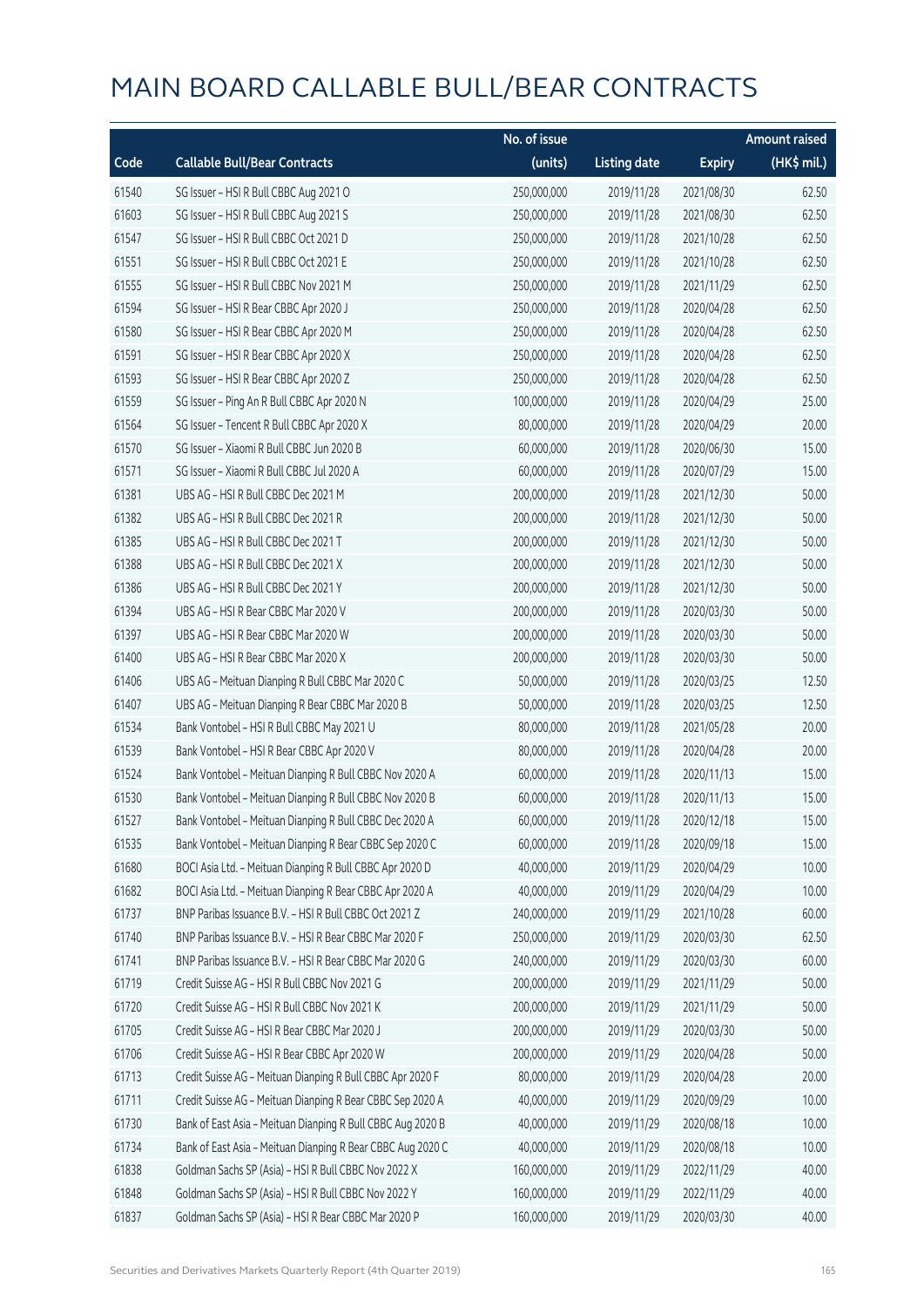|       |                                                               | No. of issue |                     |               | <b>Amount raised</b> |
|-------|---------------------------------------------------------------|--------------|---------------------|---------------|----------------------|
| Code  | <b>Callable Bull/Bear Contracts</b>                           | (units)      | <b>Listing date</b> | <b>Expiry</b> | (HK\$ mil.)          |
| 61846 | Goldman Sachs SP (Asia) - HSI R Bear CBBC Mar 2020 W          | 160,000,000  | 2019/11/29          | 2020/03/30    | 40.00                |
| 61849 | Goldman Sachs SP (Asia) - HSI R Bear CBBC Mar 2020 Y          | 160,000,000  | 2019/11/29          | 2020/03/30    | 40.00                |
| 61867 | Goldman Sachs SP (Asia) - Meituan Dianping R Bull CBBC Mar20C | 60,000,000   | 2019/11/29          | 2020/03/30    | 15.00                |
| 61861 | Goldman Sachs SP (Asia) - Tencent R Bull CBBC Mar 2020 B      | 60,000,000   | 2019/11/29          | 2020/03/02    | 15.00                |
| 61866 | Goldman Sachs SP (Asia) - Tencent R Bear CBBC Mar 2020 I      | 60,000,000   | 2019/11/29          | 2020/03/30    | 15.00                |
| 61672 | HK Bank - Meituan Dianping R Bull CBBC May 2020 E             | 40,000,000   | 2019/11/29          | 2020/05/29    | 10.00                |
| 61666 | HK Bank - Meituan Dianping R Bear CBBC Apr 2020 C             | 40,000,000   | 2019/11/29          | 2020/04/29    | 10.00                |
| 61673 | HK Bank - Meituan Dianping R Bear CBBC May 2020 A             | 40,000,000   | 2019/11/29          | 2020/05/29    | 10.00                |
| 61822 | Haitong Int'l Sec - HSI R Bear CBBC Mar 2020 J                | 150,000,000  | 2019/11/29          | 2020/03/30    | 37.50                |
| 61836 | Haitong Int'l Sec - HSI R Bear CBBC Mar 2020 V                | 150,000,000  | 2019/11/29          | 2020/03/30    | 37.50                |
| 61812 | Haitong Int'l Sec - Meituan Dianping R Bear CBBC Sep 2020 B   | 50,000,000   | 2019/11/29          | 2020/09/28    | 12.50                |
| 61813 | Haitong Int'l Sec - Meituan Dianping R Bear CBBC Sep 2020 C   | 50,000,000   | 2019/11/29          | 2020/09/24    | 16.75                |
| 61801 | J P Morgan SP BV - HSI R Bull CBBC Sep 2021 Y                 | 200,000,000  | 2019/11/29          | 2021/09/29    | 50.00                |
| 61802 | J P Morgan SP BV - HSI R Bull CBBC Sep 2021 Z                 | 200,000,000  | 2019/11/29          | 2021/09/29    | 50.00                |
| 61796 | J P Morgan SP BV - HSI R Bear CBBC Apr 2020 B                 | 200,000,000  | 2019/11/29          | 2020/04/28    | 50.00                |
| 61793 | J P Morgan SP BV - HSI R Bear CBBC Apr 2020 Z                 | 200,000,000  | 2019/11/29          | 2020/04/28    | 50.00                |
| 61798 | J P Morgan SP BV - Meituan Dianping R Bull CBBC May 2020 I    | 60,000,000   | 2019/11/29          | 2020/05/15    | 15.00                |
| 61799 | J P Morgan SP BV - Meituan Dianping R Bear CBBC May 2020 B    | 60,000,000   | 2019/11/29          | 2020/05/08    | 15.00                |
| 61804 | Morgan Stanley Asia Products - HSI R Bull CBBC Jan 2022 M     | 80,000,000   | 2019/11/29          | 2022/01/28    | 20.00                |
| 61807 | Morgan Stanley Asia Products - HSI R Bear CBBC Apr 2020 R     | 80,000,000   | 2019/11/29          | 2020/04/28    | 20.00                |
| 61803 | Morgan Stanley Asia Products - Meituan R Bull CBBC Jun2020 C  | 40,000,000   | 2019/11/29          | 2020/06/15    | 10.00                |
| 61778 | SG Issuer - A50 China R Bull CBBC May 2020 A                  | 100,000,000  | 2019/11/29          | 2020/05/29    | 25.00                |
| 61789 | SG Issuer - HSI R Bull CBBC Jul 2021 A                        | 250,000,000  | 2019/11/29          | 2021/07/29    | 62.50                |
| 61791 | SG Issuer - HSI R Bull CBBC Jul 2021 E                        | 250,000,000  | 2019/11/29          | 2021/07/29    | 62.50                |
| 61788 | SG Issuer - HSI R Bull CBBC Jul 2021 Y                        | 250,000,000  | 2019/11/29          | 2021/07/29    | 62.50                |
| 61775 | SG Issuer - HSI R Bull CBBC Oct 2021 Y                        | 250,000,000  | 2019/11/29          | 2021/10/28    | 62.50                |
| 61780 | SG Issuer - HSI R Bear CBBC Mar 2020 B                        | 250,000,000  | 2019/11/29          | 2020/03/30    | 62.50                |
| 61769 | SG Issuer - HSI R Bear CBBC Mar 2020 N                        | 250,000,000  | 2019/11/29          | 2020/03/30    | 62.50                |
| 61779 | SG Issuer - HSI R Bear CBBC Mar 2020 Q                        | 250,000,000  | 2019/11/29          | 2020/03/30    | 62.50                |
| 61785 | SG Issuer - HSI R Bear CBBC Apr 2020 C                        | 250,000,000  | 2019/11/29          | 2020/04/28    | 62.50                |
| 61771 | SG Issuer - HSI R Bear CBBC Apr 2020 O                        | 250,000,000  | 2019/11/29          | 2020/04/28    | 62.50                |
| 61786 | SG Issuer - HSI R Bear CBBC May 2020 Q                        | 250,000,000  | 2019/11/29          | 2020/05/28    | 62.50                |
| 61776 | SG Issuer - Meituan Dianping R Bull CBBC May 2020 G           | 100,000,000  | 2019/11/29          | 2020/05/29    | 25.00                |
| 61744 | SG Issuer - Meituan Dianping R Bear CBBC May 2020 C           | 100,000,000  | 2019/11/29          | 2020/05/28    | 25.00                |
| 61777 | SG Issuer - Ping An R Bull CBBC Aug 2020 C                    | 100,000,000  | 2019/11/29          | 2020/08/10    | 25.00                |
| 61759 | SG Issuer - Sunny Optical R Bull CBBC Apr 2020 E              | 40,000,000   | 2019/11/29          | 2020/04/29    | 10.00                |
| 61760 | SG Issuer - Tencent R Bull CBBC Mar 2020 U                    | 80,000,000   | 2019/11/29          | 2020/03/30    | 20.00                |
| 61686 | UBS AG - HSI R Bull CBBC Dec 2021 S                           | 200,000,000  | 2019/11/29          | 2021/12/30    | 50.00                |
| 61703 | UBS AG - HSI R Bear CBBC Mar 2020 E                           | 200,000,000  | 2019/11/29          | 2020/03/30    | 50.00                |
| 61685 | UBS AG - HSI R Bear CBBC Mar 2020 Y                           | 200,000,000  | 2019/11/29          | 2020/03/30    | 50.00                |
| 61701 | UBS AG - HSI R Bear CBBC Mar 2020 Z                           | 200,000,000  | 2019/11/29          | 2020/03/30    | 50.00                |
| 61687 | UBS AG - Meituan Dianping R Bull CBBC Mar 2020 D              | 50,000,000   | 2019/11/29          | 2020/03/19    | 12.50                |
| 61692 | UBS AG - Meituan Dianping R Bear CBBC Mar 2020 C              | 50,000,000   | 2019/11/29          | 2020/03/19    | 12.50                |
| 61699 | UBS AG - Tencent R Bull CBBC Jun 2020 A                       | 200,000,000  | 2019/11/29          | 2020/06/08    | 50.00                |
| 61722 | Bank Vontobel - CSPC Pharma R Bear CBBC Sep 2020 B            | 40,000,000   | 2019/11/29          | 2020/09/18    | 10.00                |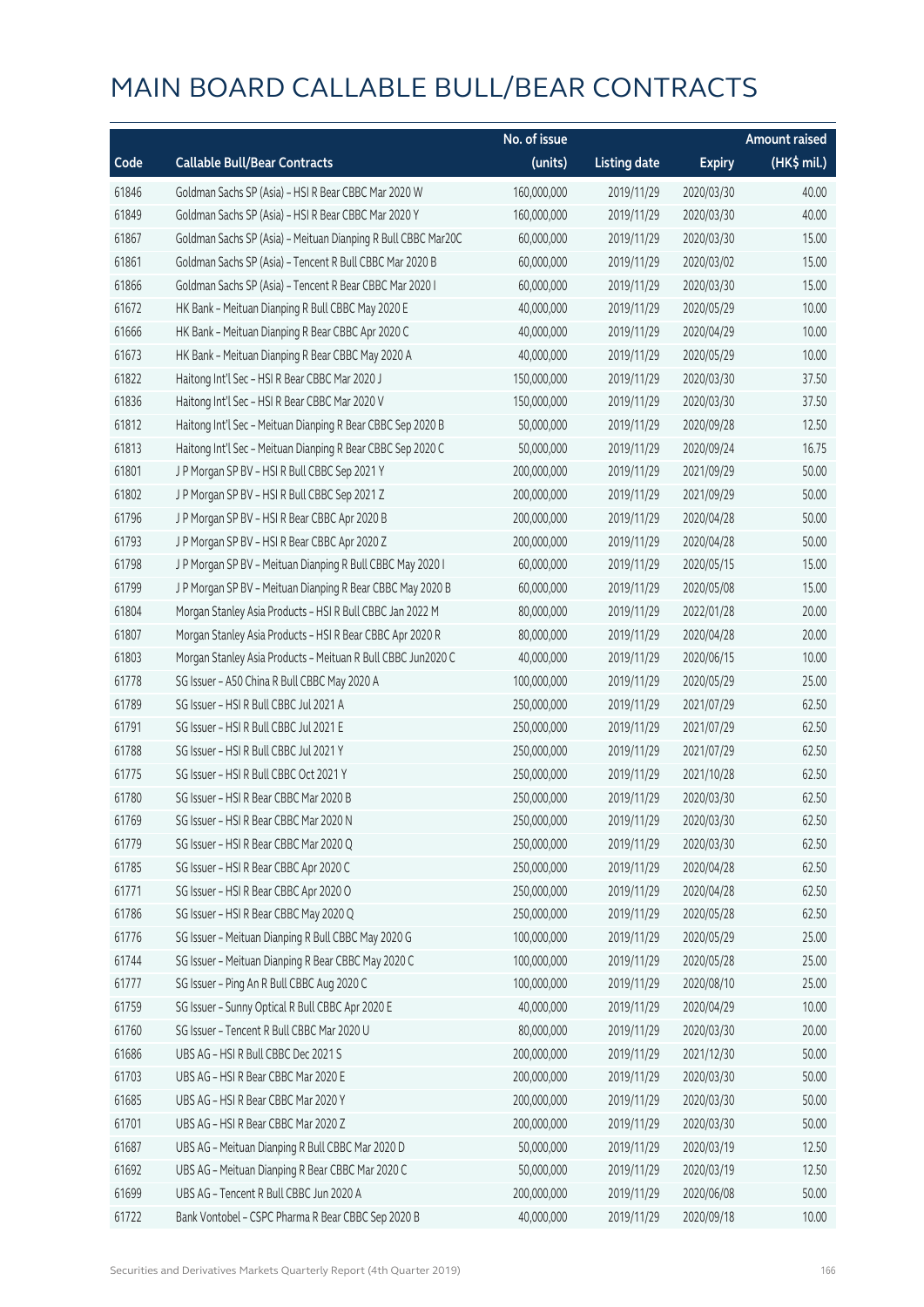|       |                                                            | No. of issue |                     |               | <b>Amount raised</b> |
|-------|------------------------------------------------------------|--------------|---------------------|---------------|----------------------|
| Code  | <b>Callable Bull/Bear Contracts</b>                        | (units)      | <b>Listing date</b> | <b>Expiry</b> | (HK\$ mil.)          |
| 61726 | Bank Vontobel - HSI N Bear CBBC Apr 2020 Z                 | 80,000,000   | 2019/11/29          | 2020/04/28    | 20.00                |
| 61724 | Bank Vontobel - Meituan Dianping R Bull CBBC Nov 2020 C    | 60,000,000   | 2019/11/29          | 2020/11/13    | 15.00                |
| 61725 | Bank Vontobel - Meituan Dianping R Bull CBBC Dec 2020 B    | 60,000,000   | 2019/11/29          | 2020/12/18    | 15.00                |
| 61721 | Bank Vontobel - Meituan Dianping R Bear CBBC Sep 2020 D    | 60,000,000   | 2019/11/29          | 2020/09/11    | 15.00                |
| 61908 | BOCI Asia Ltd. - HSI R Bull CBBC Dec 2021 H                | 150,000,000  | 2019/12/02          | 2021/12/30    | 37.50                |
| 61909 | BOCI Asia Ltd. - HSI R Bear CBBC Mar 2020 Y                | 150,000,000  | 2019/12/02          | 2020/03/30    | 37.50                |
| 61910 | BOCI Asia Ltd. - Tencent R Bull CBBC Apr 2020 A            | 40,000,000   | 2019/12/02          | 2020/04/06    | 10.00                |
| 61881 | BNP Paribas Issuance B.V. - HKEX R Bull CBBC Sep 2020 T    | 50,000,000   | 2019/12/02          | 2020/09/29    | 12.50                |
| 62161 | BNP Paribas Issuance B.V. - HKEX R Bull CBBC Sep 2020 U    | 50,000,000   | 2019/12/02          | 2020/09/29    | 12.50                |
| 61890 | BNP Paribas Issuance B.V. - HKEX R Bear CBBC Jul 2020 D    | 50,000,000   | 2019/12/02          | 2020/07/30    | 12.50                |
| 61997 | BNP Paribas Issuance B.V. - HSI R Bull CBBC Oct 2021 C     | 240,000,000  | 2019/12/02          | 2021/10/28    | 60.00                |
| 61868 | BNP Paribas Issuance B.V. - HSI R Bear CBBC May 2020 L     | 250,000,000  | 2019/12/02          | 2020/05/28    | 62.50                |
| 61869 | BNP Paribas Issuance B.V. - HSI R Bear CBBC May 2020 M     | 240,000,000  | 2019/12/02          | 2020/05/28    | 60.00                |
| 61870 | BNP Paribas Issuance B.V. - HSI R Bear CBBC May 2020 N     | 240,000,000  | 2019/12/02          | 2020/05/28    | 60.00                |
| 61871 | BNP Paribas Issuance B.V. - HSI R Bear CBBC May 2020 O     | 240,000,000  | 2019/12/02          | 2020/05/28    | 60.00                |
| 62000 | BNP Paribas Issuance B.V. - HSI R Bear CBBC May 2020 P     | 240,000,000  | 2019/12/02          | 2020/05/28    | 60.00                |
| 61873 | BNP Paribas Issuance B.V. - Meituan R Bull CBBC Dec 2020 J | 50,000,000   | 2019/12/02          | 2020/12/30    | 12.50                |
| 61874 | BNP Paribas Issuance B.V. - Meituan R Bull CBBC Dec 2020 K | 50,000,000   | 2019/12/02          | 2020/12/30    | 12.50                |
| 61880 | BNP Paribas Issuance B.V. - Ping An R Bear CBBC Apr 2020 L | 200,000,000  | 2019/12/02          | 2020/04/29    | 50.00                |
| 62162 | BNP Paribas Issuance B.V. - Tencent R Bull CBBC Nov 2020 G | 50,000,000   | 2019/12/02          | 2020/11/27    | 12.50                |
| 61875 | BNP Paribas Issuance B.V. - Tencent R Bull CBBC Dec 2020 I | 50,000,000   | 2019/12/02          | 2020/12/30    | 12.50                |
| 61877 | BNP Paribas Issuance B.V. - Tencent R Bear CBBC Dec 2020 L | 50,000,000   | 2019/12/02          | 2020/12/30    | 12.50                |
| 61972 | Credit Suisse AG - AIA R Bull CBBC Apr 2020 F              | 70,000,000   | 2019/12/02          | 2020/04/28    | 17.50                |
| 61973 | Credit Suisse AG - CSPC Pharma R Bear CBBC Jun 2020 A      | 100,000,000  | 2019/12/02          | 2020/06/29    | 25.00                |
| 61961 | Credit Suisse AG - HSI R Bull CBBC Oct 2021 Z              | 200,000,000  | 2019/12/02          | 2021/10/28    | 50.00                |
| 61957 | Credit Suisse AG - HSI R Bull CBBC Nov 2021 H              | 200,000,000  | 2019/12/02          | 2021/11/29    | 50.00                |
| 61959 | Credit Suisse AG - HSI R Bull CBBC Mar 2022 A              | 300,000,000  | 2019/12/02          | 2022/03/30    | 75.00                |
| 61947 | Credit Suisse AG - HSI R Bear CBBC Mar 2020 H              | 200,000,000  | 2019/12/02          | 2020/03/30    | 50.00                |
| 61940 | Credit Suisse AG - HSI R Bear CBBC Mar 2020 K              | 200,000,000  | 2019/12/02          | 2020/03/30    | 50.00                |
| 61949 | Credit Suisse AG - HSI R Bear CBBC Apr 2020 V              | 200,000,000  | 2019/12/02          | 2020/04/28    | 50.00                |
| 61942 | Credit Suisse AG - HSI R Bear CBBC Apr 2020 Z              | 200,000,000  | 2019/12/02          | 2020/04/28    | 50.00                |
| 61963 | Credit Suisse AG - Tencent R Bull CBBC May 2020 A          | 100,000,000  | 2019/12/02          | 2020/05/28    | 25.00                |
| 62147 | Goldman Sachs SP (Asia) - HSI R Bull CBBC Nov 2022 E       | 160,000,000  | 2019/12/02          | 2022/11/29    | 40.00                |
| 62142 | Goldman Sachs SP (Asia) - HSI R Bull CBBC Nov 2022 Z       | 160,000,000  | 2019/12/02          | 2022/11/29    | 40.00                |
| 62137 | Goldman Sachs SP (Asia) - HSI R Bear CBBC Mar 2020 D       | 160,000,000  | 2019/12/02          | 2020/03/30    | 40.00                |
| 62140 | Goldman Sachs SP (Asia) - HSI R Bear CBBC Mar 2020 F       | 160,000,000  | 2019/12/02          | 2020/03/30    | 40.00                |
| 62128 | Goldman Sachs SP (Asia) - HSI R Bear CBBC May 2020 C       | 160,000,000  | 2019/12/02          | 2020/05/28    | 40.00                |
| 62134 | Goldman Sachs SP (Asia) - HSI R Bear CBBC May 2020 D       | 160,000,000  | 2019/12/02          | 2020/05/28    | 40.00                |
| 62153 | Goldman Sachs SP (Asia) - Tencent R Bull CBBC Mar 2020 C   | 60,000,000   | 2019/12/02          | 2020/03/02    | 15.00                |
| 62157 | Goldman Sachs SP (Asia) - Tencent R Bear CBBC Mar 2020 J   | 60,000,000   | 2019/12/02          | 2020/03/30    | 15.00                |
| 61893 | HK Bank - HSI R Bull CBBC Sep 2021 S                       | 100,000,000  | 2019/12/02          | 2021/09/29    | 25.00                |
| 61894 | HK Bank - Tencent R Bull CBBC Apr 2020 V                   | 40,000,000   | 2019/12/02          | 2020/04/29    | 10.00                |
| 62004 | Haitong Int'l Sec - HSI R Bull CBBC Jan 2022 S             | 150,000,000  | 2019/12/02          | 2022/01/28    | 37.50                |
| 62006 | Haitong Int'l Sec - HSI R Bull CBBC Feb 2022 Y             | 150,000,000  | 2019/12/02          | 2022/02/25    | 37.50                |
| 61906 | Haitong Int'l Sec - HSI R Bull CBBC Mar 2022 A             | 150,000,000  | 2019/12/02          | 2022/03/30    | 37.50                |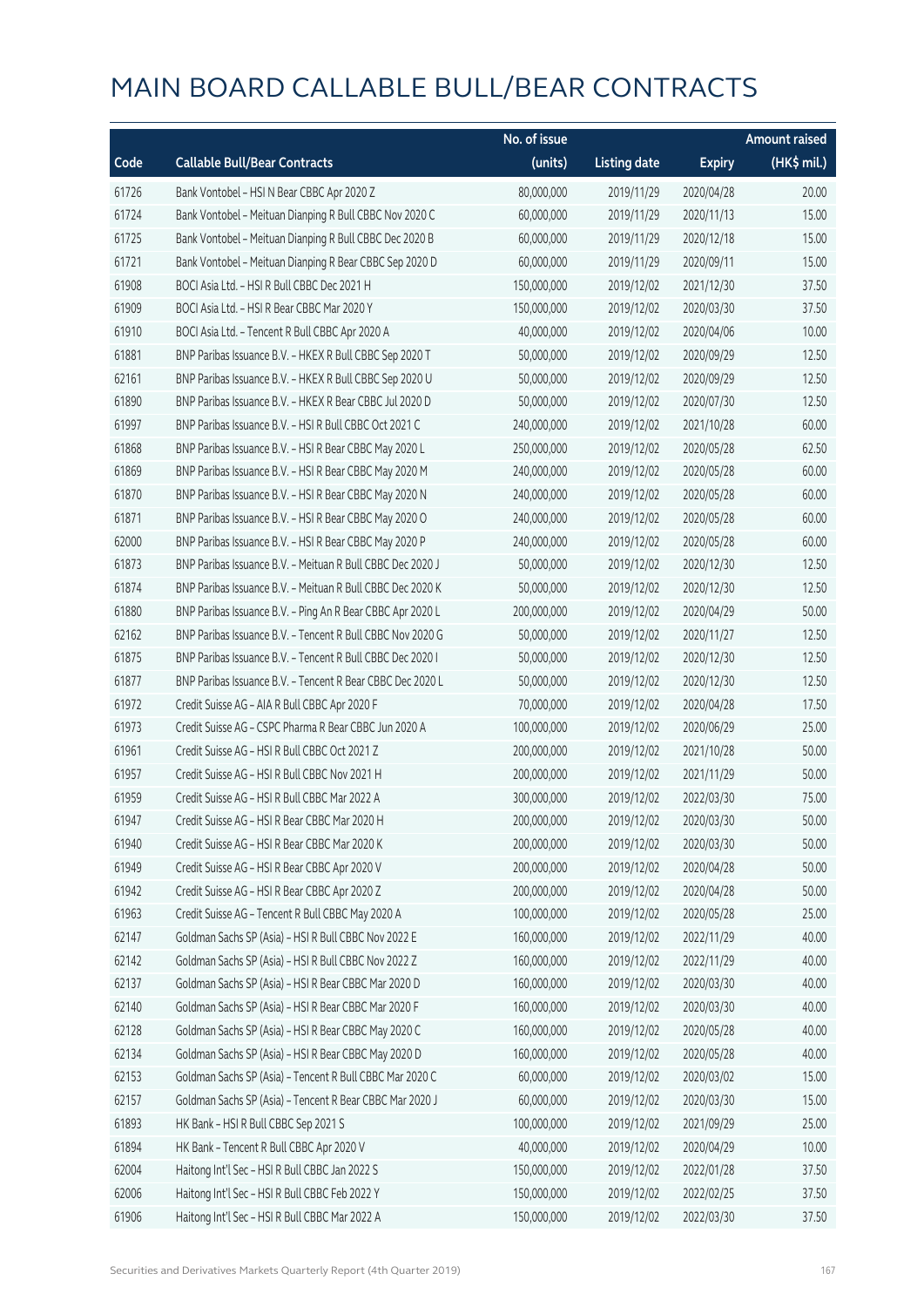|       |                                                              | No. of issue |                     |               | <b>Amount raised</b> |
|-------|--------------------------------------------------------------|--------------|---------------------|---------------|----------------------|
| Code  | <b>Callable Bull/Bear Contracts</b>                          | (units)      | <b>Listing date</b> | <b>Expiry</b> | (HK\$ mil.)          |
| 61895 | Haitong Int'l Sec - HSI R Bear CBBC Mar 2020 X               | 150,000,000  | 2019/12/02          | 2020/03/30    | 37.50                |
| 62022 | Haitong Int'l Sec - HSI R Bear CBBC Mar 2020 Y               | 150,000,000  | 2019/12/02          | 2020/03/30    | 37.50                |
| 62027 | Haitong Int'l Sec - HSI R Bear CBBC Mar 2020 Z               | 150,000,000  | 2019/12/02          | 2020/03/30    | 37.50                |
| 61896 | Haitong Int'l Sec - HSI R Bear CBBC Apr 2020 Q               | 150,000,000  | 2019/12/02          | 2020/04/28    | 37.50                |
| 62016 | Haitong Int'l Sec - HSI R Bear CBBC Apr 2020 R               | 150,000,000  | 2019/12/02          | 2020/04/28    | 37.50                |
| 61902 | Haitong Int'l Sec - Meituan Dianping R Bull CBBC Jul 2020 A  | 50,000,000   | 2019/12/02          | 2020/07/23    | 12.50                |
| 61900 | Haitong Int'l Sec - Tencent R Bull CBBC Aug 2020 B           | 40,000,000   | 2019/12/02          | 2020/08/13    | 10.00                |
| 61897 | Haitong Int'l Sec - Tencent R Bear CBBC May 2020 E           | 40,000,000   | 2019/12/02          | 2020/05/12    | 10.00                |
| 61981 | J P Morgan SP BV - HSI R Bull CBBC Sep 2021 M                | 200,000,000  | 2019/12/02          | 2021/09/29    | 50.00                |
| 61986 | J P Morgan SP BV - HSI R Bull CBBC Sep 2021 S                | 200,000,000  | 2019/12/02          | 2021/09/29    | 50.00                |
| 61989 | J P Morgan SP BV - HSI R Bull CBBC Sep 2021 U                | 200,000,000  | 2019/12/02          | 2021/09/29    | 50.00                |
| 61979 | J P Morgan SP BV - HSI R Bear CBBC Apr 2020 A                | 200,000,000  | 2019/12/02          | 2020/04/28    | 50.00                |
| 61976 | J P Morgan SP BV - HSI R Bear CBBC Apr 2020 E                | 200,000,000  | 2019/12/02          | 2020/04/28    | 50.00                |
| 61977 | J P Morgan SP BV - HSI R Bear CBBC Apr 2020 K                | 200,000,000  | 2019/12/02          | 2020/04/28    | 50.00                |
| 61978 | J P Morgan SP BV - HSI R Bear CBBC Apr 2020 W                | 200,000,000  | 2019/12/02          | 2020/04/28    | 50.00                |
| 61990 | J P Morgan SP BV - Tencent R Bull CBBC May 2020 G            | 50,000,000   | 2019/12/02          | 2020/05/15    | 12.50                |
| 61992 | J P Morgan SP BV - Tencent R Bull CBBC Jun 2020 A            | 250,000,000  | 2019/12/02          | 2020/06/12    | 62.50                |
| 62063 | Morgan Stanley Asia Products - HSI R Bull CBBC Nov 2021 N    | 80,000,000   | 2019/12/02          | 2021/11/29    | 20.00                |
| 62058 | Morgan Stanley Asia Products - HSI R Bull CBBC Dec 2021 O    | 80,000,000   | 2019/12/02          | 2021/12/30    | 20.00                |
| 62064 | Morgan Stanley Asia Products - HSI R Bear CBBC Apr 2020 S    | 80,000,000   | 2019/12/02          | 2020/04/28    | 20.00                |
| 62065 | Morgan Stanley Asia Products - Tencent R Bull CBBC Apr2020 F | 80,000,000   | 2019/12/02          | 2020/04/29    | 20.00                |
| 62069 | SG Issuer - AIA R Bear CBBC Apr 2020 B                       | 60,000,000   | 2019/12/02          | 2020/04/29    | 15.00                |
| 62072 | SG Issuer - China Life R Bull CBBC Apr 2020 E                | 40,000,000   | 2019/12/02          | 2020/04/29    | 10.00                |
| 62080 | SG Issuer - HSCEI R Bull CBBC Oct 2020 T                     | 100,000,000  | 2019/12/02          | 2020/10/29    | 25.00                |
| 62115 | SG Issuer - HSI R Bull CBBC Aug 2021 A                       | 250,000,000  | 2019/12/02          | 2021/08/30    | 62.50                |
| 62117 | SG Issuer - HSI R Bull CBBC Aug 2021 B                       | 250,000,000  | 2019/12/02          | 2021/08/30    | 62.50                |
| 62124 | SG Issuer - HSI R Bull CBBC Sep 2021 S                       | 250,000,000  | 2019/12/02          | 2021/09/29    | 62.50                |
| 62105 | SG Issuer - HSI R Bull CBBC Jan 2022 C                       | 250,000,000  | 2019/12/02          | 2022/01/28    | 62.50                |
| 62103 | SG Issuer - HSI R Bull CBBC Jan 2022 H                       | 250,000,000  | 2019/12/02          | 2022/01/28    | 62.50                |
| 62081 | SG Issuer - HSI R Bear CBBC Mar 2020 H                       | 250,000,000  | 2019/12/02          | 2020/03/30    | 62.50                |
| 62082 | SG Issuer - HSI R Bear CBBC Mar 2020 M                       | 250,000,000  | 2019/12/02          | 2020/03/30    | 62.50                |
| 62084 | SG Issuer - HSI R Bear CBBC Apr 2020 I                       | 250,000,000  | 2019/12/02          | 2020/04/28    | 62.50                |
| 62091 | SG Issuer - HSI R Bear CBBC Apr 2020 R                       | 250,000,000  | 2019/12/02          | 2020/04/28    | 62.50                |
| 62108 | SG Issuer - HSI R Bear CBBC May 2020 V                       | 250,000,000  | 2019/12/02          | 2020/05/28    | 62.50                |
| 62111 | SG Issuer - HSI R Bear CBBC May 2020 Z                       | 250,000,000  | 2019/12/02          | 2020/05/28    | 62.50                |
| 62099 | SG Issuer - Tencent R Bull CBBC Mar 2020 X                   | 80,000,000   | 2019/12/02          | 2020/03/31    | 20.00                |
| 62078 | SG Issuer - Tencent R Bear CBBC Apr 2020 G                   | 80,000,000   | 2019/12/02          | 2020/04/29    | 20.00                |
| 62102 | SG Issuer - Tencent R Bear CBBC Apr 2020 H                   | 80,000,000   | 2019/12/02          | 2020/04/24    | 40.80                |
| 61917 | UBS AG - HSI R Bull CBBC Jan 2022 B                          | 200,000,000  | 2019/12/02          | 2022/01/28    | 50.00                |
| 61928 | UBS AG - HSI R Bull CBBC Jan 2022 E                          | 200,000,000  | 2019/12/02          | 2022/01/28    | 50.00                |
| 61915 | UBS AG - HSI R Bear CBBC Mar 2020 H                          | 200,000,000  | 2019/12/02          | 2020/03/30    | 50.00                |
| 61916 | UBS AG - HSI R Bear CBBC Mar 2020 I                          | 200,000,000  | 2019/12/02          | 2020/03/30    | 50.00                |
| 61931 | UBS AG - HSI R Bear CBBC Mar 2020 J                          | 200,000,000  | 2019/12/02          | 2020/03/30    | 50.00                |
| 61939 | UBS AG - HSI R Bear CBBC Mar 2020 L                          | 200,000,000  | 2019/12/02          | 2020/03/30    | 50.00                |
| 61936 | UBS AG - Tencent R Bull CBBC Apr 2020 H                      | 40,000,000   | 2019/12/02          | 2020/04/14    | 10.00                |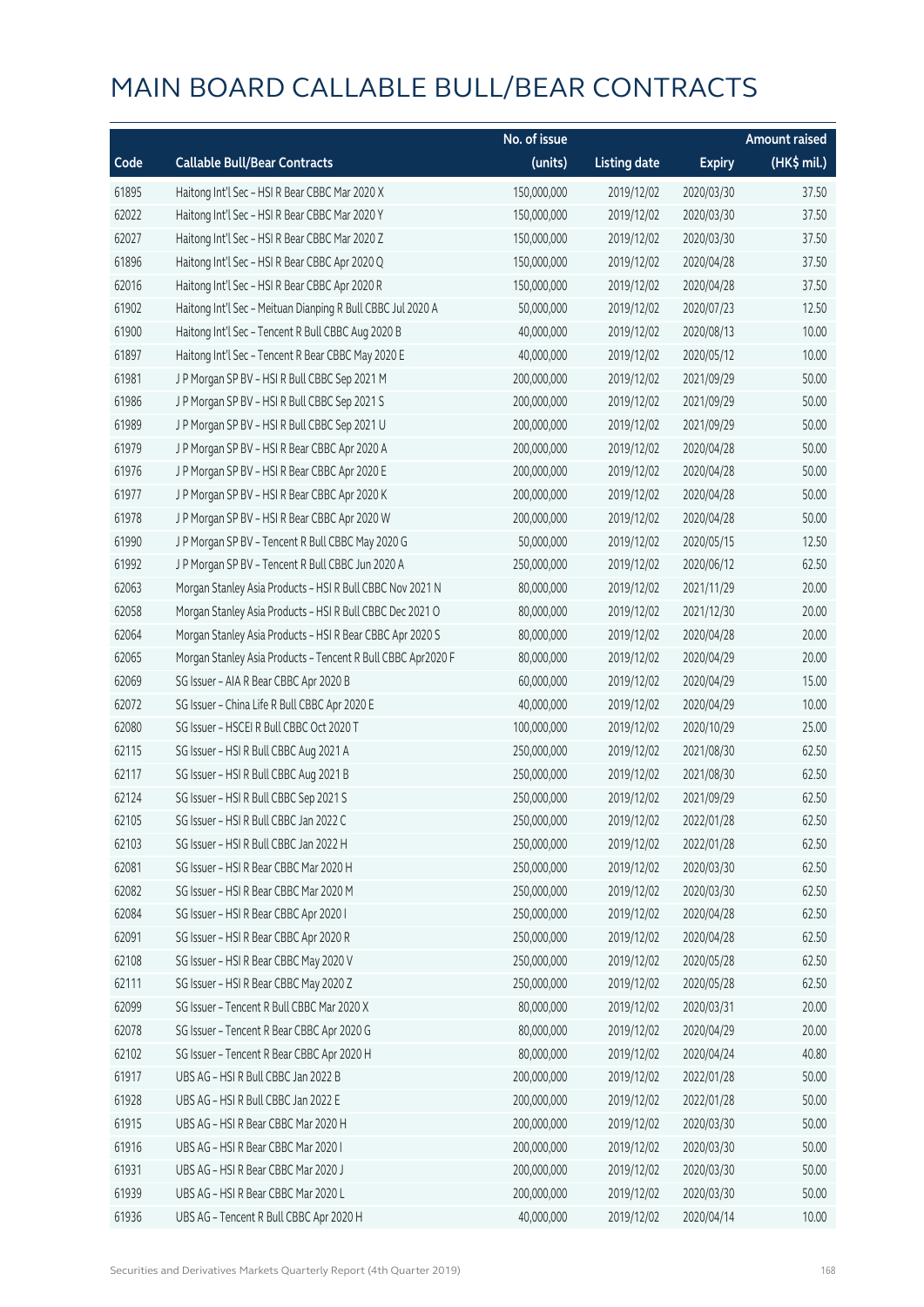|       |                                                             | No. of issue |                     |               | <b>Amount raised</b> |
|-------|-------------------------------------------------------------|--------------|---------------------|---------------|----------------------|
| Code  | <b>Callable Bull/Bear Contracts</b>                         | (units)      | <b>Listing date</b> | <b>Expiry</b> | (HK\$ mil.)          |
| 61938 | UBS AG - Tencent R Bear CBBC Apr 2020 C                     | 200,000,000  | 2019/12/02          | 2020/04/14    | 50.00                |
| 62041 | Bank Vontobel - AIA R Bull CBBC Oct 2020 C                  | 40,000,000   | 2019/12/02          | 2020/10/23    | 10.00                |
| 62048 | Bank Vontobel - HSI R Bull CBBC May 2021 V                  | 80,000,000   | 2019/12/02          | 2021/05/28    | 20.00                |
| 62051 | Bank Vontobel - HSI R Bull CBBC May 2021 W                  | 80,000,000   | 2019/12/02          | 2021/05/28    | 20.00                |
| 62054 | Bank Vontobel - HSI R Bull CBBC May 2021 X                  | 80,000,000   | 2019/12/02          | 2021/05/28    | 20.00                |
| 62028 | Bank Vontobel - Meituan Dianping R Bull CBBC Nov 2020 D     | 60,000,000   | 2019/12/02          | 2020/11/06    | 15.00                |
| 62029 | Bank Vontobel - Meituan Dianping R Bull CBBC Nov 2020 E     | 60,000,000   | 2019/12/02          | 2020/11/13    | 15.00                |
| 62030 | Bank Vontobel - Meituan Dianping R Bull CBBC Nov 2020 F     | 60,000,000   | 2019/12/02          | 2020/11/06    | 15.00                |
| 62035 | Bank Vontobel - Sunny Optical R Bear CBBC Nov 2020 A        | 40,000,000   | 2019/12/02          | 2020/11/13    | 10.00                |
| 62032 | Bank Vontobel - Tencent R Bull CBBC Sep 2020 A              | 40,000,000   | 2019/12/02          | 2020/09/25    | 10.00                |
| 62033 | Bank Vontobel - Xiaomi R Bear CBBC Nov 2020 A               | 40,000,000   | 2019/12/02          | 2020/11/13    | 10.00                |
| 62213 | BOCI Asia Ltd. - Geely Auto R Bull CBBC Apr 2020 A          | 40,000,000   | 2019/12/03          | 2020/04/24    | 10.00                |
| 62176 | BOCI Asia Ltd. - HSI R Bear CBBC Mar 2020 E                 | 150,000,000  | 2019/12/03          | 2020/03/30    | 37.50                |
| 62184 | BOCI Asia Ltd. - HSI R Bear CBBC Mar 2020 G                 | 150,000,000  | 2019/12/03          | 2020/03/30    | 37.50                |
| 62178 | BOCI Asia Ltd. - HSI R Bear CBBC Mar 2020 Z                 | 150,000,000  | 2019/12/03          | 2020/03/30    | 37.50                |
| 62349 | BNP Paribas Issuance B.V. - HSI R Bull CBBC Oct 2021 D      | 250,000,000  | 2019/12/03          | 2021/10/28    | 62.50                |
| 62362 | BNP Paribas Issuance B.V. - HSI R Bull CBBC Oct 2021 E      | 250,000,000  | 2019/12/03          | 2021/10/28    | 62.50                |
| 62351 | BNP Paribas Issuance B.V. - HSI R Bull CBBC Oct 2021 F      | 250,000,000  | 2019/12/03          | 2021/10/28    | 62.50                |
| 62368 | BNP Paribas Issuance B.V. - HSI R Bull CBBC Oct 2021 G      | 240,000,000  | 2019/12/03          | 2021/10/28    | 60.00                |
| 62357 | BNP Paribas Issuance B.V. - HSI R Bull CBBC Oct 2021 X      | 250,000,000  | 2019/12/03          | 2021/10/28    | 62.50                |
| 62189 | BNP Paribas Issuance B.V. - HSI R Bear CBBC May 2020 Q      | 250,000,000  | 2019/12/03          | 2020/05/28    | 62.50                |
| 62200 | BNP Paribas Issuance B.V. - HSI R Bear CBBC May 2020 R      | 250,000,000  | 2019/12/03          | 2020/05/28    | 62.50                |
| 62369 | BNP Paribas Issuance B.V. - HSI R Bear CBBC May 2020 S      | 240,000,000  | 2019/12/03          | 2020/05/28    | 60.00                |
| 62295 | Credit Suisse AG - HSI R Bull CBBC Dec 2021 F               | 200,000,000  | 2019/12/03          | 2021/12/30    | 50.00                |
| 62304 | Credit Suisse AG - HSI R Bull CBBC Feb 2022 H               | 300,000,000  | 2019/12/03          | 2022/02/25    | 75.00                |
| 62314 | Credit Suisse AG - HSI R Bear CBBC Mar 2020 L               | 200,000,000  | 2019/12/03          | 2020/03/30    | 50.00                |
| 62306 | Credit Suisse AG - HSI R Bear CBBC Apr 2020 F               | 200,000,000  | 2019/12/03          | 2020/04/28    | 50.00                |
| 62318 | Goldman Sachs SP (Asia) - HSI R Bull CBBC Oct 2022 J        | 160,000,000  | 2019/12/03          | 2022/10/28    | 40.00                |
| 62315 | Goldman Sachs SP (Asia) - HSI R Bull CBBC Nov 2022 F        | 160,000,000  | 2019/12/03          | 2022/11/29    | 40.00                |
| 62316 | Goldman Sachs SP (Asia) - HSI R Bear CBBC Mar 2020 A        | 160,000,000  | 2019/12/03          | 2020/03/30    | 40.00                |
| 62317 | Goldman Sachs SP (Asia) - HSI R Bear CBBC Mar 2020 G        | 160,000,000  | 2019/12/03          | 2020/03/30    | 40.00                |
| 62319 | Goldman Sachs SP (Asia) - Tencent R Bull CBBC Mar 2020 D    | 60,000,000   | 2019/12/03          | 2020/03/30    | 15.00                |
| 62320 | Goldman Sachs SP (Asia) - Tencent R Bear CBBC Mar 2020 K    | 60,000,000   | 2019/12/03          | 2020/03/30    | 15.00                |
| 62205 | HK Bank - HSI R Bear CBBC Apr 2020 M                        | 60,000,000   | 2019/12/03          | 2020/04/28    | 15.00                |
| 62211 | HK Bank - HSI R Bear CBBC Apr 2020 N                        | 100,000,000  | 2019/12/03          | 2020/04/28    | 25.00                |
| 62212 | HK Bank - HSI R Bear CBBC Apr 2020 O                        | 100,000,000  | 2019/12/03          | 2020/04/28    | 25.00                |
| 62254 | Haitong Int'l Sec - HSI R Bull CBBC Jan 2022 V              | 150,000,000  | 2019/12/03          | 2022/01/28    | 37.50                |
| 62255 | Haitong Int'l Sec - HSI R Bull CBBC Feb 2022 Z              | 150,000,000  | 2019/12/03          | 2022/02/25    | 37.50                |
| 62248 | Haitong Int'l Sec - HSI R Bull CBBC Mar 2022 B              | 150,000,000  | 2019/12/03          | 2022/03/30    | 37.50                |
| 62256 | Haitong Int'l Sec - HSI R Bear CBBC Mar 2020 A              | 150,000,000  | 2019/12/03          | 2020/03/30    | 37.50                |
| 62266 | Haitong Int'l Sec - HSI R Bear CBBC Mar 2020 B              | 150,000,000  | 2019/12/03          | 2020/03/30    | 37.50                |
| 62257 | Haitong Int'l Sec - HSI R Bear CBBC Apr 2020 S              | 150,000,000  | 2019/12/03          | 2020/04/28    | 37.50                |
| 62268 | Haitong Int'l Sec - Meituan Dianping R Bear CBBC Nov 2020 A | 40,000,000   | 2019/12/03          | 2020/11/09    | 10.00                |
| 62289 | J P Morgan SP BV - HSI R Bull CBBC Sep 2021 A               | 200,000,000  | 2019/12/03          | 2021/09/29    | 50.00                |
| 62271 | J P Morgan SP BV - HSI R Bull CBBC Sep 2021 W               | 200,000,000  | 2019/12/03          | 2021/09/29    | 50.00                |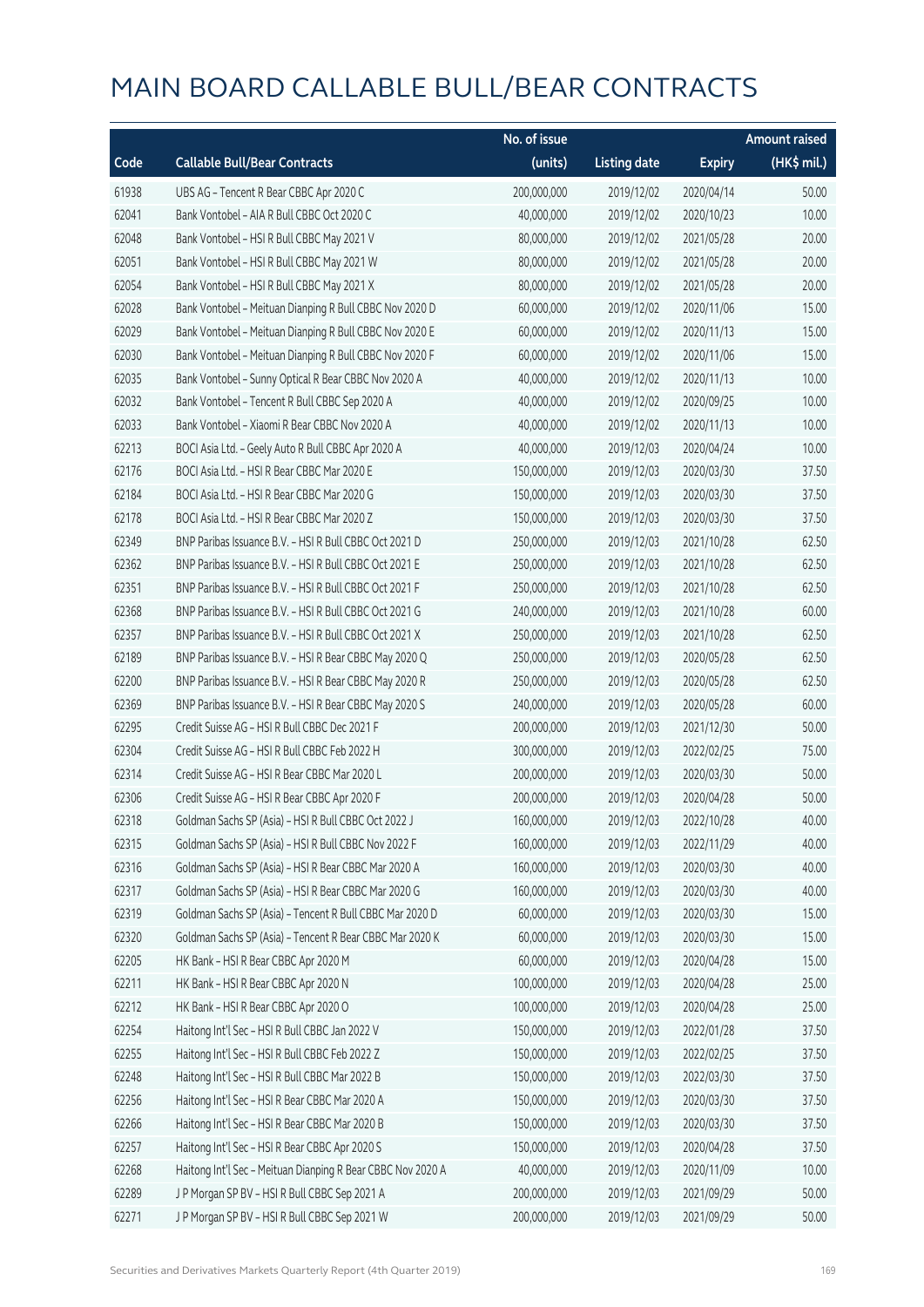|       |                                                            | No. of issue |                     |               | <b>Amount raised</b>  |
|-------|------------------------------------------------------------|--------------|---------------------|---------------|-----------------------|
| Code  | <b>Callable Bull/Bear Contracts</b>                        | (units)      | <b>Listing date</b> | <b>Expiry</b> | $(HK\frac{1}{2}mil.)$ |
| 62290 | J P Morgan SP BV - HSI R Bull CBBC Oct 2021 X              | 200,000,000  | 2019/12/03          | 2021/10/28    | 50.00                 |
| 62272 | J P Morgan SP BV - HSI R Bear CBBC Mar 2020 E              | 200,000,000  | 2019/12/03          | 2020/03/30    | 50.00                 |
| 62294 | J P Morgan SP BV - HSI R Bear CBBC Mar 2020 S              | 200,000,000  | 2019/12/03          | 2020/03/30    | 50.00                 |
| 62276 | J P Morgan SP BV - Meituan Dianping R Bull CBBC May 2020 J | 60,000,000   | 2019/12/03          | 2020/05/15    | 15.00                 |
| 62277 | J P Morgan SP BV - Meituan Dianping R Bear CBBC Jun 2020 F | 60,000,000   | 2019/12/03          | 2020/06/12    | 16.20                 |
| 62283 | J P Morgan SP BV - Tencent R Bear CBBC Jun 2020 B          | 50,000,000   | 2019/12/03          | 2020/06/12    | 12.50                 |
| 62325 | SG Issuer - HKEX R Bull CBBC Apr 2020 R                    | 50,000,000   | 2019/12/03          | 2020/04/29    | 12.50                 |
| 62337 | SG Issuer - HSI R Bull CBBC Jul 2021 Z                     | 250,000,000  | 2019/12/03          | 2021/07/29    | 62.50                 |
| 62329 | SG Issuer - HSI R Bull CBBC Sep 2021 Y                     | 250,000,000  | 2019/12/03          | 2021/09/29    | 62.50                 |
| 62330 | SG Issuer - HSI R Bull CBBC Oct 2021 Z                     | 250,000,000  | 2019/12/03          | 2021/10/28    | 62.50                 |
| 62338 | SG Issuer - HSI R Bear CBBC Mar 2020 P                     | 250,000,000  | 2019/12/03          | 2020/03/30    | 62.50                 |
| 62344 | SG Issuer - HSI R Bear CBBC Apr 2020 N                     | 250,000,000  | 2019/12/03          | 2020/04/28    | 62.50                 |
| 62345 | SG Issuer - HSI R Bear CBBC May 2020 E                     | 250,000,000  | 2019/12/03          | 2020/05/28    | 62.50                 |
| 62347 | SG Issuer - Meituan Dianping R Bull CBBC Apr 2020 L        | 100,000,000  | 2019/12/03          | 2020/04/29    | 25.00                 |
| 62332 | SG Issuer - Ping An R Bull CBBC May 2020 C                 | 100,000,000  | 2019/12/03          | 2020/05/29    | 25.00                 |
| 62328 | SG Issuer - Tencent R Bull CBBC Apr 2020 Y                 | 80,000,000   | 2019/12/03          | 2020/04/29    | 20.00                 |
| 62336 | SG Issuer - Tencent R Bull CBBC Apr 2020 Z                 | 80,000,000   | 2019/12/03          | 2020/04/29    | 20.00                 |
| 62214 | UBS AG - HSI R Bull CBBC Jan 2022 H                        | 200,000,000  | 2019/12/03          | 2022/01/28    | 50.00                 |
| 62216 | UBS AG - HSI R Bull CBBC Jan 2022 I                        | 200,000,000  | 2019/12/03          | 2022/01/28    | 50.00                 |
| 62221 | UBS AG - HSI R Bear CBBC Mar 2020 F                        | 200,000,000  | 2019/12/03          | 2020/03/30    | 50.00                 |
| 62217 | UBS AG - HSI R Bear CBBC Mar 2020 M                        | 200,000,000  | 2019/12/03          | 2020/03/30    | 50.00                 |
| 62228 | UBS AG - Meituan Dianping R Bull CBBC Apr 2020 A           | 50,000,000   | 2019/12/03          | 2020/04/06    | 12.50                 |
| 62225 | UBS AG - Tencent R Bull CBBC Apr 2020 I                    | 40,000,000   | 2019/12/03          | 2020/04/24    | 10.00                 |
| 62227 | UBS AG - Tencent R Bear CBBC Jun 2020 A                    | 200,000,000  | 2019/12/03          | 2020/06/09    | 50.00                 |
| 62235 | Bank Vontobel - HSBC R Bull CBBC Nov 2020 A                | 40,000,000   | 2019/12/03          | 2020/11/20    | 10.00                 |
| 62236 | Bank Vontobel - HSI N Bull CBBC May 2021 Y                 | 80,000,000   | 2019/12/03          | 2021/05/28    | 20.00                 |
| 62238 | Bank Vontobel - HSI R Bull CBBC May 2021 Z                 | 80,000,000   | 2019/12/03          | 2021/05/28    | 20.00                 |
| 62242 | Bank Vontobel - HSI R Bull CBBC Jun 2021 A                 | 80,000,000   | 2019/12/03          | 2021/06/29    | 20.00                 |
| 62243 | Bank Vontobel - HSI R Bull CBBC Jun 2021 B                 | 80,000,000   | 2019/12/03          | 2021/06/29    | 20.00                 |
| 62239 | Bank Vontobel - HSI R Bear CBBC May 2020 I                 | 80,000,000   | 2019/12/03          | 2020/05/28    | 20.00                 |
| 62230 | Bank Vontobel - Meituan Dianping R Bull CBBC Nov 2020 G    | 60,000,000   | 2019/12/03          | 2020/11/20    | 15.00                 |
| 62232 | Bank Vontobel - Meituan Dianping R Bull CBBC Nov 2020 H    | 60,000,000   | 2019/12/03          | 2020/11/20    | 15.00                 |
| 62246 | Bank Vontobel - Meituan Dianping R Bull CBBC Dec 2020 C    | 60,000,000   | 2019/12/03          | 2020/12/18    | 15.00                 |
| 62407 | BOCI Asia Ltd. - HSI R Bull CBBC Dec 2021 I                | 150,000,000  | 2019/12/04          | 2021/12/30    | 37.50                 |
| 62409 | BOCI Asia Ltd. - HSI R Bear CBBC Mar 2020 A                | 150,000,000  | 2019/12/04          | 2020/03/30    | 37.50                 |
| 62371 | BNP Paribas Issuance B.V. - HSI R Bull CBBC Oct 2021 H     | 250,000,000  | 2019/12/04          | 2021/10/28    | 62.50                 |
| 62447 | BNP Paribas Issuance B.V. - HSI R Bull CBBC Oct 2021 I     | 240,000,000  | 2019/12/04          | 2021/10/28    | 60.00                 |
| 62449 | BNP Paribas Issuance B.V. - HSI R Bear CBBC May 2020 T     | 240,000,000  | 2019/12/04          | 2020/05/28    | 60.00                 |
| 62534 | Credit Suisse AG - HSI R Bull CBBC Dec 2021 C              | 200,000,000  | 2019/12/04          | 2021/12/30    | 50.00                 |
| 62529 | Credit Suisse AG - HSI R Bear CBBC Mar 2020 M              | 200,000,000  | 2019/12/04          | 2020/03/30    | 50.00                 |
| 62530 | Credit Suisse AG - HSI R Bear CBBC Apr 2020 I              | 200,000,000  | 2019/12/04          | 2020/04/28    | 50.00                 |
| 62531 | Credit Suisse AG - Meituan Dianping R Bull CBBC Jul 2020 B | 80,000,000   | 2019/12/04          | 2020/07/30    | 20.00                 |
| 62535 | Credit Suisse AG - Meituan Dianping R Bear CBBC Jul 2020 B | 40,000,000   | 2019/12/04          | 2020/07/30    | 11.20                 |
| 62532 | Credit Suisse AG - Sino Biopharm R Bull CBBC Sep 2020 A    | 50,000,000   | 2019/12/04          | 2020/09/29    | 12.50                 |
| 62605 | Goldman Sachs SP (Asia) - HSI R Bear CBBC Mar 2020 I       | 160,000,000  | 2019/12/04          | 2020/03/30    | 40.00                 |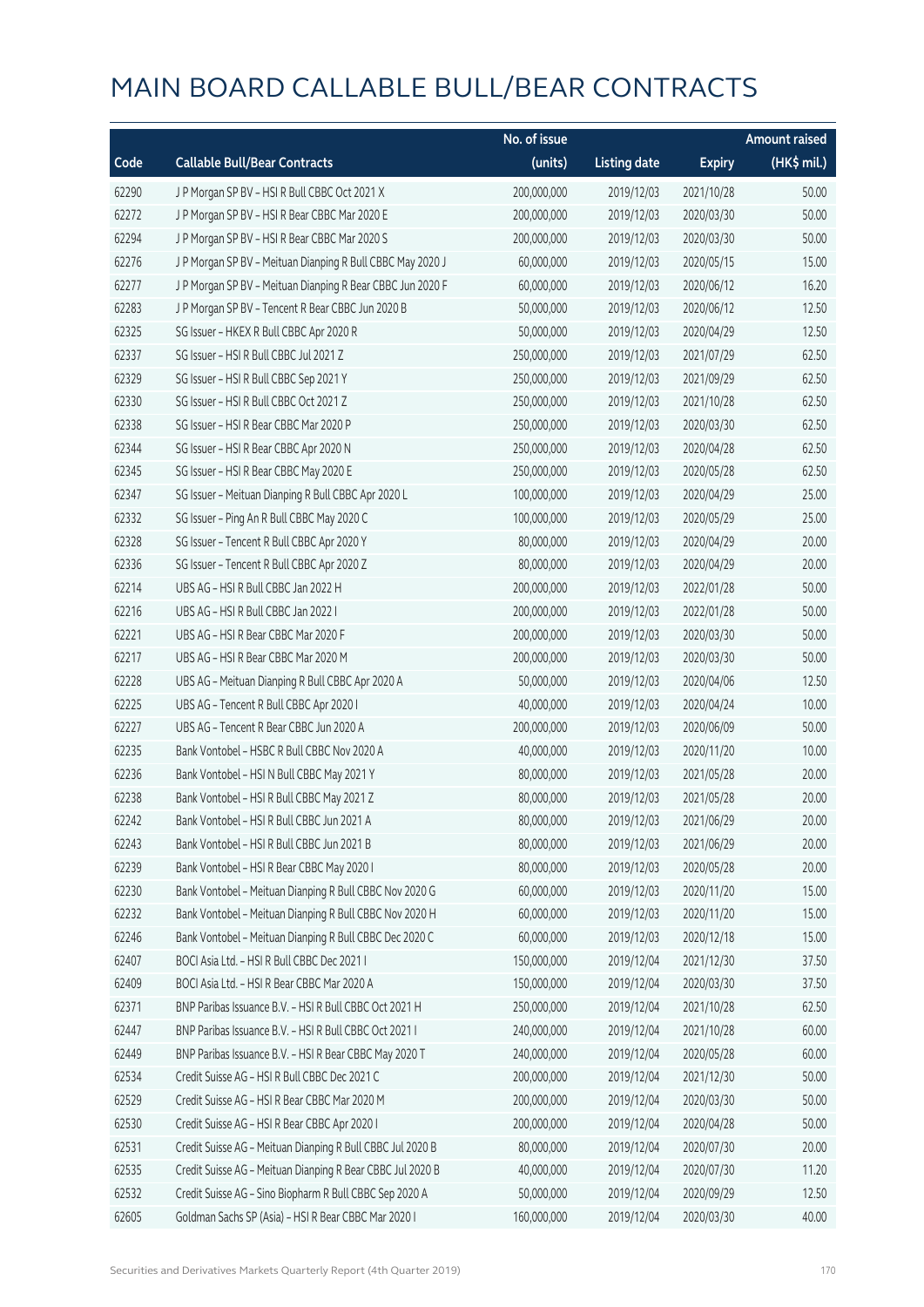|       |                                                             | No. of issue |                     |               | <b>Amount raised</b> |
|-------|-------------------------------------------------------------|--------------|---------------------|---------------|----------------------|
| Code  | <b>Callable Bull/Bear Contracts</b>                         | (units)      | <b>Listing date</b> | <b>Expiry</b> | (HK\$ mil.)          |
| 62614 | Goldman Sachs SP (Asia) - HSI R Bear CBBC Mar 2020 N        | 160,000,000  | 2019/12/04          | 2020/03/30    | 40.00                |
| 62607 | Goldman Sachs SP (Asia) - Tencent R Bull CBBC Mar 2020 E    | 60,000,000   | 2019/12/04          | 2020/03/05    | 15.00                |
| 62378 | HK Bank - HSI R Bear CBBC Apr 2020 P                        | 80,000,000   | 2019/12/04          | 2020/04/28    | 20.00                |
| 62382 | HK Bank - HSI R Bear CBBC Apr 2020 Q                        | 100,000,000  | 2019/12/04          | 2020/04/28    | 25.00                |
| 62380 | HK Bank - HSI R Bear CBBC Jul 2020 K                        | 100,000,000  | 2019/12/04          | 2020/07/30    | 25.00                |
| 62384 | HK Bank - Meituan Dianping R Bull CBBC Jun 2020 C           | 40,000,000   | 2019/12/04          | 2020/06/29    | 10.00                |
| 62394 | HK Bank - Meituan Dianping R Bear CBBC May 2020 B           | 40,000,000   | 2019/12/04          | 2020/05/11    | 10.00                |
| 62412 | Haitong Int'l Sec - HSI R Bull CBBC Oct 2021 I              | 150,000,000  | 2019/12/04          | 2021/10/28    | 37.50                |
| 62422 | Haitong Int'l Sec - HSI R Bull CBBC Oct 2021 J              | 150,000,000  | 2019/12/04          | 2021/10/28    | 37.50                |
| 62424 | Haitong Int'l Sec - HSI R Bull CBBC Feb 2022 A              | 150,000,000  | 2019/12/04          | 2022/02/25    | 37.50                |
| 62438 | Haitong Int'l Sec - HSI R Bear CBBC Mar 2020 C              | 150,000,000  | 2019/12/04          | 2020/03/30    | 37.50                |
| 62427 | Haitong Int'l Sec - HSI R Bear CBBC Apr 2020 T              | 150,000,000  | 2019/12/04          | 2020/04/28    | 37.50                |
| 62414 | Haitong Int'l Sec - Meituan Dianping R Bull CBBC Jul 2020 B | 50,000,000   | 2019/12/04          | 2020/07/27    | 12.50                |
| 62486 | J P Morgan SP BV - HSI R Bull CBBC Sep 2021 J               | 200,000,000  | 2019/12/04          | 2021/09/29    | 50.00                |
| 62505 | J P Morgan SP BV - HSI R Bull CBBC Sep 2021 Q               | 200,000,000  | 2019/12/04          | 2021/09/29    | 50.00                |
| 62506 | J P Morgan SP BV - HSI R Bull CBBC Dec 2021 T               | 200,000,000  | 2019/12/04          | 2021/12/30    | 50.00                |
| 62487 | J P Morgan SP BV - HSI R Bear CBBC Mar 2020 Y               | 200,000,000  | 2019/12/04          | 2020/03/30    | 50.00                |
| 62507 | J P Morgan SP BV - HSI R Bear CBBC Apr 2020 C               | 200,000,000  | 2019/12/04          | 2020/04/28    | 50.00                |
| 62508 | J P Morgan SP BV - HSI R Bear CBBC Apr 2020 U               | 200,000,000  | 2019/12/04          | 2020/04/28    | 50.00                |
| 62488 | J P Morgan SP BV - Meituan Dianping R Bull CBBC Jun 2020 D  | 60,000,000   | 2019/12/04          | 2020/06/12    | 15.00                |
| 62501 | J P Morgan SP BV - Meituan Dianping R Bear CBBC May 2020 C  | 60,000,000   | 2019/12/04          | 2020/05/15    | 17.40                |
| 62524 | Morgan Stanley Asia Products - AIA R Bull CBBC May 2020 A   | 40,000,000   | 2019/12/04          | 2020/05/08    | 10.00                |
| 62526 | Morgan Stanley Asia Products - AIA R Bear CBBC Jun 2020 A   | 40,000,000   | 2019/12/04          | 2020/06/03    | 10.00                |
| 62518 | Morgan Stanley Asia Products - HSI R Bull CBBC Dec 2021 R   | 80,000,000   | 2019/12/04          | 2021/12/30    | 20.00                |
| 62574 | SG Issuer - AIA R Bull CBBC May 2020 A                      | 60,000,000   | 2019/12/04          | 2020/05/28    | 15.00                |
| 62544 | SG Issuer - HSBC R Bull CBBC Nov 2020 A                     | 100,000,000  | 2019/12/04          | 2020/11/30    | 25.00                |
| 62568 | SG Issuer - HSI R Bull CBBC Jul 2021 B                      | 250,000,000  | 2019/12/04          | 2021/07/29    | 62.50                |
| 62573 | SG Issuer - HSI R Bull CBBC Aug 2021 I                      | 250,000,000  | 2019/12/04          | 2021/08/30    | 62.50                |
| 62595 | SG Issuer - HSI R Bull CBBC Aug 2021 X                      | 250,000,000  | 2019/12/04          | 2021/08/30    | 62.50                |
| 62554 | SG Issuer - HSI R Bear CBBC Mar 2020 S                      | 250,000,000  | 2019/12/04          | 2020/03/30    | 62.50                |
| 62536 | SG Issuer - HSI R Bear CBBC Apr 2020 A                      | 250,000,000  | 2019/12/04          | 2020/04/28    | 62.50                |
| 62562 | SG Issuer - HSI R Bear CBBC May 2020 F                      | 250,000,000  | 2019/12/04          | 2020/05/28    | 62.50                |
| 62545 | SG Issuer - Meituan Dianping R Bull CBBC May 2020 H         | 100,000,000  | 2019/12/04          | 2020/05/29    | 25.00                |
| 62584 | SG Issuer - Meituan Dianping R Bear CBBC May 2020 D         | 100,000,000  | 2019/12/04          | 2020/05/28    | 25.00                |
| 62589 | SG Issuer - Meituan Dianping R Bear CBBC Jul 2020 A         | 100,000,000  | 2019/12/04          | 2020/07/30    | 25.00                |
| 62549 | SG Issuer - Sunny Optical R Bull CBBC Jun 2020 A            | 40,000,000   | 2019/12/04          | 2020/06/30    | 10.00                |
| 62550 | SG Issuer - Tencent R Bull CBBC Mar 2020 T                  | 80,000,000   | 2019/12/04          | 2020/03/31    | 20.00                |
| 62440 | UBS AG - HSI R Bull CBBC Jan 2022 F                         | 200,000,000  | 2019/12/04          | 2022/01/28    | 50.00                |
| 62441 | UBS AG - HSI R Bear CBBC Mar 2020 K                         | 200,000,000  | 2019/12/04          | 2020/03/30    | 50.00                |
| 62443 | UBS AG - HSI R Bear CBBC Mar 2020 N                         | 200,000,000  | 2019/12/04          | 2020/03/30    | 50.00                |
| 62445 | UBS AG - Meituan Dianping R Bear CBBC Mar 2020 D            | 50,000,000   | 2019/12/04          | 2020/03/18    | 12.50                |
| 62446 | UBS AG - Meituan Dianping R Bear CBBC Apr 2020 A            | 50,000,000   | 2019/12/04          | 2020/04/06    | 12.50                |
| 62466 | Bank Vontobel - AIA R Bear CBBC Oct 2020 A                  | 40,000,000   | 2019/12/04          | 2020/10/23    | 10.00                |
| 62468 | Bank Vontobel - HSI R Bull CBBC May 2021 A                  | 80,000,000   | 2019/12/04          | 2021/05/28    | 20.00                |
| 62482 | Bank Vontobel - HSI R Bull CBBC May 2021 C                  | 80,000,000   | 2019/12/04          | 2021/05/28    | 20.00                |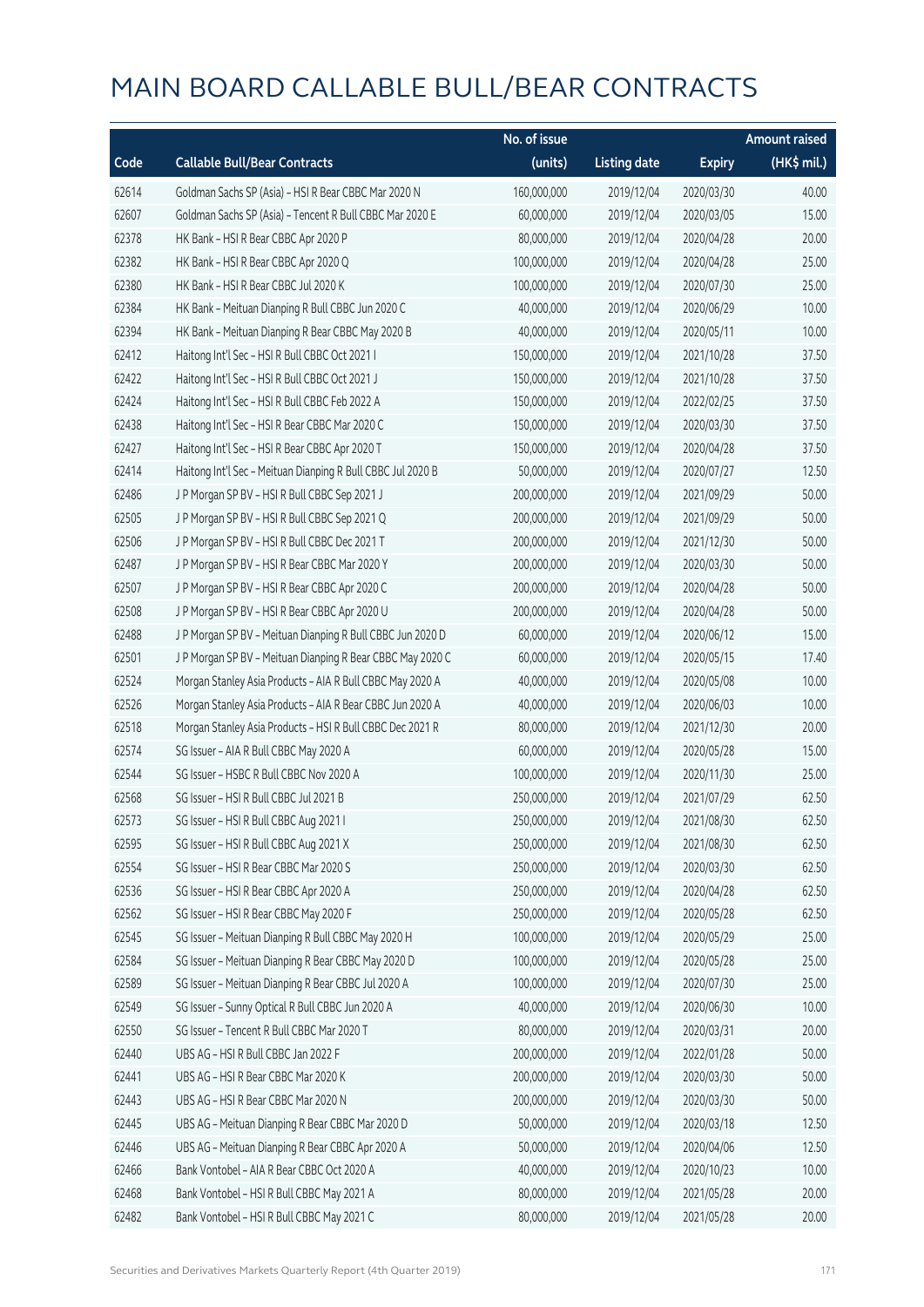|       |                                                               | No. of issue |                     |               | Amount raised |
|-------|---------------------------------------------------------------|--------------|---------------------|---------------|---------------|
| Code  | <b>Callable Bull/Bear Contracts</b>                           | (units)      | <b>Listing date</b> | <b>Expiry</b> | (HK\$ mil.)   |
| 62483 | Bank Vontobel - HSI R Bear CBBC May 2020 J                    | 80,000,000   | 2019/12/04          | 2020/05/28    | 20.00         |
| 62484 | Bank Vontobel - HSI R Bear CBBC May 2020 K                    | 80,000,000   | 2019/12/04          | 2020/05/28    | 20.00         |
| 62454 | Bank Vontobel - Meituan Dianping R Bull CBBC Nov 2020 I       | 60,000,000   | 2019/12/04          | 2020/11/20    | 15.00         |
| 62485 | Bank Vontobel - Meituan Dianping R Bull CBBC Nov 2020 J       | 60,000,000   | 2019/12/04          | 2020/11/13    | 15.00         |
| 62459 | Bank Vontobel - Meituan Dianping R Bear CBBC Dec 2020 A       | 60,000,000   | 2019/12/04          | 2020/12/18    | 19.20         |
| 62451 | Bank Vontobel - Sino Biopharm R Bull CBBC Oct 2020 A          | 40,000,000   | 2019/12/04          | 2020/10/16    | 10.00         |
| 62461 | Bank Vontobel - Sunny Optical R Bull CBBC Nov 2020 A          | 40,000,000   | 2019/12/04          | 2020/11/13    | 10.00         |
| 62677 | BOCI Asia Ltd. - AIA R Bull CBBC Apr 2020 A                   | 60,000,000   | 2019/12/05          | 2020/04/27    | 15.00         |
| 62680 | BOCI Asia Ltd. - AIA R Bear CBBC Apr 2020 A                   | 60,000,000   | 2019/12/05          | 2020/04/27    | 15.00         |
| 62685 | BOCI Asia Ltd. - Galaxy Ent R Bull CBBC May 2020 A            | 40,000,000   | 2019/12/05          | 2020/05/08    | 10.00         |
| 62686 | BOCI Asia Ltd. - Galaxy Ent R Bear CBBC May 2020 A            | 40,000,000   | 2019/12/05          | 2020/05/08    | 10.00         |
| 62622 | BOCI Asia Ltd. - HSI R Bull CBBC Dec 2021 J                   | 150,000,000  | 2019/12/05          | 2021/12/30    | 37.50         |
| 62684 | BOCI Asia Ltd. - Xiaomi R Bull CBBC Mar 2020 A                | 40,000,000   | 2019/12/05          | 2020/03/23    | 10.00         |
| 62849 | BNP Paribas Issuance B.V. - HSI R Bull CBBC Oct 2021 T        | 240,000,000  | 2019/12/05          | 2021/10/28    | 60.00         |
| 62620 | BNP Paribas Issuance B.V. - HSI R Bull CBBC Oct 2021 W        | 250,000,000  | 2019/12/05          | 2021/10/28    | 62.50         |
| 62852 | BNP Paribas Issuance B.V. - HSI R Bear CBBC May 2020 U        | 250,000,000  | 2019/12/05          | 2020/05/28    | 62.50         |
| 62860 | BNP Paribas Issuance B.V. - HSI R Bear CBBC May 2020 V        | 250,000,000  | 2019/12/05          | 2020/05/28    | 62.50         |
| 62623 | BNP Paribas Issuance B.V. - Meituan R Bull CBBC Dec 2020 L    | 50,000,000   | 2019/12/05          | 2020/12/30    | 12.50         |
| 62625 | BNP Paribas Issuance B.V. - Meituan R Bull CBBC Dec 2020 M    | 50,000,000   | 2019/12/05          | 2020/12/30    | 12.50         |
| 62865 | BNP Paribas Issuance B.V. - Meituan R Bull CBBC Dec 2020 N    | 50,000,000   | 2019/12/05          | 2020/12/30    | 12.50         |
| 62835 | Credit Suisse AG - HSI R Bull CBBC Nov 2021 R                 | 200,000,000  | 2019/12/05          | 2021/11/29    | 50.00         |
| 62840 | Credit Suisse AG - HSI R Bull CBBC Nov 2021 T                 | 200,000,000  | 2019/12/05          | 2021/11/29    | 50.00         |
| 62848 | Credit Suisse AG - HSI R Bear CBBC May 2020 O                 | 200,000,000  | 2019/12/05          | 2020/05/28    | 50.00         |
| 62843 | Credit Suisse AG - Meituan Dianping R Bull CBBC Sep 2020 A    | 80,000,000   | 2019/12/05          | 2020/09/29    | 20.00         |
| 62845 | Credit Suisse AG - Meituan Dianping R Bear CBBC Oct 2020 A    | 40,000,000   | 2019/12/05          | 2020/10/29    | 10.00         |
| 62660 | Bank of East Asia - AIA R Bull CBBC Jul 2020 C                | 60,000,000   | 2019/12/05          | 2020/07/21    | 15.00         |
| 62659 | Bank of East Asia - China Mobile R Bull CBBC Jul 2020 A       | 60,000,000   | 2019/12/05          | 2020/07/21    | 15.00         |
| 62657 | Bank of East Asia - Galaxy Ent R Bear CBBC Jul 2020 B         | 100,000,000  | 2019/12/05          | 2020/07/21    | 25.00         |
| 62661 | Bank of East Asia - Meituan Dianping R Bull CBBC Jul 2020 D   | 40,000,000   | 2019/12/05          | 2020/07/21    | 10.00         |
| 62662 | Bank of East Asia - Meituan Dianping R Bear CBBC Jul 2020 D   | 40,000,000   | 2019/12/05          | 2020/07/21    | 10.00         |
| 62666 | Bank of East Asia - Ping An R Bull CBBC Jul 2020 A            | 100,000,000  | 2019/12/05          | 2020/07/21    | 25.00         |
| 62667 | Bank of East Asia - Tencent R Bull CBBC Jul 2020 C            | 30,000,000   | 2019/12/05          | 2020/07/21    | 10.50         |
| 62671 | Bank of East Asia - Tencent R Bear CBBC Jul 2020 C            | 30,000,000   | 2019/12/05          | 2020/07/21    | 10.50         |
| 62901 | Goldman Sachs SP (Asia) - HKEX R Bull CBBC Mar 2020 B         | 60,000,000   | 2019/12/05          | 2020/03/30    | 15.00         |
| 62886 | Goldman Sachs SP (Asia) - HSI R Bull CBBC Oct 2022 M          | 160,000,000  | 2019/12/05          | 2022/10/28    | 40.00         |
| 62890 | Goldman Sachs SP (Asia) - HSI R Bear CBBC Mar 2020 O          | 160,000,000  | 2019/12/05          | 2020/03/30    | 40.00         |
| 62903 | Goldman Sachs SP (Asia) - Meituan Dianping R Bull CBBC Mar20D | 60,000,000   | 2019/12/05          | 2020/03/30    | 15.00         |
| 62894 | Goldman Sachs SP (Asia) - Xiaomi R Bull CBBC Mar 2020 A       | 60,000,000   | 2019/12/05          | 2020/03/30    | 15.00         |
| 62647 | HK Bank - HSI R Bull CBBC Sep 2021 T                          | 60,000,000   | 2019/12/05          | 2021/09/29    | 15.00         |
| 62639 | HK Bank - HSI R Bear CBBC Jul 2020 L                          | 100,000,000  | 2019/12/05          | 2020/07/30    | 25.00         |
| 62694 | HK Bank - Meituan Dianping R Bull CBBC Apr 2020 F             | 40,000,000   | 2019/12/05          | 2020/04/27    | 10.00         |
| 62637 | HK Bank - Sunny Optical R Bull CBBC May 2020 C                | 40,000,000   | 2019/12/05          | 2020/05/11    | 10.00         |
| 62630 | HK Bank - Tencent R Bull CBBC Apr 2020 W                      | 40,000,000   | 2019/12/05          | 2020/04/20    | 10.00         |
| 62715 | Haitong Int'l Sec - HSI R Bull CBBC Oct 2021 K                | 150,000,000  | 2019/12/05          | 2021/10/28    | 37.50         |
| 62711 | Haitong Int'l Sec - HSI R Bull CBBC Feb 2022 B                | 150,000,000  | 2019/12/05          | 2022/02/25    | 37.50         |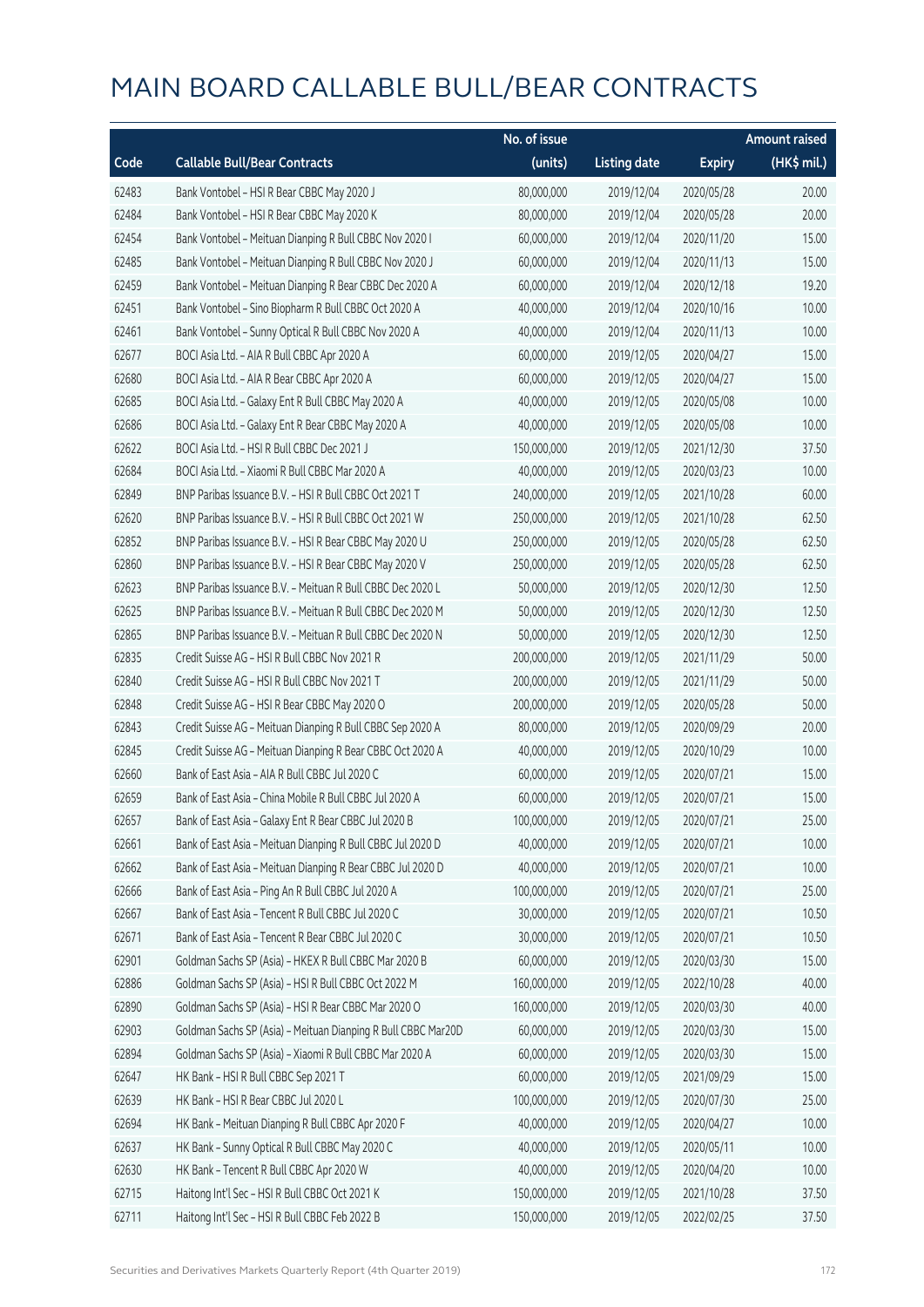|       |                                                              | No. of issue |                     |               | <b>Amount raised</b> |
|-------|--------------------------------------------------------------|--------------|---------------------|---------------|----------------------|
| Code  | <b>Callable Bull/Bear Contracts</b>                          | (units)      | <b>Listing date</b> | <b>Expiry</b> | (HK\$ mil.)          |
| 62717 | Haitong Int'l Sec - HSI R Bear CBBC Mar 2020 D               | 150,000,000  | 2019/12/05          | 2020/03/30    | 37.50                |
| 62720 | Haitong Int'l Sec - HSI R Bear CBBC Mar 2020 E               | 150,000,000  | 2019/12/05          | 2020/03/30    | 37.50                |
| 62716 | Haitong Int'l Sec - HSI R Bear CBBC Apr 2020 U               | 150,000,000  | 2019/12/05          | 2020/04/28    | 37.50                |
| 62770 | Haitong Int'l Sec - Meituan Dianping R Bull CBBC Jun 2020 A  | 40,000,000   | 2019/12/05          | 2020/06/29    | 10.00                |
| 62771 | Haitong Int'l Sec - Meituan Dianping R Bear CBBC Jul 2020 A  | 40,000,000   | 2019/12/05          | 2020/07/21    | 10.00                |
| 62764 | Haitong Int'l Sec - Tencent R Bull CBBC Sep 2020 A           | 40,000,000   | 2019/12/05          | 2020/09/21    | 10.00                |
| 62775 | J P Morgan SP BV - HSI R Bull CBBC Sep 2021 E                | 200,000,000  | 2019/12/05          | 2021/09/29    | 50.00                |
| 62774 | J P Morgan SP BV - HSI R Bull CBBC Sep 2021 L                | 200,000,000  | 2019/12/05          | 2021/09/29    | 50.00                |
| 62785 | J P Morgan SP BV - HSI R Bear CBBC Mar 2020 Z                | 200,000,000  | 2019/12/05          | 2020/03/30    | 50.00                |
| 62786 | J P Morgan SP BV - Meituan Dianping R Bull CBBC May 2020 K   | 60,000,000   | 2019/12/05          | 2020/05/08    | 15.00                |
| 62790 | J P Morgan SP BV - Tencent R Bull CBBC May 2020 H            | 50,000,000   | 2019/12/05          | 2020/05/15    | 12.50                |
| 62654 | Macquarie Bank Ltd. - Tencent R Bull CBBC May 2020 A         | 11,300,000   | 2019/12/05          | 2020/05/29    | 10.01                |
| 62655 | Macquarie Bank Ltd. - Tencent R Bull CBBC May 2020 B         | 31,500,000   | 2019/12/05          | 2020/05/29    | 10.02                |
| 62869 | Morgan Stanley Asia Products - HSI R Bear CBBC Apr 2020 T    | 80,000,000   | 2019/12/05          | 2020/04/28    | 20.00                |
| 62692 | Morgan Stanley Asia Products - Meituan R Bull CBBC May2020 B | 58,000,000   | 2019/12/05          | 2020/05/04    | 14.50                |
| 62691 | Morgan Stanley Asia Products - Meituan R Bear CBBC Jun2020 A | 58,000,000   | 2019/12/05          | 2020/06/01    | 14.50                |
| 62693 | Morgan Stanley Asia Products - Meituan R Bear CBBC Aug2020 B | 58,000,000   | 2019/12/05          | 2020/08/03    | 14.50                |
| 62818 | SG Issuer - Geely Auto R Bull CBBC Jul 2020 J                | 40,000,000   | 2019/12/05          | 2020/07/30    | 10.00                |
| 62804 | SG Issuer - HSI R Bull CBBC Jul 2021 C                       | 250,000,000  | 2019/12/05          | 2021/07/29    | 62.50                |
| 62816 | SG Issuer - HSI R Bull CBBC Aug 2021 Z                       | 250,000,000  | 2019/12/05          | 2021/08/30    | 62.50                |
| 62792 | SG Issuer - HSI R Bull CBBC Nov 2021 M                       | 250,000,000  | 2019/12/05          | 2021/11/29    | 62.50                |
| 62806 | SG Issuer - HSI R Bear CBBC Mar 2020 L                       | 250,000,000  | 2019/12/05          | 2020/03/30    | 62.50                |
| 62810 | SG Issuer - HSI R Bear CBBC May 2020 A                       | 250,000,000  | 2019/12/05          | 2020/05/28    | 62.50                |
| 62795 | SG Issuer - Meituan Dianping R Bull CBBC Apr 2020 M          | 100,000,000  | 2019/12/05          | 2020/04/29    | 25.00                |
| 62827 | SG Issuer - Meituan Dianping R Bull CBBC Jun 2020 D          | 100,000,000  | 2019/12/05          | 2020/06/30    | 25.00                |
| 62798 | SG Issuer - Ping An R Bull CBBC Jul 2020 C                   | 100,000,000  | 2019/12/05          | 2020/07/31    | 25.00                |
| 62801 | SG Issuer - SUNAC R Bull CBBC Jul 2020 D                     | 80,000,000   | 2019/12/05          | 2020/07/31    | 20.00                |
| 62829 | SG Issuer - Tencent R Bear CBBC Jun 2020 A                   | 80,000,000   | 2019/12/05          | 2020/06/30    | 53.60                |
| 62705 | UBS AG - HSI R Bull CBBC Jan 2022 A                          | 200,000,000  | 2019/12/05          | 2022/01/28    | 50.00                |
| 62650 | UBS AG - HSI R Bull CBBC Jan 2022 G                          | 200,000,000  | 2019/12/05          | 2022/01/28    | 50.00                |
| 62699 | UBS AG - HSI R Bull CBBC Jan 2022 K                          | 200,000,000  | 2019/12/05          | 2022/01/28    | 50.00                |
| 62648 | UBS AG - HSI R Bull CBBC Jan 2022 Y                          | 200,000,000  | 2019/12/05          | 2022/01/28    | 50.00                |
| 62708 | UBS AG - HSI R Bear CBBC Mar 2020 O                          | 200,000,000  | 2019/12/05          | 2020/03/30    | 50.00                |
| 62706 | UBS AG - HSI R Bear CBBC Apr 2020 A                          | 200,000,000  | 2019/12/05          | 2020/04/28    | 50.00                |
| 62746 | Bank Vontobel - China Life R Bear CBBC Nov 2020 A            | 40,000,000   | 2019/12/05          | 2020/11/20    | 10.00                |
| 62744 | Bank Vontobel - Geely Auto R Bear CBBC Oct 2020 A            | 40,000,000   | 2019/12/05          | 2020/10/23    | 10.00                |
| 62745 | Bank Vontobel - Geely Auto R Bear CBBC Nov 2020 A            | 40,000,000   | 2019/12/05          | 2020/11/13    | 10.00                |
| 62747 | Bank Vontobel - HSI R Bull CBBC May 2021 D                   | 80,000,000   | 2019/12/05          | 2021/05/28    | 20.00                |
| 62749 | Bank Vontobel - HSI R Bull CBBC Jun 2021 C                   | 80,000,000   | 2019/12/05          | 2021/06/29    | 20.00                |
| 62748 | Bank Vontobel - HSI R Bear CBBC May 2020 L                   | 80,000,000   | 2019/12/05          | 2020/05/28    | 20.00                |
| 62755 | Bank Vontobel - HSI R Bear CBBC Jun 2021 A                   | 80,000,000   | 2019/12/05          | 2021/06/29    | 20.00                |
| 62731 | Bank Vontobel - Meituan Dianping R Bull CBBC Nov 2020 K      | 60,000,000   | 2019/12/05          | 2020/11/13    | 15.00                |
| 62763 | Bank Vontobel - Meituan Dianping R Bull CBBC Nov 2020 L      | 60,000,000   | 2019/12/05          | 2020/11/20    | 15.00                |
| 62736 | Bank Vontobel - Meituan Dianping R Bear CBBC Dec 2020 B      | 60,000,000   | 2019/12/05          | 2020/12/11    | 15.00                |
| 62741 | Bank Vontobel - Meituan Dianping R Bear CBBC Dec 2020 C      | 60,000,000   | 2019/12/05          | 2020/12/11    | 16.20                |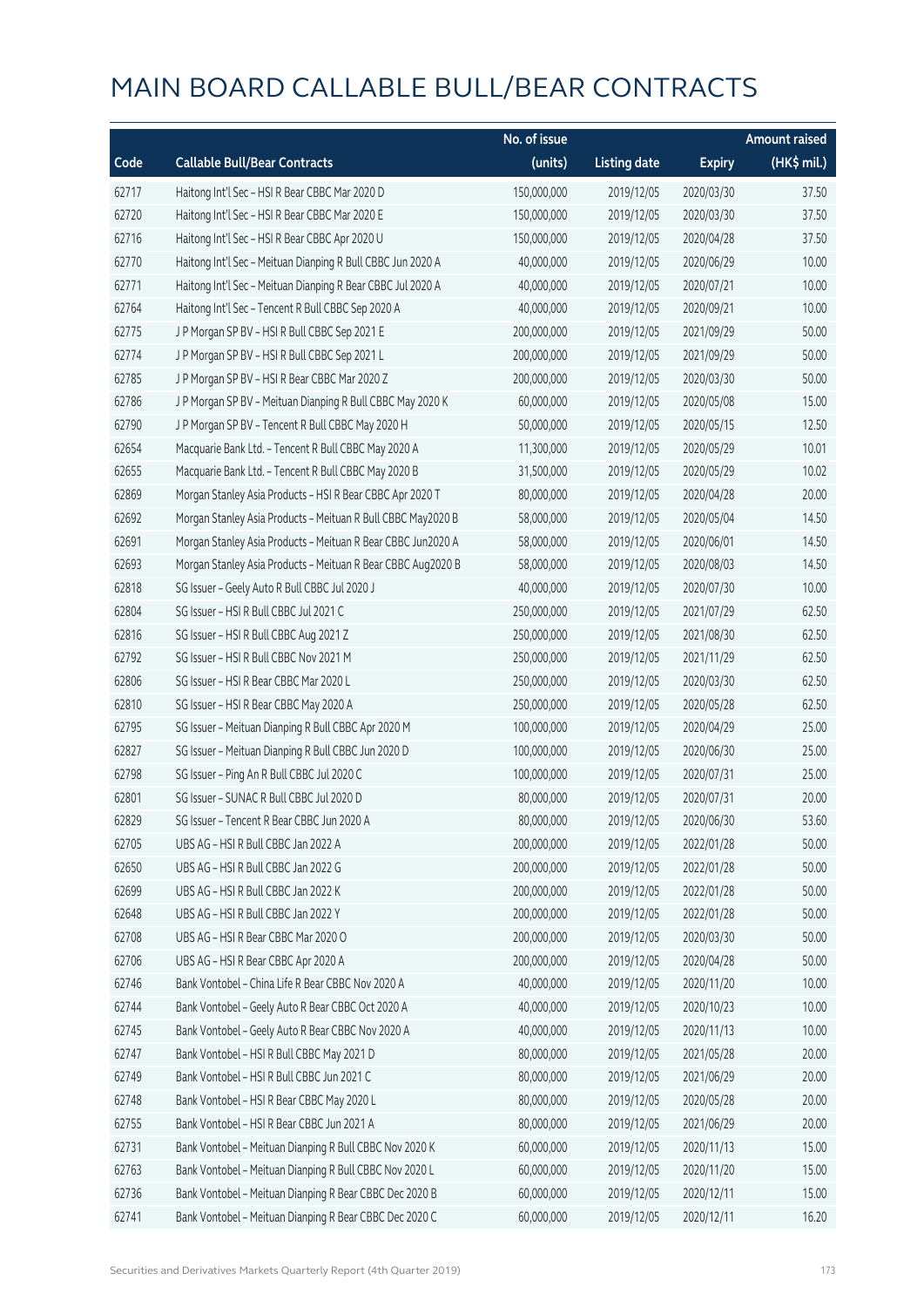|       |                                                            | No. of issue |                     |               | <b>Amount raised</b> |
|-------|------------------------------------------------------------|--------------|---------------------|---------------|----------------------|
| Code  | <b>Callable Bull/Bear Contracts</b>                        | (units)      | <b>Listing date</b> | <b>Expiry</b> | (HK\$ mil.)          |
| 62762 | Bank Vontobel - Tencent R Bull CBBC Nov 2020 A             | 40,000,000   | 2019/12/05          | 2020/11/20    | 10.00                |
| 62756 | Bank Vontobel - Xiaomi R Bull CBBC Nov 2020 A              | 40,000,000   | 2019/12/05          | 2020/11/13    | 10.00                |
| 62761 | Bank Vontobel - Xiaomi R Bear CBBC Dec 2020 A              | 40,000,000   | 2019/12/05          | 2020/12/18    | 10.00                |
| 62920 | BOCI Asia Ltd. - HSI R Bull CBBC Dec 2021 K                | 150,000,000  | 2019/12/06          | 2021/12/30    | 37.50                |
| 62924 | BOCI Asia Ltd. - HSI R Bull CBBC Dec 2021 L                | 150,000,000  | 2019/12/06          | 2021/12/30    | 37.50                |
| 62926 | BOCI Asia Ltd. - HSI R Bull CBBC Dec 2021 M                | 150,000,000  | 2019/12/06          | 2021/12/30    | 37.50                |
| 62930 | BOCI Asia Ltd. - HSI R Bull CBBC Dec 2021 N                | 150,000,000  | 2019/12/06          | 2021/12/30    | 37.50                |
| 62938 | BOCI Asia Ltd. - HSI R Bull CBBC Dec 2021 O                | 150,000,000  | 2019/12/06          | 2021/12/30    | 37.50                |
| 63092 | BOCI Asia Ltd. - HSI R Bear CBBC Mar 2020 D                | 150,000,000  | 2019/12/06          | 2020/03/30    | 37.50                |
| 63079 | BOCI Asia Ltd. - HSI R Bear CBBC Mar 2020 H                | 150,000,000  | 2019/12/06          | 2020/03/30    | 37.50                |
| 63111 | BOCI Asia Ltd. - HSI R Bear CBBC Mar 2020 R                | 150,000,000  | 2019/12/06          | 2020/03/30    | 37.50                |
| 63083 | BOCI Asia Ltd. - HSI R Bear CBBC Mar 2020 S                | 150,000,000  | 2019/12/06          | 2020/03/30    | 37.50                |
| 63091 | BOCI Asia Ltd. - HSI R Bear CBBC Mar 2020 W                | 150,000,000  | 2019/12/06          | 2020/03/30    | 37.50                |
| 62984 | BNP Paribas Issuance B.V. - HSI R Bull CBBC Oct 2021 A     | 250,000,000  | 2019/12/06          | 2021/10/28    | 62.50                |
| 63068 | BNP Paribas Issuance B.V. - HSI R Bull CBBC Oct 2021 B     | 240,000,000  | 2019/12/06          | 2021/10/28    | 60.00                |
| 62983 | BNP Paribas Issuance B.V. - HSI R Bull CBBC Oct 2021 O     | 250,000,000  | 2019/12/06          | 2021/10/28    | 62.50                |
| 62986 | BNP Paribas Issuance B.V. - HSI R Bull CBBC Oct 2021 R     | 250,000,000  | 2019/12/06          | 2021/10/28    | 62.50                |
| 62980 | BNP Paribas Issuance B.V. - HSI R Bull CBBC Oct 2021 Y     | 250,000,000  | 2019/12/06          | 2021/10/28    | 62.50                |
| 63074 | BNP Paribas Issuance B.V. - HSI R Bear CBBC Mar 2020 C     | 250,000,000  | 2019/12/06          | 2020/03/30    | 62.50                |
| 63076 | BNP Paribas Issuance B.V. - HSI R Bear CBBC Mar 2020 D     | 250,000,000  | 2019/12/06          | 2020/03/30    | 62.50                |
| 62991 | BNP Paribas Issuance B.V. - HSI R Bear CBBC Mar 2020 H     | 250,000,000  | 2019/12/06          | 2020/03/30    | 62.50                |
| 62987 | BNP Paribas Issuance B.V. - HSI R Bear CBBC Mar 2020 P     | 250,000,000  | 2019/12/06          | 2020/03/30    | 62.50                |
| 63078 | BNP Paribas Issuance B.V. - HSI R Bear CBBC Mar 2020 Q     | 240,000,000  | 2019/12/06          | 2020/03/30    | 60.00                |
| 62992 | BNP Paribas Issuance B.V. - HSI R Bear CBBC Mar 2020 V     | 250,000,000  | 2019/12/06          | 2020/03/30    | 62.50                |
| 62993 | BNP Paribas Issuance B.V. - HSI R Bear CBBC Mar 2020 W     | 250,000,000  | 2019/12/06          | 2020/03/30    | 62.50                |
| 62989 | BNP Paribas Issuance B.V. - HSI R Bear CBBC Mar 2020 Y     | 250,000,000  | 2019/12/06          | 2020/03/30    | 62.50                |
| 62998 | BNP Paribas Issuance B.V. - Ping An R Bear CBBC Apr 2020 M | 200,000,000  | 2019/12/06          | 2020/04/29    | 50.00                |
| 62994 | BNP Paribas Issuance B.V. - Tencent R Bear CBBC Nov 2020 F | 50,000,000   | 2019/12/06          | 2020/11/27    | 12.50                |
| 62997 | BNP Paribas Issuance B.V. - Tencent R Bear CBBC Dec 2020 M | 50,000,000   | 2019/12/06          | 2020/12/30    | 12.50                |
| 63177 | Credit Suisse AG - CSPC Pharma R Bull CBBC Jul 2020 F      | 100,000,000  | 2019/12/06          | 2020/07/30    | 25.00                |
| 63178 | Credit Suisse AG - CSPC Pharma R Bear CBBC Jul 2020 C      | 100,000,000  | 2019/12/06          | 2020/07/30    | 25.00                |
| 63160 | Credit Suisse AG - HSI R Bull CBBC Dec 2021 J              | 200,000,000  | 2019/12/06          | 2021/12/30    | 50.00                |
| 63158 | Credit Suisse AG - HSI R Bull CBBC Dec 2021 K              | 200,000,000  | 2019/12/06          | 2021/12/30    | 50.00                |
| 63154 | Credit Suisse AG - HSI R Bull CBBC Dec 2021 N              | 200,000,000  | 2019/12/06          | 2021/12/30    | 50.00                |
| 63164 | Credit Suisse AG - HSI R Bull CBBC Dec 2021 O              | 200,000,000  | 2019/12/06          | 2021/12/30    | 50.00                |
| 63162 | Credit Suisse AG - HSI R Bull CBBC Dec 2021 R              | 200,000,000  | 2019/12/06          | 2021/12/30    | 50.00                |
| 63192 | Credit Suisse AG - HSI R Bear CBBC Mar 2020 N              | 200,000,000  | 2019/12/06          | 2020/03/30    | 50.00                |
| 63198 | Credit Suisse AG - HSI R Bear CBBC Apr 2020 G              | 200,000,000  | 2019/12/06          | 2020/04/28    | 50.00                |
| 63200 | Credit Suisse AG - HSI R Bear CBBC Apr 2020 T              | 200,000,000  | 2019/12/06          | 2020/04/28    | 50.00                |
| 63199 | Credit Suisse AG - HSI R Bear CBBC May 2020 P              | 200,000,000  | 2019/12/06          | 2020/05/28    | 50.00                |
| 63193 | Credit Suisse AG - HSI R Bear CBBC Jul 2020 A              | 300,000,000  | 2019/12/06          | 2020/07/30    | 75.00                |
| 63179 | Credit Suisse AG - Ping An R Bear CBBC Apr 2020 A          | 60,000,000   | 2019/12/06          | 2020/04/28    | 15.00                |
| 63287 | Goldman Sachs SP (Asia) - HSI R Bull CBBC Oct 2022 C       | 160,000,000  | 2019/12/06          | 2022/10/28    | 40.00                |
| 63289 | Goldman Sachs SP (Asia) - HSI R Bull CBBC Oct 2022 D       | 160,000,000  | 2019/12/06          | 2022/10/28    | 40.00                |
| 63292 | Goldman Sachs SP (Asia) - HSI R Bull CBBC Oct 2022 G       | 160,000,000  | 2019/12/06          | 2022/10/28    | 40.00                |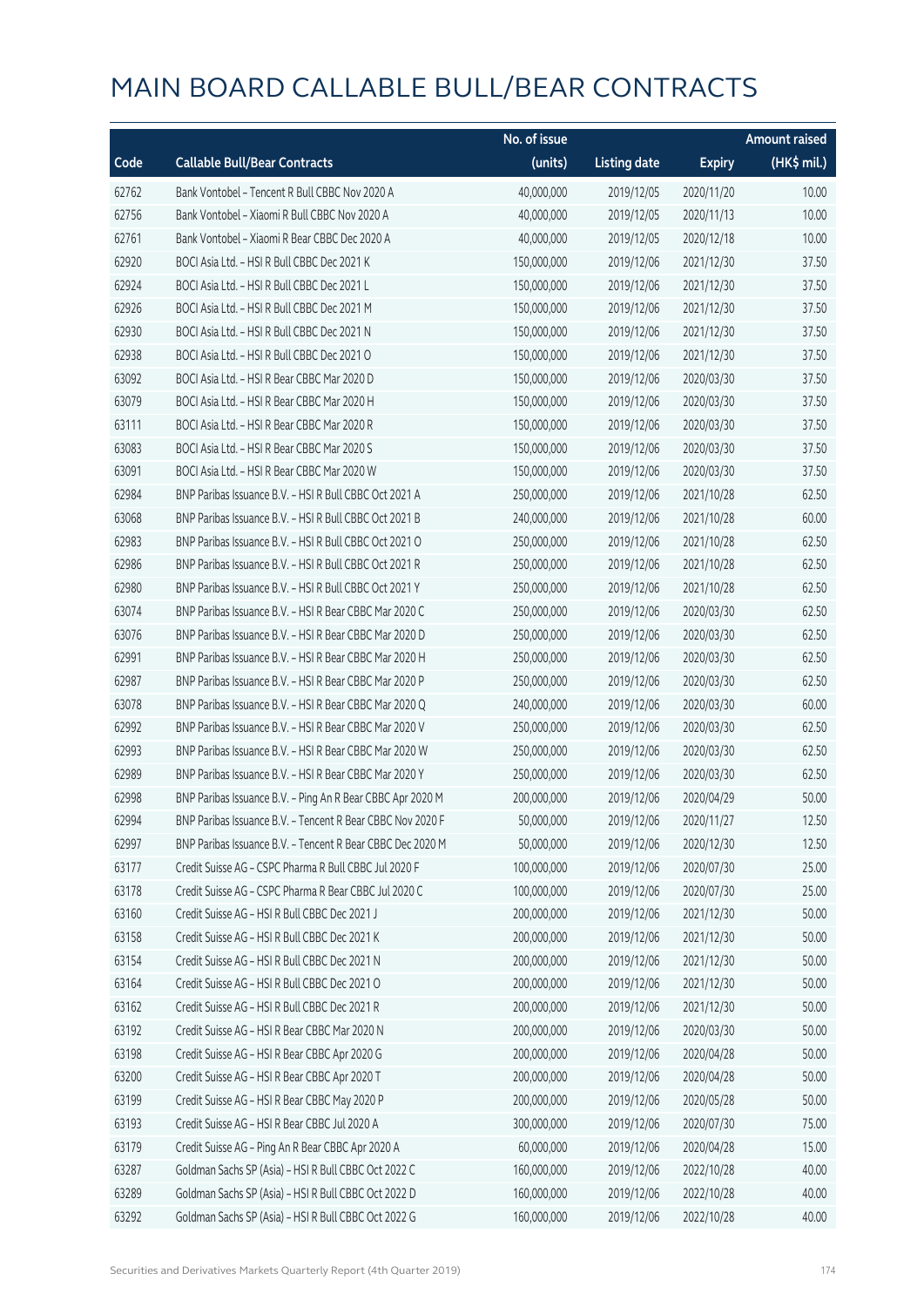|       |                                                           | No. of issue |                     |               | Amount raised |
|-------|-----------------------------------------------------------|--------------|---------------------|---------------|---------------|
| Code  | <b>Callable Bull/Bear Contracts</b>                       | (units)      | <b>Listing date</b> | <b>Expiry</b> | (HK\$ mil.)   |
| 63297 | Goldman Sachs SP (Asia) - HSI R Bull CBBC Oct 2022 L      | 160,000,000  | 2019/12/06          | 2022/10/28    | 40.00         |
| 63283 | Goldman Sachs SP (Asia) - HSI R Bull CBBC Nov 2022 G      | 160,000,000  | 2019/12/06          | 2022/11/29    | 40.00         |
| 63302 | Goldman Sachs SP (Asia) - HSI R Bear CBBC Mar 2020 B      | 160,000,000  | 2019/12/06          | 2020/03/30    | 40.00         |
| 63298 | Goldman Sachs SP (Asia) - HSI R Bear CBBC Mar 2020 R      | 160,000,000  | 2019/12/06          | 2020/03/30    | 40.00         |
| 63300 | Goldman Sachs SP (Asia) - HSI R Bear CBBC Mar 2020 S      | 160,000,000  | 2019/12/06          | 2020/03/30    | 40.00         |
| 63301 | Goldman Sachs SP (Asia) - HSI R Bear CBBC Mar 2020 Z      | 160,000,000  | 2019/12/06          | 2020/03/30    | 40.00         |
| 63285 | Goldman Sachs SP (Asia) - Ping An R Bull CBBC Jun 2020 A  | 60,000,000   | 2019/12/06          | 2020/06/30    | 15.00         |
| 63286 | Goldman Sachs SP (Asia) - Ping An R Bull CBBC Jun 2020 B  | 60,000,000   | 2019/12/06          | 2020/06/30    | 15.00         |
| 63295 | Goldman Sachs SP (Asia) - Tencent R Bull CBBC Mar 2020 F  | 60,000,000   | 2019/12/06          | 2020/03/30    | 15.00         |
| 63304 | Goldman Sachs SP (Asia) - Tencent R Bear CBBC Mar 2020 L  | 60,000,000   | 2019/12/06          | 2020/03/30    | 15.00         |
| 62960 | HK Bank - HKEX R Bull CBBC Jun 2020 L                     | 100,000,000  | 2019/12/06          | 2020/06/18    | 25.00         |
| 62958 | HK Bank - HSCEI R Bear CBBC Apr 2020 B                    | 50,000,000   | 2019/12/06          | 2020/04/28    | 12.50         |
| 62904 | HK Bank - HSI R Bull CBBC Sep 2021 U                      | 80,000,000   | 2019/12/06          | 2021/09/29    | 20.00         |
| 62911 | HK Bank - HSI R Bull CBBC Sep 2021 V                      | 60,000,000   | 2019/12/06          | 2021/09/29    | 15.00         |
| 62917 | HK Bank - HSI R Bull CBBC Sep 2021 W                      | 80,000,000   | 2019/12/06          | 2021/09/29    | 20.00         |
| 62968 | HK Bank - HSI R Bull CBBC Sep 2021 X                      | 80,000,000   | 2019/12/06          | 2021/09/29    | 20.00         |
| 62961 | HK Bank - HSI R Bear CBBC Apr 2020 R                      | 80,000,000   | 2019/12/06          | 2020/04/28    | 20.00         |
| 62964 | HK Bank - HSI R Bear CBBC Apr 2020 S                      | 60,000,000   | 2019/12/06          | 2020/04/28    | 15.00         |
| 62979 | HK Bank - HSI R Bear CBBC Apr 2020 T                      | 60,000,000   | 2019/12/06          | 2020/04/28    | 15.00         |
| 62970 | HK Bank - Tencent R Bear CBBC Apr 2020 N                  | 40,000,000   | 2019/12/06          | 2020/04/20    | 10.00         |
| 63029 | Haitong Int'l Sec - HSI R Bull CBBC Oct 2021 Q            | 150,000,000  | 2019/12/06          | 2021/10/28    | 37.50         |
| 63037 | Haitong Int'l Sec - HSI R Bull CBBC Oct 2021 W            | 150,000,000  | 2019/12/06          | 2021/10/28    | 37.50         |
| 63038 | Haitong Int'l Sec - HSI R Bull CBBC Nov 2021 J            | 150,000,000  | 2019/12/06          | 2021/11/29    | 37.50         |
| 63036 | Haitong Int'l Sec - HSI R Bull CBBC Jan 2022 Y            | 150,000,000  | 2019/12/06          | 2022/01/28    | 37.50         |
| 63027 | Haitong Int'l Sec - HSI R Bull CBBC Feb 2022 C            | 150,000,000  | 2019/12/06          | 2022/02/25    | 37.50         |
| 63041 | Haitong Int'l Sec - HSI R Bear CBBC Mar 2020 I            | 150,000,000  | 2019/12/06          | 2020/03/30    | 37.50         |
| 63046 | Haitong Int'l Sec - HSI R Bear CBBC Mar 2020 J            | 150,000,000  | 2019/12/06          | 2020/03/30    | 37.50         |
| 63043 | Haitong Int'l Sec - HSI R Bear CBBC Apr 2020 V            | 150,000,000  | 2019/12/06          | 2020/04/28    | 37.50         |
| 63044 | Haitong Int'l Sec - HSI R Bear CBBC Apr 2020 W            | 150,000,000  | 2019/12/06          | 2020/04/28    | 37.50         |
| 63051 | J P Morgan SP BV - HSI R Bull CBBC Sep 2021 B             | 200,000,000  | 2019/12/06          | 2021/09/29    | 50.00         |
| 63052 | J P Morgan SP BV - HSI R Bull CBBC Sep 2021 C             | 200,000,000  | 2019/12/06          | 2021/09/29    | 50.00         |
| 63049 | J P Morgan SP BV - HSI R Bull CBBC Sep 2021 F             | 200,000,000  | 2019/12/06          | 2021/09/29    | 50.00         |
| 63050 | J P Morgan SP BV - HSI R Bull CBBC Sep 2021 G             | 200,000,000  | 2019/12/06          | 2021/09/29    | 50.00         |
| 63047 | J P Morgan SP BV - HSI R Bull CBBC Sep 2021 X             | 200,000,000  | 2019/12/06          | 2021/09/29    | 50.00         |
| 63065 | JP Morgan SP BV - HSIR Bull CBBC Oct 2021 C               | 200,000,000  | 2019/12/06          | 2021/10/28    | 50.00         |
| 63057 | J P Morgan SP BV - HSI R Bear CBBC Apr 2020 T             | 200,000,000  | 2019/12/06          | 2020/04/28    | 50.00         |
| 63062 | J P Morgan SP BV - HSI R Bear CBBC Apr 2020 V             | 200,000,000  | 2019/12/06          | 2020/04/28    | 50.00         |
| 63053 | J P Morgan SP BV - HSI R Bear CBBC Apr 2020 X             | 200,000,000  | 2019/12/06          | 2020/04/28    | 50.00         |
| 63054 | J P Morgan SP BV - HSI R Bear CBBC Apr 2020 Y             | 200,000,000  | 2019/12/06          | 2020/04/28    | 50.00         |
| 63056 | J P Morgan SP BV - HSI R Bear CBBC May 2020 J             | 200,000,000  | 2019/12/06          | 2020/05/28    | 50.00         |
| 63312 | J P Morgan SP BV - Tencent R Bear CBBC May 2020 C         | 200,000,000  | 2019/12/06          | 2020/05/15    | 50.00         |
| 63317 | J P Morgan SP BV - Tencent R Bear CBBC May 2020 D         | 50,000,000   | 2019/12/06          | 2020/05/08    | 12.50         |
| 62951 | Morgan Stanley Asia Products - HSI R Bull CBBC Jan 2022 N | 80,000,000   | 2019/12/06          | 2022/01/28    | 20.00         |
| 62939 | Morgan Stanley Asia Products - HSI R Bull CBBC Feb 2022 H | 80,000,000   | 2019/12/06          | 2022/02/25    | 20.00         |
| 62955 | Morgan Stanley Asia Products - HSI R Bull CBBC Feb 2022 I | 80,000,000   | 2019/12/06          | 2022/02/25    | 20.00         |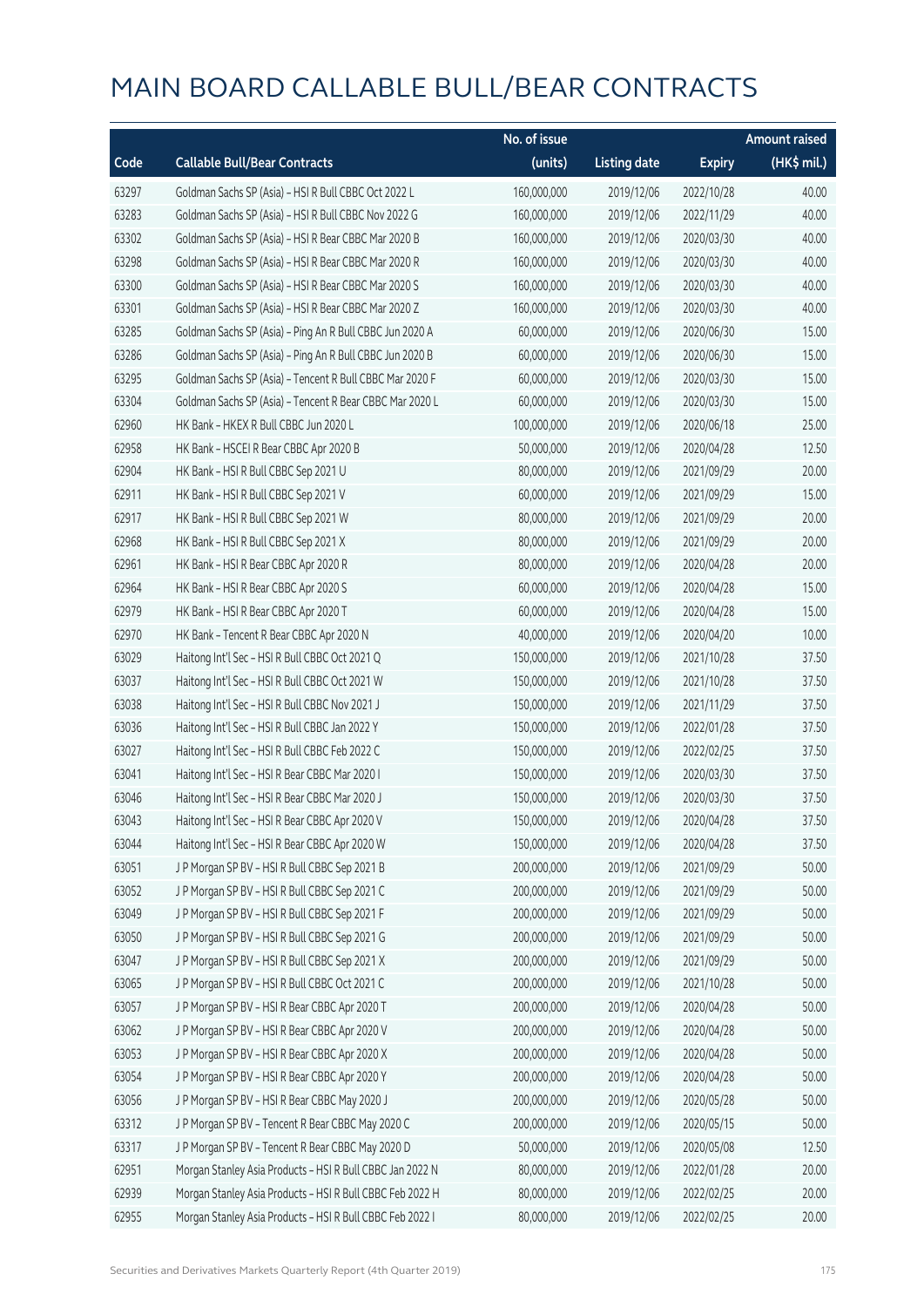|       |                                                           | No. of issue |                     |               | <b>Amount raised</b> |
|-------|-----------------------------------------------------------|--------------|---------------------|---------------|----------------------|
| Code  | <b>Callable Bull/Bear Contracts</b>                       | (units)      | <b>Listing date</b> | <b>Expiry</b> | (HK\$ mil.)          |
| 62971 | Morgan Stanley Asia Products - HSI R Bull CBBC Feb 2022 J | 80,000,000   | 2019/12/06          | 2022/02/25    | 20.00                |
| 62975 | Morgan Stanley Asia Products - HSI R Bear CBBC Mar 2020 T | 80,000,000   | 2019/12/06          | 2020/03/30    | 20.00                |
| 63282 | Morgan Stanley Asia Products - HSI R Bear CBBC Mar 2020 U | 80,000,000   | 2019/12/06          | 2020/03/30    | 20.00                |
| 63252 | SG Issuer - AIA R Bear CBBC Jun 2020 A                    | 60,000,000   | 2019/12/06          | 2020/06/30    | 15.00                |
| 63217 | SG Issuer - China Mobile R Bull CBBC Sep 2020 C           | 100,000,000  | 2019/12/06          | 2020/09/29    | 25.00                |
| 63253 | SG Issuer - CSPC Pharma R Bull CBBC Apr 2020 E            | 40,000,000   | 2019/12/06          | 2020/04/28    | 11.20                |
| 63254 | SG Issuer - CSPC Pharma R Bull CBBC Apr 2020 F            | 40,000,000   | 2019/12/06          | 2020/04/29    | 10.00                |
| 63259 | SG Issuer - CSPC Pharma R Bull CBBC Oct 2020 A            | 150,000,000  | 2019/12/06          | 2020/10/30    | 37.50                |
| 63258 | SG Issuer - CSPC Pharma R Bear CBBC Apr 2020 B            | 40,000,000   | 2019/12/06          | 2020/04/29    | 11.80                |
| 63262 | SG Issuer - HKEX R Bear CBBC May 2020 C                   | 50,000,000   | 2019/12/06          | 2020/05/29    | 12.50                |
| 63220 | SG Issuer - HSI R Bull CBBC Aug 2021 M                    | 250,000,000  | 2019/12/06          | 2021/08/30    | 62.50                |
| 63251 | SG Issuer - HSI R Bull CBBC Aug 2021 P                    | 250,000,000  | 2019/12/06          | 2021/08/30    | 62.50                |
| 63278 | SG Issuer - HSI R Bull CBBC Sep 2021 H                    | 250,000,000  | 2019/12/06          | 2021/09/29    | 62.50                |
| 63268 | SG Issuer - HSI R Bull CBBC Sep 2021 N                    | 250,000,000  | 2019/12/06          | 2021/09/29    | 62.50                |
| 63280 | SG Issuer - HSI R Bull CBBC Oct 2021 D                    | 250,000,000  | 2019/12/06          | 2021/10/28    | 62.50                |
| 63204 | SG Issuer - HSI R Bull CBBC Nov 2021 R                    | 250,000,000  | 2019/12/06          | 2021/11/29    | 62.50                |
| 63207 | SG Issuer - HSI R Bull CBBC Dec 2021 K                    | 250,000,000  | 2019/12/06          | 2021/12/30    | 62.50                |
| 63237 | SG Issuer - HSI R Bear CBBC Mar 2020 U                    | 250,000,000  | 2019/12/06          | 2020/03/30    | 62.50                |
| 63238 | SG Issuer - HSI R Bear CBBC Apr 2020 H                    | 250,000,000  | 2019/12/06          | 2020/04/28    | 62.50                |
| 63248 | SG Issuer - HSI R Bear CBBC Apr 2020 Q                    | 250,000,000  | 2019/12/06          | 2020/04/28    | 62.50                |
| 63250 | SG Issuer - HSI R Bear CBBC May 2020 B                    | 250,000,000  | 2019/12/06          | 2020/05/28    | 62.50                |
| 63264 | SG Issuer - Sino Biopharm R Bull CBBC Jul 2020 A          | 40,000,000   | 2019/12/06          | 2020/07/31    | 10.00                |
| 63266 | SG Issuer - SUNAC R Bear CBBC Jun 2020 A                  | 80,000,000   | 2019/12/06          | 2020/06/29    | 20.00                |
| 63213 | SG Issuer - Tencent R Bull CBBC Apr 2020 C                | 80,000,000   | 2019/12/06          | 2020/04/29    | 20.00                |
| 63215 | SG Issuer - Tencent R Bull CBBC Apr 2020 G                | 80,000,000   | 2019/12/06          | 2020/04/29    | 20.00                |
| 63218 | SG Issuer - Tencent R Bear CBBC Mar 2020 K                | 80,000,000   | 2019/12/06          | 2020/03/31    | 20.00                |
| 63001 | UBS AG - HSI R Bull CBBC Nov 2021 X                       | 200,000,000  | 2019/12/06          | 2021/11/29    | 50.00                |
| 63007 | UBS AG - HSI R Bull CBBC Dec 2021 L                       | 200,000,000  | 2019/12/06          | 2021/12/30    | 50.00                |
| 63002 | UBS AG - HSI R Bull CBBC Dec 2021 M                       | 200,000,000  | 2019/12/06          | 2021/12/30    | 50.00                |
| 62999 | UBS AG - HSI R Bull CBBC Dec 2021 N                       | 200,000,000  | 2019/12/06          | 2021/12/30    | 50.00                |
| 63003 | UBS AG - HSI R Bull CBBC Dec 2021 U                       | 200,000,000  | 2019/12/06          | 2021/12/30    | 50.00                |
| 63009 | UBS AG - HSI R Bear CBBC Mar 2020 P                       | 200,000,000  | 2019/12/06          | 2020/03/30    | 50.00                |
| 63010 | UBS AG - HSI R Bear CBBC Mar 2020 Q                       | 200,000,000  | 2019/12/06          | 2020/03/30    | 50.00                |
| 63023 | UBS AG - HSI R Bear CBBC Mar 2020 S                       | 200,000,000  | 2019/12/06          | 2020/03/30    | 50.00                |
| 63025 | UBS AG - Tencent R Bull CBBC Apr 2020 J                   | 40,000,000   | 2019/12/06          | 2020/04/22    | 10.00                |
| 63026 | UBS AG - Tencent R Bear CBBC Apr 2020 D                   | 40,000,000   | 2019/12/06          | 2020/04/22    | 10.00                |
| 63152 | Bank Vontobel - CNOOC R Bear CBBC Nov 2020 A              | 40,000,000   | 2019/12/06          | 2020/11/06    | 10.00                |
| 63136 | Bank Vontobel - CSPC Pharma R Bull CBBC Oct 2020 A        | 40,000,000   | 2019/12/06          | 2020/10/09    | 10.00                |
| 63151 | Bank Vontobel - CSPC Pharma R Bull CBBC Nov 2020 A        | 30,000,000   | 2019/12/06          | 2020/11/20    | 12.30                |
| 63134 | Bank Vontobel - CSPC Pharma R Bear CBBC Oct 2020 A        | 40,000,000   | 2019/12/06          | 2020/10/09    | 10.80                |
| 63122 | Bank Vontobel - HSI R Bull CBBC Jun 2021 D                | 80,000,000   | 2019/12/06          | 2021/06/29    | 20.00                |
| 63126 | Bank Vontobel - HSI R Bull CBBC Jun 2021 E                | 80,000,000   | 2019/12/06          | 2021/06/29    | 20.00                |
| 63129 | Bank Vontobel - HSI R Bear CBBC May 2020 M                | 80,000,000   | 2019/12/06          | 2020/05/28    | 20.00                |
| 63130 | Bank Vontobel - HSI R Bear CBBC May 2020 N                | 80,000,000   | 2019/12/06          | 2020/05/28    | 20.00                |
| 63467 | BOCI Asia Ltd. - China Mobile R Bull CBBC Apr 2020 A      | 70,000,000   | 2019/12/09          | 2020/04/27    | 17.50                |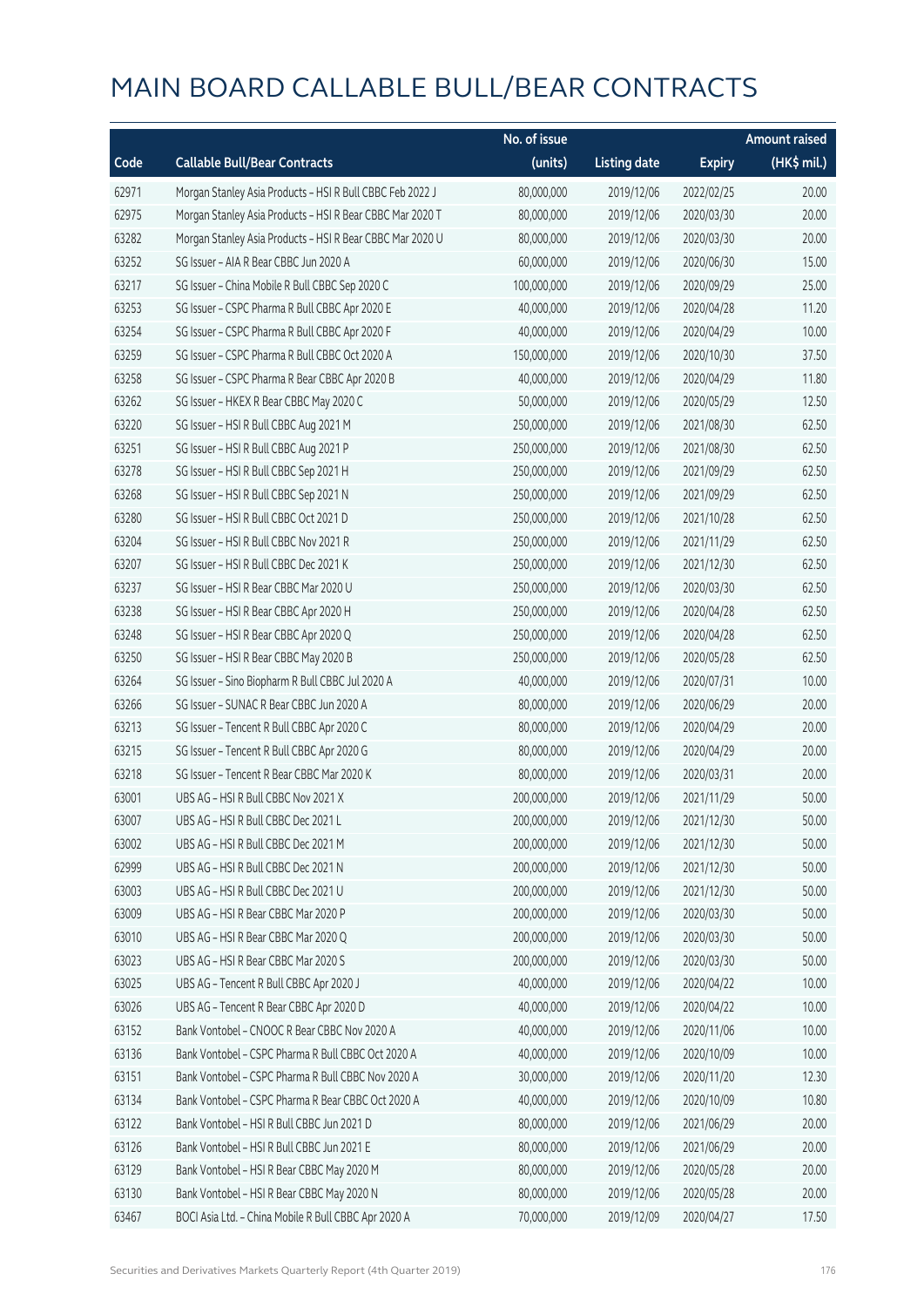|       |                                                              | No. of issue |                     |               | <b>Amount raised</b> |
|-------|--------------------------------------------------------------|--------------|---------------------|---------------|----------------------|
| Code  | <b>Callable Bull/Bear Contracts</b>                          | (units)      | <b>Listing date</b> | <b>Expiry</b> | (HK\$ mil.)          |
| 63353 | BOCI Asia Ltd. - HSI R Bull CBBC Dec 2021 P                  | 150,000,000  | 2019/12/09          | 2021/12/30    | 37.50                |
| 63359 | BOCI Asia Ltd. - HSI R Bear CBBC Mar 2020 U                  | 150,000,000  | 2019/12/09          | 2020/03/30    | 37.50                |
| 63469 | BNP Paribas Issuance B.V. - HSI R Bull CBBC Oct 2021 L       | 240,000,000  | 2019/12/09          | 2021/10/28    | 60.00                |
| 63470 | BNP Paribas Issuance B.V. - HSI R Bear CBBC May 2020 W       | 240,000,000  | 2019/12/09          | 2020/05/28    | 60.00                |
| 63490 | Credit Suisse AG - HSI R Bull CBBC Oct 2021 A                | 200,000,000  | 2019/12/09          | 2021/10/28    | 50.00                |
| 63487 | Credit Suisse AG - HSI R Bull CBBC Nov 2021 C                | 200,000,000  | 2019/12/09          | 2021/11/29    | 50.00                |
| 63476 | Credit Suisse AG - HSI R Bear CBBC Mar 2020 O                | 200,000,000  | 2019/12/09          | 2020/03/30    | 50.00                |
| 63480 | Credit Suisse AG - HSI R Bear CBBC Mar 2020 P                | 200,000,000  | 2019/12/09          | 2020/03/30    | 50.00                |
| 63472 | Credit Suisse AG - HSI R Bear CBBC Apr 2020 U                | 200,000,000  | 2019/12/09          | 2020/04/28    | 50.00                |
| 63484 | Credit Suisse AG - HSI R Bear CBBC Apr 2020 X                | 200,000,000  | 2019/12/09          | 2020/04/28    | 50.00                |
| 63491 | Credit Suisse AG - Sino Biopharm R Bull CBBC Oct 2020 A      | 50,000,000   | 2019/12/09          | 2020/10/29    | 12.50                |
| 63492 | Credit Suisse AG - SUNAC R Bull CBBC Sep 2020 A              | 60,000,000   | 2019/12/09          | 2020/09/29    | 15.00                |
| 63516 | Goldman Sachs SP (Asia) - HSI R Bull CBBC Nov 2022 H         | 160,000,000  | 2019/12/09          | 2022/11/29    | 40.00                |
| 63517 | Goldman Sachs SP (Asia) - HSI R Bull CBBC Nov 2022 I         | 160,000,000  | 2019/12/09          | 2022/11/29    | 40.00                |
| 63510 | Goldman Sachs SP (Asia) - HSI R Bear CBBC Mar 2020 H         | 160,000,000  | 2019/12/09          | 2020/03/30    | 40.00                |
| 63511 | Goldman Sachs SP (Asia) - HSI R Bear CBBC Mar 2020 Q         | 160,000,000  | 2019/12/09          | 2020/03/30    | 40.00                |
| 63519 | Goldman Sachs SP (Asia) - Ping An R Bull CBBC Jun 2020 C     | 60,000,000   | 2019/12/09          | 2020/06/30    | 15.00                |
| 63518 | Goldman Sachs SP (Asia) - Tencent R Bull CBBC Jun 2020 B     | 80,000,000   | 2019/12/09          | 2020/06/30    | 20.00                |
| 63386 | HK Bank - SUNAC R Bull CBBC Aug 2020 A                       | 100,000,000  | 2019/12/09          | 2020/08/31    | 25.00                |
| 63387 | HK Bank - SUNAC R Bull CBBC Nov 2020 A                       | 100,000,000  | 2019/12/09          | 2020/11/30    | 25.00                |
| 63385 | HK Bank - SUNAC R Bear CBBC Sep 2020 A                       | 100,000,000  | 2019/12/09          | 2020/09/30    | 25.00                |
| 63391 | Haitong Int'l Sec - HSI R Bull CBBC Nov 2021 S               | 150,000,000  | 2019/12/09          | 2021/11/29    | 37.50                |
| 63394 | Haitong Int'l Sec - HSI R Bull CBBC Jan 2022 Z               | 150,000,000  | 2019/12/09          | 2022/01/28    | 37.50                |
| 63397 | Haitong Int'l Sec - HSI R Bear CBBC Mar 2020 V               | 150,000,000  | 2019/12/09          | 2020/03/30    | 37.50                |
| 63390 | Haitong Int'l Sec - HSI R Bear CBBC Apr 2020 X               | 150,000,000  | 2019/12/09          | 2020/04/28    | 37.50                |
| 63400 | Haitong Int'l Sec - HSI R Bear CBBC Apr 2020 Y               | 150,000,000  | 2019/12/09          | 2020/04/28    | 37.50                |
| 63404 | Haitong Int'l Sec - SUNAC R Bull CBBC Aug 2020 B             | 50,000,000   | 2019/12/09          | 2020/08/20    | 12.50                |
| 63402 | Haitong Int'l Sec - Tencent R Bull CBBC Aug 2020 C           | 40,000,000   | 2019/12/09          | 2020/08/27    | 10.00                |
| 63432 | J P Morgan SP BV - HSI R Bull CBBC Sep 2021 D                | 200,000,000  | 2019/12/09          | 2021/09/29    | 50.00                |
| 63433 | J P Morgan SP BV - HSI R Bull CBBC Sep 2021 H                | 200,000,000  | 2019/12/09          | 2021/09/29    | 50.00                |
| 63415 | J P Morgan SP BV - HSI R Bear CBBC Apr 2020 B                | 200,000,000  | 2019/12/09          | 2020/04/28    | 50.00                |
| 63424 | J P Morgan SP BV - HSI R Bear CBBC Apr 2020 Z                | 200,000,000  | 2019/12/09          | 2020/04/28    | 50.00                |
| 63417 | J P Morgan SP BV - HSI R Bear CBBC May 2020 K                | 200,000,000  | 2019/12/09          | 2020/05/28    | 50.00                |
| 63426 | J P Morgan SP BV - HSI R Bear CBBC May 2020 L                | 200,000,000  | 2019/12/09          | 2020/05/28    | 50.00                |
| 63500 | Morgan Stanley Asia Products - HSI R Bull CBBC Nov 2021 F    | 80,000,000   | 2019/12/09          | 2021/11/29    | 20.00                |
| 63509 | Morgan Stanley Asia Products - HSI R Bear CBBC Mar 2020 V    | 80,000,000   | 2019/12/09          | 2020/03/30    | 20.00                |
| 63333 | Morgan Stanley Asia Products - Xiaomi R Bull CBBC Jun 2020 A | 40,000,000   | 2019/12/09          | 2020/06/01    | 10.00                |
| 63339 | Morgan Stanley Asia Products - Xiaomi R Bull CBBC Jul 2020 A | 40,000,000   | 2019/12/09          | 2020/07/02    | 10.00                |
| 63321 | Morgan Stanley Asia Products - Xiaomi R Bear CBBC Jul 2020 A | 40,000,000   | 2019/12/09          | 2020/07/15    | 10.00                |
| 63346 | Morgan Stanley Asia Products - Xiaomi R Bear CBBC Aug 2020 A | 40,000,000   | 2019/12/09          | 2020/08/03    | 10.00                |
| 63444 | SG Issuer - China Life R Bull CBBC Jun 2020 A                | 40,000,000   | 2019/12/09          | 2020/06/29    | 10.00                |
| 63455 | SG Issuer - Galaxy Ent R Bull CBBC May 2020 D                | 100,000,000  | 2019/12/09          | 2020/05/29    | 25.00                |
| 63460 | SG Issuer - HSI R Bull CBBC Aug 2021 T                       | 250,000,000  | 2019/12/09          | 2021/08/30    | 62.50                |
| 63464 | SG Issuer - HSI R Bull CBBC Oct 2021 E                       | 250,000,000  | 2019/12/09          | 2021/10/28    | 62.50                |
| 63451 | SG Issuer - HSI R Bear CBBC Mar 2020 V                       | 250,000,000  | 2019/12/09          | 2020/03/30    | 62.50                |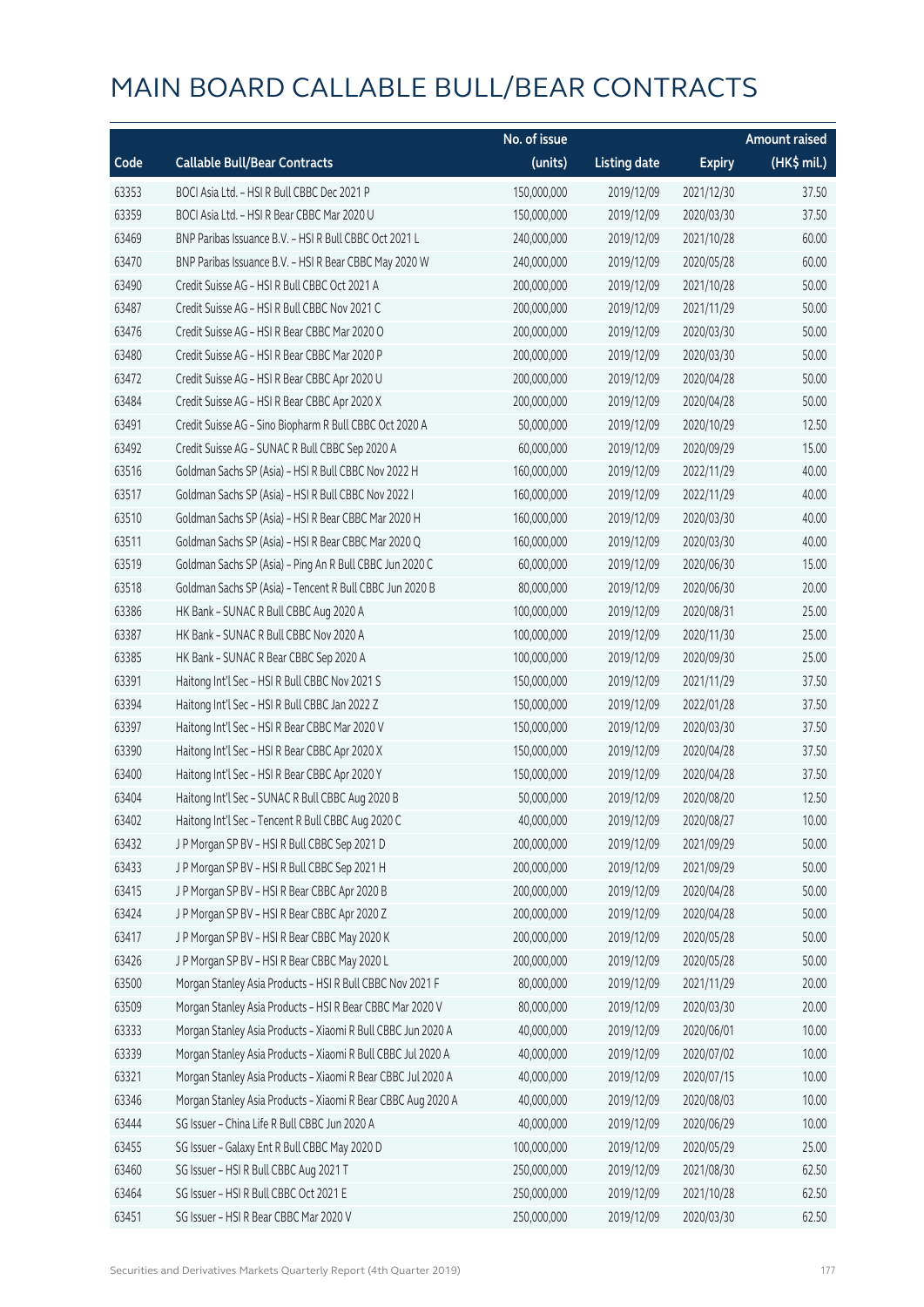|       |                                                          | No. of issue |                     |               | <b>Amount raised</b> |
|-------|----------------------------------------------------------|--------------|---------------------|---------------|----------------------|
| Code  | <b>Callable Bull/Bear Contracts</b>                      | (units)      | <b>Listing date</b> | <b>Expiry</b> | (HK\$ mil.)          |
| 63453 | SG Issuer - HSI R Bear CBBC Apr 2020 Y                   | 250,000,000  | 2019/12/09          | 2020/04/28    | 62.50                |
| 63454 | SG Issuer - HSI R Bear CBBC May 2020 G                   | 250,000,000  | 2019/12/09          | 2020/05/28    | 62.50                |
| 63459 | SG Issuer - HSI R Bear CBBC May 2020 H                   | 250,000,000  | 2019/12/09          | 2020/05/28    | 62.50                |
| 63457 | SG Issuer - Ping An R Bull CBBC Aug 2020 D               | 100,000,000  | 2019/12/09          | 2020/08/05    | 25.00                |
| 63458 | SG Issuer - Tencent R Bull CBBC May 2020 C               | 80,000,000   | 2019/12/09          | 2020/05/29    | 20.00                |
| 63450 | SG Issuer - Tencent R Bear CBBC Apr 2020 I               | 80,000,000   | 2019/12/09          | 2020/04/27    | 20.00                |
| 63372 | UBS AG - HSI R Bull CBBC Jan 2022 C                      | 200,000,000  | 2019/12/09          | 2022/01/28    | 50.00                |
| 63361 | UBS AG - HSI R Bear CBBC Mar 2020 V                      | 200,000,000  | 2019/12/09          | 2020/03/30    | 50.00                |
| 63365 | UBS AG - HSI R Bear CBBC Mar 2020 W                      | 200,000,000  | 2019/12/09          | 2020/03/30    | 50.00                |
| 63366 | UBS AG - HSI R Bear CBBC Mar 2020 X                      | 200,000,000  | 2019/12/09          | 2020/03/30    | 50.00                |
| 63379 | UBS AG - Ping An R Bull CBBC Apr 2020 A                  | 100,000,000  | 2019/12/09          | 2020/04/20    | 25.00                |
| 63375 | UBS AG - Ping An R Bear CBBC Mar 2020 A                  | 100,000,000  | 2019/12/09          | 2020/03/23    | 25.00                |
| 63407 | Bank Vontobel - HSI R Bull CBBC Jun 2021 F               | 80,000,000   | 2019/12/09          | 2021/06/29    | 20.00                |
| 63408 | Bank Vontobel - HSI R Bear CBBC May 2020 O               | 80,000,000   | 2019/12/09          | 2020/05/28    | 20.00                |
| 63414 | Bank Vontobel - HSI R Bear CBBC May 2020 P               | 80,000,000   | 2019/12/09          | 2020/05/28    | 20.00                |
| 63405 | Bank Vontobel - Tencent R Bear CBBC Sep 2020 A           | 40,000,000   | 2019/12/09          | 2020/09/25    | 10.00                |
| 63540 | BOCI Asia Ltd. - HSI R Bull CBBC Dec 2021 Q              | 150,000,000  | 2019/12/10          | 2021/12/30    | 37.50                |
| 63541 | BOCI Asia Ltd. - HSI R Bull CBBC Dec 2021 R              | 150,000,000  | 2019/12/10          | 2021/12/30    | 37.50                |
| 63552 | BOCI Asia Ltd. - HSI R Bear CBBC Mar 2020 X              | 150,000,000  | 2019/12/10          | 2020/03/30    | 37.50                |
| 63556 | BOCI Asia Ltd. - Ping An R Bull CBBC Apr 2020 B          | 70,000,000   | 2019/12/10          | 2020/04/29    | 21.70                |
| 63557 | BOCI Asia Ltd. - Ping An R Bull CBBC Apr 2020 C          | 70,000,000   | 2019/12/10          | 2020/04/29    | 21.00                |
| 63561 | BOCI Asia Ltd. - Xiaomi R Bull CBBC Jul 2020 A           | 40,000,000   | 2019/12/10          | 2020/07/31    | 16.40                |
| 63522 | BNP Paribas Issuance B.V. - HSI R Bull CBBC Oct 2021 M   | 250,000,000  | 2019/12/10          | 2021/10/28    | 62.50                |
| 63531 | BNP Paribas Issuance B.V. - HSI R Bull CBBC Oct 2021 N   | 250,000,000  | 2019/12/10          | 2021/10/28    | 62.50                |
| 63532 | BNP Paribas Issuance B.V. - HSI R Bull CBBC Oct 2021 P   | 250,000,000  | 2019/12/10          | 2021/10/28    | 62.50                |
| 63677 | BNP Paribas Issuance B.V. - HSI R Bull CBBC Oct 2021 Q   | 240,000,000  | 2019/12/10          | 2021/10/28    | 60.00                |
| 63679 | BNP Paribas Issuance B.V. - HSI R Bear CBBC May 2020 X   | 250,000,000  | 2019/12/10          | 2020/05/28    | 62.50                |
| 63680 | BNP Paribas Issuance B.V. - HSI R Bear CBBC May 2020 Y   | 240,000,000  | 2019/12/10          | 2020/05/28    | 60.00                |
| 63689 | Credit Suisse AG - HSI R Bull CBBC Nov 2021 D            | 200,000,000  | 2019/12/10          | 2021/11/29    | 50.00                |
| 63686 | Credit Suisse AG - HSI R Bull CBBC Dec 2021 I            | 200,000,000  | 2019/12/10          | 2021/12/30    | 50.00                |
| 63698 | Credit Suisse AG - HSI R Bull CBBC Dec 2021 M            | 200,000,000  | 2019/12/10          | 2021/12/30    | 50.00                |
| 63694 | Credit Suisse AG - HSI R Bear CBBC Apr 2020 W            | 200,000,000  | 2019/12/10          | 2020/04/28    | 50.00                |
| 63692 | Credit Suisse AG - HSI R Bear CBBC May 2020 Q            | 200,000,000  | 2019/12/10          | 2020/05/28    | 50.00                |
| 63781 | Goldman Sachs SP (Asia) - HSI R Bull CBBC Oct 2022 N     | 160,000,000  | 2019/12/10          | 2022/10/28    | 40.00                |
| 63786 | Goldman Sachs SP (Asia) - HSI R Bull CBBC Nov 2022 C     | 160,000,000  | 2019/12/10          | 2022/11/29    | 40.00                |
| 63773 | Goldman Sachs SP (Asia) - HSI R Bull CBBC Nov 2022 J     | 160,000,000  | 2019/12/10          | 2022/11/29    | 40.00                |
| 63789 | Goldman Sachs SP (Asia) - HSI R Bear CBBC Mar 2020 P     | 160,000,000  | 2019/12/10          | 2020/03/30    | 40.00                |
| 63791 | Goldman Sachs SP (Asia) - HSI R Bear CBBC Mar 2020 W     | 160,000,000  | 2019/12/10          | 2020/03/30    | 40.00                |
| 63794 | Goldman Sachs SP (Asia) - Ping An R Bull CBBC Jul 2020 B | 80,000,000   | 2019/12/10          | 2020/07/30    | 20.00                |
| 63792 | Goldman Sachs SP (Asia) - Tencent R Bull CBBC Mar 2020 G | 60,000,000   | 2019/12/10          | 2020/03/10    | 15.00                |
| 63793 | Goldman Sachs SP (Asia) - Tencent R Bull CBBC Mar 2020 H | 60,000,000   | 2019/12/10          | 2020/03/10    | 15.00                |
| 63546 | HK Bank - HSI R Bull CBBC Oct 2020 A                     | 60,000,000   | 2019/12/10          | 2020/10/29    | 15.00                |
| 63545 | HK Bank - HSI R Bear CBBC Jul 2020 M                     | 80,000,000   | 2019/12/10          | 2020/07/30    | 20.00                |
| 63549 | HK Bank - Tencent R Bull CBBC Apr 2020 X                 | 40,000,000   | 2019/12/10          | 2020/04/17    | 10.00                |
| 63595 | Haitong Int'l Sec - HSI R Bull CBBC Nov 2021 O           | 150,000,000  | 2019/12/10          | 2021/11/29    | 37.50                |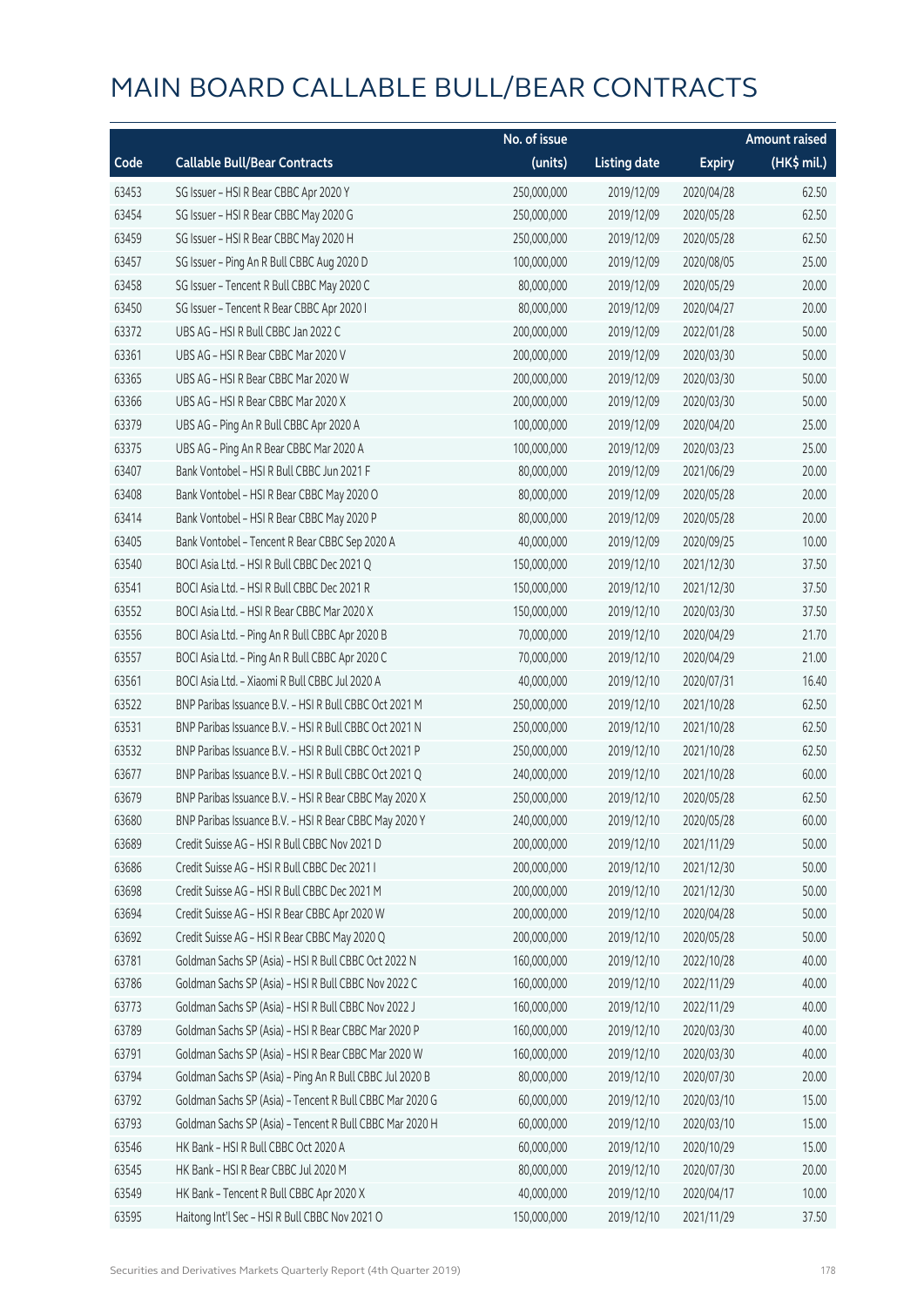|       |                                                              | No. of issue |                     |               | <b>Amount raised</b> |
|-------|--------------------------------------------------------------|--------------|---------------------|---------------|----------------------|
| Code  | <b>Callable Bull/Bear Contracts</b>                          | (units)      | <b>Listing date</b> | <b>Expiry</b> | (HK\$ mil.)          |
| 63611 | Haitong Int'l Sec - HSI R Bull CBBC Nov 2021 Q               | 150,000,000  | 2019/12/10          | 2021/11/29    | 37.50                |
| 63603 | Haitong Int'l Sec - HSI R Bull CBBC Jan 2022 B               | 150,000,000  | 2019/12/10          | 2022/01/28    | 37.50                |
| 63612 | Haitong Int'l Sec - HSI R Bear CBBC Apr 2020 Z               | 150,000,000  | 2019/12/10          | 2020/04/28    | 37.50                |
| 63613 | Haitong Int'l Sec - HSI R Bear CBBC May 2020 A               | 150,000,000  | 2019/12/10          | 2020/05/28    | 37.50                |
| 63615 | Haitong Int'l Sec - HSI R Bear CBBC May 2020 B               | 150,000,000  | 2019/12/10          | 2020/05/28    | 37.50                |
| 63636 | J P Morgan SP BV - HSI R Bull CBBC Oct 2021 D                | 200,000,000  | 2019/12/10          | 2021/10/28    | 50.00                |
| 63639 | J P Morgan SP BV - HSI R Bull CBBC Nov 2021 K                | 200,000,000  | 2019/12/10          | 2021/11/29    | 50.00                |
| 63650 | J P Morgan SP BV - HSI R Bull CBBC Dec 2021 X                | 200,000,000  | 2019/12/10          | 2021/12/30    | 50.00                |
| 63665 | J P Morgan SP BV - HSI R Bear CBBC May 2020 M                | 200,000,000  | 2019/12/10          | 2020/05/28    | 50.00                |
| 63666 | J P Morgan SP BV - HSI R Bear CBBC May 2020 N                | 200,000,000  | 2019/12/10          | 2020/05/28    | 50.00                |
| 63675 | J P Morgan SP BV - HSI R Bear CBBC May 2020 O                | 200,000,000  | 2019/12/10          | 2020/05/28    | 50.00                |
| 63657 | J P Morgan SP BV - Tencent R Bull CBBC Apr 2020 X            | 50,000,000   | 2019/12/10          | 2020/04/17    | 12.50                |
| 63661 | J P Morgan SP BV - Tencent R Bear CBBC Jul 2020 A            | 200,000,000  | 2019/12/10          | 2020/07/10    | 50.00                |
| 63550 | Macquarie Bank Ltd. - Tencent R Bull CBBC Jun 2020 A         | 30,000,000   | 2019/12/10          | 2020/06/30    | 10.59                |
| 63551 | Macquarie Bank Ltd. - Tencent R Bear CBBC Jun 2020 A         | 30,000,000   | 2019/12/10          | 2020/06/30    | 11.31                |
| 63704 | Morgan Stanley Asia Products - HSI R Bull CBBC Dec 2021 J    | 80,000,000   | 2019/12/10          | 2021/12/30    | 20.00                |
| 63703 | Morgan Stanley Asia Products - HSI R Bear CBBC Apr 2020 U    | 80,000,000   | 2019/12/10          | 2020/04/28    | 20.00                |
| 63700 | Morgan Stanley Asia Products - Ping An R Bull CBBC Apr2020 B | 48,000,000   | 2019/12/10          | 2020/04/20    | 12.00                |
| 63755 | SG Issuer - CPIC R Bull CBBC Nov 2020 A                      | 100,000,000  | 2019/12/10          | 2020/11/27    | 25.00                |
| 63757 | SG Issuer - HKEX R Bull CBBC Apr 2020 S                      | 50,000,000   | 2019/12/10          | 2020/04/29    | 12.50                |
| 63745 | SG Issuer - HSI R Bull CBBC Sep 2021 R                       | 250,000,000  | 2019/12/10          | 2021/09/29    | 62.50                |
| 63760 | SG Issuer - HSI R Bull CBBC Sep 2021 V                       | 250,000,000  | 2019/12/10          | 2021/09/29    | 62.50                |
| 63752 | SG Issuer - HSI R Bull CBBC Nov 2021 X                       | 250,000,000  | 2019/12/10          | 2021/11/29    | 62.50                |
| 63754 | SG Issuer - HSI R Bull CBBC Dec 2021 G                       | 250,000,000  | 2019/12/10          | 2021/12/30    | 62.50                |
| 63758 | SG Issuer - HSI R Bear CBBC May 2020 I                       | 250,000,000  | 2019/12/10          | 2020/05/28    | 62.50                |
| 63763 | SG Issuer - HSI R Bear CBBC May 2020 J                       | 250,000,000  | 2019/12/10          | 2020/05/28    | 62.50                |
| 63771 | SG Issuer - HSI R Bear CBBC May 2020 K                       | 250,000,000  | 2019/12/10          | 2020/05/28    | 62.50                |
| 63729 | SG Issuer - Tencent R Bull CBBC Apr 2020 H                   | 80,000,000   | 2019/12/10          | 2020/04/29    | 20.00                |
| 63734 | SG Issuer - Xiaomi R Bull CBBC May 2020 B                    | 60,000,000   | 2019/12/10          | 2020/05/29    | 15.00                |
| 63564 | UBS AG - HSI R Bull CBBC Nov 2021 B                          | 200,000,000  | 2019/12/10          | 2021/11/29    | 50.00                |
| 63567 | UBS AG - HSI R Bull CBBC Nov 2021 K                          | 200,000,000  | 2019/12/10          | 2021/11/29    | 50.00                |
| 63565 | UBS AG - HSI R Bull CBBC Jan 2022 L                          | 200,000,000  | 2019/12/10          | 2022/01/28    | 50.00                |
| 63569 | UBS AG - HSI R Bear CBBC Mar 2020 G                          | 200,000,000  | 2019/12/10          | 2020/03/30    | 50.00                |
| 63582 | UBS AG - HSI R Bear CBBC Mar 2020 Y                          | 200,000,000  | 2019/12/10          | 2020/03/30    | 50.00                |
| 63579 | UBS AG - HSI R Bear CBBC Apr 2020 B                          | 200,000,000  | 2019/12/10          | 2020/04/28    | 50.00                |
| 63590 | UBS AG - HSI R Bear CBBC Apr 2020 C                          | 200,000,000  | 2019/12/10          | 2020/04/28    | 50.00                |
| 63706 | Bank Vontobel - HSI R Bull CBBC Jun 2021 G                   | 80,000,000   | 2019/12/10          | 2021/06/29    | 20.00                |
| 63711 | Bank Vontobel - HSI R Bull CBBC Jun 2021 H                   | 80,000,000   | 2019/12/10          | 2021/06/29    | 20.00                |
| 63717 | Bank Vontobel - HSI R Bear CBBC May 2020 Q                   | 80,000,000   | 2019/12/10          | 2020/05/28    | 20.00                |
| 63718 | Bank Vontobel - HSI R Bear CBBC Jun 2020 D                   | 80,000,000   | 2019/12/10          | 2020/06/29    | 20.00                |
| 63720 | Bank Vontobel - HSI R Bear CBBC Jun 2020 E                   | 80,000,000   | 2019/12/10          | 2020/06/29    | 20.00                |
| 63725 | Bank Vontobel - Tencent R Bear CBBC Nov 2020 A               | 40,000,000   | 2019/12/10          | 2020/11/20    | 10.00                |
| 63812 | BOCI Asia Ltd. - HSI R Bull CBBC Dec 2021 T                  | 150,000,000  | 2019/12/11          | 2021/12/30    | 37.50                |
| 63817 | BOCI Asia Ltd. - HSI R Bull CBBC Dec 2021 U                  | 150,000,000  | 2019/12/11          | 2021/12/30    | 37.50                |
| 63844 | BOCI Asia Ltd. - HSI R Bear CBBC Apr 2020 A                  | 150,000,000  | 2019/12/11          | 2020/04/28    | 37.50                |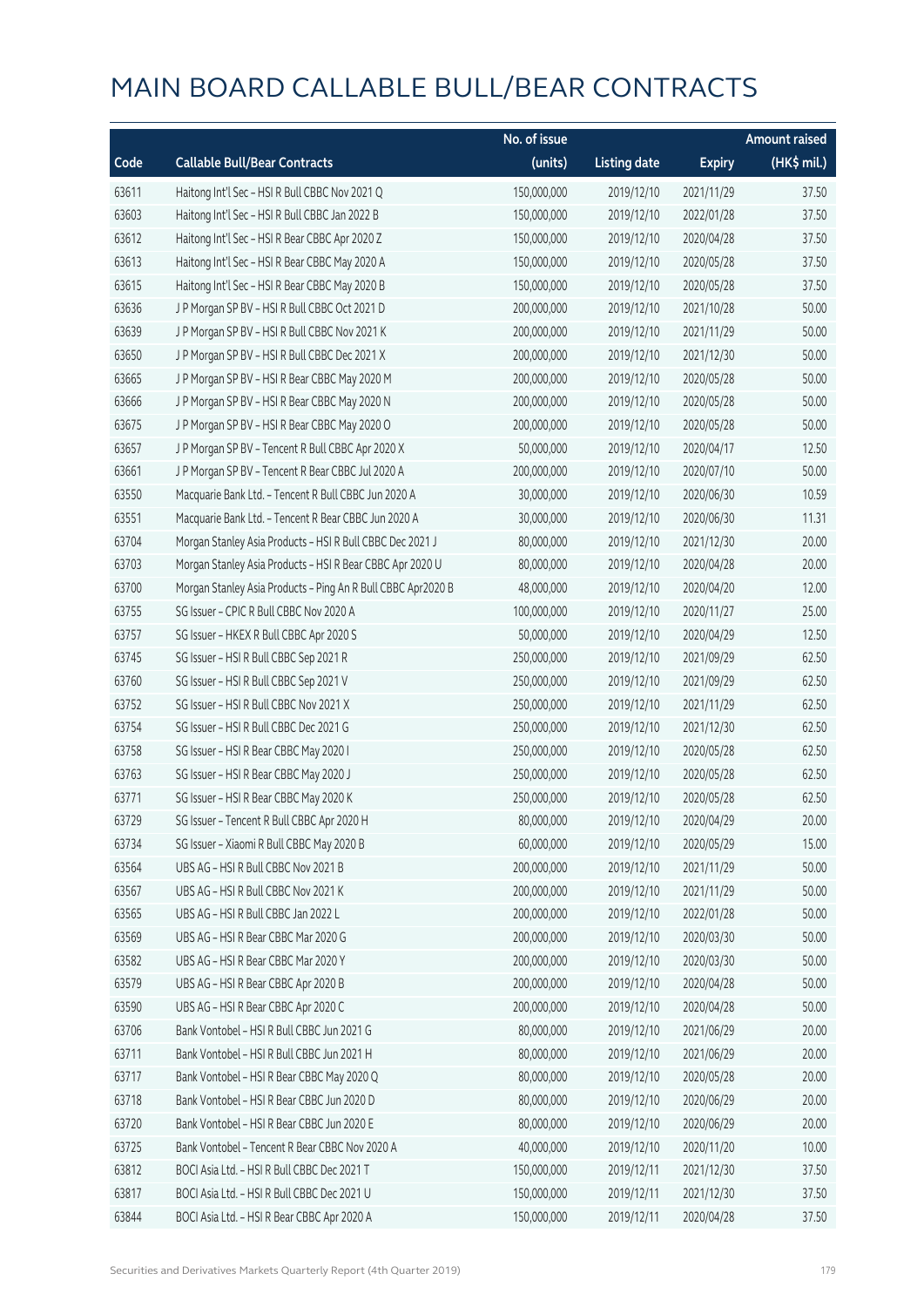|       |                                                             | No. of issue |                     |               | <b>Amount raised</b> |
|-------|-------------------------------------------------------------|--------------|---------------------|---------------|----------------------|
| Code  | <b>Callable Bull/Bear Contracts</b>                         | (units)      | <b>Listing date</b> | <b>Expiry</b> | $(HK$$ mil.)         |
| 63846 | BOCI Asia Ltd. - HSI R Bear CBBC Apr 2020 B                 | 150,000,000  | 2019/12/11          | 2020/04/28    | 37.50                |
| 63847 | BOCI Asia Ltd. - Tencent R Bull CBBC Apr 2020 B             | 40,000,000   | 2019/12/11          | 2020/04/27    | 10.00                |
| 63795 | BNP Paribas Issuance B.V. - HSI R Bull CBBC Oct 2021 S      | 250,000,000  | 2019/12/11          | 2021/10/28    | 62.50                |
| 63796 | BNP Paribas Issuance B.V. - HSI R Bull CBBC Oct 2021 U      | 240,000,000  | 2019/12/11          | 2021/10/28    | 60.00                |
| 63808 | BNP Paribas Issuance B.V. - HSI R Bull CBBC Oct 2021 V      | 240,000,000  | 2019/12/11          | 2021/10/28    | 60.00                |
| 63895 | BNP Paribas Issuance B.V. - HSI R Bull CBBC Oct 2021 Z      | 240,000,000  | 2019/12/11          | 2021/10/28    | 60.00                |
| 63835 | BNP Paribas Issuance B.V. - HSI R Bear CBBC May 2020 A      | 250,000,000  | 2019/12/11          | 2020/05/28    | 62.50                |
| 63830 | BNP Paribas Issuance B.V. - HSI R Bear CBBC May 2020 B      | 250,000,000  | 2019/12/11          | 2020/05/28    | 62.50                |
| 63896 | BNP Paribas Issuance B.V. - HSI R Bear CBBC May 2020 C      | 250,000,000  | 2019/12/11          | 2020/05/28    | 62.50                |
| 63897 | BNP Paribas Issuance B.V. - HSI R Bear CBBC May 2020 D      | 250,000,000  | 2019/12/11          | 2020/05/28    | 62.50                |
| 63901 | BNP Paribas Issuance B.V. - HSI R Bear CBBC May 2020 E      | 250,000,000  | 2019/12/11          | 2020/05/28    | 62.50                |
| 63907 | BNP Paribas Issuance B.V. - HSI R Bear CBBC May 2020 F      | 250,000,000  | 2019/12/11          | 2020/05/28    | 62.50                |
| 63916 | BNP Paribas Issuance B.V. - HSI R Bear CBBC May 2020 G      | 250,000,000  | 2019/12/11          | 2020/05/28    | 62.50                |
| 63819 | BNP Paribas Issuance B.V. - HSI R Bear CBBC May 2020 Z      | 250,000,000  | 2019/12/11          | 2020/05/28    | 62.50                |
| 63960 | Credit Suisse AG - HSI R Bull CBBC Oct 2021 C               | 200,000,000  | 2019/12/11          | 2021/10/28    | 50.00                |
| 63964 | Credit Suisse AG - HSI R Bull CBBC Nov 2021 F               | 200,000,000  | 2019/12/11          | 2021/11/29    | 50.00                |
| 63956 | Credit Suisse AG - HSI R Bull CBBC Dec 2021 S               | 200,000,000  | 2019/12/11          | 2021/12/30    | 50.00                |
| 63971 | Credit Suisse AG - HSI R Bear CBBC May 2020 R               | 200,000,000  | 2019/12/11          | 2020/05/28    | 50.00                |
| 63977 | Credit Suisse AG - HSI R Bear CBBC May 2020 S               | 200,000,000  | 2019/12/11          | 2020/05/28    | 50.00                |
| 63978 | Credit Suisse AG - HSI R Bear CBBC Jun 2020 I               | 200,000,000  | 2019/12/11          | 2020/06/29    | 50.00                |
| 63979 | Credit Suisse AG - HSI R Bear CBBC Jul 2020 B               | 300,000,000  | 2019/12/11          | 2020/07/30    | 75.00                |
| 63973 | Credit Suisse AG - Xiaomi R Bull CBBC Nov 2020 A            | 50,000,000   | 2019/12/11          | 2020/11/30    | 12.50                |
| 64112 | Goldman Sachs SP (Asia) - HSI R Bull CBBC Nov 2022 D        | 160,000,000  | 2019/12/11          | 2022/11/29    | 40.00                |
| 64119 | Goldman Sachs SP (Asia) - HSI R Bull CBBC Nov 2022 R        | 160,000,000  | 2019/12/11          | 2022/11/29    | 40.00                |
| 64121 | Goldman Sachs SP (Asia) - HSI R Bull CBBC Nov 2022 S        | 160,000,000  | 2019/12/11          | 2022/11/29    | 40.00                |
| 64127 | Goldman Sachs SP (Asia) - HSI R Bear CBBC May 2020 E        | 160,000,000  | 2019/12/11          | 2020/05/28    | 40.00                |
| 64130 | Goldman Sachs SP (Asia) - HSI R Bear CBBC May 2020 F        | 160,000,000  | 2019/12/11          | 2020/05/28    | 40.00                |
| 64141 | Goldman Sachs SP (Asia) - Ping An R Bear CBBC Apr 2020 A    | 60,000,000   | 2019/12/11          | 2020/04/29    | 15.00                |
| 64132 | Goldman Sachs SP (Asia) - Tencent R Bull CBBC Mar 2020 I    | 60,000,000   | 2019/12/11          | 2020/03/11    | 15.00                |
| 64133 | Goldman Sachs SP (Asia) - Tencent R Bull CBBC Mar 2020 J    | 60,000,000   | 2019/12/11          | 2020/03/30    | 15.00                |
| 64140 | Goldman Sachs SP (Asia) - Tencent R Bear CBBC Mar 2020 M    | 60,000,000   | 2019/12/11          | 2020/03/30    | 15.00                |
| 63836 | HK Bank - HSI R Bear CBBC Jul 2020 N                        | 80,000,000   | 2019/12/11          | 2020/07/30    | 20.00                |
| 63849 | Haitong Int'l Sec - HSI R Bull CBBC Jan 2022 E              | 150,000,000  | 2019/12/11          | 2022/01/28    | 37.50                |
| 63850 | Haitong Int'l Sec - HSI R Bull CBBC Jan 2022 H              | 150,000,000  | 2019/12/11          | 2022/01/28    | 37.50                |
| 64029 | Haitong Int'l Sec - HSI R Bull CBBC Jan 2022 N              | 150,000,000  | 2019/12/11          | 2022/01/28    | 37.50                |
| 64030 | Haitong Int'l Sec - HSI R Bull CBBC Feb 2022 D              | 150,000,000  | 2019/12/11          | 2022/02/25    | 37.50                |
| 64034 | Haitong Int'l Sec - HSI R Bear CBBC Apr 2020 A              | 150,000,000  | 2019/12/11          | 2020/04/28    | 37.50                |
| 64031 | Haitong Int'l Sec - HSI R Bear CBBC Apr 2020 C              | 150,000,000  | 2019/12/11          | 2020/04/28    | 37.50                |
| 64032 | Haitong Int'l Sec - HSI R Bear CBBC May 2020 D              | 150,000,000  | 2019/12/11          | 2020/05/28    | 37.50                |
| 64035 | Haitong Int'l Sec - HSI R Bear CBBC May 2020 E              | 150,000,000  | 2019/12/11          | 2020/05/28    | 37.50                |
| 63863 | Haitong Int'l Sec - Meituan Dianping R Bull CBBC Aug 2020 A | 40,000,000   | 2019/12/11          | 2020/08/13    | 10.00                |
| 63854 | Haitong Int'l Sec - Tencent R Bull CBBC Sep 2020 B          | 40,000,000   | 2019/12/11          | 2020/09/22    | 10.00                |
| 63917 | J P Morgan SP BV - HSI R Bull CBBC Sep 2021 I               | 200,000,000  | 2019/12/11          | 2021/09/29    | 50.00                |
| 63925 | J P Morgan SP BV - HSI R Bull CBBC Oct 2021 A               | 200,000,000  | 2019/12/11          | 2021/10/28    | 50.00                |
| 63930 | J P Morgan SP BV - HSI R Bull CBBC Nov 2021 Z               | 200,000,000  | 2019/12/11          | 2021/11/29    | 50.00                |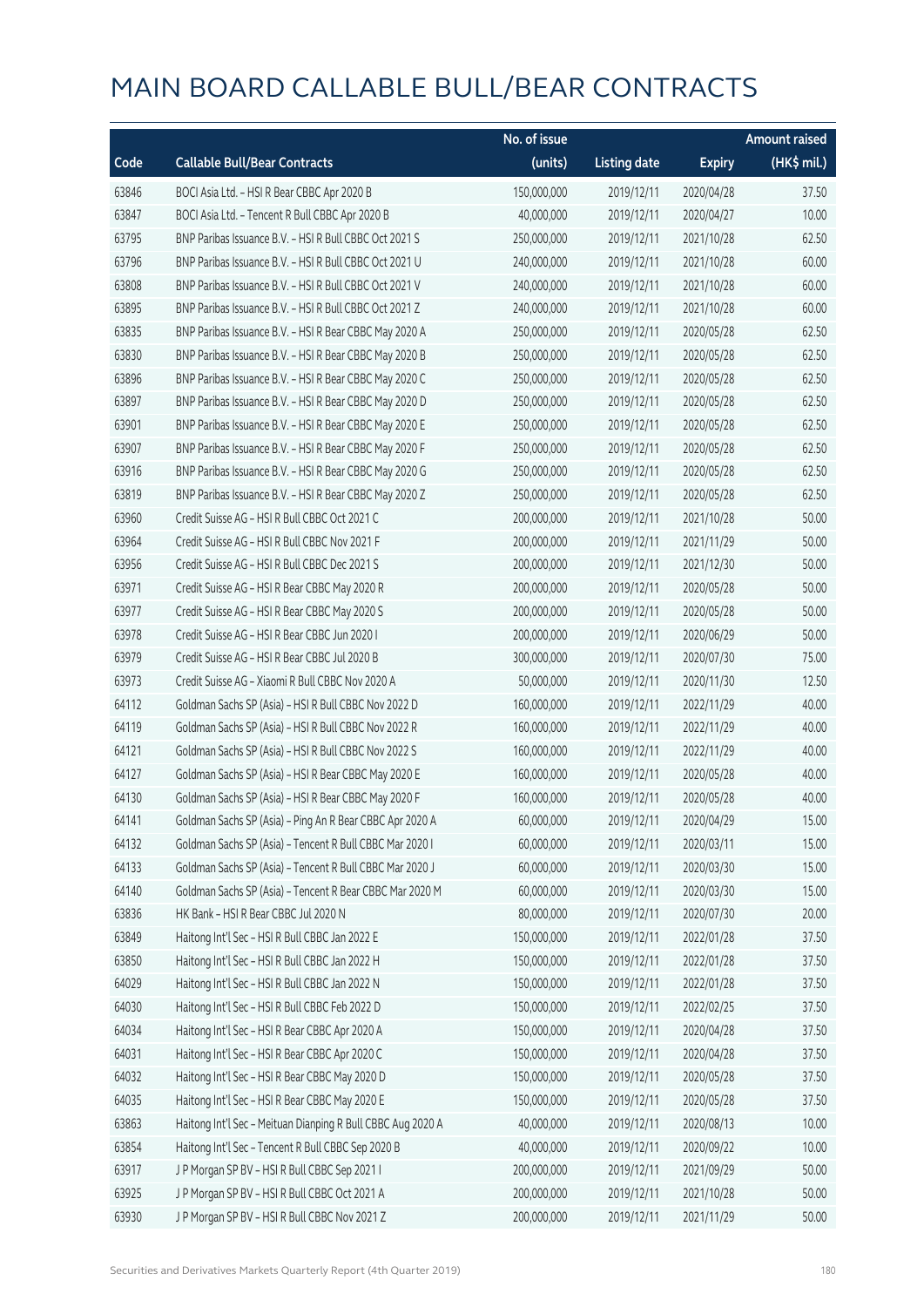|       |                                                            | No. of issue |                     |               | <b>Amount raised</b> |
|-------|------------------------------------------------------------|--------------|---------------------|---------------|----------------------|
| Code  | <b>Callable Bull/Bear Contracts</b>                        | (units)      | <b>Listing date</b> | <b>Expiry</b> | (HK\$ mil.)          |
| 63934 | J P Morgan SP BV - HSI R Bull CBBC Dec 2021 P              | 200,000,000  | 2019/12/11          | 2021/12/30    | 50.00                |
| 63946 | J P Morgan SP BV - HSI R Bear CBBC May 2020 P              | 200,000,000  | 2019/12/11          | 2020/05/28    | 50.00                |
| 63947 | J P Morgan SP BV - HSI R Bear CBBC May 2020 Q              | 200,000,000  | 2019/12/11          | 2020/05/28    | 50.00                |
| 63953 | J P Morgan SP BV - HSI R Bear CBBC May 2020 R              | 200,000,000  | 2019/12/11          | 2020/05/28    | 50.00                |
| 63955 | J P Morgan SP BV - HSI R Bear CBBC May 2020 S              | 200,000,000  | 2019/12/11          | 2020/05/28    | 50.00                |
| 63939 | J P Morgan SP BV - Meituan Dianping R Bear CBBC Jun 2020 G | 60,000,000   | 2019/12/11          | 2020/06/12    | 15.00                |
| 63940 | J P Morgan SP BV - Ping An R Bull CBBC Jul 2020 A          | 100,000,000  | 2019/12/11          | 2020/07/10    | 25.00                |
| 63941 | J P Morgan SP BV - Tencent R Bull CBBC Jun 2020 B          | 50,000,000   | 2019/12/11          | 2020/06/12    | 12.50                |
| 64023 | Morgan Stanley Asia Products - HSI R Bull CBBC Feb 2022 K  | 80,000,000   | 2019/12/11          | 2022/02/25    | 20.00                |
| 64026 | Morgan Stanley Asia Products - HSI R Bear CBBC Mar 2020 X  | 80,000,000   | 2019/12/11          | 2020/03/30    | 20.00                |
| 64025 | Morgan Stanley Asia Products - HSI R Bear CBBC Apr 2020 V  | 80,000,000   | 2019/12/11          | 2020/04/28    | 20.00                |
| 64056 | SG Issuer - China Life R Bull CBBC Nov 2020 A              | 150,000,000  | 2019/12/11          | 2020/11/27    | 37.50                |
| 64049 | SG Issuer - HSI R Bull CBBC Sep 2021 O                     | 250,000,000  | 2019/12/11          | 2021/09/29    | 62.50                |
| 64066 | SG Issuer - HSI R Bull CBBC Sep 2021 T                     | 250,000,000  | 2019/12/11          | 2021/09/29    | 62.50                |
| 64074 | SG Issuer - HSI R Bull CBBC Oct 2021 J                     | 250,000,000  | 2019/12/11          | 2021/10/28    | 62.50                |
| 64052 | SG Issuer - HSI R Bull CBBC Oct 2021 S                     | 250,000,000  | 2019/12/11          | 2021/10/28    | 62.50                |
| 64054 | SG Issuer - HSI R Bull CBBC Dec 2021 E                     | 250,000,000  | 2019/12/11          | 2021/12/30    | 62.50                |
| 64053 | SG Issuer - HSI R Bull CBBC Dec 2021 O                     | 250,000,000  | 2019/12/11          | 2021/12/30    | 62.50                |
| 64096 | SG Issuer - HSI R Bear CBBC Mar 2020 A                     | 250,000,000  | 2019/12/11          | 2020/03/30    | 62.50                |
| 64088 | SG Issuer - HSI R Bear CBBC Mar 2020 W                     | 250,000,000  | 2019/12/11          | 2020/03/30    | 62.50                |
| 64102 | SG Issuer - HSI R Bear CBBC Apr 2020 F                     | 250,000,000  | 2019/12/11          | 2020/04/28    | 62.50                |
| 64110 | SG Issuer - HSI R Bear CBBC May 2020 L                     | 250,000,000  | 2019/12/11          | 2020/05/28    | 62.50                |
| 64036 | SG Issuer - Meituan Dianping R Bull CBBC May 2020 I        | 100,000,000  | 2019/12/11          | 2020/05/29    | 25.00                |
| 64039 | SG Issuer - Ping An R Bull CBBC May 2020 D                 | 100,000,000  | 2019/12/11          | 2020/05/29    | 25.00                |
| 64043 | SG Issuer - Ping An R Bull CBBC Oct 2020 A                 | 100,000,000  | 2019/12/11          | 2020/10/30    | 25.00                |
| 64044 | SG Issuer - Tencent R Bull CBBC May 2020 D                 | 80,000,000   | 2019/12/11          | 2020/05/29    | 20.00                |
| 63865 | UBS AG - HSI R Bull CBBC Dec 2021 R                        | 200,000,000  | 2019/12/11          | 2021/12/30    | 50.00                |
| 63869 | UBS AG - HSI R Bull CBBC Dec 2021 S                        | 200,000,000  | 2019/12/11          | 2021/12/30    | 50.00                |
| 63872 | UBS AG - HSI R Bull CBBC Dec 2021 T                        | 200,000,000  | 2019/12/11          | 2021/12/30    | 50.00                |
| 63873 | UBS AG - HSI R Bull CBBC Dec 2021 W                        | 200,000,000  | 2019/12/11          | 2021/12/30    | 50.00                |
| 63877 | UBS AG - HSI R Bull CBBC Dec 2021 X                        | 200,000,000  | 2019/12/11          | 2021/12/30    | 50.00                |
| 63879 | UBS AG - HSI R Bear CBBC Apr 2020 D                        | 200,000,000  | 2019/12/11          | 2020/04/28    | 50.00                |
| 63880 | UBS AG - HSI R Bear CBBC Apr 2020 E                        | 200,000,000  | 2019/12/11          | 2020/04/28    | 50.00                |
| 63884 | UBS AG - HSI R Bear CBBC Apr 2020 F                        | 200,000,000  | 2019/12/11          | 2020/04/28    | 50.00                |
| 64011 | Bank Vontobel - CC Bank R Bear CBBC Oct 2020 A             | 40,000,000   | 2019/12/11          | 2020/10/09    | 10.00                |
| 64016 | Bank Vontobel - China Life R Bull CBBC Dec 2020 A          | 40,000,000   | 2019/12/11          | 2020/12/11    | 14.40                |
| 64017 | Bank Vontobel - Galaxy Ent R Bull CBBC Dec 2020 A          | 40,000,000   | 2019/12/11          | 2020/12/11    | 10.00                |
| 64021 | Bank Vontobel - Galaxy Ent R Bull CBBC Dec 2020 B          | 40,000,000   | 2019/12/11          | 2020/12/11    | 10.00                |
| 63992 | Bank Vontobel - HSI R Bull CBBC Jun 2021 I                 | 80,000,000   | 2019/12/11          | 2021/06/29    | 20.00                |
| 63994 | Bank Vontobel - HSI R Bull CBBC Jun 2021 J                 | 80,000,000   | 2019/12/11          | 2021/06/29    | 20.00                |
| 63997 | Bank Vontobel - HSI R Bull CBBC Jun 2021 K                 | 80,000,000   | 2019/12/11          | 2021/06/29    | 20.00                |
| 64008 | Bank Vontobel - HSI R Bear CBBC May 2020 R                 | 80,000,000   | 2019/12/11          | 2020/05/28    | 20.00                |
| 63998 | Bank Vontobel - HSI R Bear CBBC Jun 2020 F                 | 80,000,000   | 2019/12/11          | 2020/06/29    | 20.00                |
| 63988 | Bank Vontobel - Meituan Dianping R Bull CBBC Oct 2020 A    | 60,000,000   | 2019/12/11          | 2020/10/23    | 15.00                |
| 63980 | Bank Vontobel - Meituan Dianping R Bull CBBC Dec 2020 D    | 60,000,000   | 2019/12/11          | 2020/12/18    | 15.00                |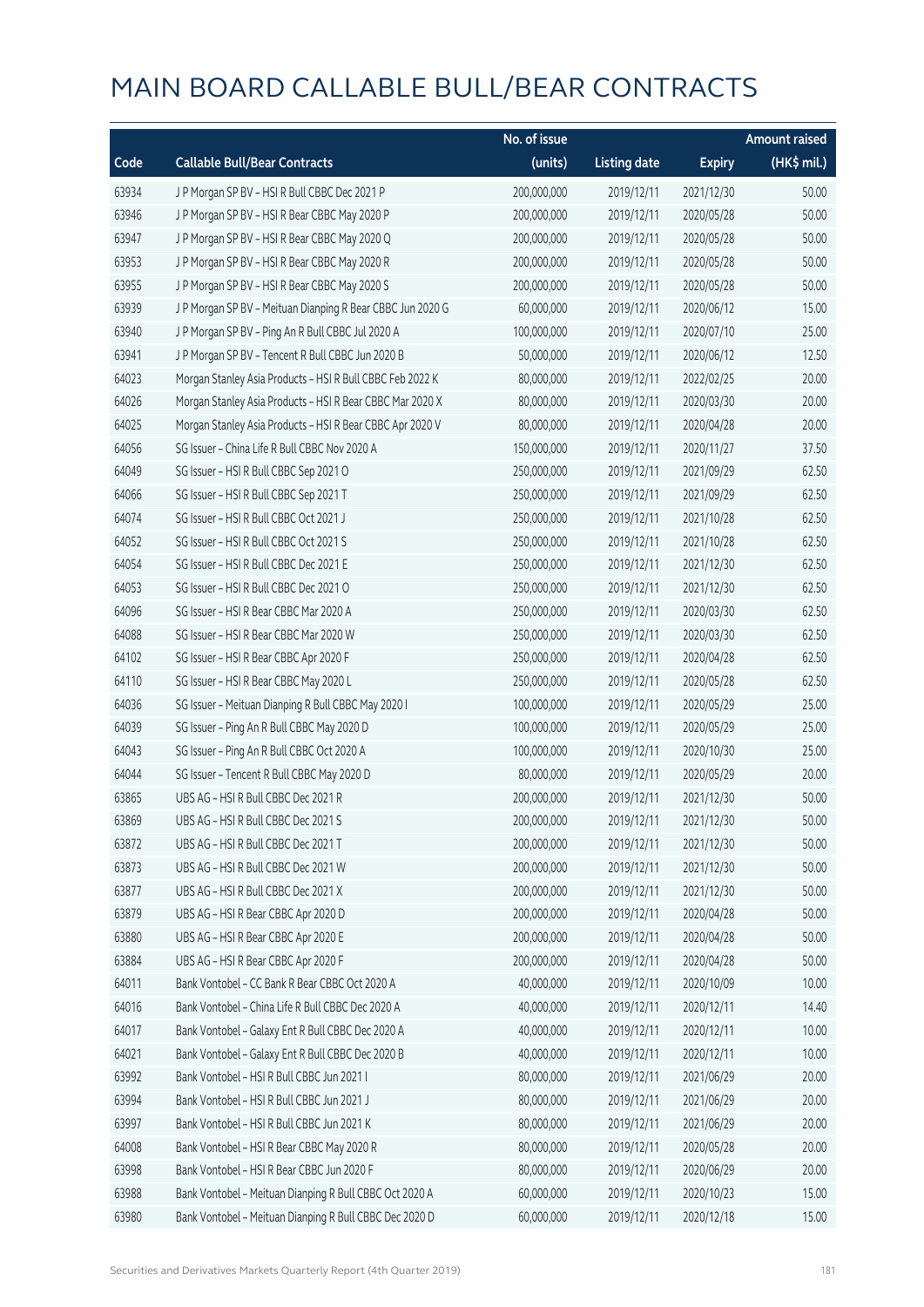|       |                                                            | No. of issue |                     |               | <b>Amount raised</b> |
|-------|------------------------------------------------------------|--------------|---------------------|---------------|----------------------|
| Code  | <b>Callable Bull/Bear Contracts</b>                        | (units)      | <b>Listing date</b> | <b>Expiry</b> | (HK\$ mil.)          |
| 64012 | Bank Vontobel - Meituan Dianping R Bear CBBC Nov 2020 A    | 60,000,000   | 2019/12/11          | 2020/11/13    | 15.00                |
| 64014 | Bank Vontobel - SHK Ppt R Bear CBBC Nov 2020 A             | 40,000,000   | 2019/12/11          | 2020/11/20    | 10.00                |
| 64156 | BOCI Asia Ltd. - HSI R Bull CBBC Dec 2021 V                | 150,000,000  | 2019/12/12          | 2021/12/30    | 37.50                |
| 64147 | BOCI Asia Ltd. - HSI R Bear CBBC Apr 2020 C                | 150,000,000  | 2019/12/12          | 2020/04/28    | 37.50                |
| 64148 | BOCI Asia Ltd. - HSI R Bear CBBC Apr 2020 D                | 150,000,000  | 2019/12/12          | 2020/04/28    | 37.50                |
| 64158 | BOCI Asia Ltd. - Tencent R Bear CBBC Apr 2020 A            | 40,000,000   | 2019/12/12          | 2020/04/24    | 10.80                |
| 64255 | BNP Paribas Issuance B.V. - HSI R Bull CBBC Oct 2021 C     | 240,000,000  | 2019/12/12          | 2021/10/28    | 60.00                |
| 64263 | BNP Paribas Issuance B.V. - HSI R Bear CBBC May 2020 H     | 240,000,000  | 2019/12/12          | 2020/05/28    | 60.00                |
| 64167 | BNP Paribas Issuance B.V. - Meituan R Bear CBBC Jul 2020 A | 50,000,000   | 2019/12/12          | 2020/07/30    | 12.50                |
| 64168 | BNP Paribas Issuance B.V. - Meituan R Bear CBBC Jul 2020 B | 50,000,000   | 2019/12/12          | 2020/07/30    | 12.50                |
| 64278 | Credit Suisse AG - HSI R Bull CBBC Dec 2021 T              | 200,000,000  | 2019/12/12          | 2021/12/30    | 50.00                |
| 64282 | Credit Suisse AG - HSI R Bull CBBC Dec 2021 V              | 200,000,000  | 2019/12/12          | 2021/12/30    | 50.00                |
| 64268 | Credit Suisse AG - HSI R Bear CBBC May 2020 T              | 200,000,000  | 2019/12/12          | 2020/05/28    | 50.00                |
| 64269 | Credit Suisse AG - HSI R Bear CBBC May 2020 U              | 200,000,000  | 2019/12/12          | 2020/05/28    | 50.00                |
| 64272 | Credit Suisse AG - HSI R Bear CBBC Jun 2020 J              | 200,000,000  | 2019/12/12          | 2020/06/29    | 50.00                |
| 64276 | Credit Suisse AG - Sunny Optical R Bull CBBC Nov 2020 A    | 40,000,000   | 2019/12/12          | 2020/11/26    | 10.00                |
| 64330 | Goldman Sachs SP (Asia) - HSI R Bull CBBC Nov 2022 P       | 160,000,000  | 2019/12/12          | 2022/11/29    | 40.00                |
| 64341 | Goldman Sachs SP (Asia) - HSI R Bull CBBC Nov 2022 T       | 160,000,000  | 2019/12/12          | 2022/11/29    | 40.00                |
| 64323 | Goldman Sachs SP (Asia) - HSI R Bear CBBC May 2020 G       | 160,000,000  | 2019/12/12          | 2020/05/28    | 40.00                |
| 64327 | Goldman Sachs SP (Asia) - HSI R Bear CBBC May 2020 H       | 160,000,000  | 2019/12/12          | 2020/05/28    | 40.00                |
| 64335 | Goldman Sachs SP (Asia) - Ping An R Bull CBBC Aug 2020 A   | 80,000,000   | 2019/12/12          | 2020/08/27    | 20.00                |
| 64336 | Goldman Sachs SP (Asia) - Tencent R Bull CBBC Mar 2020 K   | 60,000,000   | 2019/12/12          | 2020/03/30    | 15.48                |
| 64151 | HK Bank - HSI R Bull CBBC Sep 2021 Y                       | 100,000,000  | 2019/12/12          | 2021/09/29    | 25.00                |
| 64154 | HK Bank - HSI R Bear CBBC Apr 2020 U                       | 100,000,000  | 2019/12/12          | 2020/04/28    | 25.00                |
| 64153 | HK Bank - HSI R Bear CBBC Jul 2020 O                       | 80,000,000   | 2019/12/12          | 2020/07/30    | 20.00                |
| 64155 | HK Bank - HSI R Bear CBBC Jul 2020 P                       | 80,000,000   | 2019/12/12          | 2020/07/30    | 20.00                |
| 64209 | Haitong Int'l Sec - HSI R Bull CBBC Jan 2022 P             | 150,000,000  | 2019/12/12          | 2022/01/28    | 37.50                |
| 64220 | Haitong Int'l Sec - HSI R Bull CBBC Feb 2022 E             | 150,000,000  | 2019/12/12          | 2022/02/25    | 37.50                |
| 64227 | Haitong Int'l Sec - HSI R Bear CBBC Apr 2020 D             | 150,000,000  | 2019/12/12          | 2020/04/28    | 37.50                |
| 64203 | Haitong Int'l Sec - HSI R Bear CBBC May 2020 F             | 150,000,000  | 2019/12/12          | 2020/05/28    | 37.50                |
| 64233 | Haitong Int'l Sec - HSI R Bear CBBC May 2020 G             | 150,000,000  | 2019/12/12          | 2020/05/28    | 37.50                |
| 64244 | J P Morgan SP BV - HSI R Bull CBBC Sep 2021 K              | 200,000,000  | 2019/12/12          | 2021/09/29    | 50.00                |
| 64246 | J P Morgan SP BV - HSI R Bull CBBC Oct 2021 M              | 200,000,000  | 2019/12/12          | 2021/10/28    | 50.00                |
| 64234 | J P Morgan SP BV - HSI R Bear CBBC May 2020 T              | 200,000,000  | 2019/12/12          | 2020/05/28    | 50.00                |
| 64236 | J P Morgan SP BV - HSI R Bear CBBC May 2020 U              | 200,000,000  | 2019/12/12          | 2020/05/28    | 50.00                |
| 64249 | Morgan Stanley Asia Products - HSI R Bull CBBC Jan 2022 O  | 80,000,000   | 2019/12/12          | 2022/01/28    | 20.00                |
| 64248 | Morgan Stanley Asia Products - HSI R Bear CBBC Apr 2020 W  | 80,000,000   | 2019/12/12          | 2020/04/28    | 20.00                |
| 64353 | SG Issuer - AIA R Bear CBBC Jun 2020 B                     | 60,000,000   | 2019/12/12          | 2020/06/30    | 15.00                |
| 64354 | SG Issuer - HKEX R Bull CBBC May 2020 H                    | 50,000,000   | 2019/12/12          | 2020/05/27    | 12.50                |
| 64365 | SG Issuer - HSI R Bull CBBC Oct 2021 P                     | 250,000,000  | 2019/12/12          | 2021/10/28    | 62.50                |
| 64367 | SG Issuer - HSI R Bull CBBC Nov 2021 M                     | 250,000,000  | 2019/12/12          | 2021/11/29    | 62.50                |
| 64350 | SG Issuer - HSI R Bear CBBC Mar 2020 O                     | 250,000,000  | 2019/12/12          | 2020/03/30    | 62.50                |
| 64359 | SG Issuer - HSI R Bear CBBC Apr 2020 J                     | 250,000,000  | 2019/12/12          | 2020/04/28    | 62.50                |
| 64352 | SG Issuer - HSI R Bear CBBC Apr 2020 S                     | 250,000,000  | 2019/12/12          | 2020/04/28    | 62.50                |
| 64357 | SG Issuer - HSI R Bear CBBC Apr 2020 T                     | 250,000,000  | 2019/12/12          | 2020/04/28    | 62.50                |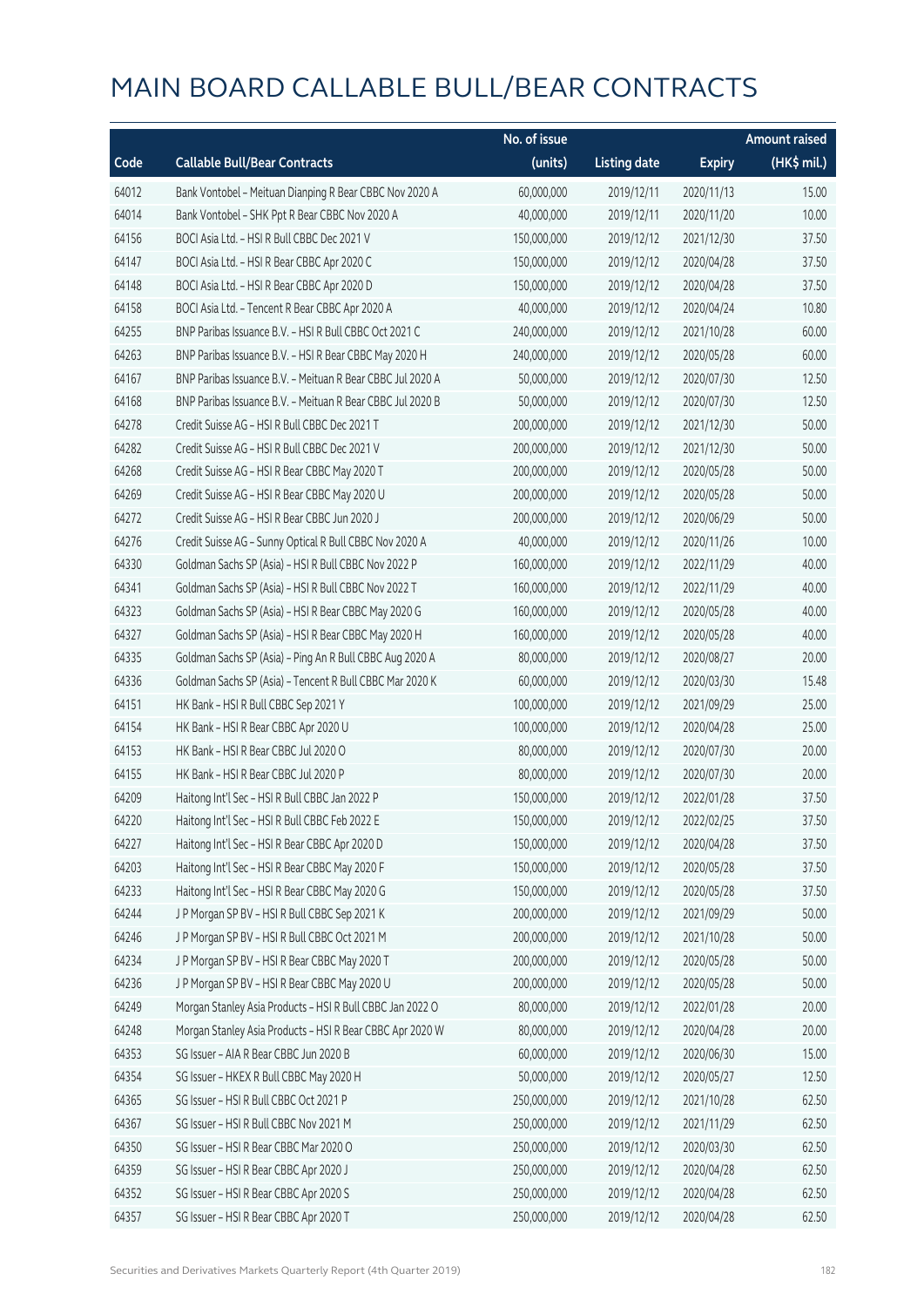|       |                                                            | No. of issue |                     |               | <b>Amount raised</b> |
|-------|------------------------------------------------------------|--------------|---------------------|---------------|----------------------|
| Code  | <b>Callable Bull/Bear Contracts</b>                        | (units)      | <b>Listing date</b> | <b>Expiry</b> | $(HK\$ mil.)         |
| 64362 | SG Issuer - HSI R Bear CBBC May 2020 M                     | 250,000,000  | 2019/12/12          | 2020/05/28    | 62.50                |
| 64343 | SG Issuer - Ping An R Bear CBBC Apr 2020 H                 | 100,000,000  | 2019/12/12          | 2020/04/29    | 25.00                |
| 64190 | UBS AG - HSI R Bull CBBC Jan 2022 B                        | 200,000,000  | 2019/12/12          | 2022/01/28    | 50.00                |
| 64196 | UBS AG - HSI R Bull CBBC Jan 2022 E                        | 200,000,000  | 2019/12/12          | 2022/01/28    | 50.00                |
| 64169 | UBS AG - HSI R Bear CBBC Mar 2020 Z                        | 200,000,000  | 2019/12/12          | 2020/03/30    | 50.00                |
| 64170 | UBS AG - HSI R Bear CBBC Apr 2020 G                        | 200,000,000  | 2019/12/12          | 2020/04/28    | 50.00                |
| 64174 | UBS AG - HSI R Bear CBBC Apr 2020 H                        | 200,000,000  | 2019/12/12          | 2020/04/28    | 50.00                |
| 64182 | UBS AG - HSI R Bear CBBC Apr 2020 I                        | 200,000,000  | 2019/12/12          | 2020/04/28    | 50.00                |
| 64197 | UBS AG - Meituan Dianping R Bull CBBC Apr 2020 B           | 50,000,000   | 2019/12/12          | 2020/04/06    | 12.50                |
| 64202 | UBS AG - Ping An R Bull CBBC Apr 2020 B                    | 100,000,000  | 2019/12/12          | 2020/04/22    | 25.00                |
| 64201 | UBS AG - Tencent R Bull CBBC Jun 2020 B                    | 200,000,000  | 2019/12/12          | 2020/06/12    | 50.00                |
| 64287 | Bank Vontobel - AIA R Bear CBBC Nov 2020 A                 | 40,000,000   | 2019/12/12          | 2020/11/06    | 10.00                |
| 64290 | Bank Vontobel - BOCL R Bear CBBC Nov 2020 A                | 40,000,000   | 2019/12/12          | 2020/11/06    | 10.00                |
| 64285 | Bank Vontobel - CC Bank R Bear CBBC Nov 2020 A             | 40,000,000   | 2019/12/12          | 2020/11/06    | 10.00                |
| 64296 | Bank Vontobel - HSI R Bull CBBC Jun 2021 L                 | 80,000,000   | 2019/12/12          | 2021/06/29    | 20.00                |
| 64297 | Bank Vontobel - HSI R Bull CBBC Jun 2021 M                 | 80,000,000   | 2019/12/12          | 2021/06/29    | 20.00                |
| 64298 | Bank Vontobel - HSI R Bull CBBC Jun 2021 N                 | 80,000,000   | 2019/12/12          | 2021/06/29    | 20.00                |
| 64300 | Bank Vontobel - HSI R Bull CBBC Jun 2021 O                 | 80,000,000   | 2019/12/12          | 2021/06/29    | 20.00                |
| 64301 | Bank Vontobel - HSI R Bull CBBC Jun 2021 P                 | 80,000,000   | 2019/12/12          | 2021/06/29    | 20.00                |
| 64318 | Bank Vontobel - HSI R Bear CBBC Apr 2020 R                 | 80,000,000   | 2019/12/12          | 2020/04/28    | 20.00                |
| 64311 | Bank Vontobel - HSI R Bear CBBC May 2020 S                 | 80,000,000   | 2019/12/12          | 2020/05/28    | 20.00                |
| 64313 | Bank Vontobel - HSI R Bear CBBC May 2020 T                 | 80,000,000   | 2019/12/12          | 2020/05/28    | 20.00                |
| 64303 | Bank Vontobel - HSI R Bear CBBC Jun 2020 G                 | 80,000,000   | 2019/12/12          | 2020/06/29    | 20.00                |
| 64295 | Bank Vontobel - Meituan Dianping R Bull CBBC Nov 2020 M    | 60,000,000   | 2019/12/12          | 2020/11/06    | 15.00                |
| 64291 | Bank Vontobel - Tencent R Bear CBBC Nov 2020 B             | 20,000,000   | 2019/12/12          | 2020/11/06    | 11.60                |
| 64380 | BOCI Asia Ltd. - HSI R Bull CBBC Dec 2021 W                | 150,000,000  | 2019/12/13          | 2021/12/30    | 37.50                |
| 64382 | BOCI Asia Ltd. - HSI R Bear CBBC Apr 2020 E                | 150,000,000  | 2019/12/13          | 2020/04/28    | 37.50                |
| 64387 | BNP Paribas Issuance B.V. - HKEX R Bull CBBC Sep 2020 V    | 50,000,000   | 2019/12/13          | 2020/09/29    | 12.50                |
| 64390 | BNP Paribas Issuance B.V. - HKEX R Bear CBBC Jul 2020 G    | 50,000,000   | 2019/12/13          | 2020/07/30    | 12.50                |
| 64517 | BNP Paribas Issuance B.V. - HSI R Bull CBBC Oct 2021 D     | 250,000,000  | 2019/12/13          | 2021/10/28    | 62.50                |
| 64518 | BNP Paribas Issuance B.V. - HSI R Bull CBBC Oct 2021 E     | 250,000,000  | 2019/12/13          | 2021/10/28    | 62.50                |
| 64520 | BNP Paribas Issuance B.V. - HSI R Bull CBBC Oct 2021 F     | 250,000,000  | 2019/12/13          | 2021/10/28    | 62.50                |
| 64521 | BNP Paribas Issuance B.V. - HSI R Bull CBBC Oct 2021 G     | 250,000,000  | 2019/12/13          | 2021/10/28    | 62.50                |
| 64523 | BNP Paribas Issuance B.V. - HSI R Bull CBBC Oct 2021 J     | 240,000,000  | 2019/12/13          | 2021/10/28    | 60.00                |
| 64368 | BNP Paribas Issuance B.V. - HSI R Bear CBBC May 2020 I     | 250,000,000  | 2019/12/13          | 2020/05/28    | 62.50                |
| 64524 | BNP Paribas Issuance B.V. - HSI R Bear CBBC May 2020 J     | 240,000,000  | 2019/12/13          | 2020/05/28    | 60.00                |
| 64383 | BNP Paribas Issuance B.V. - Meituan R Bull CBBC Dec 2020 O | 50,000,000   | 2019/12/13          | 2020/12/30    | 12.50                |
| 64384 | BNP Paribas Issuance B.V. - Meituan R Bull CBBC Dec 2020 P | 50,000,000   | 2019/12/13          | 2020/12/30    | 12.50                |
| 64392 | BNP Paribas Issuance B.V. - Tencent R Bull CBBC Nov 2020 H | 50,000,000   | 2019/12/13          | 2020/11/27    | 12.50                |
| 64397 | BNP Paribas Issuance B.V. - Tencent R Bull CBBC Dec 2020 J | 50,000,000   | 2019/12/13          | 2020/12/30    | 12.50                |
| 64533 | Credit Suisse AG - HSI R Bull CBBC Oct 2021 Q              | 200,000,000  | 2019/12/13          | 2021/10/28    | 50.00                |
| 64537 | Credit Suisse AG - HSI R Bull CBBC Nov 2021 M              | 200,000,000  | 2019/12/13          | 2021/11/29    | 50.00                |
| 64539 | Credit Suisse AG - HSI R Bull CBBC Nov 2021 W              | 200,000,000  | 2019/12/13          | 2021/11/29    | 50.00                |
| 64525 | Credit Suisse AG - HSI R Bear CBBC May 2020 V              | 200,000,000  | 2019/12/13          | 2020/05/28    | 50.00                |
| 64541 | Credit Suisse AG - HSI R Bear CBBC May 2020 W              | 200,000,000  | 2019/12/13          | 2020/05/28    | 50.00                |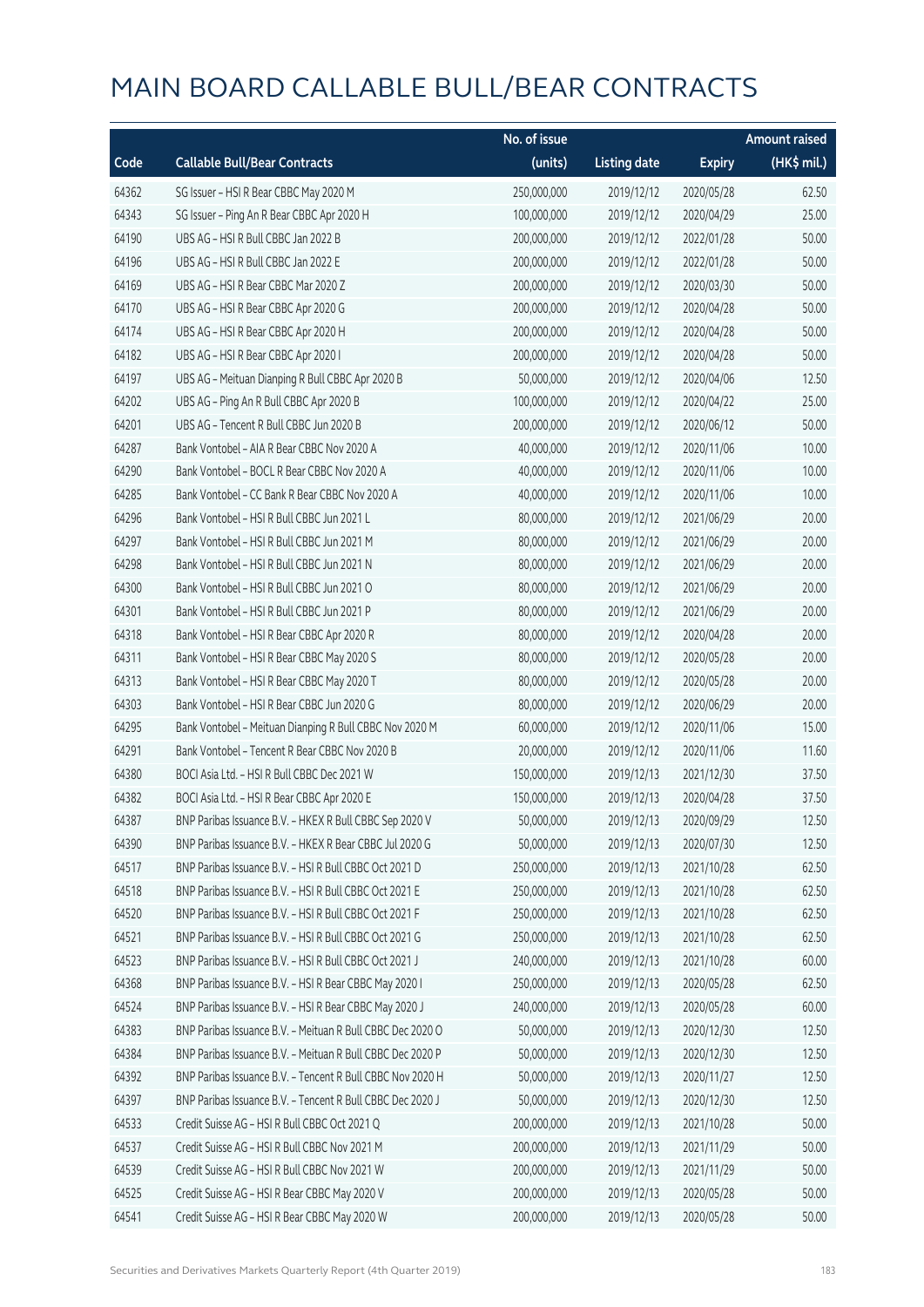|       |                                                               | No. of issue |                     |               | <b>Amount raised</b> |
|-------|---------------------------------------------------------------|--------------|---------------------|---------------|----------------------|
| Code  | <b>Callable Bull/Bear Contracts</b>                           | (units)      | <b>Listing date</b> | <b>Expiry</b> | (HK\$ mil.)          |
| 64526 | Credit Suisse AG - Sunny Optical R Bull CBBC Nov 2020 B       | 40,000,000   | 2019/12/13          | 2020/11/26    | 10.00                |
| 64527 | Credit Suisse AG - Sunny Optical R Bear CBBC Nov 2020 B       | 40,000,000   | 2019/12/13          | 2020/11/05    | 10.00                |
| 64528 | Credit Suisse AG - Sunny Optical R Bear CBBC Dec 2020 B       | 100,000,000  | 2019/12/13          | 2020/12/22    | 25.00                |
| 64540 | Credit Suisse AG - Xiaomi R Bull CBBC Nov 2020 B              | 50,000,000   | 2019/12/13          | 2020/11/23    | 12.50                |
| 64691 | Goldman Sachs SP (Asia) - CSOP A50 ETF R Bull CBBC Mar2020 B  | 60,000,000   | 2019/12/13          | 2020/03/30    | 15.00                |
| 64655 | Goldman Sachs SP (Asia) - HSI R Bear CBBC May 2020 I          | 160,000,000  | 2019/12/13          | 2020/05/28    | 40.00                |
| 64672 | Goldman Sachs SP (Asia) - HSI R Bear CBBC May 2020 J          | 160,000,000  | 2019/12/13          | 2020/05/28    | 40.00                |
| 64680 | Goldman Sachs SP (Asia) - HSI R Bear CBBC May 2020 K          | 160,000,000  | 2019/12/13          | 2020/05/28    | 40.00                |
| 64692 | Goldman Sachs SP (Asia) - Meituan Dianping R Bull CBBC Mar20E | 60,000,000   | 2019/12/13          | 2020/03/30    | 15.00                |
| 64686 | Goldman Sachs SP (Asia) - Tencent R Bull CBBC Mar 2020 L      | 60,000,000   | 2019/12/13          | 2020/03/13    | 15.00                |
| 64689 | Goldman Sachs SP (Asia) - Tencent R Bull CBBC Jun 2020 C      | 60,000,000   | 2019/12/13          | 2020/06/30    | 19.02                |
| 64690 | Goldman Sachs SP (Asia) - Tencent R Bear CBBC Apr 2020 B      | 60,000,000   | 2019/12/13          | 2020/04/29    | 15.00                |
| 64675 | Goldman Sachs SP (Asia) - Xiaomi R Bull CBBC May 2020 A       | 80,000,000   | 2019/12/13          | 2020/05/28    | 20.00                |
| 64379 | HK Bank - HSI R Bull CBBC Sep 2021 Z                          | 100,000,000  | 2019/12/13          | 2021/09/29    | 25.00                |
| 64373 | HK Bank - HSI R Bear CBBC Jul 2020 Q                          | 60,000,000   | 2019/12/13          | 2020/07/30    | 15.00                |
| 64378 | HK Bank - Meituan Dianping R Bull CBBC Jun 2020 D             | 40,000,000   | 2019/12/13          | 2020/06/30    | 10.00                |
| 64377 | HK Bank - Sunny Optical R Bull CBBC Jun 2020 A                | 40,000,000   | 2019/12/13          | 2020/06/30    | 10.00                |
| 64371 | HK Bank - Tencent R Bull CBBC Jun 2020 H                      | 40,000,000   | 2019/12/13          | 2020/06/03    | 10.00                |
| 64374 | HK Bank - Xiaomi R Bull CBBC Jun 2020 A                       | 60,000,000   | 2019/12/13          | 2020/06/30    | 15.00                |
| 64547 | Haitong Int'l Sec - HSI R Bull CBBC Jan 2022 T                | 150,000,000  | 2019/12/13          | 2022/01/28    | 37.50                |
| 64552 | Haitong Int'l Sec - HSI R Bull CBBC Feb 2022 F                | 150,000,000  | 2019/12/13          | 2022/02/25    | 37.50                |
| 64481 | Haitong Int'l Sec - HSI R Bear CBBC Apr 2020 B                | 150,000,000  | 2019/12/13          | 2020/04/28    | 37.50                |
| 64553 | Haitong Int'l Sec - HSI R Bear CBBC Apr 2020 L                | 150,000,000  | 2019/12/13          | 2020/04/28    | 37.50                |
| 64485 | Haitong Int'l Sec - HSI R Bear CBBC Apr 2020 M                | 150,000,000  | 2019/12/13          | 2020/04/28    | 37.50                |
| 64482 | Haitong Int'l Sec - HSI R Bear CBBC May 2020 H                | 150,000,000  | 2019/12/13          | 2020/05/28    | 37.50                |
| 64556 | Haitong Int'l Sec - Sunny Optical R Bull CBBC Aug 2020 A      | 50,000,000   | 2019/12/13          | 2020/08/18    | 12.50                |
| 64555 | Haitong Int'l Sec - Xiaomi R Bull CBBC Jul 2020 A             | 50,000,000   | 2019/12/13          | 2020/07/06    | 12.50                |
| 64500 | J P Morgan SP BV - HSI R Bull CBBC Oct 2021 N                 | 200,000,000  | 2019/12/13          | 2021/10/28    | 50.00                |
| 64507 | J P Morgan SP BV - HSI R Bull CBBC Oct 2021 W                 | 200,000,000  | 2019/12/13          | 2021/10/28    | 50.00                |
| 64508 | J P Morgan SP BV - HSI R Bull CBBC Dec 2021 D                 | 200,000,000  | 2019/12/13          | 2021/12/30    | 50.00                |
| 64487 | J P Morgan SP BV - HSI R Bear CBBC Apr 2020 V                 | 200,000,000  | 2019/12/13          | 2020/04/28    | 50.00                |
| 64488 | J P Morgan SP BV - HSI R Bear CBBC Apr 2020 X                 | 200,000,000  | 2019/12/13          | 2020/04/28    | 50.00                |
| 64489 | J P Morgan SP BV - HSI R Bear CBBC Apr 2020 Y                 | 200,000,000  | 2019/12/13          | 2020/04/28    | 50.00                |
| 64494 | J P Morgan SP BV - Meituan Dianping R Bull CBBC Jun 2020 E    | 60,000,000   | 2019/12/13          | 2020/06/12    | 15.00                |
| 64515 | Morgan Stanley Asia Products - HSI R Bull CBBC Dec 2021 S     | 80,000,000   | 2019/12/13          | 2021/12/30    | 20.00                |
| 64370 | Morgan Stanley Asia Products - HSI R Bear CBBC May 2020 H     | 80,000,000   | 2019/12/13          | 2020/05/28    | 20.00                |
| 64572 | SG Issuer - CC Bank R Bull CBBC Jul 2020 F                    | 100,000,000  | 2019/12/13          | 2020/07/31    | 25.00                |
| 64573 | SG Issuer - China Life R Bull CBBC Jun 2020 B                 | 40,000,000   | 2019/12/13          | 2020/06/30    | 10.00                |
| 64632 | SG Issuer - Sinopec Corp R Bull CBBC Jul 2020 C               | 40,000,000   | 2019/12/13          | 2020/07/30    | 10.00                |
| 64648 | SG Issuer - HKEX R Bear CBBC Jun 2020 A                       | 50,000,000   | 2019/12/13          | 2020/06/29    | 12.75                |
| 64612 | SG Issuer - HSI R Bull CBBC Aug 2021 U                        | 250,000,000  | 2019/12/13          | 2021/08/30    | 62.50                |
| 64615 | SG Issuer - HSI R Bull CBBC Sep 2021 S                        | 250,000,000  | 2019/12/13          | 2021/09/29    | 62.50                |
| 64626 | SG Issuer - HSI R Bull CBBC Dec 2021 K                        | 250,000,000  | 2019/12/13          | 2021/12/30    | 62.50                |
| 64619 | SG Issuer - HSI R Bull CBBC Dec 2021 P                        | 250,000,000  | 2019/12/13          | 2021/12/30    | 62.50                |
| 64564 | SG Issuer - HSI R Bear CBBC Mar 2020 C                        | 250,000,000  | 2019/12/13          | 2020/03/30    | 62.50                |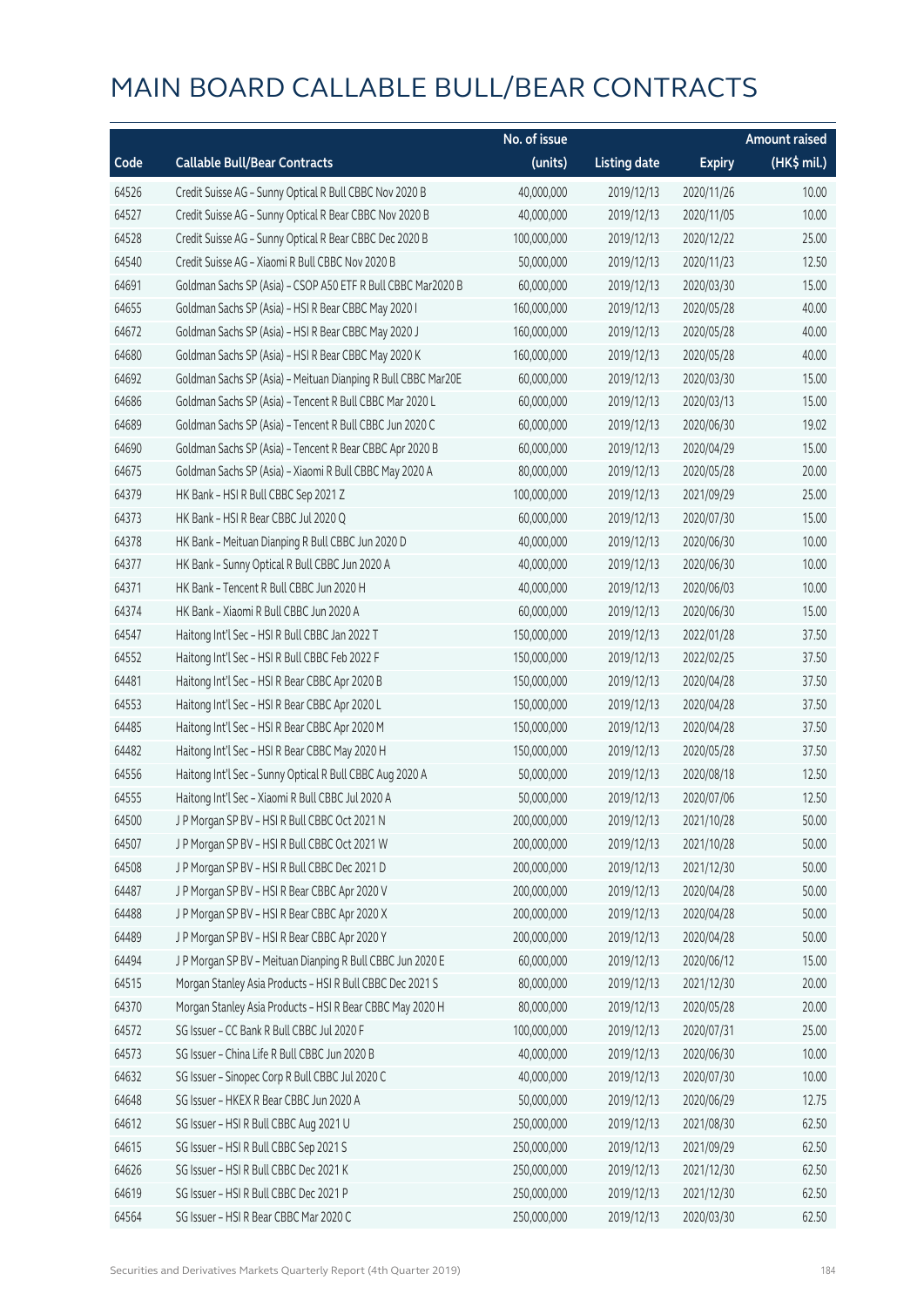|       |                                                          | No. of issue |                     |               | <b>Amount raised</b> |
|-------|----------------------------------------------------------|--------------|---------------------|---------------|----------------------|
| Code  | <b>Callable Bull/Bear Contracts</b>                      | (units)      | <b>Listing date</b> | <b>Expiry</b> | (HK\$ mil.)          |
| 64600 | SG Issuer - HSI R Bear CBBC Apr 2020 M                   | 250,000,000  | 2019/12/13          | 2020/04/28    | 62.50                |
| 64611 | SG Issuer - HSI R Bear CBBC Apr 2020 X                   | 250,000,000  | 2019/12/13          | 2020/04/28    | 62.50                |
| 64571 | SG Issuer - HSI R Bear CBBC May 2020 N                   | 250,000,000  | 2019/12/13          | 2020/05/28    | 62.50                |
| 64602 | SG Issuer - HSI R Bear CBBC May 2020 R                   | 250,000,000  | 2019/12/13          | 2020/05/28    | 62.50                |
| 64579 | SG Issuer - Meituan Dianping R Bull CBBC Jun 2020 E      | 100,000,000  | 2019/12/13          | 2020/06/30    | 25.00                |
| 64587 | SG Issuer - SUNAC R Bull CBBC Oct 2020 A                 | 80,000,000   | 2019/12/13          | 2020/10/29    | 20.00                |
| 64591 | SG Issuer - Sunny Optical R Bull CBBC Jul 2020 A         | 40,000,000   | 2019/12/13          | 2020/07/31    | 10.00                |
| 64560 | SG Issuer - Sunny Optical R Bear CBBC Jul 2020 A         | 40,000,000   | 2019/12/13          | 2020/07/30    | 14.20                |
| 64651 | SG Issuer - Tencent R Bull CBBC Apr 2020 N               | 80,000,000   | 2019/12/13          | 2020/04/29    | 20.00                |
| 64563 | SG Issuer - Tencent R Bear CBBC Apr 2020 J               | 80,000,000   | 2019/12/13          | 2020/04/29    | 20.00                |
| 64480 | UBS AG - HKEX R Bull CBBC Jun 2022 A                     | 50,000,000   | 2019/12/13          | 2022/06/22    | 12.50                |
| 64457 | UBS AG - HSI R Bull CBBC Jan 2022 D                      | 200,000,000  | 2019/12/13          | 2022/01/28    | 50.00                |
| 64461 | UBS AG - HSI R Bull CBBC Jan 2022 H                      | 200,000,000  | 2019/12/13          | 2022/01/28    | 50.00                |
| 64400 | UBS AG - HSI R Bear CBBC Mar 2020 S                      | 200,000,000  | 2019/12/13          | 2020/03/30    | 50.00                |
| 64455 | UBS AG - HSI R Bear CBBC Apr 2020 J                      | 200,000,000  | 2019/12/13          | 2020/04/28    | 50.00                |
| 64463 | UBS AG - HSI R Bear CBBC Apr 2020 K                      | 200,000,000  | 2019/12/13          | 2020/04/28    | 50.00                |
| 64464 | UBS AG - HSI R Bear CBBC Apr 2020 L                      | 200,000,000  | 2019/12/13          | 2020/04/28    | 50.00                |
| 64468 | UBS AG - Tencent R Bull CBBC Apr 2020 K                  | 40,000,000   | 2019/12/13          | 2020/04/23    | 10.00                |
| 64476 | UBS AG - Tencent R Bear CBBC Apr 2020 E                  | 200,000,000  | 2019/12/13          | 2020/04/23    | 50.00                |
| 64744 | BOCI Asia Ltd. - HSI R Bull CBBC Dec 2021 X              | 150,000,000  | 2019/12/16          | 2021/12/30    | 37.50                |
| 64745 | BOCI Asia Ltd. - HSI R Bear CBBC Apr 2020 F              | 150,000,000  | 2019/12/16          | 2020/04/28    | 37.50                |
| 64746 | BOCI Asia Ltd. - Xiaomi R Bull CBBC Jul 2020 B           | 40,000,000   | 2019/12/16          | 2020/07/30    | 10.00                |
| 64791 | BNP Paribas Issuance B.V. - HSI R Bull CBBC Oct 2021 H   | 240,000,000  | 2019/12/16          | 2021/10/28    | 60.00                |
| 64734 | BNP Paribas Issuance B.V. - HSI R Bull CBBC Oct 2021 K   | 250,000,000  | 2019/12/16          | 2021/10/28    | 62.50                |
| 64785 | BNP Paribas Issuance B.V. - HSI R Bull CBBC Oct 2021 X   | 250,000,000  | 2019/12/16          | 2021/10/28    | 62.50                |
| 64730 | BNP Paribas Issuance B.V. - HSI R Bear CBBC May 2020 K   | 250,000,000  | 2019/12/16          | 2020/05/28    | 62.50                |
| 64792 | BNP Paribas Issuance B.V. - HSI R Bear CBBC May 2020 W   | 250,000,000  | 2019/12/16          | 2020/05/28    | 62.50                |
| 64795 | Credit Suisse AG - HSI R Bull CBBC Oct 2021 D            | 200,000,000  | 2019/12/16          | 2021/10/28    | 50.00                |
| 64799 | Credit Suisse AG - HSI R Bull CBBC Dec 2021 A            | 300,000,000  | 2019/12/16          | 2021/12/30    | 75.00                |
| 64798 | Credit Suisse AG - HSI R Bull CBBC Feb 2022 I            | 300,000,000  | 2019/12/16          | 2022/02/25    | 75.00                |
| 64800 | Credit Suisse AG - HSI R Bear CBBC Mar 2020 W            | 200,000,000  | 2019/12/16          | 2020/03/30    | 50.00                |
| 64803 | Credit Suisse AG - HSI R Bear CBBC Jul 2020 C            | 300,000,000  | 2019/12/16          | 2020/07/30    | 75.00                |
| 64796 | Credit Suisse AG - Tencent R Bull CBBC Sep 2020 B        | 100,000,000  | 2019/12/16          | 2020/09/29    | 25.00                |
| 64863 | Goldman Sachs SP (Asia) - HSI R Bull CBBC Nov 2022 U     | 160,000,000  | 2019/12/16          | 2022/11/29    | 40.00                |
| 64858 | Goldman Sachs SP (Asia) - HSI R Bear CBBC May 2020 L     | 160,000,000  | 2019/12/16          | 2020/05/28    | 40.00                |
| 64867 | Goldman Sachs SP (Asia) - Tencent R Bull CBBC Jun 2020 D | 60,000,000   | 2019/12/16          | 2020/06/30    | 15.00                |
| 64724 | HK Bank - HSI R Bull CBBC Sep 2021 B                     | 60,000,000   | 2019/12/16          | 2021/09/29    | 15.00                |
| 64729 | HK Bank - HSI R Bear CBBC Jul 2020 R                     | 60,000,000   | 2019/12/16          | 2020/07/30    | 15.00                |
| 64714 | HK Bank - SUNAC R Bull CBBC Sep 2020 B                   | 100,000,000  | 2019/12/16          | 2020/09/30    | 25.00                |
| 64713 | HK Bank - SUNAC R Bear CBBC Sep 2020 B                   | 60,000,000   | 2019/12/16          | 2020/09/30    | 15.00                |
| 64702 | HK Bank - Sunny Optical R Bull CBBC Jun 2020 B           | 40,000,000   | 2019/12/16          | 2020/06/16    | 10.00                |
| 64694 | HK Bank - Tencent R Bull CBBC Jun 2020 I                 | 40,000,000   | 2019/12/16          | 2020/06/10    | 10.00                |
| 64772 | Haitong Int'l Sec - HSI R Bull CBBC Jan 2022 X           | 150,000,000  | 2019/12/16          | 2022/01/28    | 37.50                |
| 64773 | Haitong Int'l Sec - HSI R Bull CBBC Feb 2022 G           | 150,000,000  | 2019/12/16          | 2022/02/25    | 37.50                |
| 64774 | Haitong Int'l Sec - HSI R Bear CBBC Apr 2020 N           | 150,000,000  | 2019/12/16          | 2020/04/28    | 37.50                |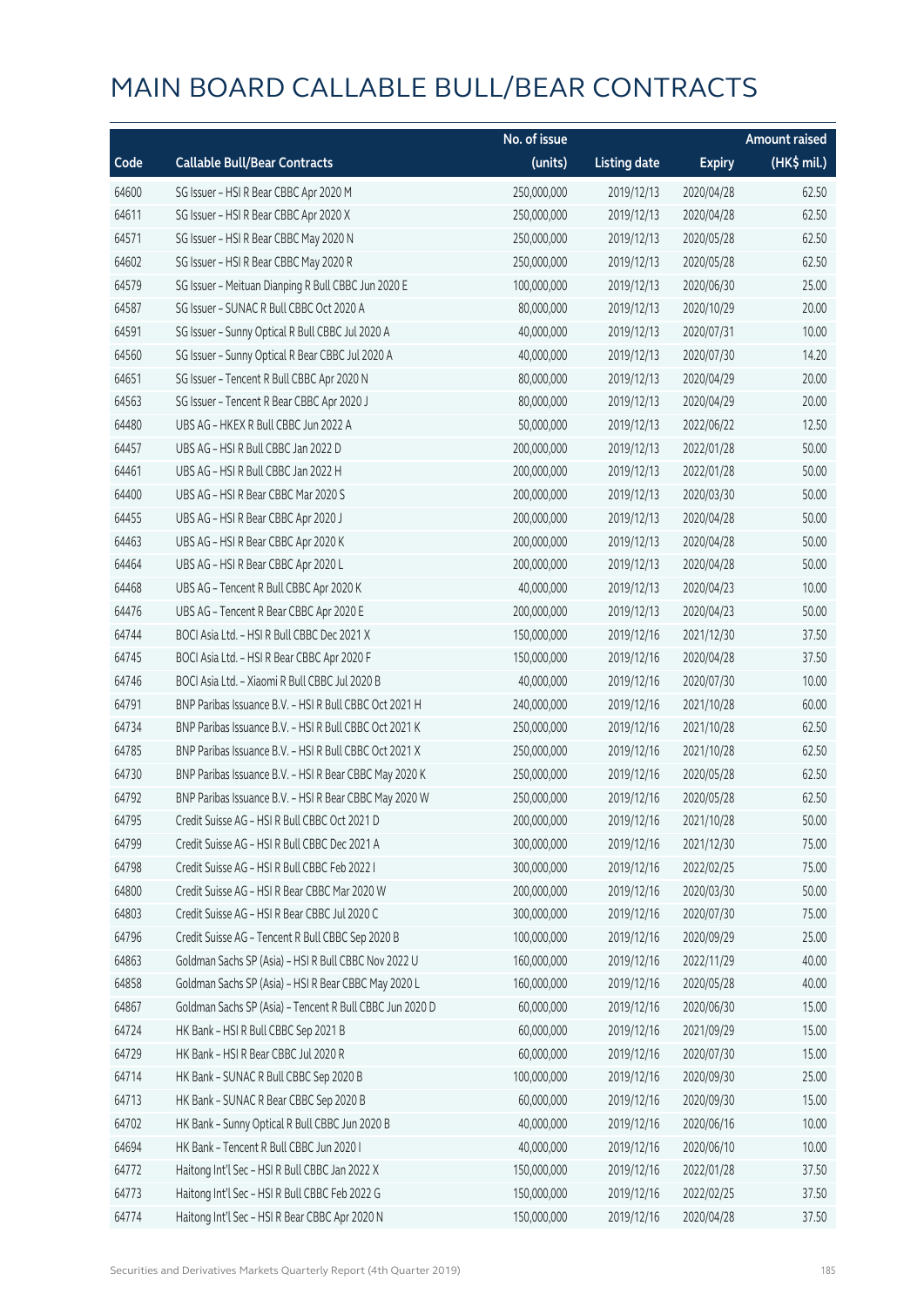|       |                                                              | No. of issue |                     |               | <b>Amount raised</b> |
|-------|--------------------------------------------------------------|--------------|---------------------|---------------|----------------------|
| Code  | <b>Callable Bull/Bear Contracts</b>                          | (units)      | <b>Listing date</b> | <b>Expiry</b> | (HK\$ mil.)          |
| 64770 | Haitong Int'l Sec - HSI R Bear CBBC May 2020 I               | 150,000,000  | 2019/12/16          | 2020/05/28    | 37.50                |
| 64778 | Haitong Int'l Sec - Sunny Optical R Bear CBBC Jul 2020 A     | 50,000,000   | 2019/12/16          | 2020/07/24    | 12.50                |
| 64767 | J P Morgan SP BV - Meituan Dianping R Bull CBBC Jun 2020 F   | 60,000,000   | 2019/12/16          | 2020/06/19    | 15.00                |
| 64766 | Morgan Stanley Asia Products - HSI R Bull CBBC Feb 2022 L    | 80,000,000   | 2019/12/16          | 2022/02/25    | 20.00                |
| 64747 | Morgan Stanley Asia Products - HSI R Bear CBBC Apr 2020 X    | 80,000,000   | 2019/12/16          | 2020/04/28    | 20.00                |
| 64812 | SG Issuer - AIA R Bull CBBC Jul 2020 A                       | 60,000,000   | 2019/12/16          | 2020/07/31    | 15.00                |
| 64828 | SG Issuer - CC Bank R Bear CBBC Jul 2020 A                   | 100,000,000  | 2019/12/16          | 2020/07/30    | 25.00                |
| 64813 | SG Issuer - HSBC R Bear CBBC Apr 2020 C                      | 100,000,000  | 2019/12/16          | 2020/04/20    | 25.00                |
| 64849 | SG Issuer - HSI R Bull CBBC Aug 2021 D                       | 250,000,000  | 2019/12/16          | 2021/08/30    | 62.50                |
| 64848 | SG Issuer - HSI R Bull CBBC Aug 2021 Q                       | 250,000,000  | 2019/12/16          | 2021/08/30    | 62.50                |
| 64836 | SG Issuer - HSI R Bull CBBC Oct 2021 Y                       | 250,000,000  | 2019/12/16          | 2021/10/28    | 62.50                |
| 64850 | SG Issuer - HSI R Bull CBBC Oct 2021 Z                       | 250,000,000  | 2019/12/16          | 2021/10/28    | 62.50                |
| 64839 | SG Issuer - HSI R Bear CBBC Mar 2020 N                       | 250,000,000  | 2019/12/16          | 2020/03/30    | 62.50                |
| 64845 | SG Issuer - HSI R Bear CBBC Apr 2020 Z                       | 250,000,000  | 2019/12/16          | 2020/04/28    | 62.50                |
| 64822 | SG Issuer - HSI R Bear CBBC May 2020 O                       | 250,000,000  | 2019/12/16          | 2020/05/28    | 62.50                |
| 64835 | SG Issuer - HSI R Bear CBBC May 2020 T                       | 250,000,000  | 2019/12/16          | 2020/05/28    | 62.50                |
| 64819 | SG Issuer - Tencent R Bear CBBC Jul 2020 A                   | 80,000,000   | 2019/12/16          | 2020/07/31    | 37.60                |
| 64855 | SG Issuer - Tencent R Bear CBBC Jul 2020 B                   | 80,000,000   | 2019/12/16          | 2020/07/28    | 20.00                |
| 64834 | SG Issuer - Tencent R Bear CBBC Aug 2020 A                   | 80,000,000   | 2019/12/16          | 2020/08/28    | 47.20                |
| 64751 | UBS AG - HSI R Bull CBBC Jan 2022 I                          | 200,000,000  | 2019/12/16          | 2022/01/28    | 50.00                |
| 64756 | UBS AG - HSI R Bear CBBC Apr 2020 M                          | 200,000,000  | 2019/12/16          | 2020/04/28    | 50.00                |
| 64757 | UBS AG - HSI R Bear CBBC Apr 2020 N                          | 200,000,000  | 2019/12/16          | 2020/04/28    | 50.00                |
| 64738 | Bank Vontobel - HSI R Bull CBBC Jun 2021 Q                   | 80,000,000   | 2019/12/16          | 2021/06/29    | 20.00                |
| 64743 | Bank Vontobel - HSI R Bull CBBC Jun 2021 R                   | 80,000,000   | 2019/12/16          | 2021/06/29    | 20.00                |
| 64735 | Bank Vontobel - HSI R Bear CBBC May 2020 U                   | 80,000,000   | 2019/12/16          | 2020/05/28    | 20.00                |
| 64736 | Bank Vontobel - HSI R Bear CBBC May 2020 V                   | 80,000,000   | 2019/12/16          | 2020/05/28    | 20.00                |
| 64737 | Bank Vontobel - HSI R Bear CBBC May 2020 W                   | 80,000,000   | 2019/12/16          | 2020/05/28    | 20.00                |
| 64879 | BOCI Asia Ltd. - HSI R Bull CBBC Dec 2021 Y                  | 150,000,000  | 2019/12/17          | 2021/12/30    | 37.50                |
| 64882 | BOCI Asia Ltd. - HSI R Bear CBBC Apr 2020 G                  | 150,000,000  | 2019/12/17          | 2020/04/28    | 37.50                |
| 64937 | BNP Paribas Issuance B.V. - HSI R Bull CBBC Oct 2021 I       | 240,000,000  | 2019/12/17          | 2021/10/28    | 60.00                |
| 64945 | BNP Paribas Issuance B.V. - HSI R Bear CBBC May 2020 Y       | 240,000,000  | 2019/12/17          | 2020/05/28    | 60.00                |
| 64952 | Credit Suisse AG - AIA R Bear CBBC Jul 2020 A                | 70,000,000   | 2019/12/17          | 2020/07/30    | 17.50                |
| 64948 | Credit Suisse AG - CM Bank R Bull CBBC Sep 2020 A            | 70,000,000   | 2019/12/17          | 2020/09/29    | 17.50                |
| 64946 | Credit Suisse AG - HSI R Bull CBBC Mar 2022 B                | 300,000,000  | 2019/12/17          | 2022/03/30    | 75.00                |
| 64954 | Credit Suisse AG - HSI R Bear CBBC Mar 2020 X                | 200,000,000  | 2019/12/17          | 2020/03/30    | 50.00                |
| 64959 | Credit Suisse AG - HSI R Bear CBBC Mar 2020 Y                | 200,000,000  | 2019/12/17          | 2020/03/30    | 50.00                |
| 64947 | Credit Suisse AG - Ping An R Bull CBBC Sep 2020 A            | 80,000,000   | 2019/12/17          | 2020/09/29    | 20.00                |
| 64889 | Bank of East Asia - AIA R Bear CBBC Jul 2020 A               | 60,000,000   | 2019/12/17          | 2020/07/23    | 15.00                |
| 64888 | Bank of East Asia - CSPC Pharma R Bull CBBC Jul 2020 A       | 40,000,000   | 2019/12/17          | 2020/07/23    | 10.00                |
| 64883 | Bank of East Asia - Geely Auto R Bull CBBC Aug 2020 A        | 40,000,000   | 2019/12/17          | 2020/08/20    | 10.00                |
| 64885 | Bank of East Asia - Geely Auto R Bear CBBC Aug 2020 A        | 40,000,000   | 2019/12/17          | 2020/08/20    | 10.00                |
| 64893 | Bank of East Asia - Ping An R Bear CBBC Jun 2020 A           | 80,000,000   | 2019/12/17          | 2020/06/24    | 20.00                |
| 64886 | Bank of East Asia - Tencent R Bull CBBC Aug 2020 C           | 30,000,000   | 2019/12/17          | 2020/08/20    | 10.50                |
| 64891 | Bank of East Asia - Xiaomi R Bull CBBC Aug 2020 A            | 40,000,000   | 2019/12/17          | 2020/08/20    | 10.00                |
| 65029 | Goldman Sachs SP (Asia) - China Mobile R Bull CBBC Jun2020 A | 60,000,000   | 2019/12/17          | 2020/06/30    | 15.00                |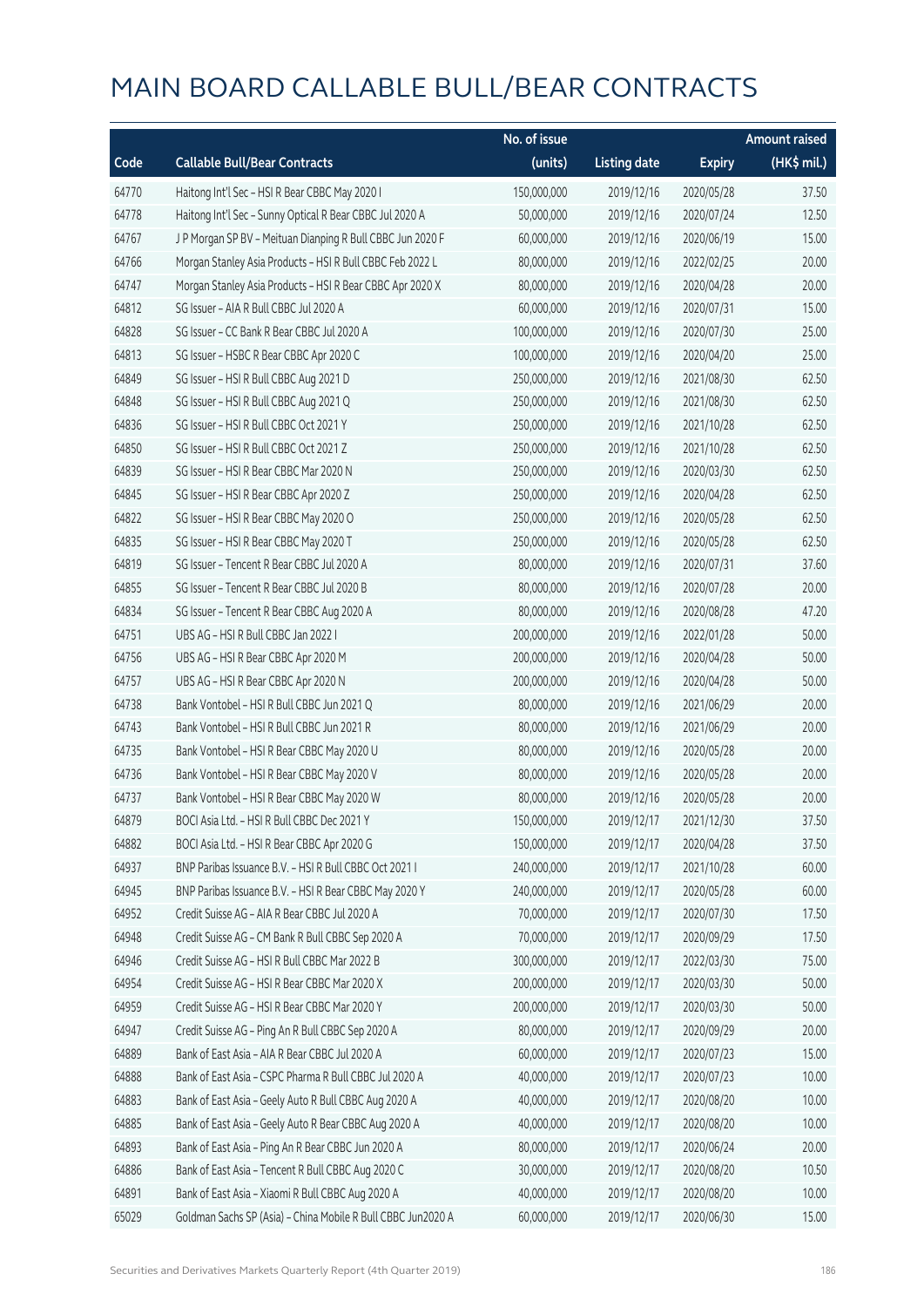|       |                                                           | No. of issue |                     |               | <b>Amount raised</b>  |
|-------|-----------------------------------------------------------|--------------|---------------------|---------------|-----------------------|
| Code  | <b>Callable Bull/Bear Contracts</b>                       | (units)      | <b>Listing date</b> | <b>Expiry</b> | $(HK\frac{1}{2}mil.)$ |
| 65022 | Goldman Sachs SP (Asia) - HKEX R Bull CBBC Sep 2020 A     | 80,000,000   | 2019/12/17          | 2020/09/30    | 20.00                 |
| 65017 | Goldman Sachs SP (Asia) - HKEX R Bull CBBC Dec 2020 A     | 80,000,000   | 2019/12/17          | 2020/12/30    | 20.00                 |
| 65025 | Goldman Sachs SP (Asia) - HSBC R Bull CBBC Jun 2020 B     | 60,000,000   | 2019/12/17          | 2020/06/30    | 15.00                 |
| 65010 | Goldman Sachs SP (Asia) - HSI R Bull CBBC Nov 2022 A      | 160,000,000  | 2019/12/17          | 2022/11/29    | 40.00                 |
| 65030 | Goldman Sachs SP (Asia) - HSI R Bull CBBC Nov 2022 L      | 160,000,000  | 2019/12/17          | 2022/11/29    | 40.00                 |
| 65032 | Goldman Sachs SP (Asia) - HSI R Bear CBBC Mar 2020 R      | 160,000,000  | 2019/12/17          | 2020/03/30    | 40.00                 |
| 65016 | Goldman Sachs SP (Asia) - Ping An R Bull CBBC Jul 2020 C  | 80,000,000   | 2019/12/17          | 2020/07/30    | 20.00                 |
| 65013 | Goldman Sachs SP (Asia) - Tencent R Bull CBBC Jun 2020 E  | 80,000,000   | 2019/12/17          | 2020/06/30    | 20.00                 |
| 65014 | Goldman Sachs SP (Asia) - Tencent R Bull CBBC Jun 2020 F  | 80,000,000   | 2019/12/17          | 2020/06/30    | 20.00                 |
| 64872 | HK Bank - HSI R Bull CBBC Sep 2021 C                      | 80,000,000   | 2019/12/17          | 2021/09/29    | 20.00                 |
| 64873 | HK Bank - HSI R Bear CBBC Jul 2020 S                      | 60,000,000   | 2019/12/17          | 2020/07/30    | 15.00                 |
| 64965 | Haitong Int'l Sec - CC Bank R Bear CBBC May 2020 A        | 50,000,000   | 2019/12/17          | 2020/05/25    | 12.50                 |
| 64960 | Haitong Int'l Sec - CSPC Pharma R Bull CBBC Dec 2021 A    | 50,000,000   | 2019/12/17          | 2021/12/31    | 12.50                 |
| 64926 | Haitong Int'l Sec - HSI R Bull CBBC Jan 2022 A            | 150,000,000  | 2019/12/17          | 2022/01/28    | 37.50                 |
| 64922 | Haitong Int'l Sec - HSI R Bull CBBC Feb 2022 H            | 150,000,000  | 2019/12/17          | 2022/02/25    | 37.50                 |
| 64928 | Haitong Int'l Sec - HSI R Bull CBBC Feb 2022 I            | 150,000,000  | 2019/12/17          | 2022/02/25    | 37.50                 |
| 64936 | Haitong Int'l Sec - HSI R Bear CBBC Apr 2020 P            | 150,000,000  | 2019/12/17          | 2020/04/28    | 37.50                 |
| 64932 | Haitong Int'l Sec - HSI R Bear CBBC May 2020 J            | 150,000,000  | 2019/12/17          | 2020/05/28    | 37.50                 |
| 64963 | Haitong Int'l Sec - Sino Biopharm R Bull CBBC Jul 2020 A  | 50,000,000   | 2019/12/17          | 2020/07/27    | 12.50                 |
| 64921 | J P Morgan SP BV - HSI R Bull CBBC Oct 2021 X             | 200,000,000  | 2019/12/17          | 2021/10/28    | 50.00                 |
| 64914 | J P Morgan SP BV - HSI R Bear CBBC Apr 2020 B             | 200,000,000  | 2019/12/17          | 2020/04/28    | 50.00                 |
| 64919 | J P Morgan SP BV - HSI R Bear CBBC Apr 2020 E             | 200,000,000  | 2019/12/17          | 2020/04/28    | 50.00                 |
| 64974 | Morgan Stanley Asia Products - HSI R Bull CBBC Jan 2022 P | 80,000,000   | 2019/12/17          | 2022/01/28    | 20.00                 |
| 64972 | Morgan Stanley Asia Products - HSI R Bear CBBC Apr 2020 Y | 80,000,000   | 2019/12/17          | 2020/04/28    | 20.00                 |
| 64996 | SG Issuer - CM Bank R Bull CBBC Jul 2020 B                | 100,000,000  | 2019/12/17          | 2020/07/31    | 25.00                 |
| 65003 | SG Issuer - HSI R Bull CBBC Sep 2021 A                    | 250,000,000  | 2019/12/17          | 2021/09/29    | 62.50                 |
| 65006 | SG Issuer - HSI R Bull CBBC Oct 2021 D                    | 250,000,000  | 2019/12/17          | 2021/10/28    | 62.50                 |
| 65005 | SG Issuer - HSI R Bull CBBC Oct 2021 V                    | 250,000,000  | 2019/12/17          | 2021/10/28    | 62.50                 |
| 64991 | SG Issuer - HSI R Bull CBBC Nov 2021 R                    | 250,000,000  | 2019/12/17          | 2021/11/29    | 62.50                 |
| 64995 | SG Issuer - HSI R Bull CBBC Nov 2021 X                    | 250,000,000  | 2019/12/17          | 2021/11/29    | 62.50                 |
| 65000 | SG Issuer - HSI R Bear CBBC Apr 2020 H                    | 250,000,000  | 2019/12/17          | 2020/04/28    | 62.50                 |
| 64998 | SG Issuer - HSI R Bear CBBC Apr 2020 O                    | 250,000,000  | 2019/12/17          | 2020/04/28    | 62.50                 |
| 64979 | SG Issuer - Meituan Dianping R Bull CBBC Jul 2020 A       | 100,000,000  | 2019/12/17          | 2020/07/30    | 25.00                 |
| 64982 | SG Issuer - Ping An R Bull CBBC Jul 2020 D                | 100,000,000  | 2019/12/17          | 2020/07/30    | 25.00                 |
| 64984 | SG Issuer - SUNAC R Bear CBBC Jul 2020 A                  | 80,000,000   | 2019/12/17          | 2020/07/30    | 20.00                 |
| 65007 | SG Issuer - Tencent R Bull CBBC Jun 2020 A                | 80,000,000   | 2019/12/17          | 2020/06/30    | 20.00                 |
| 64987 | SG Issuer - Xiaomi R Bull CBBC Jul 2020 B                 | 60,000,000   | 2019/12/17          | 2020/07/30    | 15.00                 |
| 64894 | UBS AG - HSI R Bull CBBC Jan 2022 M                       | 200,000,000  | 2019/12/17          | 2022/01/28    | 50.00                 |
| 64896 | UBS AG - HSI R Bull CBBC Jan 2022 Z                       | 200,000,000  | 2019/12/17          | 2022/01/28    | 50.00                 |
| 64898 | UBS AG - HSI R Bear CBBC Mar 2020 H                       | 200,000,000  | 2019/12/17          | 2020/03/30    | 50.00                 |
| 64905 | UBS AG - HSI R Bear CBBC Apr 2020 O                       | 200,000,000  | 2019/12/17          | 2020/04/28    | 50.00                 |
| 64913 | Bank Vontobel - CSPC Pharma R Bull CBBC Dec 2020 A        | 40,000,000   | 2019/12/17          | 2020/12/18    | 19.20                 |
| 64874 | Bank Vontobel - HKEX R Bull CBBC Jul 2020 D               | 40,000,000   | 2019/12/17          | 2020/07/17    | 10.00                 |
| 64877 | Bank Vontobel - HKEX R Bear CBBC Jul 2020 B               | 40,000,000   | 2019/12/17          | 2020/07/03    | 10.00                 |
| 64911 | Bank Vontobel - Ping An R Bull CBBC Nov 2020 A            | 40,000,000   | 2019/12/17          | 2020/11/20    | 10.00                 |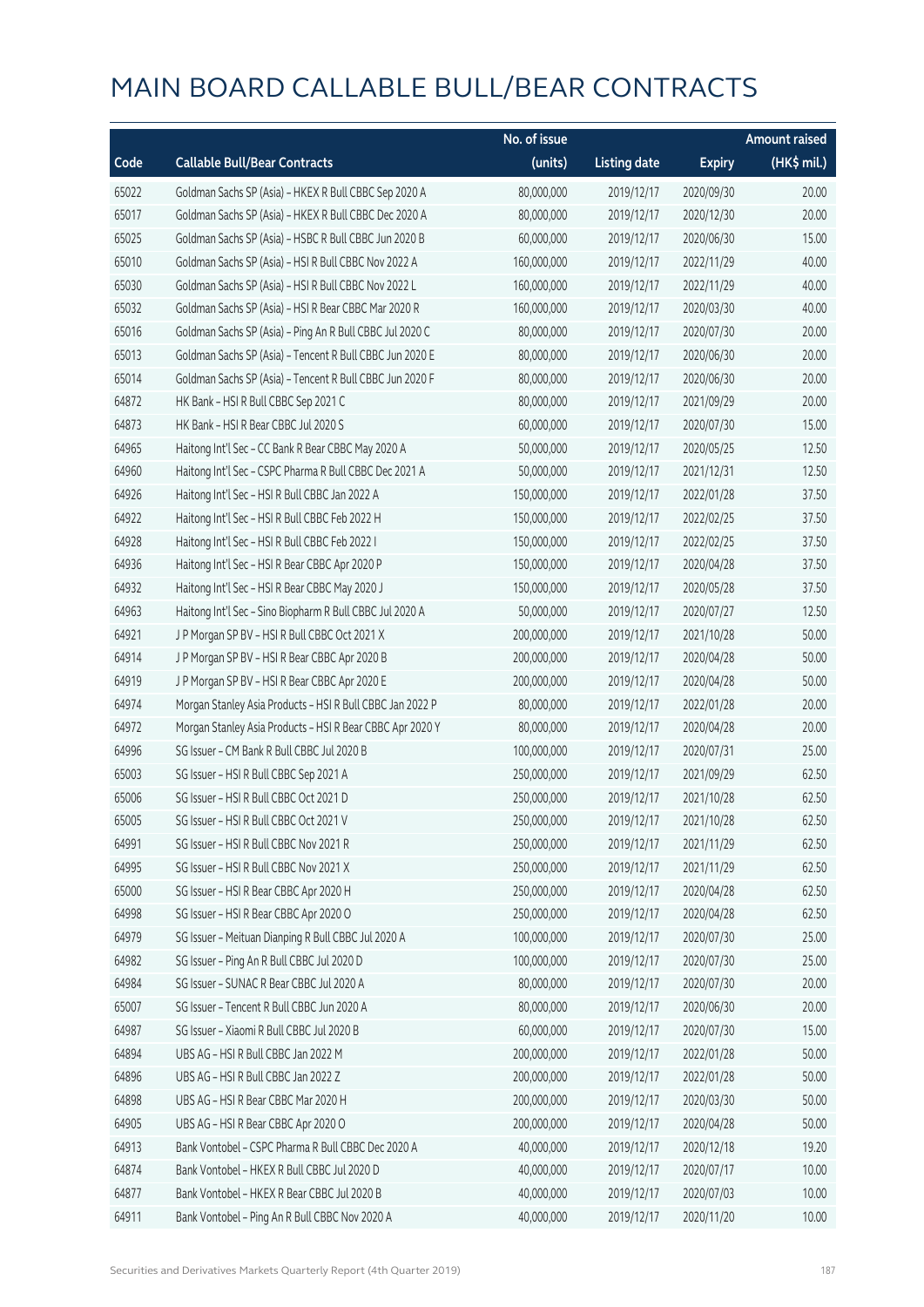|       |                                                              | No. of issue |                     |               | <b>Amount raised</b> |
|-------|--------------------------------------------------------------|--------------|---------------------|---------------|----------------------|
| Code  | <b>Callable Bull/Bear Contracts</b>                          | (units)      | <b>Listing date</b> | <b>Expiry</b> | (HK\$ mil.)          |
| 64912 | Bank Vontobel - Ping An R Bull CBBC Dec 2020 A               | 40,000,000   | 2019/12/17          | 2020/12/11    | 10.00                |
| 65191 | BOCI Asia Ltd. - HSI R Bull CBBC Dec 2021 C                  | 150,000,000  | 2019/12/18          | 2021/12/30    | 37.50                |
| 65192 | BOCI Asia Ltd. - HSI R Bull CBBC Dec 2021 D                  | 150,000,000  | 2019/12/18          | 2021/12/30    | 37.50                |
| 65115 | BOCI Asia Ltd. - HSI R Bear CBBC Apr 2020 H                  | 150,000,000  | 2019/12/18          | 2020/04/28    | 37.50                |
| 65112 | BOCI Asia Ltd. - Xiaomi R Bull CBBC Jul 2020 C               | 40,000,000   | 2019/12/18          | 2020/07/31    | 10.00                |
| 65113 | BOCI Asia Ltd. - Xiaomi R Bear CBBC Mar 2020 B               | 40,000,000   | 2019/12/18          | 2020/03/31    | 10.00                |
| 65090 | BNP Paribas Issuance B.V. - CSOP A50 ETF R Bull CBBC Dec20 E | 60,000,000   | 2019/12/18          | 2020/12/30    | 15.00                |
| 65091 | BNP Paribas Issuance B.V. - CSOP A50 ETF R Bull CBBC Dec20 F | 60,000,000   | 2019/12/18          | 2020/12/30    | 15.00                |
| 65154 | BNP Paribas Issuance B.V. - HSI R Bull CBBC Oct 2021 T       | 250,000,000  | 2019/12/18          | 2021/10/28    | 62.50                |
| 65157 | BNP Paribas Issuance B.V. - HSI R Bull CBBC Oct 2021 W       | 250,000,000  | 2019/12/18          | 2021/10/28    | 62.50                |
| 65163 | BNP Paribas Issuance B.V. - HSI R Bear CBBC May 2020 A       | 240,000,000  | 2019/12/18          | 2020/05/28    | 60.00                |
| 65073 | BNP Paribas Issuance B.V. - Tencent R Bull CBBC Nov 2020 I   | 50,000,000   | 2019/12/18          | 2020/11/27    | 12.50                |
| 65078 | BNP Paribas Issuance B.V. - Tencent R Bear CBBC Nov 2020 G   | 50,000,000   | 2019/12/18          | 2020/11/27    | 12.50                |
| 65084 | BNP Paribas Issuance B.V. - Tencent R Bear CBBC Nov 2020 H   | 50,000,000   | 2019/12/18          | 2020/11/27    | 15.00                |
| 65077 | BNP Paribas Issuance B.V. - Tencent R Bear CBBC Dec 2020 N   | 50,000,000   | 2019/12/18          | 2020/12/30    | 12.50                |
| 65080 | BNP Paribas Issuance B.V. - Tencent R Bear CBBC Dec 2020 O   | 50,000,000   | 2019/12/18          | 2020/12/30    | 12.50                |
| 65190 | Credit Suisse AG - HSI R Bull CBBC Dec 2021 W                | 200,000,000  | 2019/12/18          | 2021/12/30    | 50.00                |
| 65185 | Credit Suisse AG - HSI R Bull CBBC Dec 2021 X                | 200,000,000  | 2019/12/18          | 2021/12/30    | 50.00                |
| 65187 | Credit Suisse AG - HSI R Bull CBBC Dec 2021 Z                | 200,000,000  | 2019/12/18          | 2021/12/30    | 50.00                |
| 65169 | Credit Suisse AG - HSI R Bear CBBC Mar 2020 Z                | 200,000,000  | 2019/12/18          | 2020/03/30    | 50.00                |
| 65166 | Credit Suisse AG - HSI R Bear CBBC Jul 2020 D                | 300,000,000  | 2019/12/18          | 2020/07/30    | 75.00                |
| 65178 | Credit Suisse AG - SUNAC R Bull CBBC Oct 2020 A              | 60,000,000   | 2019/12/18          | 2020/10/29    | 15.00                |
| 65170 | Credit Suisse AG - Xiaomi R Bear CBBC Sep 2020 A             | 40,000,000   | 2019/12/18          | 2020/09/29    | 10.00                |
| 65171 | Credit Suisse AG - Xiaomi R Bear CBBC Dec 2020 A             | 40,000,000   | 2019/12/18          | 2020/12/30    | 10.00                |
| 65092 | Bank of East Asia - Meituan Dianping R Bull CBBC Jul 2020 E  | 50,000,000   | 2019/12/18          | 2020/07/24    | 12.50                |
| 65093 | Bank of East Asia - Meituan Dianping R Bear CBBC Jul 2020 E  | 50,000,000   | 2019/12/18          | 2020/07/24    | 12.50                |
| 65098 | Bank of East Asia - SUNAC R Bull CBBC Jul 2020 A             | 50,000,000   | 2019/12/18          | 2020/07/24    | 12.50                |
| 65106 | Bank of East Asia - Tencent R Bull CBBC Aug 2020 D           | 30,000,000   | 2019/12/18          | 2020/08/20    | 10.50                |
| 65110 | Bank of East Asia - Tencent R Bear CBBC Aug 2020 C           | 30,000,000   | 2019/12/18          | 2020/08/20    | 10.50                |
| 65363 | Goldman Sachs SP (Asia) - HSI R Bull CBBC Nov 2022 N         | 160,000,000  | 2019/12/18          | 2022/11/29    | 40.00                |
| 65365 | Goldman Sachs SP (Asia) - HSI R Bull CBBC Nov 2022 O         | 160,000,000  | 2019/12/18          | 2022/11/29    | 40.00                |
| 65345 | Goldman Sachs SP (Asia) - HSI R Bear CBBC Mar 2020 H         | 160,000,000  | 2019/12/18          | 2020/03/30    | 40.00                |
| 65352 | Goldman Sachs SP (Asia) - HSI R Bear CBBC Mar 2020 Q         | 160,000,000  | 2019/12/18          | 2020/03/30    | 40.00                |
| 65344 | Goldman Sachs SP (Asia) - HSI R Bear CBBC Mar 2020 S         | 160,000,000  | 2019/12/18          | 2020/03/30    | 40.00                |
| 65366 | Goldman Sachs SP (Asia) - Tencent R Bull CBBC Jun 2020 G     | 60,000,000   | 2019/12/18          | 2020/06/30    | 15.00                |
| 65367 | Goldman Sachs SP (Asia) - Tencent R Bear CBBC Apr 2020 C     | 60,000,000   | 2019/12/18          | 2020/04/29    | 15.00                |
| 65054 | HK Bank - HKEX R Bear CBBC Jun 2020 B                        | 40,000,000   | 2019/12/18          | 2020/06/30    | 10.00                |
| 65060 | HK Bank - Meituan Dianping R Bull CBBC May 2020 F            | 40,000,000   | 2019/12/18          | 2020/05/29    | 10.00                |
| 65067 | HK Bank - Xiaomi R Bull CBBC May 2020 B                      | 60,000,000   | 2019/12/18          | 2020/05/29    | 15.00                |
| 65062 | HK Bank - Xiaomi R Bear CBBC May 2020 A                      | 40,000,000   | 2019/12/18          | 2020/05/29    | 10.00                |
| 65237 | Haitong Int'l Sec - China Mobile R Bull CBBC Jul 2020 A      | 70,000,000   | 2019/12/18          | 2020/07/20    | 17.50                |
| 65231 | Haitong Int'l Sec - CC Bank R Bull CBBC May 2020 A           | 70,000,000   | 2019/12/18          | 2020/05/14    | 17.50                |
| 65217 | Haitong Int'l Sec - HSI R Bull CBBC Jan 2022 C               | 150,000,000  | 2019/12/18          | 2022/01/28    | 37.50                |
| 65212 | Haitong Int'l Sec - HSI R Bull CBBC Feb 2022 J               | 150,000,000  | 2019/12/18          | 2022/02/25    | 37.50                |
| 65208 | Haitong Int'l Sec - HSI R Bear CBBC Apr 2020 V               | 150,000,000  | 2019/12/18          | 2020/04/28    | 37.50                |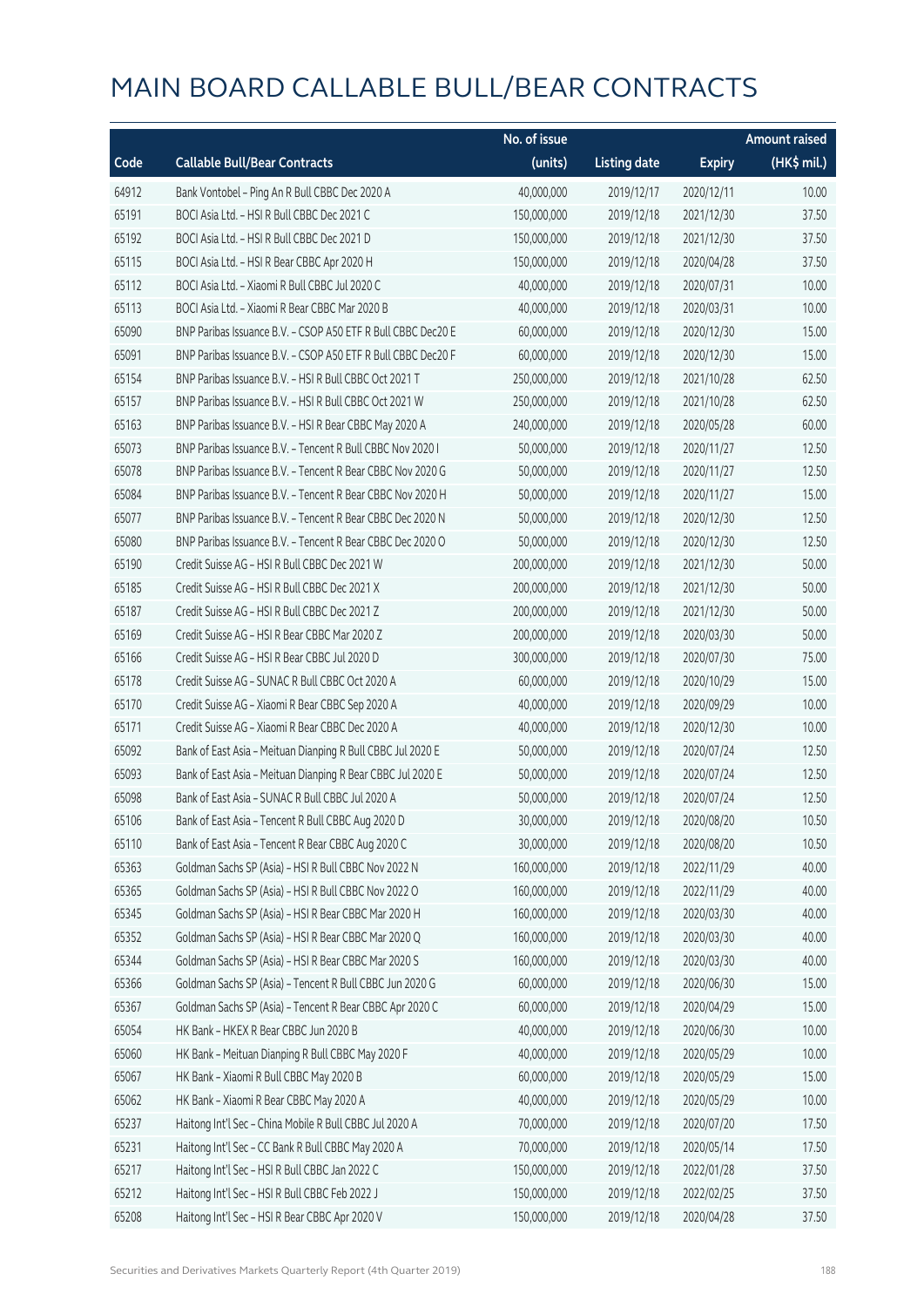|       |                                                              | No. of issue |                     |               | <b>Amount raised</b> |
|-------|--------------------------------------------------------------|--------------|---------------------|---------------|----------------------|
| Code  | <b>Callable Bull/Bear Contracts</b>                          | (units)      | <b>Listing date</b> | <b>Expiry</b> | $(HK$$ mil.)         |
| 65221 | Haitong Int'l Sec - HSI R Bear CBBC Apr 2020 X               | 150,000,000  | 2019/12/18          | 2020/04/28    | 37.50                |
| 65205 | Haitong Int'l Sec - HSI R Bear CBBC May 2020 K               | 150,000,000  | 2019/12/18          | 2020/05/28    | 37.50                |
| 65226 | Haitong Int'l Sec - HSI R Bear CBBC May 2020 L               | 150,000,000  | 2019/12/18          | 2020/05/28    | 37.50                |
| 65244 | Haitong Int'l Sec - Meituan Dianping R Bull CBBC Jun 2020 B  | 40,000,000   | 2019/12/18          | 2020/06/09    | 10.00                |
| 65241 | Haitong Int'l Sec - Ping An R Bull CBBC Jun 2020 A           | 50,000,000   | 2019/12/18          | 2020/06/15    | 12.50                |
| 65240 | Haitong Int'l Sec - Xiaomi R Bull CBBC Jun 2020 A            | 50,000,000   | 2019/12/18          | 2020/06/29    | 12.50                |
| 65242 | Haitong Int'l Sec - Xiaomi R Bear CBBC Jul 2020 A            | 50,000,000   | 2019/12/18          | 2020/07/17    | 12.50                |
| 65340 | J P Morgan SP BV - HSI R Bull CBBC Oct 2021 R                | 200,000,000  | 2019/12/18          | 2021/10/28    | 50.00                |
| 65342 | J P Morgan SP BV - HSI R Bull CBBC Oct 2021 V                | 200,000,000  | 2019/12/18          | 2021/10/28    | 50.00                |
| 65343 | J P Morgan SP BV - HSI R Bull CBBC Dec 2021 G                | 200,000,000  | 2019/12/18          | 2021/12/30    | 50.00                |
| 65338 | J P Morgan SP BV - HSI R Bear CBBC May 2020 V                | 200,000,000  | 2019/12/18          | 2020/05/28    | 50.00                |
| 65259 | Morgan Stanley Asia Products - HSI R Bull CBBC Jan 2022 Q    | 80,000,000   | 2019/12/18          | 2022/01/28    | 20.00                |
| 65245 | Morgan Stanley Asia Products - HSI R Bear CBBC May 2020 I    | 80,000,000   | 2019/12/18          | 2020/05/28    | 20.00                |
| 65258 | Morgan Stanley Asia Products - HSI R Bear CBBC May 2020 J    | 80,000,000   | 2019/12/18          | 2020/05/28    | 20.00                |
| 65265 | Morgan Stanley Asia Products - HSI R Bear CBBC May 2020 K    | 80,000,000   | 2019/12/18          | 2020/05/28    | 20.00                |
| 65249 | Morgan Stanley Asia Products - Meituan R Bull CBBC May2020 C | 40,000,000   | 2019/12/18          | 2020/05/04    | 10.00                |
| 65246 | Morgan Stanley Asia Products - Meituan R Bear CBBC Jun2020 B | 40,000,000   | 2019/12/18          | 2020/06/15    | 10.00                |
| 65253 | Morgan Stanley Asia Products - Xiaomi R Bull CBBC May 2020 A | 40,000,000   | 2019/12/18          | 2020/05/08    | 10.00                |
| 65257 | Morgan Stanley Asia Products - Xiaomi R Bear CBBC May 2020 A | 40,000,000   | 2019/12/18          | 2020/05/08    | 10.00                |
| 65254 | Morgan Stanley Asia Products - Xiaomi R Bear CBBC Jun 2020 A | 40,000,000   | 2019/12/18          | 2020/06/18    | 10.00                |
| 65268 | SG Issuer - Geely Auto R Bull CBBC Jul 2020 K                | 40,000,000   | 2019/12/18          | 2020/07/27    | 10.00                |
| 65309 | SG Issuer - HSI R Bull CBBC Aug 2021 E                       | 250,000,000  | 2019/12/18          | 2021/08/30    | 62.50                |
| 65312 | SG Issuer - HSI R Bull CBBC Sep 2021 K                       | 250,000,000  | 2019/12/18          | 2021/09/29    | 62.50                |
| 65316 | SG Issuer - HSI R Bull CBBC Sep 2021 M                       | 250,000,000  | 2019/12/18          | 2021/09/29    | 62.50                |
| 65317 | SG Issuer - HSI R Bull CBBC Sep 2021 Y                       | 250,000,000  | 2019/12/18          | 2021/09/29    | 62.50                |
| 65323 | SG Issuer - HSI R Bull CBBC Dec 2021 E                       | 250,000,000  | 2019/12/18          | 2021/12/30    | 62.50                |
| 65287 | SG Issuer - HSI R Bear CBBC Mar 2020 U                       | 250,000,000  | 2019/12/18          | 2020/03/30    | 62.50                |
| 65290 | SG Issuer - HSI R Bear CBBC Mar 2020 V                       | 250,000,000  | 2019/12/18          | 2020/03/30    | 62.50                |
| 65302 | SG Issuer - HSI R Bear CBBC Apr 2020 Y                       | 250,000,000  | 2019/12/18          | 2020/04/28    | 62.50                |
| 65306 | SG Issuer - HSI R Bear CBBC Jul 2020 D                       | 250,000,000  | 2019/12/18          | 2020/07/30    | 62.50                |
| 65273 | SG Issuer - Meituan Dianping R Bull CBBC Jul 2020 B          | 100,000,000  | 2019/12/18          | 2020/07/27    | 25.00                |
| 65277 | SG Issuer - SUNAC R Bull CBBC Jul 2020 E                     | 80,000,000   | 2019/12/18          | 2020/07/27    | 20.00                |
| 65327 | SG Issuer - Sunny Optical R Bull CBBC Jun 2020 B             | 40,000,000   | 2019/12/18          | 2020/06/30    | 10.00                |
| 65336 | SG Issuer - Tencent R Bull CBBC May 2020 E                   | 80,000,000   | 2019/12/18          | 2020/05/29    | 20.00                |
| 65294 | SG Issuer - Xiaomi R Bull CBBC Jun 2020 C                    | 60,000,000   | 2019/12/18          | 2020/06/30    | 15.00                |
| 65298 | SG Issuer - Xiaomi R Bear CBBC Jun 2020 A                    | 60,000,000   | 2019/12/18          | 2020/06/30    | 15.00                |
| 65278 | SG Issuer - Xiaomi R Bear CBBC Jul 2020 A                    | 60,000,000   | 2019/12/18          | 2020/07/30    | 15.00                |
| 65138 | UBS AG - HSI R Bull CBBC Jan 2022 F                          | 200,000,000  | 2019/12/18          | 2022/01/28    | 50.00                |
| 65132 | UBS AG - HSI R Bear CBBC Apr 2020 P                          | 200,000,000  | 2019/12/18          | 2020/04/28    | 50.00                |
| 65133 | UBS AG - HSI R Bear CBBC Apr 2020 Q                          | 200,000,000  | 2019/12/18          | 2020/04/28    | 50.00                |
| 65135 | UBS AG - HSI R Bear CBBC Apr 2020 R                          | 200,000,000  | 2019/12/18          | 2020/04/28    | 50.00                |
| 65151 | UBS AG - Ping An R Bear CBBC Apr 2020 A                      | 100,000,000  | 2019/12/18          | 2020/04/20    | 25.00                |
| 65150 | UBS AG - Tencent R Bull CBBC Jun 2020 C                      | 40,000,000   | 2019/12/18          | 2020/06/09    | 10.00                |
| 65146 | UBS AG - Tencent R Bear CBBC Jun 2020 B                      | 200,000,000  | 2019/12/18          | 2020/06/09    | 50.00                |
| 65141 | UBS AG - Xiaomi R Bull CBBC Jun 2020 B                       | 100,000,000  | 2019/12/18          | 2020/06/30    | 25.00                |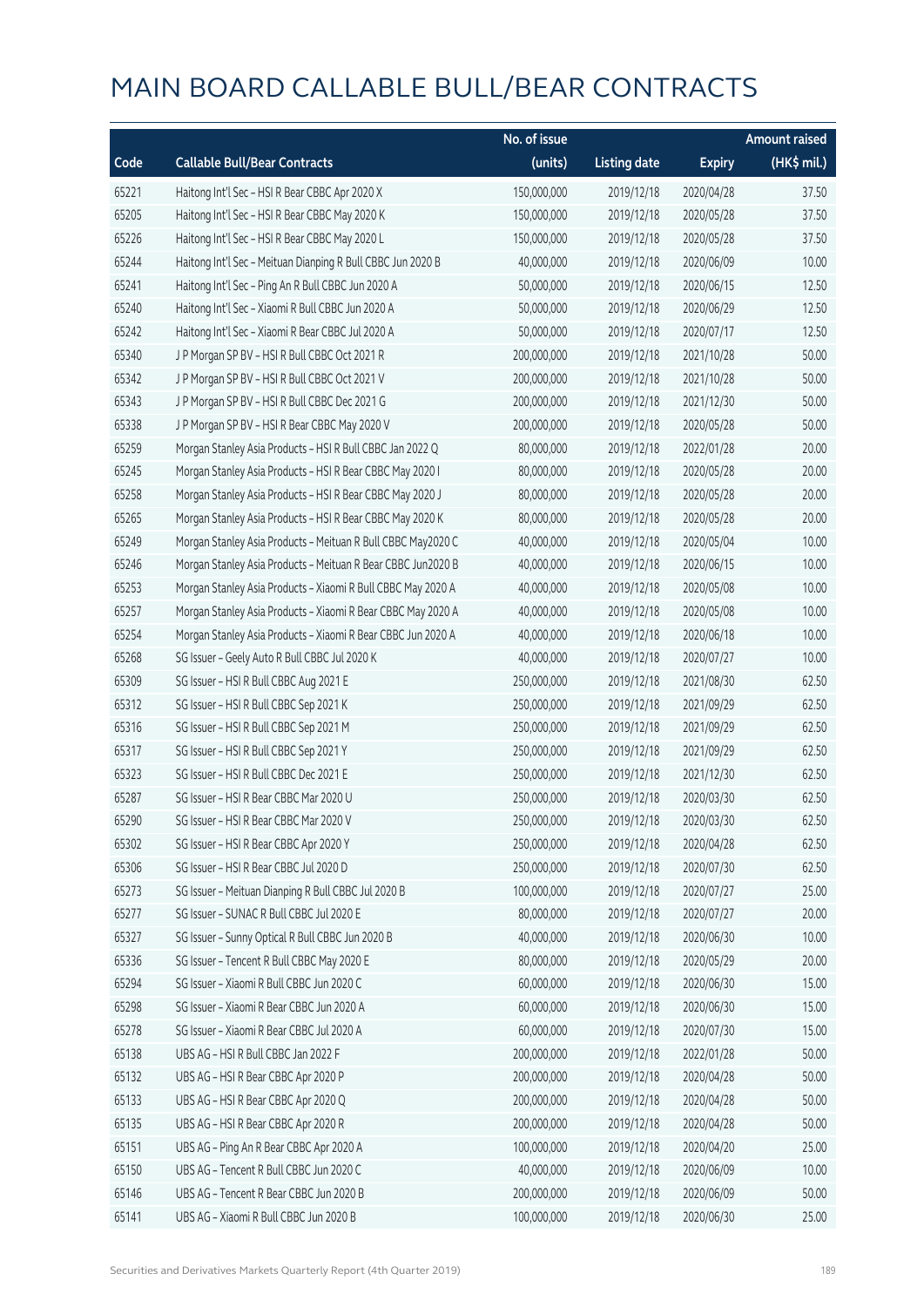|       |                                                            | No. of issue |                     |               | <b>Amount raised</b> |
|-------|------------------------------------------------------------|--------------|---------------------|---------------|----------------------|
| Code  | <b>Callable Bull/Bear Contracts</b>                        | (units)      | <b>Listing date</b> | <b>Expiry</b> | (HK\$ mil.)          |
| 65035 | Bank Vontobel - AIA R Bull CBBC Dec 2020 A                 | 40,000,000   | 2019/12/18          | 2020/12/11    | 10.00                |
| 65125 | Bank Vontobel - Meituan Dianping R Bull CBBC Nov 2020 N    | 60,000,000   | 2019/12/18          | 2020/11/20    | 15.00                |
| 65049 | Bank Vontobel - Meituan Dianping R Bull CBBC Dec 2020 E    | 60,000,000   | 2019/12/18          | 2020/12/11    | 15.00                |
| 65034 | Bank Vontobel - Ping An R Bull CBBC Dec 2020 B             | 40,000,000   | 2019/12/18          | 2020/12/04    | 10.00                |
| 65036 | Bank Vontobel - Sunny Optical R Bull CBBC Oct 2020 C       | 40,000,000   | 2019/12/18          | 2020/10/23    | 10.00                |
| 65040 | Bank Vontobel - Sunny Optical R Bull CBBC Dec 2020 A       | 40,000,000   | 2019/12/18          | 2020/12/04    | 10.00                |
| 65124 | Bank Vontobel - Xiaomi R Bull CBBC Nov 2020 B              | 40,000,000   | 2019/12/18          | 2020/11/20    | 10.00                |
| 65118 | Bank Vontobel - Xiaomi R Bull CBBC Dec 2020 A              | 40,000,000   | 2019/12/18          | 2020/12/04    | 10.00                |
| 65117 | Bank Vontobel - Xiaomi R Bear CBBC Nov 2020 B              | 40,000,000   | 2019/12/18          | 2020/11/20    | 10.00                |
| 65392 | BOCI Asia Ltd. - HKEX R Bear CBBC Jun 2020 A               | 40,000,000   | 2019/12/19          | 2020/06/08    | 10.00                |
| 65399 | BOCI Asia Ltd. - HKEX R Bear CBBC Jun 2020 B               | 40,000,000   | 2019/12/19          | 2020/06/08    | 10.00                |
| 65437 | BOCI Asia Ltd. - HSI R Bull CBBC Dec 2021 B                | 150,000,000  | 2019/12/19          | 2021/12/30    | 37.50                |
| 65438 | BOCI Asia Ltd. - HSI R Bull CBBC Dec 2021 E                | 150,000,000  | 2019/12/19          | 2021/12/30    | 37.50                |
| 65439 | BOCI Asia Ltd. - HSI R Bull CBBC Dec 2021 F                | 150,000,000  | 2019/12/19          | 2021/12/30    | 37.50                |
| 65375 | BOCI Asia Ltd. - HSI R Bear CBBC Apr 2020 I                | 150,000,000  | 2019/12/19          | 2020/04/28    | 37.50                |
| 65381 | BOCI Asia Ltd. - HSI R Bear CBBC Apr 2020 J                | 150,000,000  | 2019/12/19          | 2020/04/28    | 37.50                |
| 65383 | BOCI Asia Ltd. - HSI R Bear CBBC Apr 2020 K                | 150,000,000  | 2019/12/19          | 2020/04/28    | 37.50                |
| 65442 | BOCI Asia Ltd. - HSI R Bear CBBC Apr 2020 L                | 150,000,000  | 2019/12/19          | 2020/04/28    | 37.50                |
| 65389 | BOCI Asia Ltd. - Tencent R Bull CBBC Apr 2020 C            | 40,000,000   | 2019/12/19          | 2020/04/29    | 10.00                |
| 65385 | BOCI Asia Ltd. - Tencent R Bear CBBC Apr 2020 B            | 40,000,000   | 2019/12/19          | 2020/04/28    | 10.00                |
| 65387 | BOCI Asia Ltd. - Tencent R Bear CBBC Apr 2020 C            | 40,000,000   | 2019/12/19          | 2020/04/28    | 11.20                |
| 65499 | BNP Paribas Issuance B.V. - HKEX R Bull CBBC Sep 2020 W    | 50,000,000   | 2019/12/19          | 2020/09/29    | 12.50                |
| 65443 | BNP Paribas Issuance B.V. - HSI R Bull CBBC Oct 2021 A     | 250,000,000  | 2019/12/19          | 2021/10/28    | 62.50                |
| 65473 | BNP Paribas Issuance B.V. - HSI R Bull CBBC Oct 2021 L     | 240,000,000  | 2019/12/19          | 2021/10/28    | 60.00                |
| 65446 | BNP Paribas Issuance B.V. - HSI R Bull CBBC Oct 2021 O     | 250,000,000  | 2019/12/19          | 2021/10/28    | 62.50                |
| 65447 | BNP Paribas Issuance B.V. - HSI R Bull CBBC Oct 2021 R     | 250,000,000  | 2019/12/19          | 2021/10/28    | 62.50                |
| 65469 | BNP Paribas Issuance B.V. - HSI R Bull CBBC Oct 2021 Y     | 250,000,000  | 2019/12/19          | 2021/10/28    | 62.50                |
| 65411 | BNP Paribas Issuance B.V. - HSI R Bear CBBC May 2020 B     | 250,000,000  | 2019/12/19          | 2020/05/28    | 62.50                |
| 65414 | BNP Paribas Issuance B.V. - HSI R Bear CBBC May 2020 C     | 250,000,000  | 2019/12/19          | 2020/05/28    | 62.50                |
| 65415 | BNP Paribas Issuance B.V. - HSI R Bear CBBC May 2020 D     | 250,000,000  | 2019/12/19          | 2020/05/28    | 62.50                |
| 65420 | BNP Paribas Issuance B.V. - HSI R Bear CBBC May 2020 E     | 250,000,000  | 2019/12/19          | 2020/05/28    | 62.50                |
| 65500 | BNP Paribas Issuance B.V. - Ping An R Bull CBBC Sep 2020 H | 200,000,000  | 2019/12/19          | 2020/09/29    | 50.00                |
| 65491 | BNP Paribas Issuance B.V. - Tencent R Bull CBBC Nov 2020 J | 50,000,000   | 2019/12/19          | 2020/11/27    | 12.50                |
| 65485 | BNP Paribas Issuance B.V. - Tencent R Bull CBBC Dec 2020 K | 50,000,000   | 2019/12/19          | 2020/12/30    | 12.50                |
| 65495 | BNP Paribas Issuance B.V. - Tencent R Bull CBBC Dec 2020 L | 50,000,000   | 2019/12/19          | 2020/12/30    | 12.50                |
| 65611 | Credit Suisse AG - AIA R Bull CBBC Jul 2020 C              | 70,000,000   | 2019/12/19          | 2020/07/30    | 17.50                |
| 65604 | Credit Suisse AG - CC Bank R Bull CBBC Sep 2020 C          | 100,000,000  | 2019/12/19          | 2020/09/29    | 25.00                |
| 65622 | Credit Suisse AG - HSI R Bull CBBC Oct 2021 F              | 200,000,000  | 2019/12/19          | 2021/10/28    | 50.00                |
| 65620 | Credit Suisse AG - HSI R Bull CBBC Dec 2021 L              | 200,000,000  | 2019/12/19          | 2021/12/30    | 50.00                |
| 65614 | Credit Suisse AG - HSI R Bull CBBC Dec 2021 U              | 200,000,000  | 2019/12/19          | 2021/12/30    | 50.00                |
| 65615 | Credit Suisse AG - HSI R Bull CBBC Feb 2022 J              | 300,000,000  | 2019/12/19          | 2022/02/25    | 75.00                |
| 65587 | Credit Suisse AG - HSI R Bear CBBC Mar 2020 A              | 200,000,000  | 2019/12/19          | 2020/03/30    | 50.00                |
| 65592 | Credit Suisse AG - HSI R Bear CBBC Mar 2020 B              | 200,000,000  | 2019/12/19          | 2020/03/30    | 50.00                |
| 65589 | Credit Suisse AG - HSI R Bear CBBC Mar 2020 C              | 200,000,000  | 2019/12/19          | 2020/03/30    | 50.00                |
| 65584 | Credit Suisse AG - HSI R Bear CBBC Apr 2020 U              | 200,000,000  | 2019/12/19          | 2020/04/28    | 50.00                |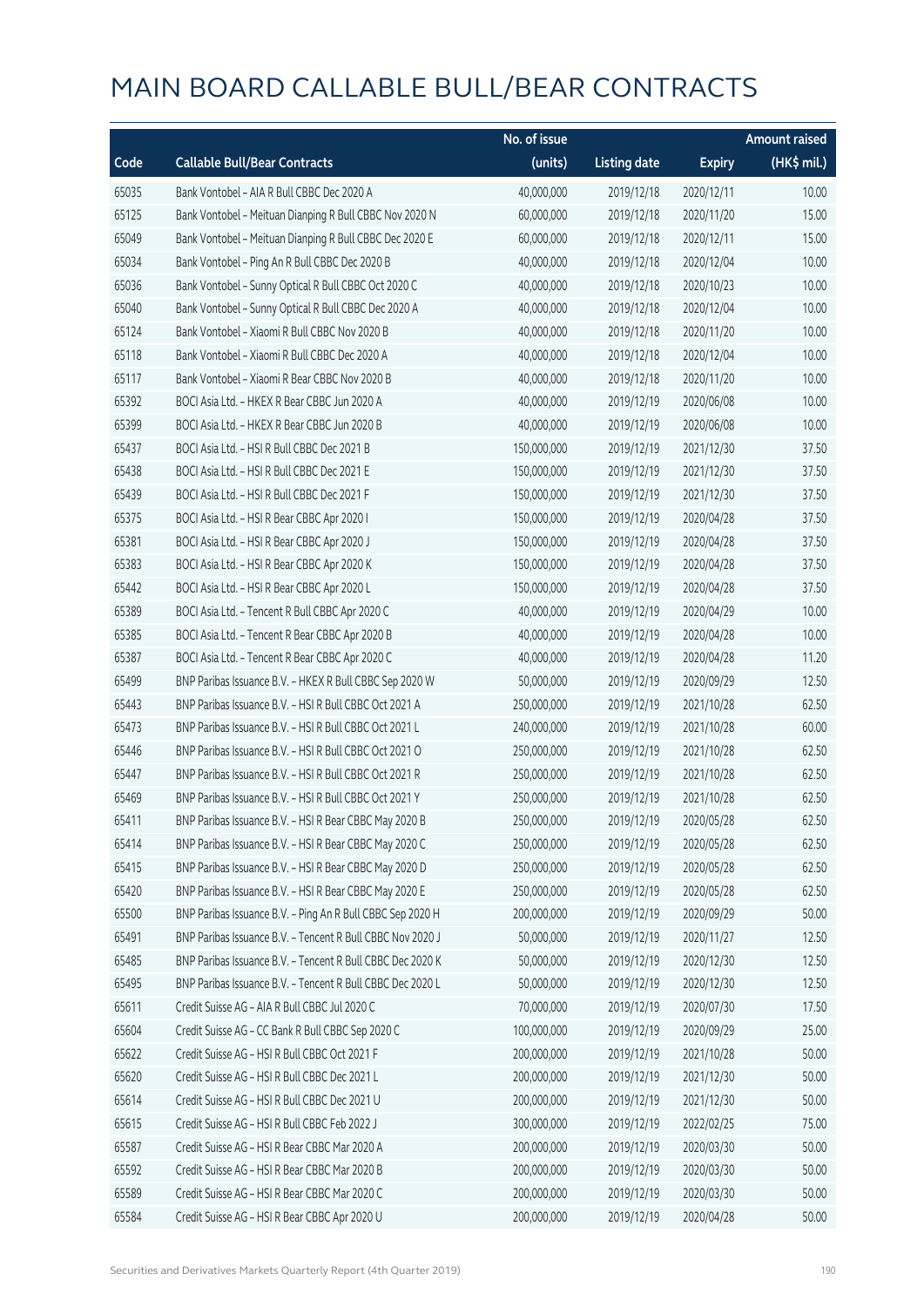|       |                                                           | No. of issue |                     |               | <b>Amount raised</b> |
|-------|-----------------------------------------------------------|--------------|---------------------|---------------|----------------------|
| Code  | <b>Callable Bull/Bear Contracts</b>                       | (units)      | <b>Listing date</b> | <b>Expiry</b> | (HK\$ mil.)          |
| 65597 | Credit Suisse AG - HSI R Bear CBBC May 2020 X             | 200,000,000  | 2019/12/19          | 2020/05/28    | 50.00                |
| 65601 | Credit Suisse AG - Tencent R Bull CBBC Jul 2020 D         | 100,000,000  | 2019/12/19          | 2020/07/30    | 25.00                |
| 65603 | Credit Suisse AG - Tencent R Bull CBBC Sep 2020 C         | 100,000,000  | 2019/12/19          | 2020/09/29    | 25.00                |
| 65612 | Credit Suisse AG - Xiaomi R Bull CBBC Sep 2020 A          | 50,000,000   | 2019/12/19          | 2020/09/29    | 12.50                |
| 65650 | Goldman Sachs SP (Asia) - HKEX R Bull CBBC Mar 2020 C     | 60,000,000   | 2019/12/19          | 2020/03/30    | 15.00                |
| 65636 | Goldman Sachs SP (Asia) - HSI R Bull CBBC Nov 2022 Q      | 160,000,000  | 2019/12/19          | 2022/11/29    | 40.00                |
| 65637 | Goldman Sachs SP (Asia) - HSI R Bull CBBC Nov 2022 V      | 160,000,000  | 2019/12/19          | 2022/11/29    | 40.00                |
| 65639 | Goldman Sachs SP (Asia) - HSI R Bull CBBC Nov 2022 W      | 160,000,000  | 2019/12/19          | 2022/11/29    | 40.00                |
| 65640 | Goldman Sachs SP (Asia) - HSI R Bull CBBC Nov 2022 X      | 160,000,000  | 2019/12/19          | 2022/11/29    | 40.00                |
| 65641 | Goldman Sachs SP (Asia) - HSI R Bull CBBC Nov 2022 Y      | 160,000,000  | 2019/12/19          | 2022/11/29    | 40.00                |
| 65632 | Goldman Sachs SP (Asia) - HSI R Bear CBBC Mar 2020 P      | 160,000,000  | 2019/12/19          | 2020/03/30    | 40.00                |
| 65629 | Goldman Sachs SP (Asia) - HSI R Bear CBBC May 2020 M      | 160,000,000  | 2019/12/19          | 2020/05/28    | 40.00                |
| 65635 | Goldman Sachs SP (Asia) - HSI R Bear CBBC May 2020 N      | 160,000,000  | 2019/12/19          | 2020/05/28    | 40.00                |
| 65648 | Goldman Sachs SP (Asia) - Ping An R Bull CBBC Jun 2020 D  | 80,000,000   | 2019/12/19          | 2020/06/30    | 20.00                |
| 65644 | Goldman Sachs SP (Asia) - Tencent R Bull CBBC Jun 2020 H  | 60,000,000   | 2019/12/19          | 2020/06/30    | 15.00                |
| 65645 | Goldman Sachs SP (Asia) - Tencent R Bull CBBC Jun 2020 I  | 60,000,000   | 2019/12/19          | 2020/06/30    | 15.00                |
| 65646 | Goldman Sachs SP (Asia) - Tencent R Bear CBBC Apr 2020 D  | 60,000,000   | 2019/12/19          | 2020/04/29    | 15.00                |
| 65423 | HK Bank - HKEX R Bull CBBC Jun 2020 M                     | 40,000,000   | 2019/12/19          | 2020/06/15    | 10.00                |
| 65432 | HK Bank - HSI R Bull CBBC Sep 2021 D                      | 60,000,000   | 2019/12/19          | 2021/09/29    | 15.00                |
| 65435 | HK Bank - HSI R Bull CBBC Sep 2021 E                      | 80,000,000   | 2019/12/19          | 2021/09/29    | 20.00                |
| 65433 | HK Bank - HSI R Bull CBBC Dec 2021 A                      | 100,000,000  | 2019/12/19          | 2021/12/30    | 25.00                |
| 65402 | HK Bank - HSI R Bear CBBC Jul 2020 T                      | 80,000,000   | 2019/12/19          | 2020/07/30    | 20.00                |
| 65428 | HK Bank - Ping An R Bull CBBC May 2020 B                  | 60,000,000   | 2019/12/19          | 2020/05/04    | 15.00                |
| 65425 | HK Bank - Tencent R Bull CBBC Jun 2020 J                  | 40,000,000   | 2019/12/19          | 2020/06/05    | 10.00                |
| 65528 | Haitong Int'l Sec - China Life R Bull CBBC Apr 2020 C     | 40,000,000   | 2019/12/19          | 2020/04/08    | 10.00                |
| 65522 | Haitong Int'l Sec - HSI R Bull CBBC Jan 2022 F            | 150,000,000  | 2019/12/19          | 2022/01/28    | 37.50                |
| 65525 | Haitong Int'l Sec - HSI R Bull CBBC Jan 2022 G            | 150,000,000  | 2019/12/19          | 2022/01/28    | 37.50                |
| 65527 | Haitong Int'l Sec - HSI R Bull CBBC Feb 2022 K            | 150,000,000  | 2019/12/19          | 2022/02/25    | 37.50                |
| 65524 | Haitong Int'l Sec - HSI R Bear CBBC Apr 2020 Z            | 150,000,000  | 2019/12/19          | 2020/04/28    | 37.50                |
| 65501 | Haitong Int'l Sec - Tencent R Bull CBBC Jun 2020 B        | 40,000,000   | 2019/12/19          | 2020/06/24    | 10.00                |
| 65520 | Haitong Int'l Sec - Tencent R Bull CBBC Jun 2020 C        | 40,000,000   | 2019/12/19          | 2020/06/24    | 10.00                |
| 65511 | Haitong Int'l Sec - Tencent R Bear CBBC Jul 2020 A        | 40,000,000   | 2019/12/19          | 2020/07/09    | 10.00                |
| 65552 | J P Morgan SP BV - HSI R Bull CBBC Sep 2021 O             | 200,000,000  | 2019/12/19          | 2021/09/29    | 50.00                |
| 65542 | J P Morgan SP BV - HSI R Bull CBBC Dec 2021 Q             | 200,000,000  | 2019/12/19          | 2021/12/30    | 50.00                |
| 65548 | J P Morgan SP BV - HSI R Bull CBBC Dec 2021 R             | 200,000,000  | 2019/12/19          | 2021/12/30    | 50.00                |
| 65551 | J P Morgan SP BV - HSI R Bull CBBC Dec 2021 T             | 200,000,000  | 2019/12/19          | 2021/12/30    | 50.00                |
| 65530 | J P Morgan SP BV - HSI R Bear CBBC May 2020 W             | 200,000,000  | 2019/12/19          | 2020/05/28    | 50.00                |
| 65532 | J P Morgan SP BV - HSI R Bear CBBC May 2020 X             | 200,000,000  | 2019/12/19          | 2020/05/28    | 50.00                |
| 65533 | J P Morgan SP BV - HSI R Bear CBBC May 2020 Y             | 200,000,000  | 2019/12/19          | 2020/05/28    | 50.00                |
| 65539 | J P Morgan SP BV - Tencent R Bull CBBC Apr 2020 Y         | 50,000,000   | 2019/12/19          | 2020/04/09    | 12.50                |
| 65536 | J P Morgan SP BV - Tencent R Bull CBBC May 2020 I         | 250,000,000  | 2019/12/19          | 2020/05/15    | 62.50                |
| 65535 | J P Morgan SP BV - Tencent R Bull CBBC Jun 2020 C         | 250,000,000  | 2019/12/19          | 2020/06/19    | 62.50                |
| 65529 | J P Morgan SP BV - Tencent R Bear CBBC Jun 2020 C         | 200,000,000  | 2019/12/19          | 2020/06/19    | 50.00                |
| 65743 | Morgan Stanley Asia Products - HSI R Bull CBBC Dec 2021 T | 80,000,000   | 2019/12/19          | 2021/12/30    | 20.00                |
| 65744 | Morgan Stanley Asia Products - HSI R Bull CBBC Feb 2022 M | 80,000,000   | 2019/12/19          | 2022/02/25    | 20.00                |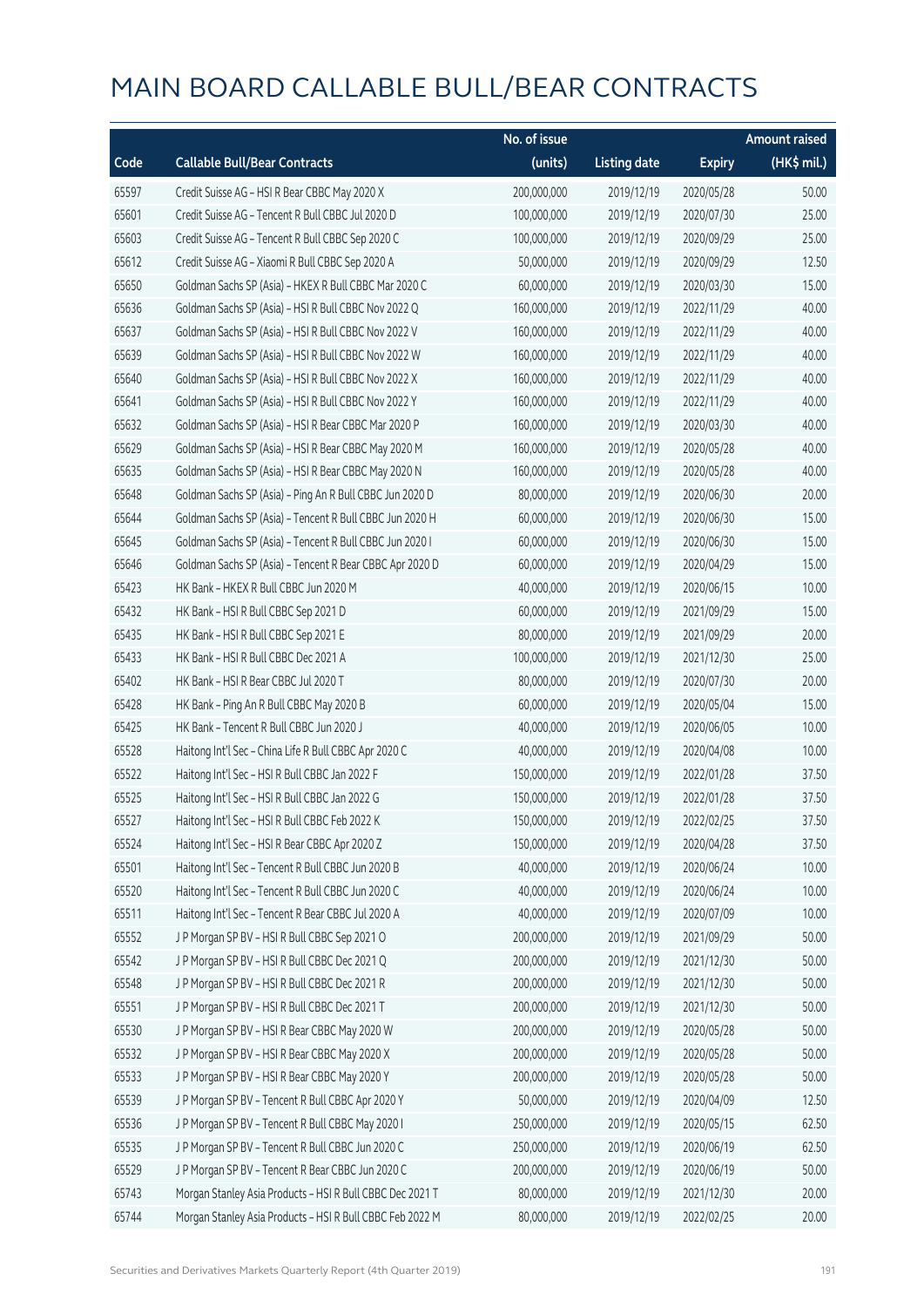|       |                                                           | No. of issue |                     |               | <b>Amount raised</b> |
|-------|-----------------------------------------------------------|--------------|---------------------|---------------|----------------------|
| Code  | <b>Callable Bull/Bear Contracts</b>                       | (units)      | <b>Listing date</b> | <b>Expiry</b> | (HK\$ mil.)          |
| 65735 | Morgan Stanley Asia Products - HSI R Bear CBBC Apr 2020 B | 80,000,000   | 2019/12/19          | 2020/04/28    | 20.00                |
| 65733 | Morgan Stanley Asia Products - HSI R Bear CBBC Apr 2020 Z | 80,000,000   | 2019/12/19          | 2020/04/28    | 20.00                |
| 65697 | SG Issuer - AIA R Bull CBBC May 2020 B                    | 60,000,000   | 2019/12/19          | 2020/05/29    | 15.00                |
| 65674 | SG Issuer - CSPC Pharma R Bull CBBC Sep 2020 A            | 150,000,000  | 2019/12/19          | 2020/09/29    | 37.50                |
| 65702 | SG Issuer - HKEX R Bull CBBC May 2020 I                   | 50,000,000   | 2019/12/19          | 2020/05/29    | 12.50                |
| 65675 | SG Issuer - HKEX R Bear CBBC Jun 2020 B                   | 50,000,000   | 2019/12/19          | 2020/06/29    | 18.75                |
| 65727 | SG Issuer - HSI R Bull CBBC Jul 2021 D                    | 250,000,000  | 2019/12/19          | 2021/07/29    | 62.50                |
| 65687 | SG Issuer - HSI R Bull CBBC Aug 2021 F                    | 250,000,000  | 2019/12/19          | 2021/08/30    | 62.50                |
| 65731 | SG Issuer - HSI R Bull CBBC Aug 2021 H                    | 250,000,000  | 2019/12/19          | 2021/08/30    | 62.50                |
| 65696 | SG Issuer - HSI R Bull CBBC Sep 2021 H                    | 250,000,000  | 2019/12/19          | 2021/09/29    | 62.50                |
| 65656 | SG Issuer - HSI R Bear CBBC Mar 2020 A                    | 250,000,000  | 2019/12/19          | 2020/03/30    | 62.50                |
| 65684 | SG Issuer - HSI R Bear CBBC Mar 2020 H                    | 250,000,000  | 2019/12/19          | 2020/03/30    | 62.50                |
| 65662 | SG Issuer - HSI R Bear CBBC Apr 2020 A                    | 250,000,000  | 2019/12/19          | 2020/04/28    | 62.50                |
| 65661 | SG Issuer - HSI R Bear CBBC Apr 2020 F                    | 250,000,000  | 2019/12/19          | 2020/04/28    | 62.50                |
| 65670 | SG Issuer - HSI R Bear CBBC May 2020 W                    | 250,000,000  | 2019/12/19          | 2020/05/28    | 62.50                |
| 65726 | SG Issuer - HSI R Bear CBBC Jul 2020 E                    | 250,000,000  | 2019/12/19          | 2020/07/30    | 62.50                |
| 65677 | SG Issuer - Meituan Dianping R Bull CBBC May 2020 J       | 100,000,000  | 2019/12/19          | 2020/05/29    | 25.00                |
| 65708 | SG Issuer - Ping An R Bull CBBC May 2020 E                | 100,000,000  | 2019/12/19          | 2020/05/29    | 25.00                |
| 65709 | SG Issuer - Tencent R Bull CBBC Apr 2020 J                | 80,000,000   | 2019/12/19          | 2020/04/27    | 20.00                |
| 65713 | SG Issuer - Tencent R Bull CBBC Jun 2020 B                | 80,000,000   | 2019/12/19          | 2020/06/30    | 20.00                |
| 65681 | SG Issuer - Tencent R Bear CBBC Apr 2020 K                | 80,000,000   | 2019/12/19          | 2020/04/29    | 20.00                |
| 65710 | SG Issuer - Tencent R Bear CBBC Jun 2020 B                | 80,000,000   | 2019/12/19          | 2020/06/29    | 20.00                |
| 65723 | SG Issuer - Tencent R Bear CBBC Nov 2020 A                | 80,000,000   | 2019/12/19          | 2020/11/30    | 32.00                |
| 65682 | SG Issuer - Xiaomi R Bull CBBC Jun 2020 D                 | 60,000,000   | 2019/12/19          | 2020/06/30    | 15.00                |
| 65467 | UBS AG - HKEX R Bull CBBC Jul 2020 C                      | 50,000,000   | 2019/12/19          | 2020/07/20    | 12.50                |
| 65464 | UBS AG - HSI R Bull CBBC Jan 2022 A                       | 200,000,000  | 2019/12/19          | 2022/01/28    | 50.00                |
| 65468 | UBS AG - HSI R Bull CBBC Jan 2022 G                       | 200,000,000  | 2019/12/19          | 2022/01/28    | 50.00                |
| 65455 | UBS AG - HSI R Bear CBBC Mar 2020 G                       | 200,000,000  | 2019/12/19          | 2020/03/30    | 50.00                |
| 65451 | UBS AG - HSI R Bear CBBC Mar 2020 P                       | 200,000,000  | 2019/12/19          | 2020/03/30    | 50.00                |
| 65452 | UBS AG - HSI R Bear CBBC Mar 2020 V                       | 200,000,000  | 2019/12/19          | 2020/03/30    | 50.00                |
| 65457 | UBS AG - HSI R Bear CBBC Mar 2020 W                       | 200,000,000  | 2019/12/19          | 2020/03/30    | 50.00                |
| 65466 | UBS AG - Tencent R Bull CBBC Apr 2020 L                   | 40,000,000   | 2019/12/19          | 2020/04/24    | 10.00                |
| 65454 | UBS AG - Tencent R Bear CBBC Jun 2020 C                   | 200,000,000  | 2019/12/19          | 2020/06/08    | 50.00                |
| 65567 | Bank Vontobel - CSOP A50 ETF R Bull CBBC Nov 2020 B       | 40,000,000   | 2019/12/19          | 2020/11/20    | 10.00                |
| 65576 | Bank Vontobel - HSI R Bull CBBC May 2021 B                | 80,000,000   | 2019/12/19          | 2021/05/28    | 20.00                |
| 65572 | Bank Vontobel - HSI R Bull CBBC May 2021 E                | 80,000,000   | 2019/12/19          | 2021/05/28    | 20.00                |
| 65570 | Bank Vontobel - HSI R Bull CBBC Jun 2021 S                | 80,000,000   | 2019/12/19          | 2021/06/29    | 20.00                |
| 65578 | Bank Vontobel - HSI R Bull CBBC Jun 2021 T                | 80,000,000   | 2019/12/19          | 2021/06/29    | 20.00                |
| 65569 | Bank Vontobel - Meituan Dianping R Bull CBBC Oct 2020 B   | 60,000,000   | 2019/12/19          | 2020/10/16    | 15.00                |
| 65556 | Bank Vontobel - Ping An R Bear CBBC Nov 2020 A            | 40,000,000   | 2019/12/19          | 2020/11/06    | 10.00                |
| 65565 | Bank Vontobel - Sunny Optical R Bull CBBC Nov 2020 B      | 40,000,000   | 2019/12/19          | 2020/11/20    | 10.00                |
| 65562 | Bank Vontobel - Sunny Optical R Bear CBBC Nov 2020 B      | 30,000,000   | 2019/12/19          | 2020/11/20    | 12.00                |
| 65553 | Bank Vontobel - Tencent R Bull CBBC Nov 2020 B            | 40,000,000   | 2019/12/19          | 2020/11/06    | 10.00                |
| 65568 | Bank Vontobel - Tencent R Bear CBBC Nov 2020 C            | 40,000,000   | 2019/12/19          | 2020/11/06    | 10.00                |
| 65979 | BOCI Asia Ltd. - CM Bank R Bull CBBC Sep 2020 A           | 60,000,000   | 2019/12/20          | 2020/09/30    | 15.00                |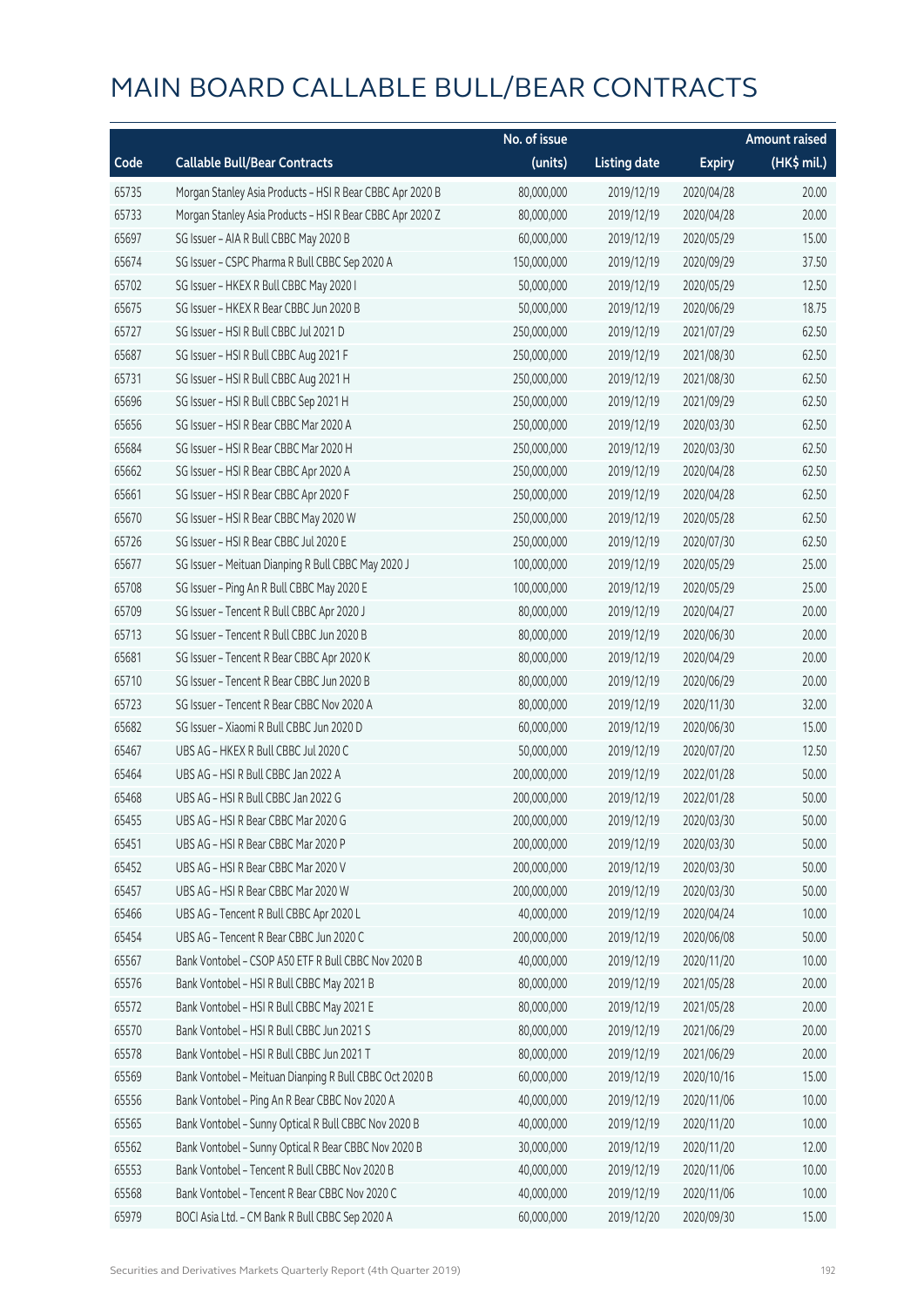|       |                                                            | No. of issue |                     |               | <b>Amount raised</b> |
|-------|------------------------------------------------------------|--------------|---------------------|---------------|----------------------|
| Code  | <b>Callable Bull/Bear Contracts</b>                        | (units)      | <b>Listing date</b> | <b>Expiry</b> | (HK\$ mil.)          |
| 65973 | BOCI Asia Ltd. - HSI R Bull CBBC Dec 2021 A                | 150,000,000  | 2019/12/20          | 2021/12/30    | 37.50                |
| 65965 | BOCI Asia Ltd. - HSI R Bull CBBC Dec 2021 G                | 150,000,000  | 2019/12/20          | 2021/12/30    | 37.50                |
| 65970 | BOCI Asia Ltd. - HSI R Bull CBBC Dec 2021 H                | 150,000,000  | 2019/12/20          | 2021/12/30    | 37.50                |
| 65790 | BOCI Asia Ltd. - HSI R Bear CBBC Apr 2020 M                | 150,000,000  | 2019/12/20          | 2020/04/28    | 37.50                |
| 65794 | BOCI Asia Ltd. - HSI R Bear CBBC Apr 2020 N                | 150,000,000  | 2019/12/20          | 2020/04/28    | 37.50                |
| 65797 | BOCI Asia Ltd. - HSI R Bear CBBC Apr 2020 O                | 150,000,000  | 2019/12/20          | 2020/04/28    | 37.50                |
| 65975 | BOCI Asia Ltd. - Ping An R Bull CBBC Apr 2020 D            | 70,000,000   | 2019/12/20          | 2020/04/29    | 17.50                |
| 65977 | BOCI Asia Ltd. - Ping An R Bull CBBC Apr 2020 E            | 70,000,000   | 2019/12/20          | 2020/04/29    | 17.50                |
| 65981 | BOCI Asia Ltd. - Tencent R Bear CBBC Apr 2020 D            | 150,000,000  | 2019/12/20          | 2020/04/29    | 58.50                |
| 65974 | BOCI Asia Ltd. - Xiaomi R Bull CBBC Jul 2020 D             | 40,000,000   | 2019/12/20          | 2020/07/29    | 10.00                |
| 65994 | BNP Paribas Issuance B.V. - HSI R Bull CBBC Nov 2021 C     | 250,000,000  | 2019/12/20          | 2021/11/29    | 62.50                |
| 65988 | BNP Paribas Issuance B.V. - HSI R Bull CBBC Nov 2021 G     | 250,000,000  | 2019/12/20          | 2021/11/29    | 62.50                |
| 65995 | BNP Paribas Issuance B.V. - HSI R Bull CBBC Nov 2021 O     | 250,000,000  | 2019/12/20          | 2021/11/29    | 62.50                |
| 65986 | BNP Paribas Issuance B.V. - HSI R Bull CBBC Nov 2021 P     | 250,000,000  | 2019/12/20          | 2021/11/29    | 62.50                |
| 65993 | BNP Paribas Issuance B.V. - HSI R Bull CBBC Nov 2021 Q     | 250,000,000  | 2019/12/20          | 2021/11/29    | 62.50                |
| 65987 | BNP Paribas Issuance B.V. - HSI R Bull CBBC Nov 2021 U     | 250,000,000  | 2019/12/20          | 2021/11/29    | 62.50                |
| 66205 | BNP Paribas Issuance B.V. - HSI R Bull CBBC Dec 2021 K     | 240,000,000  | 2019/12/20          | 2021/12/30    | 60.00                |
| 66198 | BNP Paribas Issuance B.V. - HSI R Bull CBBC Dec 2021 T     | 250,000,000  | 2019/12/20          | 2021/12/30    | 62.50                |
| 65747 | BNP Paribas Issuance B.V. - HSI R Bear CBBC May 2020 F     | 250,000,000  | 2019/12/20          | 2020/05/28    | 62.50                |
| 65761 | BNP Paribas Issuance B.V. - HSI R Bear CBBC May 2020 G     | 250,000,000  | 2019/12/20          | 2020/05/28    | 62.50                |
| 65765 | BNP Paribas Issuance B.V. - HSI R Bear CBBC May 2020 H     | 250,000,000  | 2019/12/20          | 2020/05/28    | 62.50                |
| 65996 | BNP Paribas Issuance B.V. - HSI R Bear CBBC May 2020 M     | 250,000,000  | 2019/12/20          | 2020/05/28    | 62.50                |
| 66213 | BNP Paribas Issuance B.V. - HSI R Bear CBBC May 2020 N     | 240,000,000  | 2019/12/20          | 2020/05/28    | 60.00                |
| 65754 | BNP Paribas Issuance B.V. - HSI R Bear CBBC May 2020 O     | 250,000,000  | 2019/12/20          | 2020/05/28    | 62.50                |
| 65757 | BNP Paribas Issuance B.V. - HSI R Bear CBBC May 2020 Z     | 250,000,000  | 2019/12/20          | 2020/05/28    | 62.50                |
| 65859 | BNP Paribas Issuance B.V. - Tencent R Bear CBBC Nov 2020 I | 50,000,000   | 2019/12/20          | 2020/11/27    | 12.50                |
| 65869 | BNP Paribas Issuance B.V. - Tencent R Bear CBBC Nov 2020 J | 50,000,000   | 2019/12/20          | 2020/11/27    | 12.50                |
| 65890 | BNP Paribas Issuance B.V. - Tencent R Bear CBBC Nov 2020 K | 50,000,000   | 2019/12/20          | 2020/11/27    | 12.50                |
| 65897 | BNP Paribas Issuance B.V. - Tencent R Bear CBBC Nov 2020 L | 50,000,000   | 2019/12/20          | 2020/11/27    | 12.50                |
| 65899 | BNP Paribas Issuance B.V. - Tencent R Bear CBBC Nov 2020 M | 50,000,000   | 2019/12/20          | 2020/11/27    | 14.00                |
| 65903 | BNP Paribas Issuance B.V. - Tencent R Bear CBBC Nov 2020 N | 50,000,000   | 2019/12/20          | 2020/11/27    | 16.00                |
| 65909 | BNP Paribas Issuance B.V. - Tencent R Bear CBBC Nov 2020 O | 50,000,000   | 2019/12/20          | 2020/11/27    | 18.00                |
| 65916 | BNP Paribas Issuance B.V. - Tencent R Bear CBBC Nov 2020 P | 50,000,000   | 2019/12/20          | 2020/11/27    | 20.00                |
| 66233 | Credit Suisse AG - AIA R Bull CBBC Oct 2020 A              | 70,000,000   | 2019/12/20          | 2020/10/29    | 17.50                |
| 66221 | Credit Suisse AG - Bank of China R Bull CBBC Nov 2020 A    | 100,000,000  | 2019/12/20          | 2020/11/27    | 25.00                |
| 66300 | Credit Suisse AG - CSOP A50 ETF R Bull CBBC Sep 2020 A     | 50,000,000   | 2019/12/20          | 2020/09/29    | 12.50                |
| 66304 | Credit Suisse AG - Galaxy Ent R Bull CBBC Oct 2020 A       | 50,000,000   | 2019/12/20          | 2020/10/29    | 12.50                |
| 66215 | Credit Suisse AG - Galaxy Ent R Bear CBBC Jul 2020 A       | 50,000,000   | 2019/12/20          | 2020/07/30    | 12.50                |
| 66223 | Credit Suisse AG - HKEX R Bull CBBC Sep 2020 B             | 100,000,000  | 2019/12/20          | 2020/09/29    | 25.00                |
| 66225 | Credit Suisse AG - HKEX R Bear CBBC Sep 2020 A             | 100,000,000  | 2019/12/20          | 2020/09/29    | 25.00                |
| 66303 | Credit Suisse AG - HSBC R Bull CBBC Sep 2020 A             | 70,000,000   | 2019/12/20          | 2020/09/29    | 17.50                |
| 66249 | Credit Suisse AG - HSI R Bull CBBC Oct 2021 I              | 200,000,000  | 2019/12/20          | 2021/10/28    | 50.00                |
| 66253 | Credit Suisse AG - HSI R Bull CBBC Oct 2021 T              | 200,000,000  | 2019/12/20          | 2021/10/28    | 50.00                |
| 66252 | Credit Suisse AG - HSI R Bull CBBC Nov 2021 B              | 200,000,000  | 2019/12/20          | 2021/11/29    | 50.00                |
| 66241 | Credit Suisse AG - HSI R Bull CBBC Dec 2021 D              | 200,000,000  | 2019/12/20          | 2021/12/30    | 50.00                |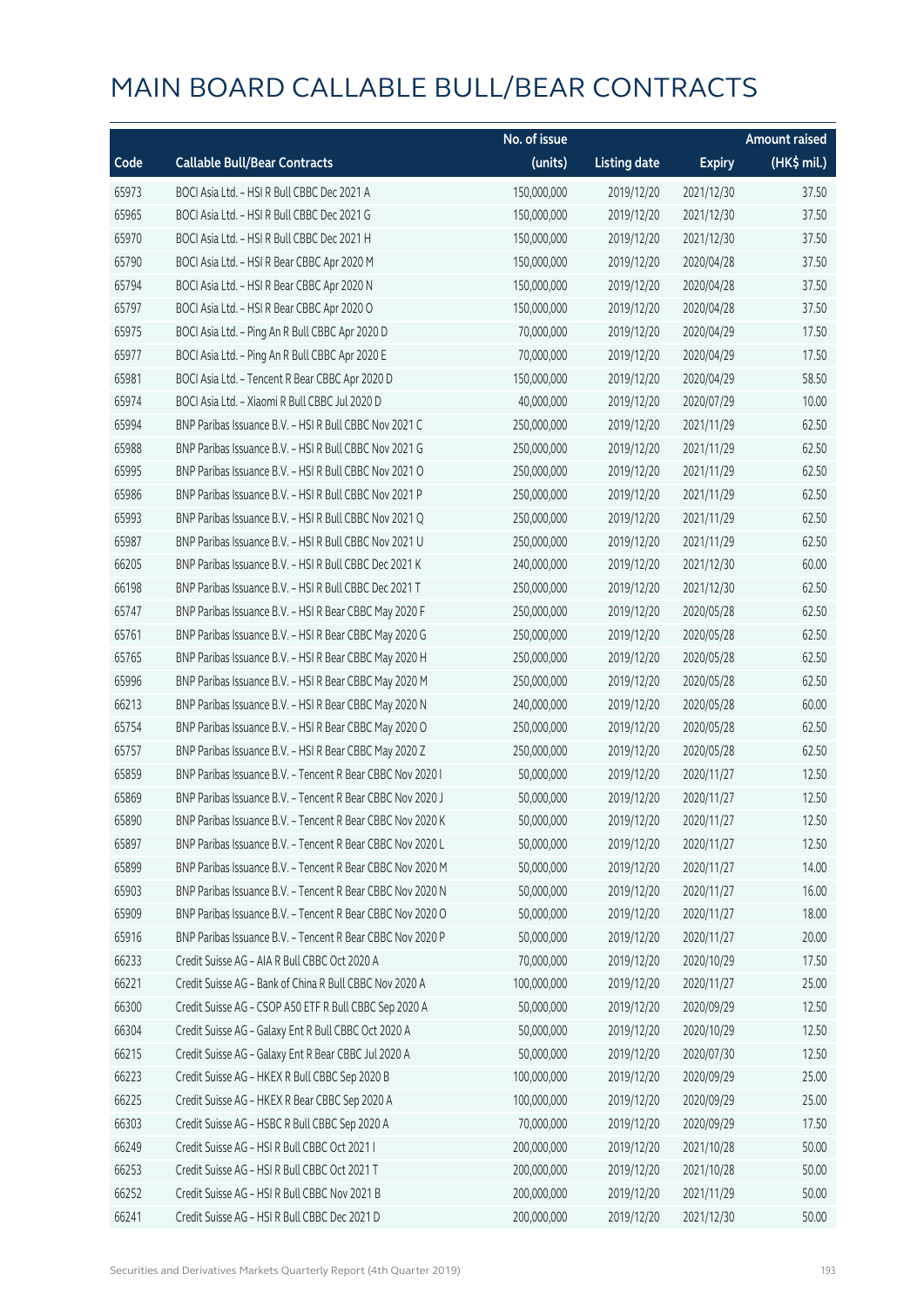|       |                                                          | No. of issue |                     |               | <b>Amount raised</b> |
|-------|----------------------------------------------------------|--------------|---------------------|---------------|----------------------|
| Code  | <b>Callable Bull/Bear Contracts</b>                      | (units)      | <b>Listing date</b> | <b>Expiry</b> | (HK\$ mil.)          |
| 66248 | Credit Suisse AG - HSI R Bull CBBC Dec 2021 G            | 200,000,000  | 2019/12/20          | 2021/12/30    | 50.00                |
| 66250 | Credit Suisse AG - HSI R Bull CBBC Dec 2021 Y            | 200,000,000  | 2019/12/20          | 2021/12/30    | 50.00                |
| 66245 | Credit Suisse AG - HSI R Bull CBBC Mar 2022 C            | 300,000,000  | 2019/12/20          | 2022/03/30    | 75.00                |
| 66254 | Credit Suisse AG - HSI R Bear CBBC Mar 2020 D            | 200,000,000  | 2019/12/20          | 2020/03/30    | 50.00                |
| 66260 | Credit Suisse AG - HSI R Bear CBBC Mar 2020 E            | 200,000,000  | 2019/12/20          | 2020/03/30    | 50.00                |
| 66262 | Credit Suisse AG - HSI R Bear CBBC Mar 2020 F            | 200,000,000  | 2019/12/20          | 2020/03/30    | 50.00                |
| 66264 | Credit Suisse AG - HSI R Bear CBBC Mar 2020 U            | 200,000,000  | 2019/12/20          | 2020/03/30    | 50.00                |
| 66269 | Credit Suisse AG - HSI R Bear CBBC Apr 2020 G            | 200,000,000  | 2019/12/20          | 2020/04/28    | 50.00                |
| 66259 | Credit Suisse AG - HSI R Bear CBBC Apr 2020 W            | 200,000,000  | 2019/12/20          | 2020/04/28    | 50.00                |
| 66273 | Credit Suisse AG - HSI R Bear CBBC May 2020 Y            | 200,000,000  | 2019/12/20          | 2020/05/28    | 50.00                |
| 66286 | Credit Suisse AG - HSI R Bear CBBC Jun 2020 K            | 200,000,000  | 2019/12/20          | 2020/06/29    | 50.00                |
| 66288 | Credit Suisse AG - HSI R Bear CBBC Jun 2020 L            | 200,000,000  | 2019/12/20          | 2020/06/29    | 50.00                |
| 66216 | Credit Suisse AG - ICBC R Bull CBBC Nov 2020 A           | 100,000,000  | 2019/12/20          | 2020/11/27    | 25.00                |
| 66236 | Credit Suisse AG - Ping An R Bull CBBC Sep 2020 B        | 80,000,000   | 2019/12/20          | 2020/09/29    | 20.00                |
| 66226 | Credit Suisse AG - SHK Ppt R Bull CBBC Sep 2020 A        | 40,000,000   | 2019/12/20          | 2020/09/29    | 10.00                |
| 66229 | Credit Suisse AG - Tencent R Bull CBBC Oct 2020 A        | 100,000,000  | 2019/12/20          | 2020/10/29    | 25.00                |
| 66230 | Credit Suisse AG - Tencent R Bear CBBC Sep 2020 A        | 100,000,000  | 2019/12/20          | 2020/09/29    | 25.00                |
| 66231 | Credit Suisse AG - Tencent R Bear CBBC Dec 2020 A        | 100,000,000  | 2019/12/20          | 2020/12/30    | 25.00                |
| 66217 | Credit Suisse AG - Xiaomi R Bull CBBC Oct 2020 A         | 50,000,000   | 2019/12/20          | 2020/10/29    | 12.50                |
| 66219 | Credit Suisse AG - Xiaomi R Bear CBBC Oct 2020 A         | 40,000,000   | 2019/12/20          | 2020/10/29    | 10.00                |
| 65959 | Bank of East Asia - CM Bank R Bull CBBC Jul 2020 A       | 80,000,000   | 2019/12/20          | 2020/07/27    | 20.00                |
| 65943 | Bank of East Asia - Galaxy Ent R Bull CBBC Aug 2020 A    | 100,000,000  | 2019/12/20          | 2020/08/27    | 25.00                |
| 65944 | Bank of East Asia - Tencent R Bull CBBC Aug 2020 E       | 30,000,000   | 2019/12/20          | 2020/08/27    | 10.50                |
| 65945 | Bank of East Asia - Tencent R Bull CBBC Aug 2020 F       | 30,000,000   | 2019/12/20          | 2020/08/27    | 10.50                |
| 65946 | Bank of East Asia - Tencent R Bear CBBC Aug 2020 D       | 30,000,000   | 2019/12/20          | 2020/08/27    | 10.50                |
| 65956 | Bank of East Asia - Xiaomi R Bull CBBC Jul 2020 A        | 40,000,000   | 2019/12/20          | 2020/07/27    | 10.00                |
| 65957 | Bank of East Asia - Xiaomi R Bear CBBC Jul 2020 B        | 40,000,000   | 2019/12/20          | 2020/07/27    | 10.00                |
| 66472 | Goldman Sachs SP (Asia) - HSI R Bull CBBC Nov 2022 B     | 160,000,000  | 2019/12/20          | 2022/11/29    | 40.00                |
| 66466 | Goldman Sachs SP (Asia) - HSI R Bull CBBC Nov 2022 E     | 160,000,000  | 2019/12/20          | 2022/11/29    | 40.00                |
| 66477 | Goldman Sachs SP (Asia) - HSI R Bull CBBC Nov 2022 F     | 160,000,000  | 2019/12/20          | 2022/11/29    | 40.00                |
| 66485 | Goldman Sachs SP (Asia) - HSI R Bull CBBC Nov 2022 K     | 160,000,000  | 2019/12/20          | 2022/11/29    | 40.00                |
| 66488 | Goldman Sachs SP (Asia) - HSI R Bull CBBC Nov 2022 M     | 160,000,000  | 2019/12/20          | 2022/11/29    | 40.00                |
| 66471 | Goldman Sachs SP (Asia) - HSI R Bull CBBC Nov 2022 Z     | 160,000,000  | 2019/12/20          | 2022/11/29    | 40.00                |
| 66456 | Goldman Sachs SP (Asia) - HSI R Bear CBBC Mar 2020 W     | 160,000,000  | 2019/12/20          | 2020/03/30    | 40.00                |
| 66455 | Goldman Sachs SP (Asia) - HSI R Bear CBBC May 2020 O     | 160,000,000  | 2019/12/20          | 2020/05/28    | 40.00                |
| 66457 | Goldman Sachs SP (Asia) - HSI R Bear CBBC May 2020 P     | 160,000,000  | 2019/12/20          | 2020/05/28    | 40.00                |
| 66458 | Goldman Sachs SP (Asia) - HSI R Bear CBBC May 2020 Q     | 160,000,000  | 2019/12/20          | 2020/05/28    | 40.00                |
| 66459 | Goldman Sachs SP (Asia) - HSI R Bear CBBC May 2020 R     | 160,000,000  | 2019/12/20          | 2020/05/28    | 40.00                |
| 66462 | Goldman Sachs SP (Asia) - HSI R Bear CBBC May 2020 S     | 160,000,000  | 2019/12/20          | 2020/05/28    | 40.00                |
| 66500 | Goldman Sachs SP (Asia) - Ping An R Bull CBBC Jun 2020 E | 80,000,000   | 2019/12/20          | 2020/06/30    | 20.00                |
| 66489 | Goldman Sachs SP (Asia) - Tencent R Bull CBBC Jun 2020 J | 60,000,000   | 2019/12/20          | 2020/06/30    | 15.00                |
| 66492 | Goldman Sachs SP (Asia) - Tencent R Bull CBBC Jun 2020 K | 60,000,000   | 2019/12/20          | 2020/06/30    | 15.00                |
| 66495 | Goldman Sachs SP (Asia) - Tencent R Bear CBBC Apr 2020 E | 60,000,000   | 2019/12/20          | 2020/04/29    | 15.00                |
| 66501 | Goldman Sachs SP (Asia) - Xiaomi R Bull CBBC Mar 2020 B  | 60,000,000   | 2019/12/20          | 2020/03/30    | 15.00                |
| 65842 | HK Bank - AIA R Bull CBBC Jun 2020 C                     | 60,000,000   | 2019/12/20          | 2020/06/30    | 15.00                |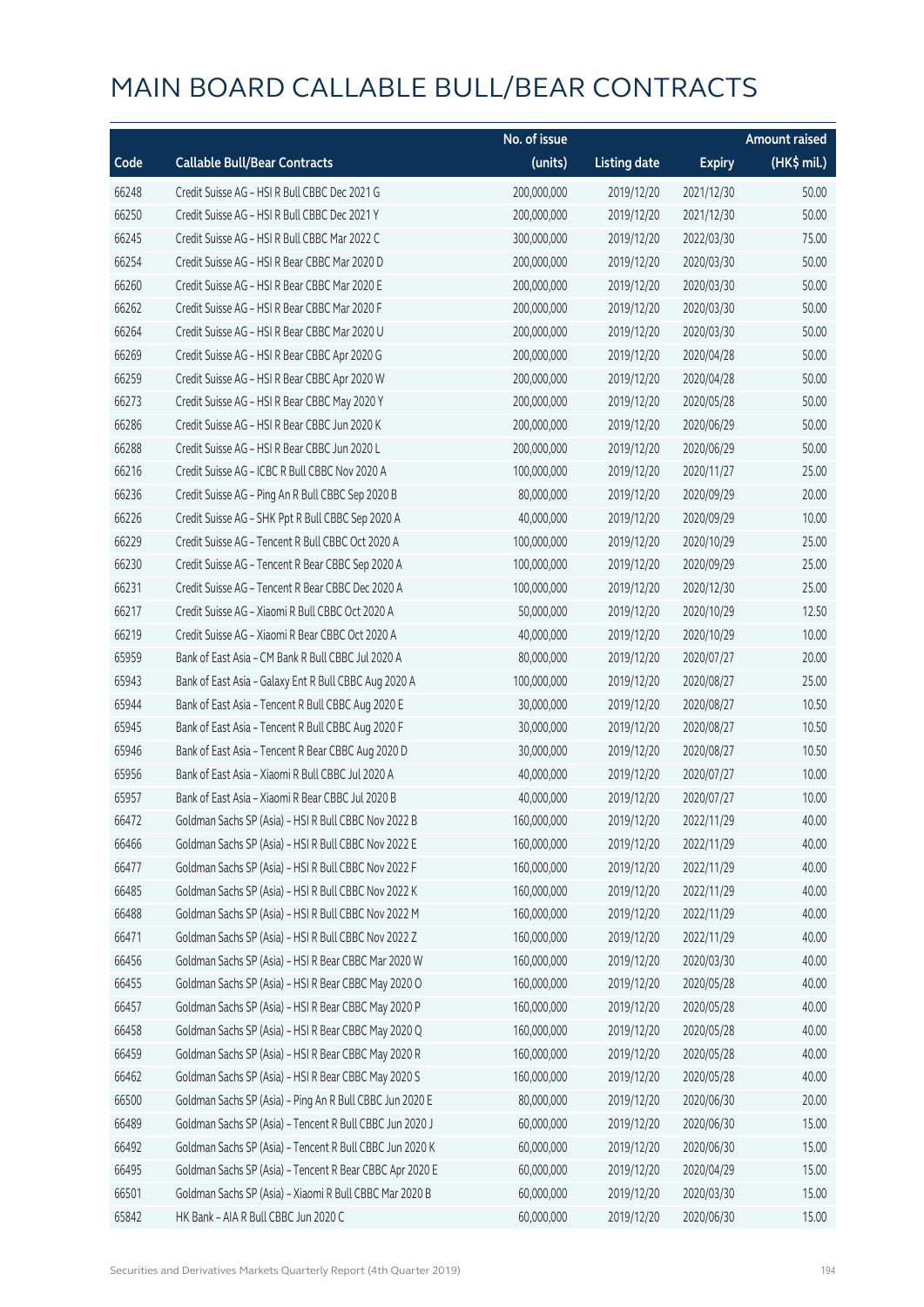|       |                                                       | No. of issue |                     |               | <b>Amount raised</b> |
|-------|-------------------------------------------------------|--------------|---------------------|---------------|----------------------|
| Code  | <b>Callable Bull/Bear Contracts</b>                   | (units)      | <b>Listing date</b> | <b>Expiry</b> | $(HK\$ mil.)         |
| 65813 | HK Bank - Galaxy Ent R Bull CBBC Jun 2020 D           | 60,000,000   | 2019/12/20          | 2020/06/30    | 15.00                |
| 65804 | HK Bank - Galaxy Ent R Bear CBBC Jul 2020 A           | 40,000,000   | 2019/12/20          | 2020/07/31    | 10.00                |
| 65802 | HK Bank - HSI R Bull CBBC Sep 2021 F                  | 80,000,000   | 2019/12/20          | 2021/09/29    | 20.00                |
| 65839 | HK Bank - HSI R Bull CBBC Sep 2021 H                  | 100,000,000  | 2019/12/20          | 2021/09/29    | 25.00                |
| 65805 | HK Bank - HSI R Bull CBBC Dec 2021 B                  | 60,000,000   | 2019/12/20          | 2021/12/30    | 15.00                |
| 65781 | HK Bank - HSI R Bear CBBC Apr 2020 V                  | 60,000,000   | 2019/12/20          | 2020/04/28    | 15.00                |
| 65779 | HK Bank - HSI R Bear CBBC Jul 2020 U                  | 80,000,000   | 2019/12/20          | 2020/07/30    | 20.00                |
| 65820 | HK Bank - Tencent R Bull CBBC Jun 2020 K              | 40,000,000   | 2019/12/20          | 2020/06/22    | 10.00                |
| 65774 | HK Bank - Tencent R Bear CBBC Jun 2020 F              | 40,000,000   | 2019/12/20          | 2020/06/15    | 10.00                |
| 65799 | HK Bank - Tencent R Bear CBBC Jul 2020 A              | 100,000,000  | 2019/12/20          | 2020/07/27    | 25.00                |
| 65800 | HK Bank - Tencent R Bear CBBC Jul 2020 B              | 100,000,000  | 2019/12/20          | 2020/07/13    | 25.00                |
| 65822 | HK Bank - Xiaomi R Bull CBBC Jun 2020 B               | 60,000,000   | 2019/12/20          | 2020/06/15    | 15.00                |
| 66024 | Haitong Int'l Sec - AIA R Bull CBBC Sep 2020 A        | 50,000,000   | 2019/12/20          | 2020/09/17    | 12.50                |
| 66015 | Haitong Int'l Sec - Galaxy Ent R Bull CBBC Sep 2020 A | 50,000,000   | 2019/12/20          | 2020/09/15    | 12.50                |
| 66016 | Haitong Int'l Sec - HKEX R Bull CBBC Sep 2020 A       | 40,000,000   | 2019/12/20          | 2020/09/14    | 10.00                |
| 66036 | Haitong Int'l Sec - HSI R Bull CBBC Jan 2022 J        | 150,000,000  | 2019/12/20          | 2022/01/28    | 37.50                |
| 66037 | Haitong Int'l Sec - HSI R Bull CBBC Jan 2022 L        | 150,000,000  | 2019/12/20          | 2022/01/28    | 37.50                |
| 66025 | Haitong Int'l Sec - HSI R Bull CBBC Feb 2022 L        | 150,000,000  | 2019/12/20          | 2022/02/25    | 37.50                |
| 66026 | Haitong Int'l Sec - HSI R Bull CBBC Feb 2022 M        | 150,000,000  | 2019/12/20          | 2022/02/25    | 37.50                |
| 66029 | Haitong Int'l Sec - HSI R Bull CBBC Feb 2022 T        | 150,000,000  | 2019/12/20          | 2022/02/25    | 37.50                |
| 65927 | Haitong Int'l Sec - HSI R Bear CBBC Apr 2020 A        | 150,000,000  | 2019/12/20          | 2020/04/28    | 37.50                |
| 65936 | Haitong Int'l Sec - HSI R Bear CBBC Apr 2020 C        | 150,000,000  | 2019/12/20          | 2020/04/28    | 37.50                |
| 66196 | Haitong Int'l Sec - HSI R Bear CBBC Apr 2020 D        | 150,000,000  | 2019/12/20          | 2020/04/28    | 37.50                |
| 65922 | Haitong Int'l Sec - HSI R Bear CBBC May 2020 M        | 150,000,000  | 2019/12/20          | 2020/05/28    | 37.50                |
| 65934 | Haitong Int'l Sec - HSI R Bear CBBC May 2020 N        | 150,000,000  | 2019/12/20          | 2020/05/28    | 37.50                |
| 65997 | Haitong Int'l Sec - HSI R Bear CBBC May 2020 O        | 150,000,000  | 2019/12/20          | 2020/05/28    | 37.50                |
| 66009 | Haitong Int'l Sec - HSI R Bear CBBC May 2020 P        | 150,000,000  | 2019/12/20          | 2020/05/28    | 37.50                |
| 65999 | Haitong Int'l Sec - HSI R Bear CBBC Jun 2020 A        | 150,000,000  | 2019/12/20          | 2020/06/29    | 37.50                |
| 66012 | Haitong Int'l Sec - HSI R Bear CBBC Jun 2020 B        | 150,000,000  | 2019/12/20          | 2020/06/29    | 37.50                |
| 66014 | Haitong Int'l Sec - HSI R Bear CBBC Jun 2020 C        | 150,000,000  | 2019/12/20          | 2020/06/29    | 40.65                |
| 66020 | Haitong Int'l Sec - Tencent R Bull CBBC Sep 2020 C    | 40,000,000   | 2019/12/20          | 2020/09/23    | 10.00                |
| 66021 | Haitong Int'l Sec - Tencent R Bull CBBC Oct 2020 A    | 40,000,000   | 2019/12/20          | 2020/10/28    | 10.00                |
| 65917 | Haitong Int'l Sec - Tencent R Bear CBBC May 2020 F    | 40,000,000   | 2019/12/20          | 2020/05/28    | 10.00                |
| 66038 | Haitong Int'l Sec - Tencent R Bear CBBC May 2020 G    | 40,000,000   | 2019/12/20          | 2020/05/28    | 10.52                |
| 65921 | Haitong Int'l Sec - Tencent R Bear CBBC Jun 2020 A    | 40,000,000   | 2019/12/20          | 2020/06/17    | 10.00                |
| 66022 | Haitong Int'l Sec - Xiaomi R Bull CBBC Jul 2020 B     | 40,000,000   | 2019/12/20          | 2020/07/13    | 10.00                |
| 66074 | J P Morgan SP BV - HSI R Bull CBBC Jan 2022 A         | 200,000,000  | 2019/12/20          | 2022/01/28    | 50.00                |
| 66080 | J P Morgan SP BV - HSI R Bull CBBC Jan 2022 B         | 200,000,000  | 2019/12/20          | 2022/01/28    | 50.00                |
| 66085 | J P Morgan SP BV - HSI R Bull CBBC Jan 2022 C         | 200,000,000  | 2019/12/20          | 2022/01/28    | 50.00                |
| 66095 | J P Morgan SP BV - HSI R Bull CBBC Jan 2022 D         | 200,000,000  | 2019/12/20          | 2022/01/28    | 50.00                |
| 66099 | J P Morgan SP BV - HSI R Bull CBBC Jan 2022 E         | 200,000,000  | 2019/12/20          | 2022/01/28    | 50.00                |
| 66101 | J P Morgan SP BV - HSI R Bull CBBC Jan 2022 F         | 200,000,000  | 2019/12/20          | 2022/01/28    | 50.00                |
| 66103 | J P Morgan SP BV - HSI R Bull CBBC Jan 2022 G         | 200,000,000  | 2019/12/20          | 2022/01/28    | 50.00                |
| 66073 | J P Morgan SP BV - HSI R Bull CBBC Jan 2022 Z         | 200,000,000  | 2019/12/20          | 2022/01/28    | 50.00                |
| 65855 | J P Morgan SP BV - HSI R Bear CBBC Apr 2020 K         | 200,000,000  | 2019/12/20          | 2020/04/28    | 50.00                |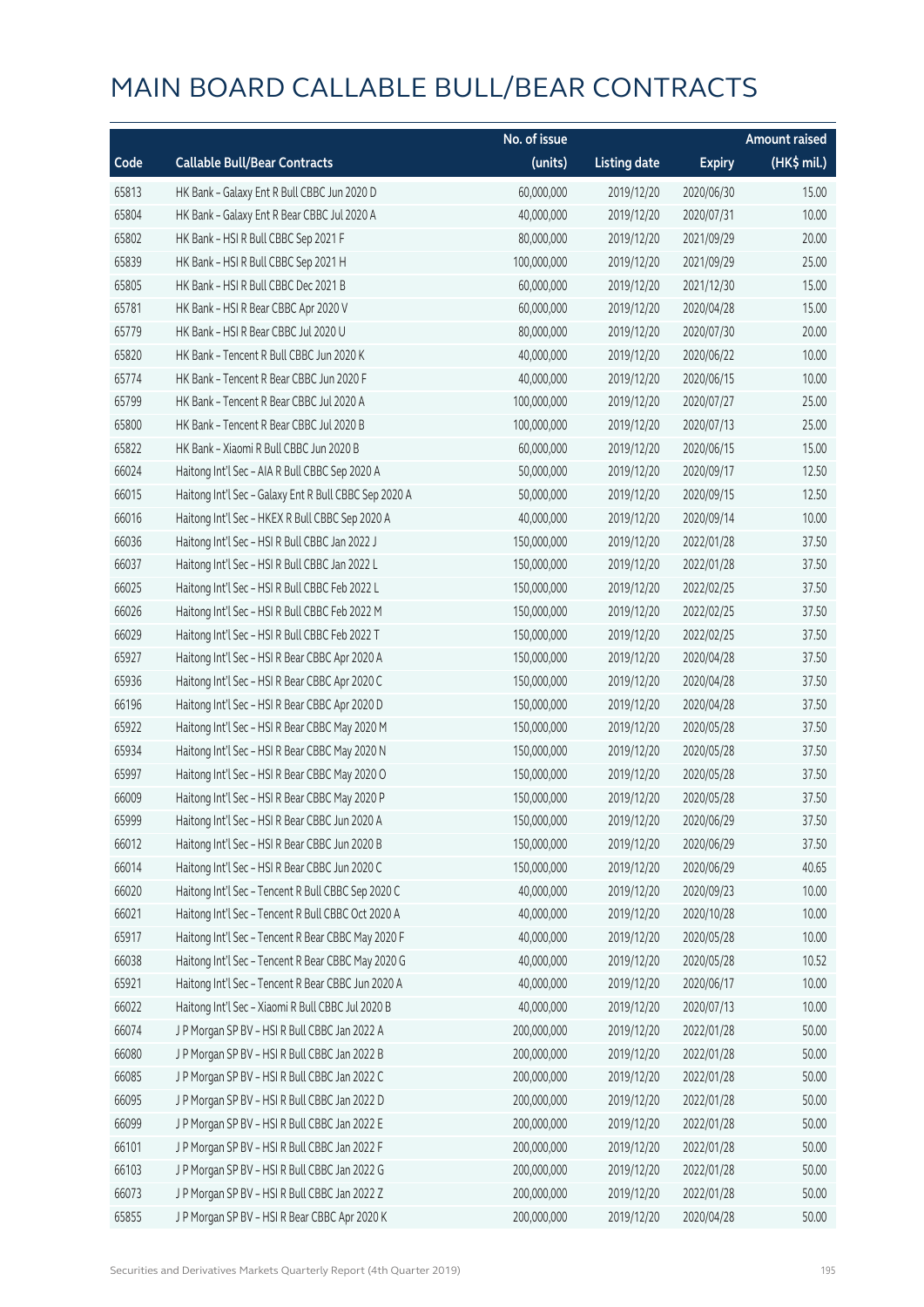|       |                                                              | No. of issue |                     |               | <b>Amount raised</b> |
|-------|--------------------------------------------------------------|--------------|---------------------|---------------|----------------------|
| Code  | <b>Callable Bull/Bear Contracts</b>                          | (units)      | <b>Listing date</b> | <b>Expiry</b> | (HK\$ mil.)          |
| 65856 | J P Morgan SP BV - HSI R Bear CBBC Apr 2020 S                | 200,000,000  | 2019/12/20          | 2020/04/28    | 50.00                |
| 65857 | J P Morgan SP BV - HSI R Bear CBBC Apr 2020 T                | 200,000,000  | 2019/12/20          | 2020/04/28    | 50.00                |
| 65858 | J P Morgan SP BV - HSI R Bear CBBC Apr 2020 W                | 200,000,000  | 2019/12/20          | 2020/04/28    | 50.00                |
| 66061 | J P Morgan SP BV - Tencent R Bull CBBC Apr 2020 A            | 50,000,000   | 2019/12/20          | 2020/04/17    | 12.50                |
| 66054 | J P Morgan SP BV - Tencent R Bull CBBC Apr 2020 Z            | 250,000,000  | 2019/12/20          | 2020/04/17    | 62.50                |
| 66055 | J P Morgan SP BV - Tencent R Bull CBBC May 2020 J            | 250,000,000  | 2019/12/20          | 2020/05/15    | 62.50                |
| 66060 | J P Morgan SP BV - Tencent R Bull CBBC Jun 2020 D            | 250,000,000  | 2019/12/20          | 2020/06/19    | 62.50                |
| 65847 | J P Morgan SP BV - Tencent R Bear CBBC Apr 2020 T            | 50,000,000   | 2019/12/20          | 2020/04/17    | 12.50                |
| 65848 | J P Morgan SP BV - Tencent R Bear CBBC May 2020 E            | 250,000,000  | 2019/12/20          | 2020/05/15    | 62.50                |
| 66063 | J P Morgan SP BV - Tencent R Bear CBBC May 2020 F            | 250,000,000  | 2019/12/20          | 2020/05/15    | 62.50                |
| 66068 | J P Morgan SP BV - Tencent R Bear CBBC May 2020 G            | 250,000,000  | 2019/12/20          | 2020/05/15    | 62.50                |
| 65851 | J P Morgan SP BV - Tencent R Bear CBBC Jun 2020 D            | 250,000,000  | 2019/12/20          | 2020/06/19    | 62.50                |
| 66066 | J P Morgan SP BV - Tencent R Bear CBBC Jun 2020 E            | 250,000,000  | 2019/12/20          | 2020/06/19    | 62.50                |
| 66069 | J P Morgan SP BV - Tencent R Bear CBBC Jun 2020 F            | 250,000,000  | 2019/12/20          | 2020/06/19    | 62.50                |
| 66137 | Morgan Stanley Asia Products - Ch Mobile R Bull CBBC Jul20A  | 40,000,000   | 2019/12/20          | 2020/07/15    | 10.00                |
| 66133 | Morgan Stanley Asia Products - Ch Mobile R Bull CBBC Nov20A  | 40,000,000   | 2019/12/20          | 2020/11/02    | 10.00                |
| 66134 | Morgan Stanley Asia Products - Ch Mobile R Bear CBBC May20A  | 40,000,000   | 2019/12/20          | 2020/05/04    | 10.00                |
| 66136 | Morgan Stanley Asia Products - Ch Mobile R Bear CBBC Aug20A  | 40,000,000   | 2019/12/20          | 2020/08/10    | 10.00                |
| 66130 | Morgan Stanley Asia Products - Galaxy Ent R Bull CBBC Jul20A | 40,000,000   | 2019/12/20          | 2020/07/10    | 10.00                |
| 66128 | Morgan Stanley Asia Products - Galaxy Ent R Bear CBBC Jul20A | 40,000,000   | 2019/12/20          | 2020/07/10    | 10.00                |
| 66151 | Morgan Stanley Asia Products - HSI R Bull CBBC Nov 2021 G    | 80,000,000   | 2019/12/20          | 2021/11/29    | 20.00                |
| 66143 | Morgan Stanley Asia Products - HSI R Bull CBBC Feb 2022 N    | 80,000,000   | 2019/12/20          | 2022/02/25    | 20.00                |
| 66127 | Morgan Stanley Asia Products - HSI R Bear CBBC Apr 2020 A    | 80,000,000   | 2019/12/20          | 2020/04/28    | 20.00                |
| 66138 | Morgan Stanley Asia Products - HSI R Bear CBBC May 2020 L    | 80,000,000   | 2019/12/20          | 2020/05/28    | 20.00                |
| 66380 | SG Issuer - AIA R Bear CBBC Jun 2020 C                       | 60,000,000   | 2019/12/20          | 2020/06/30    | 15.00                |
| 66307 | SG Issuer - China Mobile R Bull CBBC Oct 2020 B              | 100,000,000  | 2019/12/20          | 2020/10/30    | 25.00                |
| 66391 | SG Issuer - China Life R Bull CBBC May 2020 C                | 40,000,000   | 2019/12/20          | 2020/05/29    | 10.00                |
| 66451 | SG Issuer - CSOP A50 ETF R Bull CBBC Jul 2020 A              | 100,000,000  | 2019/12/20          | 2020/07/31    | 25.00                |
| 66453 | SG Issuer - A50 China R Bull CBBC Jul 2020 A                 | 100,000,000  | 2019/12/20          | 2020/07/31    | 25.00                |
| 66311 | SG Issuer - Galaxy Ent R Bull CBBC Jun 2020 A                | 100,000,000  | 2019/12/20          | 2020/06/29    | 25.00                |
| 66397 | SG Issuer - Galaxy Ent R Bull CBBC Jun 2020 B                | 100,000,000  | 2019/12/20          | 2020/06/23    | 25.00                |
| 66402 | SG Issuer - Galaxy Ent R Bull CBBC Jun 2020 C                | 100,000,000  | 2019/12/20          | 2020/06/30    | 25.00                |
| 66335 | SG Issuer - Galaxy Ent R Bear CBBC Jun 2020 A                | 100,000,000  | 2019/12/20          | 2020/06/30    | 25.00                |
| 66403 | SG Issuer - Galaxy Ent R Bear CBBC Jul 2020 A                | 100,000,000  | 2019/12/20          | 2020/07/30    | 25.00                |
| 66406 | SG Issuer - HKEX R Bull CBBC Jun 2020 C                      | 50,000,000   | 2019/12/20          | 2020/06/23    | 12.50                |
| 66410 | SG Issuer - HKEX R Bull CBBC Jun 2020 D                      | 50,000,000   | 2019/12/20          | 2020/06/30    | 12.50                |
| 66409 | SG Issuer - HKEX R Bear CBBC Jun 2020 C                      | 50,000,000   | 2019/12/20          | 2020/06/29    | 24.00                |
| 66317 | SG Issuer - HSBC R Bull CBBC Jun 2020 C                      | 100,000,000  | 2019/12/20          | 2020/06/29    | 25.00                |
| 66360 | SG Issuer - HSI R Bull CBBC May 2021 N                       | 250,000,000  | 2019/12/20          | 2021/05/28    | 62.50                |
| 66374 | SG Issuer - HSI R Bull CBBC Jul 2021 O                       | 250,000,000  | 2019/12/20          | 2021/07/29    | 62.50                |
| 66361 | SG Issuer - HSI R Bull CBBC Jul 2021 P                       | 250,000,000  | 2019/12/20          | 2021/07/29    | 62.50                |
| 66379 | SG Issuer - HSI R Bull CBBC Aug 2021 G                       | 250,000,000  | 2019/12/20          | 2021/08/30    | 62.50                |
| 66334 | SG Issuer - HSI R Bull CBBC Sep 2021 N                       | 250,000,000  | 2019/12/20          | 2021/09/29    | 62.50                |
| 66326 | SG Issuer - HSI R Bear CBBC Mar 2020 B                       | 250,000,000  | 2019/12/20          | 2020/03/30    | 62.50                |
| 66322 | SG Issuer - HSI R Bear CBBC Mar 2020 W                       | 250,000,000  | 2019/12/20          | 2020/03/30    | 62.50                |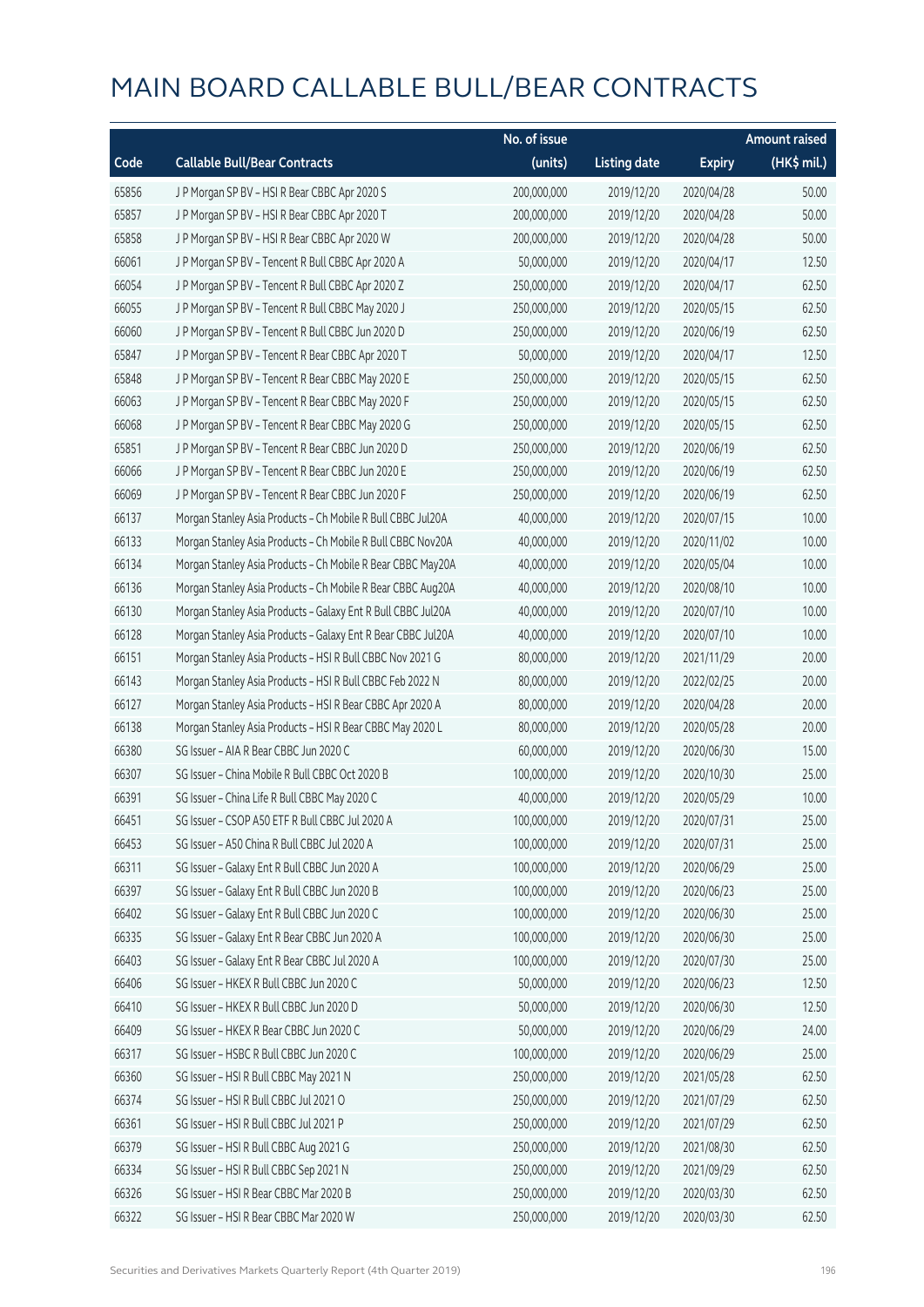|       |                                                   | No. of issue |                     |               | <b>Amount raised</b> |
|-------|---------------------------------------------------|--------------|---------------------|---------------|----------------------|
| Code  | <b>Callable Bull/Bear Contracts</b>               | (units)      | <b>Listing date</b> | <b>Expiry</b> | (HK\$ mil.)          |
| 66327 | SG Issuer - HSI R Bear CBBC Apr 2020 I            | 250,000,000  | 2019/12/20          | 2020/04/28    | 62.50                |
| 66332 | SG Issuer - HSI R Bear CBBC Apr 2020 J            | 250,000,000  | 2019/12/20          | 2020/04/28    | 62.50                |
| 66351 | SG Issuer - HSI R Bear CBBC May 2020 B            | 250,000,000  | 2019/12/20          | 2020/05/28    | 62.50                |
| 66344 | SG Issuer - HSI R Bear CBBC May 2020 C            | 250,000,000  | 2019/12/20          | 2020/05/28    | 62.50                |
| 66355 | SG Issuer - HSI R Bear CBBC May 2020 I            | 250,000,000  | 2019/12/20          | 2020/05/28    | 62.50                |
| 66343 | SG Issuer - HSI R Bear CBBC May 2020 X            | 250,000,000  | 2019/12/20          | 2020/05/28    | 62.50                |
| 66340 | SG Issuer - HSI R Bear CBBC May 2020 Y            | 250,000,000  | 2019/12/20          | 2020/05/28    | 62.50                |
| 66359 | SG Issuer - HSI R Bear CBBC Aug 2020 A            | 300,000,000  | 2019/12/20          | 2020/08/28    | 75.00                |
| 66421 | SG Issuer - Ping An R Bull CBBC Jul 2020 E        | 100,000,000  | 2019/12/20          | 2020/07/31    | 25.00                |
| 66415 | SG Issuer - Ping An R Bear CBBC May 2020 A        | 100,000,000  | 2019/12/20          | 2020/05/29    | 25.00                |
| 66418 | SG Issuer - Ping An R Bear CBBC Jul 2020 A        | 100,000,000  | 2019/12/20          | 2020/07/30    | 25.00                |
| 66422 | SG Issuer - Tencent R Bull CBBC May 2020 F        | 80,000,000   | 2019/12/20          | 2020/05/29    | 20.00                |
| 66438 | SG Issuer - Tencent R Bull CBBC Jun 2020 C        | 80,000,000   | 2019/12/20          | 2020/06/30    | 20.00                |
| 66439 | SG Issuer - Tencent R Bear CBBC Nov 2020 B        | 80,000,000   | 2019/12/20          | 2020/11/30    | 43.20                |
| 66321 | SG Issuer - Tencent R Bear CBBC Dec 2020 A        | 80,000,000   | 2019/12/20          | 2020/12/28    | 20.00                |
| 66442 | SG Issuer - Tencent R Bear CBBC Dec 2020 B        | 80,000,000   | 2019/12/20          | 2020/12/30    | 52.00                |
| 66336 | SG Issuer - Xiaomi R Bull CBBC Jul 2020 C         | 60,000,000   | 2019/12/20          | 2020/07/30    | 15.00                |
| 66187 | UBS AG - HKEX R Bear CBBC Jun 2020 D              | 200,000,000  | 2019/12/20          | 2020/06/15    | 50.00                |
| 66177 | UBS AG - HSI R Bull CBBC Dec 2021 H               | 200,000,000  | 2019/12/20          | 2021/12/30    | 50.00                |
| 66170 | UBS AG - HSI R Bull CBBC Dec 2021 Y               | 200,000,000  | 2019/12/20          | 2021/12/30    | 50.00                |
| 66168 | UBS AG - HSI R Bull CBBC Jan 2022 C               | 200,000,000  | 2019/12/20          | 2022/01/28    | 50.00                |
| 66164 | UBS AG - HSI R Bull CBBC Jan 2022 K               | 200,000,000  | 2019/12/20          | 2022/01/28    | 50.00                |
| 66167 | UBS AG - HSI R Bull CBBC Jan 2022 Y               | 200,000,000  | 2019/12/20          | 2022/01/28    | 50.00                |
| 66153 | UBS AG - HSI R Bear CBBC Mar 2020 E               | 200,000,000  | 2019/12/20          | 2020/03/30    | 50.00                |
| 66155 | UBS AG - HSI R Bear CBBC Mar 2020 F               | 400,000,000  | 2019/12/20          | 2020/03/30    | 100.00               |
| 66156 | UBS AG - HSI R Bear CBBC Mar 2020 I               | 200,000,000  | 2019/12/20          | 2020/03/30    | 50.00                |
| 66157 | UBS AG - HSI R Bear CBBC Mar 2020 K               | 200,000,000  | 2019/12/20          | 2020/03/30    | 50.00                |
| 66158 | UBS AG - HSI R Bear CBBC Mar 2020 Q               | 200,000,000  | 2019/12/20          | 2020/03/30    | 50.00                |
| 66159 | UBS AG - HSI R Bear CBBC Mar 2020 X               | 200,000,000  | 2019/12/20          | 2020/03/30    | 50.00                |
| 66160 | UBS AG - HSI R Bear CBBC Mar 2020 Y               | 200,000,000  | 2019/12/20          | 2020/03/30    | 50.00                |
| 66163 | UBS AG - HSI R Bear CBBC Mar 2020 Z               | 300,000,000  | 2019/12/20          | 2020/03/30    | 75.00                |
| 66186 | UBS AG - Ping An R Bull CBBC Apr 2020 C           | 100,000,000  | 2019/12/20          | 2020/04/24    | 25.00                |
| 66184 | UBS AG - Tencent R Bull CBBC Mar 2020 G           | 40,000,000   | 2019/12/20          | 2020/03/23    | 10.00                |
| 66180 | UBS AG - Tencent R Bear CBBC Mar 2020 D           | 200,000,000  | 2019/12/20          | 2020/03/23    | 50.00                |
| 66107 | Bank Vontobel - China Life R Bear CBBC Dec 2020 A | 40,000,000   | 2019/12/20          | 2020/12/11    | 10.00                |
| 66113 | Bank Vontobel - HSI R Bull CBBC Jun 2021 U        | 80,000,000   | 2019/12/20          | 2021/06/29    | 20.00                |
| 66118 | Bank Vontobel - HSI R Bull CBBC Jun 2021 V        | 80,000,000   | 2019/12/20          | 2021/06/29    | 20.00                |
| 66121 | Bank Vontobel - HSI R Bull CBBC Jun 2021 W        | 80,000,000   | 2019/12/20          | 2021/06/29    | 20.00                |
| 66122 | Bank Vontobel - HSI R Bull CBBC Jun 2021 X        | 80,000,000   | 2019/12/20          | 2021/06/29    | 20.00                |
| 66125 | Bank Vontobel - HSI R Bull CBBC Jun 2021 Y        | 80,000,000   | 2019/12/20          | 2021/06/29    | 20.00                |
| 66553 | BOCI Asia Ltd. - HSI R Bull CBBC Dec 2021 S       | 150,000,000  | 2019/12/23          | 2021/12/30    | 37.50                |
| 66555 | BOCI Asia Ltd. - HSI R Bear CBBC Apr 2020 P       | 150,000,000  | 2019/12/23          | 2020/04/28    | 37.50                |
| 66556 | BOCI Asia Ltd. - HSI R Bear CBBC Apr 2020 Q       | 150,000,000  | 2019/12/23          | 2020/04/28    | 37.50                |
| 66557 | BOCI Asia Ltd. - Tencent R Bull CBBC May 2020 A   | 150,000,000  | 2019/12/23          | 2020/05/04    | 37.50                |
| 66563 | BOCI Asia Ltd. - Tencent R Bear CBBC May 2020 A   | 150,000,000  | 2019/12/23          | 2020/05/04    | 37.50                |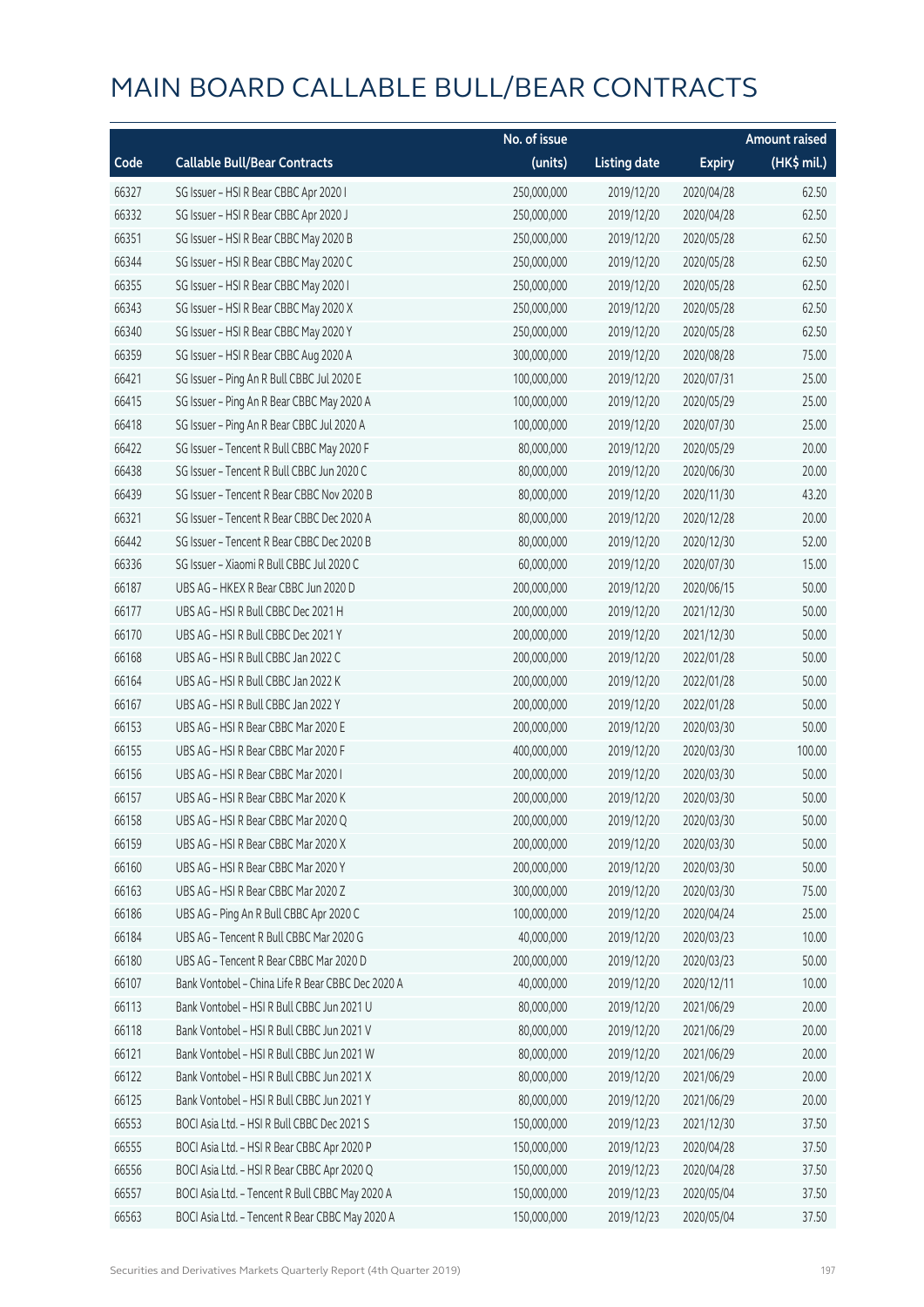|       |                                                             | No. of issue |                     |               | <b>Amount raised</b> |
|-------|-------------------------------------------------------------|--------------|---------------------|---------------|----------------------|
| Code  | <b>Callable Bull/Bear Contracts</b>                         | (units)      | <b>Listing date</b> | <b>Expiry</b> | (HK\$ mil.)          |
| 66688 | BNP Paribas Issuance B.V. - HSI R Bull CBBC Dec 2021 L      | 240,000,000  | 2019/12/23          | 2021/12/30    | 60.00                |
| 66680 | BNP Paribas Issuance B.V. - HSI R Bull CBBC Dec 2021 S      | 250,000,000  | 2019/12/23          | 2021/12/30    | 62.50                |
| 66504 | BNP Paribas Issuance B.V. - HSI R Bear CBBC May 2020 P      | 250,000,000  | 2019/12/23          | 2020/05/28    | 62.50                |
| 66691 | BNP Paribas Issuance B.V. - HSI R Bear CBBC May 2020 Q      | 240,000,000  | 2019/12/23          | 2020/05/28    | 60.00                |
| 66627 | Credit Suisse AG - AIA R Bull CBBC Sep 2020 B               | 70,000,000   | 2019/12/23          | 2020/09/29    | 17.50                |
| 66621 | Credit Suisse AG - Galaxy Ent R Bear CBBC Oct 2020 A        | 50,000,000   | 2019/12/23          | 2020/10/29    | 12.50                |
| 66616 | Credit Suisse AG - HSI R Bull CBBC Oct 2021 P               | 200,000,000  | 2019/12/23          | 2021/10/28    | 50.00                |
| 66617 | Credit Suisse AG - HSI R Bull CBBC Oct 2021 R               | 200,000,000  | 2019/12/23          | 2021/10/28    | 50.00                |
| 66615 | Credit Suisse AG - HSI R Bull CBBC Oct 2021 V               | 200,000,000  | 2019/12/23          | 2021/10/28    | 50.00                |
| 66607 | Credit Suisse AG - HSI R Bull CBBC Nov 2021 G               | 200,000,000  | 2019/12/23          | 2021/11/29    | 50.00                |
| 66611 | Credit Suisse AG - HSI R Bull CBBC Nov 2021 K               | 200,000,000  | 2019/12/23          | 2021/11/29    | 50.00                |
| 66613 | Credit Suisse AG - HSI R Bull CBBC Nov 2021 L               | 200,000,000  | 2019/12/23          | 2021/11/29    | 50.00                |
| 66634 | Credit Suisse AG - HSI R Bear CBBC Mar 2020 J               | 200,000,000  | 2019/12/23          | 2020/03/30    | 50.00                |
| 66636 | Credit Suisse AG - HSI R Bear CBBC Mar 2020 N               | 200,000,000  | 2019/12/23          | 2020/03/30    | 50.00                |
| 66620 | Credit Suisse AG - HSI R Bear CBBC May 2020 A               | 200,000,000  | 2019/12/23          | 2020/05/28    | 50.00                |
| 66619 | Credit Suisse AG - HSI R Bear CBBC May 2020 Z               | 200,000,000  | 2019/12/23          | 2020/05/28    | 50.00                |
| 66633 | Credit Suisse AG - Ping An R Bull CBBC Nov 2020 B           | 80,000,000   | 2019/12/23          | 2020/11/27    | 20.00                |
| 66622 | Credit Suisse AG - Xiaomi R Bear CBBC Dec 2020 B            | 40,000,000   | 2019/12/23          | 2020/12/30    | 10.00                |
| 66924 | Goldman Sachs SP (Asia) - AIA R Bull CBBC Jun 2020 B        | 60,000,000   | 2019/12/23          | 2020/06/30    | 15.00                |
| 66932 | Goldman Sachs SP (Asia) - Galaxy Ent R Bull CBBC Jun 2020 A | 60,000,000   | 2019/12/23          | 2020/06/30    | 15.00                |
| 66913 | Goldman Sachs SP (Asia) - HSI R Bull CBBC Oct 2022 E        | 160,000,000  | 2019/12/23          | 2022/10/28    | 40.00                |
| 66908 | Goldman Sachs SP (Asia) - HSI R Bull CBBC Oct 2022 O        | 160,000,000  | 2019/12/23          | 2022/10/28    | 40.00                |
| 66907 | Goldman Sachs SP (Asia) - HSI R Bull CBBC Nov 2022 D        | 160,000,000  | 2019/12/23          | 2022/11/29    | 40.00                |
| 66903 | Goldman Sachs SP (Asia) - HSI R Bull CBBC Nov 2022 G        | 160,000,000  | 2019/12/23          | 2022/11/29    | 40.00                |
| 66904 | Goldman Sachs SP (Asia) - HSI R Bull CBBC Nov 2022 H        | 160,000,000  | 2019/12/23          | 2022/11/29    | 40.00                |
| 66905 | Goldman Sachs SP (Asia) - HSI R Bull CBBC Nov 2022 J        | 160,000,000  | 2019/12/23          | 2022/11/29    | 40.00                |
| 66909 | Goldman Sachs SP (Asia) - HSI R Bear CBBC Mar 2020 A        | 160,000,000  | 2019/12/23          | 2020/03/30    | 40.00                |
| 66914 | Goldman Sachs SP (Asia) - Tencent R Bull CBBC Jun 2020 L    | 60,000,000   | 2019/12/23          | 2020/06/30    | 15.00                |
| 66922 | Goldman Sachs SP (Asia) - Tencent R Bull CBBC Jun 2020 M    | 60,000,000   | 2019/12/23          | 2020/06/30    | 15.00                |
| 66923 | Goldman Sachs SP (Asia) - Xiaomi R Bull CBBC Jun 2020 B     | 60,000,000   | 2019/12/23          | 2020/06/30    | 15.00                |
| 66551 | HK Bank - CC Bank R Bull CBBC Jun 2020 A                    | 60,000,000   | 2019/12/23          | 2020/06/01    | 15.00                |
| 66524 | HK Bank - CSOP A50 ETF R Bull CBBC Jun 2020 A               | 40,000,000   | 2019/12/23          | 2020/06/01    | 10.00                |
| 66545 | HK Bank - HKEX R Bull CBBC Jul 2020 C                       | 40,000,000   | 2019/12/23          | 2020/07/06    | 10.00                |
| 66507 | HK Bank - HSCEI R Bull CBBC Sep 2021 A                      | 50,000,000   | 2019/12/23          | 2021/09/29    | 12.50                |
| 66529 | HK Bank - HSCEI R Bear CBBC Jul 2020 A                      | 50,000,000   | 2019/12/23          | 2020/07/30    | 12.50                |
| 66502 | HK Bank - HSI R Bull CBBC Sep 2021 G                        | 60,000,000   | 2019/12/23          | 2021/09/29    | 15.00                |
| 66506 | HK Bank - HSI R Bull CBBC Sep 2021 O                        | 100,000,000  | 2019/12/23          | 2021/09/29    | 25.00                |
| 66523 | HK Bank - HSI R Bull CBBC Sep 2021 P                        | 80,000,000   | 2019/12/23          | 2021/09/29    | 20.00                |
| 66515 | HK Bank - HSI R Bear CBBC Apr 2020 W                        | 60,000,000   | 2019/12/23          | 2020/04/28    | 15.00                |
| 66513 | HK Bank - HSI R Bear CBBC Jul 2020 V                        | 80,000,000   | 2019/12/23          | 2020/07/30    | 20.00                |
| 66544 | HK Bank - Meituan Dianping R Bull CBBC Jun 2020 E           | 40,000,000   | 2019/12/23          | 2020/06/29    | 10.00                |
| 66530 | HK Bank - Tencent R Bull CBBC Jul 2020 D                    | 40,000,000   | 2019/12/23          | 2020/07/06    | 10.00                |
| 66552 | HK Bank - Tencent R Bull CBBC Jul 2020 E                    | 40,000,000   | 2019/12/23          | 2020/07/13    | 10.00                |
| 66541 | HK Bank - Tencent R Bear CBBC Jun 2020 G                    | 100,000,000  | 2019/12/23          | 2020/06/18    | 25.00                |
| 66537 | HK Bank - Tencent R Bear CBBC Jul 2020 C                    | 100,000,000  | 2019/12/23          | 2020/07/20    | 25.00                |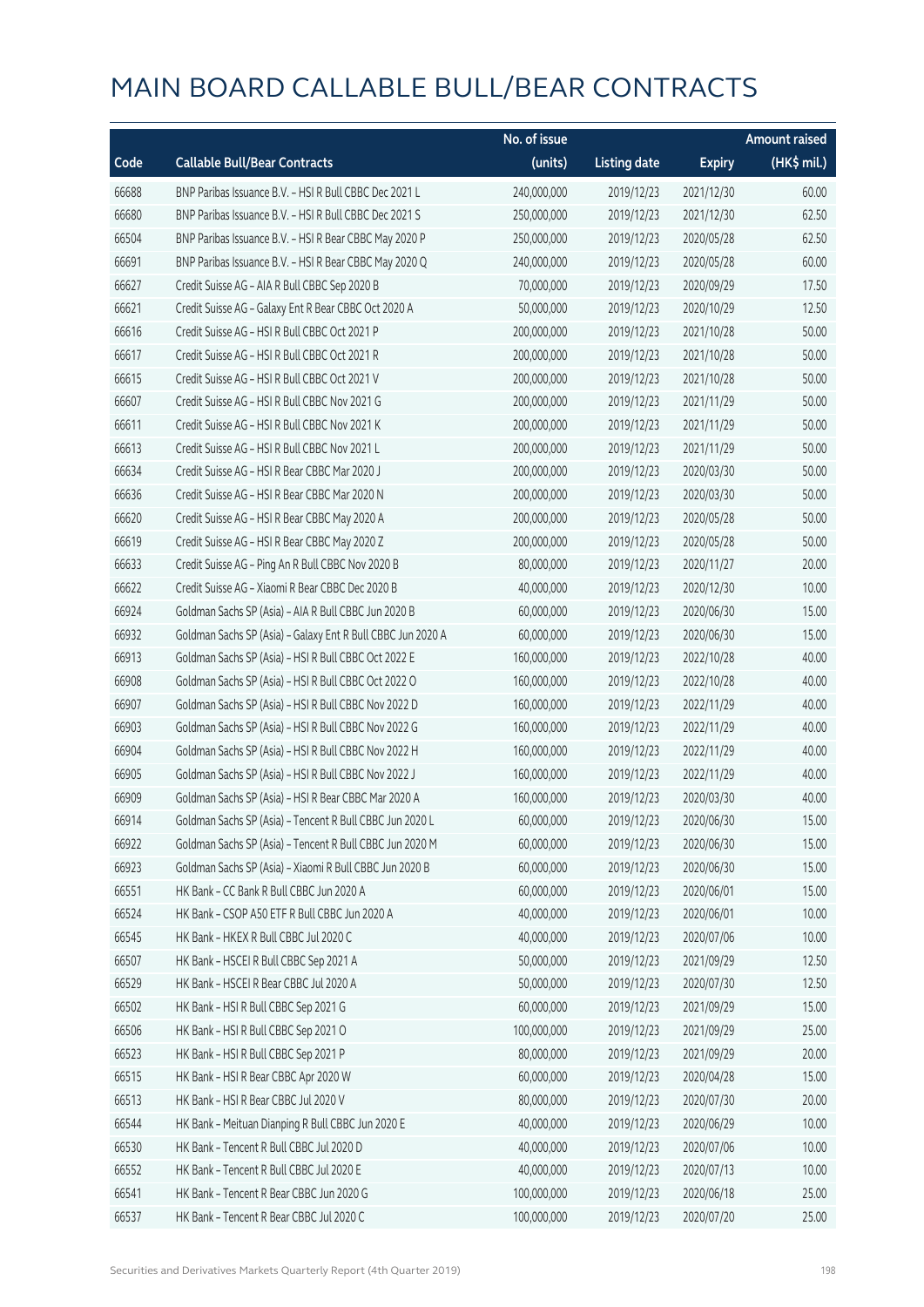|       |                                                              | No. of issue |                     |               | <b>Amount raised</b> |
|-------|--------------------------------------------------------------|--------------|---------------------|---------------|----------------------|
| Code  | <b>Callable Bull/Bear Contracts</b>                          | (units)      | <b>Listing date</b> | <b>Expiry</b> | (HK\$ mil.)          |
| 66759 | Haitong Int'l Sec - HSBC R Bull CBBC Jul 2020 A              | 50,000,000   | 2019/12/23          | 2020/07/09    | 12.50                |
| 66588 | Haitong Int'l Sec - HSI R Bull CBBC Oct 2021 T               | 150,000,000  | 2019/12/23          | 2021/10/28    | 37.50                |
| 66592 | Haitong Int'l Sec - HSI R Bull CBBC Nov 2021 S               | 150,000,000  | 2019/12/23          | 2021/11/29    | 37.50                |
| 66583 | Haitong Int'l Sec - HSI R Bull CBBC Jan 2022 O               | 150,000,000  | 2019/12/23          | 2022/01/28    | 37.50                |
| 66593 | Haitong Int'l Sec - HSI R Bull CBBC Jan 2022 Q               | 150,000,000  | 2019/12/23          | 2022/01/28    | 37.50                |
| 66576 | Haitong Int'l Sec - HSI R Bull CBBC Feb 2022 W               | 150,000,000  | 2019/12/23          | 2022/02/25    | 37.50                |
| 66599 | Haitong Int'l Sec - HSI R Bear CBBC Mar 2020 I               | 150,000,000  | 2019/12/23          | 2020/03/30    | 37.50                |
| 66606 | Haitong Int'l Sec - HSI R Bear CBBC Mar 2020 V               | 150,000,000  | 2019/12/23          | 2020/03/30    | 37.50                |
| 66597 | Haitong Int'l Sec - HSI R Bear CBBC Apr 2020 Q               | 150,000,000  | 2019/12/23          | 2020/04/28    | 37.50                |
| 66598 | Haitong Int'l Sec - HSI R Bear CBBC Apr 2020 U               | 150,000,000  | 2019/12/23          | 2020/04/28    | 37.50                |
| 66604 | Haitong Int'l Sec - HSI R Bear CBBC Apr 2020 W               | 150,000,000  | 2019/12/23          | 2020/04/28    | 37.50                |
| 66595 | Haitong Int'l Sec - HSI R Bear CBBC May 2020 Q               | 150,000,000  | 2019/12/23          | 2020/05/28    | 37.50                |
| 66761 | Haitong Int'l Sec - SHK Ppt R Bull CBBC Jul 2020 A           | 40,000,000   | 2019/12/23          | 2020/07/16    | 10.00                |
| 66763 | Haitong Int'l Sec - SUNAC R Bull CBBC Aug 2020 C             | 50,000,000   | 2019/12/23          | 2020/08/27    | 12.50                |
| 66569 | Haitong Int'l Sec - Tencent R Bull CBBC Jul 2020 E           | 40,000,000   | 2019/12/23          | 2020/07/30    | 10.00                |
| 66565 | Haitong Int'l Sec - Tencent R Bull CBBC Aug 2020 D           | 40,000,000   | 2019/12/23          | 2020/08/26    | 10.00                |
| 66572 | Haitong Int'l Sec - Tencent R Bear CBBC Jul 2020 B           | 40,000,000   | 2019/12/23          | 2020/07/24    | 10.00                |
| 66575 | Haitong Int'l Sec - Tencent R Bear CBBC Sep 2020 A           | 40,000,000   | 2019/12/23          | 2020/09/24    | 13.00                |
| 66760 | Haitong Int'l Sec - Xiaomi R Bull CBBC Aug 2020 A            | 40,000,000   | 2019/12/23          | 2020/08/12    | 10.00                |
| 66764 | Haitong Int'l Sec - Xiaomi R Bear CBBC Aug 2020 A            | 40,000,000   | 2019/12/23          | 2020/08/27    | 10.00                |
| 66765 | J P Morgan SP BV - HSI R Bull CBBC Jan 2022 H                | 200,000,000  | 2019/12/23          | 2022/01/28    | 50.00                |
| 66770 | J P Morgan SP BV - HSI R Bull CBBC Jan 2022 I                | 200,000,000  | 2019/12/23          | 2022/01/28    | 50.00                |
| 66771 | J P Morgan SP BV - HSI R Bull CBBC Jan 2022 J                | 200,000,000  | 2019/12/23          | 2022/01/28    | 50.00                |
| 66772 | J P Morgan SP BV - HSI R Bull CBBC Jan 2022 K                | 200,000,000  | 2019/12/23          | 2022/01/28    | 50.00                |
| 66773 | J P Morgan SP BV - HSI R Bull CBBC Jan 2022 L                | 200,000,000  | 2019/12/23          | 2022/01/28    | 50.00                |
| 66776 | J P Morgan SP BV - HSI R Bull CBBC Jan 2022 M                | 200,000,000  | 2019/12/23          | 2022/01/28    | 50.00                |
| 66795 | J P Morgan SP BV - HSI R Bear CBBC Apr 2020 A                | 200,000,000  | 2019/12/23          | 2020/04/28    | 50.00                |
| 66777 | J P Morgan SP BV - HSI R Bear CBBC Apr 2020 Z                | 200,000,000  | 2019/12/23          | 2020/04/28    | 50.00                |
| 66799 | J P Morgan SP BV - HSI R Bear CBBC May 2020 Z                | 200,000,000  | 2019/12/23          | 2020/05/28    | 50.00                |
| 66801 | J P Morgan SP BV - Tencent R Bull CBBC May 2020 K            | 250,000,000  | 2019/12/23          | 2020/05/15    | 62.50                |
| 66804 | J P Morgan SP BV - Tencent R Bull CBBC Jul 2020 A            | 250,000,000  | 2019/12/23          | 2020/07/10    | 62.50                |
| 66809 | J P Morgan SP BV - Tencent R Bull CBBC Jul 2020 B            | 250,000,000  | 2019/12/23          | 2020/07/17    | 62.50                |
| 66813 | J P Morgan SP BV - Tencent R Bear CBBC May 2020 H            | 250,000,000  | 2019/12/23          | 2020/05/15    | 62.50                |
| 66814 | J P Morgan SP BV - Tencent R Bear CBBC May 2020 I            | 250,000,000  | 2019/12/23          | 2020/05/08    | 62.50                |
| 66816 | J P Morgan SP BV - Tencent R Bear CBBC Jul 2020 B            | 250,000,000  | 2019/12/23          | 2020/07/17    | 62.50                |
| 66718 | Morgan Stanley Asia Products - CC Bank R Bull CBBC Jun2020 A | 40,000,000   | 2019/12/23          | 2020/06/03    | 10.00                |
| 66721 | Morgan Stanley Asia Products - CC Bank R Bear CBBC Jul2020 A | 40,000,000   | 2019/12/23          | 2020/07/15    | 10.00                |
| 66722 | Morgan Stanley Asia Products - HSI R Bull CBBC Dec 2021 I    | 80,000,000   | 2019/12/23          | 2021/12/30    | 20.00                |
| 66730 | Morgan Stanley Asia Products - Tencent R Bull CBBC Jul2020 E | 50,000,000   | 2019/12/23          | 2020/07/08    | 12.50                |
| 66733 | Morgan Stanley Asia Products - Tencent R Bull CBBC Aug2020 C | 50,000,000   | 2019/12/23          | 2020/08/14    | 14.00                |
| 66737 | Morgan Stanley Asia Products - Tencent R Bear CBBC Sep2020 A | 50,000,000   | 2019/12/23          | 2020/09/02    | 12.50                |
| 66728 | Morgan Stanley Asia Products - Xiaomi R Bull CBBC Jun 2020 B | 48,000,000   | 2019/12/23          | 2020/06/08    | 12.00                |
| 66723 | Morgan Stanley Asia Products - Xiaomi R Bear CBBC Aug 2020 B | 48,000,000   | 2019/12/23          | 2020/08/03    | 12.00                |
| 66817 | SG Issuer - AIA R Bull CBBC Apr 2020 L                       | 60,000,000   | 2019/12/23          | 2020/04/29    | 15.00                |
| 66901 | SG Issuer - CAM CSI300 R Bull CBBC Jun 2020 B                | 100,000,000  | 2019/12/23          | 2020/06/30    | 25.00                |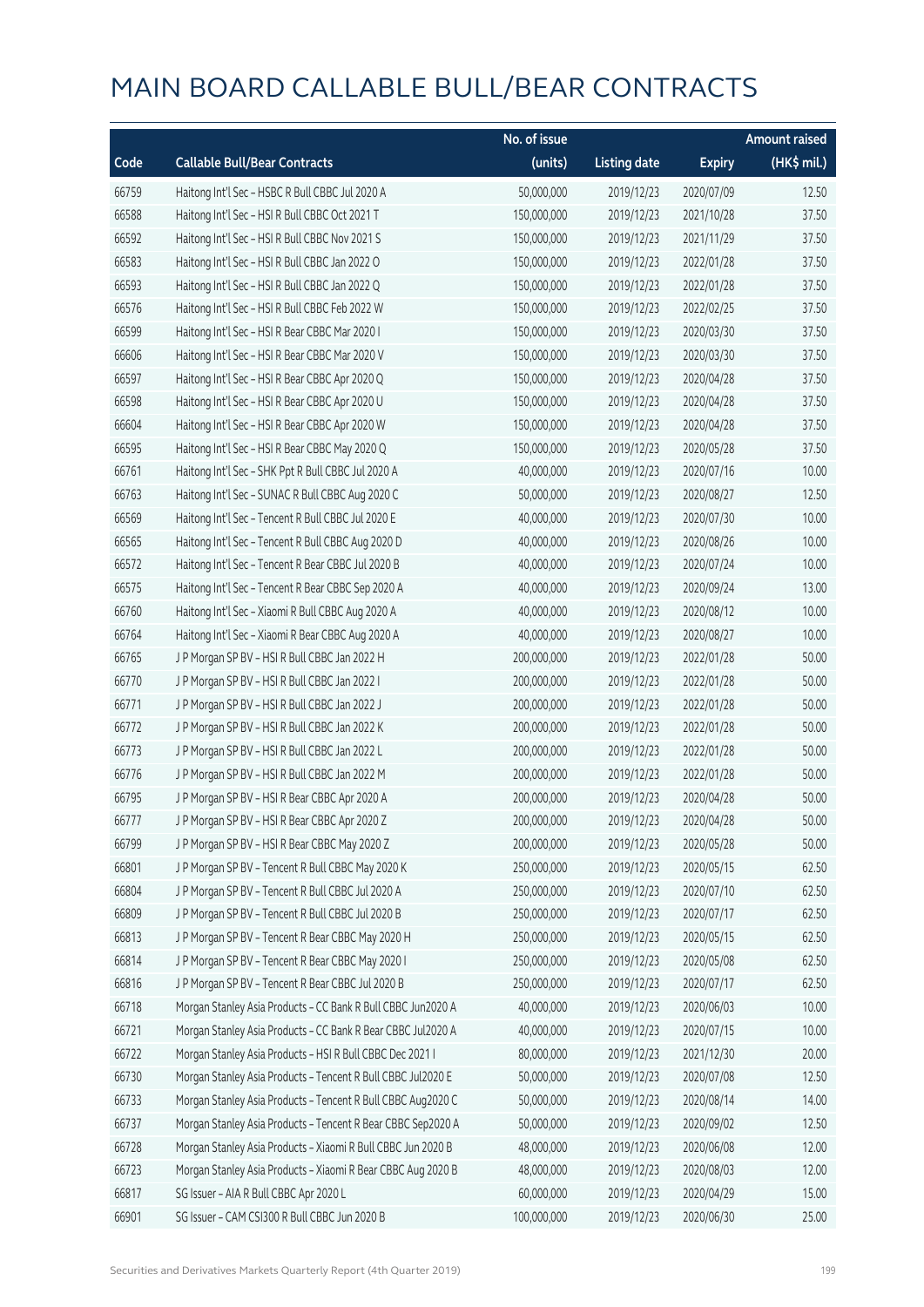|       |                                                         | No. of issue |                     |               | <b>Amount raised</b> |
|-------|---------------------------------------------------------|--------------|---------------------|---------------|----------------------|
| Code  | <b>Callable Bull/Bear Contracts</b>                     | (units)      | <b>Listing date</b> | <b>Expiry</b> | (HK\$ mil.)          |
| 66893 | SG Issuer - Bank of China R Bull CBBC Sep 2020 A        | 100,000,000  | 2019/12/23          | 2020/09/29    | 25.00                |
| 66846 | SG Issuer - CM Bank R Bull CBBC Sep 2020 A              | 100,000,000  | 2019/12/23          | 2020/09/30    | 25.00                |
| 66847 | SG Issuer - CNOOC R Bull CBBC Jun 2020 A                | 40,000,000   | 2019/12/23          | 2020/06/30    | 10.00                |
| 66848 | SG Issuer - HSBC R Bull CBBC Jun 2020 D                 | 100,000,000  | 2019/12/23          | 2020/06/30    | 25.00                |
| 66876 | SG Issuer - HSI R Bull CBBC May 2021 R                  | 250,000,000  | 2019/12/23          | 2021/05/28    | 62.50                |
| 66851 | SG Issuer - HSI R Bull CBBC Jul 2021 G                  | 250,000,000  | 2019/12/23          | 2021/07/29    | 62.50                |
| 66883 | SG Issuer - HSI R Bull CBBC Jul 2021 H                  | 250,000,000  | 2019/12/23          | 2021/07/29    | 62.50                |
| 66830 | SG Issuer - HSI R Bull CBBC Jul 2021 Q                  | 250,000,000  | 2019/12/23          | 2021/07/29    | 62.50                |
| 66831 | SG Issuer - HSI R Bull CBBC Jul 2021 T                  | 250,000,000  | 2019/12/23          | 2021/07/29    | 62.50                |
| 66845 | SG Issuer - HSI R Bull CBBC Aug 2021 J                  | 250,000,000  | 2019/12/23          | 2021/08/30    | 62.50                |
| 66890 | SG Issuer - HSI R Bull CBBC Aug 2021 K                  | 250,000,000  | 2019/12/23          | 2021/08/30    | 62.50                |
| 66855 | SG Issuer - HSI R Bear CBBC Mar 2020 L                  | 250,000,000  | 2019/12/23          | 2020/03/30    | 62.50                |
| 66857 | SG Issuer - HSI R Bear CBBC Mar 2020 M                  | 250,000,000  | 2019/12/23          | 2020/03/30    | 62.50                |
| 66858 | SG Issuer - HSI R Bear CBBC Mar 2020 O                  | 250,000,000  | 2019/12/23          | 2020/03/30    | 62.50                |
| 66860 | SG Issuer - HSI R Bear CBBC Apr 2020 N                  | 250,000,000  | 2019/12/23          | 2020/04/28    | 62.50                |
| 66866 | SG Issuer - HSI R Bear CBBC Apr 2020 Q                  | 250,000,000  | 2019/12/23          | 2020/04/28    | 62.50                |
| 66873 | SG Issuer - HSI R Bear CBBC Apr 2020 R                  | 250,000,000  | 2019/12/23          | 2020/04/28    | 62.50                |
| 66896 | SG Issuer - ICBC R Bull CBBC Jul 2020 H                 | 100,000,000  | 2019/12/23          | 2020/07/31    | 25.00                |
| 66819 | SG Issuer - Tencent R Bull CBBC Mar 2020 Y              | 80,000,000   | 2019/12/23          | 2020/03/31    | 20.00                |
| 66899 | SG Issuer - Tencent R Bull CBBC Jun 2020 D              | 80,000,000   | 2019/12/23          | 2020/06/30    | 20.00                |
| 66752 | UBS AG - CSOP A50 ETF R Bull CBBC Nov 2020 C            | 100,000,000  | 2019/12/23          | 2020/11/25    | 25.00                |
| 66740 | UBS AG - HSI R Bull CBBC Dec 2021 M                     | 200,000,000  | 2019/12/23          | 2021/12/30    | 50.00                |
| 66741 | UBS AG - HSI R Bull CBBC Dec 2021 N                     | 200,000,000  | 2019/12/23          | 2021/12/30    | 50.00                |
| 66742 | UBS AG - HSI R Bull CBBC Dec 2021 R                     | 200,000,000  | 2019/12/23          | 2021/12/30    | 50.00                |
| 66745 | UBS AG - HSI R Bear CBBC Mar 2020 J                     | 200,000,000  | 2019/12/23          | 2020/03/30    | 50.00                |
| 66746 | UBS AG - HSI R Bear CBBC Mar 2020 L                     | 200,000,000  | 2019/12/23          | 2020/03/30    | 50.00                |
| 66748 | UBS AG - HSI R Bear CBBC Mar 2020 M                     | 400,000,000  | 2019/12/23          | 2020/03/30    | 100.00               |
| 66755 | UBS AG - HSI R Bear CBBC Mar 2020 N                     | 200,000,000  | 2019/12/23          | 2020/03/30    | 50.00                |
| 66754 | UBS AG - Link REIT R Bull CBBC May 2020 B               | 100,000,000  | 2019/12/23          | 2020/05/25    | 25.00                |
| 66749 | UBS AG - Tencent R Bull CBBC Jun 2020 D                 | 200,000,000  | 2019/12/23          | 2020/06/10    | 50.00                |
| 66699 | Bank Vontobel - China Mobile R Bull CBBC Dec 2020 A     | 40,000,000   | 2019/12/23          | 2020/12/04    | 10.00                |
| 66660 | Bank Vontobel - China Life R Bull CBBC Dec 2020 B       | 40,000,000   | 2019/12/23          | 2020/12/11    | 10.00                |
| 66706 | Bank Vontobel - CNOOC R Bull CBBC Dec 2020 A            | 40,000,000   | 2019/12/23          | 2020/12/18    | 10.00                |
| 66639 | Bank Vontobel - Geely Auto R Bull CBBC Nov 2020 A       | 40,000,000   | 2019/12/23          | 2020/11/20    | 10.00                |
| 66665 | Bank Vontobel - Galaxy Ent R Bull CBBC Dec 2020 C       | 40,000,000   | 2019/12/23          | 2020/12/11    | 10.00                |
| 66675 | Bank Vontobel - Galaxy Ent R Bull CBBC Dec 2020 D       | 40,000,000   | 2019/12/23          | 2020/12/11    | 10.00                |
| 66640 | Bank Vontobel - HKEX R Bull CBBC Dec 2020 A             | 40,000,000   | 2019/12/23          | 2020/12/11    | 10.00                |
| 66707 | Bank Vontobel - HSBC R Bear CBBC Dec 2020 A             | 40,000,000   | 2019/12/23          | 2020/12/11    | 10.00                |
| 66684 | Bank Vontobel - HSI R Bull CBBC Jun 2021 A              | 80,000,000   | 2019/12/23          | 2021/06/29    | 20.00                |
| 66689 | Bank Vontobel - HSI R Bull CBBC Jun 2021 B              | 80,000,000   | 2019/12/23          | 2021/06/29    | 20.00                |
| 66678 | Bank Vontobel - HSI R Bull CBBC Jun 2021 Z              | 80,000,000   | 2019/12/23          | 2021/06/29    | 20.00                |
| 66693 | Bank Vontobel - HSI R Bear CBBC Jun 2020 H              | 80,000,000   | 2019/12/23          | 2020/06/29    | 20.00                |
| 66697 | Bank Vontobel - HSI R Bear CBBC Jun 2020 I              | 80,000,000   | 2019/12/23          | 2020/06/29    | 20.00                |
| 66710 | Bank Vontobel - Meituan Dianping R Bull CBBC Nov 2020 O | 60,000,000   | 2019/12/23          | 2020/11/20    | 15.00                |
| 66715 | Bank Vontobel - Meituan Dianping R Bull CBBC Nov 2020 P | 60,000,000   | 2019/12/23          | 2020/11/06    | 15.00                |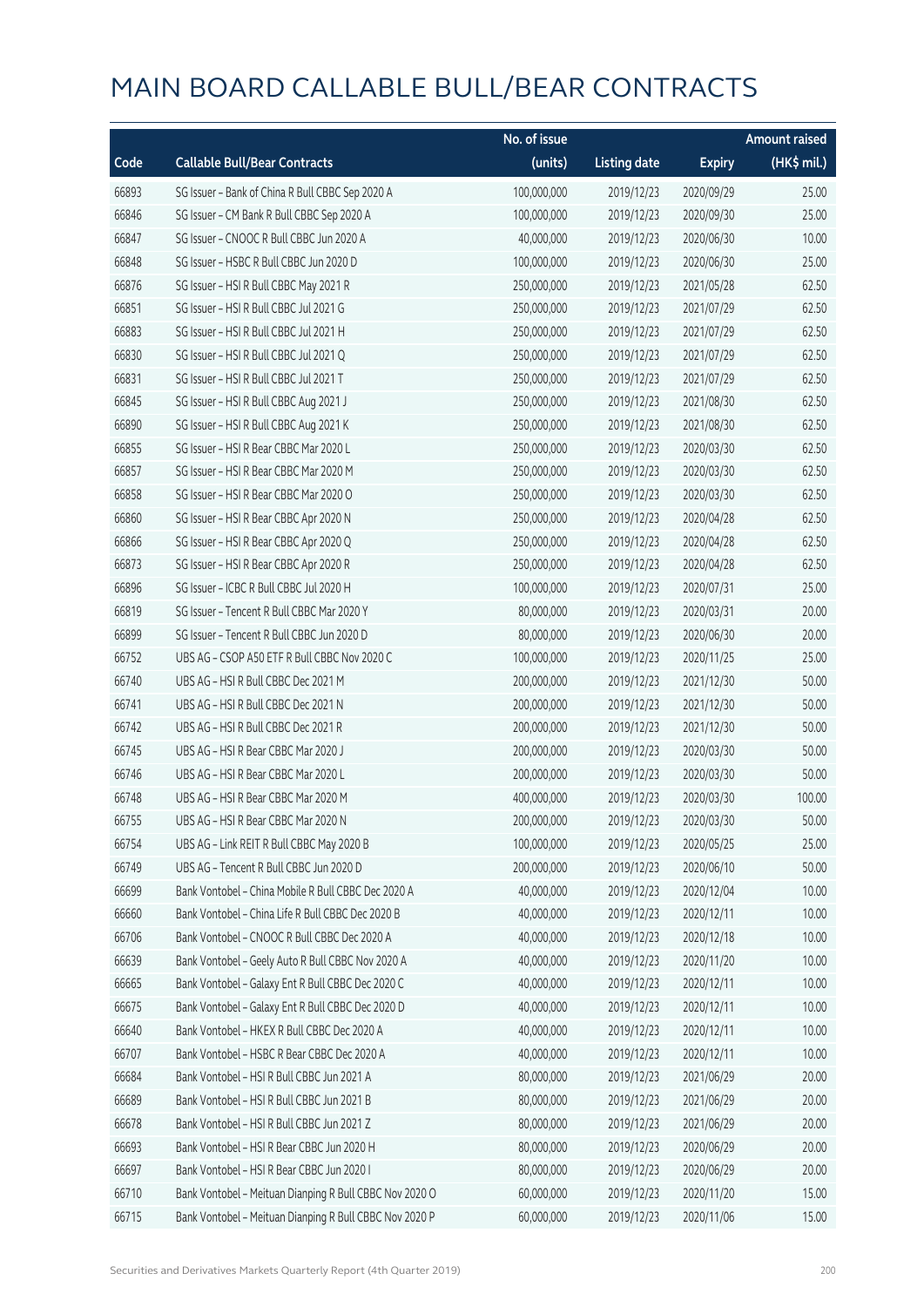|       |                                                         | No. of issue |                     |               | <b>Amount raised</b> |
|-------|---------------------------------------------------------|--------------|---------------------|---------------|----------------------|
| Code  | <b>Callable Bull/Bear Contracts</b>                     | (units)      | <b>Listing date</b> | <b>Expiry</b> | (HK\$ mil.)          |
| 66637 | Bank Vontobel - SHK Ppt R Bull CBBC Dec 2020 A          | 40,000,000   | 2019/12/23          | 2020/12/04    | 10.00                |
| 66643 | Bank Vontobel - Tencent R Bull CBBC Dec 2020 A          | 40,000,000   | 2019/12/23          | 2020/12/04    | 10.00                |
| 66698 | Bank Vontobel - Xiaomi R Bull CBBC Dec 2020 B           | 40,000,000   | 2019/12/23          | 2020/12/11    | 10.00                |
| 66657 | Bank Vontobel - Xiaomi R Bear CBBC Dec 2020 B           | 40,000,000   | 2019/12/23          | 2020/12/11    | 10.00                |
| 67006 | BOCI Asia Ltd. - Geely Auto R Bull CBBC Jun 2020 A      | 40,000,000   | 2019/12/24          | 2020/06/30    | 10.00                |
| 66985 | BOCI Asia Ltd. - HSI R Bull CBBC Dec 2021 I             | 150,000,000  | 2019/12/24          | 2021/12/30    | 37.50                |
| 66982 | BOCI Asia Ltd. - HSI R Bull CBBC Dec 2021 Z             | 150,000,000  | 2019/12/24          | 2021/12/30    | 37.50                |
| 66987 | BOCI Asia Ltd. - HSI R Bear CBBC Apr 2020 R             | 150,000,000  | 2019/12/24          | 2020/04/28    | 37.50                |
| 66994 | BOCI Asia Ltd. - HSI R Bear CBBC Apr 2020 S             | 150,000,000  | 2019/12/24          | 2020/04/28    | 37.50                |
| 67001 | BOCI Asia Ltd. - Tencent R Bull CBBC May 2020 B         | 150,000,000  | 2019/12/24          | 2020/05/11    | 37.50                |
| 67002 | BOCI Asia Ltd. - Tencent R Bear CBBC May 2020 B         | 150,000,000  | 2019/12/24          | 2020/05/11    | 49.50                |
| 67007 | BNP Paribas Issuance B.V. - HSI R Bull CBBC Dec 2021 D  | 250,000,000  | 2019/12/24          | 2021/12/30    | 62.50                |
| 67011 | BNP Paribas Issuance B.V. - HSI R Bull CBBC Dec 2021 F  | 250,000,000  | 2019/12/24          | 2021/12/30    | 62.50                |
| 67105 | BNP Paribas Issuance B.V. - HSI R Bull CBBC Dec 2021 M  | 250,000,000  | 2019/12/24          | 2021/12/30    | 62.50                |
| 67106 | BNP Paribas Issuance B.V. - HSI R Bull CBBC Dec 2021 N  | 250,000,000  | 2019/12/24          | 2021/12/30    | 62.50                |
| 67107 | BNP Paribas Issuance B.V. - HSI R Bull CBBC Dec 2021 P  | 250,000,000  | 2019/12/24          | 2021/12/30    | 62.50                |
| 67109 | BNP Paribas Issuance B.V. - HSI R Bear CBBC May 2020 S  | 240,000,000  | 2019/12/24          | 2020/05/28    | 60.00                |
| 67161 | Credit Suisse AG - AIA R Bear CBBC Sep 2020 A           | 70,000,000   | 2019/12/24          | 2020/09/29    | 17.50                |
| 67166 | Credit Suisse AG - CC Bank R Bull CBBC Jul 2020 G       | 100,000,000  | 2019/12/24          | 2020/07/30    | 25.00                |
| 67180 | Credit Suisse AG - CM Bank R Bull CBBC Jul 2020 D       | 70,000,000   | 2019/12/24          | 2020/07/30    | 17.50                |
| 67189 | Credit Suisse AG - HSI R Bull CBBC Jan 2021 Z           | 200,000,000  | 2019/12/24          | 2021/01/28    | 50.00                |
| 67190 | Credit Suisse AG - HSI R Bull CBBC Oct 2021 L           | 200,000,000  | 2019/12/24          | 2021/10/28    | 50.00                |
| 67186 | Credit Suisse AG - HSI R Bull CBBC Dec 2021 F           | 200,000,000  | 2019/12/24          | 2021/12/30    | 50.00                |
| 67193 | Credit Suisse AG - HSI R Bull CBBC Dec 2021 H           | 200,000,000  | 2019/12/24          | 2021/12/30    | 50.00                |
| 67188 | Credit Suisse AG - HSI R Bull CBBC Mar 2022 D           | 300,000,000  | 2019/12/24          | 2022/03/30    | 75.00                |
| 67195 | Credit Suisse AG - HSI R Bull CBBC Mar 2022 E           | 300,000,000  | 2019/12/24          | 2022/03/30    | 75.00                |
| 67133 | Credit Suisse AG - HSI R Bear CBBC Mar 2020 G           | 200,000,000  | 2019/12/24          | 2020/03/30    | 50.00                |
| 67115 | Credit Suisse AG - HSI R Bear CBBC Mar 2020 K           | 200,000,000  | 2019/12/24          | 2020/03/30    | 50.00                |
| 67129 | Credit Suisse AG - HSI R Bear CBBC Mar 2020 O           | 200,000,000  | 2019/12/24          | 2020/03/30    | 50.00                |
| 67112 | Credit Suisse AG - HSI R Bear CBBC Apr 2020 F           | 200,000,000  | 2019/12/24          | 2020/04/28    | 50.00                |
| 67136 | Credit Suisse AG - HSI R Bear CBBC Apr 2020 T           | 200,000,000  | 2019/12/24          | 2020/04/28    | 50.00                |
| 67137 | Credit Suisse AG - HSI R Bear CBBC Jun 2020 M           | 200,000,000  | 2019/12/24          | 2020/06/29    | 50.00                |
| 67138 | Credit Suisse AG - HSI R Bear CBBC Jun 2020 N           | 200,000,000  | 2019/12/24          | 2020/06/29    | 50.00                |
| 67150 | Credit Suisse AG - HSI R Bear CBBC Jun 2020 O           | 200,000,000  | 2019/12/24          | 2020/06/29    | 50.00                |
| 67152 | Credit Suisse AG - HSI R Bear CBBC Jul 2020 E           | 200,000,000  | 2019/12/24          | 2020/07/30    | 58.00                |
| 67153 | Credit Suisse AG - HSI R Bear CBBC Jul 2020 F           | 200,000,000  | 2019/12/24          | 2020/07/30    | 64.00                |
| 67128 | Credit Suisse AG - Sunny Optical R Bear CBBC Dec 2020 C | 100,000,000  | 2019/12/24          | 2020/12/30    | 25.00                |
| 67155 | Credit Suisse AG - Tencent R Bull CBBC Sep 2020 D       | 100,000,000  | 2019/12/24          | 2020/09/29    | 25.00                |
| 67156 | Credit Suisse AG - Tencent R Bear CBBC Nov 2020 A       | 100,000,000  | 2019/12/24          | 2020/11/27    | 25.00                |
| 67158 | Credit Suisse AG - Tencent R Bear CBBC Dec 2020 B       | 100,000,000  | 2019/12/24          | 2020/12/30    | 25.00                |
| 67307 | Goldman Sachs SP (Asia) - HSI R Bull CBBC Oct 2022 A    | 160,000,000  | 2019/12/24          | 2022/10/28    | 40.00                |
| 67271 | Goldman Sachs SP (Asia) - HSI R Bull CBBC Oct 2022 H    | 160,000,000  | 2019/12/24          | 2022/10/28    | 40.00                |
| 67274 | Goldman Sachs SP (Asia) - HSI R Bull CBBC Oct 2022 I    | 160,000,000  | 2019/12/24          | 2022/10/28    | 40.00                |
| 67300 | Goldman Sachs SP (Asia) - HSI R Bull CBBC Oct 2022 K    | 160,000,000  | 2019/12/24          | 2022/10/28    | 40.00                |
| 67302 | Goldman Sachs SP (Asia) - HSI R Bull CBBC Oct 2022 Z    | 160,000,000  | 2019/12/24          | 2022/10/28    | 40.00                |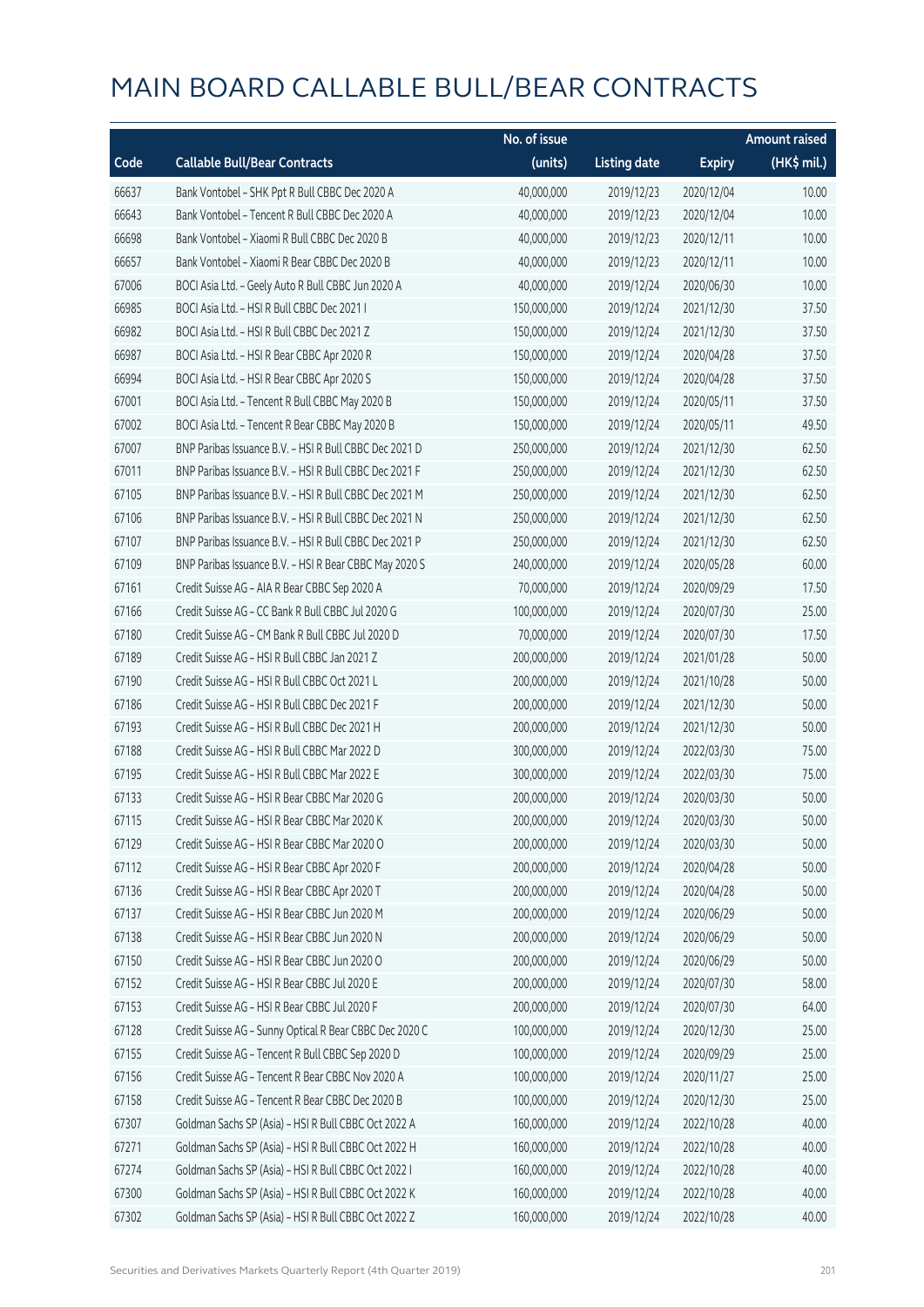|       |                                                               | No. of issue |                     |               | <b>Amount raised</b> |
|-------|---------------------------------------------------------------|--------------|---------------------|---------------|----------------------|
| Code  | <b>Callable Bull/Bear Contracts</b>                           | (units)      | <b>Listing date</b> | <b>Expiry</b> | (HK\$ mil.)          |
| 67263 | Goldman Sachs SP (Asia) - HSI R Bear CBBC Mar 2020 B          | 160,000,000  | 2019/12/24          | 2020/03/30    | 40.00                |
| 67266 | Goldman Sachs SP (Asia) - HSI R Bear CBBC Mar 2020 D          | 160,000,000  | 2019/12/24          | 2020/03/30    | 40.00                |
| 67268 | Goldman Sachs SP (Asia) - HSI R Bear CBBC Mar 2020 I          | 160,000,000  | 2019/12/24          | 2020/03/30    | 40.00                |
| 67329 | Goldman Sachs SP (Asia) - Meituan Dianping R Bull CBBC Jun20B | 60,000,000   | 2019/12/24          | 2020/06/30    | 15.00                |
| 67310 | Goldman Sachs SP (Asia) - Tencent R Bull CBBC Jun 2020 N      | 60,000,000   | 2019/12/24          | 2020/06/30    | 15.00                |
| 67316 | Goldman Sachs SP (Asia) - Tencent R Bull CBBC Jun 2020 O      | 60,000,000   | 2019/12/24          | 2020/06/30    | 15.00                |
| 67319 | Goldman Sachs SP (Asia) - Tencent R Bear CBBC Jun 2020 B      | 60,000,000   | 2019/12/24          | 2020/06/30    | 15.00                |
| 67320 | Goldman Sachs SP (Asia) - Tencent R Bear CBBC Jun 2020 C      | 60,000,000   | 2019/12/24          | 2020/06/30    | 15.00                |
| 66952 | HK Bank - China Mobile R Bull CBBC Jul 2020 A                 | 60,000,000   | 2019/12/24          | 2020/07/06    | 15.00                |
| 66936 | HK Bank - CSOP A50 ETF R Bull CBBC Jun 2020 B                 | 40,000,000   | 2019/12/24          | 2020/06/15    | 10.00                |
| 66959 | HK Bank - CSPC Pharma R Bull CBBC Jun 2020 C                  | 40,000,000   | 2019/12/24          | 2020/06/29    | 10.00                |
| 66941 | HK Bank - A50 China R Bull CBBC Jun 2020 A                    | 40,000,000   | 2019/12/24          | 2020/06/15    | 10.00                |
| 66948 | HK Bank - HSI R Bull CBBC Sep 2021 K                          | 60,000,000   | 2019/12/24          | 2021/09/29    | 15.00                |
| 66943 | HK Bank - HSI R Bull CBBC Sep 2021 N                          | 80,000,000   | 2019/12/24          | 2021/09/29    | 20.00                |
| 66946 | HK Bank - HSI R Bull CBBC Sep 2021 Q                          | 100,000,000  | 2019/12/24          | 2021/09/29    | 25.00                |
| 66937 | HK Bank - HSI R Bear CBBC Apr 2020 X                          | 60,000,000   | 2019/12/24          | 2020/04/28    | 15.00                |
| 66950 | HK Bank - Ping An R Bull CBBC Jul 2020 D                      | 60,000,000   | 2019/12/24          | 2020/07/16    | 15.00                |
| 66957 | HK Bank - SHK Ppt R Bull CBBC Jun 2020 A                      | 40,000,000   | 2019/12/24          | 2020/06/15    | 10.00                |
| 66967 | HK Bank - Tencent R Bull CBBC Jun 2020 L                      | 40,000,000   | 2019/12/24          | 2020/06/11    | 10.00                |
| 66951 | HK Bank - Tencent R Bull CBBC Jul 2020 F                      | 100,000,000  | 2019/12/24          | 2020/07/02    | 25.00                |
| 66935 | HK Bank - Tencent R Bear CBBC Jun 2020 H                      | 40,000,000   | 2019/12/24          | 2020/06/04    | 10.00                |
| 66971 | HK Bank - Tencent R Bear CBBC Jun 2020 I                      | 100,000,000  | 2019/12/24          | 2020/06/11    | 25.00                |
| 66960 | HK Bank - Tencent R Bear CBBC Jul 2020 D                      | 100,000,000  | 2019/12/24          | 2020/07/02    | 25.00                |
| 67034 | Haitong Int'l Sec - CSOP A50 ETF R Bull CBBC Jun 2020 A       | 50,000,000   | 2019/12/24          | 2020/06/15    | 12.50                |
| 67033 | Haitong Int'l Sec - China Tower R Bull CBBC Sep 2020 A        | 50,000,000   | 2019/12/24          | 2020/09/18    | 12.50                |
| 67020 | Haitong Int'l Sec - HSI R Bull CBBC Oct 2021 E                | 150,000,000  | 2019/12/24          | 2021/10/28    | 37.50                |
| 67016 | Haitong Int'l Sec - HSI R Bull CBBC Oct 2021 U                | 150,000,000  | 2019/12/24          | 2021/10/28    | 37.50                |
| 67019 | Haitong Int'l Sec - HSI R Bull CBBC Jan 2022 D                | 150,000,000  | 2019/12/24          | 2022/01/28    | 37.50                |
| 67032 | Haitong Int'l Sec - HSI R Bull CBBC Jan 2022 S                | 150,000,000  | 2019/12/24          | 2022/01/28    | 37.50                |
| 67017 | Haitong Int'l Sec - HSI R Bull CBBC Feb 2022 X                | 150,000,000  | 2019/12/24          | 2022/02/25    | 37.50                |
| 67014 | Haitong Int'l Sec - HSI R Bear CBBC Mar 2020 A                | 150,000,000  | 2019/12/24          | 2020/03/30    | 37.50                |
| 67027 | Haitong Int'l Sec - HSI R Bear CBBC Apr 2020 B                | 150,000,000  | 2019/12/24          | 2020/04/28    | 37.50                |
| 67028 | Haitong Int'l Sec - HSI R Bear CBBC Apr 2020 K                | 150,000,000  | 2019/12/24          | 2020/04/28    | 37.50                |
| 67012 | Haitong Int'l Sec - HSI R Bear CBBC Apr 2020 Y                | 150,000,000  | 2019/12/24          | 2020/04/28    | 37.50                |
| 67026 | Haitong Int'l Sec - HSI R Bear CBBC May 2020 R                | 150,000,000  | 2019/12/24          | 2020/05/28    | 37.50                |
| 67029 | Haitong Int'l Sec - HSI R Bear CBBC May 2020 S                | 150,000,000  | 2019/12/24          | 2020/05/28    | 37.50                |
| 67037 | Haitong Int'l Sec - Sunny Optical R Bull CBBC Aug 2020 B      | 50,000,000   | 2019/12/24          | 2020/08/25    | 12.50                |
| 67036 | Haitong Int'l Sec - Tencent R Bull CBBC Oct 2020 B            | 40,000,000   | 2019/12/24          | 2020/10/16    | 10.00                |
| 67015 | Haitong Int'l Sec - Tencent R Bear CBBC Jul 2020 C            | 40,000,000   | 2019/12/24          | 2020/07/22    | 10.00                |
| 67091 | J P Morgan SP BV - HKEX R Bull CBBC Jun 2020 C                | 40,000,000   | 2019/12/24          | 2020/06/19    | 10.00                |
| 67094 | J P Morgan SP BV - HSI R Bull CBBC Jan 2022 N                 | 200,000,000  | 2019/12/24          | 2022/01/28    | 50.00                |
| 67100 | J P Morgan SP BV - HSI R Bull CBBC Jan 2022 O                 | 200,000,000  | 2019/12/24          | 2022/01/28    | 50.00                |
| 67101 | J P Morgan SP BV - HSI R Bull CBBC Jan 2022 P                 | 200,000,000  | 2019/12/24          | 2022/01/28    | 50.00                |
| 67102 | J P Morgan SP BV - HSI R Bull CBBC Jan 2022 Q                 | 200,000,000  | 2019/12/24          | 2022/01/28    | 50.00                |
| 67104 | J P Morgan SP BV - HSI R Bull CBBC Jan 2022 R                 | 200,000,000  | 2019/12/24          | 2022/01/28    | 50.00                |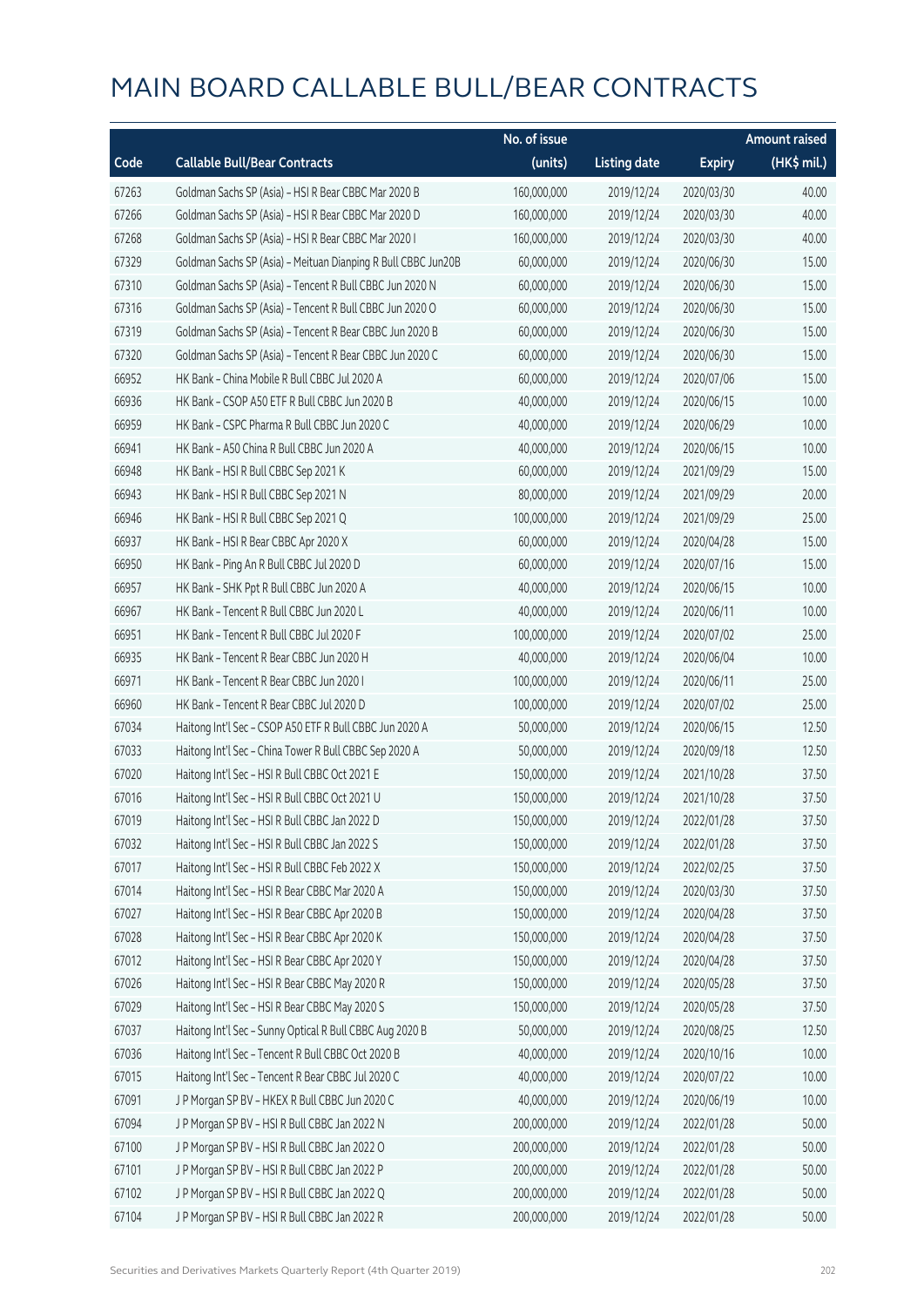|       |                                                              | No. of issue |                     |               | <b>Amount raised</b> |
|-------|--------------------------------------------------------------|--------------|---------------------|---------------|----------------------|
| Code  | <b>Callable Bull/Bear Contracts</b>                          | (units)      | <b>Listing date</b> | <b>Expiry</b> | (HK\$ mil.)          |
| 67092 | J P Morgan SP BV - HSI R Bull CBBC Mar 2022 A                | 200,000,000  | 2019/12/24          | 2022/03/30    | 50.00                |
| 67093 | J P Morgan SP BV - HSI R Bull CBBC Mar 2022 B                | 200,000,000  | 2019/12/24          | 2022/03/30    | 50.00                |
| 67066 | J P Morgan SP BV - HSI R Bear CBBC Apr 2020 C                | 200,000,000  | 2019/12/24          | 2020/04/28    | 50.00                |
| 67067 | J P Morgan SP BV - HSI R Bear CBBC Apr 2020 U                | 200,000,000  | 2019/12/24          | 2020/04/28    | 50.00                |
| 67068 | J P Morgan SP BV - HSI R Bear CBBC May 2020 A                | 200,000,000  | 2019/12/24          | 2020/05/28    | 50.00                |
| 67090 | J P Morgan SP BV - Meituan Dianping R Bull CBBC Jun 2020 G   | 60,000,000   | 2019/12/24          | 2020/06/12    | 15.00                |
| 67073 | J P Morgan SP BV - Tencent R Bull CBBC Apr 2020 B            | 50,000,000   | 2019/12/24          | 2020/04/09    | 12.50                |
| 67075 | J P Morgan SP BV - Tencent R Bull CBBC Apr 2020 C            | 50,000,000   | 2019/12/24          | 2020/04/17    | 12.50                |
| 67079 | J P Morgan SP BV - Tencent R Bear CBBC Apr 2020 U            | 50,000,000   | 2019/12/24          | 2020/04/09    | 12.50                |
| 67084 | J P Morgan SP BV - Tencent R Bear CBBC Apr 2020 V            | 50,000,000   | 2019/12/24          | 2020/04/17    | 13.00                |
| 67088 | J P Morgan SP BV - Tencent R Bear CBBC Apr 2020 W            | 50,000,000   | 2019/12/24          | 2020/04/09    | 17.50                |
| 67089 | J P Morgan SP BV - Tencent R Bear CBBC Apr 2020 X            | 50,000,000   | 2019/12/24          | 2020/04/17    | 22.00                |
| 67065 | J P Morgan SP BV - Tencent R Bear CBBC May 2020 J            | 250,000,000  | 2019/12/24          | 2020/05/15    | 62.50                |
| 66972 | Macquarie Bank Ltd. - Tencent R Bull CBBC Apr 2020 K         | 13,500,000   | 2019/12/24          | 2020/04/29    | 10.02                |
| 66981 | Macquarie Bank Ltd. - Tencent R Bull CBBC Apr 2020 L         | 10,900,000   | 2019/12/24          | 2020/04/29    | 10.06                |
| 67202 | Morgan Stanley Asia Products - AIA R Bull CBBC Jul 2020 A    | 48,000,000   | 2019/12/24          | 2020/07/08    | 12.00                |
| 67203 | Morgan Stanley Asia Products - AIA R Bear CBBC Jun 2020 B    | 40,000,000   | 2019/12/24          | 2020/06/15    | 10.00                |
| 67201 | Morgan Stanley Asia Products - AIA R Bear CBBC Jul 2020 A    | 40,000,000   | 2019/12/24          | 2020/07/02    | 10.00                |
| 67205 | Morgan Stanley Asia Products - China Life R Bull CBBC Oct20A | 58,000,000   | 2019/12/24          | 2020/10/08    | 14.50                |
| 67206 | Morgan Stanley Asia Products - China Life R Bear CBBC Oct20A | 40,000,000   | 2019/12/24          | 2020/10/08    | 10.00                |
| 67199 | Morgan Stanley Asia Products - Ch Tower R Bull CBBC Oct20A   | 68,000,000   | 2019/12/24          | 2020/10/05    | 17.00                |
| 67196 | Morgan Stanley Asia Products - Ch Tower R Bear CBBC Jun20A   | 68,000,000   | 2019/12/24          | 2020/06/01    | 17.00                |
| 67209 | Morgan Stanley Asia Products - HKEX R Bull CBBC Sep 2020 A   | 48,000,000   | 2019/12/24          | 2020/09/15    | 12.00                |
| 67220 | Morgan Stanley Asia Products - HSI R Bull CBBC Jan 2022 R    | 80,000,000   | 2019/12/24          | 2022/01/28    | 20.00                |
| 67213 | Morgan Stanley Asia Products - HSI R Bear CBBC May 2020 M    | 80,000,000   | 2019/12/24          | 2020/05/28    | 20.00                |
| 67223 | Morgan Stanley Asia Products - HSI R Bear CBBC Jun 2020 C    | 80,000,000   | 2019/12/24          | 2020/06/29    | 20.00                |
| 67222 | Morgan Stanley Asia Products - HSI R Bear CBBC Aug 2020 A    | 80,000,000   | 2019/12/24          | 2020/08/28    | 20.00                |
| 67210 | Morgan Stanley Asia Products - Tencent R Bull CBBC May2020 B | 50,000,000   | 2019/12/24          | 2020/05/04    | 14.40                |
| 67211 | Morgan Stanley Asia Products - Tencent R Bear CBBC Jun2020 B | 50,000,000   | 2019/12/24          | 2020/06/01    | 12.50                |
| 67252 | SG Issuer - CC Bank R Bull CBBC Sep 2020 A                   | 100,000,000  | 2019/12/24          | 2020/09/29    | 25.00                |
| 67241 | SG Issuer - HSI R Bull CBBC May 2021 V                       | 250,000,000  | 2019/12/24          | 2021/05/28    | 62.50                |
| 67246 | SG Issuer - HSI R Bull CBBC Aug 2021 C                       | 250,000,000  | 2019/12/24          | 2021/08/30    | 62.50                |
| 67240 | SG Issuer - HSI R Bear CBBC Apr 2020 S                       | 250,000,000  | 2019/12/24          | 2020/04/28    | 62.50                |
| 67224 | SG Issuer - HSI R Bear CBBC May 2020 J                       | 250,000,000  | 2019/12/24          | 2020/05/28    | 62.50                |
| 67234 | SG Issuer - HSI R Bear CBBC May 2020 L                       | 250,000,000  | 2019/12/24          | 2020/05/28    | 62.50                |
| 67255 | SG Issuer - Meituan Dianping R Bull CBBC Jul 2020 C          | 100,000,000  | 2019/12/24          | 2020/07/31    | 25.00                |
| 67244 | SG Issuer - Tencent R Bull CBBC May 2020 G                   | 80,000,000   | 2019/12/24          | 2020/05/29    | 20.00                |
| 67237 | SG Issuer - Tencent R Bear CBBC Nov 2020 C                   | 80,000,000   | 2019/12/24          | 2020/11/30    | 20.00                |
| 67258 | SG Issuer - Tencent R Bear CBBC Nov 2020 D                   | 80,000,000   | 2019/12/24          | 2020/11/30    | 51.20                |
| 67041 | UBS AG - HSI R Bull CBBC Nov 2021 T                          | 200,000,000  | 2019/12/24          | 2021/11/29    | 50.00                |
| 67038 | UBS AG - HSI R Bear CBBC Mar 2020 O                          | 200,000,000  | 2019/12/24          | 2020/03/30    | 50.00                |
| 67040 | UBS AG - HSI R Bear CBBC Mar 2020 R                          | 200,000,000  | 2019/12/24          | 2020/03/30    | 50.00                |
| 67042 | UBS AG - HSI R Bear CBBC Mar 2020 S                          | 200,000,000  | 2019/12/24          | 2020/03/30    | 50.00                |
| 67043 | UBS AG - HSI R Bear CBBC Mar 2020 T                          | 200,000,000  | 2019/12/24          | 2020/03/30    | 50.00                |
| 67045 | UBS AG - HSI R Bear CBBC Mar 2020 U                          | 200,000,000  | 2019/12/24          | 2020/03/30    | 50.00                |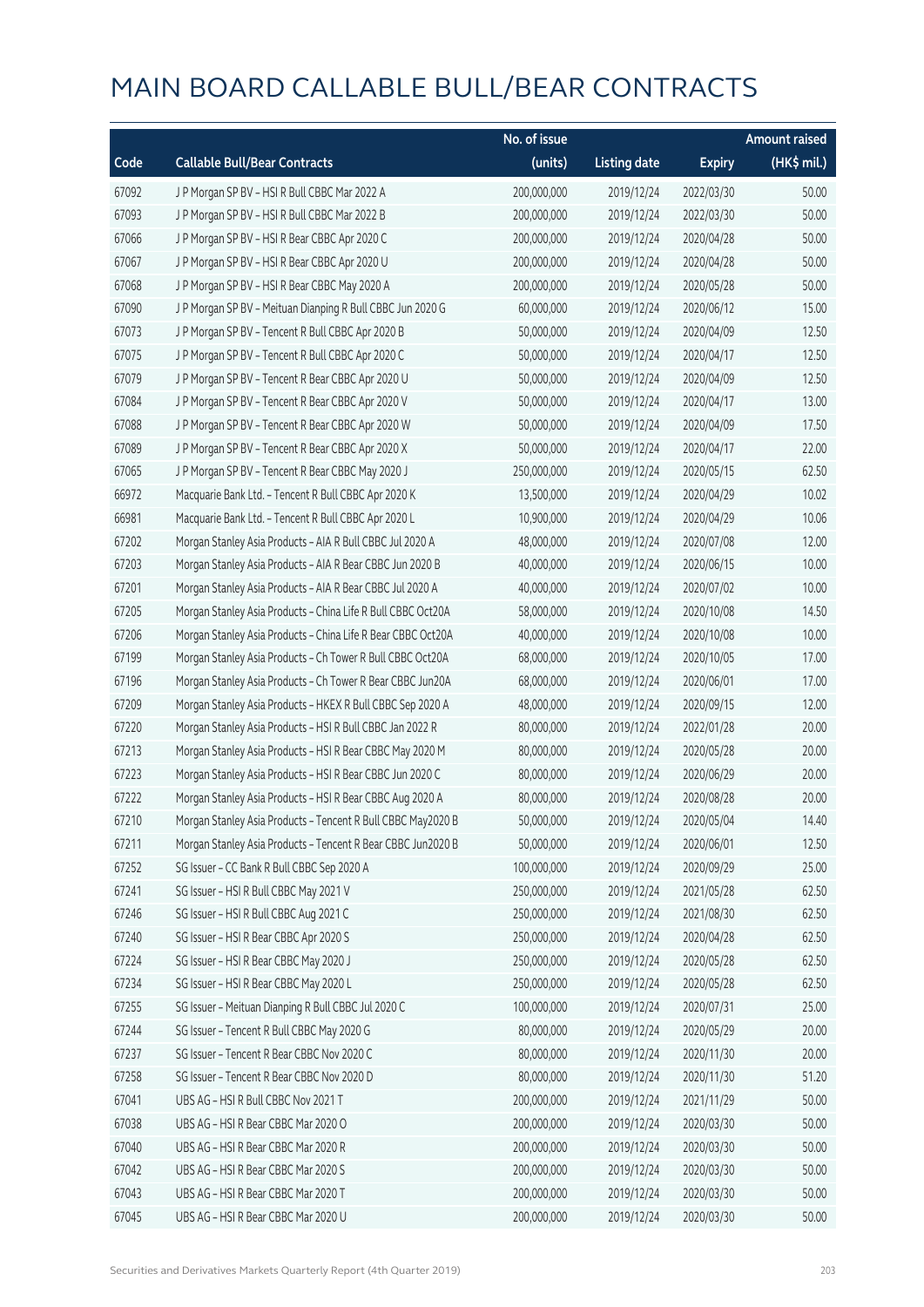|       |                                                            | No. of issue |                     |               | <b>Amount raised</b> |
|-------|------------------------------------------------------------|--------------|---------------------|---------------|----------------------|
| Code  | <b>Callable Bull/Bear Contracts</b>                        | (units)      | <b>Listing date</b> | <b>Expiry</b> | (HK\$ mil.)          |
| 67059 | UBS AG - Meituan Dianping R Bull CBBC Mar 2020 E           | 50,000,000   | 2019/12/24          | 2020/03/30    | 12.50                |
| 67051 | UBS AG - Tencent R Bull CBBC Apr 2020 M                    | 40,000,000   | 2019/12/24          | 2020/04/29    | 10.00                |
| 67052 | UBS AG - Tencent R Bull CBBC Jun 2020 E                    | 200,000,000  | 2019/12/24          | 2020/06/15    | 50.00                |
| 67053 | UBS AG - Tencent R Bear CBBC Apr 2020 F                    | 40,000,000   | 2019/12/24          | 2020/04/23    | 10.00                |
| 67056 | UBS AG - Tencent R Bear CBBC Jun 2020 D                    | 200,000,000  | 2019/12/24          | 2020/06/15    | 50.00                |
| 67064 | Bank Vontobel - Meituan Dianping R Bull CBBC Oct 2020 C    | 60,000,000   | 2019/12/24          | 2020/10/23    | 15.00                |
| 67060 | Bank Vontobel - Meituan Dianping R Bull CBBC Nov 2020 Q    | 60,000,000   | 2019/12/24          | 2020/11/13    | 15.00                |
| 67412 | BOCI Asia Ltd. - HSI R Bull CBBC Dec 2021 J                | 150,000,000  | 2019/12/27          | 2021/12/30    | 37.50                |
| 67419 | BOCI Asia Ltd. - HSI R Bear CBBC Apr 2020 T                | 150,000,000  | 2019/12/27          | 2020/04/28    | 37.50                |
| 67532 | BNP Paribas Issuance B.V. - HKEX R Bull CBBC Sep 2020 X    | 50,000,000   | 2019/12/27          | 2020/09/29    | 12.50                |
| 67533 | BNP Paribas Issuance B.V. - HKEX R Bull CBBC Sep 2020 Y    | 50,000,000   | 2019/12/27          | 2020/09/29    | 12.50                |
| 67422 | BNP Paribas Issuance B.V. - HSI R Bull CBBC Dec 2021 V     | 240,000,000  | 2019/12/27          | 2021/12/30    | 60.00                |
| 67359 | BNP Paribas Issuance B.V. - HSI R Bear CBBC May 2020 T     | 250,000,000  | 2019/12/27          | 2020/05/28    | 62.50                |
| 67509 | BNP Paribas Issuance B.V. - Tencent R Bull CBBC Nov 2020 K | 50,000,000   | 2019/12/27          | 2020/11/27    | 14.50                |
| 67516 | BNP Paribas Issuance B.V. - Tencent R Bull CBBC Nov 2020 L | 50,000,000   | 2019/12/27          | 2020/11/27    | 12.50                |
| 67529 | BNP Paribas Issuance B.V. - Tencent R Bull CBBC Nov 2020 M | 50,000,000   | 2019/12/27          | 2020/11/27    | 12.50                |
| 67512 | BNP Paribas Issuance B.V. - Tencent R Bull CBBC Dec 2020 M | 50,000,000   | 2019/12/27          | 2020/12/30    | 12.50                |
| 67524 | BNP Paribas Issuance B.V. - Tencent R Bull CBBC Dec 2020 N | 50,000,000   | 2019/12/27          | 2020/12/30    | 12.50                |
| 67527 | BNP Paribas Issuance B.V. - Tencent R Bull CBBC Dec 2020 O | 50,000,000   | 2019/12/27          | 2020/12/30    | 12.50                |
| 67531 | BNP Paribas Issuance B.V. - Tencent R Bull CBBC Dec 2020 P | 50,000,000   | 2019/12/27          | 2020/12/30    | 12.50                |
| 67541 | Credit Suisse AG - HSI R Bull CBBC Nov 2021 H              | 200,000,000  | 2019/12/27          | 2021/11/29    | 50.00                |
| 67539 | Credit Suisse AG - HSI R Bull CBBC Jan 2022 A              | 200,000,000  | 2019/12/27          | 2022/01/28    | 50.00                |
| 67544 | Credit Suisse AG - HSI R Bull CBBC Jan 2022 B              | 200,000,000  | 2019/12/27          | 2022/01/28    | 50.00                |
| 67546 | Credit Suisse AG - HSI R Bull CBBC Jan 2022 C              | 200,000,000  | 2019/12/27          | 2022/01/28    | 50.00                |
| 67549 | Credit Suisse AG - HSI R Bear CBBC Mar 2020 H              | 200,000,000  | 2019/12/27          | 2020/03/30    | 50.00                |
| 67534 | Credit Suisse AG - HSI R Bear CBBC May 2020 B              | 200,000,000  | 2019/12/27          | 2020/05/28    | 50.00                |
| 67536 | Credit Suisse AG - HSI R Bear CBBC May 2020 E              | 200,000,000  | 2019/12/27          | 2020/05/28    | 50.00                |
| 67537 | Credit Suisse AG - HSI R Bear CBBC May 2020 F              | 200,000,000  | 2019/12/27          | 2020/05/28    | 50.00                |
| 67535 | Credit Suisse AG - HSI R Bear CBBC Jun 2020 P              | 200,000,000  | 2019/12/27          | 2020/06/29    | 50.00                |
| 67538 | Credit Suisse AG - HSI R Bear CBBC Jul 2020 G              | 300,000,000  | 2019/12/27          | 2020/07/30    | 75.00                |
| 67380 | Bank of East Asia - Tencent R Bull CBBC Aug 2020 G         | 30,000,000   | 2019/12/27          | 2020/08/28    | 10.50                |
| 67382 | Bank of East Asia - Tencent R Bull CBBC Aug 2020 H         | 30,000,000   | 2019/12/27          | 2020/08/28    | 10.50                |
| 67360 | Bank of East Asia - Tencent R Bear CBBC Aug 2020 E         | 30,000,000   | 2019/12/27          | 2020/08/28    | 10.50                |
| 67364 | Bank of East Asia - Tencent R Bear CBBC Aug 2020 F         | 30,000,000   | 2019/12/27          | 2020/08/28    | 10.50                |
| 67703 | Goldman Sachs SP (Asia) - HSI R Bull CBBC Oct 2022 F       | 160,000,000  | 2019/12/27          | 2022/10/28    | 40.00                |
| 67706 | Goldman Sachs SP (Asia) - HSI R Bull CBBC Oct 2022 J       | 160,000,000  | 2019/12/27          | 2022/10/28    | 40.00                |
| 67704 | Goldman Sachs SP (Asia) - HSI R Bear CBBC Mar 2020 O       | 160,000,000  | 2019/12/27          | 2020/03/30    | 40.00                |
| 67713 | Goldman Sachs SP (Asia) - HSI R Bear CBBC Mar 2020 Y       | 160,000,000  | 2019/12/27          | 2020/03/30    | 40.00                |
| 67732 | Goldman Sachs SP (Asia) - Ping An R Bear CBBC May 2020 A   | 60,000,000   | 2019/12/27          | 2020/05/15    | 15.00                |
| 67714 | Goldman Sachs SP (Asia) - Tencent R Bull CBBC Jun 2020 P   | 60,000,000   | 2019/12/27          | 2020/06/30    | 15.00                |
| 67721 | Goldman Sachs SP (Asia) - Tencent R Bull CBBC Jun 2020 Q   | 60,000,000   | 2019/12/27          | 2020/06/30    | 15.00                |
| 67725 | Goldman Sachs SP (Asia) - Tencent R Bear CBBC Jun 2020 D   | 60,000,000   | 2019/12/27          | 2020/06/30    | 15.00                |
| 67731 | Goldman Sachs SP (Asia) - Tencent R Bear CBBC Jun 2020 E   | 60,000,000   | 2019/12/27          | 2020/06/30    | 15.00                |
| 67392 | HK Bank - China Life R Bull CBBC Jul 2020 A                | 80,000,000   | 2019/12/27          | 2020/07/13    | 20.00                |
| 67383 | HK Bank - China Tower R Bull CBBC Aug 2020 B               | 40,000,000   | 2019/12/27          | 2020/08/17    | 10.00                |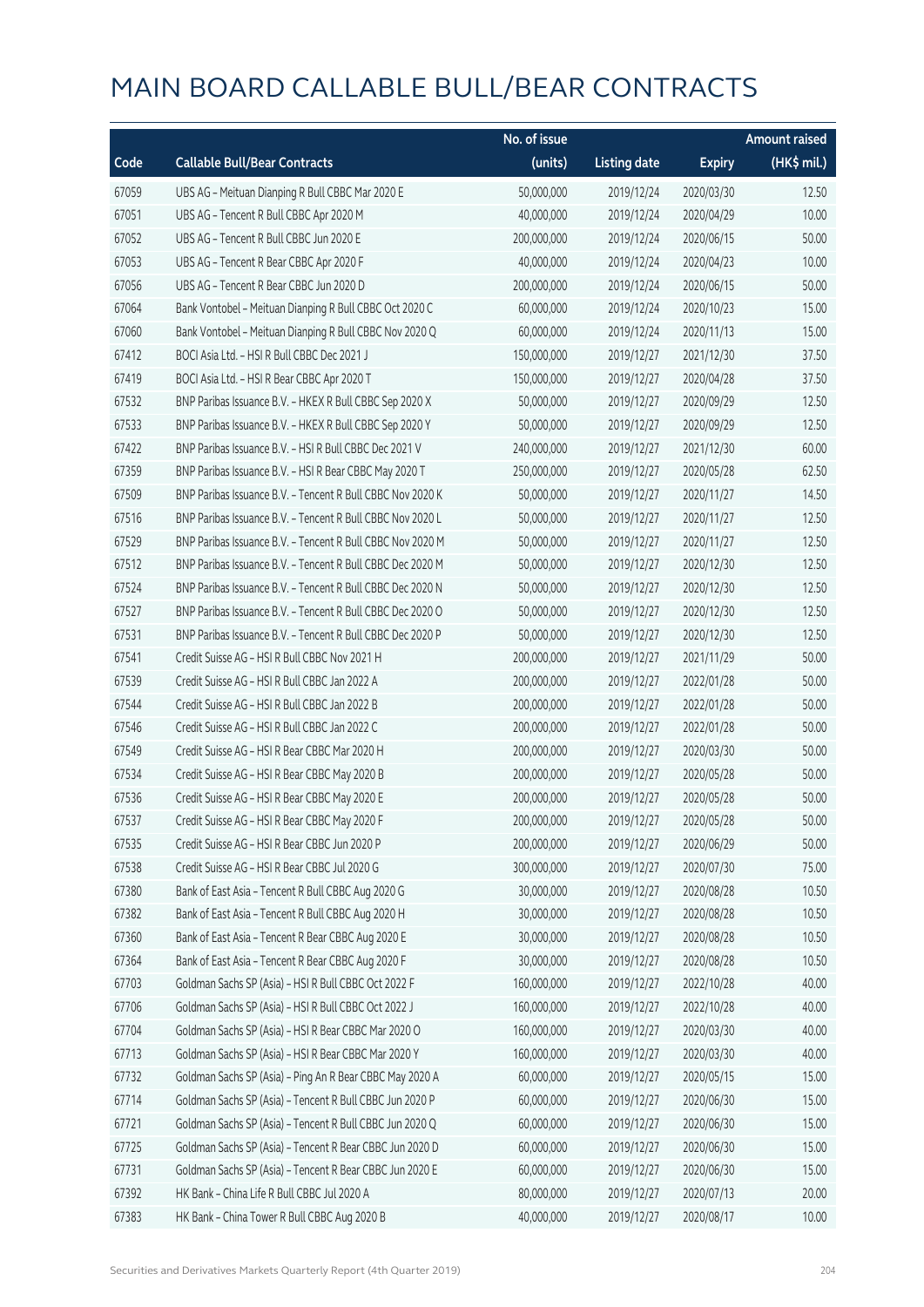|       |                                                                | No. of issue |                     |               | <b>Amount raised</b> |
|-------|----------------------------------------------------------------|--------------|---------------------|---------------|----------------------|
| Code  | <b>Callable Bull/Bear Contracts</b>                            | (units)      | <b>Listing date</b> | <b>Expiry</b> | (HK\$ mil.)          |
| 67386 | HK Bank - HKEX R Bull CBBC May 2020 I                          | 40,000,000   | 2019/12/27          | 2020/05/21    | 10.00                |
| 67385 | HK Bank - HKEX R Bear CBBC Jun 2020 C                          | 100,000,000  | 2019/12/27          | 2020/06/22    | 25.00                |
| 67366 | HK Bank - HSCEI R Bull CBBC Sep 2021 B                         | 50,000,000   | 2019/12/27          | 2021/09/29    | 12.50                |
| 67371 | HK Bank - HSCEI R Bear CBBC Jul 2020 B                         | 50,000,000   | 2019/12/27          | 2020/07/30    | 12.50                |
| 67372 | HK Bank - HSI R Bull CBBC Sep 2021 M                           | 100,000,000  | 2019/12/27          | 2021/09/29    | 25.00                |
| 67377 | HK Bank - HSI R Bull CBBC Sep 2021 R                           | 80,000,000   | 2019/12/27          | 2021/09/29    | 20.00                |
| 67379 | HK Bank - HSI R Bull CBBC Sep 2021 S                           | 60,000,000   | 2019/12/27          | 2021/09/29    | 15.00                |
| 67370 | HK Bank - HSI R Bear CBBC Apr 2020 Y                           | 80,000,000   | 2019/12/27          | 2020/04/28    | 20.00                |
| 67378 | HK Bank - HSI R Bear CBBC Apr 2020 Z                           | 80,000,000   | 2019/12/27          | 2020/04/28    | 20.00                |
| 67391 | HK Bank - Tencent R Bull CBBC Apr 2020 Y                       | 40,000,000   | 2019/12/27          | 2020/04/27    | 10.00                |
| 67389 | HK Bank - Tencent R Bull CBBC Jun 2020 M                       | 100,000,000  | 2019/12/27          | 2020/06/15    | 25.00                |
| 67358 | HK Bank - Tencent R Bear CBBC Apr 2020 O                       | 40,000,000   | 2019/12/27          | 2020/04/20    | 10.00                |
| 67394 | HK Bank - Tencent R Bear CBBC Jul 2020 E                       | 100,000,000  | 2019/12/27          | 2020/07/06    | 25.00                |
| 67407 | HK Bank - Xiaomi R Bear CBBC Jun 2020 A                        | 40,000,000   | 2019/12/27          | 2020/06/15    | 10.40                |
| 67685 | Haitong Int'l Sec - HSI R Bull CBBC Oct 2021 C                 | 150,000,000  | 2019/12/27          | 2021/10/28    | 37.50                |
| 67678 | Haitong Int'l Sec - HSI R Bull CBBC Oct 2021 O                 | 150,000,000  | 2019/12/27          | 2021/10/28    | 37.50                |
| 67675 | Haitong Int'l Sec - HSI R Bull CBBC Jan 2022 I                 | 150,000,000  | 2019/12/27          | 2022/01/28    | 37.50                |
| 67684 | Haitong Int'l Sec - HSI R Bull CBBC Jan 2022 K                 | 150,000,000  | 2019/12/27          | 2022/01/28    | 37.50                |
| 67691 | Haitong Int'l Sec - HSI R Bear CBBC Apr 2020 L                 | 150,000,000  | 2019/12/27          | 2020/04/28    | 37.50                |
| 67692 | Haitong Int'l Sec - HSI R Bear CBBC Apr 2020 M                 | 150,000,000  | 2019/12/27          | 2020/04/28    | 37.50                |
| 67690 | Haitong Int'l Sec - HSI R Bear CBBC May 2020 T                 | 150,000,000  | 2019/12/27          | 2020/05/28    | 37.50                |
| 67693 | Haitong Int'l Sec - HSI R Bear CBBC May 2020 U                 | 150,000,000  | 2019/12/27          | 2020/05/28    | 37.50                |
| 67694 | Haitong Int'l Sec - HSI R Bear CBBC May 2020 V                 | 150,000,000  | 2019/12/27          | 2020/05/28    | 38.85                |
| 67697 | Haitong Int'l Sec - Tencent R Bull CBBC Aug 2020 E             | 40,000,000   | 2019/12/27          | 2020/08/17    | 10.00                |
| 67701 | Haitong Int'l Sec - Tencent R Bear CBBC Jul 2020 D             | 40,000,000   | 2019/12/27          | 2020/07/24    | 10.00                |
| 67702 | Haitong Int'l Sec - Tencent R Bear CBBC Jul 2020 E             | 40,000,000   | 2019/12/27          | 2020/07/23    | 13.08                |
| 67494 | J P Morgan SP BV - HSCEI R Bull CBBC Dec 2021 B                | 200,000,000  | 2019/12/27          | 2021/12/30    | 50.00                |
| 67495 | J P Morgan SP BV - HSCEI R Bear CBBC Apr 2020 A                | 200,000,000  | 2019/12/27          | 2020/04/28    | 50.00                |
| 67497 | J P Morgan SP BV - HSCEI R Bear CBBC May 2020 A                | 200,000,000  | 2019/12/27          | 2020/05/28    | 50.00                |
| 67478 | J P Morgan SP BV - HSI R Bull CBBC Jan 2022 S                  | 200,000,000  | 2019/12/27          | 2022/01/28    | 50.00                |
| 67479 | J P Morgan SP BV - HSI R Bull CBBC Jan 2022 T                  | 200,000,000  | 2019/12/27          | 2022/01/28    | 50.00                |
| 67480 | J P Morgan SP BV - HSI R Bull CBBC Jan 2022 U                  | 200,000,000  | 2019/12/27          | 2022/01/28    | 50.00                |
| 67464 | J P Morgan SP BV - HSI R Bull CBBC Mar 2022 C                  | 200,000,000  | 2019/12/27          | 2022/03/30    | 50.00                |
| 67465 | J P Morgan SP BV - HSI R Bull CBBC Mar 2022 D                  | 200,000,000  | 2019/12/27          | 2022/03/30    | 50.00                |
| 67504 | J P Morgan SP BV - HSI R Bull CBBC Mar 2022 E                  | 200,000,000  | 2019/12/27          | 2022/03/30    | 50.00                |
| 67485 | J P Morgan SP BV - HSI R Bear CBBC Apr 2020 V                  | 200,000,000  | 2019/12/27          | 2020/04/28    | 50.00                |
| 67490 | J P Morgan SP BV - HSI R Bear CBBC May 2020 B                  | 200,000,000  | 2019/12/27          | 2020/05/28    | 50.00                |
| 67493 | J P Morgan SP BV - HSI R Bear CBBC May 2020 C                  | 200,000,000  | 2019/12/27          | 2020/05/28    | 50.00                |
| 67500 | J P Morgan SP BV - Tencent R Bull CBBC May 2020 L              | 50,000,000   | 2019/12/27          | 2020/05/08    | 12.50                |
| 67501 | J P Morgan SP BV - Tencent R Bull CBBC May 2020 M              | 50,000,000   | 2019/12/27          | 2020/05/15    | 12.50                |
| 67502 | J P Morgan SP BV - Tencent R Bear CBBC Jun 2020 G              | 50,000,000   | 2019/12/27          | 2020/06/12    | 20.50                |
| 67330 | Morgan Stanley Asia Products - CSOP A50 ETF R Bull CBBC Jun20B | 58,000,000   | 2019/12/27          | 2020/06/01    | 14.50                |
| 67340 | Morgan Stanley Asia Products - CSOP A50 ETF R Bull CBBC Jul20A | 58,000,000   | 2019/12/27          | 2020/07/02    | 14.50                |
| 67423 | Morgan Stanley Asia Products - HSI R Bear CBBC Apr 2020 C      | 80,000,000   | 2019/12/27          | 2020/04/28    | 20.00                |
| 67341 | Morgan Stanley Asia Products - Link REIT R Bull CBBC May20 A   | 58,000,000   | 2019/12/27          | 2020/05/04    | 14.50                |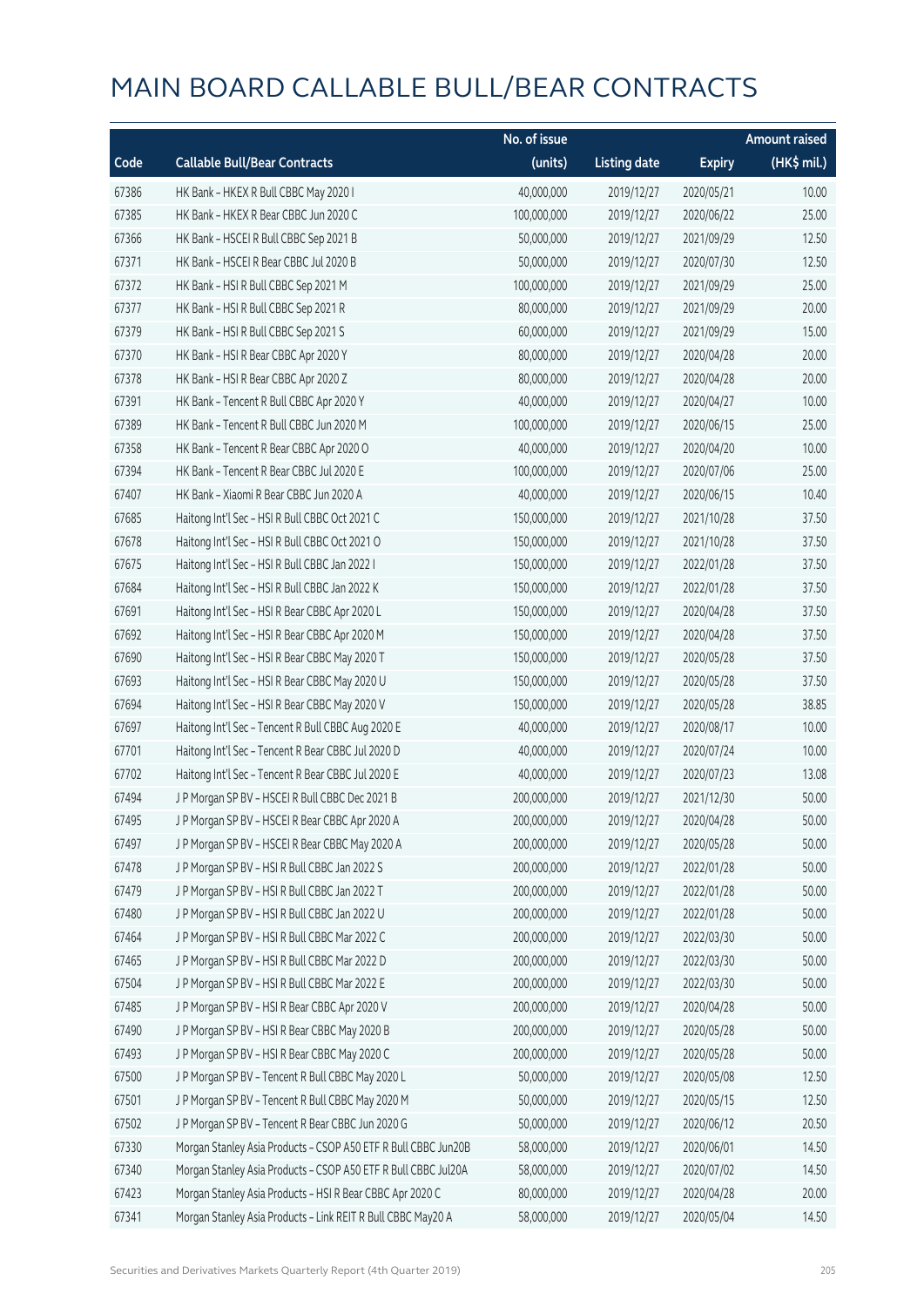|       |                                                      | No. of issue |                     |               | <b>Amount raised</b> |
|-------|------------------------------------------------------|--------------|---------------------|---------------|----------------------|
| Code  | <b>Callable Bull/Bear Contracts</b>                  | (units)      | <b>Listing date</b> | <b>Expiry</b> | (HK\$ mil.)          |
| 67604 | SG Issuer - AIA R Bull CBBC Jun 2020 A               | 60,000,000   | 2019/12/27          | 2020/06/30    | 15.00                |
| 67616 | SG Issuer - China Tower R Bull CBBC Sep 2020 A       | 120,000,000  | 2019/12/27          | 2020/09/30    | 30.00                |
| 67633 | SG Issuer - HSI R Bull CBBC May 2021 X               | 250,000,000  | 2019/12/27          | 2021/05/28    | 62.50                |
| 67664 | SG Issuer - HSI R Bull CBBC Jul 2021 I               | 250,000,000  | 2019/12/27          | 2021/07/29    | 62.50                |
| 67672 | SG Issuer - HSI R Bull CBBC Jul 2021 J               | 250,000,000  | 2019/12/27          | 2021/07/29    | 62.50                |
| 67657 | SG Issuer - HSI R Bear CBBC Mar 2020 C               | 250,000,000  | 2019/12/27          | 2020/03/30    | 62.50                |
| 67658 | SG Issuer - HSI R Bear CBBC Mar 2020 F               | 250,000,000  | 2019/12/27          | 2020/03/30    | 62.50                |
| 67659 | SG Issuer - HSI R Bear CBBC Mar 2020 G               | 250,000,000  | 2019/12/27          | 2020/03/30    | 62.50                |
| 67654 | SG Issuer - HSI R Bear CBBC Mar 2020 Q               | 250,000,000  | 2019/12/27          | 2020/03/30    | 62.50                |
| 67663 | SG Issuer - HSI R Bear CBBC Apr 2020 C               | 250,000,000  | 2019/12/27          | 2020/04/28    | 62.50                |
| 67656 | SG Issuer - HSI R Bear CBBC Apr 2020 T               | 250,000,000  | 2019/12/27          | 2020/04/28    | 62.50                |
| 67626 | SG Issuer - Ping An R Bull CBBC Jul 2020 F           | 100,000,000  | 2019/12/27          | 2020/07/31    | 25.00                |
| 67649 | SG Issuer - Sunny Optical R Bull CBBC Jun 2020 C     | 40,000,000   | 2019/12/27          | 2020/06/30    | 10.00                |
| 67652 | SG Issuer - Tencent R Bull CBBC Apr 2020 K           | 80,000,000   | 2019/12/27          | 2020/04/29    | 20.00                |
| 67673 | SG Issuer - Tencent R Bull CBBC Apr 2020 O           | 80,000,000   | 2019/12/27          | 2020/04/28    | 20.00                |
| 67629 | SG Issuer - Tencent R Bear CBBC Dec 2020 C           | 80,000,000   | 2019/12/27          | 2020/12/28    | 20.00                |
| 67631 | SG Issuer - Tencent R Bear CBBC Dec 2020 D           | 80,000,000   | 2019/12/27          | 2020/12/30    | 31.20                |
| 67653 | SG Issuer - Tencent R Bear CBBC Dec 2020 E           | 300,000,000  | 2019/12/27          | 2020/12/31    | 75.00                |
| 67632 | SG Issuer - Xiaomi R Bull CBBC Jul 2020 D            | 60,000,000   | 2019/12/27          | 2020/07/30    | 15.00                |
| 67444 | UBS AG - HSI R Bull CBBC Feb 2022 E                  | 200,000,000  | 2019/12/27          | 2022/02/25    | 50.00                |
| 67448 | UBS AG - HSI R Bull CBBC Feb 2022 F                  | 200,000,000  | 2019/12/27          | 2022/02/25    | 50.00                |
| 67426 | UBS AG - HSI R Bear CBBC Mar 2020 B                  | 200,000,000  | 2019/12/27          | 2020/03/30    | 50.00                |
| 67431 | UBS AG - HSI R Bear CBBC Mar 2020 H                  | 200,000,000  | 2019/12/27          | 2020/03/30    | 50.00                |
| 67440 | UBS AG - HSI R Bear CBBC May 2020 A                  | 200,000,000  | 2019/12/27          | 2020/05/28    | 50.00                |
| 67450 | UBS AG - Tencent R Bull CBBC Mar 2020 H              | 40,000,000   | 2019/12/27          | 2020/03/30    | 10.00                |
| 67459 | UBS AG - Tencent R Bull CBBC Jun 2020 F              | 200,000,000  | 2019/12/27          | 2020/06/22    | 50.00                |
| 67462 | UBS AG - Tencent R Bear CBBC Mar 2020 E              | 40,000,000   | 2019/12/27          | 2020/03/30    | 10.00                |
| 67463 | UBS AG - Tencent R Bear CBBC Jun 2020 E              | 200,000,000  | 2019/12/27          | 2020/06/22    | 50.00                |
| 67602 | Bank Vontobel - AIA R Bull CBBC Nov 2020 A           | 40,000,000   | 2019/12/27          | 2020/11/13    | 10.00                |
| 67583 | Bank Vontobel - CNOOC R Bull CBBC Dec 2020 B         | 40,000,000   | 2019/12/27          | 2020/12/18    | 10.00                |
| 67592 | Bank Vontobel - Sinopec Corp R Bull CBBC Dec 2020 A  | 40,000,000   | 2019/12/27          | 2020/12/11    | 10.00                |
| 67603 | Bank Vontobel - CSPC Pharma R Bull CBBC Nov 2020 B   | 40,000,000   | 2019/12/27          | 2020/11/06    | 10.00                |
| 67586 | Bank Vontobel - Galaxy Ent R Bear CBBC Dec 2020 A    | 40,000,000   | 2019/12/27          | 2020/12/11    | 10.00                |
| 67590 | Bank Vontobel - Galaxy Ent R Bear CBBC Dec 2020 B    | 40,000,000   | 2019/12/27          | 2020/12/11    | 10.00                |
| 67555 | Bank Vontobel - HSI R Bull CBBC Jun 2021 C           | 80,000,000   | 2019/12/27          | 2021/06/29    | 20.00                |
| 67581 | Bank Vontobel - HSI R Bull CBBC Jul 2021 A           | 80,000,000   | 2019/12/27          | 2021/07/29    | 20.00                |
| 67582 | Bank Vontobel - HSI R Bull CBBC Jul 2021 B           | 80,000,000   | 2019/12/27          | 2021/07/29    | 20.00                |
| 67556 | Bank Vontobel - HSI R Bear CBBC Jun 2020 J           | 80,000,000   | 2019/12/27          | 2020/06/29    | 23.20                |
| 67557 | Bank Vontobel - HSI R Bear CBBC Jun 2020 K           | 80,000,000   | 2019/12/27          | 2020/06/29    | 24.80                |
| 67558 | Bank Vontobel - HSI R Bear CBBC Jun 2020 L           | 80,000,000   | 2019/12/27          | 2020/06/29    | 26.40                |
| 67560 | Bank Vontobel - HSI R Bear CBBC Jun 2020 M           | 80,000,000   | 2019/12/27          | 2020/06/29    | 28.80                |
| 67584 | Bank Vontobel - Sino Biopharm R Bull CBBC Oct 2020 B | 40,000,000   | 2019/12/27          | 2020/10/16    | 10.00                |
| 67585 | Bank Vontobel - Sino Biopharm R Bull CBBC Oct 2020 C | 40,000,000   | 2019/12/27          | 2020/10/23    | 10.00                |
| 67552 | Bank Vontobel - SHK Ppt R Bear CBBC Dec 2020 A       | 40,000,000   | 2019/12/27          | 2020/12/04    | 10.00                |
| 67597 | Bank Vontobel - Tencent R Bull CBBC Nov 2020 C       | 40,000,000   | 2019/12/27          | 2020/11/20    | 10.00                |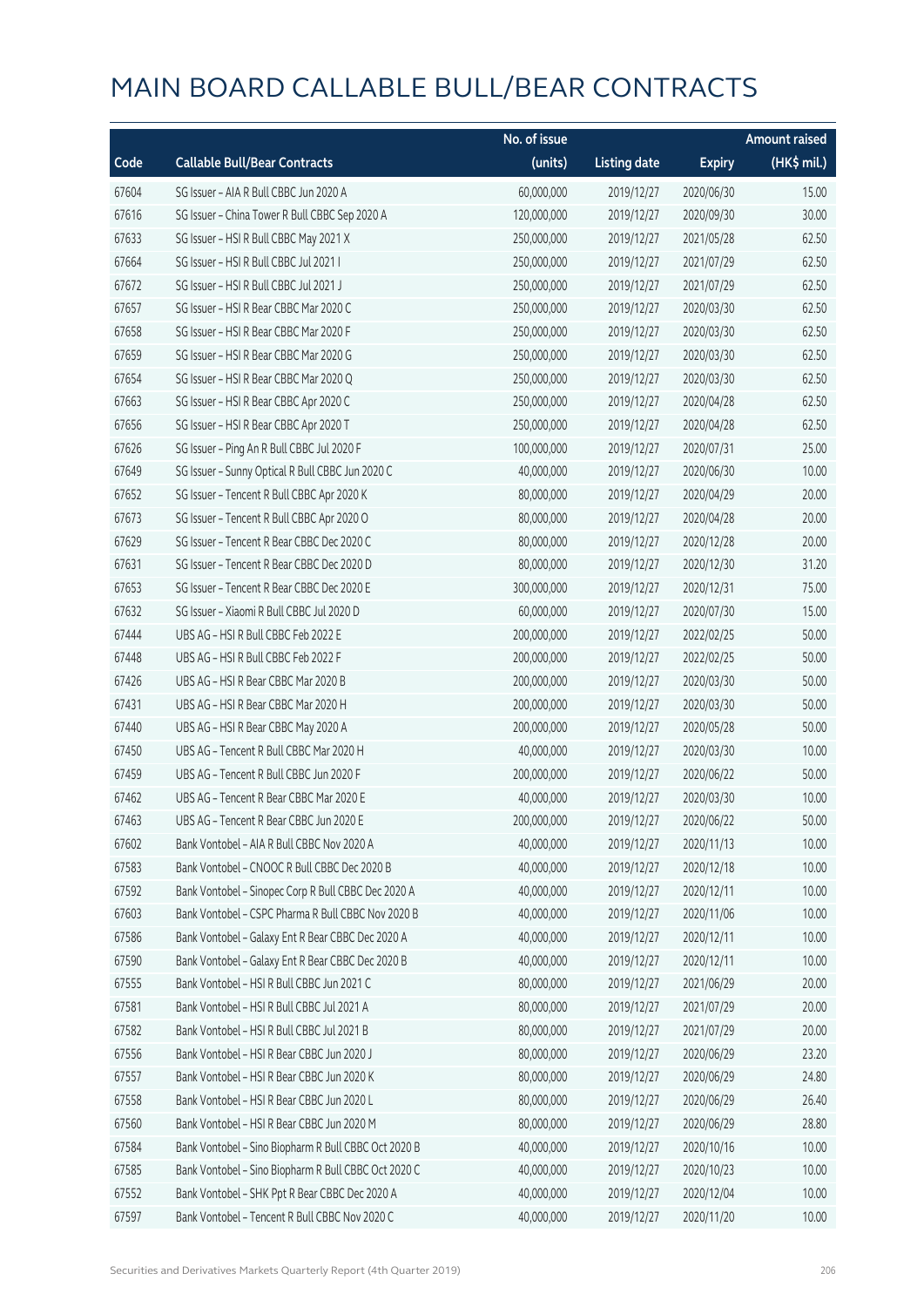|       |                                                              | No. of issue |                     |               | <b>Amount raised</b> |
|-------|--------------------------------------------------------------|--------------|---------------------|---------------|----------------------|
| Code  | <b>Callable Bull/Bear Contracts</b>                          | (units)      | <b>Listing date</b> | <b>Expiry</b> | (HK\$ mil.)          |
| 67594 | Bank Vontobel - Tencent R Bear CBBC Dec 2020 A               | 40,000,000   | 2019/12/27          | 2020/12/11    | 10.00                |
| 67756 | BOCI Asia Ltd. - HSI R Bull CBBC Dec 2021 K                  | 150,000,000  | 2019/12/30          | 2021/12/30    | 37.50                |
| 67763 | BOCI Asia Ltd. - HSI R Bear CBBC Apr 2020 U                  | 150,000,000  | 2019/12/30          | 2020/04/28    | 37.50                |
| 67770 | BOCI Asia Ltd. - HSI R Bear CBBC Apr 2020 V                  | 150,000,000  | 2019/12/30          | 2020/04/28    | 37.50                |
| 67774 | BOCI Asia Ltd. - HSI R Bear CBBC Apr 2020 W                  | 150,000,000  | 2019/12/30          | 2020/04/28    | 37.50                |
| 67775 | BOCI Asia Ltd. - HSI R Bear CBBC Apr 2020 X                  | 150,000,000  | 2019/12/30          | 2020/04/28    | 37.50                |
| 67777 | BOCI Asia Ltd. - HSI R Bear CBBC Apr 2020 Y                  | 150,000,000  | 2019/12/30          | 2020/04/28    | 37.50                |
| 67779 | BOCI Asia Ltd. - HSI R Bear CBBC Apr 2020 Z                  | 150,000,000  | 2019/12/30          | 2020/04/28    | 37.50                |
| 67878 | BNP Paribas Issuance B.V. - HSI R Bull CBBC Dec 2021 W       | 240,000,000  | 2019/12/30          | 2021/12/30    | 60.00                |
| 67868 | BNP Paribas Issuance B.V. - HSI R Bear CBBC May 2020 U       | 250,000,000  | 2019/12/30          | 2020/05/28    | 62.50                |
| 67879 | BNP Paribas Issuance B.V. - HSI R Bear CBBC May 2020 X       | 240,000,000  | 2019/12/30          | 2020/05/28    | 60.00                |
| 67968 | Credit Suisse AG - China Tower R Bull CBBC Dec 2020 A        | 40,000,000   | 2019/12/30          | 2020/12/30    | 10.00                |
| 67955 | Credit Suisse AG - HSI R Bull CBBC Oct 2021 O                | 200,000,000  | 2019/12/30          | 2021/10/28    | 50.00                |
| 67948 | Credit Suisse AG - HSI R Bull CBBC Nov 2021 S                | 200,000,000  | 2019/12/30          | 2021/11/29    | 50.00                |
| 67965 | Credit Suisse AG - HSI R Bear CBBC Mar 2020 M                | 200,000,000  | 2019/12/30          | 2020/03/30    | 50.00                |
| 67964 | Credit Suisse AG - HSI R Bear CBBC Apr 2020 V                | 200,000,000  | 2019/12/30          | 2020/04/28    | 50.00                |
| 67969 | Credit Suisse AG - HSI R Bear CBBC Jul 2020 H                | 200,000,000  | 2019/12/30          | 2020/07/30    | 50.00                |
| 68053 | Goldman Sachs SP (Asia) - CSOP A50 ETF R Bull CBBC May 2020A | 60,000,000   | 2019/12/30          | 2020/05/28    | 15.00                |
| 68042 | Goldman Sachs SP (Asia) - HSI R Bull CBBC Oct 2022 Q         | 160,000,000  | 2019/12/30          | 2022/10/28    | 40.00                |
| 68047 | Goldman Sachs SP (Asia) - HSI R Bear CBBC Mar 2020 C         | 160,000,000  | 2019/12/30          | 2020/03/30    | 40.00                |
| 68045 | Goldman Sachs SP (Asia) - HSI R Bear CBBC Mar 2020 Z         | 160,000,000  | 2019/12/30          | 2020/03/30    | 40.00                |
| 68049 | Goldman Sachs SP (Asia) - Tencent R Bull CBBC May 2020 B     | 60,000,000   | 2019/12/30          | 2020/05/28    | 15.00                |
| 68050 | Goldman Sachs SP (Asia) - Tencent R Bull CBBC May 2020 C     | 60,000,000   | 2019/12/30          | 2020/05/28    | 15.00                |
| 68052 | Goldman Sachs SP (Asia) - Tencent R Bear CBBC May 2020 A     | 60,000,000   | 2019/12/30          | 2020/05/28    | 15.00                |
| 67738 | HK Bank - CNOOC R Bull CBBC Jul 2020 A                       | 40,000,000   | 2019/12/30          | 2020/07/13    | 10.00                |
| 67740 | HK Bank - HSI R Bull CBBC Sep 2021 I                         | 80,000,000   | 2019/12/30          | 2021/09/29    | 20.00                |
| 67753 | HK Bank - HSI R Bear CBBC Apr 2020 B                         | 60,000,000   | 2019/12/30          | 2020/04/28    | 15.00                |
| 67739 | HK Bank - ICBC R Bull CBBC Jul 2020 A                        | 60,000,000   | 2019/12/30          | 2020/07/27    | 15.00                |
| 67736 | HK Bank - Tencent R Bull CBBC Jun 2020 N                     | 40,000,000   | 2019/12/30          | 2020/06/29    | 10.00                |
| 67737 | HK Bank - Tencent R Bear CBBC Jun 2020 J                     | 40,000,000   | 2019/12/30          | 2020/06/29    | 10.00                |
| 67785 | Haitong Int'l Sec - HSI R Bull CBBC Oct 2021 R               | 150,000,000  | 2019/12/30          | 2021/10/28    | 37.50                |
| 67788 | Haitong Int'l Sec - HSI R Bull CBBC Jan 2022 M               | 150,000,000  | 2019/12/30          | 2022/01/28    | 37.50                |
| 67781 | Haitong Int'l Sec - HSI R Bull CBBC Jan 2022 U               | 150,000,000  | 2019/12/30          | 2022/01/28    | 37.50                |
| 67784 | Haitong Int'l Sec - HSI R Bull CBBC Jan 2022 V               | 150,000,000  | 2019/12/30          | 2022/01/28    | 37.50                |
| 67797 | Haitong Int'l Sec - HSI R Bear CBBC Apr 2020 R               | 150,000,000  | 2019/12/30          | 2020/04/28    | 37.50                |
| 67789 | Haitong Int'l Sec - HSI R Bear CBBC May 2020 W               | 150,000,000  | 2019/12/30          | 2020/05/28    | 37.50                |
| 67814 | Haitong Int'l Sec - Meituan Dianping R Bull CBBC Jun 2020 C  | 40,000,000   | 2019/12/30          | 2020/06/17    | 10.00                |
| 67798 | Haitong Int'l Sec - Tencent R Bull CBBC Jul 2020 F           | 40,000,000   | 2019/12/30          | 2020/07/15    | 10.00                |
| 67806 | Haitong Int'l Sec - Tencent R Bear CBBC Aug 2020 A           | 40,000,000   | 2019/12/30          | 2020/08/27    | 10.00                |
| 67808 | Haitong Int'l Sec - Tencent R Bear CBBC Aug 2020 B           | 40,000,000   | 2019/12/30          | 2020/08/27    | 10.24                |
| 67864 | J P Morgan SP BV - CSOP A50 ETF R Bull CBBC Jul 2020 A       | 80,000,000   | 2019/12/30          | 2020/07/10    | 20.00                |
| 67854 | J P Morgan SP BV - HSI R Bull CBBC Mar 2022 F                | 200,000,000  | 2019/12/30          | 2022/03/30    | 50.00                |
| 67853 | J P Morgan SP BV - HSI R Bull CBBC Sep 2022 A                | 200,000,000  | 2019/12/30          | 2022/09/29    | 50.00                |
| 67855 | J P Morgan SP BV - HSI R Bear CBBC May 2020 D                | 200,000,000  | 2019/12/30          | 2020/05/28    | 50.00                |
| 67861 | J P Morgan SP BV - HSI R Bear CBBC May 2020 E                | 200,000,000  | 2019/12/30          | 2020/05/28    | 50.00                |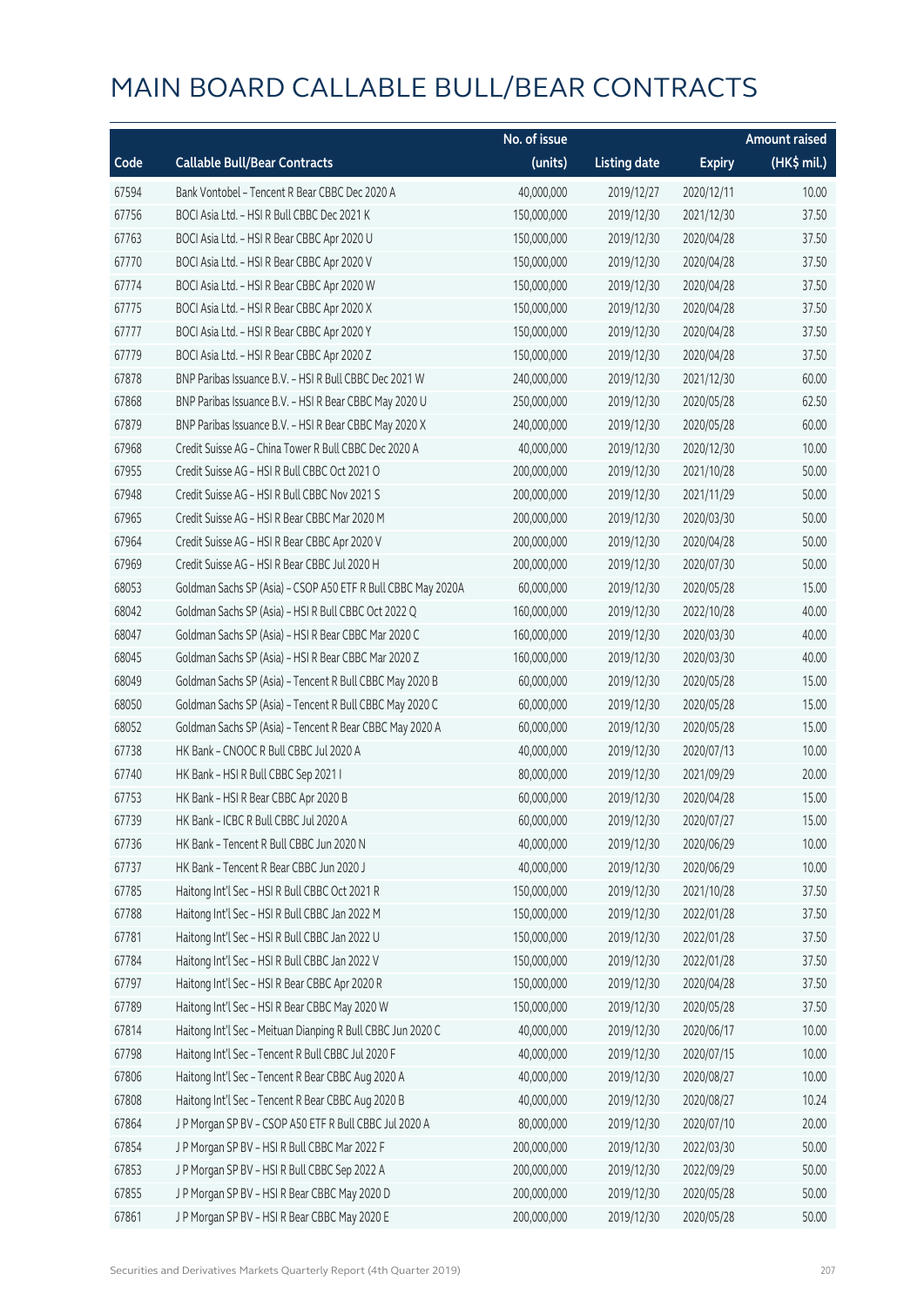|       |                                                           | No. of issue |                     |               | <b>Amount raised</b> |
|-------|-----------------------------------------------------------|--------------|---------------------|---------------|----------------------|
| Code  | <b>Callable Bull/Bear Contracts</b>                       | (units)      | <b>Listing date</b> | <b>Expiry</b> | (HK\$ mil.)          |
| 67850 | J P Morgan SP BV - Tencent R Bull CBBC Jun 2020 E         | 50,000,000   | 2019/12/30          | 2020/06/12    | 12.50                |
| 67848 | Morgan Stanley Asia Products - HSI R Bull CBBC Jan 2022 S | 80,000,000   | 2019/12/30          | 2022/01/28    | 20.00                |
| 67971 | SG Issuer - China Life R Bull CBBC Aug 2020 A             | 150,000,000  | 2019/12/30          | 2020/08/05    | 37.50                |
| 67972 | SG Issuer - Geely Auto R Bull CBBC Jul 2020 L             | 40,000,000   | 2019/12/30          | 2020/07/23    | 10.00                |
| 67994 | SG Issuer - HKEX R Bear CBBC Jul 2020 A                   | 200,000,000  | 2019/12/30          | 2020/07/29    | 50.00                |
| 67995 | SG Issuer - HSBC R Bear CBBC Apr 2020 D                   | 100,000,000  | 2019/12/30          | 2020/04/29    | 25.00                |
| 67992 | SG Issuer - HSCEI R Bull CBBC Dec 2021 A                  | 100,000,000  | 2019/12/30          | 2021/12/30    | 25.00                |
| 68017 | SG Issuer - HSI R Bull CBBC May 2021 K                    | 250,000,000  | 2019/12/30          | 2021/05/28    | 62.50                |
| 68024 | SG Issuer - HSI R Bull CBBC May 2021 O                    | 250,000,000  | 2019/12/30          | 2021/05/28    | 62.50                |
| 67989 | SG Issuer - HSI R Bull CBBC Aug 2021 L                    | 250,000,000  | 2019/12/30          | 2021/08/30    | 62.50                |
| 68033 | SG Issuer - HSI R Bull CBBC Aug 2021 O                    | 250,000,000  | 2019/12/30          | 2021/08/30    | 62.50                |
| 68005 | SG Issuer - HSI R Bear CBBC Apr 2020 K                    | 250,000,000  | 2019/12/30          | 2020/04/28    | 62.50                |
| 68007 | SG Issuer - HSI R Bear CBBC Apr 2020 M                    | 250,000,000  | 2019/12/30          | 2020/04/28    | 62.50                |
| 68014 | SG Issuer - HSI R Bear CBBC Apr 2020 U                    | 250,000,000  | 2019/12/30          | 2020/04/28    | 62.50                |
| 67996 | SG Issuer - ICBC R Bear CBBC May 2020 A                   | 100,000,000  | 2019/12/30          | 2020/05/20    | 25.00                |
| 67973 | SG Issuer - Meituan Dianping R Bull CBBC Jun 2020 F       | 100,000,000  | 2019/12/30          | 2020/06/29    | 25.00                |
| 67977 | SG Issuer - Ping An R Bull CBBC Aug 2020 E                | 100,000,000  | 2019/12/30          | 2020/08/05    | 25.00                |
| 67983 | SG Issuer - Tencent R Bull CBBC Apr 2020 P                | 80,000,000   | 2019/12/30          | 2020/04/29    | 20.00                |
| 67984 | SG Issuer - Tencent R Bull CBBC Jun 2020 E                | 80,000,000   | 2019/12/30          | 2020/06/29    | 20.00                |
| 67988 | SG Issuer - Tencent R Bull CBBC Jun 2020 F                | 80,000,000   | 2019/12/30          | 2020/06/30    | 20.00                |
| 68000 | SG Issuer - Tencent R Bear CBBC Nov 2020 E                | 80,000,000   | 2019/12/30          | 2020/11/30    | 20.00                |
| 68002 | SG Issuer - Xiaomi R Bear CBBC Nov 2020 A                 | 60,000,000   | 2019/12/30          | 2020/11/30    | 18.30                |
| 67844 | UBS AG - CC Bank R Bull CBBC Jul 2020 A                   | 80,000,000   | 2019/12/30          | 2020/07/27    | 20.00                |
| 67818 | UBS AG - HSI R Bull CBBC Feb 2022 G                       | 200,000,000  | 2019/12/30          | 2022/02/25    | 50.00                |
| 67819 | UBS AG - HSI R Bull CBBC Feb 2022 H                       | 200,000,000  | 2019/12/30          | 2022/02/25    | 50.00                |
| 67836 | UBS AG - HSI R Bull CBBC Feb 2022 I                       | 200,000,000  | 2019/12/30          | 2022/02/25    | 50.00                |
| 67841 | UBS AG - HSI R Bull CBBC Feb 2022 J                       | 200,000,000  | 2019/12/30          | 2022/02/25    | 50.00                |
| 67821 | UBS AG - HSI R Bear CBBC Mar 2020 G                       | 200,000,000  | 2019/12/30          | 2020/03/30    | 50.00                |
| 67826 | UBS AG - HSI R Bear CBBC Mar 2020 P                       | 200,000,000  | 2019/12/30          | 2020/03/30    | 50.00                |
| 67827 | UBS AG - HSI R Bear CBBC Mar 2020 V                       | 200,000,000  | 2019/12/30          | 2020/03/30    | 50.00                |
| 67834 | UBS AG - HSI R Bear CBBC Mar 2020 W                       | 200,000,000  | 2019/12/30          | 2020/03/30    | 50.00                |
| 67843 | UBS AG - Tencent R Bear CBBC Jun 2020 F                   | 200,000,000  | 2019/12/30          | 2020/06/10    | 50.00                |
| 67887 | Bank Vontobel - China Tower R Bull CBBC Sep 2020 A        | 40,000,000   | 2019/12/30          | 2020/09/25    | 10.00                |
| 67946 | Bank Vontobel - HKEX R Bear CBBC Nov 2020 A               | 30,000,000   | 2019/12/30          | 2020/11/20    | 14.70                |
| 67923 | Bank Vontobel - HSI R Bull CBBC Dec 2021 A                | 80,000,000   | 2019/12/30          | 2021/12/30    | 20.00                |
| 67924 | Bank Vontobel - HSI R Bull CBBC Dec 2021 B                | 80,000,000   | 2019/12/30          | 2021/12/30    | 20.00                |
| 67935 | Bank Vontobel - HSI R Bull CBBC Dec 2021 C                | 80,000,000   | 2019/12/30          | 2021/12/30    | 20.00                |
| 67938 | Bank Vontobel - HSI R Bull CBBC Dec 2021 D                | 80,000,000   | 2019/12/30          | 2021/12/30    | 20.00                |
| 67942 | Bank Vontobel - HSI R Bull CBBC Dec 2021 E                | 80,000,000   | 2019/12/30          | 2021/12/30    | 20.00                |
| 67920 | Bank Vontobel - HSI R Bear CBBC May 2020 A                | 80,000,000   | 2019/12/30          | 2020/05/28    | 28.80                |
| 67916 | Bank Vontobel - HSI R Bear CBBC May 2020 B                | 80,000,000   | 2019/12/30          | 2020/05/28    | 27.20                |
| 67900 | Bank Vontobel - HSI R Bear CBBC May 2020 X                | 80,000,000   | 2019/12/30          | 2020/05/28    | 22.40                |
| 67901 | Bank Vontobel - HSI R Bear CBBC May 2020 Y                | 80,000,000   | 2019/12/30          | 2020/05/28    | 24.00                |
| 67909 | Bank Vontobel - HSI R Bear CBBC May 2020 Z                | 80,000,000   | 2019/12/30          | 2020/05/28    | 25.60                |
| 67893 | Bank Vontobel - Tencent R Bear CBBC Dec 2020 B            | 40,000,000   | 2019/12/30          | 2020/12/18    | 10.00                |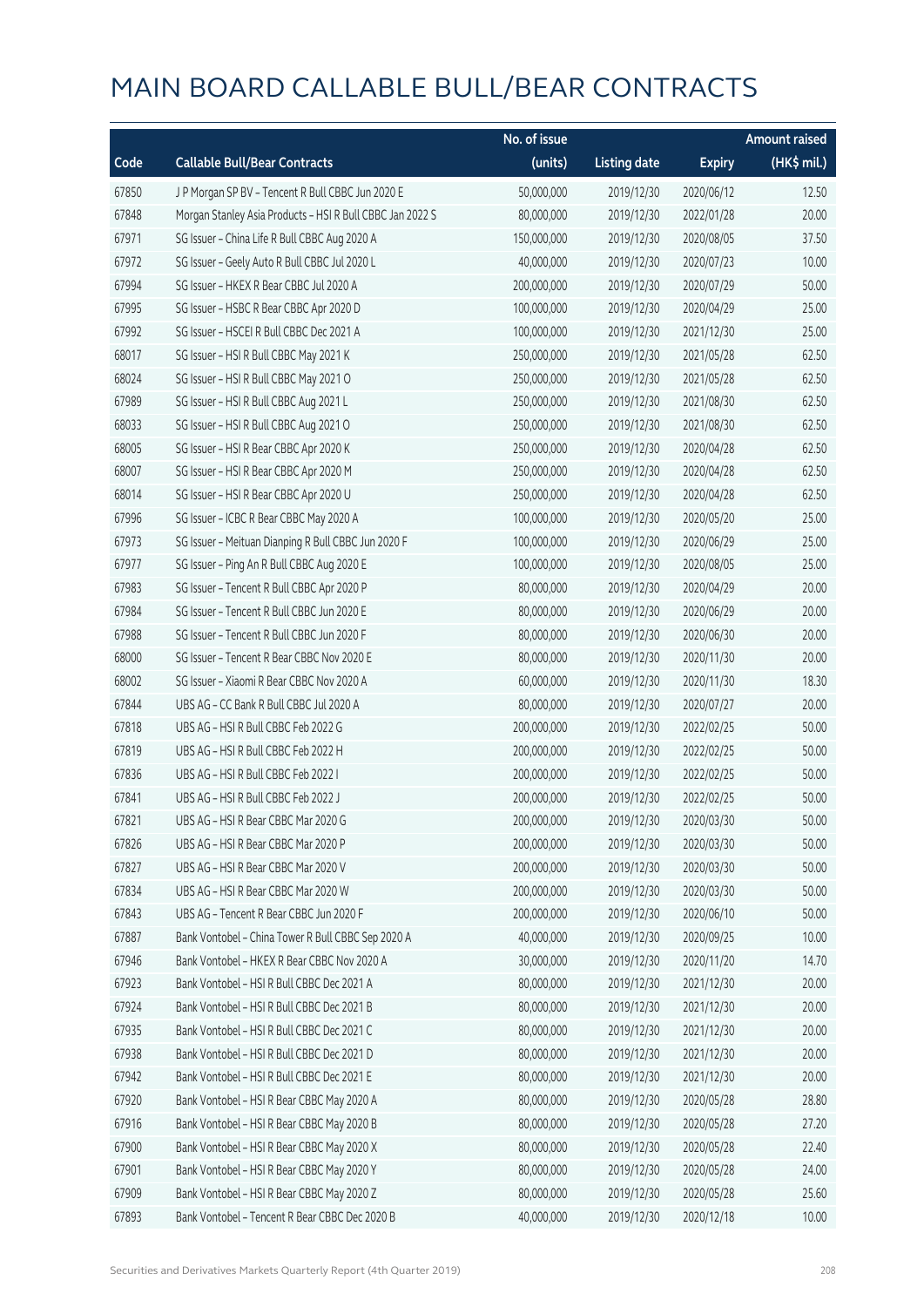|       |                                                          | No. of issue |                     |               | <b>Amount raised</b> |
|-------|----------------------------------------------------------|--------------|---------------------|---------------|----------------------|
| Code  | <b>Callable Bull/Bear Contracts</b>                      | (units)      | <b>Listing date</b> | <b>Expiry</b> | (HK\$ mil.)          |
| 68062 | BOCI Asia Ltd. - HSI R Bull CBBC Dec 2021 L              | 150,000,000  | 2019/12/31          | 2021/12/30    | 37.50                |
| 68071 | BOCI Asia Ltd. - HSI R Bear CBBC May 2020 A              | 150,000,000  | 2019/12/31          | 2020/05/28    | 37.50                |
| 68073 | BOCI Asia Ltd. - HSI R Bear CBBC May 2020 B              | 150,000,000  | 2019/12/31          | 2020/05/28    | 37.50                |
| 68078 | BOCI Asia Ltd. - HSI R Bear CBBC May 2020 C              | 150,000,000  | 2019/12/31          | 2020/05/28    | 37.50                |
| 68079 | BOCI Asia Ltd. - HSI R Bear CBBC May 2020 D              | 150,000,000  | 2019/12/31          | 2020/05/28    | 37.50                |
| 68084 | BOCI Asia Ltd. - Tencent R Bear CBBC Apr 2020 E          | 150,000,000  | 2019/12/31          | 2020/04/29    | 46.50                |
| 68159 | BNP Paribas Issuance B.V. - HSI R Bull CBBC Dec 2021 E   | 250,000,000  | 2019/12/31          | 2021/12/30    | 62.50                |
| 68157 | BNP Paribas Issuance B.V. - HSI R Bull CBBC Dec 2021 X   | 250,000,000  | 2019/12/31          | 2021/12/30    | 62.50                |
| 68158 | BNP Paribas Issuance B.V. - HSI R Bull CBBC Dec 2021 Y   | 250,000,000  | 2019/12/31          | 2021/12/30    | 62.50                |
| 68163 | BNP Paribas Issuance B.V. - HSI R Bear CBBC May 2020 I   | 240,000,000  | 2019/12/31          | 2020/05/28    | 60.00                |
| 68175 | Credit Suisse AG - China Mobile R Bull CBBC Sep 2020 A   | 70,000,000   | 2019/12/31          | 2020/09/29    | 17.50                |
| 68174 | Credit Suisse AG - HSI R Bull CBBC Oct 2021 W            | 200,000,000  | 2019/12/31          | 2021/10/28    | 50.00                |
| 68171 | Credit Suisse AG - HSI R Bull CBBC Dec 2021 C            | 200,000,000  | 2019/12/31          | 2021/12/30    | 50.00                |
| 68170 | Credit Suisse AG - HSI R Bear CBBC Mar 2020 L            | 200,000,000  | 2019/12/31          | 2020/03/30    | 50.00                |
| 68164 | Credit Suisse AG - HSI R Bear CBBC Mar 2020 P            | 200,000,000  | 2019/12/31          | 2020/03/30    | 50.00                |
| 68220 | Goldman Sachs SP (Asia) - HKEX R Bear CBBC Jun 2020 A    | 60,000,000   | 2019/12/31          | 2020/06/30    | 15.00                |
| 68204 | Goldman Sachs SP (Asia) - HSI R Bull CBBC Oct 2022 B     | 160,000,000  | 2019/12/31          | 2022/10/28    | 40.00                |
| 68205 | Goldman Sachs SP (Asia) - HSI R Bull CBBC Oct 2022 M     | 160,000,000  | 2019/12/31          | 2022/10/28    | 40.00                |
| 68203 | Goldman Sachs SP (Asia) - HSI R Bear CBBC Apr 2020 J     | 160,000,000  | 2019/12/31          | 2020/04/28    | 40.00                |
| 68211 | Goldman Sachs SP (Asia) - Tencent R Bull CBBC Jun 2020 R | 60,000,000   | 2019/12/31          | 2020/06/30    | 15.00                |
| 68214 | Goldman Sachs SP (Asia) - Tencent R Bull CBBC Jun 2020 S | 60,000,000   | 2019/12/31          | 2020/06/30    | 15.00                |
| 68219 | Goldman Sachs SP (Asia) - Tencent R Bear CBBC Dec 2020 A | 80,000,000   | 2019/12/31          | 2020/12/30    | 20.00                |
| 68098 | HK Bank - China Mobile R Bear CBBC Jun 2020 A            | 40,000,000   | 2019/12/31          | 2020/06/22    | 10.00                |
| 68111 | HK Bank - CC Bank R Bear CBBC May 2020 A                 | 40,000,000   | 2019/12/31          | 2020/05/11    | 10.00                |
| 68107 | HK Bank - CPIC R Bull CBBC May 2020 C                    | 40,000,000   | 2019/12/31          | 2020/05/04    | 10.00                |
| 68122 | HK Bank - HKEX R Bear CBBC Jun 2020 D                    | 100,000,000  | 2019/12/31          | 2020/06/15    | 25.00                |
| 68123 | HK Bank - HKEX R Bear CBBC Jun 2020 E                    | 40,000,000   | 2019/12/31          | 2020/06/01    | 10.40                |
| 68097 | HK Bank - HSCEI R Bear CBBC Apr 2020 C                   | 50,000,000   | 2019/12/31          | 2020/04/28    | 12.50                |
| 68091 | HK Bank - HSCEI R Bear CBBC Jul 2020 C                   | 50,000,000   | 2019/12/31          | 2020/07/30    | 12.50                |
| 68086 | HK Bank - HSI R Bull CBBC Sep 2021 T                     | 60,000,000   | 2019/12/31          | 2021/09/29    | 15.00                |
| 68096 | HK Bank - HSI R Bull CBBC Dec 2021 C                     | 100,000,000  | 2019/12/31          | 2021/12/30    | 25.00                |
| 68092 | HK Bank - HSI R Bear CBBC Jul 2020 W                     | 80,000,000   | 2019/12/31          | 2020/07/30    | 20.00                |
| 68099 | HK Bank - SHK Ppt R Bear CBBC May 2020 A                 | 40,000,000   | 2019/12/31          | 2020/05/04    | 10.00                |
| 68115 | HK Bank - SUNAC R Bull CBBC Jul 2020 A                   | 40,000,000   | 2019/12/31          | 2020/07/13    | 10.00                |
| 68119 | HK Bank - Tencent R Bull CBBC May 2020 A                 | 40,000,000   | 2019/12/31          | 2020/05/04    | 10.00                |
| 68120 | HK Bank - Tencent R Bear CBBC Jul 2020 F                 | 100,000,000  | 2019/12/31          | 2020/07/09    | 25.00                |
| 68185 | Haitong Int'l Sec - HSI R Bull CBBC Feb 2022 O           | 150,000,000  | 2019/12/31          | 2022/02/25    | 37.50                |
| 68184 | Haitong Int'l Sec - HSI R Bear CBBC May 2020 X           | 150,000,000  | 2019/12/31          | 2020/05/28    | 37.50                |
| 68188 | Haitong Int'l Sec - Sunny Optical R Bear CBBC May 2020 C | 40,000,000   | 2019/12/31          | 2020/05/05    | 10.00                |
| 68180 | Haitong Int'l Sec - Tencent R Bear CBBC Aug 2020 C       | 40,000,000   | 2019/12/31          | 2020/08/27    | 10.00                |
| 68181 | Haitong Int'l Sec - Tencent R Bear CBBC Aug 2020 D       | 40,000,000   | 2019/12/31          | 2020/08/27    | 14.32                |
| 68143 | J P Morgan SP BV - HSI R Bull CBBC Mar 2022 G            | 200,000,000  | 2019/12/31          | 2022/03/30    | 50.00                |
| 68153 | J P Morgan SP BV - HSI R Bull CBBC Mar 2022 H            | 200,000,000  | 2019/12/31          | 2022/03/30    | 50.00                |
| 68142 | J P Morgan SP BV - HSI R Bull CBBC Sep 2022 B            | 200,000,000  | 2019/12/31          | 2022/09/29    | 50.00                |
| 68149 | J P Morgan SP BV - HSI R Bull CBBC Sep 2022 C            | 200,000,000  | 2019/12/31          | 2022/09/29    | 50.00                |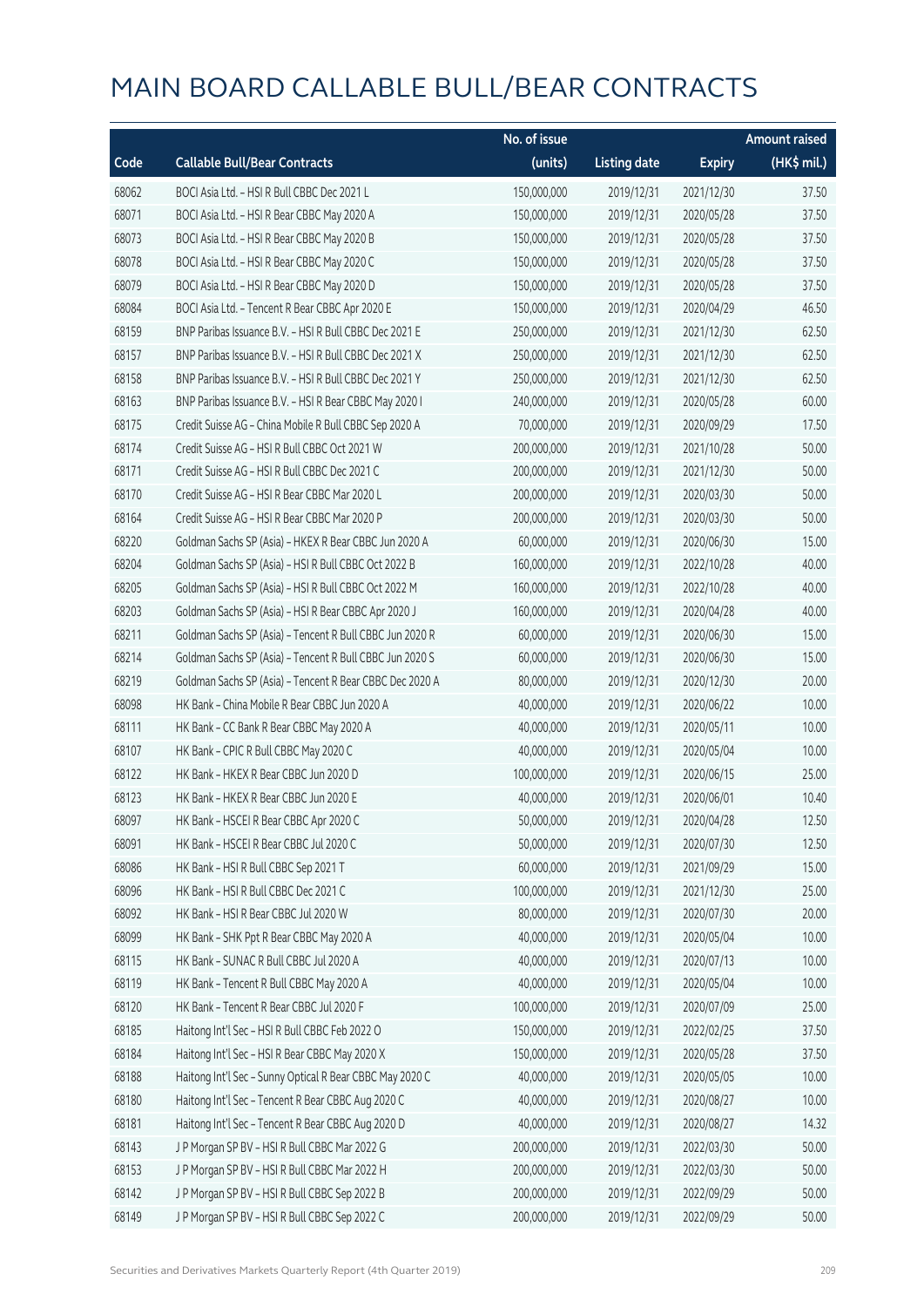|       |                                                            | No. of issue |                     |               | Amount raised |
|-------|------------------------------------------------------------|--------------|---------------------|---------------|---------------|
| Code  | <b>Callable Bull/Bear Contracts</b>                        | (units)      | <b>Listing date</b> | <b>Expiry</b> | (HK\$ mil.)   |
| 68155 | J P Morgan SP BV - HSI R Bull CBBC Sep 2022 D              | 200,000,000  | 2019/12/31          | 2022/09/29    | 50.00         |
| 68124 | J P Morgan SP BV - HSI R Bear CBBC Apr 2020 X              | 200,000,000  | 2019/12/31          | 2020/04/28    | 50.00         |
| 68125 | J P Morgan SP BV - HSI R Bear CBBC Apr 2020 Y              | 200,000,000  | 2019/12/31          | 2020/04/28    | 50.00         |
| 68127 | J P Morgan SP BV - HSI R Bear CBBC May 2020 G              | 200,000,000  | 2019/12/31          | 2020/05/28    | 50.00         |
| 68130 | J P Morgan SP BV - HSI R Bear CBBC May 2020 K              | 200,000,000  | 2019/12/31          | 2020/05/28    | 50.00         |
| 68135 | J P Morgan SP BV - Meituan Dianping R Bull CBBC Jul 2020 A | 60,000,000   | 2019/12/31          | 2020/07/10    | 15.00         |
| 68132 | J P Morgan SP BV - Ping An R Bull CBBC Jul 2020 B          | 100,000,000  | 2019/12/31          | 2020/07/17    | 25.00         |
| 68137 | J P Morgan SP BV - Tencent R Bull CBBC Jun 2020 F          | 50,000,000   | 2019/12/31          | 2020/06/12    | 12.50         |
| 68141 | J P Morgan SP BV - Tencent R Bear CBBC Jun 2020 H          | 50,000,000   | 2019/12/31          | 2020/06/19    | 12.50         |
| 68201 | Morgan Stanley Asia Products - HSI R Bull CBBC Mar 2022 A  | 80,000,000   | 2019/12/31          | 2022/03/30    | 20.00         |
| 68264 | SG Issuer - AIA R Bull CBBC May 2020 C                     | 60,000,000   | 2019/12/31          | 2020/05/29    | 15.00         |
| 68226 | SG Issuer - China Mobile R Bull CBBC Oct 2020 C            | 100,000,000  | 2019/12/31          | 2020/10/30    | 25.00         |
| 68263 | SG Issuer - CSOP A50 ETF R Bull CBBC Jun 2020 A            | 100,000,000  | 2019/12/31          | 2020/06/30    | 25.00         |
| 68229 | SG Issuer - Galaxy Ent R Bull CBBC Jun 2020 D              | 100,000,000  | 2019/12/31          | 2020/06/30    | 25.00         |
| 68234 | SG Issuer - HKEX R Bull CBBC Jun 2020 E                    | 50,000,000   | 2019/12/31          | 2020/06/30    | 12.50         |
| 68258 | SG Issuer - HSI R Bull CBBC Jul 2021 F                     | 250,000,000  | 2019/12/31          | 2021/07/29    | 62.50         |
| 68259 | SG Issuer - HSI R Bull CBBC Aug 2021 V                     | 250,000,000  | 2019/12/31          | 2021/08/30    | 62.50         |
| 68255 | SG Issuer - HSI R Bear CBBC Apr 2020 G                     | 250,000,000  | 2019/12/31          | 2020/04/28    | 62.50         |
| 68251 | SG Issuer - HSI R Bear CBBC Apr 2020 X                     | 250,000,000  | 2019/12/31          | 2020/04/28    | 62.50         |
| 68252 | SG Issuer - HSI R Bear CBBC May 2020 D                     | 250,000,000  | 2019/12/31          | 2020/05/28    | 62.50         |
| 68238 | SG Issuer - Meituan Dianping R Bull CBBC Oct 2020 A        | 100,000,000  | 2019/12/31          | 2020/10/30    | 25.00         |
| 68245 | SG Issuer - Ping An R Bull CBBC Aug 2020 F                 | 100,000,000  | 2019/12/31          | 2020/08/07    | 25.00         |
| 68248 | SG Issuer - Tencent R Bull CBBC Jun 2020 G                 | 80,000,000   | 2019/12/31          | 2020/06/30    | 20.00         |
| 68250 | SG Issuer - Tencent R Bull CBBC Jun 2020 H                 | 80,000,000   | 2019/12/31          | 2020/06/30    | 20.00         |
| 68194 | UBS AG - AIA R Bull CBBC Jun 2020 A                        | 100,000,000  | 2019/12/31          | 2020/06/30    | 25.00         |
| 68196 | UBS AG - AIA R Bear CBBC Jun 2020 A                        | 100,000,000  | 2019/12/31          | 2020/06/30    | 25.00         |
| 68191 | UBS AG - HSI R Bull CBBC Feb 2022 K                        | 200,000,000  | 2019/12/31          | 2022/02/25    | 50.00         |
| 68189 | UBS AG - HSI R Bear CBBC Mar 2020 E                        | 200,000,000  | 2019/12/31          | 2020/03/30    | 50.00         |
| 68190 | UBS AG - HSI R Bear CBBC Mar 2020 F                        | 200,000,000  | 2019/12/31          | 2020/03/30    | 50.00         |
| 68192 | UBS AG - HSI R Bear CBBC Mar 2020 I                        | 200,000,000  | 2019/12/31          | 2020/03/30    | 50.00         |
| 68060 | Bank Vontobel - Tencent R Bull CBBC Nov 2020 D             | 40,000,000   | 2019/12/31          | 2020/11/13    | 10.00         |
| 68061 | Bank Vontobel - Tencent R Bull CBBC Dec 2020 B             | 40,000,000   | 2019/12/31          | 2020/12/04    | 16.00         |
| 68059 | Bank Vontobel - Tencent R Bear CBBC Nov 2020 D             | 80,000,000   | 2019/12/31          | 2020/11/20    | 20.00         |
| 68055 | Bank Vontobel - Tencent R Bear CBBC Dec 2020 C             | 80,000,000   | 2019/12/31          | 2020/12/11    | 20.00         |
| Total |                                                            |              |                     |               | 203,533.52    |

# Further issue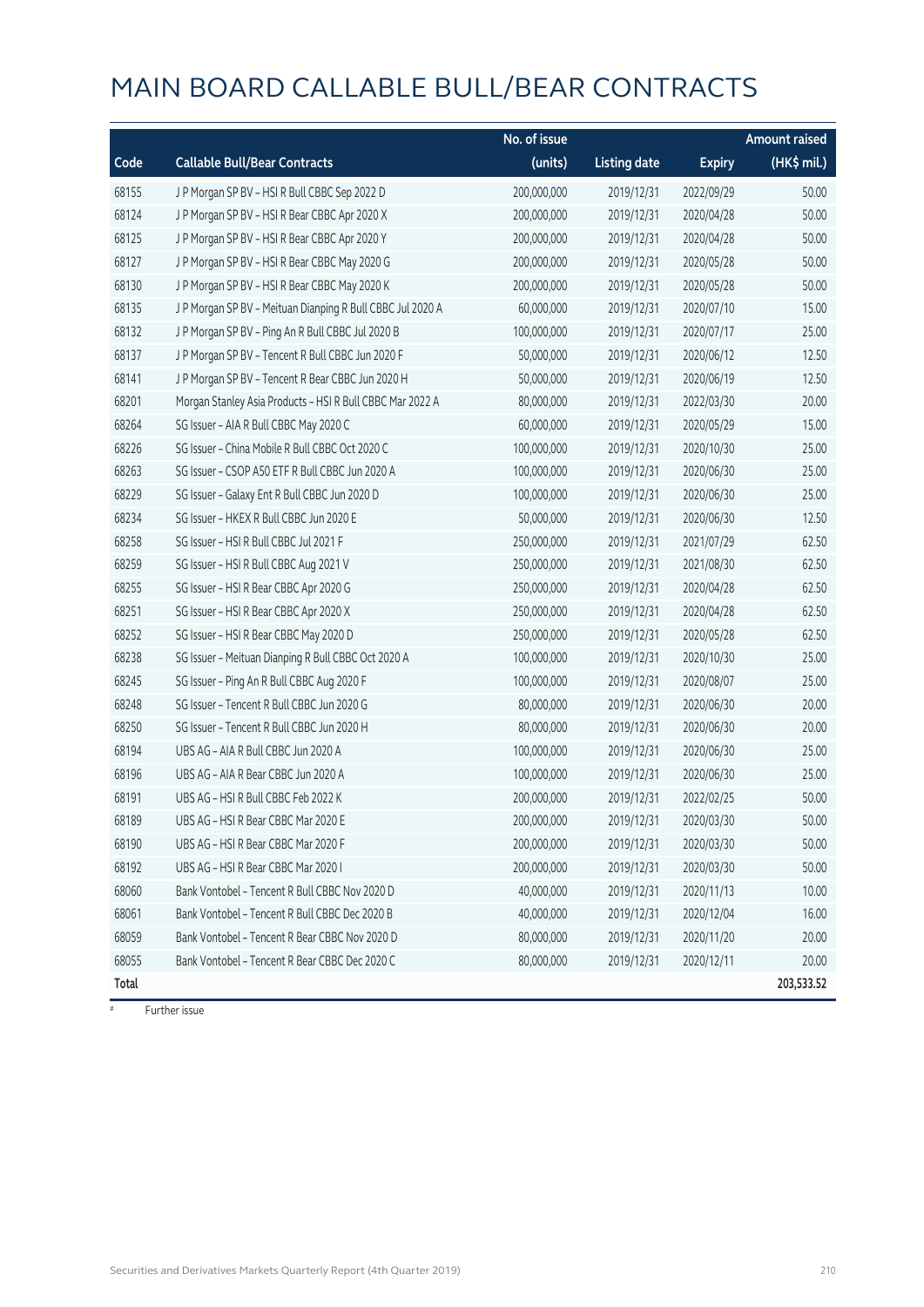#### DR/ELI/TRADING ONLY STOCKS TRADING STATISTICS

#### **Depositary Receipt Trading Statistics**

|      |                | No. of issues | Turnover value (HK\$ mil.) |
|------|----------------|---------------|----------------------------|
| 2018 | Q4             |               | 28.59                      |
| 2019 | Q1             |               | 23.02                      |
|      | Q <sub>2</sub> |               | 29.27                      |
|      | Q <sub>3</sub> |               | 22.57                      |
|      | O4             |               | 19.94                      |

#### **Equity Linked Instrument Trading Statistics**

|      |                | No. of issues            | Turnover value (HK\$ mil.) |
|------|----------------|--------------------------|----------------------------|
| 2018 | O4             | $\overline{\phantom{0}}$ |                            |
| 2019 | Q1             | -                        | $\overline{\phantom{0}}$   |
|      | Q <sub>2</sub> | $\overline{\phantom{0}}$ | $\overline{\phantom{0}}$   |
|      | Q3             | $\overline{\phantom{0}}$ |                            |
|      | O <sub>4</sub> | $\overline{\phantom{0}}$ | $\overline{\phantom{0}}$   |

#### **NASDAQ Stocks**

|      |                | No. of issues | Turnover value (HK\$ mil.) |
|------|----------------|---------------|----------------------------|
| 2018 | Q4             | b             | 0.29                       |
| 2019 | Q1             | b             | 2.87                       |
|      | Q <sub>2</sub> | b             | 0.07                       |
|      | Q3             | b             | 0.00                       |
|      | O <sub>4</sub> | b             | 0.04                       |

#### **iShares**

|      |                | No. of issues            | Turnover value (HK\$ mil.) |
|------|----------------|--------------------------|----------------------------|
| 2018 | Q4             |                          | $\overline{\phantom{0}}$   |
| 2019 | Q1             | $\overline{\phantom{0}}$ | $\overline{\phantom{0}}$   |
|      | Q <sub>2</sub> | $\overline{\phantom{0}}$ | $\overline{\phantom{0}}$   |
|      | Q <sub>3</sub> | $\overline{\phantom{m}}$ | $\overline{\phantom{0}}$   |
|      | Q4             | $\overline{\phantom{0}}$ | $\overline{\phantom{0}}$   |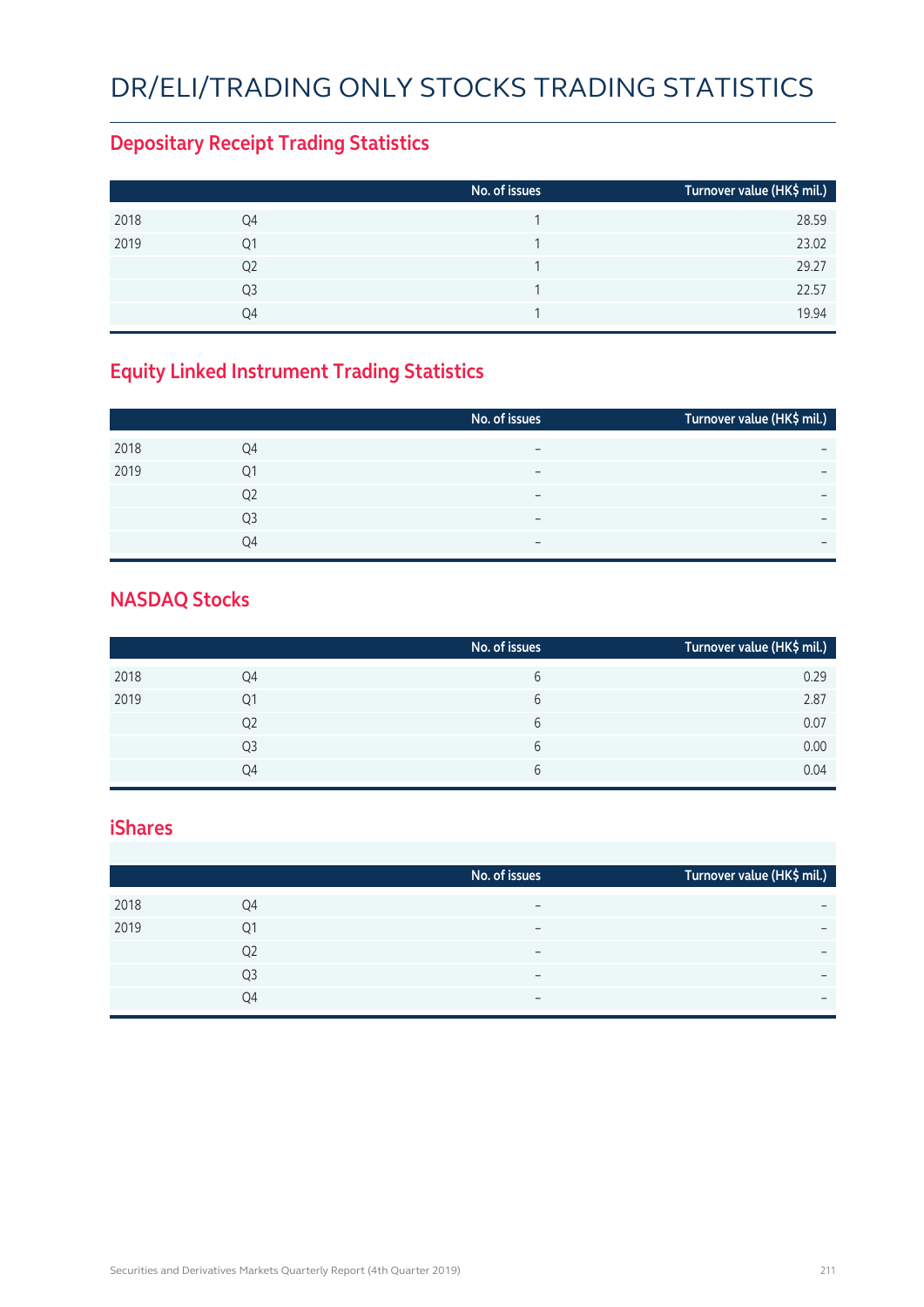#### **Equity Turnover – GEM**

|      |                | Share (Mil. shs) | Value (HK\$ mil.) | No. of deals |
|------|----------------|------------------|-------------------|--------------|
| 2018 | Q4             | 73,427.70        | 19,482.19         | 864,331      |
| 2019 | Q1             | 50,803.56        | 15,250.68         | 706,122      |
|      | Q <sub>2</sub> | 54,134.73        | 14,094.16         | 665,926      |
|      | Q3             | 41,935.73        | 9,838.81          | 478,917      |
|      | Q4             | 43,140.55        | 10,677.20         | 567,374      |

#### **Equity Trading Statistics – GEM**

|      |                | No. of<br>trading days | Average daily turnover<br>(HK\$ mil.) | Average value<br>per deal |
|------|----------------|------------------------|---------------------------------------|---------------------------|
| 2018 | Q4             | 62                     | 314.23                                | 22,540                    |
| 2019 | Q1             | 60                     | 254.18                                | 21,598                    |
|      | Q <sub>2</sub> | 59                     | 238.88                                | 21,165                    |
|      | Q <sub>3</sub> | 65                     | 151.37                                | 20,544                    |
|      | Q4             | 62                     | 172.21                                | 18,819                    |

#### **20 Most Advanced GEM Stocks**

for 4th quarter 2019

|                |       |                       |                 | <b>Closing price</b> |        |
|----------------|-------|-----------------------|-----------------|----------------------|--------|
| Rank           | Code  | <b>Stock</b>          | End of Dec 2019 | End of Sep 2019      | $%$ up |
| 1              | 08153 | <b>CODE AGRI</b>      | 0.070           | 0.020                | 250.00 |
| $\overline{2}$ | 08109 | <b>KIRIN GROUP</b>    | 0.340           | 0.133                | 155.64 |
| 3              | 08310 | <b>DAFENG PORT</b>    | 0.405           | 0.165                | 145.45 |
| 4              | 08069 | <b>WWPKG HOLDINGS</b> | 1.060           | 0.435                | 143.68 |
| 5              | 08521 | ST INTL HLDGS         | 0.465           | 0.194                | 139.69 |
| 6              | 08431 | <b>HAO BAI INTL</b>   | 0.220           | 0.110                | 100.00 |
| $\overline{7}$ | 08401 | <b>STREAM IDEAS</b>   | 1.110           | 0.560                | 98.21  |
| 8              | 08513 | <b>IAG HOLDINGS</b>   | 0.600           | 0.310                | 93.55  |
| 9              | 08487 | <b>ISP GLOBAL</b>     | 0.850           | 0.470                | 80.85  |
| 10             | 08023 | <b>KWONG MAN KEE</b>  | 0.500           | 0.285                | 75.44  |
| 11             | 08160 | <b>GOLDWAY EDU</b>    | 0.174           | 0.111                | 56.76  |
| 12             | 08186 | <b>IR RESOURCES</b>   | 0.300           | 0.194                | 54.64  |
| 13             | 08079 | <b>EASY REPAY FIN</b> | 0.305           | 0.198                | 54.04  |
| 14             | 08619 | <b>WAC HOLDINGS</b>   | 3.000           | 1.990                | 50.75  |
| 15             | 08412 | <b>BCI GROUP</b>      | 0.195           | 0.130                | 50.00  |
| 16             | 08162 | LOCO HK               | 0.880           | 0.590                | 49.15  |
| 17             | 08148 | <b>AURUM PACIFIC</b>  | 0.082           | 0.055                | 49.09  |
| 18             | 08168 | <b>AMASSE CAPITAL</b> | 0.103           | 0.070                | 47.14  |
| 19             | 08612 | <b>WORLD SUPER</b>    | 0.880           | 0.600                | 46.67  |
| 20             | 08027 | <b>KPM HOLDING</b>    | 0.032           | 0.022                | 45.45  |

A Adjusted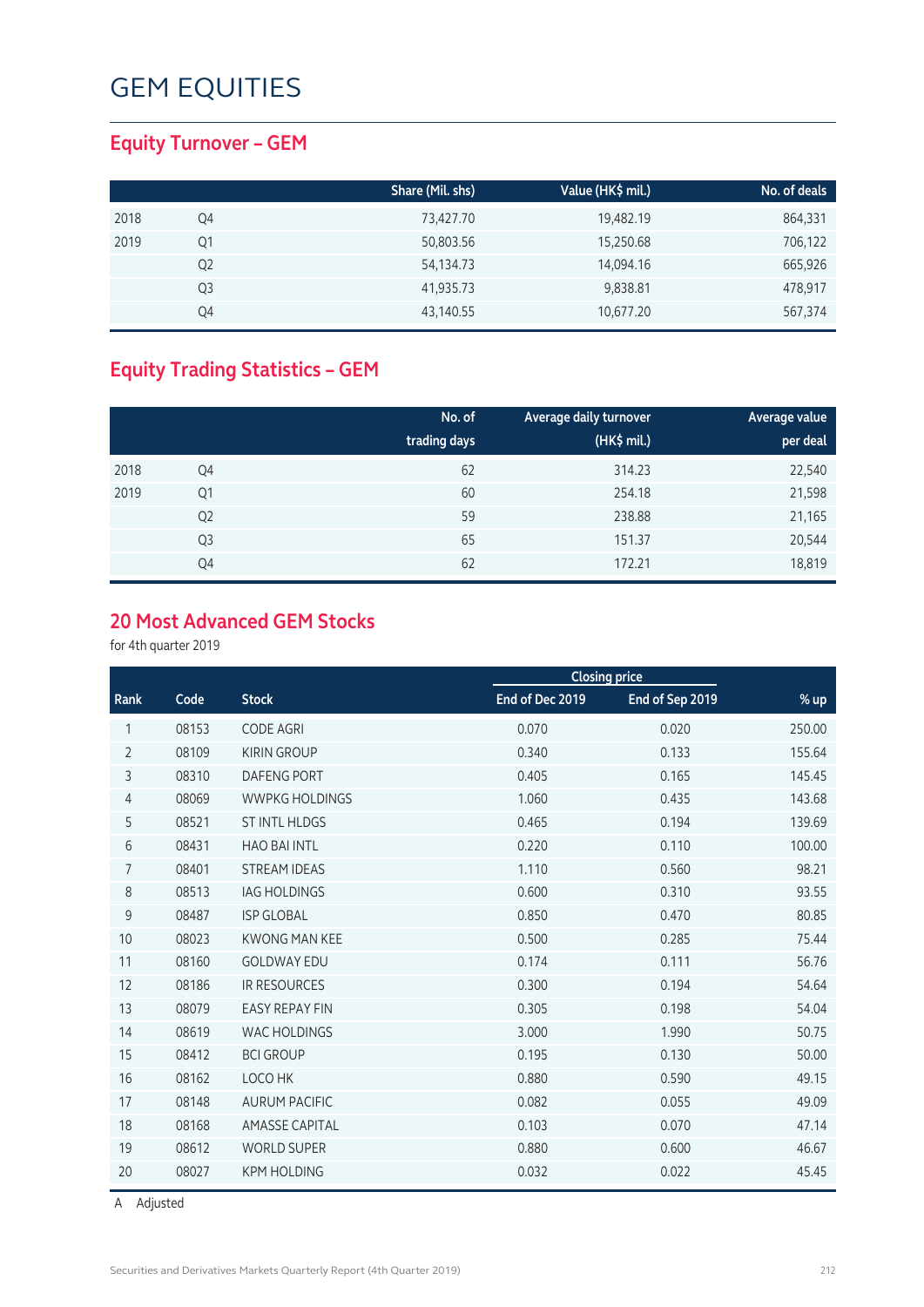#### **20 Most Declined GEM Stocks**

for 4th quarter 2019

|                |       |                        |                 | <b>Closing price</b>    |          |
|----------------|-------|------------------------|-----------------|-------------------------|----------|
| Rank           | Code  | <b>Stock</b>           | End of Dec 2019 | End of Sep 2019         | % down   |
| 1              | 08022 | <b>EVERSHINE GP</b>    | 0.029           | 0.750                   | $-96.13$ |
| $\overline{2}$ | 08265 | <b>CHINA TRUSTFUL</b>  | 0.026           | 0.300                   | $-91.33$ |
| 3              | 08173 | <b>UNION ASIA ENT</b>  | 0.064           | 0.625<br>$\overline{A}$ | $-89.76$ |
| 4              | 08030 | <b>FLYING FIN</b>      | 0.102           | 0.455                   | $-77.58$ |
| 5              | 08259 | <b>HON CORP</b>        | 0.112           | 0.495                   | $-77.37$ |
| 6              | 08341 | <b>AESO HOLDING</b>    | 0.241           | 0.970                   | $-75.15$ |
| $\overline{7}$ | 08103 | <b>HMVOD</b>           | 0.156           | 0.580                   | $-73.10$ |
| 8              | 08301 | MINGWAH HI TECH        | 0.062           | 0.188                   | $-67.02$ |
| 9              | 08147 | MILLENNIUM PG          | 0.103           | 0.280                   | $-63.21$ |
| 10             | 08326 | TK NEW ENERGY          | 0.068           | 0.165                   | $-58.79$ |
| 11             | 08316 | PAK WING GP            | 0.087           | 0.211                   | $-58.77$ |
| 12             | 08283 | ZHENG LI HLDG          | 0.405           | 0.970                   | $-58.25$ |
| 13             | 08383 | <b>LINOCRAFT HLDGS</b> | 0.085           | 0.200                   | $-57.50$ |
| 14             | 08245 | ON REAL INT'L          | 0.020           | 0.043                   | $-53.49$ |
| 15             | 08227 | <b>HAITIAN ANTENNA</b> | 1.890           | 3.960                   | $-52.27$ |
| 16             | 08260 | YIN HE HLDGS           | 0.180           | 0.370                   | $-51.35$ |
| 17             | 08269 | <b>WEALTH GLORY</b>    | 0.100           | 0.200<br>$\overline{A}$ | $-50.00$ |
| 18             | 08460 | <b>BASETROPHY GP</b>   | 0.140           | 0.260                   | $-46.15$ |
| 19             | 08280 | <b>CDV HOLDINGS</b>    | 0.054           | 0.100                   | $-46.00$ |
| 20             | 08315 | <b>GREATWALLE INC</b>  | 0.072           | 0.132                   | $-45.45$ |
|                |       |                        |                 |                         |          |

A Adjusted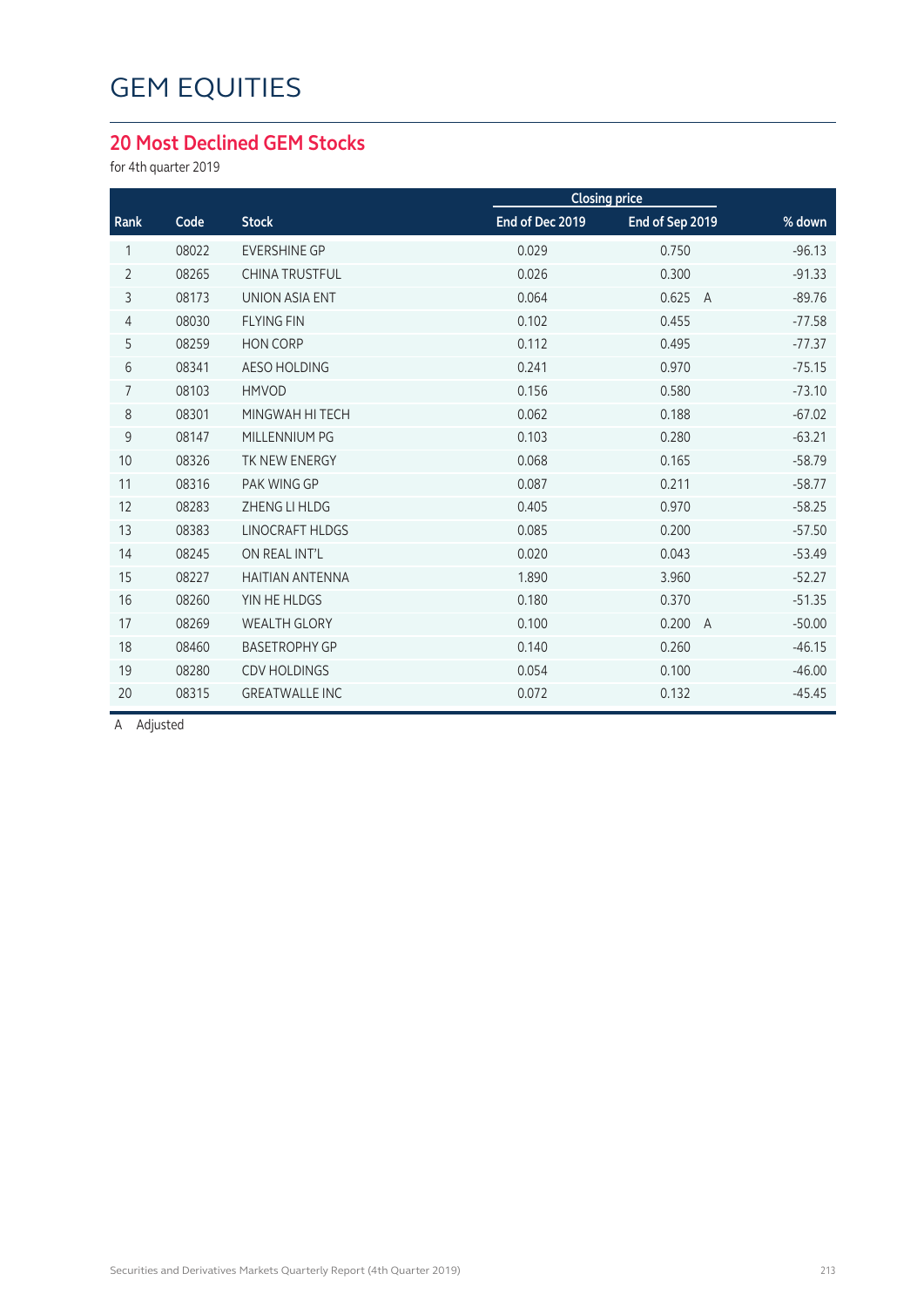#### **20 Most Active GEM Stocks by Value**

for 4th quarter 2019

| Rank           | Code  | <b>Stock</b>           | Turnover (HK\$ mil.) | % of total |
|----------------|-------|------------------------|----------------------|------------|
| 1              | 08083 | CHINA YOUZAN           | 875.73               | 8.20       |
| $\overline{2}$ | 08418 | OPTIMA AUTO            | 692.03               | 6.48       |
| 3              | 08627 | ORANGE TOUR            | 406.96               | 3.81       |
| $\overline{4}$ | 08441 | <b>IWS GROUP</b>       | 378.29               | 3.54       |
| 5              | 08621 | METROPOLIS CAP         | 370.97               | 3.47       |
| $\sqrt{6}$     | 08259 | <b>HON CORP</b>        | 315.73               | 2.96       |
| $\overline{7}$ | 08103 | <b>HMVOD</b>           | 261.71               | 2.45       |
| $\,8\,$        | 08007 | <b>GLOBALSTRAT</b>     | 233.36               | 2.19       |
| $\mathsf 9$    | 08162 | LOCO HK                | 223.45               | 2.09       |
| 10             | 08341 | AESO HOLDING           | 222.59               | 2.08       |
| 11             | 08469 | <b>SHENGYE CAPITAL</b> | 202.96               | 1.90       |
| 12             | 08491 | <b>COOL LINK</b>       | 196.71               | 1.84       |
| 13             | 08617 | <b>BEST LINKING</b>    | 176.25               | 1.65       |
| 14             | 08153 | <b>CODE AGRI</b>       | 173.25               | 1.62       |
| 15             | 08423 | CHI HO DEV             | 173.02               | 1.62       |
| 16             | 08086 | <b>SINO VISION WW</b>  | 167.05               | 1.56       |
| 17             | 08022 | <b>EVERSHINE GP</b>    | 164.53               | 1.54       |
| 18             | 08026 | <b>CB GLOBAL</b>       | 156.88               | 1.47       |
| 19             | 08295 | <b>ZZ CAP INTL</b>     | 154.63               | 1.45       |
| 20             | 08645 | NOMAD TECH             | 153.40               | 1.44       |
| <b>Total</b>   |       |                        | 5,699.49             | 53.38      |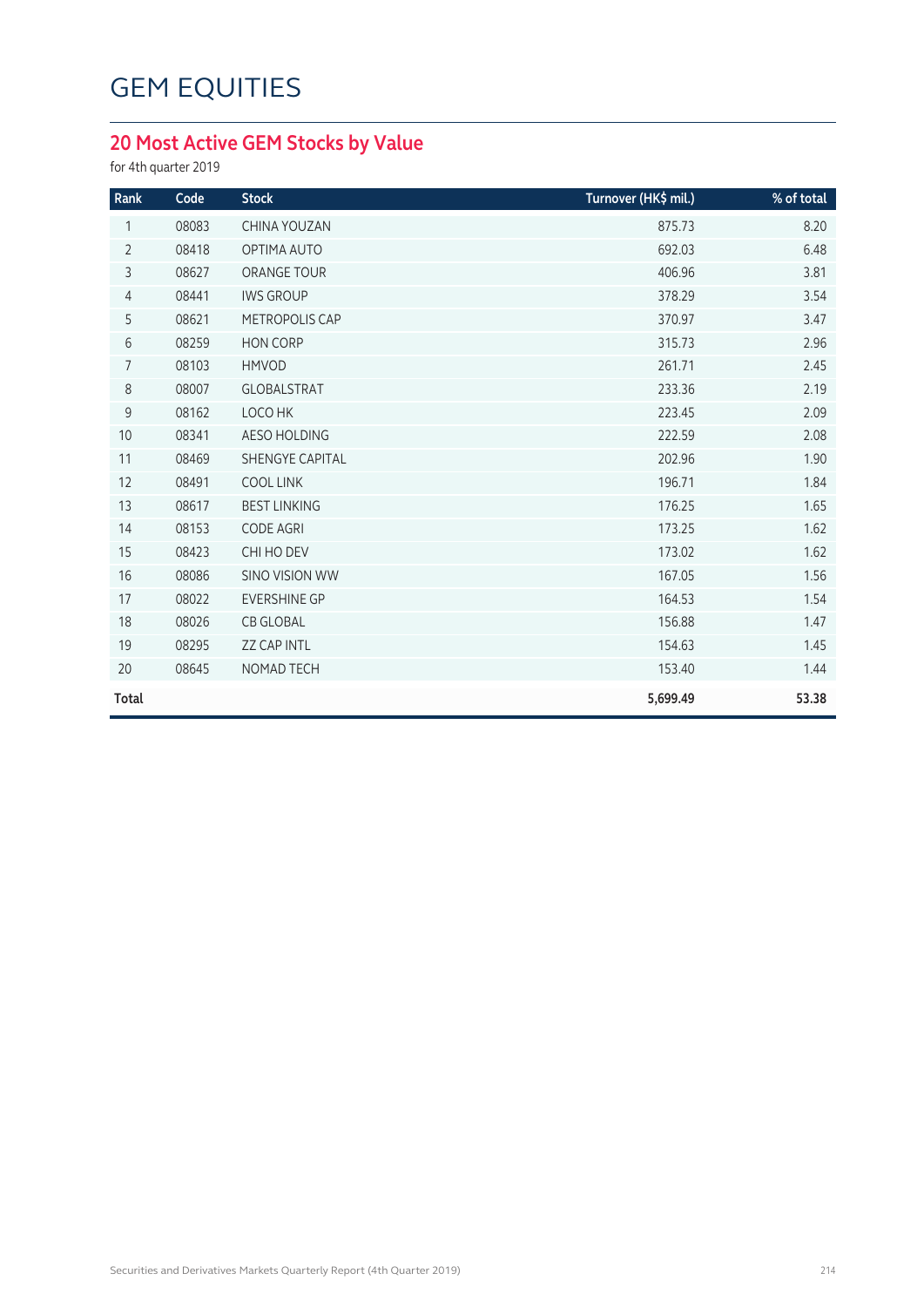#### **20 Most Active GEM Stock by Shares**

for 4th quarter 2019

| Rank           | Code  | <b>Stock</b>           | Turnover (Mil. shs) | % of total |
|----------------|-------|------------------------|---------------------|------------|
| 1              | 08153 | <b>CODE AGRI</b>       | 3,743.84            | 8.68       |
| $\overline{2}$ | 08022 | <b>EVERSHINE GP</b>    | 2,680.00            | 6.21       |
| 3              | 08265 | <b>CHINA TRUSTFUL</b>  | 2,608.40            | 6.05       |
| $\overline{4}$ | 08083 | CHINA YOUZAN           | 1,777.34            | 4.12       |
| 5              | 08086 | <b>SINO VISION WW</b>  | 1,191.65            | 2.76       |
| $6\,$          | 08027 | <b>KPM HOLDING</b>     | 963.28              | 2.23       |
| 7              | 08007 | GLOBALSTRAT            | 960.79              | 2.23       |
| 8              | 08621 | METROPOLIS CAP         | 936.56              | 2.17       |
| 9              | 08418 | OPTIMA AUTO            | 788.32              | 1.83       |
| 10             | 08627 | ORANGE TOUR            | 787.78              | 1.83       |
| 11             | 08147 | MILLENNIUM PG          | 783.00              | 1.82       |
| 12             | 08228 | <b>NATIONAL ARTS</b>   | 758.87              | 1.76       |
| 13             | 08173 | <b>UNION ASIA ENT</b>  | 721.19              | 1.67       |
| 14             | 08259 | <b>HON CORP</b>        | 715.13              | 1.66       |
| 15             | 08202 | <b>INNO-TECH HOLD</b>  | 672.27              | 1.56       |
| 16             | 08441 | <b>IWS GROUP</b>       | 639.62              | 1.48       |
| 17             | 08112 | <b>CORNERSTONE FIN</b> | 569.28              | 1.32       |
| 18             | 08101 | <b>EJE HOLDINGS</b>    | 535.57              | 1.24       |
| 19             | 08103 | <b>HMVOD</b>           | 535.55              | 1.24       |
| 20             | 08156 | SINOPHARM TECH         | 527.77              | 1.22       |
| <b>Total</b>   |       |                        | 22,896.19           | 53.07      |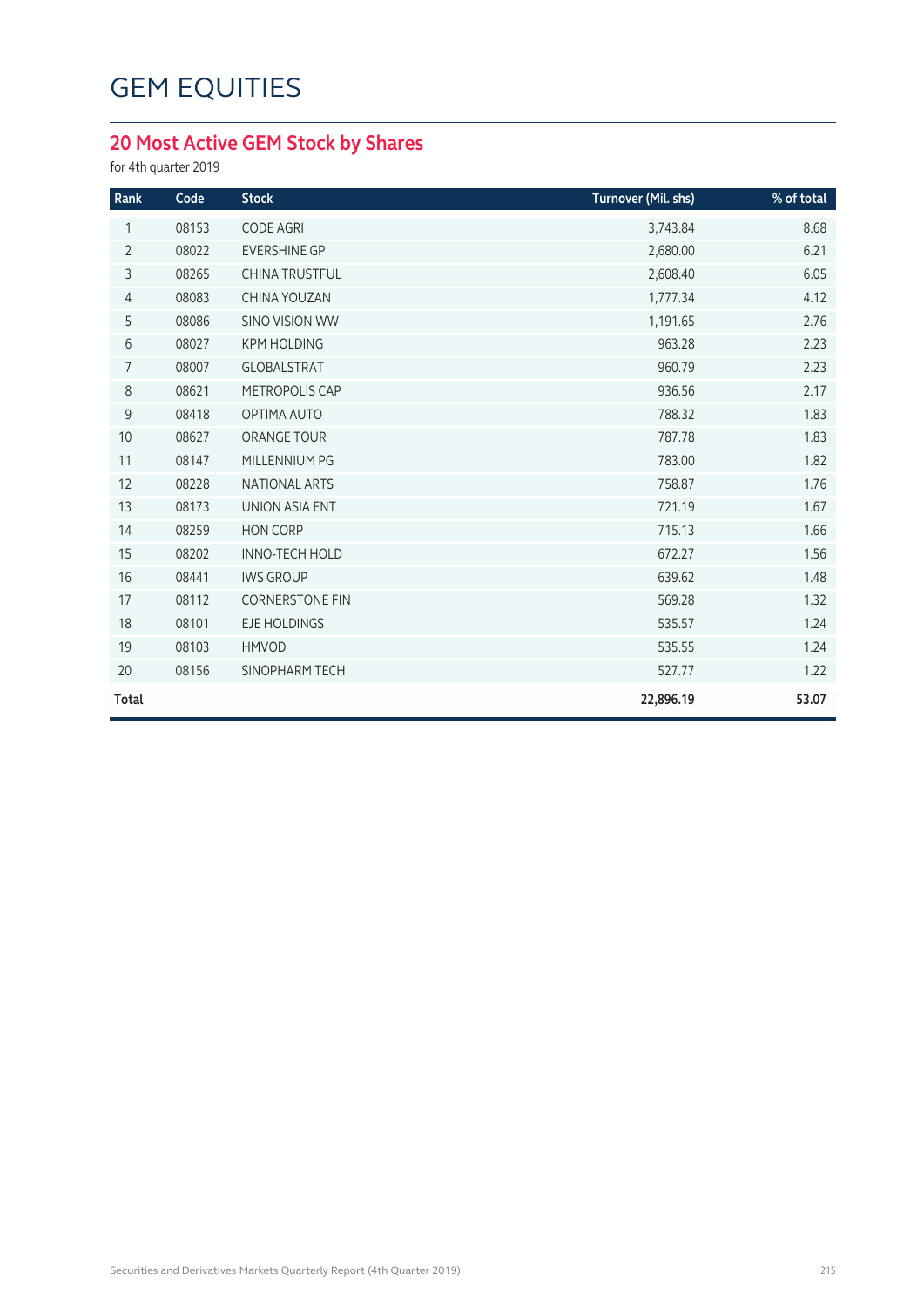#### **Market Capitalisation of Listed Companies for GEM**

as at the quarter end

|      |                | HK\$ mil.    |
|------|----------------|--------------|
| 2018 | Q4             | 186, 183. 32 |
| 2019 | Q1             | 166,890.33   |
|      | Q <sub>2</sub> | 134,992.16   |
|      | Q <sub>3</sub> | 121,267.37   |
|      | Q4             | 106,699.32   |

### **Market Capitalisation by Hang Seng Industry Classification System \* – GEM**

Quarter end figures



\* Hang Seng Industry Classification System (HSICS) is provided by Hang Seng Indexes Company Limited.

Note: New Hang Seng Industry Classification System took effect on 9 September 2013.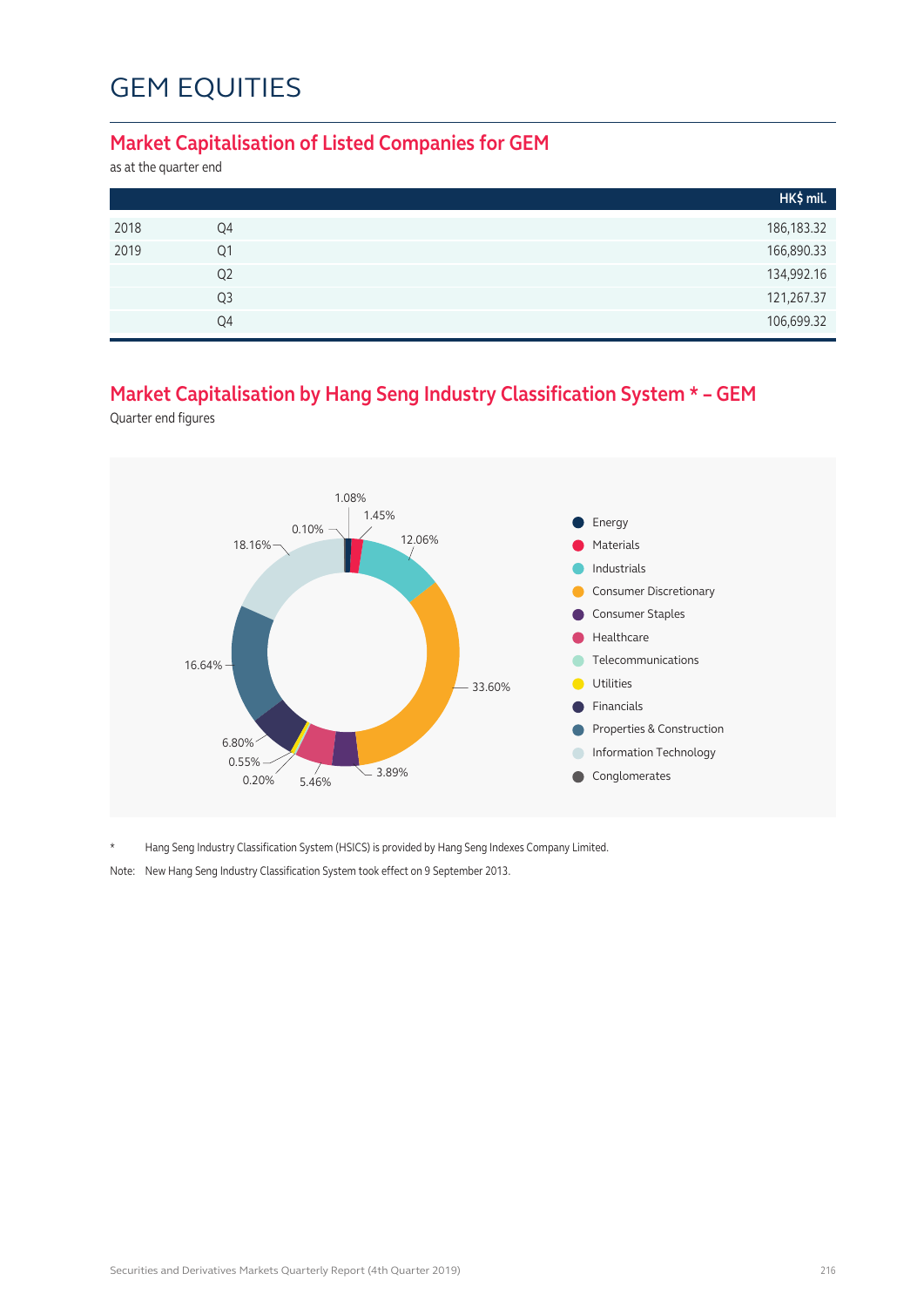## **50 Leading Companies by Market Capitalisation – GEM**

as at the 4th quarter end 2019

|              |         |                                                             | <b>Market capitalisation</b> |                   |
|--------------|---------|-------------------------------------------------------------|------------------------------|-------------------|
| Rank         | Company |                                                             | (HK\$ mil.)                  | % of market total |
| 1            | 08083   | China Youzan Ltd.                                           | 7,655.57                     | 7.17              |
| 2            | 08137   | Honbridge Holdings Ltd.                                     | 4,927.27                     | 4.62              |
| 3            | 08032   | Viva China Holdings Ltd.                                    | 4,432.17                     | 4.15              |
| 4            | 08279   | AGTech Holdings Ltd.                                        | 4,260.40                     | 3.99              |
| 5            | 08619   | WAC Holdings Ltd.                                           | 2,880.00                     | 2.70              |
| 6            | 08295   | ZZ Capital International Ltd.                               | 2,804.89                     | 2.63              |
| 7            | 08516   | Grand Talents Group Holdings Ltd.                           | 1,958.40                     | 1.84              |
| 8            | 08167   | Neo Telemedia Ltd.                                          | 1,618.77                     | 1.52              |
| 9            | 08176   | SuperRobotics Ltd.                                          | 1,468.04                     | 1.38              |
| $10$         | 08053   | Pizu Group Holdings Ltd.                                    | 1,459.08                     | 1.37              |
| 11           | 08170   | China All Nation International Holdings Group Ltd.          | 1,295.28                     | 1.21              |
| 12           | 08037   | China Biotech Services Holdings Ltd.                        | 1,241.35                     | 1.16              |
| 13           | 08227   | Xi'an Haitian Antenna Technologies Co., Ltd. - H Shares     | 1,220.50                     | 1.14              |
| 14           | 08057   | Madison Holdings Group Ltd.                                 | 1,090.47                     | 1.02              |
| 15           | 08418   | Optima Automobile Group Holdings Ltd.                       | 1,079.50                     | 1.01              |
| 16           | 08016   | Changhong Jiahua Holdings Ltd.                              | 1,061.90                     | 1.00              |
| 17           | 08491   | Cool Link (Holdings) Ltd.                                   | 1,050.00                     | 0.98              |
| 18           | 08026   | China Brilliant Global Ltd.                                 | 1,044.69                     | 0.98              |
| 19           | 08156   | Sinopharm Tech Holdings Ltd.                                | 1,023.10                     | 0.96              |
| 20           | 08246   | Zhonghua Gas Holdings Ltd.                                  | 1,021.73                     | 0.96              |
| 21           | 08047   | China Ocean Fishing Holdings Ltd.                           | 1,014.23                     | 0.95              |
| 22           | 08039   | KNK Holdings Ltd.                                           | 953.04                       | 0.89              |
| 23           | 08308   | Gudou Holdings Ltd.                                         | 901.60                       | 0.84              |
| 24           | 08328   | Xinyi Automobile Glass Hong Kong Enterprises Ltd.           | 894.43                       | 0.84              |
| 25           | 08228   | National Arts Entertainment and Culture Group Ltd.          | 890.67                       | 0.83              |
| 26           | 08283   | Zheng Li Holdings Ltd.                                      | 810.00                       | 0.76              |
| 27           | 08082   | Sun Entertainment Group Ltd.                                | 800.51                       | 0.75              |
| 28           | 08480   | Furniweb Holdings Ltd.                                      | 795.20                       | 0.75              |
| 29           | 08140   | BOSA Technology Holdings Ltd.                               | 776.00                       | 0.73              |
| 30           | 08627   | Orange Tour Cultural Holding Ltd.                           | 736.00                       | 0.69              |
| 31           | 08313   | ZACD Group Ltd.                                             | 690.00                       | 0.65              |
| 32           | 08487   | ISP Global Ltd.                                             | 680.00                       | 0.64              |
| 33           | 08366   | Zhejiang United Investment Holdings Group Ltd.              | 646.65                       | 0.61              |
| 34           | 08005   | Yuxing InfoTech Investment Holdings Ltd.                    | 642.66                       | 0.60              |
| 35           | 08413   | Asia Grocery Distribution Ltd.                              | 639.10                       | 0.60              |
| 36           | 08130   | Dadi International Group Ltd.                               | 620.30                       | 0.58              |
| 37           | 08029   | Sun International Group Ltd.                                | 618.94                       | 0.58              |
| 38           | 08095   | Beijing Beida Jade Bird Universal Sci-Tech Co. Ltd. - H Shs | 529.40                       | 0.50              |
| 39           | 08612   | World Super Holdings Ltd.                                   | 528.00                       | 0.49              |
| 40           | 08310   | Dafeng Port Heshun Technology Co. Ltd.                      | 521.64                       | 0.49              |
| 41           | 08041   | Luxey International (Holdings) Ltd.                         | 512.16                       | 0.48              |
| 42           | 08162   | Loco Hong Kong Holdings Ltd.                                | 507.03                       | 0.48              |
| 43           | 08206   | Shentong Robot Education Group Co. Ltd.                     | 502.36                       | 0.47              |
| 44           | 08178   | China Information Technology Development Ltd.               | 480.66                       | 0.45              |
| 45           | 08425   | Hing Ming Holdings Ltd.                                     | 464.00                       | 0.43              |
| 46           | 08441   | IWS Group Holdings Ltd.                                     | 448.00                       | 0.42              |
| 47           | 08050   | Quantum Thinking Ltd.                                       | 434.00                       | 0.41              |
| 48           | 08105   | Kingsley Edugroup Ltd.                                      | 432.00                       | 0.40              |
| 49           | 08171   | China Trends Holdings Ltd.                                  | 427.16                       | 0.40              |
| 50           | 08069   | WWPKG Holdings Co. Ltd.                                     | 424.00                       | 0.40              |
| Total        |         |                                                             | 63,912.86                    | 59.90             |
| Market Total |         |                                                             | 106,699.32                   | 100.00            |
|              |         |                                                             |                              |                   |

Securities and Derivatives Markets Quarterly Report (4th Quarter 2019) 217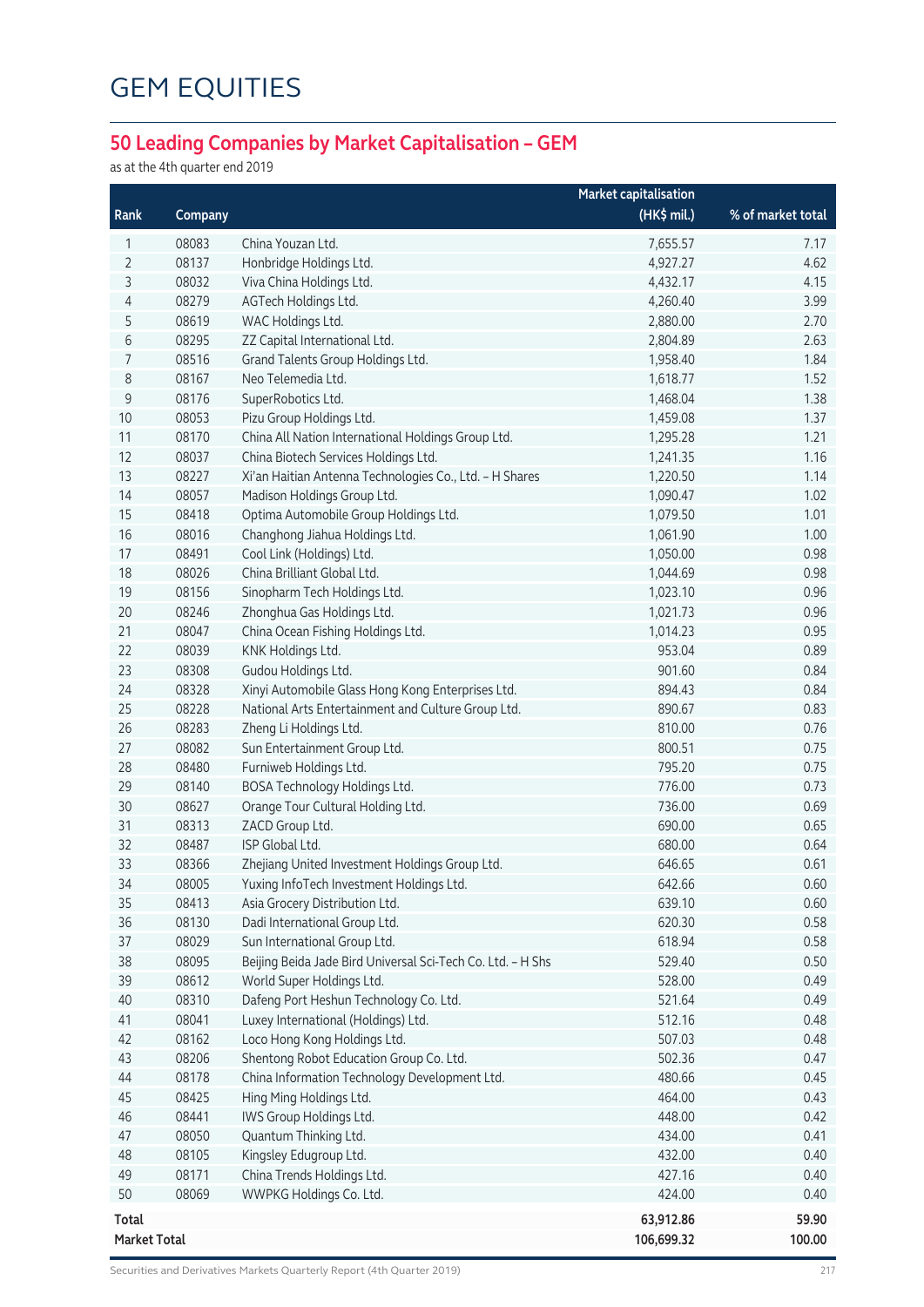### **New Listing Statistics – equities for GEM**

|                | No. of newly listed companies | Funds raised (HK\$ mil.) |
|----------------|-------------------------------|--------------------------|
| Q4             | 8                             | 479.54                   |
| Q1             |                               | 348.15                   |
| Q <sub>2</sub> |                               | 53.00                    |
| Q3             |                               | 154.50                   |
| Q4             |                               | 414.00                   |
|                |                               |                          |

### **Newly Listed Companies for GEM**

for 4th quarter 2019

| Code  | Company                               | <b>Listing date</b> | No. of issued shares | Funds raised (HK\$ mil.) |
|-------|---------------------------------------|---------------------|----------------------|--------------------------|
| 08418 | Optima Automobile Group Holdings Ltd. | 2019/10/11          | 850,000,000          | 60.00                    |
| 08441 | IWS Group Holdings Ltd.               | 2019/10/22          | 800,000,000          | 64.00                    |
| 08627 | Orange Tour Cultural Holding Ltd.     | 2019/11/14          | 800,000,000          | 55.00                    |
| 08617 | Best Linking Group Holdings Ltd.      | 2019/11/15          | 400,000,000          | 55.00                    |
| 08208 | WMCH Global Investment Ltd.           | 2019/11/29          | 600,000,000          | 60.00                    |
| 08645 | Nomad Technologies Holdings Ltd.      | 2019/12/09          | 600,000,000          | 60.00                    |
| 08216 | Maxicity Holdings Ltd.                | 2019/12/13          | 400,000,000          | 60.00                    |
| Total |                                       |                     |                      | 414.00                   |

## **Withdrawal of Listed Companies – GEM**

for 4th quarter 2019

| Code  | Company                                     | Last trading date | <b>Delisted date</b>   |
|-------|---------------------------------------------|-------------------|------------------------|
| 08469 | Sheng Ye Capital Ltd. *                     | 2019/10/23        | 2019/10/24<br>$\S$     |
| 08343 | HongGuang Lighting Holdings Co. Ltd. *      | 2019/11/12        | 2019/11/13<br>ξ        |
| 08278 | CMON Ltd. *                                 | 2019/11/18        | 2019/11/19<br>ξ        |
| 08183 | Speed Apparel Holding Ltd. *                | 2019/12/11        | 2019/12/12<br>ξ        |
| 08199 | China Wan Tong Yuan (Holdings) Ltd. *       | 2019/12/16        | 2019/12/17<br>ξ        |
| 08355 | i-Control Holdings Ltd. *                   | 2019/12/17        | 2019/12/18<br>ξ        |
| 08457 | Goal Rise Logistics (China) Holdings Ltd. * | 2019/12/18        | 2019/12/19<br>ξ        |
| 08463 | TOMO Holdings Ltd. *                        | 2019/12/20        | 2019/12/23<br>ξ        |
| 08410 | Edvance International Holdings Ltd. *       | 2019/12/23        | 2019/12/24<br>$\S$     |
| 08522 | Gain Plus Holdings Ltd. *                   | 2019/12/27        | 2019/12/30<br>$\delta$ |
| 08182 | China Candy Holdings Ltd.                   | 2017/12/11        | 2019/12/31             |

\* Transfers of listing from GEM to Main Board pursuant to the revised Rule 9.24 of the GEM Listing Rules and to the new Chapter 9A of the Main Board Listing Rules effective from 1 July 2008.

§ Effective date of the transfer of listing from GEM to Main Board.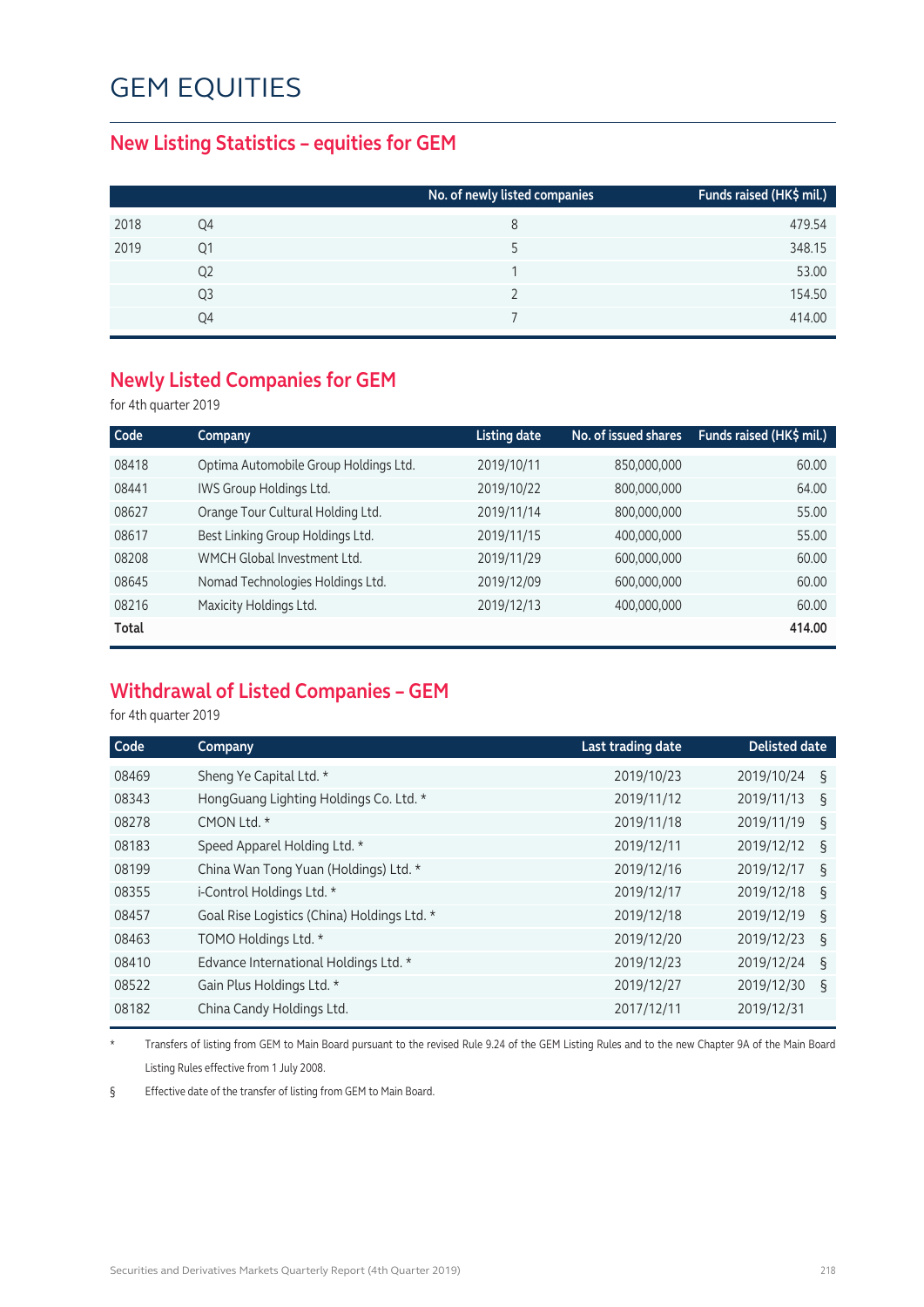#### **Company Name Changes for GEM**

for 4th quarter 2019

| Code  | Old name                              | New name                     | <b>Effective date</b> | <b>Adoption date</b> |
|-------|---------------------------------------|------------------------------|-----------------------|----------------------|
| 08287 | Zioncom Holdings Ltd. #               | Zioncom Holdings Ltd.        | 2019/10/09            | 2019/10/15           |
| 08163 | Merdeka Financial Services Group Ltd. | Merdeka Financial Group Ltd. | 2019/09/23            | 2019/10/24           |

# Change of Chinese name only

### **Bonus Issues/Bonus Warrants for GEM**

for 4th quarter 2019

| Code | <b>Company</b> | <b>Particulars</b> | Ex-date |
|------|----------------|--------------------|---------|
| Nil  |                |                    |         |

### **Share Split/Consolidation for GEM**

for 4th quarter 2019

| Code  | Company                             | <b>Particulars</b>      | <b>Effective date</b> |
|-------|-------------------------------------|-------------------------|-----------------------|
| 08269 | Wealth Glory Holdings Ltd.          | Consolidation 4 into 1  | 2019/10/09            |
| 08173 | Union Asia Enterprise Holdings Ltd. | Consolidation 50 into 1 | 2019/10/22            |

### **Rights Issues & Open Offers for GEM**

for 4th quarter 2019

| <b>Month</b> | Code  | Company                             | Ratio                             | Funds raised (HK\$ mil.) |
|--------------|-------|-------------------------------------|-----------------------------------|--------------------------|
| Nov          | 08173 | Union Asia Enterprise Holdings Ltd. | Preferential Offering             | 21.63                    |
|              |       |                                     | 10 reserved shs for 6 shs @\$0.19 |                          |
|              |       |                                     | (after consolidation 50 into 1)   |                          |
| Total        |       |                                     |                                   | 21.63                    |
|              |       |                                     |                                   |                          |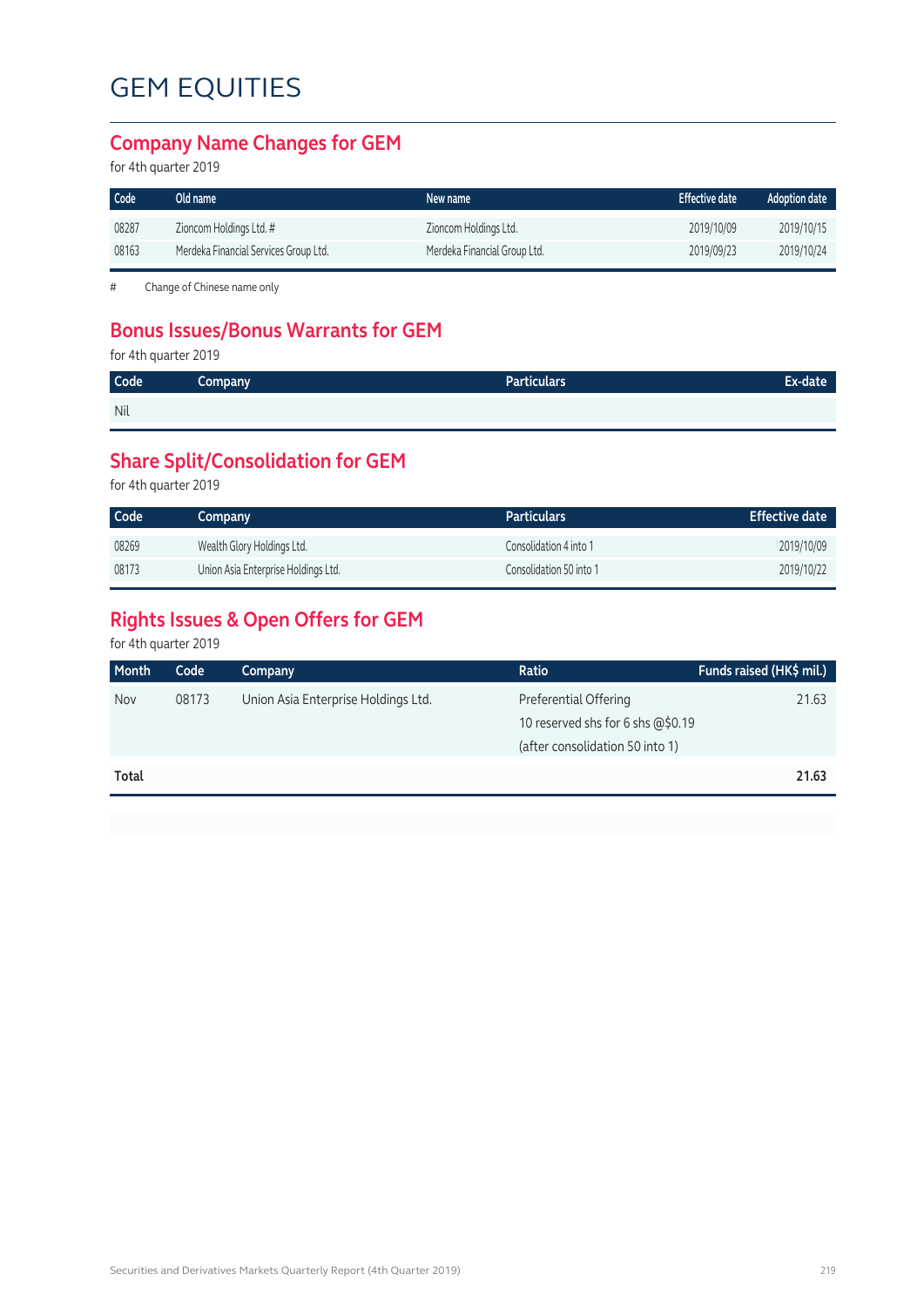## **Placing\***

|              |       |                       | No. of        |                      |                     |
|--------------|-------|-----------------------|---------------|----------------------|---------------------|
|              |       |                       | new shares    | <b>Placing price</b> | <b>Funds raised</b> |
| Month        | Code  | Company               | placed        | $(HK\$               | $(HK$$ mil.)        |
| 2019         |       |                       |               |                      |                     |
| Oct          | 08175 | C DIGITAL CUL         | 80,000,000    | 0.1280               | 10.24               |
|              | 08166 | CHINA ECO-FARM        | 155,420,000   | 0.0550               | 8.55                |
|              | 08153 | <b>CODE AGRI</b>      | 452,000,000   | 0.0190               | 8.59                |
|              | 08293 | SINGASIA HLDG         | 250,000,000   | 0.0520               | 13.00               |
|              |       |                       |               |                      |                     |
| Nov          | 08265 | <b>CHINA TRUSTFUL</b> | 300,000,000   | 0.0500               | 15.00               |
|              | 08060 | <b>GLOBAL LINK</b>    | 1,175,000,000 | 0.0348               | 40.89               |
|              | 08621 | METROPOLIS CAP        | 160,000,000   | 0.1620               | 25.92               |
|              | 08125 | ROYAL CEN RES         | 87,000,000    | 0.0800               | 6.96                |
|              | 08173 | <b>UNION ASIA ENT</b> | 113,839,925   | 0.1900               | 21.63               |
|              |       |                       |               |                      |                     |
| <b>Dec</b>   | 08128 | <b>CH GEOTHERMAL</b>  | 250,000,000   | 0.0800               | 20.00               |
|              | 08093 | <b>MILLION STARS</b>  | 20,000,000    | 0.2500               | 5.00                |
| <b>Total</b> |       |                       |               |                      | 175.78              |

\* Due to the reporting time-lag, placing figures for the quarter are provisional.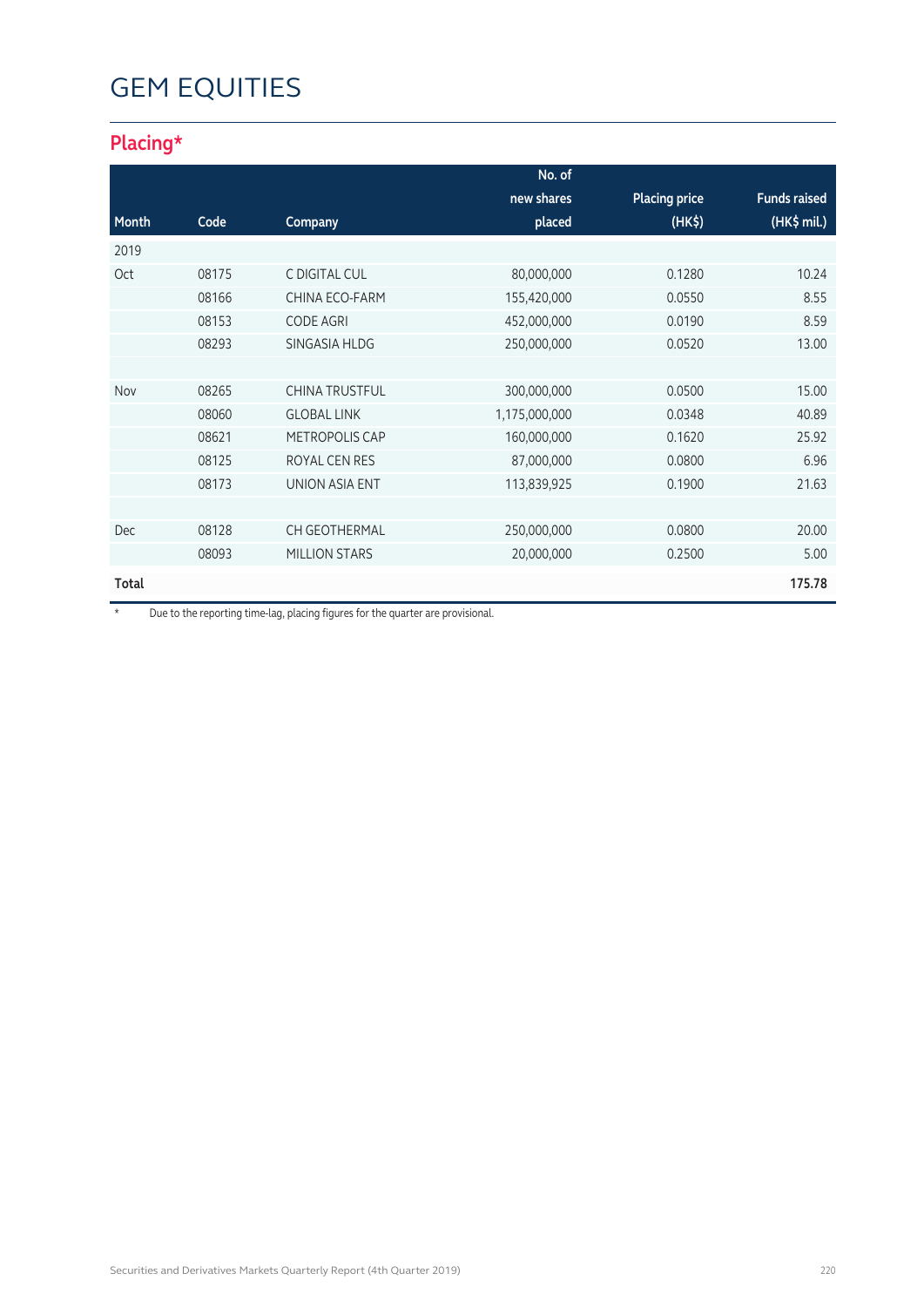## GEM WARRANTS

## **Warrant Trading and Market Value Statistics – GEM**

|      |    | <b>Number</b> | Turnover value (HK\$ mil.) | Market value (HK\$ mil.) |
|------|----|---------------|----------------------------|--------------------------|
| 2018 | Q4 |               | 0.01                       | 62.83                    |
| 2019 | Q1 |               | 0.02                       | 62.83                    |
|      | Q2 |               | 0.00                       | 62.83                    |
|      | Q3 |               | 0.00                       | 62.83                    |
|      | O4 |               | 0.00                       | 62.83                    |

## **Newly Listed Equity GEM Warrants**

for 4th quarter 2019

|             |                        | Initial issued |              |               | Amount raised |
|-------------|------------------------|----------------|--------------|---------------|---------------|
| <b>Code</b> | <b>Equity warrants</b> | amount (HK)    | Listing date | <b>Expiry</b> | (HK\$ mil.)   |
| Nil         |                        |                |              |               |               |
| Total       |                        |                |              |               | -             |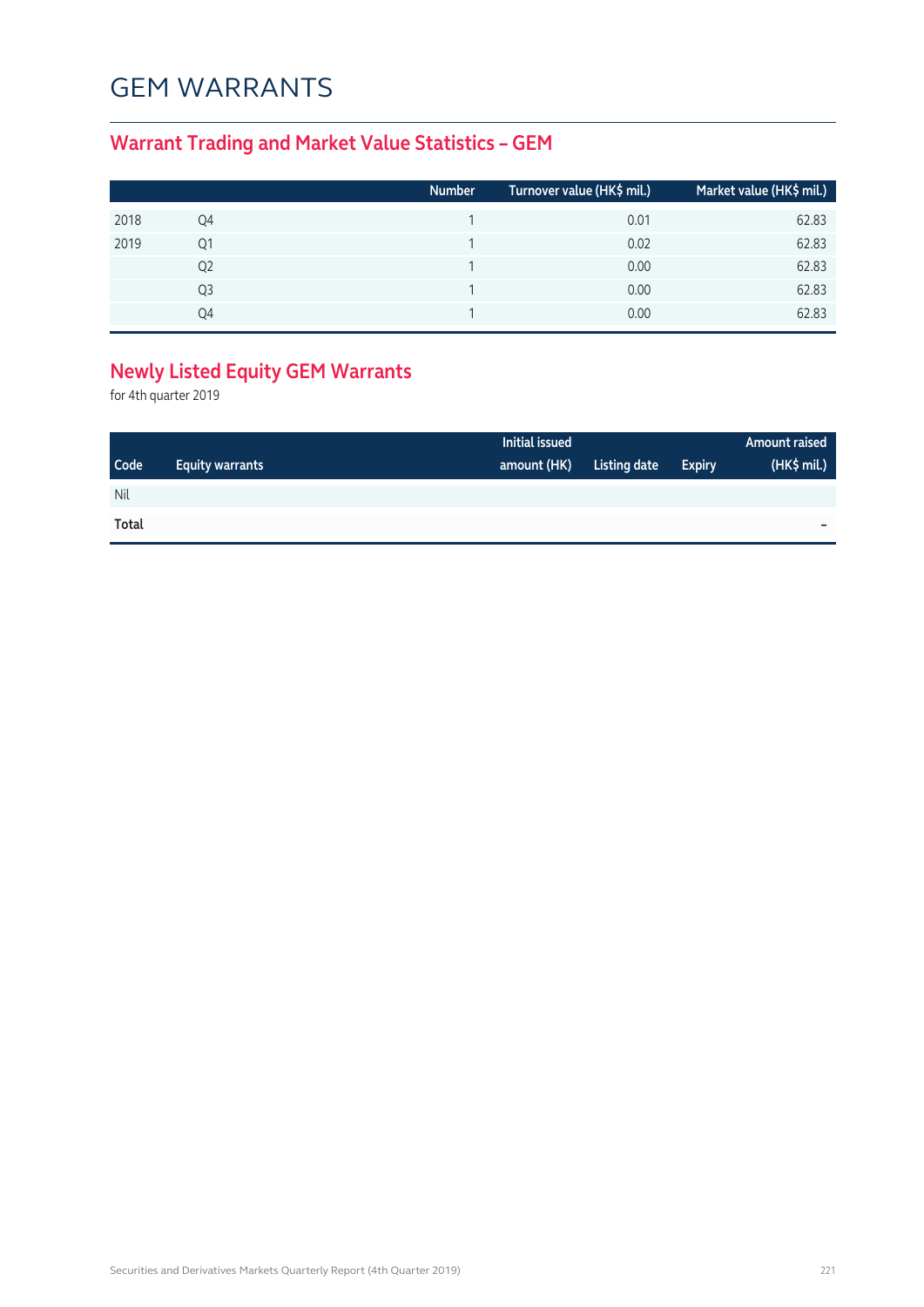## STOCK MARKET INDICES



#### **Hang Seng Index**

### **S&P/HKEX LargeCap Index**



#### **S&P/HKEX GEM Index**

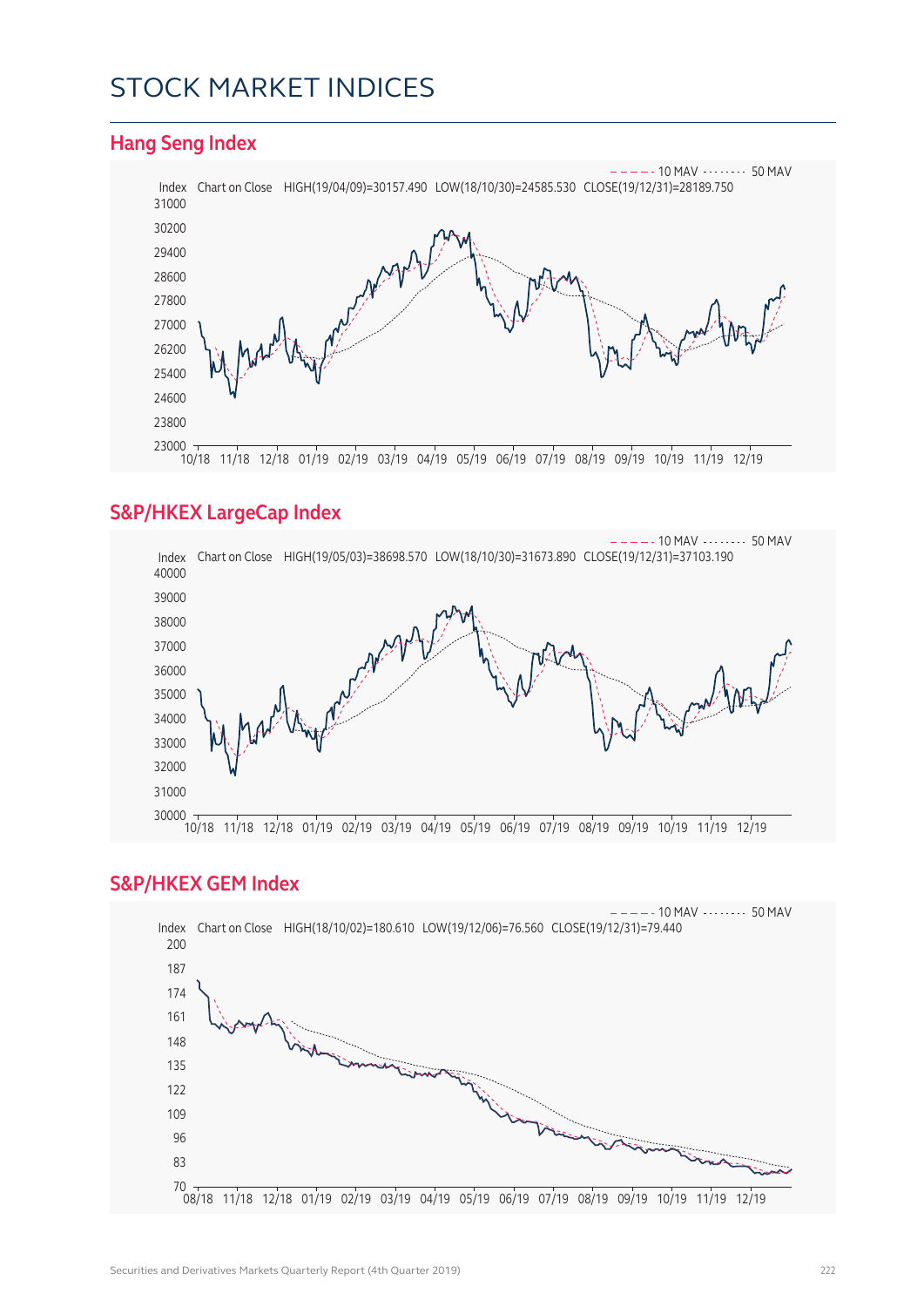# STOCK MARKET INDICES

## **Hong Kong Stock Market Indices**

|                                               | End of Dec 2019 | End of Sep 2019 |                    |
|-----------------------------------------------|-----------------|-----------------|--------------------|
| <b>Index</b>                                  | <b>Close</b>    | Close           | Change %           |
| S&P/HKEX LargeCap Index                       | 37103.19        | 33711.41        | + 10.06%           |
|                                               |                 |                 |                    |
| S&P/HKEX GEM Index                            | 79.44           | 90.50           | 12.22%<br>$\equiv$ |
|                                               |                 |                 |                    |
| <b>HANG SENG INDEX</b>                        | 28189.75        | 26092.27        | 8.04%<br>$+$       |
| <b>SECTORIAL INDICES</b>                      |                 |                 |                    |
| Finance                                       | 39114.61        | 36394.01        | 7.48%<br>$+$       |
| <b>Utilities</b>                              | 56584.49        | 55706.19        | 1.58%<br>$^{+}$    |
| Properties                                    | 40190.08        | 37301.89        | 7.74%<br>$+$       |
| Commerce & Industry                           | 16234.26        | 14785.43        | 9.80%<br>$+$       |
|                                               |                 |                 |                    |
| HANG SENG CHINA-AFFILIATED CORPORATIONS INDEX | 4537.76         | 4147.85         | 9.40%<br>$+$       |
| HANG SENG CHINA ENTERPRISES INDEX             | 11168.06        | 10200.97        | 9.48%<br>$^{+}$    |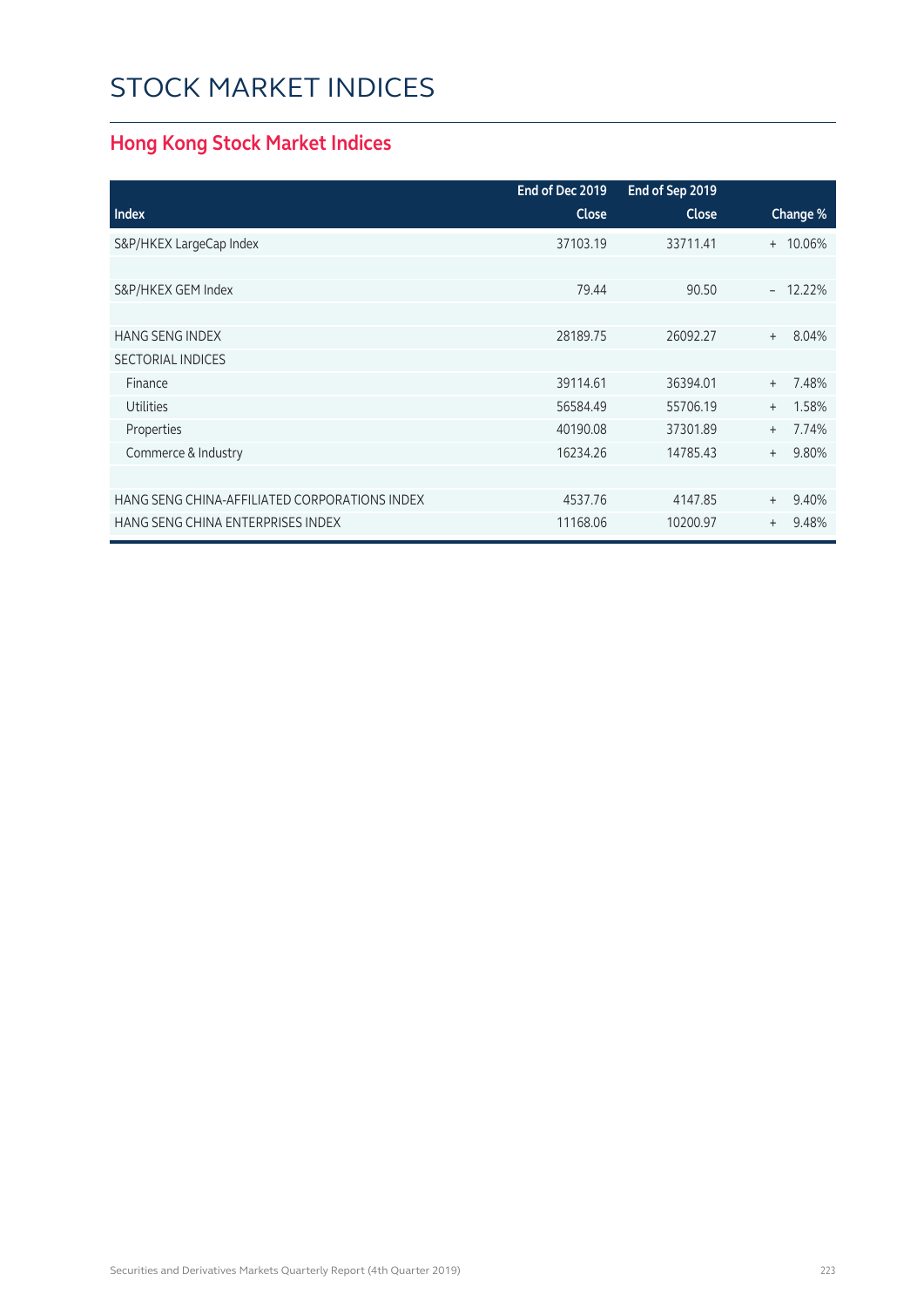# STOCK MARKET INDICES

### **World Indices**

|                             | End of Dec 2019 | End of Sep 2019 |                                           |
|-----------------------------|-----------------|-----------------|-------------------------------------------|
| Index                       | Close           | Close           | Change %                                  |
| <b>HONG KONG</b>            |                 |                 |                                           |
| S&P/HKEX LargeCap Index     | 37103.19        | 33711.41        | + 10.06%                                  |
| Hang Seng Index             | 28189.75        | 26092.27        | 8.04%<br>$^{+}$                           |
| <b>AUSTRALIA</b>            |                 |                 |                                           |
| All Ordinaries Index        | 6802.40         | 6800.60         | 0.03%<br>$\, +$                           |
| <b>JAKARTA</b>              |                 |                 |                                           |
| Composite Index             | 6299.54         | 6169.10         | 2.11%<br>$\begin{array}{c} + \end{array}$ |
| <b>JAPAN</b>                |                 |                 |                                           |
| Nikkei (225)                | 23656.62        | 21755.84        | 8.74%<br>$^{+}$                           |
| <b>KOREA</b>                |                 |                 |                                           |
| KOSPI Index                 | 2197.67         | 2063.05         | 6.53%<br>$\begin{array}{c} + \end{array}$ |
| <b>KUALA LUMPUR</b>         |                 |                 |                                           |
| Composite Index             | 1588.76         | 1583.91         | 0.31%<br>$\, +$                           |
| <b>MANILA</b>               |                 |                 |                                           |
| Composite Index             | 7815.26         | 7779.07         | 0.47%<br>$\begin{array}{c} + \end{array}$ |
| <b>NEW ZEALAND</b>          |                 |                 |                                           |
| <b>NZSE (50)</b>            | 11491.90        | 10925.62        | 5.18%<br>$\, +$                           |
| SHANGHAI                    |                 |                 |                                           |
| A Shares Index              | 3195.98         | 3043.35         | 5.02%<br>$\begin{array}{c} + \end{array}$ |
| <b>B Shares Index</b>       | 256.82          | 270.67          | 5.12%<br>$\overline{\phantom{a}}$         |
| <b>SHENZHEN</b>             |                 |                 |                                           |
| A Shares Index              | 1802.29         | 1668.45         | 8.02%<br>$\begin{array}{c} + \end{array}$ |
| <b>B</b> Shares Index       | 961.62          | 942.52          | 2.03%<br>$\begin{array}{c} + \end{array}$ |
| <b>SINGAPORE</b>            |                 |                 |                                           |
| <b>Straits Times Index</b>  | 3222.83         | 3119.99         | 3.30%<br>$^{+}$                           |
| <b>TAIWAN</b>               |                 |                 |                                           |
| Taipei Weighted Stock Index | 11997.14        | 10829.68        | 10.78%<br>$^{+}$                          |
| THAILAND                    |                 |                 |                                           |
| <b>SET Index</b>            | 1579.84         | 1637.22         | 3.50%                                     |
| <b>NEW YORK</b>             |                 |                 |                                           |
| <b>DJIA</b>                 | 28538.44        | 26916.83        | 6.02%<br>$\begin{array}{c} + \end{array}$ |
| Nasdaq Composite Index      | 8972.60         | 7999.34         | + 12.17%                                  |
| <b>TORONTO</b>              |                 |                 |                                           |
| S&P/TSX Composite Index     | 17063.43        | 16658.63        | 2.43%<br>$+$                              |
| <b>GERMANY</b>              |                 |                 |                                           |
| DAX Kursindex               | 5909.66         | 5545.79         | 6.56%<br>$\begin{array}{c} + \end{array}$ |
| LONDON                      |                 |                 |                                           |
| FTSE 100 Index              | 7542.44         | 7408.21         | 1.81%<br>$^{+}$                           |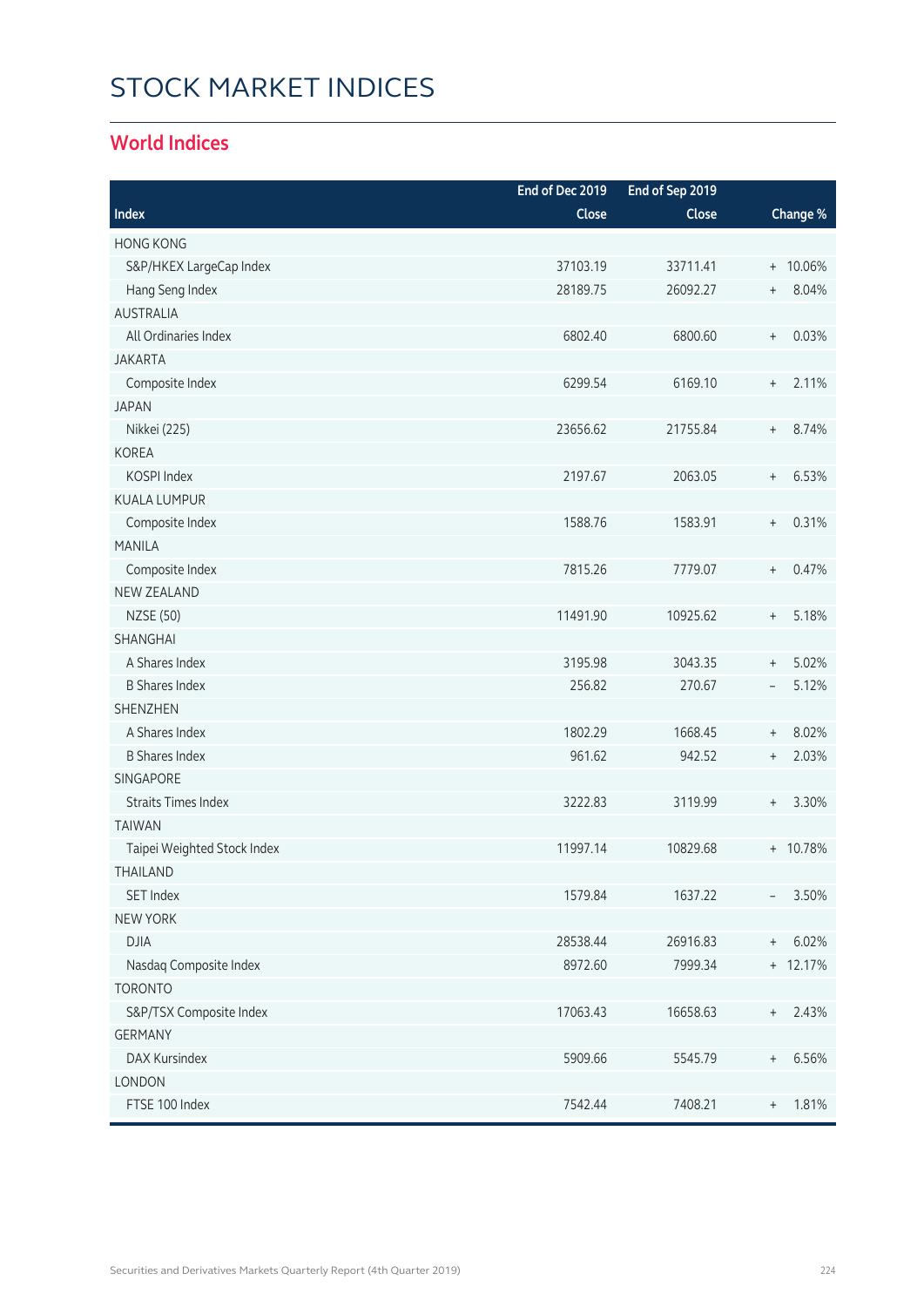## **Contract Volume by Derivatives Products**

|                                                               | <b>Contracts</b> |                  |
|---------------------------------------------------------------|------------------|------------------|
| <b>Derivatives product</b>                                    | 4th Quarter 2019 | 4th Quarter 2018 |
| Hang Seng Index Futures                                       | 11,035,508       | 16,204,377       |
| Hang Seng Index Options                                       | 2,775,579        | 3,392,369        |
| Weekly Hang Seng Index Options <sup>1</sup>                   | 237,508          |                  |
| Mini-Hang Seng Index Futures                                  | 4,934,747        | 7,148,037        |
| Mini-Hang Seng Index Options                                  | 827,714          | 855,445          |
| HSI (Gross Total Return Index) Futures <sup>2</sup>           | 44               | 14               |
| HSI (Net Total Return Index) Futures <sup>3</sup>             | 40               | 13               |
| Hang Seng China Enterprises Index Futures                     | 7,880,717        | 10,296,311       |
| Hang Seng China Enterprises Index Options                     | 4,964,442        | 6,412,434        |
| Weekly Hang Seng China Enterprises Index Options <sup>4</sup> | 91,448           |                  |
| Mini-Hang Seng China Enterprises Index Futures                | 752,375          | 1,272,685        |
| Mini-Hang Seng China Enterprises Index Options                | 173,296          | 143,495          |
| HSCEI (Gross Total Return Index) Futures <sup>5</sup>         | 10               | 2                |
| HSCEI (Net Total Return Index) Futures <sup>6</sup>           | 10               | $\overline{2}$   |
| Flexible Hang Seng Index Options                              | $\mathbf 0$      | $\mathbf 0$      |
| Flexible Hang Seng China Enterprises Index Options            | $\mathbf{0}$     | $\mathbf{0}$     |
| HSI Dividend Point Index Futures                              | 1,255            | $\Omega$         |
| <b>HSCEI Dividend Point Index Futures</b>                     | 143,415          | 124,338          |
| HSI Volatility Index Futures                                  | 15               | 0                |
| MSCI AC Asia ex Japan NTR Index Futures                       | 93,680           | 3,366            |
| CES China 120 Index Futures                                   | 11               | 40               |
| CES Gaming Top 10 Index Futures7                              | $\mathbf 0$      | 26               |
| Hang Seng Mainland Oil & Gas Index Futures                    | 3,187            | 3,467            |
| Hang Seng Mainland Banks Index Futures                        | 2,287            | 2,319            |
| Hang Seng Mainland Healthcare Index Futures <sup>8</sup>      | 0                | 22               |
| Hang Seng Mainland Properties Index Futures                   | 2,076            | 7,770            |
| Hang Seng IT Hardware Index Futures <sup>9</sup>              | 0                | $\theta$         |
| Hang Seng Software & Services Index Futures <sup>10</sup>     | $\mathbf 0$      | $\overline{2}$   |
| <b>IBOVESPA Futures</b>                                       | 0                | $\mathbf 0$      |
| <b>MICEX Index Futures</b>                                    | $\mathbf 0$      | $\mathbf{0}$     |
| FTSE/JSE Top40 Futures                                        | $\Omega$         | $\Omega$         |
| <b>Stock Futures</b>                                          | 167,566          | 393,577          |
| <b>Stock Options</b>                                          | 23,442,562       | 29,028,271       |
| Three-month HIBOR Futures                                     |                  | 47               |
| One-month HIBOR Futures                                       | 8                | 27               |
| RMB Currency Futures - USD/CNH Futures                        | 368,716          | 400,592          |
| RMB Currency Options - USD/CNH Options                        | 2,241            | 10,757           |
| RMB Currency Futures - EUR/CNH Futures                        | 645              | 4,415            |
| RMB Currency Futures - JPY/CNH Futures                        | 511              | 741              |
| RMB Currency Futures – AUD/CNH Futures                        | 450              | 337              |
| RMB Currency Futures - CNH/USD Futures                        | 2,316            | 5,511            |
| INR Currency Futures - INR/USD Futures <sup>11</sup>          | 11,130           |                  |
| INR Currency Futures - INR/CNH Futures <sup>12</sup>          | 6                |                  |
| <b>USD Gold Futures</b>                                       | 137,423          | 94,682           |
| <b>CNH Gold Futures</b>                                       | 16,859           | 6,296            |
| Iron Ore Futures - Monthly Contracts                          | 5,746            | 4,408            |
| Iron Ore Futures - Quarterly Contracts                        | 0                | 0                |
| <b>CNH London Aluminium Mini Futures</b>                      | 13               | 10               |
| <b>CNH London Zinc Mini Futures</b>                           | 5                | 173              |
| CNH London Copper Mini Futures                                | $\overline{0}$   | 6                |
| <b>CNH London Lead Mini Futures</b>                           | 12               | 0                |
| <b>CNH London Nickel Mini Futures</b>                         | 6                | 6                |
| <b>CNH London Tin Mini Futures</b>                            | $\overline{0}$   | 0                |
| USD London Aluminium Mini Futures <sup>13</sup>               | 3,916            |                  |
| USD London Zinc Mini Futures <sup>14</sup>                    | $\mathbf 0$      |                  |
| USD London Copper Mini Futures <sup>15</sup>                  | 8,656            |                  |
| USD London Lead Mini Futures <sup>16</sup>                    | 0                |                  |
| USD London Nickel Mini Futures <sup>17</sup>                  | 335              |                  |
| USD London Tin Mini Futures <sup>18</sup>                     | 10               |                  |
| Total                                                         | 58,088,497       | 75,816,390       |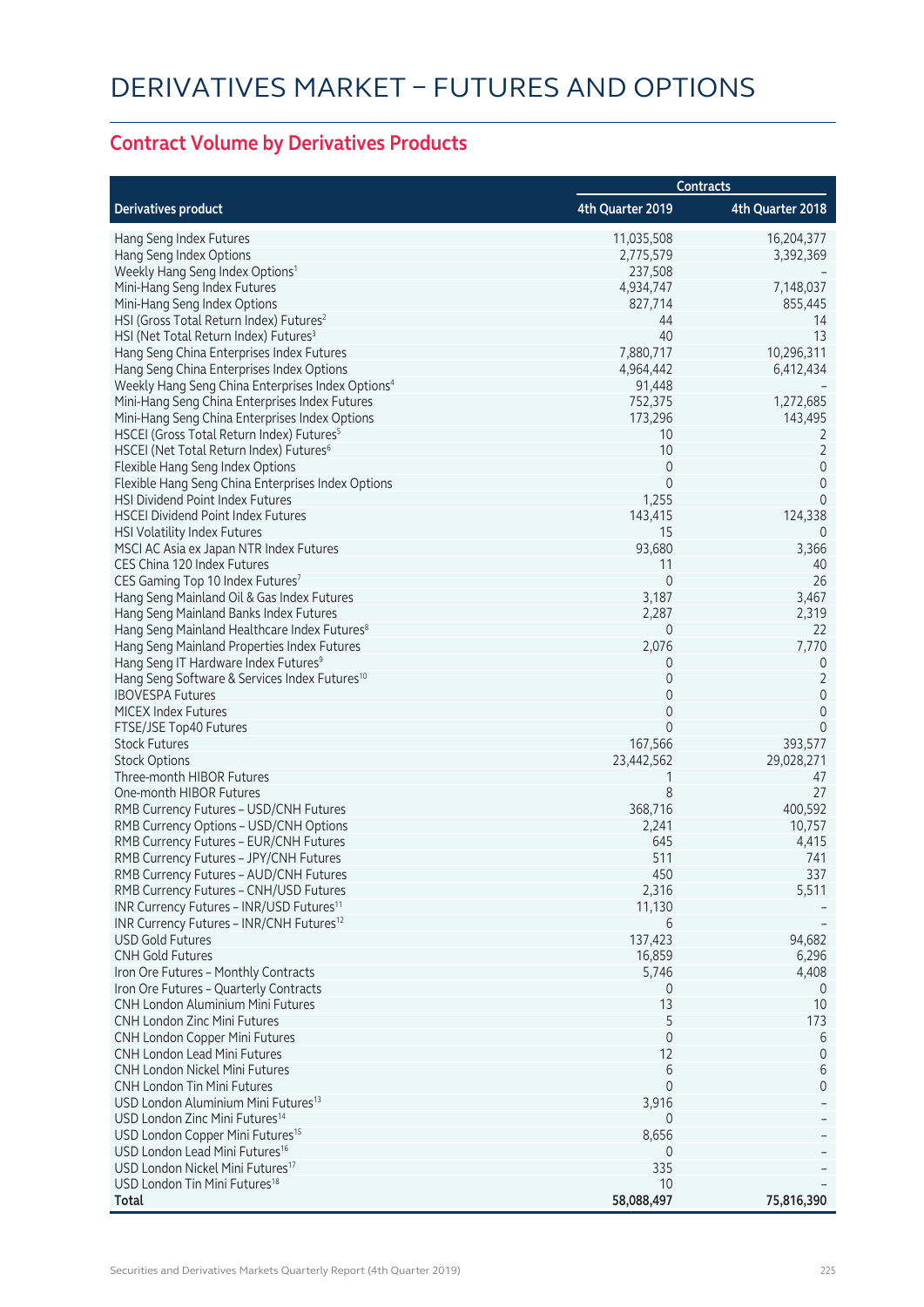## DERIVATIVES MARKET – FUTURES AND OPTIONS

- 1 Trading in Weekly Hang Seng Index Options commenced on 16 Sep 2019
- <sup>2</sup> Trading in HSI (Gross Total Return Index) Futures commenced on 05 Nov 2018
- <sup>3</sup> Trading in HSI (Net Total Return Index) Futures commenced on 05 Nov 2018
- <sup>4</sup> Trading in Weekly Hang Seng China Enterprises Index Options commenced on 16 Sep 2019
- <sup>5</sup> Trading in HSCEI (Gross Total Return Index) Futures commenced on 05 Nov 2018
- <sup>6</sup> Trading in HSCEI (Net Total Return Index) Futures commenced on 05 Nov 2018
- <sup>7</sup> Trading in CES Gaming Top 10 Index Futures suspended with effect from 30 Dec 2019
- <sup>8</sup> Trading in Hang Seng Mainland Healthcare Index Futures suspended with effect from 30 Dec 2019
- <sup>9</sup> Trading in Hang Seng IT Hardware Index Futures suspended with effect from 30 Dec 2019
- 10 Trading in Hang Seng Software & Services Index Futures suspended with effect from 30 Dec 2019
- 11 Trading in INR Currency Futures INR/USD Futures commenced on 04 Nov 2019
- <sup>12</sup> Trading in INR Currency Futures INR/CNH Futures commenced on 04 Nov 2019
- 13 Trading in USD London Aluminium Mini Futures commenced on 05 Aug 2019
- 14 Trading in USD London Zinc Mini Futures commenced on 05 Aug 2019<br>15 Trading in USD London Connec Mini Futures commenced on 05 Aug 2019
- <sup>15</sup> Trading in USD London Copper Mini Futures commenced on 05 Aug 2019
- <sup>16</sup> Trading in USD London Lead Mini Futures commenced on 05 Aug 2019
- <sup>17</sup> Trading in USD London Nickel Mini Futures commenced on 05 Aug 2019
- 18 Trading in USD London Tin Mini Futures commenced on 05 Aug 2019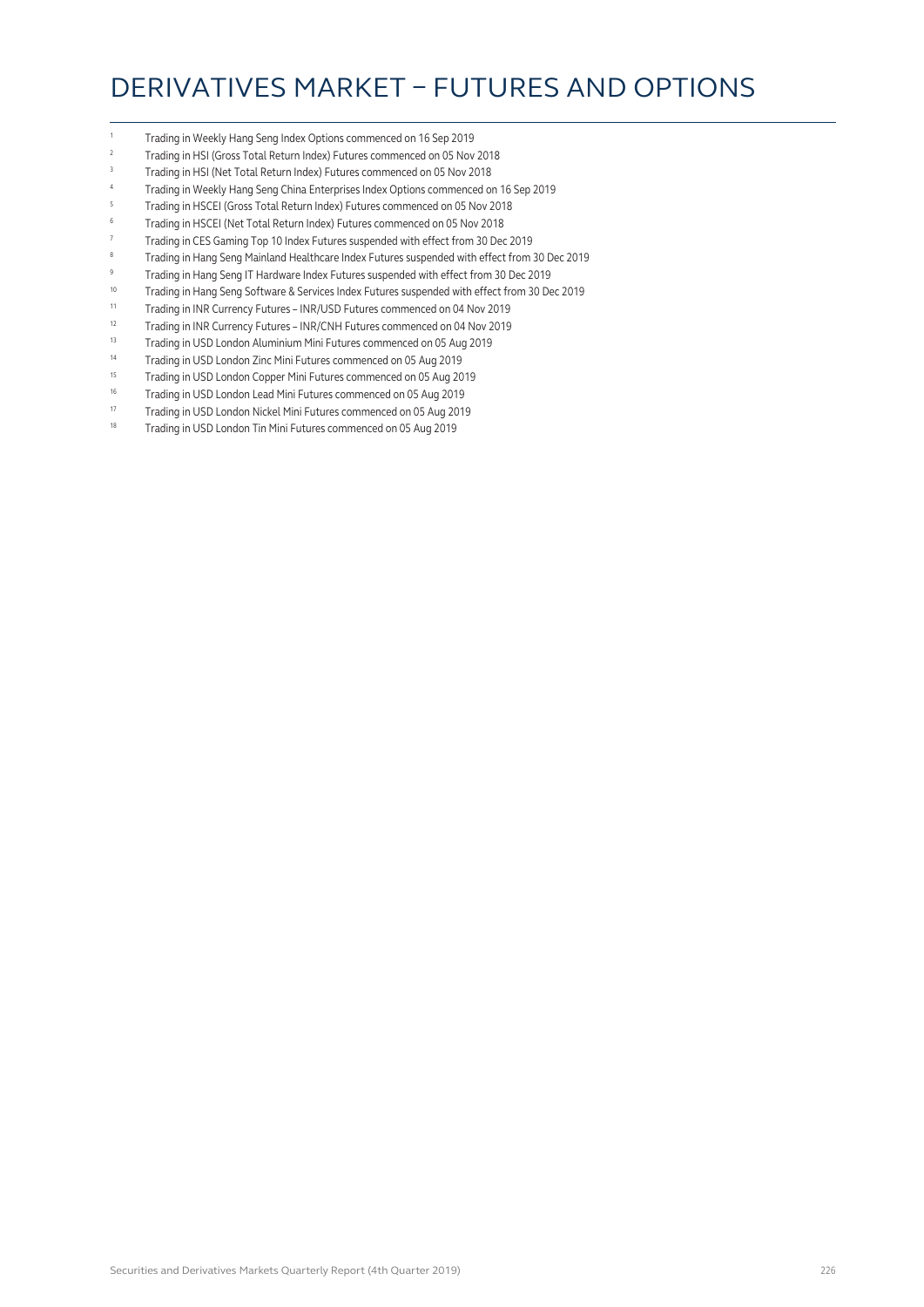# DERIVATIVES MARKET – FUTURES AND OPTIONS

### **Hang Seng Index Futures – Contract Volume and Open Interest (contracts)**

|      |                | <b>Total</b><br>contract volume | Quarter-end<br>open interest |
|------|----------------|---------------------------------|------------------------------|
| 2018 | Q4             | 16,204,377                      | 133,924                      |
| 2019 | Q1             | 13,320,506                      | 143,478                      |
|      | Q <sub>2</sub> | 13,860,691                      | 132,110                      |
|      | Q <sub>3</sub> | 13,100,989                      | 133,241                      |
|      | Q4             | 11,035,508                      | 121,237                      |

### **Mini Hang Seng Index Futures – Contract Volume and Open Interest (contracts)**

|      |                | <b>Total</b><br>contract volume | Quarter-end<br>open interest |
|------|----------------|---------------------------------|------------------------------|
| 2018 | Q4             | 7,148,037                       | 12,587                       |
| 2019 | Q1             | 5,641,143                       | 15,429                       |
|      | Q <sub>2</sub> | 5,779,500                       | 12,239                       |
|      | Q <sub>3</sub> | 5,815,157                       | 11,387                       |
|      | Q4             | 4,934,747                       | 10,635                       |

### **Hang Seng Index Options – Contract Volume and Open Interest (contracts)**

|      |                | <b>Total</b>    | Quarter-end   |
|------|----------------|-----------------|---------------|
|      |                | contract volume | open interest |
| 2018 | Q4             | 3,392,369       | 279,856       |
| 2019 | Q1             | 2,978,149       | 259,679       |
|      | Q <sub>2</sub> | 3,115,323       | 260,915       |
|      | Q <sub>3</sub> | 3,597,803       | 304,858       |
|      | Q4             | 2,775,579       | 210,101       |

### **Hang Seng China Enterprises Index Futures – Contract Volume and Open Interest (contracts)**

|      |                | <b>Total</b><br>contract volume | Quarter-end<br>open interest |
|------|----------------|---------------------------------|------------------------------|
| 2018 | Q4             | 10,296,311                      | 428,692                      |
| 2019 | Q1             | 8,891,576                       | 383,144                      |
|      | Q <sub>2</sub> | 8,895,438                       | 330,487                      |
|      | Q <sub>3</sub> | 8,483,368                       | 346,178                      |
|      | Q4             | 7,880,717                       | 325,907                      |

### **Stock Options Market Turnover and Open Interest (contracts)**

|      |                | <b>Total</b><br>Premium (HK\$ mil.) | <b>Total</b><br>contract volume | Quarter-end<br>open interest |
|------|----------------|-------------------------------------|---------------------------------|------------------------------|
| 2018 | Q4             | 26,126.32                           | 29,028,271                      | 7,213,486                    |
| 2019 | Q1             | 24,070.13                           | 31,683,747                      | 8,579,783                    |
|      | Q <sub>2</sub> | 22,663.96                           | 28,792,732                      | 7,893,237                    |
|      | Q3             | 16,676.00                           | 24,894,853                      | 7,626,463                    |
|      | Q4             | 17,177.74                           | 23,442,562                      | 6,702,538                    |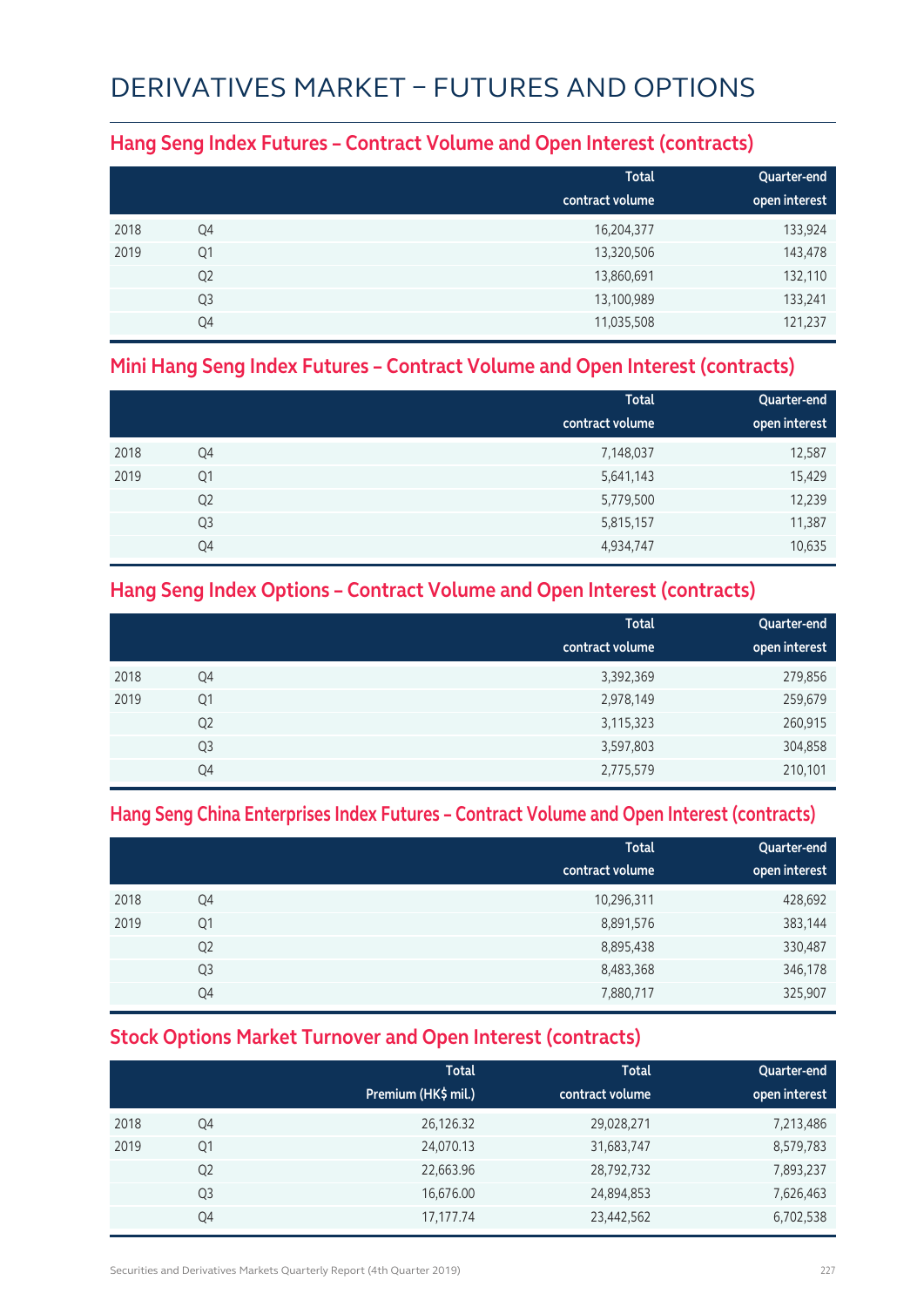## **Stock Options Premium by Class**

for 4th Quarter 2019

|                        |            | Premium     |            |
|------------------------|------------|-------------|------------|
| <b>Options class</b>   |            | (HK\$ mil.) | % of total |
| <b>ISHARES A50</b>     | A50        | 72.70       | 0.42       |
|                        |            |             |            |
| AAC TECH               | AAC        | 381.75      | 2.22       |
| <b>CONCH CEMENT</b>    | ACC        | 84.03       | 0.49       |
| AIA                    | AIA        | 809.53      | 4.71       |
| <b>AIR CHINA</b>       | AIR        | 8.59        | 0.05       |
| Alibaba                | ALB        | 486.80      | 2.83       |
| CHALCO                 | ALC        | 1.52        | 0.01       |
| CAM CSI300             | AMC        | 125.91      | 0.73       |
| <b>BANKCOMM</b>        | <b>BCM</b> | 7.22        | 0.04       |
| <b>BANK OF E ASIA</b>  | <b>BEA</b> | 2.62        | 0.02       |
| <b>BOC HONG KONG</b>   | <b>BOC</b> | 42.39       | 0.25       |
| <b>BUD APAC</b>        | <b>BUD</b> | 36.37       | 0.21       |
| <b>BYD COMPANY</b>     | <b>BYD</b> | 64.52       | 0.38       |
| <b>CHINA COMM CONS</b> | CCC        | 10.09       | 0.06       |
| <b>CHINA COAL</b>      | CCE        | 1.14        | 0.01       |
| <b>CHINA CINDA</b>     | CDA        | 2.54        | 0.01       |
| <b>CGN POWER</b>       | CGN        | 2.31        | 0.01       |
| <b>CHINA MOBILE</b>    | CHT        | 334.28      | 1.95       |
| <b>CHINA UNICOM</b>    | <b>CHU</b> | 47.16       | 0.27       |
|                        |            |             |            |
| <b>CITIC</b>           | <b>CIT</b> | 14.85       | 0.09       |
| <b>CKH HOLDINGS</b>    | <b>CKH</b> | 83.78       | 0.49       |
| <b>CK ASSET</b>        | <b>CKP</b> | 76.58       | 0.45       |
| <b>CHINA LIFE</b>      | <b>CLI</b> | 322.63      | 1.88       |
| <b>CLP HOLDINGS</b>    | <b>CLP</b> | 31.78       | 0.19       |
| <b>CM BANK</b>         | CMB        | 114.86      | 0.67       |
| <b>CNOOC</b>           | <b>CNC</b> | 285.88      | 1.66       |
| <b>COUNTRY GARDEN</b>  | COG        | 86.99       | 0.51       |
| <b>CHINA OVERSEAS</b>  | COL        | 88.66       | 0.52       |
| <b>CATHAY PAC AIR</b>  | CPA        | 2.55        | 0.01       |
| SINOPEC CORP           | CPC        | 174.87      | 1.02       |
| <b>CPIC</b>            | <b>CPI</b> | 124.71      | 0.73       |
| <b>CHINA RAIL CONS</b> | <b>CRC</b> | 3.98        | 0.02       |
| <b>CHINA RAILWAY</b>   | CRG        | 9.63        | 0.06       |
| <b>CHINA RES LAND</b>  | <b>CRL</b> | 91.21       | 0.53       |
| CSOP A50 ETF           | <b>CSA</b> | 118.97      | 0.69       |
| <b>CHINA SHENHUA</b>   | <b>CSE</b> | 30.36       | 0.18       |
| <b>CSPC PHARMA</b>     | <b>CSP</b> | 161.96      | 0.94       |
| <b>CITIC BANK</b>      | <b>CTB</b> | 3.95        | 0.02       |
|                        |            | 7.42        | 0.04       |
| CHINA TELECOM          | CTC        |             |            |
| <b>CITIC SEC</b>       | <b>CTS</b> | 79.54       | 0.46       |
| DONGFENG GROUP         | <b>DFM</b> | 4.80        | 0.03       |
| EVERGRANDE             | EVG        | 112.46      | 0.65       |
| <b>GAC GROUP</b>       | GAC        | 9.72        | 0.06       |
| <b>GEELY AUTO</b>      | GAH        | 333.19      | 1.94       |
| <b>GALAXY ENT</b>      | GLX        | 246.63      | 1.44       |
| <b>GREATWALL MOTOR</b> | <b>GWM</b> | 25.29       | 0.15       |
| <b>HAITONG SEC</b>     | HAI        | 46.90       | 0.27       |
| <b>HSCEI ETF</b>       | <b>HCF</b> | 11.60       | 0.07       |
| POWER ASSETS           | <b>HEH</b> | 12.36       | 0.07       |
| <b>HKEX</b>            | <b>HEX</b> | 555.91      | 3.24       |
| <b>HENGAN INT'L</b>    | <b>HGN</b> | 23.58       | 0.14       |
| <b>HSBC HOLDINGS</b>   | <b>HKB</b> | 467.70      | 2.72       |
| HK & CHINA GAS         | <b>HKG</b> | 19.14       | 0.11       |
| <b>HENDERSON LAND</b>  | <b>HLD</b> | 59.77       | 0.35       |
| <b>HUANENG POWER</b>   | <b>HNP</b> | 4.98        | 0.03       |
| <b>HANG SENG BANK</b>  | <b>HSB</b> | 60.67       | 0.35       |
| <b>JIANGXI COPPER</b>  | <b>JXC</b> | 11.53       | 0.07       |
| <b>KUNLUN ENERGY</b>   | <b>KLE</b> | 12.08       | 0.07       |
| KINGSOFT               | <b>KSO</b> | 126.40      | 0.74       |
|                        |            |             |            |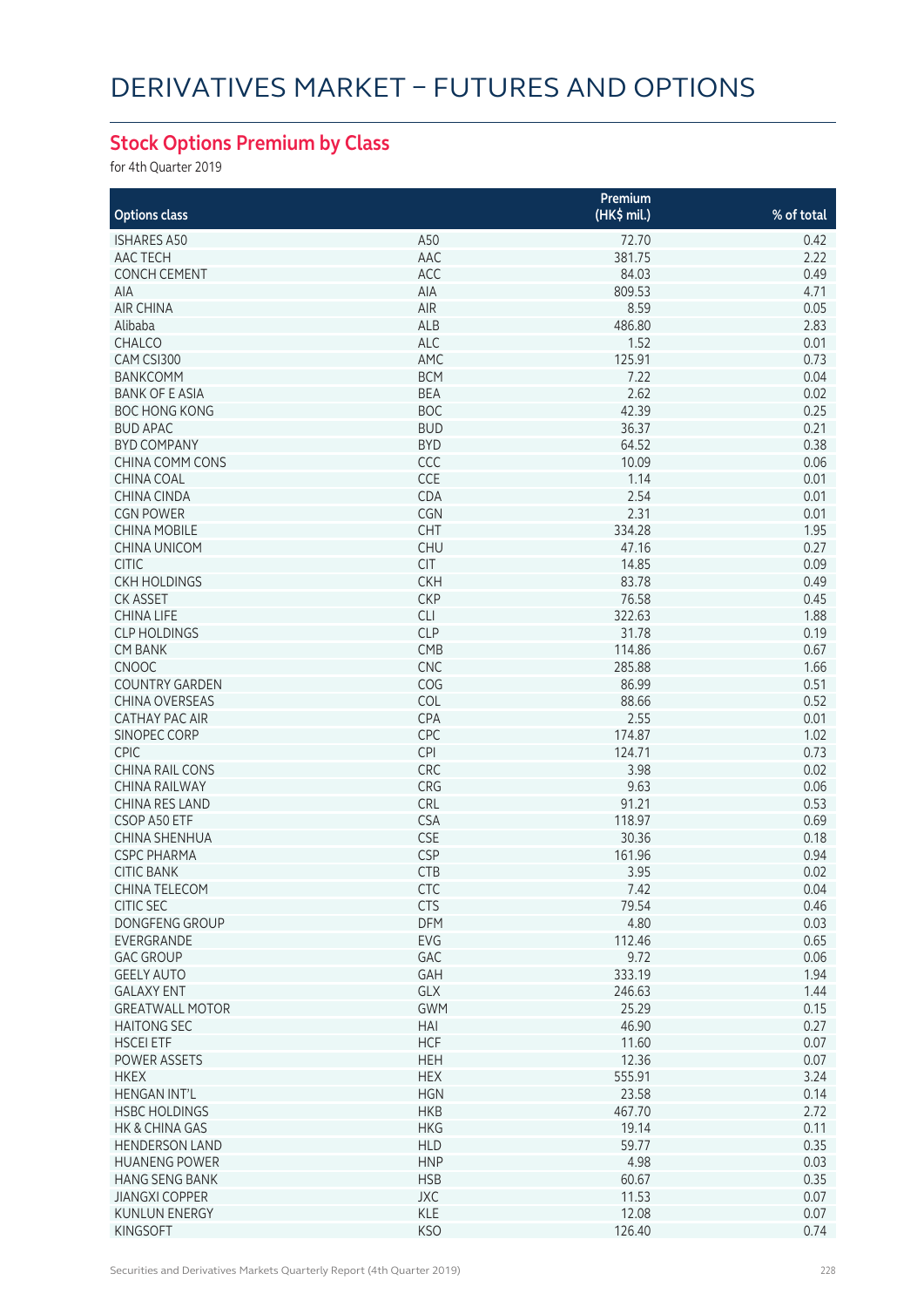# DERIVATIVES MARKET – FUTURES AND OPTIONS

| <b>Options class</b>      |            | Premium<br>(HK\$ mil.) | % of total |
|---------------------------|------------|------------------------|------------|
|                           |            |                        |            |
| <b>LENOVO GROUP</b>       | LEN        | 62.38                  | 0.36       |
| LI & FUNG                 | LIF        | 0.17                   | 0.00       |
| LINK REIT                 | <b>LNK</b> | 158.41                 | 0.92       |
| <b>MENGNIU DAIRY</b>      | <b>MEN</b> | 35.90                  | 0.21       |
| MEITUAN-W                 | <b>MET</b> | 1,344.40               | 7.83       |
| MGM CHINA                 | <b>MGM</b> | 1.27                   | 0.01       |
| <b>XIAOMI-W</b>           | <b>MIU</b> | 351.60                 | 2.05       |
| MINSHENG BANK             | <b>MSB</b> | 13.53                  | 0.08       |
| MTR CORPORATION           | <b>MTR</b> | 46.98                  | 0.27       |
| <b>CNBM</b>               | <b>NBM</b> | 26.11                  | 0.15       |
| <b>NCI</b>                | <b>NCL</b> | 72.41                  | 0.42       |
| <b>NEW WORLD DEV</b>      | <b>NWD</b> | 20.54                  | 0.12       |
| PING AN                   | PAI        | 2,132.75               | 12.42      |
| <b>PETROCHINA</b>         | PEC        | 96.01                  | 0.56       |
| PICC P&C                  | <b>PIC</b> | 17.65                  | 0.10       |
| PICC GROUP                | PIN        | 4.26                   | 0.02       |
| <b>R&amp;F PROPERTIES</b> | <b>RFP</b> | 3.65                   | 0.02       |
| <b>SANDS CHINA LTD</b>    | SAN        | 85.53                  | 0.50       |
| <b>SHK PPT</b>            | <b>SHK</b> | 407.92                 | 2.37       |
| <b>SUNNY OPTICAL</b>      | SNO        | 455.81                 | 2.65       |
| <b>SINOPHARM</b>          | SNP        | 18.06                  | 0.11       |
| <b>STANCHART</b>          | <b>STC</b> | 0.99                   | 0.01       |
| <b>SUNAC</b>              | <b>SUN</b> | 229.03                 | 1.33       |
| <b>SWIRE PACIFIC A</b>    | <b>SWA</b> | 19.40                  | 0.11       |
| <b>TENCENT</b>            | <b>TCH</b> | 4,234.89               | 24.65      |
| <b>TRACKER FUND</b>       | <b>TRF</b> | 2.76                   | 0.02       |
| <b>CHINA VANKE</b>        | <b>VNK</b> | 13.75                  | 0.08       |
| <b>WHARF HOLDINGS</b>     | WHL        | 4.50                   | 0.03       |
|                           | <b>WWC</b> | 6.29                   |            |
| WANT WANT CHINA           |            |                        | 0.04       |
| ABC                       | <b>XAB</b> | 41.73                  | 0.24       |
| <b>BANK OF CHINA</b>      | XBC        | 77.39                  | 0.45       |
| CCB                       | XCC        | 319.88                 | 1.86       |
| <b>ICBC</b>               | XIC        | 186.39                 | 1.09       |
| <b>PSBC</b>               | <b>XPB</b> | 2.65                   | 0.02       |
| <b>CHINA TOWER</b>        | <b>XTW</b> | 90.96                  | 0.53       |
| YANZHOU COAL              | <b>YZC</b> | 6.58                   | 0.04       |
| <b>ZIJIN MINING</b>       | ZJM        | 3.90                   | 0.02       |
| <b>Total</b>              |            | 17,177.74              | 100.00     |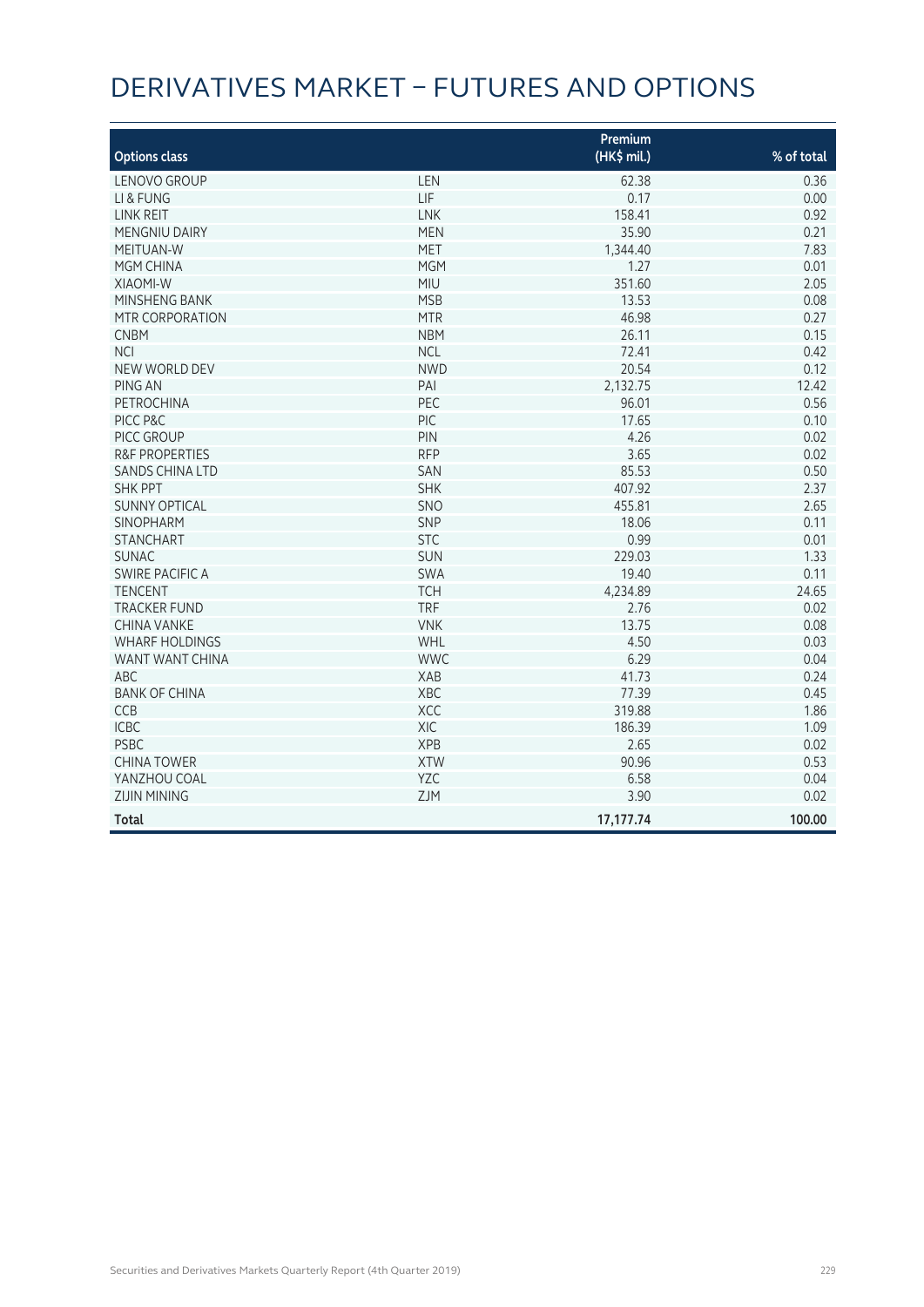## **Stock Options Contract Volume by Class**

for 4th Quarter 2019

|                            |            | <b>Contract</b> |            |
|----------------------------|------------|-----------------|------------|
| <b>Options class</b>       |            | volume          | % of total |
| <b>ISHARES A50</b>         | A50        | 74,244          | 0.32       |
| AAC TECH                   | AAC        | 215,811         | 0.92       |
| <b>CONCH CEMENT</b>        | ACC        | 151,981         | 0.65       |
| AIA                        | AIA        | 462,161         | 1.97       |
| <b>AIR CHINA</b>           | AIR        |                 | 0.06       |
|                            |            | 13,327          |            |
| Alibaba Group Holding Ltd. | ALB        | 218,341         | 0.93       |
| CHALCO                     | <b>ALC</b> | 8,379           | 0.04       |
| CAM CSI300                 | AMC        | 102,809         | 0.44       |
| <b>BANKCOMM</b>            | <b>BCM</b> | 61,756          | 0.26       |
| <b>BANK OF E ASIA</b>      | <b>BEA</b> | 26,683          | 0.11       |
| <b>BOC HONG KONG</b>       | <b>BOC</b> | 144,405         | 0.62       |
| <b>BUD APAC</b>            | <b>BUD</b> | 55,262          | 0.24       |
| <b>BYD COMPANY</b>         | <b>BYD</b> | 117,356         | 0.50       |
| CHINA COMM CONS            | CCC        | 78,817          | 0.34       |
| CHINA COAL                 | CCE        | 12,622          | 0.05       |
| CHINA CINDA                | CDA        | 3,076           | 0.01       |
| <b>CGN POWER</b>           | CGN        | 4,686           | 0.02       |
| <b>CHINA MOBILE</b>        | <b>CHT</b> | 445,309         | 1.90       |
| <b>CHINA UNICOM</b>        | <b>CHU</b> | 97,650          | 0.42       |
| <b>CITIC</b>               | <b>CIT</b> | 39,194          | 0.17       |
| <b>CKH HOLDINGS</b>        | <b>CKH</b> | 134,124         | 0.57       |
| <b>CK ASSET</b>            | <b>CKP</b> | 88,112          | 0.38       |
| <b>CHINA LIFE</b>          | <b>CLI</b> | 566,278         | 2.42       |
| <b>CLP HOLDINGS</b>        | <b>CLP</b> | 62,028          | 0.26       |
| <b>CM BANK</b>             | CMB        | 313,793         | 1.34       |
| CNOOC                      | <b>CNC</b> | 601,268         | 2.56       |
| <b>COUNTRY GARDEN</b>      | COG        | 49,247          | 0.21       |
| <b>CHINA OVERSEAS</b>      | COL        | 82,293          | 0.35       |
| <b>CATHAY PAC AIR</b>      | CPA        | 12,250          | 0.05       |
| SINOPEC CORP               | CPC        | 725,677         | 3.10       |
| <b>CPIC</b>                | <b>CPI</b> | 154,887         | 0.66       |
| <b>CHINA RAIL CONS</b>     | CRC        | 38,373          | 0.16       |
| CHINA RAILWAY              | CRG        | 40,281          | 0.17       |
| CHINA RES LAND             | CRL        | 69,214          | 0.30       |
| CSOP A50 ETF               | <b>CSA</b> | 109,871         | 0.47       |
| CHINA SHENHUA              | <b>CSE</b> | 139,268         | 0.59       |
| <b>CSPC PHARMA</b>         | <b>CSP</b> | 119,249         | 0.51       |
| <b>CITIC BANK</b>          | <b>CTB</b> | 44,413          | 0.19       |
| CHINA I ELECOM             | CTC        | 33,407          | 0.14       |
| <b>CITIC SEC</b>           | <b>CTS</b> | 191,386         | 0.82       |
| DONGFENG GROUP             | <b>DFM</b> | 10,590          | 0.05       |
| EVERGRANDE                 | EVG        | 100,244         | 0.43       |
| <b>GAC GROUP</b>           | GAC        | 9,273           | 0.04       |
| <b>GEELY AUTO</b>          | GAH        | 114,481         | 0.49       |
| <b>GALAXY ENT</b>          | GLX        | 194,544         | 0.83       |
| <b>GREATWALL MOTOR</b>     | <b>GWM</b> | 222,102         | 0.95       |
| <b>HAITONG SEC</b>         | HAI        | 98,218          | 0.42       |
|                            |            |                 |            |
| <b>HSCEI ETF</b>           | <b>HCF</b> | 17,508          | 0.07       |
| <b>POWER ASSETS</b>        | <b>HEH</b> | 36,735          | 0.16       |
| <b>HKEX</b>                | <b>HEX</b> | 1,025,682       | 4.38       |
| <b>HENGAN INT'L</b>        | <b>HGN</b> | 34,796          | 0.15       |
| <b>HSBC HOLDINGS</b>       | <b>HKB</b> | 893,736         | 3.81       |
| HK & CHINA GAS             | <b>HKG</b> | 70,838          | 0.30       |
| <b>HENDERSON LAND</b>      | <b>HLD</b> | 80,289          | 0.34       |
| <b>HUANENG POWER</b>       | <b>HNP</b> | 15,862          | 0.07       |
| <b>HANG SENG BANK</b>      | <b>HSB</b> | 182,711         | 0.78       |
| <b>JIANGXI COPPER</b>      | <b>JXC</b> | 51,169          | 0.22       |
| <b>KUNLUN ENERGY</b>       | KLE        | 33,033          | 0.14       |
| <b>KINGSOFT</b>            | <b>KSO</b> | 143,145         | 0.61       |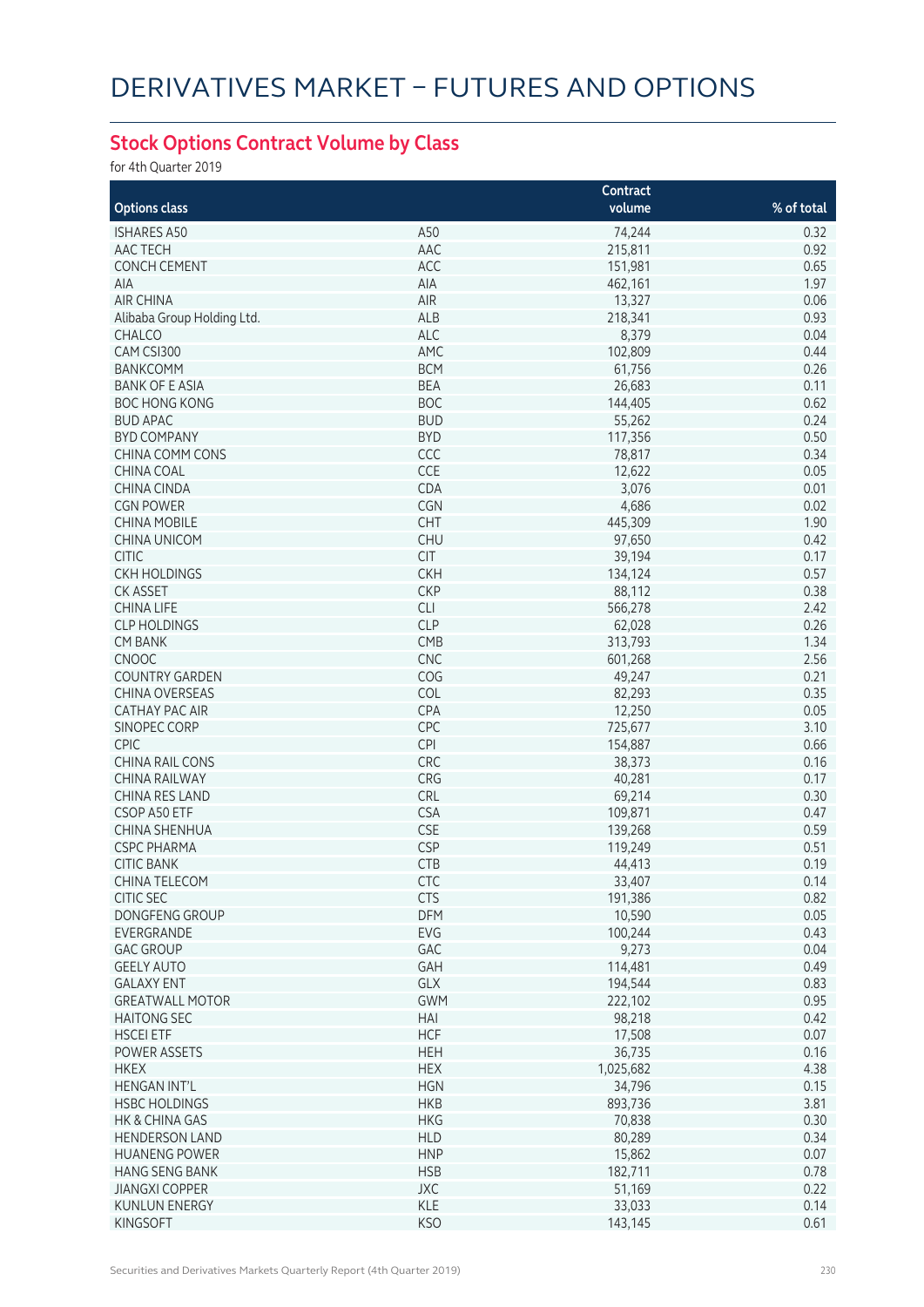# DERIVATIVES MARKET – FUTURES AND OPTIONS

|                           |            | Contract   |            |
|---------------------------|------------|------------|------------|
| <b>Options class</b>      |            | volume     | % of total |
| LENOVO GROUP              | LEN        | 120,193    | 0.51       |
| LI & FUNG                 | LIF        | 1,822      | 0.01       |
| <b>LINK REIT</b>          | <b>LNK</b> | 132,056    | 0.56       |
| MENGNIU DAIRY             | <b>MEN</b> | 56,128     | 0.24       |
| MEITUAN-W                 | <b>MET</b> | 779,979    | 3.33       |
| MGM CHINA                 | <b>MGM</b> | 14,248     | 0.06       |
| <b>XIAOMI-W</b>           | <b>MIU</b> | 1,018,657  | 4.35       |
| MINSHENG BANK             | <b>MSB</b> | 37,180     | 0.16       |
| <b>MTR CORPORATION</b>    | <b>MTR</b> | 138,692    | 0.59       |
| <b>CNBM</b>               | <b>NBM</b> | 59,188     | 0.25       |
| <b>NCI</b>                | <b>NCL</b> | 101,274    | 0.43       |
| NEW WORLD DEV             | <b>NWD</b> | 79,816     | 0.34       |
| PING AN                   | PAI        | 1,574,927  | 6.72       |
| PETROCHINA                | PEC        | 359,316    | 1.53       |
| PICC P&C                  | PIC        | 47,214     | 0.20       |
| PICC GROUP                | PIN        | 8,474      | 0.04       |
| <b>R&amp;F PROPERTIES</b> | <b>RFP</b> | 34,658     | 0.15       |
| <b>SANDS CHINA LTD</b>    | SAN        | 254,444    | 1.09       |
| <b>SHK PPT</b>            | <b>SHK</b> | 198,861    | 0.85       |
| <b>SUNNY OPTICAL</b>      | SNO        | 115,042    | 0.49       |
| <b>SINOPHARM</b>          | SNP        | 17,924     | 0.08       |
| <b>STANCHART</b>          | <b>STC</b> | 19,865     | 0.08       |
| <b>SUNAC</b>              | SUN        | 84,281     | 0.36       |
| <b>SWIRE PACIFIC A</b>    | <b>SWA</b> | 26,686     | 0.11       |
| <b>TENCENT</b>            | <b>TCH</b> | 4,093,680  | 17.46      |
| <b>TRACKER FUND</b>       | <b>TRF</b> | 15,913     | 0.07       |
| <b>CHINA VANKE</b>        | <b>VNK</b> | 20,865     | 0.09       |
| <b>WHARF HOLDINGS</b>     | WHL        | 9,783      | 0.04       |
| WANT WANT CHINA           | <b>WWC</b> | 32,002     | 0.14       |
| ABC                       | <b>XAB</b> | 72,401     | 0.31       |
| <b>BANK OF CHINA</b>      | XBC        | 1,042,933  | 4.45       |
| CCB                       | XCC        | 2,091,848  | 8.92       |
| <b>ICBC</b>               | XIC        | 1,272,960  | 5.43       |
| <b>PSBC</b>               | <b>XPB</b> | 9,840      | 0.04       |
| <b>CHINA TOWER</b>        | <b>XTW</b> | 221,265    | 0.94       |
| YANZHOU COAL              | YZC        | 17,947     | 0.08       |
| <b>ZIJIN MINING</b>       | ZJM        | 15,956     | 0.07       |
| <b>Total</b>              |            | 23,442,562 | 100.00     |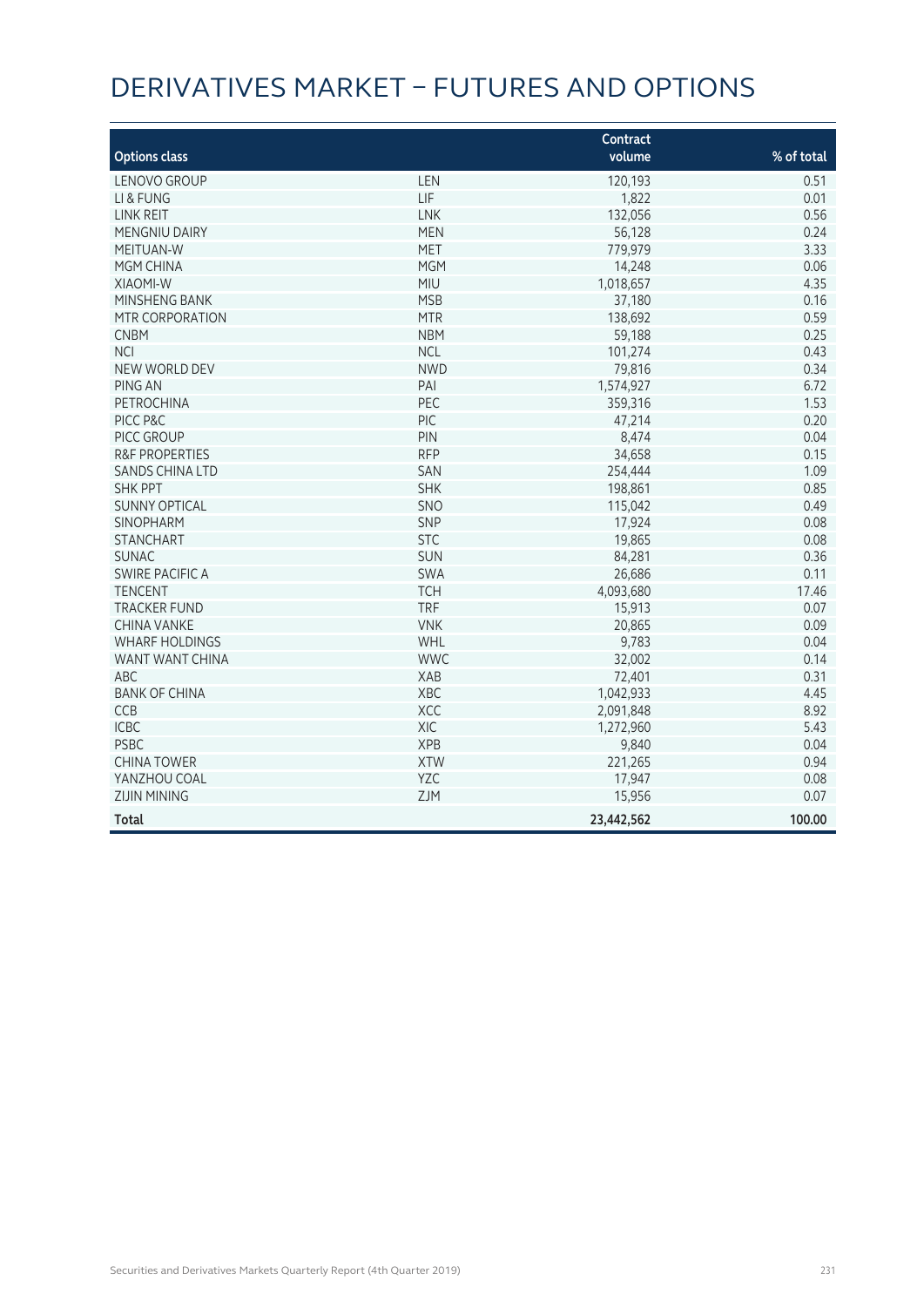### **Average Daily Settlement Instructions (SIs) Settled in CCASS**

(both delivering and receiving SIs are counted)

|              |                |               | SIs by shares | SIs by value |
|--------------|----------------|---------------|---------------|--------------|
| Year \ Month |                | Number of SIs | (bil. shs)    | (HK\$bil.)   |
| 2018         | Q4             | 98,625        | 47.19         | 225.63       |
| 2019         | Q <sub>1</sub> | 101,072       | 47.72         | 234.62       |
|              | Q <sub>2</sub> | 99,874        | 51.17         | 272.38       |
|              | Q <sub>3</sub> | 88,236        | 41.00         | 216.13       |
|              | Q4             | 90,585        | 39.46         | 229.70       |

## **Average Daily Investor Settlement Instructions (ISIs) settled in CCASS**

(one sided ISIs are counted)

|                       |                |                | <b>ISIs by shares</b> | <b>ISIs by value</b> |
|-----------------------|----------------|----------------|-----------------------|----------------------|
| $\forall$ ear \ month |                | Number of ISIs | (Mil shs)             | (HK\$ mil.)          |
| 2018                  | Q4             | 214            | 53.95                 | 187.92               |
| 2019                  | Q1             | 251            | 87.13                 | 109.56               |
|                       | Q <sub>2</sub> | 247            | 344.24                | 167.32               |
|                       | Q <sub>3</sub> | 221            | 78.80                 | 210.52               |
|                       | Q4             | 212            | 97.81                 | 138.74               |

### **Securities under CCASS Custody**

(balances at quarter end)

|            |                |            | % of issued       |                     | % of market       |
|------------|----------------|------------|-------------------|---------------------|-------------------|
|            |                | Number of  | shares of         |                     | capitalisation of |
|            |                | shares     | admitted          | <b>Market value</b> | admitted          |
| Year/Month |                | (bil. shs) | <b>securities</b> | (HK\$ bil.)         | securities        |
| 2018       | Q4             | 6,644.42   | 76.15             | 18,815.11           | 58.78             |
| 2019       | Q <sub>1</sub> | 6,712.97   | 75.97             | 21,734.35           | 60.09             |
|            | Q <sub>2</sub> | 6,634.14   | 75.28             | 21,146.81           | 60.29             |
|            | Q <sub>3</sub> | 6,578.06   | 75.40             | 19,847.28           | 60.46             |
|            | Q4             | 6,500.57   | 75.41             | 22,828.22           | 56.79             |

Share quantity and market value of securities in non-HKD currency are included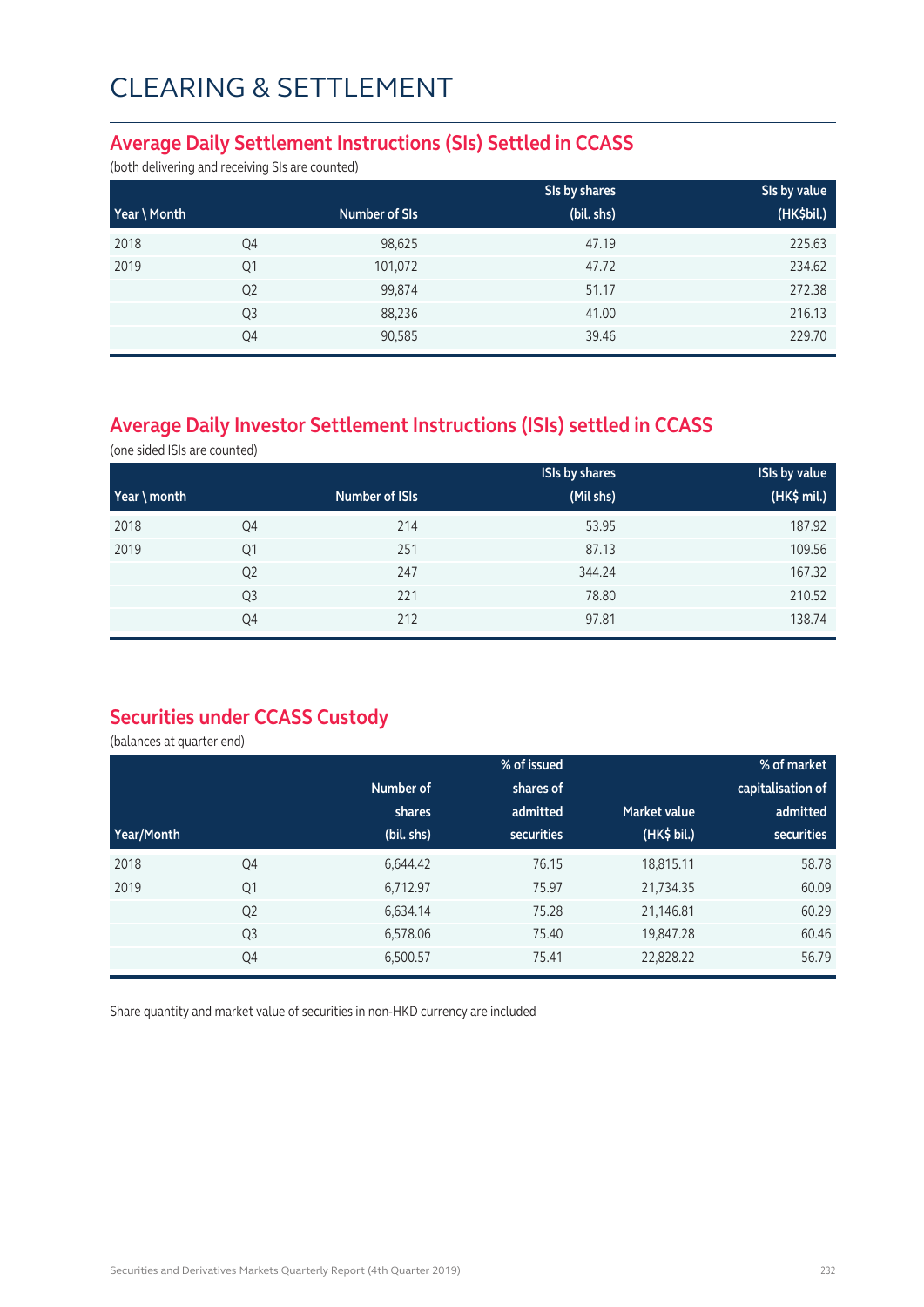#### **Average Daily Stock Exchange Trades Processed in CCASS**

(including CNS trades, isolated trades and cross trades)

|            |                | No. of CCASS | % of Exchange | No. of shares | % of market | Value of trades | % of market |
|------------|----------------|--------------|---------------|---------------|-------------|-----------------|-------------|
| Year/Month |                | trades       | trades        | (Mil. shs)    | turnover    | $(HK\$ mil.)    | turnover    |
| 2018       | Q4             | 1,444,003    | 100           | 244.966.47    | 100         | 85,400.12       | 100         |
| 2019       | Q1             | 1,644,627    | 100           | 340,802.33    | 100         | 100.674.63      | 100         |
|            | Q <sub>2</sub> | 1,559,363    | 100           | 250,956.59    | 100         | 94,382.51       | 100         |
|            | Q <sub>3</sub> | 1,350,055    | 100           | 207.222.11    | 100         | 76.732.85       | 100         |
|            | Q4             | 1,270,877    | 100           | 185,033.90    | 100         | 76,842.11       | 100         |

## **Average Daily Netting Efficiency of CNS Trades**

(in stock positions and share quantity)

|            |                |                 | <b>Netting</b> | No. of shares due | <b>Netting</b> |
|------------|----------------|-----------------|----------------|-------------------|----------------|
|            |                | No. of CNS      | efficiency     | for settlement    | efficiency     |
| Year/Month |                | stock positions | $(\%)$         | (Mil. shs)        | $(\%)$         |
| 2018       | Q4             | 80,124          | 97.02          | 27,640.56         | 94.02          |
| 2019       | Q1             | 89,630          | 97.13          | 30,306.66         | 95.46          |
|            | Q <sub>2</sub> | 82,910          | 97.18          | 27,311.43         | 94.52          |
|            | Q <sub>3</sub> | 73,520          | 97.10          | 22,741.87         | 94.27          |
|            | Q4             | 73,720          | 96.90          | 21,764.14         | 93.96          |

## **Average Daily Settlement Efficiency of CNS Stock Positions**

|              |                |       | Settlement efficiency (%) |
|--------------|----------------|-------|---------------------------|
| Year \ Month |                | S day | $S + 1$ day               |
| 2018         | Q4             | 99.92 | 99.99                     |
| 2019         | Q1             | 99.92 | 99.99                     |
|              | Q <sub>2</sub> | 99.92 | 99.99                     |
|              | Q3             | 99.92 | 99.99                     |
|              | Q4             | 99.93 | 99.99                     |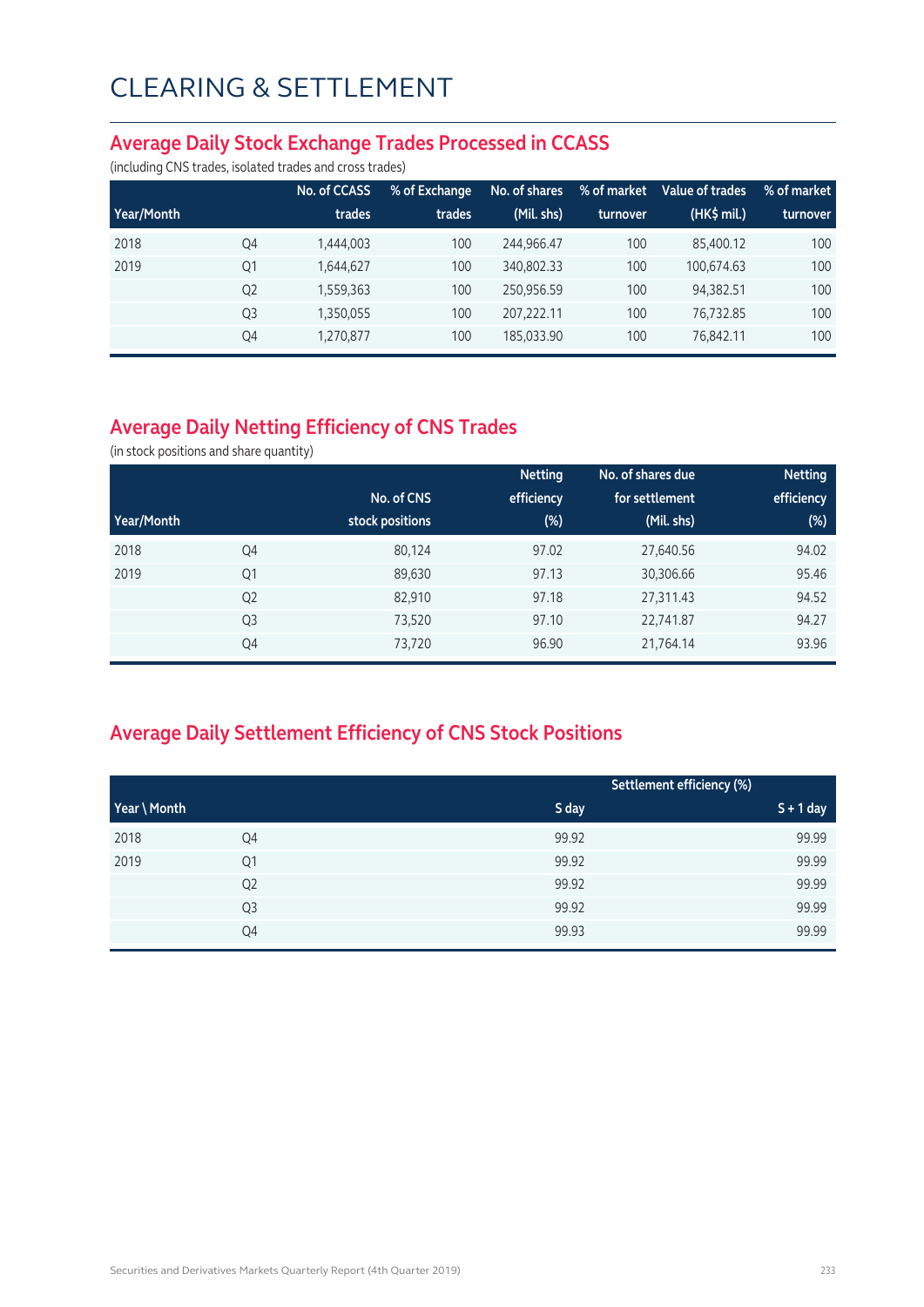## **Open Interest by Derivatives Products**

|                                                               | <b>Contracts</b> |                  |  |
|---------------------------------------------------------------|------------------|------------------|--|
| <b>Derivatives product</b>                                    | 4th Quarter 2019 | 4th Quarter 2018 |  |
| Hang Seng Index Futures                                       | 121,237          | 133,924          |  |
| Hang Seng Index Options                                       | 210,101          | 279,856          |  |
| Weekly Hang Seng Index Options <sup>1</sup>                   | 3,157            |                  |  |
| Mini-Hang Seng Index Futures                                  | 10,635           | 12,587           |  |
| Mini-Hang Seng Index Options                                  | 17,983           | 18,777           |  |
| HSI (Gross Total Return Index) Futures <sup>2</sup>           | 12               |                  |  |
| HSI (Net Total Return Index) Futures <sup>3</sup>             | 10               | 8                |  |
| Hang Seng China Enterprises Index Futures                     | 325,907          | 428,692          |  |
| Hang Seng China Enterprises Index Options                     | 2,088,866        | 2,309,038        |  |
| Weekly Hang Seng China Enterprises Index Options <sup>4</sup> | 1,592            |                  |  |
| Mini-Hang Seng China Enterprises Index Futures                | 4,214            | 5,292            |  |
| Mini-Hang Seng China Enterprises Index Options                | 12,814           | 5,132            |  |
| HSCEI (Gross Total Return Index) Futures <sup>5</sup>         | 0                | 0                |  |
| HSCEI (Net Total Return Index) Futures <sup>6</sup>           | $\mathbf 0$      | 0                |  |
| Flexible Hang Seng Index Options                              | $\mathbf 0$      | 0                |  |
| Flexible Hang Seng China Enterprises Index Options            | 150              | $\mathbf 0$      |  |
| HSI Dividend Point Index Futures                              | 1,899            | 1,850            |  |
| <b>HSCEI Dividend Point Index Futures</b>                     | 116,422          | 125,077          |  |
| HSI Volatility Index Futures                                  | 5                | 0                |  |
| MSCI AC Asia ex Japan NTR Index Futures                       | 23,864           | 925              |  |
| CES China 120 Index Futures                                   | 3                | 3                |  |
| CES Gaming Top 10 Index Futures <sup>7</sup>                  |                  | $\overline{0}$   |  |
| Hang Seng Mainland Oil & Gas Index Futures                    | 42               | 14               |  |
| Hang Seng Mainland Banks Index Futures                        | 117              | 20               |  |
| Hang Seng Mainland Healthcare Index Futures <sup>8</sup>      |                  | $\overline{0}$   |  |
| Hang Seng Mainland Properties Index Futures                   | 17               | 29               |  |
| Hang Seng IT Hardware Index Futures <sup>9</sup>              |                  | $\mathbf 0$      |  |
| Hang Seng Software & Services Index Futures <sup>10</sup>     |                  | 0                |  |
| <b>IBOVESPA Futures</b>                                       | $\mathbf 0$      | $\mathbf 0$      |  |
| MICEX Index Futures                                           | 0                | 0                |  |
| FTSE/JSE Top40 Futures                                        | $\mathbf 0$      | $\Omega$         |  |
| <b>Stock Futures</b>                                          | 27,277           | 20,476           |  |
| <b>Stock Options</b>                                          | 6,702,538        | 7,213,486        |  |
| Three-month HIBOR Futures                                     | 60               | 272              |  |
| One-month HIBOR Futures                                       | 0                | 0                |  |
| RMB Currency Futures - USD/CNH Futures                        | 23,196           | 30,797           |  |
| RMB Currency Options - USD/CNH Options                        | 1,643            | 5,625            |  |
| RMB Currency Futures - EUR/CNH Futures                        | 110              | 606              |  |
| RMB Currency Futures - JPY/CNH Futures                        | 190              | 160              |  |
| RMB Currency Futures - AUD/CNH Futures                        | 116              | 9                |  |
| RMB Currency Futures - CNH/USD Futures                        | 1,024            | 712              |  |
| INR Currency Futures - INR/USD Futures <sup>11</sup>          | 175              |                  |  |
| INR Currency Futures - INR/CNH Futures <sup>12</sup>          | 0                |                  |  |
| <b>USD Gold Futures</b>                                       | 1,132            | 191              |  |
| <b>CNH Gold Futures</b>                                       | 5                | 45               |  |
| Iron Ore Futures - Monthly Contracts                          | 1,685            | 1,124            |  |
| Iron Ore Futures - Quarterly Contracts                        | 0                | 0                |  |
| <b>CNH London Aluminium Mini Futures</b>                      | 0                | 0                |  |
| <b>CNH London Zinc Mini Futures</b>                           |                  | 1                |  |
| CNH London Copper Mini Futures                                | $\mathbf 0$      | 0                |  |
| <b>CNH London Lead Mini Futures</b>                           | 0                | 0                |  |
| CNH London Nickel Mini Futures                                | 0                | 0                |  |
| <b>CNH London Tin Mini Futures</b>                            | $\mathbf 0$      | 0                |  |
| USD London Aluminium Mini Futures <sup>13</sup>               | 76               |                  |  |
| USD London Zinc Mini Futures <sup>14</sup>                    | $\mathbf 0$      |                  |  |
| USD London Copper Mini Futures <sup>15</sup>                  | 262              |                  |  |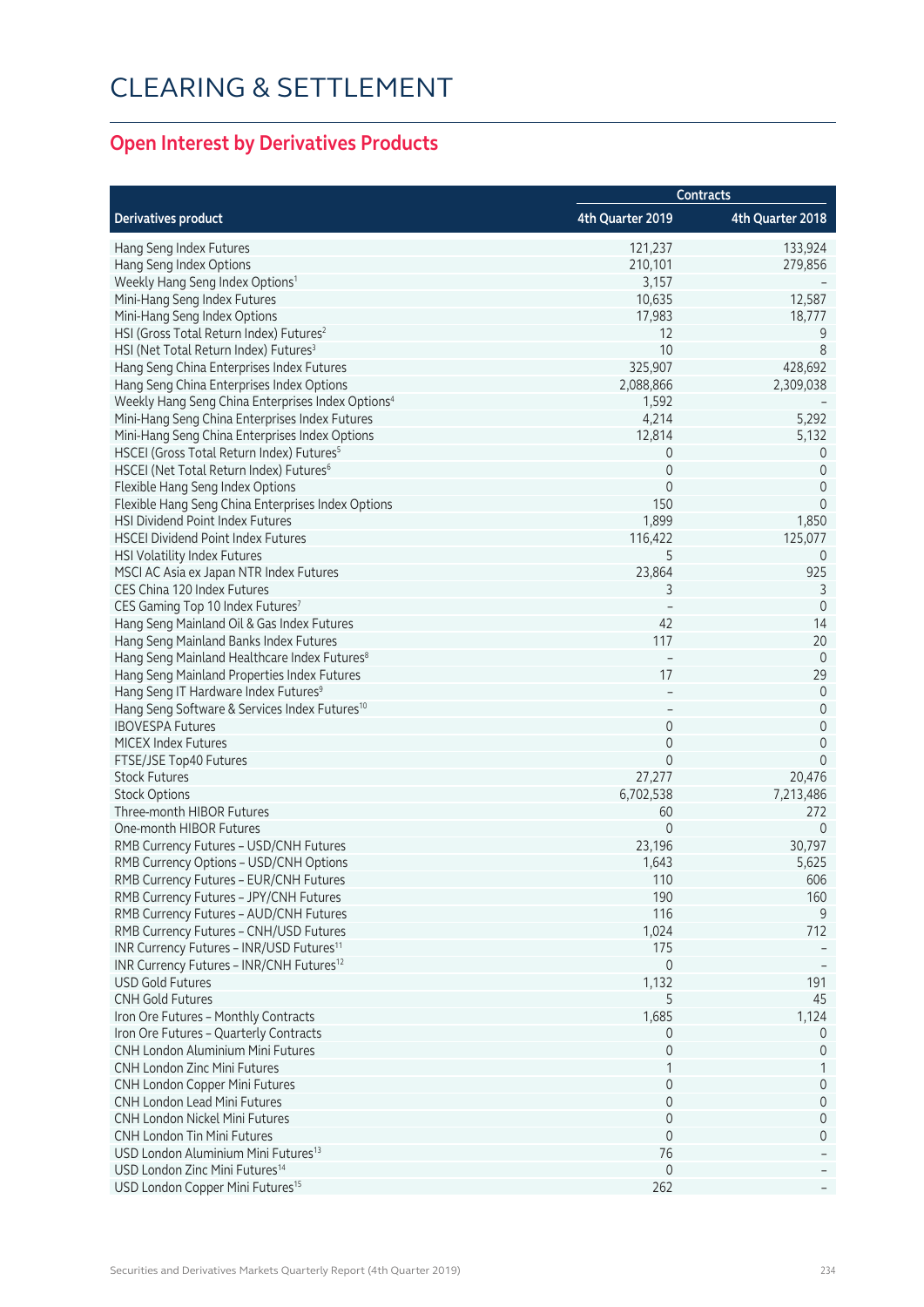|                                              |                  | <b>Contracts</b> |
|----------------------------------------------|------------------|------------------|
| Derivatives product                          | 4th Quarter 2019 | 4th Quarter 2018 |
| USD London Lead Mini Futures <sup>16</sup>   | 0                |                  |
| USD London Nickel Mini Futures <sup>17</sup> | 14               |                  |
| USD London Tin Mini Futures <sup>18</sup>    | 0                |                  |
| Total                                        | 9,698,551        | 10,594,737       |

<sup>1</sup> Trading in Weekly Hang Seng Index Options commenced on 16 Sep 2019

- <sup>2</sup> Trading in HSI (Gross Total Return Index) Futures commenced on 05 Nov 2018
- 3 Trading in HSI (Net Total Return Index) Futures commenced on 05 Nov 2018
- <sup>4</sup> Trading in Weekly Hang Seng China Enterprises Index Options commenced on 16 Sep 2019
- 5 Trading in HSCEI (Gross Total Return Index) Futures commenced on 05 Nov 2018
- 6 Trading in HSCEI (Net Total Return Index) Futures commenced on 05 Nov 2018
- 7 Trading in CES Gaming Top 10 Index Futures suspended with effect from 30 Dec 2019
- 8 Trading in Hang Seng Mainland Healthcare Index Futures suspended with effect from 30 Dec 2019
- <sup>9</sup> Trading in Hang Seng IT Hardware Index Futures suspended with effect from 30 Dec 2019
- <sup>10</sup> Trading in Hang Seng Software & Services Index Futures suspended with effect from 30 Dec 2019
- 11 Trading in INR Currency Futures INR/USD Futures commenced on 04 Nov 2019
- <sup>12</sup> Trading in INR Currency Futures INR/CNH Futures commenced on 04 Nov 2019
- <sup>13</sup> Trading in USD London Aluminium Mini Futures commenced on 05 Aug 2019
- 14 Trading in USD London Zinc Mini Futures commenced on 05 Aug 2019<br>15 Trading in USD London Copper Mini Futures commenced on 05 Aug 20
- 15 Trading in USD London Copper Mini Futures commenced on 05 Aug 2019
- <sup>16</sup> Trading in USD London Lead Mini Futures commenced on 05 Aug 2019
- 17 Trading in USD London Nickel Mini Futures commenced on 05 Aug 2019
- 18 Trading in USD London Tin Mini Futures commenced on 05 Aug 2019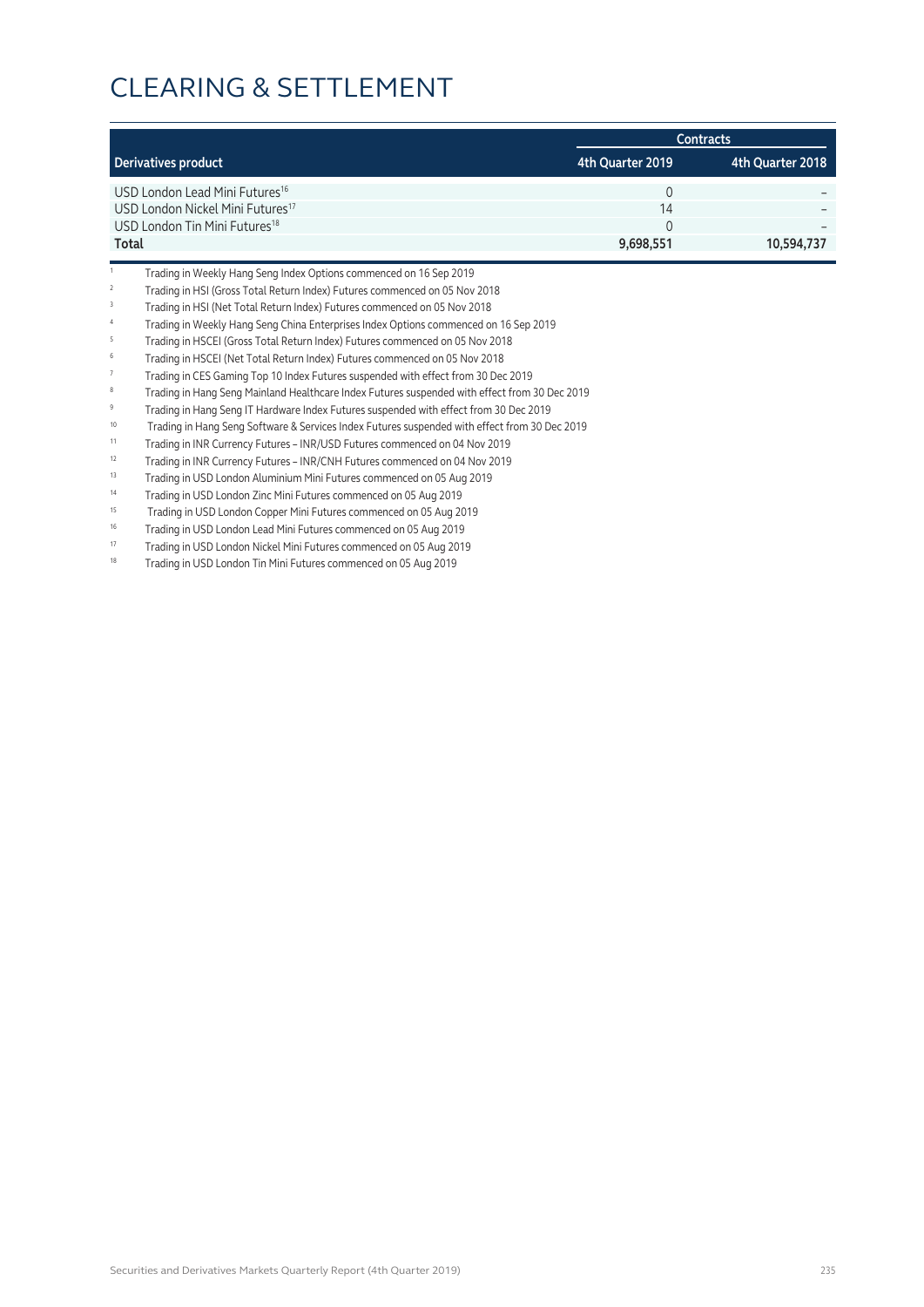## **Stock Options Open Interest by Class**

as at the end of 4th Quarter 2019

|                       | Open interest |             |            |  |  |
|-----------------------|---------------|-------------|------------|--|--|
| <b>Options class</b>  |               | (contracts) | % of total |  |  |
| <b>ISHARES A50</b>    | A50           | 18,595      | 0.28       |  |  |
| AAC TECH              | AAC           | 20,412      | 0.30       |  |  |
| <b>CONCH CEMENT</b>   | ACC           | 20,119      | 0.30       |  |  |
| AIA                   | AIA           | 76,564      | 1.14       |  |  |
| AIR CHINA             | AIR           | 2,576       | 0.04       |  |  |
| Alibaba               | ALB           | 64,578      | 0.96       |  |  |
| CHALCO                | <b>ALC</b>    | 3,177       | 0.05       |  |  |
| CAM CSI300            | AMC           | 28,245      | 0.42       |  |  |
| <b>BANKCOMM</b>       | <b>BCM</b>    | 33,278      | 0.50       |  |  |
| <b>BANK OF E ASIA</b> | <b>BEA</b>    | 8,499       | 0.13       |  |  |
| <b>BOC HONG KONG</b>  | <b>BOC</b>    | 36,100      | 0.54       |  |  |
| <b>BUD APAC</b>       | <b>BUD</b>    | 13,012      | 0.19       |  |  |
| <b>BYD COMPANY</b>    | <b>BYD</b>    | 26,416      | 0.39       |  |  |
| CHINA COMM CONS       | CCC           | 26,967      | 0.40       |  |  |
| CHINA COAL            | CCE           | 4,398       | 0.07       |  |  |
| CHINA CINDA           | CDA           | 2,187       | 0.03       |  |  |
| <b>CGN POWER</b>      | CGN           | 1,829       | 0.03       |  |  |
| <b>CHINA MOBILE</b>   | CHT           | 94,941      | 1.42       |  |  |
| CHINA UNICOM          | <b>CHU</b>    | 16,904      | 0.25       |  |  |
| <b>CITIC</b>          | CIT           | 16,633      | 0.25       |  |  |
| <b>CKH HOLDINGS</b>   | <b>CKH</b>    | 26,324      | 0.39       |  |  |
| CK ASSET              | <b>CKP</b>    | 14,635      | 0.22       |  |  |
| <b>CHINA LIFE</b>     | CLI           | 140,779     | 2.10       |  |  |
| <b>CLP HOLDINGS</b>   | <b>CLP</b>    | 12,940      | 0.19       |  |  |
| <b>CM BANK</b>        | CMB           | 64,901      | 0.97       |  |  |
| CNOOC                 | CNC           | 157,095     | 2.34       |  |  |
| <b>COUNTRY GARDEN</b> | COG           | 12,695      | 0.19       |  |  |
| <b>CHINA OVERSEAS</b> | <b>COL</b>    | 14,521      | 0.22       |  |  |
| CATHAY PAC AIR        | CPA           | 1,870       | 0.03       |  |  |
| SINOPEC CORP          | CPC           | 176,433     | 2.63       |  |  |
| CPIC                  | CPI           | 47,585      | 0.71       |  |  |
| CHINA RAIL CONS       | <b>CRC</b>    | 11,548      | 0.17       |  |  |
| CHINA RAILWAY         | CRG           | 11,885      | 0.18       |  |  |
| CHINA RES LAND        | <b>CRL</b>    | 11,144      | 0.17       |  |  |
| CSOP A50 ETF          | <b>CSA</b>    | 22,437      | 0.33       |  |  |
| CHINA SHENHUA         | <b>CSE</b>    | 46,385      | 0.69       |  |  |
| <b>CSPC PHARMA</b>    | <b>CSP</b>    | 18,650      | 0.28       |  |  |
| <b>CITIC BANK</b>     | <b>CTB</b>    | 21,952      | 0.33       |  |  |
| CHINA TELECOM         | <b>CTC</b>    | 25,655      | 0.38       |  |  |
| CITIC SEC             | <b>CTS</b>    | 47,256      | 0.71       |  |  |
| DONGFENG GROUP        | DFM           | 2,524       | 0.04       |  |  |
| EVERGRANDE            | EVG           | 36,849      | 0.55       |  |  |
| <b>GAC GROUP</b>      | GAC           | 2,020       | 0.03       |  |  |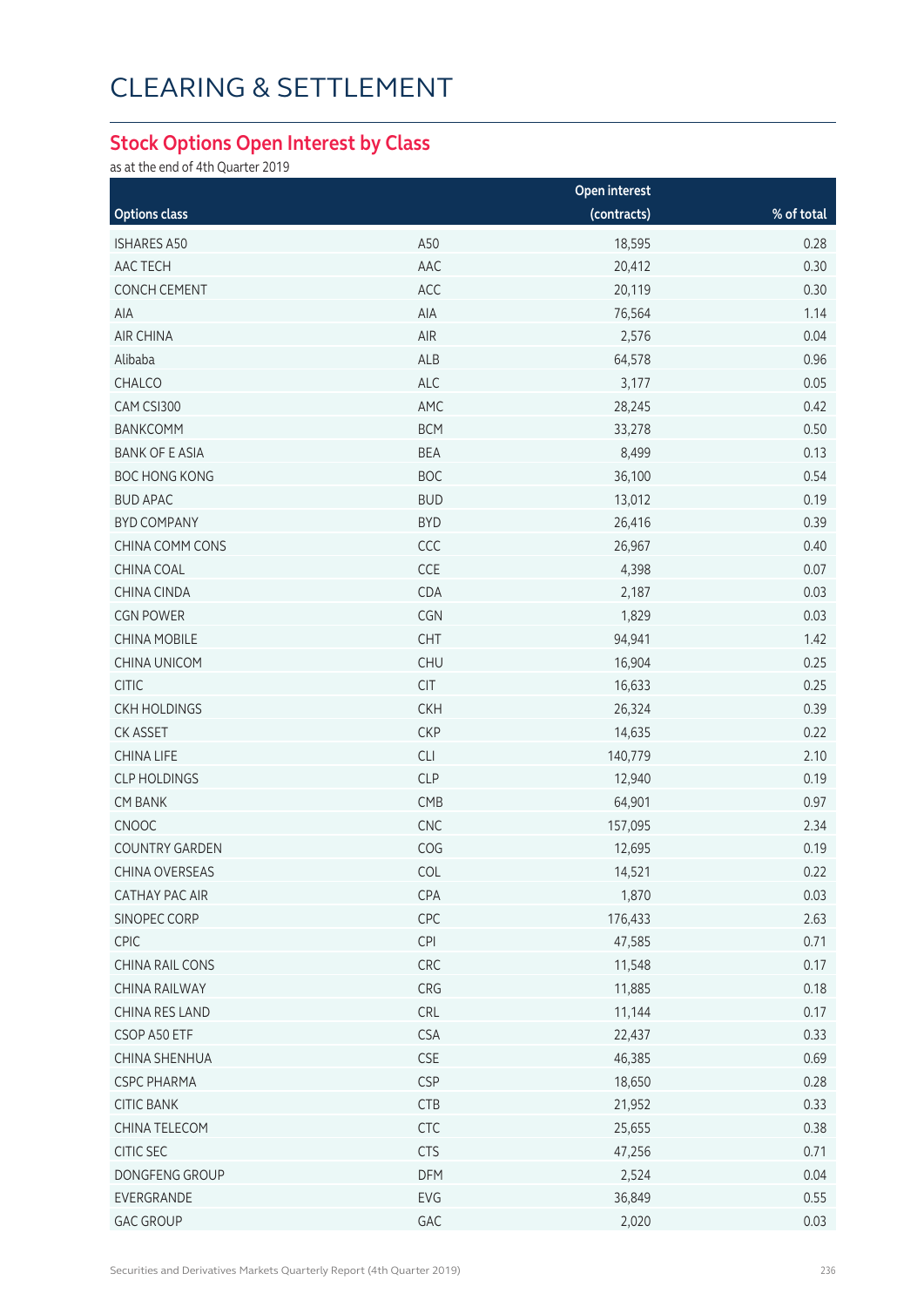| % of total<br><b>Options class</b><br>(contracts)<br>GAH<br>0.23<br>15,385<br><b>GEELY AUTO</b><br>GLX<br>0.51<br><b>GALAXY ENT</b><br>33,850<br>1.38<br><b>GREATWALL MOTOR</b><br><b>GWM</b><br>92,167<br>HAI<br><b>HAITONG SEC</b><br>35,479<br>0.53<br><b>HCF</b><br><b>HSCEI ETF</b><br>5,828<br>0.09<br><b>HEH</b><br>0.12<br>POWER ASSETS<br>7,832<br><b>HEX</b><br><b>HKEX</b><br>219,578<br>3.28<br><b>HGN</b><br>0.11<br><b>HENGAN INT'L</b><br>7,523<br><b>HKB</b><br>319,422<br>4.77<br><b>HSBC HOLDINGS</b><br><b>HKG</b><br>0.38<br>HK & CHINA GAS<br>25,570<br><b>HLD</b><br>0.23<br><b>HENDERSON LAND</b><br>15,202<br><b>HNP</b><br>0.07<br><b>HUANENG POWER</b><br>4,871<br><b>HSB</b><br>61,841<br>0.92<br><b>HANG SENG BANK</b><br><b>JXC</b><br>0.19<br><b>JIANGXI COPPER</b><br>12,522<br>KLE<br>4,413<br>0.07<br>KUNLUN ENERGY<br><b>KSO</b><br>0.51<br><b>KINGSOFT</b><br>34,151<br>LENOVO GROUP<br>LEN<br>31,012<br>0.46<br>${\sf LIF}$<br>0.03<br>LI & FUNG<br>1,913<br>LNK<br>0.24<br>LINK REIT<br>15,955<br><b>MEN</b><br>0.12<br>MENGNIU DAIRY<br>8,063<br><b>MET</b><br>1.71<br>MEITUAN-W<br>114,567<br><b>MGM</b><br>0.11<br>MGM CHINA<br>7,174<br><b>MIU</b><br>XIAOMI-W<br>3.54<br>237,528<br><b>MSB</b><br>0.27<br>MINSHENG BANK<br>18,314<br><b>MTR</b><br>16,129<br>0.24<br>MTR CORPORATION<br><b>NBM</b><br>0.21<br><b>CNBM</b><br>14,002<br>NCL<br><b>NCI</b><br>38,893<br>0.58<br>NEW WORLD DEV<br><b>NWD</b><br>13,149<br>0.20<br>PAI<br>9.87<br>PING AN<br>661,536<br>PEC<br>1.82<br>PETROCHINA<br>121,697<br>PIC<br>PICC P&C<br>0.14<br>9,286<br>PIN<br>PICC GROUP<br>3,660<br>0.05<br><b>RFP</b><br>R&F PROPERTIES<br>13,041<br>0.19<br>SAN<br><b>SANDS CHINA LTD</b><br>57,319<br>0.86<br><b>SHK PPT</b><br><b>SHK</b><br>0.33<br>21,897<br>SNO<br><b>SUNNY OPTICAL</b><br>0.18<br>11,922<br>SINOPHARM<br>SNP<br>5,094<br>0.08<br><b>STC</b><br><b>STANCHART</b><br>2,681<br>0.04<br><b>SUNAC</b><br>SUN<br>21,034<br>0.31<br>SWA<br>SWIRE PACIFIC A<br>5,783<br>0.09<br>13.17<br><b>TENCENT</b><br><b>TCH</b><br>882,864<br><b>TRF</b><br>0.04<br><b>TRACKER FUND</b><br>2,961<br><b>VNK</b><br>6,011<br>0.09<br>CHINA VANKE<br>WHL<br>0.03<br>WHARF HOLDINGS<br>2,231 |                 |            | Open interest |      |  |
|--------------------------------------------------------------------------------------------------------------------------------------------------------------------------------------------------------------------------------------------------------------------------------------------------------------------------------------------------------------------------------------------------------------------------------------------------------------------------------------------------------------------------------------------------------------------------------------------------------------------------------------------------------------------------------------------------------------------------------------------------------------------------------------------------------------------------------------------------------------------------------------------------------------------------------------------------------------------------------------------------------------------------------------------------------------------------------------------------------------------------------------------------------------------------------------------------------------------------------------------------------------------------------------------------------------------------------------------------------------------------------------------------------------------------------------------------------------------------------------------------------------------------------------------------------------------------------------------------------------------------------------------------------------------------------------------------------------------------------------------------------------------------------------------------------------------------------------------------------------------------------------------------------------------------------------------------------------------------------------------------------------------------------------------------------------------------------------------------------------------------------------------------------------------------------------------------------------------|-----------------|------------|---------------|------|--|
|                                                                                                                                                                                                                                                                                                                                                                                                                                                                                                                                                                                                                                                                                                                                                                                                                                                                                                                                                                                                                                                                                                                                                                                                                                                                                                                                                                                                                                                                                                                                                                                                                                                                                                                                                                                                                                                                                                                                                                                                                                                                                                                                                                                                                    |                 |            |               |      |  |
|                                                                                                                                                                                                                                                                                                                                                                                                                                                                                                                                                                                                                                                                                                                                                                                                                                                                                                                                                                                                                                                                                                                                                                                                                                                                                                                                                                                                                                                                                                                                                                                                                                                                                                                                                                                                                                                                                                                                                                                                                                                                                                                                                                                                                    |                 |            |               |      |  |
|                                                                                                                                                                                                                                                                                                                                                                                                                                                                                                                                                                                                                                                                                                                                                                                                                                                                                                                                                                                                                                                                                                                                                                                                                                                                                                                                                                                                                                                                                                                                                                                                                                                                                                                                                                                                                                                                                                                                                                                                                                                                                                                                                                                                                    |                 |            |               |      |  |
|                                                                                                                                                                                                                                                                                                                                                                                                                                                                                                                                                                                                                                                                                                                                                                                                                                                                                                                                                                                                                                                                                                                                                                                                                                                                                                                                                                                                                                                                                                                                                                                                                                                                                                                                                                                                                                                                                                                                                                                                                                                                                                                                                                                                                    |                 |            |               |      |  |
|                                                                                                                                                                                                                                                                                                                                                                                                                                                                                                                                                                                                                                                                                                                                                                                                                                                                                                                                                                                                                                                                                                                                                                                                                                                                                                                                                                                                                                                                                                                                                                                                                                                                                                                                                                                                                                                                                                                                                                                                                                                                                                                                                                                                                    |                 |            |               |      |  |
|                                                                                                                                                                                                                                                                                                                                                                                                                                                                                                                                                                                                                                                                                                                                                                                                                                                                                                                                                                                                                                                                                                                                                                                                                                                                                                                                                                                                                                                                                                                                                                                                                                                                                                                                                                                                                                                                                                                                                                                                                                                                                                                                                                                                                    |                 |            |               |      |  |
|                                                                                                                                                                                                                                                                                                                                                                                                                                                                                                                                                                                                                                                                                                                                                                                                                                                                                                                                                                                                                                                                                                                                                                                                                                                                                                                                                                                                                                                                                                                                                                                                                                                                                                                                                                                                                                                                                                                                                                                                                                                                                                                                                                                                                    |                 |            |               |      |  |
|                                                                                                                                                                                                                                                                                                                                                                                                                                                                                                                                                                                                                                                                                                                                                                                                                                                                                                                                                                                                                                                                                                                                                                                                                                                                                                                                                                                                                                                                                                                                                                                                                                                                                                                                                                                                                                                                                                                                                                                                                                                                                                                                                                                                                    |                 |            |               |      |  |
|                                                                                                                                                                                                                                                                                                                                                                                                                                                                                                                                                                                                                                                                                                                                                                                                                                                                                                                                                                                                                                                                                                                                                                                                                                                                                                                                                                                                                                                                                                                                                                                                                                                                                                                                                                                                                                                                                                                                                                                                                                                                                                                                                                                                                    |                 |            |               |      |  |
|                                                                                                                                                                                                                                                                                                                                                                                                                                                                                                                                                                                                                                                                                                                                                                                                                                                                                                                                                                                                                                                                                                                                                                                                                                                                                                                                                                                                                                                                                                                                                                                                                                                                                                                                                                                                                                                                                                                                                                                                                                                                                                                                                                                                                    |                 |            |               |      |  |
|                                                                                                                                                                                                                                                                                                                                                                                                                                                                                                                                                                                                                                                                                                                                                                                                                                                                                                                                                                                                                                                                                                                                                                                                                                                                                                                                                                                                                                                                                                                                                                                                                                                                                                                                                                                                                                                                                                                                                                                                                                                                                                                                                                                                                    |                 |            |               |      |  |
|                                                                                                                                                                                                                                                                                                                                                                                                                                                                                                                                                                                                                                                                                                                                                                                                                                                                                                                                                                                                                                                                                                                                                                                                                                                                                                                                                                                                                                                                                                                                                                                                                                                                                                                                                                                                                                                                                                                                                                                                                                                                                                                                                                                                                    |                 |            |               |      |  |
|                                                                                                                                                                                                                                                                                                                                                                                                                                                                                                                                                                                                                                                                                                                                                                                                                                                                                                                                                                                                                                                                                                                                                                                                                                                                                                                                                                                                                                                                                                                                                                                                                                                                                                                                                                                                                                                                                                                                                                                                                                                                                                                                                                                                                    |                 |            |               |      |  |
|                                                                                                                                                                                                                                                                                                                                                                                                                                                                                                                                                                                                                                                                                                                                                                                                                                                                                                                                                                                                                                                                                                                                                                                                                                                                                                                                                                                                                                                                                                                                                                                                                                                                                                                                                                                                                                                                                                                                                                                                                                                                                                                                                                                                                    |                 |            |               |      |  |
|                                                                                                                                                                                                                                                                                                                                                                                                                                                                                                                                                                                                                                                                                                                                                                                                                                                                                                                                                                                                                                                                                                                                                                                                                                                                                                                                                                                                                                                                                                                                                                                                                                                                                                                                                                                                                                                                                                                                                                                                                                                                                                                                                                                                                    |                 |            |               |      |  |
|                                                                                                                                                                                                                                                                                                                                                                                                                                                                                                                                                                                                                                                                                                                                                                                                                                                                                                                                                                                                                                                                                                                                                                                                                                                                                                                                                                                                                                                                                                                                                                                                                                                                                                                                                                                                                                                                                                                                                                                                                                                                                                                                                                                                                    |                 |            |               |      |  |
|                                                                                                                                                                                                                                                                                                                                                                                                                                                                                                                                                                                                                                                                                                                                                                                                                                                                                                                                                                                                                                                                                                                                                                                                                                                                                                                                                                                                                                                                                                                                                                                                                                                                                                                                                                                                                                                                                                                                                                                                                                                                                                                                                                                                                    |                 |            |               |      |  |
|                                                                                                                                                                                                                                                                                                                                                                                                                                                                                                                                                                                                                                                                                                                                                                                                                                                                                                                                                                                                                                                                                                                                                                                                                                                                                                                                                                                                                                                                                                                                                                                                                                                                                                                                                                                                                                                                                                                                                                                                                                                                                                                                                                                                                    |                 |            |               |      |  |
|                                                                                                                                                                                                                                                                                                                                                                                                                                                                                                                                                                                                                                                                                                                                                                                                                                                                                                                                                                                                                                                                                                                                                                                                                                                                                                                                                                                                                                                                                                                                                                                                                                                                                                                                                                                                                                                                                                                                                                                                                                                                                                                                                                                                                    |                 |            |               |      |  |
|                                                                                                                                                                                                                                                                                                                                                                                                                                                                                                                                                                                                                                                                                                                                                                                                                                                                                                                                                                                                                                                                                                                                                                                                                                                                                                                                                                                                                                                                                                                                                                                                                                                                                                                                                                                                                                                                                                                                                                                                                                                                                                                                                                                                                    |                 |            |               |      |  |
|                                                                                                                                                                                                                                                                                                                                                                                                                                                                                                                                                                                                                                                                                                                                                                                                                                                                                                                                                                                                                                                                                                                                                                                                                                                                                                                                                                                                                                                                                                                                                                                                                                                                                                                                                                                                                                                                                                                                                                                                                                                                                                                                                                                                                    |                 |            |               |      |  |
|                                                                                                                                                                                                                                                                                                                                                                                                                                                                                                                                                                                                                                                                                                                                                                                                                                                                                                                                                                                                                                                                                                                                                                                                                                                                                                                                                                                                                                                                                                                                                                                                                                                                                                                                                                                                                                                                                                                                                                                                                                                                                                                                                                                                                    |                 |            |               |      |  |
|                                                                                                                                                                                                                                                                                                                                                                                                                                                                                                                                                                                                                                                                                                                                                                                                                                                                                                                                                                                                                                                                                                                                                                                                                                                                                                                                                                                                                                                                                                                                                                                                                                                                                                                                                                                                                                                                                                                                                                                                                                                                                                                                                                                                                    |                 |            |               |      |  |
|                                                                                                                                                                                                                                                                                                                                                                                                                                                                                                                                                                                                                                                                                                                                                                                                                                                                                                                                                                                                                                                                                                                                                                                                                                                                                                                                                                                                                                                                                                                                                                                                                                                                                                                                                                                                                                                                                                                                                                                                                                                                                                                                                                                                                    |                 |            |               |      |  |
|                                                                                                                                                                                                                                                                                                                                                                                                                                                                                                                                                                                                                                                                                                                                                                                                                                                                                                                                                                                                                                                                                                                                                                                                                                                                                                                                                                                                                                                                                                                                                                                                                                                                                                                                                                                                                                                                                                                                                                                                                                                                                                                                                                                                                    |                 |            |               |      |  |
|                                                                                                                                                                                                                                                                                                                                                                                                                                                                                                                                                                                                                                                                                                                                                                                                                                                                                                                                                                                                                                                                                                                                                                                                                                                                                                                                                                                                                                                                                                                                                                                                                                                                                                                                                                                                                                                                                                                                                                                                                                                                                                                                                                                                                    |                 |            |               |      |  |
|                                                                                                                                                                                                                                                                                                                                                                                                                                                                                                                                                                                                                                                                                                                                                                                                                                                                                                                                                                                                                                                                                                                                                                                                                                                                                                                                                                                                                                                                                                                                                                                                                                                                                                                                                                                                                                                                                                                                                                                                                                                                                                                                                                                                                    |                 |            |               |      |  |
|                                                                                                                                                                                                                                                                                                                                                                                                                                                                                                                                                                                                                                                                                                                                                                                                                                                                                                                                                                                                                                                                                                                                                                                                                                                                                                                                                                                                                                                                                                                                                                                                                                                                                                                                                                                                                                                                                                                                                                                                                                                                                                                                                                                                                    |                 |            |               |      |  |
|                                                                                                                                                                                                                                                                                                                                                                                                                                                                                                                                                                                                                                                                                                                                                                                                                                                                                                                                                                                                                                                                                                                                                                                                                                                                                                                                                                                                                                                                                                                                                                                                                                                                                                                                                                                                                                                                                                                                                                                                                                                                                                                                                                                                                    |                 |            |               |      |  |
|                                                                                                                                                                                                                                                                                                                                                                                                                                                                                                                                                                                                                                                                                                                                                                                                                                                                                                                                                                                                                                                                                                                                                                                                                                                                                                                                                                                                                                                                                                                                                                                                                                                                                                                                                                                                                                                                                                                                                                                                                                                                                                                                                                                                                    |                 |            |               |      |  |
|                                                                                                                                                                                                                                                                                                                                                                                                                                                                                                                                                                                                                                                                                                                                                                                                                                                                                                                                                                                                                                                                                                                                                                                                                                                                                                                                                                                                                                                                                                                                                                                                                                                                                                                                                                                                                                                                                                                                                                                                                                                                                                                                                                                                                    |                 |            |               |      |  |
|                                                                                                                                                                                                                                                                                                                                                                                                                                                                                                                                                                                                                                                                                                                                                                                                                                                                                                                                                                                                                                                                                                                                                                                                                                                                                                                                                                                                                                                                                                                                                                                                                                                                                                                                                                                                                                                                                                                                                                                                                                                                                                                                                                                                                    |                 |            |               |      |  |
|                                                                                                                                                                                                                                                                                                                                                                                                                                                                                                                                                                                                                                                                                                                                                                                                                                                                                                                                                                                                                                                                                                                                                                                                                                                                                                                                                                                                                                                                                                                                                                                                                                                                                                                                                                                                                                                                                                                                                                                                                                                                                                                                                                                                                    |                 |            |               |      |  |
|                                                                                                                                                                                                                                                                                                                                                                                                                                                                                                                                                                                                                                                                                                                                                                                                                                                                                                                                                                                                                                                                                                                                                                                                                                                                                                                                                                                                                                                                                                                                                                                                                                                                                                                                                                                                                                                                                                                                                                                                                                                                                                                                                                                                                    |                 |            |               |      |  |
|                                                                                                                                                                                                                                                                                                                                                                                                                                                                                                                                                                                                                                                                                                                                                                                                                                                                                                                                                                                                                                                                                                                                                                                                                                                                                                                                                                                                                                                                                                                                                                                                                                                                                                                                                                                                                                                                                                                                                                                                                                                                                                                                                                                                                    |                 |            |               |      |  |
|                                                                                                                                                                                                                                                                                                                                                                                                                                                                                                                                                                                                                                                                                                                                                                                                                                                                                                                                                                                                                                                                                                                                                                                                                                                                                                                                                                                                                                                                                                                                                                                                                                                                                                                                                                                                                                                                                                                                                                                                                                                                                                                                                                                                                    |                 |            |               |      |  |
|                                                                                                                                                                                                                                                                                                                                                                                                                                                                                                                                                                                                                                                                                                                                                                                                                                                                                                                                                                                                                                                                                                                                                                                                                                                                                                                                                                                                                                                                                                                                                                                                                                                                                                                                                                                                                                                                                                                                                                                                                                                                                                                                                                                                                    |                 |            |               |      |  |
|                                                                                                                                                                                                                                                                                                                                                                                                                                                                                                                                                                                                                                                                                                                                                                                                                                                                                                                                                                                                                                                                                                                                                                                                                                                                                                                                                                                                                                                                                                                                                                                                                                                                                                                                                                                                                                                                                                                                                                                                                                                                                                                                                                                                                    |                 |            |               |      |  |
|                                                                                                                                                                                                                                                                                                                                                                                                                                                                                                                                                                                                                                                                                                                                                                                                                                                                                                                                                                                                                                                                                                                                                                                                                                                                                                                                                                                                                                                                                                                                                                                                                                                                                                                                                                                                                                                                                                                                                                                                                                                                                                                                                                                                                    |                 |            |               |      |  |
|                                                                                                                                                                                                                                                                                                                                                                                                                                                                                                                                                                                                                                                                                                                                                                                                                                                                                                                                                                                                                                                                                                                                                                                                                                                                                                                                                                                                                                                                                                                                                                                                                                                                                                                                                                                                                                                                                                                                                                                                                                                                                                                                                                                                                    |                 |            |               |      |  |
|                                                                                                                                                                                                                                                                                                                                                                                                                                                                                                                                                                                                                                                                                                                                                                                                                                                                                                                                                                                                                                                                                                                                                                                                                                                                                                                                                                                                                                                                                                                                                                                                                                                                                                                                                                                                                                                                                                                                                                                                                                                                                                                                                                                                                    |                 |            |               |      |  |
|                                                                                                                                                                                                                                                                                                                                                                                                                                                                                                                                                                                                                                                                                                                                                                                                                                                                                                                                                                                                                                                                                                                                                                                                                                                                                                                                                                                                                                                                                                                                                                                                                                                                                                                                                                                                                                                                                                                                                                                                                                                                                                                                                                                                                    |                 |            |               |      |  |
|                                                                                                                                                                                                                                                                                                                                                                                                                                                                                                                                                                                                                                                                                                                                                                                                                                                                                                                                                                                                                                                                                                                                                                                                                                                                                                                                                                                                                                                                                                                                                                                                                                                                                                                                                                                                                                                                                                                                                                                                                                                                                                                                                                                                                    |                 |            |               |      |  |
|                                                                                                                                                                                                                                                                                                                                                                                                                                                                                                                                                                                                                                                                                                                                                                                                                                                                                                                                                                                                                                                                                                                                                                                                                                                                                                                                                                                                                                                                                                                                                                                                                                                                                                                                                                                                                                                                                                                                                                                                                                                                                                                                                                                                                    |                 |            |               |      |  |
|                                                                                                                                                                                                                                                                                                                                                                                                                                                                                                                                                                                                                                                                                                                                                                                                                                                                                                                                                                                                                                                                                                                                                                                                                                                                                                                                                                                                                                                                                                                                                                                                                                                                                                                                                                                                                                                                                                                                                                                                                                                                                                                                                                                                                    |                 |            |               |      |  |
|                                                                                                                                                                                                                                                                                                                                                                                                                                                                                                                                                                                                                                                                                                                                                                                                                                                                                                                                                                                                                                                                                                                                                                                                                                                                                                                                                                                                                                                                                                                                                                                                                                                                                                                                                                                                                                                                                                                                                                                                                                                                                                                                                                                                                    | WANT WANT CHINA | <b>WWC</b> | 8,239         | 0.12 |  |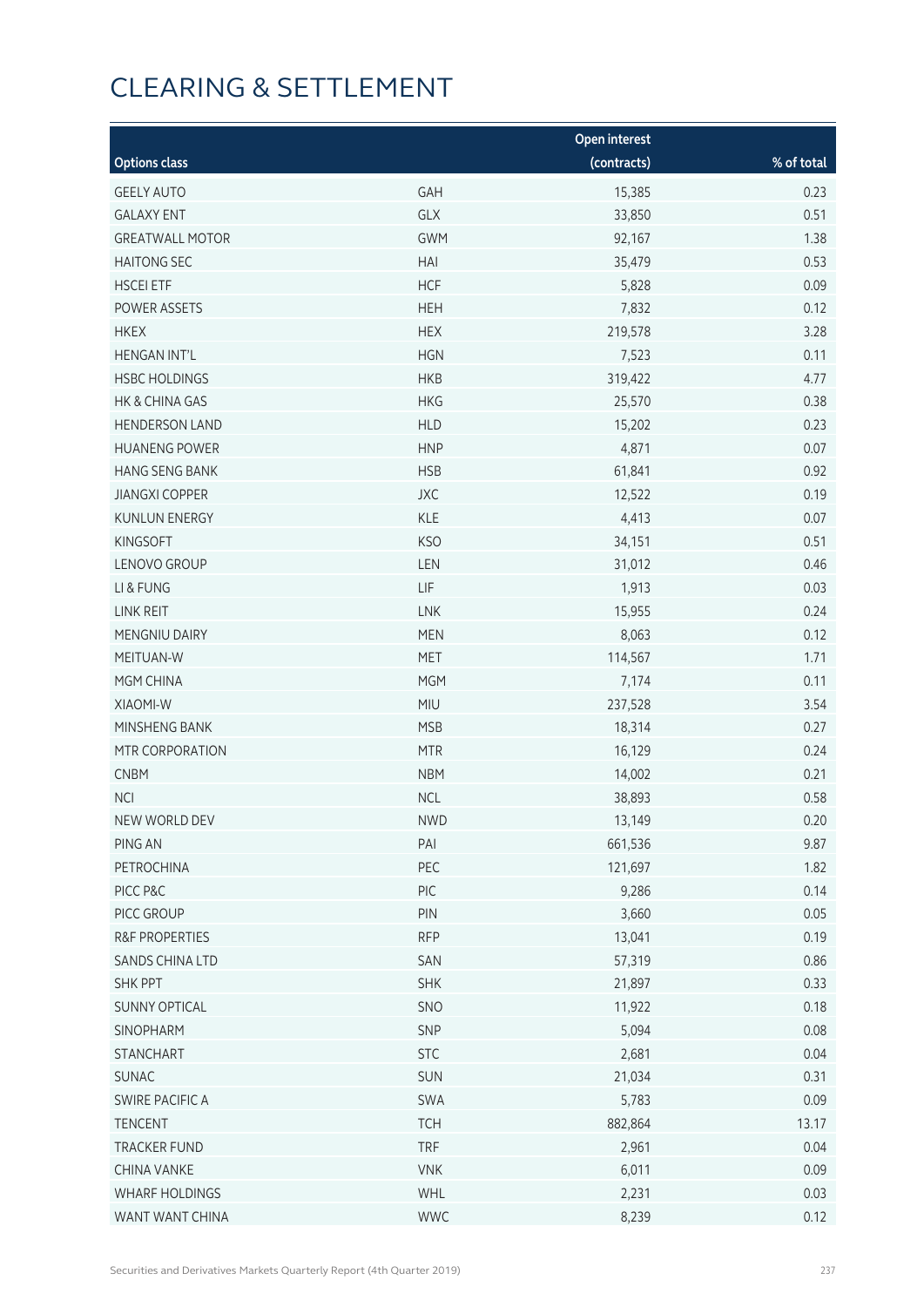|                      |            | Open interest |            |
|----------------------|------------|---------------|------------|
| <b>Options class</b> |            | (contracts)   | % of total |
| ABC                  | XAB        | 29,178        | 0.44       |
| <b>BANK OF CHINA</b> | <b>XBC</b> | 645,715       | 9.63       |
| <b>CCB</b>           | <b>XCC</b> | 720,137       | 10.74      |
| <b>ICBC</b>          | <b>XIC</b> | 539,606       | 8.05       |
| <b>PSBC</b>          | <b>XPB</b> | 1,528         | 0.02       |
| <b>CHINA TOWER</b>   | <b>XTW</b> | 62,622        | 0.93       |
| YANZHOU COAL         | <b>YZC</b> | 4,816         | 0.07       |
| <b>ZIJIN MINING</b>  | <b>ZJM</b> | 5,834         | 0.09       |
| Total                |            | 6,702,538     | 100.00     |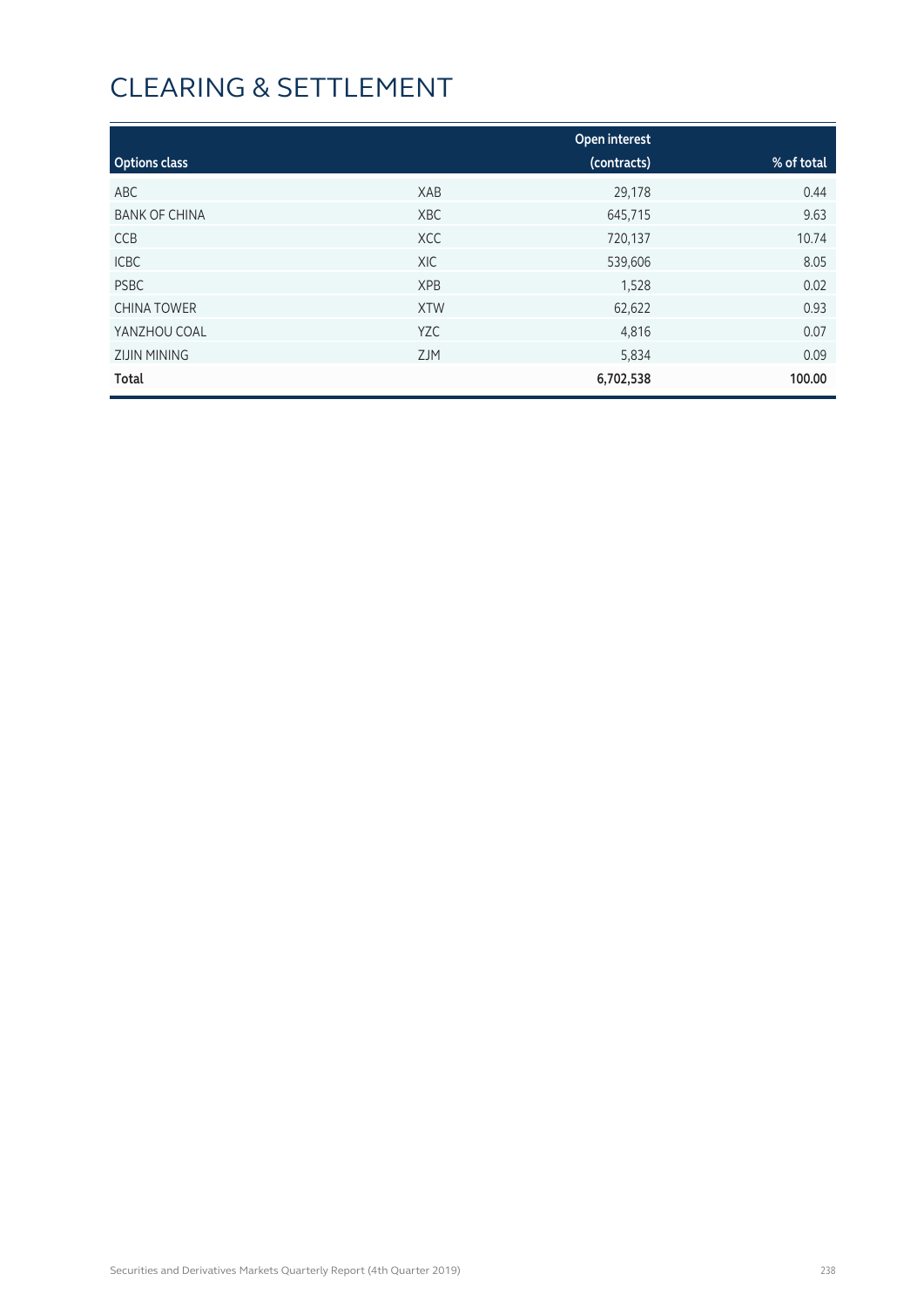# EXCHANGE PARTICIPANTS STATISTICS

### **Stock Exchange**

|      |                |                      | Exchange              | <b>Exchange</b> |                     |
|------|----------------|----------------------|-----------------------|-----------------|---------------------|
|      |                | No. of Trading       | <b>Participants -</b> | Participants -  | Non-Exchange        |
|      |                | <b>Right Holders</b> | <b>Trading</b>        | Non-Trading     | <b>Participants</b> |
| 2018 | Q4             | 688 (1084)           | 640 (1028)            | 33(41)          | 15(15)              |
| 2019 | Q1             | 695 (1090)           | 646 (1034)            | 34(41)          | 15(15)              |
|      | Q <sub>2</sub> | 706 (1101)           | 657 (1045)            | 34(41)          | 15(15)              |
|      | Q3             | 712 (1107)           | 655 (1040)            | 42 (52)         | 15(15)              |
|      | Q4             | 719 (1110)           | 658 (1041)            | 46 (54)         | 15(15)              |

( ) No. of trading rights

## **Futures Exchange**

|      |                | No. of Trading<br><b>Right Holders</b> | Exchange<br><b>Participants -</b><br><b>Trading</b> | Exchange<br>Participants -<br>Non-Trading | Non-Exchange<br><b>Participants</b> |
|------|----------------|----------------------------------------|-----------------------------------------------------|-------------------------------------------|-------------------------------------|
| 2018 | Q4             | 248 (270)                              | 194 (214)                                           | $\overline{\phantom{a}}$                  | 54 (56)                             |
| 2019 | Q1             | 250 (272)                              | 195 (215)                                           | $\overline{\phantom{a}}$                  | 55 (57)                             |
|      | Q <sub>2</sub> | 250 (272)                              | 194 (214)                                           | $\overline{\phantom{m}}$                  | 56 (58)                             |
|      | Q <sub>3</sub> | 249 (271)                              | 193 (213)                                           | $\qquad \qquad -$                         | 56 (58)                             |
|      | Q4             | 252 (274)                              | 195 (215)                                           | $\overline{\phantom{m}}$                  | 57 (59)                             |

Notes:

(1) The figures in blanket is the number of trading rights held.

(2) An Exchange Participant is a corporation who may trade on or through the Exchange and is licensed under the Securities and Futures Ordinance to carry on securities/futures/options dealing activity.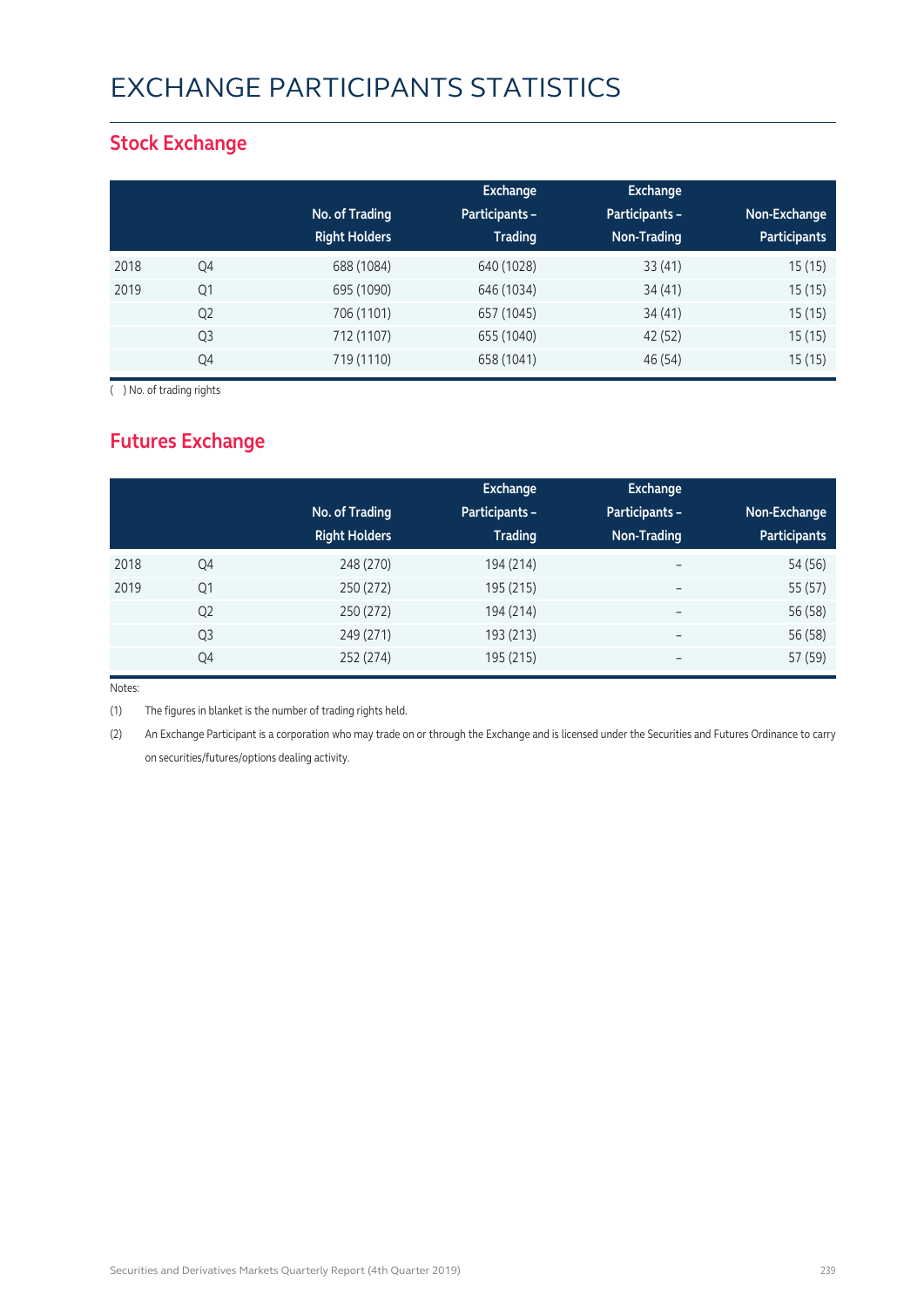# CLEARING PARTICIPANTS STATISTICS

### **HKCC Participants**

|              |                |                              | <b>General Clearing</b> |
|--------------|----------------|------------------------------|-------------------------|
| Year \ month |                | <b>Clearing Participants</b> | Participants            |
| 2018         | Q4             | 162                          | 9                       |
| 2019         | Q1             | 163                          | 9                       |
|              | Q <sub>2</sub> | 160                          | 9                       |
|              | Q <sub>3</sub> | 159                          | 9                       |
|              | Q4             | 160                          | 9                       |

### **SEOCH Participants**

|              |                |                                     | <b>General Clearing</b> |
|--------------|----------------|-------------------------------------|-------------------------|
| Year \ month |                | <b>Direct Clearing Participants</b> | Participants            |
| 2018         | Q4             | 63                                  | 9                       |
| 2019         | Q1             | 64                                  | 9                       |
|              | Q <sub>2</sub> | 62                                  | 9                       |
|              | Q <sub>3</sub> | 64                                  | 9                       |
|              | Q4             | 66                                  | 9                       |

## **HKSCC Participants**

|              |                | V                   | <b>General Clearing</b> | Non-broker     |
|--------------|----------------|---------------------|-------------------------|----------------|
| Year \ month |                | <b>Participants</b> | Participants            | Participants * |
| 2018         | Q4             | 616                 | 9                       | 44             |
| 2019         | Q1             | 624                 | 9                       | 44             |
|              | Q <sub>2</sub> | 633                 | 9                       | 44             |
|              | Q3             | 638                 | 9                       | 43             |
|              | Q4             | 638                 | 9                       | 42             |

\* Non-broker participants include Clearing Agency Participants, Custodian Participants and Stock Pledgee Participants.